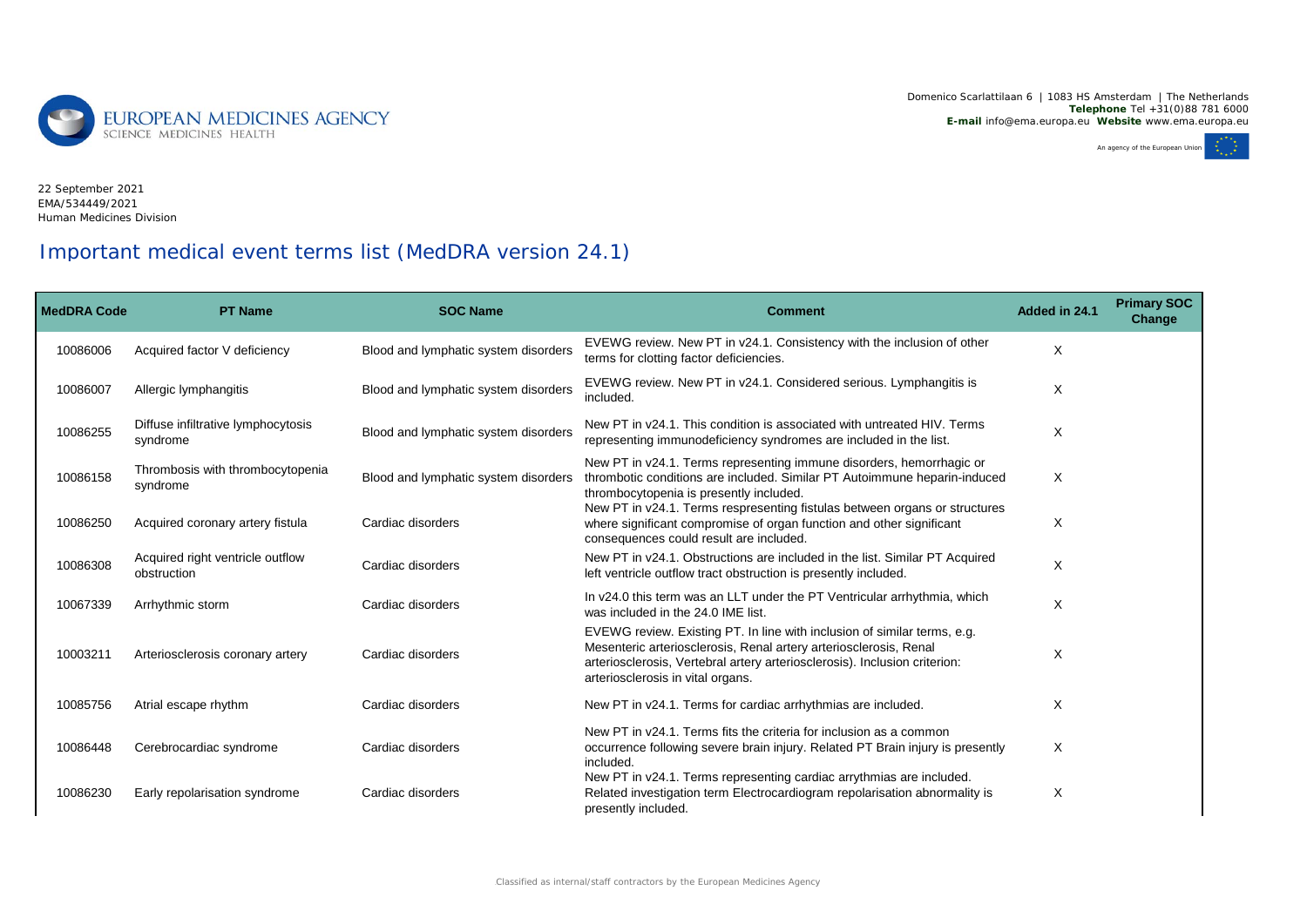| 10085879 | Myocardial injury                                      | Cardiac disorders                             | New PT in v24.1. Previously included term Heart injury demoted to LLT<br>under this new PT.                                                                                                                                                                                                                                                                    | X |
|----------|--------------------------------------------------------|-----------------------------------------------|----------------------------------------------------------------------------------------------------------------------------------------------------------------------------------------------------------------------------------------------------------------------------------------------------------------------------------------------------------------|---|
| 10086096 | Tricuspid valve disease mixed                          | Cardiac disorders                             | New PT in v24.1. Term meets criteria for inclusion as a cardiac valve<br>disorder.                                                                                                                                                                                                                                                                             | Χ |
| 10010749 | Conjunctivitis gonococcal neonatal                     | Congenital, familial and genetic<br>disorders | Existing PT. Added after review by EVEWG. All gonococcal infections are<br>included.                                                                                                                                                                                                                                                                           | X |
| 10086114 | Epilepsy of infancy with migrating focal<br>seizures   | Congenital, familial and genetic<br>disorders | This progressive neurological disorder is a non-inherited condition which<br>results for a de novo gene mutation. Its associated seizures and<br>encephalopathy produce significant neurological impairment and it meets<br>the inclusion criteria for the IME List.                                                                                           | Χ |
| 10086116 | Noninfective mastoiditis                               | Ear and labyrinth disorders                   | New PT in v24.1. This term fits the criteria of the IME list as it may lead to<br>hearing loss. Similar terms such as PT Mastoiditis and PT Mastoiditis fungal<br>are already included on the list.                                                                                                                                                            | X |
| 10086017 | Tertiary adrenal insufficiency                         | Endocrine disorders                           | New PT in v24.1. This term meets the criteria for inclusion on the IME list.<br>Similar adrenal insufficiency terms are already included on the list.                                                                                                                                                                                                          | X |
| 10086444 | Acute macular neuroretinopathy                         | Eye disorders                                 | New term for v24.1. Former PT Acute macular outer retinopathy, now<br>demoted under this PT, was on the list as well. The term fits criteria as an<br>IME; Relevant forms of eye disorders such as retinopathies, glaucoma,<br>keratitis, and cataracts.                                                                                                       | X |
| 10086436 | Anaemic retinopathy                                    | Eye disorders                                 | New term for v24.1. The term fits criteria as an IME; Relevant forms of eye<br>disorders such as retinopathies, glaucoma, keratitis, and cataracts.                                                                                                                                                                                                            | Χ |
| 10086342 | Anterior segment neovascularisation                    | Eye disorders                                 | New term for v24.1 The term fits criteria as an IME; Relevant forms of eye<br>disorders such as retinopathies, glaucoma, keratitis, and cataracts. PT<br>Choroidal neovascularisation is on the list as well.                                                                                                                                                  | X |
| 10007759 | Cataract nuclear                                       | Eye disorders                                 | Cararact nuclear is an existing PT but may have been overlooked. LLT<br>Phacosclerosis has been moved from included PT Cataract to PT Cataract<br>nuclear. Term fits inclusion criteria of relevant forms of eye disorders such                                                                                                                                | Χ |
| 10085831 | Macular cherry-red spots                               | Eye disorders                                 | as retinopathies, glaucoma, keratitis, and cataracts.<br>New term for v24.1 which may fit criteria of an IME as causes for cherry-red<br>spots include e.g. central retinal artery occlusion or intraocular<br>haemorrhages and it can be a sign of drug toxicity. Several other PTs<br>referring to macula are included (like fibrosis, opacity/thickeining). | Χ |
| 10086406 | Ophthalmic artery aneurysm                             | Eye disorders                                 | New term for v24.1 which fits inclusion criteria as an IME; Vascular<br>aneurysms, dissection and rupture of important vessels. Ophthalmic artery<br>aneurysm can lead to retinal artery occlusion, one of the most devastating<br>ophthalmic emergencies.                                                                                                     | X |
| 10086395 | Ophthalmic artery occlusion                            | Eye disorders                                 | New term for v24.1 which fits inclusion criteria as an IME; Vascular<br>occlusions that threaten the function and viability of critical organs.                                                                                                                                                                                                                | X |
| 10085734 | Oval pupil                                             | Eye disorders                                 | New term in v24.1 which fits inclusion criteria as a sign of an IME. An oval<br>pupil can be a sign of transtentorial herniation with third nerve compression.<br>Similar PT Pupil fixed or PT Pupillary block are on the list as well.                                                                                                                        | Χ |
| 10086195 | Peripheral exudative haemorrhagic<br>chorioretinopathy | Eye disorders                                 | New term for v24.1. The term fits criteria as an IME; Relevant forms of eye<br>disorders such as retinopathies, glaucoma, keratitis, and cataracts.                                                                                                                                                                                                            | Χ |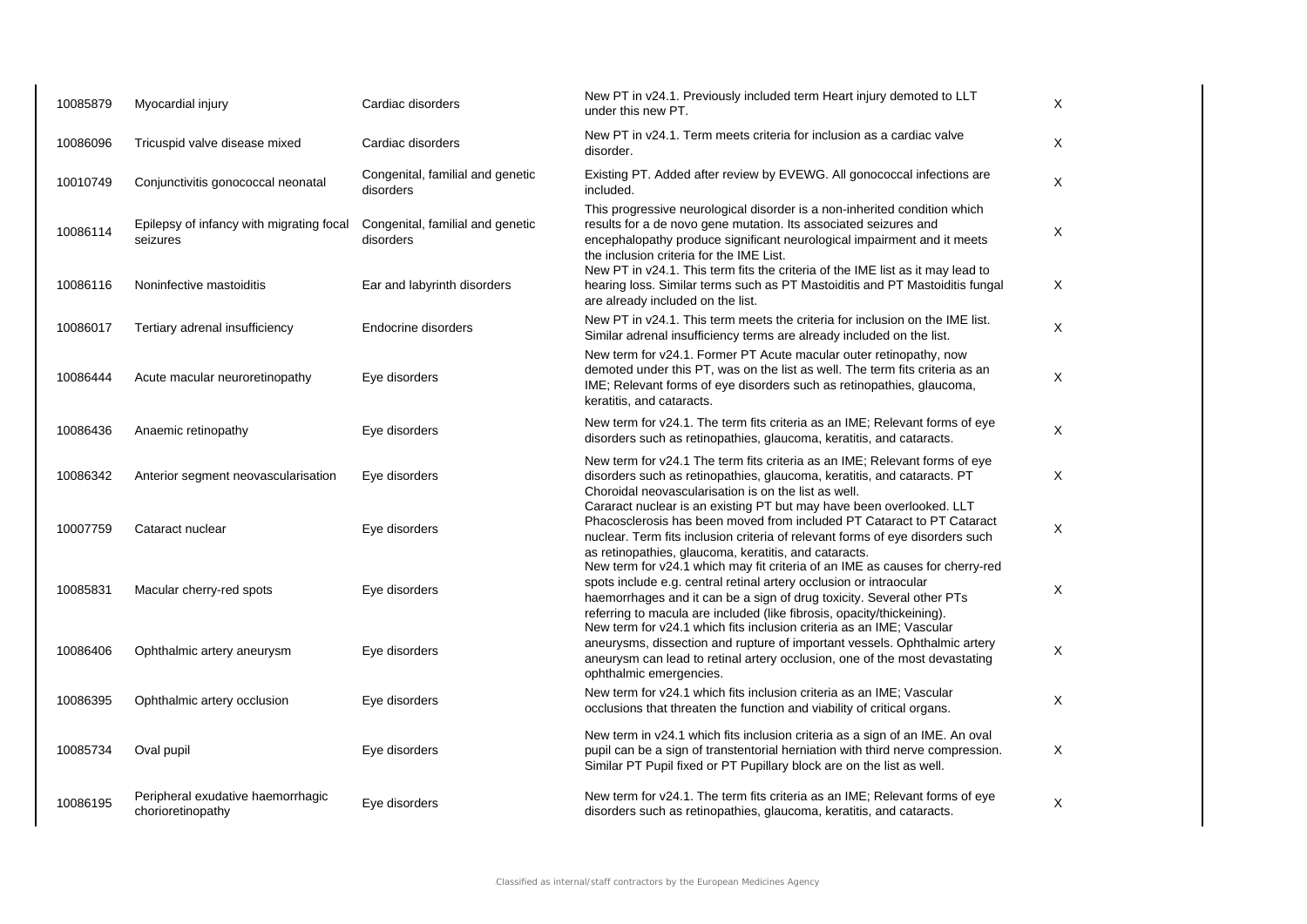| 10085726 | Abdominal wall sinus                           | Gastrointestinal disorders                              | An abdominal wall sinus is a discharging blind-ended track that extends<br>from the abdominal skin surface to an underlying area or abscess cavity. It<br>can result from a non-healing wound, often after surgery, infections<br>(tuberculosis), malignancies, presence of foreign bodies or liquefaction<br>following natural breakdown of dead tissue following blunt trauma or tissue<br>ischemia. Abscesses and fistulas between organs or structures where<br>significant compromise of organ function can be involved should be in the<br>list. | Χ |
|----------|------------------------------------------------|---------------------------------------------------------|--------------------------------------------------------------------------------------------------------------------------------------------------------------------------------------------------------------------------------------------------------------------------------------------------------------------------------------------------------------------------------------------------------------------------------------------------------------------------------------------------------------------------------------------------------|---|
| 10085900 | Omentitis                                      | Gastrointestinal disorders                              | Omentitis is an acute inflammation of the greater omentum resulting from<br>twisting or other forms of vascular compromise, injury or infection and which<br>is accompanied by the symptoms of acute abdomen.                                                                                                                                                                                                                                                                                                                                          | X |
| 10085612 | Stress ulcer haemorrhage                       | Gastrointestinal disorders                              | Relevant hemorrhages, especially these related to an internal organ, as well<br>as relevant types of ulcers are included in the list.                                                                                                                                                                                                                                                                                                                                                                                                                  | X |
| 10085849 | Superior mesenteric artery dissection          | Gastrointestinal disorders                              | Vascular aneurysms, dissection and rupture of important vessels and heart<br>cavities and structures are in the list.                                                                                                                                                                                                                                                                                                                                                                                                                                  | X |
| 10086201 | Chronic inflammatory response<br>syndrome      | General disorders and administration<br>site conditions | New PT in y24.1. This term fits the criteria of the IME list. Chronic<br>inflammatory response syndrome is a progressive, multi-system, multi-<br>symptom illness characterized by exposure to biotoxins. A similar term<br>related to an inflammatory response such as PT Systemic inflammatory<br>response syndrome is already included on the list.                                                                                                                                                                                                 | X |
| 10086041 | Chronic graft versus host disease in<br>lung   | Immune system disorders                                 | New term for v24.1 which fits criteria of an IME. All organ specific chronic<br>graft versus host diseases are on the list.                                                                                                                                                                                                                                                                                                                                                                                                                            | X |
| 10086091 | Multisystem inflammatory syndrome              | Immune system disorders                                 | New term for v24.1 which fits criteria of an IME. Multisystem inflammatory<br>syndrome is a severe inflammatory process, e.g after COVID-19 infection,<br>which may lead to multi-organ failure. Closely related PT Multisystem<br>inflammatory syndrome in children and PT Multisystem inflammatory<br>syndrome in adults are included as well.                                                                                                                                                                                                       | X |
| 10085850 | Multisystem inflammatory syndrome in<br>adults | Immune system disorders                                 | New term for v24.1 which fits criteria of an IME. Multisystem inflammatory<br>syndrome in adults is a severe inflammatory process, e.g after COVID-19<br>infection, which may lead to multi-organ failure. The similar PT Multisystem<br>inflammatory syndrome in children is included as well.                                                                                                                                                                                                                                                        | X |
| 10085683 | Abiotrophia defectiva endocarditis             | Infections and infestations                             | Infections affecting vital organs, such as encephalitis, infective endocarditis,<br>pneumonias, or hepatitis, are included in the list.                                                                                                                                                                                                                                                                                                                                                                                                                | X |
| 10065330 | Abscess fungal                                 | Infections and infestations                             | Existing PT. Added after review by EVEWG. Clinically significant.                                                                                                                                                                                                                                                                                                                                                                                                                                                                                      | Χ |
| 10053573 | Abscess jaw                                    | Infections and infestations                             | Existing PT. Added after review by EVEWG. Clinically significant.                                                                                                                                                                                                                                                                                                                                                                                                                                                                                      | Χ |
| 10085861 | Adenovirus interstitial nephritis              | Infections and infestations                             | Viral infections are an important complication of solid organ transplantation.<br>The pathologic findings of adenovirus infection usually include a<br>granulomatous interstitial nephritis, which is helpful in distinguishing from<br>acute rejection. Viral infections can cause significant morbidity in renal<br>transplant recipients. Adenovirus interstitial nephritis of the renal allograft is<br>an exceptionally rare occurrence.                                                                                                          | X |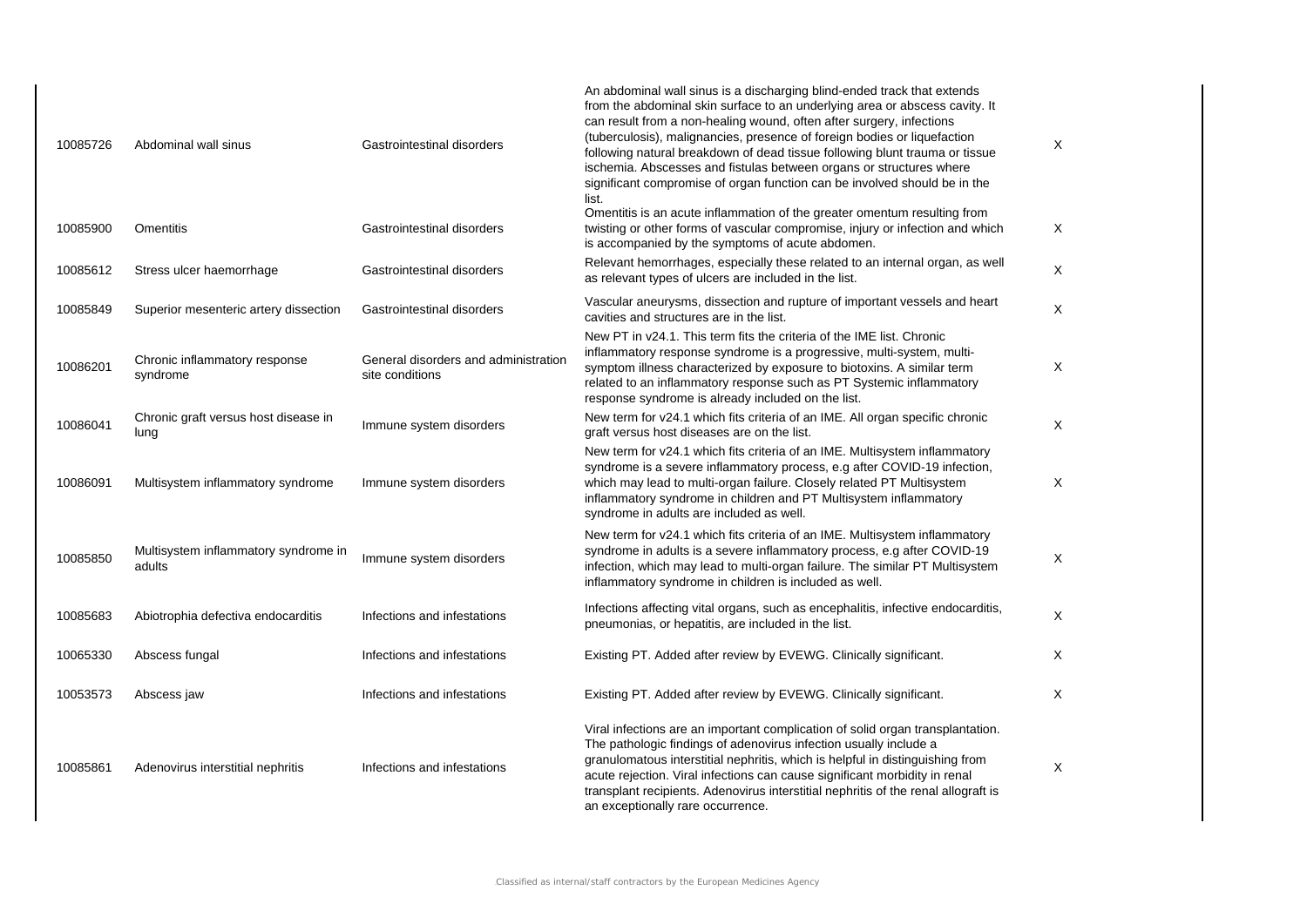| 10082909 | Allergic bronchopulmonary mycosis          | Infections and infestations | Existing PT. Added after review by EVEWG. Immune mediated condition.                                                                                                                                                                                                                                                                                                                                                                                       | X            |
|----------|--------------------------------------------|-----------------------------|------------------------------------------------------------------------------------------------------------------------------------------------------------------------------------------------------------------------------------------------------------------------------------------------------------------------------------------------------------------------------------------------------------------------------------------------------------|--------------|
| 10086156 | Cerebral nocardiosis                       | Infections and infestations | Nocardiosis is an uncommon and potentially life-threatening infection that<br>most often affects the brain in patients who are immunocompromised.<br>Infections compromising vital organs, such as encephalitis, infective<br>endocarditis, pneumonias, and hepatitis, must be in the list.                                                                                                                                                                | X            |
| 10084381 | Coronavirus pneumonia                      | Infections and infestations | In v24.0 this term was an LLT under the PT COVID-19 pneumonia, which<br>was included in the 24.0 IME list.                                                                                                                                                                                                                                                                                                                                                 | X            |
| 10086129 | Encephalomyelitis bacterial                | Infections and infestations | Encephalitis and encephalomyelitis are severe CNS infections that fulfil the<br>definition of an IME.                                                                                                                                                                                                                                                                                                                                                      | X            |
| 10086128 | Encephalomyelitis viral                    | Infections and infestations | Encephalitis and encephalomyelitis are severe CNS infections that fulfil the<br>definition of an IME.                                                                                                                                                                                                                                                                                                                                                      | X            |
| 10078298 | Enterococcal gastroenteritis               | Infections and infestations | Existing PT. Added after review by EVEWG. Many gastroenteritis with the<br>pathogen specified are included.                                                                                                                                                                                                                                                                                                                                                | X            |
| 10086251 | Fungal myositis                            | Infections and infestations | Fungal myositis is a rare skeletal muscle infection due to infection with a<br>fungus, usually occurring in an immunocompromised host. Fungal<br>involvement of the musculature is uncommon but has been described in<br>case reports. Most cases have involved immunocompromised patients and<br>only occasionally has been reported in immunocompetent persons. Severe<br>infections in the context of immunodefficiency syndromes are part of the list. | X            |
| 10081882 | Gastroenteritis listeria                   | Infections and infestations | Existing PT. Added after review by EVEWG. Many gastroenteritis with the<br>pathogen specified are included.                                                                                                                                                                                                                                                                                                                                                | X            |
| 10081185 | Gonococcal infection                       | Infections and infestations | Existing PT. Added after review by EVEWG. All gonococcal infections are<br>included.                                                                                                                                                                                                                                                                                                                                                                       | X            |
| 10080365 | Herpes simplex viraemia                    | Infections and infestations | Existing PT. Added after review by EVEWG. Poor prognosis.                                                                                                                                                                                                                                                                                                                                                                                                  | X            |
| 10065038 | Herpes zoster disseminated                 | Infections and infestations | In v24.0 this term was an LLT under the PT Disseminated varicella zoster<br>virus infection, which was included in the 24.0 IME list.                                                                                                                                                                                                                                                                                                                      | $\mathsf{X}$ |
| 10083411 | HIV meningoencephalitis                    | Infections and infestations | Existing PT. Added after review by EVEWG. Other meningoencephalitis are<br>included.                                                                                                                                                                                                                                                                                                                                                                       | $\mathsf{X}$ |
| 10085684 | Klebsiella pneumoniae invasive<br>syndrome | Infections and infestations | Klebsiella pneumoniae invasive syndrome is a rare clinical condition<br>characterized by primary liver abscess associated with metastatic infection.<br>Abscesses and invasive infections affecting vital organs are included in the<br>list.                                                                                                                                                                                                              | X            |
| 10085989 | Leclercia bacteraemia                      | Infections and infestations | L. adecarboxylata can cause bacteremia, wound infection, cholecystitis and<br>endocarditis especially in patients with primary diseases such as cancer,<br>leukemia, renal failure and cirrhosis. Relevant forms of bacteraemia,<br>fungaemia, sepsis/septicaemia, and toxaemia are included.                                                                                                                                                              | X            |
| 10080849 | Listeraemia                                | Infections and infestations | Existing PT. Added after review by EVEWG. Many gastroenteritis with the<br>pathogen specified are included.                                                                                                                                                                                                                                                                                                                                                | X            |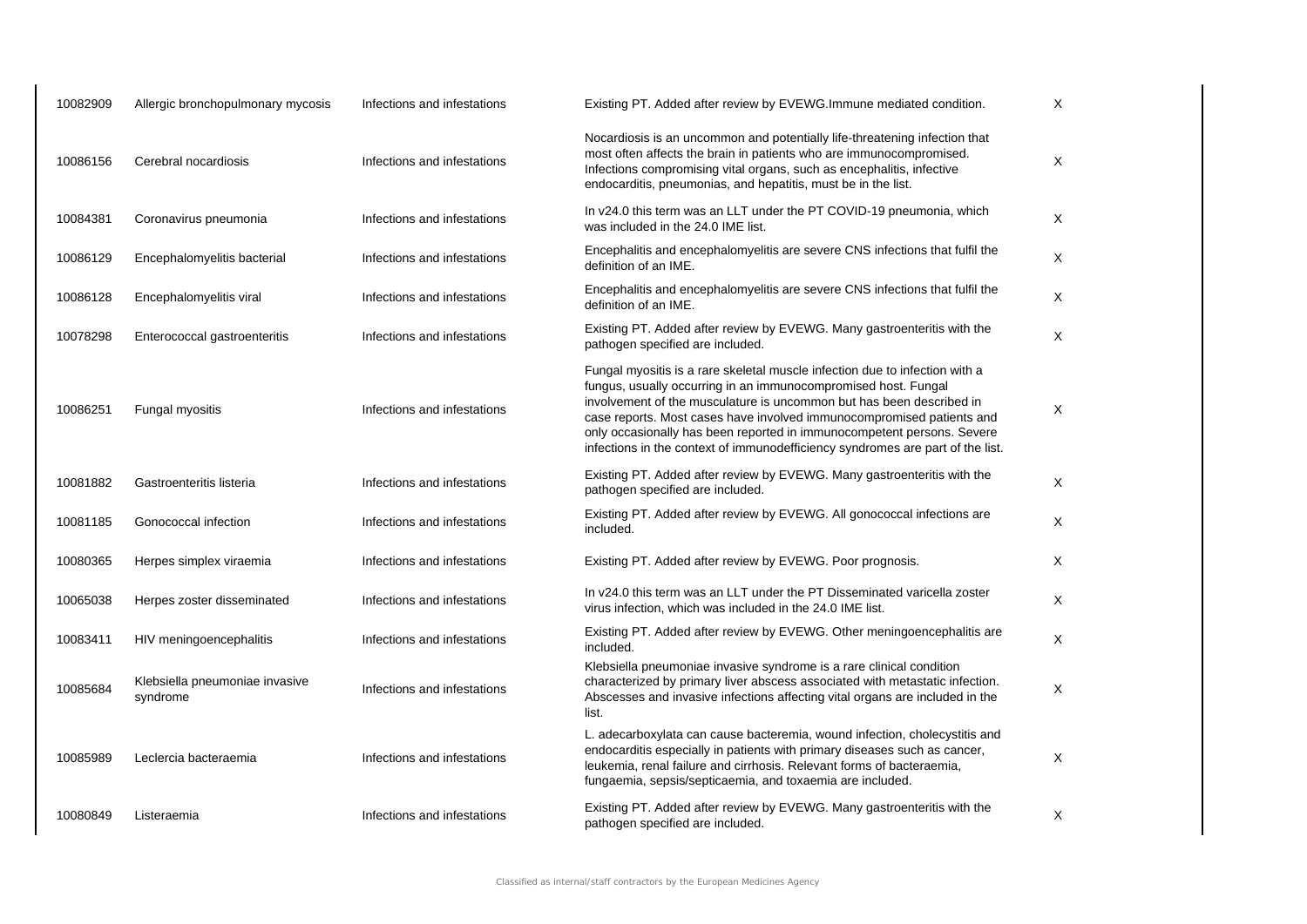| 10085762 | Mastoiditis fungal                | Infections and infestations                       | Fungal mastoiditis is rare but can be fatal in an immunocompromised host.<br>Similar serious fungal infection terms are already included.                                                                                                                                                                                                                                                                                                                                                     | X            |
|----------|-----------------------------------|---------------------------------------------------|-----------------------------------------------------------------------------------------------------------------------------------------------------------------------------------------------------------------------------------------------------------------------------------------------------------------------------------------------------------------------------------------------------------------------------------------------------------------------------------------------|--------------|
| 10031256 | Osteomyelitis chronic             | Infections and infestations                       | Existing PT. Added after review by EVEWG.                                                                                                                                                                                                                                                                                                                                                                                                                                                     | $\times$     |
| 10085959 | Pleurisy bacterial                | Infections and infestations                       | Pleurisy can be caused by bacteria, such as streptococcus, and it is often<br>associated with pneumonia, throat infections and some types of skin<br>infections, such as impetigo and cellulitis. Relevant infections such as<br>encephalitis, infective endocarditis, pneumonias, and hepatitis are included<br>in the list.                                                                                                                                                                 | X            |
| 10086165 | Porphyromonas bacteraemia         | Infections and infestations                       | Porphyromonas gingivalis is a periodotal pathogen involved in the<br>pathogenesis of systemic diseases like artheriosclerosis, cardivascular<br>diseases, respiratory infections like pneumonia and preterm births, between<br>others. Porphyromonas gingivalis bacteremia can be the cause of<br>Lemierre's syndrome, which is described as an acute oropharyngeal<br>infection with secondary thrombophlebitis of the internal jugular vein leading<br>to sepsis and metastatic infections. | $\mathsf{X}$ |
| 10036984 | Prosthetic valve endocarditis     | Infections and infestations                       | In v24.0 this term was an LLT under the PT Endocarditis, which was<br>included in the 24.0 IME list.                                                                                                                                                                                                                                                                                                                                                                                          | X            |
| 10084640 | SARS-CoV-2 viraemia               | Infections and infestations                       | Existing PT. Added after review by EVEWG.                                                                                                                                                                                                                                                                                                                                                                                                                                                     | X            |
| 10086435 | Septic cerebral embolism          | Infections and infestations                       | Septic cerebral embolism is caused by septic thrombi causing focal or<br>diffuse brain infection, ischemic and hemorrhagic damages following<br>infective thromboembolism from any part of the body. Relevant forms of<br>infarction, hemorrhage or infection of vital organs such as the brain must be<br>in the list.                                                                                                                                                                       | $\times$     |
| 10085425 | Septic endocarditis               | Infections and infestations                       | In v24.0 this term was an LLT under the PT Endocarditis bacterial, which<br>was included in the 24.0 IME list.                                                                                                                                                                                                                                                                                                                                                                                | $\times$     |
| 10061135 | Spontaneous bacterial peritonitis | Infections and infestations                       | In v24.0 this term was an LLT under the PT Peritonitis bacterial, which was<br>included in the 24.0 IME list.                                                                                                                                                                                                                                                                                                                                                                                 | X            |
| 10046483 | Urethritis gonococcal             | Infections and infestations                       | Existing PT. Added after review by EVEWG. All gonococcal infections are<br>included.                                                                                                                                                                                                                                                                                                                                                                                                          | X            |
| 10085936 | Vascular access site abscess      | Infections and infestations                       | A vascular access site abscess may be associated to a catheter-related<br>infection or septicemia, which should be considered as a severe and<br>potentially lethal complication.                                                                                                                                                                                                                                                                                                             | X            |
| 10085934 | Vascular access site cellulitis   | Infections and infestations                       | A vascular cellulitis site abscess may be associated to a catheter-related<br>infection or septicemia, which should be considered as a severe and<br>potentially lethal complication.                                                                                                                                                                                                                                                                                                         | X            |
| 10047393 | Vestibular neuronitis             | Infections and infestations                       | EVEWG review. Existing PT. Considered serious.                                                                                                                                                                                                                                                                                                                                                                                                                                                | X            |
| 10086207 | Combined tibia-fibula fracture    | Injury, poisoning and procedural<br>complications | PT Combined tibia-fibula fracture was added in V24.1 and qualifies for<br>inclusion based on the inclusion criterion "Terms for several types of<br>fractures except trivial ones (e.g., PT Greenstick fracture)". Addition is in line<br>with the already included PT Multiple fractures.                                                                                                                                                                                                    | X            |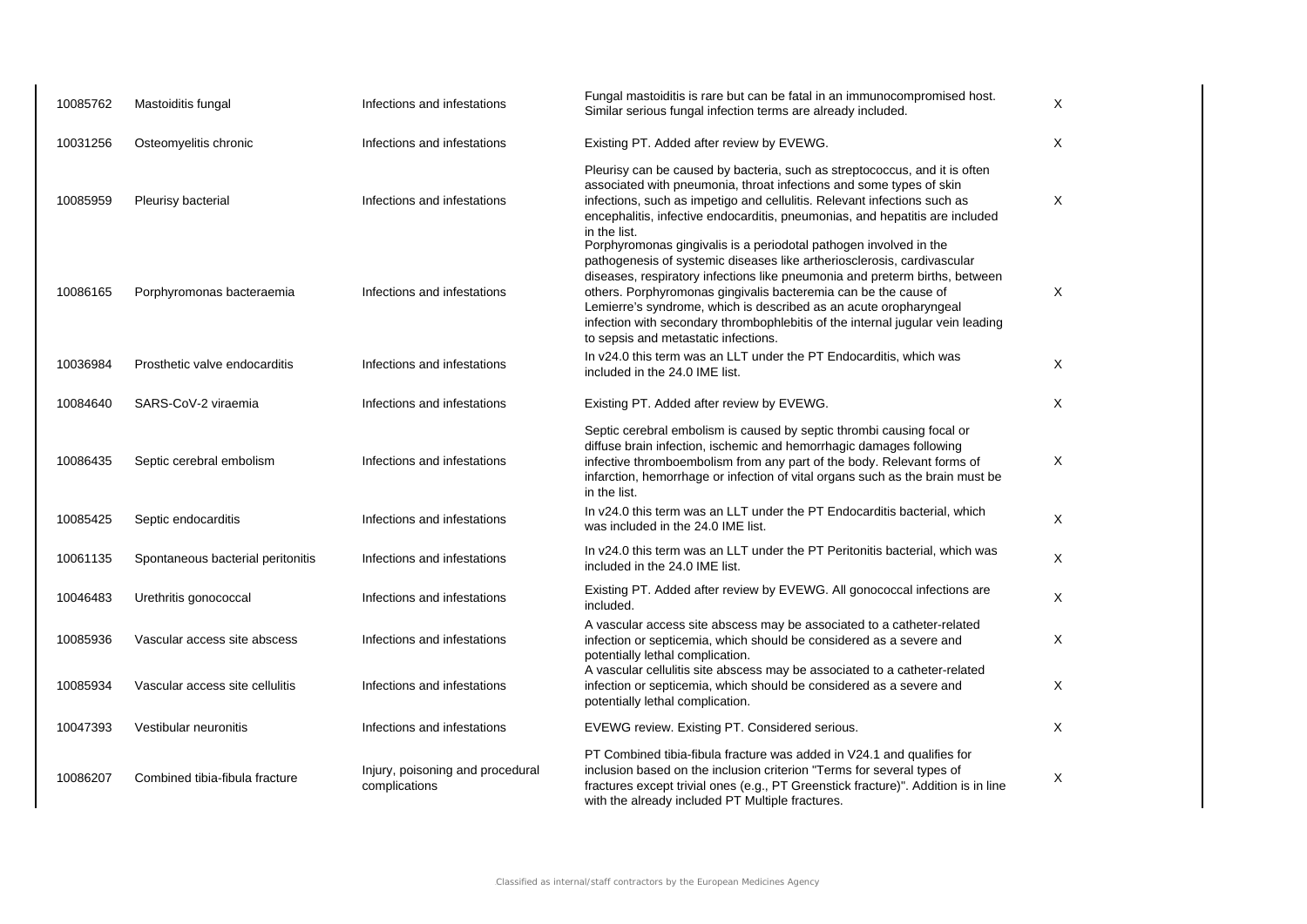| 10086034 | Corneal epithelial downgrowth               | Injury, poisoning and procedural<br>complications  | PT Corneal epithelial overgrowth was added in v24.1 and represents a rare<br>but potentially devastating complication that can occur following cataract<br>surgery, penetrating trauma, and penetrating keratoplasty. The proliferation<br>of epithelial cells within the eye can lead to endothelial decompensation,<br>secondary open-angle glaucoma, and severe vision loss. PT Corneal<br>epithelial overgrowth qualifies for inclusion in the IME list based on the<br>inclusion criterion "relevant forms of eye disorders such as retinopathies,<br>glaucoma, keratitis, and cataracts.<br>PT Duodenal rupture was added in v24.1 and qualifies for inclusion in the | X |
|----------|---------------------------------------------|----------------------------------------------------|-----------------------------------------------------------------------------------------------------------------------------------------------------------------------------------------------------------------------------------------------------------------------------------------------------------------------------------------------------------------------------------------------------------------------------------------------------------------------------------------------------------------------------------------------------------------------------------------------------------------------------------------------------------------------------|---|
| 10085627 | Duodenal rupture                            | Injury, poisoning and procedural<br>complications  | IME list based on the inclusion criterion "Perforations and ruptures of<br>gastrointestinal, respiratory, hepatobiliary and genitourinary tracts.".                                                                                                                                                                                                                                                                                                                                                                                                                                                                                                                         | X |
| 10085369 | Gastrointestinal anastomotic<br>haemorrhage | Injury, poisoning and procedural<br>complications  | In v24.0 this term was an LLT under the PT Anastomotic ulcer<br>haemorrhage, which was included in the 24.0 IME list.                                                                                                                                                                                                                                                                                                                                                                                                                                                                                                                                                       | X |
| 10085644 | Radiation anaemia                           | Injury, poisoning and procedural<br>complications  | EVEWG review. New PT in v24.1. Other anemias are in the list. Anemia in<br>this setting is considered serious. Chemotherapy and radiation therapy, as<br>well as cancers that affect the bone marrow causes anaemia.                                                                                                                                                                                                                                                                                                                                                                                                                                                        | X |
| 10085935 | Vascular access site necrosis               | Injury, poisoning and procedural<br>complications  | EVEWG review. New PT in v24.1. In line with inclusion of similar necrosis<br>terms.                                                                                                                                                                                                                                                                                                                                                                                                                                                                                                                                                                                         | X |
| 10085937 | Vascular access site ulcer                  | Injury, poisoning and procedural<br>complications  | EVEWG review. New PT in v24.1. Inclusion criterion: relevant types of ulcer<br>(except for those at less significant anatomic sites).                                                                                                                                                                                                                                                                                                                                                                                                                                                                                                                                       | X |
| 10085610 | Hepatogenous diabetes                       | Metabolism and nutrition disorders                 | Hepatogenous diabetes meets criteria for inclusion on the IME List. The<br>related term, PT Pancreatogenous diabetes, is already included on the list.                                                                                                                                                                                                                                                                                                                                                                                                                                                                                                                      | X |
| 10085921 | Hypoinsulinism                              | Metabolism and nutrition disorders                 | New PT in $v24.1$ . This term fits the criteria of the IME list. Similar terms<br>related to diabetes mellitus are already included.                                                                                                                                                                                                                                                                                                                                                                                                                                                                                                                                        | X |
| 10086425 | Neonatal hyperglycaemia                     | Metabolism and nutrition disorders                 | New PT in y24.1. This term fits the criteria of the IME list. Similar terms<br>related to neonatal glucose metabolic abnormality such as PT<br>Hypoglycaemia neonatal and PT Neonatal diabetes mellitus are already<br>included on the list.                                                                                                                                                                                                                                                                                                                                                                                                                                | X |
| 10086154 | Facial myokymia                             | Musculoskeletal and connective tissue<br>disorders | New term for v24.1 which fits inclusion criteria as an IME as it may be<br>clinical sign of underlying tumor or demyelinating diseases. Facial myokymia<br>is a fine rippling of muscles on one side of the face and may reflect damage<br>to the facial nerve nucleus in the pons from demyelinating diseases such as<br>multiple sclerosis or compression from brainstem tumors.                                                                                                                                                                                                                                                                                          | X |
| 10085970 | Idiopathic inflammatory myopathy            | Musculoskeletal and connective tissue<br>disorders | New term for v24.1 which fits inclusion criteria as an IME. Idiopathic<br>inflammatory myopathies, comprising polymyositis, dermatomyositis and<br>inclusion body myositis is a rare group of disorders characterised by muscle<br>inflammation. Related PTs such as Dermatomyositis or Polymyositis are on<br>the list as well.                                                                                                                                                                                                                                                                                                                                            | Χ |
| 10086276 | Multifocal fibrosclerosis                   | Musculoskeletal and connective tissue<br>disorders | Multifocal fibrosclerosis is a disorder of unknown aetiology, characterised by<br>inflammation and subsequent fibrous lesions co-occurring at a variety of<br>sites. Known manifestations include retroperitoneal fibrosis, mediastinal<br>fibrosis and Riedel's thyroiditis. Inflammatory processes affecting vital<br>organs are part of the list.                                                                                                                                                                                                                                                                                                                        | X |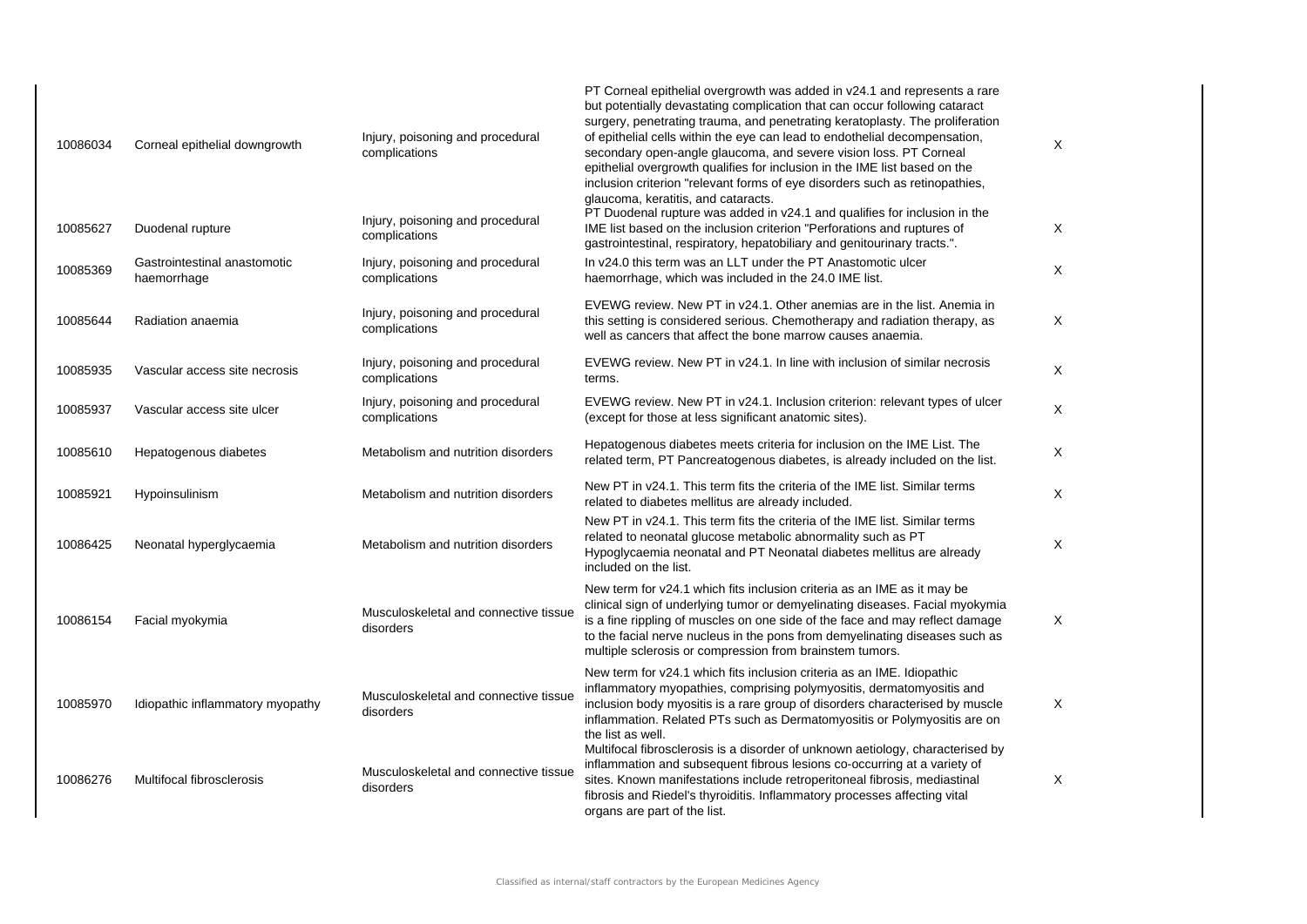| 10086278 | Muscle infarction                         | Musculoskeletal and connective tissue<br>disorders                     | New term for v24.1 which fits criteria as an IME. Muscle infarction may be<br>related to atheroembolism or occlusion of major arteries. Closely related PT<br>Muscle necrosis is on the list as well.                                                                                                                                                                                                                                                                                                                                                                                                                                                                             | X        |
|----------|-------------------------------------------|------------------------------------------------------------------------|-----------------------------------------------------------------------------------------------------------------------------------------------------------------------------------------------------------------------------------------------------------------------------------------------------------------------------------------------------------------------------------------------------------------------------------------------------------------------------------------------------------------------------------------------------------------------------------------------------------------------------------------------------------------------------------|----------|
| 10085753 | Peripheral spondyloarthritis              | Musculoskeletal and connective tissue<br>disorders                     | New term for v24.1 Inflammatory processes which fulfil the definition of an<br>IME. Peripheral spondyloarthritis refers to spondyloarthritis with predominant<br>peripheral (arthritis, enthesitis or dactylitis) involvement. The axial type of<br>SpA i.e. PT Ankylosing spondylitis is on the list as well.                                                                                                                                                                                                                                                                                                                                                                    | X        |
| 10086187 | Undifferentiated spondyloarthritis        | Musculoskeletal and connective tissue<br>disorders                     | New term for v24.1 which fits the criteria as an IME; Inflammatory processes<br>which fulfil the definition of an IME, such as aseptic encephalitis,<br>noninfective pericarditis, and polyarthritis. Undifferentiated spondyloarthritis,<br>also known as undifferentiated arthritis, is a non-specific mono- or<br>polyarthropathy that lacks the clinical, serological and radiological features<br>that would allow specific diagnosis. It often turns out to be an early<br>presentation of a more well-known form of arthritis. More specific terms of<br>spondylarthritis such as PT Peripheral spondyloarthritis or PT Ankylosing<br>spondylitis are on the list as well. | X        |
| 10085663 | Clear cell papillary renal cell carcinoma | Neoplasms benign, malignant and<br>unspecified (incl cysts and polyps) | New PT in v24.1. Malignancies meet criteria for inclusion.                                                                                                                                                                                                                                                                                                                                                                                                                                                                                                                                                                                                                        | Χ        |
| 10085759 | Growing teratoma syndrome                 | Neoplasms benign, malignant and<br>unspecified (incl cysts and polyps) | EVEWG review. New PT in v24.1. Serious. Teratomas are included.                                                                                                                                                                                                                                                                                                                                                                                                                                                                                                                                                                                                                   | X        |
| 10085864 | Hepatic neuroendocrine tumour             | Neoplasms benign, malignant and<br>unspecified (incl cysts and polyps) | New PT in v24.1. All malignant neoplasms are included in the IME list.                                                                                                                                                                                                                                                                                                                                                                                                                                                                                                                                                                                                            | $\times$ |
| 10082075 | latrogenic metastasis                     | Neoplasms benign, malignant and<br>unspecified (incl cysts and polyps) | Existing PT. Added after review by EVEWG. Malignant.                                                                                                                                                                                                                                                                                                                                                                                                                                                                                                                                                                                                                              | Χ        |
| 10086077 | Malignant gastric ulcer                   | Neoplasms benign, malignant and<br>unspecified (incl cysts and polyps) | New PT in v24.1. All malignant neoplasms are included in the list.                                                                                                                                                                                                                                                                                                                                                                                                                                                                                                                                                                                                                | Χ        |
| 10085796 | Meckel's cave tumour                      | Neoplasms benign, malignant and<br>unspecified (incl cysts and polyps) | EVEWG review. New PT in v24.1. Space occupying effect.                                                                                                                                                                                                                                                                                                                                                                                                                                                                                                                                                                                                                            | Χ        |
| 10079618 | Microsatellite instability cancer         | Neoplasms benign, malignant and<br>unspecified (incl cysts and polyps) | Existing PT. Added after review by EVEWG. Malignant.                                                                                                                                                                                                                                                                                                                                                                                                                                                                                                                                                                                                                              | $\times$ |
| 10085767 | Neuroendocrine tumour of the rectum       | Neoplasms benign, malignant and<br>unspecified (incl cysts and polyps) | New PT in v24.1. All malignant neoplasms are included.                                                                                                                                                                                                                                                                                                                                                                                                                                                                                                                                                                                                                            | Χ        |
| 10078493 | Papillary renal cell carcinoma            | Neoplasms benign, malignant and<br>unspecified (incl cysts and polyps) | Existing PT. Added after review by EVEWG.                                                                                                                                                                                                                                                                                                                                                                                                                                                                                                                                                                                                                                         | X        |
| 10079470 | Phosphaturic mesenchymal tumour           | Neoplasms benign, malignant and<br>unspecified (incl cysts and polyps) | Existing PT. Added after review by EVEWG. Leads to osteomalacia.                                                                                                                                                                                                                                                                                                                                                                                                                                                                                                                                                                                                                  | $\times$ |
| 10085871 | Pigmented epithelioid melanocytoma        | Neoplasms benign, malignant and<br>unspecified (incl cysts and polyps) | New PT in v24.1. All malignant neoplasms are included in the IME list.                                                                                                                                                                                                                                                                                                                                                                                                                                                                                                                                                                                                            | Χ        |
| 10085940 | Small intestine neuroendocrine tumour     | Neoplasms benign, malignant and<br>unspecified (incl cysts and polyps) | New PT in v24.1. All malignant neoplasms are included in the IME list.                                                                                                                                                                                                                                                                                                                                                                                                                                                                                                                                                                                                            | Χ        |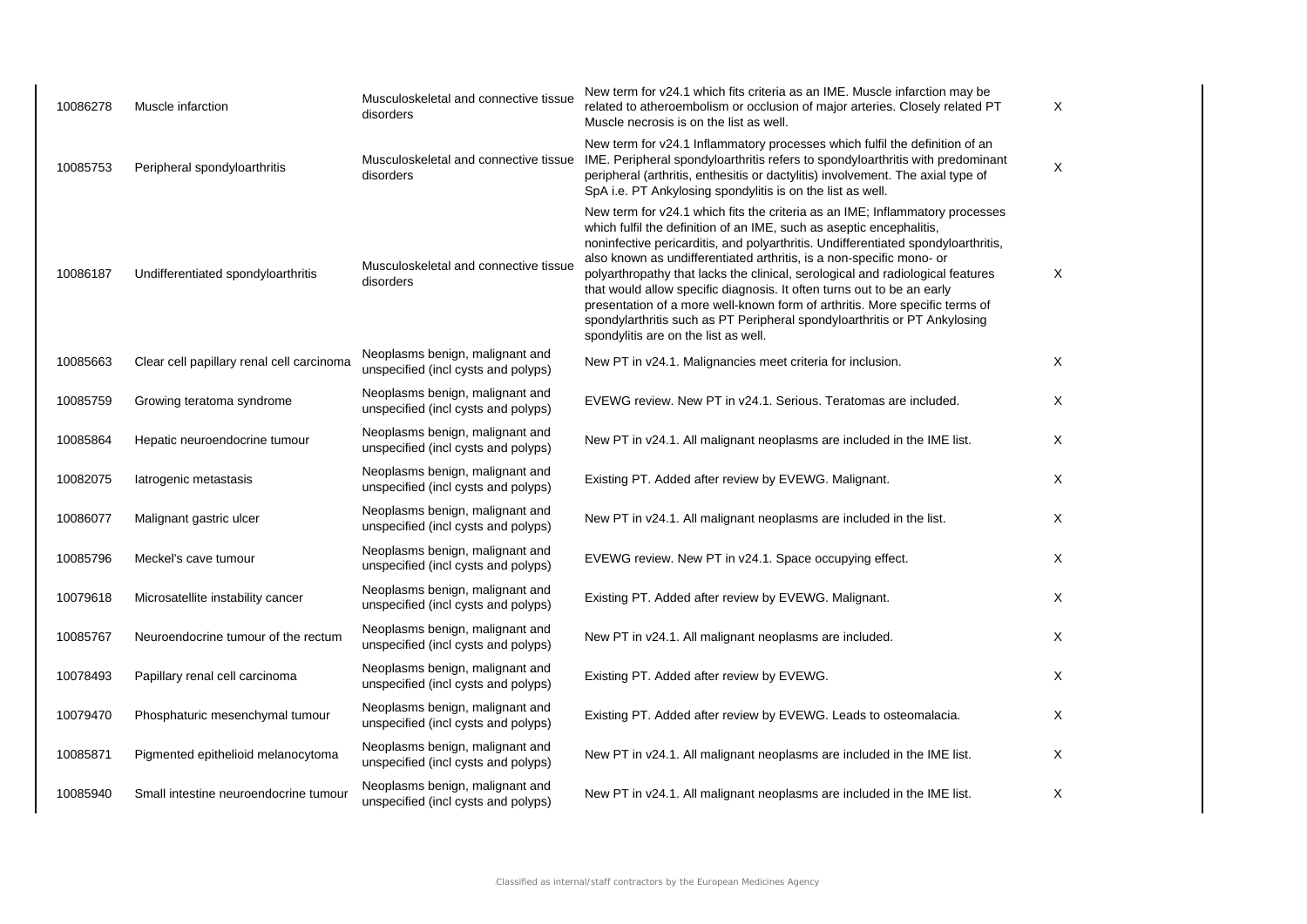| 10085199 | Thymoma benign                                                     | Neoplasms benign, malignant and<br>unspecified (incl cysts and polyps) | Existing PT. Added after review by EVEWG.Space-occupying lesion in the<br>mediastinum.                                                                                                                                                                                                                                                                                                                                                                                                           | Χ |
|----------|--------------------------------------------------------------------|------------------------------------------------------------------------|--------------------------------------------------------------------------------------------------------------------------------------------------------------------------------------------------------------------------------------------------------------------------------------------------------------------------------------------------------------------------------------------------------------------------------------------------------------------------------------------------|---|
| 10086130 | Acute necrotising myelitis                                         | Nervous system disorders                                               | This term, which describes a severe inflammatory process affecting the<br>spinal cord, is associated with significant neurological impairment and<br>meets the inclusion criteria for the IME List.<br>EVEWG review. Existing PT. In line with inclusion of similar terms, e.g.                                                                                                                                                                                                                  | X |
| 10067116 | Carotid arteriosclerosis                                           | Nervous system disorders                                               | Mesenteric arteriosclerosis, Renal artery arteriosclerosis, Renal<br>arteriosclerosis, Vertebral artery arteriosclerosis. Inclusion criterion:<br>arteriosclerosis in vital organs.                                                                                                                                                                                                                                                                                                              | Χ |
| 10065559 | Cerebral arteriosclerosis                                          | Nervous system disorders                                               | EVEWG review. Existing PT. In line with inclusion of similar terms, e.g.<br>Mesenteric arteriosclerosis, Renal artery arteriosclerosis, Renal<br>arteriosclerosis, Vertebral artery arteriosclerosis. Inclusion criterion:<br>arteriosclerosis in vital organs.                                                                                                                                                                                                                                  | X |
| 10015034 | Epilepsia partialis continua                                       | Nervous system disorders                                               | In v24.0 this term was an LLT under the PT Status epilepticus, which was<br>included in the 24.0 IME list. Epilepsia partialis continua describes a form of<br>epilepsy, characterized by intractable, mainly focal, motor seizures and<br>progressive neuropsychological deterioration. Since this disorder is<br>associated with significant neurological impairment, it meets criteria for<br>inclusion on the IME List.                                                                      | X |
| 10085944 | Haemorrhagic cerebellar infarction                                 | Nervous system disorders                                               | This is a new term in Version 24.1. Infarction of the cerebellar parenchyma,<br>with secondary hemorrhage, is associated with significant neurological<br>impairment and meets criteria for inclusion on the IME List.                                                                                                                                                                                                                                                                           | X |
| 10070716 | Multiple sclerosis pseudo relapse                                  | Nervous system disorders                                               | In v24.0 this term was an LLT under the PT Uhthoff's phenomenon. A<br>multiple sclerosis pseudo relapse is a worsening of symptoms in the setting<br>of an external complicating factor such as increased body temperature,<br>infection, trauma, surgery, new medications, other medical conditions and<br>psychological stress to name a few. Because pseudo relapses can be<br>associated with significant neurological impairment, the term meets criteria<br>for inclusion on the IME List. | X |
| 10085806 | Myelin oligodendrocyte glycoprotein<br>antibody-associated disease | Nervous system disorders                                               | This term is a grouping concept encompassing several autoimmune<br>demyelinating diseases which show positive results in cell-based assays of<br>myelin oligodendrocyte glycoprotein antibody, a new marker used in the<br>differential diagnosis of demyelinating disorders. Since it represents a<br>specific demyelinative disorder, often associated with significant<br>neurological impairment, it meets criteria for inclusion on the IME List.                                           | X |
| 10086294 | Photosensitive seizure                                             | Nervous system disorders                                               | Since the term describes a type of seizure, which can be associated with<br>significant neurological impairment, the term meets criteria for inclusion on<br>the IME List.                                                                                                                                                                                                                                                                                                                       | X |
| 10077033 | Precerebral arteriosclerosis                                       | Nervous system disorders                                               | EVEWG review. Existing PT. In line with inclusion of similar terms, e.g.<br>Mesenteric arteriosclerosis, Renal artery arteriosclerosis, Renal<br>arteriosclerosis, Vertebral artery arteriosclerosis. Inclusion criterion:<br>arteriosclerosis in vital organs.                                                                                                                                                                                                                                  | X |
| 10086097 | Precerebral artery aneurysm                                        | Nervous system disorders                                               | Precerebral arterial aneurysms, which are associated with stroke risk and<br>the potential for significant neurological impairment, meets the inclusion<br>criteria for the IME List.                                                                                                                                                                                                                                                                                                            | X |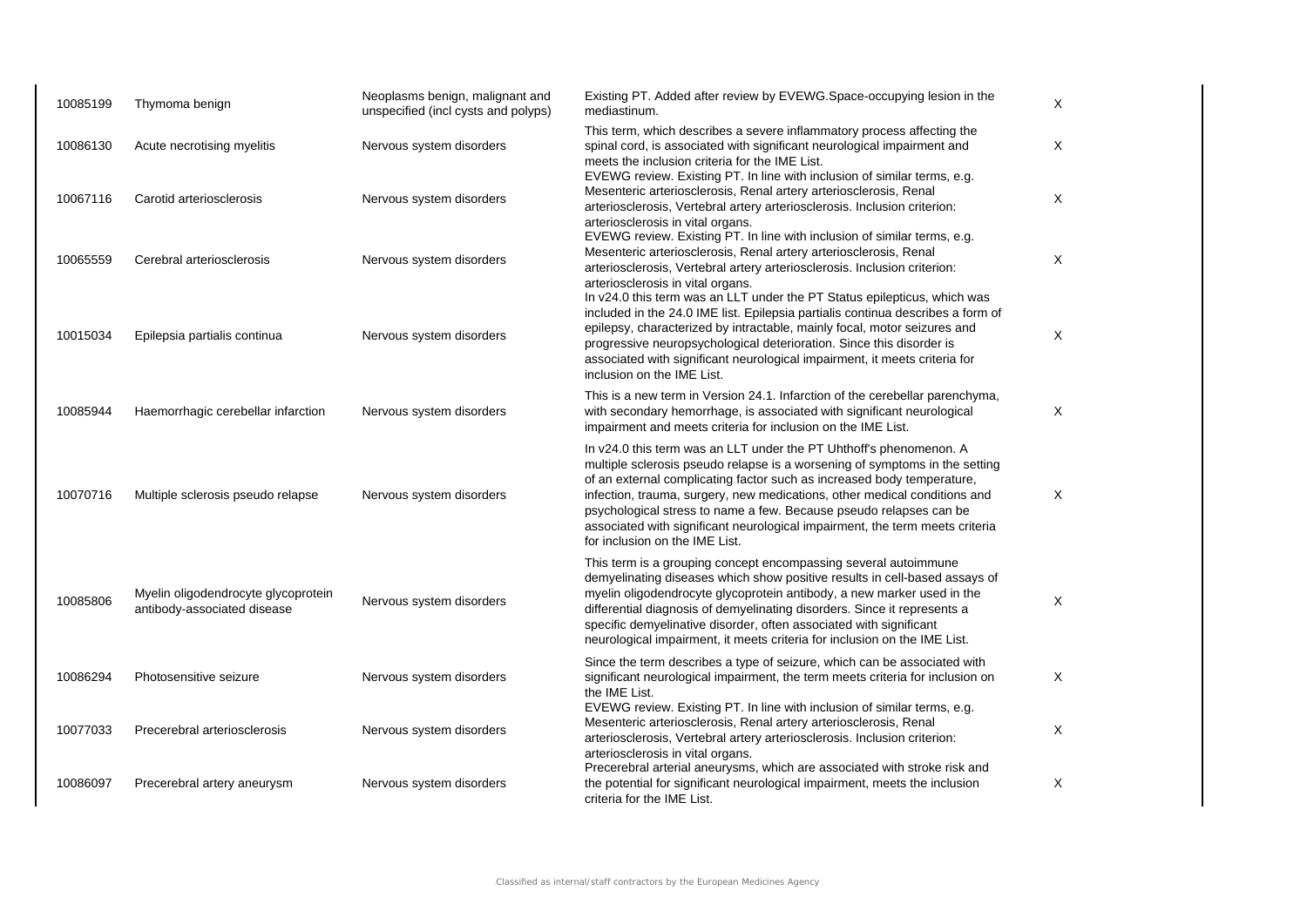| 10086098<br>10085779 | Precerebral artery dissection<br>Pseudo-occlusion of internal carotid<br>artery | Nervous system disorders<br>Nervous system disorders | Precerebral arterial dissection, which is associated with ischemic stroke risk<br>and the potential for significant neurological impairment, meets the inclusion<br>criteria for the IME List.<br>Pseudo-occlusion of the internal carotid artery refers to the apparent<br>occlusion of the cervical internal carotid artery seen on CT angiography or<br>digital subtraction angiography which is caused by a stagnant column of<br>unopacified blood proximal to terminal proximal to terminal T-junction<br>occlusion by thromboembolism. Since this disorder reflects the presence of<br>a true ischemic thromboembolic lesion of a more distal intracranial arterial<br>branch, which can be associated with significant neurological impairment, it<br>meets criteria for inclusion on the IME List. | X<br>X |
|----------------------|---------------------------------------------------------------------------------|------------------------------------------------------|-------------------------------------------------------------------------------------------------------------------------------------------------------------------------------------------------------------------------------------------------------------------------------------------------------------------------------------------------------------------------------------------------------------------------------------------------------------------------------------------------------------------------------------------------------------------------------------------------------------------------------------------------------------------------------------------------------------------------------------------------------------------------------------------------------------|--------|
| 10086065             | Rheumatoid meningitis                                                           | Nervous system disorders                             | Rheumatoid meningitis, which its associated stroke-like signs and<br>symptoms and encephalopathic findings, produces significant neurological<br>impairment and meets the inclusion criteria for the IME List.                                                                                                                                                                                                                                                                                                                                                                                                                                                                                                                                                                                              | X      |
| 10085689             | Foetal vascular malperfusion                                                    | Pregnancy, puerperium and perinatal<br>conditions    | Fetal vascular malperfusion describes a group of placental lesions indicating<br>reduced or absent perfusion of the fetal villous parenchyma. The most<br>common etiology is umbilical cord obstruction leading to stasis, ischemia,<br>and, sometimes, thrombosis. Contributing factors include maternal diabetes<br>and fetal cardiac insufficiency or hyperviscosity. Severe fetal vascular<br>malperfusion is a risk factor for adverse pregnancy outcomes. Since this<br>term describes a condition occurring in a very vulnerable population that is<br>often associated with significant organ impairment, it meets criteria for<br>inclusion on the IME List.                                                                                                                                       | X      |
| 10073512             | Prosthetic cardiac valve failure                                                | <b>Product issues</b>                                | In v24.0 this term was an LLT under the PT Device failure. EVEWG review.<br>Promoted in v24.1. In line with inclusion of similar terms, e.g. prosthetic<br>cardiac valve calcification, prosthetic cardiac valve fibrosis, prosthetic<br>cardiac valve stenosis, and prosthetic cardiac valve thrombosis. Device<br>terms are in the list.                                                                                                                                                                                                                                                                                                                                                                                                                                                                  | X      |
| 10073511             | Prosthetic cardiac valve malfunction                                            | <b>Product issues</b>                                | In v24.0 this term was an LLT under the PT Device malfunction. EVEWG<br>review. Promoted in v24.1. In line with inclusion of similar terms, e.g.<br>prosthetic cardiac valve calcification, prosthetic cardiac valve fibrosis,<br>prosthetic cardiac valve stenosis, and prosthetic cardiac valve thrombosis.<br>Device terms are in the list.                                                                                                                                                                                                                                                                                                                                                                                                                                                              | Χ      |
| 10085990             | <b>BCG</b> related cystitis                                                     | Renal and urinary disorders                          | EVEWG review. New PT in v24.1. Considered serious. Local complications<br>are the result of BCG-contaminated urine and can occur anywhere along the<br>genitourinary tract. Systemic effects manifest when BCG disseminates to<br>other sites via the bloodstream.                                                                                                                                                                                                                                                                                                                                                                                                                                                                                                                                          | X      |
| 10086100             | Catamenial pneumothorax                                                         | Respiratory, thoracic and mediastinal<br>disorders   | New PT in v24.1. Term meets criteria for inclusion as a perforation of the<br>respiratory tract. Related PT Pneumothorax is presently included.                                                                                                                                                                                                                                                                                                                                                                                                                                                                                                                                                                                                                                                             | X      |
| 10035744             | Pneumonitis aspiration                                                          | Respiratory, thoracic and mediastinal<br>disorders   | In v24.0 this term was an LLT under the PT Pneumonia aspiration, which<br>was included in the 24.0 IME list.                                                                                                                                                                                                                                                                                                                                                                                                                                                                                                                                                                                                                                                                                                | X      |
| 10086118             | Pulmonary artery arteriosclerosis                                               | Respiratory, thoracic and mediastinal<br>disorders   | New PT in v24.1 Terms meets criteria for inclusion as arteriosclerosis in a<br>vital organ.                                                                                                                                                                                                                                                                                                                                                                                                                                                                                                                                                                                                                                                                                                                 | X      |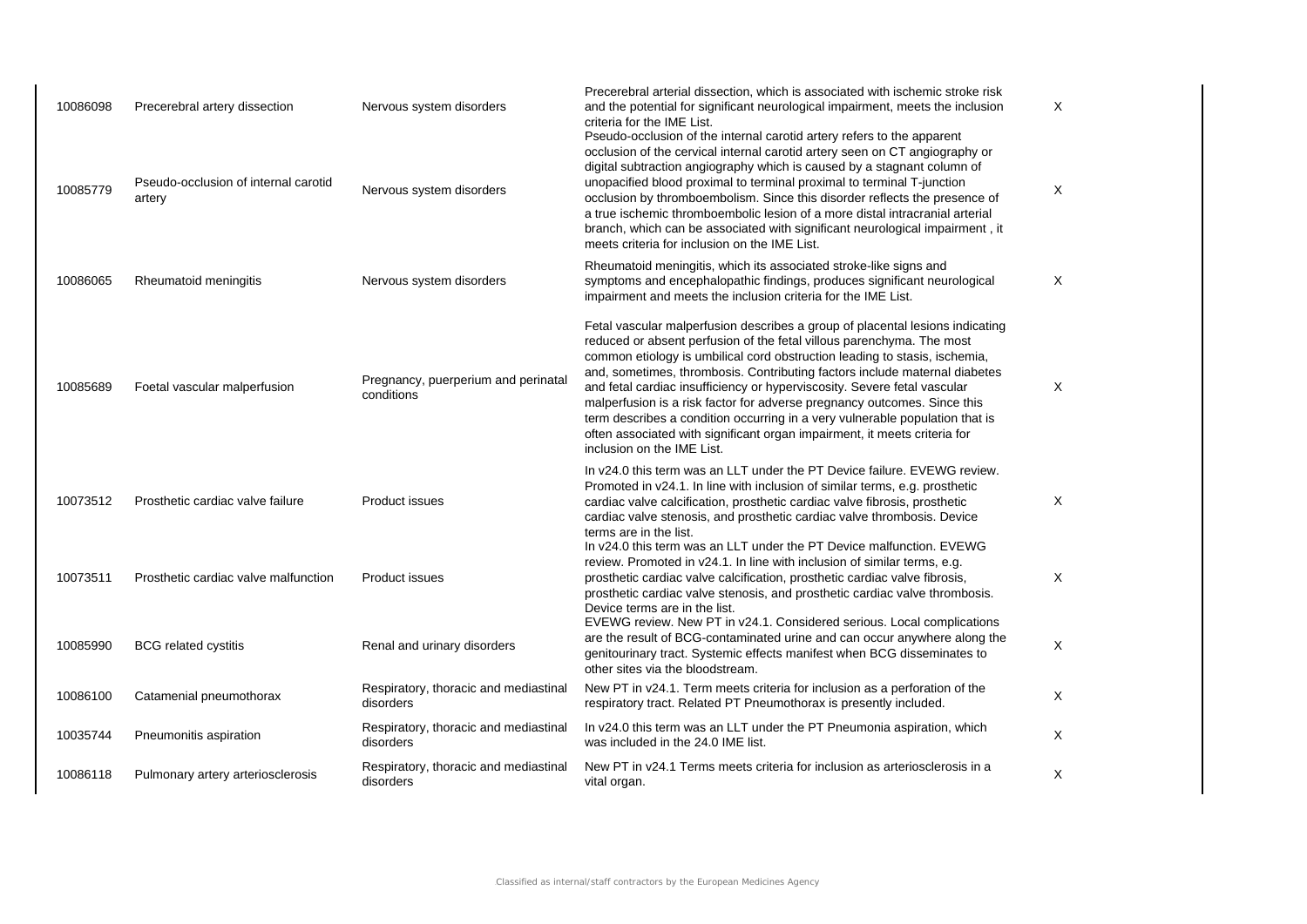| 10086403 | Hypergammaglobulinaemic purpura of<br>Waldenstrom | Skin and subcutaneous tissue<br>disorders | Hypergammaglobulinemic purpura of Waldenstrom is characterized by<br>hypergammaglobulinemia, recurring purpura, an elevated erythrocyte<br>sedimentation rate, and the presence of rheumatoid factor indicative of<br>circulating immune complexes. There is a significant association with<br>autoimmune diseases, especially Sjogren's syndrome and lupus<br>erythematosus and (less often) with lymphoproliferative disorders, all of<br>which supports the presence of a mild immune dysregulation syndrome.<br>Immune disorders, such as immunodeficiency syndromes, autoimmune<br>disorders, anaphylaxis and severe forms of angioedema and urticaria are | X |          |
|----------|---------------------------------------------------|-------------------------------------------|-----------------------------------------------------------------------------------------------------------------------------------------------------------------------------------------------------------------------------------------------------------------------------------------------------------------------------------------------------------------------------------------------------------------------------------------------------------------------------------------------------------------------------------------------------------------------------------------------------------------------------------------------------------------|---|----------|
| 10085778 | Severe cutaneous adverse reaction                 | Skin and subcutaneous tissue<br>disorders | part of the list.<br>New term for v24.1. Severe cutaneous adverse reaction per se is an IME as<br>this grouping PT represents concepts such as PT Toxic epidermal<br>necrolysis or PT Stevens-Johnson syndrome.                                                                                                                                                                                                                                                                                                                                                                                                                                                 | Χ |          |
| 10065558 | Aortic arteriosclerosis                           | Vascular disorders                        | EVEWG review. Existing PT. In line with inclusion of similar terms, e.g.<br>Mesenteric arteriosclerosis, Renal artery arteriosclerosis, Renal<br>arteriosclerosis, Vertebral artery arteriosclerosis. Inclusion criterion:<br>arteriosclerosis in vital organs.                                                                                                                                                                                                                                                                                                                                                                                                 | X |          |
| 10085821 | Iliac artery arteriosclerosis                     | Vascular disorders                        | EVEWG review. New PT in v24.1. In line with inclusion of similar terms, e.g.<br>Mesenteric arteriosclerosis, Renal artery arteriosclerosis, Renal<br>arteriosclerosis, Vertebral artery arteriosclerosis. Inclusion criterion:<br>arteriosclerosis in vital organs.                                                                                                                                                                                                                                                                                                                                                                                             | X |          |
| 10085742 | Subclavian arteriosclerosis                       | Vascular disorders                        | EVEWG review. New PT in v24.1. In line with inclusion of similar terms, e.g.<br>Mesenteric arteriosclerosis, Renal artery arteriosclerosis, Renal<br>arteriosclerosis, Vertebral artery arteriosclerosis. Inclusion criterion:<br>arteriosclerosis in vital organs.                                                                                                                                                                                                                                                                                                                                                                                             | X |          |
| 10072058 | Perinephritis                                     | Infections and infestations               | In v24.1, the primary SOC of this term was changed from Renal and urinary<br>disorders to Infections and infestations.                                                                                                                                                                                                                                                                                                                                                                                                                                                                                                                                          |   | $\times$ |
| 10035669 | Pneumonia aspiration                              | Infections and infestations               | In v24.1, the primary SOC of this term was changed from Respiratory,<br>thoracic and mediastinal disorders to Infections and infestations.                                                                                                                                                                                                                                                                                                                                                                                                                                                                                                                      |   | $\times$ |
| 10085298 | Jugular vein haemorrhage                          | Vascular disorders                        | In v24.1, the primary SOC of this term was changed from Nervous system<br>disorders to Vascular disorders.                                                                                                                                                                                                                                                                                                                                                                                                                                                                                                                                                      |   | $\times$ |
| 10076747 | Acquired amegakaryocytic<br>thrombocytopenia      | Blood and lymphatic system disorders      |                                                                                                                                                                                                                                                                                                                                                                                                                                                                                                                                                                                                                                                                 |   |          |
| 10082747 | Acquired factor IX deficiency                     | Blood and lymphatic system disorders      |                                                                                                                                                                                                                                                                                                                                                                                                                                                                                                                                                                                                                                                                 |   |          |
| 10082745 | Acquired factor VIII deficiency                   | Blood and lymphatic system disorders      |                                                                                                                                                                                                                                                                                                                                                                                                                                                                                                                                                                                                                                                                 |   |          |
| 10082746 | Acquired factor XI deficiency                     | Blood and lymphatic system disorders      |                                                                                                                                                                                                                                                                                                                                                                                                                                                                                                                                                                                                                                                                 |   |          |
| 10068581 | Acquired haemoglobinopathy                        | Blood and lymphatic system disorders      |                                                                                                                                                                                                                                                                                                                                                                                                                                                                                                                                                                                                                                                                 |   |          |
| 10053745 | Acquired haemophilia                              | Blood and lymphatic system disorders      |                                                                                                                                                                                                                                                                                                                                                                                                                                                                                                                                                                                                                                                                 |   |          |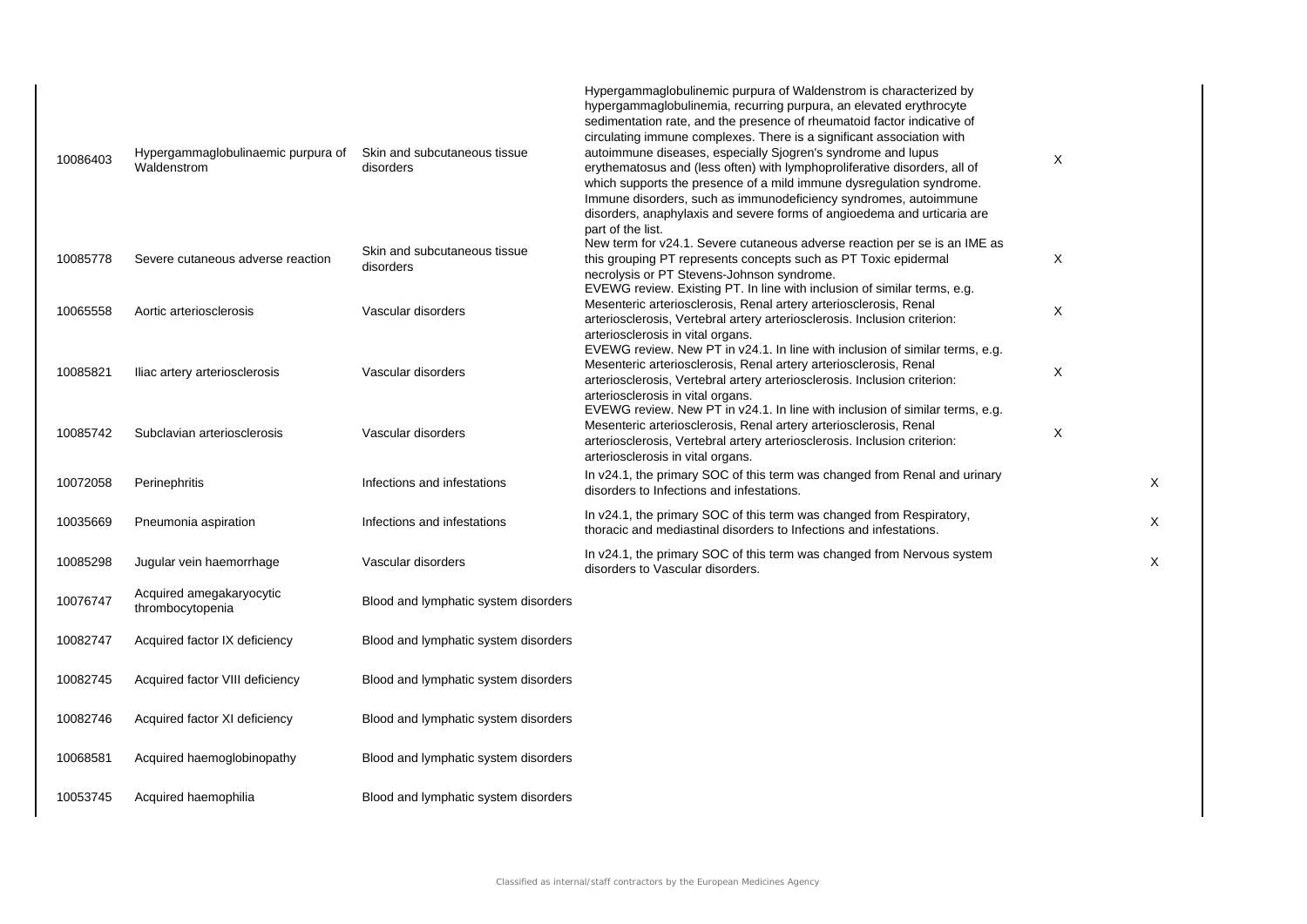| 10072108 | Acquired thalassaemia                          | Blood and lymphatic system disorders |
|----------|------------------------------------------------|--------------------------------------|
| 10069495 | Acquired Von Willebrand's disease              | Blood and lymphatic system disorders |
| 10001507 | Agranulocytosis                                | Blood and lymphatic system disorders |
| 10002817 | Antiphospholipid syndrome                      | Blood and lymphatic system disorders |
| 10002965 | Aplasia pure red cell                          | Blood and lymphatic system disorders |
| 10002967 | Aplastic anaemia                               | Blood and lymphatic system disorders |
| 10079840 | Atypical haemolytic uraemic syndrome           | Blood and lymphatic system disorders |
| 10080243 | Autoimmune anaemia                             | Blood and lymphatic system disorders |
| 10071576 | Autoimmune aplastic anaemia                    | Blood and lymphatic system disorders |
| 10073785 | Autoimmune haemolytic anaemia                  | Blood and lymphatic system disorders |
| 10083812 | Autoimmune heparin-induced<br>thrombocytopenia | Blood and lymphatic system disorders |
| 10055128 | Autoimmune neutropenia                         | Blood and lymphatic system disorders |
| 10069509 | Autoimmune pancytopenia                        | Blood and lymphatic system disorders |
| 10080721 | B-cell aplasia                                 | Blood and lymphatic system disorders |
| 10058956 | Bicytopenia                                    | Blood and lymphatic system disorders |
| 10082297 | Blood loss anaemia                             | Blood and lymphatic system disorders |
| 10065553 | Bone marrow failure                            | Blood and lymphatic system disorders |
| 10075173 | Bone marrow infiltration                       | Blood and lymphatic system disorders |
| 10058822 | Bone marrow necrosis                           | Blood and lymphatic system disorders |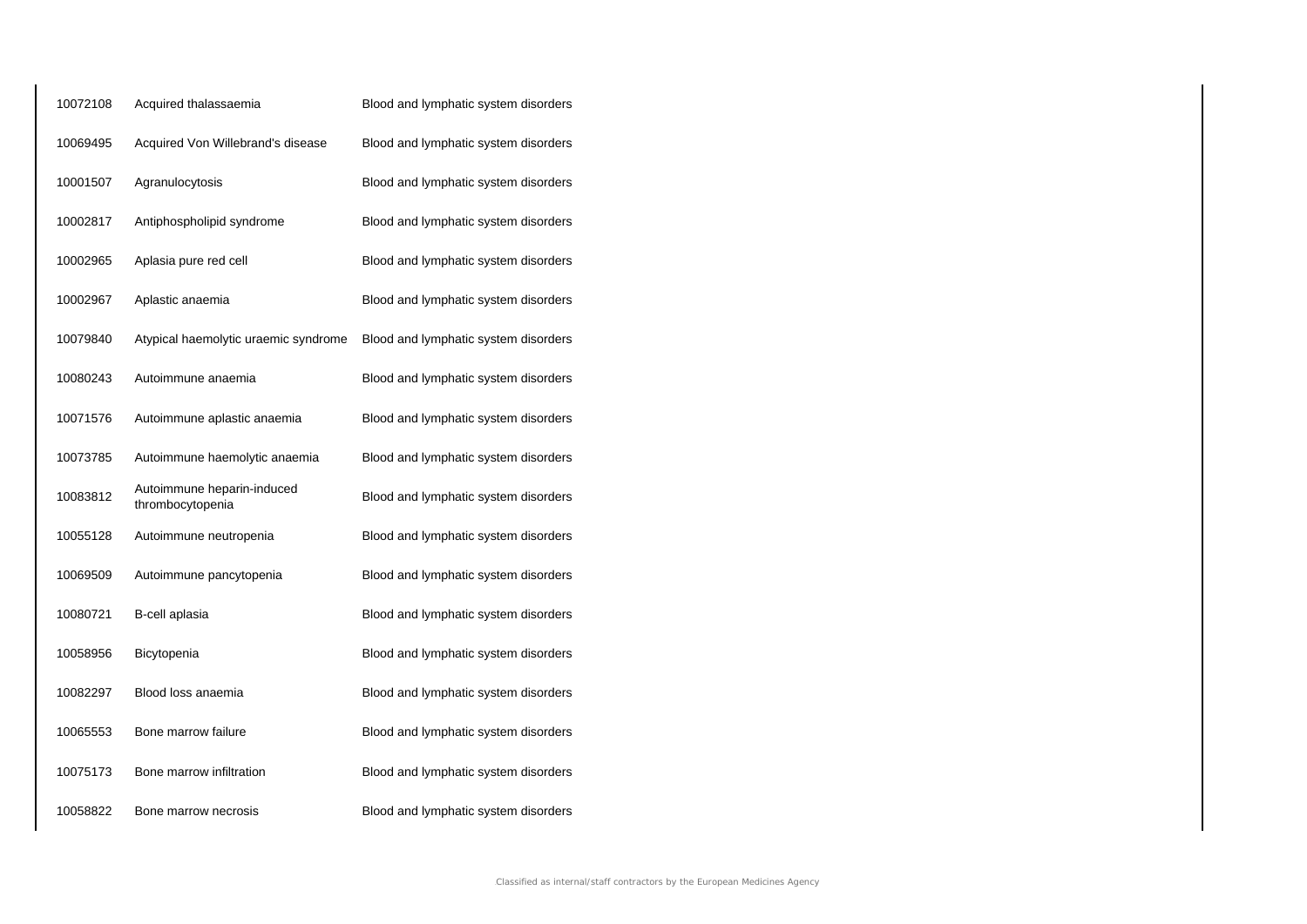| 10085102 | Breakthrough haemolysis                              | Blood and lymphatic system disorders |
|----------|------------------------------------------------------|--------------------------------------|
| 10007246 | Carboxyhaemoglobinaemia                              | Blood and lymphatic system disorders |
| 10072202 | Cardiac haemolytic anaemia                           | Blood and lymphatic system disorders |
| 10009732 | Coagulation disorder neonatal                        | Blood and lymphatic system disorders |
| 10009868 | Cold type haemolytic anaemia                         | Blood and lymphatic system disorders |
| 10010940 | Coombs negative haemolytic anaemia                   | Blood and lymphatic system disorders |
| 10010941 | Coombs positive haemolytic anaemia                   | Blood and lymphatic system disorders |
| 10073582 | Cutaneous extramedullary<br>haemopoiesis             | Blood and lymphatic system disorders |
| 10066274 | Cytopenia                                            | Blood and lymphatic system disorders |
| 10013442 | Disseminated intravascular coagulation               | Blood and lymphatic system disorders |
| 10013443 | Disseminated intravascular coagulation<br>in newborn | Blood and lymphatic system disorders |
| 10014472 | Elephantiasis                                        | Blood and lymphatic system disorders |
| 10014952 | Eosinophilia myalgia syndrome                        | Blood and lymphatic system disorders |
| 10015279 | Erythroid maturation arrest                          | Blood and lymphatic system disorders |
| 10049467 | Erythropoiesis abnormal                              | Blood and lymphatic system disorders |
| 10083258 | Erythropoietin deficiency anaemia                    | Blood and lymphatic system disorders |
| 10053873 | Evans syndrome                                       | Blood and lymphatic system disorders |
| 10015871 | Extravascular haemolysis                             | Blood and lymphatic system disorders |
| 10051778 | Factor IX inhibition                                 | Blood and lymphatic system disorders |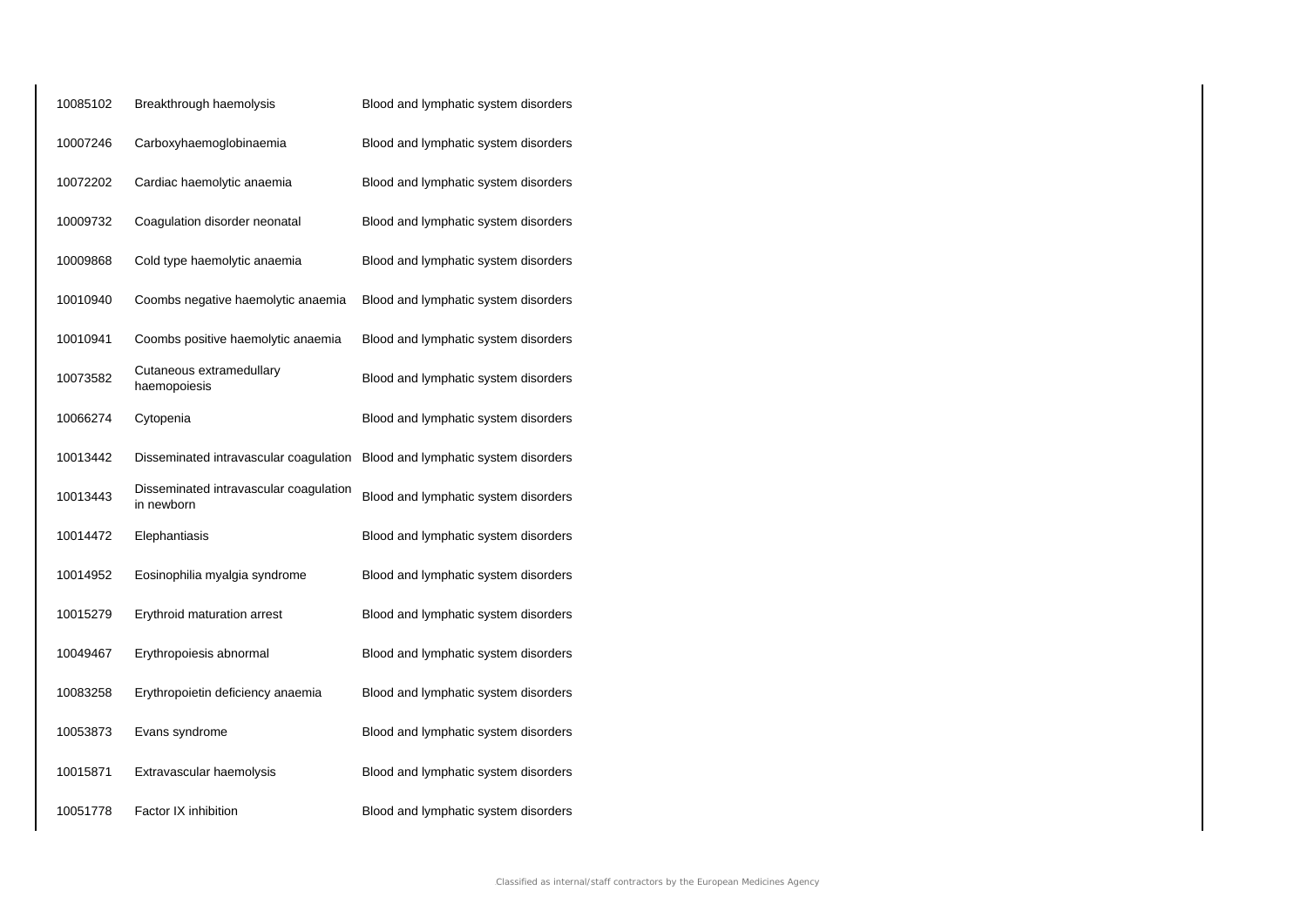| 10048619 | <b>Factor VIII inhibition</b>                   | Blood and lymphatic system disorders |
|----------|-------------------------------------------------|--------------------------------------|
| 10053213 | Febrile bone marrow aplasia                     | Blood and lymphatic system disorders |
| 10016288 | Febrile neutropenia                             | Blood and lymphatic system disorders |
| 10077577 | Foetal anaemia                                  | Blood and lymphatic system disorders |
| 10078097 | Gelatinous transformation of the bone<br>marrow | Blood and lymphatic system disorders |
| 10050443 | Granulocytes maturation arrest                  | Blood and lymphatic system disorders |
| 10018687 | Granulocytopenia                                | Blood and lymphatic system disorders |
| 10018688 | Granulocytopenia neonatal                       | Blood and lymphatic system disorders |
| 10078494 | Granulomatous lymphadenitis                     | Blood and lymphatic system disorders |
| 10018901 | Haemoglobinaemia                                | Blood and lymphatic system disorders |
| 10018910 | Haemolysis                                      | Blood and lymphatic system disorders |
| 10050190 | Haemolysis neonatal                             | Blood and lymphatic system disorders |
| 10018916 | Haemolytic anaemia                              | Blood and lymphatic system disorders |
| 10054920 | Haemolytic icteroanaemia                        | Blood and lymphatic system disorders |
| 10018932 | Haemolytic uraemic syndrome                     | Blood and lymphatic system disorders |
| 10062713 | Haemorrhagic diathesis                          | Blood and lymphatic system disorders |
| 10019008 | Haemorrhagic disease of newborn                 | Blood and lymphatic system disorders |
| 10019009 | Haemorrhagic disorder                           | Blood and lymphatic system disorders |
| 10062506 | Heparin-induced thrombocytopenia                | Blood and lymphatic system disorders |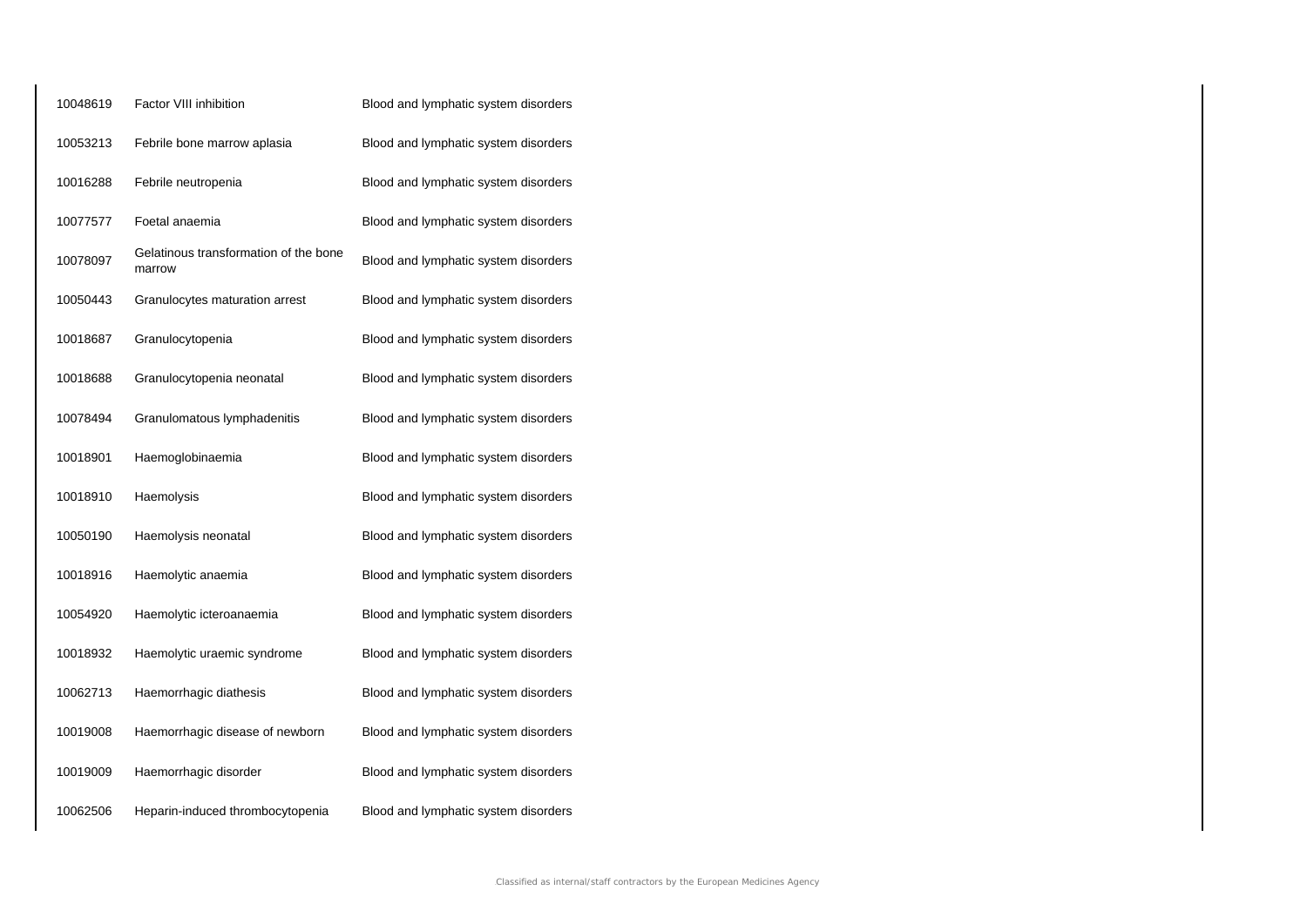| 10048643 | Hypereosinophilic syndrome                           | Blood and lymphatic system disorders |
|----------|------------------------------------------------------|--------------------------------------|
| 10074737 | Hyperfibrinolysis                                    | Blood and lymphatic system disorders |
| 10078862 | Hyperleukocytosis                                    | Blood and lymphatic system disorders |
| 10051151 | Hyperviscosity syndrome                              | Blood and lymphatic system disorders |
| 10021074 | Hypoplastic anaemia                                  | Blood and lymphatic system disorders |
| 10079831 | Hyposplenism                                         | Blood and lymphatic system disorders |
| 10083934 | Idiopathic CD4 lymphocytopenia                       | Blood and lymphatic system disorders |
| 10083842 | Immune thrombocytopenia                              | Blood and lymphatic system disorders |
| 10084828 | Immune-mediated cytopenia                            | Blood and lymphatic system disorders |
| 10022822 | Intravascular haemolysis                             | Blood and lymphatic system disorders |
| 10053199 | Leukoerythroblastic anaemia                          | Blood and lymphatic system disorders |
| 10024384 | Leukopenia                                           | Blood and lymphatic system disorders |
| 10074608 | Leukostasis syndrome                                 | Blood and lymphatic system disorders |
| 10085219 | Lupus anticoagulant<br>hypoprothrombinaemia syndrome | Blood and lymphatic system disorders |
| 10025279 | Lymphocytopenia neonatal                             | Blood and lymphatic system disorders |
| 10075217 | Mast cell activation syndrome                        | Blood and lymphatic system disorders |
| 10074668 | Monoclonal B-cell lymphocytosis                      | Blood and lymphatic system disorders |
| 10028560 | Myeloid maturation arrest                            | Blood and lymphatic system disorders |
| 10028584 | Myelosuppression                                     | Blood and lymphatic system disorders |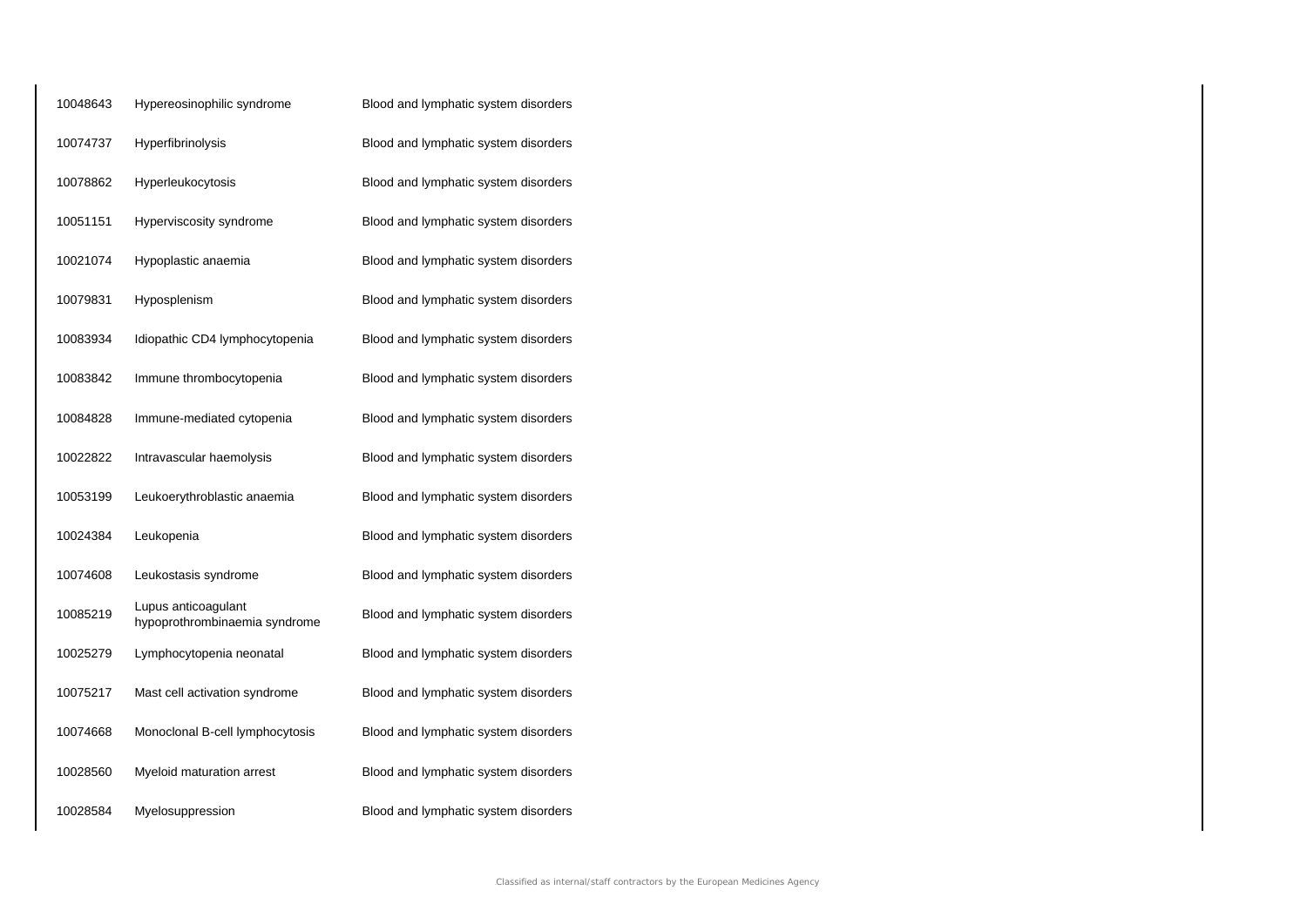| 10085419 | Necrotic lymphadenopathy          | Blood and lymphatic system disorders |
|----------|-----------------------------------|--------------------------------------|
| 10058116 | Nephrogenic anaemia               | Blood and lymphatic system disorders |
| 10029354 | Neutropenia                       | Blood and lymphatic system disorders |
| 10029358 | Neutropenia neonatal              | Blood and lymphatic system disorders |
| 10033661 | Pancytopenia                      | Blood and lymphatic system disorders |
| 10050026 | Panmyelopathy                     | Blood and lymphatic system disorders |
| 10035537 | <b>Platelet maturation arrest</b> | Blood and lymphatic system disorders |
| 10060476 | Polycythaemia neonatorum          | Blood and lymphatic system disorders |
| 10068043 | Pure white cell aplasia           | Blood and lymphatic system disorders |
| 10072203 | Red cell fragmentation syndrome   | Blood and lymphatic system disorders |
| 10076534 | Schistocytosis                    | Blood and lymphatic system disorders |
| 10040642 | Sickle cell anaemia with crisis   | Blood and lymphatic system disorders |
| 10084948 | Spleen ischaemia                  | Blood and lymphatic system disorders |
| 10075738 | Splenic artery perforation        | Blood and lymphatic system disorders |
| 10079678 | Splenic artery stenosis           | Blood and lymphatic system disorders |
| 10074600 | Splenic artery thrombosis         | Blood and lymphatic system disorders |
| 10068677 | Splenic embolism                  | Blood and lymphatic system disorders |
| 10072207 | Splenic fibrosis                  | Blood and lymphatic system disorders |
| 10041647 | Splenic haemorrhage               | Blood and lymphatic system disorders |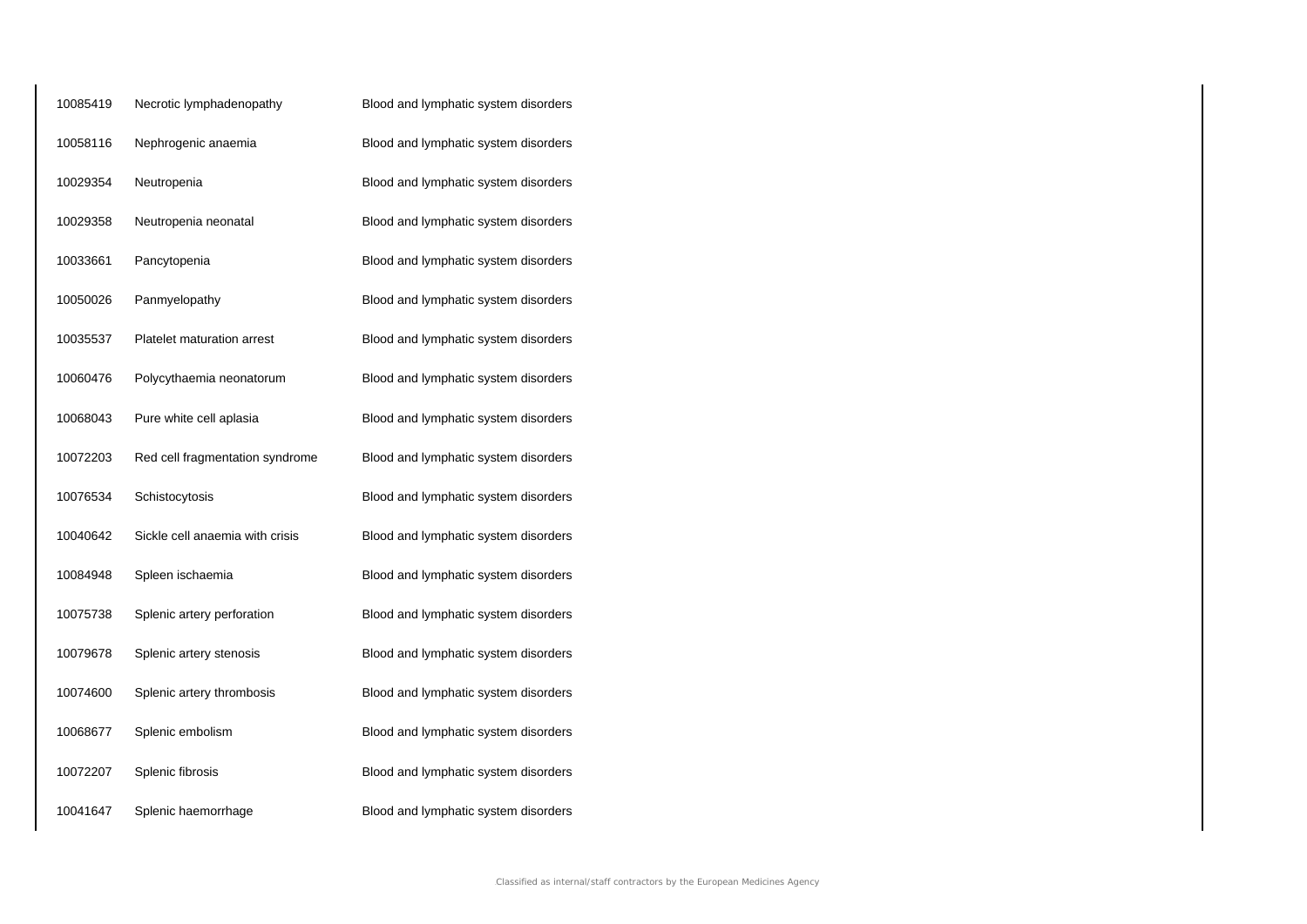| 10041648 | Splenic infarction                                       | Blood and lymphatic system disorders |
|----------|----------------------------------------------------------|--------------------------------------|
| 10055047 | Splenic necrosis                                         | Blood and lymphatic system disorders |
| 10068851 | Splenic peliosis                                         | Blood and lymphatic system disorders |
| 10074601 | Splenic thrombosis                                       | Blood and lymphatic system disorders |
| 10067823 | Splenic varices                                          | Blood and lymphatic system disorders |
| 10068662 | Splenic varices haemorrhage                              | Blood and lymphatic system disorders |
| 10068122 | Splenic vein occlusion                                   | Blood and lymphatic system disorders |
| 10041659 | Splenic vein thrombosis                                  | Blood and lymphatic system disorders |
| 10041661 | Splenorenal shunt                                        | Blood and lymphatic system disorders |
| 10074557 | Spontaneous haemorrhage                                  | Blood and lymphatic system disorders |
| 10081070 | Spontaneous heparin-induced<br>thrombocytopenia syndrome | Blood and lymphatic system disorders |
| 10083384 | Subcapsular splenic haematoma                            | Blood and lymphatic system disorders |
| 10043554 | Thrombocytopenia                                         | Blood and lymphatic system disorders |
| 10043557 | Thrombocytopenia neonatal                                | Blood and lymphatic system disorders |
| 10043645 | Thrombotic microangiopathy                               | Blood and lymphatic system disorders |
| 10043648 | Thrombotic thrombocytopenic purpura                      | Blood and lymphatic system disorders |
| 10070690 | Von Willebrand's factor inhibition                       | Blood and lymphatic system disorders |
| 10047822 | Warm type haemolytic anaemia                             | Blood and lymphatic system disorders |
| 10067618 | Accessory cardiac pathway                                | Cardiac disorders                    |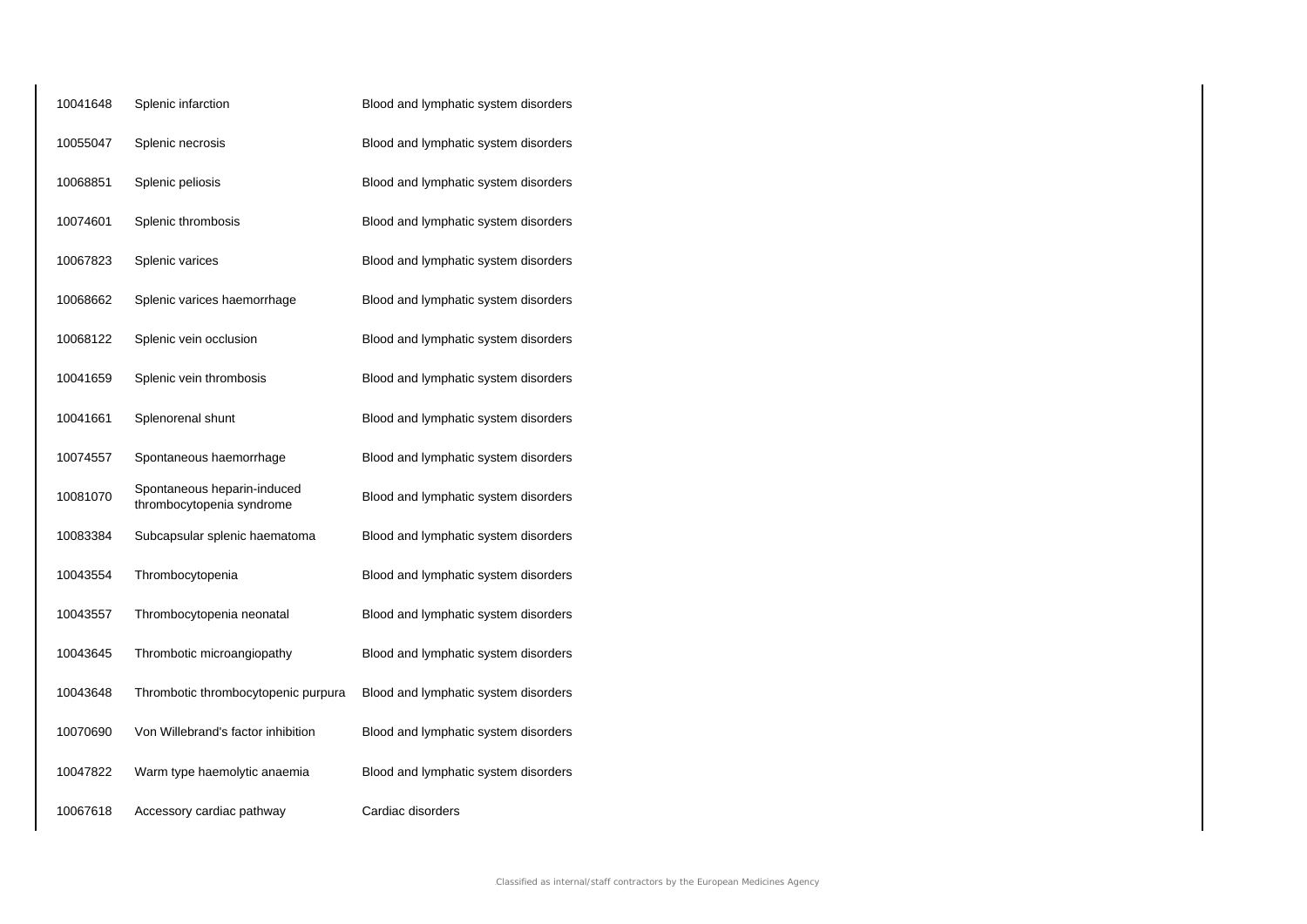| 10000533 | Acquired cardiac septal defect                       | Cardiac disorders |
|----------|------------------------------------------------------|-------------------|
| 10085294 | Acquired left ventricle outflow tract<br>obstruction | Cardiac disorders |
| 10081099 | Acute cardiac event                                  | Cardiac disorders |
| 10051592 | Acute coronary syndrome                              | Cardiac disorders |
| 10063081 | Acute left ventricular failure                       | Cardiac disorders |
| 10000891 | Acute myocardial infarction                          | Cardiac disorders |
| 10063082 | Acute right ventricular failure                      | Cardiac disorders |
| 10001115 | Adams-Stokes syndrome                                | Cardiac disorders |
| 10054015 | Agonal rhythm                                        | Cardiac disorders |
| 10002383 | Angina pectoris                                      | Cardiac disorders |
| 10002388 | Angina unstable                                      | Cardiac disorders |
| 10076419 | Anginal equivalent                                   | Cardiac disorders |
| 10002912 | Aortic valve disease mixed                           | Cardiac disorders |
| 10002915 | Aortic valve incompetence                            | Cardiac disorders |
| 10003119 | Arrhythmia                                           | Cardiac disorders |
| 10003124 | Arrhythmia neonatal                                  | Cardiac disorders |
| 10003225 | Arteriospasm coronary                                | Cardiac disorders |
| 10003232 | Arteritis coronary                                   | Cardiac disorders |
| 10003658 | Atrial fibrillation                                  | Cardiac disorders |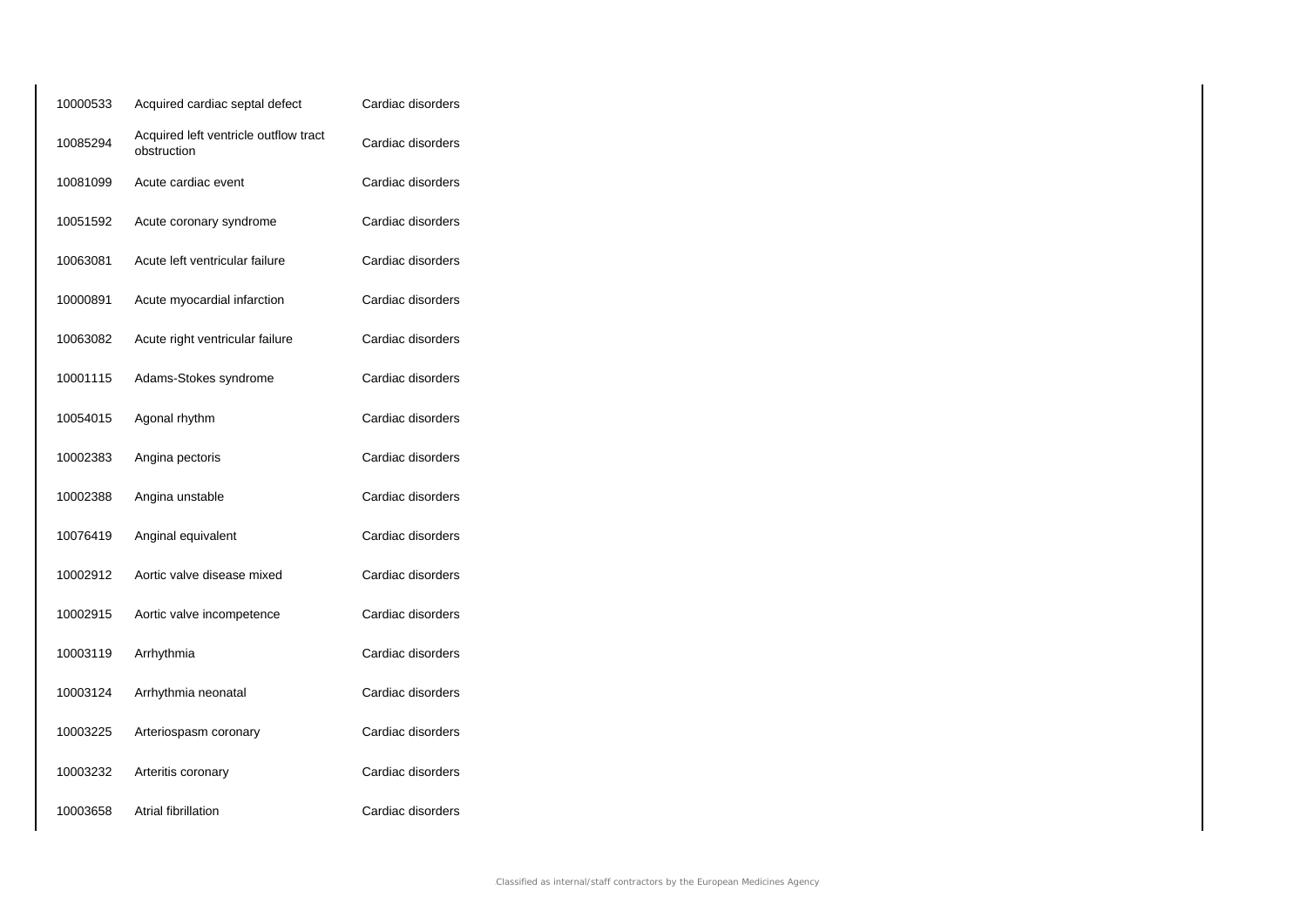| 10048761 | Atrial rupture                                     | Cardiac disorders |
|----------|----------------------------------------------------|-------------------|
| 10048632 | Atrial thrombosis                                  | Cardiac disorders |
| 10003673 | Atrioventricular block complete                    | Cardiac disorders |
| 10068180 | Atrioventricular conduction time<br>shortened      | Cardiac disorders |
| 10084085 | Atrioventricular node dysfunction                  | Cardiac disorders |
| 10064539 | Autoimmune myocarditis                             | Cardiac disorders |
| 10079058 | Autoimmune pericarditis                            | Cardiac disorders |
| 10074638 | Baseline foetal heart rate variability<br>disorder | Cardiac disorders |
| 10057393 | <b>Bifascicular block</b>                          | Cardiac disorders |
| 10006093 | Bradycardia                                        | Cardiac disorders |
| 10006094 | Bradycardia foetal                                 | Cardiac disorders |
| 10056471 | Bradycardia neonatal                               | Cardiac disorders |
| 10084073 | <b>BRASH</b> syndrome                              | Cardiac disorders |
| 10059027 | Brugada syndrome                                   | Cardiac disorders |
| 10069010 | Carcinoid heart disease                            | Cardiac disorders |
| 10007509 | Cardiac amyloidosis                                | Cardiac disorders |
| 10007513 | Cardiac aneurysm                                   | Cardiac disorders |
| 10007515 | Cardiac arrest                                     | Cardiac disorders |
| 10007516 | Cardiac arrest neonatal                            | Cardiac disorders |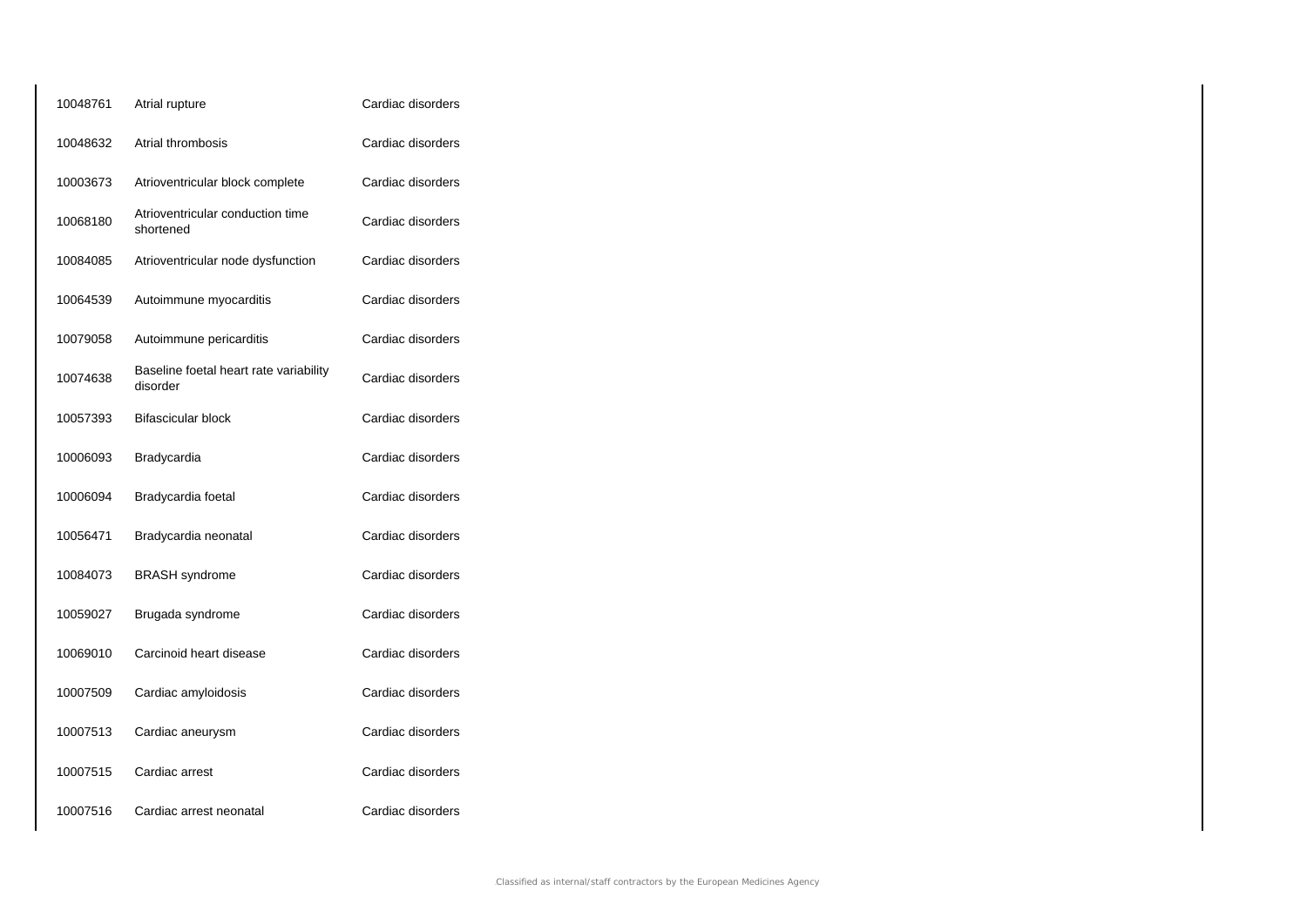| 10007522 | Cardiac asthma                 | Cardiac disorders |
|----------|--------------------------------|-------------------|
| 10079751 | Cardiac dysfunction            | Cardiac disorders |
| 10007554 | Cardiac failure                | Cardiac disorders |
| 10007556 | Cardiac failure acute          | Cardiac disorders |
| 10007558 | Cardiac failure chronic        | Cardiac disorders |
| 10007559 | Cardiac failure congestive     | Cardiac disorders |
| 10007560 | Cardiac failure high output    | Cardiac disorders |
| 10061592 | Cardiac fibrillation           | Cardiac disorders |
| 10052840 | Cardiac flutter                | Cardiac disorders |
| 10058039 | Cardiac perforation            | Cardiac disorders |
| 10083602 | Cardiac perfusion defect       | Cardiac disorders |
| 10085284 | Cardiac polyp                  | Cardiac disorders |
| 10048974 | Cardiac pseudoaneurysm         | Cardiac disorders |
| 10007604 | Cardiac sarcoidosis            | Cardiac disorders |
| 10077905 | Cardiac steatosis              | Cardiac disorders |
| 10007610 | Cardiac tamponade              | Cardiac disorders |
| 10061082 | Cardiac valve sclerosis        | Cardiac disorders |
| 10079587 | Cardiac valve thickening       | Cardiac disorders |
| 10053994 | Cardiac ventricular thrombosis | Cardiac disorders |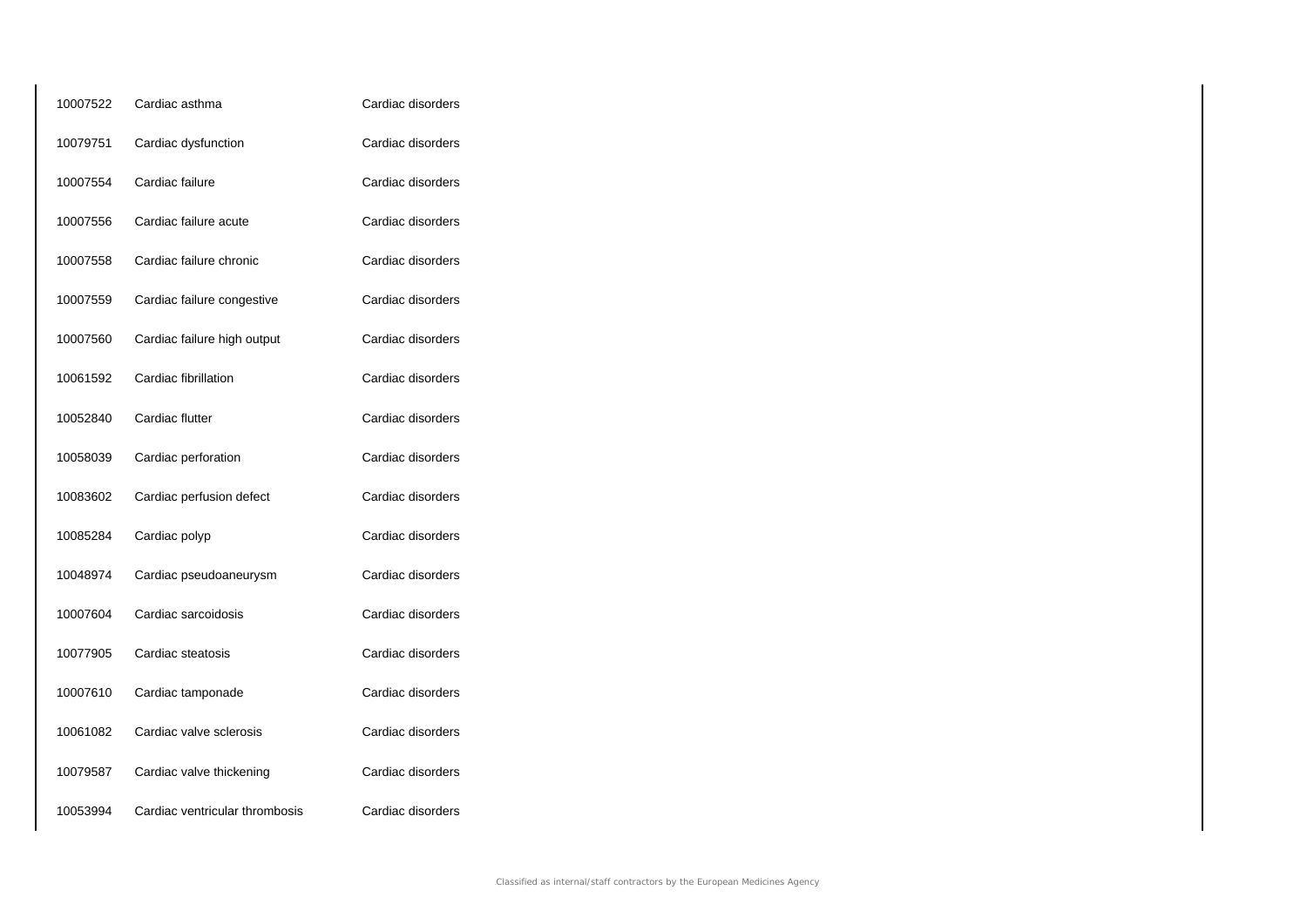| 10007625 | Cardiogenic shock                  | Cardiac disorders |
|----------|------------------------------------|-------------------|
| 10082480 | Cardiohepatic syndrome             | Cardiac disorders |
| 10007636 | Cardiomyopathy                     | Cardiac disorders |
| 10048377 | Cardiomyopathy acute               | Cardiac disorders |
| 10050111 | Cardiomyopathy neonatal            | Cardiac disorders |
| 10051093 | Cardiopulmonary failure            | Cardiac disorders |
| 10068230 | Cardiorenal syndrome               | Cardiac disorders |
| 10007617 | Cardio-respiratory arrest          | Cardiac disorders |
| 10007618 | Cardio-respiratory arrest neonatal | Cardiac disorders |
| 10049874 | Cardio-respiratory distress        | Cardiac disorders |
| 10048610 | Cardiotoxicity                     | Cardiac disorders |
| 10065929 | Cardiovascular insufficiency       | Cardiac disorders |
| 10062746 | Carditis                           | Cardiac disorders |
| 10078310 | Central bradycardia                | Cardiac disorders |
| 10008745 | Chordae tendinae rupture           | Cardiac disorders |
| 10085242 | Chronic coronary syndrome          | Cardiac disorders |
| 10056370 | Congestive cardiomyopathy          | Cardiac disorders |
| 10010968 | Cor pulmonale                      | Cardiac disorders |
| 10010969 | Cor pulmonale acute                | Cardiac disorders |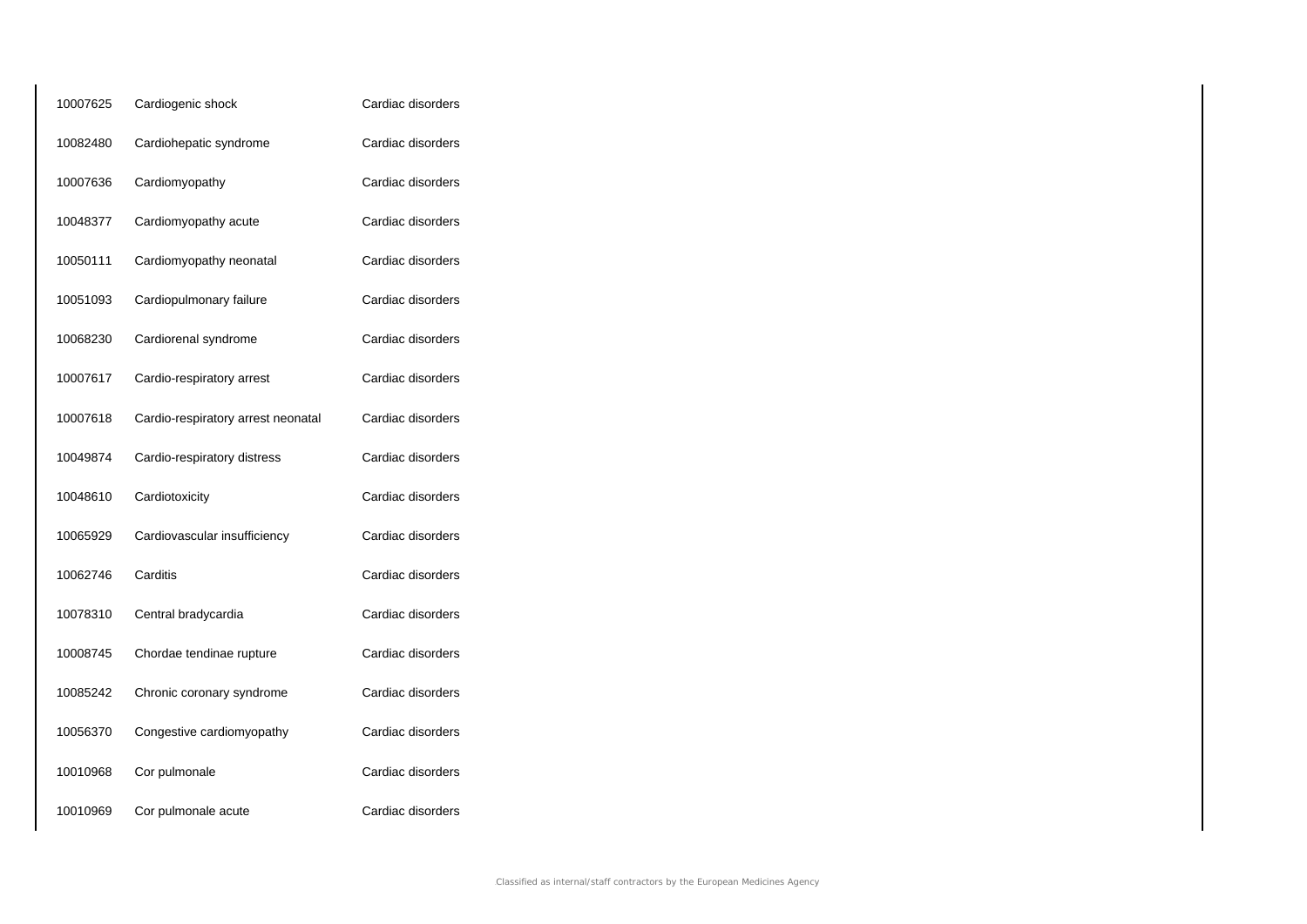| 10010970 | Cor pulmonale chronic                | Cardiac disorders |
|----------|--------------------------------------|-------------------|
| 10011071 | Coronary artery aneurysm             | Cardiac disorders |
| 10048631 | Coronary artery dissection           | Cardiac disorders |
| 10011084 | Coronary artery embolism             | Cardiac disorders |
| 10052895 | Coronary artery insufficiency        | Cardiac disorders |
| 10011086 | Coronary artery occlusion            | Cardiac disorders |
| 10059611 | Coronary artery perforation          | Cardiac disorders |
| 10011089 | Coronary artery stenosis             | Cardiac disorders |
| 10011091 | Coronary artery thrombosis           | Cardiac disorders |
| 10011105 | Coronary ostial stenosis             | Cardiac disorders |
| 10084081 | Coronary steal syndrome              | Cardiac disorders |
| 10078431 | Coronary vein stenosis               | Cardiac disorders |
| 10075846 | Degenerative aortic valve disease    | Cardiac disorders |
| 10075847 | Degenerative mitral valve disease    | Cardiac disorders |
| 10081779 | Degenerative multivalvular disease   | Cardiac disorders |
| 10078909 | Degenerative tricuspid valve disease | Cardiac disorders |
| 10014664 | Endocardial fibrosis                 | Cardiac disorders |
| 10052837 | Endocarditis fibroplastica           | Cardiac disorders |
| 10062608 | Endocarditis noninfective            | Cardiac disorders |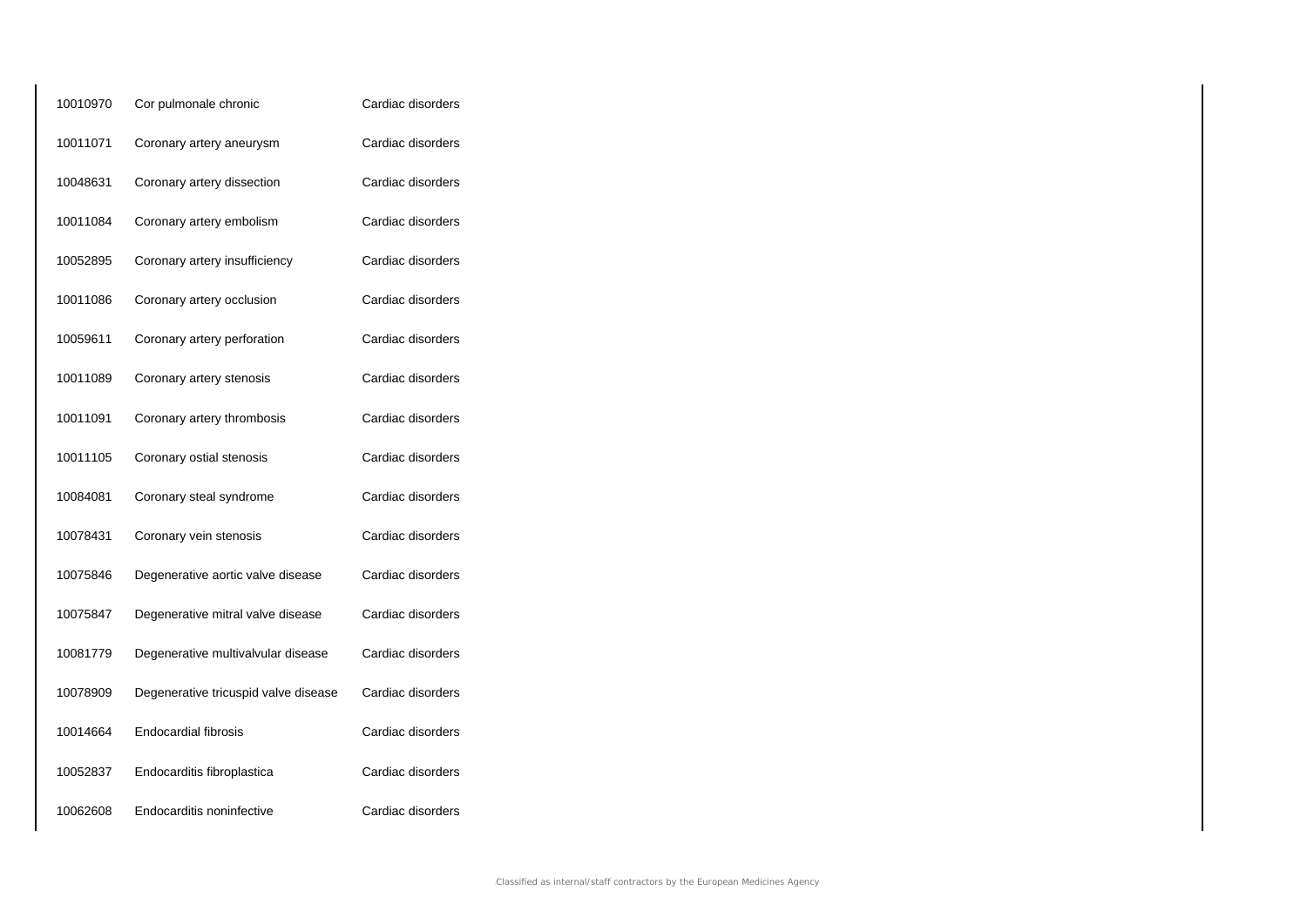| 10014683 | Endocarditis rheumatic                        | Cardiac disorders |
|----------|-----------------------------------------------|-------------------|
| 10014961 | Eosinophilic myocarditis                      | Cardiac disorders |
| 10081148 | Fat embolism syndrome                         | Cardiac disorders |
| 10016847 | Foetal arrhythmia                             | Cardiac disorders |
| 10084280 | Foetal cardiac arrest                         | Cardiac disorders |
| 10074642 | Foetal heart rate acceleration<br>abnormality | Cardiac disorders |
| 10074636 | Foetal heart rate deceleration<br>abnormality | Cardiac disorders |
| 10061158 | Foetal heart rate disorder                    | Cardiac disorders |
| 10077575 | Foetal tachyarrhythmia                        | Cardiac disorders |
| 10082089 | Frederick's syndrome                          | Cardiac disorders |
| 10083635 | Giant cell myocarditis                        | Cardiac disorders |
| 10018723 | Grey syndrome neonatal                        | Cardiac disorders |
| 10055803 | Haemorrhage coronary artery                   | Cardiac disorders |
| 10083709 | Holiday heart syndrome                        | Cardiac disorders |
| 10068359 | Hyperdynamic left ventricle                   | Cardiac disorders |
| 10058177 | Hyperkinetic heart syndrome                   | Cardiac disorders |
| 10081004 | Hypersensitivity myocarditis                  | Cardiac disorders |
| 10020801 | Hypertensive cardiomegaly                     | Cardiac disorders |
| 10058222 | Hypertensive cardiomyopathy                   | Cardiac disorders |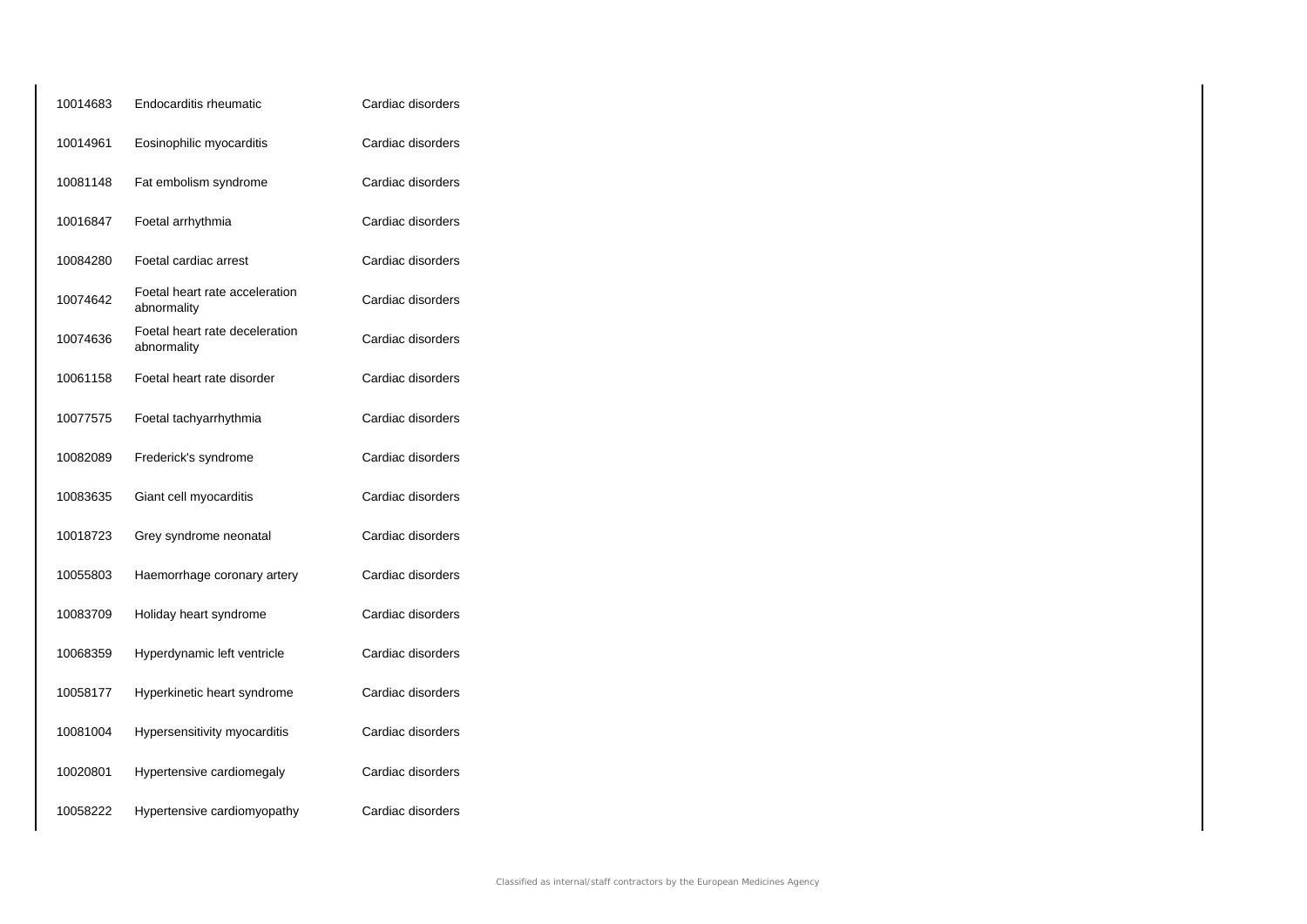| 10082606 | Immune-mediated myocarditis           | Cardiac disorders |
|----------|---------------------------------------|-------------------|
| 10022626 | Interventricular septum rupture       | Cardiac disorders |
| 10048620 | Intracardiac thrombus                 | Cardiac disorders |
| 10069550 | Intrapericardial thrombosis           | Cardiac disorders |
| 10048858 | Ischaemic cardiomyopathy              | Cardiac disorders |
| 10077864 | Ischaemic mitral regurgitation        | Cardiac disorders |
| 10074640 | Junctional ectopic tachycardia        | Cardiac disorders |
| 10069167 | Kounis syndrome                       | Cardiac disorders |
| 10080987 | Left ventricular diastolic collapse   | Cardiac disorders |
| 10024119 | Left ventricular failure              | Cardiac disorders |
| 10071710 | Lenegre's disease                     | Cardiac disorders |
| 10024803 | Long QT syndrome                      | Cardiac disorders |
| 10024899 | Low cardiac output syndrome           | Cardiac disorders |
| 10025603 | Malignant hypertensive heart disease  | Cardiac disorders |
| 10070909 | Metabolic cardiomyopathy              | Cardiac disorders |
| 10072685 | Microvascular coronary artery disease | Cardiac disorders |
| 10027724 | Mitral valve disease mixed            | Cardiac disorders |
| 10027727 | Mitral valve incompetence             | Cardiac disorders |
| 10027733 | Mitral valve stenosis                 | Cardiac disorders |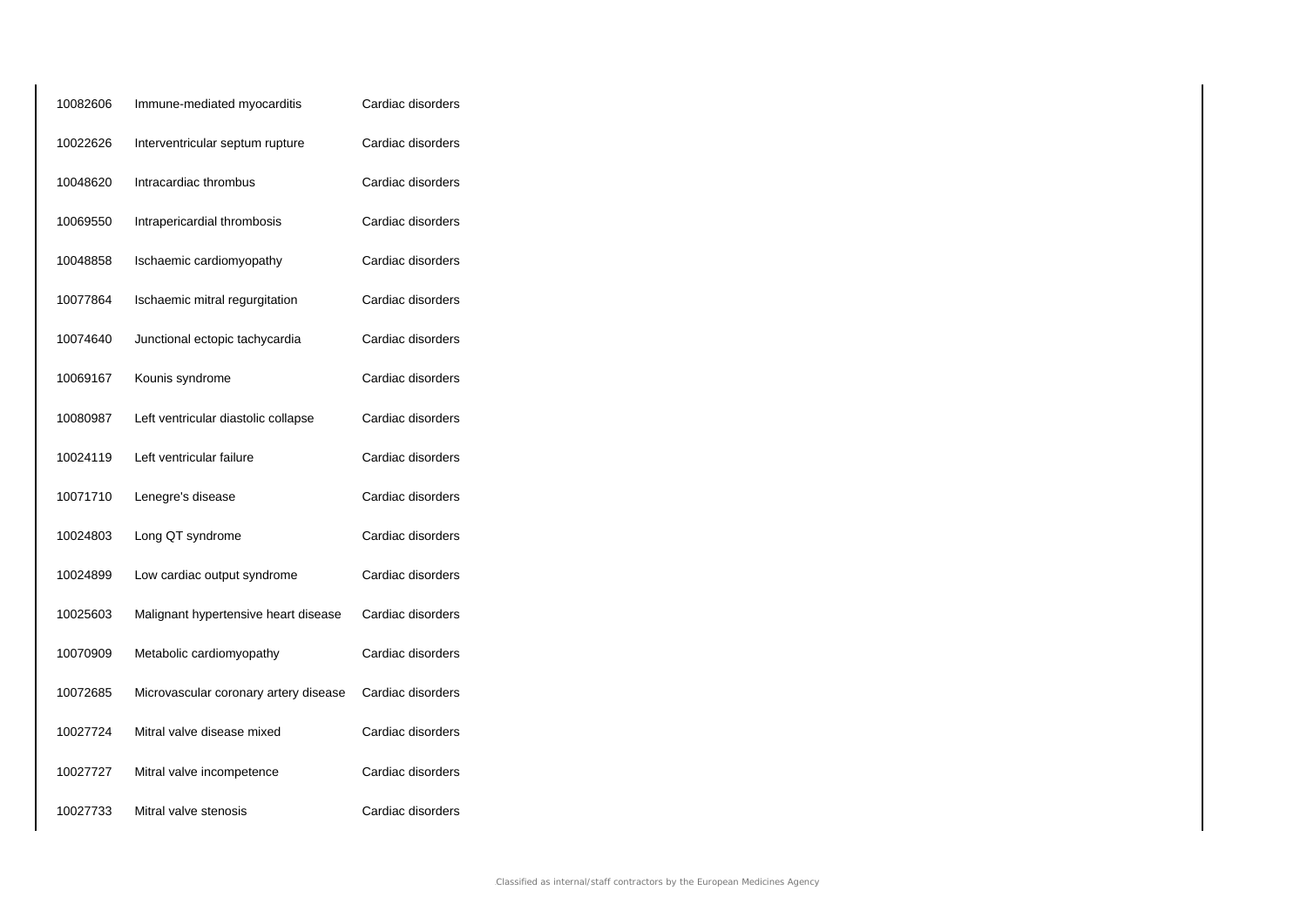| 10079336 | Mitral valve thickening                 | Cardiac disorders |
|----------|-----------------------------------------|-------------------|
| 10069140 | Myocardial depression                   | Cardiac disorders |
| 10048849 | Myocardial haemorrhage                  | Cardiac disorders |
| 10082580 | Myocardial hypoperfusion                | Cardiac disorders |
| 10078980 | Myocardial hypoxia                      | Cardiac disorders |
| 10028596 | Myocardial infarction                   | Cardiac disorders |
| 10028600 | Myocardial ischaemia                    | Cardiac disorders |
| 10028602 | Myocardial necrosis                     | Cardiac disorders |
| 10064966 | Myocardial oedema                       | Cardiac disorders |
| 10028604 | Myocardial rupture                      | Cardiac disorders |
| 10072186 | Myocardial stunning                     | Cardiac disorders |
| 10028606 | Myocarditis                             | Cardiac disorders |
| 10064550 | Myocarditis post infection              | Cardiac disorders |
| 10077377 | Myxomatous mitral valve degeneration    | Cardiac disorders |
| 10082054 | Neonatal bradyarrhythmia                | Cardiac disorders |
| 10049780 | Neonatal cardiac failure                | Cardiac disorders |
| 10082055 | Neonatal tachyarrhythmia                | Cardiac disorders |
| 10049775 | Neonatal tachycardia                    | Cardiac disorders |
| 10074641 | Nonreassuring foetal heart rate pattern | Cardiac disorders |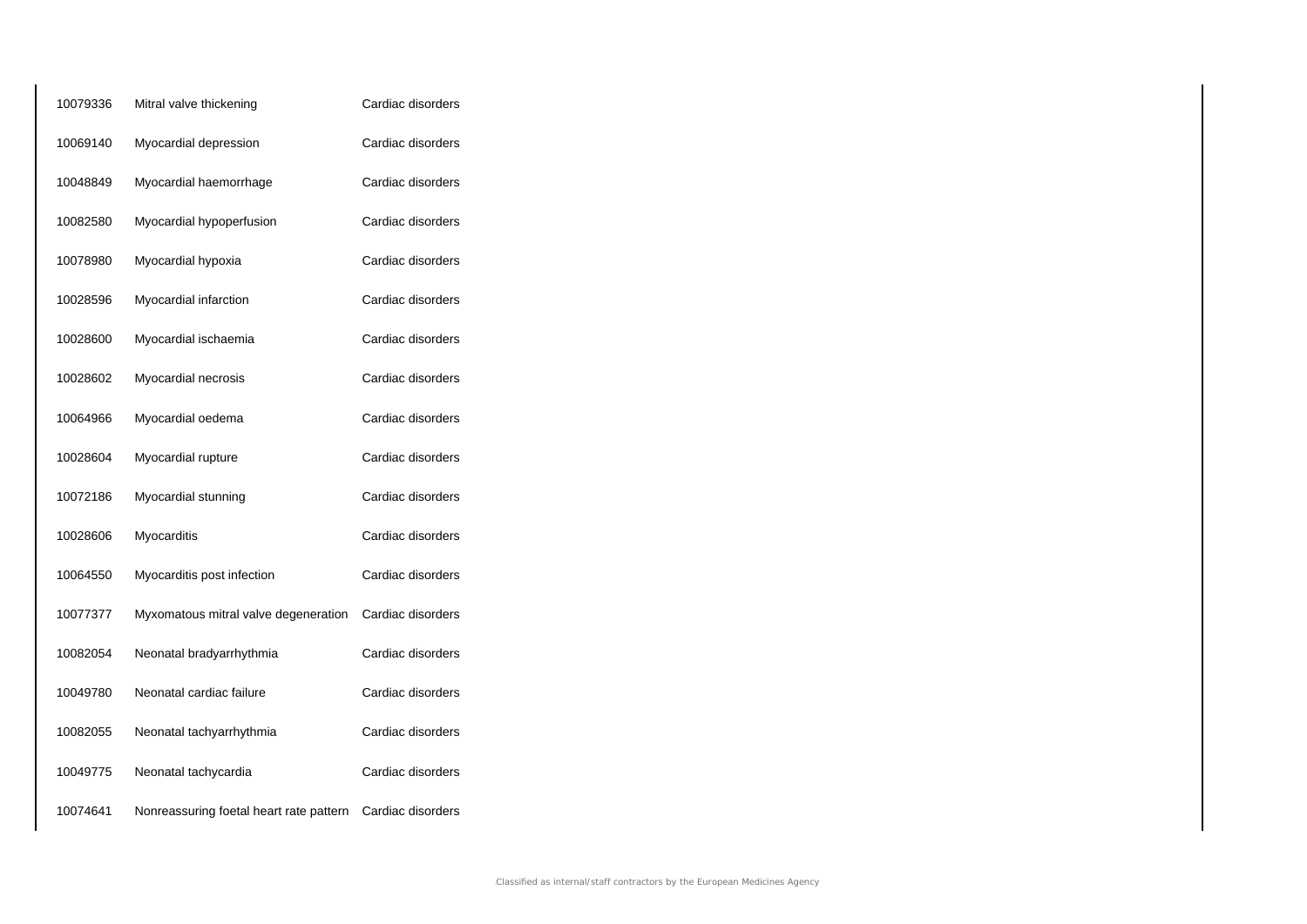| 10081007 | Obesity cardiomyopathy            | Cardiac disorders |
|----------|-----------------------------------|-------------------|
| 10059164 | Papillary muscle haemorrhage      | Cardiac disorders |
| 10033697 | Papillary muscle infarction       | Cardiac disorders |
| 10033698 | Papillary muscle rupture          | Cardiac disorders |
| 10077503 | Paroxysmal atrioventricular block | Cardiac disorders |
| 10034474 | Pericardial effusion              | Cardiac disorders |
| 10048724 | Pericardial fibrosis              | Cardiac disorders |
| 10034476 | Pericardial haemorrhage           | Cardiac disorders |
| 10034484 | Pericarditis                      | Cardiac disorders |
| 10034486 | Pericarditis adhesive             | Cardiac disorders |
| 10034487 | Pericarditis constrictive         | Cardiac disorders |
| 10034496 | Pericarditis rheumatic            | Cardiac disorders |
| 10034498 | Pericarditis uraemic              | Cardiac disorders |
| 10059361 | Pleuropericarditis                | Cardiac disorders |
| 10048731 | Pneumopericardium                 | Cardiac disorders |
| 10058144 | Postinfarction angina             | Cardiac disorders |
| 10036759 | Prinzmetal angina                 | Cardiac disorders |
| 10057464 | Pulmonary valve calcification     | Cardiac disorders |
| 10037448 | Pulmonary valve incompetence      | Cardiac disorders |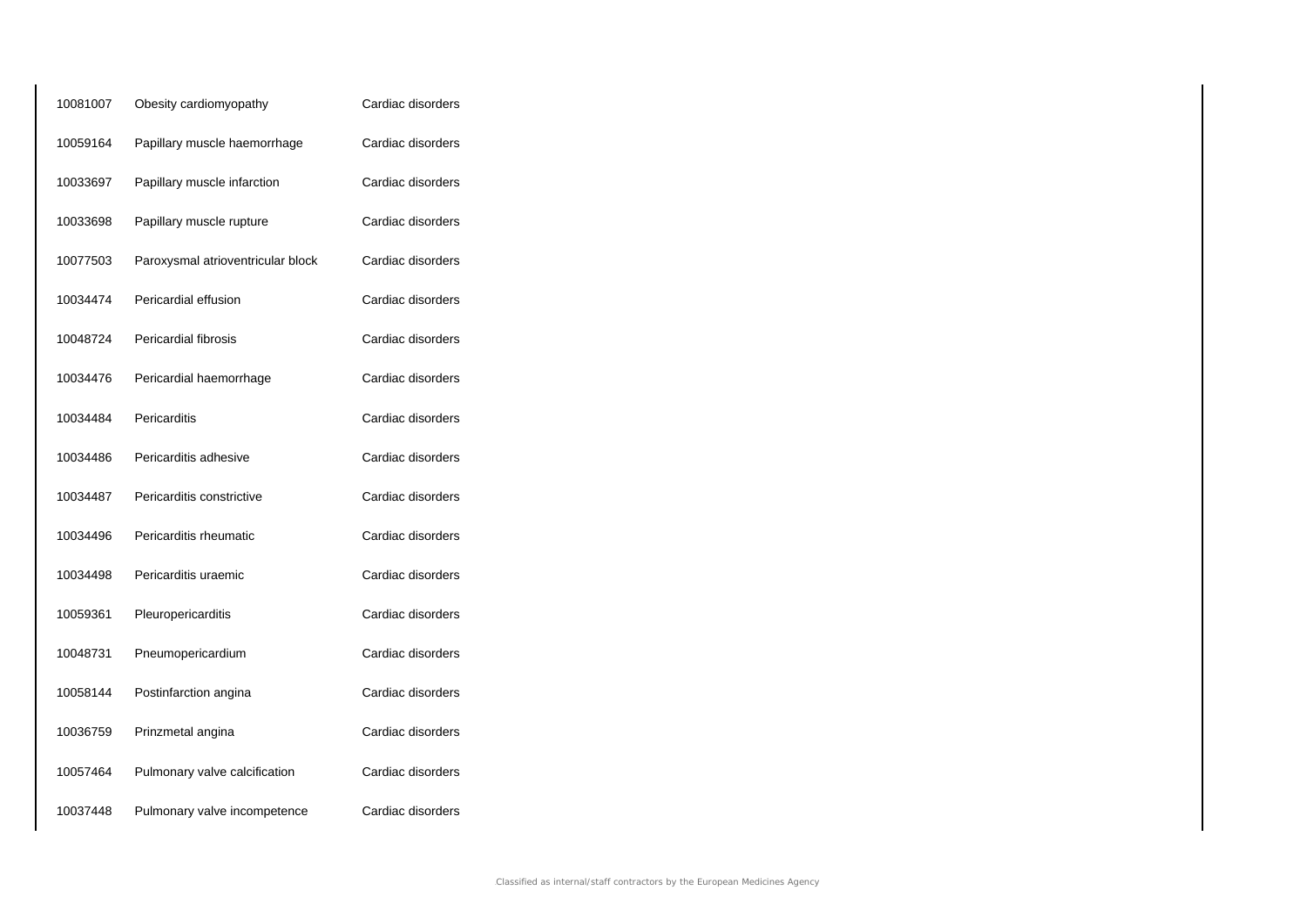| 10057465 | Pulmonary valve sclerosis            | Cardiac disorders |
|----------|--------------------------------------|-------------------|
| 10037450 | Pulmonary valve stenosis             | Cardiac disorders |
| 10079337 | Pulmonary valve thickening           | Cardiac disorders |
| 10058151 | Pulseless electrical activity        | Cardiac disorders |
| 10058156 | Reperfusion arrhythmia               | Cardiac disorders |
| 10038748 | Restrictive cardiomyopathy           | Cardiac disorders |
| 10062110 | Rheumatic heart disease              | Cardiac disorders |
| 10039111 | Rhythm idioventricular               | Cardiac disorders |
| 10079613 | Right ventricular diastolic collapse | Cardiac disorders |
| 10039163 | Right ventricular failure            | Cardiac disorders |
| 10074301 | Right ventricular hypertension       | Cardiac disorders |
| 10049768 | Silent myocardial infarction         | Cardiac disorders |
| 10040736 | Sinoatrial block                     | Cardiac disorders |
| 10040738 | Sinus arrest                         | Cardiac disorders |
| 10075889 | Sinus node dysfunction               | Cardiac disorders |
| 10074643 | Sinusoidal foetal heart rate pattern | Cardiac disorders |
| 10064994 | Subclavian coronary steal syndrome   | Cardiac disorders |
| 10058145 | Subendocardial ischaemia             | Cardiac disorders |
| 10042431 | Subvalvular aortic stenosis          | Cardiac disorders |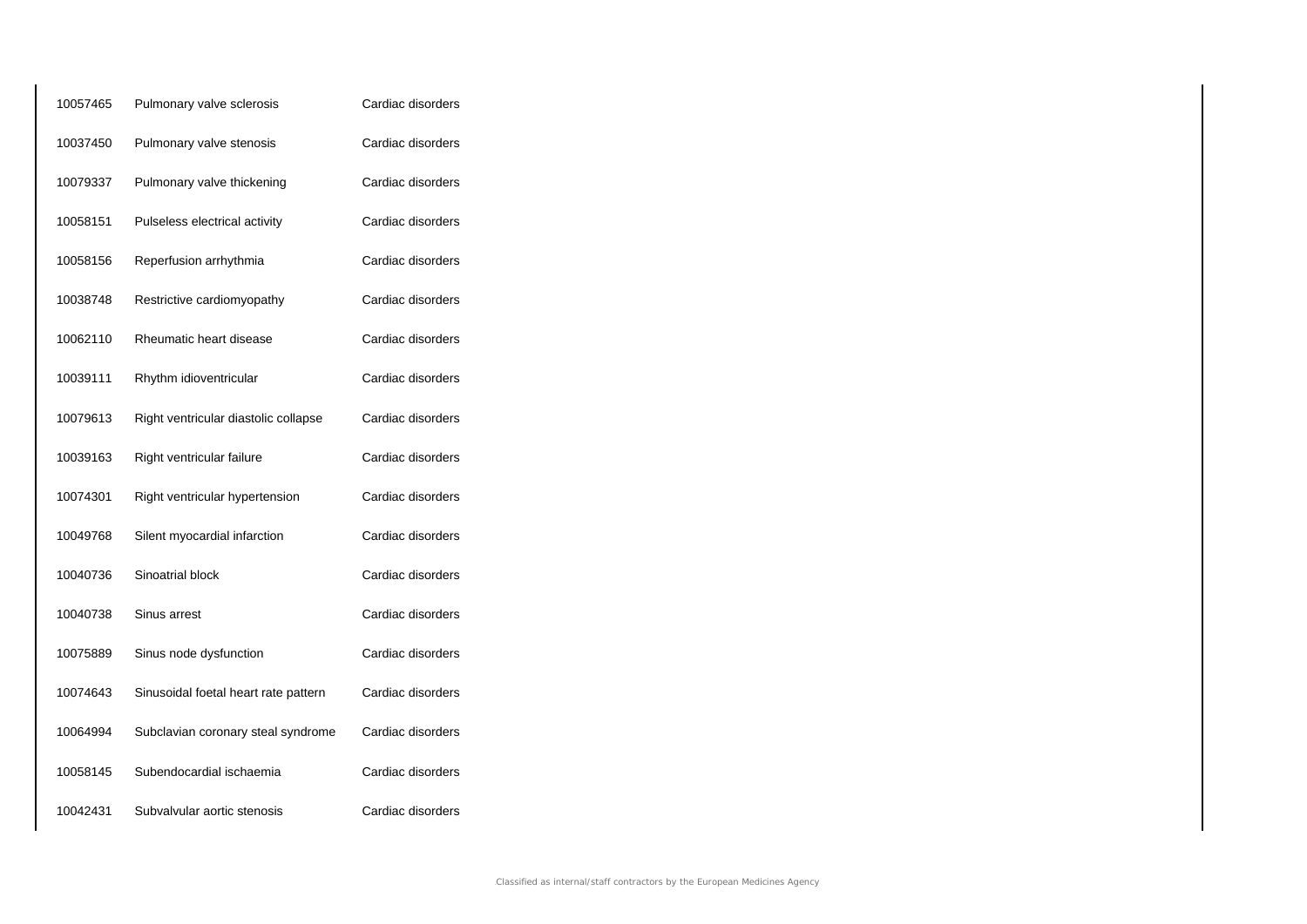| 10042598 | Supravalvular aortic stenosis      | Cardiac disorders |
|----------|------------------------------------|-------------------|
| 10043074 | Tachycardia foetal                 | Cardiac disorders |
| 10074269 | Tachycardia induced cardiomyopathy | Cardiac disorders |
| 10075043 | Thyrotoxic cardiomyopathy          | Cardiac disorders |
| 10044066 | Torsade de pointes                 | Cardiac disorders |
| 10083657 | Toxic cardiomyopathy               | Cardiac disorders |
| 10057466 | Tricuspid valve calcification      | Cardiac disorders |
| 10061389 | Tricuspid valve disease            | Cardiac disorders |
| 10044640 | Tricuspid valve incompetence       | Cardiac disorders |
| 10057467 | Tricuspid valve sclerosis          | Cardiac disorders |
| 10044642 | Tricuspid valve stenosis           | Cardiac disorders |
| 10079338 | Tricuspid valve thickening         | Cardiac disorders |
| 10044644 | <b>Trifascicular block</b>         | Cardiac disorders |
| 10047279 | Ventricle rupture                  | Cardiac disorders |
| 10047281 | Ventricular arrhythmia             | Cardiac disorders |
| 10047284 | Ventricular asystole               | Cardiac disorders |
| 10071186 | Ventricular dyssynchrony           | Cardiac disorders |
| 10060953 | Ventricular failure                | Cardiac disorders |
| 10047290 | Ventricular fibrillation           | Cardiac disorders |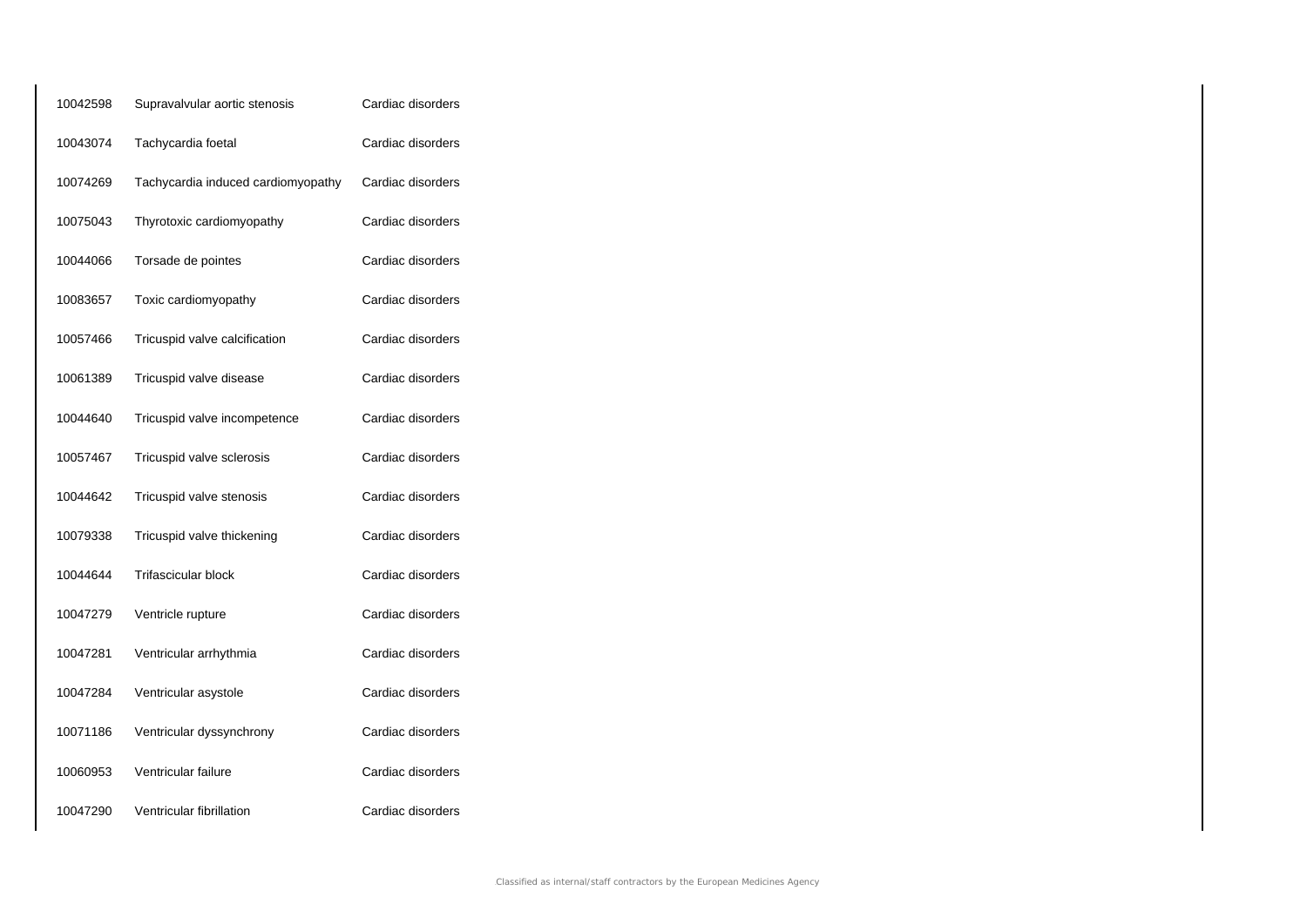| 10047294 | Ventricular flutter            | Cardiac disorders                             |
|----------|--------------------------------|-----------------------------------------------|
| 10050510 | Ventricular hypokinesia        | Cardiac disorders                             |
| 10075291 | Ventricular remodelling        | Cardiac disorders                             |
| 10065341 | Ventricular tachyarrhythmia    | Cardiac disorders                             |
| 10047302 | Ventricular tachycardia        | Cardiac disorders                             |
| 10047818 | Wandering pacemaker            | Cardiac disorders                             |
| 10080787 | Wellens' syndrome              | Cardiac disorders                             |
| 10047997 | Withdrawal arrhythmia          | Cardiac disorders                             |
| 10048015 | Wolff-Parkinson-White syndrome | Cardiac disorders                             |
| 10000098 | Abdominal transposition        | Congenital, familial and genetic<br>disorders |
| 10082380 | Aberrant aortic arch           | Congenital, familial and genetic<br>disorders |
| 10049207 | Adactyly                       | Congenital, familial and genetic<br>disorders |
| 10083856 | <b>ADNP</b> syndrome           | Congenital, familial and genetic<br>disorders |
| 10001368 | Adrenal insufficiency neonatal | Congenital, familial and genetic<br>disorders |
| 10001501 | Aglossia                       | Congenital, familial and genetic<br>disorders |
| 10054935 | Aicardi's syndrome             | Congenital, familial and genetic<br>disorders |
| 10052032 | Albright's disease             | Congenital, familial and genetic<br>disorders |
| 10077023 | Alveolar capillary dysplasia   | Congenital, familial and genetic<br>disorders |
| 10001908 | Amblyopia congenital           | Congenital, familial and genetic<br>disorders |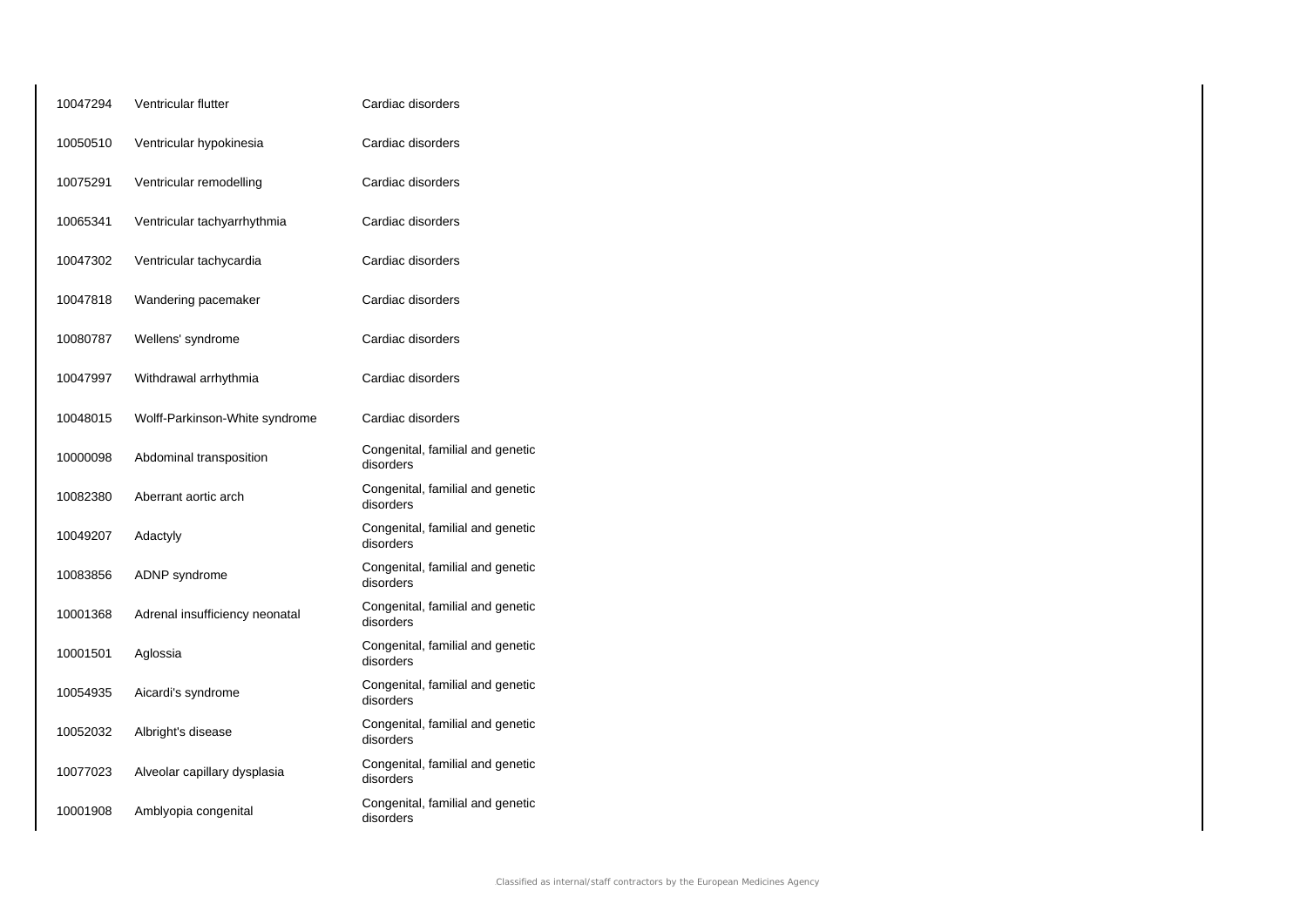| 10064100 | Amniotic band syndrome                                                                 | Congenital, familial and genetic<br>disorders |
|----------|----------------------------------------------------------------------------------------|-----------------------------------------------|
| 10002120 | Anal atresia                                                                           | Congenital, familial and genetic<br>disorders |
| 10056292 | Androgen insensitivity syndrome                                                        | Congenital, familial and genetic<br>disorders |
| 10002320 | Anencephaly                                                                            | Congenital, familial and genetic<br>disorders |
| 10051098 | Angiotensin converting enzyme inhibitor Congenital, familial and genetic<br>foetopathy | disorders                                     |
| 10002532 | Aniridia                                                                               | Congenital, familial and genetic<br>disorders |
| 10049244 | Ankyloglossia congenital                                                               | Congenital, familial and genetic<br>disorders |
| 10071757 | Annular pancreas                                                                       | Congenital, familial and genetic<br>disorders |
| 10064902 | Anomalous arrangement of<br>pancreaticobiliary duct                                    | Congenital, familial and genetic<br>disorders |
| 10058079 | Anomalous pulmonary venous<br>connection                                               | Congenital, familial and genetic<br>disorders |
| 10062339 | Anomaly of external ear congenital                                                     | Congenital, familial and genetic<br>disorders |
| 10060957 | Anomaly of middle ear congenital                                                       | Congenital, familial and genetic<br>disorders |
| 10002633 | Anomaly of orbit, congenital                                                           | Congenital, familial and genetic<br>disorders |
| 10002640 | Anophthalmos                                                                           | Congenital, familial and genetic<br>disorders |
| 10002641 | Anorchism                                                                              | Congenital, familial and genetic<br>disorders |
| 10056271 | Anorectal agenesis                                                                     | Congenital, familial and genetic<br>disorders |
| 10082798 | Anorectal malformation                                                                 | Congenital, familial and genetic<br>disorders |
| 10002654 | Anotia                                                                                 | Congenital, familial and genetic<br>disorders |
| 10059199 | Anterior chamber cleavage syndrome                                                     | Congenital, familial and genetic<br>disorders |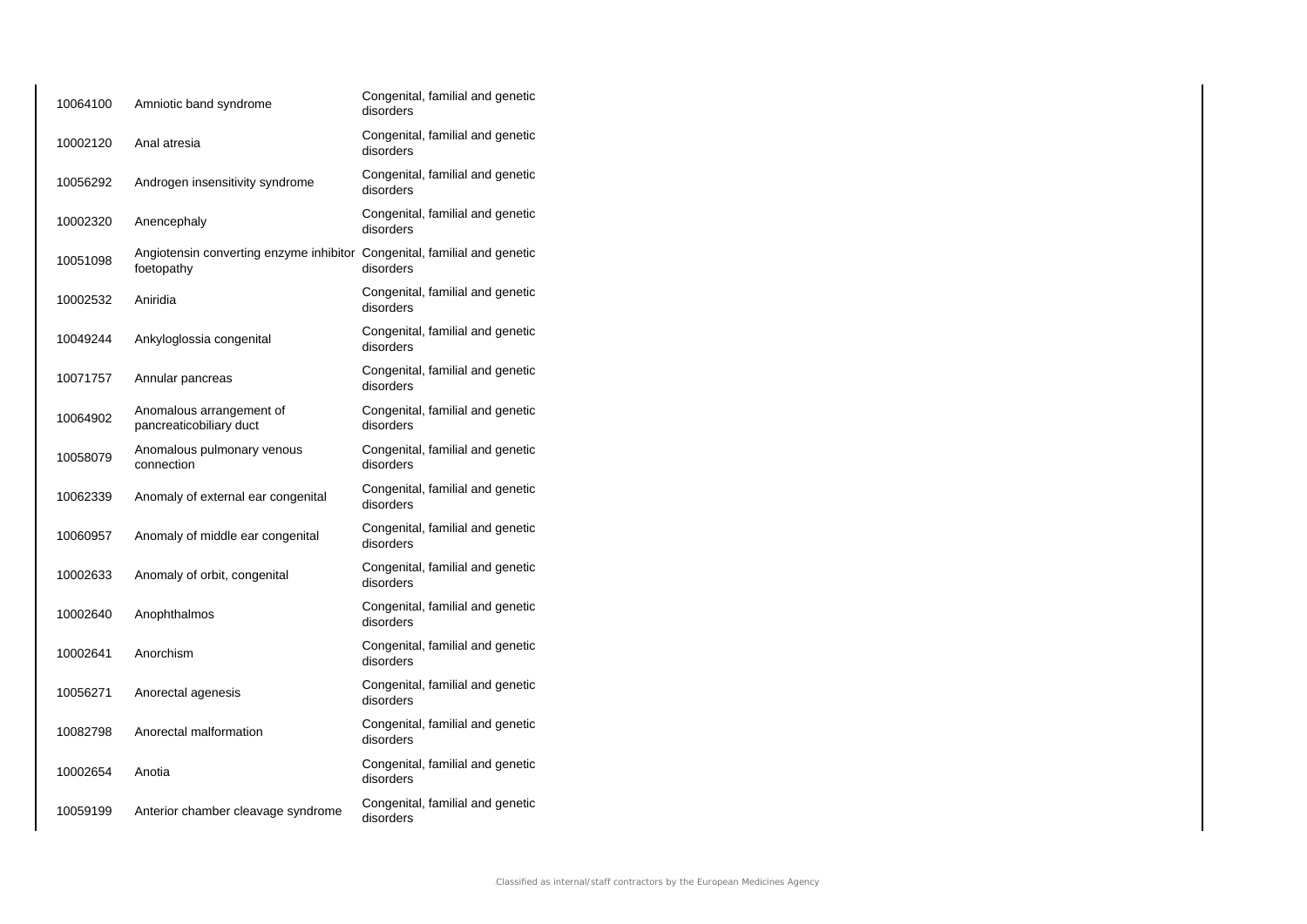| 10071651 | Anterior displaced anus                       | Congenital, familial and genetic<br>disorders |
|----------|-----------------------------------------------|-----------------------------------------------|
| 10049209 | Aorta hypoplasia                              | Congenital, familial and genetic<br>disorders |
| 10066801 | Aortic valve atresia                          | Congenital, familial and genetic<br>disorders |
| 10063732 | Aorticopulmonary septal defect                | Congenital, familial and genetic<br>disorders |
| 10002947 | Aphakia congenital                            | Congenital, familial and genetic<br>disorders |
| 10002963 | Aplasia cutis congenita                       | Congenital, familial and genetic<br>disorders |
| 10003101 | Arnold-Chiari malformation                    | Congenital, familial and genetic<br>disorders |
| 10058093 | Arrhythmogenic right ventricular<br>dysplasia | Congenital, familial and genetic<br>disorders |
| 10003193 | Arteriovenous malformation                    | Congenital, familial and genetic<br>disorders |
| 10053622 | Asplenia                                      | Congenital, familial and genetic<br>disorders |
| 10063836 | Atrioventricular septal defect                | Congenital, familial and genetic<br>disorders |
| 10072198 | Auditory neuropathy spectrum disorder         | Congenital, familial and genetic<br>disorders |
| 10069521 | Autoimmune lymphoproliferative<br>syndrome    | Congenital, familial and genetic<br>disorders |
| 10083963 | Baller-Gerold syndrome                        | Congenital, familial and genetic<br>disorders |
| 10051900 | Benign congenital hypotonia                   | Congenital, familial and genetic<br>disorders |
| 10056655 | <b>Bladder agenesis</b>                       | Congenital, familial and genetic<br>disorders |
| 10049241 | Blepharophimosis congenital                   | Congenital, familial and genetic<br>disorders |
| 10005176 | Blindness congenital                          | Congenital, familial and genetic<br>disorders |
| 10048409 | <b>Brain malformation</b>                     | Congenital, familial and genetic<br>disorders |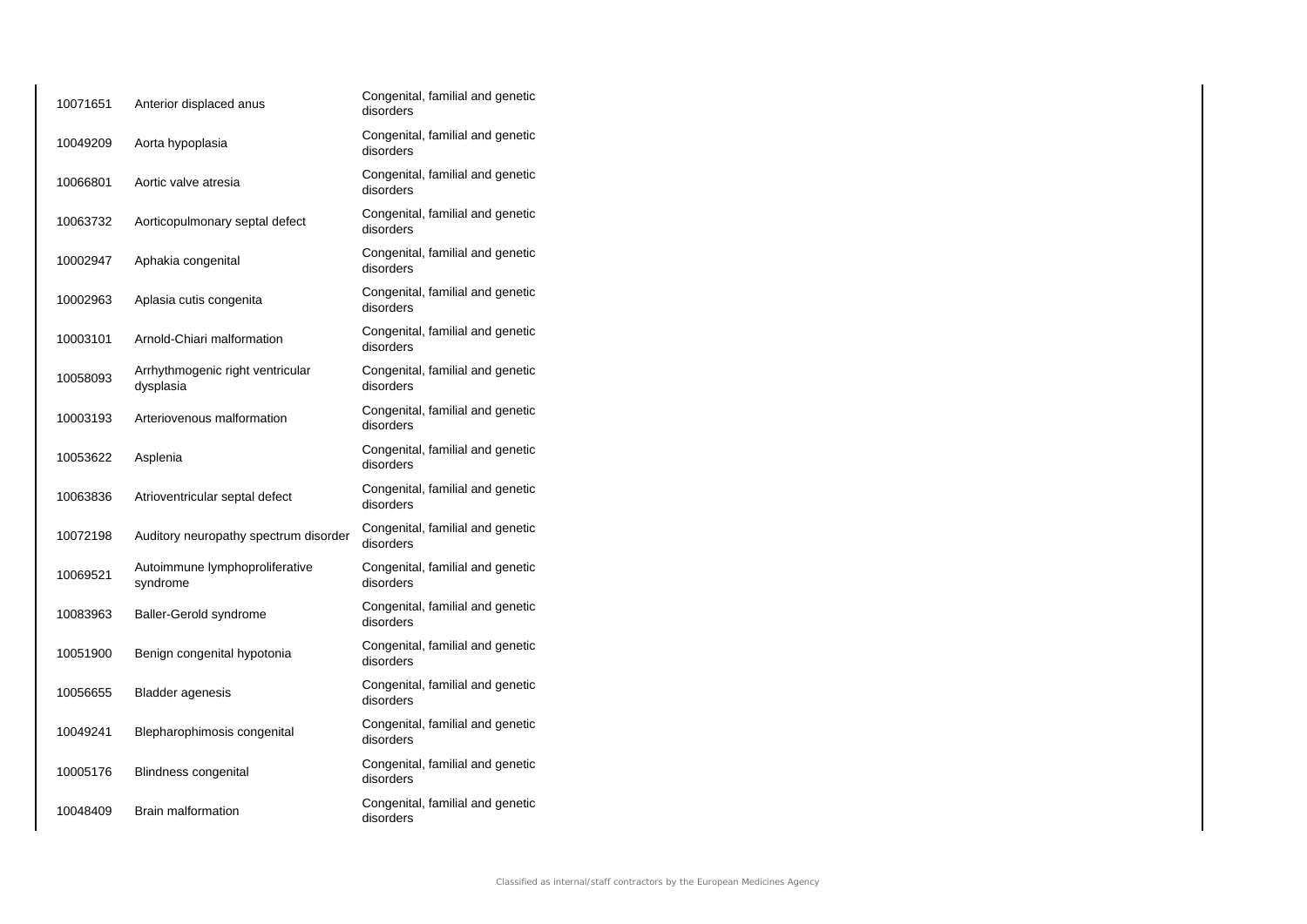| 10006162 | <b>Branchial cleft sinus</b>                        | Congenital, familial and genetic<br>disorders |
|----------|-----------------------------------------------------|-----------------------------------------------|
| 10064585 | Bronchogenic cyst                                   | Congenital, familial and genetic<br>disorders |
| 10078297 | Camptomelia                                         | Congenital, familial and genetic<br>disorders |
| 10061023 | Carbohydrate metabolism disorder                    | Congenital, familial and genetic<br>disorders |
| 10007268 | Carcinogenic effect in offspring                    | Congenital, familial and genetic<br>disorders |
| 10055010 | Cardiac lymphangioma                                | Congenital, familial and genetic<br>disorders |
| 10007585 | Cardiac malposition                                 | Congenital, familial and genetic<br>disorders |
| 10064021 | Cardiac septal defect                               | Congenital, familial and genetic<br>disorders |
| 10007747 | Cataract congenital                                 | Congenital, familial and genetic<br>disorders |
| 10059387 | Caudal regression syndrome                          | Congenital, familial and genetic<br>disorders |
| 10083749 | CEC syndrome                                        | Congenital, familial and genetic<br>disorders |
| 10007942 | Central nervous system dermoid tumour               | Congenital, familial and genetic<br>disorders |
| 10072942 | Cerebellar dysplasia                                | Congenital, familial and genetic<br>disorders |
| 10008033 | Cerebellar hypoplasia                               | Congenital, familial and genetic<br>disorders |
| 10008086 | Cerebral arteriovenous malformation<br>haemorrhagic | Congenital, familial and genetic<br>disorders |
| 10052236 | Cerebral atrophy congenital                         | Congenital, familial and genetic<br>disorders |
| 10071747 | Cerebral cavernous malformation                     | Congenital, familial and genetic<br>disorders |
| 10056467 | Cerebral dysgenesis                                 | Congenital, familial and genetic<br>disorders |
| 10008129 | Cerebral palsy                                      | Congenital, familial and genetic<br>disorders |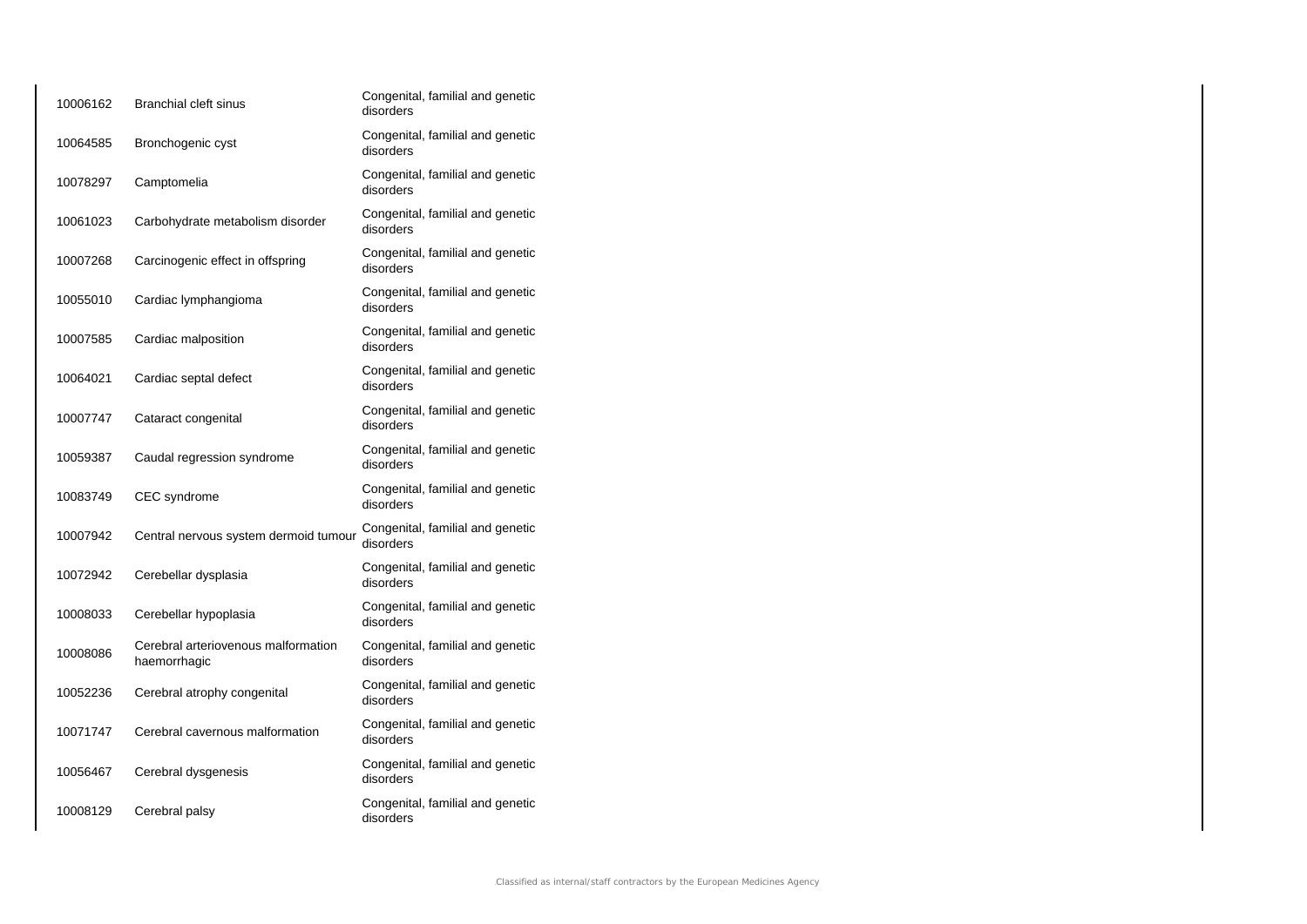| 10056371 | Cerebrovascular arteriovenous<br>malformation                                                       | Congenital, familial and genetic<br>disorders |
|----------|-----------------------------------------------------------------------------------------------------|-----------------------------------------------|
| 10064063 | <b>CHARGE</b> syndrome                                                                              | Congenital, familial and genetic<br>disorders |
| 10008587 | Choanal atresia                                                                                     | Congenital, familial and genetic<br>disorders |
| 10074053 | Choanal stenosis                                                                                    | Congenital, familial and genetic<br>disorders |
| 10053630 | Cholangiectasis congenital                                                                          | Congenital, familial and genetic<br>disorders |
| 10008723 | Chondrodystrophy                                                                                    | Congenital, familial and genetic<br>disorders |
| 10008763 | Chorioretinal degeneration congenital                                                               | Congenital, familial and genetic<br>disorders |
| 10057402 | Choroidal coloboma                                                                                  | Congenital, familial and genetic<br>disorders |
| 10064568 | Chronic infantile neurological cutaneous Congenital, familial and genetic<br>and articular syndrome | disorders                                     |
| 10009259 | Cleft lip                                                                                           | Congenital, familial and genetic<br>disorders |
| 10009260 | Cleft lip and palate                                                                                | Congenital, familial and genetic<br>disorders |
| 10009269 | Cleft palate                                                                                        | Congenital, familial and genetic<br>disorders |
| 10075994 | Cleidocranial dysostosis                                                                            | Congenital, familial and genetic<br>disorders |
| 10067424 | Cloacal exstrophy                                                                                   | Congenital, familial and genetic<br>disorders |
| 10065442 | Coagulation factor mutation                                                                         | Congenital, familial and genetic<br>disorders |
| 10009807 | Coarctation of the aorta                                                                            | Congenital, familial and genetic<br>disorders |
| 10068841 | Cobb syndrome                                                                                       | Congenital, familial and genetic<br>disorders |
| 10009926 | Collodion baby                                                                                      | Congenital, familial and genetic<br>disorders |
| 10009934 | Coloboma                                                                                            | Congenital, familial and genetic<br>disorders |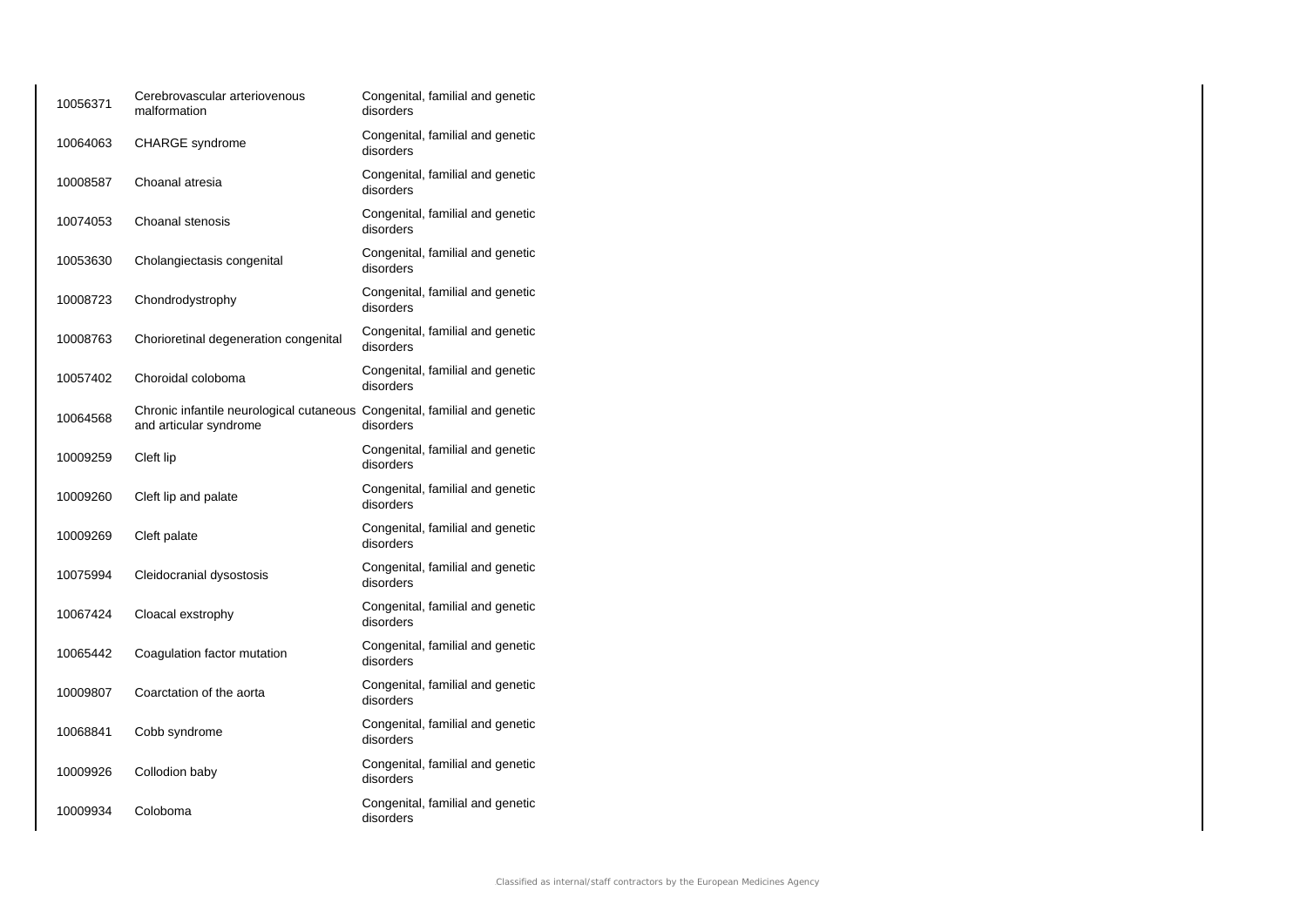| 10010099 | Combined immunodeficiency            | Congenital, familial and genetic<br>disorders |
|----------|--------------------------------------|-----------------------------------------------|
| 10085521 | Cone-rod dystrophy                   | Congenital, familial and genetic<br>disorders |
| 10067183 | Congenital abdominal hernia          | Congenital, familial and genetic<br>disorders |
| 10010317 | Congenital absence of bile ducts     | Congenital, familial and genetic<br>disorders |
| 10010318 | Congenital absence of cranial vault  | Congenital, familial and genetic<br>disorders |
| 10010320 | Congenital absence of vertebra       | Congenital, familial and genetic<br>disorders |
| 10049057 | Congenital adrenal gland hypoplasia  | Congenital, familial and genetic<br>disorders |
| 10079701 | Congenital amputation                | Congenital, familial and genetic<br>disorders |
| 10010329 | Congenital anaemia                   | Congenital, familial and genetic<br>disorders |
| 10063469 | Congenital androgen deficiency       | Congenital, familial and genetic<br>disorders |
| 10010341 | Congenital anomalies of ear ossicles | Congenital, familial and genetic<br>disorders |
| 10062341 | Congenital anomaly of adrenal gland  | Congenital, familial and genetic<br>disorders |
| 10062340 | Congenital anomaly of inner ear      | Congenital, familial and genetic<br>disorders |
| 10079876 | Congenital anosmia                   | Congenital, familial and genetic<br>disorders |
| 10061052 | Congenital aortic anomaly            | Congenital, familial and genetic<br>disorders |
| 10010368 | Congenital aortic atresia            | Congenital, familial and genetic<br>disorders |
| 10058150 | Congenital aortic dilatation         | Congenital, familial and genetic<br>disorders |
| 10010369 | Congenital aortic stenosis           | Congenital, familial and genetic<br>disorders |
| 10010370 | Congenital aortic valve incompetence | Congenital, familial and genetic<br>disorders |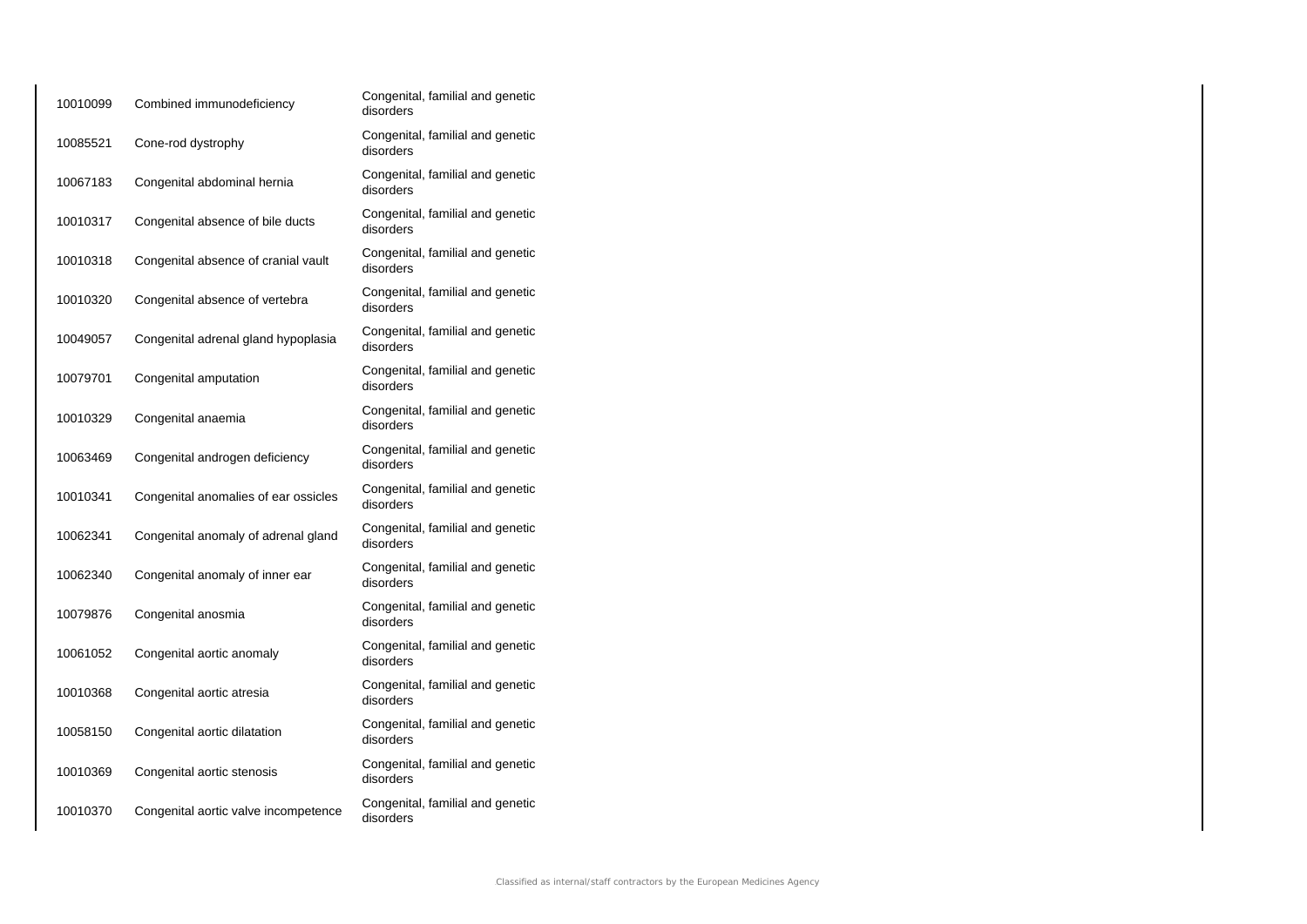| 10010371 | Congenital aortic valve stenosis               | Congenital, familial and genetic<br>disorders |
|----------|------------------------------------------------|-----------------------------------------------|
| 10053138 | Congenital aplastic anaemia                    | Congenital, familial and genetic<br>disorders |
| 10066084 | Congenital aqueductal stenosis                 | Congenital, familial and genetic<br>disorders |
| 10062325 | Congenital arterial malformation               | Congenital, familial and genetic<br>disorders |
| 10082546 | Congenital arterial occlusion                  | Congenital, familial and genetic<br>disorders |
| 10010374 | Congenital arteriovenous fistula               | Congenital, familial and genetic<br>disorders |
| 10054215 | Congenital aural fistula                       | Congenital, familial and genetic<br>disorders |
| 10082716 | Congenital bilateral perisylvian<br>syndrome   | Congenital, familial and genetic<br>disorders |
| 10061053 | Congenital bladder anomaly                     | Congenital, familial and genetic<br>disorders |
| 10010381 | Congenital bladder diverticulum                | Congenital, familial and genetic<br>disorders |
| 10010382 | Congenital bladder neck obstruction            | Congenital, familial and genetic<br>disorders |
| 10010390 | Congenital brain damage                        | Congenital, familial and genetic<br>disorders |
| 10010391 | Congenital bronchiectasis                      | Congenital, familial and genetic<br>disorders |
| 10010392 | Congenital bronchomalacia                      | Congenital, familial and genetic<br>disorders |
| 10061054 | Congenital cardiovascular anomaly              | Congenital, familial and genetic<br>disorders |
| 10073008 | Congenital central diabetes insipidus          | Congenital, familial and genetic<br>disorders |
| 10066131 | Congenital central hypoventilation<br>syndrome | Congenital, familial and genetic<br>disorders |
| 10010411 | Congenital central nervous system<br>anomaly   | Congenital, familial and genetic<br>disorders |
| 10048784 | Congenital cerebellar agenesis                 | Congenital, familial and genetic<br>disorders |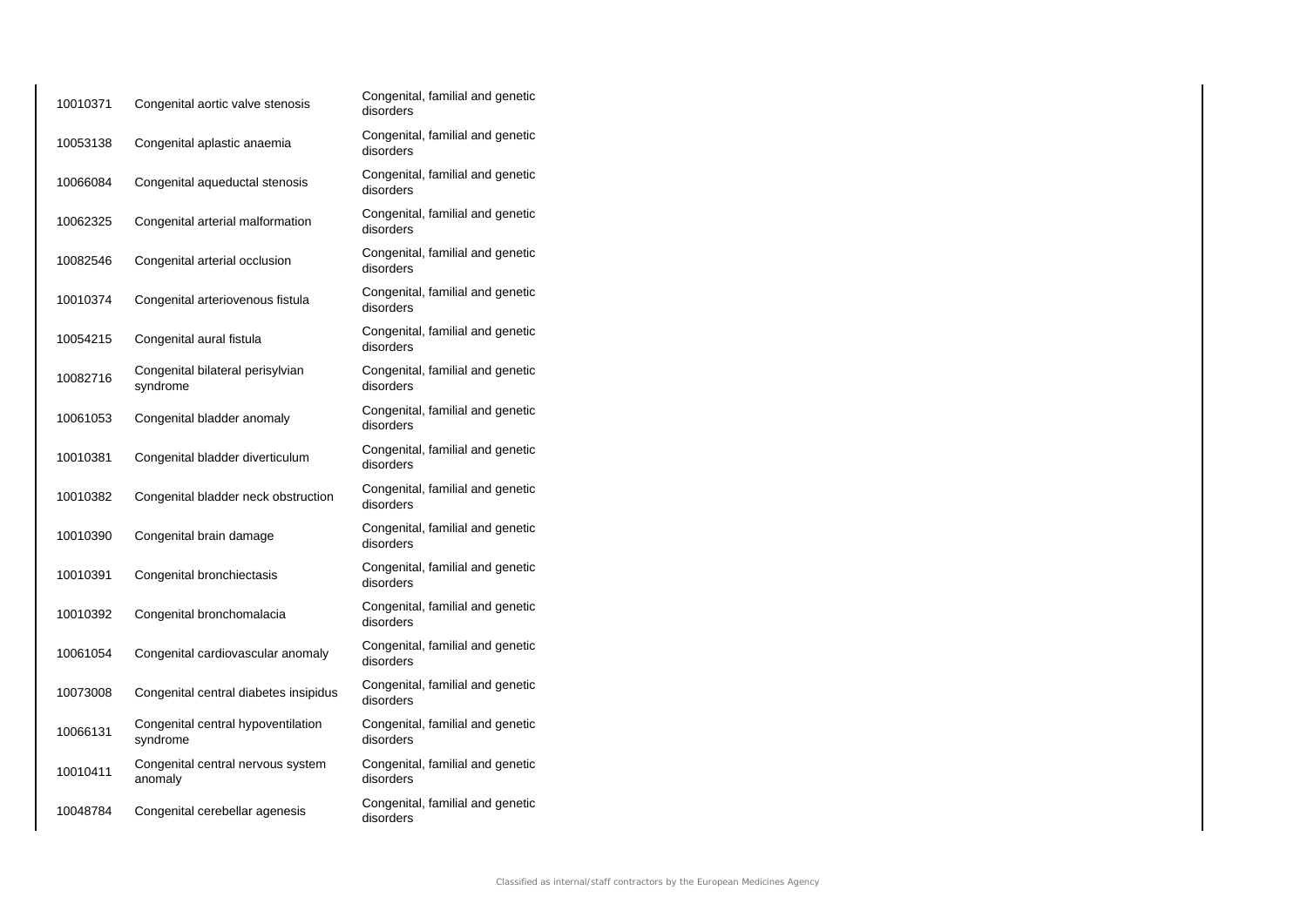| 10054954 | Congenital cerebral cyst                | Congenital, familial and genetic<br>disorders |
|----------|-----------------------------------------|-----------------------------------------------|
| 10048924 | Congenital cerebral haemangioma         | Congenital, familial and genetic<br>disorders |
| 10062327 | Congenital cerebrovascular anomaly      | Congenital, familial and genetic<br>disorders |
| 10057886 | Congenital choroidal anomaly            | Congenital, familial and genetic<br>disorders |
| 10078770 | Congenital chylothorax                  | Congenital, familial and genetic<br>disorders |
| 10010416 | Congenital clavicular agenesis          | Congenital, familial and genetic<br>disorders |
| 10010417 | Congenital claw toe                     | Congenital, familial and genetic<br>disorders |
| 10063563 | Congenital coagulopathy                 | Congenital, familial and genetic<br>disorders |
| 10061059 | Congenital corneal anomaly              | Congenital, familial and genetic<br>disorders |
| 10061060 | Congenital coronary artery malformation | Congenital, familial and genetic<br>disorders |
| 10069774 | Congenital cranial nerve paralysis      | Congenital, familial and genetic<br>disorders |
| 10057042 | Congenital cutis laxa                   | Congenital, familial and genetic<br>disorders |
| 10010428 | Congenital cystic kidney disease        | Congenital, familial and genetic<br>disorders |
| 10010429 | Congenital cystic lung                  | Congenital, familial and genetic<br>disorders |
| 10010430 | Congenital cytomegalovirus infection    | Congenital, familial and genetic<br>disorders |
| 10048728 | Congenital dermal sinus                 | Congenital, familial and genetic<br>disorders |
| 10061061 | Congenital diaphragmatic anomaly        | Congenital, familial and genetic<br>disorders |
| 10010438 | Congenital diaphragmatic eventration    | Congenital, familial and genetic<br>disorders |
| 10010439 | Congenital diaphragmatic hernia         | Congenital, familial and genetic<br>disorders |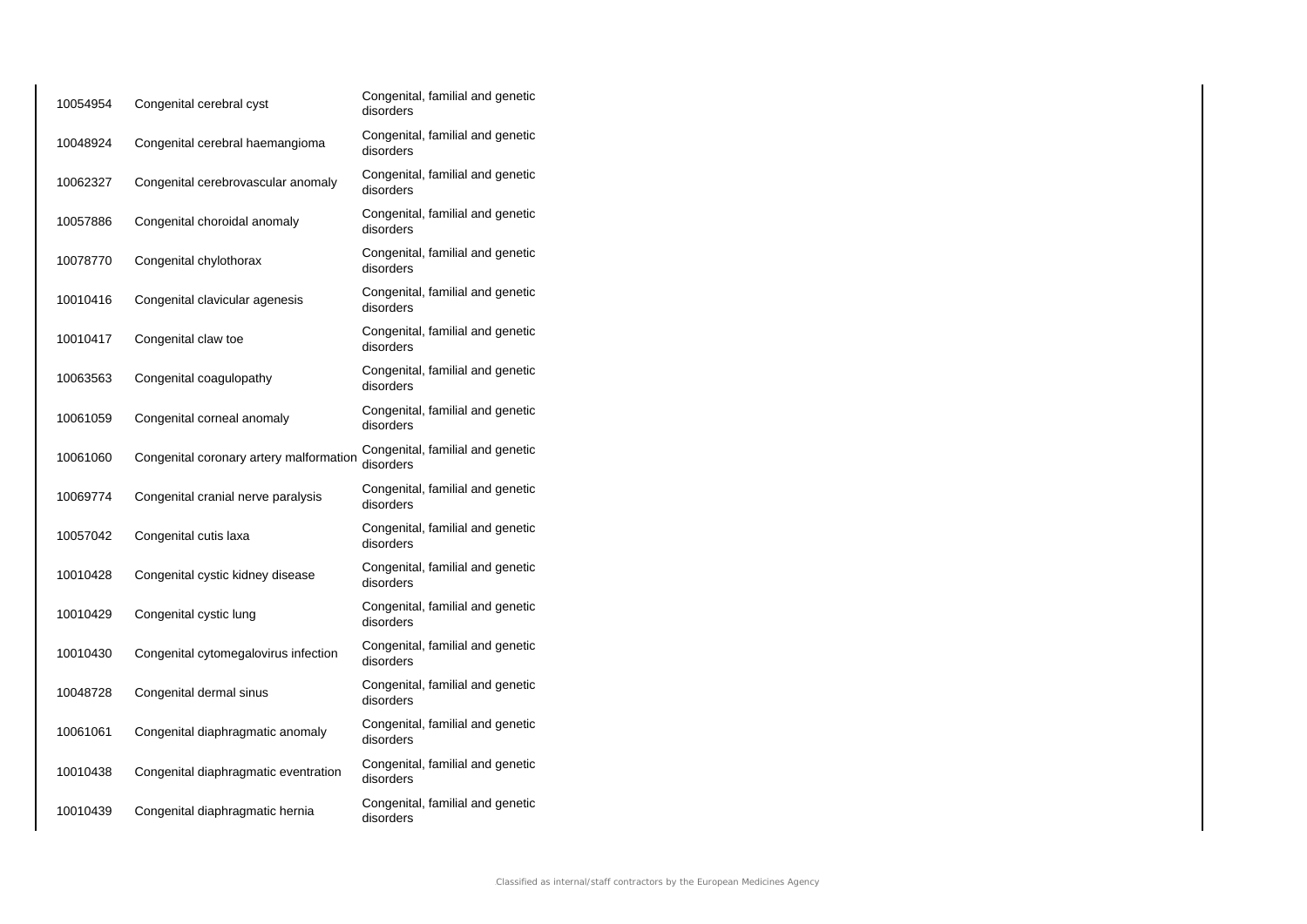| 10062759 | Congenital dyskeratosis                       | Congenital, familial and genetic<br>disorders |
|----------|-----------------------------------------------|-----------------------------------------------|
| 10010453 | Congenital ectopic bladder                    | Congenital, familial and genetic<br>disorders |
| 10010456 | Congenital emphysema                          | Congenital, familial and genetic<br>disorders |
| 10062329 | Congenital endocrine anomaly                  | Congenital, familial and genetic<br>disorders |
| 10062330 | Congenital epiglottal anomaly                 | Congenital, familial and genetic<br>disorders |
| 10062331 | Congenital Eustachian tube anomaly            | Congenital, familial and genetic<br>disorders |
| 10059159 | Congenital eye disorder                       | Congenital, familial and genetic<br>disorders |
| 10061146 | Congenital eyelid malformation                | Congenital, familial and genetic<br>disorders |
| 10049449 | Congenital facial nerve hypoplasia            | Congenital, familial and genetic<br>disorders |
| 10065859 | Congenital fibrosarcoma                       | Congenital, familial and genetic<br>disorders |
| 10010474 | Congenital flaccid paralysis                  | Congenital, familial and genetic<br>disorders |
| 10053153 | Congenital floppy infant                      | Congenital, familial and genetic<br>disorders |
| 10062332 | Congenital foot malformation                  | Congenital, familial and genetic<br>disorders |
| 10061063 | Congenital gastric anomaly                    | Congenital, familial and genetic<br>disorders |
| 10062342 | Congenital gastrointestinal vessel<br>anomaly | Congenital, familial and genetic<br>disorders |
| 10053547 | Congenital generalised lipodystrophy          | Congenital, familial and genetic<br>disorders |
| 10062333 | Congenital genital malformation               | Congenital, familial and genetic<br>disorders |
| 10010481 | Congenital genital malformation female        | Congenital, familial and genetic<br>disorders |
| 10059492 | Congenital genital malformation male          | Congenital, familial and genetic<br>disorders |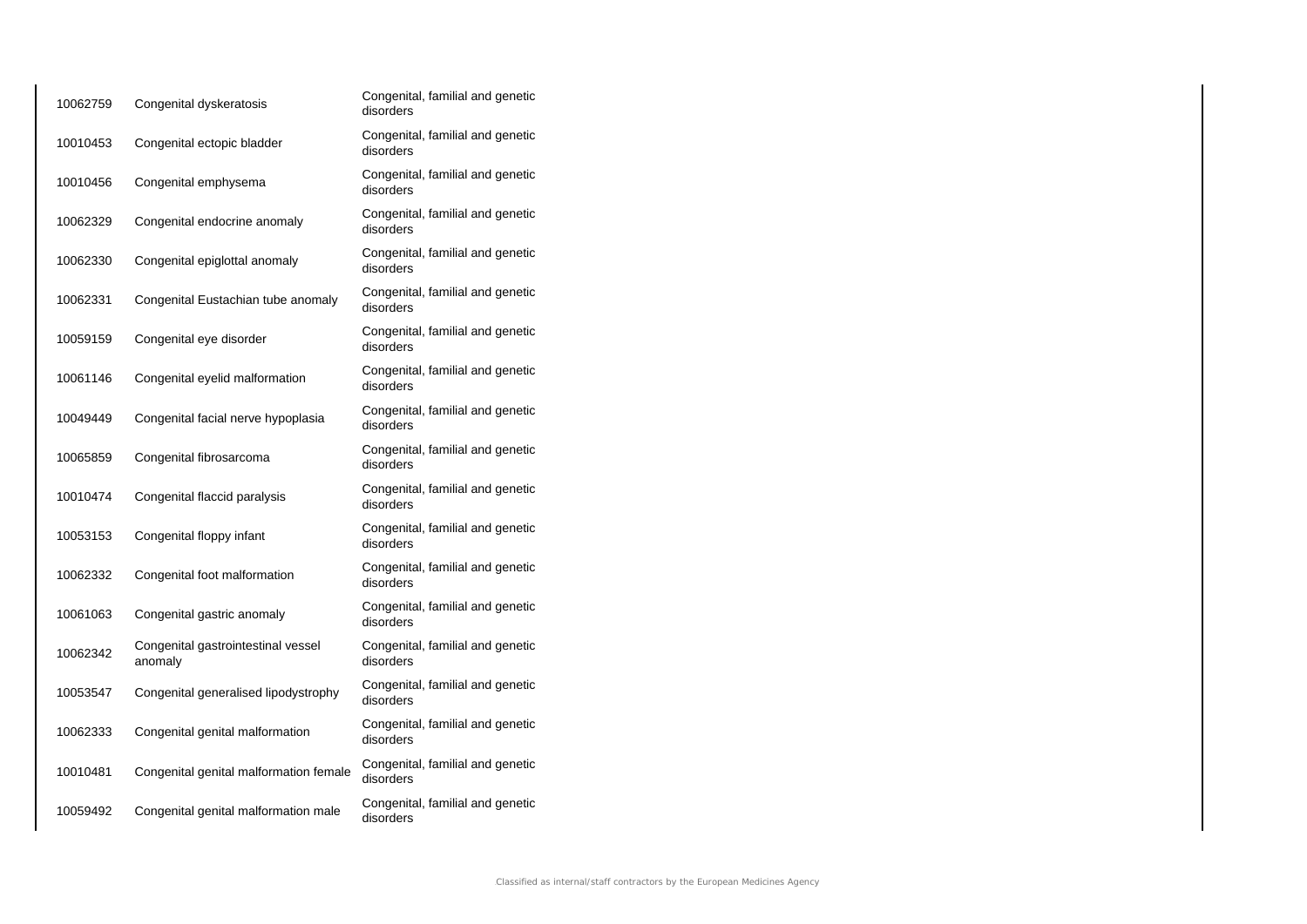| 10062334 | Congenital genitourinary abnormality           | Congenital, familial and genetic<br>disorders |
|----------|------------------------------------------------|-----------------------------------------------|
| 10061080 | Congenital great vessel anomaly                | Congenital, familial and genetic<br>disorders |
| 10083935 | Congenital growth hormone deficiency           | Congenital, familial and genetic<br>disorders |
| 10072107 | Congenital haematological disorder             | Congenital, familial and genetic<br>disorders |
| 10062335 | Congenital hand malformation                   | Congenital, familial and genetic<br>disorders |
| 10010493 | Congenital hearing disorder                    | Congenital, familial and genetic<br>disorders |
| 10064086 | Congenital heart valve disorder                | Congenital, familial and genetic<br>disorders |
| 10077594 | Congenital heart valve incompetence            | Congenital, familial and genetic<br>disorders |
| 10071359 | Congenital hemiparesis                         | Congenital, familial and genetic<br>disorders |
| 10056533 | Congenital hepatic fibrosis                    | Congenital, familial and genetic<br>disorders |
| 10010496 | Congenital hepatitis B infection               | Congenital, familial and genetic<br>disorders |
| 10084252 | Congenital hepatitis C infection               | Congenital, familial and genetic<br>disorders |
| 10061065 | Congenital hepatobiliary anomaly               | Congenital, familial and genetic<br>disorders |
| 10051130 | Congenital hepatomegaly                        | Congenital, familial and genetic<br>disorders |
| 10019949 | Congenital herpes simplex infection            | Congenital, familial and genetic<br>disorders |
| 10010501 | Congenital hiatus hernia                       | Congenital, familial and genetic<br>disorders |
| 10074187 | Congenital high airway obstruction<br>syndrome | Congenital, familial and genetic<br>disorders |
| 10010504 | Congenital HIV infection                       | Congenital, familial and genetic<br>disorders |
| 10051147 | Congenital hydrocele renalis                   | Congenital, familial and genetic<br>disorders |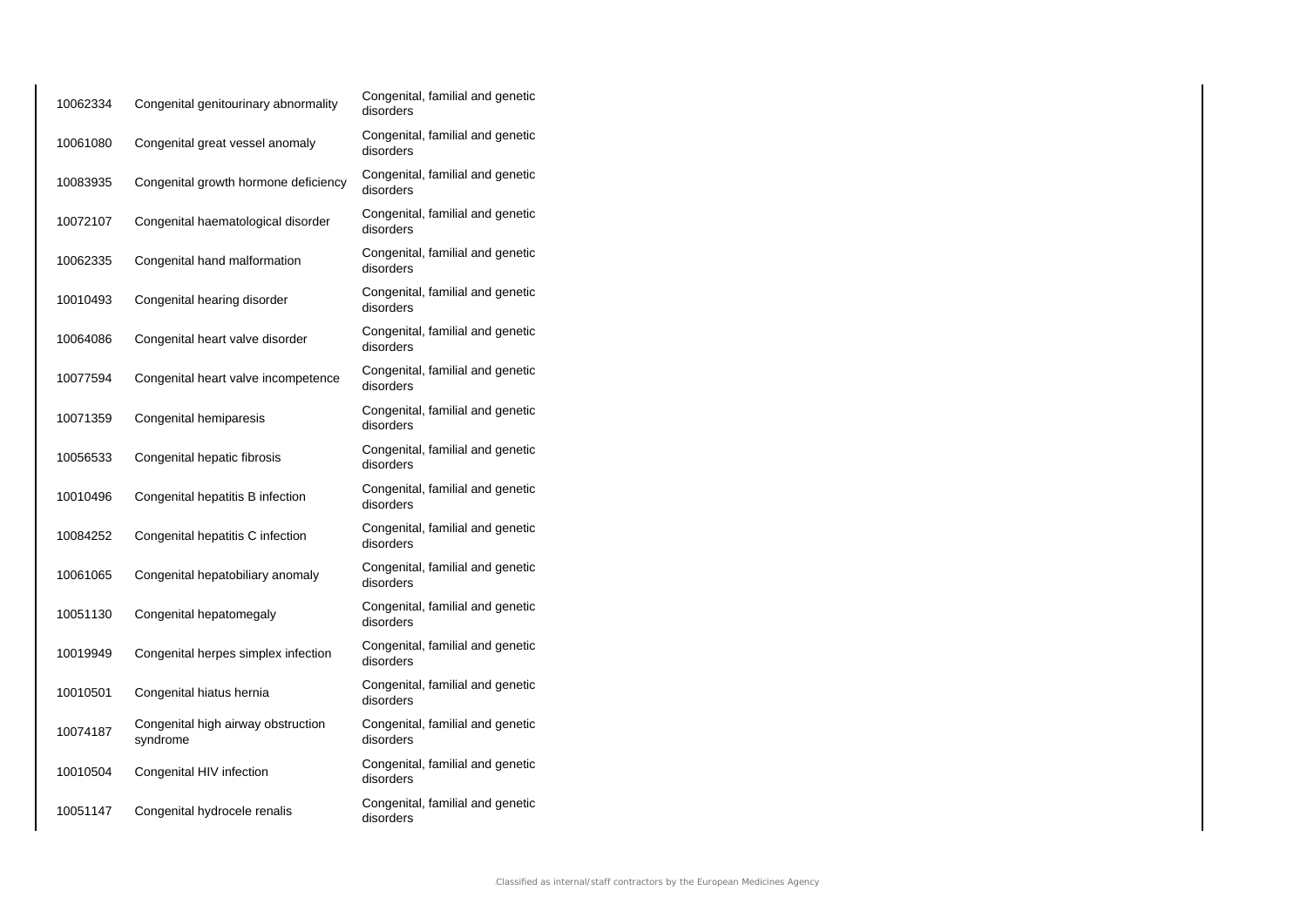| 10010506 | Congenital hydrocephalus                                    | Congenital, familial and genetic<br>disorders |
|----------|-------------------------------------------------------------|-----------------------------------------------|
| 10050975 | Congenital hydronephrosis                                   | Congenital, familial and genetic<br>disorders |
| 10070954 | Congenital hypercoagulation                                 | Congenital, familial and genetic<br>disorders |
| 10083495 | Congenital hyperinsulinaemic<br>hypoglycaemia               | Congenital, familial and genetic<br>disorders |
| 10062264 | Congenital hyperthyroidism                                  | Congenital, familial and genetic<br>disorders |
| 10060747 | Congenital hypogammaglobulinaemia                           | Congenital, familial and genetic<br>disorders |
| 10083932 | Congenital hypogonadotropic<br>hypogonadism                 | Congenital, familial and genetic<br>disorders |
| 10051315 | Congenital hypoparathyroidism                               | Congenital, familial and genetic<br>disorders |
| 10080879 | Congenital hypoplasia of depressor<br>angularis oris muscle | Congenital, familial and genetic<br>disorders |
| 10010510 | Congenital hypothyroidism                                   | Congenital, familial and genetic<br>disorders |
| 10083911 | Congenital hypotransferrinaemia                             | Congenital, familial and genetic<br>disorders |
| 10062343 | Congenital infection                                        | Congenital, familial and genetic<br>disorders |
| 10068321 | Congenital inguinal hernia                                  | Congenital, familial and genetic<br>disorders |
| 10061067 | Congenital intestinal malformation                          | Congenital, familial and genetic<br>disorders |
| 10073207 | Congenital intestinal obstruction                           | Congenital, familial and genetic<br>disorders |
| 10070440 | Congenital intrinsic factor deficiency                      | Congenital, familial and genetic<br>disorders |
| 10057411 | Congenital iris anomaly                                     | Congenital, familial and genetic<br>disorders |
| 10062336 | Congenital jaw malformation                                 | Congenital, familial and genetic<br>disorders |
| 10062337 | Congenital joint malformation                               | Congenital, familial and genetic<br>disorders |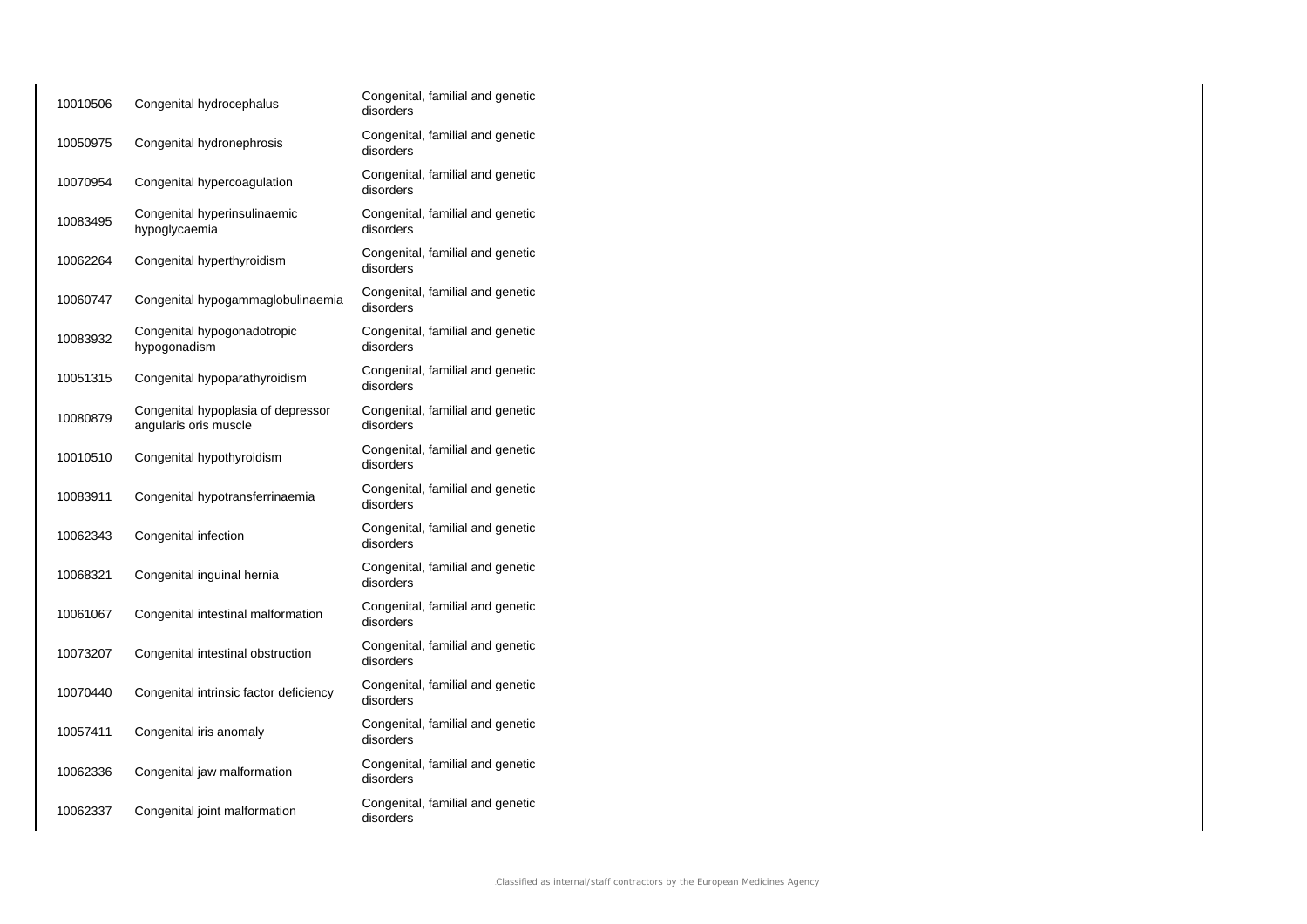| 10061068 | Congenital knee deformity            | Congenital, familial and genetic<br>disorders |
|----------|--------------------------------------|-----------------------------------------------|
| 10010520 | Congenital knee dislocation          | Congenital, familial and genetic<br>disorders |
| 10048890 | Congenital kyphoscoliosis            | Congenital, familial and genetic<br>disorders |
| 10010523 | Congenital lacrimal gland anomaly    | Congenital, familial and genetic<br>disorders |
| 10010526 | Congenital large intestinal atresia  | Congenital, familial and genetic<br>disorders |
| 10010527 | Congenital laryngeal stridor         | Congenital, familial and genetic<br>disorders |
| 10064660 | Congenital lenticonus                | Congenital, familial and genetic<br>disorders |
| 10082949 | Congenital LUMBAR syndrome           | Congenital, familial and genetic<br>disorders |
| 10010535 | Congenital lymphoedema               | Congenital, familial and genetic<br>disorders |
| 10010538 | Congenital malaria                   | Congenital, familial and genetic<br>disorders |
| 10073492 | Congenital malignant neoplasm        | Congenital, familial and genetic<br>disorders |
| 10010539 | Congenital megacolon                 | Congenital, familial and genetic<br>disorders |
| 10010540 | Congenital megaureter                | Congenital, familial and genetic<br>disorders |
| 10079687 | Congenital midline defect            | Congenital, familial and genetic<br>disorders |
| 10010547 | Congenital mitral valve incompetence | Congenital, familial and genetic<br>disorders |
| 10010548 | Congenital mitral valve stenosis     | Congenital, familial and genetic<br>disorders |
| 10051643 | Congenital multiplex arthrogryposis  | Congenital, familial and genetic<br>disorders |
| 10010550 | Congenital muscle absence            | Congenital, familial and genetic<br>disorders |
| 10062344 | Congenital musculoskeletal anomaly   | Congenital, familial and genetic<br>disorders |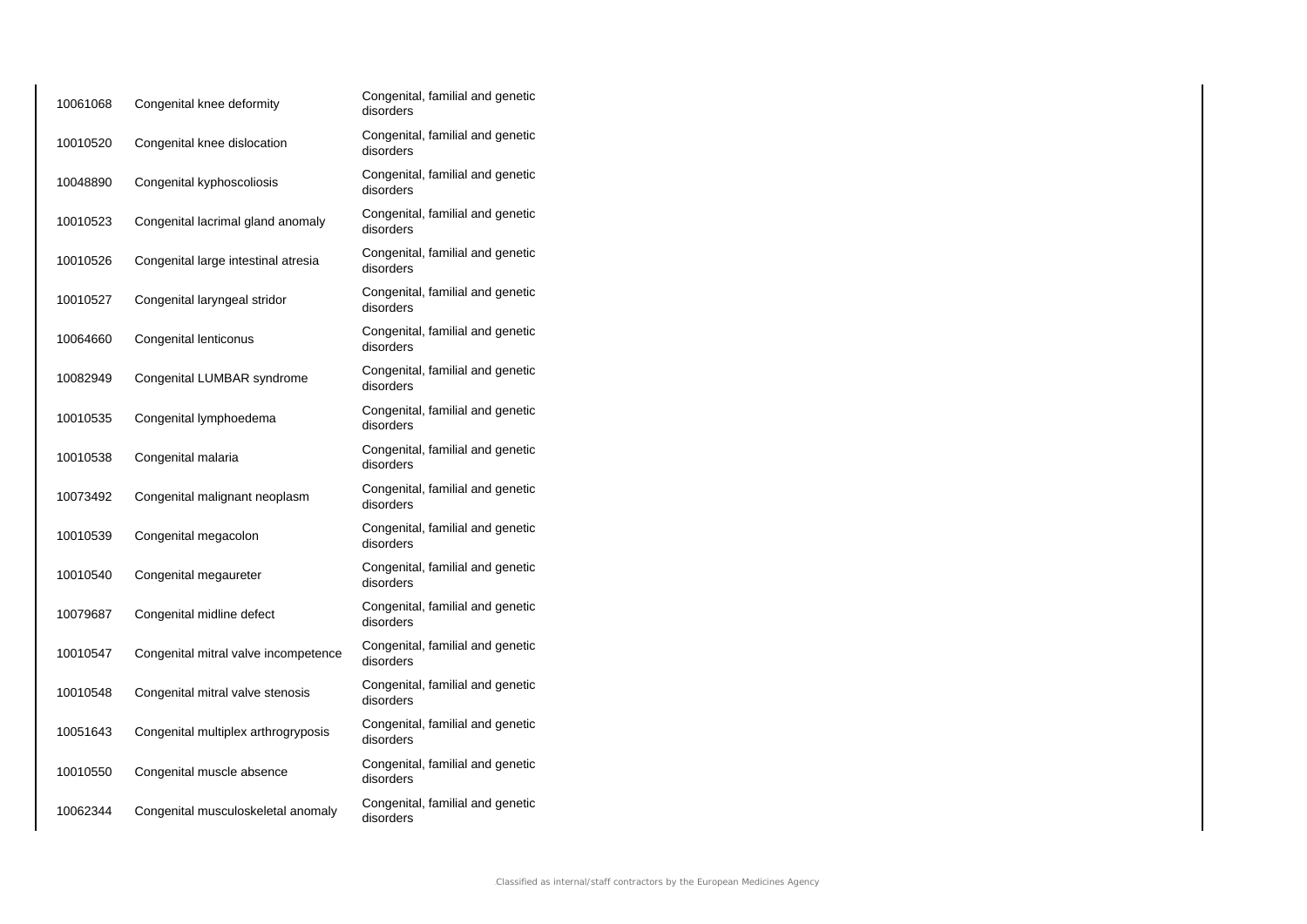| 10062547 | Congenital myopathy                          | Congenital, familial and genetic<br>disorders |
|----------|----------------------------------------------|-----------------------------------------------|
| 10069153 | Congenital myopia                            | Congenital, familial and genetic<br>disorders |
| 10078557 | Congenital neoplasm                          | Congenital, familial and genetic<br>disorders |
| 10068304 | Congenital nephrogenic diabetes<br>insipidus | Congenital, familial and genetic<br>disorders |
| 10060737 | Congenital nephrotic syndrome                | Congenital, familial and genetic<br>disorders |
| 10010558 | Congenital neurological degeneration         | Congenital, familial and genetic<br>disorders |
| 10062345 | Congenital neurological disorder             | Congenital, familial and genetic<br>disorders |
| 10062346 | Congenital neuropathy                        | Congenital, familial and genetic<br>disorders |
| 10010559 | Congenital night blindness                   | Congenital, familial and genetic<br>disorders |
| 10053877 | Congenital oculomotor apraxia                | Congenital, familial and genetic<br>disorders |
| 10061069 | Congenital oesophageal anomaly               | Congenital, familial and genetic<br>disorders |
| 10010564 | Congenital oesophageal stenosis              | Congenital, familial and genetic<br>disorders |
| 10061528 | Congenital optic nerve anomaly               | Congenital, familial and genetic<br>disorders |
| 10061070 | Congenital oral malformation                 | Congenital, familial and genetic<br>disorders |
| 10010582 | Congenital osteodystrophy                    | Congenital, familial and genetic<br>disorders |
| 10061071 | Congenital ovarian anomaly                   | Congenital, familial and genetic<br>disorders |
| 10068593 | Congenital oxalosis                          | Congenital, familial and genetic<br>disorders |
| 10061072 | Congenital pancreatic anomaly                | Congenital, familial and genetic<br>disorders |
| 10061073 | Congenital pharyngeal anomaly                | Congenital, familial and genetic<br>disorders |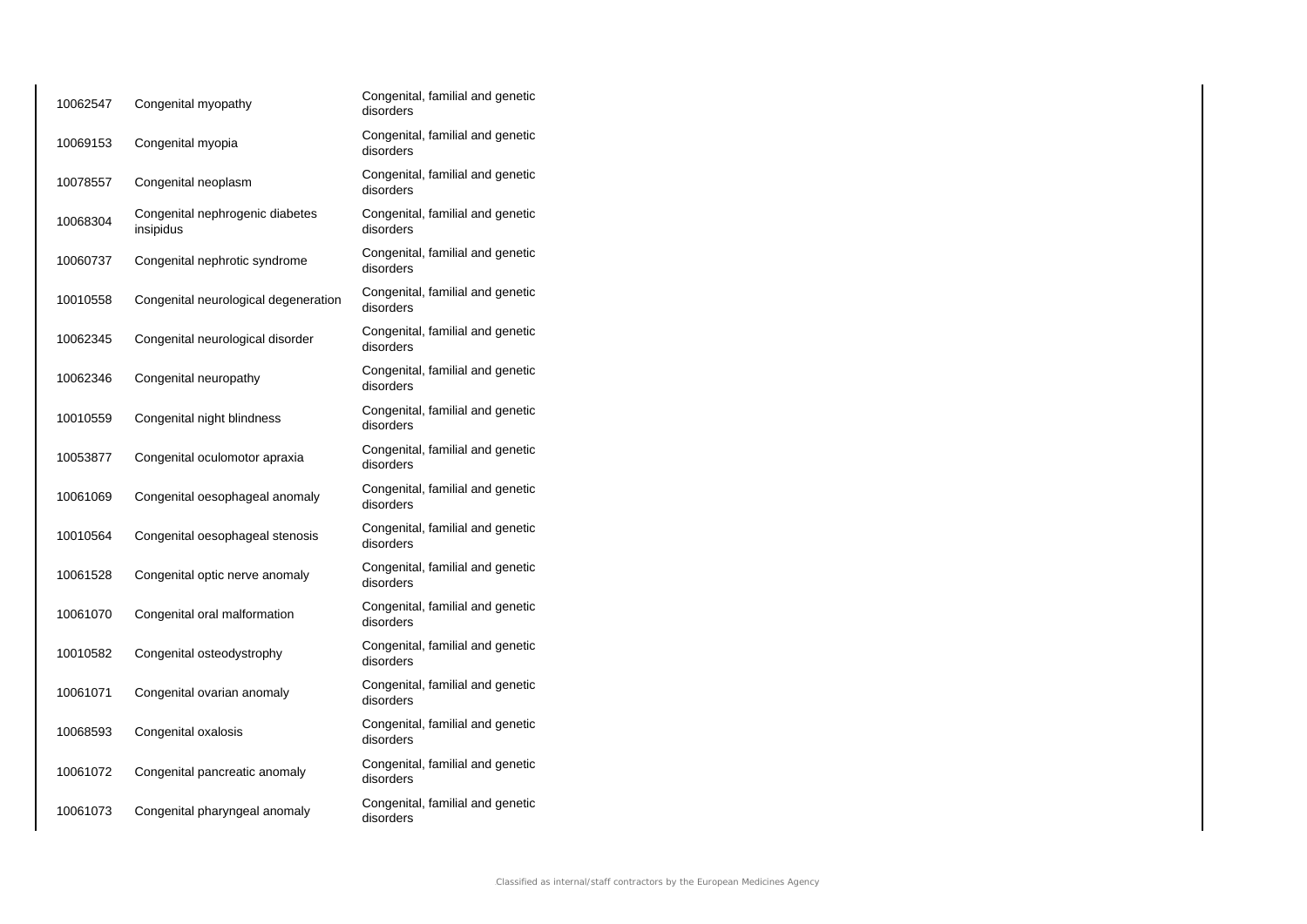| 10010594 | Congenital pneumonia                    | Congenital, familial and genetic<br>disorders |
|----------|-----------------------------------------|-----------------------------------------------|
| 10061573 | Congenital pseudarthrosis               | Congenital, familial and genetic<br>disorders |
| 10061074 | Congenital pulmonary artery anomaly     | Congenital, familial and genetic<br>disorders |
| 10050701 | Congenital pulmonary hypertension       | Congenital, familial and genetic<br>disorders |
| 10052644 | Congenital pulmonary valve atresia      | Congenital, familial and genetic<br>disorders |
| 10061075 | Congenital pulmonary valve disorder     | Congenital, familial and genetic<br>disorders |
| 10049938 | Congenital pyelocaliectasis             | Congenital, familial and genetic<br>disorders |
| 10066875 | Congenital renal disorder               | Congenital, familial and genetic<br>disorders |
| 10073470 | Congenital retinoblastoma               | Congenital, familial and genetic<br>disorders |
| 10010619 | Congenital rubella infection            | Congenital, familial and genetic<br>disorders |
| 10010620 | Congenital salivary gland anomaly       | Congenital, familial and genetic<br>disorders |
| 10061530 | Congenital scleral disorder             | Congenital, familial and genetic<br>disorders |
| 10067769 | Congenital skin disorder                | Congenital, familial and genetic<br>disorders |
| 10010626 | Congenital small intestinal atresia     | Congenital, familial and genetic<br>disorders |
| 10061076 | Congenital spinal cord anomaly          | Congenital, familial and genetic<br>disorders |
| 10010629 | Congenital spinal fusion                | Congenital, familial and genetic<br>disorders |
| 10077379 | Congenital spinal stenosis              | Congenital, familial and genetic<br>disorders |
| 10082343 | Congenital supraventricular tachycardia | Congenital, familial and genetic<br>disorders |
| 10010641 | Congenital syphilis                     | Congenital, familial and genetic<br>disorders |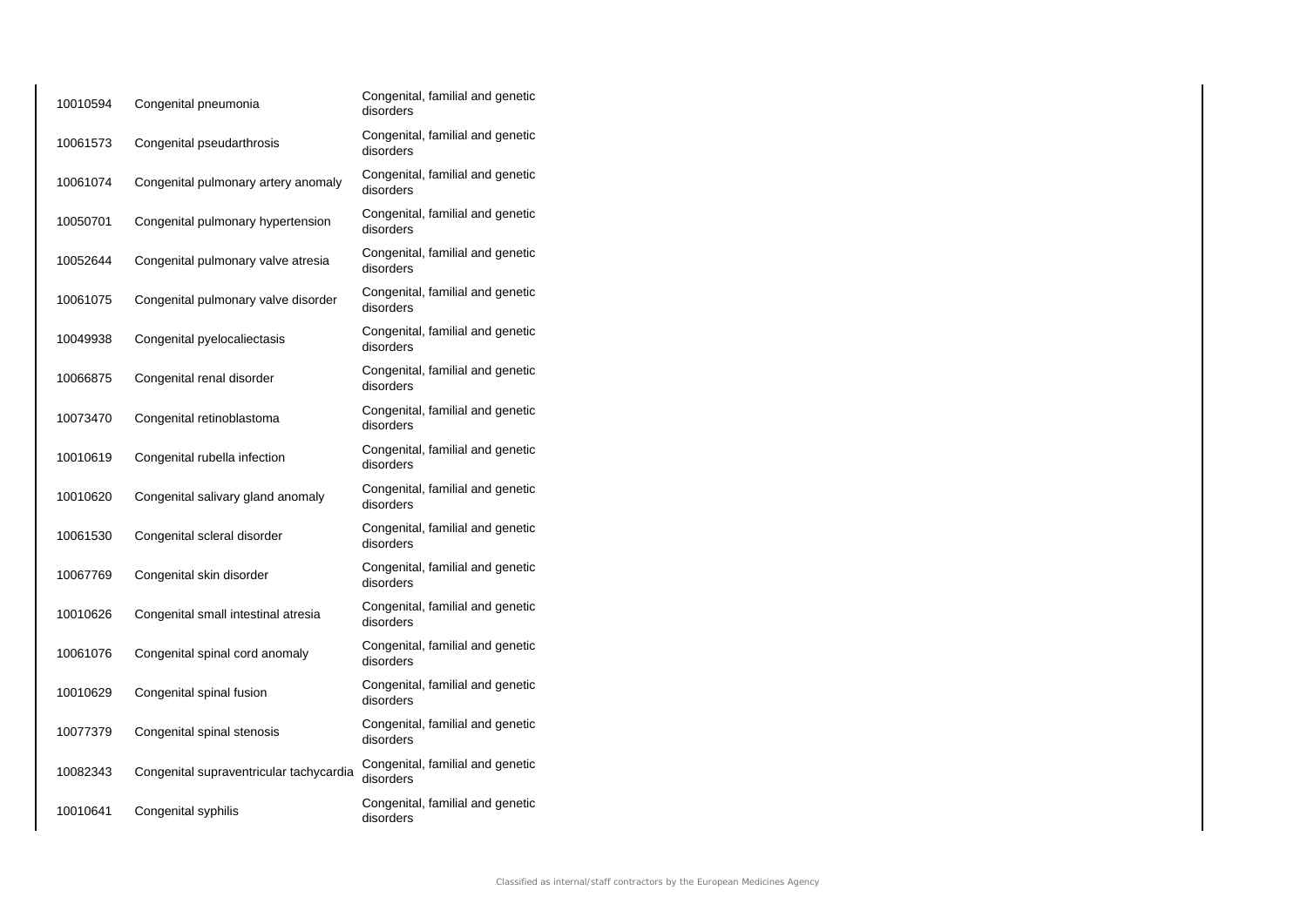| 10010643 | Congenital syphilitic encephalitis               | Congenital, familial and genetic<br>disorders |
|----------|--------------------------------------------------|-----------------------------------------------|
| 10010644 | Congenital syphilitic meningitis                 | Congenital, familial and genetic<br>disorders |
| 10054002 | Congenital syphilitic osteochondritis            | Congenital, familial and genetic<br>disorders |
| 10052012 | Congenital teratoma                              | Congenital, familial and genetic<br>disorders |
| 10048801 | Congenital thymus absence                        | Congenital, familial and genetic<br>disorders |
| 10076602 | Congenital thyroid disorder                      | Congenital, familial and genetic<br>disorders |
| 10010650 | Congenital torticollis                           | Congenital, familial and genetic<br>disorders |
| 10010652 | Congenital toxoplasmosis                         | Congenital, familial and genetic<br>disorders |
| 10010654 | Congenital tracheomalacia                        | Congenital, familial and genetic<br>disorders |
| 10073654 | Congenital trichomegaly                          | Congenital, familial and genetic<br>disorders |
| 10049767 | Congenital tricuspid valve atresia               | Congenital, familial and genetic<br>disorders |
| 10067887 | Congenital tricuspid valve<br>incompetence       | Congenital, familial and genetic<br>disorders |
| 10010656 | Congenital tricuspid valve stenosis              | Congenital, familial and genetic<br>disorders |
| 10010657 | Congenital tuberculosis                          | Congenital, familial and genetic<br>disorders |
| 10010658 | Congenital umbilical hernia                      | Congenital, familial and genetic<br>disorders |
| 10061078 | Congenital ureteric anomaly                      | Congenital, familial and genetic<br>disorders |
| 10056434 | Congenital ureterocele                           | Congenital, familial and genetic<br>disorders |
| 10083021 | Congenital ureteropelvic junction<br>obstruction | Congenital, familial and genetic<br>disorders |
| 10068133 | Congenital ureterovesical junction<br>anomaly    | Congenital, familial and genetic<br>disorders |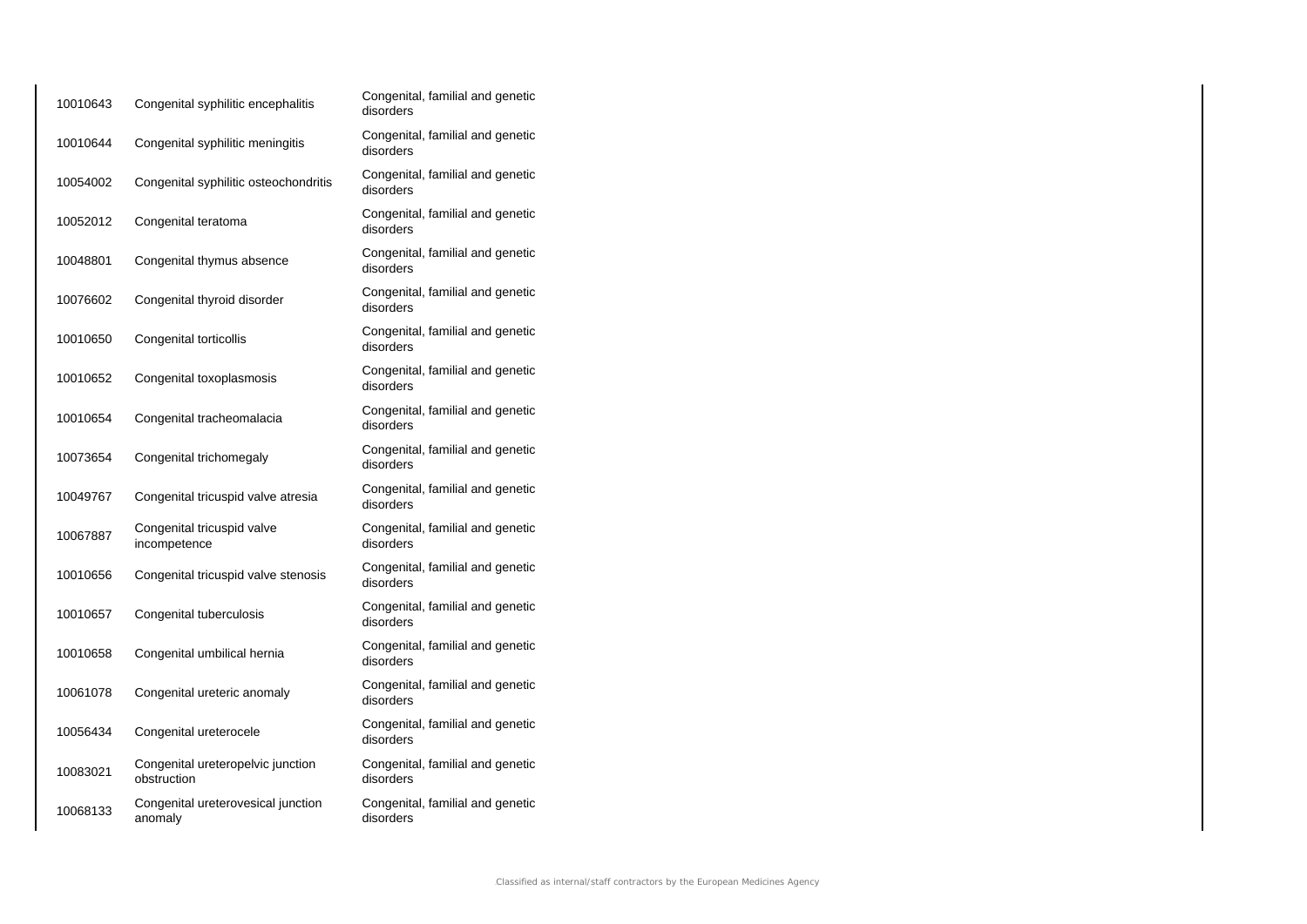| 10062349 | Congenital urethral anomaly          | Congenital, familial and genetic<br>disorders |
|----------|--------------------------------------|-----------------------------------------------|
| 10010663 | Congenital urinary tract obstruction | Congenital, familial and genetic<br>disorders |
| 10061079 | Congenital uterine anomaly           | Congenital, familial and genetic<br>disorders |
| 10010668 | Congenital varicella infection       | Congenital, familial and genetic<br>disorders |
| 10010670 | Congenital vas deferens absence      | Congenital, familial and genetic<br>disorders |
| 10010672 | Congenital vesicoureteric reflux     | Congenital, familial and genetic<br>disorders |
| 10084251 | Congenital viral hepatitis           | Congenital, familial and genetic<br>disorders |
| 10059157 | Congenital visual acuity reduced     | Congenital, familial and genetic<br>disorders |
| 10061085 | Congenital vitreous anomaly          | Congenital, familial and genetic<br>disorders |
| 10061086 | Congenital white blood cell disorder | Congenital, familial and genetic<br>disorders |
| 10081044 | Congenital Zika syndrome             | Congenital, familial and genetic<br>disorders |
| 10010688 | Conjoined twins                      | Congenital, familial and genetic<br>disorders |
| 10010967 | Cor biloculare                       | Congenital, familial and genetic<br>disorders |
| 10010972 | Cor triatriatum                      | Congenital, familial and genetic<br>disorders |
| 10011005 | Corneal dystrophy                    | Congenital, familial and genetic<br>disorders |
| 10011037 | Corneal opacity congenital           | Congenital, familial and genetic<br>disorders |
| 10077707 | Cornelia de Lange syndrome           | Congenital, familial and genetic<br>disorders |
| 10070666 | Cortical dysplasia                   | Congenital, familial and genetic<br>disorders |
| 10067380 | Costello syndrome                    | Congenital, familial and genetic<br>disorders |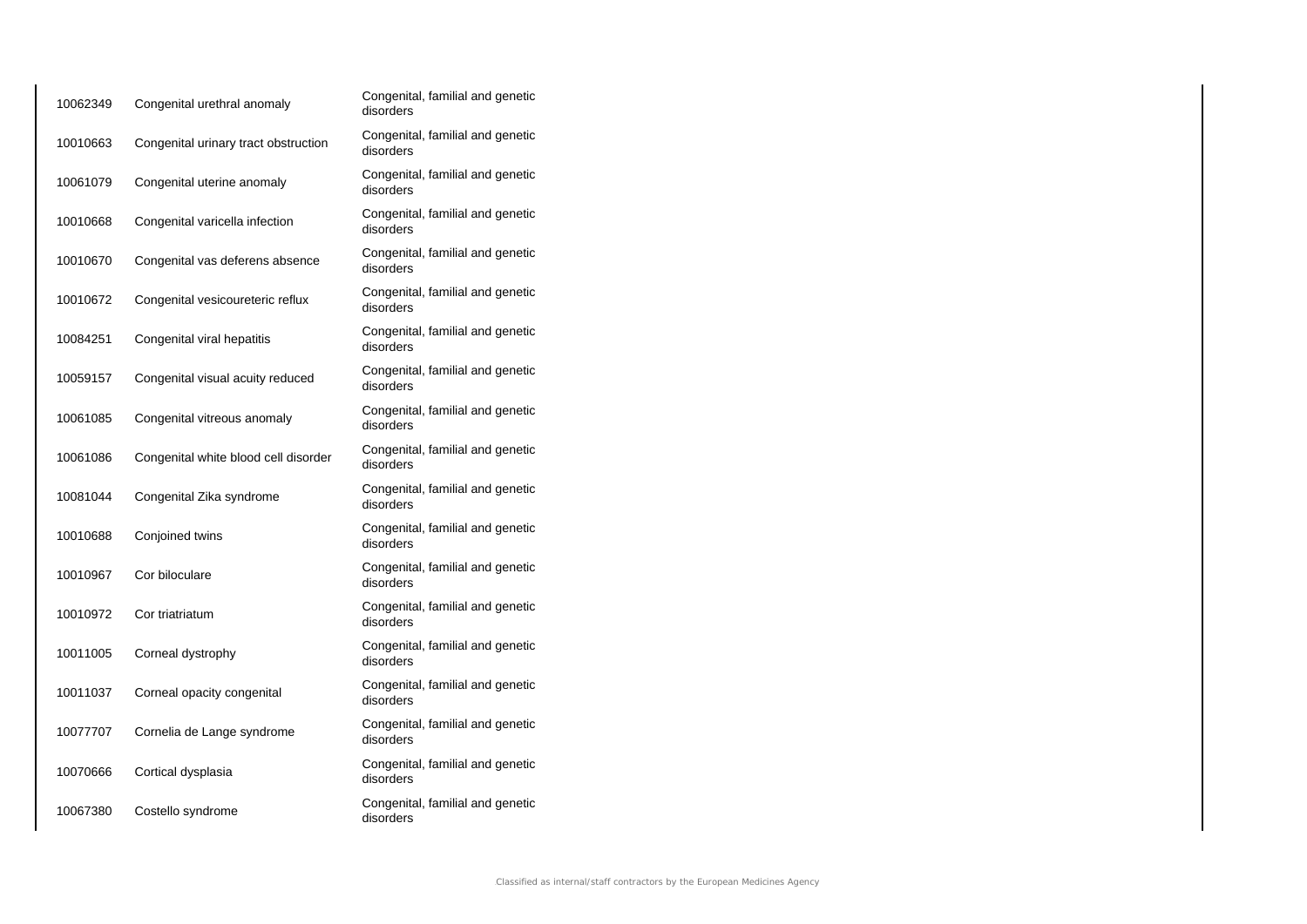| 10066946 | Craniofacial dysostosis                | Congenital, familial and genetic<br>disorders |
|----------|----------------------------------------|-----------------------------------------------|
| 10072116 | Craniolacunia                          | Congenital, familial and genetic<br>disorders |
| 10011321 | Craniorachischisis                     | Congenital, familial and genetic<br>disorders |
| 10049889 | Craniosynostosis                       | Congenital, familial and genetic<br>disorders |
| 10068850 | Cryopyrin associated periodic syndrome | Congenital, familial and genetic<br>disorders |
| 10011497 | Cryptophthalmos                        | Congenital, familial and genetic<br>disorders |
| 10057648 | Cyclopia                               | Congenital, familial and genetic<br>disorders |
| 10011761 | Cystic eyeball, congenital             | Congenital, familial and genetic<br>disorders |
| 10058949 | Cystic lymphangioma                    | Congenital, familial and genetic<br>disorders |
| 10048411 | Dandy-Walker syndrome                  | Congenital, familial and genetic<br>disorders |
| 10011875 | Deaf mutism                            | Congenital, familial and genetic<br>disorders |
| 10011882 | Deafness congenital                    | Congenital, familial and genetic<br>disorders |
| 10079753 | Delayed foetal renal development       | Congenital, familial and genetic<br>disorders |
| 10075298 | Dentatorubral-pallidoluysian atrophy   | Congenital, familial and genetic<br>disorders |
| 10012331 | Dentofacial anomaly                    | Congenital, familial and genetic<br>disorders |
| 10070179 | Denys-Drash syndrome                   | Congenital, familial and genetic<br>disorders |
| 10061455 | Dermatoglyphic anomaly                 | Congenital, familial and genetic<br>disorders |
| 10012522 | Dermoid cyst                           | Congenital, familial and genetic<br>disorders |
| 10083445 | Desmin myopathy                        | Congenital, familial and genetic<br>disorders |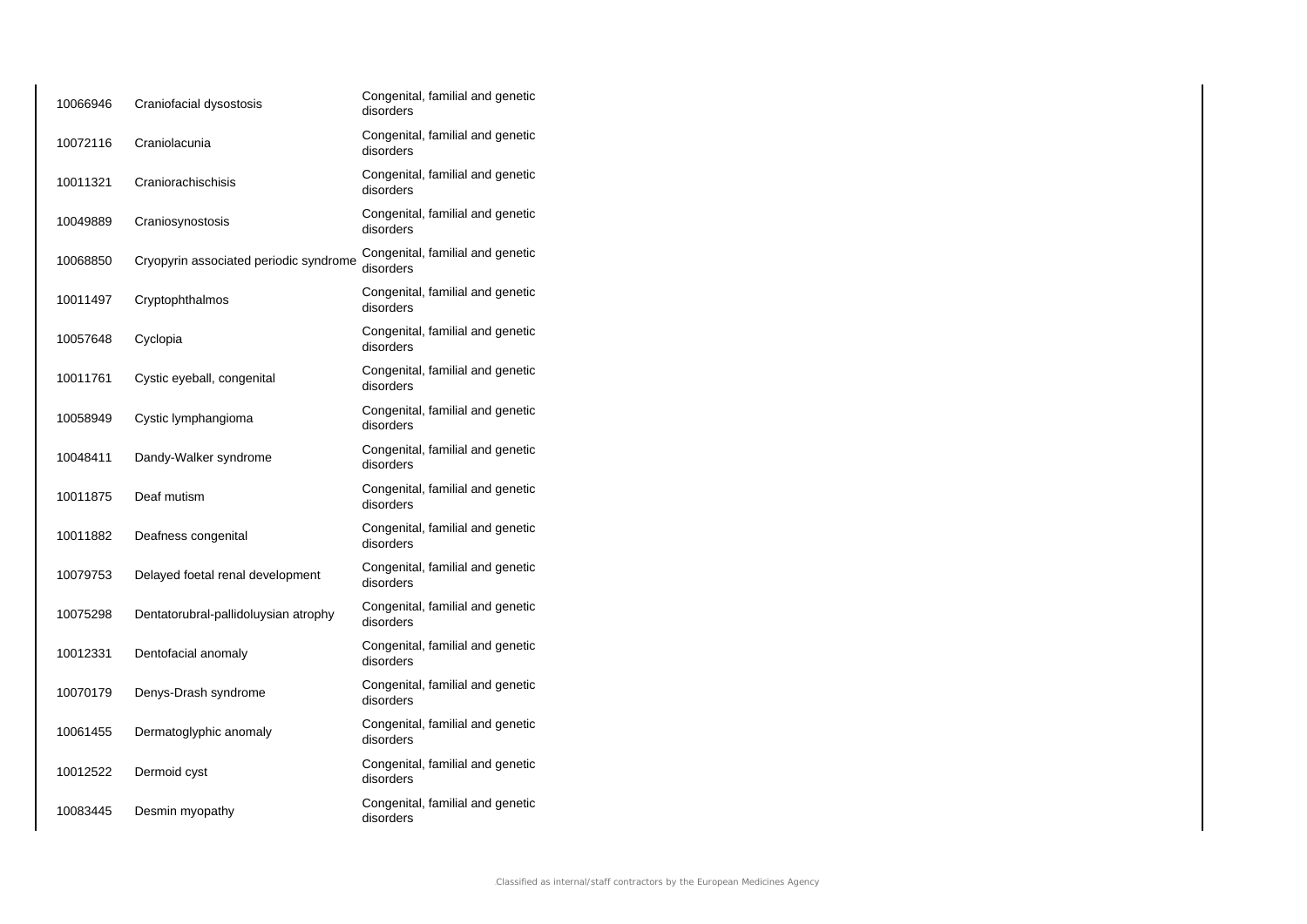| 10012565 | Developmental glaucoma                  | Congenital, familial and genetic<br>disorders |
|----------|-----------------------------------------|-----------------------------------------------|
| 10073767 | Developmental hip dysplasia             | Congenital, familial and genetic<br>disorders |
| 10059116 | Diabetic foetopathy                     | Congenital, familial and genetic<br>disorders |
| 10012711 | Diaphragmatic aplasia                   | Congenital, familial and genetic<br>disorders |
| 10012750 | Diastematomyelia                        | Congenital, familial and genetic<br>disorders |
| 10012774 | Diencephalic syndrome of infancy        | Congenital, familial and genetic<br>disorders |
| 10012780 | Diethylstilboestrol syndrome            | Congenital, familial and genetic<br>disorders |
| 10013003 | Dilatation intrahepatic duct congenital | Congenital, familial and genetic<br>disorders |
| 10066128 | <b>Distichiasis</b>                     | Congenital, familial and genetic<br>disorders |
| 10013542 | <b>Diverticulitis Meckel's</b>          | Congenital, familial and genetic<br>disorders |
| 10013568 | Diverticulum of pharynx, congenital     | Congenital, familial and genetic<br>disorders |
| 10073490 | Double cortex syndrome                  | Congenital, familial and genetic<br>disorders |
| 10082665 | Double inlet left ventricle             | Congenital, familial and genetic<br>disorders |
| 10080133 | Double outlet left ventricle            | Congenital, familial and genetic<br>disorders |
| 10013611 | Double outlet right ventricle           | Congenital, familial and genetic<br>disorders |
| 10059589 | Dubowitz syndrome                       | Congenital, familial and genetic<br>disorders |
| 10049996 | Ductus arteriosus premature closure     | Congenital, familial and genetic<br>disorders |
| 10013808 | Ductus arteriosus stenosis foetal       | Congenital, familial and genetic<br>disorders |
| 10068665 | Ductus venosus agenesis                 | Congenital, familial and genetic<br>disorders |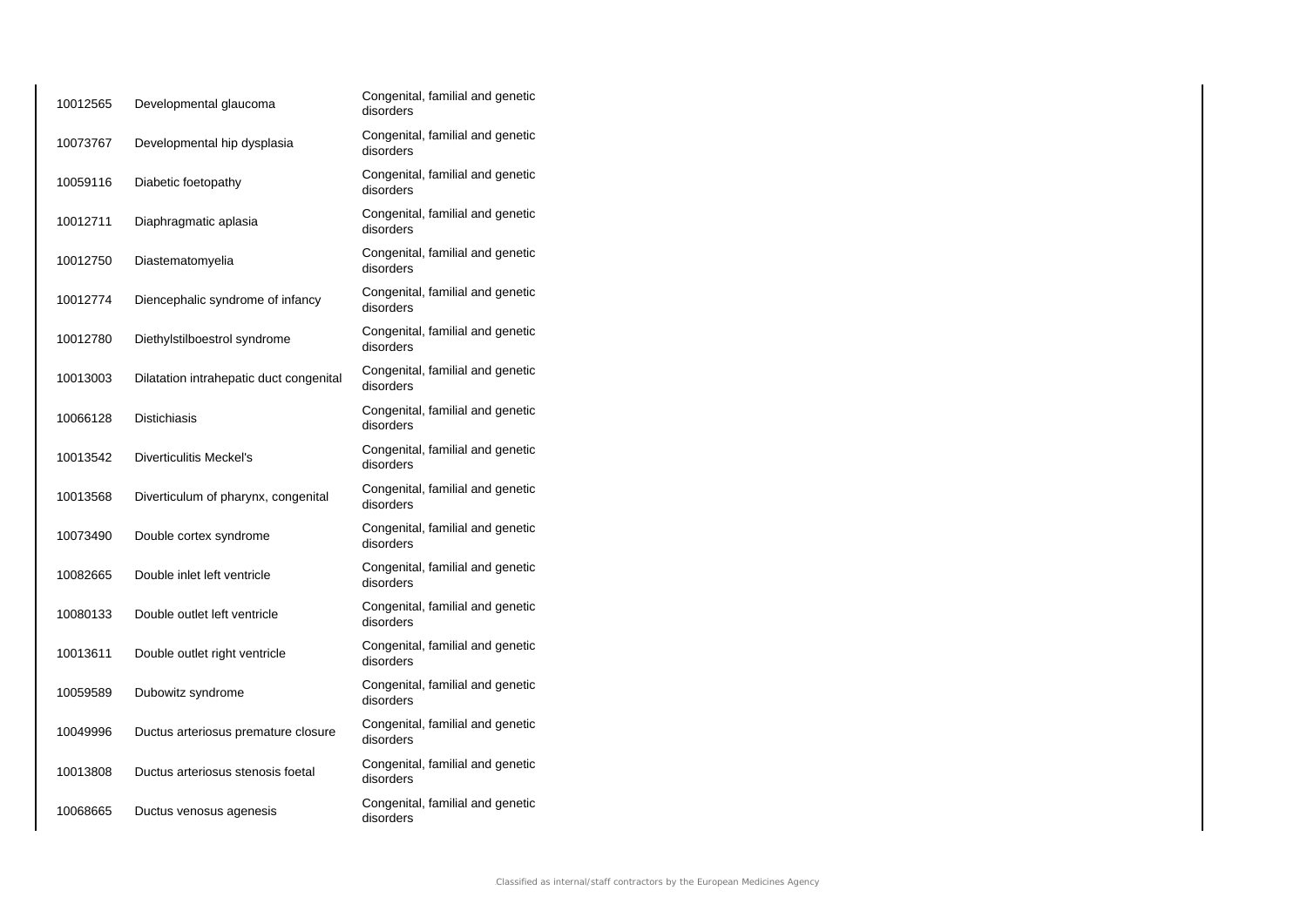| 10013812 | Duodenal atresia                        | Congenital, familial and genetic<br>disorders |
|----------|-----------------------------------------|-----------------------------------------------|
| 10080312 | Dyke-Davidoff-Masson syndrome           | Congenital, familial and genetic<br>disorders |
| 10071437 | Dyschondrosteosis                       | Congenital, familial and genetic<br>disorders |
| 10067601 | Dysmyelination                          | Congenital, familial and genetic<br>disorders |
| 10051025 | Eagle Barrett syndrome                  | Congenital, familial and genetic<br>disorders |
| 10014016 | Ear malformation                        | Congenital, familial and genetic<br>disorders |
| 10014075 | Ebstein's anomaly                       | Congenital, familial and genetic<br>disorders |
| 10014144 | Ectopia cordis                          | Congenital, familial and genetic<br>disorders |
| 10077557 | Ectopic posterior pituitary gland       | Congenital, familial and genetic<br>disorders |
| 10014172 | Ectopic ureter                          | Congenital, familial and genetic<br>disorders |
| 10079827 | Ectrodactyly                            | Congenital, familial and genetic<br>disorders |
| 10084070 | Elbow synostosis                        | Congenital, familial and genetic<br>disorders |
| 10014617 | Encephalocele                           | Congenital, familial and genetic<br>disorders |
| 10057653 | Encephalocutaneous angiomatosis         | Congenital, familial and genetic<br>disorders |
| 10014663 | Endocardial fibroelastosis              | Congenital, familial and genetic<br>disorders |
| 10077952 | Epidermal naevus syndrome               | Congenital, familial and genetic<br>disorders |
| 10014989 | Epidermolysis bullosa                   | Congenital, familial and genetic<br>disorders |
| 10015039 | Epilepsy congenital                     | Congenital, familial and genetic<br>disorders |
| 10081179 | Epilepsy with myoclonic-atonic seizures | Congenital, familial and genetic<br>disorders |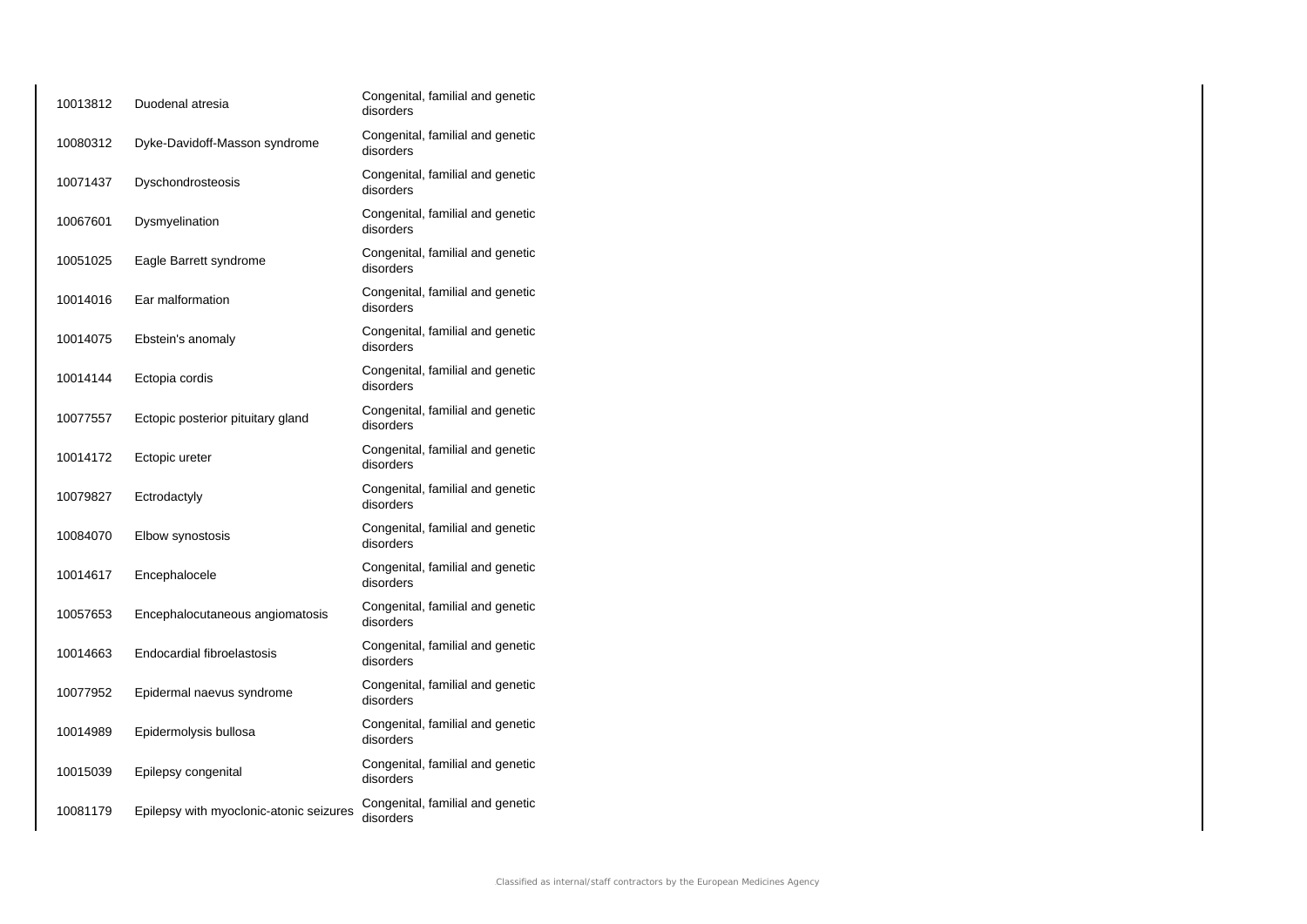| 10015088 | Epispadias                                 | Congenital, familial and genetic<br>disorders |
|----------|--------------------------------------------|-----------------------------------------------|
| 10015251 | Erythroblastosis foetalis                  | Congenital, familial and genetic<br>disorders |
| 10015677 | Exomphalos                                 | Congenital, familial and genetic<br>disorders |
| 10050696 | Exophthalmos congenital                    | Congenital, familial and genetic<br>disorders |
| 10054875 | External auditory canal atresia            | Congenital, familial and genetic<br>disorders |
| 10061051 | Eye anterior chamber congenital<br>anomaly | Congenital, familial and genetic<br>disorders |
| 10067141 | Faciodigitogenital dysplasia               | Congenital, familial and genetic<br>disorders |
| 10059205 | Fallot's pentalogy                         | Congenital, familial and genetic<br>disorders |
| 10016193 | Fallot's tetralogy                         | Congenital, familial and genetic<br>disorders |
| 10064011 | Fallot's trilogy                           | Congenital, familial and genetic<br>disorders |
| 10016219 | Fanconi syndrome                           | Congenital, familial and genetic<br>disorders |
| 10083944 | Femoral facial syndrome                    | Congenital, familial and genetic<br>disorders |
| 10068448 | Femur-fibula-ulna complex                  | Congenital, familial and genetic<br>disorders |
| 10068715 | Fibrodysplasia ossificans progressiva      | Congenital, familial and genetic<br>disorders |
| 10016664 | Fibrous dysplasia of bone                  | Congenital, familial and genetic<br>disorders |
| 10070535 | Fibrous dysplasia of jaw                   | Congenital, familial and genetic<br>disorders |
| 10054882 | Fibula agenesis                            | Congenital, familial and genetic<br>disorders |
| 10016845 | Foetal alcohol syndrome                    | Congenital, familial and genetic<br>disorders |
| 10066485 | Foetal anticonvulsant syndrome             | Congenital, familial and genetic<br>disorders |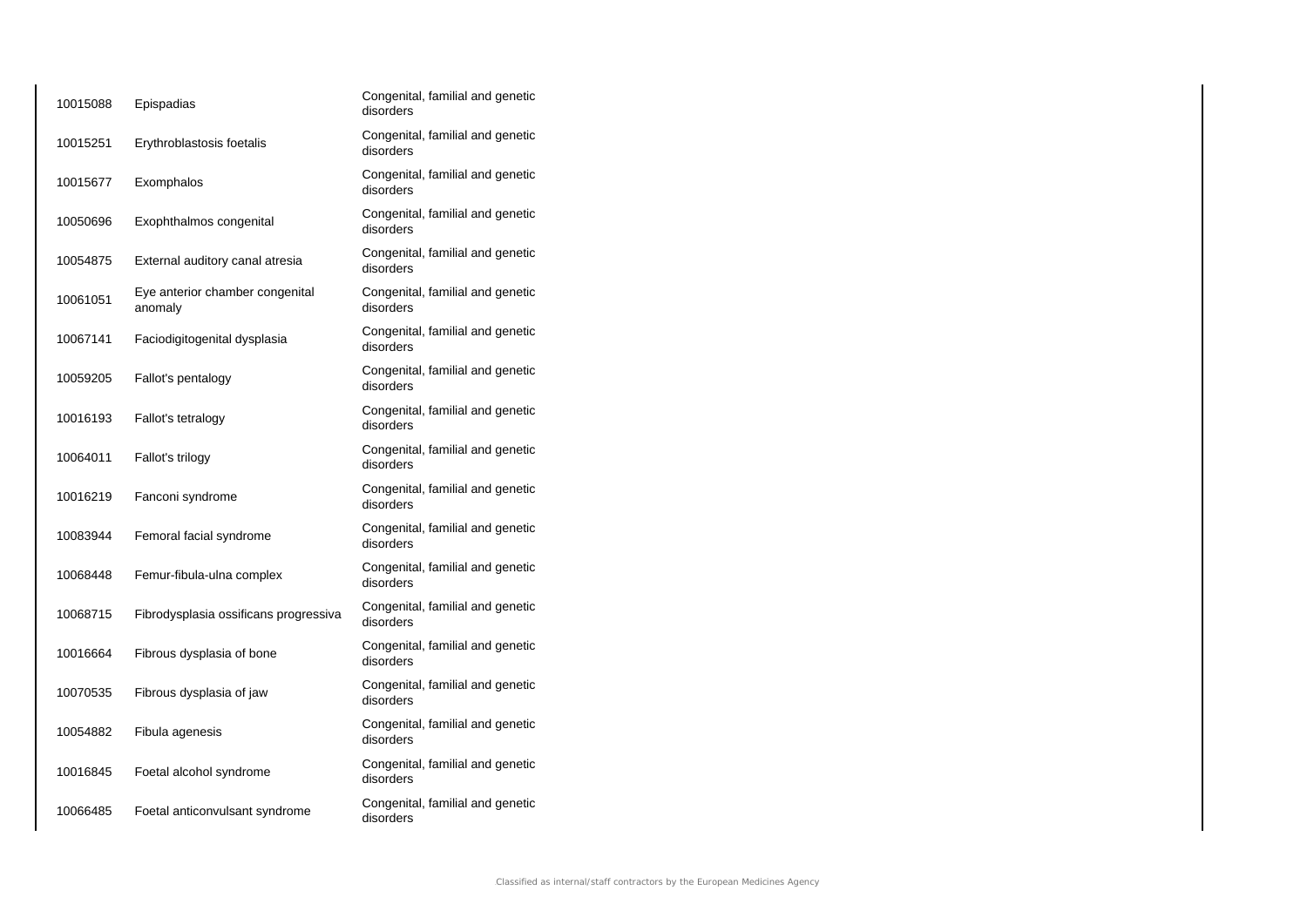| 10052011 | Foetal cystic hygroma                             | Congenital, familial and genetic<br>disorders |
|----------|---------------------------------------------------|-----------------------------------------------|
| 10060919 | Foetal malformation                               | Congenital, familial and genetic<br>disorders |
| 10073660 | Foetal megacystis                                 | Congenital, familial and genetic<br>disorders |
| 10071183 | Foetal methotrexate syndrome                      | Congenital, familial and genetic<br>disorders |
| 10073720 | Foetal retinoid syndrome                          | Congenital, familial and genetic<br>disorders |
| 10051445 | Foetal warfarin syndrome                          | Congenital, familial and genetic<br>disorders |
| 10064157 | Foramen magnum stenosis                           | Congenital, familial and genetic<br>disorders |
| 10083946 | Fountain syndrome                                 | Congenital, familial and genetic<br>disorders |
| 10073655 | Freeman-Sheldon syndrome                          | Congenital, familial and genetic<br>disorders |
| 10075223 | Fryns syndrome                                    | Congenital, familial and genetic<br>disorders |
| 10079018 | Gallbladder agenesis                              | Congenital, familial and genetic<br>disorders |
| 10061163 | Gallbladder anomaly congenital                    | Congenital, familial and genetic<br>disorders |
| 10017932 | Gastrointestinal arteriovenous<br>malformation    | Congenital, familial and genetic<br>disorders |
| 10061973 | Gastrointestinal disorder congenital              | Congenital, familial and genetic<br>disorders |
| 10061596 | Gastrointestinal malformation                     | Congenital, familial and genetic<br>disorders |
| 10018046 | Gastroschisis                                     | Congenital, familial and genetic<br>disorders |
| 10081209 | Gatad2b associated<br>neurodevelopmental disorder | Congenital, familial and genetic<br>disorders |
| 10018096 | Generalised resistance to thyroid<br>hormone      | Congenital, familial and genetic<br>disorders |
| 10018183 | Genitalia external ambiguous                      | Congenital, familial and genetic<br>disorders |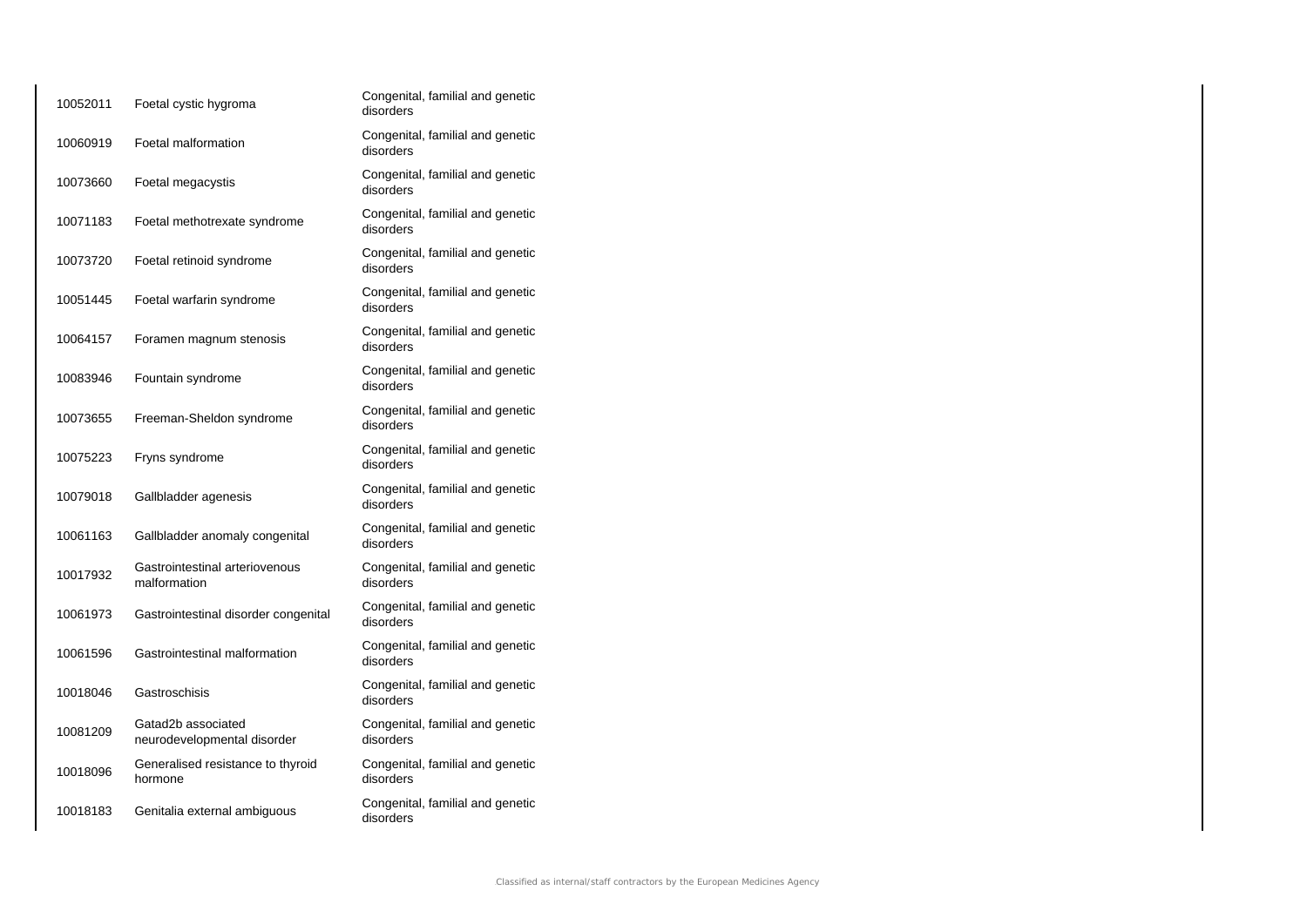| 10068845 | Gnathoschisis                              | Congenital, familial and genetic<br>disorders |
|----------|--------------------------------------------|-----------------------------------------------|
| 10018499 | Goitre congenital                          | Congenital, familial and genetic<br>disorders |
| 10079731 | Gollop-Wolfgang complex                    | Congenital, familial and genetic<br>disorders |
| 10018504 | Gonadal dysgenesis                         | Congenital, familial and genetic<br>disorders |
| 10071283 | Gorham's disease                           | Congenital, familial and genetic<br>disorders |
| 10082084 | Grey matter heterotopia                    | Congenital, familial and genetic<br>disorders |
| 10018822 | Haemangioma of retina                      | Congenital, familial and genetic<br>disorders |
| 10064595 | Haemorrhagic arteriovenous<br>malformation | Congenital, familial and genetic<br>disorders |
| 10019106 | Hamartoma vascular                         | Congenital, familial and genetic<br>disorders |
| 10019263 | Heart block congenital                     | Congenital, familial and genetic<br>disorders |
| 10019273 | Heart disease congenital                   | Congenital, familial and genetic<br>disorders |
| 10019463 | Hemihypertrophy                            | Congenital, familial and genetic<br>disorders |
| 10078100 | Hemimegalencephaly                         | Congenital, familial and genetic<br>disorders |
| 10019633 | Hepatic arteriovenous malformation         | Congenital, familial and genetic<br>disorders |
| 10062002 | Hereditary ataxia                          | Congenital, familial and genetic<br>disorders |
| 10019906 | Hermaphroditism                            | Congenital, familial and genetic<br>disorders |
| 10019912 | Hernia congenital                          | Congenital, familial and genetic<br>disorders |
| 10067265 | Heterotaxia                                | Congenital, familial and genetic<br>disorders |
| 10060811 | Hollow visceral myopathy                   | Congenital, familial and genetic<br>disorders |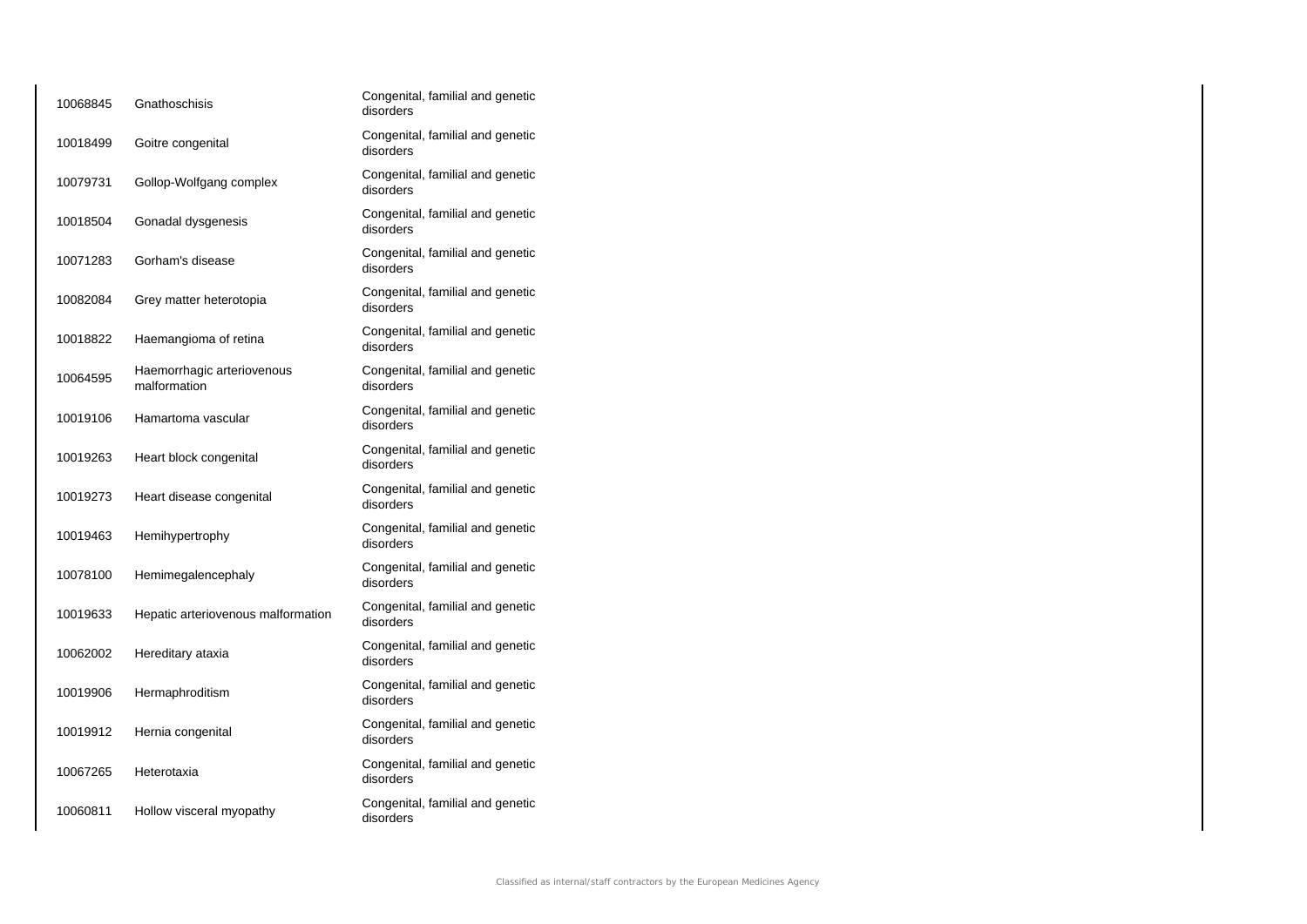| 10056304 | Holoprosencephaly                | Congenital, familial and genetic<br>disorders |
|----------|----------------------------------|-----------------------------------------------|
| 10073472 | Hydranencephaly                  | Congenital, familial and genetic<br>disorders |
| 10051040 | Hyper IgE syndrome               | Congenital, familial and genetic<br>disorders |
| 10066130 | Hyper IgM syndrome               | Congenital, familial and genetic<br>disorders |
| 10049282 | Hypersplenism congenital         | Congenital, familial and genetic<br>disorders |
| 10020871 | Hypertrophic cardiomyopathy      | Congenital, familial and genetic<br>disorders |
| 10073670 | Hypocalvaria                     | Congenital, familial and genetic<br>disorders |
| 10020967 | Hypochondroplasia                | Congenital, familial and genetic<br>disorders |
| 10075301 | Hypomelanosis of Ito             | Congenital, familial and genetic<br>disorders |
| 10049933 | Hypophosphatasia                 | Congenital, familial and genetic<br>disorders |
| 10021068 | Hypopituitarism foetal           | Congenital, familial and genetic<br>disorders |
| 10021076 | Hypoplastic left heart syndrome  | Congenital, familial and genetic<br>disorders |
| 10064962 | Hypoplastic right heart syndrome | Congenital, familial and genetic<br>disorders |
| 10021093 | Hypospadias                      | Congenital, familial and genetic<br>disorders |
| 10078217 | Hypothalamic hamartoma           | Congenital, familial and genetic<br>disorders |
| 10021198 | Ichthyosis                       | Congenital, familial and genetic<br>disorders |
| 10021298 | Ileal atresia                    | Congenital, familial and genetic<br>disorders |
| 10021450 | Immunodeficiency congenital      | Congenital, familial and genetic<br>disorders |
| 10021530 | Imperforate oesophagus           | Congenital, familial and genetic<br>disorders |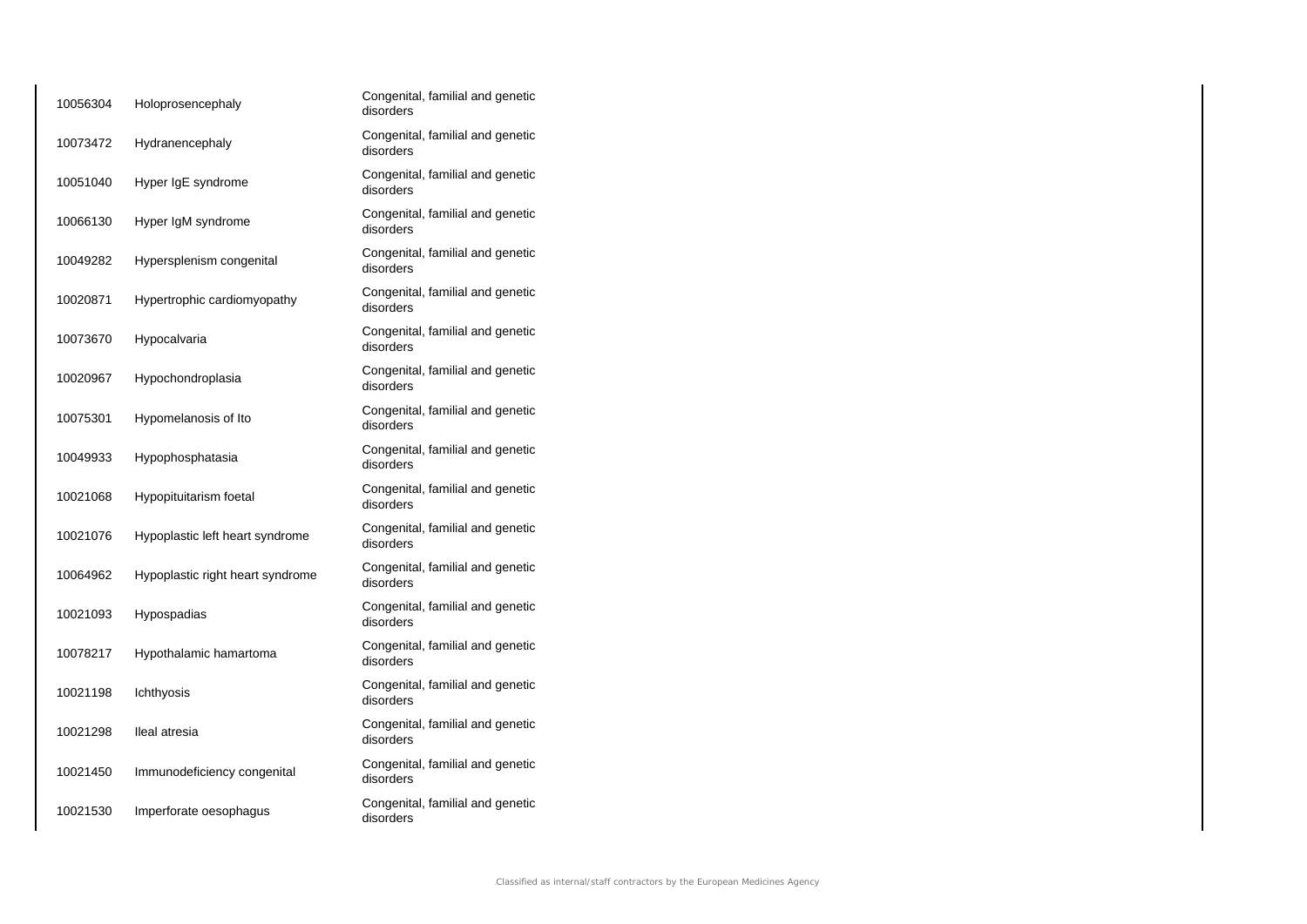| 10073206 | Infantile cortical hyperostosis                    | Congenital, familial and genetic<br>disorders |
|----------|----------------------------------------------------|-----------------------------------------------|
| 10022034 | Iniencephaly                                       | Congenital, familial and genetic<br>disorders |
| 10022599 | Interruption of aortic arch                        | Congenital, familial and genetic<br>disorders |
| 10062022 | Intestinal atresia                                 | Congenital, familial and genetic<br>disorders |
| 10064024 | Intestinal malrotation                             | Congenital, familial and genetic<br>disorders |
| 10073659 | Intestinal neuronal dysplasia                      | Congenital, familial and genetic<br>disorders |
| 10022712 | Intestinal transposition                           | Congenital, familial and genetic<br>disorders |
| 10072288 | Intracranial lipoma                                | Congenital, familial and genetic<br>disorders |
| 10063935 | Kabuki make-up syndrome                            | Congenital, familial and genetic<br>disorders |
| 10048786 | Keratitis-ichthyosis-deafness syndrome             | Congenital, familial and genetic<br>disorders |
| 10052290 | Keratolysis exfoliativa congenital                 | Congenital, familial and genetic<br>disorders |
| 10023430 | Kidney malformation                                | Congenital, familial and genetic<br>disorders |
| 10062992 | Kinematic imbalances due to<br>suboccipital strain | Congenital, familial and genetic<br>disorders |
| 10023464 | Klippel-Feil syndrome                              | Congenital, familial and genetic<br>disorders |
| 10051452 | Klippel-Trenaunay syndrome                         | Congenital, familial and genetic<br>disorders |
| 10081313 | Kosaki overgrowth syndrome                         | Congenital, familial and genetic<br>disorders |
| 10048576 | Kyphosis congenital                                | Congenital, familial and genetic<br>disorders |
| 10023636 | Lacrimal punctum agenesis                          | Congenital, familial and genetic<br>disorders |
| 10085252 | Lacrimo-auriculo-dento-digital syndrome            | Congenital, familial and genetic<br>disorders |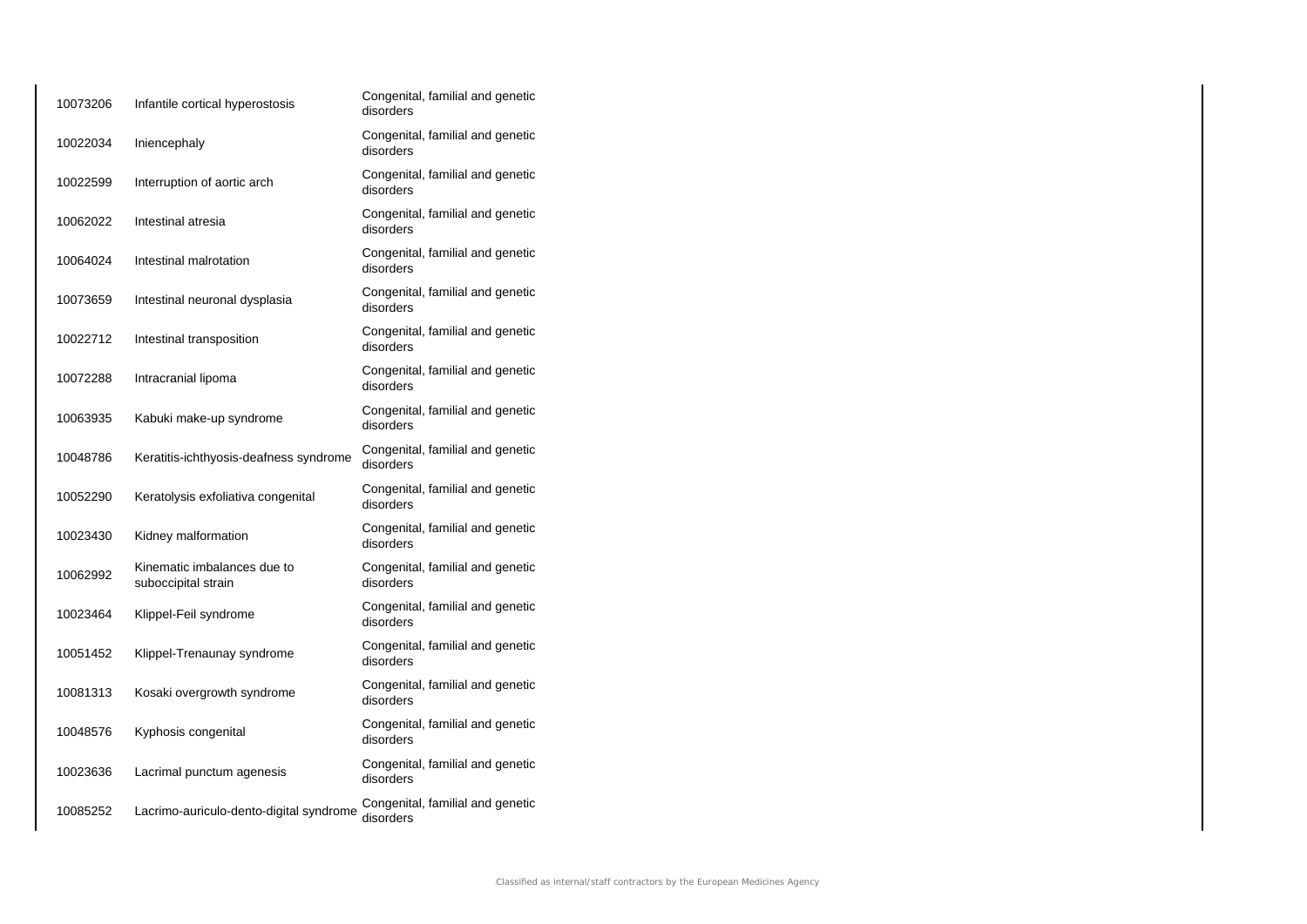| 10075979 | Lamin A/C gene mutation                  | Congenital, familial and genetic<br>disorders |
|----------|------------------------------------------|-----------------------------------------------|
| 10069115 | Laryngeal cleft                          | Congenital, familial and genetic<br>disorders |
| 10023871 | Laryngeal web                            | Congenital, familial and genetic<br>disorders |
| 10023885 | Laryngocele                              | Congenital, familial and genetic<br>disorders |
| 10060786 | Laryngomalacia                           | Congenital, familial and genetic<br>disorders |
| 10062987 | Laryngo-onycho-cutaneous syndrome        | Congenital, familial and genetic<br>disorders |
| 10056715 | Laurence-Moon-Bardet-Biedl syndrome      | Congenital, familial and genetic<br>disorders |
| 10065930 | Left ventricle outflow tract obstruction | Congenital, familial and genetic<br>disorders |
| 10077834 | Left-to-right cardiac shunt              | Congenital, familial and genetic<br>disorders |
| 10024202 | Lens abnormality, congenital             | Congenital, familial and genetic<br>disorders |
| 10024381 | Leukodystrophy                           | Congenital, familial and genetic<br>disorders |
| 10048575 | Limb hypoplasia congenital               | Congenital, familial and genetic<br>disorders |
| 10024500 | Limb malformation                        | Congenital, familial and genetic<br>disorders |
| 10024503 | Limb reduction defect                    | Congenital, familial and genetic<br>disorders |
| 10050084 | Lipomeningocele                          | Congenital, familial and genetic<br>disorders |
| 10048911 | Lissencephaly                            | Congenital, familial and genetic<br>disorders |
| 10057926 | Long QT syndrome congenital              | Congenital, familial and genetic<br>disorders |
| 10024929 | Low set ears                             | Congenital, familial and genetic<br>disorders |
| 10024984 | Lown-Ganong-Levine syndrome              | Congenital, familial and genetic<br>disorders |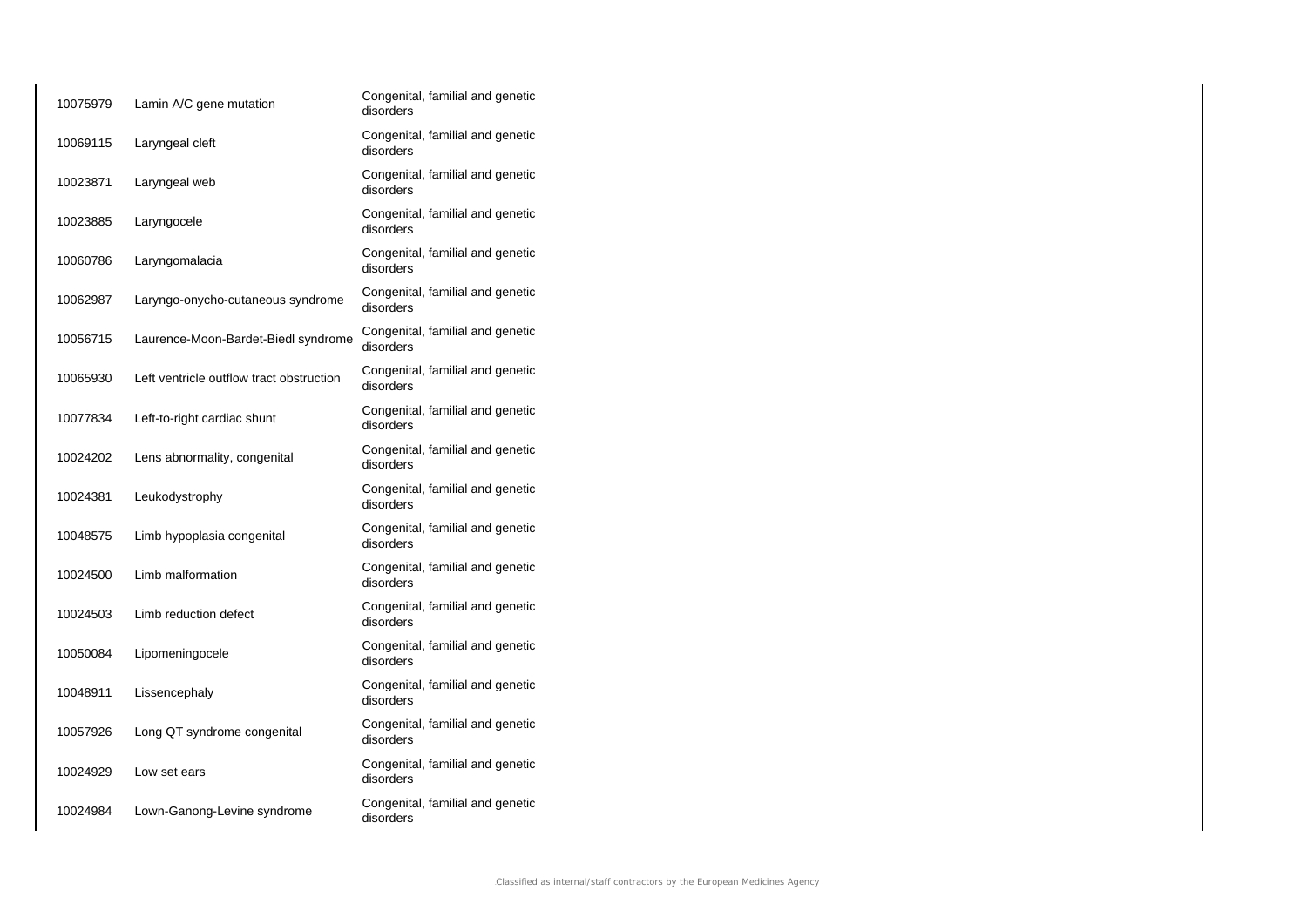| 10054722 | Lymphangiectasia intestinal congenital | Congenital, familial and genetic<br>disorders |
|----------|----------------------------------------|-----------------------------------------------|
| 10059253 | Macrocornea                            | Congenital, familial and genetic<br>disorders |
| 10025391 | Macroglossia                           | Congenital, familial and genetic<br>disorders |
| 10025395 | Macrostomia                            | Congenital, familial and genetic<br>disorders |
| 10025412 | Macular dystrophy congenital           | Congenital, familial and genetic<br>disorders |
| 10025523 | <b>Malformation biliary</b>            | Congenital, familial and genetic<br>disorders |
| 10051456 | Mandibulofacial dysostosis             | Congenital, familial and genetic<br>disorders |
| 10026829 | Marfan's syndrome                      | Congenital, familial and genetic<br>disorders |
| 10075843 | Maxillonasal dysplasia                 | Congenital, familial and genetic<br>disorders |
| 10027166 | Melkersson-Rosenthal syndrome          | Congenital, familial and genetic<br>disorders |
| 10027266 | Meningocele                            | Congenital, familial and genetic<br>disorders |
| 10027287 | Meningomyelocele                       | Congenital, familial and genetic<br>disorders |
| 10066147 | Metaphyseal dysplasia                  | Congenital, familial and genetic<br>disorders |
| 10027534 | Microcephaly                           | Congenital, familial and genetic<br>disorders |
| 10073456 | Microcolon                             | Congenital, familial and genetic<br>disorders |
| 10057414 | Microcornea                            | Congenital, familial and genetic<br>disorders |
| 10068320 | Microencephaly                         | Congenital, familial and genetic<br>disorders |
| 10080650 | Microorchidism                         | Congenital, familial and genetic<br>disorders |
| 10071706 | Micropenis                             | Congenital, familial and genetic<br>disorders |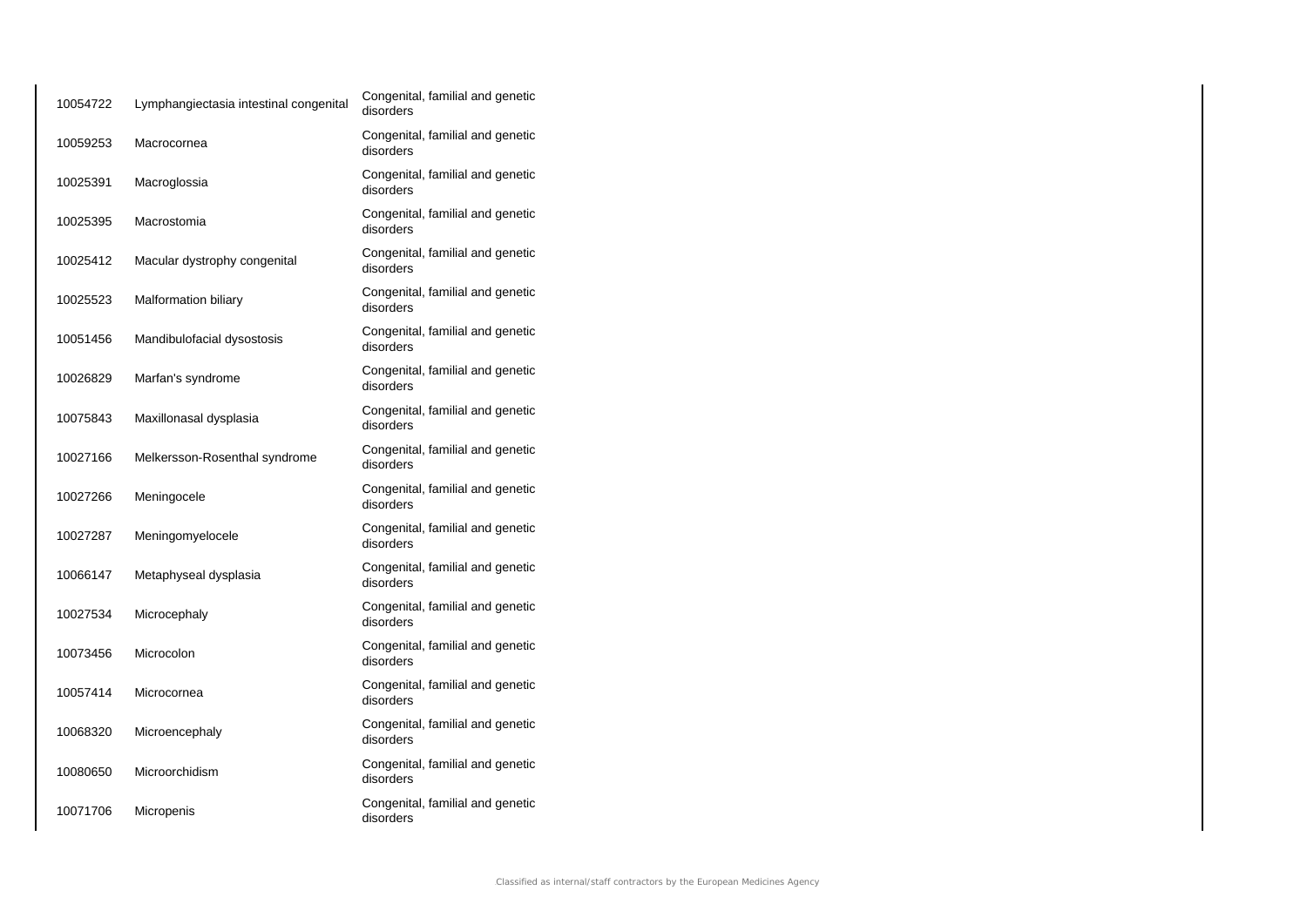| 10027548 | Microphthalmos                               | Congenital, familial and genetic<br>disorders |
|----------|----------------------------------------------|-----------------------------------------------|
| 10066800 | Mitral valve atresia                         | Congenital, familial and genetic<br>disorders |
| 10049211 | Mitral valve hypoplasia                      | Congenital, familial and genetic<br>disorders |
| 10049214 | Monopodia                                    | Congenital, familial and genetic<br>disorders |
| 10028178 | Multiple cardiac defects                     | Congenital, familial and genetic<br>disorders |
| 10028182 | Multiple congenital abnormalities            | Congenital, familial and genetic<br>disorders |
| 10051747 | Multiple endocrine neoplasia                 | Congenital, familial and genetic<br>disorders |
| 10073150 | Multiple endocrine neoplasia Type 1          | Congenital, familial and genetic<br>disorders |
| 10028210 | Multiple gastrointestinal atresias           | Congenital, familial and genetic<br>disorders |
| 10062901 | Multiple lentigines syndrome                 | Congenital, familial and genetic<br>disorders |
| 10028400 | Mutagenic effect                             | Congenital, familial and genetic<br>disorders |
| 10052289 | Myocardial bridging                          | Congenital, familial and genetic<br>disorders |
| 10079732 | Nail aplasia                                 | Congenital, familial and genetic<br>disorders |
| 10075149 | Neonatal alloimmune thrombocytopenia         | Congenital, familial and genetic<br>disorders |
| 10028958 | Neonatal leukaemia                           | Congenital, familial and genetic<br>disorders |
| 10057887 | Neonatal lupus erythematosus                 | Congenital, familial and genetic<br>disorders |
| 10052046 | Neural tube defect                           | Congenital, familial and genetic<br>disorders |
| 10053592 | Newborn persistent pulmonary<br>hypertension | Congenital, familial and genetic<br>disorders |
| 10079253 | Non-compaction cardiomyopathy                | Congenital, familial and genetic<br>disorders |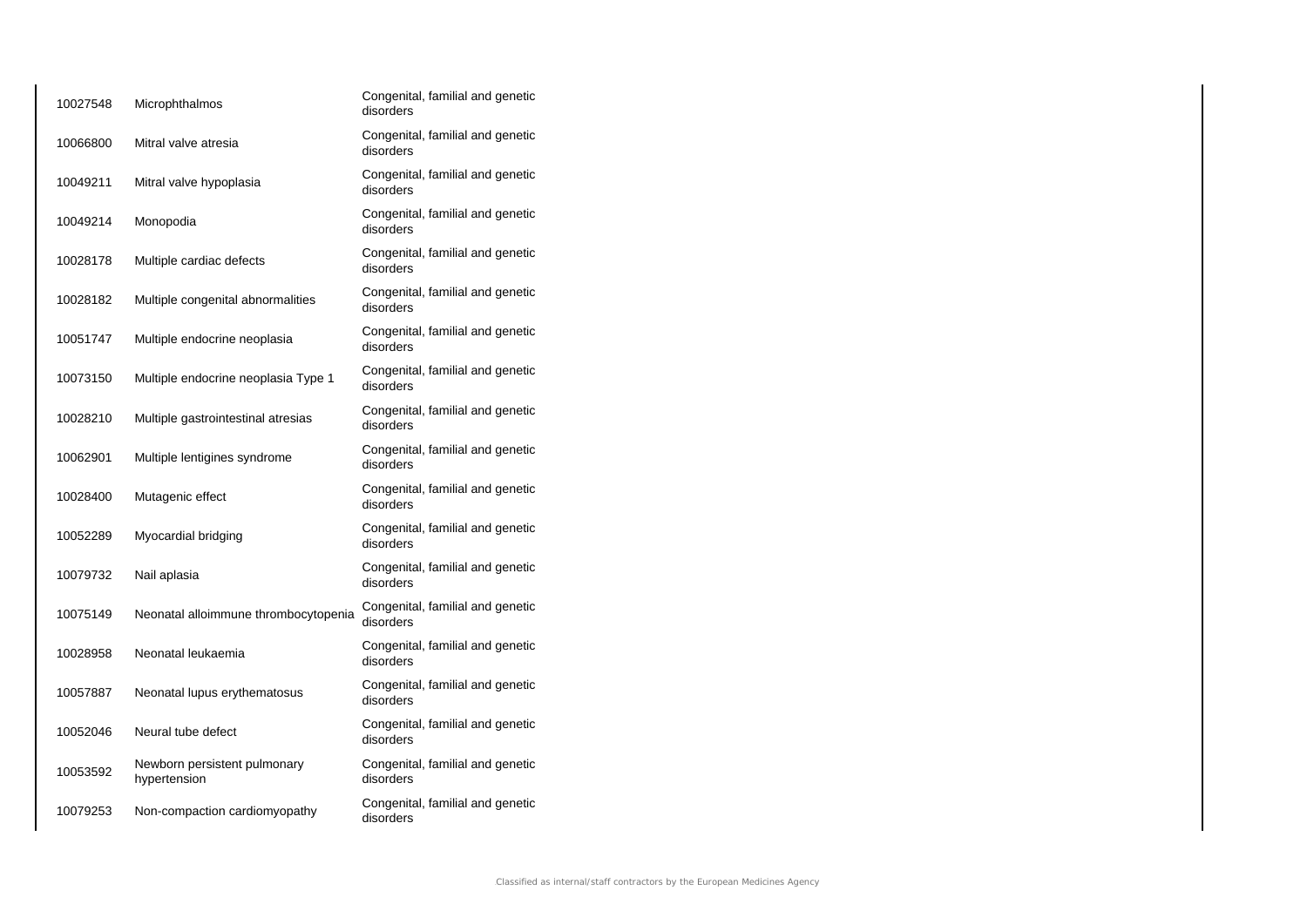| 10029748 | Noonan syndrome                     | Congenital, familial and genetic<br>disorders |
|----------|-------------------------------------|-----------------------------------------------|
| 10051934 | Oculoauriculovertebral dysplasia    | Congenital, familial and genetic<br>disorders |
| 10051707 | Oculocerebrorenal syndrome          | Congenital, familial and genetic<br>disorders |
| 10030146 | Oesophageal atresia                 | Congenital, familial and genetic<br>disorders |
| 10079063 | Oesophageal cyst                    | Congenital, familial and genetic<br>disorders |
| 10083351 | OHVIRA syndrome                     | Congenital, familial and genetic<br>disorders |
| 10072941 | Olfactory nerve agenesis            | Congenital, familial and genetic<br>disorders |
| 10068842 | Olmsted syndrome                    | Congenital, familial and genetic<br>disorders |
| 10083975 | Opitz trigonocephaly syndrome       | Congenital, familial and genetic<br>disorders |
| 10062942 | Optic nerve hypoplasia              | Congenital, familial and genetic<br>disorders |
| 10052773 | Oroticaciduria congenital           | Congenital, familial and genetic<br>disorders |
| 10031243 | Osteogenesis imperfecta             | Congenital, familial and genetic<br>disorders |
| 10058118 | Otocephaly                          | Congenital, familial and genetic<br>disorders |
| 10084407 | Otospondylomegaepiphyseal dysplasia | Congenital, familial and genetic<br>disorders |
| 10033120 | Ovarian agenesis                    | Congenital, familial and genetic<br>disorders |
| 10080833 | Oxycephaly                          | Congenital, familial and genetic<br>disorders |
| 10048910 | Pachygyria                          | Congenital, familial and genetic<br>disorders |
| 10064192 | Parachute mitral valve              | Congenital, familial and genetic<br>disorders |
| 10034130 | Patent ductus arteriosus            | Congenital, familial and genetic<br>disorders |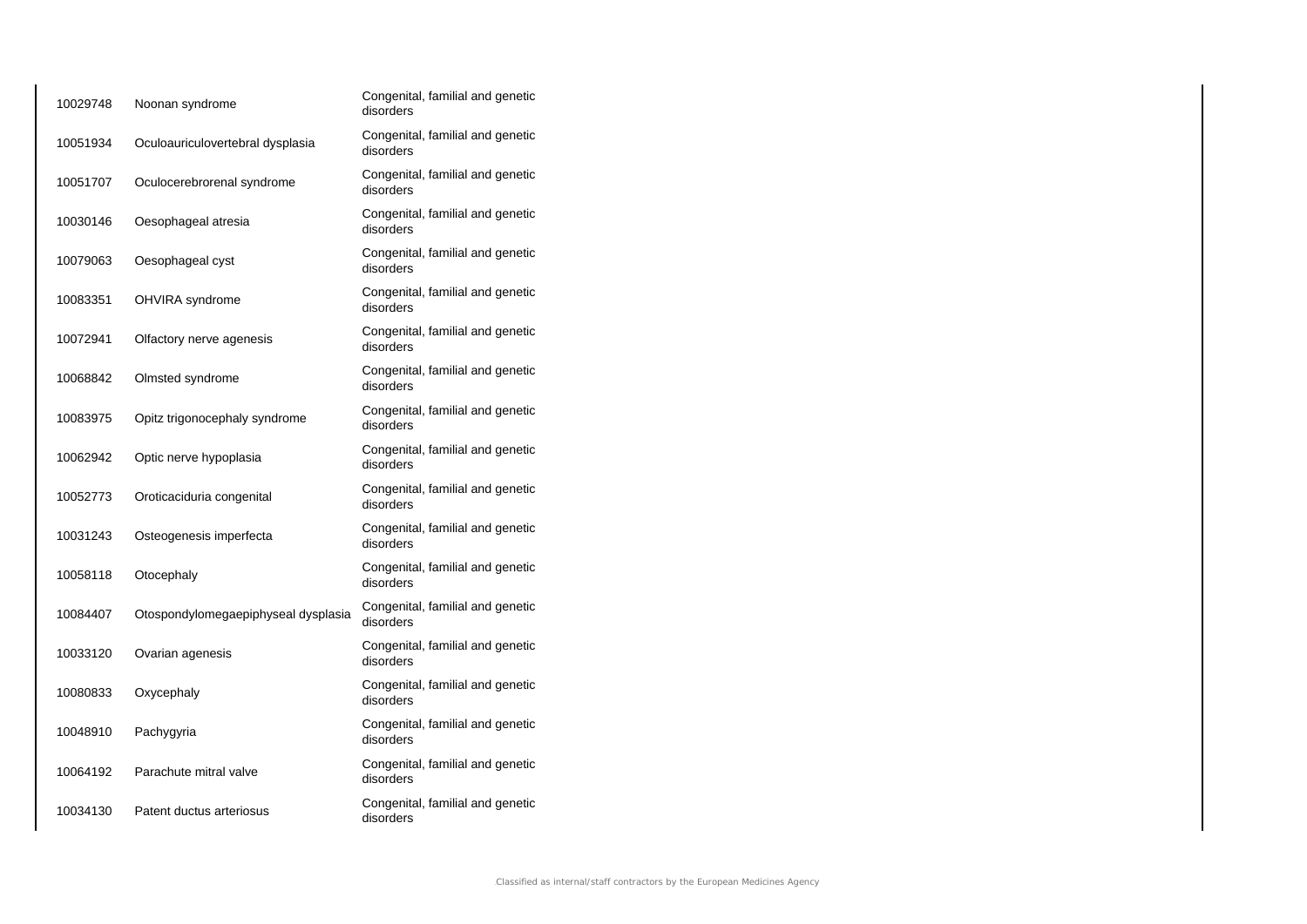| 10064951 | Penoscrotal fusion                  | Congenital, familial and genetic<br>disorders |
|----------|-------------------------------------|-----------------------------------------------|
| 10067287 | Penoscrotal transposition           | Congenital, familial and genetic<br>disorders |
| 10057476 | Periodontal congenital anomaly      | Congenital, familial and genetic<br>disorders |
| 10069442 | Persistent cloaca                   | Congenital, familial and genetic<br>disorders |
| 10034708 | Persistent foetal circulation       | Congenital, familial and genetic<br>disorders |
| 10059800 | Persistent urogenital sinus         | Congenital, familial and genetic<br>disorders |
| 10068032 | <b>PHACES</b> syndrome              | Congenital, familial and genetic<br>disorders |
| 10048734 | Phakomatosis                        | Congenital, familial and genetic<br>disorders |
| 10054879 | Phalangeal agenesis                 | Congenital, familial and genetic<br>disorders |
| 10049212 | Phalangeal hypoplasia               | Congenital, familial and genetic<br>disorders |
| 10081236 | PIK3CA related overgrowth spectrum  | Congenital, familial and genetic<br>disorders |
| 10071024 | Platelet glycoprotein gene mutation | Congenital, familial and genetic<br>disorders |
| 10057115 | Platybasia                          | Congenital, familial and genetic<br>disorders |
| 10068629 | Platyspondylia                      | Congenital, familial and genetic<br>disorders |
| 10036007 | Poland's syndrome                   | Congenital, familial and genetic<br>disorders |
| 10048834 | Polycystic liver disease            | Congenital, familial and genetic<br>disorders |
| 10073489 | Polymicrogyria                      | Congenital, familial and genetic<br>disorders |
| 10036172 | Porencephaly                        | Congenital, familial and genetic<br>disorders |
| 10036175 | Porokeratosis                       | Congenital, familial and genetic<br>disorders |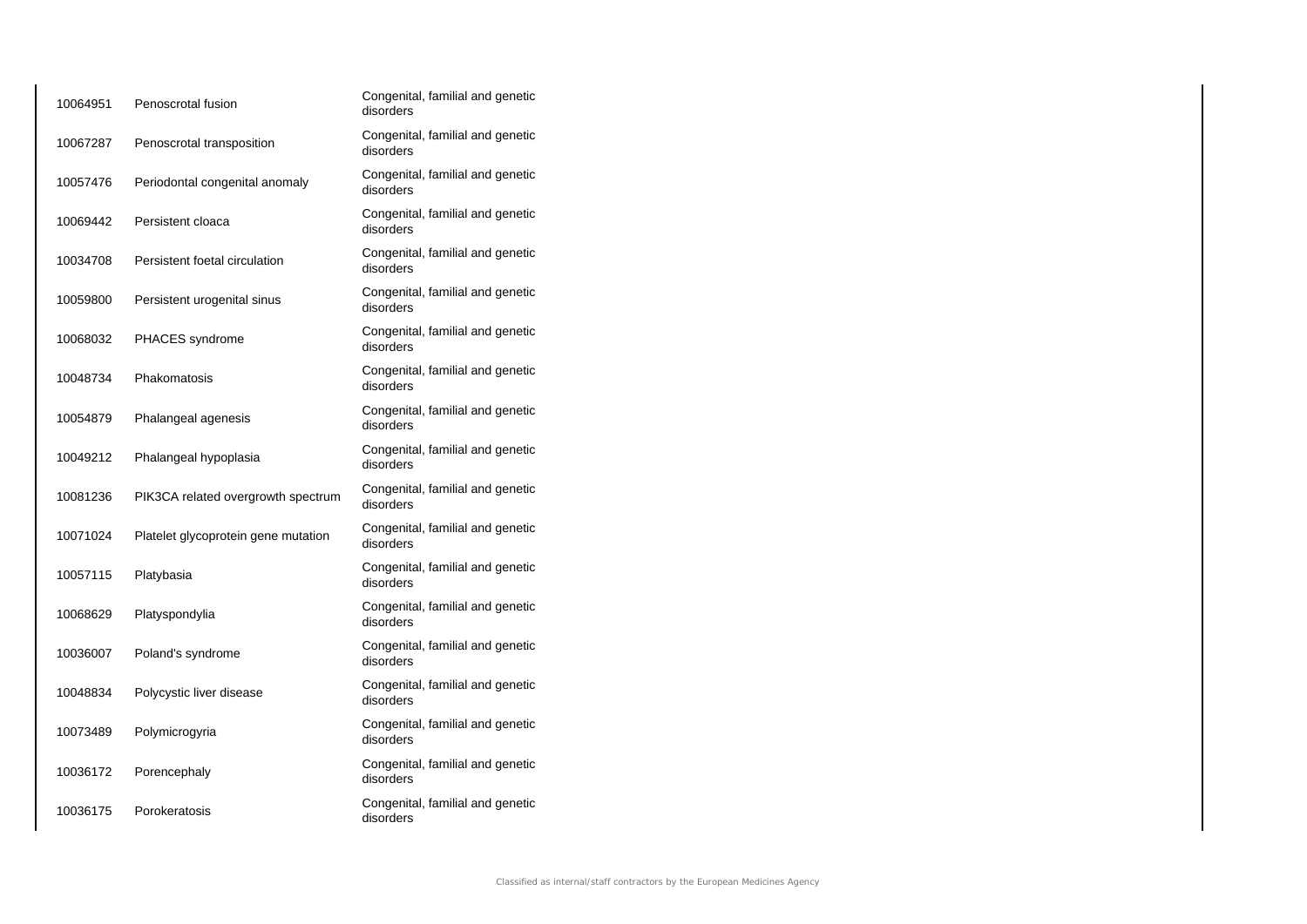| 10036181 | Porphyria                                      | Congenital, familial and genetic<br>disorders |
|----------|------------------------------------------------|-----------------------------------------------|
| 10036182 | Porphyria acute                                | Congenital, familial and genetic<br>disorders |
| 10036186 | Porphyria non-acute                            | Congenital, familial and genetic<br>disorders |
| 10061356 | Porphyrin metabolism disorder                  | Congenital, familial and genetic<br>disorders |
| 10036193 | Porphyrinuria                                  | Congenital, familial and genetic<br>disorders |
| 10036329 | Postauricular fistula                          | Congenital, familial and genetic<br>disorders |
| 10053202 | Posterior segment of eye anomaly<br>congenital | Congenital, familial and genetic<br>disorders |
| 10036462 | Potter's syndrome                              | Congenital, familial and genetic<br>disorders |
| 10064917 | Preternatural anus                             | Congenital, familial and genetic<br>disorders |
| 10036686 | Primary cerebellar degeneration                | Congenital, familial and genetic<br>disorders |
| 10064859 | Primary immunodeficiency syndrome              | Congenital, familial and genetic<br>disorders |
| 10036794 | Progeria                                       | Congenital, familial and genetic<br>disorders |
| 10036801 | Progressive cerebellar degeneration            | Congenital, familial and genetic<br>disorders |
| 10051292 | Protein S deficiency                           | Congenital, familial and genetic<br>disorders |
| 10074067 | Proteus syndrome                               | Congenital, familial and genetic<br>disorders |
| 10078473 | Proximal focal femoral deficiency              | Congenital, familial and genetic<br>disorders |
| 10037122 | Pseudohermaphroditism                          | Congenital, familial and genetic<br>disorders |
| 10037123 | Pseudohermaphroditism female                   | Congenital, familial and genetic<br>disorders |
| 10037124 | Pseudohermaphroditism male                     | Congenital, familial and genetic<br>disorders |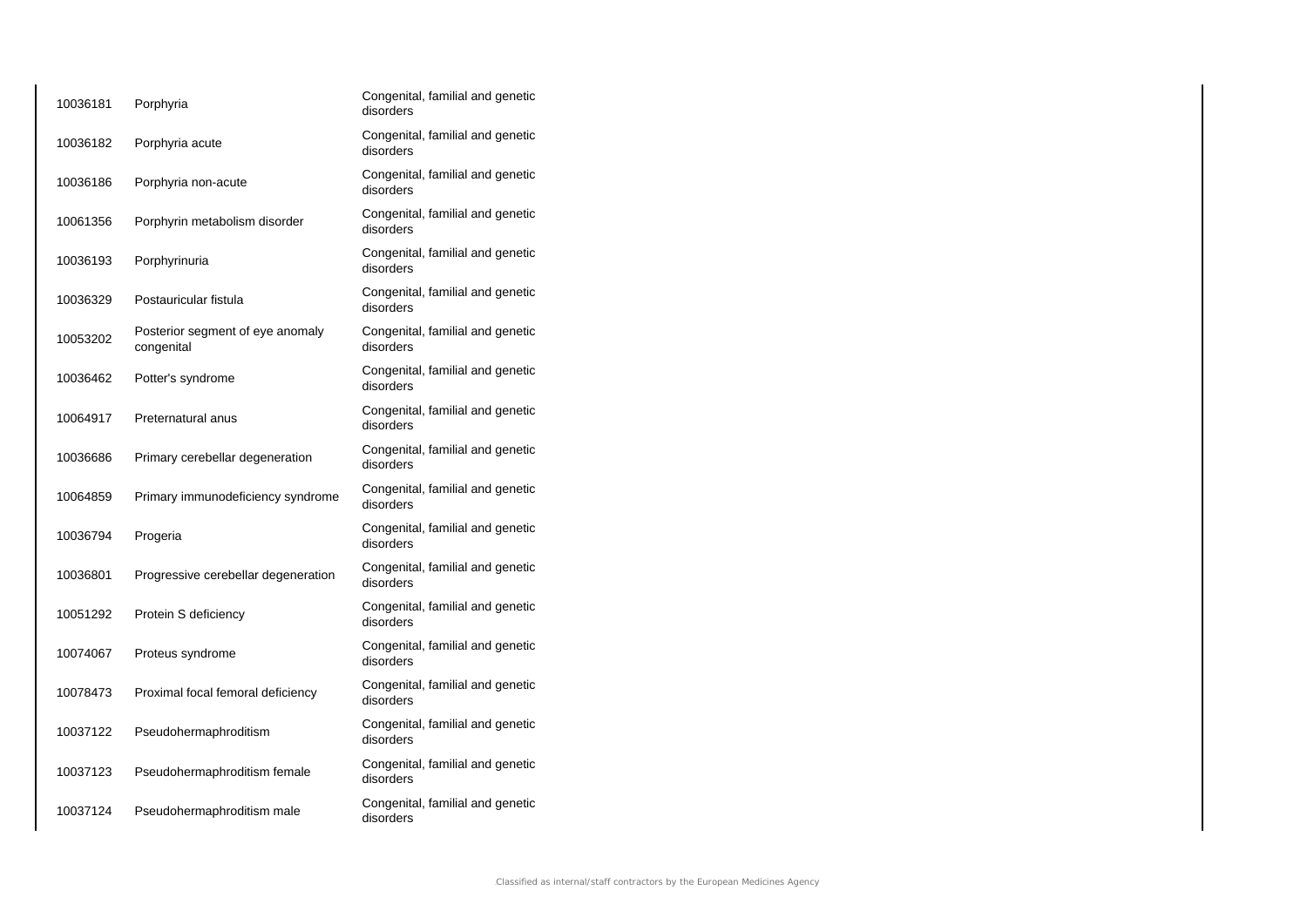| 10037126 | Pseudohypoparathyroidism             | Congenital, familial and genetic<br>disorders |
|----------|--------------------------------------|-----------------------------------------------|
| 10050053 | Pseudotruncus arteriosus             | Congenital, familial and genetic<br>disorders |
| 10037322 | Pulmonary aplasia                    | Congenital, familial and genetic<br>disorders |
| 10037332 | Pulmonary arteriovenous fistula      | Congenital, familial and genetic<br>disorders |
| 10037337 | Pulmonary artery atresia             | Congenital, familial and genetic<br>disorders |
| 10037339 | Pulmonary artery stenosis congenital | Congenital, familial and genetic<br>disorders |
| 10037407 | Pulmonary hypoplasia                 | Congenital, familial and genetic<br>disorders |
| 10073661 | Pulmonary lymphangiectasia           | Congenital, familial and genetic<br>disorders |
| 10037419 | Pulmonary malformation               | Congenital, familial and genetic<br>disorders |
| 10059160 | Pulmonary sequestration              | Congenital, familial and genetic<br>disorders |
| 10037451 | Pulmonary valve stenosis congenital  | Congenital, familial and genetic<br>disorders |
| 10037621 | Pyloric stenosis                     | Congenital, familial and genetic<br>disorders |
| 10038031 | Rectal atresia                       | Congenital, familial and genetic<br>disorders |
| 10049191 | Red blood cell enzymes abnormal      | Congenital, familial and genetic<br>disorders |
| 10064655 | Renal aplasia                        | Congenital, familial and genetic<br>disorders |
| 10038368 | Renal arteriovenous malformation     | Congenital, familial and genetic<br>disorders |
| 10038433 | Renal dysplasia                      | Congenital, familial and genetic<br>disorders |
| 10049102 | Renal hypoplasia                     | Congenital, familial and genetic<br>disorders |
| 10038733 | Respiratory tract malformation       | Congenital, familial and genetic<br>disorders |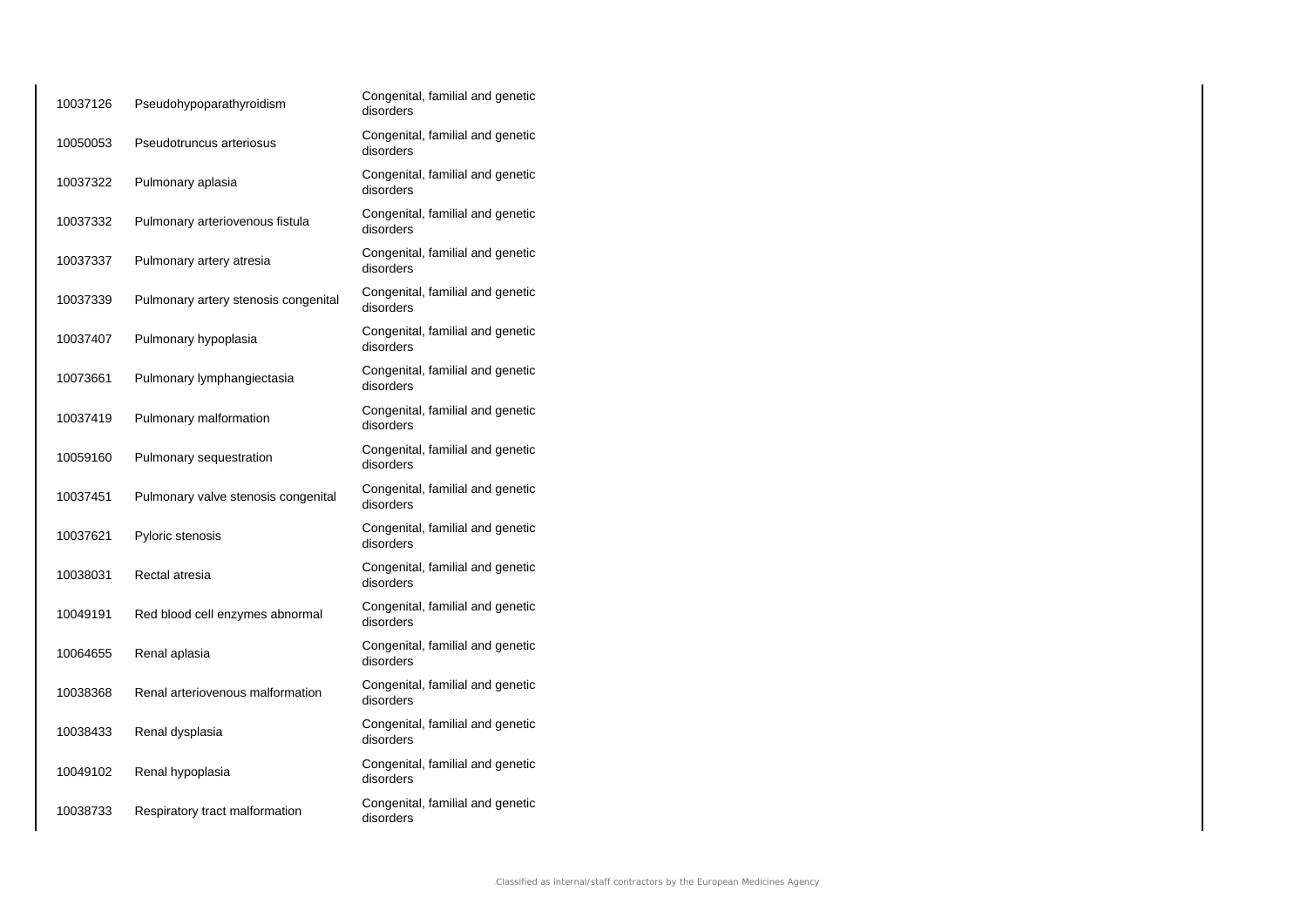| 10038821 | Retinal anomaly congenital                | Congenital, familial and genetic<br>disorders |
|----------|-------------------------------------------|-----------------------------------------------|
| 10038824 | Retinal arteriovenous malformation        | Congenital, familial and genetic<br>disorders |
| 10052643 | Retinal coloboma                          | Congenital, familial and genetic<br>disorders |
| 10038914 | Retinitis pigmentosa                      | Congenital, familial and genetic<br>disorders |
| 10050706 | Retinopathy congenital                    | Congenital, familial and genetic<br>disorders |
| 10064195 | Right ventricle outflow tract obstruction | Congenital, familial and genetic<br>disorders |
| 10076605 | Right-to-left cardiac shunt               | Congenital, familial and genetic<br>disorders |
| 10039281 | Rubinstein-Taybi syndrome                 | Congenital, familial and genetic<br>disorders |
| 10056659 | Sacral hypoplasia                         | Congenital, familial and genetic<br>disorders |
| 10083307 | Saposin C deficiency                      | Congenital, familial and genetic<br>disorders |
| 10083270 | SATB2-associated syndrome                 | Congenital, familial and genetic<br>disorders |
| 10063540 | Schinzel-Giedion syndrome                 | Congenital, familial and genetic<br>disorders |
| 10073487 | Schizencephaly                            | Congenital, familial and genetic<br>disorders |
| 10083957 | Schmid Fraccaro syndrome                  | Congenital, familial and genetic<br>disorders |
| 10051951 | Scimitar syndrome                         | Congenital, familial and genetic<br>disorders |
| 10070504 | Sclerotylosis                             | Congenital, familial and genetic<br>disorders |
| 10067159 | Septo-optic dysplasia                     | Congenital, familial and genetic<br>disorders |
| 10062267 | Septum pellucidum agenesis                | Congenital, familial and genetic<br>disorders |
| 10066833 | Sertoli-cell-only syndrome                | Congenital, familial and genetic<br>disorders |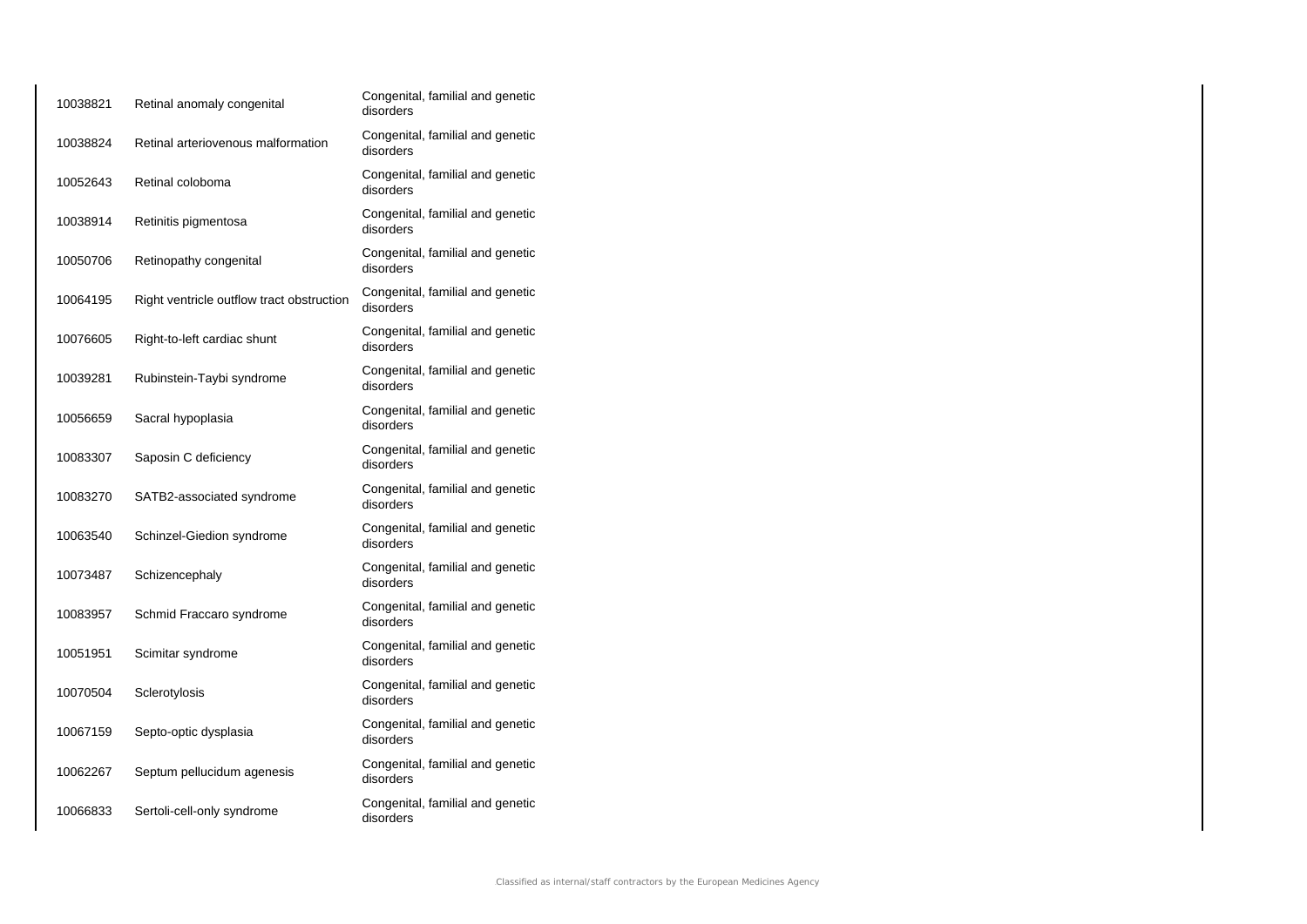| 10073677 | Severe myoclonic epilepsy of infancy                                                       | Congenital, familial and genetic<br>disorders |
|----------|--------------------------------------------------------------------------------------------|-----------------------------------------------|
| 10083342 | Severe primary insulin like growth factor-Congenital, familial and genetic<br>1 deficiency | disorders                                     |
| 10066802 | Shone complex                                                                              | Congenital, familial and genetic<br>disorders |
| 10062282 | Silver-Russell syndrome                                                                    | Congenital, familial and genetic<br>disorders |
| 10083205 | Single atrium                                                                              | Congenital, familial and genetic<br>disorders |
| 10072457 | Sirenomelia                                                                                | Congenital, familial and genetic<br>disorders |
| 10072610 | Skeletal dysplasia                                                                         | Congenital, familial and genetic<br>disorders |
| 10040869 | Skin hypoplasia                                                                            | Congenital, familial and genetic<br>disorders |
| 10040888 | Skin malformation                                                                          | Congenital, familial and genetic<br>disorders |
| 10062348 | Skull malformation                                                                         | Congenital, familial and genetic<br>disorders |
| 10081680 | Smith-Magenis syndrome                                                                     | Congenital, familial and genetic<br>disorders |
| 10064387 | Sotos' syndrome                                                                            | Congenital, familial and genetic<br>disorders |
| 10041420 | Special senses congenital anomaly                                                          | Congenital, familial and genetic<br>disorders |
| 10041513 | Spherophakia                                                                               | Congenital, familial and genetic<br>disorders |
| 10041524 | Spina bifida                                                                               | Congenital, familial and genetic<br>disorders |
| 10071011 | Spina bifida cystica                                                                       | Congenital, familial and genetic<br>disorders |
| 10041603 | Spinal vessel congenital anomaly                                                           | Congenital, familial and genetic<br>disorders |
| 10041611 | Spine malformation                                                                         | Congenital, familial and genetic<br>disorders |
| 10062350 | Spleen malformation                                                                        | Congenital, familial and genetic<br>disorders |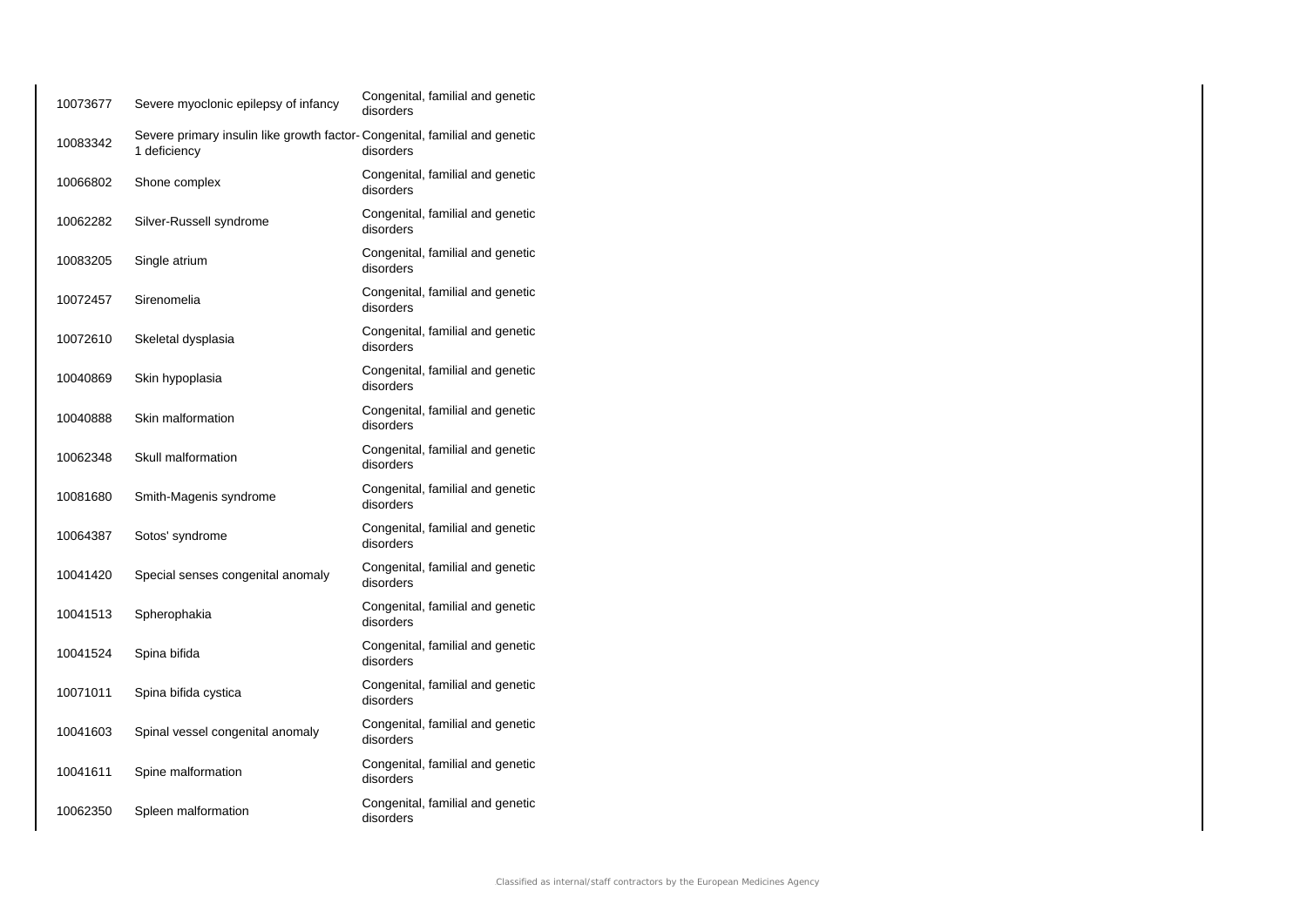| 10062920 | Spondyloepiphyseal dysplasia               | Congenital, familial and genetic<br>disorders |
|----------|--------------------------------------------|-----------------------------------------------|
| 10063402 | Stickler's syndrome                        | Congenital, familial and genetic<br>disorders |
| 10085085 | Stiff skin syndrome                        | Congenital, familial and genetic<br>disorders |
| 10083223 | Straddling tricuspid valve                 | Congenital, familial and genetic<br>disorders |
| 10042265 | Sturge-Weber syndrome                      | Congenital, familial and genetic<br>disorders |
| 10042778 | Syndactyly                                 | Congenital, familial and genetic<br>disorders |
| 10042928 | Syringomyelia                              | Congenital, familial and genetic<br>disorders |
| 10083204 | Systemic right ventricle                   | Congenital, familial and genetic<br>disorders |
| 10043101 | <b>Talipes</b>                             | Congenital, familial and genetic<br>disorders |
| 10043275 | Teratogenicity                             | Congenital, familial and genetic<br>disorders |
| 10059271 | Testicular dysplasia                       | Congenital, familial and genetic<br>disorders |
| 10071249 | Thalidomide embryopathy                    | Congenital, familial and genetic<br>disorders |
| 10049808 | Thanatophoric dwarfism                     | Congenital, familial and genetic<br>disorders |
| 10071719 | Thrombocytopenia-absent radius<br>syndrome | Congenital, familial and genetic<br>disorders |
| 10052645 | Thymus hypoplasia                          | Congenital, familial and genetic<br>disorders |
| 10062601 | Thyroglossal fistula                       | Congenital, familial and genetic<br>disorders |
| 10062125 | Thyroid malformation                       | Congenital, familial and genetic<br>disorders |
| 10079730 | Tibial agenesis                            | Congenital, familial and genetic<br>disorders |
| 10079368 | Tilted disc syndrome                       | Congenital, familial and genetic<br>disorders |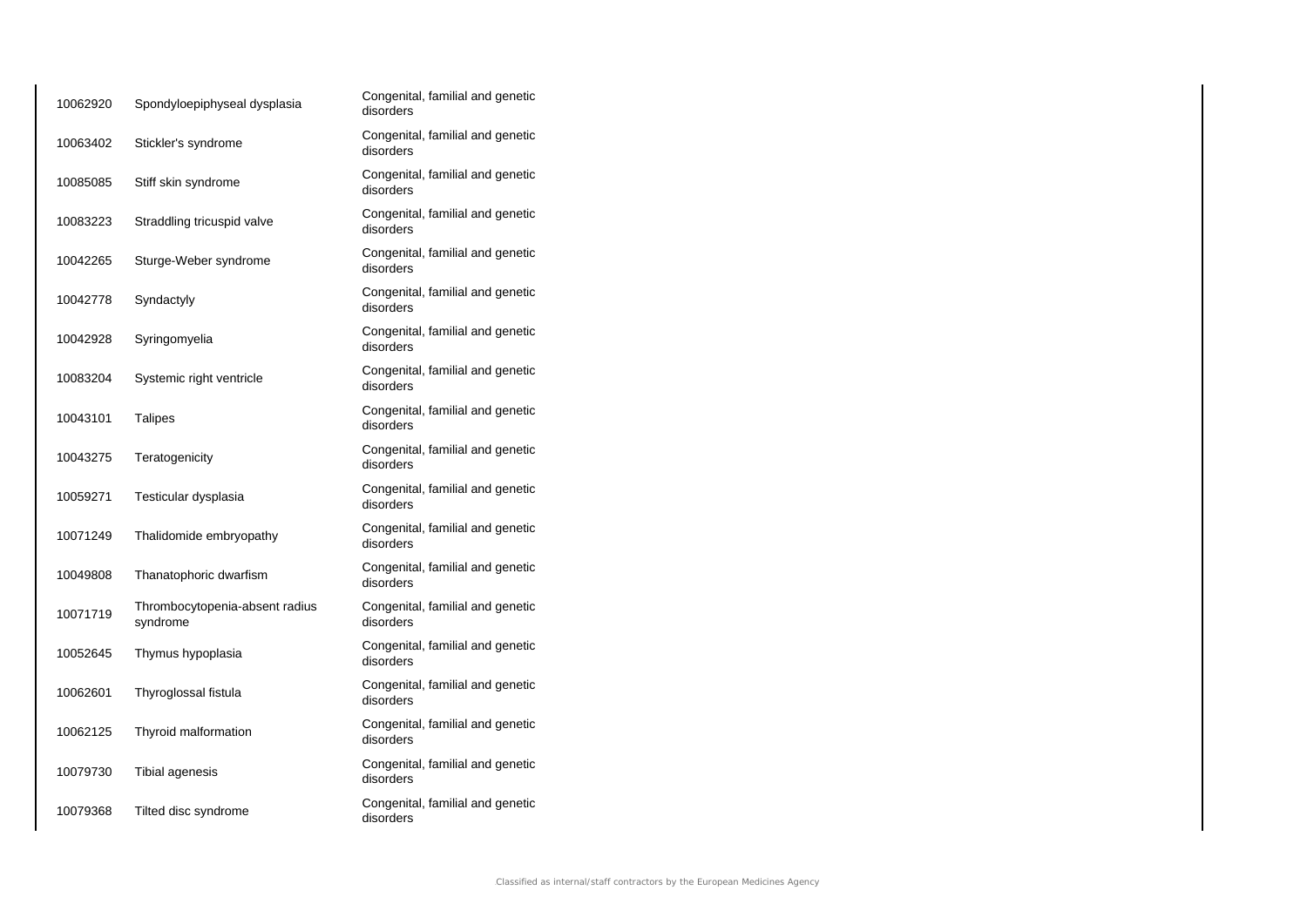| 10044126 | Tourette's disorder                                       | Congenital, familial and genetic<br>disorders |
|----------|-----------------------------------------------------------|-----------------------------------------------|
| 10054955 | Tracheal atresia                                          | Congenital, familial and genetic<br>disorders |
| 10044310 | Tracheo-oesophageal fistula                               | Congenital, familial and genetic<br>disorders |
| 10044443 | Transposition of the great vessels                        | Congenital, familial and genetic<br>disorders |
| 10051956 | Trichorhinophalangeal syndrome                            | Congenital, familial and genetic<br>disorders |
| 10044703 | Truncus arteriosus persistent                             | Congenital, familial and genetic<br>disorders |
| 10080584 | Tuberous sclerosis complex                                | Congenital, familial and genetic<br>disorders |
| 10073455 | Twin reversed arterial perfusion<br>sequence malformation | Congenital, familial and genetic<br>disorders |
| 10048951 | Uhl's anomaly                                             | Congenital, familial and genetic<br>disorders |
| 10045445 | Umbilical artery hypoplasia                               | Congenital, familial and genetic<br>disorders |
| 10045469 | Umbilical malformation                                    | Congenital, familial and genetic<br>disorders |
| 10081548 | Unicuspid aortic valve                                    | Congenital, familial and genetic<br>disorders |
| 10045545 | Univentricular heart                                      | Congenital, familial and genetic<br>disorders |
| 10066125 | Urachal abnormality                                       | Congenital, familial and genetic<br>disorders |
| 10078351 | Ureteric atresia                                          | Congenital, familial and genetic<br>disorders |
| 10064895 | Urethral atresia                                          | Congenital, familial and genetic<br>disorders |
| 10046479 | Urethral valves                                           | Congenital, familial and genetic<br>disorders |
| 10046580 | Urinary tract malformation                                | Congenital, familial and genetic<br>disorders |
| 10067704 | Uterine aplasia                                           | Congenital, familial and genetic<br>disorders |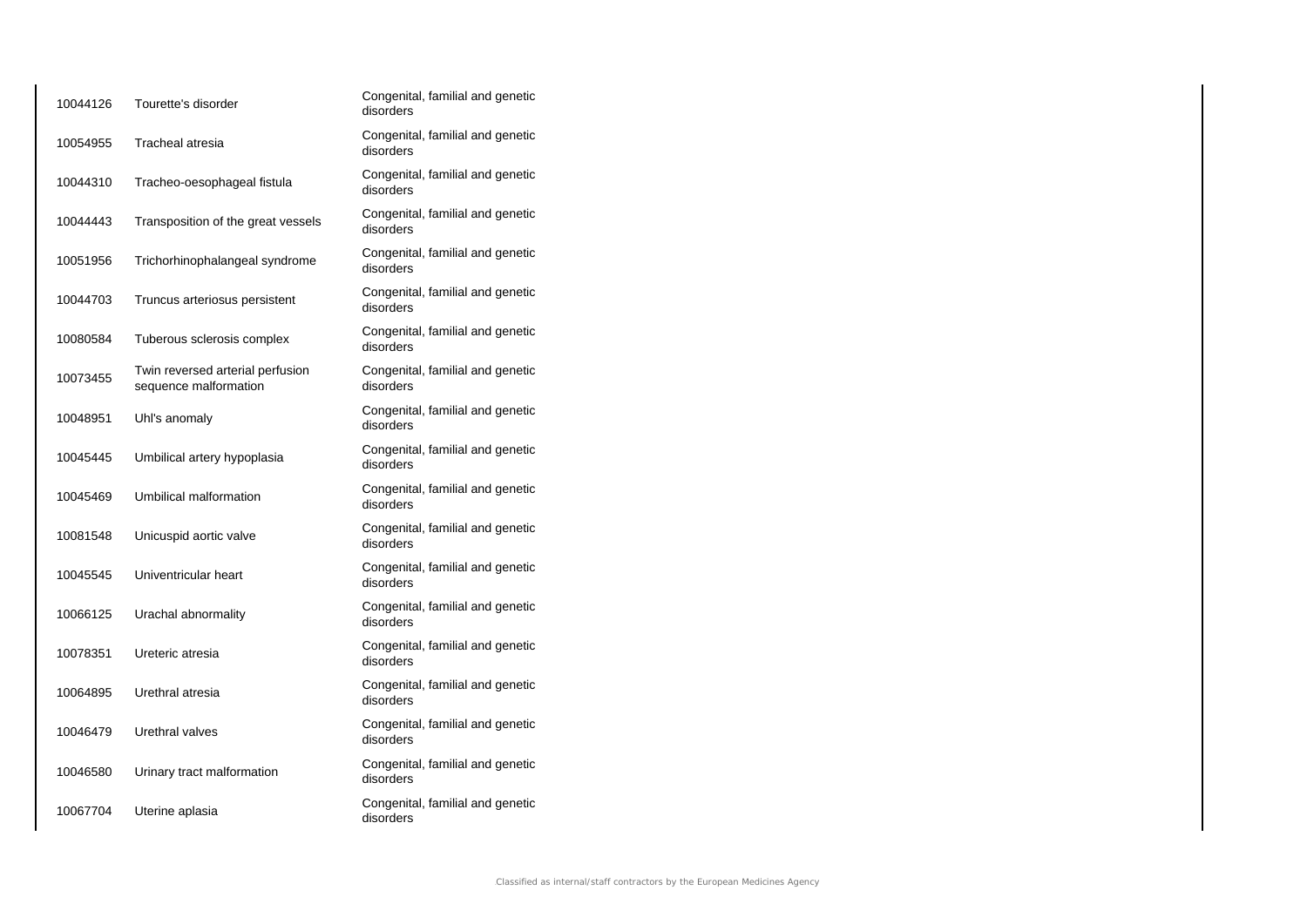| 10082605 | Uterine cervix canal atresia                 | Congenital, familial and genetic<br>disorders |
|----------|----------------------------------------------|-----------------------------------------------|
| 10063120 | Uterine cervix hypoplasia                    | Congenital, familial and genetic<br>disorders |
| 10063146 | Uterine hypoplasia                           | Congenital, familial and genetic<br>disorders |
| 10066022 | VACTERL syndrome                             | Congenital, familial and genetic<br>disorders |
| 10077889 | Vein of Galen aneurysmal malformation        | Congenital, familial and genetic<br>disorders |
| 10053485 | Venous angioma of brain                      | Congenital, familial and genetic<br>disorders |
| 10047296 | Ventricular hypoplasia                       | Congenital, familial and genetic<br>disorders |
| 10047298 | Ventricular septal defect                    | Congenital, familial and genetic<br>disorders |
| 10066907 | Vertebral artery hypoplasia                  | Congenital, familial and genetic<br>disorders |
| 10066242 | Vertical talus                               | Congenital, familial and genetic<br>disorders |
| 10047487 | Virilism foetal                              | Congenital, familial and genetic<br>disorders |
| 10047716 | Von Hippel-Lindau disease                    | Congenital, familial and genetic<br>disorders |
| 10047715 | Von Willebrand's disease                     | Congenital, familial and genetic<br>disorders |
| 10083271 | Weaver syndrome                              | Congenital, familial and genetic<br>disorders |
| 10069402 | Wildervanck syndrome                         | Congenital, familial and genetic<br>disorders |
| 10049291 | Wolff-Parkinson-White syndrome<br>congenital | Congenital, familial and genetic<br>disorders |
| 10048661 | Wyburn Mason's syndrome                      | Congenital, familial and genetic<br>disorders |
| 10076910 | XXX syndrome                                 | Congenital, familial and genetic<br>disorders |
| 10063689 | Young's syndrome                             | Congenital, familial and genetic<br>disorders |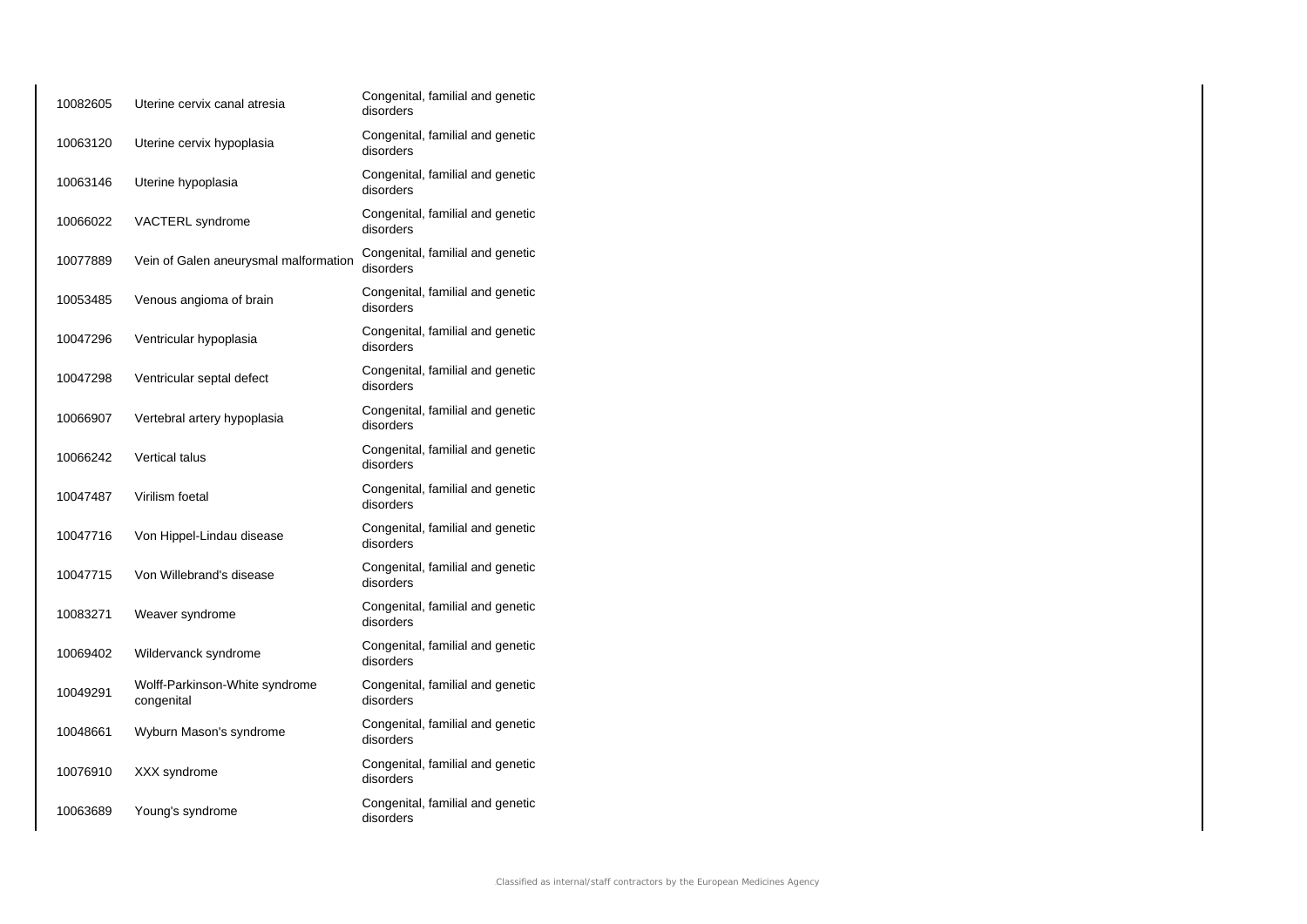| 10081208 | Zhu-Tokita-Takenouchi-Kim syndrome        | Congenital, familial and genetic<br>disorders |
|----------|-------------------------------------------|-----------------------------------------------|
| 10081047 | Zika virus associated birth defect        | Congenital, familial and genetic<br>disorders |
| 10081048 | Zika virus associated microencephaly      | Congenital, familial and genetic<br>disorders |
| 10081045 | Zika virus associated ocular birth defect | Congenital, familial and genetic<br>disorders |
| 10065996 | Autoimmune inner ear disease              | Ear and labyrinth disorders                   |
| 10010280 | Conductive deafness                       | Ear and labyrinth disorders                   |
| 10011878 | Deafness                                  | Ear and labyrinth disorders                   |
| 10052556 | Deafness bilateral                        | Ear and labyrinth disorders                   |
| 10011891 | Deafness neurosensory                     | Ear and labyrinth disorders                   |
| 10011894 | Deafness permanent                        | Ear and labyrinth disorders                   |
| 10011900 | Deafness transitory                       | Ear and labyrinth disorders                   |
| 10048812 | Deafness unilateral                       | Ear and labyrinth disorders                   |
| 10049934 | Endolymphatic hydrops                     | Ear and labyrinth disorders                   |
| 10081430 | Eosinophilic otitis media                 | Ear and labyrinth disorders                   |
| 10063013 | Haematotympanum                           | Ear and labyrinth disorders                   |
| 10070754 | Inner ear infarction                      | Ear and labyrinth disorders                   |
| 10023563 | Labyrinthine fistula                      | Ear and labyrinth disorders                   |
| 10027183 | Meniere's disease                         | Ear and labyrinth disorders                   |
| 10027757 | Mixed deafness                            | Ear and labyrinth disorders                   |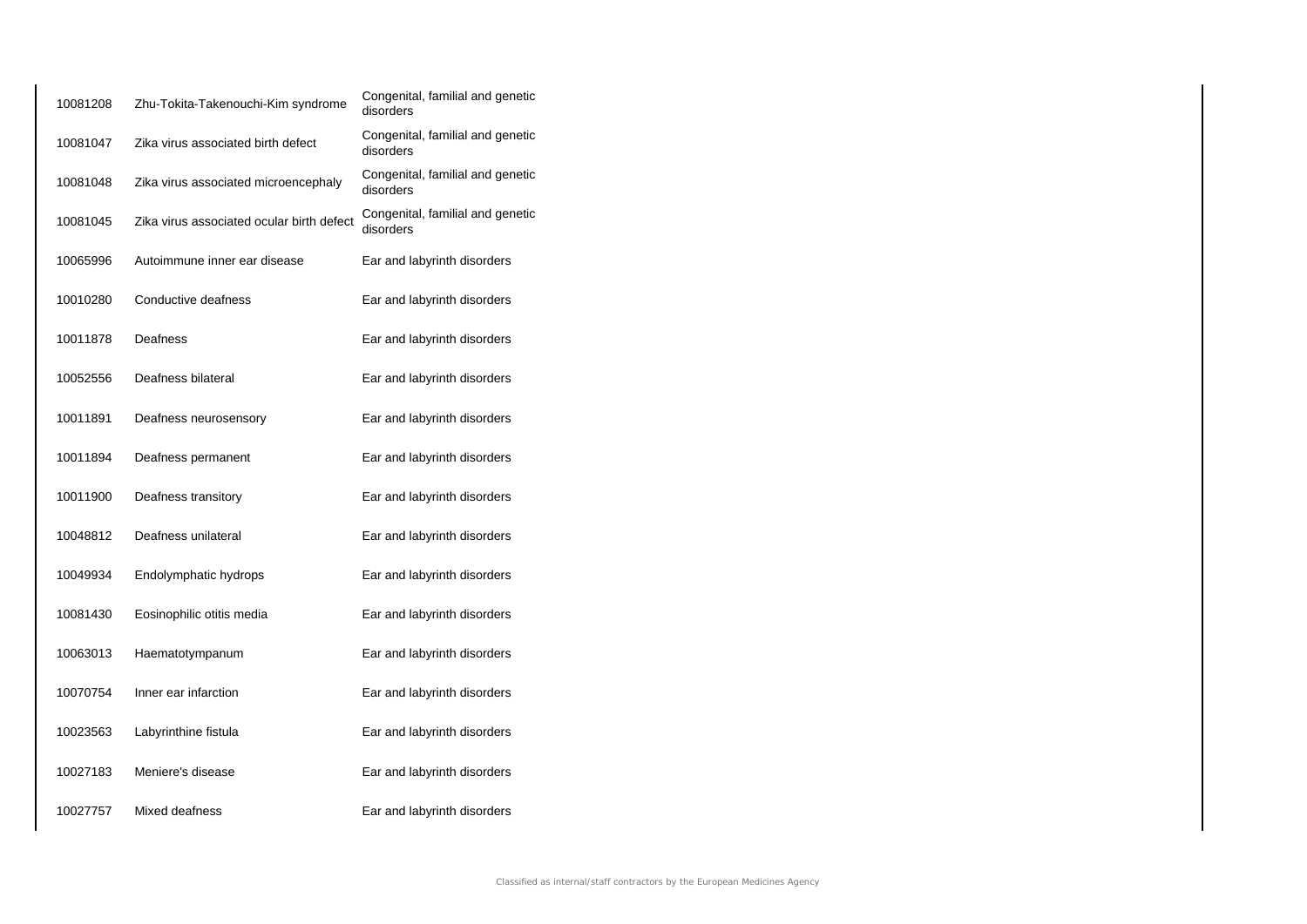| 10080897 | Neonatal deafness                     | Ear and labyrinth disorders |
|----------|---------------------------------------|-----------------------------|
| 10033109 | Ototoxicity                           | Ear and labyrinth disorders |
| 10061373 | Sudden hearing loss                   | Ear and labyrinth disorders |
| 10047385 | Vestibular ataxia                     | Ear and labyrinth disorders |
| 10085357 | Acquired hypocalciuric hypercalcaemia | Endocrine disorders         |
| 10000599 | Acromegaly                            | Endocrine disorders         |
| 10001130 | Addison's disease                     | Endocrine disorders         |
| 10068034 | Adiposogenital dystrophy              | Endocrine disorders         |
| 10075903 | Adrenal androgen excess               | Endocrine disorders         |
| 10001337 | Adrenal cortex necrosis               | Endocrine disorders         |
| 10001361 | Adrenal haemorrhage                   | Endocrine disorders         |
| 10001367 | Adrenal insufficiency                 | Endocrine disorders         |
| 10001371 | Adrenal medulla hyperfunction         | Endocrine disorders         |
| 10001382 | Adrenal suppression                   | Endocrine disorders         |
| 10075178 | Adrenal thrombosis                    | Endocrine disorders         |
| 10001389 | Adrenocortical insufficiency acute    | Endocrine disorders         |
| 10077821 | Apituitarism                          | Endocrine disorders         |
| 10076644 | Autoimmune hypothyroidism             | Endocrine disorders         |
| 10079165 | Autoimmune thyroid disorder           | Endocrine disorders         |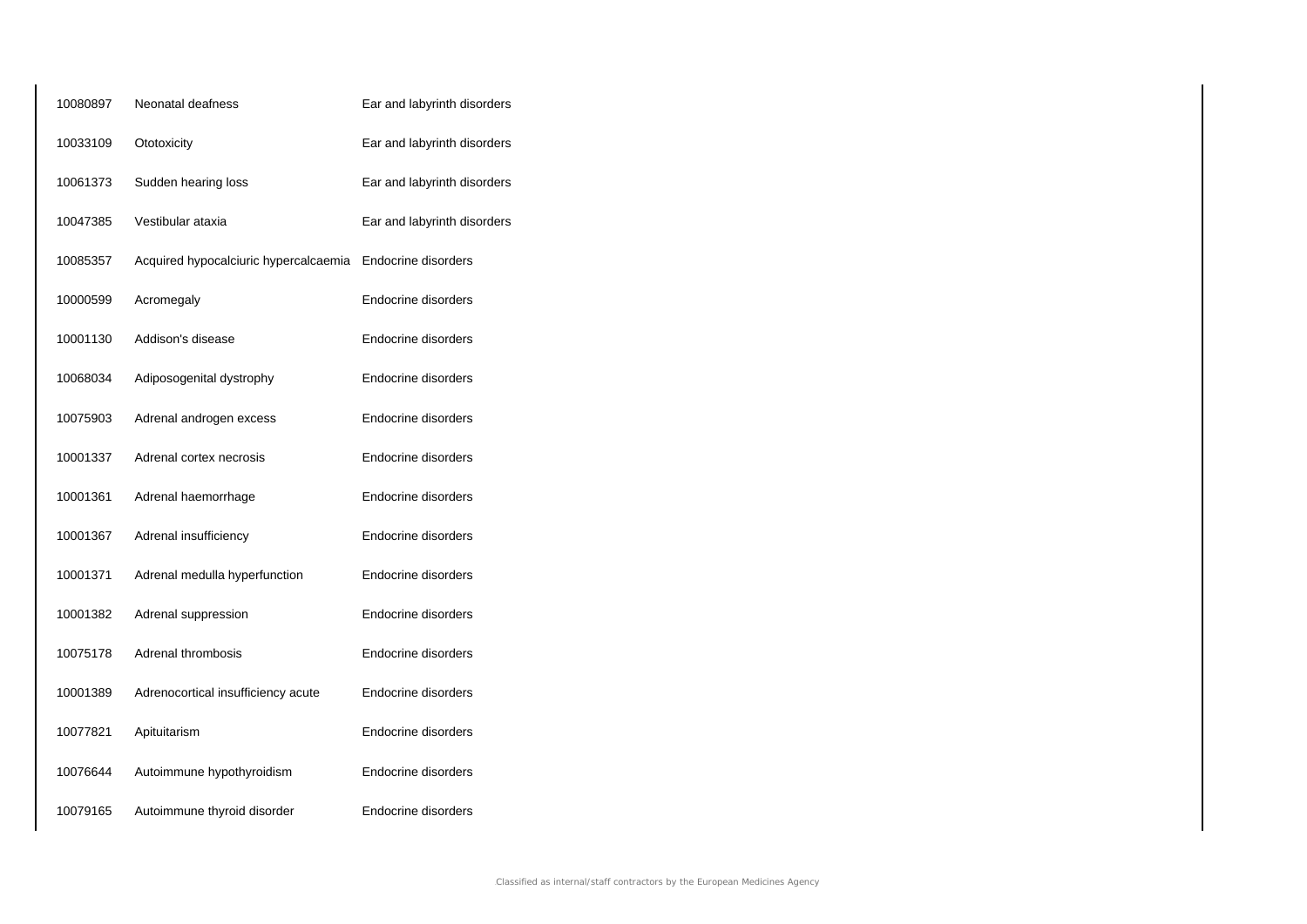| 10049046 | Autoimmune thyroiditis                       | Endocrine disorders |
|----------|----------------------------------------------|---------------------|
| 10004161 | Basedow's disease                            | Endocrine disorders |
| 10072251 | Carcinoid crisis                             | Endocrine disorders |
| 10007270 | Carcinoid syndrome                           | Endocrine disorders |
| 10011652 | Cushing's syndrome                           | Endocrine disorders |
| 10012599 | Diabetes insipidus                           | Endocrine disorders |
| 10014146 | Ectopic ACTH syndrome                        | Endocrine disorders |
| 10014148 | Ectopic aldosterone secretion                | Endocrine disorders |
| 10014149 | Ectopic antidiuretic hormone secretion       | Endocrine disorders |
| 10014152 | Ectopic calcitonin production                | Endocrine disorders |
| 10014153 | Ectopic chorionic gonadotrophin<br>secretion | Endocrine disorders |
| 10014158 | Ectopic growth hormone secretion             | Endocrine disorders |
| 10061115 | Ectopic hormone secretion                    | Endocrine disorders |
| 10014170 | Ectopic prolactin secretion                  | Endocrine disorders |
| 10014171 | Ectopic renin secretion                      | Endocrine disorders |
| 10018265 | Gigantism                                    | Endocrine disorders |
| 10072079 | Glucocorticoid deficiency                    | Endocrine disorders |
| 10056438 | Growth hormone deficiency                    | Endocrine disorders |
| 10020562 | Hyperadrenalism                              | Endocrine disorders |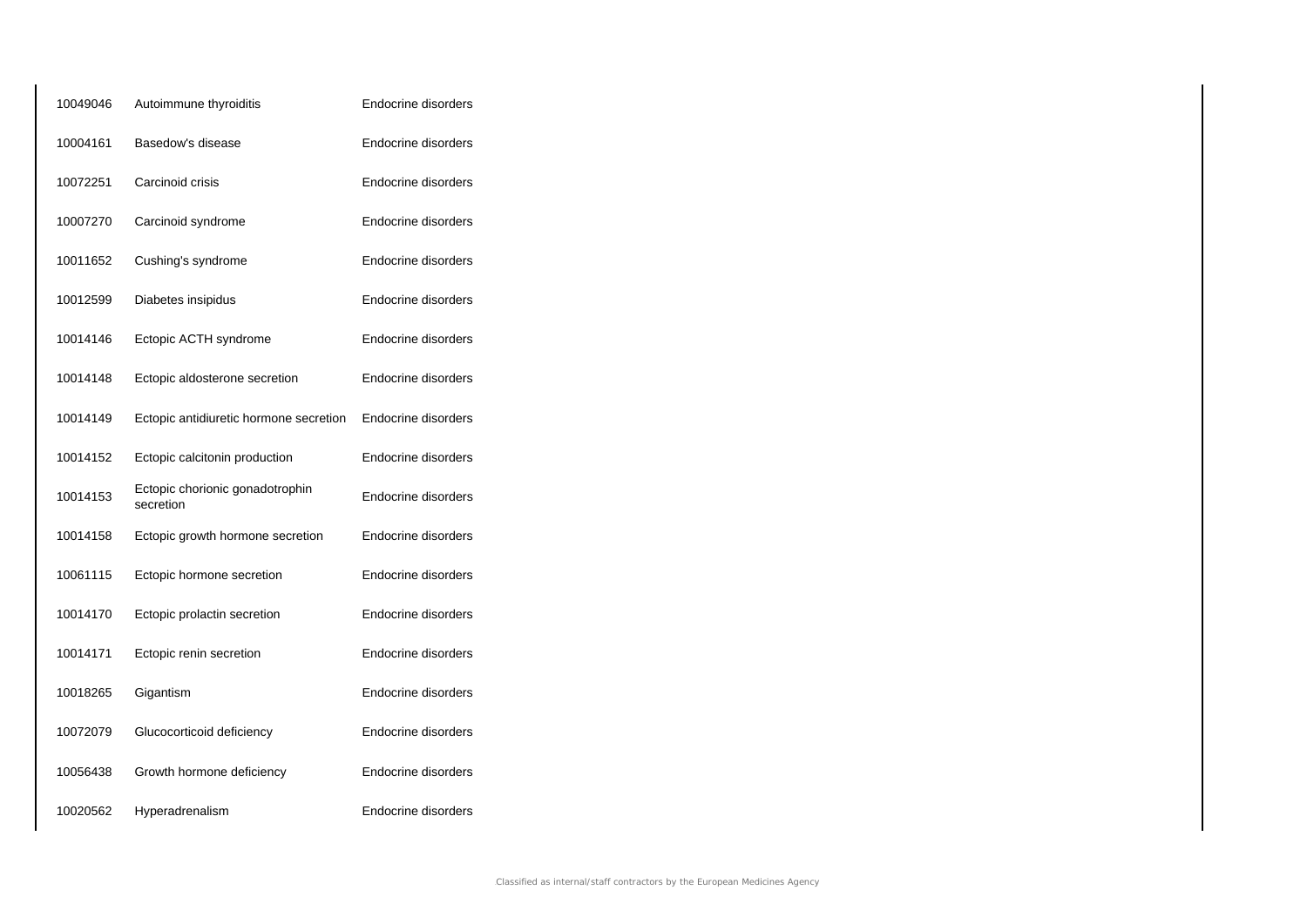| 10020564 | Hyperadrenocorticism                            | Endocrine disorders |
|----------|-------------------------------------------------|---------------------|
| 10020571 | Hyperaldosteronism                              | Endocrine disorders |
| 10051161 | Hyperglucagonaemia                              | Endocrine disorders |
| 10020716 | Hyperpituitarism                                | Endocrine disorders |
| 10020719 | Hyperplasia adrenal                             | Endocrine disorders |
| 10075897 | Hyperprogesteronism                             | Endocrine disorders |
| 10020737 | Hyperprolactinaemia                             | Endocrine disorders |
| 10020850 | Hyperthyroidism                                 | Endocrine disorders |
| 10021111 | Hypothalamo-pituitary disorder                  | Endocrine disorders |
| 10021114 | Hypothyroidism                                  | Endocrine disorders |
| 10085547 | Immune-mediated adrenal insufficiency           | Endocrine disorders |
| 10078964 | Immune-mediated endocrinopathy                  | Endocrine disorders |
| 10083517 | Immune-mediated hyperthyroidism                 | Endocrine disorders |
| 10085025 | Immune-mediated hypophysitis                    | Endocrine disorders |
| 10083075 | Immune-mediated hypothyroidism                  | Endocrine disorders |
| 10083071 | Immune-mediated thyroiditis                     | Endocrine disorders |
| 10053198 | Inappropriate antidiuretic hormone<br>secretion | Endocrine disorders |
| 10068828 | Marine Lenhart syndrome                         | Endocrine disorders |
| 10072080 | Mineralocorticoid deficiency                    | Endocrine disorders |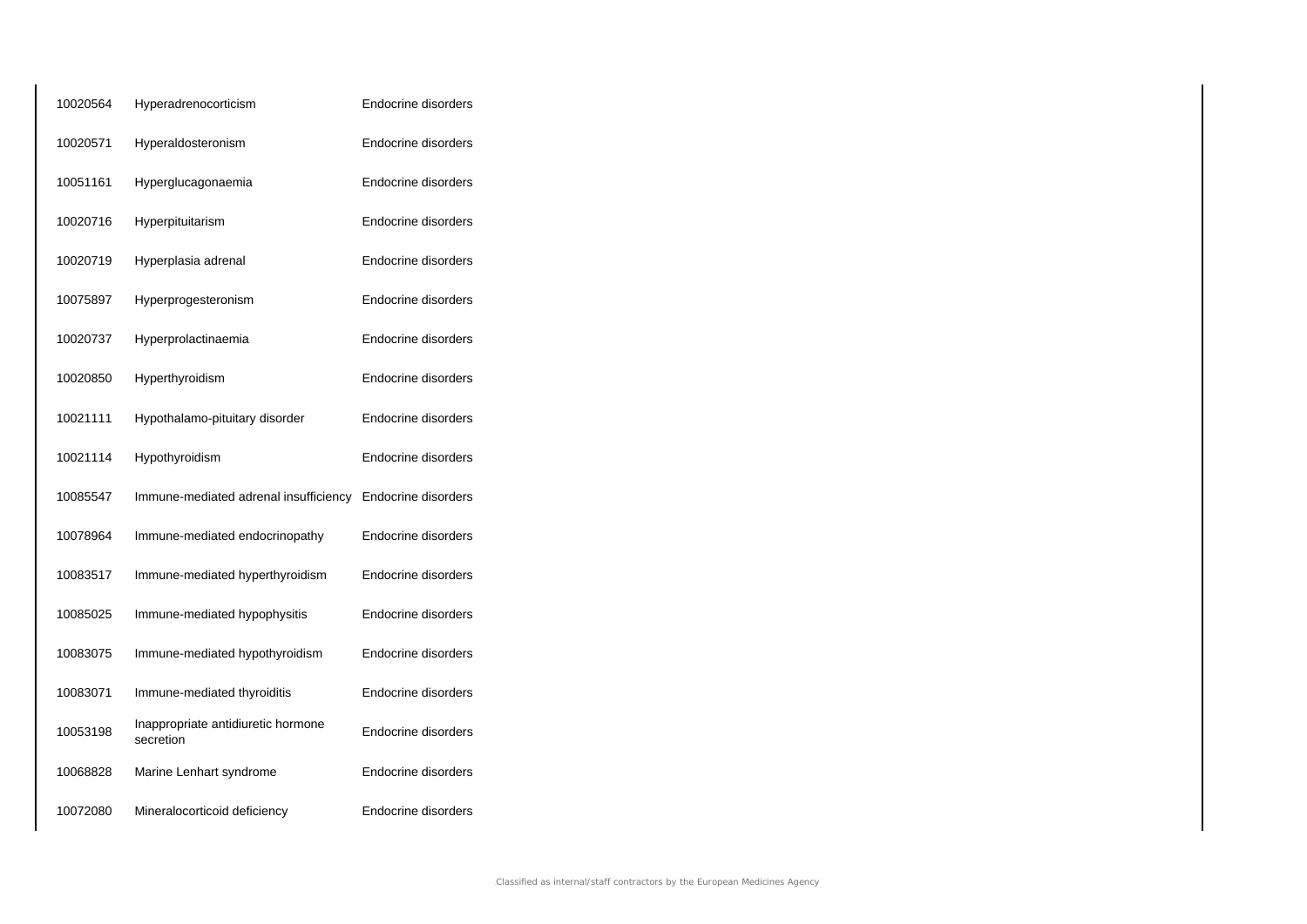| 10028665 | Myxoedema                                    | Endocrine disorders |
|----------|----------------------------------------------|---------------------|
| 10059051 | Parathyroid haemorrhage                      | Endocrine disorders |
| 10056447 | Pituitary apoplexy                           | Endocrine disorders |
| 10049760 | Pituitary haemorrhage                        | Endocrine disorders |
| 10035092 | Pituitary infarction                         | Endocrine disorders |
| 10036072 | Polyglandular autoimmune syndrome<br>type I  | Endocrine disorders |
| 10036073 | Polyglandular autoimmune syndrome<br>type II | Endocrine disorders |
| 10036074 | Polyglandular disorder                       | Endocrine disorders |
| 10036297 | Postpartum hypopituitarism                   | Endocrine disorders |
| 10052381 | Primary adrenal insufficiency                | Endocrine disorders |
| 10075899 | Primary hyperthyroidism                      | Endocrine disorders |
| 10075900 | Primary hypoparathyroidism                   | Endocrine disorders |
| 10075896 | Pubertal failure                             | Endocrine disorders |
| 10039808 | Secondary aldosteronism                      | Endocrine disorders |
| 10053260 | Secondary hyperthyroidism                    | Endocrine disorders |
| 10039840 | Secondary hypothyroidism                     | Endocrine disorders |
| 10042028 | Steroid withdrawal syndrome                  | Endocrine disorders |
| 10043289 | Tertiary hypothyroidism                      | Endocrine disorders |
| 10043334 | Testicular hyperfunction                     | Endocrine disorders |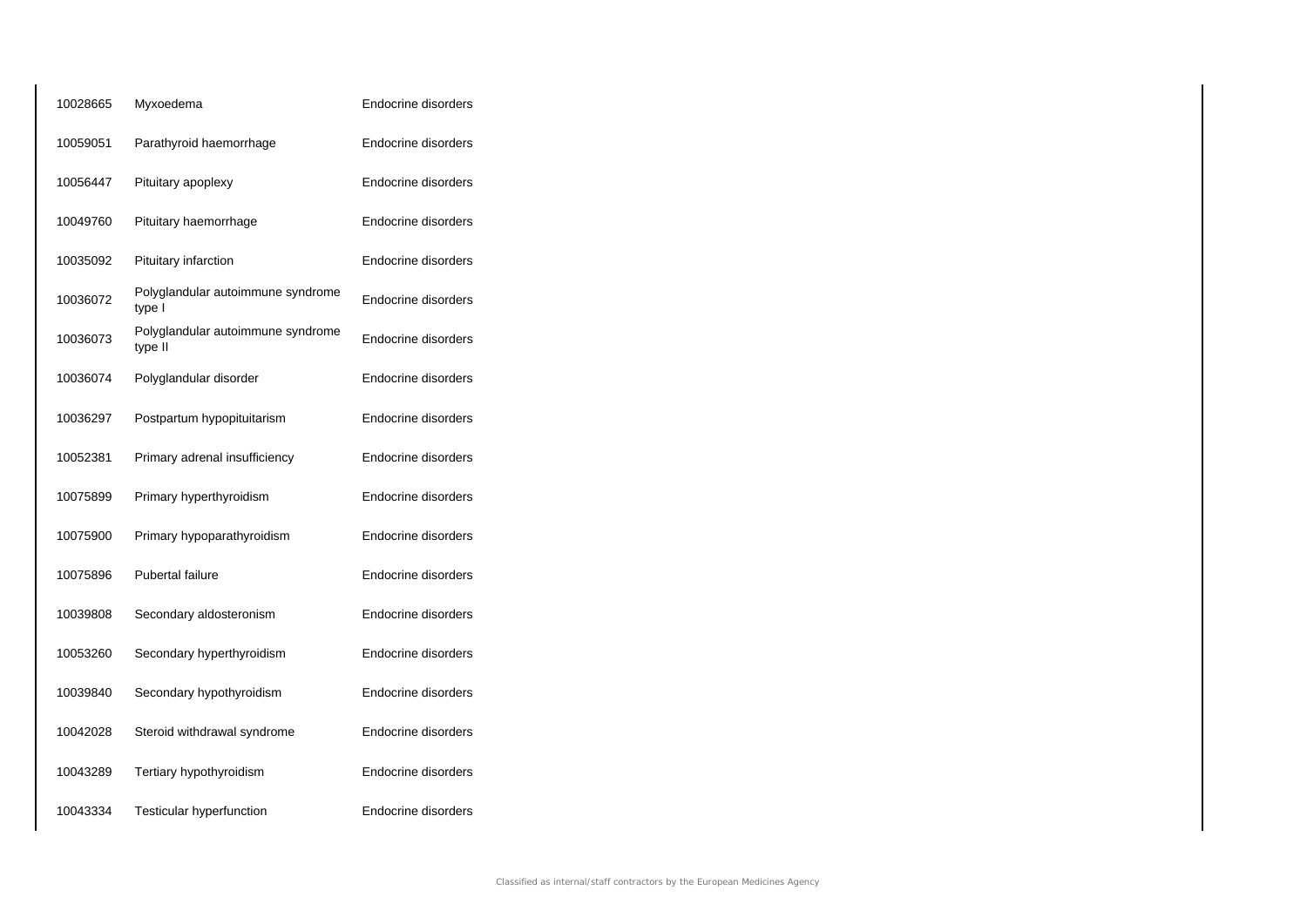| 10068107 | Thyroid fibrosis                 | Endocrine disorders |
|----------|----------------------------------|---------------------|
| 10064224 | Thyroid haemorrhage              | Endocrine disorders |
| 10043780 | Thyroiditis acute                | Endocrine disorders |
| 10043786 | Thyrotoxic crisis                | Endocrine disorders |
| 10075050 | Toxic goitre                     | Endocrine disorders |
| 10044242 | Toxic nodular goitre             | Endocrine disorders |
| 10064659 | Acquired lenticonus              | Eye disorders       |
| 10078300 | Acute myopia                     | Eye disorders       |
| 10064930 | Age-related macular degeneration | Eye disorders       |
| 10001902 | Amaurosis                        | Eye disorders       |
| 10001903 | Amaurosis fugax                  | Eye disorders       |
| 10002500 | Angle closure glaucoma           | Eye disorders       |
| 10071684 | Anterior chamber collapse        | Eye disorders       |
| 10058664 | Anterior chamber crystallisation | Eye disorders       |
| 10002681 | Anterior chamber degeneration    | Eye disorders       |
| 10061641 | Anterior chamber disorder        | Eye disorders       |
| 10054765 | Anterior chamber inflammation    | Eye disorders       |
| 10076692 | Anterior segment ischaemia       | Eye disorders       |
| 10002945 | Aphakia                          | Eye disorders       |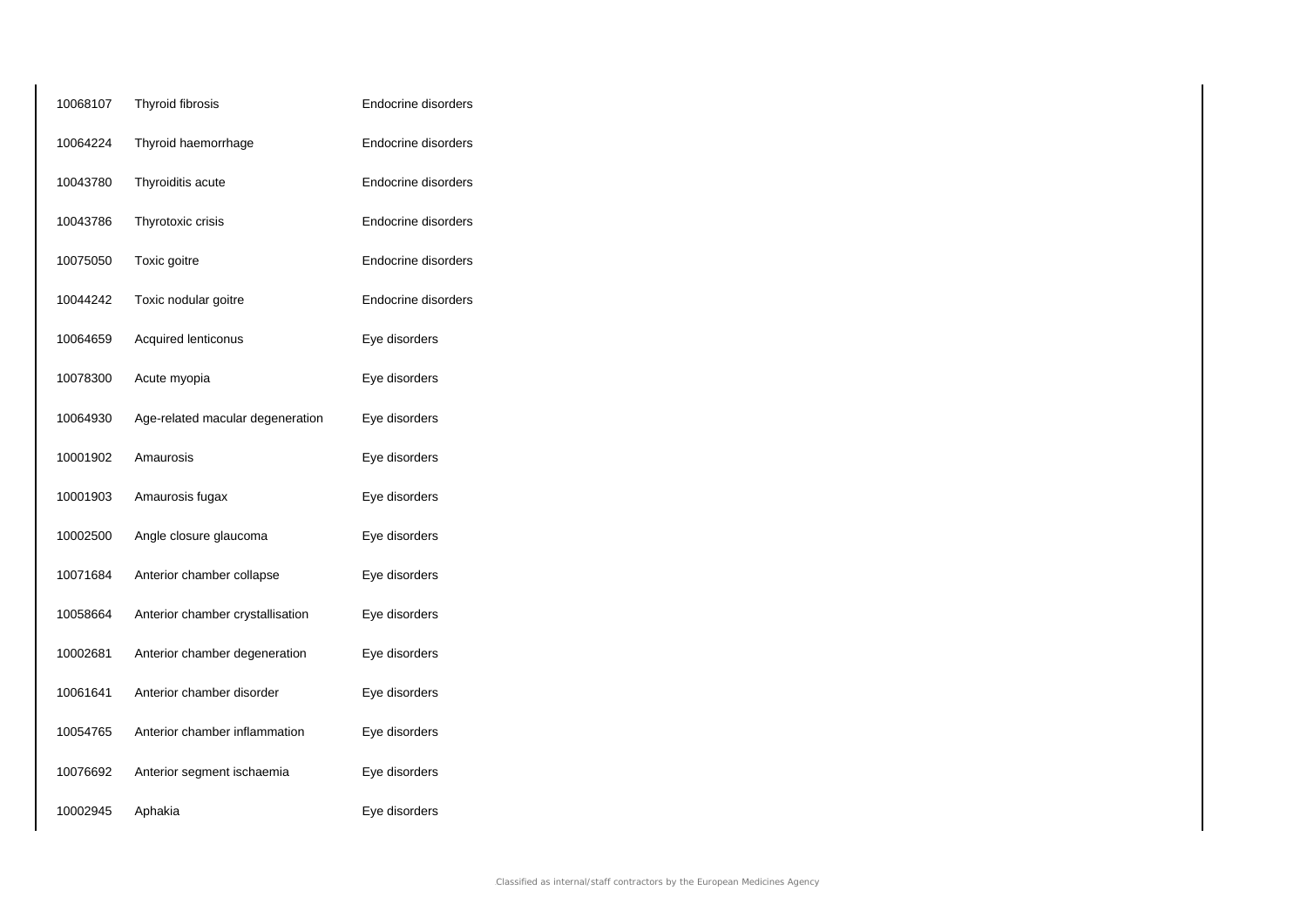| 10063452 | Arteriosclerotic retinopathy | Eye disorders |
|----------|------------------------------|---------------|
| 10069649 | Atopic cataract              | Eye disorders |
| 10069664 | Atopic keratoconjunctivitis  | Eye disorders |
| 10065684 | Atrophy of globe             | Eye disorders |
| 10071578 | Autoimmune retinopathy       | Eye disorders |
| 10075690 | Autoimmune uveitis           | Eye disorders |
| 10005169 | <b>Blindness</b>             | Eye disorders |
| 10005177 | <b>Blindness cortical</b>    | Eye disorders |
| 10005178 | <b>Blindness day</b>         | Eye disorders |
| 10005184 | <b>Blindness transient</b>   | Eye disorders |
| 10005186 | Blindness unilateral         | Eye disorders |
| 10007739 | Cataract                     | Eye disorders |
| 10007748 | Cataract cortical            | Eye disorders |
| 10081186 | Central vision loss          | Eye disorders |
| 10008585 | Chloropsia                   | Eye disorders |
| 10074331 | Cholesterolosis bulbi        | Eye disorders |
| 10008762 | Chorioretinal atrophy        | Eye disorders |
| 10063118 | Chorioretinopathy            | Eye disorders |
| 10008783 | Choroidal detachment         | Eye disorders |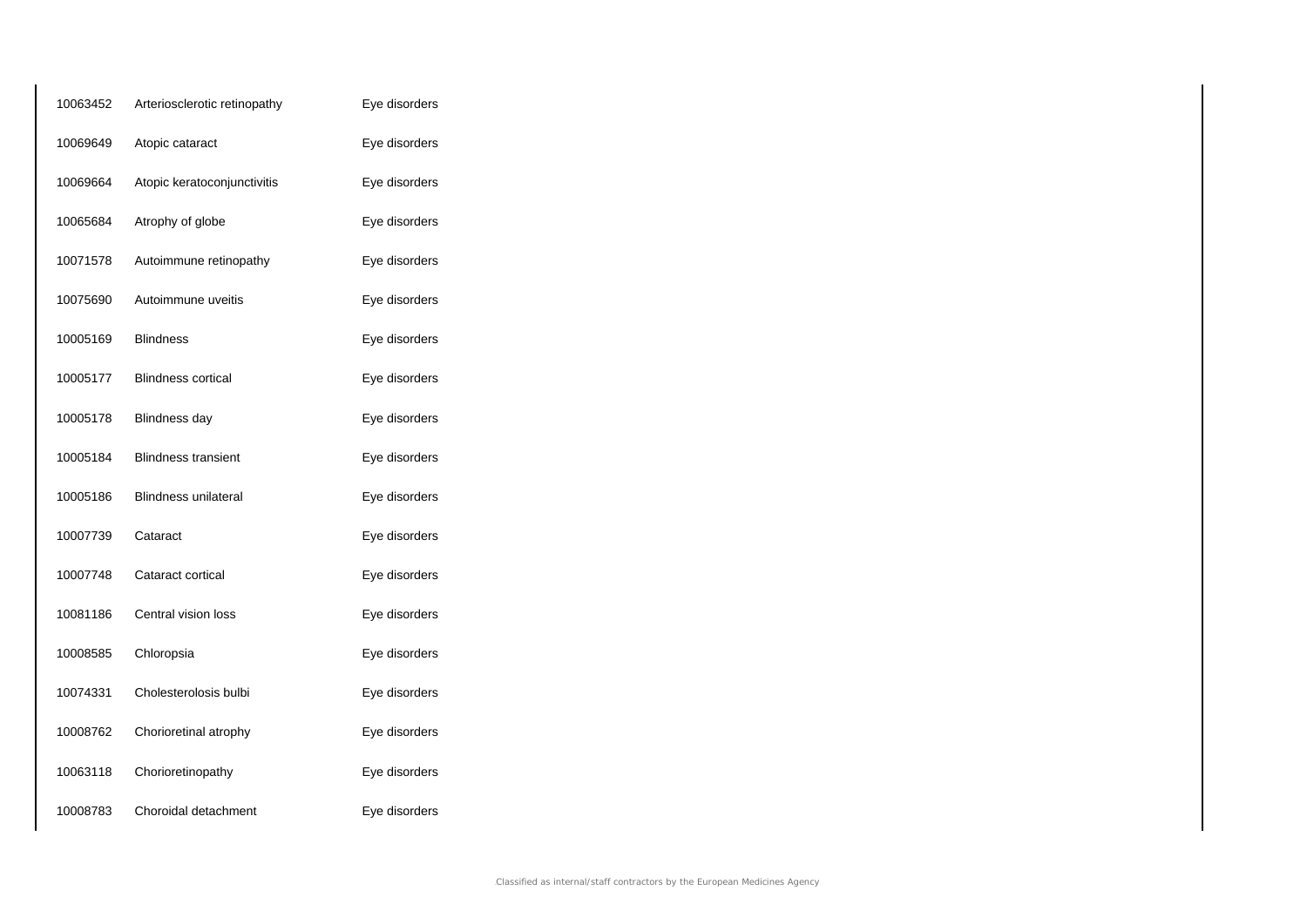| 10008785 | Choroidal dystrophy          | Eye disorders |
|----------|------------------------------|---------------|
| 10063970 | Choroidal effusion           | Eye disorders |
| 10068642 | Choroidal haematoma          | Eye disorders |
| 10008786 | Choroidal haemorrhage        | Eye disorders |
| 10057403 | Choroidal infarction         | Eye disorders |
| 10060823 | Choroidal neovascularisation | Eye disorders |
| 10008790 | Choroidal rupture            | Eye disorders |
| 10052486 | Choroidal sclerosis          | Eye disorders |
| 10008792 | Choroiditis                  | Eye disorders |
| 10009181 | Ciliary body degeneration    | Eye disorders |
| 10057417 | Ciliary body haemorrhage     | Eye disorders |
| 10068351 | Ciliary zonular dehiscence   | Eye disorders |
| 10056667 | Cogan's syndrome             | Eye disorders |
| 10010696 | Conjunctival adhesion        | Eye disorders |
| 10010705 | Conjunctival degeneration    | Eye disorders |
| 10010716 | Conjunctival erosion         | Eye disorders |
| 10010718 | Conjunctival granuloma       | Eye disorders |
| 10010719 | Conjunctival haemorrhage     | Eye disorders |
| 10010736 | Conjunctival ulcer           | Eye disorders |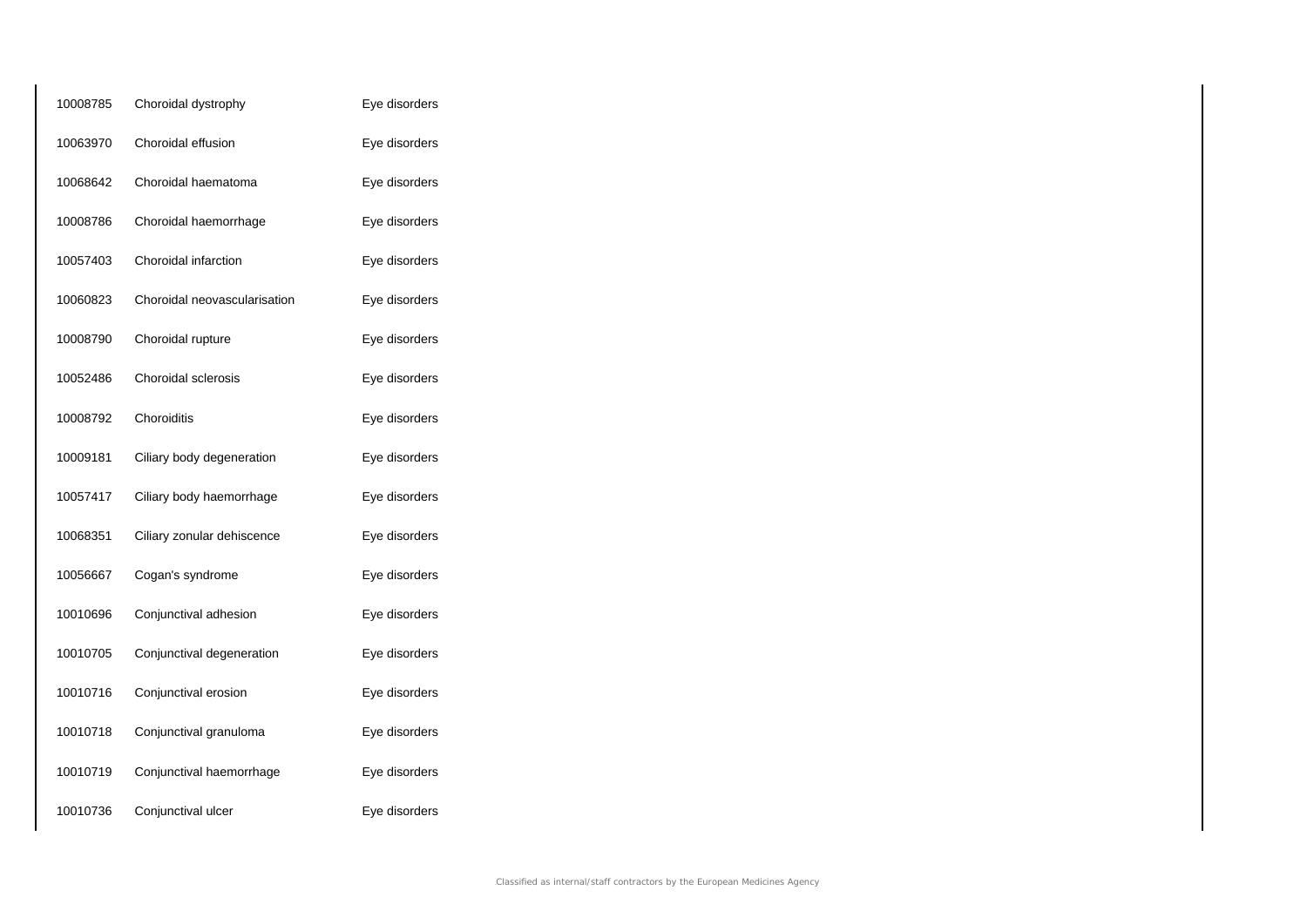| 10075398 | Conjunctivalisation          | Eye disorders |
|----------|------------------------------|---------------|
| 10075402 | Contact lens acute red eye   | Eye disorders |
| 10077604 | Cornea verticillata          | Eye disorders |
| 10051558 | Corneal bleeding             | Eye disorders |
| 10061787 | Corneal cyst                 | Eye disorders |
| 10052117 | Corneal decompensation       | Eye disorders |
| 10010996 | Corneal degeneration         | Eye disorders |
| 10062621 | Corneal endotheliitis        | Eye disorders |
| 10080786 | Corneal epithelial wrinkling | Eye disorders |
| 10011010 | Corneal epithelium defect    | Eye disorders |
| 10064489 | Corneal exfoliation          | Eye disorders |
| 10055015 | Corneal hypertrophy          | Eye disorders |
| 10066968 | Corneal leukoma              | Eye disorders |
| 10055665 | Corneal neovascularisation   | Eye disorders |
| 10011035 | Corneal opacity              | Eye disorders |
| 10011039 | Corneal perforation          | Eye disorders |
| 10011048 | Corneal staphyloma           | Eye disorders |
| 10076660 | Cortical visual impairment   | Eye disorders |
| 10052119 | Cyclitic membrane            | Eye disorders |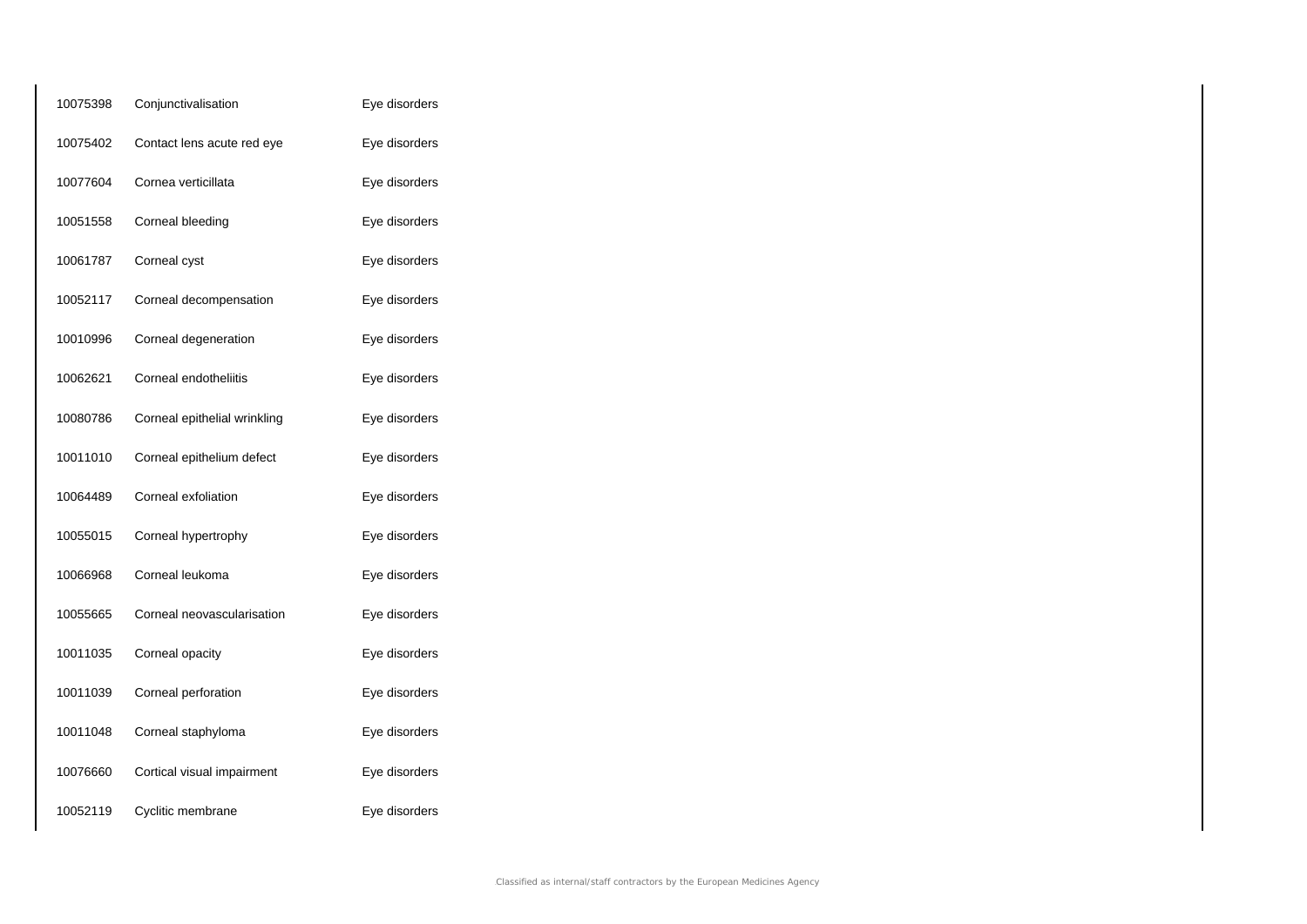| 10011715 | Cyclitis                                            | Eye disorders |
|----------|-----------------------------------------------------|---------------|
| 10058202 | Cystoid macular oedema                              | Eye disorders |
| 10012141 | Deformity of orbit                                  | Eye disorders |
| 10012532 | Detached Descemet's membrane                        | Eye disorders |
| 10071004 | Detachment of macular retinal pigment<br>epithelium | Eye disorders |
| 10052501 | Detachment of retinal pigment<br>epithelium         | Eye disorders |
| 10078228 | Diffuse uveal melanocytic proliferation             | Eye disorders |
| 10075567 | Dry age-related macular degeneration                | Eye disorders |
| 10057429 | Eales' disease                                      | Eye disorders |
| 10079167 | Ectropion uveae                                     | Eye disorders |
| 10060742 | Endocrine ophthalmopathy                            | Eye disorders |
| 10074026 | Exfoliation glaucoma                                | Eye disorders |
| 10015683 | Exophthalmos                                        | Eye disorders |
| 10015829 | Extraocular muscle paresis                          | Eye disorders |
| 10015901 | Exudative retinopathy                               | Eye disorders |
| 10079891 | Eye haematoma                                       | Eye disorders |
| 10015926 | Eye haemorrhage                                     | Eye disorders |
| 10083006 | Eye infarction                                      | Eye disorders |
| 10065088 | Eye muscle entrapment                               | Eye disorders |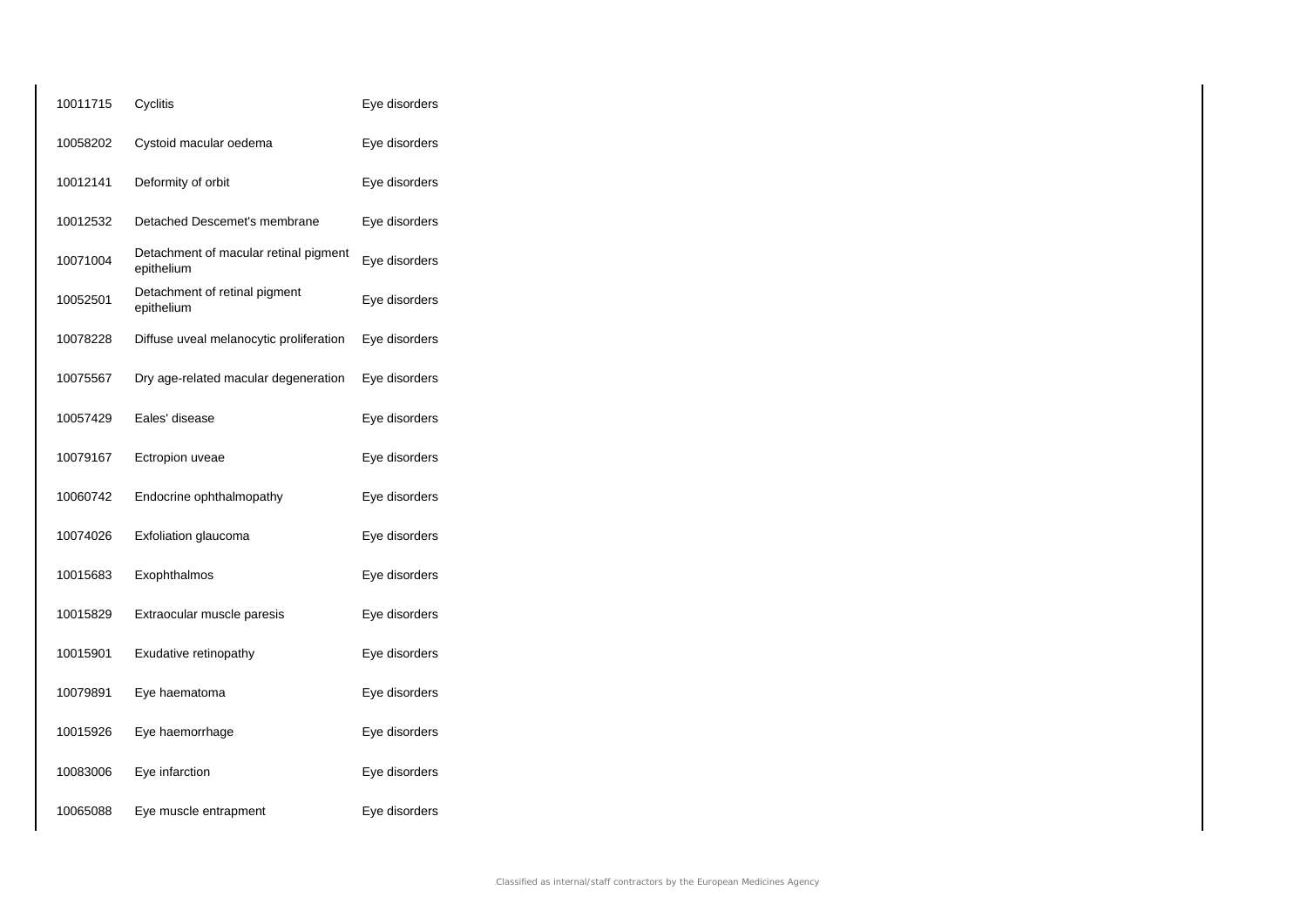| 10076060 | Eyelid myoclonus                             | Eye disorders |
|----------|----------------------------------------------|---------------|
| 10016760 | Flat anterior chamber of eye                 | Eye disorders |
| 10017065 | Foster-Kennedy Syndrome                      | Eye disorders |
| 10049511 | Fuchs' syndrome                              | Eye disorders |
| 10056696 | Gaze palsy                                   | Eye disorders |
| 10018304 | Glaucoma                                     | Eye disorders |
| 10018333 | Glaucomatocyclitic crises                    | Eye disorders |
| 10057935 | Glaucomatous optic disc atrophy              | Eye disorders |
| 10085070 | Haemorrhagic occlusive retinal<br>vasculitis | Eye disorders |
| 10019370 | Heerfordt's syndrome                         | Eye disorders |
| 10078509 | Heteronymous diplopia                        | Eye disorders |
| 10078508 | Homonymous diplopia                          | Eye disorders |
| 10081899 | Hypotony maculopathy                         | Eye disorders |
| 10021124 | Hypotony of eye                              | Eye disorders |
| 10075997 | Idiopathic orbital inflammation              | Eye disorders |
| 10083069 | Immune-mediated uveitis                      | Eye disorders |
| 10051450 | Iridocele                                    | Eye disorders |
| 10022941 | Iridocyclitis                                | Eye disorders |
| 10022942 | Iridodialysis                                | Eye disorders |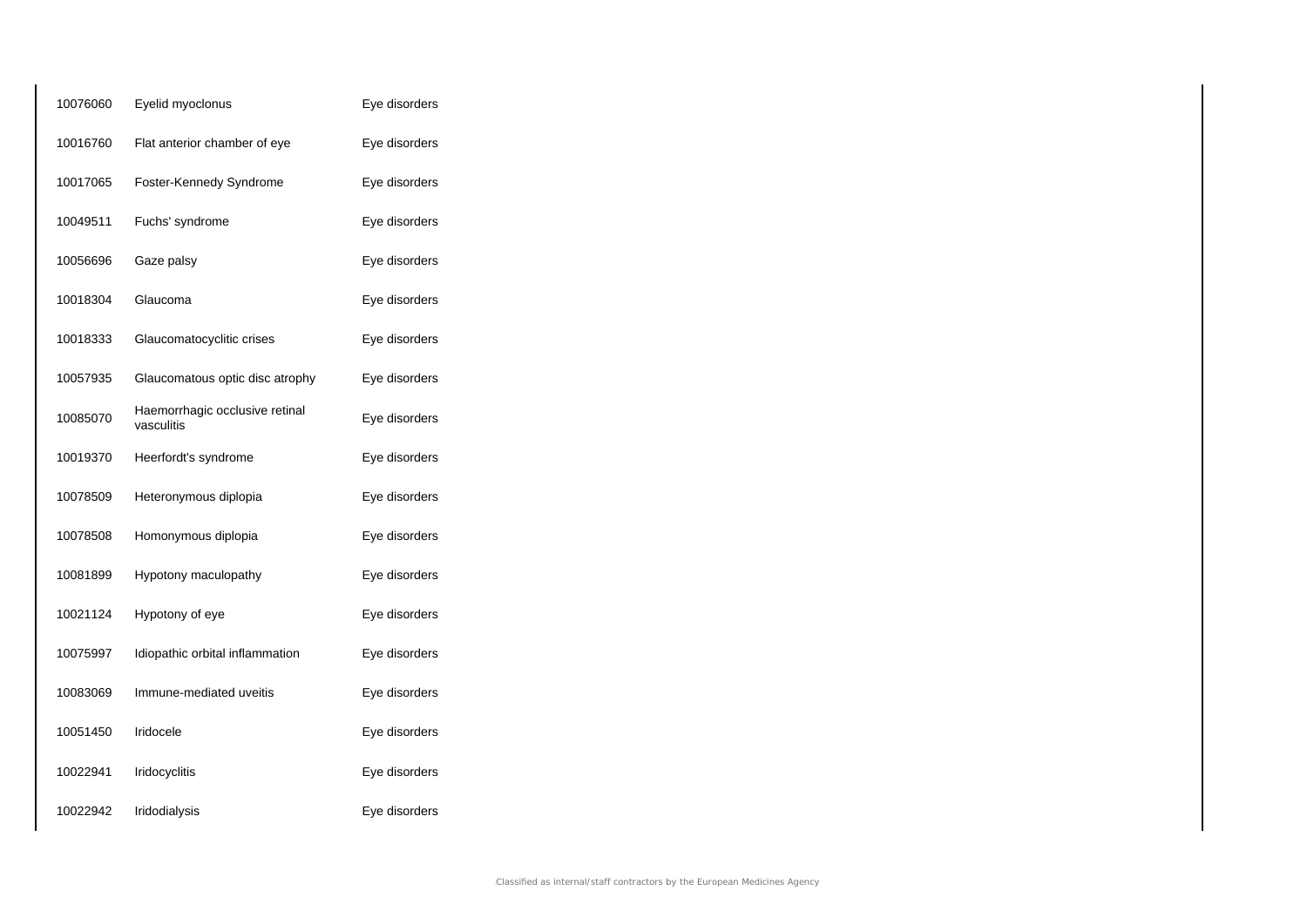| 10067271 | Iridoplegia                | Eye disorders |
|----------|----------------------------|---------------|
| 10022943 | Iridoschisis               | Eye disorders |
| 10022945 | Iris adhesions             | Eye disorders |
| 10022948 | Iris atrophy               | Eye disorders |
| 10057418 | Iris haemorrhage           | Eye disorders |
| 10053675 | Iris incarceration         | Eye disorders |
| 10073929 | IRVAN syndrome             | Eye disorders |
| 10053703 | Keratic precipitates       | Eye disorders |
| 10023335 | Keratitis interstitial     | Eye disorders |
| 10023339 | Keratitis sclerosing       | Eye disorders |
| 10023353 | Keratoconus                | Eye disorders |
| 10023361 | Keratomalacia              | Eye disorders |
| 10023635 | Lacrimal passage granuloma | Eye disorders |
| 10024203 | Lens dislocation           | Eye disorders |
| 10024214 | Lenticular opacities       | Eye disorders |
| 10024216 | Lenticular pigmentation    | Eye disorders |
| 10025407 | Macular cyst               | Eye disorders |
| 10025409 | Macular degeneration       | Eye disorders |
| 10075873 | Macular detachment         | Eye disorders |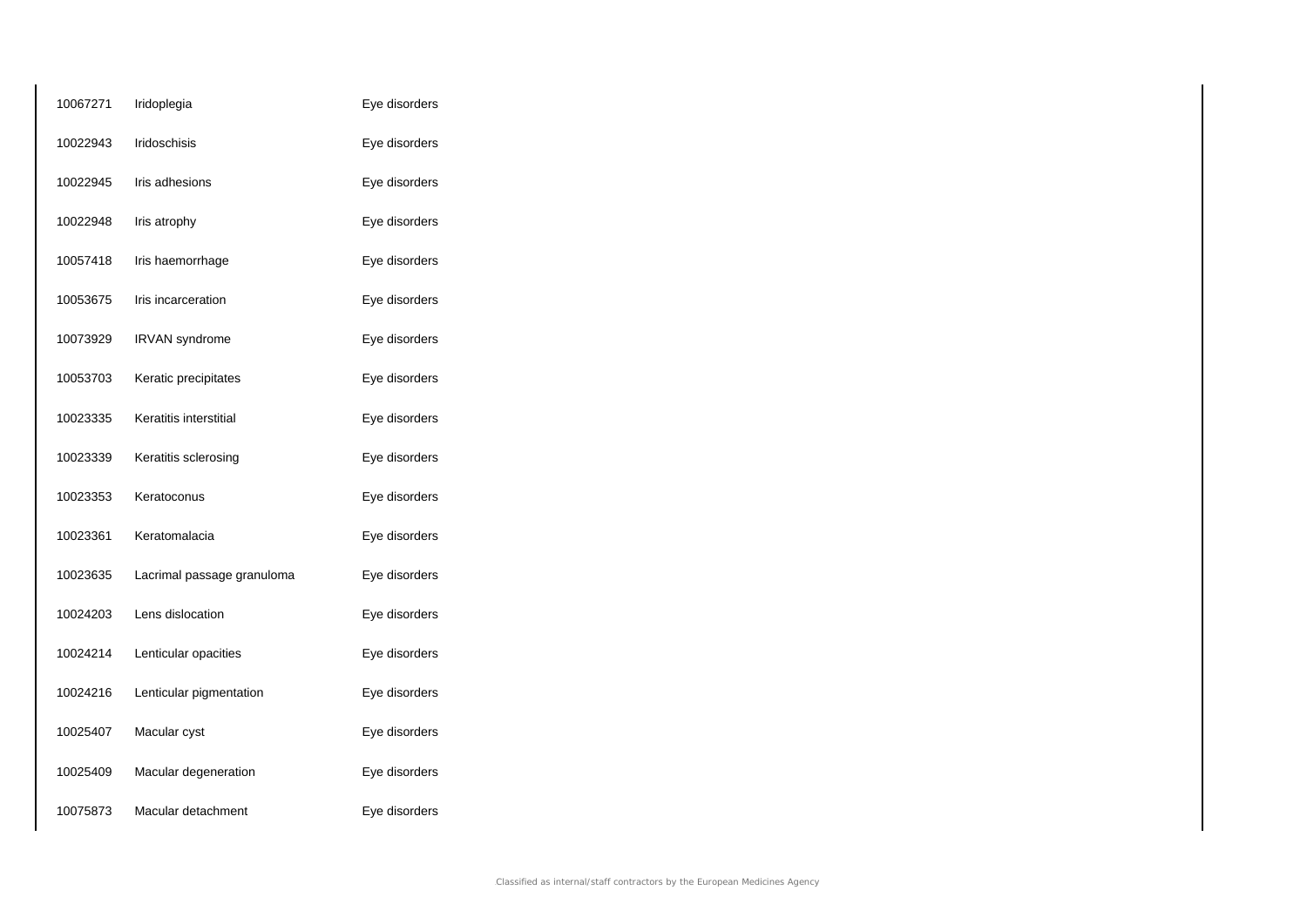| 10071392 | Macular fibrosis                                | Eye disorders |
|----------|-------------------------------------------------|---------------|
| 10051058 | Macular hole                                    | Eye disorders |
| 10065534 | Macular ischaemia                               | Eye disorders |
| 10025415 | Macular oedema                                  | Eye disorders |
| 10025416 | Macular opacity                                 | Eye disorders |
| 10065319 | Macular rupture                                 | Eye disorders |
| 10081199 | Macular telangiectasia                          | Eye disorders |
| 10084571 | Macular thickening                              | Eye disorders |
| 10025420 | Macular vasospasm                               | Eye disorders |
| 10075386 | Malignant exophthalmos                          | Eye disorders |
| 10079469 | Malignant glaucoma                              | Eye disorders |
| 10064997 | Necrotising retinitis                           | Eye disorders |
| 10048851 | Necrotising scleritis                           | Eye disorders |
| 10071129 | Neovascular age-related macular<br>degeneration | Eye disorders |
| 10074696 | Noninfective chorioretinitis                    | Eye disorders |
| 10074699 | Noninfective retinitis                          | Eye disorders |
| 10081568 | Non-proliferative retinopathy                   | Eye disorders |
| 10067013 | Normal tension glaucoma                         | Eye disorders |
| 10030034 | Ocular fistula                                  | Eye disorders |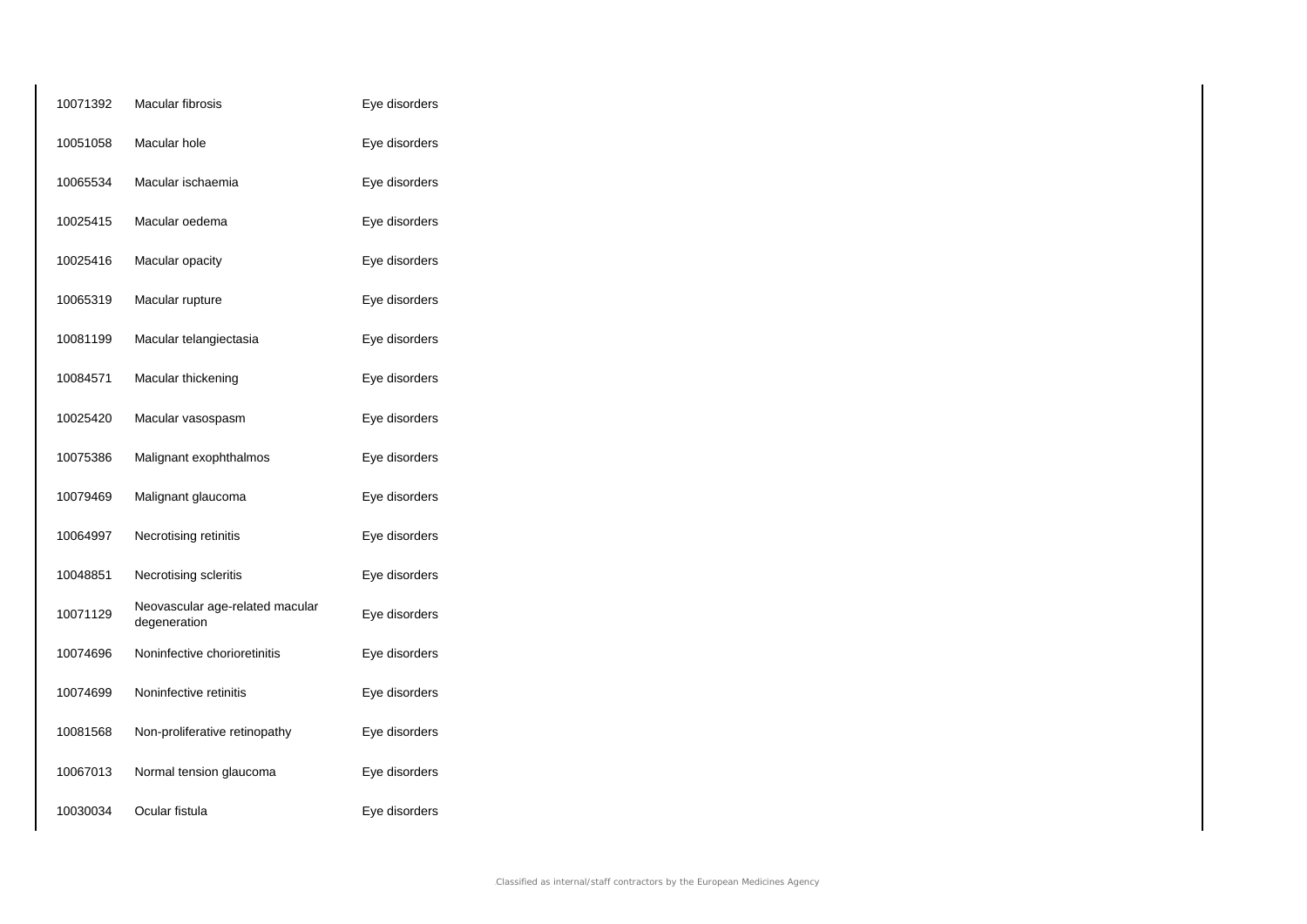| 10030043 | Ocular hypertension            | Eye disorders |
|----------|--------------------------------|---------------|
| 10069385 | Ocular ischaemic syndrome      | Eye disorders |
| 10049168 | Ocular myasthenia              | Eye disorders |
| 10067776 | Ocular pemphigoid              | Eye disorders |
| 10057571 | Ocular retrobulbar haemorrhage | Eye disorders |
| 10065700 | Ocular sarcoidosis             | Eye disorders |
| 10067103 | Ocular surface disease         | Eye disorders |
| 10066926 | Ocular vasculitis              | Eye disorders |
| 10030071 | Oculogyric crisis              | Eye disorders |
| 10030348 | Open angle glaucoma            | Eye disorders |
| 10030863 | Ophthalmia nodosa              | Eye disorders |
| 10081144 | Ophthalmic artery thrombosis   | Eye disorders |
| 10074349 | Ophthalmic vein thrombosis     | Eye disorders |
| 10030875 | Ophthalmoplegia                | Eye disorders |
| 10053854 | Opsoclonus myoclonus           | Eye disorders |
| 10030910 | Optic atrophy                  | Eye disorders |
| 10030919 | Optic disc haemorrhage         | Eye disorders |
| 10057423 | Optic disc telangiectasia      | Eye disorders |
| 10082596 | Optic disc traction syndrome   | Eye disorders |
|          |                                |               |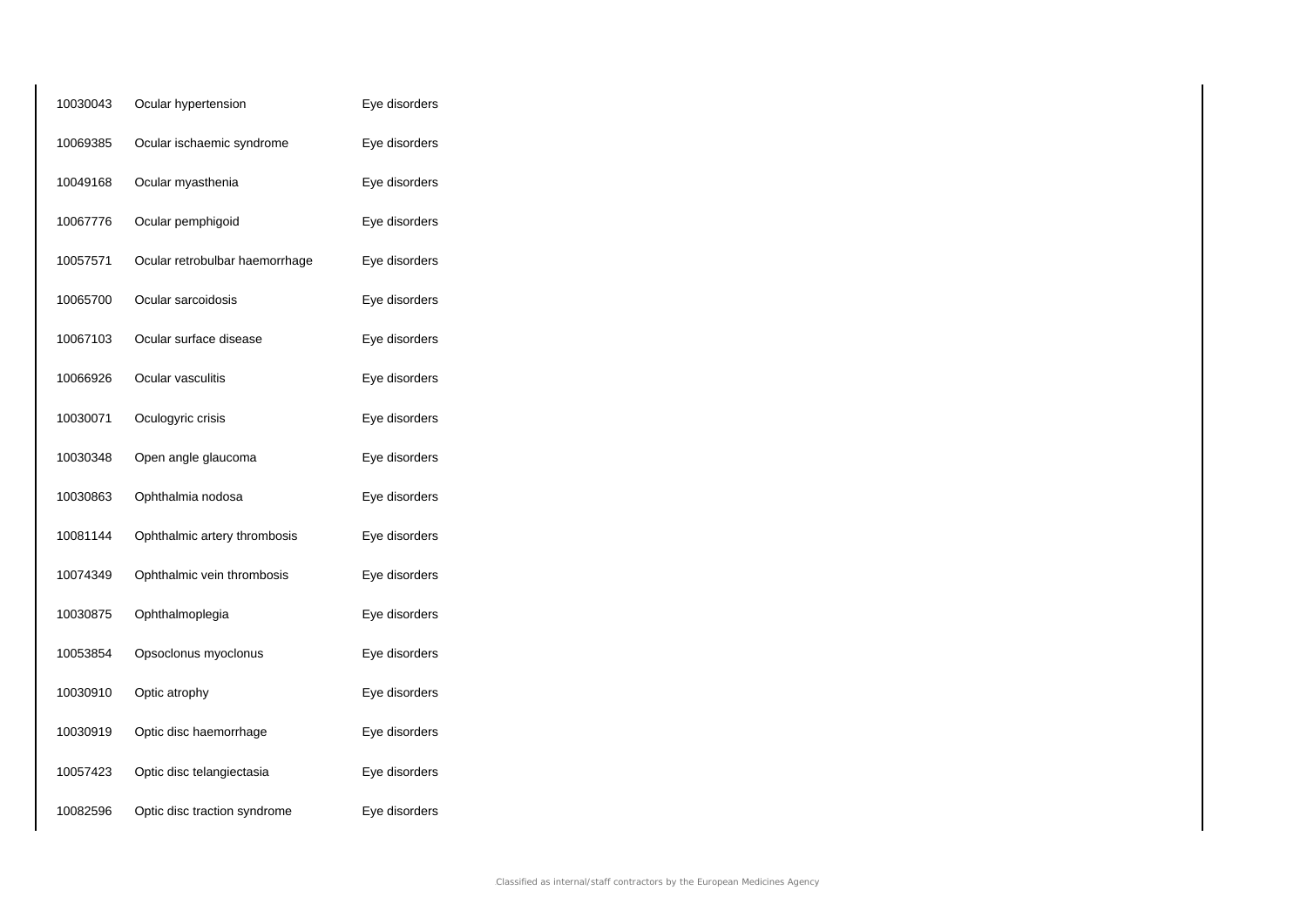| 10057422 | Optic disc vascular disorder   | Eye disorders |
|----------|--------------------------------|---------------|
| 10030923 | Optic discs blurred            | Eye disorders |
| 10030924 | Optic ischaemic neuropathy     | Eye disorders |
| 10076302 | Optic nerve compression        | Eye disorders |
| 10030931 | Optic nerve cupping            | Eye disorders |
| 10030936 | Optic nerve infarction         | Eye disorders |
| 10030941 | Optic nerve sheath haemorrhage | Eye disorders |
| 10061323 | Optic neuropathy               | Eye disorders |
| 10031029 | Orbit atrophy                  | Eye disorders |
| 10066383 | Orbital apex syndrome          | Eye disorders |
| 10079161 | Orbital compartment syndrome   | Eye disorders |
| 10031044 | Orbital granuloma              | Eye disorders |
| 10083565 | Orbital haematoma              | Eye disorders |
| 10031045 | Orbital haemorrhage            | Eye disorders |
| 10031050 | Orbital myositis               | Eye disorders |
| 10083097 | Orbital space occupying lesion | Eye disorders |
| 10080905 | Overwear syndrome              | Eye disorders |
| 10033683 | Panophthalmitis                | Eye disorders |
| 10033712 | Papilloedema                   | Eye disorders |
|          |                                |               |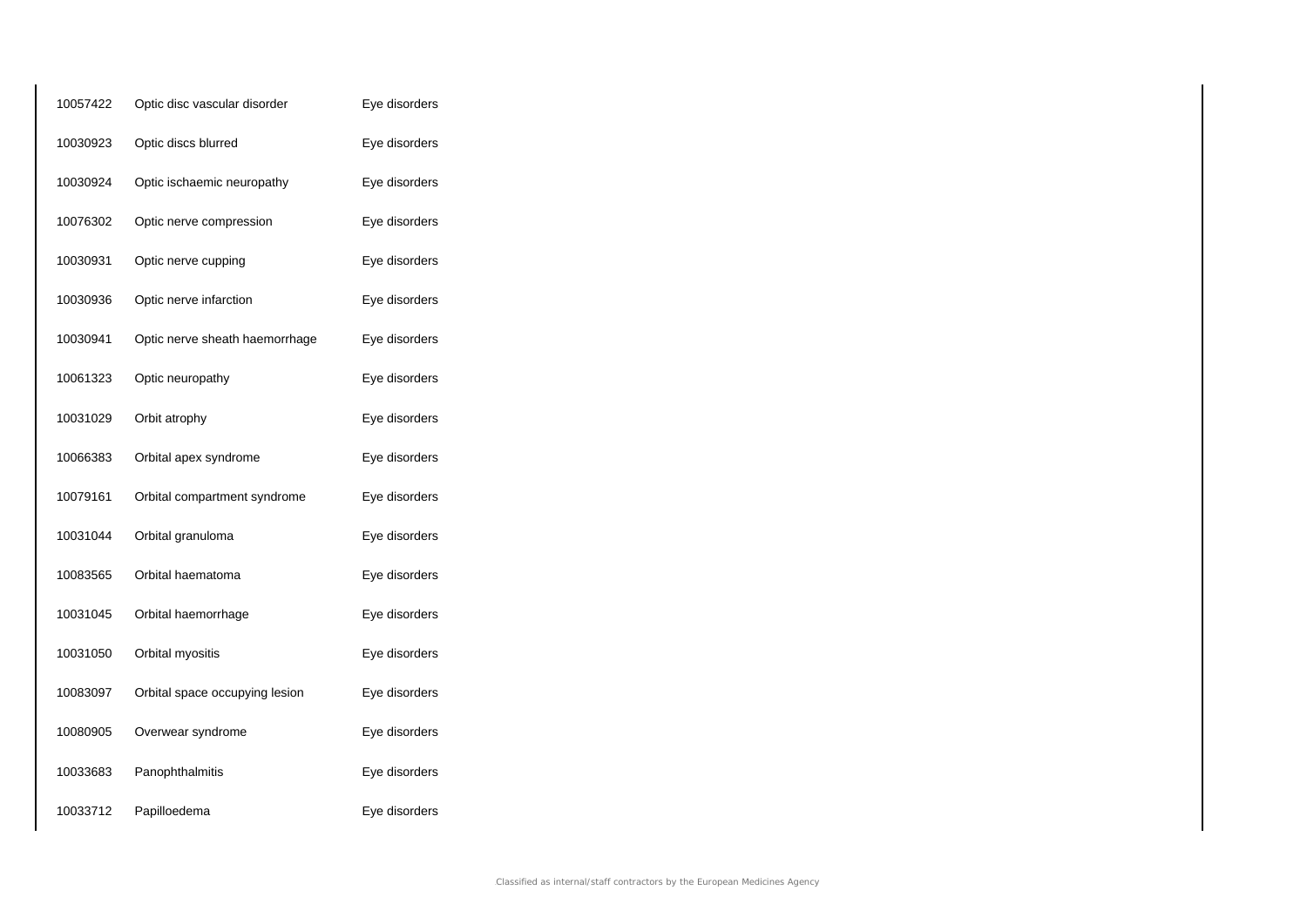| 10033842 | Paralytic lagophthalmos           | Eye disorders |
|----------|-----------------------------------|---------------|
| 10065311 | Paraneoplastic retinopathy        | Eye disorders |
| 10072042 | Parinaud syndrome                 | Eye disorders |
| 10073286 | Pathologic myopia                 | Eye disorders |
| 10034798 | Phacolytic glaucoma               | Eye disorders |
| 10034944 | Photokeratitis                    | Eye disorders |
| 10035015 | Pigmentary glaucoma               | Eye disorders |
| 10063381 | Polypoidal choroidal vasculopathy | Eye disorders |
| 10084478 | Post thrombotic retinopathy       | Eye disorders |
| 10036346 | Posterior capsule opacification   | Eye disorders |
| 10057675 | Posterior segment of eye anomaly  | Eye disorders |
| 10085407 | Pseudohypopyon                    | Eye disorders |
| 10037508 | Punctate keratitis                | Eye disorders |
| 10037515 | Pupil fixed                       | Eye disorders |
| 10037520 | Pupillary block                   | Eye disorders |
| 10050003 | Pupillotonia                      | Eye disorders |
| 10075189 | Purtscher retinopathy             | Eye disorders |
| 10038011 | Recession of chamber angle of eye | Eye disorders |
| 10064145 | Retinal aneurysm                  | Eye disorders |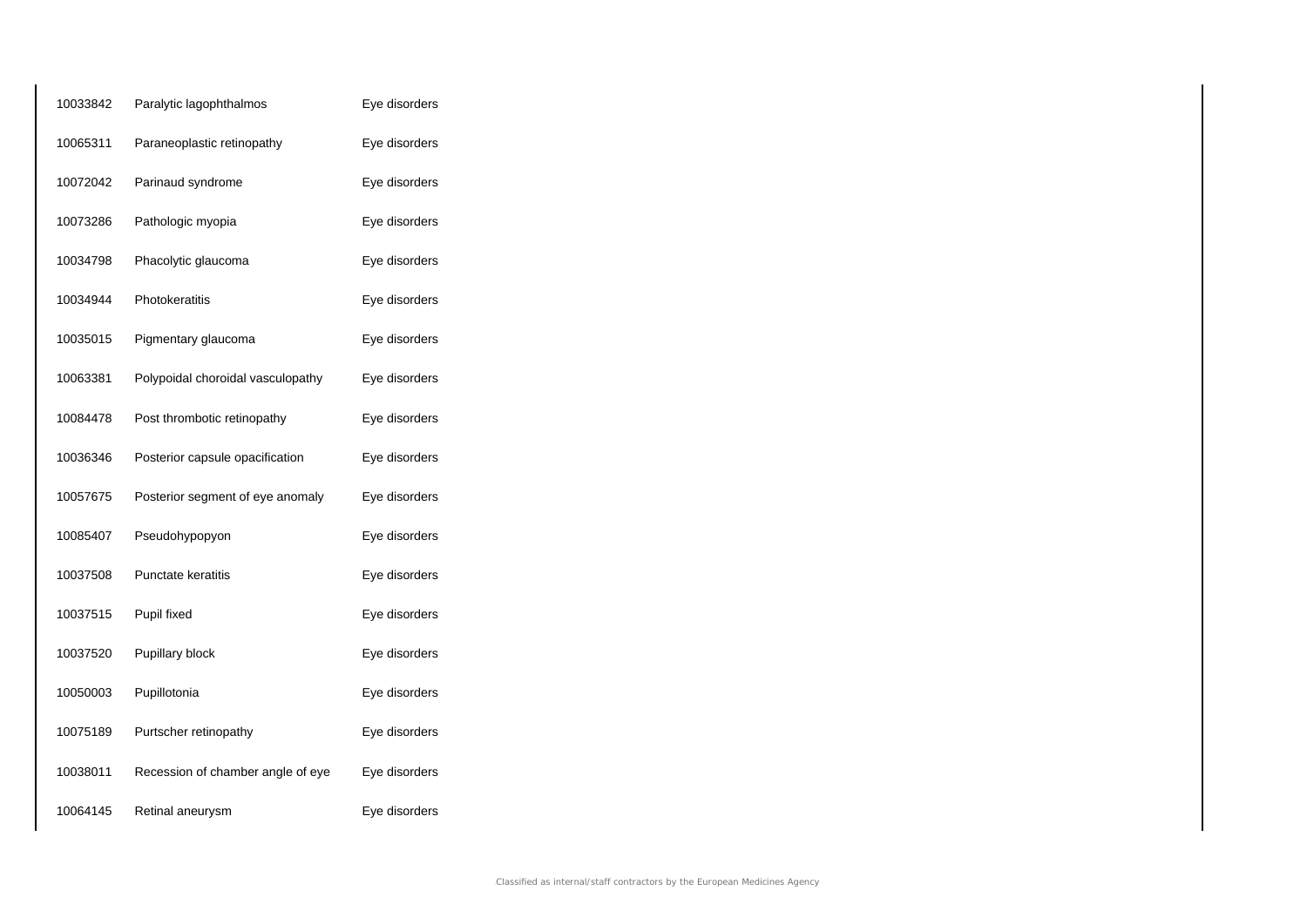| 10079121 | Retinal aneurysm rupture     | Eye disorders |
|----------|------------------------------|---------------|
| 10038826 | Retinal artery embolism      | Eye disorders |
| 10038827 | Retinal artery occlusion     | Eye disorders |
| 10038829 | Retinal artery spasm         | Eye disorders |
| 10038830 | Retinal artery stenosis      | Eye disorders |
| 10077911 | Retinal collateral vessels   | Eye disorders |
| 10038839 | Retinal cyst                 | Eye disorders |
| 10038845 | Retinal degeneration         | Eye disorders |
| 10038847 | Retinal deposits             | Eye disorders |
| 10038848 | Retinal detachment           | Eye disorders |
| 10038857 | Retinal dystrophy            | Eye disorders |
| 10038862 | Retinal exudates             | Eye disorders |
| 10071391 | Retinal fibrosis             | Eye disorders |
| 10038867 | Retinal haemorrhage          | Eye disorders |
| 10051742 | Retinal infarction           | Eye disorders |
| 10064833 | Retinal infiltrates          | Eye disorders |
| 10038871 | Retinal ischaemia            | Eye disorders |
| 10055666 | Retinal neovascularisation   | Eye disorders |
| 10085059 | Retinal occlusive vasculitis | Eye disorders |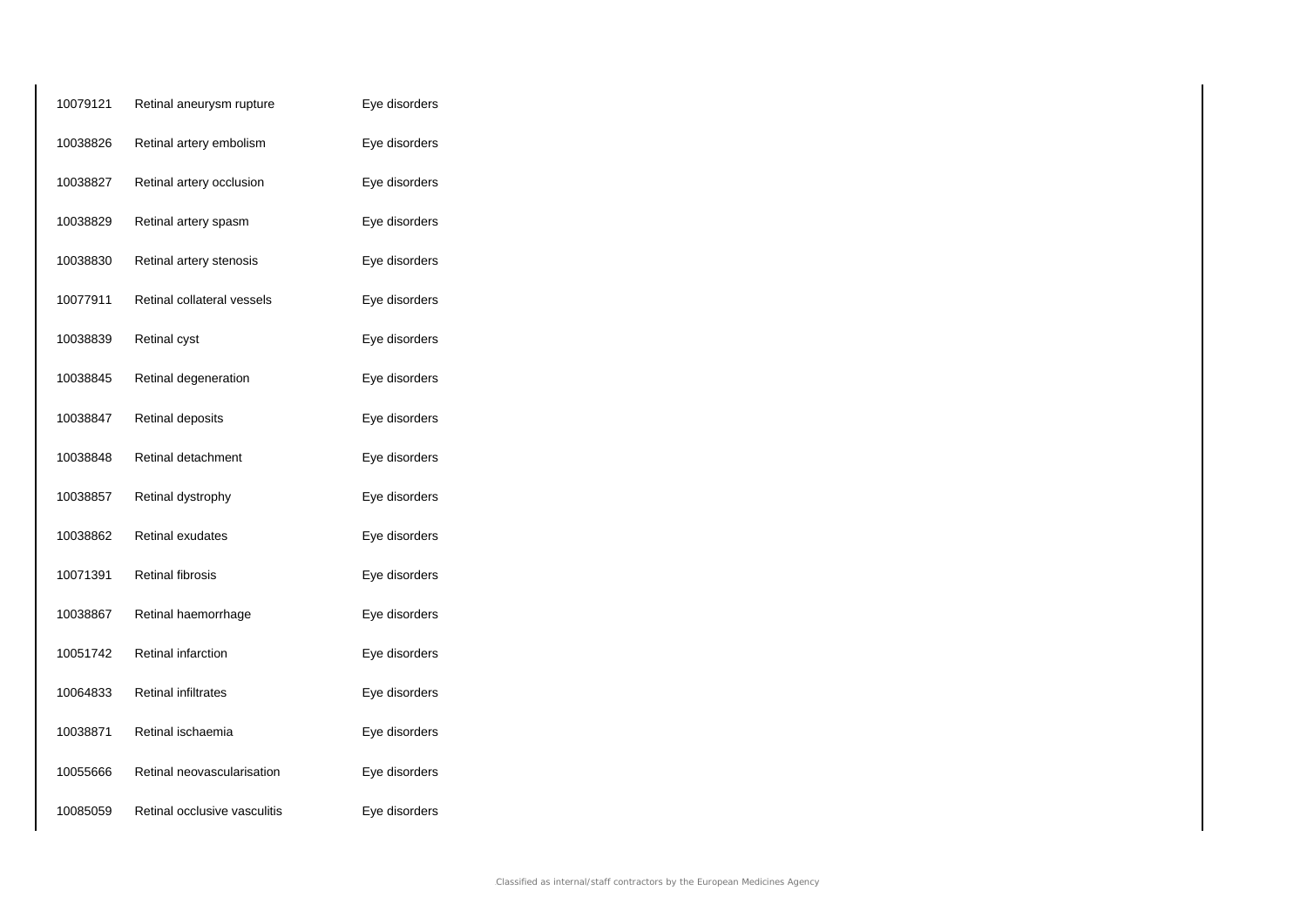| 10038886 | Retinal oedema                  | Eye disorders |
|----------|---------------------------------|---------------|
| 10069652 | Retinal phototoxicity           | Eye disorders |
| 10062971 | Retinal pigment epithelial tear | Eye disorders |
| 10038893 | Retinal pigment epitheliopathy  | Eye disorders |
| 10038897 | Retinal tear                    | Eye disorders |
| 10038899 | Retinal telangiectasia          | Eye disorders |
| 10077890 | Retinal thickening              | Eye disorders |
| 10048955 | <b>Retinal toxicity</b>         | Eye disorders |
| 10038901 | Retinal vascular disorder       | Eye disorders |
| 10038903 | Retinal vascular occlusion      | Eye disorders |
| 10038905 | Retinal vasculitis              | Eye disorders |
| 10038907 | Retinal vein occlusion          | Eye disorders |
| 10073562 | Retinal vessel avulsion         | Eye disorders |
| 10038923 | Retinopathy                     | Eye disorders |
| 10051447 | Retinopathy haemorrhagic        | Eye disorders |
| 10038926 | Retinopathy hypertensive        | Eye disorders |
| 10038930 | Retinopathy hyperviscosity      | Eye disorders |
| 10038933 | Retinopathy of prematurity      | Eye disorders |
| 10038934 | Retinopathy proliferative       | Eye disorders |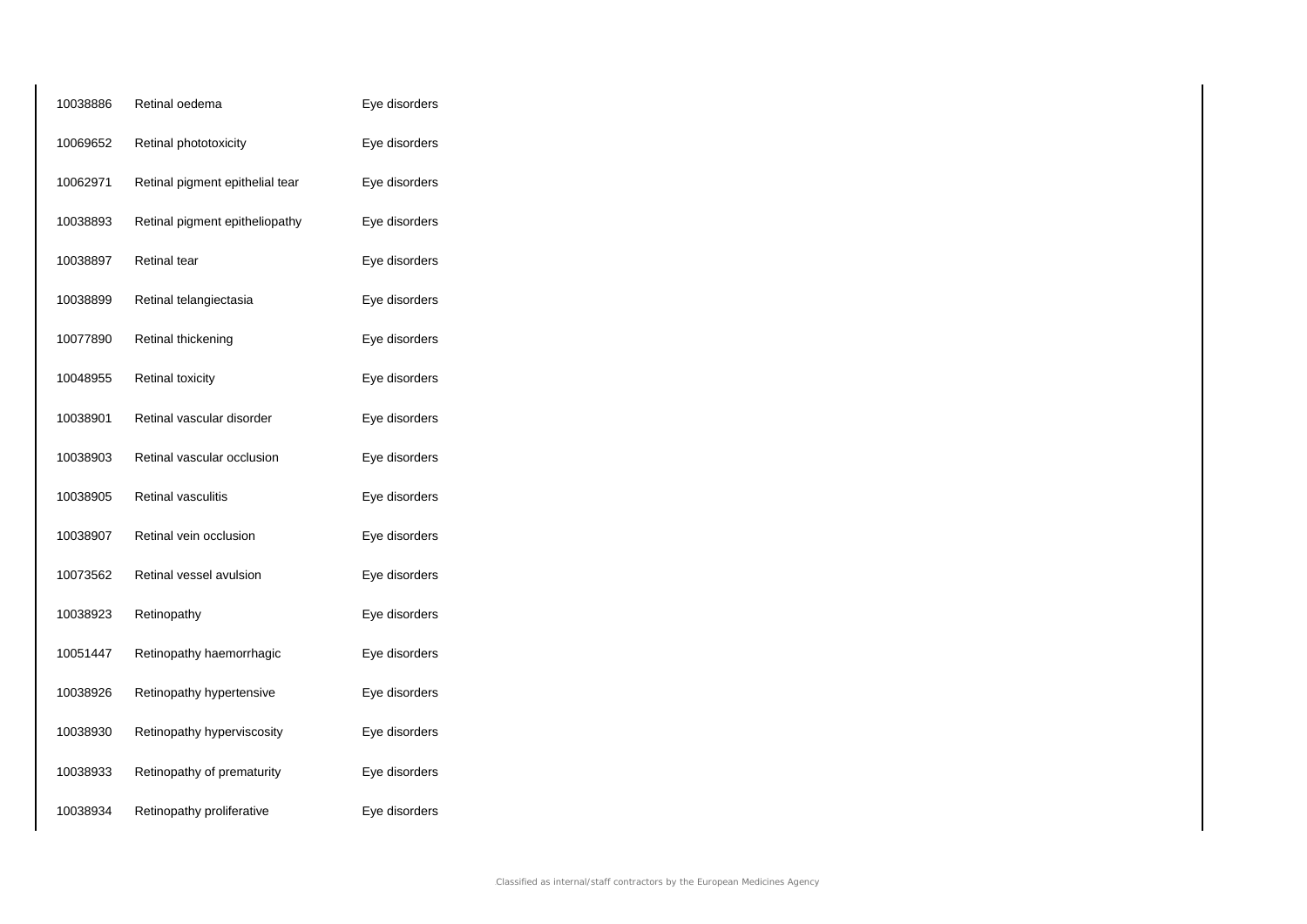| 10038935 | Retinopathy sickle cell           | Eye disorders |
|----------|-----------------------------------|---------------|
| 10038936 | Retinopathy solar                 | Eye disorders |
| 10061492 | Retinoschisis                     | Eye disorders |
| 10065569 | Rhegmatogenous retinal detachment | Eye disorders |
| 10076381 | Schlemm's canal obstruction       | Eye disorders |
| 10061509 | Scleral degeneration              | Eye disorders |
| 10057431 | Scleral oedema                    | Eye disorders |
| 10054763 | Scleral thinning                  | Eye disorders |
| 10039705 | <b>Scleritis</b>                  | Eye disorders |
| 10051126 | Scleritis allergic                | Eye disorders |
| 10058954 | Scleromalacia                     | Eye disorders |
| 10040114 | Serous retinal detachment         | Eye disorders |
| 10083187 | Serous retinopathy                | Eye disorders |
| 10081652 | Serpiginous choroiditis           | Eye disorders |
| 10080110 | Spontaneous hyphaema              | Eye disorders |
| 10041951 | Staphyloma                        | Eye disorders |
| 10062958 | Subretinal fibrosis               | Eye disorders |
| 10069356 | Subretinal fluid                  | Eye disorders |
| 10071935 | Subretinal haematoma              | Eye disorders |
|          |                                   |               |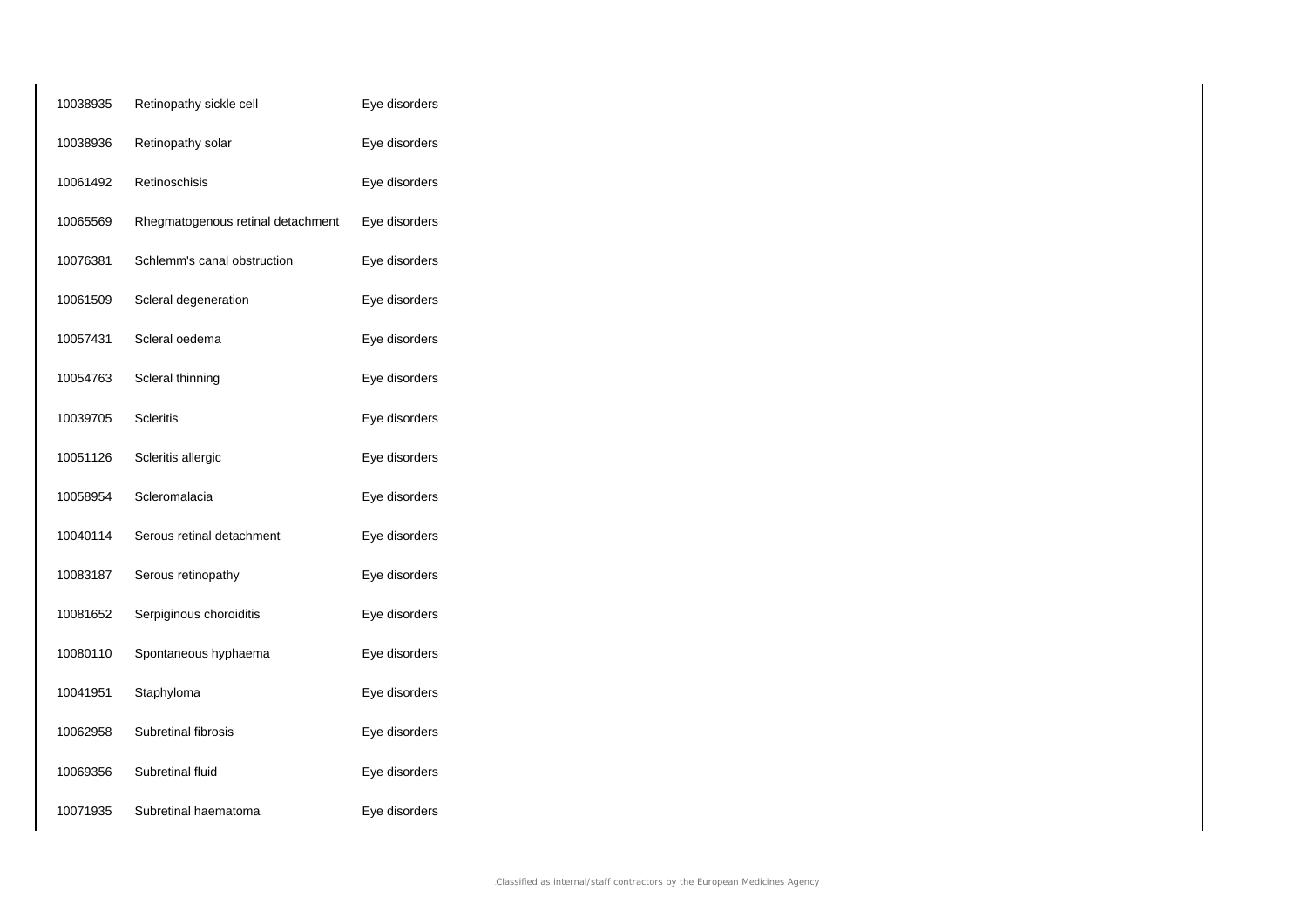| 10042441 | Sudden visual loss                            | Eye disorders |
|----------|-----------------------------------------------|---------------|
| 10075403 | Superior corneal epithelial arcuate<br>lesion | Eye disorders |
| 10042736 | Symblepharon                                  | Eye disorders |
| 10042742 | Sympathetic ophthalmia                        | Eye disorders |
| 10043286 | Terrien's marginal degeneration               | Eye disorders |
| 10051526 | Tolosa-Hunt syndrome                          | Eye disorders |
| 10044135 | <b>Toxic cataract</b>                         | Eye disorders |
| 10044245 | Toxic optic neuropathy                        | Eye disorders |
| 10080316 | Tractional retinal detachment                 | Eye disorders |
| 10064996 | Ulcerative keratitis                          | Eye disorders |
| 10072686 | Uveitic glaucoma                              | Eye disorders |
| 10046851 | <b>Uveitis</b>                                | Eye disorders |
| 10065622 | Venous stasis retinopathy                     | Eye disorders |
| 10081000 | Vernal keratoconjunctivitis                   | Eye disorders |
| 10047511 | Vision abnormal neonatal                      | Eye disorders |
| 10071181 | Vitreoretinal traction syndrome               | Eye disorders |
| 10047649 | Vitreous degeneration                         | Eye disorders |
| 10047650 | Vitreous detachment                           | Eye disorders |
| 10047655 | Vitreous haemorrhage                          | Eye disorders |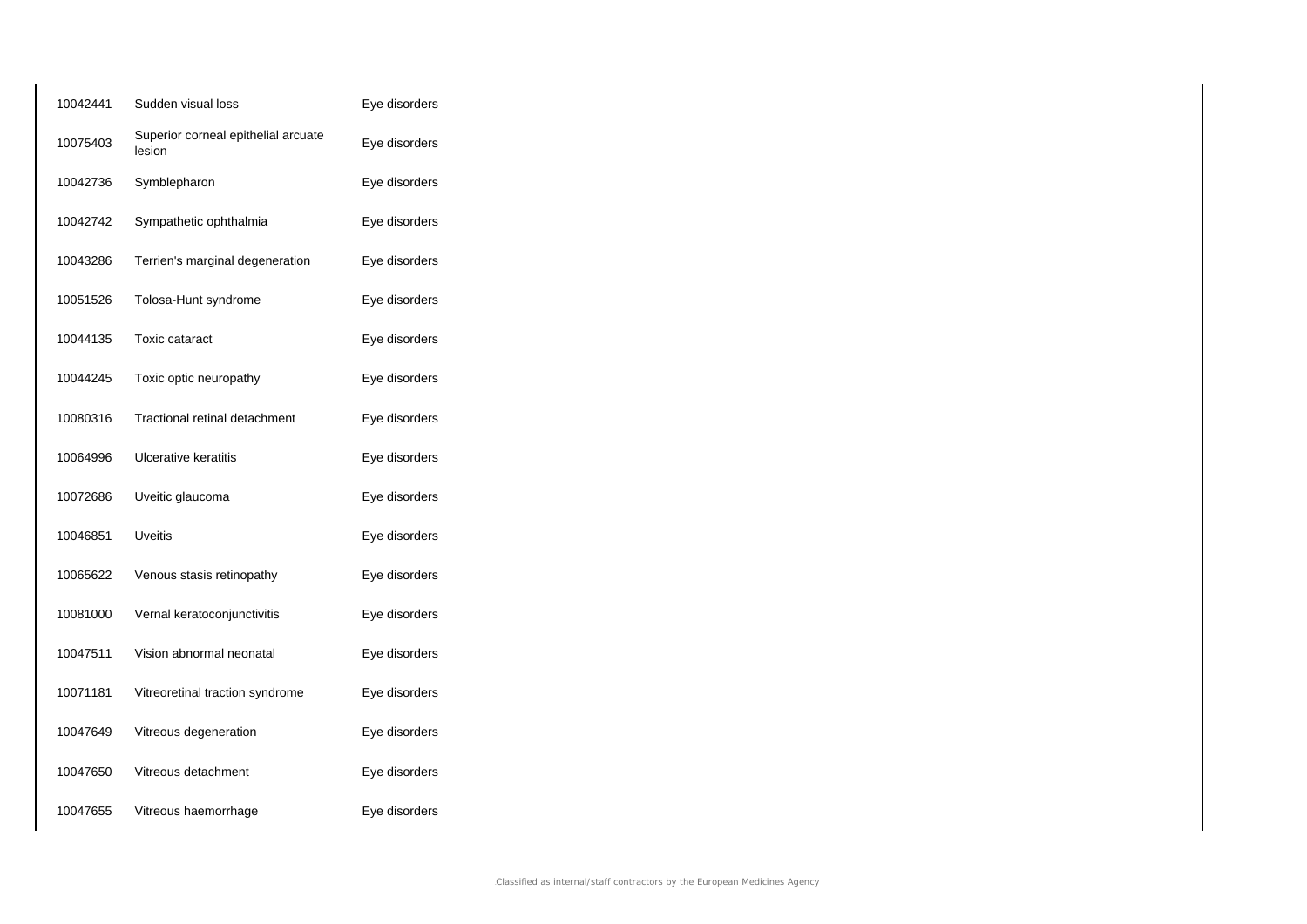| 10077514 | Vitreous haze                         | Eye disorders              |
|----------|---------------------------------------|----------------------------|
| 10063942 | Vitreous loss                         | Eye disorders              |
| 10047661 | Vitreous prolapse                     | Eye disorders              |
| 10047663 | Vitritis                              | Eye disorders              |
| 10082001 | Vogt-Koyanagi-Harada disease          | Eye disorders              |
| 10048221 | Xerophthalmia                         | Eye disorders              |
| 10058808 | Abdominal compartment syndrome        | Gastrointestinal disorders |
| 10060923 | Abdominal hernia obstructive          | Gastrointestinal disorders |
| 10074442 | Abdominal hernia perforation          | Gastrointestinal disorders |
| 10074984 | Abdominal incarcerated hernia         | Gastrointestinal disorders |
| 10053203 | Abdominal strangulated hernia         | Gastrointestinal disorders |
| 10067788 | Abdominal wall haemorrhage            | Gastrointestinal disorders |
| 10000647 | Acute abdomen                         | Gastrointestinal disorders |
| 10075634 | Acute haemorrhagic ulcerative colitis | Gastrointestinal disorders |
| 10080386 | Acute oesophageal mucosal lesion      | Gastrointestinal disorders |
| 10056977 | Alcoholic pancreatitis                | Gastrointestinal disorders |
| 10002176 | Anal stenosis                         | Gastrointestinal disorders |
| 10002180 | Anal ulcer                            | Gastrointestinal disorders |
| 10063896 | Anal ulcer haemorrhage                | Gastrointestinal disorders |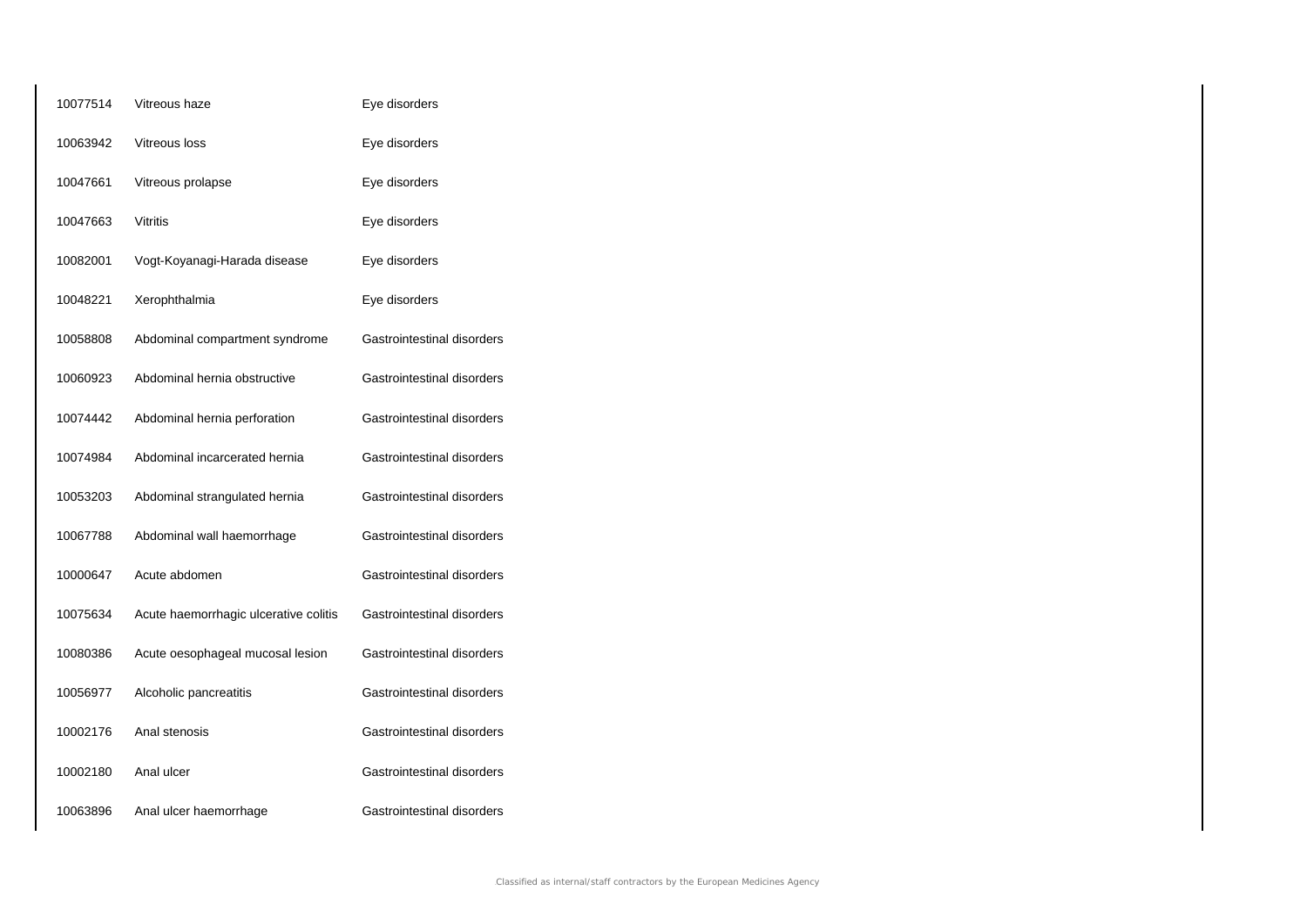| 10002248 | Anastomotic ulcer perforation  | Gastrointestinal disorders |
|----------|--------------------------------|----------------------------|
| 10002250 | Anastomotic ulcer, obstructive | Gastrointestinal disorders |
| 10064223 | Angina bullosa haemorrhagica   | Gastrointestinal disorders |
| 10051999 | Anogenital dysplasia           | Gastrointestinal disorders |
| 10076473 | Anorectal sensory loss         | Gastrointestinal disorders |
| 10002581 | Anorectal stenosis             | Gastrointestinal disorders |
| 10002582 | Anorectal ulcer                | Gastrointestinal disorders |
| 10081100 | Aortoenteric fistula           | Gastrointestinal disorders |
| 10066870 | Aorto-oesophageal fistula      | Gastrointestinal disorders |
| 10063063 | Appendicitis noninfective      | Gastrointestinal disorders |
| 10003445 | Ascites                        | Gastrointestinal disorders |
| 10075761 | Autoimmune colitis             | Gastrointestinal disorders |
| 10081456 | Autoimmune enteropathy         | Gastrointestinal disorders |
| 10069002 | Autoimmune pancreatitis        | Gastrointestinal disorders |
| 10004137 | Barrett's oesophagus           | Gastrointestinal disorders |
| 10074150 | <b>Biliary ascites</b>         | Gastrointestinal disorders |
| 10006532 | Buccoglossal syndrome          | Gastrointestinal disorders |
| 10079553 | Coeliac artery aneurysm        | Gastrointestinal disorders |
| 10067325 | Coeliac artery stenosis        | Gastrointestinal disorders |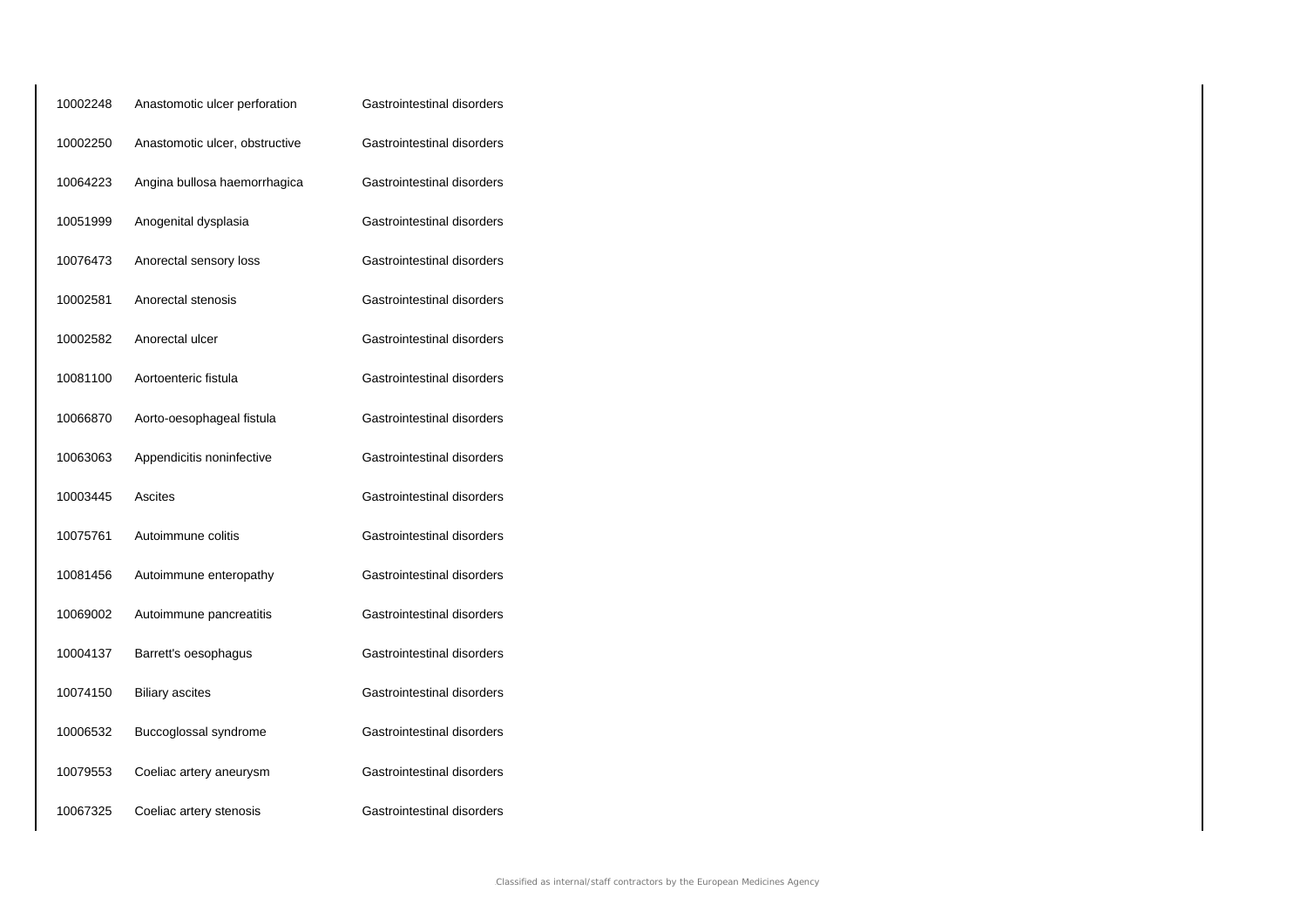| 10009839 | Coeliac disease                        | Gastrointestinal disorders |
|----------|----------------------------------------|----------------------------|
| 10058358 | Colitis erosive                        | Gastrointestinal disorders |
| 10009895 | Colitis ischaemic                      | Gastrointestinal disorders |
| 10056979 | Colitis microscopic                    | Gastrointestinal disorders |
| 10009900 | Colitis ulcerative                     | Gastrointestinal disorders |
| 10071161 | Colon dysplasia                        | Gastrointestinal disorders |
| 10009995 | Colonic fistula                        | Gastrointestinal disorders |
| 10009996 | Colonic haematoma                      | Gastrointestinal disorders |
| 10085065 | Colo-urethral fistula                  | Gastrointestinal disorders |
| 10084779 | Cord colitis syndrome                  | Gastrointestinal disorders |
| 10011401 | Crohn's disease                        | Gastrointestinal disorders |
| 10062907 | Cronkhite-Canada syndrome              | Gastrointestinal disorders |
| 10012327 | Dental necrosis                        | Gastrointestinal disorders |
| 10012723 | Diaphragmatic hernia, obstructive      | Gastrointestinal disorders |
| 10012741 | Diarrhoea haemorrhagic                 | Gastrointestinal disorders |
| 10012743 | Diarrhoea neonatal                     | Gastrointestinal disorders |
| 10056361 | Distal intestinal obstruction syndrome | Gastrointestinal disorders |
| 10013536 | Diverticular fistula                   | Gastrointestinal disorders |
| 10061820 | Diverticular perforation               | Gastrointestinal disorders |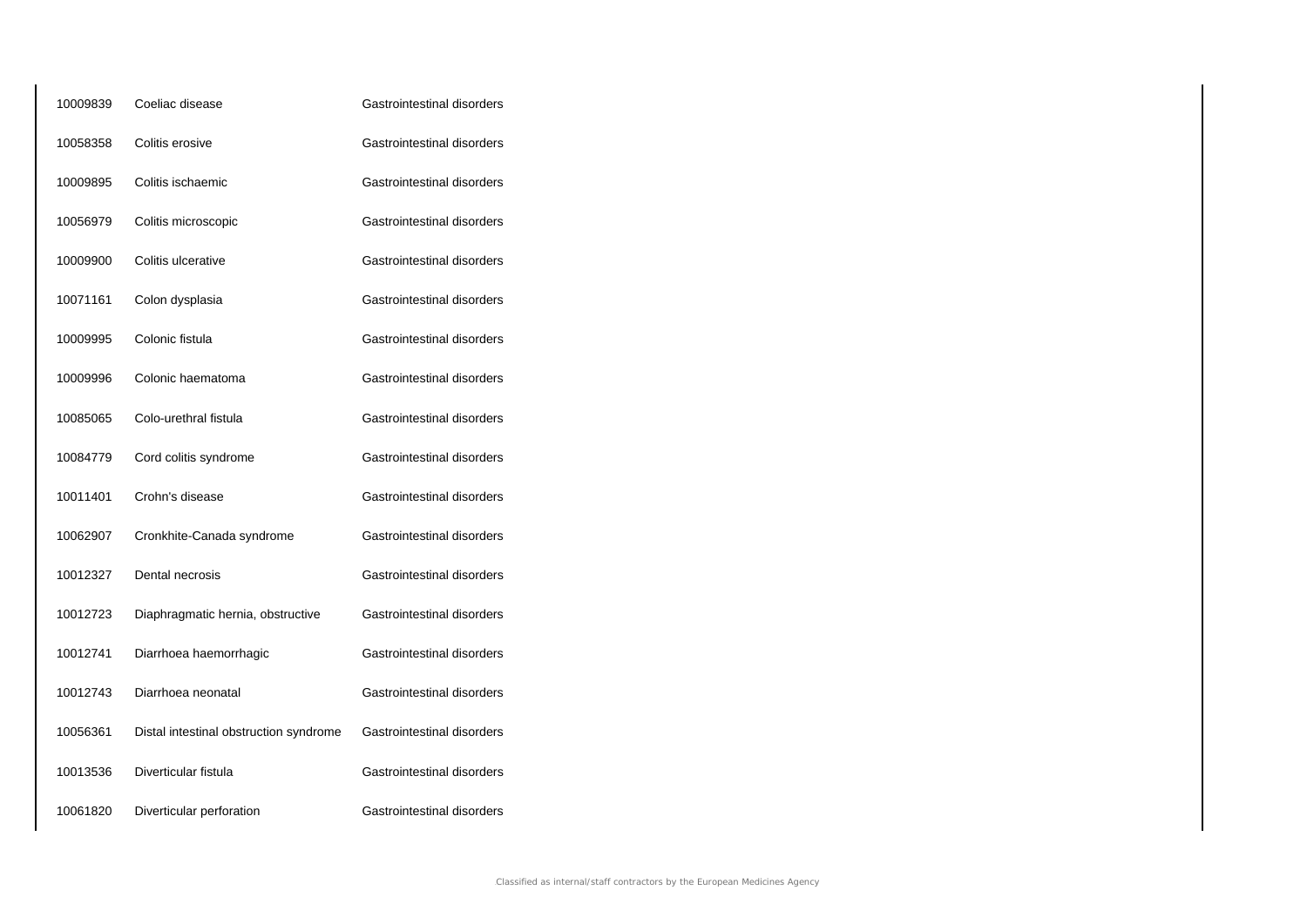| 10080993 | Diverticuloma                           | Gastrointestinal disorders |
|----------|-----------------------------------------|----------------------------|
| 10013560 | Diverticulum intestinal haemorrhagic    | Gastrointestinal disorders |
| 10056512 | Dolichocolon acquired                   | Gastrointestinal disorders |
| 10013830 | Duodenal obstruction                    | Gastrointestinal disorders |
| 10013832 | Duodenal perforation                    | Gastrointestinal disorders |
| 10013836 | Duodenal ulcer                          | Gastrointestinal disorders |
| 10013839 | Duodenal ulcer haemorrhage              | Gastrointestinal disorders |
| 10013849 | Duodenal ulcer perforation              | Gastrointestinal disorders |
| 10013850 | Duodenal ulcer perforation, obstructive | Gastrointestinal disorders |
| 10013855 | Duodenal ulcer, obstructive             | Gastrointestinal disorders |
| 10051010 | Duodenal varices                        | Gastrointestinal disorders |
| 10072287 | Duodenal vascular ectasia               | Gastrointestinal disorders |
| 10013865 | Duodenitis haemorrhagic                 | Gastrointestinal disorders |
| 10075012 | Encapsulating peritoneal sclerosis      | Gastrointestinal disorders |
| 10014893 | Enterocolitis                           | Gastrointestinal disorders |
| 10014896 | Enterocolitis haemorrhagic              | Gastrointestinal disorders |
| 10056991 | Enterocolonic fistula                   | Gastrointestinal disorders |
| 10051425 | Enterocutaneous fistula                 | Gastrointestinal disorders |
| 10062570 | Enterovesical fistula                   | Gastrointestinal disorders |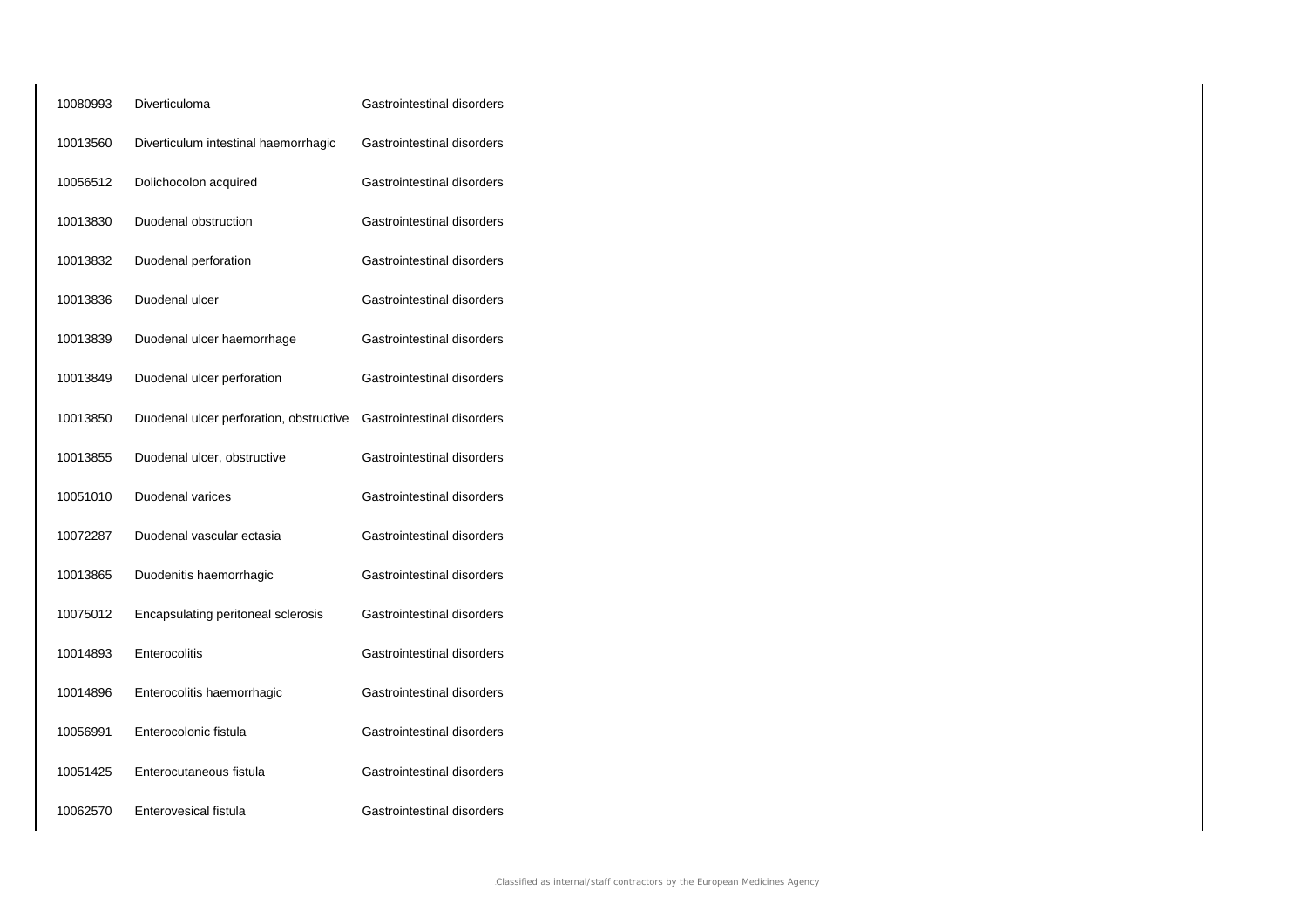| 10057271 | Eosinophilic colitis            | Gastrointestinal disorders |
|----------|---------------------------------|----------------------------|
| 10062532 | Erosive duodenitis              | Gastrointestinal disorders |
| 10063655 | Erosive oesophagitis            | Gastrointestinal disorders |
| 10064670 | Faecal vomiting                 | Gastrointestinal disorders |
| 10056325 | Faecaloma                       | Gastrointestinal disorders |
| 10074987 | Femoral hernia incarcerated     | Gastrointestinal disorders |
| 10074985 | Femoral hernia strangulated     | Gastrointestinal disorders |
| 10016448 | Femoral hernia, obstructive     | Gastrointestinal disorders |
| 10052072 | Fibrosing colonopathy           | Gastrointestinal disorders |
| 10065850 | Fistula of small intestine      | Gastrointestinal disorders |
| 10074216 | Fixed bowel loop                | Gastrointestinal disorders |
| 10017649 | Gallstone ileus                 | Gastrointestinal disorders |
| 10051585 | Gastric antral vascular ectasia | Gastrointestinal disorders |
| 10076253 | Gastric fibrosis                | Gastrointestinal disorders |
| 10065713 | Gastric fistula                 | Gastrointestinal disorders |
| 10017788 | Gastric haemorrhage             | Gastrointestinal disorders |
| 10058035 | Gastric ileus                   | Gastrointestinal disorders |
| 10084858 | Gastric infarction              | Gastrointestinal disorders |
| 10084861 | Gastric ischaemia               | Gastrointestinal disorders |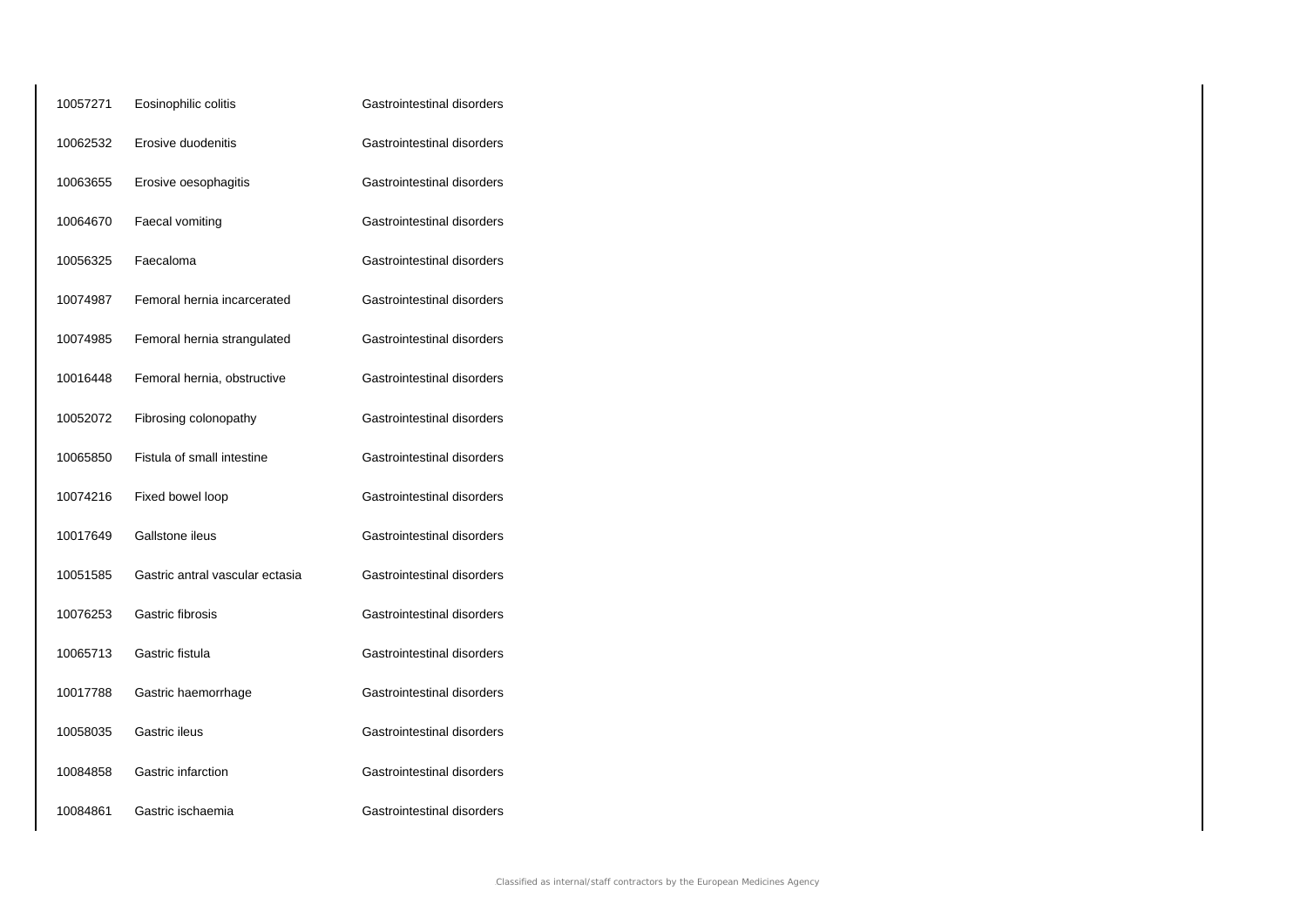| 10017807 | Gastric mucosal hypertrophy            | Gastrointestinal disorders |
|----------|----------------------------------------|----------------------------|
| 10017815 | Gastric perforation                    | Gastrointestinal disorders |
| 10074788 | Gastric prolapse                       | Gastrointestinal disorders |
| 10061970 | Gastric stenosis                       | Gastrointestinal disorders |
| 10017822 | Gastric ulcer                          | Gastrointestinal disorders |
| 10017826 | Gastric ulcer haemorrhage              | Gastrointestinal disorders |
| 10017829 | Gastric ulcer haemorrhage, obstructive | Gastrointestinal disorders |
| 10017835 | Gastric ulcer perforation              | Gastrointestinal disorders |
| 10017836 | Gastric ulcer perforation, obstructive | Gastrointestinal disorders |
| 10017840 | Gastric ulcer, obstructive             | Gastrointestinal disorders |
| 10051012 | Gastric varices                        | Gastrointestinal disorders |
| 10057572 | Gastric varices haemorrhage            | Gastrointestinal disorders |
| 10052541 | Gastric volvulus                       | Gastrointestinal disorders |
| 10017857 | Gastritis alcoholic haemorrhagic       | Gastrointestinal disorders |
| 10017865 | Gastritis erosive                      | Gastrointestinal disorders |
| 10017866 | Gastritis haemorrhagic                 | Gastrointestinal disorders |
| 10017868 | Gastritis hypertrophic                 | Gastrointestinal disorders |
| 10053768 | Gastroduodenal haemorrhage             | Gastrointestinal disorders |
| 10017886 | Gastroduodenal ulcer                   | Gastrointestinal disorders |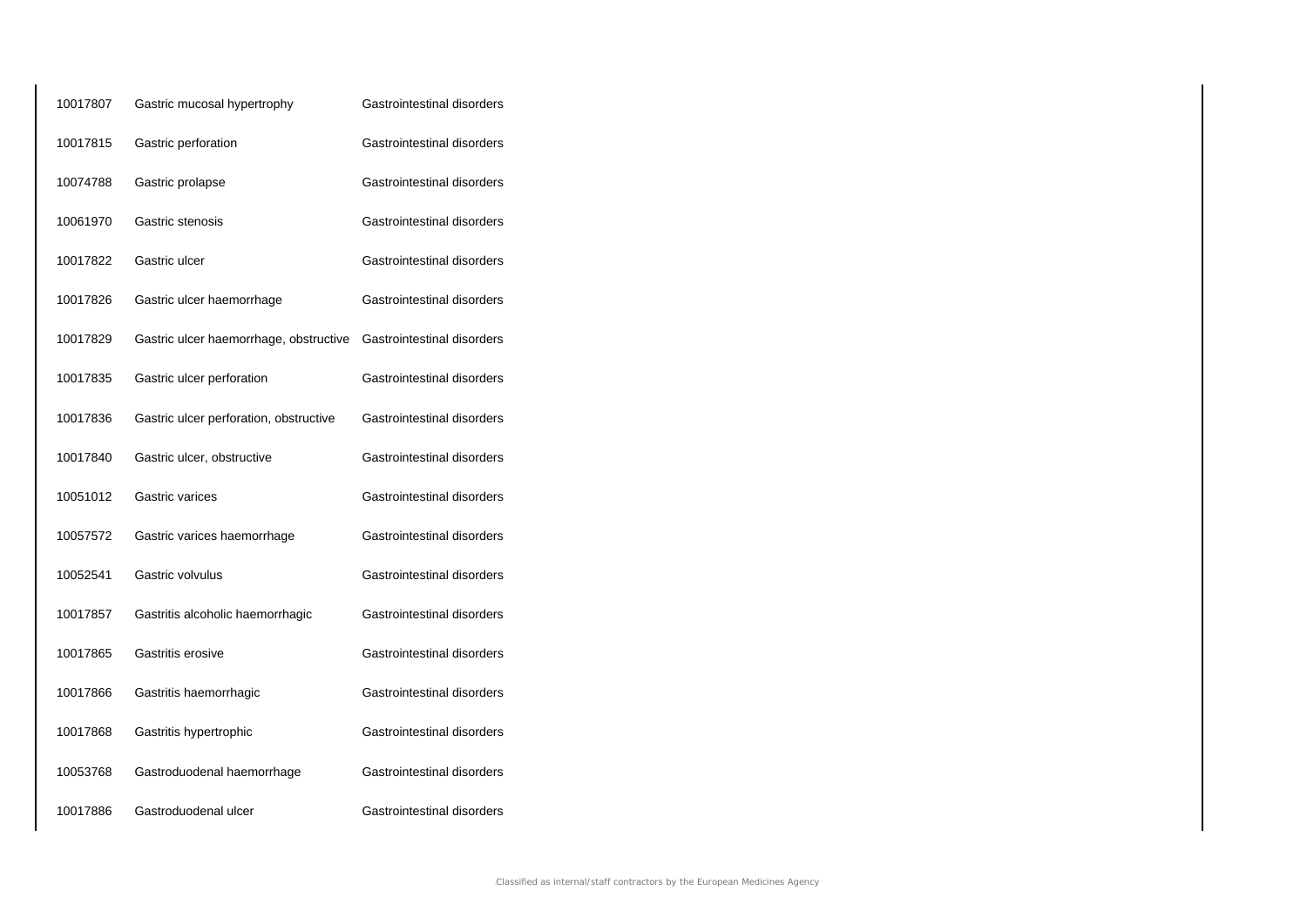| 10059250 | Gastrointestinal amyloidosis                           | Gastrointestinal disorders |
|----------|--------------------------------------------------------|----------------------------|
| 10060709 | Gastrointestinal erosion                               | Gastrointestinal disorders |
| 10017877 | Gastrointestinal fistula                               | Gastrointestinal disorders |
| 10017955 | Gastrointestinal haemorrhage                           | Gastrointestinal disorders |
| 10059028 | Gastrointestinal ischaemia                             | Gastrointestinal disorders |
| 10017980 | Gastrointestinal mucosal necrosis                      | Gastrointestinal disorders |
| 10017982 | Gastrointestinal necrosis                              | Gastrointestinal disorders |
| 10061974 | Gastrointestinal obstruction                           | Gastrointestinal disorders |
| 10058061 | Gastrointestinal oedema                                | Gastrointestinal disorders |
| 10018001 | Gastrointestinal perforation                           | Gastrointestinal disorders |
| 10074437 | Gastrointestinal polyp haemorrhage                     | Gastrointestinal disorders |
| 10018007 | Gastrointestinal stenosis                              | Gastrointestinal disorders |
| 10056743 | Gastrointestinal ulcer haemorrhage                     | Gastrointestinal disorders |
| 10061975 | Gastrointestinal ulcer perforation                     | Gastrointestinal disorders |
| 10080561 | Gastrointestinal vascular malformation<br>haemorrhagic | Gastrointestinal disorders |
| 10067091 | Gastropleural fistula                                  | Gastrointestinal disorders |
| 10068792 | Gastrosplenic fistula                                  | Gastrointestinal disorders |
| 10018830 | Haematemesis                                           | Gastrointestinal disorders |
| 10018836 | Haematochezia                                          | Gastrointestinal disorders |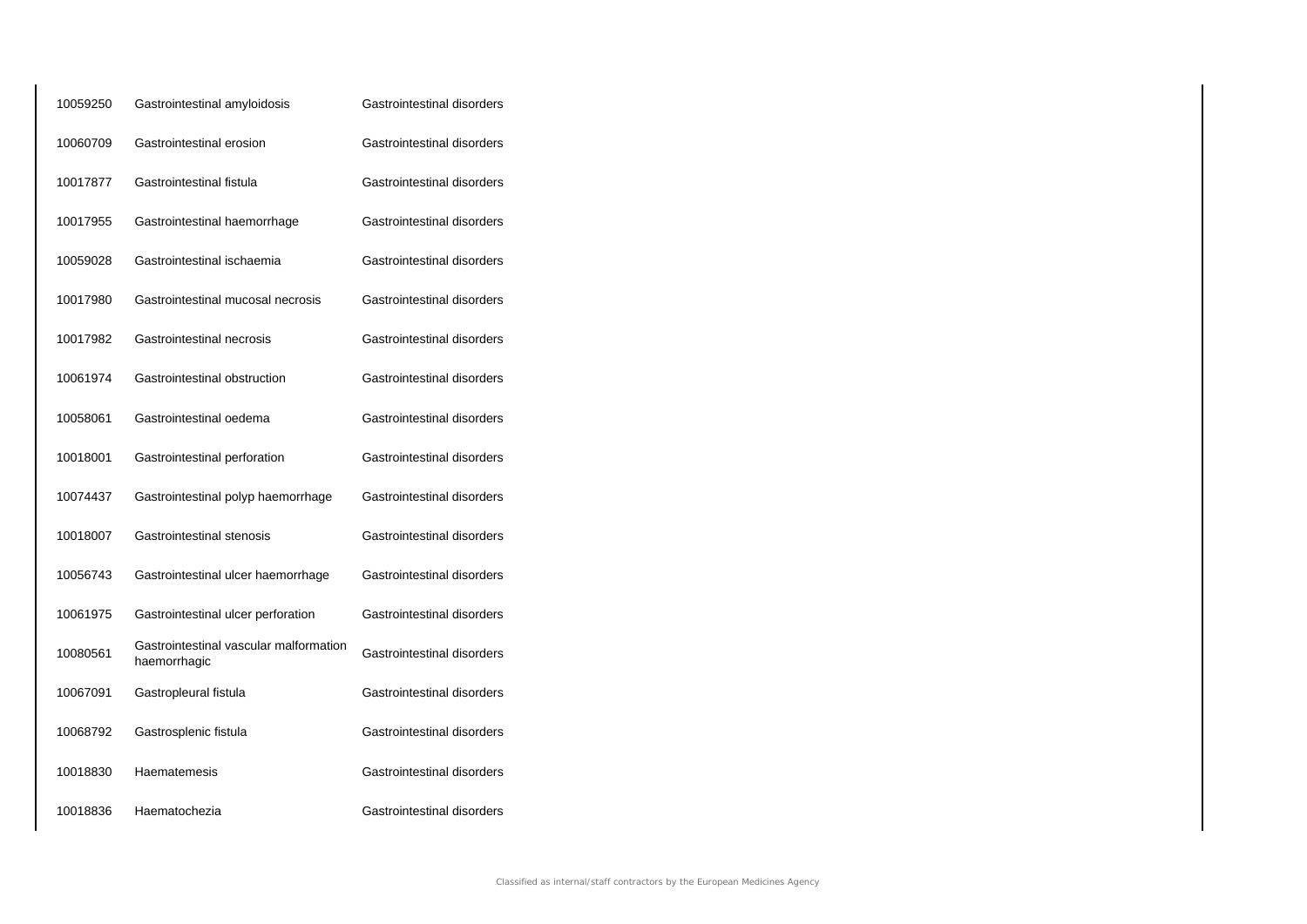| 10018935 | Haemoperitoneum                    | Gastrointestinal disorders |
|----------|------------------------------------|----------------------------|
| 10059766 | Haemorrhagic ascites               | Gastrointestinal disorders |
| 10067786 | Haemorrhagic erosive gastritis     | Gastrointestinal disorders |
| 10085136 | Haemorrhagic gastroenteritis       | Gastrointestinal disorders |
| 10076058 | Haemorrhagic necrotic pancreatitis | Gastrointestinal disorders |
| 10057391 | Hernial eventration                | Gastrointestinal disorders |
| 10074986 | Hiatus hernia strangulated         | Gastrointestinal disorders |
| 10067357 | Hiatus hernia, obstructive         | Gastrointestinal disorders |
| 10021305 | Ileal perforation                  | Gastrointestinal disorders |
| 10021307 | Ileal stenosis                     | Gastrointestinal disorders |
| 10021309 | lleal ulcer                        | Gastrointestinal disorders |
| 10021310 | Ileal ulcer perforation            | Gastrointestinal disorders |
| 10021328 | lleus                              | Gastrointestinal disorders |
| 10021333 | Ileus paralytic                    | Gastrointestinal disorders |
| 10021335 | lleus spastic                      | Gastrointestinal disorders |
| 10078961 | Immune-mediated enterocolitis      | Gastrointestinal disorders |
| 10084296 | Immune-mediated gastritis          | Gastrointestinal disorders |
| 10085026 | Immune-mediated oesophagitis       | Gastrointestinal disorders |
| 10083072 | Immune-mediated pancreatitis       | Gastrointestinal disorders |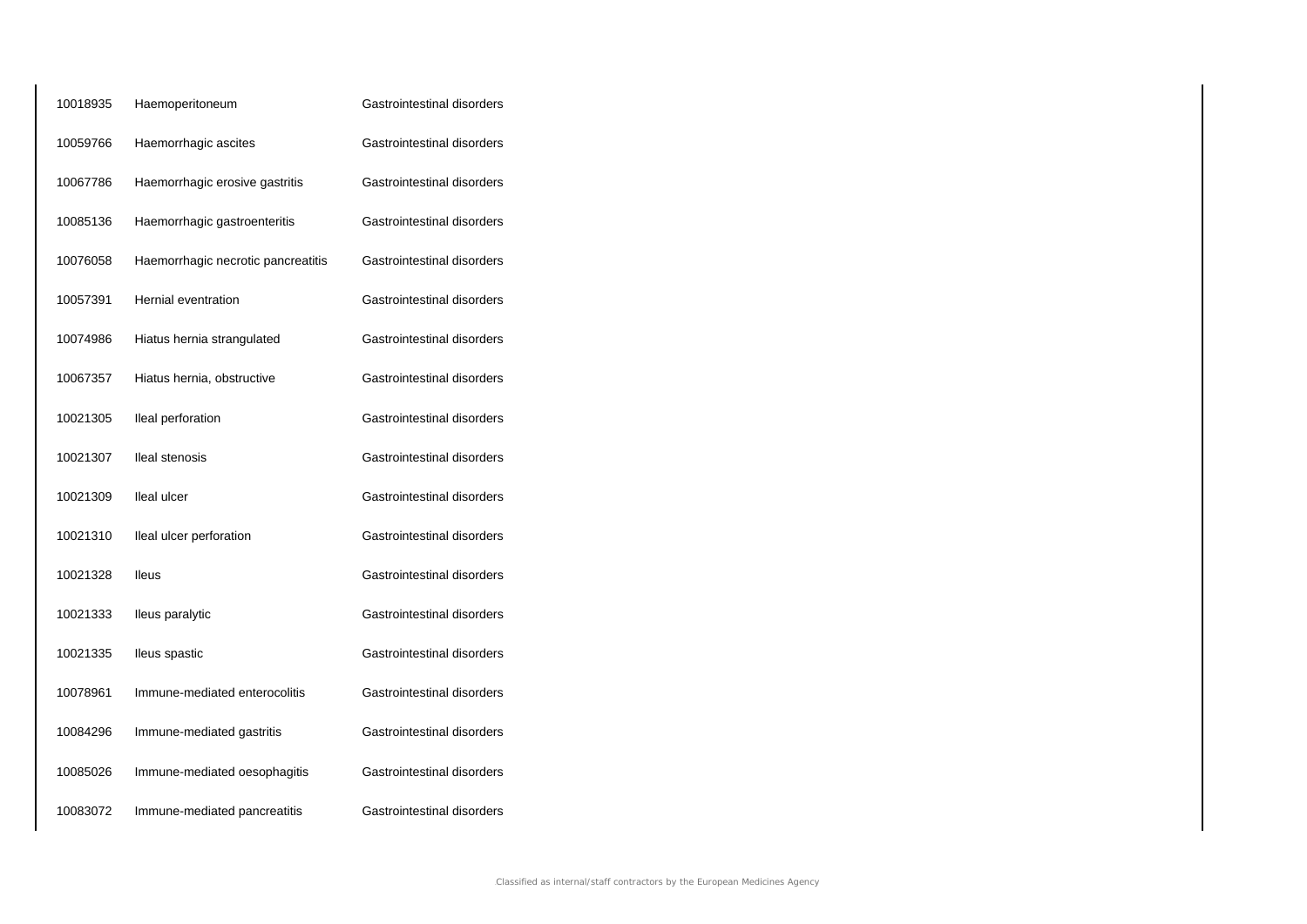| 10021518 | Impaired gastric emptying     | Gastrointestinal disorders |
|----------|-------------------------------|----------------------------|
| 10021612 | Incarcerated hiatus hernia    | Gastrointestinal disorders |
| 10021613 | Incarcerated inguinal hernia  | Gastrointestinal disorders |
| 10064492 | Incarcerated umbilical hernia | Gastrointestinal disorders |
| 10021972 | Inflammatory bowel disease    | Gastrointestinal disorders |
| 10075254 | Inguinal hernia perforation   | Gastrointestinal disorders |
| 10022021 | Inguinal hernia, obstructive  | Gastrointestinal disorders |
| 10022640 | Intestinal angina             | Gastrointestinal disorders |
| 10076229 | Intestinal angioedema         | Gastrointestinal disorders |
| 10064749 | Intestinal diaphragm disease  | Gastrointestinal disorders |
| 10022647 | Intestinal fistula            | Gastrointestinal disorders |
| 10069829 | Intestinal haematoma          | Gastrointestinal disorders |
| 10059175 | Intestinal haemorrhage        | Gastrointestinal disorders |
| 10022657 | Intestinal infarction         | Gastrointestinal disorders |
| 10022680 | Intestinal ischaemia          | Gastrointestinal disorders |
| 10022687 | Intestinal obstruction        | Gastrointestinal disorders |
| 10022694 | Intestinal perforation        | Gastrointestinal disorders |
| 10056990 | Intestinal prolapse           | Gastrointestinal disorders |
| 10022698 | Intestinal pseudo-obstruction | Gastrointestinal disorders |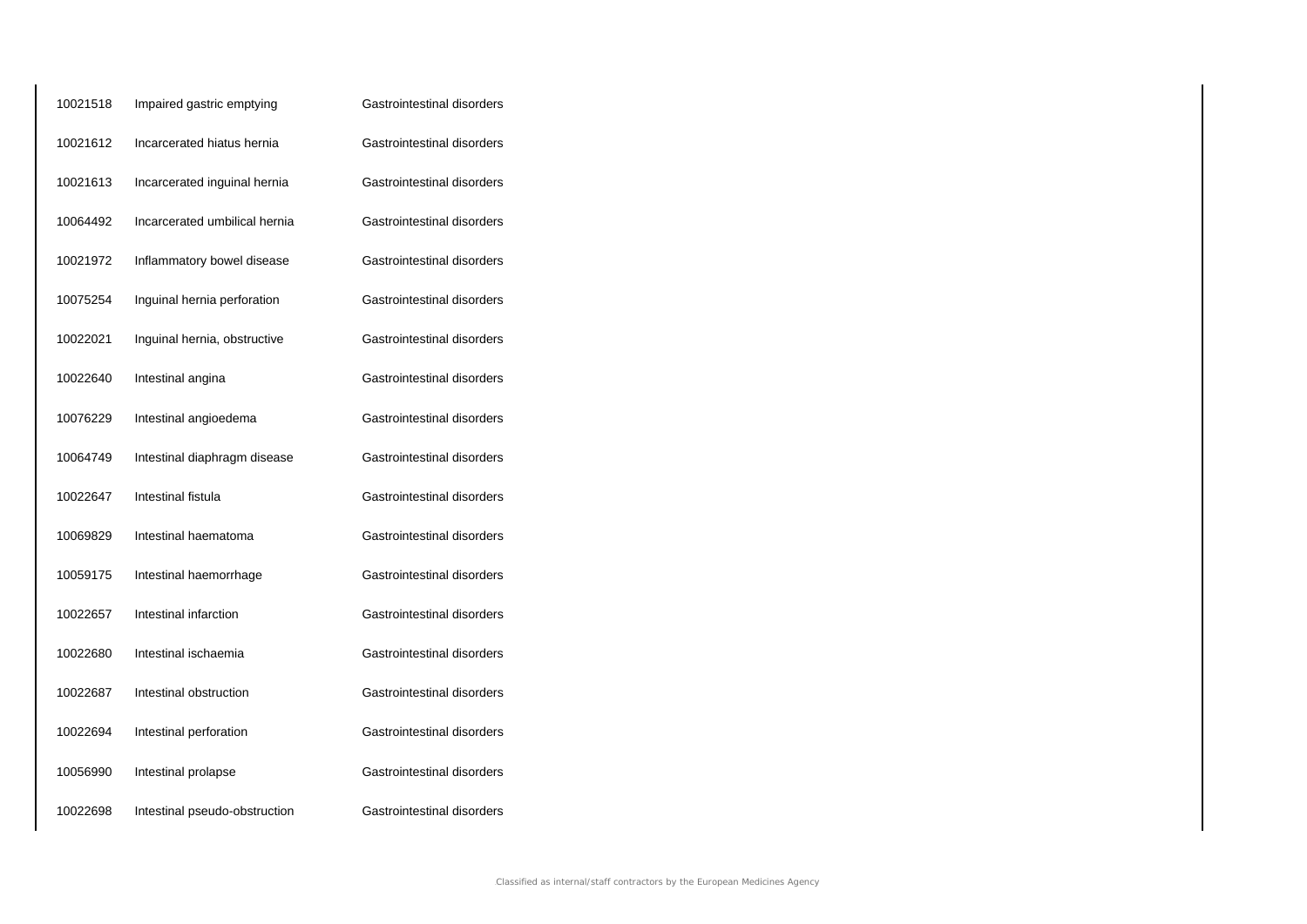| 10022699 | Intestinal stenosis            | Gastrointestinal disorders |
|----------|--------------------------------|----------------------------|
| 10063658 | Intestinal strangulation       | Gastrointestinal disorders |
| 10022714 | Intestinal ulcer               | Gastrointestinal disorders |
| 10061248 | Intestinal ulcer perforation   | Gastrointestinal disorders |
| 10071502 | Intestinal varices             | Gastrointestinal disorders |
| 10078058 | Intestinal varices haemorrhage | Gastrointestinal disorders |
| 10056457 | Intra-abdominal haematoma      | Gastrointestinal disorders |
| 10061249 | Intra-abdominal haemorrhage    | Gastrointestinal disorders |
| 10070438 | Intrinsic factor deficiency    | Gastrointestinal disorders |
| 10022863 | Intussusception                | Gastrointestinal disorders |
| 10074063 | Ischaemic enteritis            | Gastrointestinal disorders |
| 10070190 | Ischaemic gastritis            | Gastrointestinal disorders |
| 10066127 | Ischaemic pancreatitis         | Gastrointestinal disorders |
| 10023044 | Ischiatic hernia               | Gastrointestinal disorders |
| 10023047 | Ischiorectal hernia            | Gastrointestinal disorders |
| 10023174 | Jejunal perforation            | Gastrointestinal disorders |
| 10023176 | Jejunal stenosis               | Gastrointestinal disorders |
| 10023177 | Jejunal ulcer                  | Gastrointestinal disorders |
| 10023178 | Jejunal ulcer perforation      | Gastrointestinal disorders |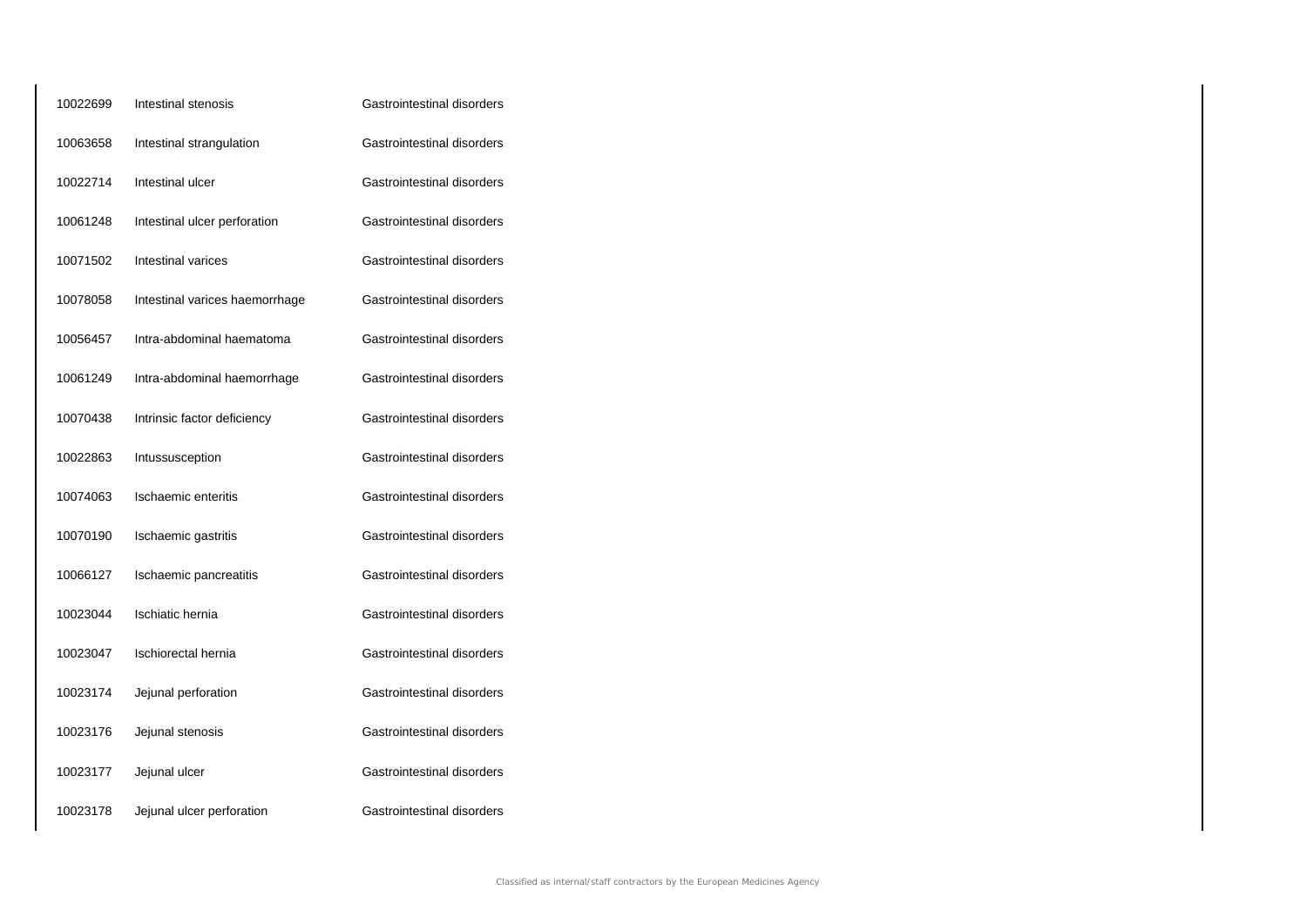| 10052534 | Large intestinal haemorrhage           | Gastrointestinal disorders |
|----------|----------------------------------------|----------------------------|
| 10062062 | Large intestinal obstruction           | Gastrointestinal disorders |
| 10074061 | Large intestinal stenosis              | Gastrointestinal disorders |
| 10023799 | Large intestinal ulcer                 | Gastrointestinal disorders |
| 10061262 | Large intestinal ulcer haemorrhage     | Gastrointestinal disorders |
| 10076369 | Large intestine erosion                | Gastrointestinal disorders |
| 10023804 | Large intestine perforation            | Gastrointestinal disorders |
| 10024396 | Leukoplakia oral                       | Gastrointestinal disorders |
| 10082397 | Lichenoid dysplasia                    | Gastrointestinal disorders |
| 10050953 | Lower gastrointestinal haemorrhage     | Gastrointestinal disorders |
| 10078414 | Lower gastrointestinal perforation     | Gastrointestinal disorders |
| 10067750 | Lupus pancreatitis                     | Gastrointestinal disorders |
| 10067576 | Malignant dysphagia                    | Gastrointestinal disorders |
| 10081592 | Malignant gastrointestinal obstruction | Gastrointestinal disorders |
| 10026712 | Mallory-Weiss syndrome                 | Gastrointestinal disorders |
| 10051399 | Mechanical ileus                       | Gastrointestinal disorders |
| 10074182 | Meconium cyst                          | Gastrointestinal disorders |
| 10027058 | Meconium ileus                         | Gastrointestinal disorders |
| 10058113 | Meconium peritonitis                   | Gastrointestinal disorders |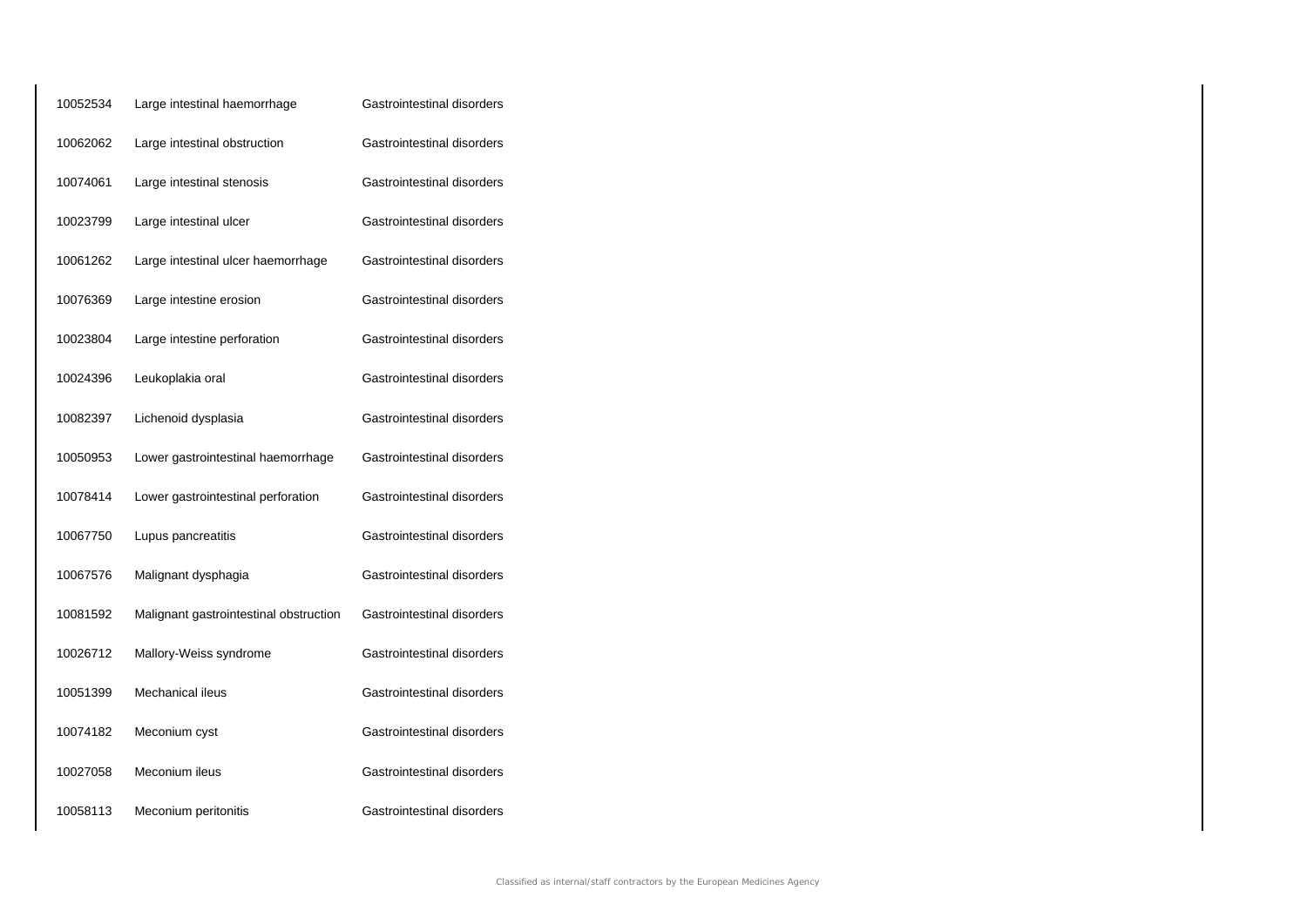| 10027110 | Megacolon                          | Gastrointestinal disorders |
|----------|------------------------------------|----------------------------|
| 10027141 | Melaena                            | Gastrointestinal disorders |
| 10049777 | Melaena neonatal                   | Gastrointestinal disorders |
| 10065560 | Mesenteric arteriosclerosis        | Gastrointestinal disorders |
| 10079556 | Mesenteric artery aneurysm         | Gastrointestinal disorders |
| 10027395 | Mesenteric artery embolism         | Gastrointestinal disorders |
| 10027396 | Mesenteric artery stenosis         | Gastrointestinal disorders |
| 10027397 | Mesenteric artery thrombosis       | Gastrointestinal disorders |
| 10071557 | Mesenteric haematoma               | Gastrointestinal disorders |
| 10060717 | Mesenteric haemorrhage             | Gastrointestinal disorders |
| 10074525 | Mesenteric phlebosclerosis         | Gastrointestinal disorders |
| 10027401 | Mesenteric vascular insufficiency  | Gastrointestinal disorders |
| 10074583 | Mesenteric vascular occlusion      | Gastrointestinal disorders |
| 10027402 | Mesenteric vein thrombosis         | Gastrointestinal disorders |
| 10052317 | Mikulicz's syndrome                | Gastrointestinal disorders |
| 10051606 | Necrotising colitis                | Gastrointestinal disorders |
| 10055667 | Necrotising enterocolitis neonatal | Gastrointestinal disorders |
| 10049150 | Necrotising gastritis              | Gastrointestinal disorders |
| 10055668 | Necrotising oesophagitis           | Gastrointestinal disorders |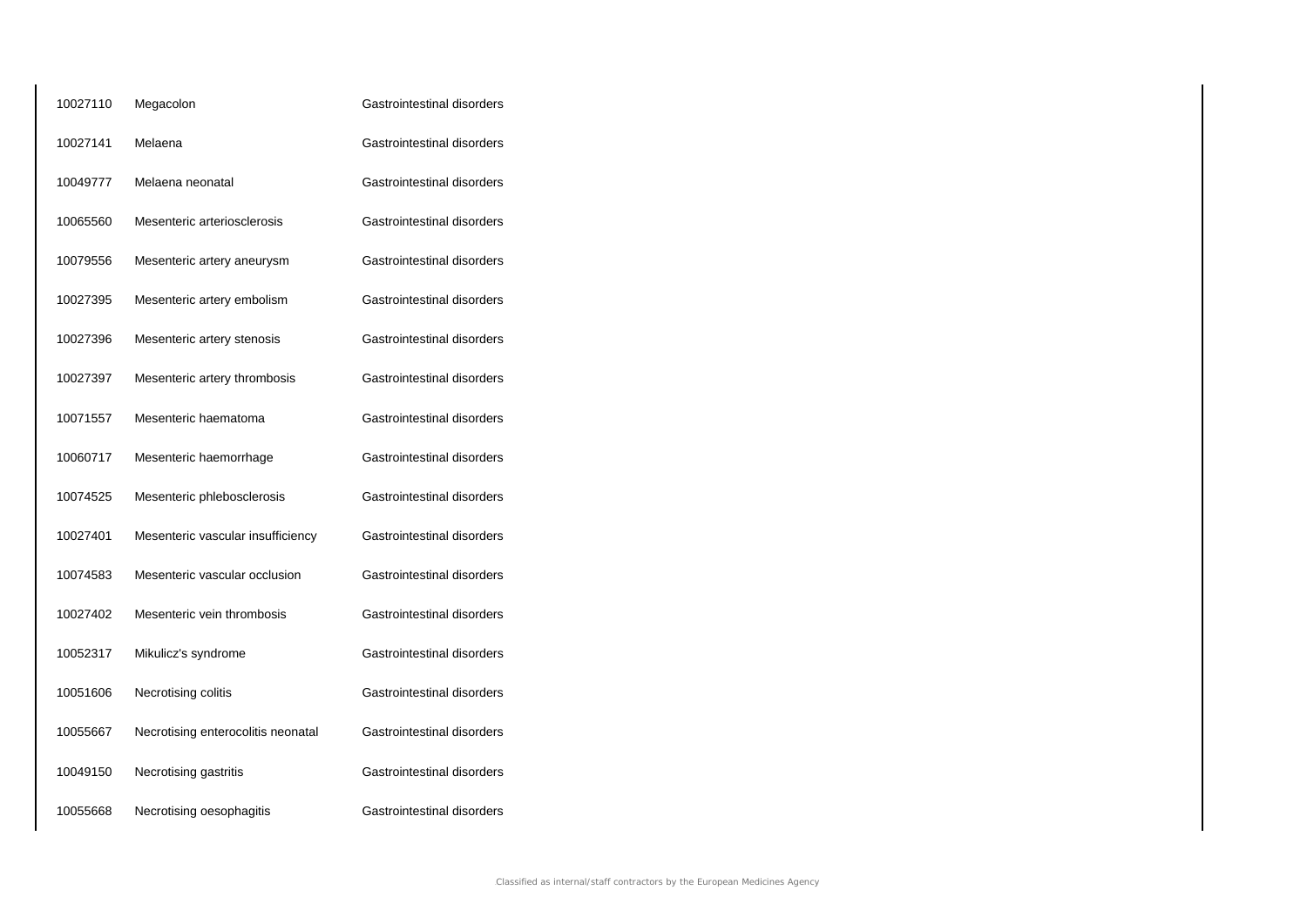| 10084237 | Neonatal Crohn's disease              | Gastrointestinal disorders |
|----------|---------------------------------------|----------------------------|
| 10074159 | Neonatal gastrointestinal haemorrhage | Gastrointestinal disorders |
| 10058934 | Neonatal intestinal dilatation        | Gastrointestinal disorders |
| 10028951 | Neonatal intestinal obstruction       | Gastrointestinal disorders |
| 10074160 | Neonatal intestinal perforation       | Gastrointestinal disorders |
| 10062959 | Neutropenic colitis                   | Gastrointestinal disorders |
| 10029957 | Obstruction gastric                   | Gastrointestinal disorders |
| 10079822 | Obstructive pancreatitis              | Gastrointestinal disorders |
| 10052400 | Oedematous pancreatitis               | Gastrointestinal disorders |
| 10074074 | Oesophageal compression               | Gastrointestinal disorders |
| 10030164 | Oesophageal dilatation                | Gastrointestinal disorders |
| 10050171 | Oesophageal dysplasia                 | Gastrointestinal disorders |
| 10072208 | Oesophageal fibrosis                  | Gastrointestinal disorders |
| 10065835 | Oesophageal fistula                   | Gastrointestinal disorders |
| 10065567 | Oesophageal food impaction            | Gastrointestinal disorders |
| 10030172 | Oesophageal haemorrhage               | Gastrointestinal disorders |
| 10077486 | Oesophageal intramural haematoma      | Gastrointestinal disorders |
| 10072350 | Oesophageal mucosal dissection        | Gastrointestinal disorders |
| 10077822 | Oesophageal mucosal tear              | Gastrointestinal disorders |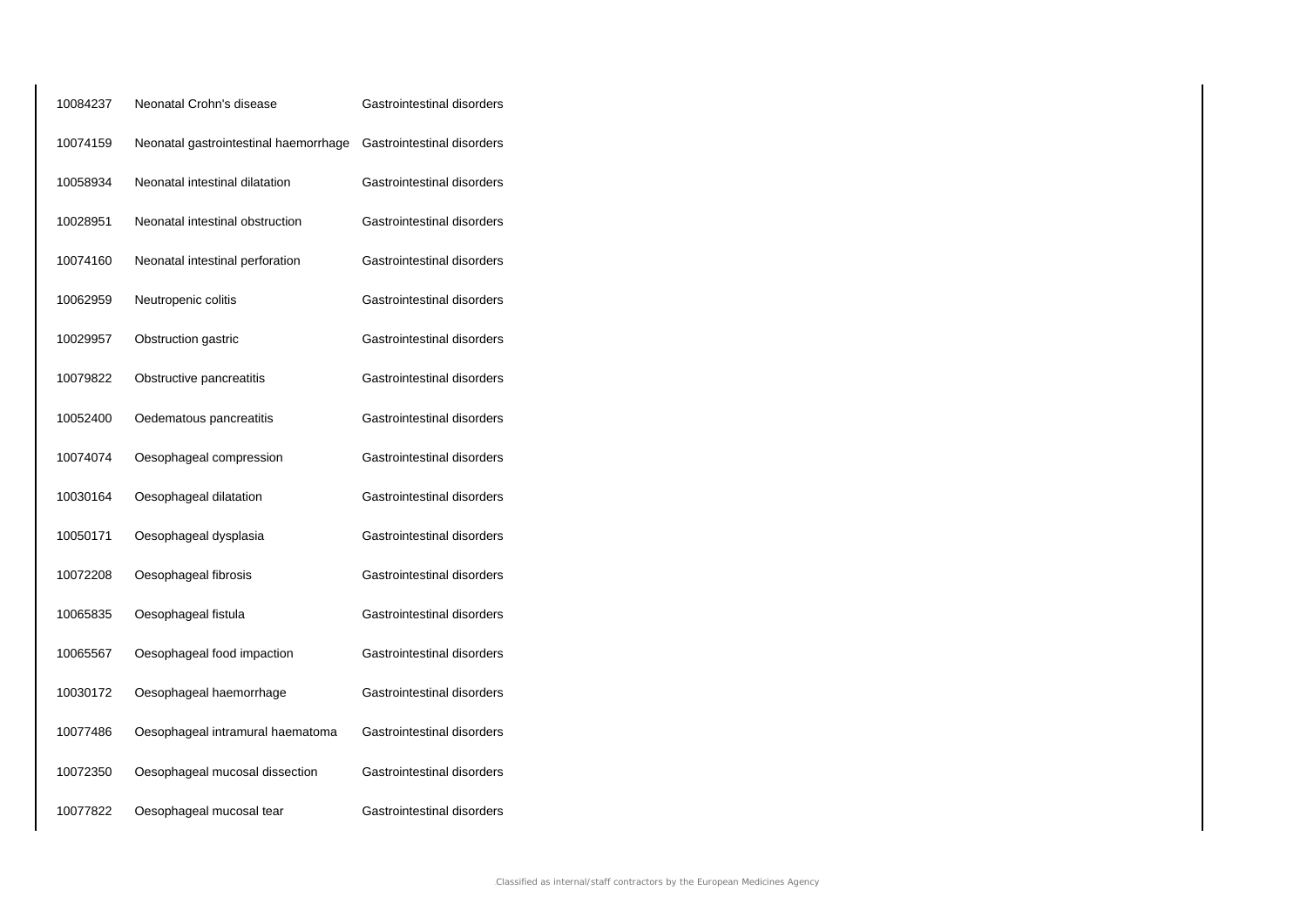| 10030178 | Oesophageal obstruction         | Gastrointestinal disorders |
|----------|---------------------------------|----------------------------|
| 10030181 | Oesophageal perforation         | Gastrointestinal disorders |
| 10052211 | Oesophageal rupture             | Gastrointestinal disorders |
| 10030194 | Oesophageal stenosis            | Gastrointestinal disorders |
| 10030201 | Oesophageal ulcer               | Gastrointestinal disorders |
| 10030202 | Oesophageal ulcer haemorrhage   | Gastrointestinal disorders |
| 10052488 | Oesophageal ulcer perforation   | Gastrointestinal disorders |
| 10030210 | Oesophageal varices haemorrhage | Gastrointestinal disorders |
| 10083015 | Oesophageal-pulmonary fistula   | Gastrointestinal disorders |
| 10030219 | Oesophagitis haemorrhagic       | Gastrointestinal disorders |
| 10049098 | Oesophagitis ulcerative         | Gastrointestinal disorders |
| 10084038 | Oesophagomediastinal fistula    | Gastrointestinal disorders |
| 10077873 | Oesophagopleural fistula        | Gastrointestinal disorders |
| 10085045 | Omental haemorrhage             | Gastrointestinal disorders |
| 10077828 | Omental necrosis                | Gastrointestinal disorders |
| 10031023 | Oral submucosal fibrosis        | Gastrointestinal disorders |
| 10065120 | Oroantral fistula               | Gastrointestinal disorders |
| 10033603 | Pancreatic atrophy              | Gastrointestinal disorders |
| 10071369 | Pancreatic cyst rupture         | Gastrointestinal disorders |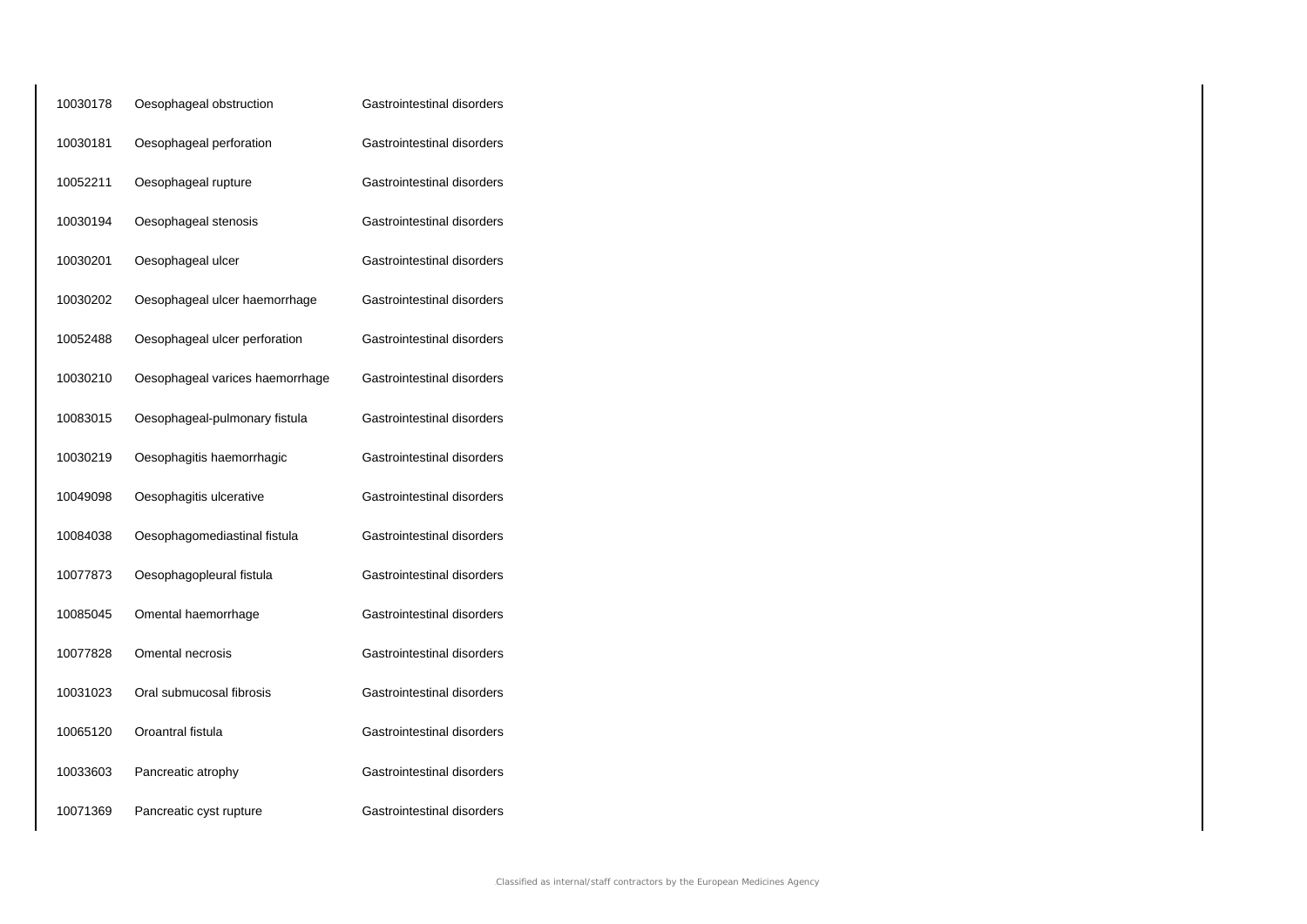| 10064858 | Pancreatic duct dilatation        | Gastrointestinal disorders |
|----------|-----------------------------------|----------------------------|
| 10052765 | Pancreatic duct obstruction       | Gastrointestinal disorders |
| 10065703 | Pancreatic duct stenosis          | Gastrointestinal disorders |
| 10079281 | Pancreatic failure                | Gastrointestinal disorders |
| 10074857 | Pancreatic fibrosis               | Gastrointestinal disorders |
| 10049192 | Pancreatic fistula                | Gastrointestinal disorders |
| 10033625 | Pancreatic haemorrhage            | Gastrointestinal disorders |
| 10068239 | Pancreatic infarction             | Gastrointestinal disorders |
| 10056975 | Pancreatic phlegmon               | Gastrointestinal disorders |
| 10081762 | Pancreatic pseudoaneurysm         | Gastrointestinal disorders |
| 10083813 | Pancreatic pseudocyst haemorrhage | Gastrointestinal disorders |
| 10083811 | Pancreatic pseudocyst rupture     | Gastrointestinal disorders |
| 10033645 | Pancreatitis                      | Gastrointestinal disorders |
| 10033647 | Pancreatitis acute                | Gastrointestinal disorders |
| 10033649 | Pancreatitis chronic              | Gastrointestinal disorders |
| 10033650 | Pancreatitis haemorrhagic         | Gastrointestinal disorders |
| 10033654 | Pancreatitis necrotising          | Gastrointestinal disorders |
| 10033657 | Pancreatitis relapsing            | Gastrointestinal disorders |
| 10051252 | Pancreatolithiasis                | Gastrointestinal disorders |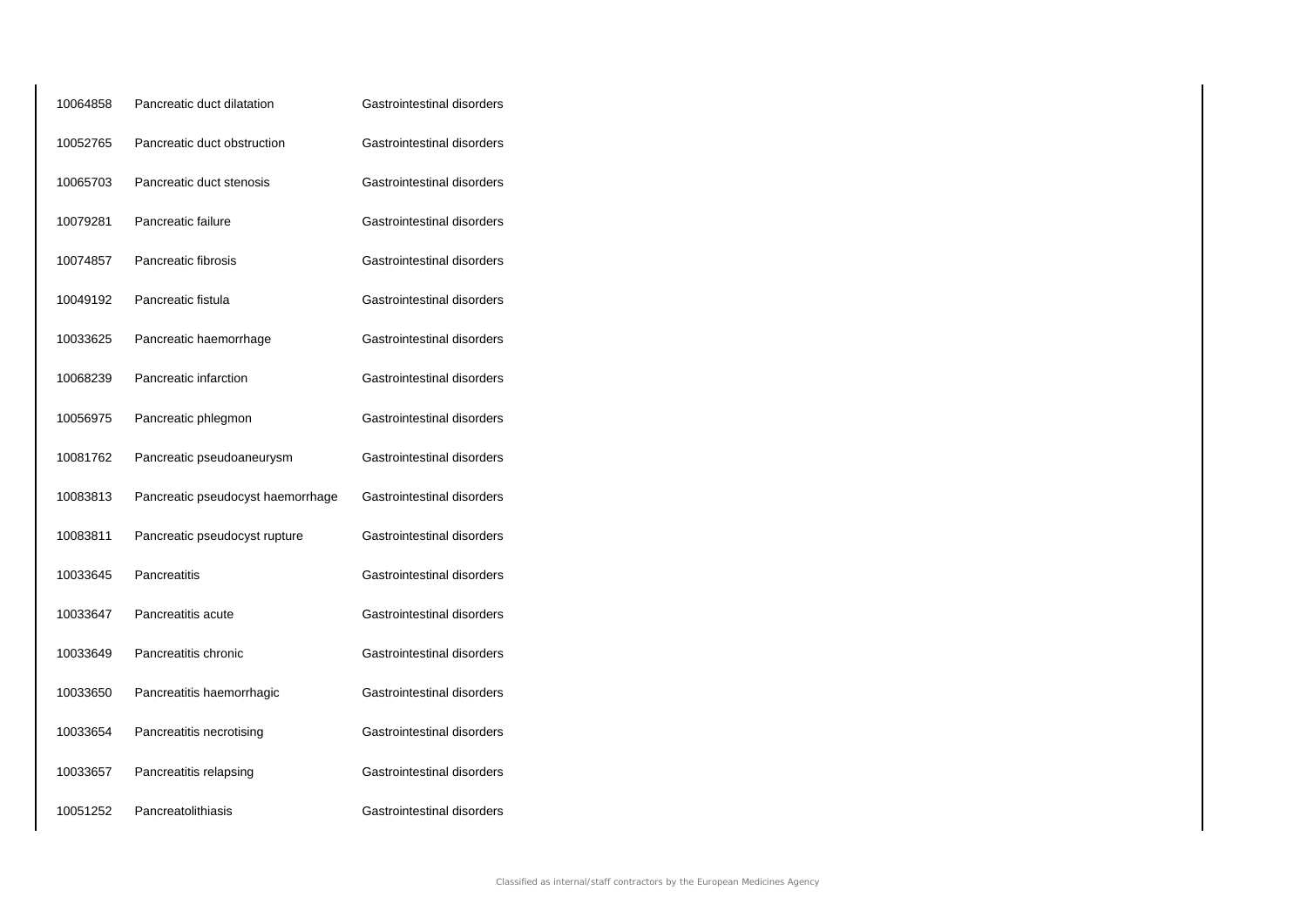| 10085094 | Papilla of Vater sclerosis            | Gastrointestinal disorders |
|----------|---------------------------------------|----------------------------|
| 10051166 | Parotid gland haemorrhage             | Gastrointestinal disorders |
| 10034341 | Peptic ulcer                          | Gastrointestinal disorders |
| 10034344 | Peptic ulcer haemorrhage              | Gastrointestinal disorders |
| 10034354 | Peptic ulcer perforation              | Gastrointestinal disorders |
| 10034358 | Peptic ulcer perforation, obstructive | Gastrointestinal disorders |
| 10034365 | Peptic ulcer, obstructive             | Gastrointestinal disorders |
| 10073215 | Peripancreatic varices                | Gastrointestinal disorders |
| 10034665 | <b>Peritoneal fibrosis</b>            | Gastrointestinal disorders |
| 10065704 | Peritoneal necrosis                   | Gastrointestinal disorders |
| 10064666 | Peritoneal perforation                | Gastrointestinal disorders |
| 10076607 | Peritoneocutaneous fistula            | Gastrointestinal disorders |
| 10062898 | Peritonitis lupus                     | Gastrointestinal disorders |
| 10057030 | Pneumatosis intestinalis              | Gastrointestinal disorders |
| 10048299 | Pneumoperitoneum                      | Gastrointestinal disorders |
| 10068676 | Pneumoretroperitoneum                 | Gastrointestinal disorders |
| 10079446 | Portal hypertensive colopathy         | Gastrointestinal disorders |
| 10068923 | Portal hypertensive enteropathy       | Gastrointestinal disorders |
| 10050897 | Portal hypertensive gastropathy       | Gastrointestinal disorders |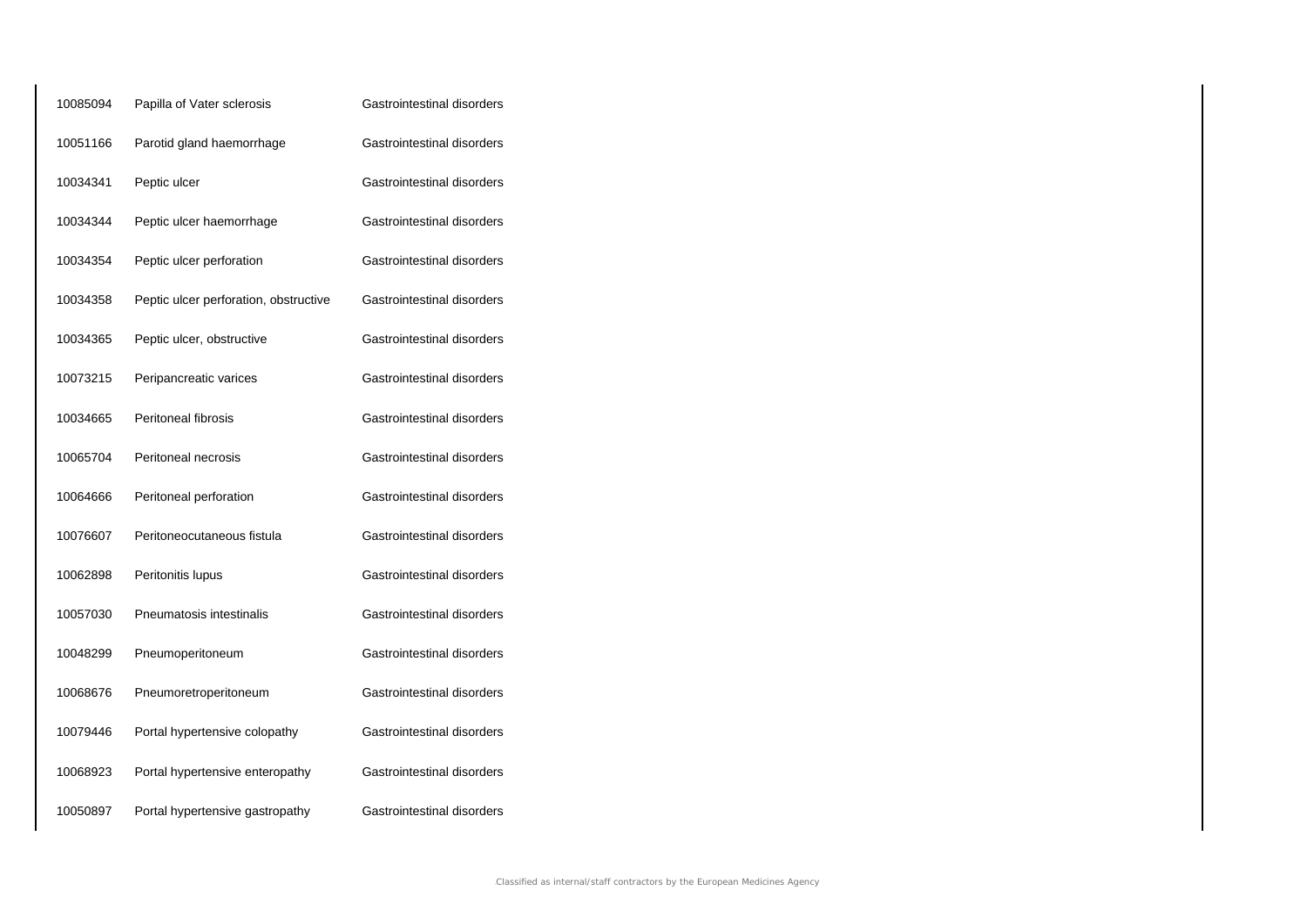| 10064711 | Portal venous gas                      | Gastrointestinal disorders |
|----------|----------------------------------------|----------------------------|
| 10083666 | Precancerous lesion of digestive tract | Gastrointestinal disorders |
| 10050173 | Prepyloric stenosis                    | Gastrointestinal disorders |
| 10036778 | Proctitis haemorrhagic                 | Gastrointestinal disorders |
| 10036783 | Proctitis ulcerative                   | Gastrointestinal disorders |
| 10051478 | Proctoparalysis                        | Gastrointestinal disorders |
| 10059344 | Protein-losing gastroenteropathy       | Gastrointestinal disorders |
| 10075246 | Pseudoachalasia                        | Gastrointestinal disorders |
| 10037288 | Pudendal hernia                        | Gastrointestinal disorders |
| 10082607 | Rectal dysplasia                       | Gastrointestinal disorders |
| 10038063 | Rectal haemorrhage                     | Gastrointestinal disorders |
| 10065707 | Rectal obstruction                     | Gastrointestinal disorders |
| 10038073 | Rectal perforation                     | Gastrointestinal disorders |
| 10038079 | Rectal stenosis                        | Gastrointestinal disorders |
| 10038080 | Rectal ulcer                           | Gastrointestinal disorders |
| 10038081 | Rectal ulcer haemorrhage               | Gastrointestinal disorders |
| 10066892 | Rectourethral fistula                  | Gastrointestinal disorders |
| 10063637 | Retroperitoneal effusion               | Gastrointestinal disorders |
| 10038979 | Retroperitoneal fibrosis               | Gastrointestinal disorders |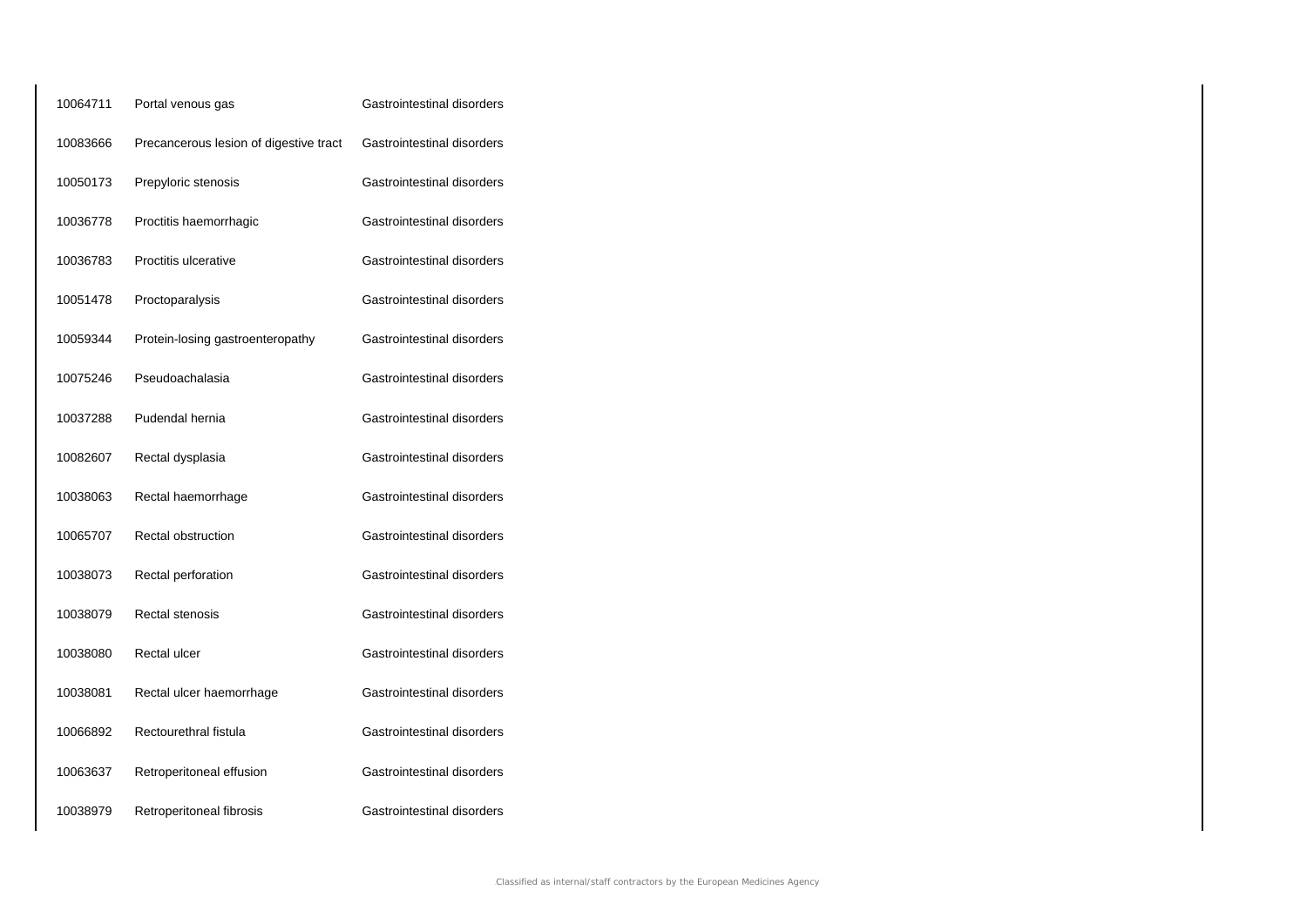| 10058360 | Retroperitoneal haematoma          | Gastrointestinal disorders |
|----------|------------------------------------|----------------------------|
| 10038980 | Retroperitoneal haemorrhage        | Gastrointestinal disorders |
| 10038983 | Retroperitoneal oedema             | Gastrointestinal disorders |
| 10051689 | Retroperitoneum cyst               | Gastrointestinal disorders |
| 10074725 | Richter's hernia                   | Gastrointestinal disorders |
| 10039411 | Salivary gland fistula             | Gastrointestinal disorders |
| 10049416 | Short-bowel syndrome               | Gastrointestinal disorders |
| 10052535 | Small intestinal haemorrhage       | Gastrointestinal disorders |
| 10041101 | Small intestinal obstruction       | Gastrointestinal disorders |
| 10041103 | Small intestinal perforation       | Gastrointestinal disorders |
| 10062263 | Small intestinal stenosis          | Gastrointestinal disorders |
| 10061550 | Small intestinal ulcer haemorrhage | Gastrointestinal disorders |
| 10041133 | Small intestine ulcer              | Gastrointestinal disorders |
| 10084829 | Splanchnic hypoperfusion           | Gastrointestinal disorders |
| 10041645 | Splenic artery aneurysm            | Gastrointestinal disorders |
| 10078322 | Splenic vein aneurysm              | Gastrointestinal disorders |
| 10042132 | Stomatitis haemorrhagic            | Gastrointestinal disorders |
| 10042135 | Stomatitis necrotising             | Gastrointestinal disorders |
| 10076931 | Strangulated umbilical hernia      | Gastrointestinal disorders |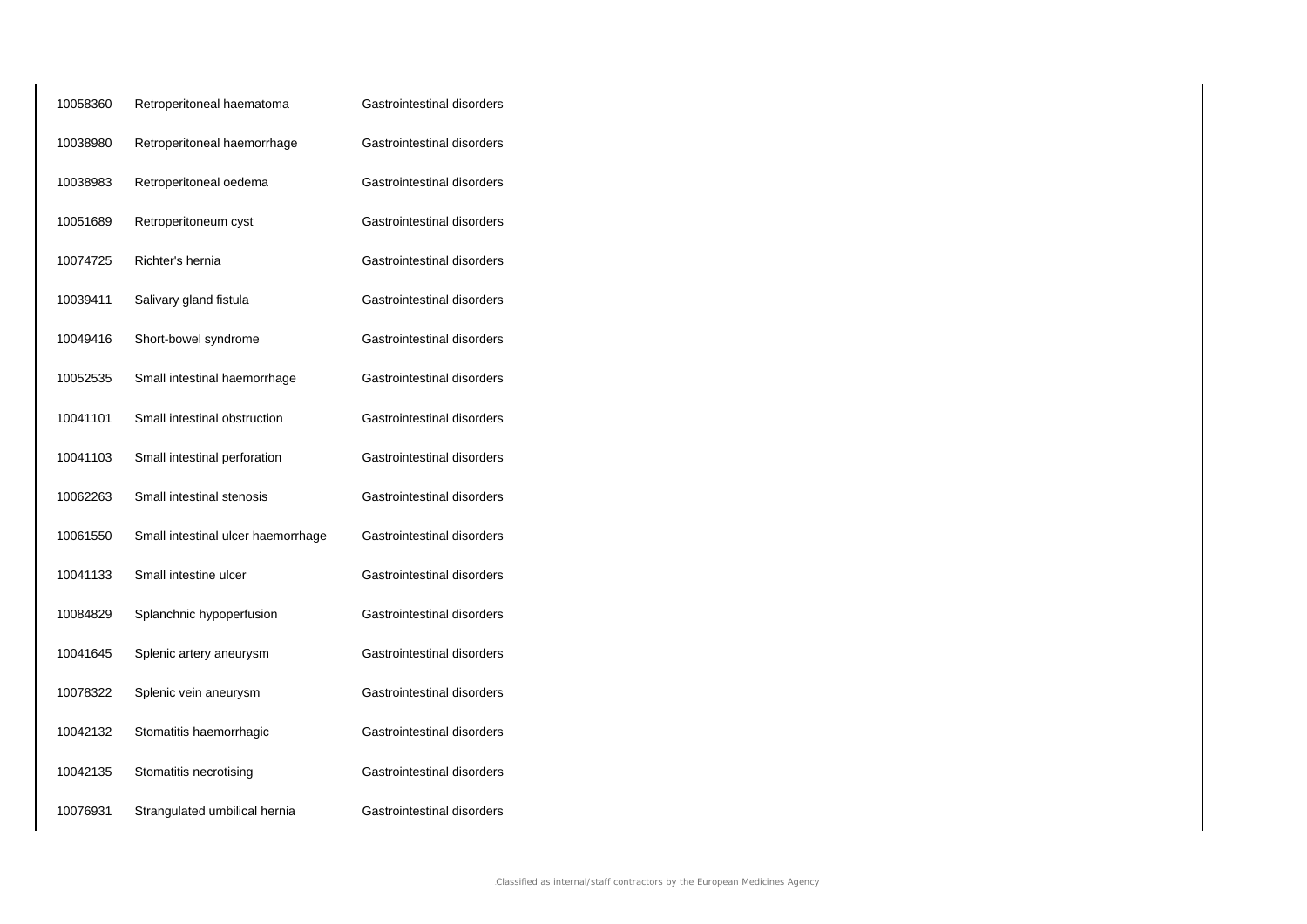| 10042220 | Stress ulcer                        | Gastrointestinal disorders |
|----------|-------------------------------------|----------------------------|
| 10084554 | Subacute pancreatitis               | Gastrointestinal disorders |
| 10054156 | Superior mesenteric artery syndrome | Gastrointestinal disorders |
| 10043280 | <b>Terminal ileitis</b>             | Gastrointestinal disorders |
| 10043626 | Thrombosis mesenteric vessel        | Gastrointestinal disorders |
| 10051652 | Tongue dysplasia                    | Gastrointestinal disorders |
| 10074540 | Tongue infarction                   | Gastrointestinal disorders |
| 10044145 | Toxic dilatation of intestine       | Gastrointestinal disorders |
| 10062363 | Truncus coeliacus thrombosis        | Gastrointestinal disorders |
| 10080994 | Ulcerative duodenitis               | Gastrointestinal disorders |
| 10069568 | <b>Ultrafiltration failure</b>      | Gastrointestinal disorders |
| 10066993 | Umbilical hernia perforation        | Gastrointestinal disorders |
| 10045467 | Umbilical hernia, obstructive       | Gastrointestinal disorders |
| 10046274 | Upper gastrointestinal haemorrhage  | Gastrointestinal disorders |
| 10078413 | Upper gastrointestinal perforation  | Gastrointestinal disorders |
| 10063709 | Uraemic gastropathy                 | Gastrointestinal disorders |
| 10075004 | Urinary ascites                     | Gastrointestinal disorders |
| 10048319 | Vasculitis gastrointestinal         | Gastrointestinal disorders |
| 10077829 | Visceral venous thrombosis          | Gastrointestinal disorders |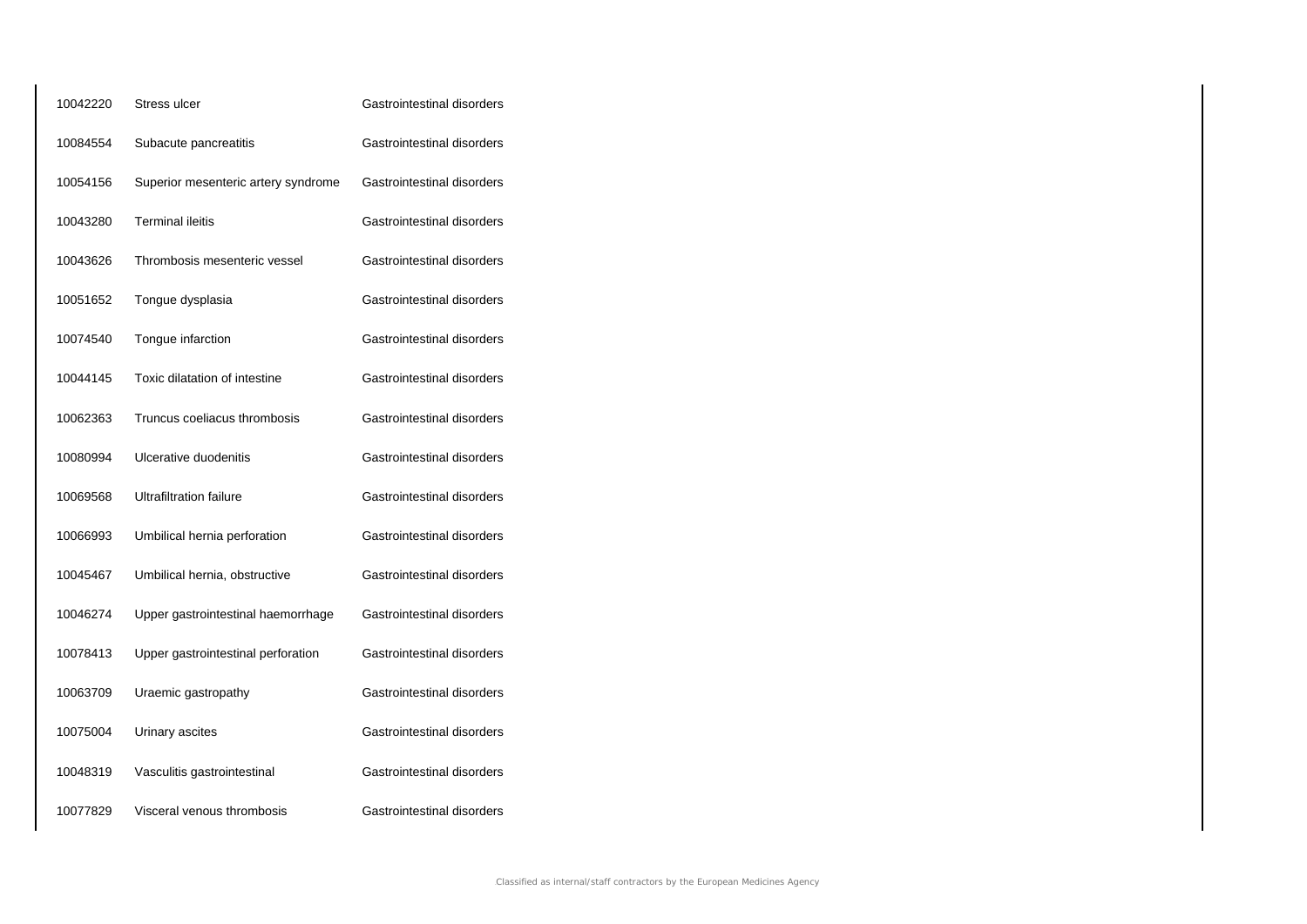| 10047697 | Volvulus                          | Gastrointestinal disorders                              |  |
|----------|-----------------------------------|---------------------------------------------------------|--|
| 10065666 | Volvulus of small bowel           | Gastrointestinal disorders                              |  |
| 10079750 | Abnormal organ growth             | General disorders and administration<br>site conditions |  |
| 10079759 | Abnormal organ maturation         | General disorders and administration<br>site conditions |  |
| 10063746 | Accidental death                  | General disorders and administration<br>site conditions |  |
| 10075942 | Administration site ischaemia     | General disorders and administration<br>site conditions |  |
| 10075956 | Administration site necrosis      | General disorders and administration<br>site conditions |  |
| 10075968 | Administration site thrombosis    | General disorders and administration<br>site conditions |  |
| 10048664 | Agonal death struggle             | General disorders and administration<br>site conditions |  |
| 10067476 | Apparent death                    | General disorders and administration<br>site conditions |  |
| 10076008 | Application site ischaemia        | General disorders and administration<br>site conditions |  |
| 10003048 | Application site necrosis         | General disorders and administration<br>site conditions |  |
| 10076026 | Application site thrombosis       | General disorders and administration<br>site conditions |  |
| 10078895 | Artificial blood vessel occlusion | General disorders and administration<br>site conditions |  |
| 10075122 | Autoresuscitation                 | General disorders and administration<br>site conditions |  |
| 10049054 | Brain death                       | General disorders and administration<br>site conditions |  |
| 10049993 | Cardiac death                     | General disorders and administration<br>site conditions |  |
| 10074002 | Catheter site ischaemia           | General disorders and administration<br>site conditions |  |
| 10056295 | Catheter site necrosis            | General disorders and administration<br>site conditions |  |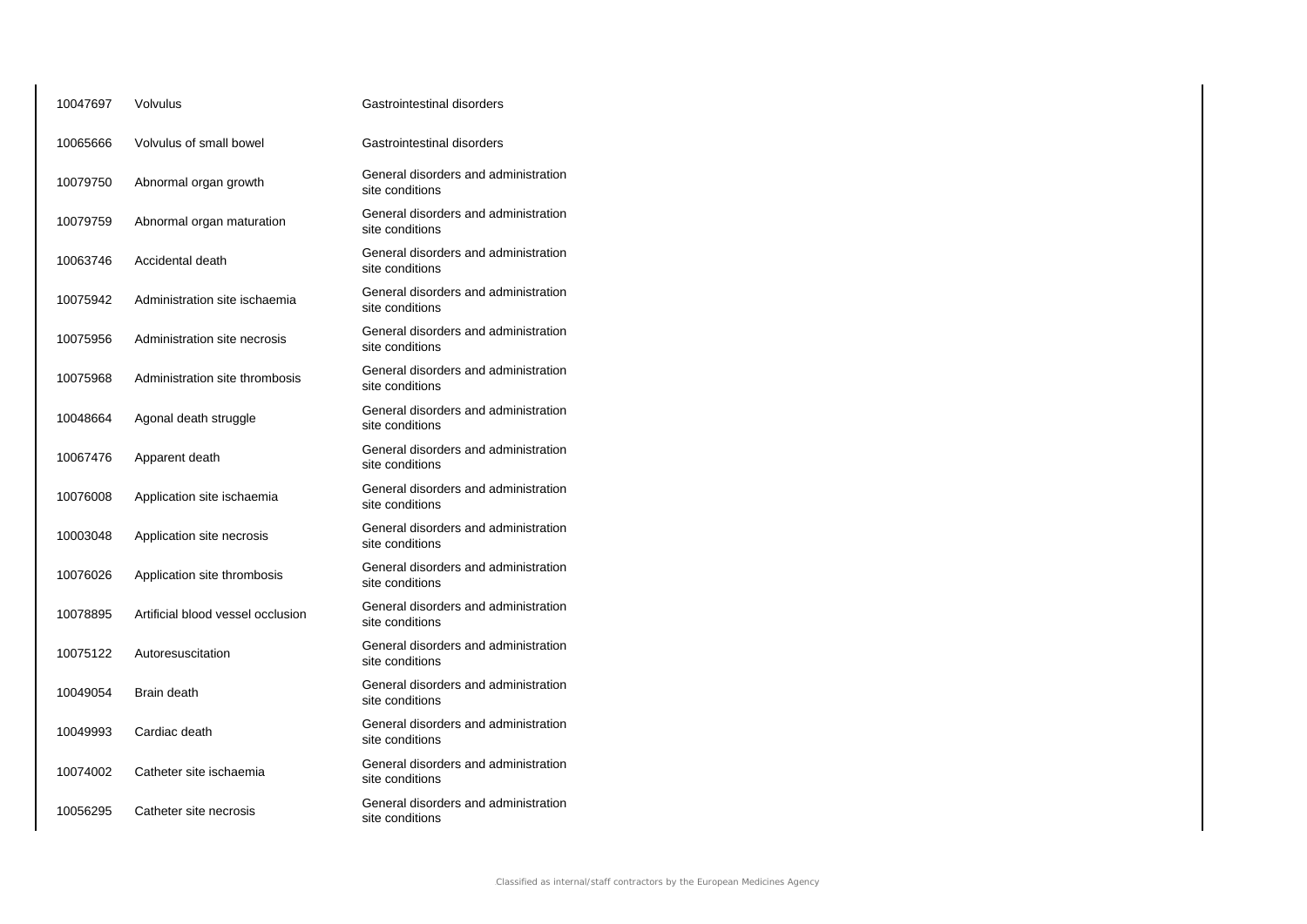| 10079523 | Catheter site thrombosis    | General disorders and administration<br>site conditions |
|----------|-----------------------------|---------------------------------------------------------|
| 10083493 | Clinical death              | General disorders and administration<br>site conditions |
| 10077264 | <b>Critical illness</b>     | General disorders and administration<br>site conditions |
| 10011906 | Death                       | General disorders and administration<br>site conditions |
| 10011912 | Death neonatal              | General disorders and administration<br>site conditions |
| 10074896 | Device embolisation         | General disorders and administration<br>site conditions |
| 10077455 | Device related thrombosis   | General disorders and administration<br>site conditions |
| 10013647 | Drowning                    | General disorders and administration<br>site conditions |
| 10058729 | Embolia cutis medicamentosa | General disorders and administration<br>site conditions |
| 10016562 | Fever neonatal              | General disorders and administration<br>site conditions |
| 10073770 | Haemophilic pseudotumour    | General disorders and administration<br>site conditions |
| 10059189 | Haemorrhagic cyst           | General disorders and administration<br>site conditions |
| 10061207 | Hernia obstructive          | General disorders and administration<br>site conditions |
| 10075255 | Hernia perforation          | General disorders and administration<br>site conditions |
| 10020741 | Hyperpyrexia                | General disorders and administration<br>site conditions |
| 10020844 | Hyperthermia malignant      | General disorders and administration<br>site conditions |
| 10021113 | Hypothermia                 | General disorders and administration<br>site conditions |
| 10063861 | Implant site ischaemia      | General disorders and administration<br>site conditions |
| 10063863 | Implant site necrosis       | General disorders and administration<br>site conditions |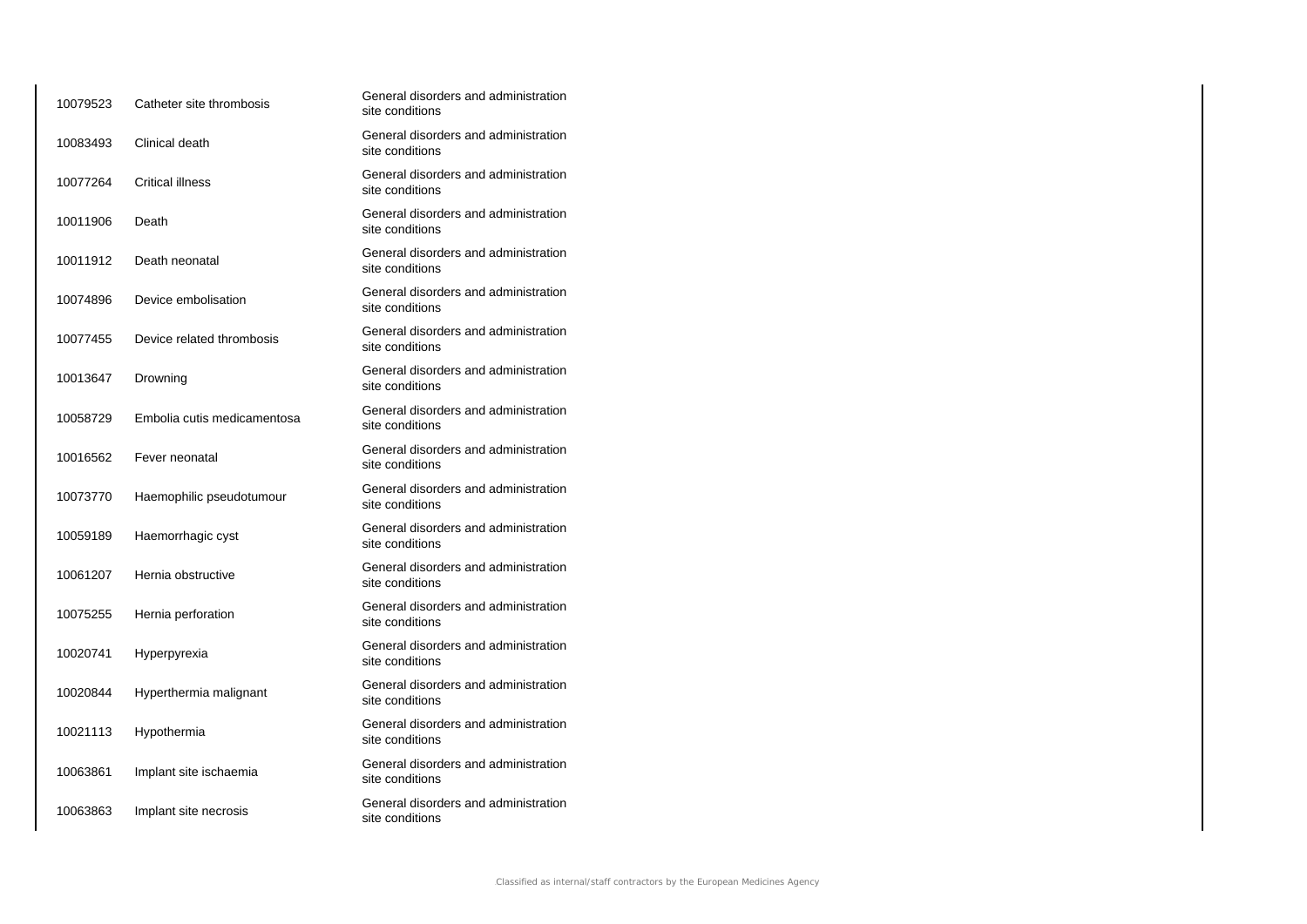| 10063868 | Implant site thrombosis             | General disorders and administration<br>site conditions |
|----------|-------------------------------------|---------------------------------------------------------|
| 10021610 | Incarcerated hernia                 | General disorders and administration<br>site conditions |
| 10065474 | Infusion site ischaemia             | General disorders and administration<br>site conditions |
| 10065478 | Infusion site necrosis              | General disorders and administration<br>site conditions |
| 10065489 | Infusion site thrombosis            | General disorders and administration<br>site conditions |
| 10048648 | Injection site ischaemia            | General disorders and administration<br>site conditions |
| 10022082 | Injection site necrosis             | General disorders and administration<br>site conditions |
| 10022104 | Injection site thrombosis           | General disorders and administration<br>site conditions |
| 10073616 | Instillation site necrosis          | General disorders and administration<br>site conditions |
| 10073625 | Instillation site thrombosis        | General disorders and administration<br>site conditions |
| 10024860 | Loss of control of legs             | General disorders and administration<br>site conditions |
| 10076115 | Medical device site ischaemia       | General disorders and administration<br>site conditions |
| 10076130 | Medical device site necrosis        | General disorders and administration<br>site conditions |
| 10076145 | Medical device site thrombosis      | General disorders and administration<br>site conditions |
| 10067993 | Mucosal necrosis                    | General disorders and administration<br>site conditions |
| 10077361 | Multiple organ dysfunction syndrome | General disorders and administration<br>site conditions |
| 10028851 | <b>Necrosis</b>                     | General disorders and administration<br>site conditions |
| 10050401 | Neonatal multi-organ failure        | General disorders and administration<br>site conditions |
| 10061317 | Oedema neonatal                     | General disorders and administration<br>site conditions |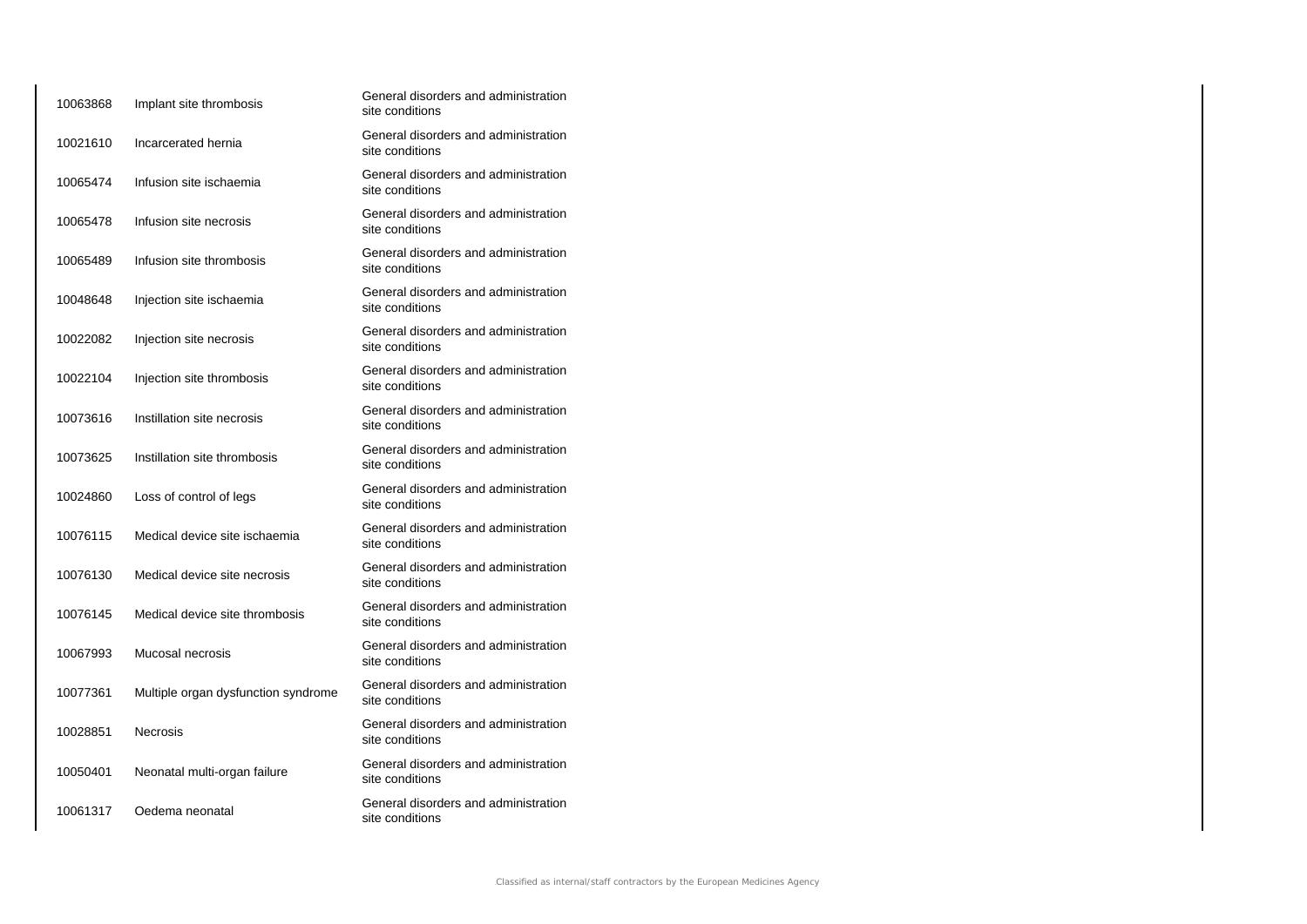| 10051994 | Pacemaker syndrome                     | General disorders and administration<br>site conditions |
|----------|----------------------------------------|---------------------------------------------------------|
| 10085297 | Paravalvular regurgitation             | General disorders and administration<br>site conditions |
| 10080973 | Pathological dissection                | General disorders and administration<br>site conditions |
| 10034244 | Pelvic fibrosis                        | General disorders and administration<br>site conditions |
| 10062065 | Perforated ulcer                       | General disorders and administration<br>site conditions |
| 10049779 | Peripheral oedema neonatal             | General disorders and administration<br>site conditions |
| 10036141 | Polyserositis                          | General disorders and administration<br>site conditions |
| 10083553 | Precancerous condition                 | General disorders and administration<br>site conditions |
| 10068367 | Precancerous mucosal lesion            | General disorders and administration<br>site conditions |
| 10076700 | Premature baby death                   | General disorders and administration<br>site conditions |
| 10085296 | Prosthetic cardiac valve calcification | General disorders and administration<br>site conditions |
| 10085295 | Prosthetic cardiac valve fibrosis      | General disorders and administration<br>site conditions |
| 10080073 | Prosthetic cardiac valve stenosis      | General disorders and administration<br>site conditions |
| 10063176 | Prosthetic cardiac valve thrombosis    | General disorders and administration<br>site conditions |
| 10064396 | Stent-graft endoleak                   | General disorders and administration<br>site conditions |
| 10042166 | Strangulated hernia                    | General disorders and administration<br>site conditions |
| 10049418 | Sudden cardiac death                   | General disorders and administration<br>site conditions |
| 10042434 | Sudden death                           | General disorders and administration<br>site conditions |
| 10042440 | Sudden infant death syndrome           | General disorders and administration<br>site conditions |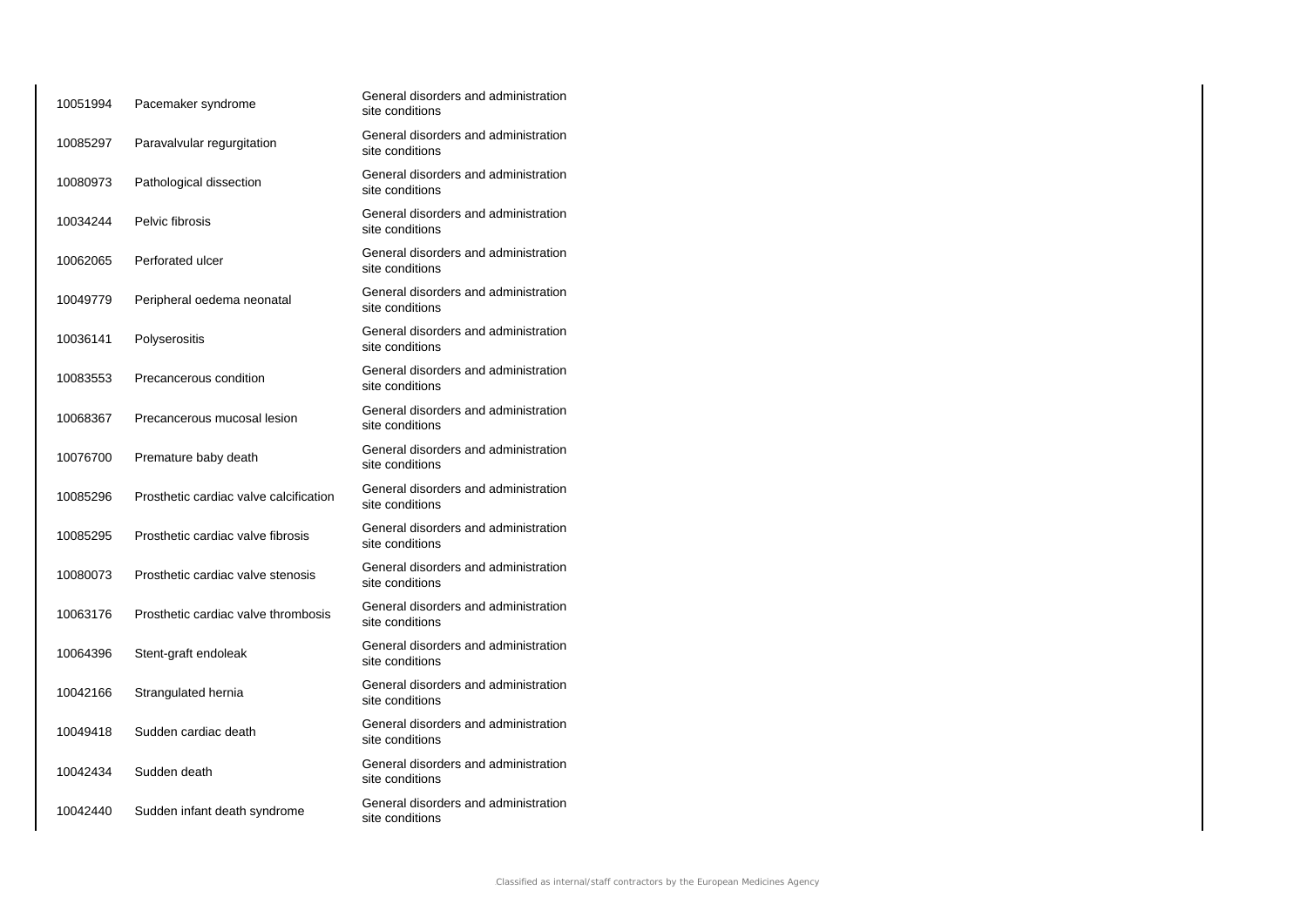| 10063894 | Sudden unexplained death in epilepsy       | General disorders and administration<br>site conditions |
|----------|--------------------------------------------|---------------------------------------------------------|
| 10051379 | Systemic inflammatory response<br>syndrome | General disorders and administration<br>site conditions |
| 10077416 | Terminal agitation                         | General disorders and administration<br>site conditions |
| 10048669 | <b>Terminal state</b>                      | General disorders and administration<br>site conditions |
| 10056697 | Tissue anoxia                              | General disorders and administration<br>site conditions |
| 10061577 | Ulcer haemorrhage                          | General disorders and administration<br>site conditions |
| 10076170 | Vaccination site ischaemia                 | General disorders and administration<br>site conditions |
| 10069625 | Vaccination site necrosis                  | General disorders and administration<br>site conditions |
| 10076190 | Vaccination site thrombosis                | General disorders and administration<br>site conditions |
| 10080803 | Vascular device occlusion                  | General disorders and administration<br>site conditions |
| 10077143 | Vascular stent occlusion                   | General disorders and administration<br>site conditions |
| 10077144 | Vascular stent stenosis                    | General disorders and administration<br>site conditions |
| 10063934 | Vascular stent thrombosis                  | General disorders and administration<br>site conditions |
| 10070649 | Vessel puncture site thrombosis            | General disorders and administration<br>site conditions |
| 10065768 | Visceral oedema                            | General disorders and administration<br>site conditions |
| 10000746 | Acute fatty liver of pregnancy             | Hepatobiliary disorders                                 |
| 10000804 | Acute hepatic failure                      | Hepatobiliary disorders                                 |
| 10077305 | Acute on chronic liver failure             | Hepatobiliary disorders                                 |
| 10070815 | Acute yellow liver atrophy                 | Hepatobiliary disorders                                 |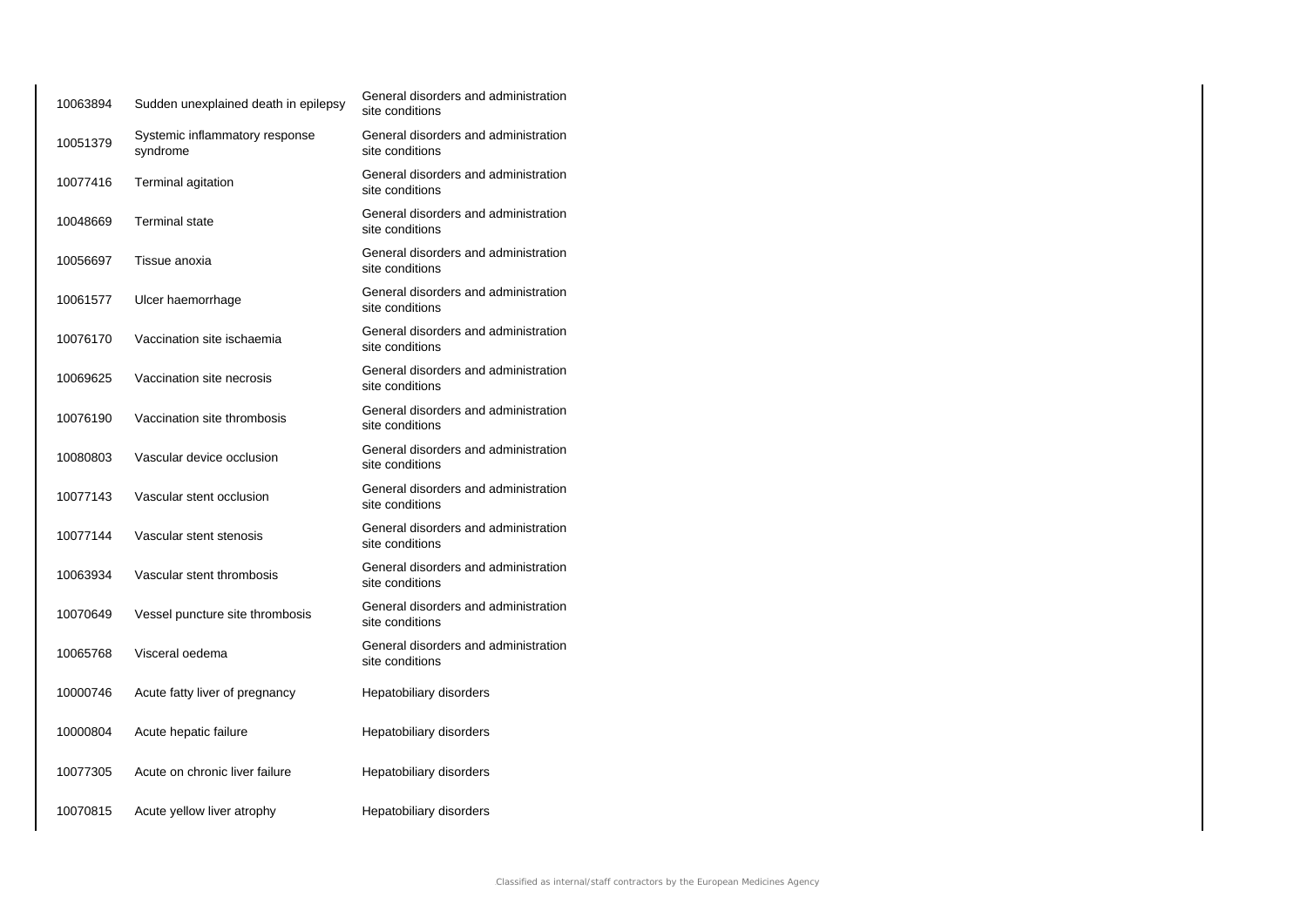| 10071198 | Allergic hepatitis           | Hepatobiliary disorders |
|----------|------------------------------|-------------------------|
| 10080576 | Alloimmune hepatitis         | Hepatobiliary disorders |
| 10067376 | Ampulla of Vater stenosis    | Hepatobiliary disorders |
| 10083636 | Autoimmune cholangitis       | Hepatobiliary disorders |
| 10003827 | Autoimmune hepatitis         | Hepatobiliary disorders |
| 10058941 | Bile duct necrosis           | Hepatobiliary disorders |
| 10051341 | Bile duct stenosis           | Hepatobiliary disorders |
| 10004637 | Bile duct stone              | Hepatobiliary disorders |
| 10071069 | Biliary cast syndrome        | Hepatobiliary disorders |
| 10004659 | <b>Biliary cirrhosis</b>     | Hepatobiliary disorders |
| 10057202 | <b>Biliary dilatation</b>    | Hepatobiliary disorders |
| 10004664 | <b>Biliary fibrosis</b>      | Hepatobiliary disorders |
| 10004665 | <b>Biliary fistula</b>       | Hepatobiliary disorders |
| 10058441 | Biliary ischaemia            | Hepatobiliary disorders |
| 10084247 | <b>Biliary obstruction</b>   | Hepatobiliary disorders |
| 10080163 | Biliary-bronchial fistula    | Hepatobiliary disorders |
| 10061009 | Bilirubin excretion disorder | Hepatobiliary disorders |
| 10059118 | Biloma                       | Hepatobiliary disorders |
| 10072044 | Biloma rupture               | Hepatobiliary disorders |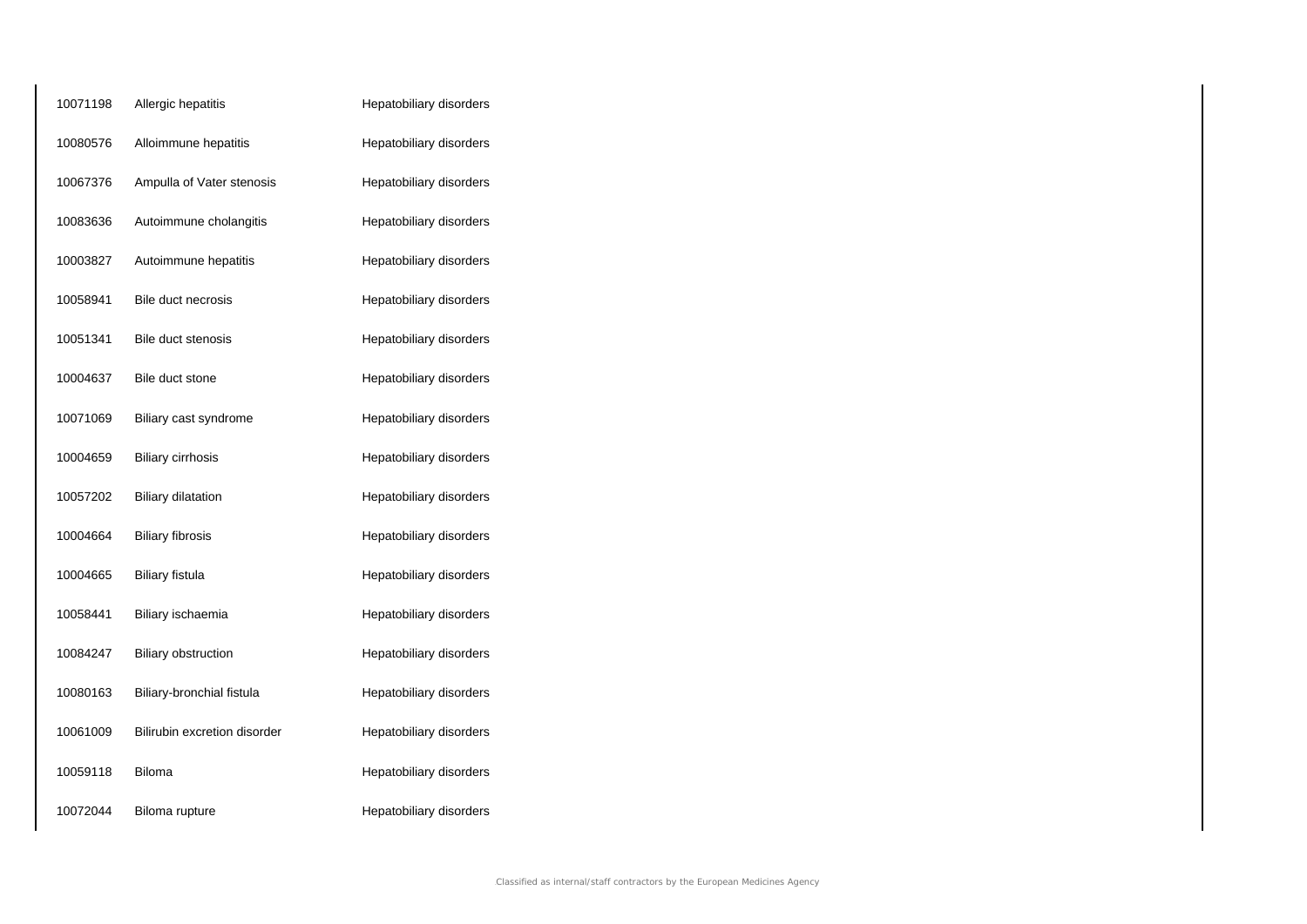| 10006537 | Budd-Chiari syndrome       | Hepatobiliary disorders |
|----------|----------------------------|-------------------------|
| 10054936 | Cardiac cirrhosis          | Hepatobiliary disorders |
| 10053629 | Cholangiectasis acquired   | Hepatobiliary disorders |
| 10008602 | Cholangiolitis             | Hepatobiliary disorders |
| 10008604 | Cholangitis                | Hepatobiliary disorders |
| 10008605 | Cholangitis acute          | Hepatobiliary disorders |
| 10061760 | Cholangitis chronic        | Hepatobiliary disorders |
| 10008609 | Cholangitis sclerosing     | Hepatobiliary disorders |
| 10008612 | Cholecystitis              | Hepatobiliary disorders |
| 10008614 | Cholecystitis acute        | Hepatobiliary disorders |
| 10008617 | Cholecystitis chronic      | Hepatobiliary disorders |
| 10049634 | Cholecystocholangitis      | Hepatobiliary disorders |
| 10008630 | Cholelithiasis obstructive | Hepatobiliary disorders |
| 10008635 | Cholestasis                | Hepatobiliary disorders |
| 10049055 | Cholestasis of pregnancy   | Hepatobiliary disorders |
| 10067969 | Cholestatic liver injury   | Hepatobiliary disorders |
| 10057573 | Chronic hepatic failure    | Hepatobiliary disorders |
| 10008909 | Chronic hepatitis          | Hepatobiliary disorders |
| 10009208 | Cirrhosis alcoholic        | Hepatobiliary disorders |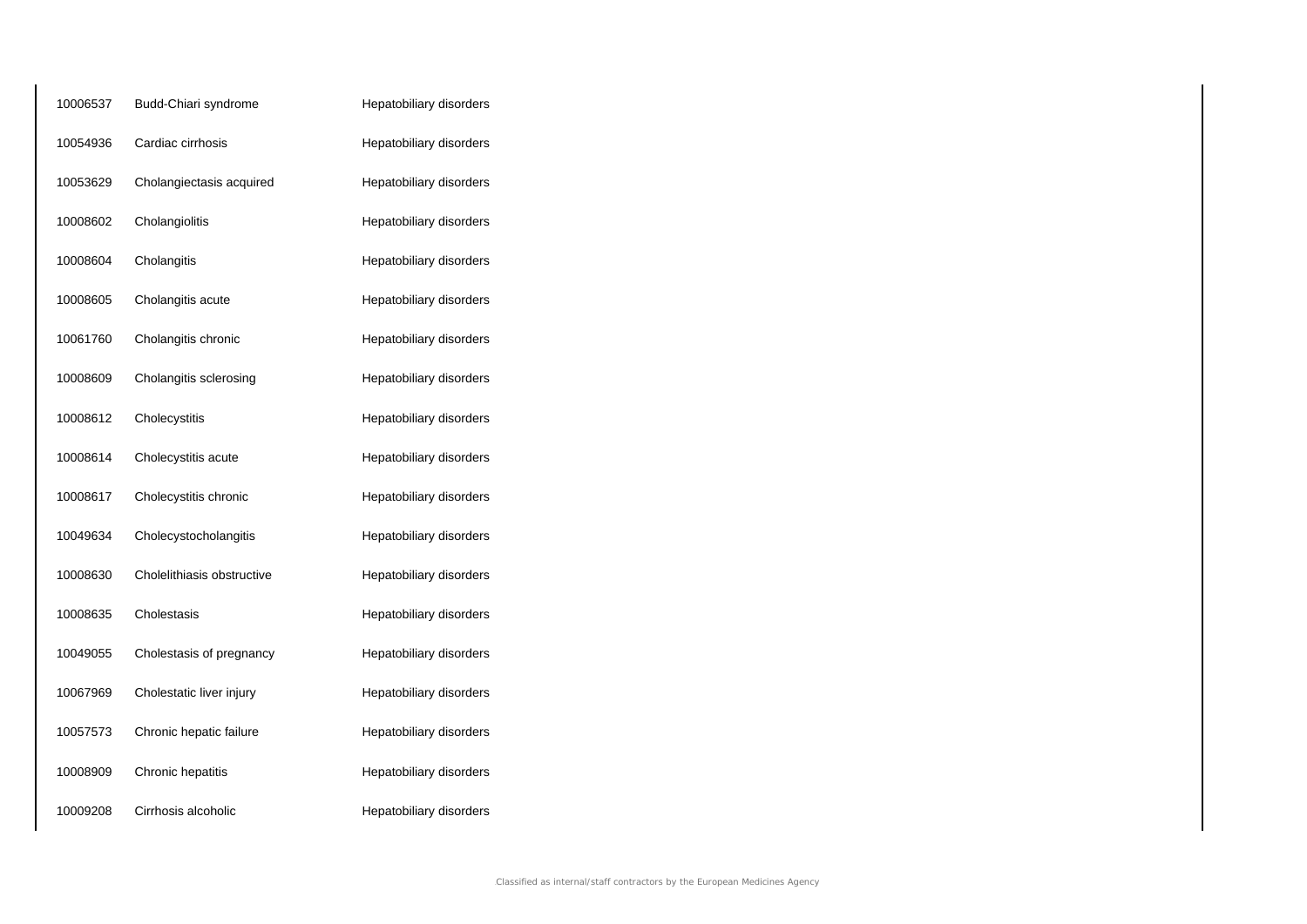| 10084058 | Congestive hepatopathy                | Hepatobiliary disorders |
|----------|---------------------------------------|-------------------------|
| 10063075 | Cryptogenic cirrhosis                 | Hepatobiliary disorders |
| 10052383 | Dilatation intrahepatic duct acquired | Hepatobiliary disorders |
| 10072268 | Drug-induced liver injury             | Hepatobiliary disorders |
| 10084797 | Flood syndrome                        | Hepatobiliary disorders |
| 10062693 | Gallbladder enlargement               | Hepatobiliary disorders |
| 10017631 | Gallbladder fistula                   | Hepatobiliary disorders |
| 10080936 | Gallbladder hypofunction              | Hepatobiliary disorders |
| 10057987 | Gallbladder mucocoele                 | Hepatobiliary disorders |
| 10059446 | Gallbladder necrosis                  | Hepatobiliary disorders |
| 10017636 | Gallbladder obstruction               | Hepatobiliary disorders |
| 10017637 | Gallbladder oedema                    | Hepatobiliary disorders |
| 10081151 | Gallbladder rupture                   | Hepatobiliary disorders |
| 10072319 | Gallbladder varices                   | Hepatobiliary disorders |
| 10074476 | Gallbladder volvulus                  | Hepatobiliary disorders |
| 10018704 | Granulomatous liver disease           | Hepatobiliary disorders |
| 10058947 | Haemobilia                            | Hepatobiliary disorders |
| 10082088 | Haemorrhagic cholecystitis            | Hepatobiliary disorders |
| 10067796 | Haemorrhagic hepatic cyst             | Hepatobiliary disorders |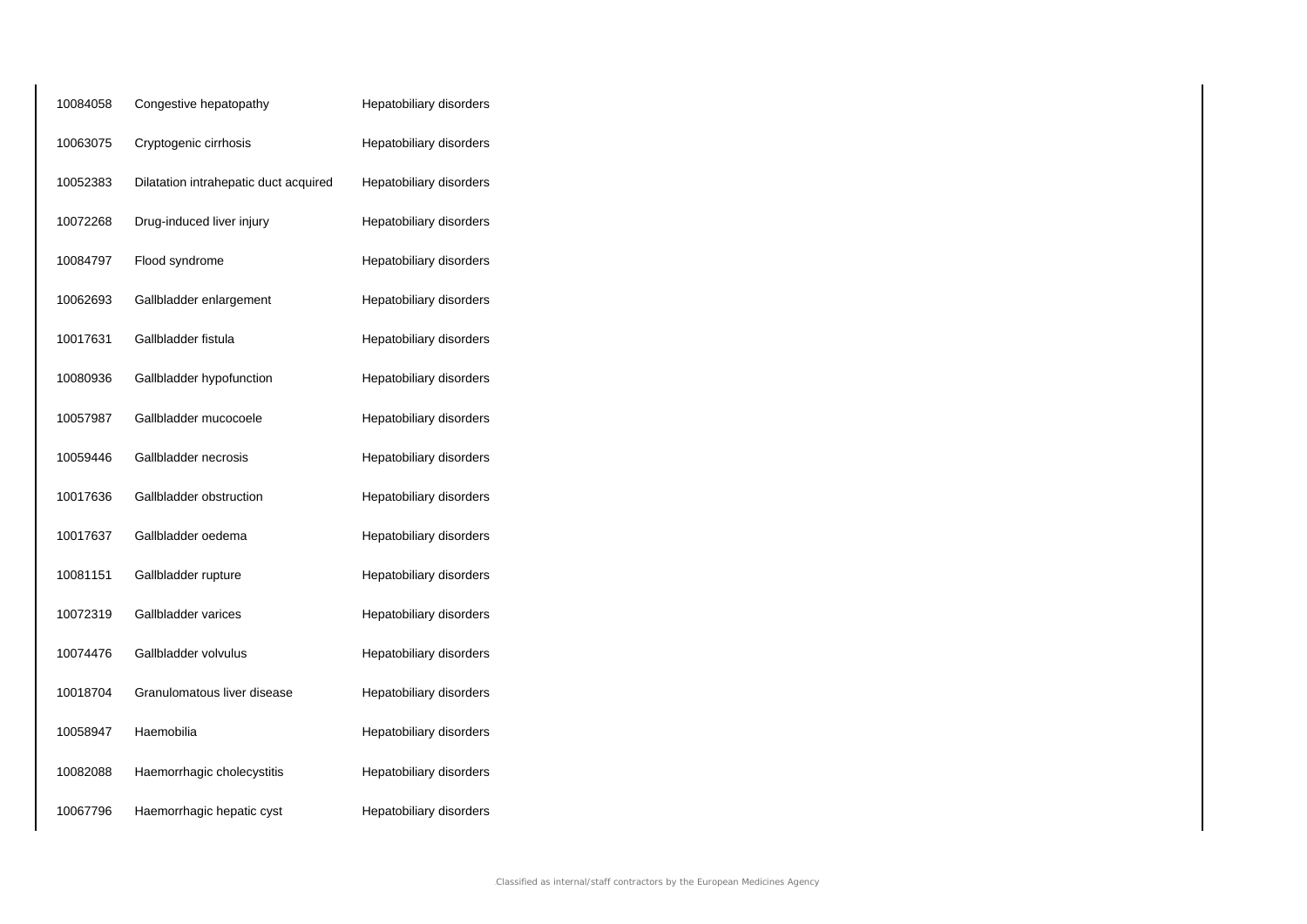| 10075251 | Hepatic amyloidosis               | Hepatobiliary disorders |
|----------|-----------------------------------|-------------------------|
| 10019634 | Hepatic artery aneurysm           | Hepatobiliary disorders |
| 10019635 | Hepatic artery embolism           | Hepatobiliary disorders |
| 10051991 | Hepatic artery occlusion          | Hepatobiliary disorders |
| 10051199 | Hepatic artery stenosis           | Hepatobiliary disorders |
| 10019636 | Hepatic artery thrombosis         | Hepatobiliary disorders |
| 10019637 | Hepatic atrophy                   | Hepatobiliary disorders |
| 10019641 | Hepatic cirrhosis                 | Hepatobiliary disorders |
| 10053973 | Hepatic cyst ruptured             | Hepatobiliary disorders |
| 10049199 | Hepatic cytolysis                 | Hepatobiliary disorders |
| 10056302 | Hepatic dysplasia                 | Hepatobiliary disorders |
| 10019663 | Hepatic failure                   | Hepatobiliary disorders |
| 10019668 | Hepatic fibrosis                  | Hepatobiliary disorders |
| 10019677 | Hepatic haemorrhage               | Hepatobiliary disorders |
| 10084751 | Hepatic hypoperfusion             | Hepatobiliary disorders |
| 10019680 | Hepatic infarction                | Hepatobiliary disorders |
| 10064668 | Hepatic infiltration eosinophilic | Hepatobiliary disorders |
| 10056328 | Hepatic ischaemia                 | Hepatobiliary disorders |
| 10019692 | Hepatic necrosis                  | Hepatobiliary disorders |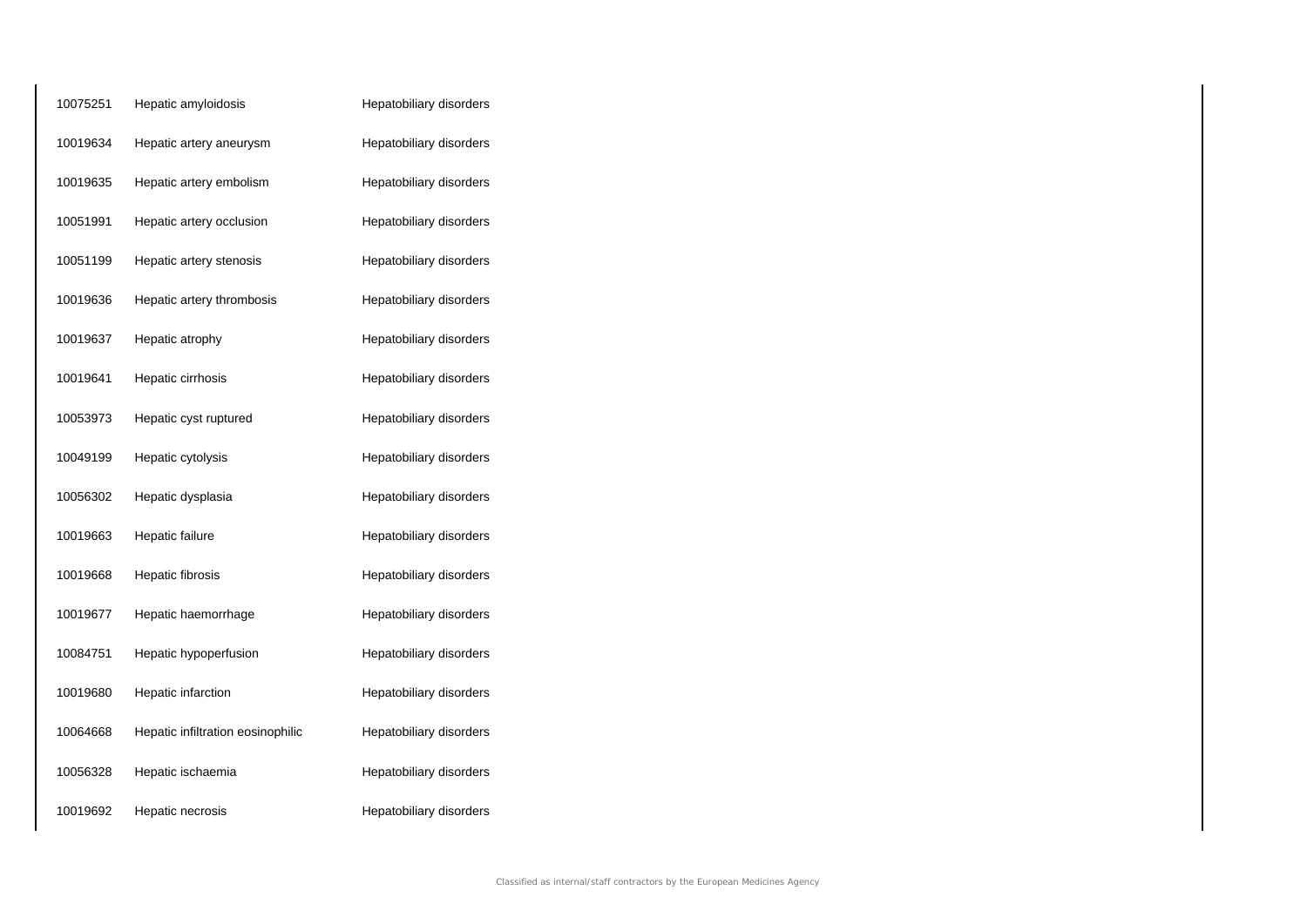| 10083840 | Hepatic perfusion disorder     | Hepatobiliary disorders |
|----------|--------------------------------|-------------------------|
| 10077215 | Hepatic steato-fibrosis        | Hepatobiliary disorders |
| 10074494 | Hepatic vascular thrombosis    | Hepatobiliary disorders |
| 10078810 | Hepatic vein embolism          | Hepatobiliary disorders |
| 10058991 | Hepatic vein occlusion         | Hepatobiliary disorders |
| 10051734 | Hepatic vein stenosis          | Hepatobiliary disorders |
| 10019713 | Hepatic vein thrombosis        | Hepatobiliary disorders |
| 10019717 | Hepatitis                      | Hepatobiliary disorders |
| 10019727 | Hepatitis acute                | Hepatobiliary disorders |
| 10019728 | Hepatitis alcoholic            | Hepatobiliary disorders |
| 10019754 | Hepatitis cholestatic          | Hepatobiliary disorders |
| 10019755 | Hepatitis chronic active       | Hepatobiliary disorders |
| 10019759 | Hepatitis chronic persistent   | Hepatobiliary disorders |
| 10019772 | Hepatitis fulminant            | Hepatobiliary disorders |
| 10019785 | Hepatitis neonatal             | Hepatobiliary disorders |
| 10019795 | Hepatitis toxic                | Hepatobiliary disorders |
| 10019834 | Hepatocellular damage neonatal | Hepatobiliary disorders |
| 10019837 | Hepatocellular injury          | Hepatobiliary disorders |
| 10019845 | Hepatorenal failure            | Hepatobiliary disorders |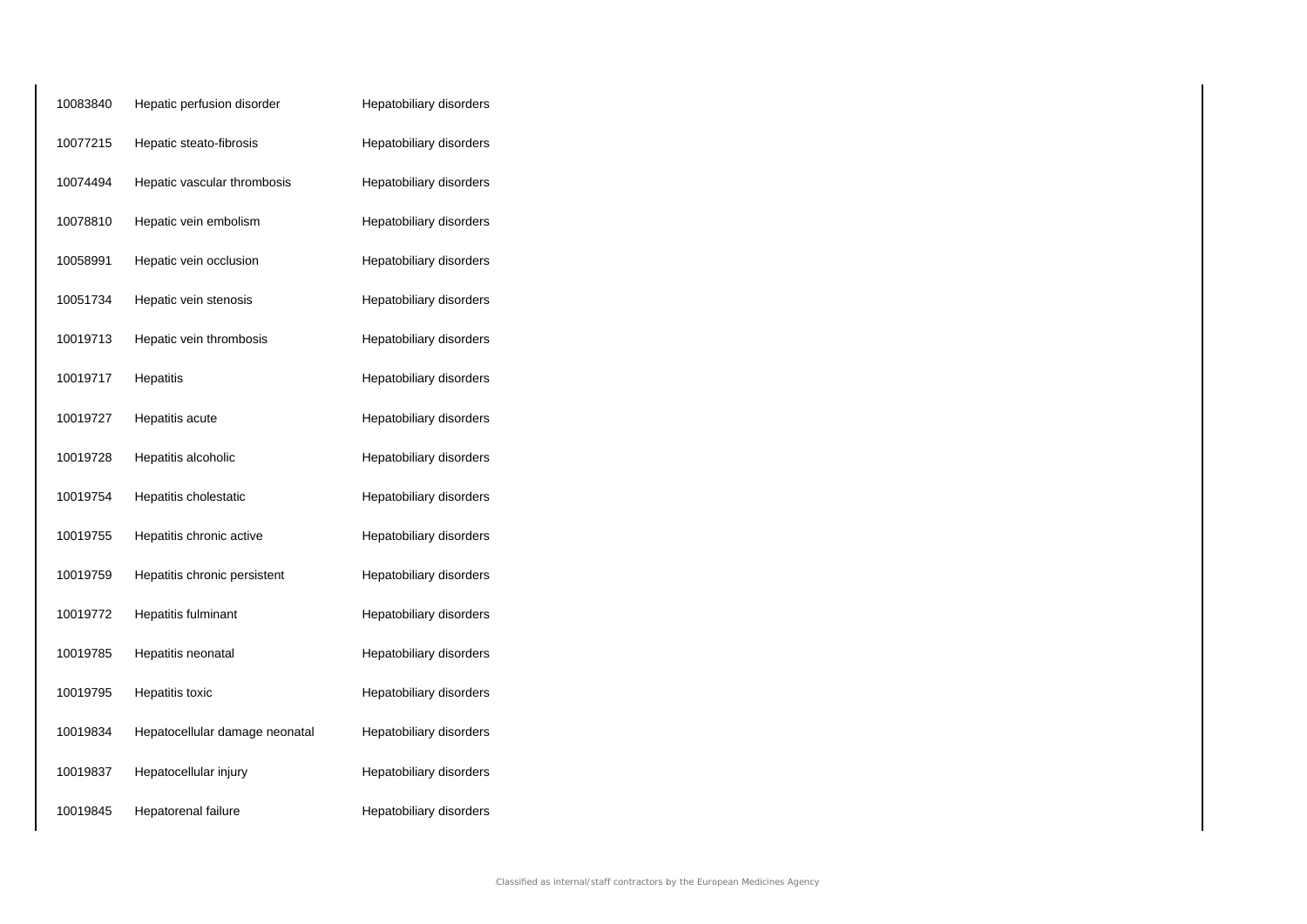| 10019846 | Hepatorenal syndrome              | Hepatobiliary disorders |
|----------|-----------------------------------|-------------------------|
| 10019848 | Hepatosplenomegaly neonatal       | Hepatobiliary disorders |
| 10019851 | Hepatotoxicity                    | Hepatobiliary disorders |
| 10056972 | Hydrocholecystis                  | Hepatobiliary disorders |
| 10020578 | Hyperbilirubinaemia               | Hepatobiliary disorders |
| 10083406 | Immune-mediated cholangitis       | Hepatobiliary disorders |
| 10084765 | Immune-mediated cholestasis       | Hepatobiliary disorders |
| 10083521 | Immune-mediated hepatic disorder  | Hepatobiliary disorders |
| 10078962 | Immune-mediated hepatitis         | Hepatobiliary disorders |
| 10084002 | Ischaemic cholecystitis           | Hepatobiliary disorders |
| 10023025 | Ischaemic hepatitis               | Hepatobiliary disorders |
| 10023129 | Jaundice cholestatic              | Hepatobiliary disorders |
| 10023130 | Jaundice extrahepatic obstructive | Hepatobiliary disorders |
| 10023136 | Jaundice hepatocellular           | Hepatobiliary disorders |
| 10052550 | Liver induration                  | Hepatobiliary disorders |
| 10067125 | Liver injury                      | Hepatobiliary disorders |
| 10058438 | Liver prolapse                    | Hepatobiliary disorders |
| 10068664 | Liver sarcoidosis                 | Hepatobiliary disorders |
| 10025129 | Lupoid hepatic cirrhosis          | Hepatobiliary disorders |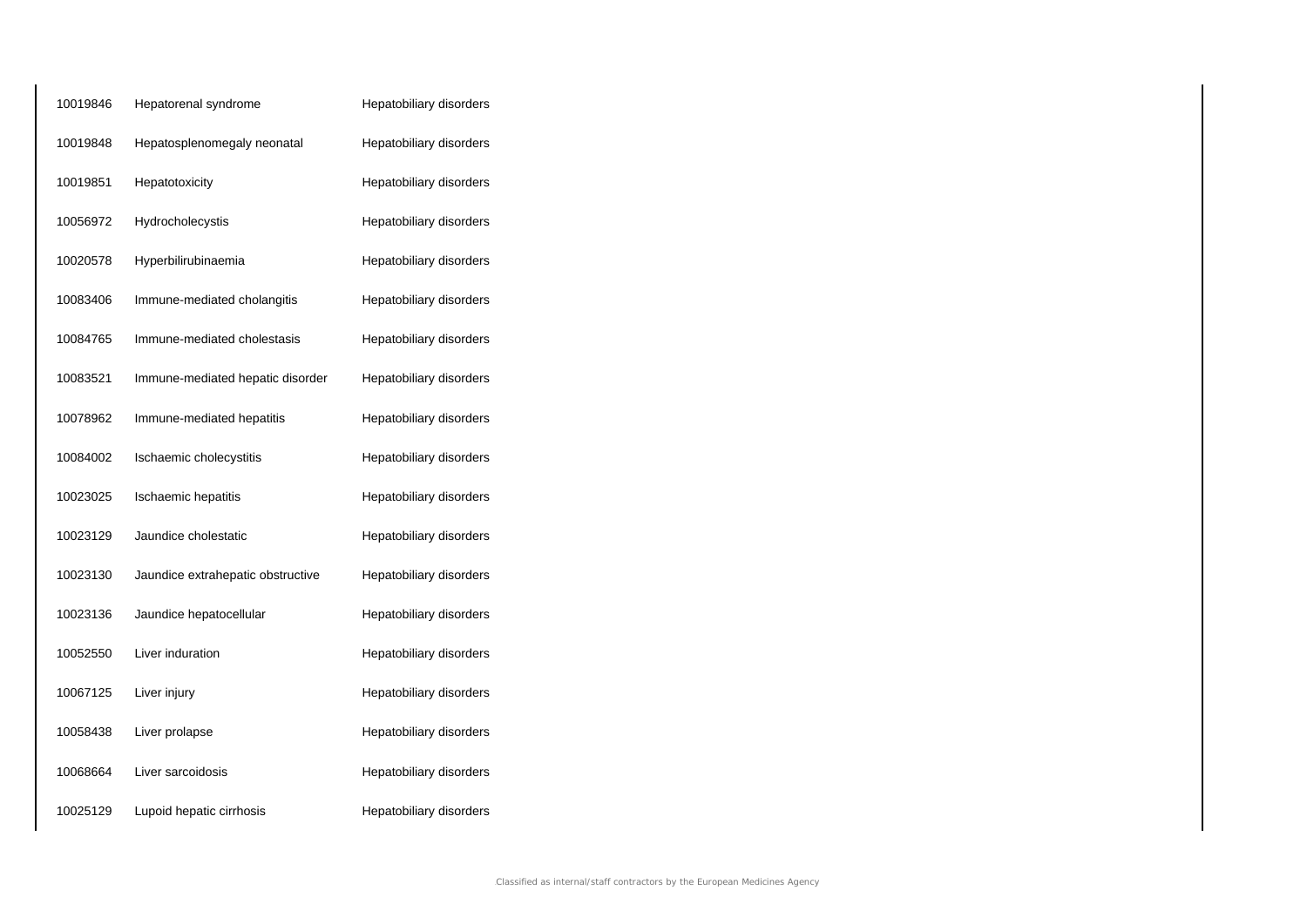| 10067737 | Lupus hepatitis                      | Hepatobiliary disorders |
|----------|--------------------------------------|-------------------------|
| 10081590 | Malignant biliary obstruction        | Hepatobiliary disorders |
| 10066758 | Mixed liver injury                   | Hepatobiliary disorders |
| 10056528 | Neonatal cholestasis                 | Hepatobiliary disorders |
| 10049995 | Neonatal hepatomegaly                | Hepatobiliary disorders |
| 10051081 | Nodular regenerative hyperplasia     | Hepatobiliary disorders |
| 10053219 | Non-alcoholic steatohepatitis        | Hepatobiliary disorders |
| 10077259 | Non-cirrhotic portal hypertension    | Hepatobiliary disorders |
| 10034405 | Perforation bile duct                | Hepatobiliary disorders |
| 10068821 | Periportal oedema                    | Hepatobiliary disorders |
| 10034643 | Periportal sinus dilatation          | Hepatobiliary disorders |
| 10066004 | Pneumobilia                          | Hepatobiliary disorders |
| 10050899 | Porcelain gallbladder                | Hepatobiliary disorders |
| 10074726 | Portal fibrosis                      | Hepatobiliary disorders |
| 10036200 | Portal hypertension                  | Hepatobiliary disorders |
| 10036204 | Portal shunt                         | Hepatobiliary disorders |
| 10075331 | Portal tract inflammation            | Hepatobiliary disorders |
| 10073979 | Portal vein cavernous transformation | Hepatobiliary disorders |
| 10073209 | Portal vein dilatation               | Hepatobiliary disorders |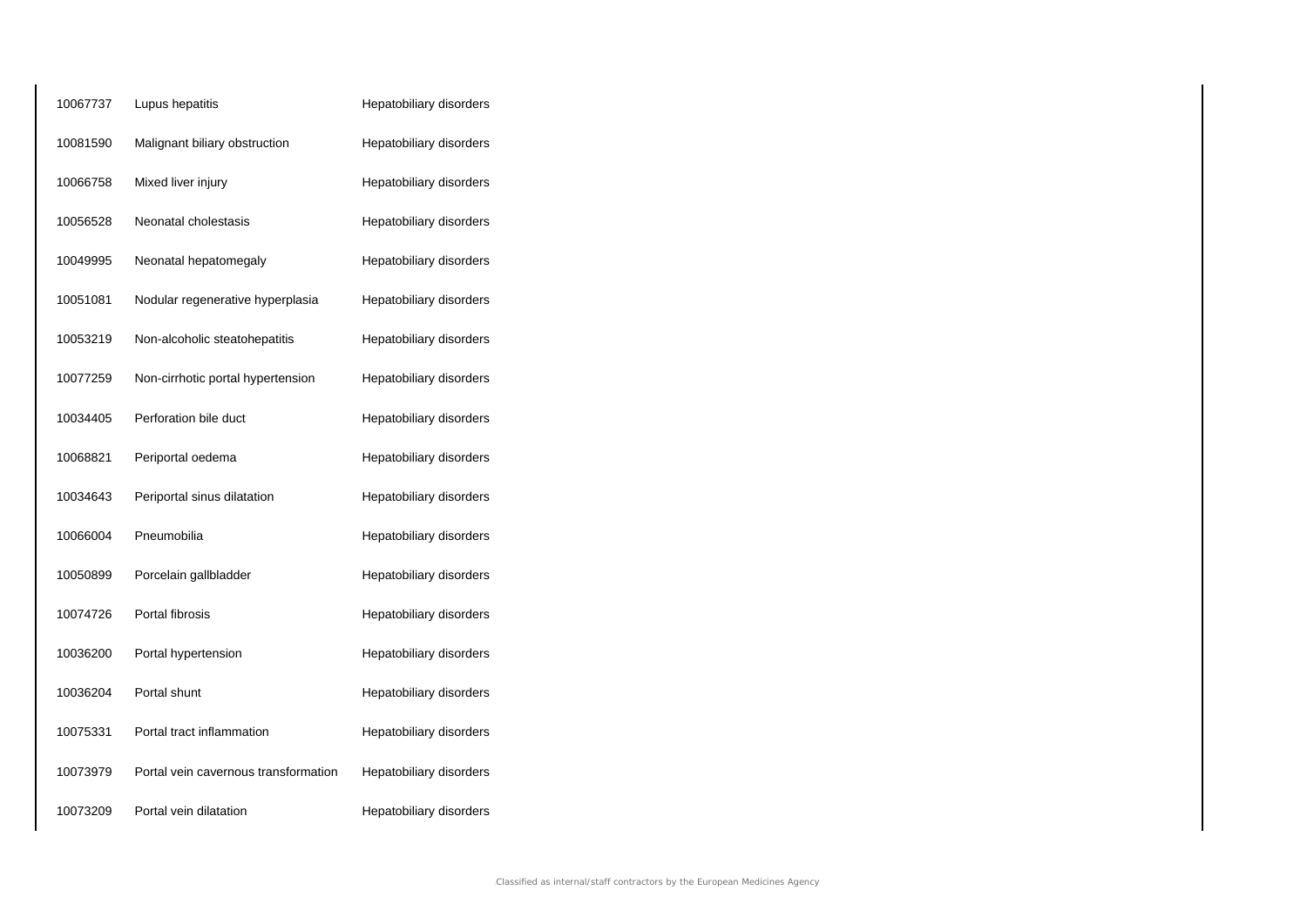| 10082030 | Portal vein embolism                       | Hepatobiliary disorders |
|----------|--------------------------------------------|-------------------------|
| 10058989 | Portal vein occlusion                      | Hepatobiliary disorders |
| 10036205 | Portal vein phlebitis                      | Hepatobiliary disorders |
| 10051733 | Portal vein stenosis                       | Hepatobiliary disorders |
| 10036206 | Portal vein thrombosis                     | Hepatobiliary disorders |
| 10077623 | Portosplenomesenteric venous<br>thrombosis | Hepatobiliary disorders |
| 10076501 | Pseudocirrhosis                            | Hepatobiliary disorders |
| 10080679 | Regenerative siderotic hepatic nodule      | Hepatobiliary disorders |
| 10067338 | Retrograde portal vein flow                | Hepatobiliary disorders |
| 10039012 | Reye's syndrome                            | Hepatobiliary disorders |
| 10066424 | Sphincter of Oddi dysfunction              | Hepatobiliary disorders |
| 10069107 | Stauffer's syndrome                        | Hepatobiliary disorders |
| 10076331 | Steatohepatitis                            | Hepatobiliary disorders |
| 10056956 | Subacute hepatic failure                   | Hepatobiliary disorders |
| 10083383 | Subcapsular hepatic haematoma              | Hepatobiliary disorders |
| 10054753 | Vanishing bile duct syndrome               | Hepatobiliary disorders |
| 10047216 | Venoocclusive liver disease                | Hepatobiliary disorders |
| 10048255 | Zieve syndrome                             | Hepatobiliary disorders |
| 10077929 | Acquired complement deficiency<br>disease  | Immune system disorders |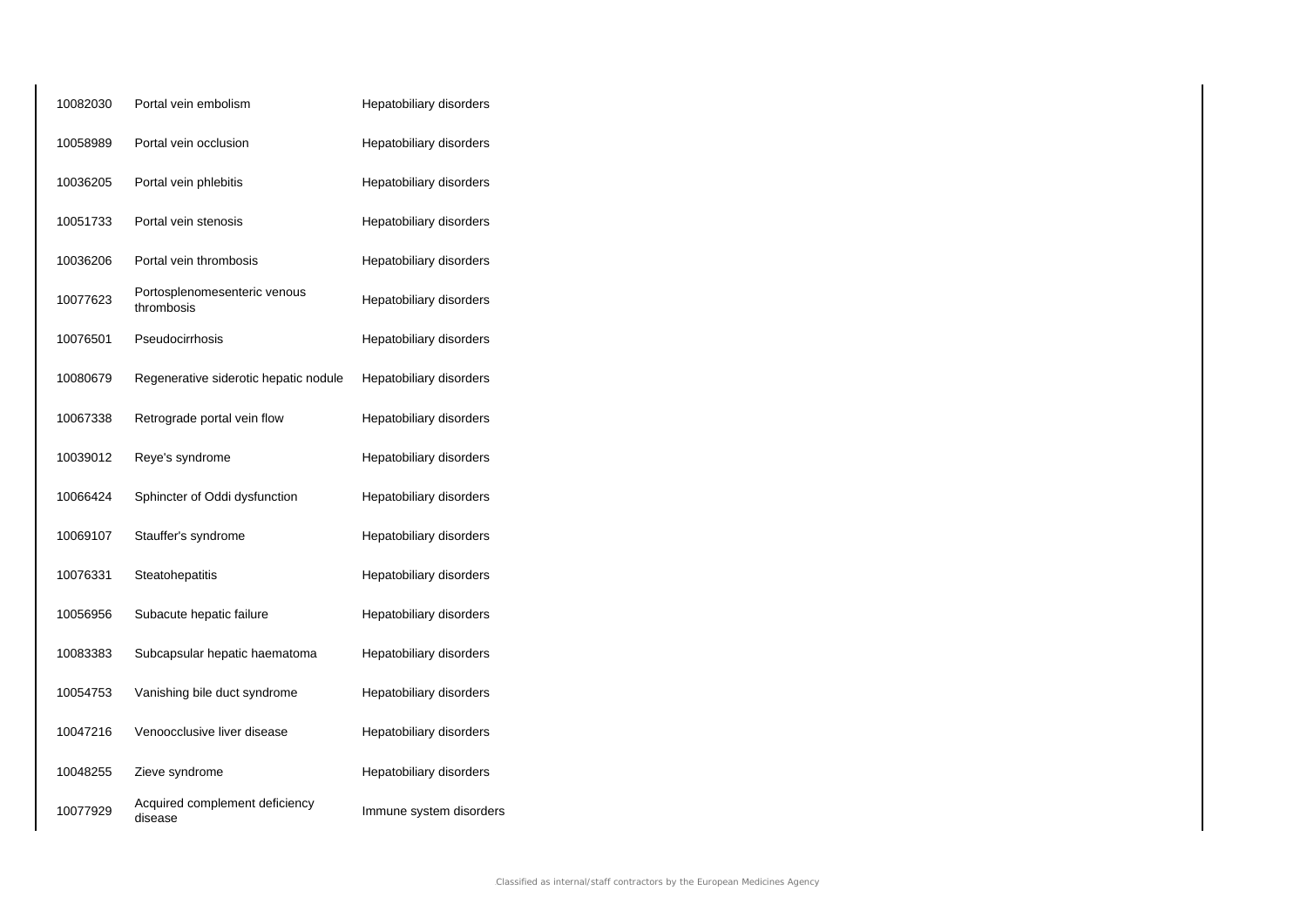| 10076656 | Acute allograft nephropathy                                 | Immune system disorders |
|----------|-------------------------------------------------------------|-------------------------|
| 10066260 | Acute graft versus host disease                             | Immune system disorders |
| 10066264 | Acute graft versus host disease in<br>intestine             | Immune system disorders |
| 10066263 | Acute graft versus host disease in liver                    | Immune system disorders |
| 10066262 | Acute graft versus host disease in skin                     | Immune system disorders |
| 10083513 | Acute graft versus host disease oral                        | Immune system disorders |
| 10002022 | Amyloidosis                                                 | Immune system disorders |
| 10002198 | Anaphylactic reaction                                       | Immune system disorders |
| 10002199 | Anaphylactic shock                                          | Immune system disorders |
| 10002216 | Anaphylactoid reaction                                      | Immune system disorders |
| 10063119 | Anaphylactoid shock                                         | Immune system disorders |
| 10050894 | Anti-neutrophil cytoplasmic antibody<br>positive vasculitis | Immune system disorders |
| 10077172 | Atrophic thyroiditis                                        | Immune system disorders |
| 10061664 | Autoimmune disorder                                         | Immune system disorders |
| 10078953 | Autoimmune endocrine disorder                               | Immune system disorders |
| 10048396 | Bone marrow transplant rejection                            | Immune system disorders |
| 10007877 | Cell-mediated immune deficiency                             | Immune system disorders |
| 10063209 | Chronic allograft nephropathy                               | Immune system disorders |
| 10066261 | Chronic graft versus host disease                           | Immune system disorders |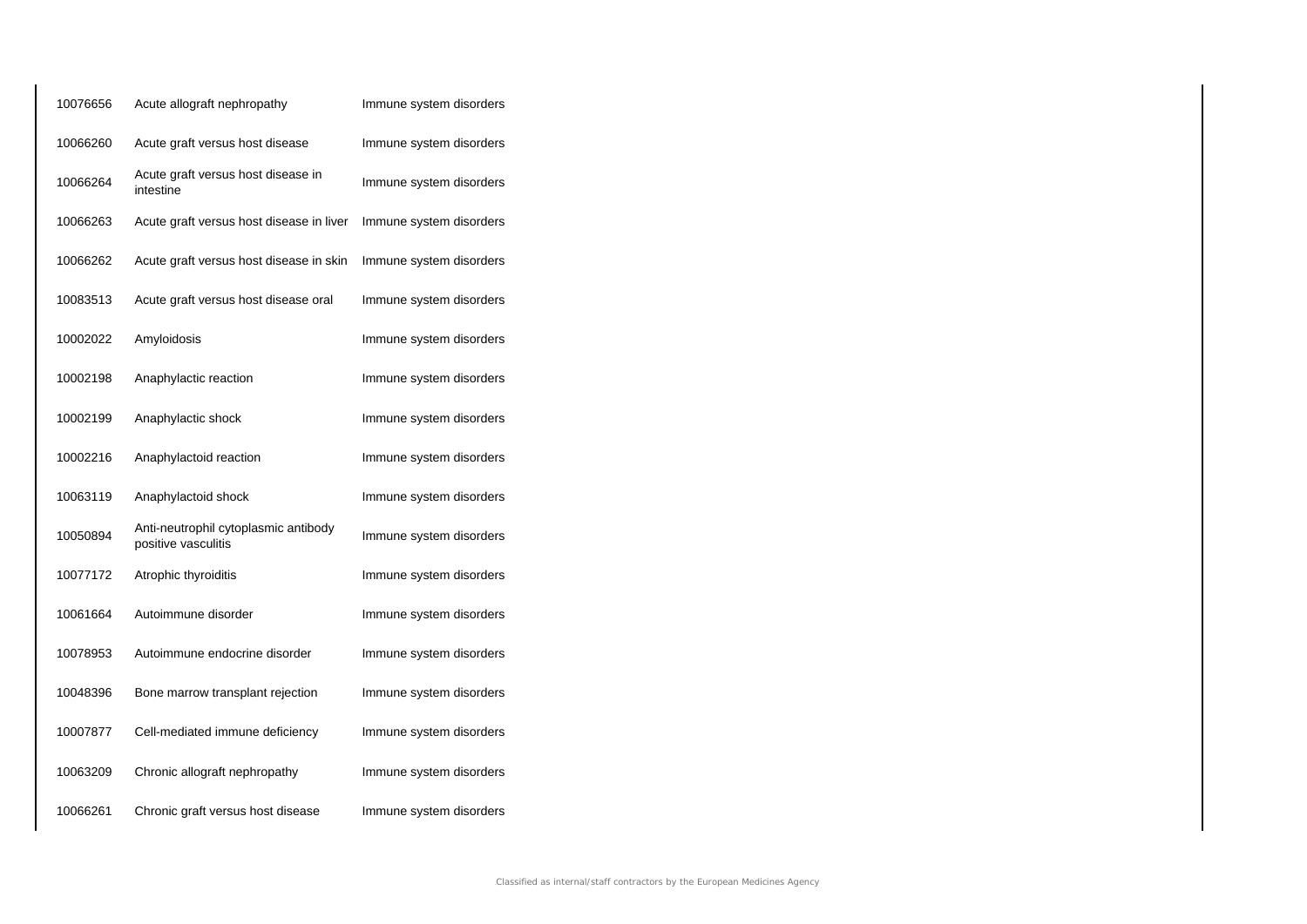| 10083757 | Chronic graft versus host disease in eye Immune system disorders |                         |
|----------|------------------------------------------------------------------|-------------------------|
| 10072158 | Chronic graft versus host disease in<br>intestine                | Immune system disorders |
| 10072160 | Chronic graft versus host disease in<br>liver                    | Immune system disorders |
| 10072159 | Chronic graft versus host disease in<br>skin                     | Immune system disorders |
| 10083514 | Chronic graft versus host disease oral                           | Immune system disorders |
| 10010836 | Contrast media reaction                                          | Immune system disorders |
| 10011017 | Corneal graft rejection                                          | Immune system disorders |
| 10051229 | Cryofibrinogenaemia                                              | Immune system disorders |
| 10052015 | Cytokine release syndrome                                        | Immune system disorders |
| 10050685 | Cytokine storm                                                   | Immune system disorders |
| 10064553 | Dialysis amyloidosis                                             | Immune system disorders |
| 10076665 | Dialysis membrane reaction                                       | Immune system disorders |
| 10050684 | Engraftment syndrome                                             | Immune system disorders |
| 10078117 | Eosinophilic granulomatosis with<br>polyangiitis                 | Immune system disorders |
| 10018651 | Graft versus host disease                                        | Immune system disorders |
| 10075160 | Graft versus host disease in<br>gastrointestinal tract           | Immune system disorders |
| 10064676 | Graft versus host disease in liver                               | Immune system disorders |
| 10067742 | Graft versus host disease in lung                                | Immune system disorders |
| 10064675 | Graft versus host disease in skin                                | Immune system disorders |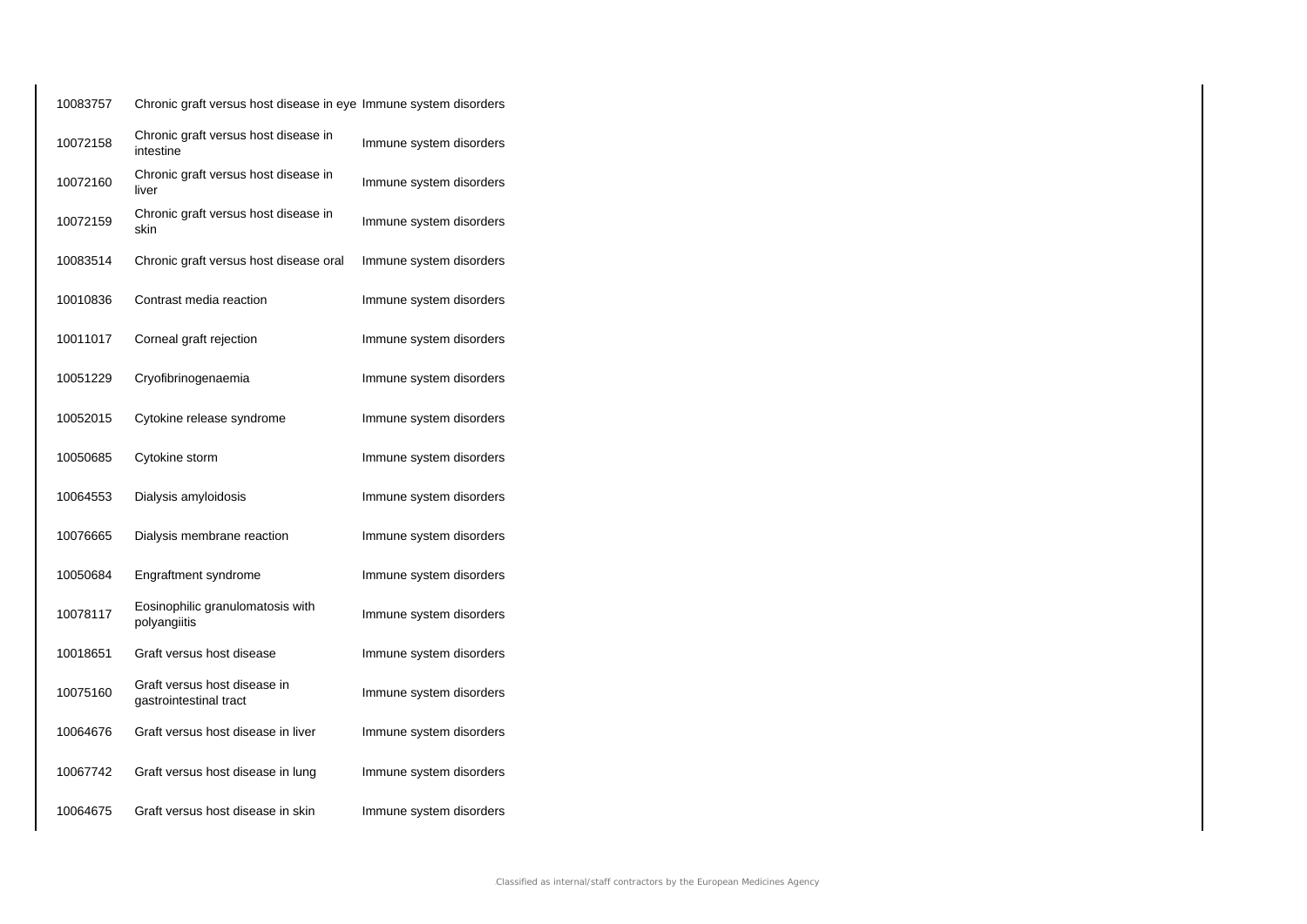| 10071583 | Haemophagocytic lymphohistiocytosis            | Immune system disorders |
|----------|------------------------------------------------|-------------------------|
| 10067873 | Hashitoxicosis                                 | Immune system disorders |
| 10019315 | Heart transplant rejection                     | Immune system disorders |
| 10019319 | Heart-lung transplant rejection                | Immune system disorders |
| 10020464 | Humoral immune defect                          | Immune system disorders |
| 10020983 | Hypogammaglobulinaemia                         | Immune system disorders |
| 10065042 | Immune reconstitution inflammatory<br>syndrome | Immune system disorders |
| 10077392 | Immune recovery uveitis                        | Immune system disorders |
| 10061598 | Immunodeficiency                               | Immune system disorders |
| 10021449 | Immunodeficiency common variable               | Immune system disorders |
| 10062016 | Immunosuppression                              | Immune system disorders |
| 10022472 | Insulin autoimmune syndrome                    | Immune system disorders |
| 10058142 | Intestine transplant rejection                 | Immune system disorders |
| 10023439 | Kidney transplant rejection                    | Immune system disorders |
| 10051603 | Liver and pancreas transplant rejection        | Immune system disorders |
| 10024715 | Liver transplant rejection                     | Immune system disorders |
| 10063420 | Loefgren syndrome                              | Immune system disorders |
| 10051604 | Lung transplant rejection                      | Immune system disorders |
| 10051787 | Multiple organ transplant rejection            | Immune system disorders |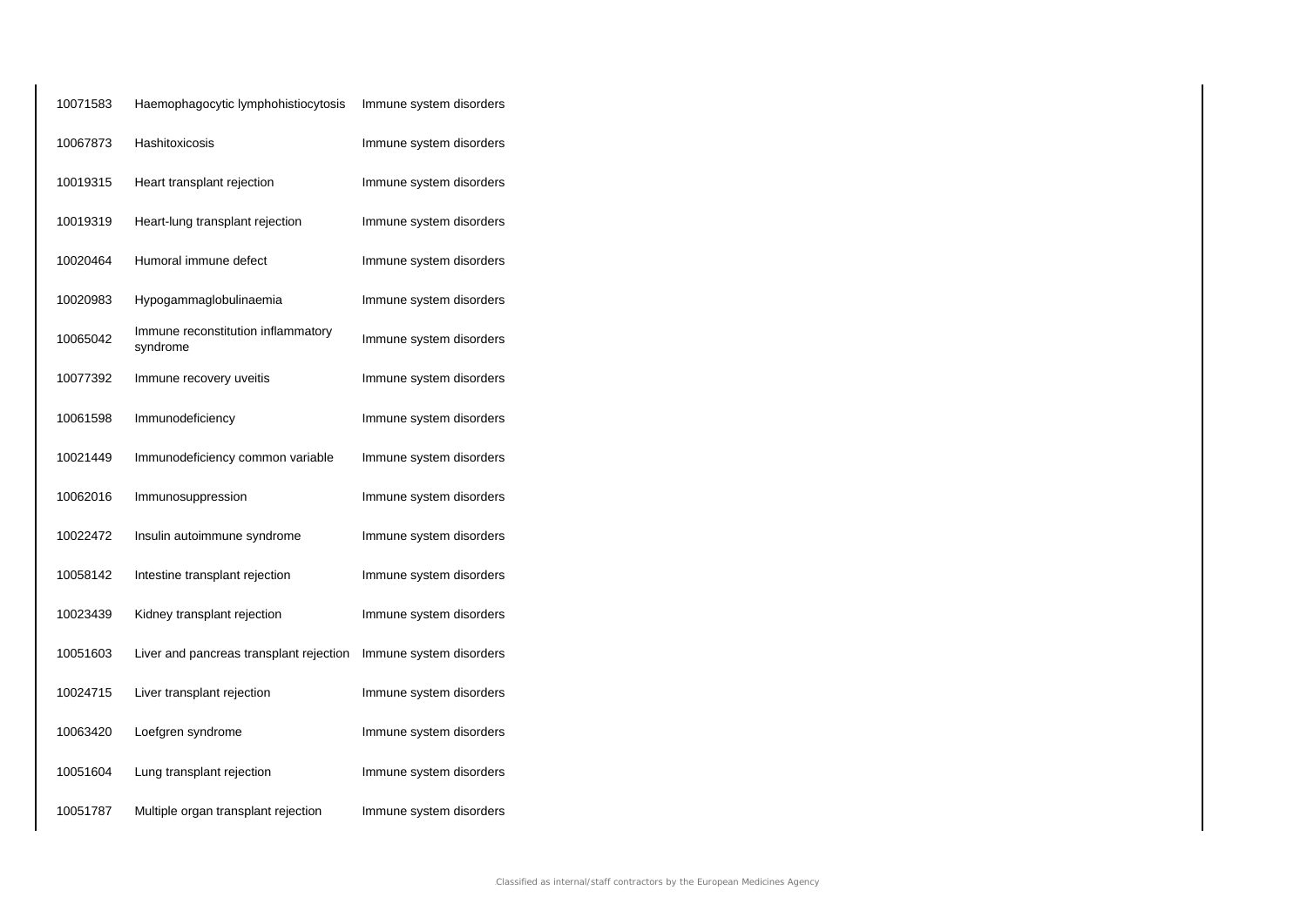| 10084767 | Multisystem inflammatory syndrome in<br>children                | Immune system disorders |
|----------|-----------------------------------------------------------------|-------------------------|
| 10084816 | Ocular surface stem cell transplant<br>rejection                | Immune system disorders |
| 10049169 | Pancreas transplant rejection                                   | Immune system disorders |
| 10073596 | Passenger lymphocyte syndrome                                   | Immune system disorders |
| 10071735 | Pre-engraftment immune reaction                                 | Immune system disorders |
| 10036673 | Primary amyloidosis                                             | Immune system disorders |
| 10051610 | Renal and pancreas transplant rejection Immune system disorders |                         |
| 10074495 | Renal transplant failure                                        | Immune system disorders |
| 10039486 | Sarcoidosis                                                     | Immune system disorders |
| 10039811 | Secondary amyloidosis                                           | Immune system disorders |
| 10054979 | Secondary immunodeficiency                                      | Immune system disorders |
| 10057863 | Selective IgG subclass deficiency                               | Immune system disorders |
| 10066906 | Selective polysaccharide antibody<br>deficiency                 | Immune system disorders |
| 10058141 | Skin graft rejection                                            | Immune system disorders |
| 10080574 | Solid organ transplant rejection                                | Immune system disorders |
| 10076970 | Systemic immune activation                                      | Immune system disorders |
| 10070895 | Transfusion associated graft versus<br>host disease             | Immune system disorders |
| 10044388 | Transient hypogammaglobulinaemia of<br>infancy                  | Immune system disorders |
| 10044439 | Transplant rejection                                            | Immune system disorders |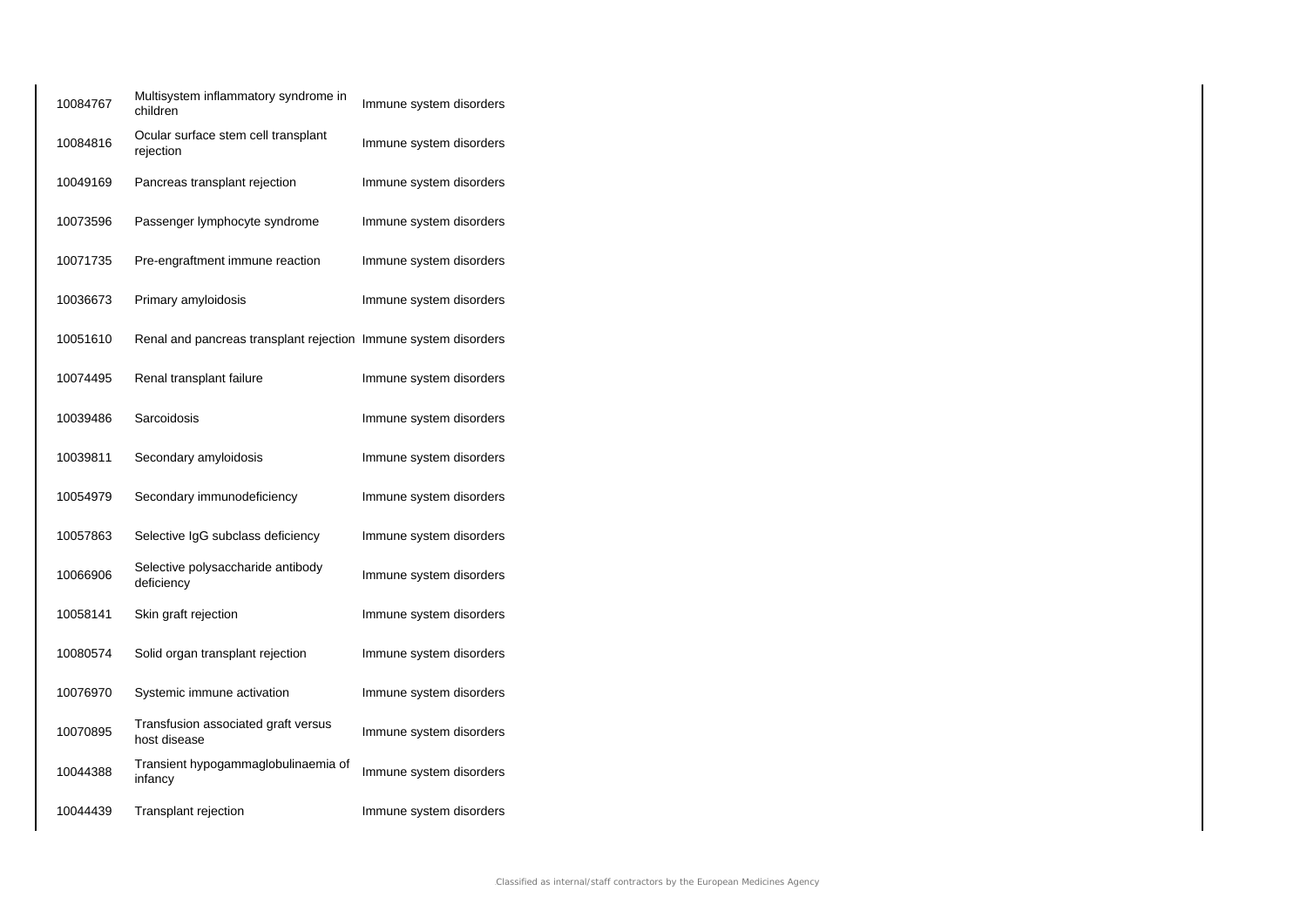| 10045240 | Type I hypersensitivity                            | Immune system disorders     |
|----------|----------------------------------------------------|-----------------------------|
| 10054000 | Type II hypersensitivity                           | Immune system disorders     |
| 10053614 | Type III immune complex mediated<br>reaction       | Immune system disorders     |
| 10085491 | Vaccine associated enhanced disease                | Immune system disorders     |
| 10085001 | Vaccine associated enhanced<br>respiratory disease | Immune system disorders     |
| 10060921 | Abdominal abscess                                  | Infections and infestations |
| 10060922 | Abdominal hernia gangrenous                        | Infections and infestations |
| 10077232 | Abdominal hernia infection                         | Infections and infestations |
| 10056519 | Abdominal infection                                | Infections and infestations |
| 10058040 | Abdominal sepsis                                   | Infections and infestations |
| 10000099 | Abdominal wall abscess                             | Infections and infestations |
| 10051254 | Abdominal wall infection                           | Infections and infestations |
| 10000228 | Abortion infected                                  | Infections and infestations |
| 10000285 | Abscess intestinal                                 | Infections and infestations |
| 10061618 | Acanthamoeba infection                             | Infections and infestations |
| 10069408 | Acanthamoeba keratitis                             | Infections and infestations |
| 10082866 | Achromobacter infection                            | Infections and infestations |
| 10054204 | Acid fast bacilli infection                        | Infections and infestations |
| 10064965 | Acinetobacter bacteraemia                          | Infections and infestations |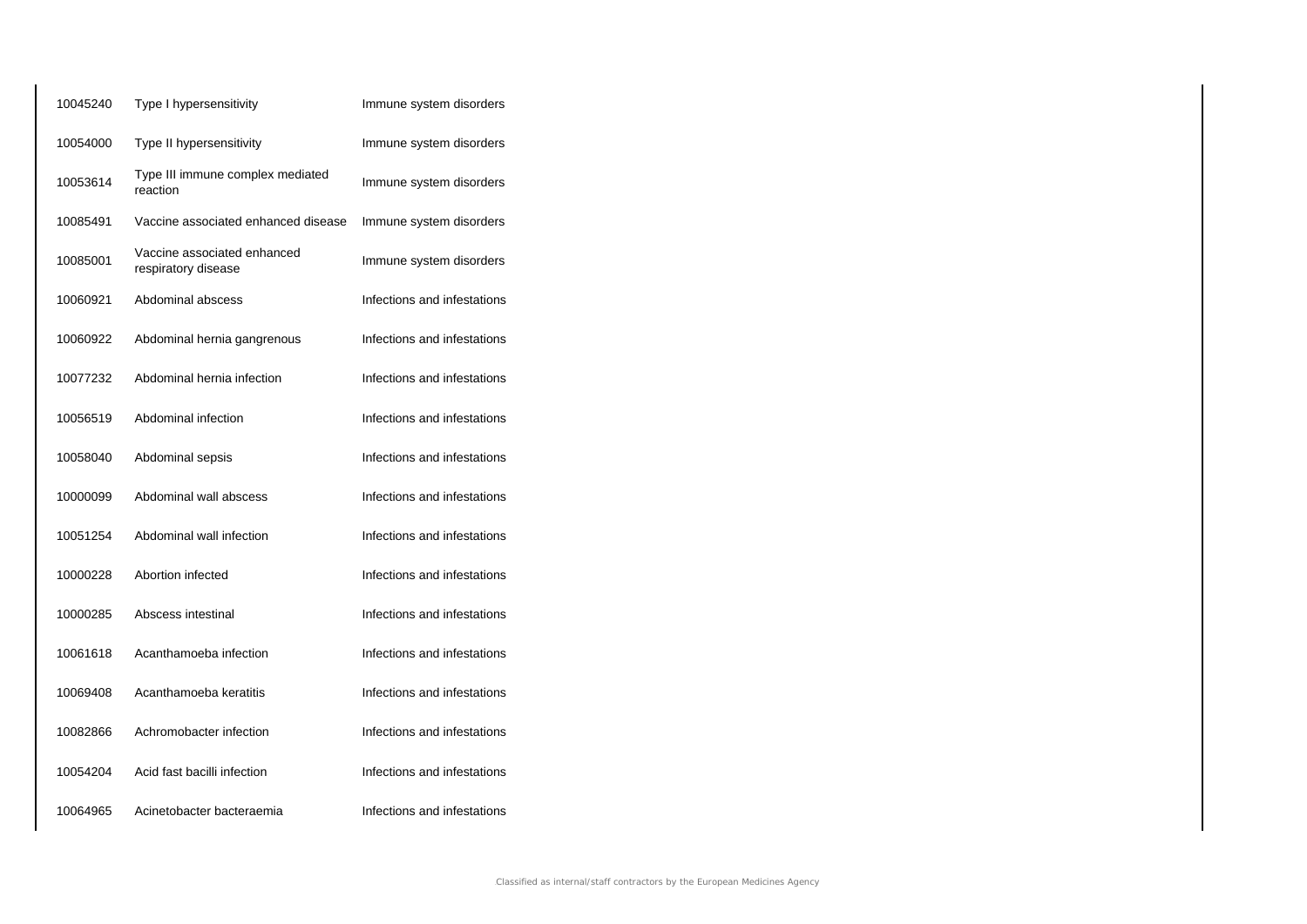| 10051894 | Acinetobacter infection              | Infections and infestations |
|----------|--------------------------------------|-----------------------------|
| 10083897 | Acinetobacter sepsis                 | Infections and infestations |
| 10000565 | Acquired immunodeficiency syndrome   | Infections and infestations |
| 10000620 | Actinomycosis                        | Infections and infestations |
| 10000621 | Actinomycotic abdominal infection    | Infections and infestations |
| 10000628 | Actinomycotic pulmonary infection    | Infections and infestations |
| 10080434 | Actinomycotic sepsis                 | Infections and infestations |
| 10000629 | Actinomycotic skin infection         | Infections and infestations |
| 10049001 | Acute endocarditis                   | Infections and infestations |
| 10059193 | Acute hepatitis B                    | Infections and infestations |
| 10065051 | Acute hepatitis C                    | Infections and infestations |
| 10000807 | Acute HIV infection                  | Infections and infestations |
| 10001027 | Acute pulmonary histoplasmosis       | Infections and infestations |
| 10080441 | Adenoviral encephalitis              | Infections and infestations |
| 10057373 | Adenoviral haemorrhagic cystitis     | Infections and infestations |
| 10056885 | Adenoviral hepatitis                 | Infections and infestations |
| 10080442 | Adenoviral meningitis                | Infections and infestations |
| 10079668 | Adenovirus encephalomyeloradiculitis | Infections and infestations |
| 10075945 | Administration site joint infection  | Infections and infestations |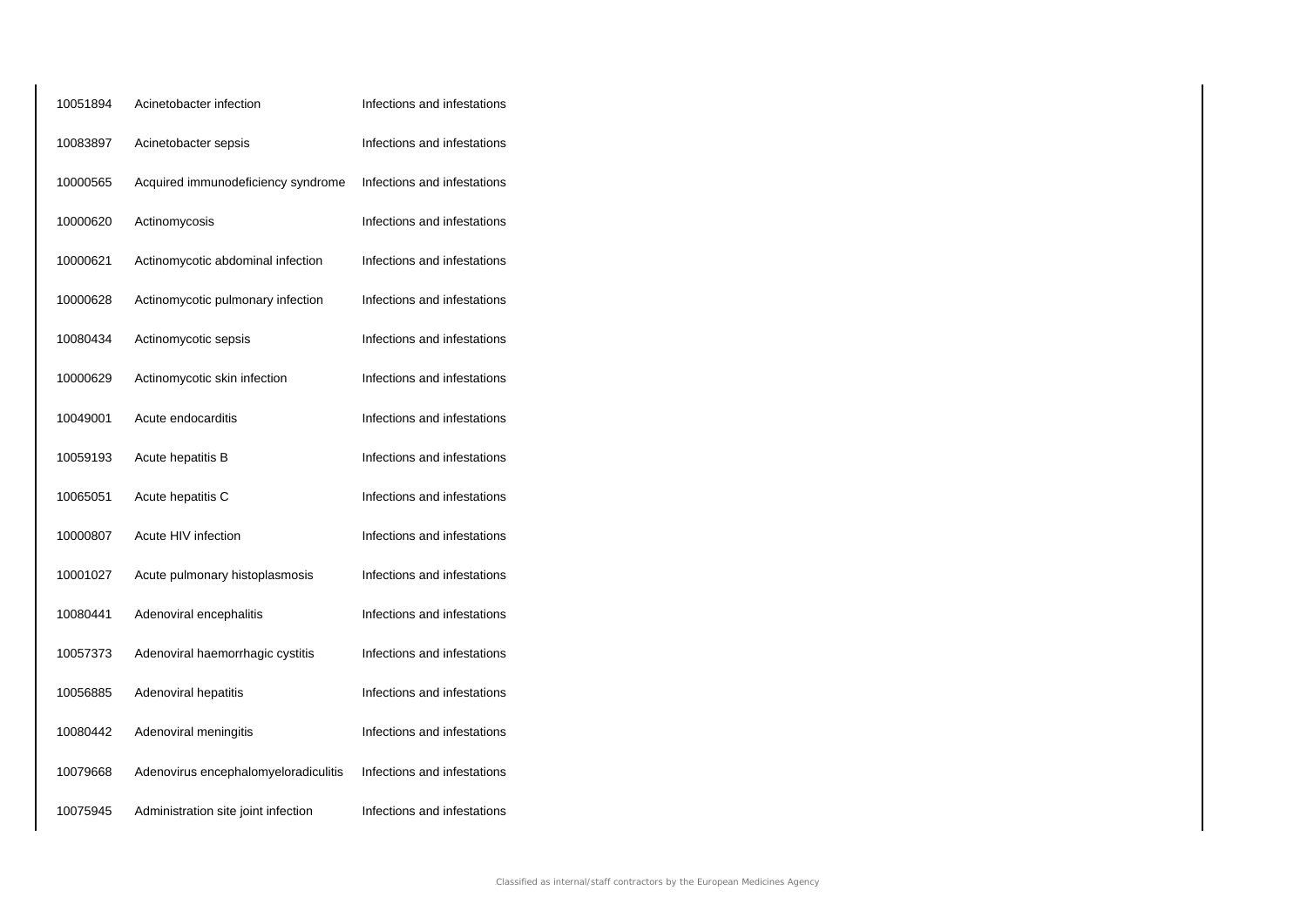| 10051255 | Adrenal gland abscess                                                | Infections and infestations |
|----------|----------------------------------------------------------------------|-----------------------------|
| 10001358 | Adrenal gland tuberculosis                                           | Infections and infestations |
| 10062269 | <b>Adrenalitis</b>                                                   | Infections and infestations |
| 10054205 | Aeromonas infection                                                  | Infections and infestations |
| 10001461 | African trypanosomiasis                                              | Infections and infestations |
| 10067092 | AIDS cholangiopathy                                                  | Infections and infestations |
| 10001513 | AIDS related complex                                                 | Infections and infestations |
| 10061624 | AIDS related complication                                            | Infections and infestations |
| 10053227 | AIDS retinopathy                                                     | Infections and infestations |
| 10068911 | Alcaligenes infection                                                | Infections and infestations |
| 10001754 | Allescheriosis                                                       | Infections and infestations |
| 10001765 | Alopecia syphilitic                                                  | Infections and infestations |
| 10054265 | Alpha haemolytic streptococcal infection Infections and infestations |                             |
| 10069516 | Alphaviral infection                                                 | Infections and infestations |
| 10054207 | Alternaria infection                                                 | Infections and infestations |
| 10001935 | American trypanosomiasis                                             | Infections and infestations |
| 10060937 | Amniotic cavity infection                                            | Infections and infestations |
| 10051407 | Amniotic infection syndrome of Blane                                 | Infections and infestations |
| 10001984 | Amoebic brain abscess                                                | Infections and infestations |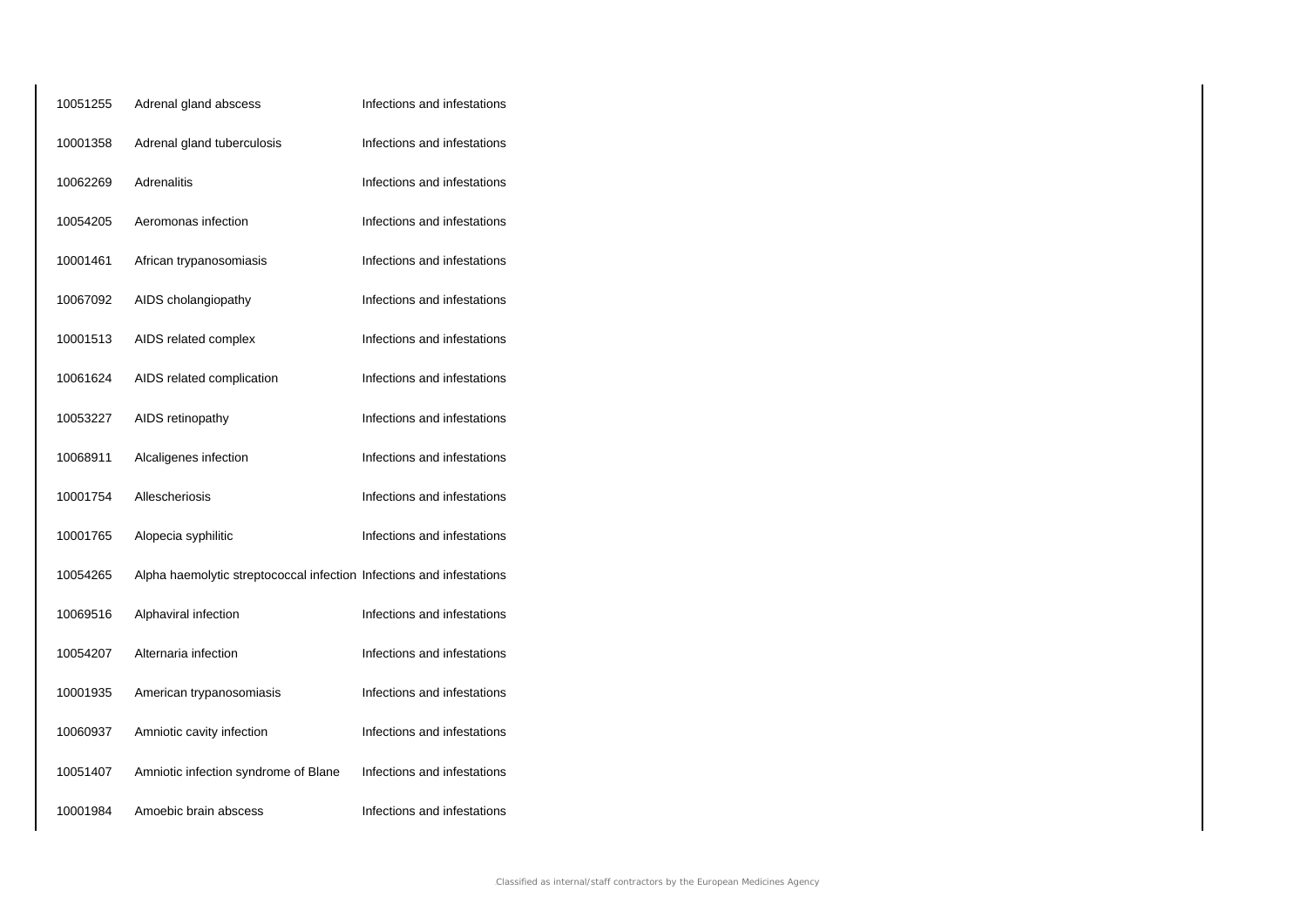| 10001986 | Amoebic dysentery             | Infections and infestations |
|----------|-------------------------------|-----------------------------|
| 10001990 | Amoebic lung abscess          | Infections and infestations |
| 10001992 | Amoebic skin ulcer            | Infections and infestations |
| 10048946 | Anal abscess                  | Infections and infestations |
| 10002149 | Anal chlamydia infection      | Infections and infestations |
| 10051540 | Anal fistula infection        | Infections and infestations |
| 10078910 | Anastomotic infection         | Infections and infestations |
| 10002379 | Angina gangrenous             | Infections and infestations |
| 10069517 | Angiostrongylus infection     | Infections and infestations |
| 10002514 | Anicteric leptospirosis       | Infections and infestations |
| 10002533 | Anisakiasis                   | Infections and infestations |
| 10002643 | Anorectal cellulitis          | Infections and infestations |
| 10060958 | Anorectal infection bacterial | Infections and infestations |
| 10002713 | Anthrax                       | Infections and infestations |
| 10058873 | Anthrax sepsis                | Infections and infestations |
| 10052815 | Antibiotic associated colitis | Infections and infestations |
| 10002887 | Aortic aneurysm syphilitic    | Infections and infestations |
| 10074937 | Aortitis salmonella           | Infections and infestations |
| 10002923 | Aortitis syphilitic           | Infections and infestations |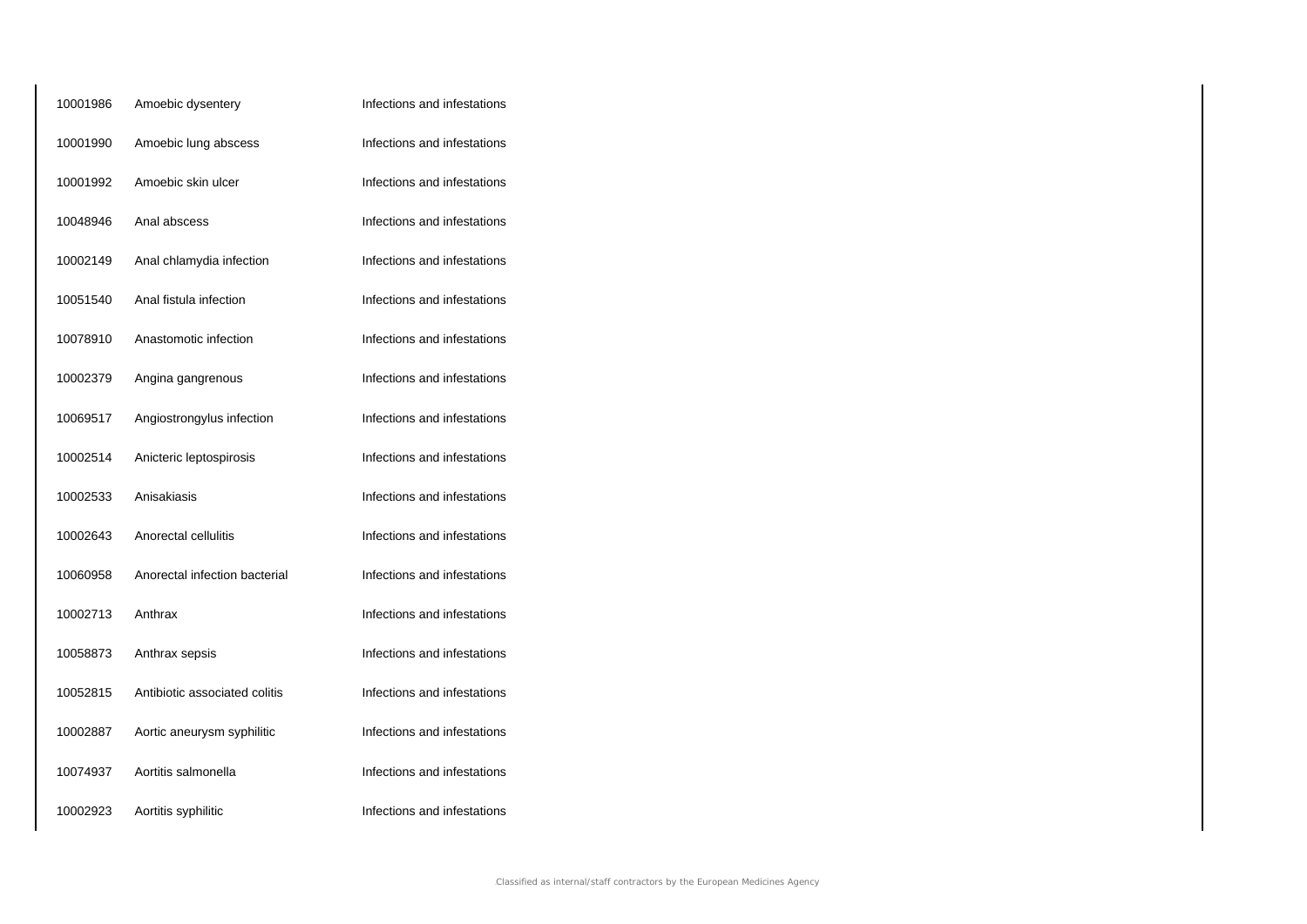| 10049764 | Appendiceal abscess                  | Infections and infestations |
|----------|--------------------------------------|-----------------------------|
| 10003011 | Appendicitis                         | Infections and infestations |
| 10003012 | Appendicitis perforated              | Infections and infestations |
| 10076011 | Application site joint infection     | Infections and infestations |
| 10067668 | Arboviral infection                  | Infections and infestations |
| 10003085 | Arenaviral haemorrhagic fever        | Infections and infestations |
| 10003090 | Argentine haemorrhagic fever         | Infections and infestations |
| 10003222 | Arteriosclerotic gangrene            | Infections and infestations |
| 10055124 | Arteriovenous fistula site infection | Infections and infestations |
| 10064925 | Arteriovenous graft site abscess     | Infections and infestations |
| 10055127 | Arteriovenous graft site infection   | Infections and infestations |
| 10065744 | Arteritis infective                  | Infections and infestations |
| 10053555 | Arthritis bacterial                  | Infections and infestations |
| 10060966 | Arthritis fungal                     | Infections and infestations |
| 10003256 | Arthritis gonococcal                 | Infections and infestations |
| 10060967 | Arthritis helminthic                 | Infections and infestations |
| 10060968 | Arthritis infective                  | Infections and infestations |
| 10003271 | Arthritis salmonella                 | Infections and infestations |
| 10003487 | Aspergilloma                         | Infections and infestations |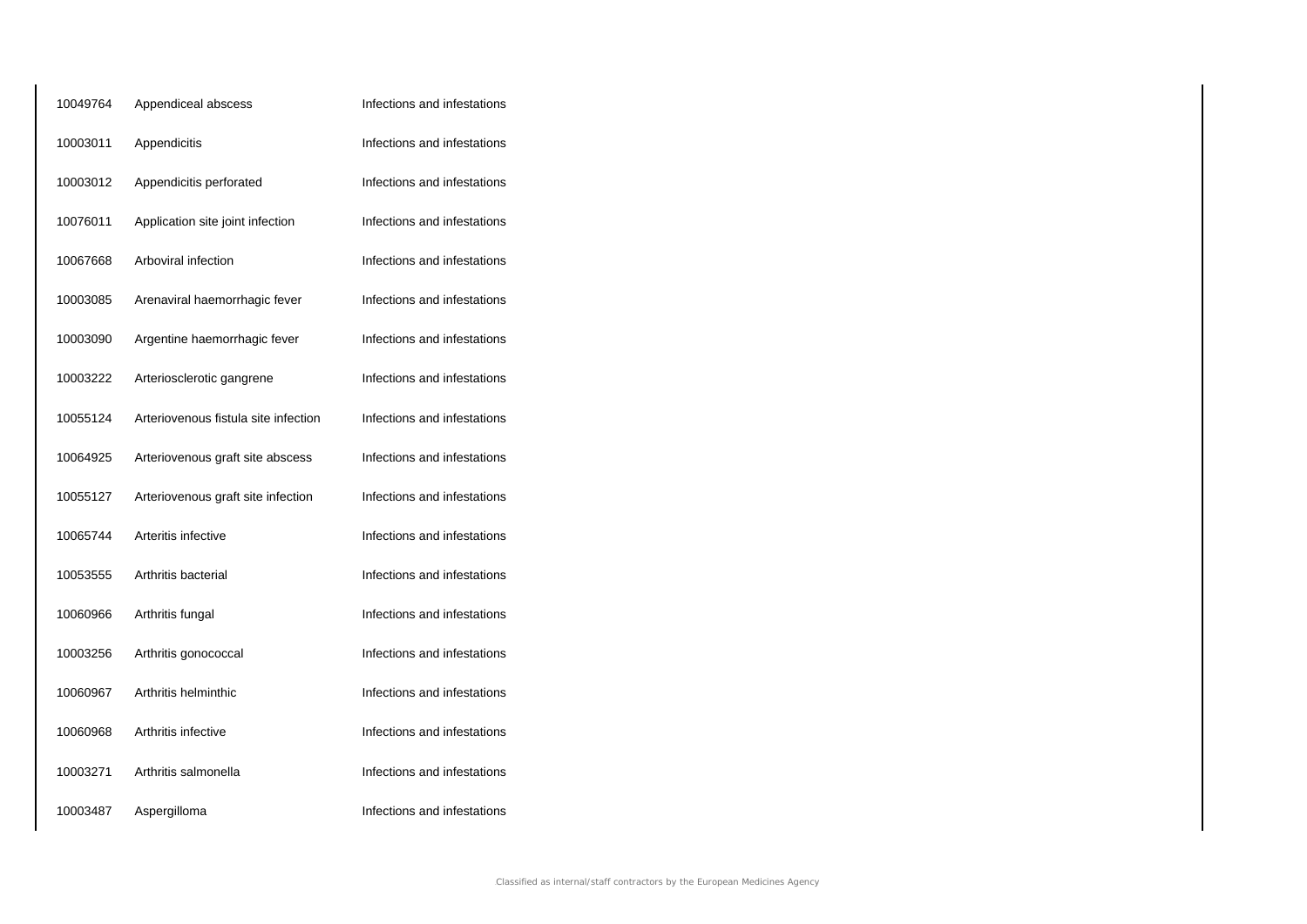| 10003489 | Aspergillosis oral                                          | Infections and infestations |
|----------|-------------------------------------------------------------|-----------------------------|
| 10074171 | Aspergillus infection                                       | Infections and infestations |
| 10003581 | Asymptomatic HIV infection                                  | Infections and infestations |
| 10061663 | Atypical mycobacterial infection                            | Infections and infestations |
| 10075026 | Atypical mycobacterial lower respiratory<br>tract infection | Infections and infestations |
| 10003755 | Atypical mycobacterial lymphadenitis                        | Infections and infestations |
| 10071075 | Atypical mycobacterial pneumonia                            | Infections and infestations |
| 10055036 | Atypical mycobacterium pericarditis                         | Infections and infestations |
| 10003757 | Atypical pneumonia                                          | Infections and infestations |
| 10064097 | Avian influenza                                             | Infections and infestations |
| 10003965 | <b>Babesiosis</b>                                           | Infections and infestations |
| 10003971 | Bacillary angiomatosis                                      | Infections and infestations |
| 10074184 | Bacillus bacteraemia                                        | Infections and infestations |
| 10060976 | <b>Bacillus infection</b>                                   | Infections and infestations |
| 10003997 | Bacteraemia                                                 | Infections and infestations |
| 10068547 | <b>Bacterascites</b>                                        | Infections and infestations |
| 10004015 | Bacterial abscess central nervous<br>system                 | Infections and infestations |
| 10076770 | <b>Bacterial colitis</b>                                    | Infections and infestations |
| 10004016 | Bacterial diarrhoea                                         | Infections and infestations |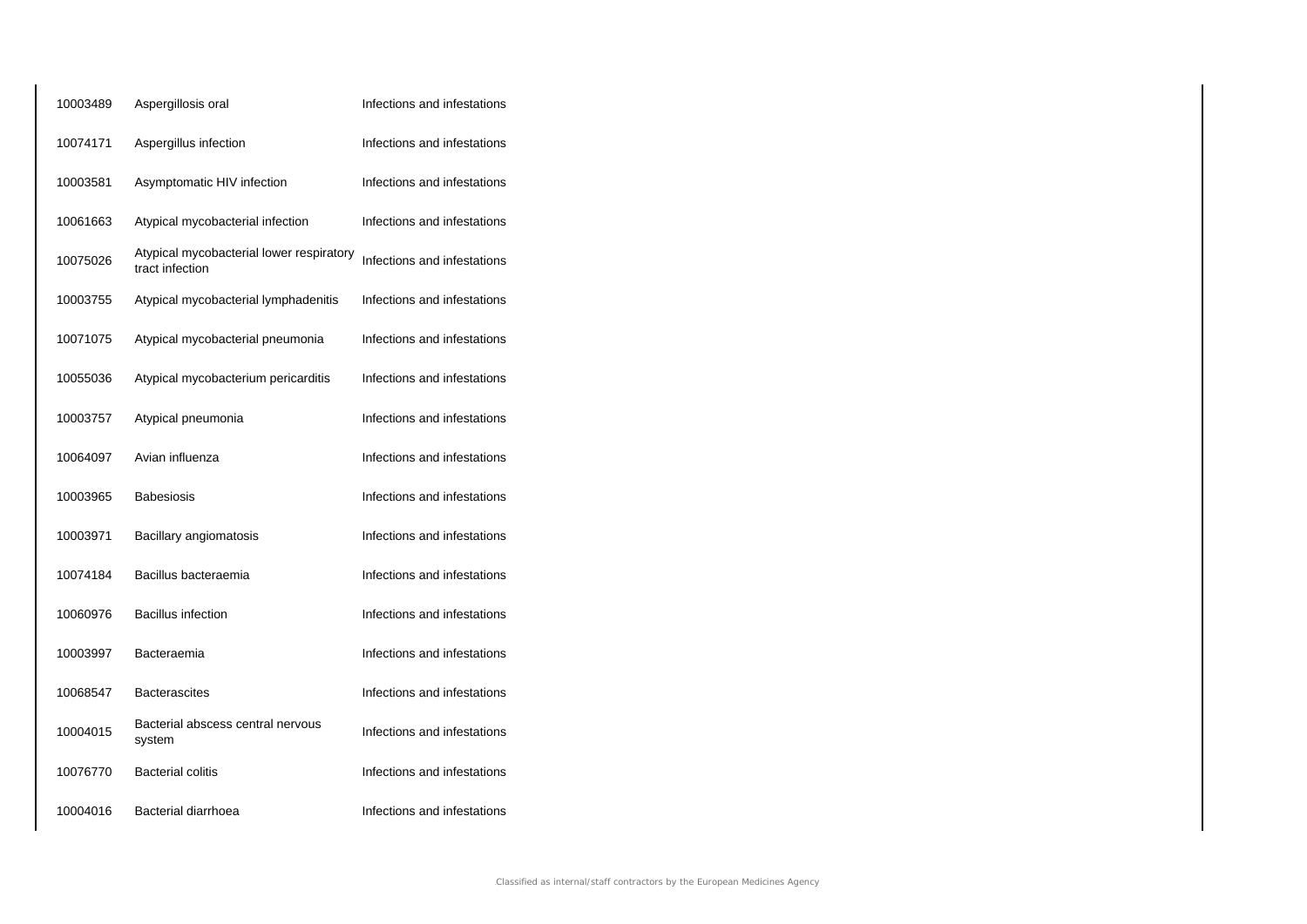| 10084936 | Bacterial endophthalmitis      | Infections and infestations |
|----------|--------------------------------|-----------------------------|
| 10063619 | <b>Bacterial iritis</b>        | Infections and infestations |
| 10058460 | <b>Bacterial labyrinthitis</b> | Infections and infestations |
| 10085526 | <b>Bacterial myositis</b>      | Infections and infestations |
| 10077487 | <b>Bacterial parotitis</b>     | Infections and infestations |
| 10004050 | <b>Bacterial pericarditis</b>  | Infections and infestations |
| 10069918 | <b>Bacterial prostatitis</b>   | Infections and infestations |
| 10059517 | Bacterial pyelonephritis       | Infections and infestations |
| 10065181 | <b>Bacterial rhinitis</b>      | Infections and infestations |
| 10078662 | <b>Bacterial salpingitis</b>   | Infections and infestations |
| 10053840 | <b>Bacterial sepsis</b>        | Infections and infestations |
| 10004053 | Bacterial toxaemia             | Infections and infestations |
| 10066798 | <b>Bacterial tracheitis</b>    | Infections and infestations |
| 10070545 | Bacterial translocation        | Infections and infestations |
| 10058853 | Bacteroides bacteraemia        | Infections and infestations |
| 10058890 | Bacteroides infection          | Infections and infestations |
| 10069523 | Balamuthia infection           | Infections and infestations |
| 10067741 | Balanoposthitis infective      | Infections and infestations |
| 10004080 | <b>Balantidiasis</b>           | Infections and infestations |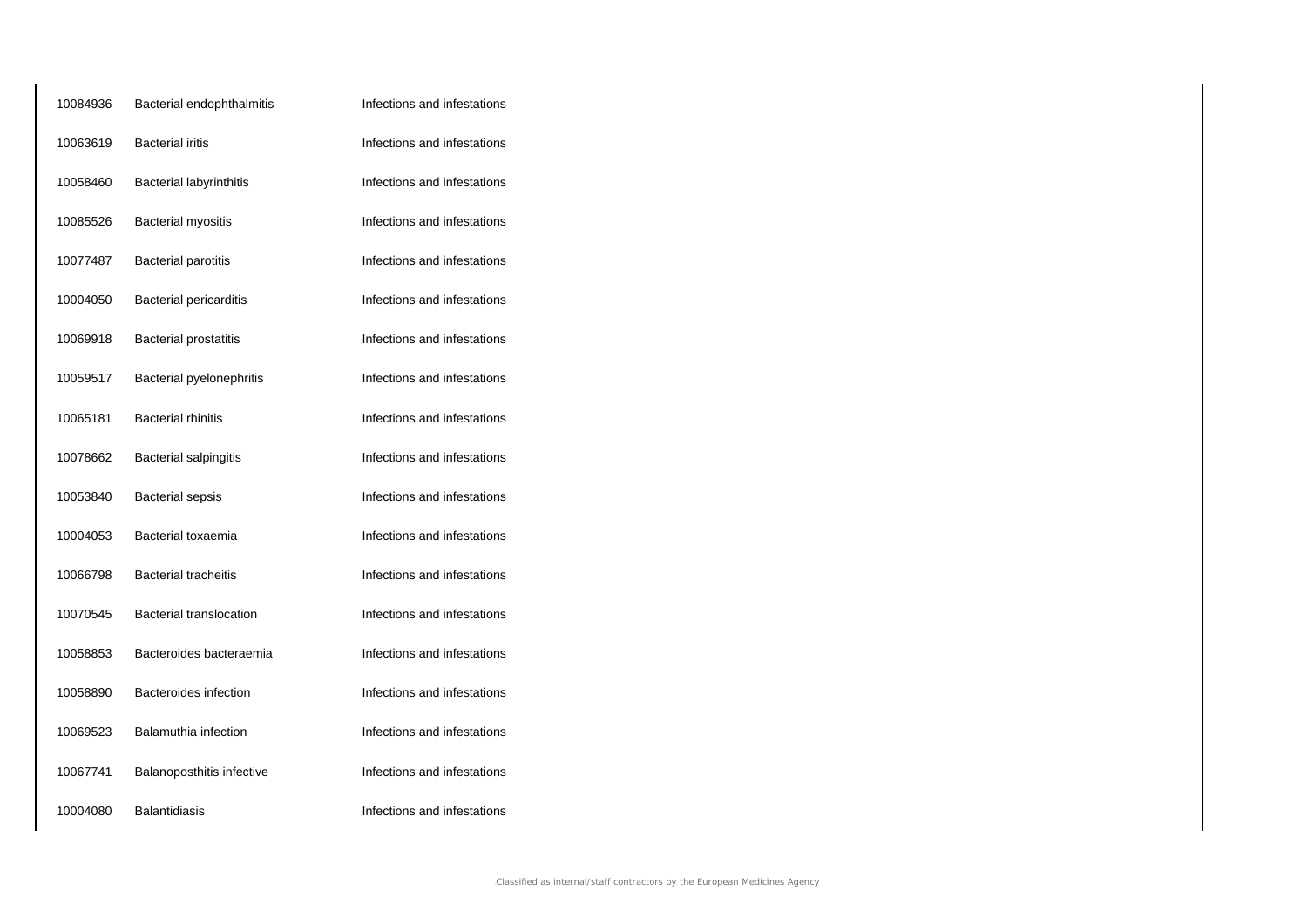| 10004145 | <b>Bartonellosis</b>                    | Infections and infestations |
|----------|-----------------------------------------|-----------------------------|
| 10052100 | Beta haemolytic streptococcal infection | Infections and infestations |
| 10078160 | Bezold abscess                          | Infections and infestations |
| 10054783 | Bifidobacterium infection               | Infections and infestations |
| 10062708 | <b>Biliary abscess</b>                  | Infections and infestations |
| 10057847 | <b>Biliary sepsis</b>                   | Infections and infestations |
| 10061695 | <b>Biliary tract infection</b>          | Infections and infestations |
| 10065202 | Biliary tract infection bacterial       | Infections and infestations |
| 10067319 | Biliary tract infection cryptosporidial | Infections and infestations |
| 10065203 | Biliary tract infection fungal          | Infections and infestations |
| 10065200 | Biliary tract infection helminthic      | Infections and infestations |
| 10065201 | Biliary tract infection viral           | Infections and infestations |
| 10005092 | <b>Blastocystis infection</b>           | Infections and infestations |
| 10005098 | Blastomycosis                           | Infections and infestations |
| 10069166 | <b>Blebitis</b>                         | Infections and infestations |
| 10005932 | Bolivian haemorrhagic fever             | Infections and infestations |
| 10068653 | Bone abscess                            | Infections and infestations |
| 10056377 | Bone tuberculosis                       | Infections and infestations |
| 10006029 | Borderline leprosy                      | Infections and infestations |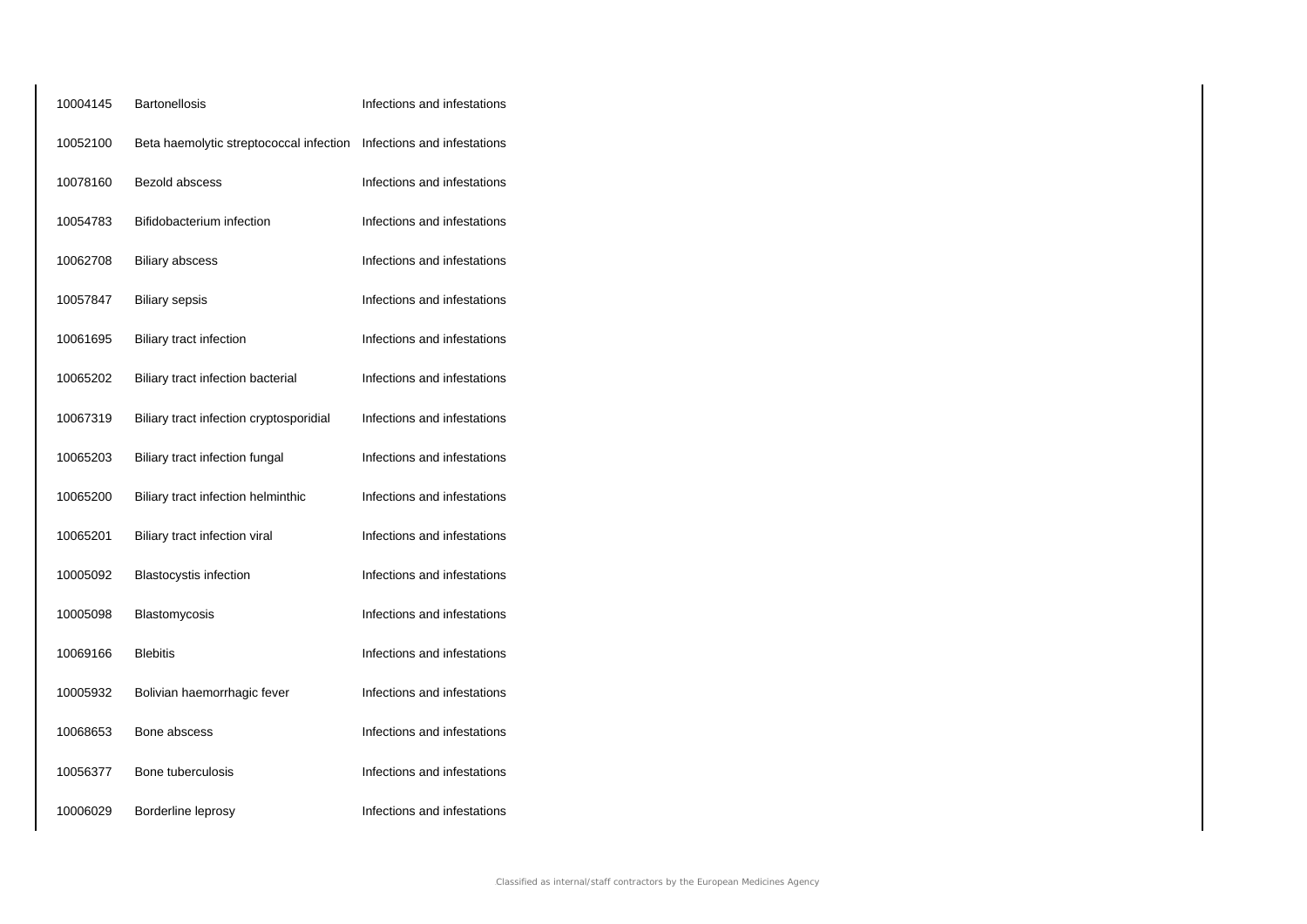| 10052307 | Bordetella infection                                                   | Infections and infestations |
|----------|------------------------------------------------------------------------|-----------------------------|
| 10061591 | Borrelia infection                                                     | Infections and infestations |
| 10072055 | Botryomycosis                                                          | Infections and infestations |
| 10006041 | <b>Botulism</b>                                                        | Infections and infestations |
| 10006045 | Boutonneuse fever                                                      | Infections and infestations |
| 10006048 | Bovine pustular stomatitis virus infection Infections and infestations |                             |
| 10006049 | Bovine tuberculosis                                                    | Infections and infestations |
| 10006105 | <b>Brain abscess</b>                                                   | Infections and infestations |
| 10074682 | Brain empyema                                                          | Infections and infestations |
| 10080439 | Brazilian purpuric fever                                               | Infections and infestations |
| 10006217 | <b>Breast cellulitis</b>                                               | Infections and infestations |
| 10006225 | Breast discharge infected                                              | Infections and infestations |
| 10078377 | Brevibacterium infection                                               | Infections and infestations |
| 10006448 | <b>Bronchiolitis</b>                                                   | Infections and infestations |
| 10061736 | <b>Bronchitis bacterial</b>                                            | Infections and infestations |
| 10061737 | Bronchitis fungal                                                      | Infections and infestations |
| 10006460 | Bronchitis haemophilus                                                 | Infections and infestations |
| 10062486 | Bronchitis moraxella                                                   | Infections and infestations |
| 10062487 | Bronchitis pneumococcal                                                | Infections and infestations |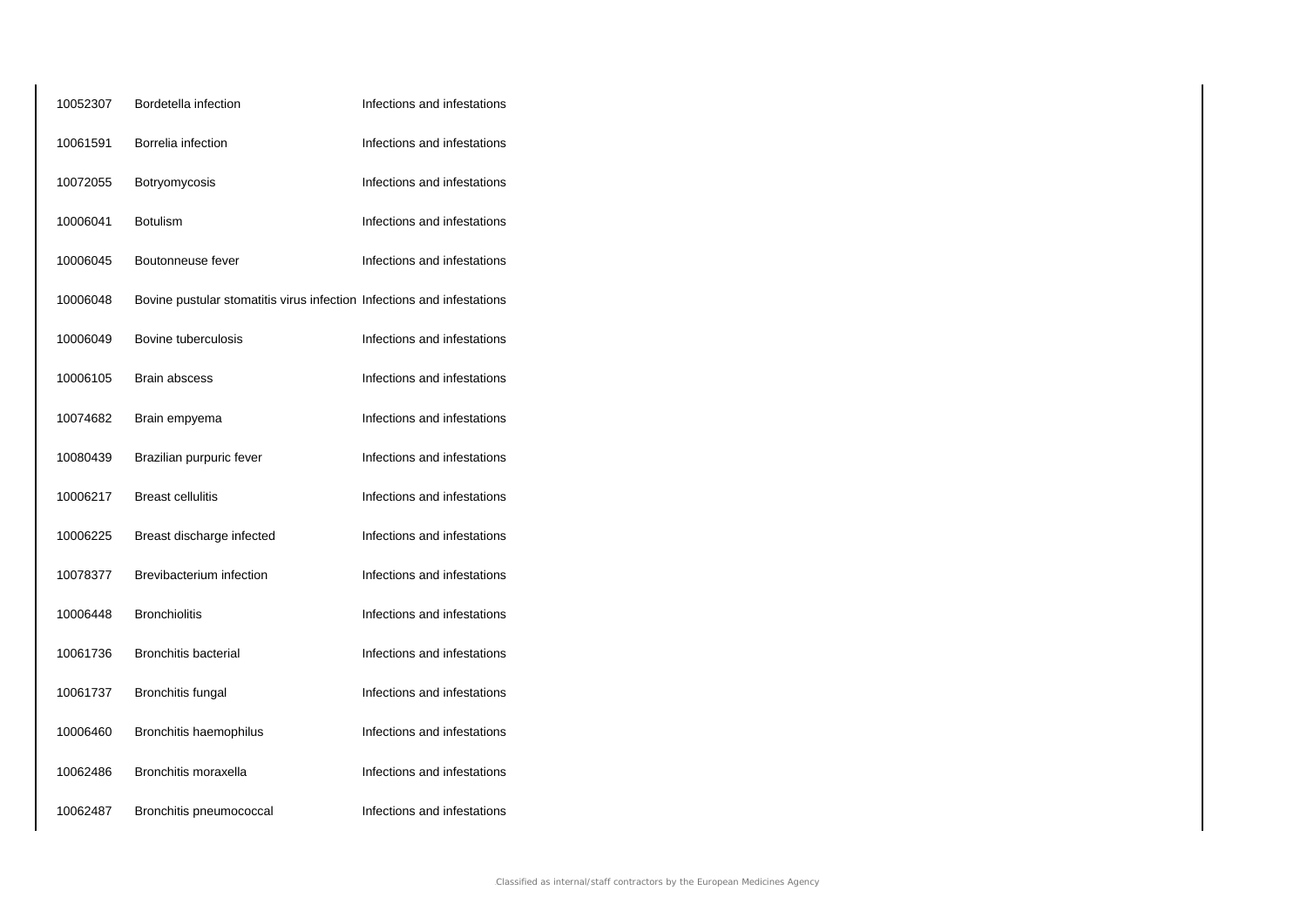| 10006473 | Bronchopulmonary aspergillosis         | Infections and infestations |
|----------|----------------------------------------|-----------------------------|
| 10054210 | Brucella sepsis                        | Infections and infestations |
| 10006500 | <b>Brucellosis</b>                     | Infections and infestations |
| 10006520 | Bubonic plague                         | Infections and infestations |
| 10006545 | <b>Bulbar poliomyelitis</b>            | Infections and infestations |
| 10084059 | <b>Bullous erysipelas</b>              | Infections and infestations |
| 10069657 | Burkholderia cepacia complex infection | Infections and infestations |
| 10069684 | Burkholderia cepacia complex sepsis    | Infections and infestations |
| 10073030 | Burkholderia gladioli infection        | Infections and infestations |
| 10073031 | Burkholderia infection                 | Infections and infestations |
| 10069747 | Burkholderia mallei infection          | Infections and infestations |
| 10069748 | Burkholderia pseudomallei infection    | Infections and infestations |
| 10061022 | <b>Bursitis infective</b>              | Infections and infestations |
| 10048894 | Bursitis infective staphylococcal      | Infections and infestations |
| 10007048 | Campylobacter gastroenteritis          | Infections and infestations |
| 10070681 | Campylobacter sepsis                   | Infections and infestations |
| 10059449 | Candida endophthalmitis                | Infections and infestations |
| 10064699 | Candida osteomyelitis                  | Infections and infestations |
| 10053158 | Candida pneumonia                      | Infections and infestations |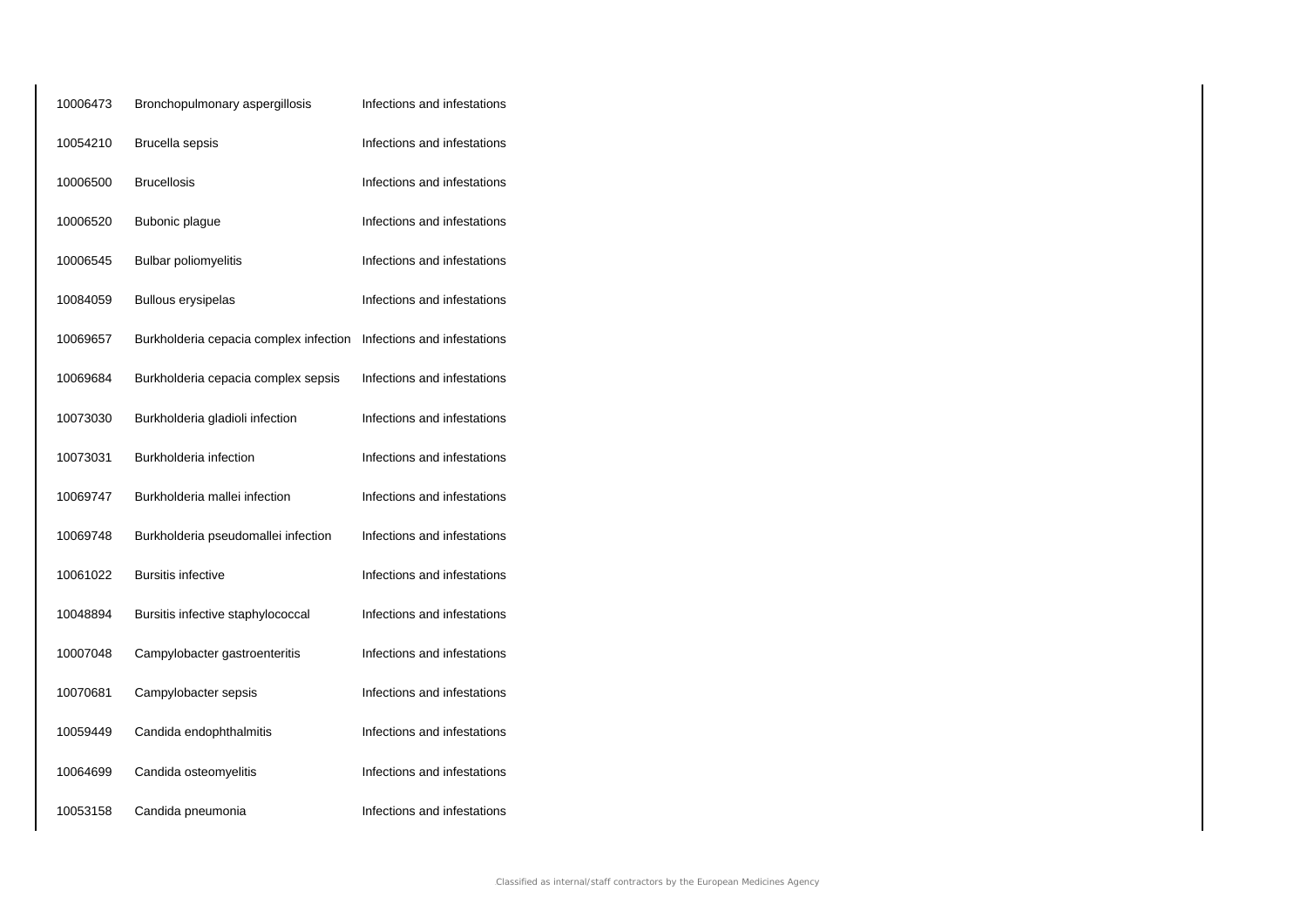| 10068612 | Candida retinitis                         | Infections and infestations |
|----------|-------------------------------------------|-----------------------------|
| 10053166 | Candida sepsis                            | Infections and infestations |
| 10064459 | Candidiasis of trachea                    | Infections and infestations |
| 10007187 | Capillariasis                             | Infections and infestations |
| 10061738 | Capnocytophaga infection                  | Infections and infestations |
| 10081740 | Capnocytophaga sepsis                     | Infections and infestations |
| 10054212 | Cardiac infection                         | Infections and infestations |
| 10064267 | Cardiac valve abscess                     | Infections and infestations |
| 10057651 | Cardiac valve vegetation                  | Infections and infestations |
| 10007658 | Cardiovascular syphilis                   | Infections and infestations |
| 10007830 | Cavernous sinus thrombosis                | Infections and infestations |
| 10007882 | Cellulitis                                | Infections and infestations |
| 10007904 | Cellulitis enterococcal                   | Infections and infestations |
| 10007905 | Cellulitis gangrenous                     | Infections and infestations |
| 10007907 | Cellulitis laryngeal                      | Infections and infestations |
| 10064929 | Cellulitis of male external genital organ | Infections and infestations |
| 10007918 | Cellulitis orbital                        | Infections and infestations |
| 10007919 | Cellulitis pasteurella                    | Infections and infestations |
| 10007920 | Cellulitis pharyngeal                     | Infections and infestations |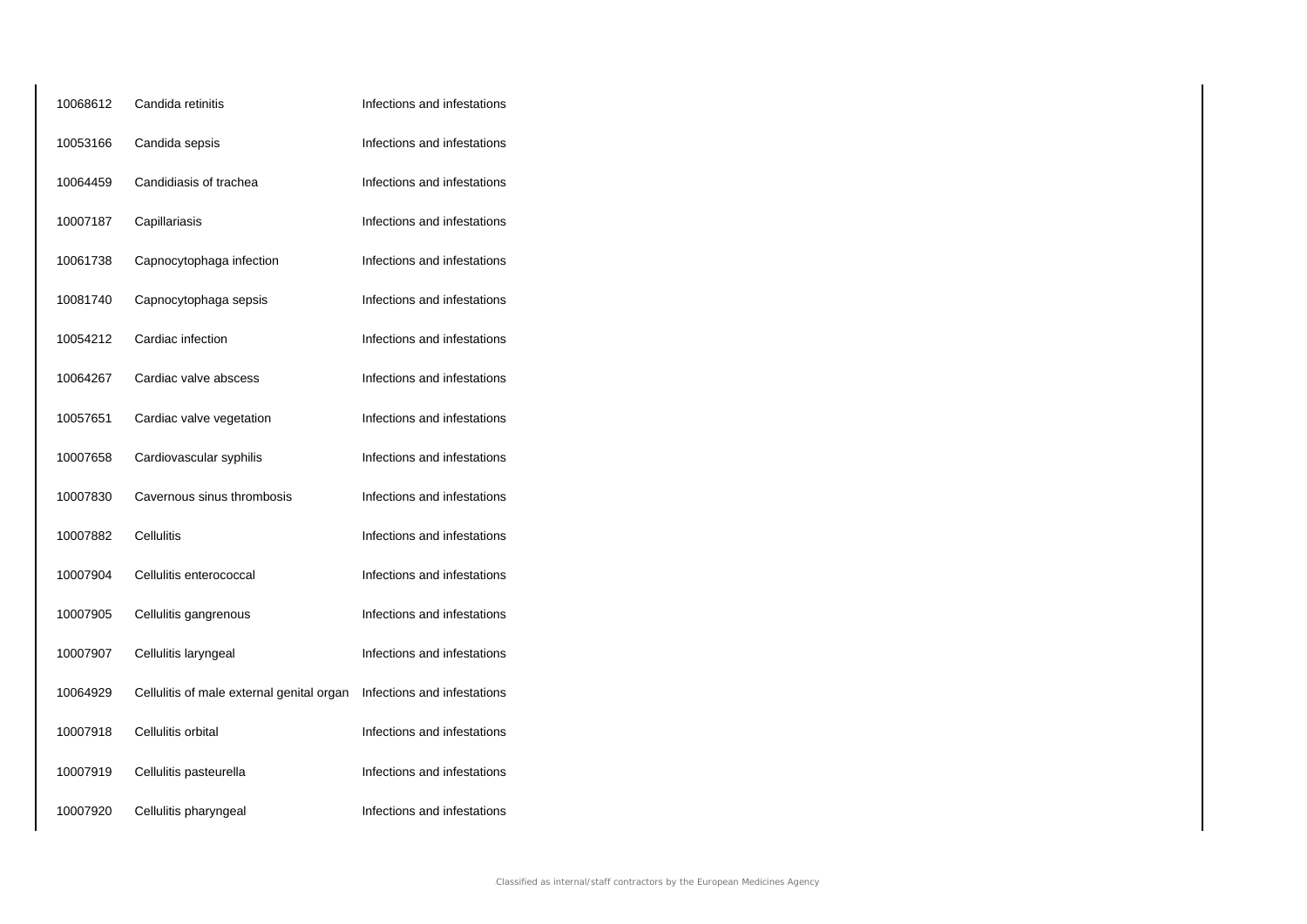| 10007921 | Cellulitis staphylococcal                                           | Infections and infestations |
|----------|---------------------------------------------------------------------|-----------------------------|
| 10007922 | Cellulitis streptococcal                                            | Infections and infestations |
| 10061044 | Central nervous system abscess                                      | Infections and infestations |
| 10061035 | Central nervous system enteroviral<br>infection                     | Infections and infestations |
| 10072805 | Central nervous system fungal infection Infections and infestations |                             |
| 10061036 | Central nervous system infection                                    | Infections and infestations |
| 10061037 | Central nervous system viral infection                              | Infections and infestations |
| 10008076 | Cerebral aneurysm ruptured syphilitic                               | Infections and infestations |
| 10051597 | Cerebral aspergillosis                                              | Infections and infestations |
| 10078126 | Cerebral candidiasis                                                | Infections and infestations |
| 10049657 | Cerebral fungal infection                                           | Infections and infestations |
| 10063094 | Cerebral malaria                                                    | Infections and infestations |
| 10070671 | Cerebral septic infarct                                             | Infections and infestations |
| 10057854 | Cerebral toxoplasmosis                                              | Infections and infestations |
| 10008326 | Cervicitis gonococcal                                               | Infections and infestations |
| 10067236 | Cervicitis streptococcal                                            | Infections and infestations |
| 10061039 | Cestode infection                                                   | Infections and infestations |
| 10080484 | Chagas' cardiomyopathy                                              | Infections and infestations |
| 10008392 | Chancroid                                                           | Infections and infestations |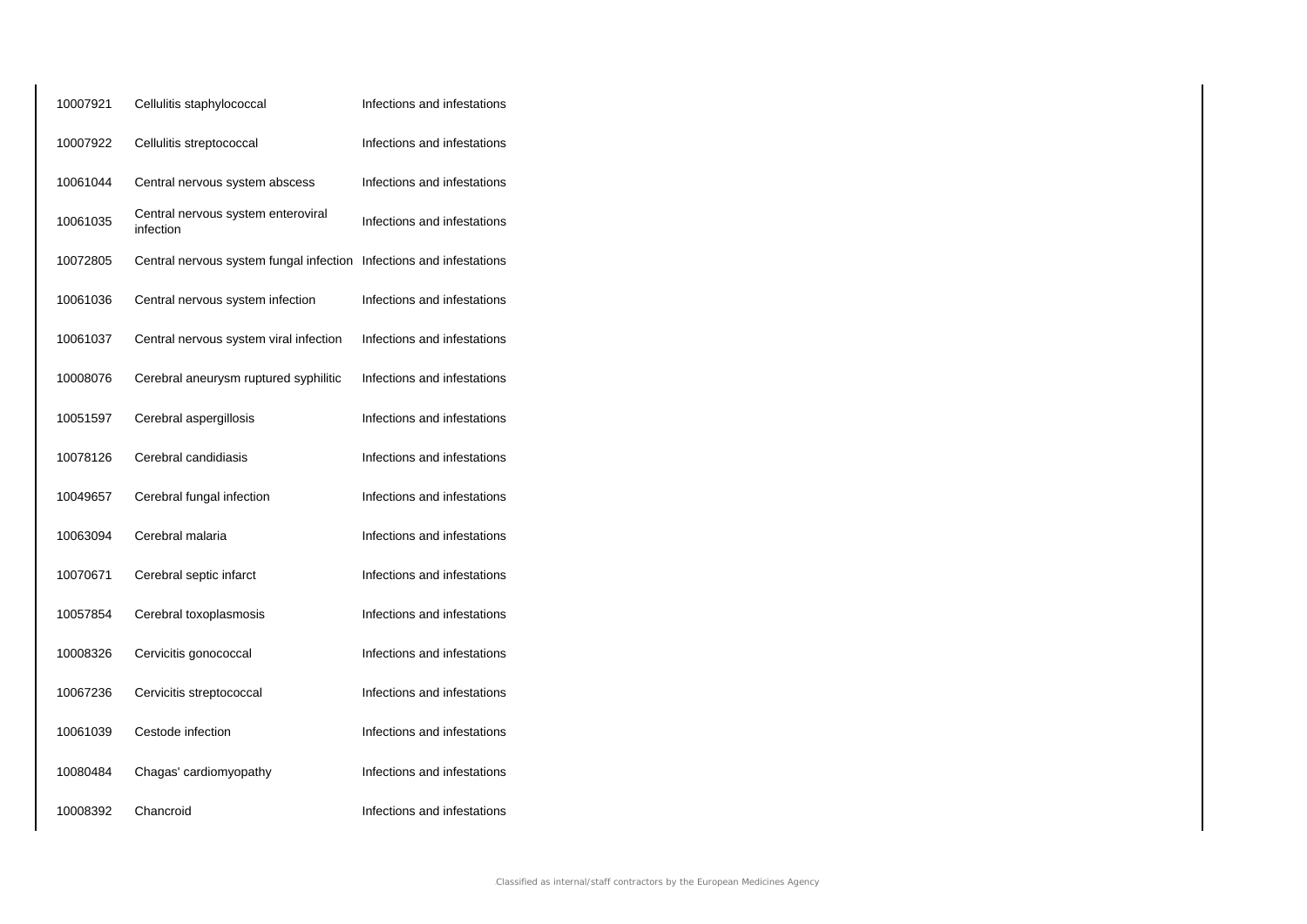| 10051568 | Chest wall abscess                             | Infections and infestations |
|----------|------------------------------------------------|-----------------------------|
| 10064525 | Chlamydial cervicitis                          | Infections and infestations |
| 10061041 | Chlamydial infection                           | Infections and infestations |
| 10075445 | Cholangitis infective                          | Infections and infestations |
| 10062631 | Cholecystitis infective                        | Infections and infestations |
| 10008631 | Cholera                                        | Infections and infestations |
| 10008761 | Choriomeningitis lymphocytic                   | Infections and infestations |
| 10008769 | Chorioretinitis                                | Infections and infestations |
| 10008779 | Choroid tubercles                              | Infections and infestations |
| 10008803 | Chromoblastomycosis                            | Infections and infestations |
| 10082848 | Chronic active Epstein-Barr virus<br>infection | Infections and infestations |
| 10008910 | Chronic hepatitis B                            | Infections and infestations |
| 10008912 | Chronic hepatitis C                            | Infections and infestations |
| 10009115 | Chronic pulmonary histoplasmosis               | Infections and infestations |
| 10009152 | Chronic tonsillitis                            | Infections and infestations |
| 10080263 | Citrobacter bacteraemia                        | Infections and infestations |
| 10051904 | Citrobacter infection                          | Infections and infestations |
| 10054213 | Citrobacter sepsis                             | Infections and infestations |
| 10049205 | Clitoris abscess                               | Infections and infestations |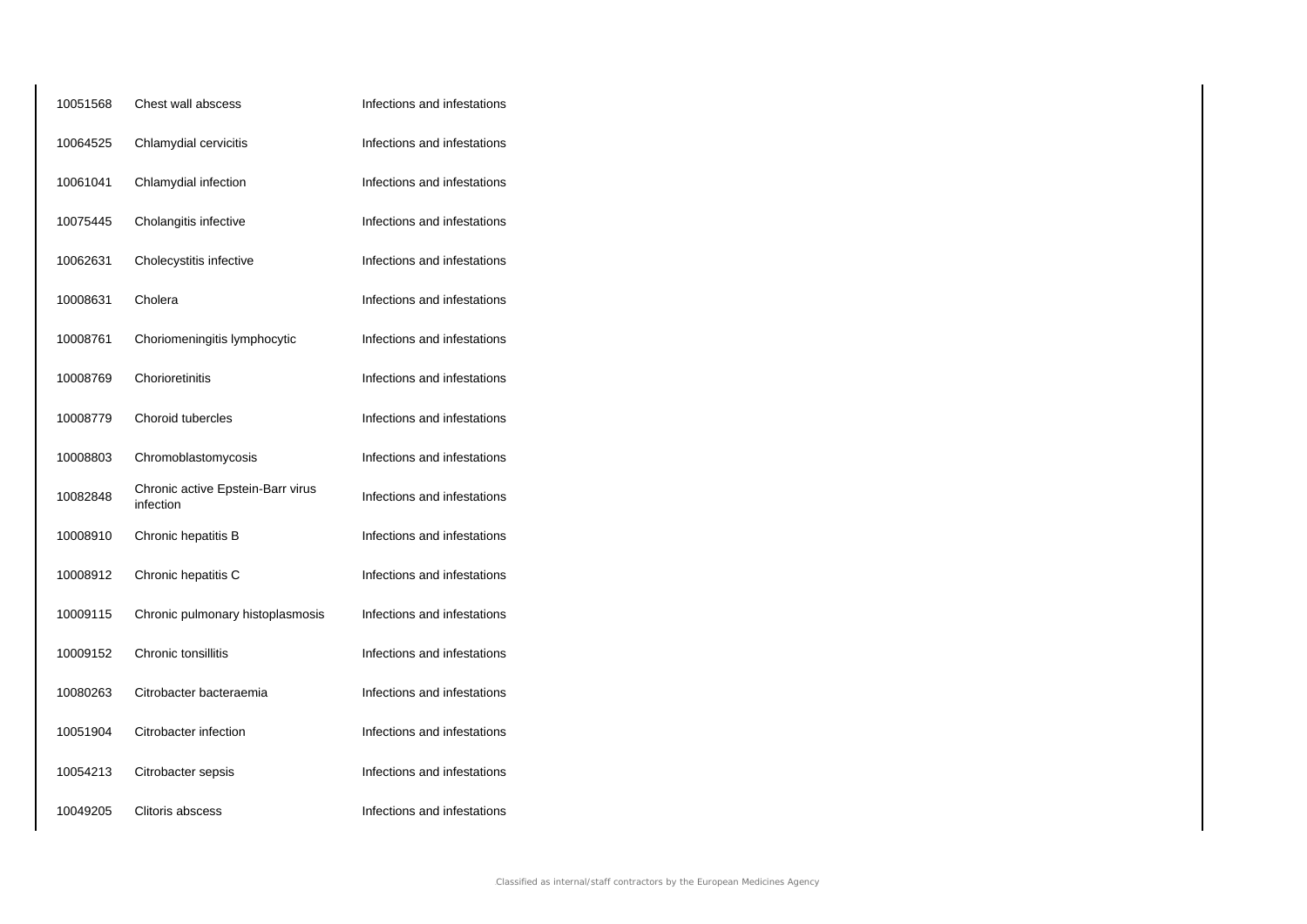| 10009344 | Clonorchiasis                    | Infections and infestations |
|----------|----------------------------------|-----------------------------|
| 10061043 | Clostridial infection            | Infections and infestations |
| 10078496 | Clostridial sepsis               | Infections and infestations |
| 10058852 | Clostridium bacteraemia          | Infections and infestations |
| 10058305 | Clostridium colitis              | Infections and infestations |
| 10009657 | Clostridium difficile colitis    | Infections and infestations |
| 10054236 | Clostridium difficile infection  | Infections and infestations |
| 10009719 | <b>CNS</b> ventriculitis         | Infections and infestations |
| 10054214 | Coccidioides encephalitis        | Infections and infestations |
| 10009825 | Coccidioidomycosis               | Infections and infestations |
| 10051782 | Colitis herpes                   | Infections and infestations |
| 10009971 | Colon gangrene                   | Infections and infestations |
| 10073573 | Colonic abscess                  | Infections and infestations |
| 10010022 | Colorado tick fever              | Infections and infestations |
| 10010046 | Colostomy infection              | Infections and infestations |
| 10081534 | Complicated appendicitis         | Infections and infestations |
| 10062317 | Condyloma latum                  | Infections and infestations |
| 10010685 | Congo-Crimean haemorrhagic fever | Infections and infestations |
| 10010745 | Conjunctivitis chlamydial        | Infections and infestations |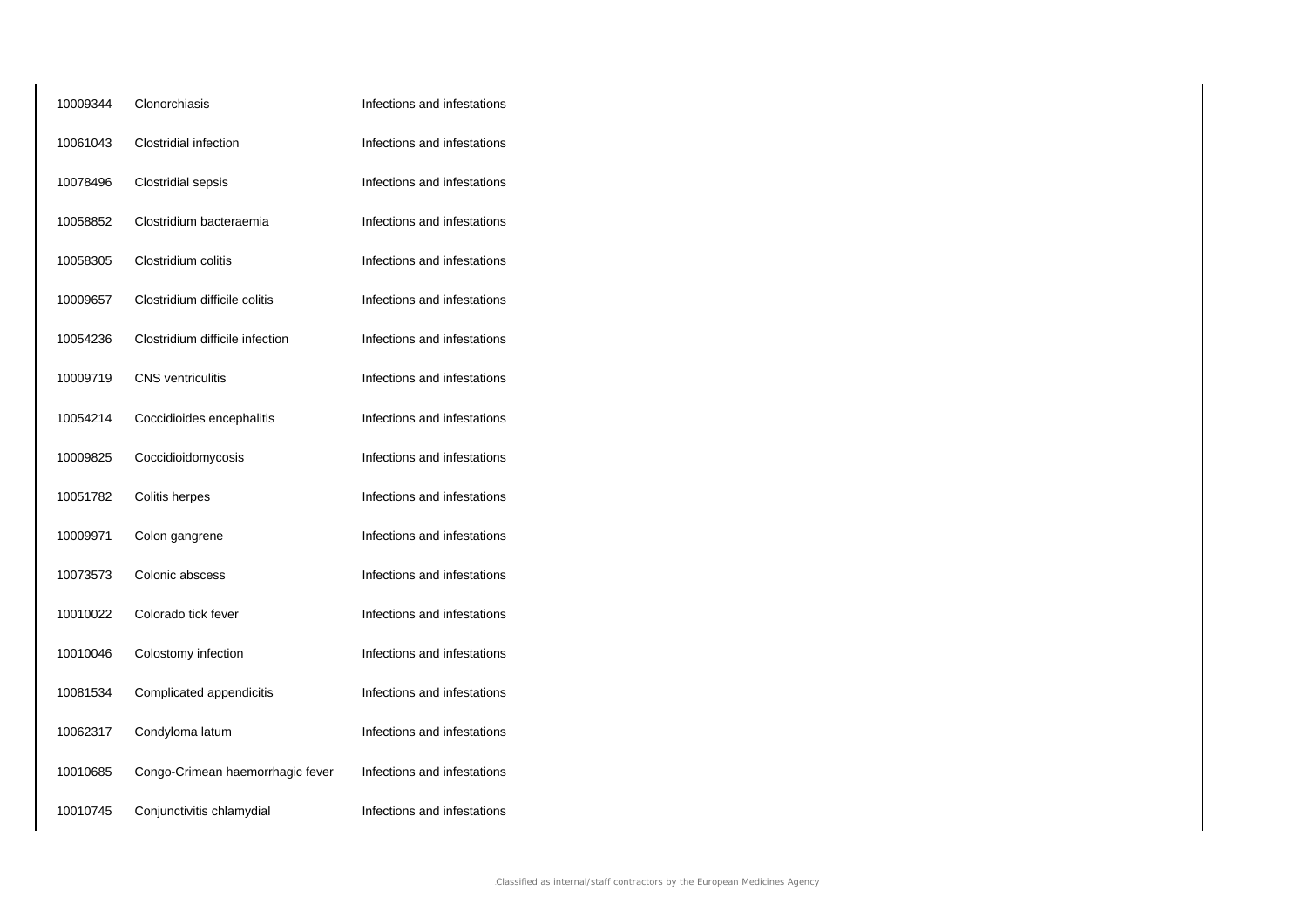| 10010754 | Conjunctivitis tuberculous             | Infections and infestations |
|----------|----------------------------------------|-----------------------------|
| 10010985 | Corneal abscess                        | Infections and infestations |
| 10061788 | Corneal infection                      | Infections and infestations |
| 10077106 | Corynebacterium bacteraemia            | Infections and infestations |
| 10061092 | Corynebacterium infection              | Infections and infestations |
| 10057767 | Corynebacterium sepsis                 | Infections and infestations |
| 10084380 | COVID-19 pneumonia                     | Infections and infestations |
| 10011238 | Cow pox                                | Infections and infestations |
| 10053187 | Coxiella infection                     | Infections and infestations |
| 10011254 | Coxsackie carditis                     | Infections and infestations |
| 10011257 | Coxsackie endocarditis                 | Infections and infestations |
| 10011258 | Coxsackie myocarditis                  | Infections and infestations |
| 10011259 | Coxsackie pericarditis                 | Infections and infestations |
| 10011260 | Coxsackie viral disease of the newborn | Infections and infestations |
| 10065765 | Cranial nerve infection                | Infections and infestations |
| 10011384 | Creutzfeldt-Jakob disease              | Infections and infestations |
| 10069854 | Cronobacter bacteraemia                | Infections and infestations |
| 10069855 | Cronobacter infection                  | Infections and infestations |
| 10069939 | Cronobacter necrotising enterocolitis  | Infections and infestations |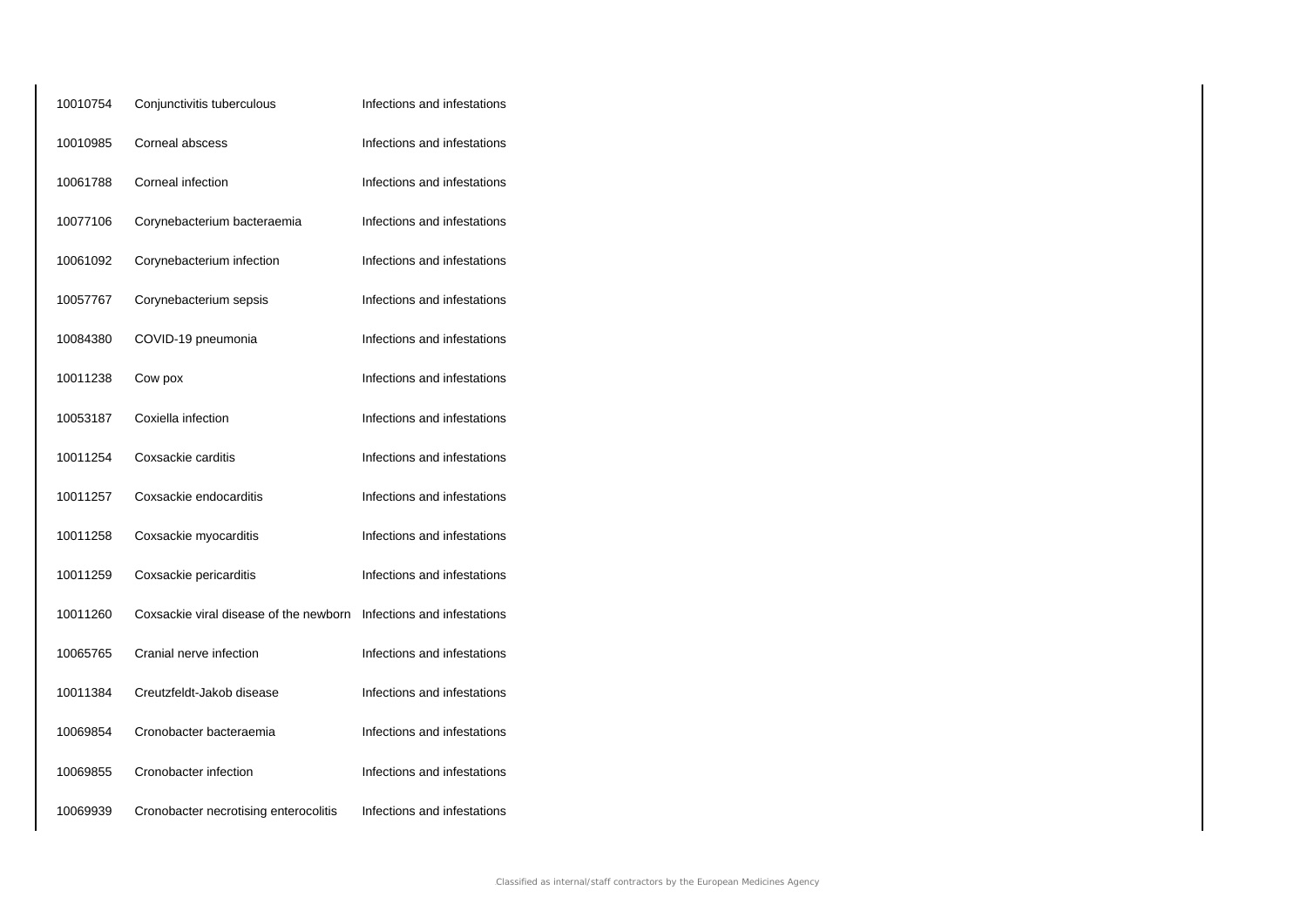| 10011416 | Croup infectious                 | Infections and infestations |
|----------|----------------------------------|-----------------------------|
| 10054216 | Cryptococcal cutaneous infection | Infections and infestations |
| 10067112 | Cryptococcal fungaemia           | Infections and infestations |
| 10084824 | Cryptococcal meningoencephalitis | Infections and infestations |
| 10011490 | Cryptococcosis                   | Infections and infestations |
| 10011660 | Cutaneous anthrax                | Infections and infestations |
| 10059547 | Cutaneous larva migrans          | Infections and infestations |
| 10011668 | Cutaneous leishmaniasis          | Infections and infestations |
| 10082722 | Cutaneous mucormycosis           | Infections and infestations |
| 10080436 | Cutaneous nocardiosis            | Infections and infestations |
| 10011676 | Cutaneous sporotrichosis         | Infections and infestations |
| 10011684 | Cutaneous tuberculosis           | Infections and infestations |
| 10061802 | Cyclosporidium infection         | Infections and infestations |
| 10011792 | Cystitis gonococcal              | Infections and infestations |
| 10065199 | Cystitis helminthic              | Infections and infestations |
| 10011799 | Cystitis pseudomonal             | Infections and infestations |
| 10065197 | Cystitis viral                   | Infections and infestations |
| 10048843 | Cytomegalovirus chorioretinitis  | Infections and infestations |
| 10048983 | Cytomegalovirus colitis          | Infections and infestations |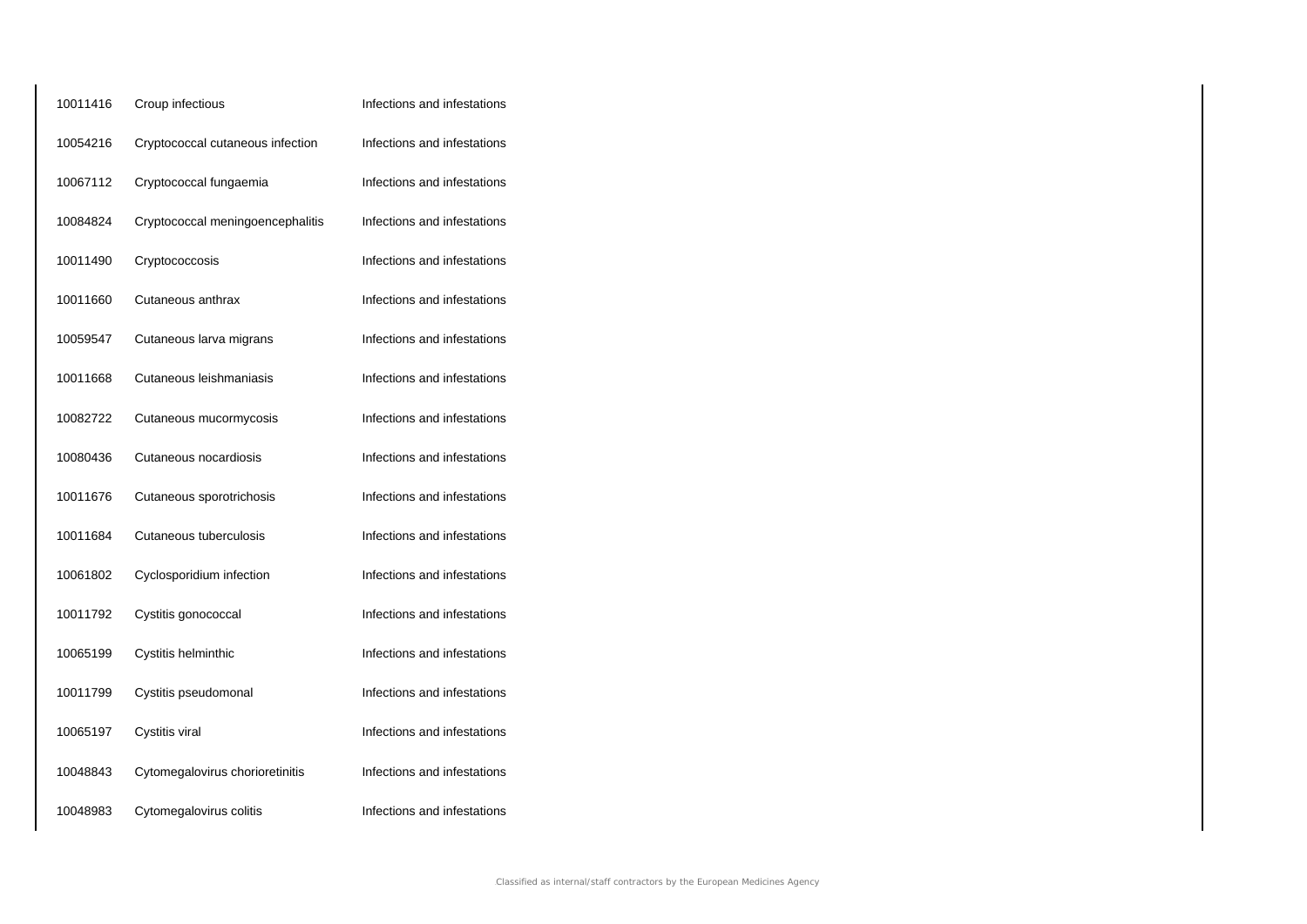| 10049014 | Cytomegalovirus duodenitis                    | Infections and infestations |
|----------|-----------------------------------------------|-----------------------------|
| 10049074 | Cytomegalovirus enteritis                     | Infections and infestations |
| 10049015 | Cytomegalovirus enterocolitis                 | Infections and infestations |
| 10049016 | Cytomegalovirus gastritis                     | Infections and infestations |
| 10051349 | Cytomegalovirus gastroenteritis               | Infections and infestations |
| 10052817 | Cytomegalovirus gastrointestinal<br>infection | Infections and infestations |
| 10075619 | Cytomegalovirus gastrointestinal ulcer        | Infections and infestations |
| 10011830 | Cytomegalovirus hepatitis                     | Infections and infestations |
| 10011831 | Cytomegalovirus infection                     | Infections and infestations |
| 10058666 | Cytomegalovirus infection reactivation        | Infections and infestations |
| 10011834 | Cytomegalovirus mononucleosis                 | Infections and infestations |
| 10065036 | Cytomegalovirus mucocutaneous ulcer           | Infections and infestations |
| 10065621 | Cytomegalovirus<br>myelomeningoradiculitis    | Infections and infestations |
| 10056261 | Cytomegalovirus myocarditis                   | Infections and infestations |
| 10079095 | Cytomegalovirus nephritis                     | Infections and infestations |
| 10049018 | Cytomegalovirus oesophagitis                  | Infections and infestations |
| 10049566 | Cytomegalovirus pancreatitis                  | Infections and infestations |
| 10056721 | Cytomegalovirus pericarditis                  | Infections and infestations |
| 10056262 | Cytomegalovirus syndrome                      | Infections and infestations |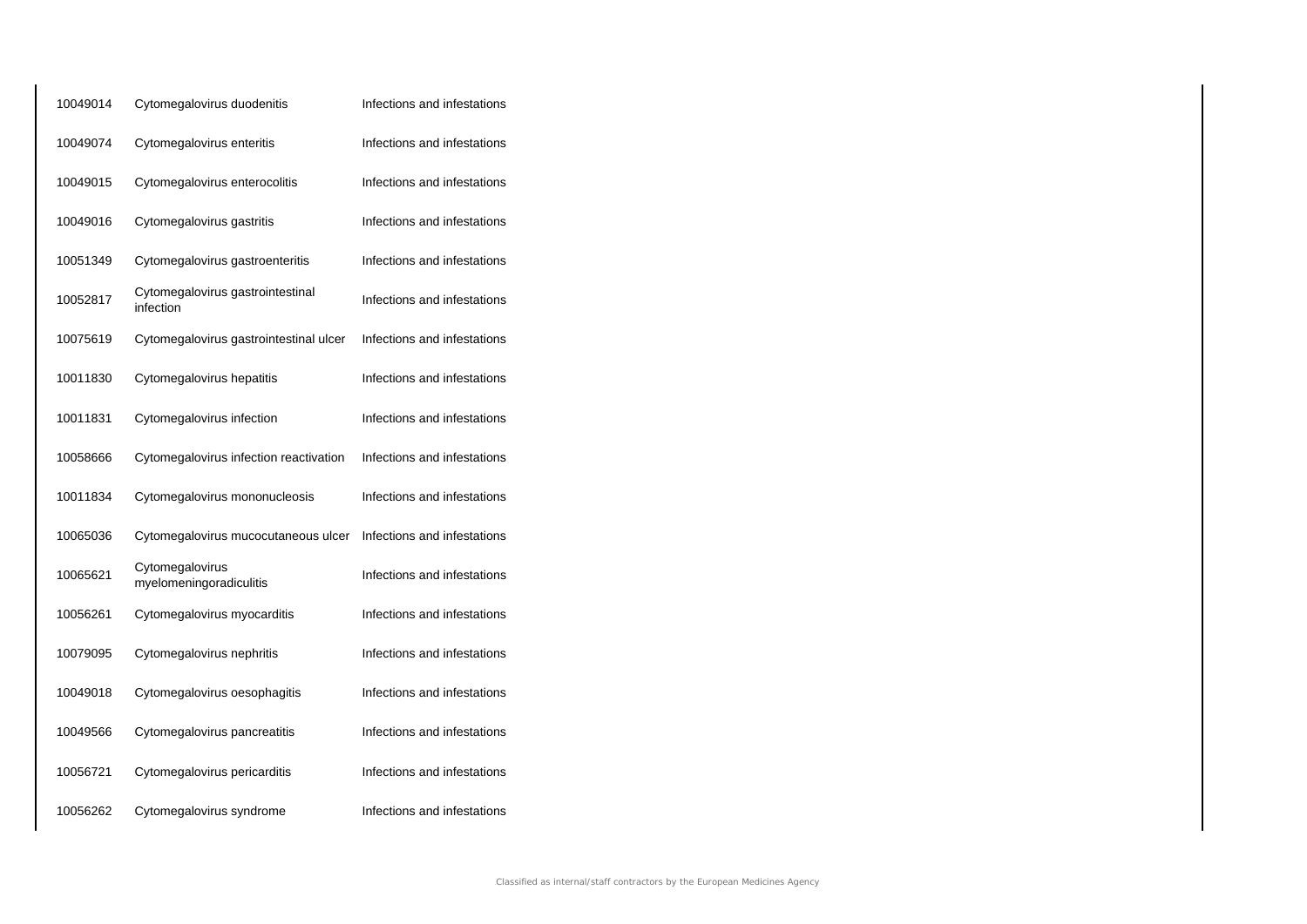| 10051350 | Cytomegalovirus urinary tract infection            | Infections and infestations |
|----------|----------------------------------------------------|-----------------------------|
| 10058854 | Cytomegalovirus viraemia                           | Infections and infestations |
| 10011843 | Dacryocanaliculitis                                | Infections and infestations |
| 10011844 | Dacryocystitis                                     | Infections and infestations |
| 10081339 | Delftia acidovorans infection                      | Infections and infestations |
| 10055776 | Dengue haemorrhagic fever                          | Infections and infestations |
| 10065268 | Dental fistula                                     | Infections and infestations |
| 10063066 | Dental gangrene                                    | Infections and infestations |
| 10065259 | Dermo-hypodermitis                                 | Infections and infestations |
| 10084453 | Device related bacteraemia                         | Infections and infestations |
| 10064687 | Device related infection                           | Infections and infestations |
| 10069802 | Device related sepsis                              | Infections and infestations |
| 10012716 | Diaphragmatic hernia gangrenous                    | Infections and infestations |
| 10012744 | Diarrhoea infectious neonatal                      | Infections and infestations |
| 10013023 | Diphtheria                                         | Infections and infestations |
| 10013029 | Diphyllobothriasis                                 | Infections and infestations |
| 10080290 | <b>Dirofilariasis</b>                              | Infections and infestations |
| 10080492 | Disseminated aspergillosis                         | Infections and infestations |
| 10076666 | Disseminated Bacillus Calmette-Guerin<br>infection | Infections and infestations |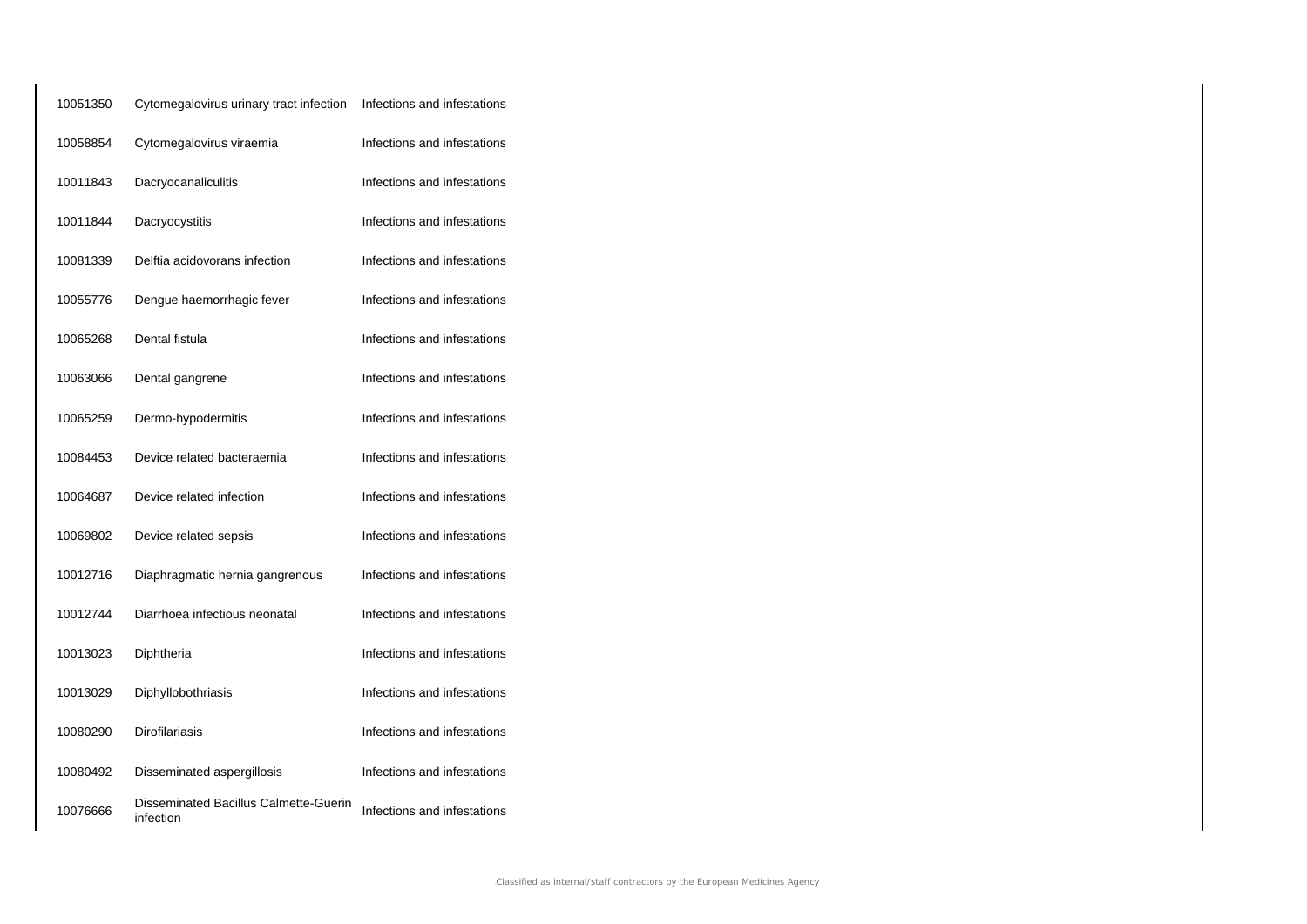| 10080477 | Disseminated blastomycosis                               | Infections and infestations |
|----------|----------------------------------------------------------|-----------------------------|
| 10080474 | Disseminated coccidioidomycosis                          | Infections and infestations |
| 10013439 | Disseminated cryptococcosis                              | Infections and infestations |
| 10049075 | Disseminated cytomegaloviral infection                   | Infections and infestations |
| 10013444 | Disseminated leishmaniasis                               | Infections and infestations |
| 10073239 | Disseminated mucormycosis                                | Infections and infestations |
| 10069662 | Disseminated mycobacterium avium<br>complex infection    | Infections and infestations |
| 10080478 | Disseminated paracoccidioidomycosis                      | Infections and infestations |
| 10080491 | Disseminated sporotrichosis                              | Infections and infestations |
| 10080496 | Disseminated strongyloidiasis                            | Infections and infestations |
| 10083434 | Disseminated toxoplasmosis                               | Infections and infestations |
| 10068185 | Disseminated trichosporonosis                            | Infections and infestations |
| 10013453 | Disseminated tuberculosis                                | Infections and infestations |
| 10084395 | Disseminated varicella                                   | Infections and infestations |
| 10076667 | Disseminated varicella zoster vaccine<br>virus infection | Infections and infestations |
| 10084396 | Disseminated varicella zoster virus<br>infection         | Infections and infestations |
| 10013538 | <b>Diverticulitis</b>                                    | Infections and infestations |
| 10013541 | Diverticulitis intestinal haemorrhagic                   | Infections and infestations |
| 10084304 | Diverticulitis intestinal perforated                     | Infections and infestations |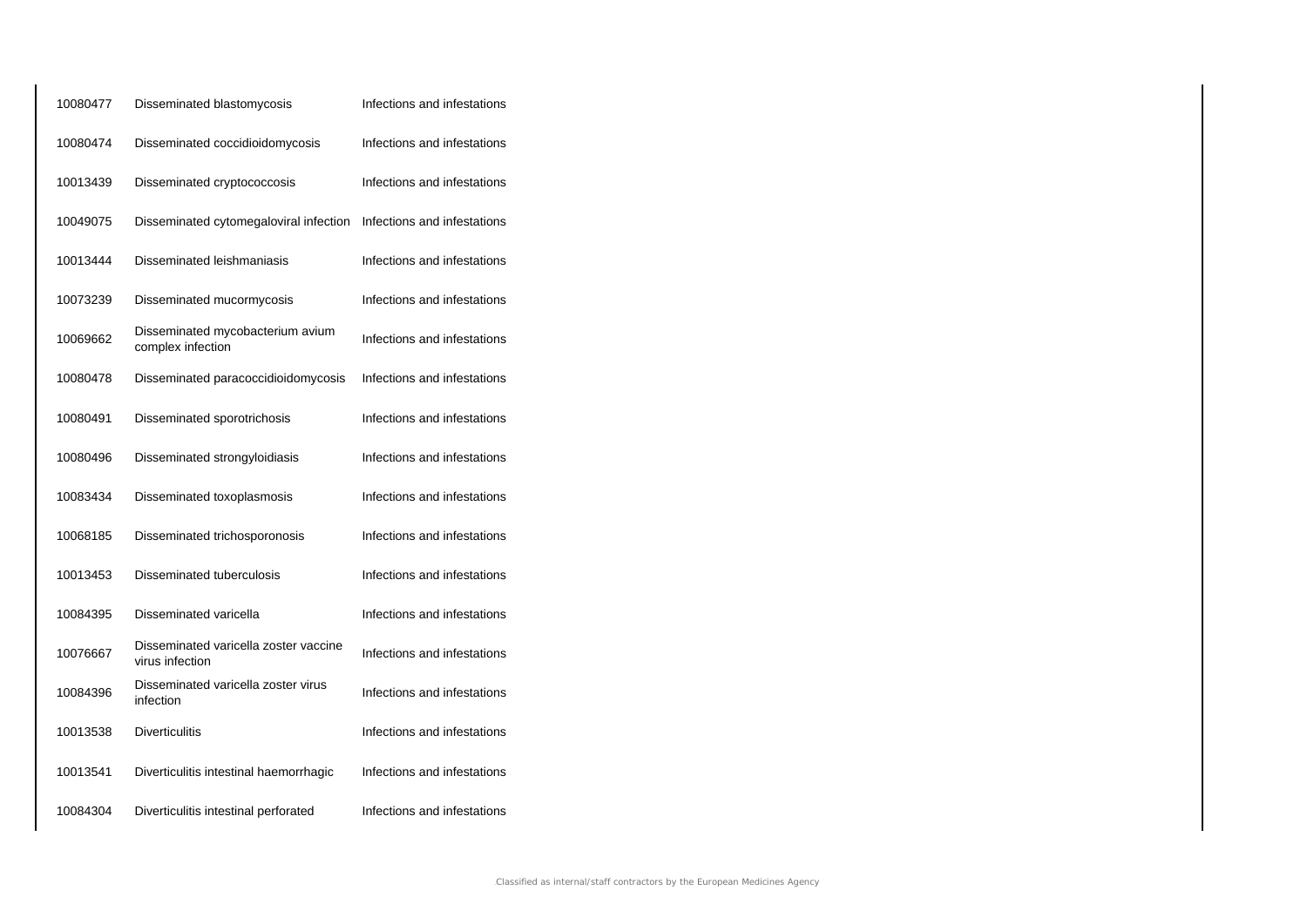| 10049583 | Douglas' abscess              | Infections and infestations |
|----------|-------------------------------|-----------------------------|
| 10013874 | Dural abscess                 | Infections and infestations |
| 10051402 | Dysentery                     | Infections and infestations |
| 10057347 | Ear infection staphylococcal  | Infections and infestations |
| 10014027 | Ear tuberculosis              | Infections and infestations |
| 10014071 | Ebola disease                 | Infections and infestations |
| 10014096 | Echinococciasis               | Infections and infestations |
| 10061113 | Echo virus infection          | Infections and infestations |
| 10014197 | Eczema herpeticum             | Infections and infestations |
| 10066042 | Eczema vaccinatum             | Infections and infestations |
| 10065680 | Embolic pneumonia             | Infections and infestations |
| 10052175 | Empedobacter brevis infection | Infections and infestations |
| 10056668 | Emphysematous cholecystitis   | Infections and infestations |
| 10056351 | Emphysematous cystitis        | Infections and infestations |
| 10068822 | Emphysematous pyelonephritis  | Infections and infestations |
| 10014568 | Empyema                       | Infections and infestations |
| 10014581 | Encephalitis                  | Infections and infestations |
| 10014583 | Encephalitis australia        | Infections and infestations |
| 10048997 | Encephalitis brain stem       | Infections and infestations |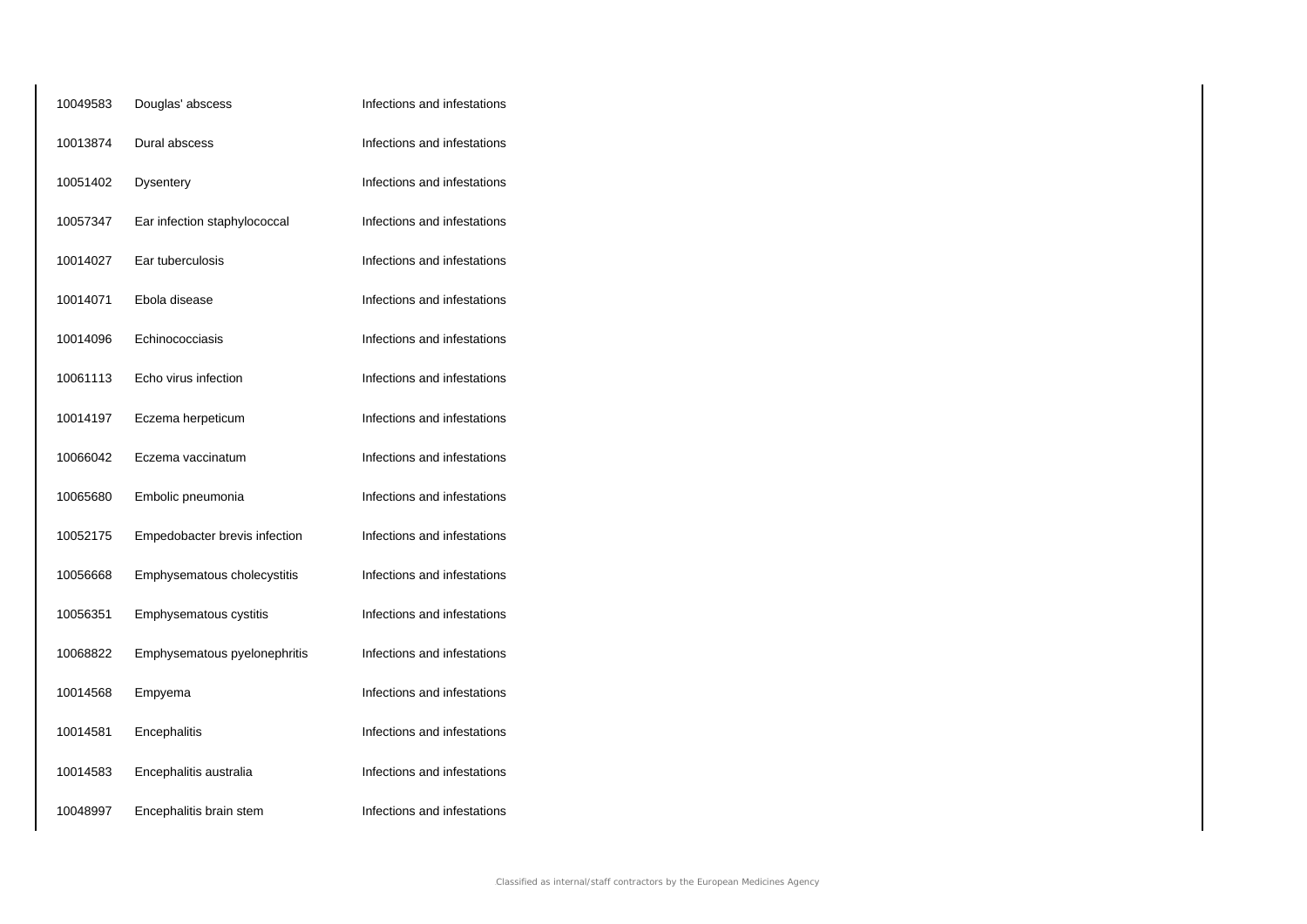| 10014584 | Encephalitis california        | Infections and infestations |
|----------|--------------------------------|-----------------------------|
| 10014586 | Encephalitis cytomegalovirus   | Infections and infestations |
| 10014587 | Encephalitis eastern equine    | Infections and infestations |
| 10063946 | Encephalitis enteroviral       | Infections and infestations |
| 10065170 | Encephalitis fungal            | Infections and infestations |
| 10058094 | Encephalitis influenzal        | Infections and infestations |
| 10014596 | Encephalitis Japanese B        | Infections and infestations |
| 10052369 | Encephalitis lethargica        | Infections and infestations |
| 10014597 | Encephalitis meningococcal     | Infections and infestations |
| 10014598 | Encephalitis mumps             | Infections and infestations |
| 10061118 | Encephalitis protozoal         | Infections and infestations |
| 10061119 | Encephalitis rickettsial       | Infections and infestations |
| 10014611 | Encephalitis venezuelan equine | Infections and infestations |
| 10014612 | Encephalitis viral             | Infections and infestations |
| 10014614 | Encephalitis western equine    | Infections and infestations |
| 10014619 | Encephalomyelitis              | Infections and infestations |
| 10014622 | Encephalomyelitis rubella      | Infections and infestations |
| 10049076 | End stage AIDS                 | Infections and infestations |
| 10053025 | Endemic syphilis               | Infections and infestations |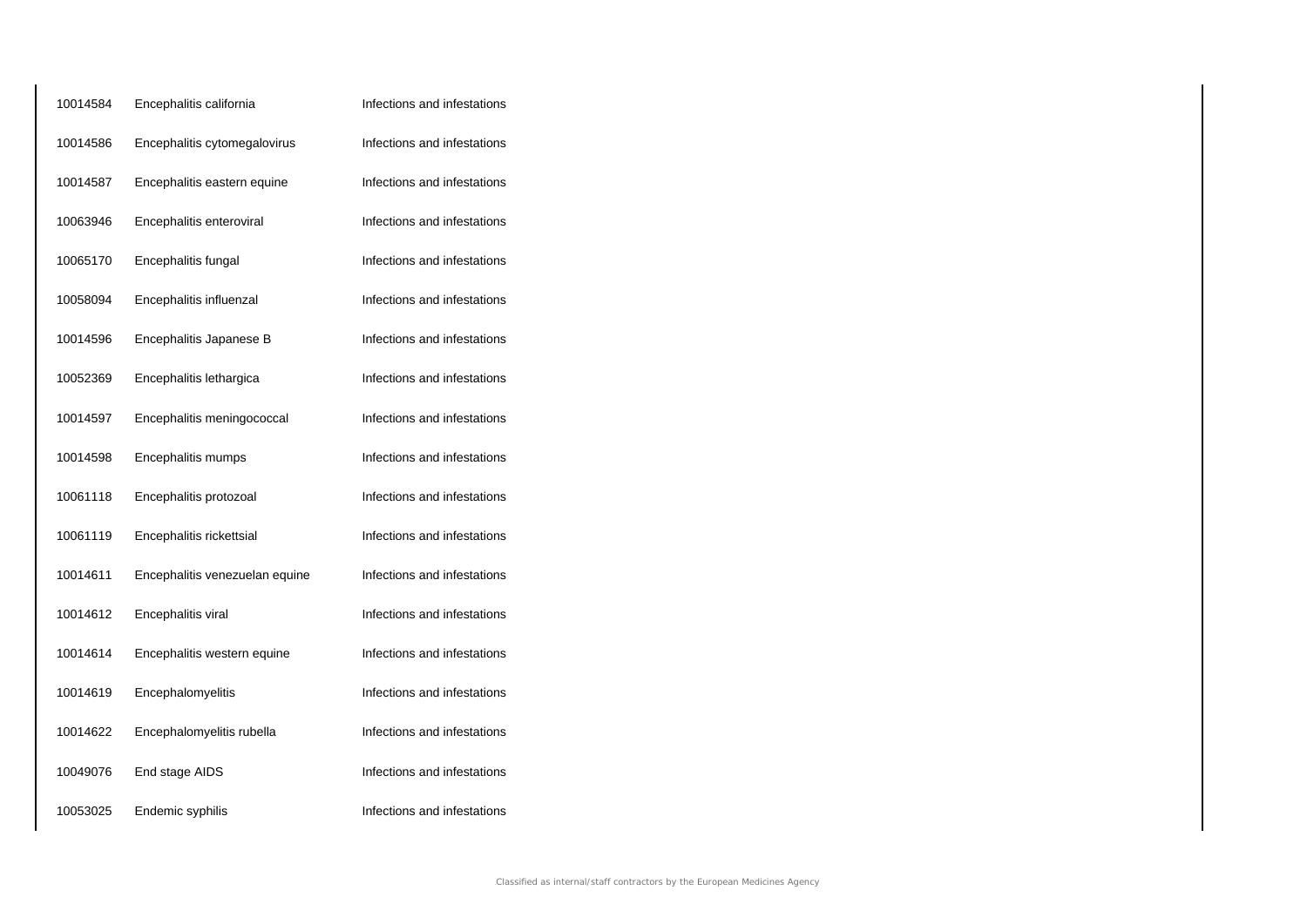| 10014665 | Endocarditis                | Infections and infestations |
|----------|-----------------------------|-----------------------------|
| 10014666 | Endocarditis bacterial      | Infections and infestations |
| 10014669 | Endocarditis candida        | Infections and infestations |
| 10014671 | Endocarditis enterococcal   | Infections and infestations |
| 10014674 | Endocarditis gonococcal     | Infections and infestations |
| 10014675 | Endocarditis haemophilus    | Infections and infestations |
| 10065327 | Endocarditis helminthic     | Infections and infestations |
| 10014676 | Endocarditis histoplasma    | Infections and infestations |
| 10014679 | Endocarditis meningococcal  | Infections and infestations |
| 10067336 | Endocarditis pseudomonal    | Infections and infestations |
| 10014682 | Endocarditis Q fever        | Infections and infestations |
| 10014684 | Endocarditis staphylococcal | Infections and infestations |
| 10014685 | Endocarditis syphilitic     | Infections and infestations |
| 10061837 | Endocarditis viral          | Infections and infestations |
| 10014791 | Endometritis                | Infections and infestations |
| 10074861 | Endometritis bacterial      | Infections and infestations |
| 10014792 | Endometritis decidual       | Infections and infestations |
| 10014793 | Endometritis gonococcal     | Infections and infestations |
| 10014801 | Endophthalmitis             | Infections and infestations |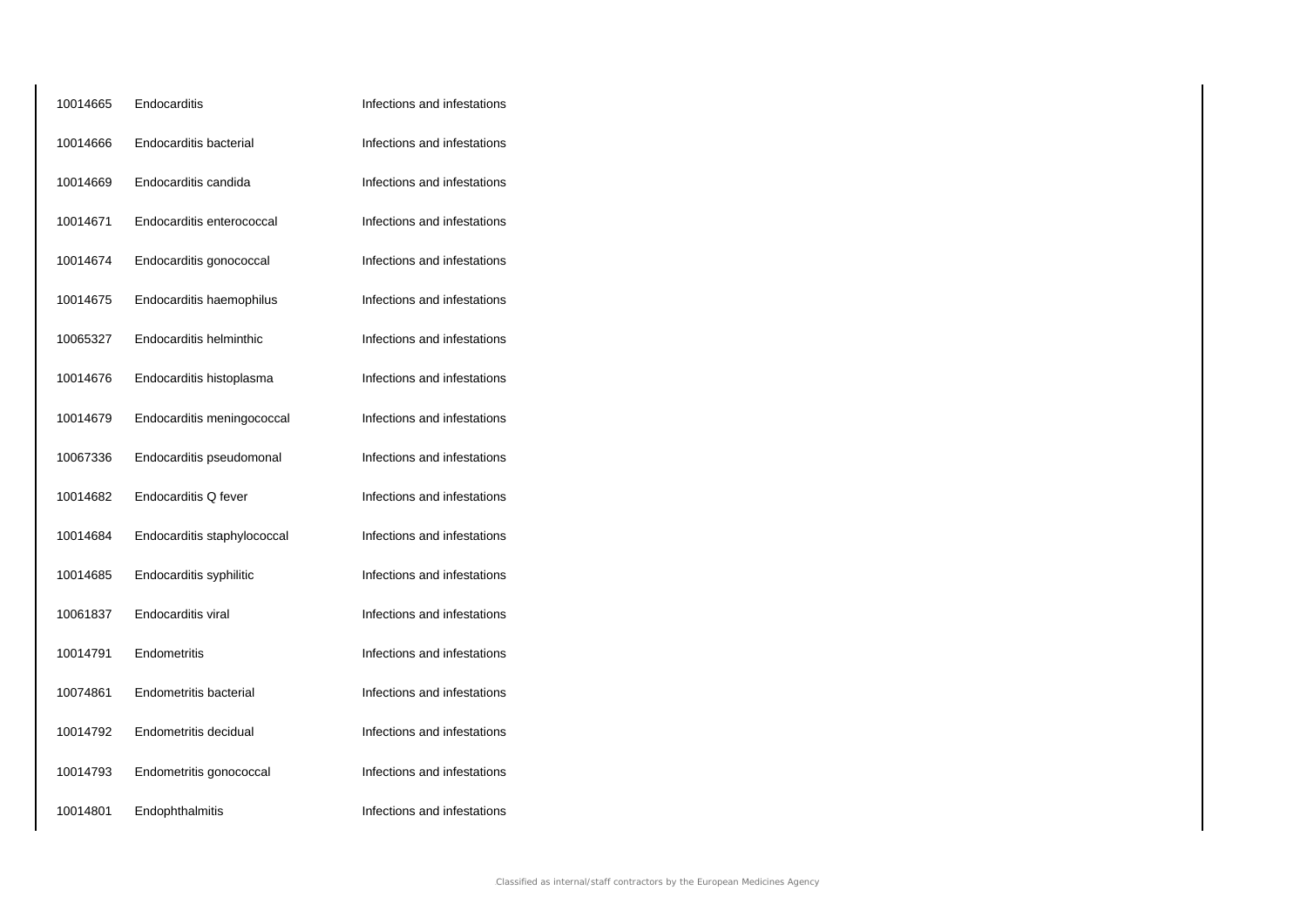| 10067410 | Endotoxaemia                   | Infections and infestations |
|----------|--------------------------------|-----------------------------|
| 10014824 | Endotoxic shock                | Infections and infestations |
| 10058839 | <b>Enteritis infectious</b>    | Infections and infestations |
| 10014878 | <b>Enteritis necroticans</b>   | Infections and infestations |
| 10058857 | Enterobacter bacteraemia       | Infections and infestations |
| 10051910 | Enterobacter infection         | Infections and infestations |
| 10054218 | Enterobacter pneumonia         | Infections and infestations |
| 10054219 | Enterobacter sepsis            | Infections and infestations |
| 10054220 | Enterobacter tracheobronchitis | Infections and infestations |
| 10014885 | Enterococcal bacteraemia       | Infections and infestations |
| 10061124 | Enterococcal infection         | Infections and infestations |
| 10054221 | Enterococcal sepsis            | Infections and infestations |
| 10014894 | <b>Enterocolitis AIDS</b>      | Infections and infestations |
| 10065206 | Enterocolitis bacterial        | Infections and infestations |
| 10065205 | Enterocolitis fungal           | Infections and infestations |
| 10065204 | Enterocolitis helminthic       | Infections and infestations |
| 10058838 | Enterocolitis infectious       | Infections and infestations |
| 10014909 | Enterovirus infection          | Infections and infestations |
| 10075553 | Enterovirus myocarditis        | Infections and infestations |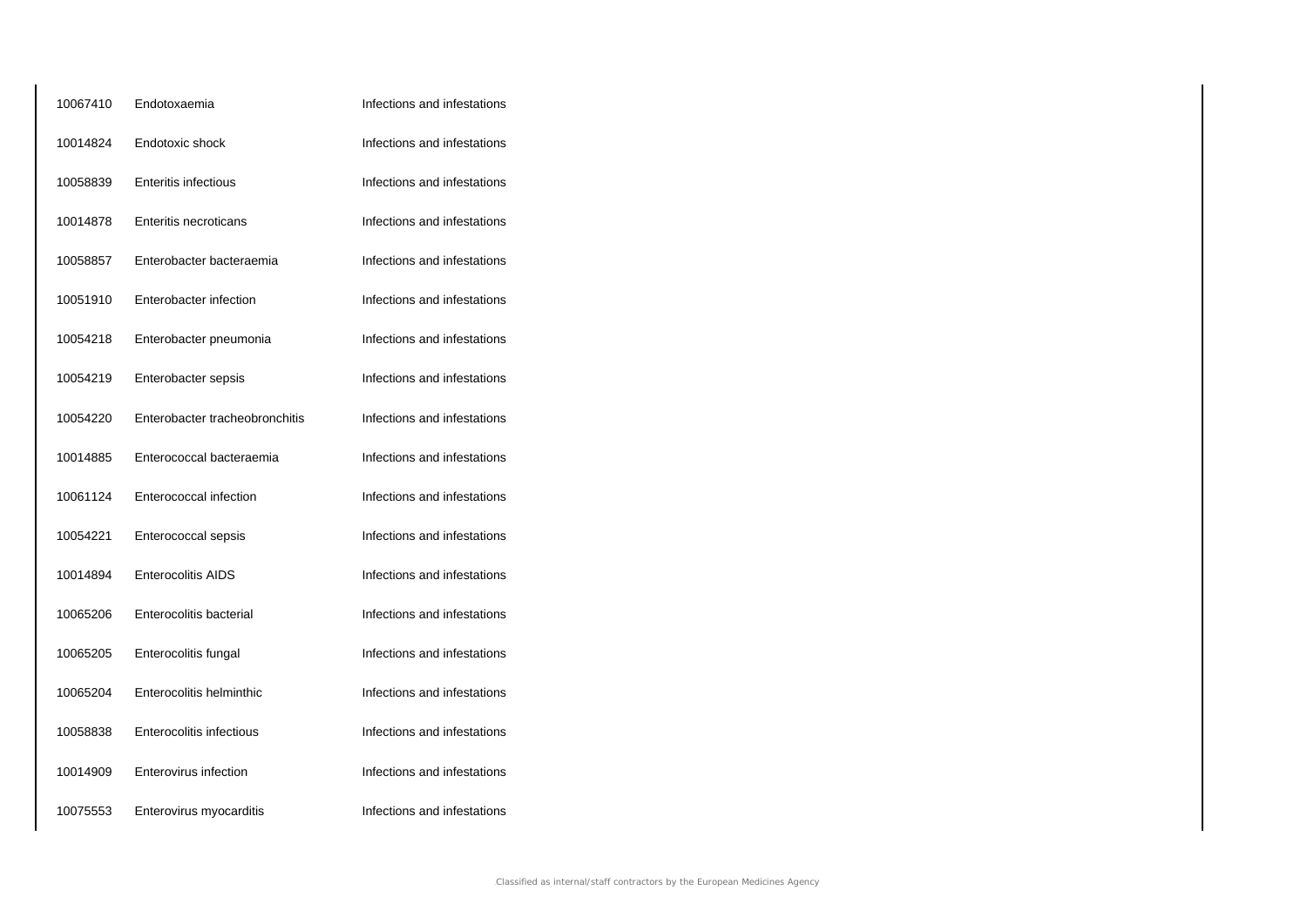| 10014965 | Ependymitis                               | Infections and infestations |
|----------|-------------------------------------------|-----------------------------|
| 10014979 | Epidemic typhus                           | Infections and infestations |
| 10052339 | Epidermodysplasia verruciformis           | Infections and infestations |
| 10015000 | Epididymitis                              | Infections and infestations |
| 10015001 | Epididymitis blastomyces                  | Infections and infestations |
| 10015002 | Epididymitis mumps                        | Infections and infestations |
| 10015004 | Epididymitis tuberculous                  | Infections and infestations |
| 10053043 | Epididymitis ureaplasmal                  | Infections and infestations |
| 10015006 | Epididymo-orchitis gonococcal             | Infections and infestations |
| 10015030 | Epiglottitis                              | Infections and infestations |
| 10015031 | Epiglottitis haemophilus                  | Infections and infestations |
| 10015033 | Epiglottitis obstructive                  | Infections and infestations |
| 10015109 | Epstein-Barr virus infection reactivation | Infections and infestations |
| 10015145 | Erysipelas                                | Infections and infestations |
| 10080432 | Erysipelothrix sepsis                     | Infections and infestations |
| 10015213 | Erythema induratum                        | Infections and infestations |
| 10054258 | Escherichia bacteraemia                   | Infections and infestations |
| 10083163 | Escherichia peritonitis                   | Infections and infestations |
| 10074409 | Escherichia pyelonephritis                | Infections and infestations |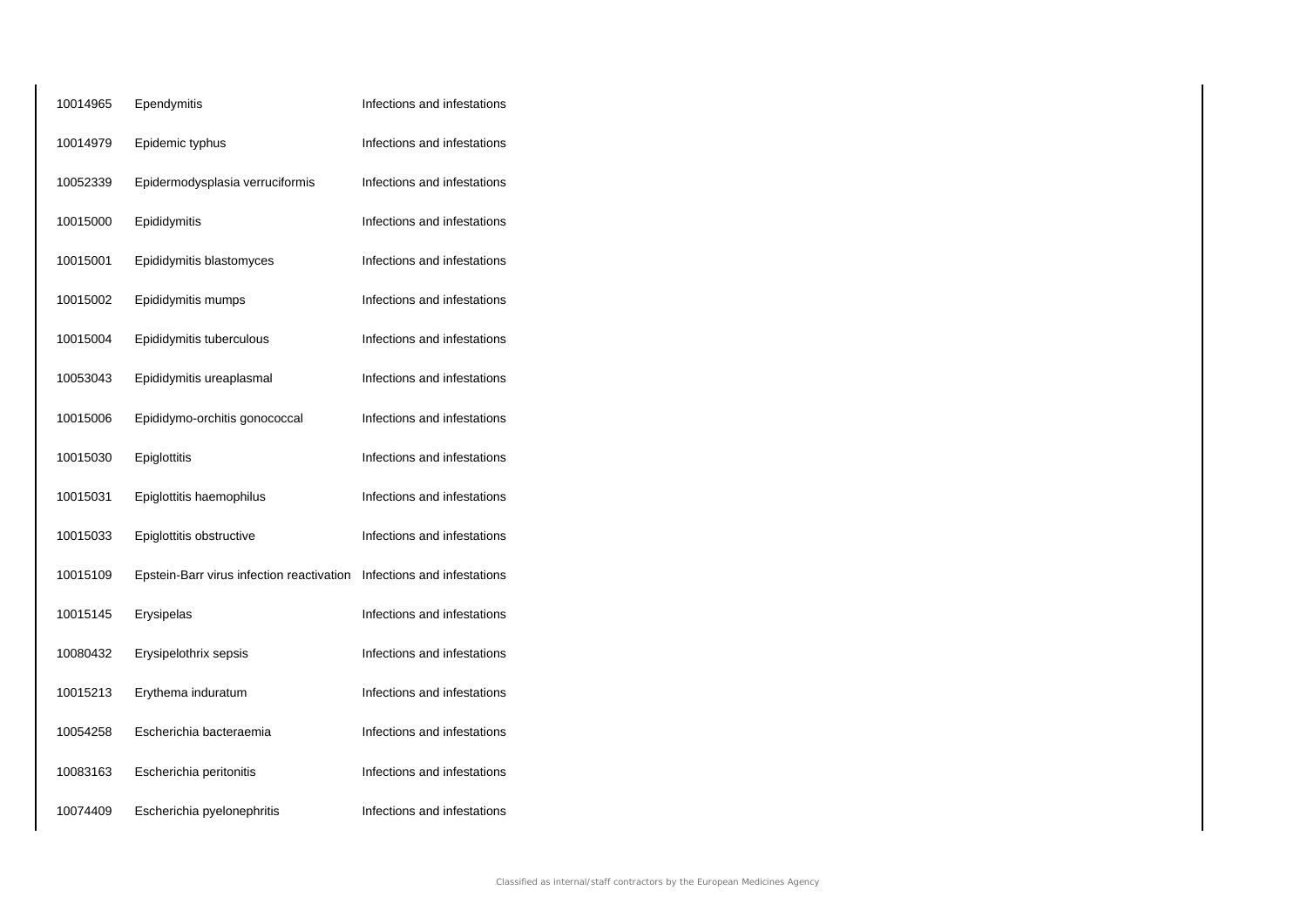| 10015296 | Escherichia sepsis                | Infections and infestations |
|----------|-----------------------------------|-----------------------------|
| 10069169 | Eubacterium infection             | Infections and infestations |
| 10073244 | Exserohilum infection             | Infections and infestations |
| 10015729 | External ear cellulitis           | Infections and infestations |
| 10061846 | <b>Extradural abscess</b>         | Infections and infestations |
| 10064445 | Extrapulmonary tuberculosis       | Infections and infestations |
| 10015905 | Eye abscess                       | Infections and infestations |
| 10015932 | Eye infection chlamydial          | Infections and infestations |
| 10015933 | Eye infection fungal              | Infections and infestations |
| 10015935 | Eye infection gonococcal          | Infections and infestations |
| 10065180 | Eye infection helminthic          | Infections and infestations |
| 10054762 | Eye infection intraocular         | Infections and infestations |
| 10015938 | Eye infection syphilitic          | Infections and infestations |
| 10015939 | Eye infection toxoplasmal         | Infections and infestations |
| 10050428 | Fallopian tube abscess            | Infections and infestations |
| 10056515 | Fascial infection                 | Infections and infestations |
| 10016234 | Fascioliasis                      | Infections and infestations |
| 10016235 | Fasciolopsiasis                   | Infections and infestations |
| 10061150 | Female genital tract tuberculosis | Infections and infestations |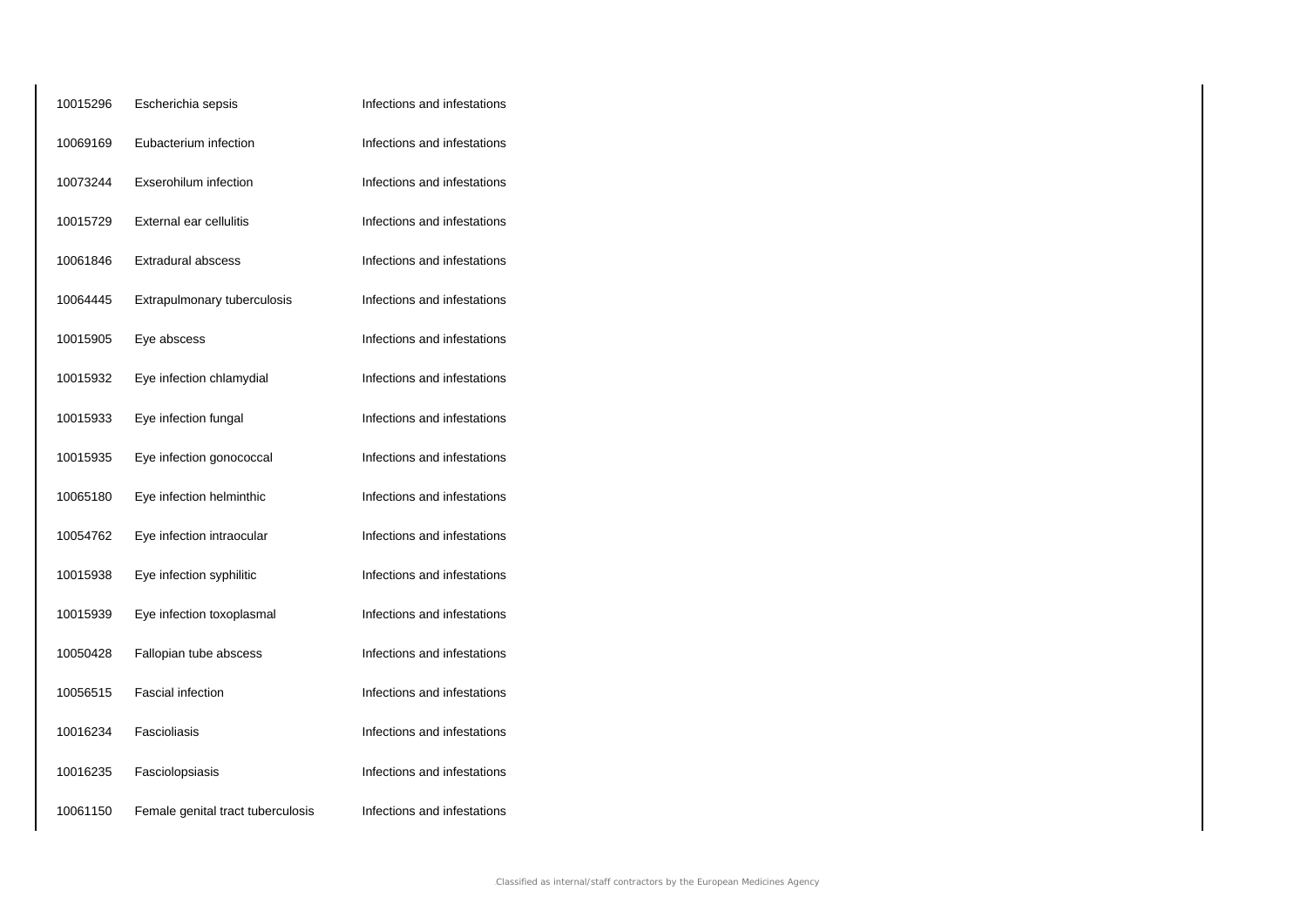| 10016436 | Femoral hernia gangrenous                                         | Infections and infestations |
|----------|-------------------------------------------------------------------|-----------------------------|
| 10016674 | <b>Filariasis</b>                                                 | Infections and infestations |
| 10016675 | Filariasis lymphatic                                              | Infections and infestations |
| 10074831 | Filovirus infection                                               | Infections and infestations |
| 10054261 | <b>Flavivirus infection</b>                                       | Infections and infestations |
| 10054222 | Flavobacterium infection                                          | Infections and infestations |
| 10084697 | Focal peritonitis                                                 | Infections and infestations |
| 10017068 | Fournier's gangrene                                               | Infections and infestations |
| 10079813 | Fracture infection                                                | Infections and infestations |
| 10017523 | Fungaemia                                                         | Infections and infestations |
| 10017524 | Fungal abscess central nervous system Infections and infestations |                             |
| 10017525 | Fungal cystitis                                                   | Infections and infestations |
| 10017529 | Fungal endocarditis                                               | Infections and infestations |
| 10065174 | Fungal labyrinthitis                                              | Infections and infestations |
| 10049656 | Fungal oesophagitis                                               | Infections and infestations |
| 10061138 | Fungal peritonitis                                                | Infections and infestations |
| 10076516 | Fungal pharyngitis                                                | Infections and infestations |
| 10068613 | Fungal retinitis                                                  | Infections and infestations |
| 10065182 | Fungal rhinitis                                                   | Infections and infestations |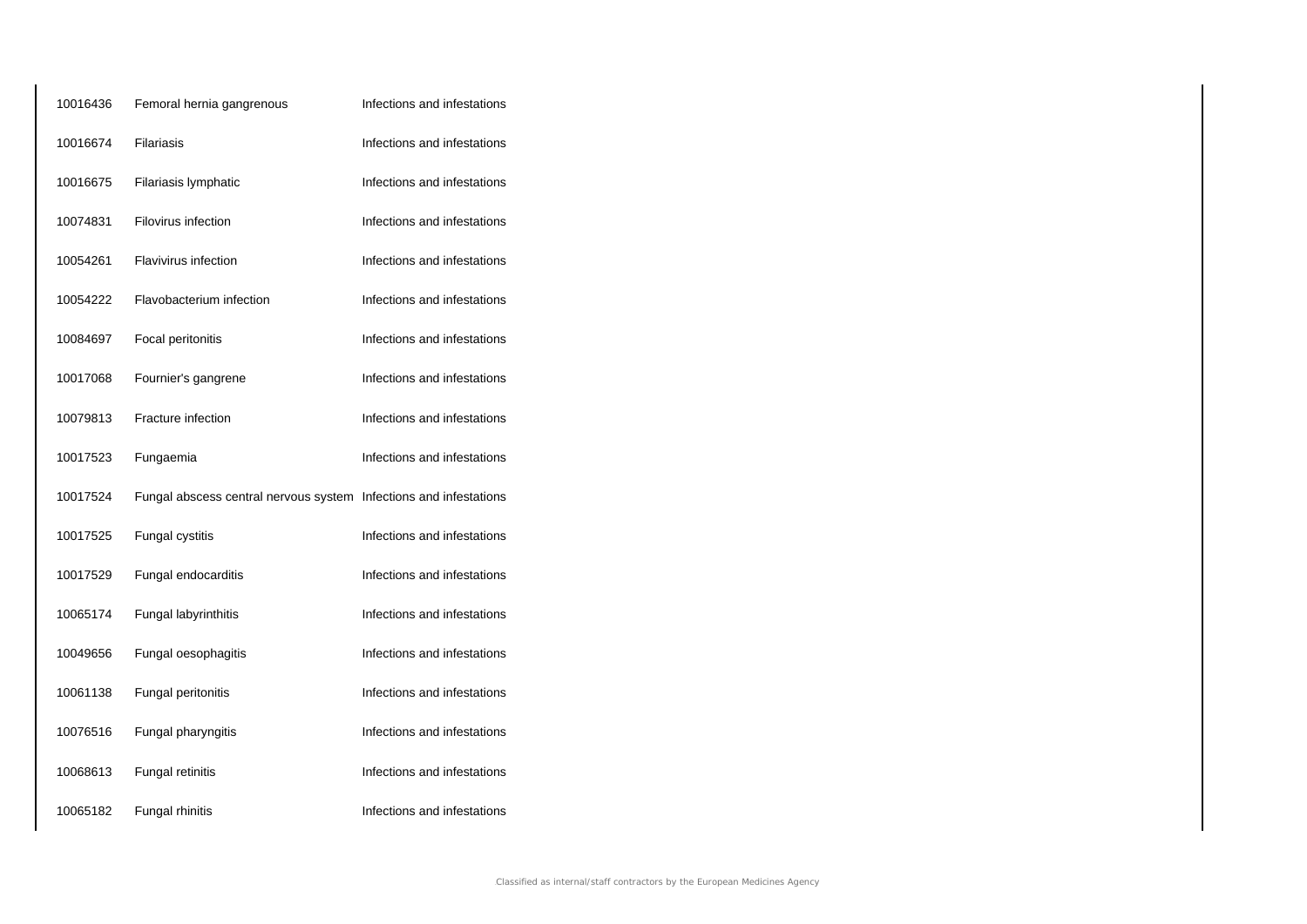| 10058872 | Fungal sepsis              | Infections and infestations |
|----------|----------------------------|-----------------------------|
| 10069508 | Fungal tracheitis          | Infections and infestations |
| 10064502 | Funisitis                  | Infections and infestations |
| 10051919 | Fusarium infection         | Infections and infestations |
| 10054223 | Fusobacterium infection    | Infections and infestations |
| 10052246 | Gallbladder abscess        | Infections and infestations |
| 10051068 | Gallbladder empyema        | Infections and infestations |
| 10017711 | Gangrene                   | Infections and infestations |
| 10017717 | Gangrene neonatal          | Infections and infestations |
| 10068682 | Gangrenous balanitis       | Infections and infestations |
| 10017737 | Gas gangrene               | Infections and infestations |
| 10051348 | Gastric ulcer helicobacter | Infections and infestations |
| 10061972 | Gastritis fungal           | Infections and infestations |
| 10065207 | Gastritis helminthic       | Infections and infestations |
| 10051784 | Gastritis herpes           | Infections and infestations |
| 10017889 | Gastroenteritis adenovirus | Infections and infestations |
| 10017890 | Gastroenteritis aerobacter | Infections and infestations |
| 10017891 | Gastroenteritis aeromonas  | Infections and infestations |
| 10017893 | Gastroenteritis astroviral | Infections and infestations |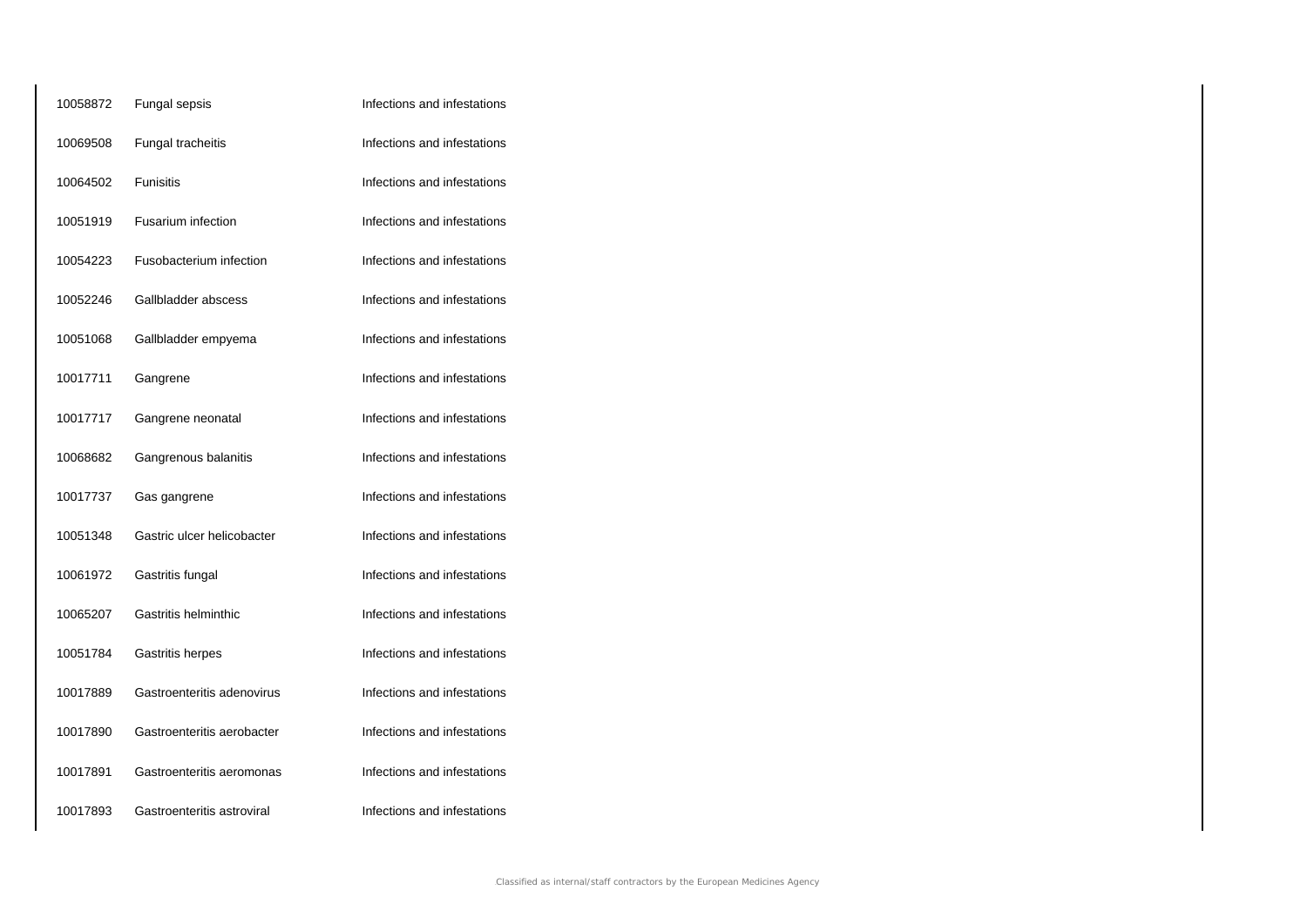| 10017894 | Gastroenteritis bacillus           | Infections and infestations |
|----------|------------------------------------|-----------------------------|
| 10064852 | Gastroenteritis caliciviral        | Infections and infestations |
| 10017898 | Gastroenteritis clostridial        | Infections and infestations |
| 10011485 | Gastroenteritis cryptococcal       | Infections and infestations |
| 10017899 | Gastroenteritis cryptosporidial    | Infections and infestations |
| 10017901 | Gastroenteritis enteroviral        | Infections and infestations |
| 10017903 | Gastroenteritis Escherichia coli   | Infections and infestations |
| 10068189 | Gastroenteritis norovirus          | Infections and infestations |
| 10017908 | Gastroenteritis paracolon bacillus | Infections and infestations |
| 10017910 | Gastroenteritis proteus            | Infections and infestations |
| 10017911 | Gastroenteritis pseudomonas        | Infections and infestations |
| 10017913 | Gastroenteritis rotavirus          | Infections and infestations |
| 10017914 | Gastroenteritis salmonella         | Infections and infestations |
| 10068190 | Gastroenteritis sapovirus          | Infections and infestations |
| 10017915 | Gastroenteritis shigella           | Infections and infestations |
| 10017916 | Gastroenteritis staphylococcal     | Infections and infestations |
| 10017917 | Gastroenteritis vibrio             | Infections and infestations |
| 10017920 | Gastroenteritis yersinia           | Infections and infestations |
| 10017931 | Gastrointestinal anthrax           | Infections and infestations |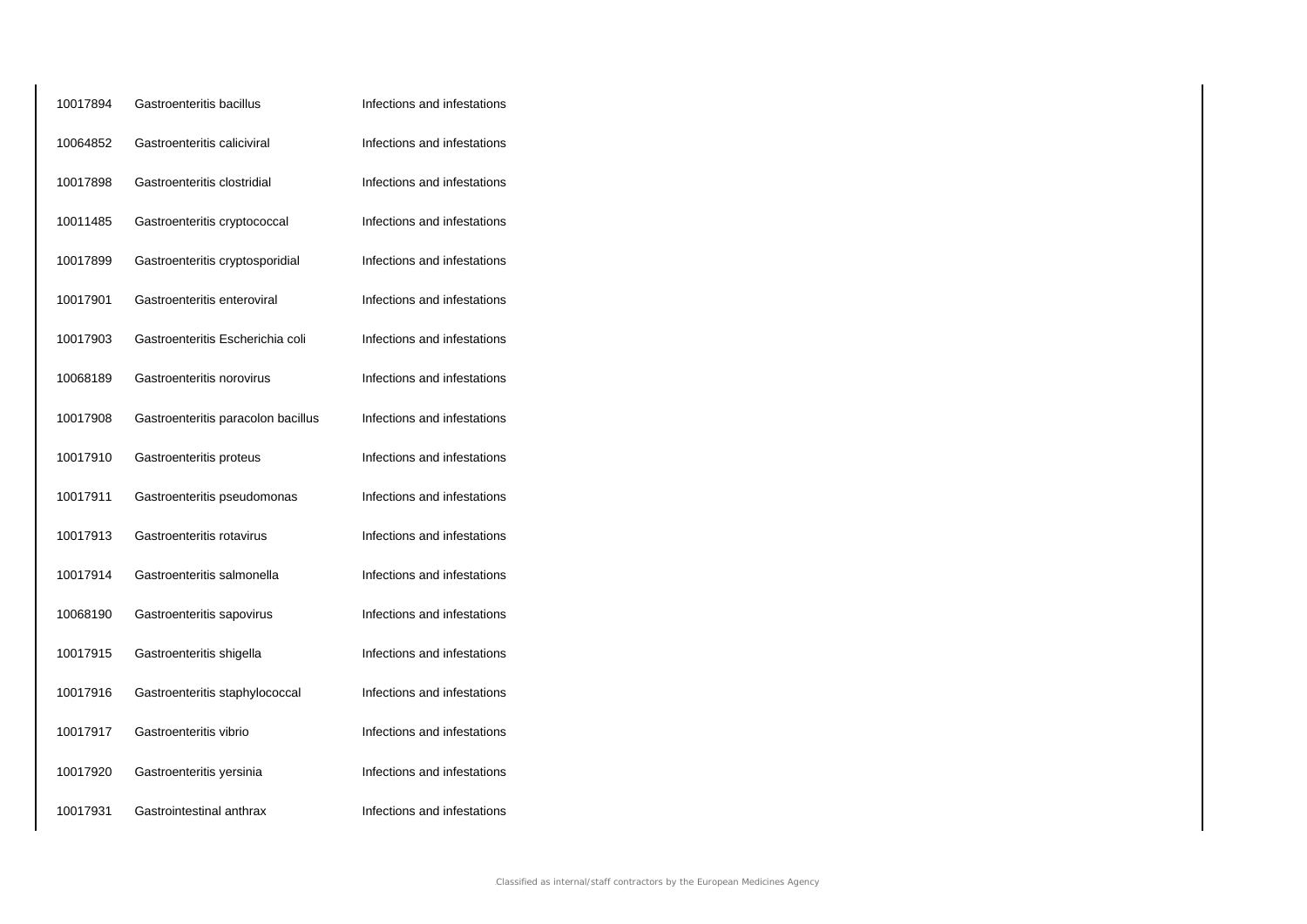| 10017938 | Gastrointestinal candidiasis                                         | Infections and infestations |
|----------|----------------------------------------------------------------------|-----------------------------|
| 10049479 | Gastrointestinal fungal infection                                    | Infections and infestations |
| 10017954 | Gastrointestinal gangrene                                            | Infections and infestations |
| 10082721 | Gastrointestinal mucormycosis                                        | Infections and infestations |
| 10061175 | Gastrointestinal protozoal infection                                 | Infections and infestations |
| 10062316 | Genital abscess                                                      | Infections and infestations |
| 10065223 | Genital infection helminthic                                         | Infections and infestations |
| 10018185 | Genitourinary chlamydia infection                                    | Infections and infestations |
| 10061181 | Genitourinary tract gonococcal infection Infections and infestations |                             |
| 10056660 | Geotrichum infection                                                 | Infections and infestations |
| 10072075 | Gerstmann Straussler Scheinker<br>syndrome                           | Infections and infestations |
| 10018490 | Gnathostomiasis                                                      | Infections and infestations |
| 10078670 | Gonococcal heart disease                                             | Infections and infestations |
| 10070299 | Gonococcal pelvic inflammatory<br>disease                            | Infections and infestations |
| 10018612 | Gonorrhoea                                                           | Infections and infestations |
| 10063095 | Gradenigo's syndrome                                                 | Infections and infestations |
| 10056559 | Graft infection                                                      | Infections and infestations |
| 10077930 | Granulicatella bacteraemia                                           | Infections and infestations |
| 10077931 | Granulicatella infection                                             | Infections and infestations |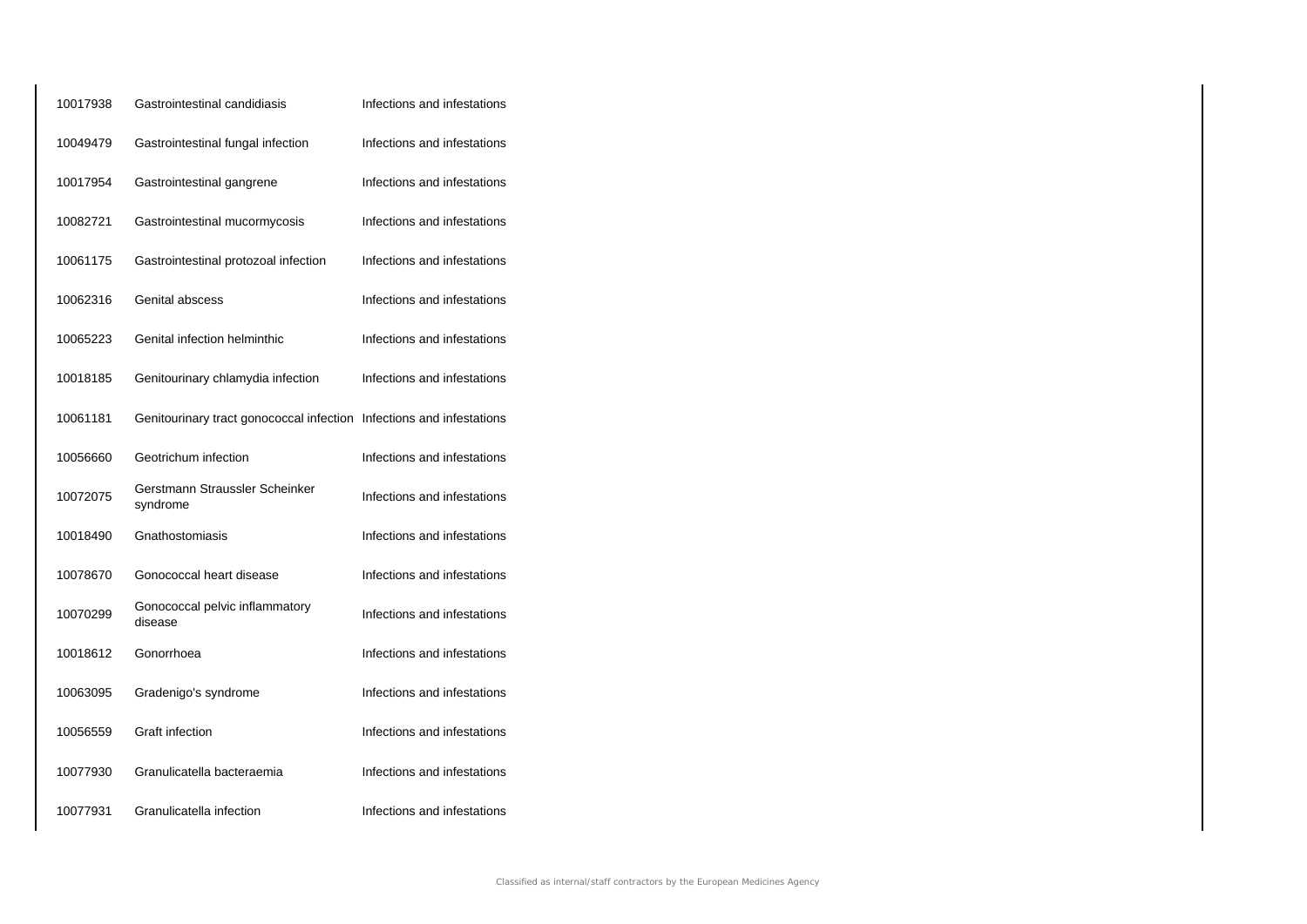| 10018693 | Granuloma inguinale                       | Infections and infestations |
|----------|-------------------------------------------|-----------------------------|
| 10050269 | Groin abscess                             | Infections and infestations |
| 10053588 | Group B streptococcus neonatal sepsis     | Infections and infestations |
| 10053028 | Gynaecological chlamydia infection        | Infections and infestations |
| 10051564 | Haematoma infection                       | Infections and infestations |
| 10058922 | Haemophilus bacteraemia                   | Infections and infestations |
| 10061190 | Haemophilus infection                     | Infections and infestations |
| 10058875 | Haemophilus sepsis                        | Infections and infestations |
| 10061192 | Haemorrhagic fever                        | Infections and infestations |
| 10075015 | Haemorrhagic fever with renal<br>syndrome | Infections and infestations |
| 10077933 | Haemorrhagic pneumonia                    | Infections and infestations |
| 10078873 | Haemorrhagic varicella syndrome           | Infections and infestations |
| 10061198 | Hantaviral infection                      | Infections and infestations |
| 10019143 | Hantavirus pulmonary infection            | Infections and infestations |
| 10081255 | Helicobacter duodenal ulcer               | Infections and infestations |
| 10054264 | Helicobacter sepsis                       | Infections and infestations |
| 10061201 | <b>Helminthic infection</b>               | Infections and infestations |
| 10063741 | Hepatic amoebiasis                        | Infections and infestations |
| 10049653 | Hepatic candidiasis                       | Infections and infestations |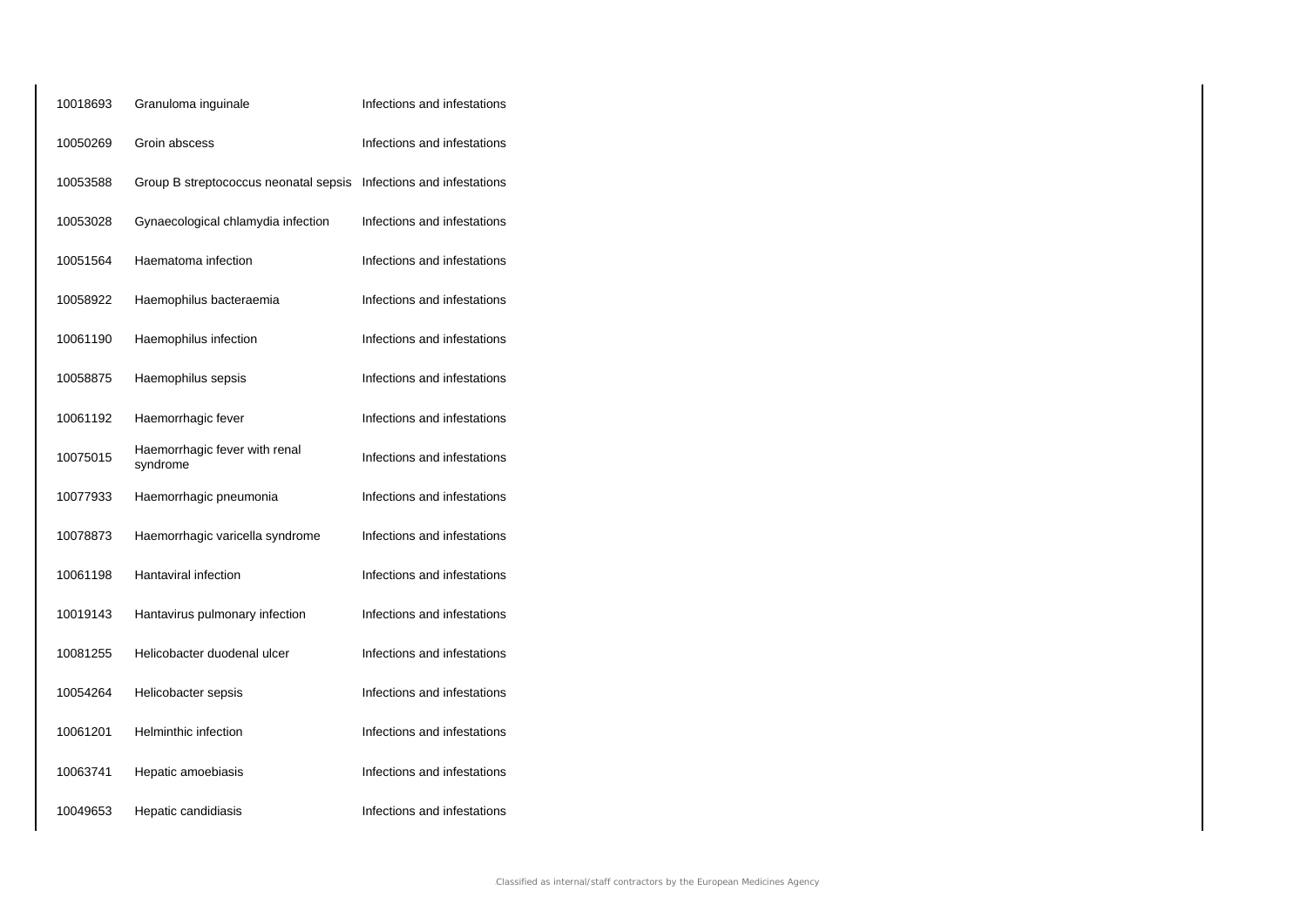| 10051705 | Hepatic cyst infection             | Infections and infestations |
|----------|------------------------------------|-----------------------------|
| 10019659 | Hepatic echinococciasis            | Infections and infestations |
| 10077055 | Hepatic gas gangrene               | Infections and infestations |
| 10056522 | Hepatic infection                  | Infections and infestations |
| 10065215 | Hepatic infection bacterial        | Infections and infestations |
| 10065217 | Hepatic infection fungal           | Infections and infestations |
| 10065216 | Hepatic infection helminthic       | Infections and infestations |
| 10019731 | <b>Hepatitis B</b>                 | Infections and infestations |
| 10058827 | Hepatitis B reactivation           | Infections and infestations |
| 10019744 | Hepatitis C                        | Infections and infestations |
| 10019762 | <b>Hepatitis D</b>                 | Infections and infestations |
| 10019768 | <b>Hepatitis E</b>                 | Infections and infestations |
| 10019771 | <b>Hepatitis F</b>                 | Infections and infestations |
| 10019773 | <b>Hepatitis G</b>                 | Infections and infestations |
| 10019776 | <b>Hepatitis H</b>                 | Infections and infestations |
| 10019781 | Hepatitis infectious mononucleosis | Infections and infestations |
| 10019783 | Hepatitis mumps                    | Infections and infestations |
| 10019786 | Hepatitis non-A non-B              | Infections and infestations |
| 10019787 | Hepatitis non-A non-B non-C        | Infections and infestations |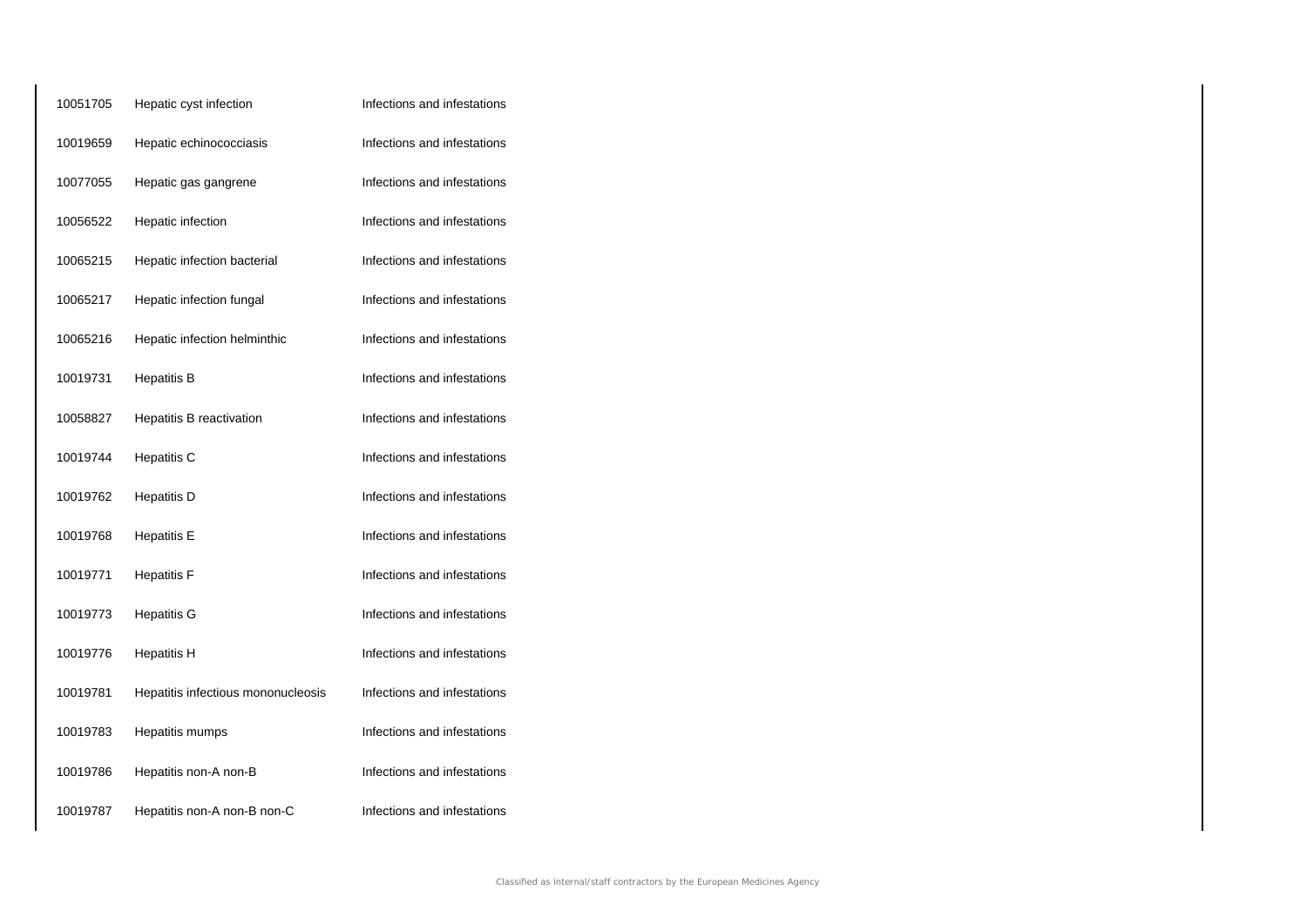| 10019791 | Hepatitis post transfusion             | Infections and infestations |
|----------|----------------------------------------|-----------------------------|
| 10019794 | Hepatitis syphilitic                   | Infections and infestations |
| 10019798 | Hepatitis toxoplasmal                  | Infections and infestations |
| 10019799 | Hepatitis viral                        | Infections and infestations |
| 10068610 | Hepatitis virus-associated nephropathy | Infections and infestations |
| 10056523 | Hepatobiliary infection                | Infections and infestations |
| 10077631 | Hepatosplenic abscess                  | Infections and infestations |
| 10051590 | Hepatosplenic candidiasis              | Infections and infestations |
| 10061206 | Hernia gangrenous                      | Infections and infestations |
| 10052330 | Herpes oesophagitis                    | Infections and infestations |
| 10062004 | Herpes ophthalmic                      | Infections and infestations |
| 10066888 | Herpes pharyngitis                     | Infections and infestations |
| 10058876 | Herpes sepsis                          | Infections and infestations |
| 10085017 | Herpes simplex bronchitis              | Infections and infestations |
| 10074239 | Herpes simplex colitis                 | Infections and infestations |
| 10019953 | Herpes simplex encephalitis            | Infections and infestations |
| 10074240 | Herpes simplex gastritis               | Infections and infestations |
| 10067389 | Herpes simplex hepatitis               | Infections and infestations |
| 10019956 | Herpes simplex meningitis              | Infections and infestations |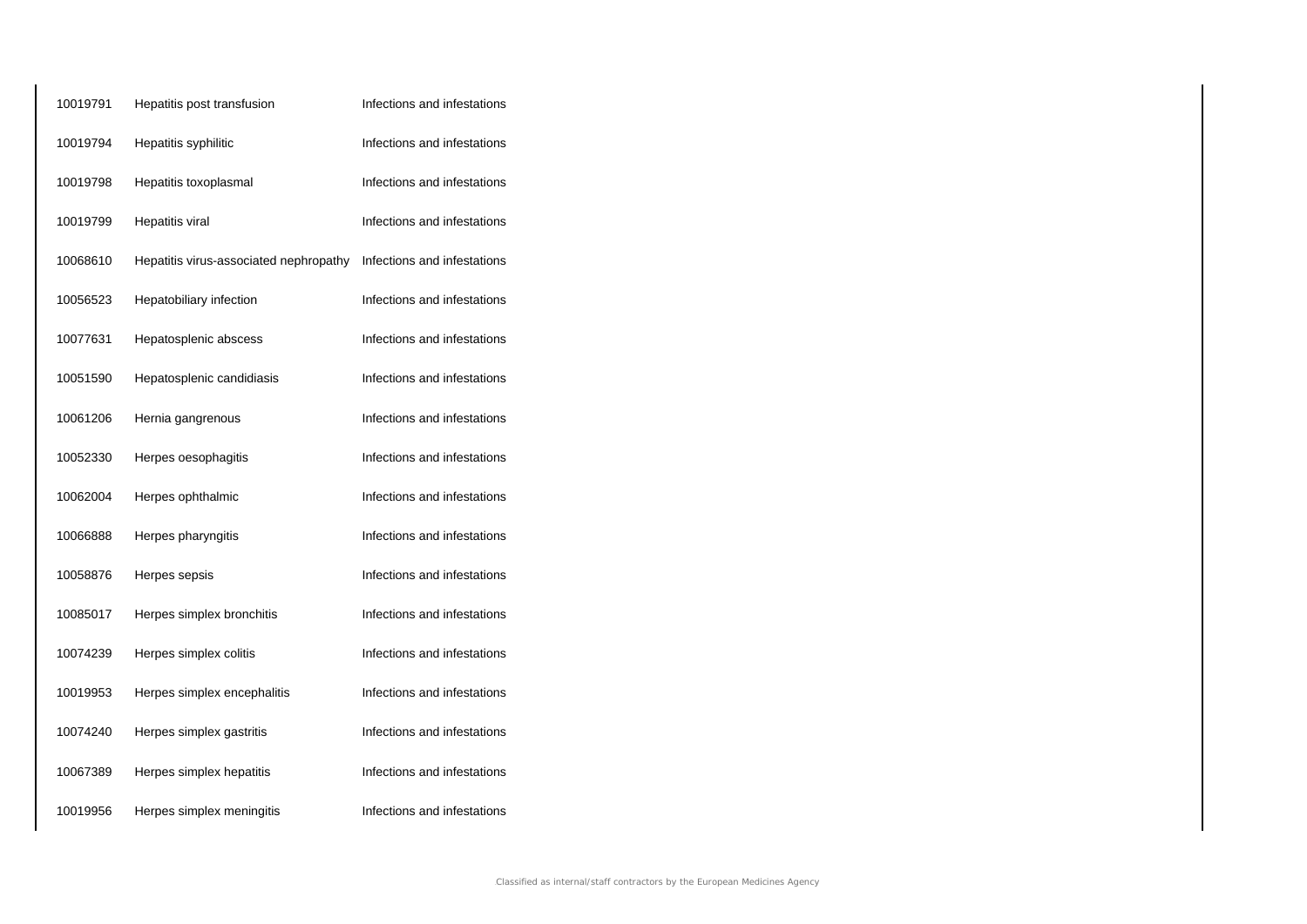| 10074247 | Herpes simplex meningoencephalitis              | Infections and infestations |
|----------|-------------------------------------------------|-----------------------------|
| 10074250 | Herpes simplex meningomyelitis                  | Infections and infestations |
| 10074252 | Herpes simplex necrotising retinopathy          | Infections and infestations |
| 10074242 | Herpes simplex oesophagitis                     | Infections and infestations |
| 10074244 | Herpes simplex pharyngitis                      | Infections and infestations |
| 10065046 | Herpes simplex pneumonia                        | Infections and infestations |
| 10074246 | Herpes simplex sepsis                           | Infections and infestations |
| 10049458 | Herpes simplex virus conjunctivitis<br>neonatal | Infections and infestations |
| 10019963 | Herpes simplex visceral                         | Infections and infestations |
| 10074297 | Herpes zoster cutaneous disseminated            | Infections and infestations |
| 10061208 | Herpes zoster infection neurological            | Infections and infestations |
| 10074259 | Herpes zoster meningitis                        | Infections and infestations |
| 10074248 | Herpes zoster meningoencephalitis               | Infections and infestations |
| 10074251 | Herpes zoster meningomyelitis                   | Infections and infestations |
| 10079327 | Herpes zoster meningoradiculitis                | Infections and infestations |
| 10074253 | Herpes zoster necrotising retinopathy           | Infections and infestations |
| 10063491 | Herpes zoster oticus                            | Infections and infestations |
| 10074245 | Herpes zoster pharyngitis                       | Infections and infestations |
| 10020017 | Heterophyiasis                                  | Infections and infestations |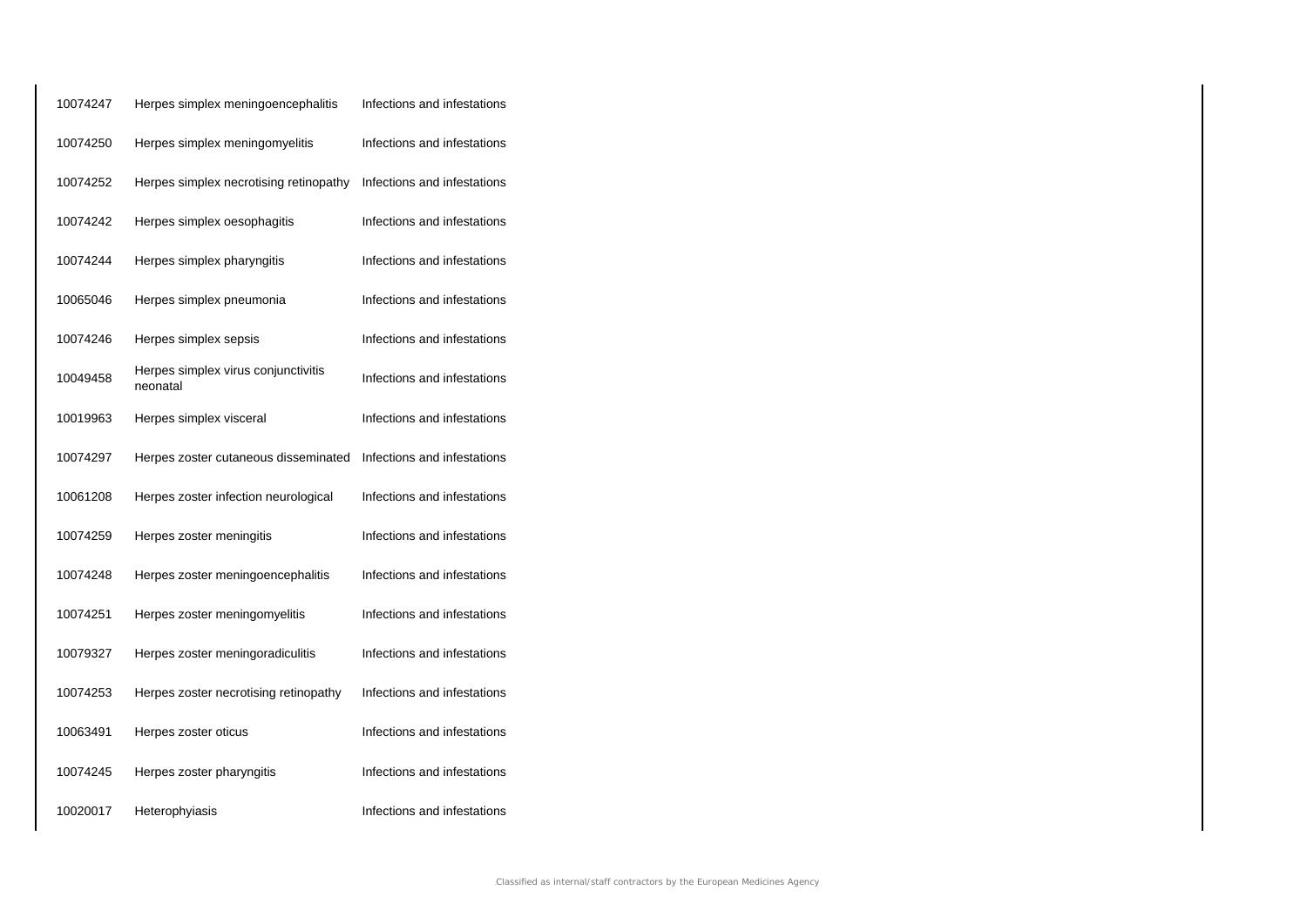| 10020113 | <b>Hirudiniasis</b>                                               | Infections and infestations |
|----------|-------------------------------------------------------------------|-----------------------------|
| 10020141 | Histoplasmosis                                                    | Infections and infestations |
| 10049142 | Histoplasmosis cutaneous                                          | Infections and infestations |
| 10020144 | Histoplasmosis disseminated                                       | Infections and infestations |
| 10070737 | HIV associated nephropathy                                        | Infections and infestations |
| 10069658 | HIV cardiomyopathy                                                | Infections and infestations |
| 10020159 | <b>HIV</b> carrier                                                | Infections and infestations |
| 10069691 | HIV enteropathy                                                   | Infections and infestations |
| 10020161 | <b>HIV</b> infection                                              | Infections and infestations |
| 10075708 | HIV infection CDC category A                                      | Infections and infestations |
| 10075709 | HIV infection CDC category B                                      | Infections and infestations |
| 10075710 | HIV infection CDC category C                                      | Infections and infestations |
| 10020162 | HIV infection CDC Group I                                         | Infections and infestations |
| 10020163 | HIV infection CDC Group II                                        | Infections and infestations |
| 10020164 | HIV infection CDC Group III                                       | Infections and infestations |
| 10061519 | HIV infection CDC group IV                                        | Infections and infestations |
| 10020166 | HIV infection CDC Group IV subgroup A Infections and infestations |                             |
| 10020167 | HIV infection CDC Group IV subgroup B Infections and infestations |                             |
| 10020168 | HIV infection CDC Group IV subgroup<br>C1                         | Infections and infestations |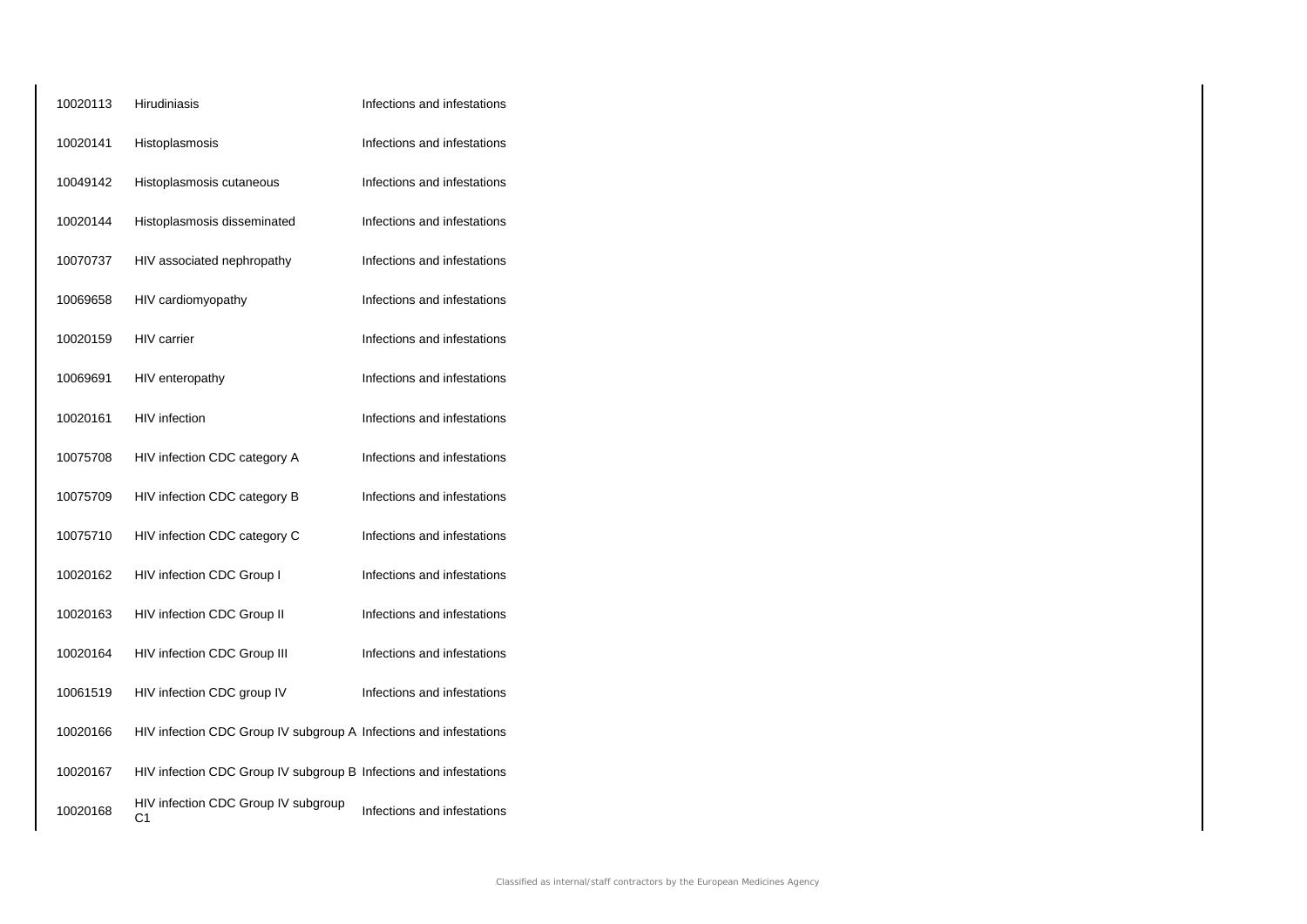| 10020169 | HIV infection CDC Group IV subgroup<br>C <sub>2</sub>              | Infections and infestations |
|----------|--------------------------------------------------------------------|-----------------------------|
| 10020170 | HIV infection CDC Group IV subgroup D Infections and infestations  |                             |
| 10020171 | HIV infection CDC Group IV subgroup E Infections and infestations  |                             |
| 10064446 | HIV infection WHO clinical stage I                                 | Infections and infestations |
| 10064447 | HIV infection WHO clinical stage II                                | Infections and infestations |
| 10064448 | HIV infection WHO clinical stage III                               | Infections and infestations |
| 10064456 | HIV infection WHO clinical stage IV                                | Infections and infestations |
| 10065681 | HIV peripheral neuropathy                                          | Infections and infestations |
| 10050309 | HIV wasting syndrome                                               | Infections and infestations |
| 10020194 | HIV-2 infection                                                    | Infections and infestations |
| 10078164 | HIV-associated neurocognitive disorder Infections and infestations |                             |
| 10069712 | HTLV-1 carrier                                                     | Infections and infestations |
| 10081897 | Human herpesvirus 6 encephalitis                                   | Infections and infestations |
| 10058489 | Human T-cell lymphocytic virus type II<br>infection                | Infections and infestations |
| 10062007 | Human T-cell lymphotropic virus<br>infection                       | Infections and infestations |
| 10020460 | Human T-cell lymphotropic virus type I<br>infection                | Infections and infestations |
| 10020497 | Hydrocele male infected                                            | Infections and infestations |
| 10021086 | Hypopyon                                                           | Infections and infestations |
| 10021300 | lleal gangrene                                                     | Infections and infestations |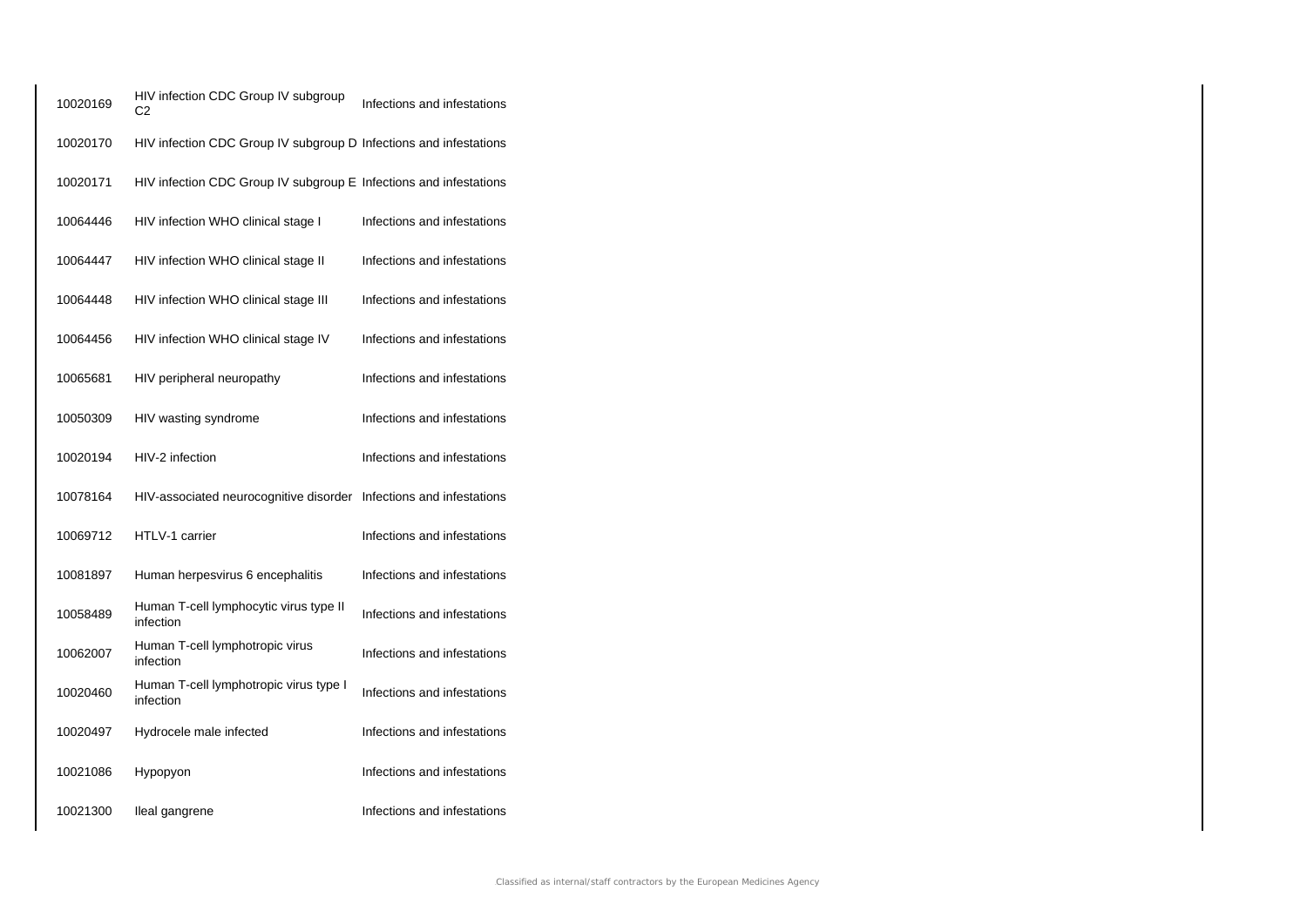| 10072797 | Immune reconstitution inflammatory<br>syndrome associated tuberculosis | Infections and infestations |
|----------|------------------------------------------------------------------------|-----------------------------|
| 10021621 | Incisional hernia gangrenous                                           | Infections and infestations |
| 10021629 | Inclusion conjunctivitis                                               | Infections and infestations |
| 10053991 | Inclusion conjunctivitis neonatal                                      | Infections and infestations |
| 10021700 | Indeterminate leprosy                                                  | Infections and infestations |
| 10052845 | Induced abortion infection                                             | Infections and infestations |
| 10072282 | Infected fistula                                                       | Infections and infestations |
| 10085096 | Infected large intestinal ulcer                                        | Infections and infestations |
| 10059359 | Infected lymphocele                                                    | Infections and infestations |
| 10074755 | Infected seroma                                                        | Infections and infestations |
| 10084121 | Infected urinoma                                                       | Infections and infestations |
| 10057258 | Infected varicose vein                                                 | Infections and infestations |
| 10084550 | Infected vasculitis                                                    | Infections and infestations |
| 10021818 | Infection in an immunocompromised<br>host                              | Infections and infestations |
| 10060833 | Infectious crystalline keratopathy                                     | Infections and infestations |
| 10056500 | Infectious iridocyclitis                                               | Infections and infestations |
| 10071699 | Infectious pleural effusion                                            | Infections and infestations |
| 10058017 | Infective aneurysm                                                     | Infections and infestations |
| 10074707 | Infective aortitis                                                     | Infections and infestations |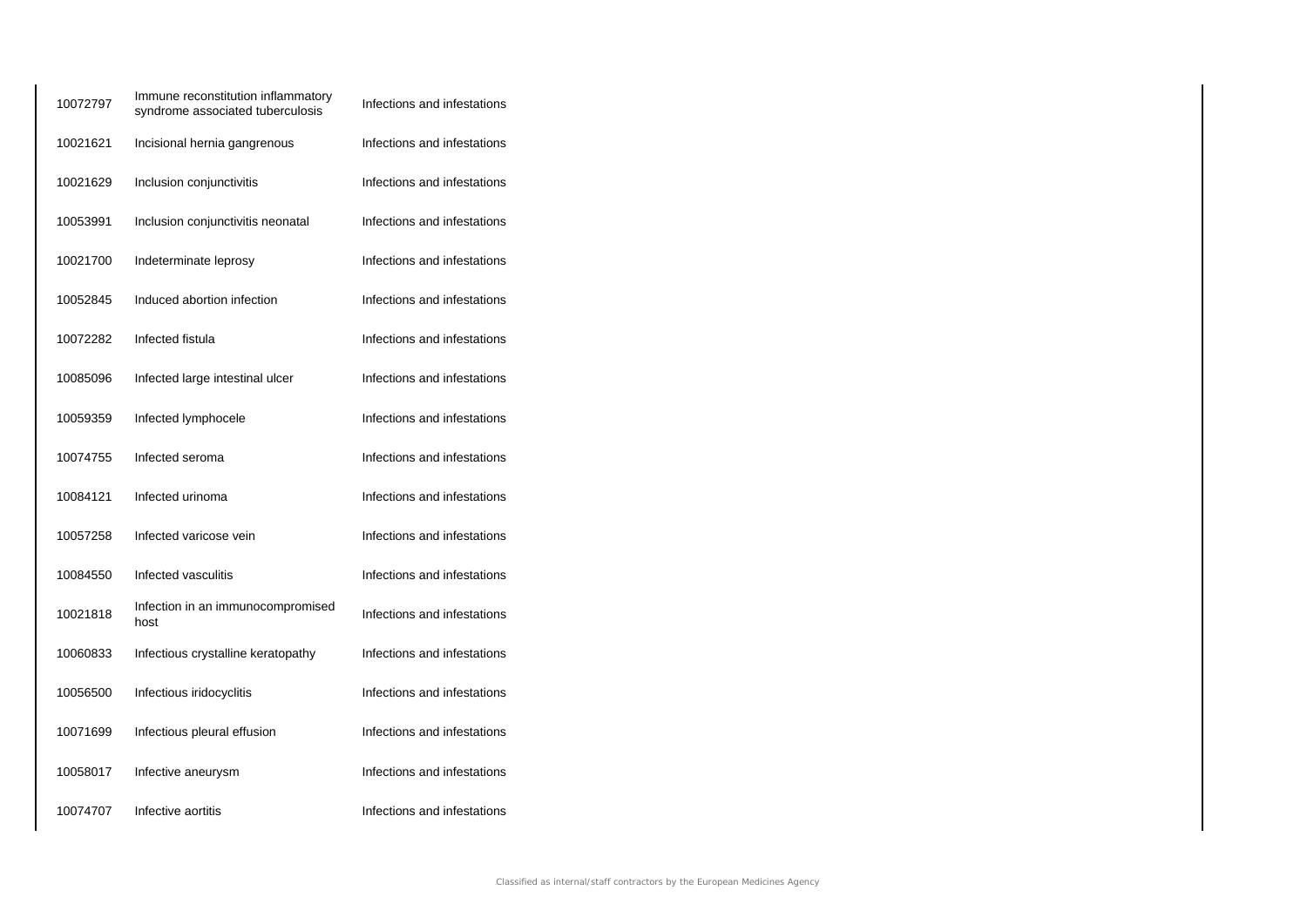| 10055054 | Infective chondritis                                             | Infections and infestations |
|----------|------------------------------------------------------------------|-----------------------------|
| 10075400 | Infective corneal ulcer                                          | Infections and infestations |
| 10074697 | Infective episcleritis                                           | Infections and infestations |
| 10056971 | Infective exacerbation of chronic<br>obstructive airways disease | Infections and infestations |
| 10074698 | Infective iritis                                                 | Infections and infestations |
| 10076672 | Infective keratitis                                              | Infections and infestations |
| 10075306 | Infective mesenteric panniculitis                                | Infections and infestations |
| 10021918 | Infective myositis                                               | Infections and infestations |
| 10077032 | Infective pericardial effusion                                   | Infections and infestations |
| 10074705 | Infective periostitis                                            | Infections and infestations |
| 10070608 | Infective pulmonary exacerbation of<br>cystic fibrosis           | Infections and infestations |
| 10077918 | Infective scleritis                                              | Infections and infestations |
| 10062960 | Infective spondylitis                                            | Infections and infestations |
| 10057619 | Infective tenosynovitis                                          | Infections and infestations |
| 10058016 | Infective thrombosis                                             | Infections and infestations |
| 10074700 | Infective uveitis                                                | Infections and infestations |
| 10076073 | Infusion site joint infection                                    | Infections and infestations |
| 10022018 | Inguinal hernia gangrenous                                       | Infections and infestations |
| 10074703 | Injection site joint infection                                   | Infections and infestations |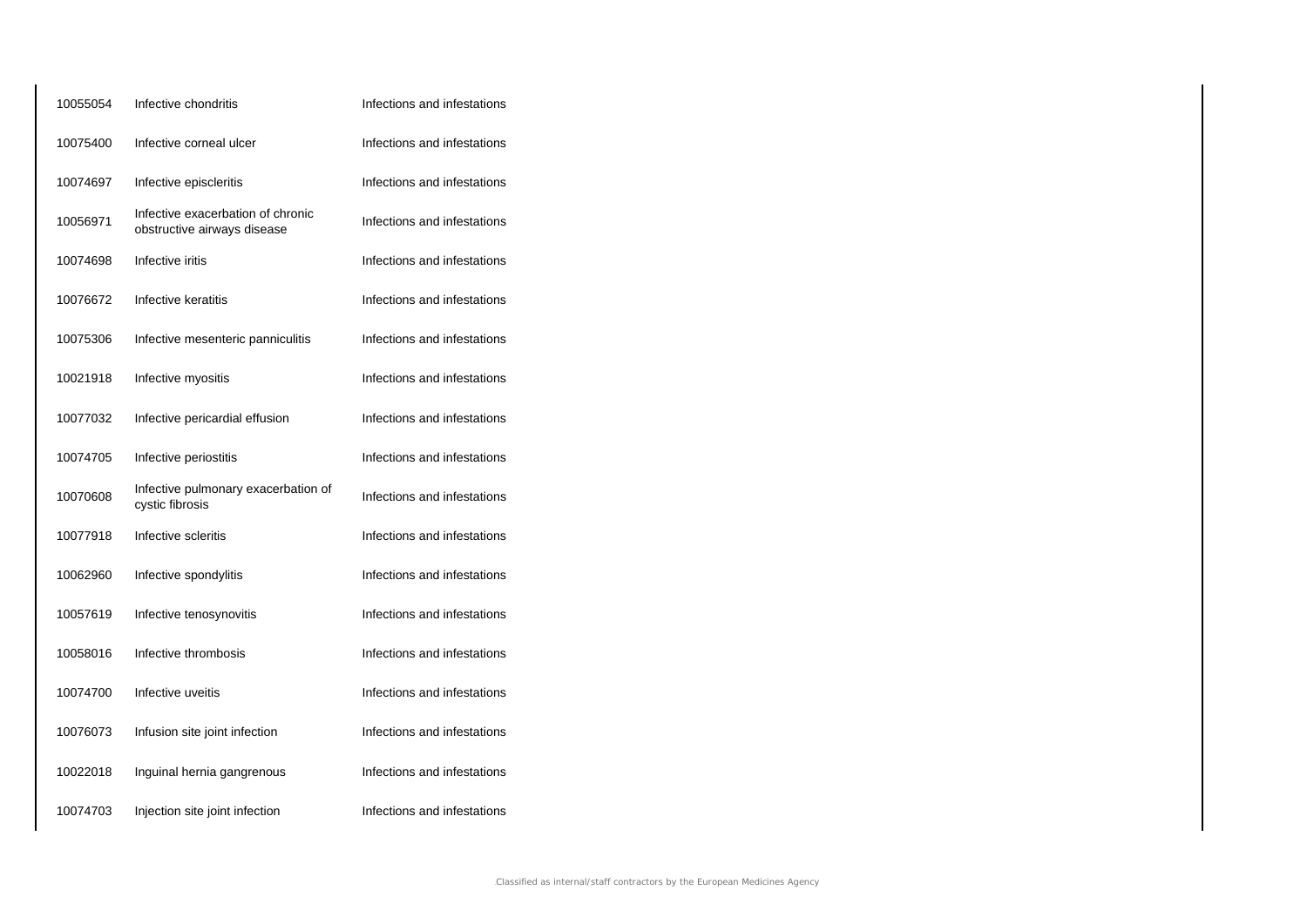| 10060738 | Intervertebral discitis            | Infections and infestations |
|----------|------------------------------------|-----------------------------|
| 10051095 | Intestinal fistula infection       | Infections and infestations |
| 10022651 | Intestinal gangrene                | Infections and infestations |
| 10075622 | Intestinal sepsis                  | Infections and infestations |
| 10075268 | Intestinal tuberculosis            | Infections and infestations |
| 10082062 | Intracranial infection             | Infections and infestations |
| 10056254 | Intrauterine infection             | Infections and infestations |
| 10023076 | Isosporiasis                       | Infections and infestations |
| 10074361 | JC virus granule cell neuronopathy | Infections and infestations |
| 10023163 | JC virus infection                 | Infections and infestations |
| 10023172 | Jejunal gangrene                   | Infections and infestations |
| 10058981 | Joint abscess                      | Infections and infestations |
| 10056367 | Joint tuberculosis                 | Infections and infestations |
| 10062028 | Keratitis bacterial                | Infections and infestations |
| 10062353 | Keratitis fungal                   | Infections and infestations |
| 10062029 | Keratitis viral                    | Infections and infestations |
| 10023349 | Keratoconjunctivitis measles       | Infections and infestations |
| 10023370 | Keratosis gonococcal               | Infections and infestations |
| 10078693 | Keratouveitis                      | Infections and infestations |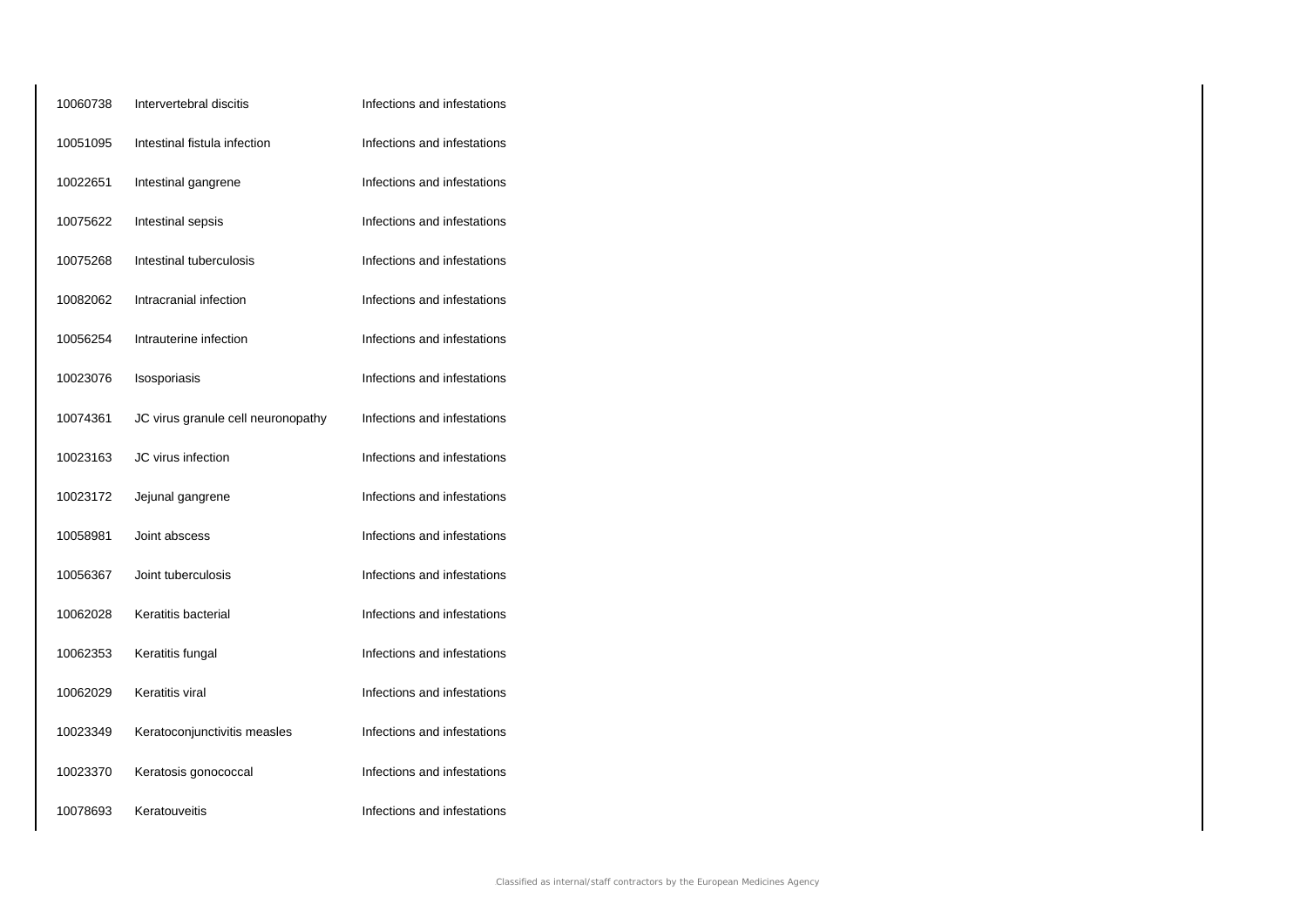| 10023424 | Kidney infection              | Infections and infestations |
|----------|-------------------------------|-----------------------------|
| 10058856 | Klebsiella bacteraemia        | Infections and infestations |
| 10054160 | Klebsiella sepsis             | Infections and infestations |
| 10023497 | Kuru                          | Infections and infestations |
| 10023505 | Kyasanur Forest disease       | Infections and infestations |
| 10079168 | Lacrimal gland abscess        | Infections and infestations |
| 10023637 | Lacrimal sac cellulitis       | Infections and infestations |
| 10062031 | Lactobacillus infection       | Infections and infestations |
| 10084258 | Laryngeal cryptococcosis      | Infections and infestations |
| 10063070 | Laryngitis bacterial          | Infections and infestations |
| 10067321 | Laryngitis fungal             | Infections and infestations |
| 10023897 | Laryngotracheitis obstructive | Infections and infestations |
| 10023927 | Lassa fever                   | Infections and infestations |
| 10061266 | Legionella infection          | Infections and infestations |
| 10024198 | Leishmaniasis                 | Infections and infestations |
| 10065552 | Lemierre syndrome             | Infections and infestations |
| 10024227 | Lepromatous leprosy           | Infections and infestations |
| 10024229 | Leprosy                       | Infections and infestations |
| 10083161 | Leptospira sepsis             | Infections and infestations |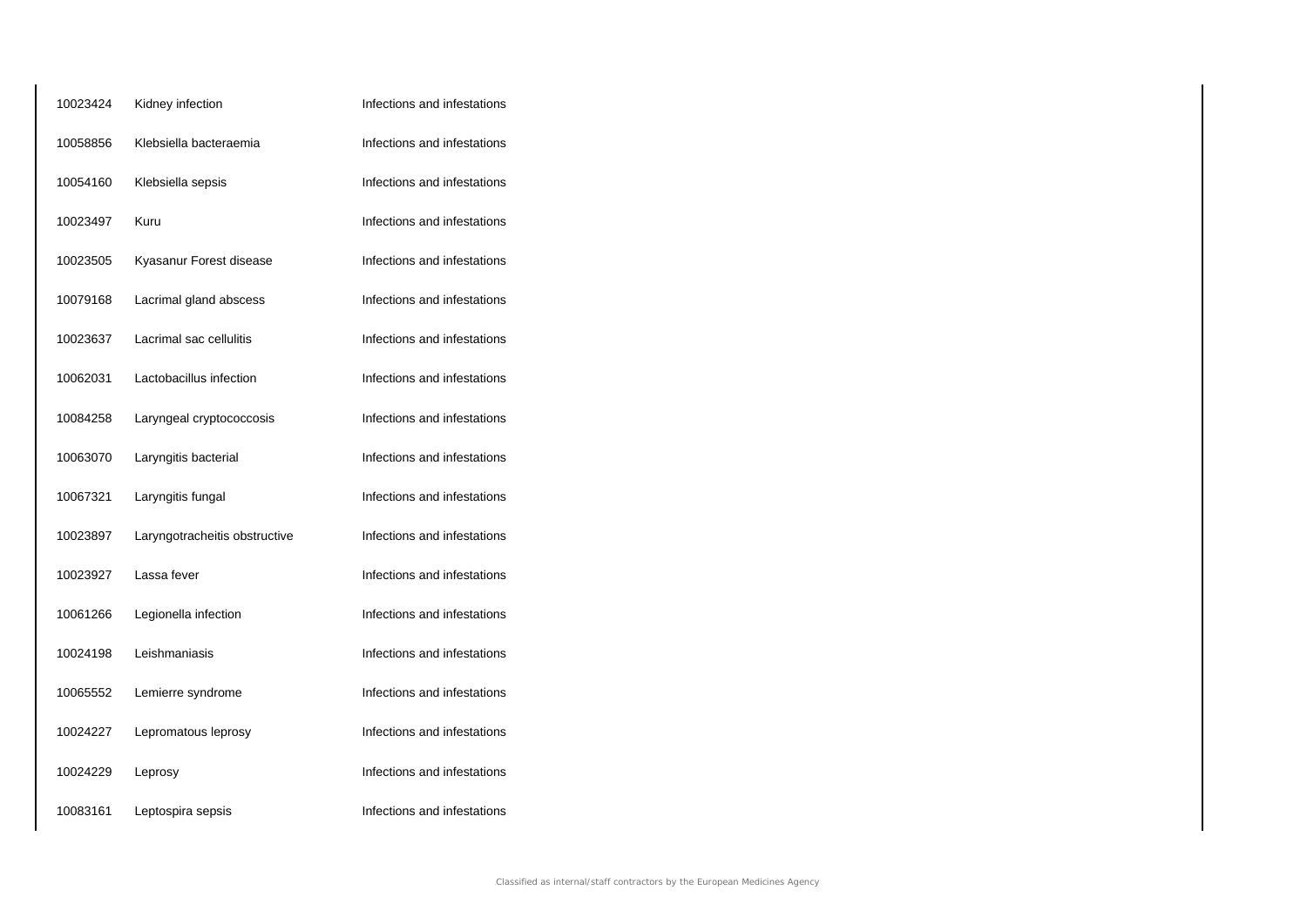| 10024238 | Leptospirosis                                  | Infections and infestations |
|----------|------------------------------------------------|-----------------------------|
| 10070981 | Leptotrichia infection                         | Infections and infestations |
| 10070982 | Leuconostoc infection                          | Infections and infestations |
| 10054116 | Listeria encephalitis                          | Infections and infestations |
| 10063085 | Listeria sepsis                                | Infections and infestations |
| 10024641 | Listeriosis                                    | Infections and infestations |
| 10024652 | Liver abscess                                  | Infections and infestations |
| 10066103 | Lochial infection                              | Infections and infestations |
| 10024887 | Louping ill                                    | Infections and infestations |
| 10077390 | Lower respiratory tract herpes infection       | Infections and infestations |
| 10063890 | Lower respiratory tract infection<br>bacterial | Infections and infestations |
| 10065187 | Lower respiratory tract infection fungal       | Infections and infestations |
| 10065188 | Lower respiratory tract infection viral        | Infections and infestations |
| 10048806 | Ludwig angina                                  | Infections and infestations |
| 10079325 | Lujo haemorrhagic fever                        | Infections and infestations |
| 10025028 | Lung abscess                                   | Infections and infestations |
| 10025143 | Lupus vulgaris                                 | Infections and infestations |
| 10078417 | Lyme carditis                                  | Infections and infestations |
| 10025169 | Lyme disease                                   | Infections and infestations |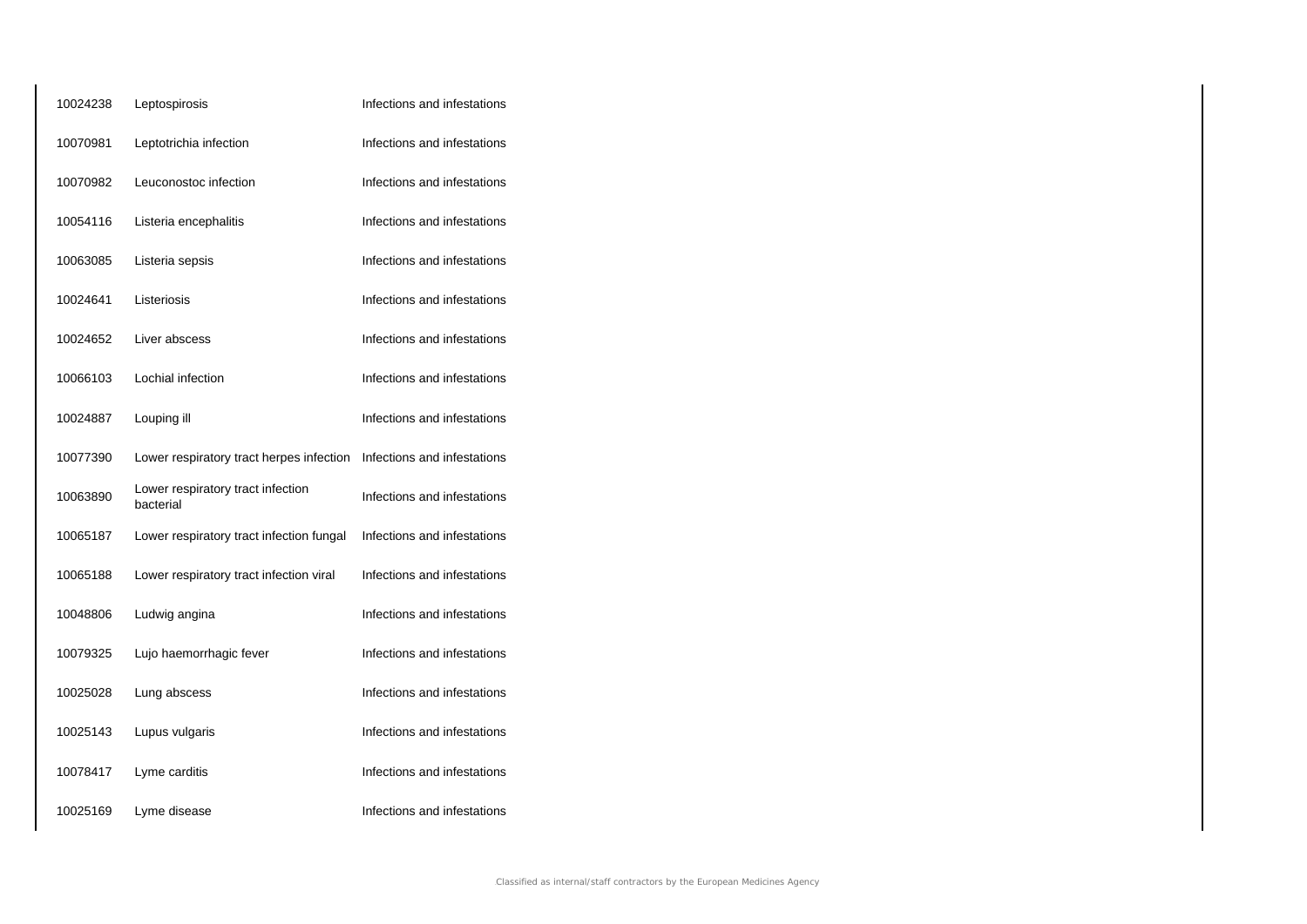| 10050167 | Lymph node abscess              | Infections and infestations |
|----------|---------------------------------|-----------------------------|
| 10025183 | Lymph node tuberculosis         | Infections and infestations |
| 10065224 | Lymphadenitis bacterial         | Infections and infestations |
| 10065208 | Lymphadenitis fungal            | Infections and infestations |
| 10065210 | Lymphadenitis helminthic        | Infections and infestations |
| 10025226 | Lymphangitis                    | Infections and infestations |
| 10025297 | Lymphogranuloma venereum        | Infections and infestations |
| 10025487 | Malaria                         | Infections and infestations |
| 10082115 | Malaria recrudescence           | Infections and infestations |
| 10082114 | Malaria relapse                 | Infections and infestations |
| 10054123 | Malarial myocarditis            | Infections and infestations |
| 10061234 | Male genital tract tuberculosis | Infections and infestations |
| 10054118 | Malignant syphilis              | Infections and infestations |
| 10083169 | Mammary tuberculosis            | Infections and infestations |
| 10026822 | Marburg disease                 | Infections and infestations |
| 10065212 | Mastitis bacterial              | Infections and infestations |
| 10065211 | Mastitis fungal                 | Infections and infestations |
| 10061276 | Mastoid abscess                 | Infections and infestations |
| 10051069 | Mastoid empyema                 | Infections and infestations |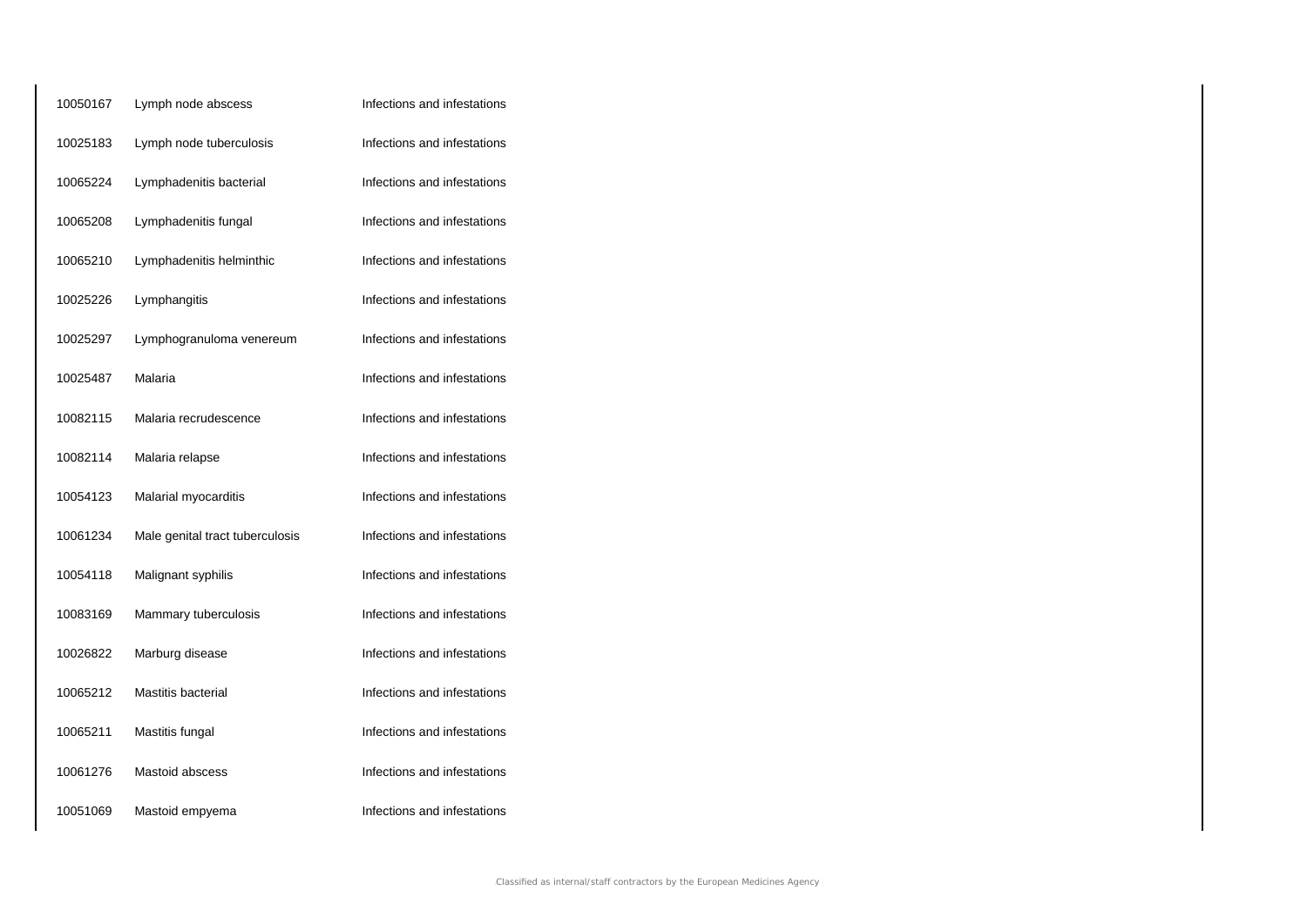| 10026900 | Mastoiditis                         | Infections and infestations |
|----------|-------------------------------------|-----------------------------|
| 10027011 | Measles                             | Infections and infestations |
| 10080466 | Measles meningitis                  | Infections and infestations |
| 10052000 | Measles post vaccine                | Infections and infestations |
| 10027070 | <b>Mediastinal abscess</b>          | Infections and infestations |
| 10027082 | Mediastinitis                       | Infections and infestations |
| 10076118 | Medical device site joint infection | Infections and infestations |
| 10027199 | Meningitis                          | Infections and infestations |
| 10027201 | Meningitis aseptic                  | Infections and infestations |
| 10073245 | Meningitis aspergillus              | Infections and infestations |
| 10027202 | Meningitis bacterial                | Infections and infestations |
| 10049078 | Meningitis borrelia                 | Infections and infestations |
| 10027205 | Meningitis candida                  | Infections and infestations |
| 10027207 | Meningitis coccidioides             | Infections and infestations |
| 10027208 | Meningitis coxsackie viral          | Infections and infestations |
| 10069856 | Meningitis cronobacter              | Infections and infestations |
| 10027209 | Meningitis cryptococcal             | Infections and infestations |
| 10027231 | Meningitis echo viral               | Infections and infestations |
| 10027232 | Meningitis enterococcal             | Infections and infestations |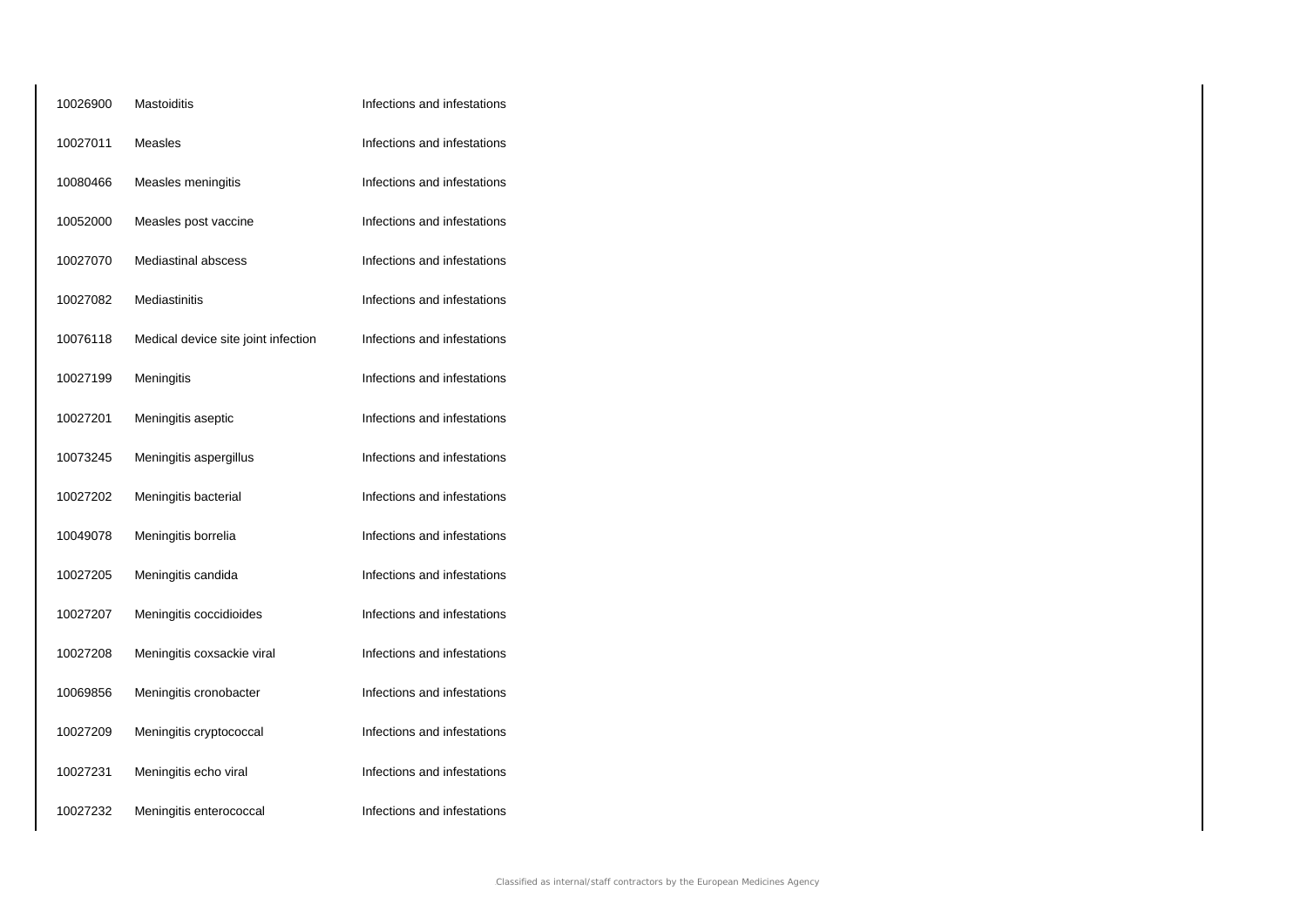| 10027233 | Meningitis enteroviral    | Infections and infestations |
|----------|---------------------------|-----------------------------|
| 10084029 | Meningitis Escherichia    | Infections and infestations |
| 10073246 | Meningitis exserohilum    | Infections and infestations |
| 10027236 | Meningitis fungal         | Infections and infestations |
| 10027239 | Meningitis gonococcal     | Infections and infestations |
| 10027241 | Meningitis haemophilus    | Infections and infestations |
| 10027242 | Meningitis herpes         | Infections and infestations |
| 10027243 | Meningitis histoplasma    | Infections and infestations |
| 10027247 | Meningitis leptospiral    | Infections and infestations |
| 10027248 | Meningitis listeria       | Infections and infestations |
| 10027249 | Meningitis meningococcal  | Infections and infestations |
| 10027250 | Meningitis mumps          | Infections and infestations |
| 10058780 | Meningitis neonatal       | Infections and infestations |
| 10027253 | Meningitis pneumococcal   | Infections and infestations |
| 10027254 | Meningitis salmonella     | Infections and infestations |
| 10027255 | Meningitis staphylococcal | Infections and infestations |
| 10027256 | Meningitis streptococcal  | Infections and infestations |
| 10048848 | Meningitis toxoplasmal    | Infections and infestations |
| 10027258 | Meningitis trypanosomal   | Infections and infestations |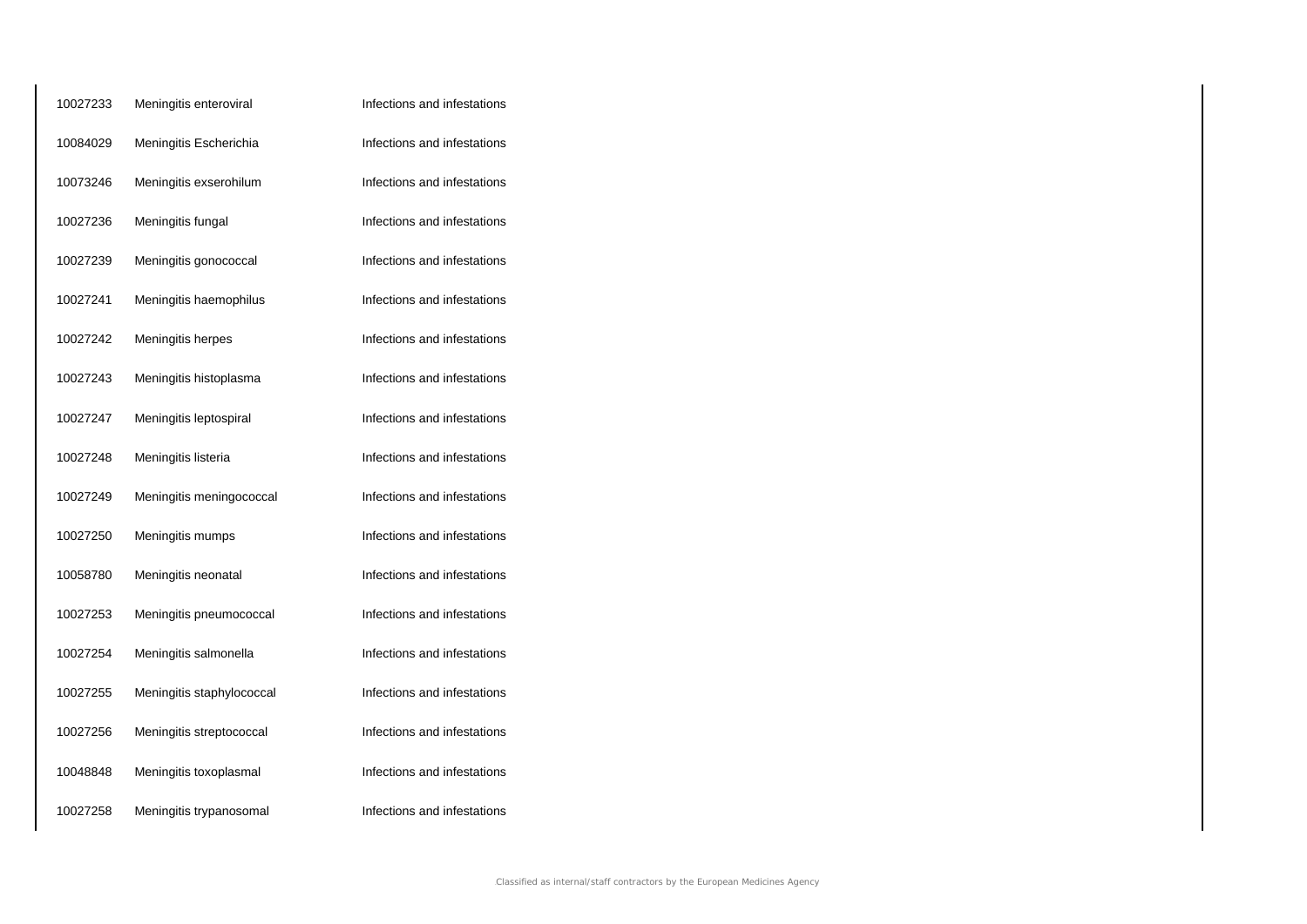| 10027259 | Meningitis tuberculous                         | Infections and infestations |
|----------|------------------------------------------------|-----------------------------|
| 10027260 | Meningitis viral                               | Infections and infestations |
| 10058858 | Meningococcal bacteraemia                      | Infections and infestations |
| 10027270 | Meningococcal carditis                         | Infections and infestations |
| 10027274 | Meningococcal infection                        | Infections and infestations |
| 10027280 | Meningococcal sepsis                           | Infections and infestations |
| 10063032 | Meningoencephalitis amoebic                    | Infections and infestations |
| 10051256 | Meningoencephalitis bacterial                  | Infections and infestations |
| 10065171 | Meningoencephalitis helminthic                 | Infections and infestations |
| 10053586 | Meningoencephalitis herpes simplex<br>neonatal | Infections and infestations |
| 10027285 | Meningoencephalitis herpetic                   | Infections and infestations |
| 10074672 | Meningoencephalitis viral                      | Infections and infestations |
| 10074249 | Meningomyelitis herpes                         | Infections and infestations |
| 10072408 | Mesenteric abscess                             | Infections and infestations |
| 10027436 | Metagonimiasis                                 | Infections and infestations |
| 10085548 | Metapneumovirus bronchiolitis                  | Infections and infestations |
| 10085550 | Metapneumovirus pneumonia                      | Infections and infestations |
| 10070983 | Methylobacterium infection                     | Infections and infestations |
| 10054162 | Micrococcal sepsis                             | Infections and infestations |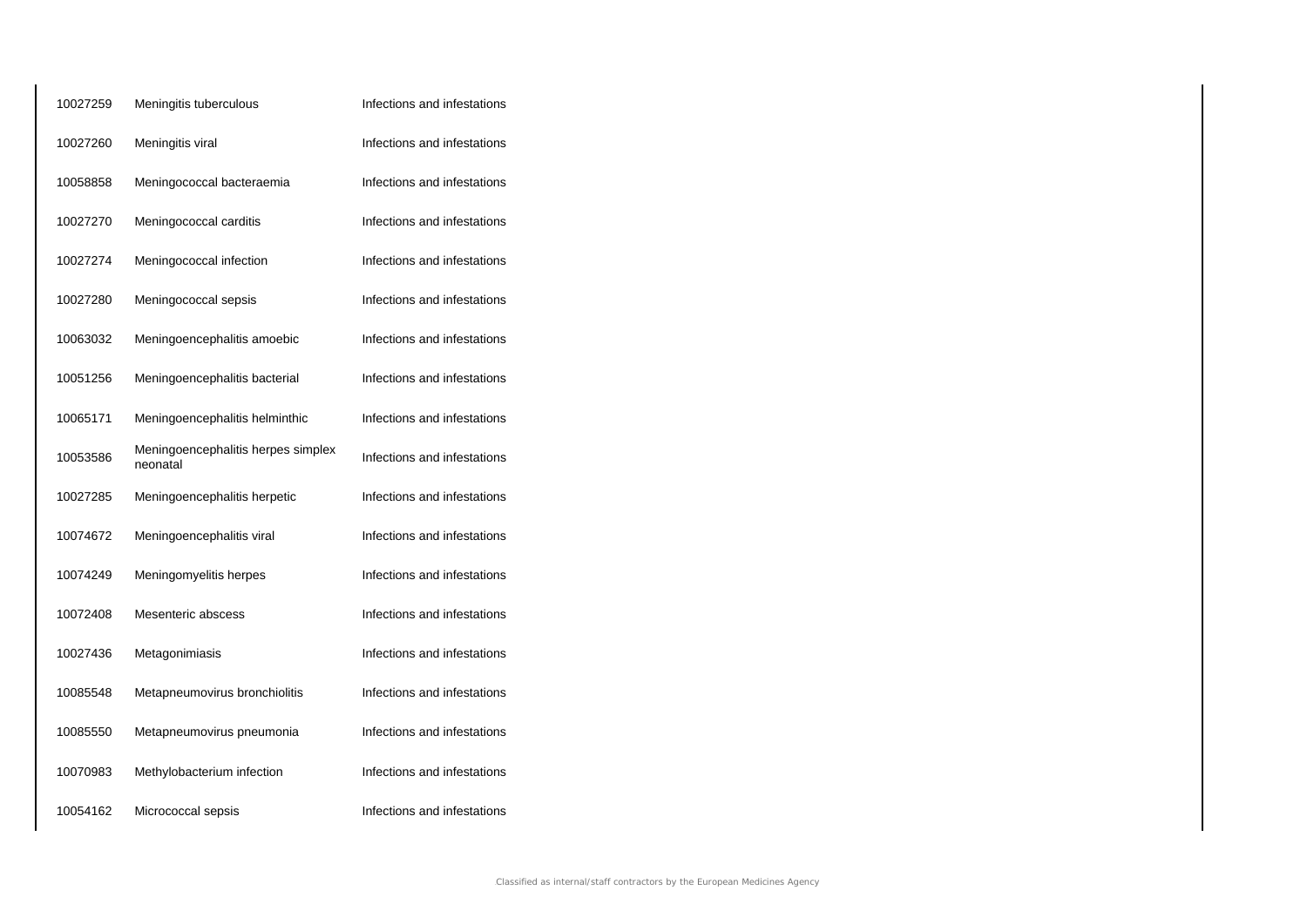| 10054120 | Micrococcus infection                                             | Infections and infestations |
|----------|-------------------------------------------------------------------|-----------------------------|
| 10053982 | Microsporidia infection                                           | Infections and infestations |
| 10075271 | Middle East respiratory syndrome                                  | Infections and infestations |
| 10055088 | Miliary pneumonia                                                 | Infections and infestations |
| 10069538 | Monkeypox                                                         | Infections and infestations |
| 10054876 | Morganella infection                                              | Infections and infestations |
| 10054165 | Mucocutaneous leishmaniasis                                       | Infections and infestations |
| 10028098 | Mucormycosis                                                      | Infections and infestations |
| 10075137 | Mumps deafness                                                    | Infections and infestations |
| 10028282 | Murine typhus                                                     | Infections and infestations |
| 10053981 | Murray Valley encephalitis                                        | Infections and infestations |
| 10049206 | Muscle abscess                                                    | Infections and infestations |
| 10028426 | Mycetoma mycotic                                                  | Infections and infestations |
| 10062207 | Mycobacterial infection                                           | Infections and infestations |
| 10073514 | Mycobacterial peritonitis                                         | Infections and infestations |
| 10064789 | Mycobacterium abscessus infection                                 | Infections and infestations |
| 10058449 | Mycobacterium avium complex immune<br>restoration disease         | Infections and infestations |
| 10058806 | Mycobacterium avium complex infection Infections and infestations |                             |
| 10071401 | Mycobacterium chelonae infection                                  | Infections and infestations |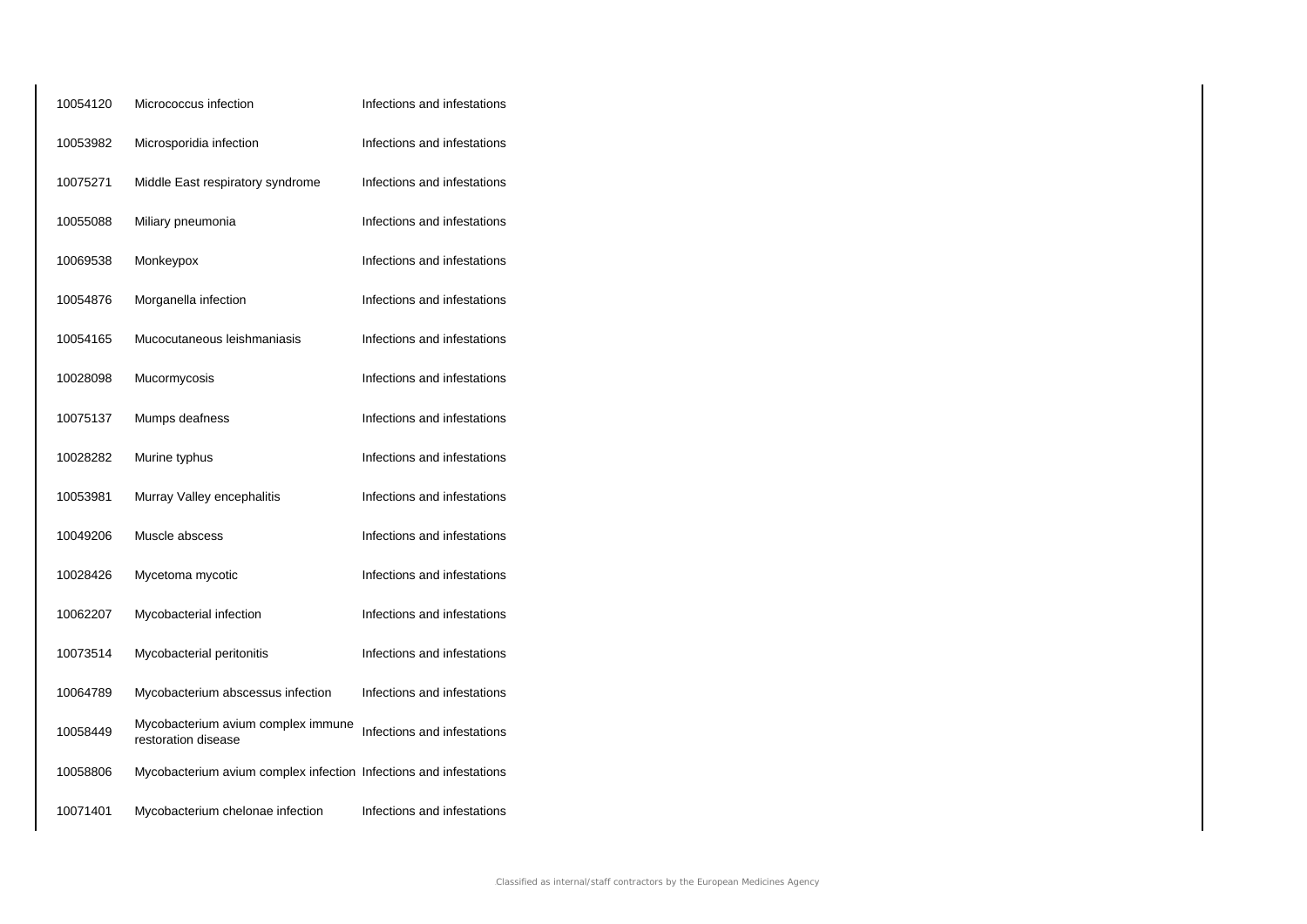| 10049659 | Mycobacterium fortuitum infection   | Infections and infestations |
|----------|-------------------------------------|-----------------------------|
| 10084069 | Mycobacterium haemophilum infection | Infections and infestations |
| 10028447 | Mycobacterium kansasii infection    | Infections and infestations |
| 10028452 | Mycobacterium marinum infection     | Infections and infestations |
| 10066289 | Mycobacterium ulcerans infection    | Infections and infestations |
| 10028518 | Mycotic corneal ulcer               | Infections and infestations |
| 10063202 | Mycotic endophthalmitis             | Infections and infestations |
| 10028520 | Mycotoxicosis                       | Infections and infestations |
| 10028524 | <b>Myelitis</b>                     | Infections and infestations |
| 10028586 | <b>Myiasis</b>                      | Infections and infestations |
| 10058440 | Myocardiac abscess                  | Infections and infestations |
| 10065218 | Myocarditis bacterial               | Infections and infestations |
| 10065219 | Myocarditis helminthic              | Infections and infestations |
| 10066857 | Myocarditis infectious              | Infections and infestations |
| 10028612 | Myocarditis meningococcal           | Infections and infestations |
| 10059026 | Myocarditis mycotic                 | Infections and infestations |
| 10028615 | Myocarditis septic                  | Infections and infestations |
| 10028616 | Myocarditis syphilitic              | Infections and infestations |
| 10028617 | Myocarditis toxoplasmal             | Infections and infestations |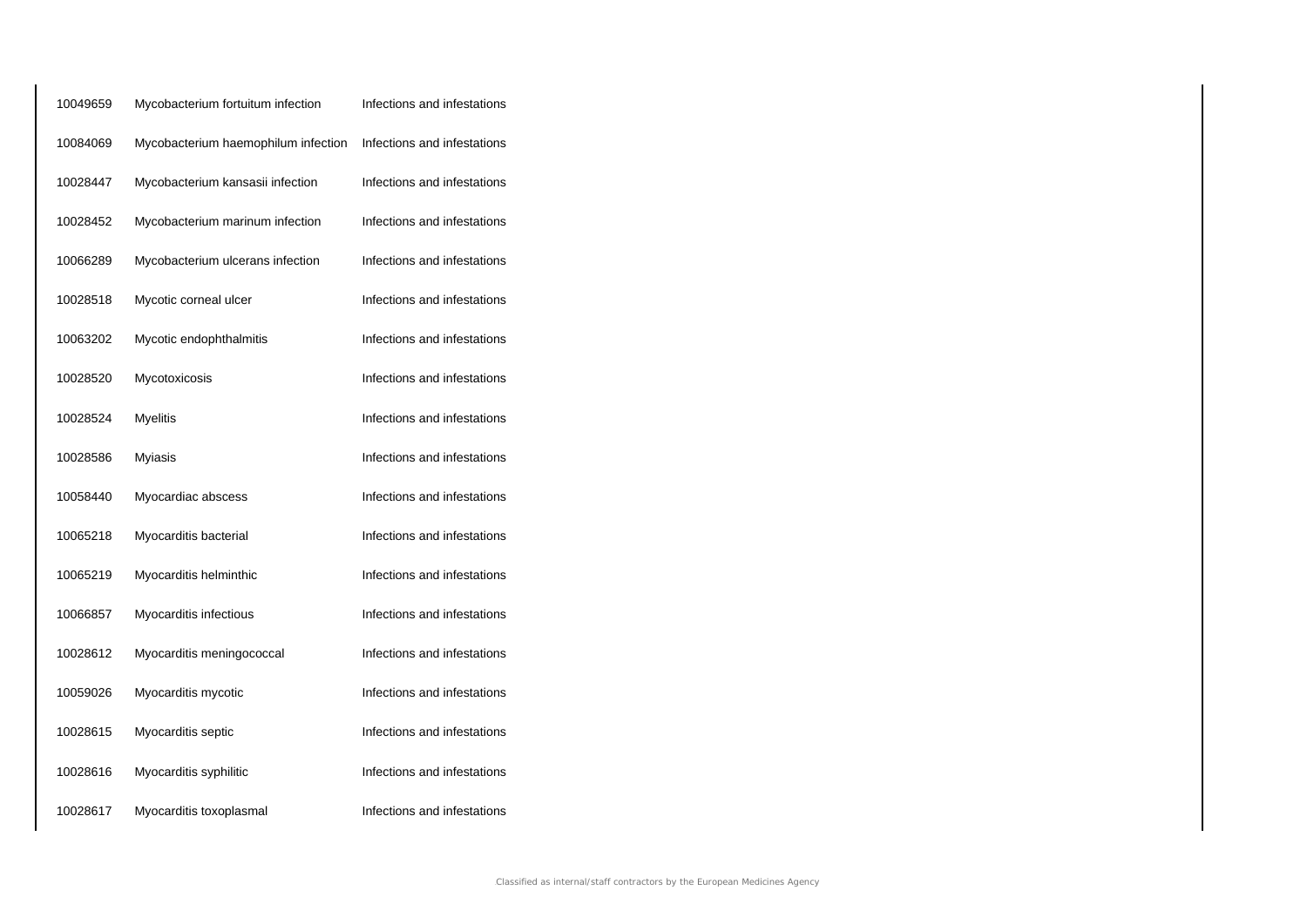| 10051458 | Myometritis                              | Infections and infestations |
|----------|------------------------------------------|-----------------------------|
| 10056970 | Naegleria infection                      | Infections and infestations |
| 10028720 | Nasal abscess                            | Infections and infestations |
| 10050345 | Nasal candidiasis                        | Infections and infestations |
| 10028846 | Necrobacillosis                          | Infections and infestations |
| 10028885 | Necrotising fasciitis                    | Infections and infestations |
| 10052892 | Necrotising fasciitis fungal             | Infections and infestations |
| 10028887 | Necrotising fasciitis staphylococcal     | Infections and infestations |
| 10028888 | Necrotising fasciitis streptococcal      | Infections and infestations |
| 10065119 | Necrotising herpetic retinopathy         | Infections and infestations |
| 10076637 | Necrotising soft tissue infection        | Infections and infestations |
| 10055670 | Necrotising ulcerative gingivostomatitis | Infections and infestations |
| 10055671 | Necrotising ulcerative periodontitis     | Infections and infestations |
| 10062212 | Neisseria infection                      | Infections and infestations |
| 10028924 | Neonatal candida infection               | Infections and infestations |
| 10061308 | Neonatal infection                       | Infections and infestations |
| 10028950 | Neonatal infective mastitis              | Infections and infestations |
| 10053587 | Neonatal mucocutaneous herpes<br>simplex | Infections and infestations |
| 10053584 | Neonatal pneumonia                       | Infections and infestations |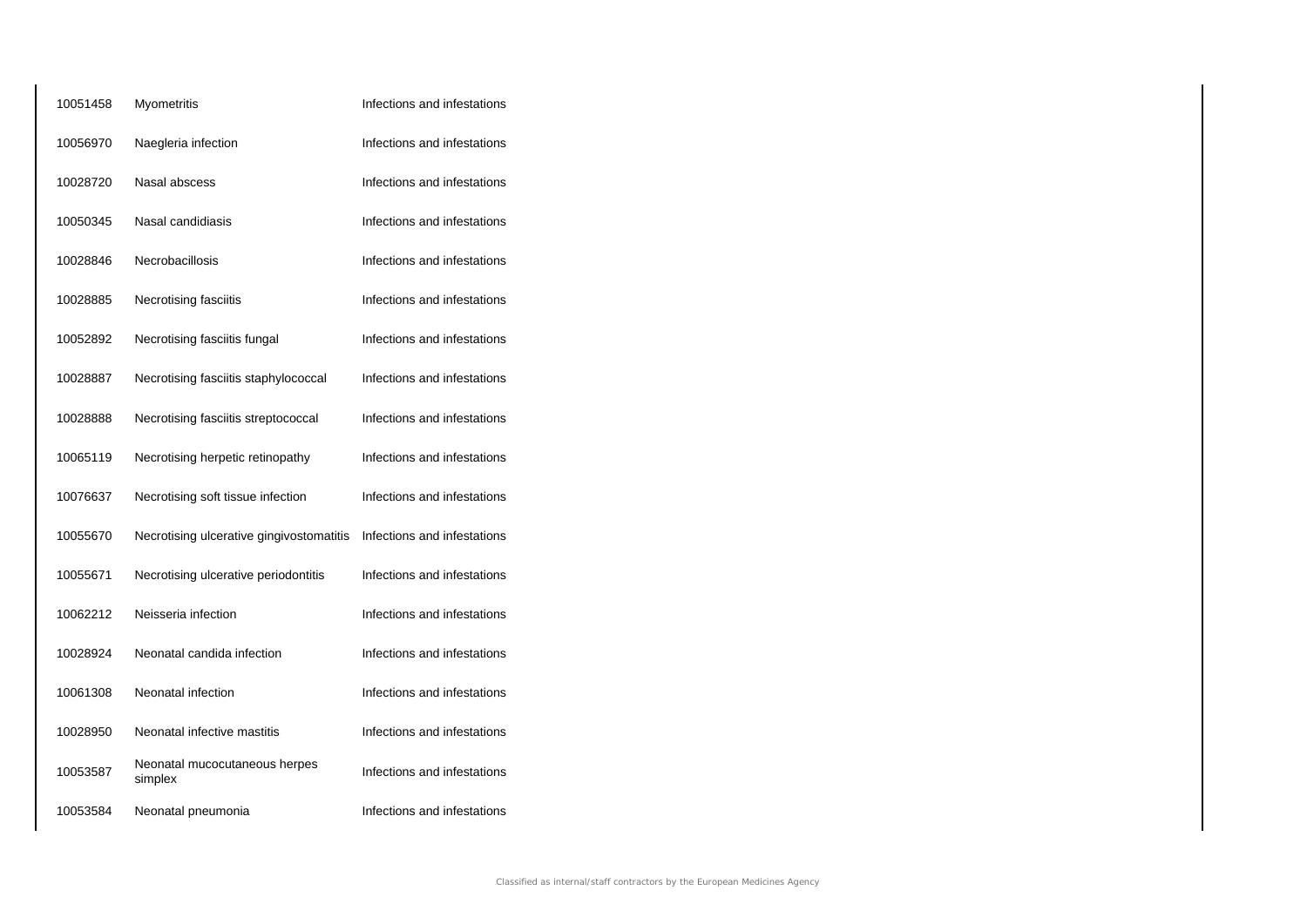| 10082040 | Nephritis bacterial      | Infections and infestations |
|----------|--------------------------|-----------------------------|
| 10052057 | Neuroborreliosis         | Infections and infestations |
| 10068368 | Neurocryptococcosis      | Infections and infestations |
| 10058443 | Neurocysticercosis       | Infections and infestations |
| 10051295 | Neurological infection   | Infections and infestations |
| 10029339 | Neurosyphilis            | Infections and infestations |
| 10059482 | Neutropenic infection    | Infections and infestations |
| 10049151 | Neutropenic sepsis       | Infections and infestations |
| 10064034 | Nipah virus infection    | Infections and infestations |
| 10064952 | Nocardia sepsis          | Infections and infestations |
| 10029444 | Nocardiosis              | Infections and infestations |
| 10029787 | North Asian tick typhus  | Infections and infestations |
| 10053636 | Obstetric infection      | Infections and infestations |
| 10082996 | Oesophageal abscess      | Infections and infestations |
| 10030154 | Oesophageal candidiasis  | Infections and infestations |
| 10058803 | Oesophageal infection    | Infections and infestations |
| 10030200 | Oesophageal tuberculosis | Infections and infestations |
| 10061320 | Oesophagitis bacterial   | Infections and infestations |
| 10030306 | Omphalitis               | Infections and infestations |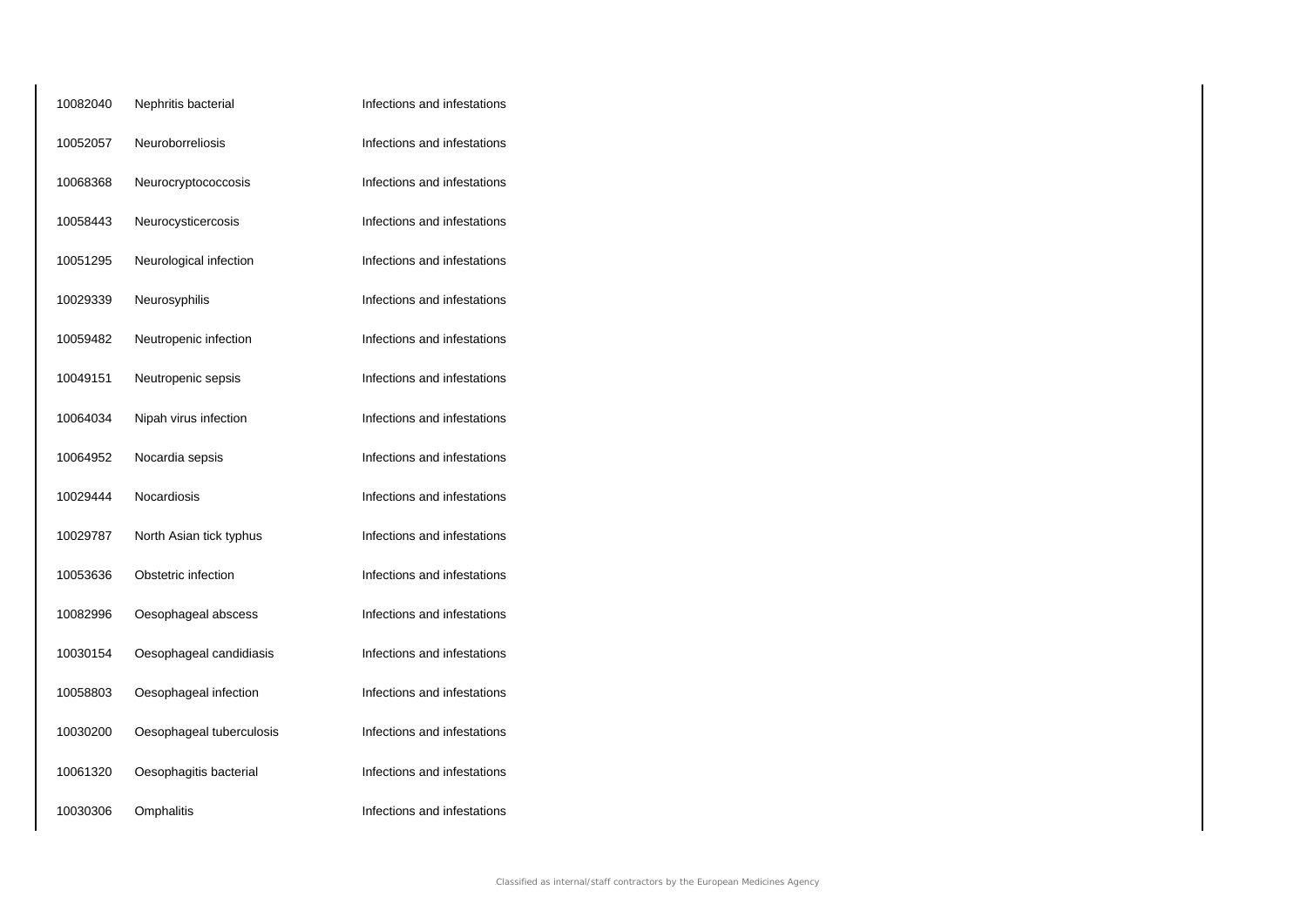| 10030310 | Omsk haemorrhagic fever            | Infections and infestations |
|----------|------------------------------------|-----------------------------|
| 10030314 | Onchocerciasis                     | Infections and infestations |
| 10030345 | Oophoritis                         | Infections and infestations |
| 10030861 | Ophthalmia neonatorum              | Infections and infestations |
| 10073938 | Ophthalmic herpes simplex          | Infections and infestations |
| 10030865 | Ophthalmic herpes zoster           | Infections and infestations |
| 10030897 | Opisthorchiasis                    | Infections and infestations |
| 10030901 | Opportunistic infection            | Infections and infestations |
| 10030943 | Optic neuritis meningococcal       | Infections and infestations |
| 10065329 | Oral helminthic infection          | Infections and infestations |
| 10064915 | Orbital infection                  | Infections and infestations |
| 10031058 | Orbivirus infection                | Infections and infestations |
| 10053029 | Oro-pharyngeal aspergillosis       | Infections and infestations |
| 10066236 | Oropharyngeal gonococcal infection | Infections and infestations |
| 10080465 | Oropouche fever                    | Infections and infestations |
| 10069586 | Orthopox virus infection           | Infections and infestations |
| 10080483 | Osseous cryptococcosis             | Infections and infestations |
| 10031252 | Osteomyelitis                      | Infections and infestations |
| 10031253 | Osteomyelitis acute                | Infections and infestations |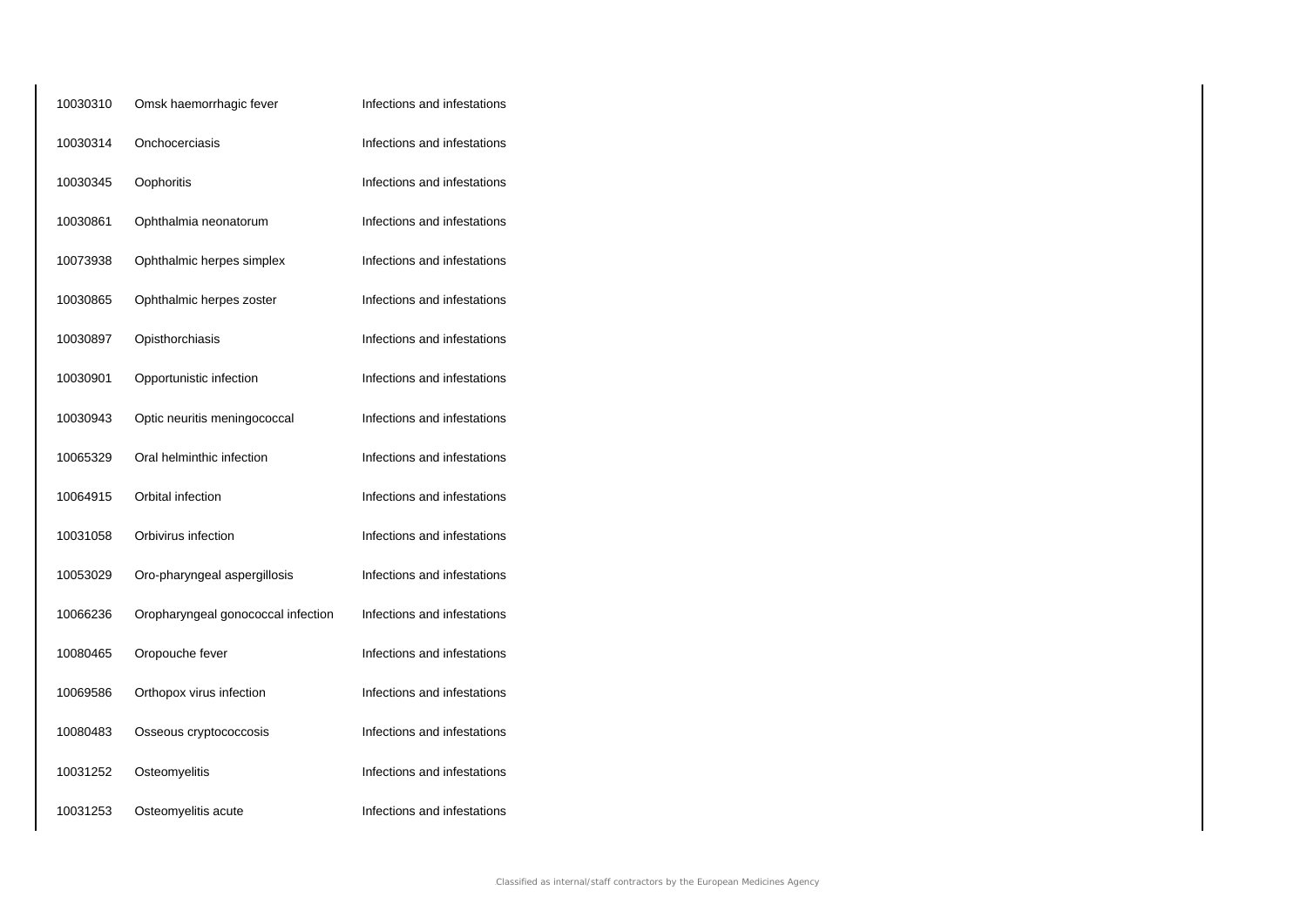| 10065237 | Osteomyelitis bacterial       | Infections and infestations |
|----------|-------------------------------|-----------------------------|
| 10031255 | Osteomyelitis blastomyces     | Infections and infestations |
| 10065239 | Osteomyelitis fungal          | Infections and infestations |
| 10031262 | Osteomyelitis salmonella      | Infections and infestations |
| 10065238 | Osteomyelitis viral           | Infections and infestations |
| 10033081 | Otitis media chronic          | Infections and infestations |
| 10065175 | Otitis media fungal           | Infections and infestations |
| 10033085 | Otitis media post measles     | Infections and infestations |
| 10033119 | Ovarian abscess               | Infections and infestations |
| 10056628 | Ovarian bacterial infection   | Infections and infestations |
| 10051741 | Pancreas infection            | Infections and infestations |
| 10048984 | Pancreatic abscess            | Infections and infestations |
| 10065191 | Pancreatitis bacterial        | Infections and infestations |
| 10065190 | Pancreatitis fungal           | Infections and infestations |
| 10065189 | Pancreatitis helminthic       | Infections and infestations |
| 10033653 | Pancreatitis mumps            | Infections and infestations |
| 10065192 | Pancreatitis viral            | Infections and infestations |
| 10056332 | Panencephalitis               | Infections and infestations |
| 10070020 | Pantoea agglomerans infection | Infections and infestations |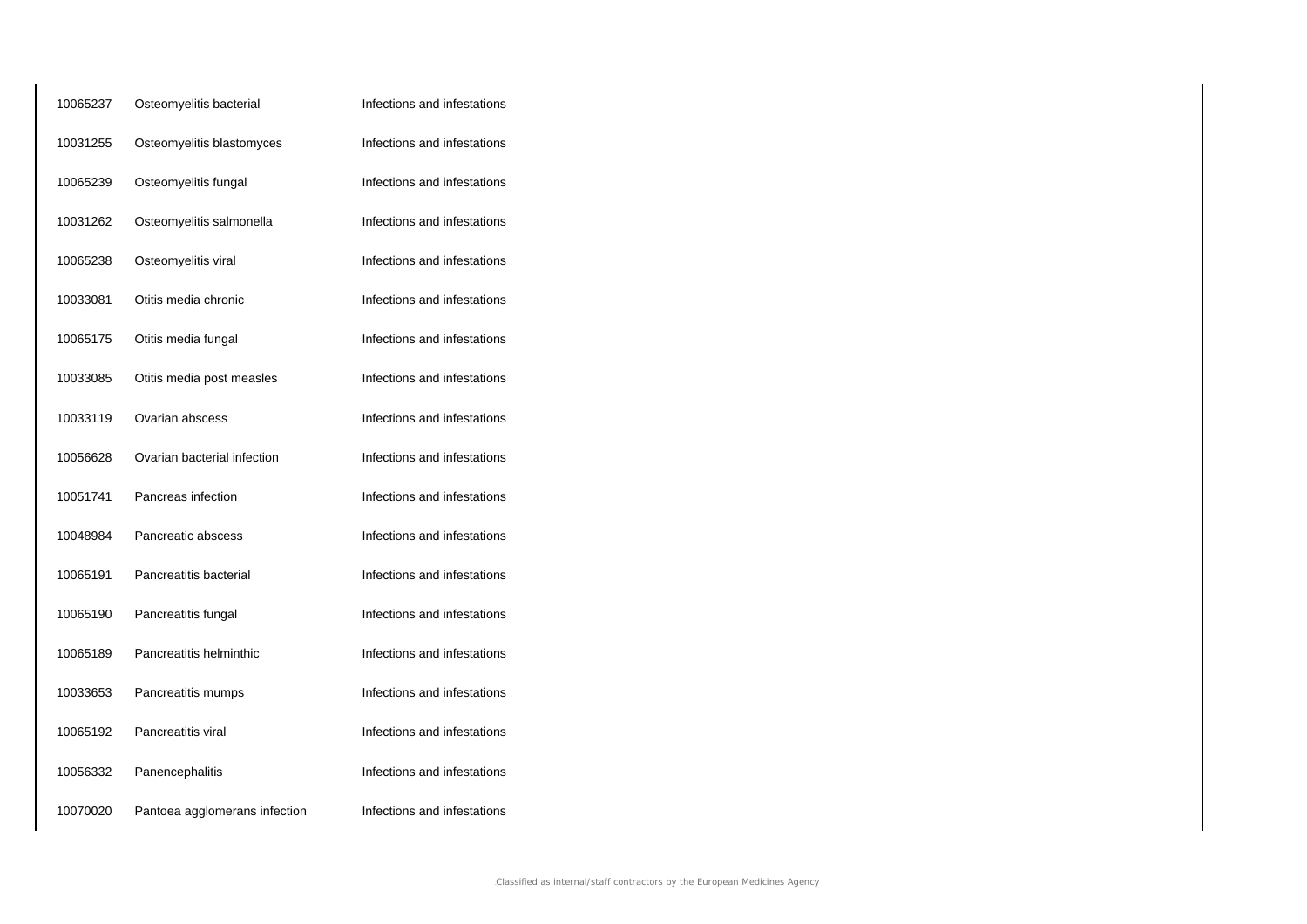| Paracancerous pneumonia                          | Infections and infestations |
|--------------------------------------------------|-----------------------------|
| Paracoccidioides infection                       | Infections and infestations |
| Paragonimiasis                                   | Infections and infestations |
| Parainfluenzae viral<br>laryngotracheobronchitis | Infections and infestations |
| Parametric abscess                               | Infections and infestations |
| Parametritis                                     | Infections and infestations |
| Paranasal mucopyocoele                           | Infections and infestations |
| Paranasal sinus abscess                          | Infections and infestations |
| Parapharyngeal space infection                   | Infections and infestations |
| Parasitic encephalitis                           | Infections and infestations |
| Parasitic gastroenteritis                        | Infections and infestations |
| Parasitic oesophagitis                           | Infections and infestations |
| Parasitic pneumonia                              | Infections and infestations |
| Paraspinal abscess                               | Infections and infestations |
| Parathyroid gland abscess                        | Infections and infestations |
| Paratyphoid fever                                | Infections and infestations |
| Parotid abscess                                  | Infections and infestations |
| Pasteurella infection                            | Infections and infestations |
| Pathogen resistance                              | Infections and infestations |
|                                                  |                             |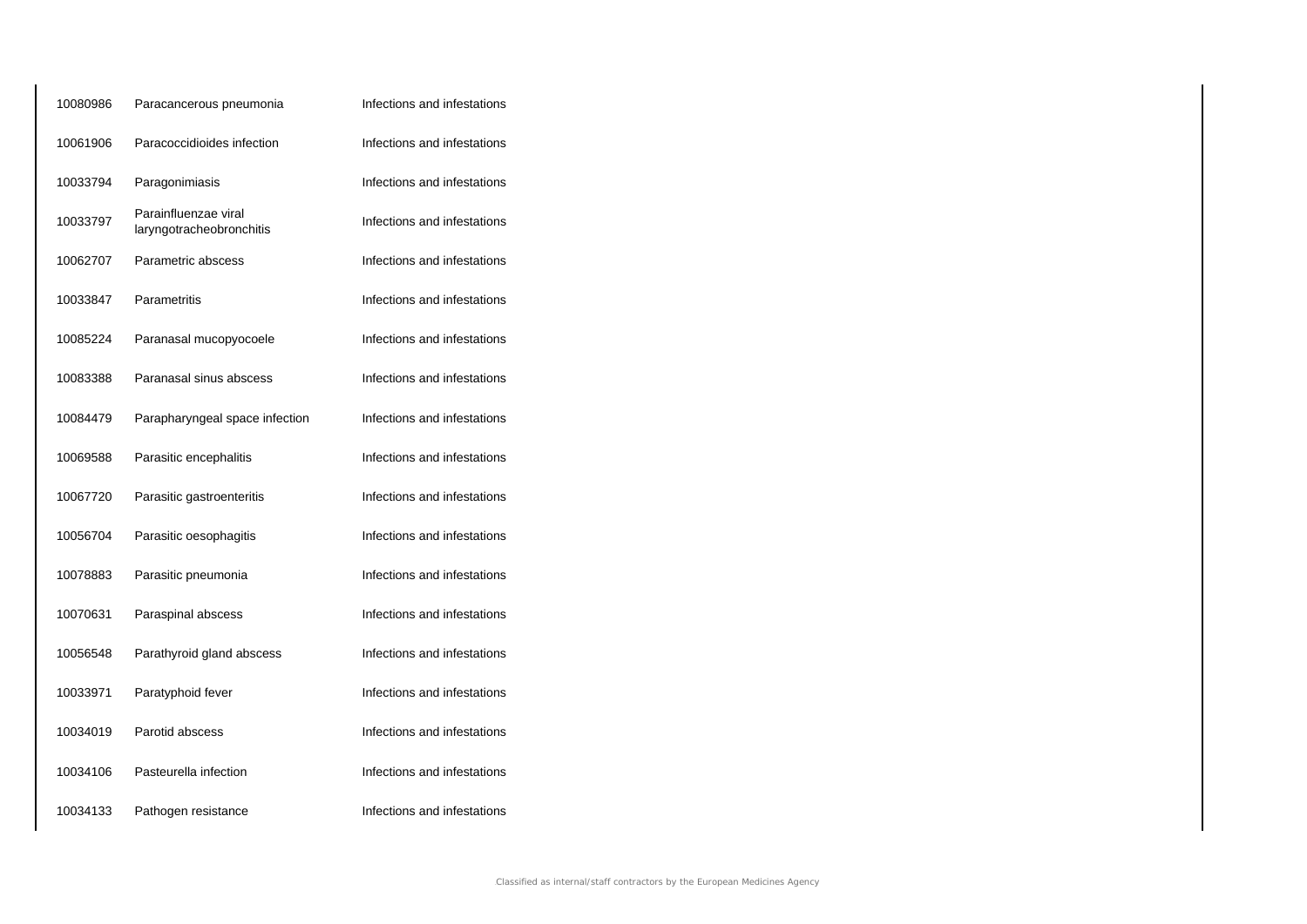| 10034236 | Pelvic abscess                             | Infections and infestations |
|----------|--------------------------------------------|-----------------------------|
| 10058674 | Pelvic infection                           | Infections and infestations |
| 10034254 | Pelvic inflammatory disease                | Infections and infestations |
| 10034256 | Pelvic inflammatory disease<br>mycoplasmal | Infections and infestations |
| 10059070 | Pelvic sepsis                              | Infections and infestations |
| 10078580 | Penicillium infection                      | Infections and infestations |
| 10034294 | Penile abscess                             | Infections and infestations |
| 10085545 | Penile gangrene                            | Infections and infestations |
| 10073214 | Peptic ulcer helicobacter                  | Infections and infestations |
| 10054124 | Peptostreptococcus infection               | Infections and infestations |
| 10068921 | Perianal streptococcal infection           | Infections and infestations |
| 10058148 | Pericarditis amoebic                       | Infections and infestations |
| 10065220 | Pericarditis fungal                        | Infections and infestations |
| 10034488 | Pericarditis gonococcal                    | Infections and infestations |
| 10065221 | Pericarditis helminthic                    | Infections and infestations |
| 10034489 | Pericarditis histoplasma                   | Infections and infestations |
| 10062491 | Pericarditis infective                     | Infections and infestations |
| 10034492 | Pericarditis meningococcal                 | Infections and infestations |
| 10034493 | Pericarditis mycoplasmal                   | Infections and infestations |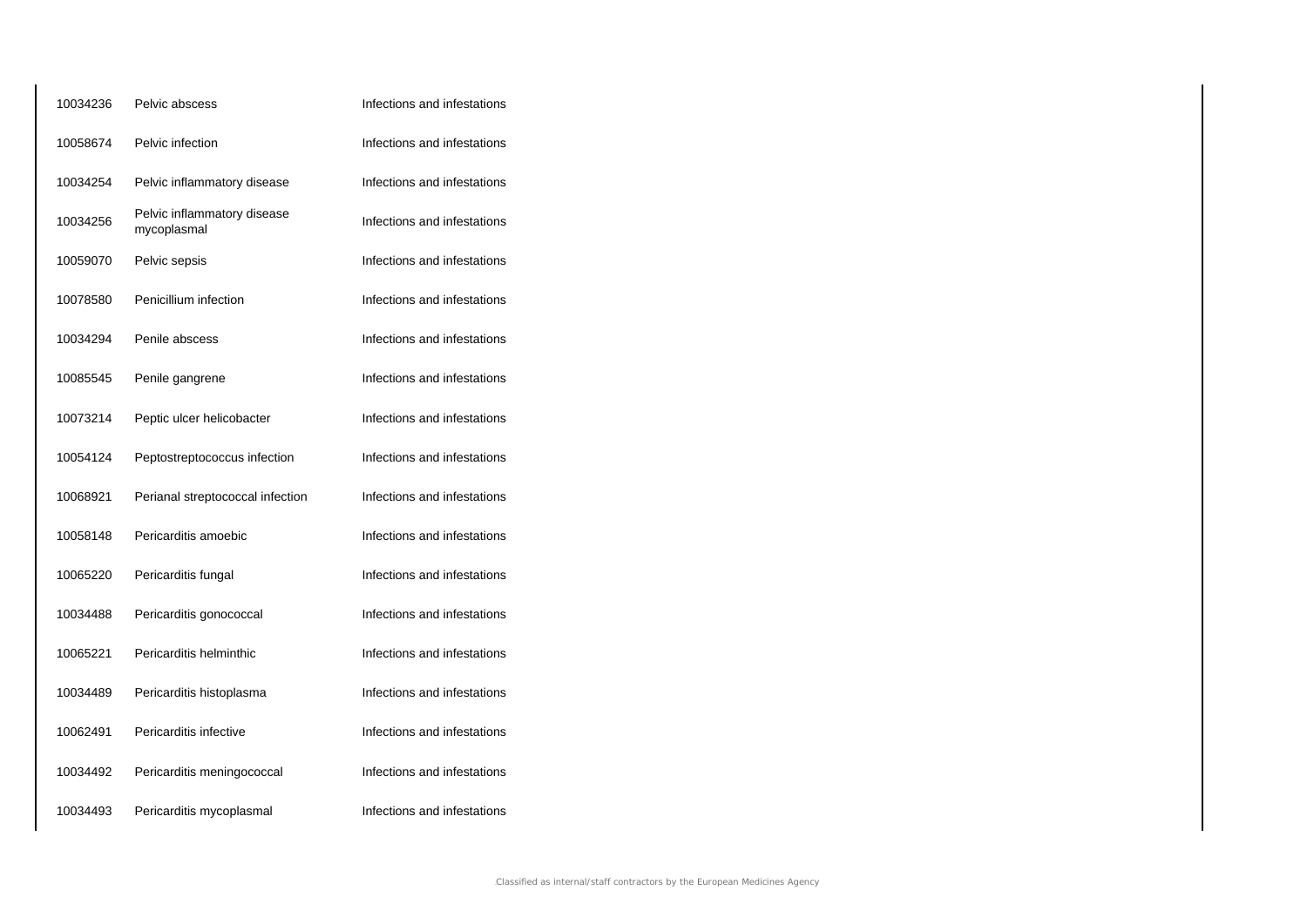| 10034497 | Pericarditis syphilitic    | Infections and infestations |
|----------|----------------------------|-----------------------------|
| 10055069 | Pericarditis tuberculous   | Infections and infestations |
| 10067554 | Perihepatic abscess        | Infections and infestations |
| 10071301 | Perihepatitis              | Infections and infestations |
| 10034506 | Perihepatitis gonococcal   | Infections and infestations |
| 10075233 | Perinatal HBV infection    | Infections and infestations |
| 10071049 | Perinatal HIV infection    | Infections and infestations |
| 10052457 | Perineal abscess           | Infections and infestations |
| 10078797 | Perineal cellulitis        | Infections and infestations |
| 10066876 | Perineal infection         | Infections and infestations |
| 10034531 | Perinephric abscess        | Infections and infestations |
| 10052458 | Periorbital abscess        | Infections and infestations |
| 10057182 | Periorbital cellulitis     | Infections and infestations |
| 10051472 | Periorbital infection      | Infections and infestations |
| 10065766 | Peripheral nerve infection | Infections and infestations |
| 10064163 | Periporitis staphylogenes  | Infections and infestations |
| 10052814 | Perirectal abscess         | Infections and infestations |
| 10034649 | Peritoneal abscess         | Infections and infestations |
| 10056562 | Peritoneal candidiasis     | Infections and infestations |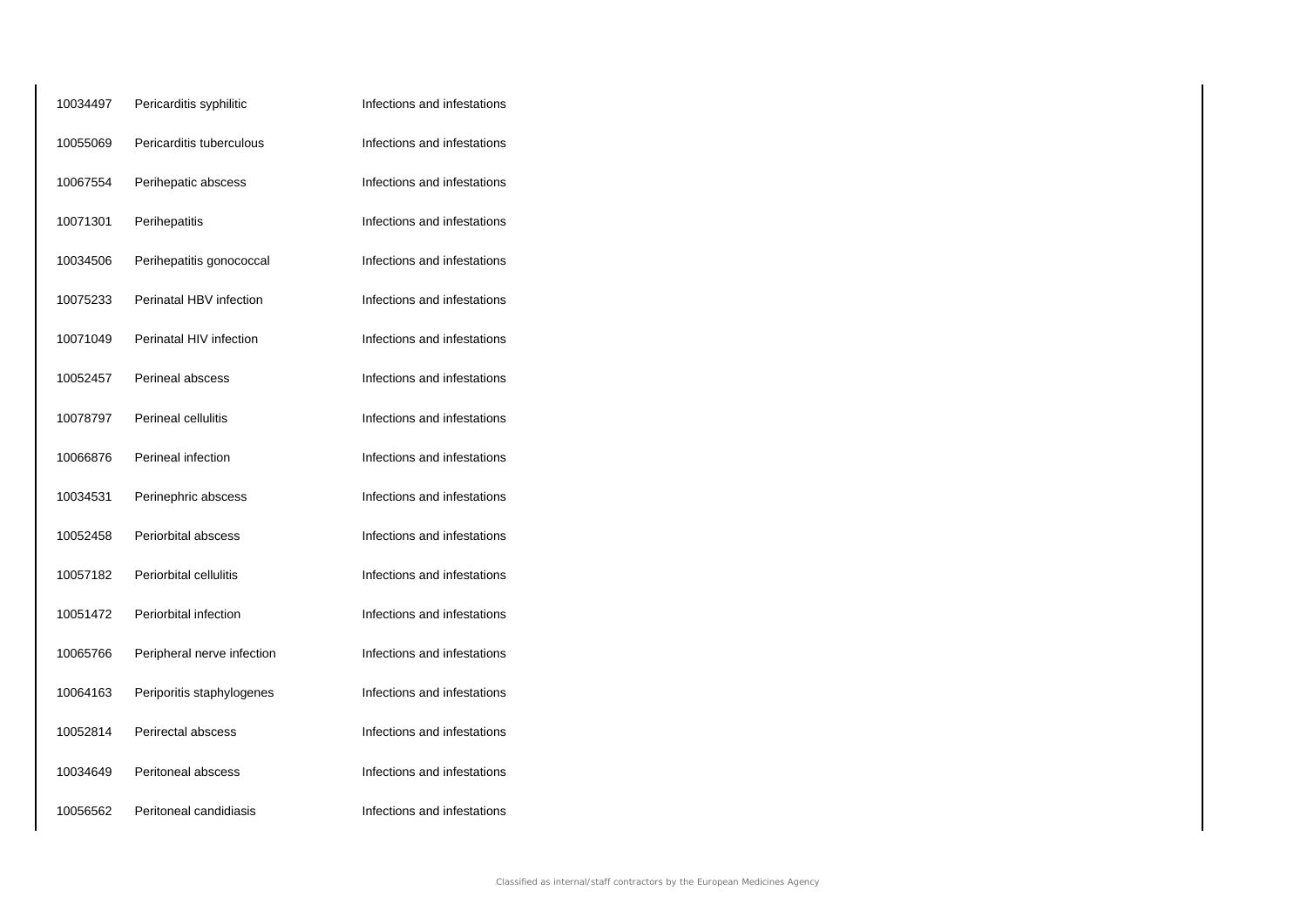| 10034659 | Peritoneal chlamydia infection  | Infections and infestations |
|----------|---------------------------------|-----------------------------|
| 10053583 | Peritoneal tuberculosis         | Infections and infestations |
| 10034674 | Peritonitis                     | Infections and infestations |
| 10062070 | Peritonitis bacterial           | Infections and infestations |
| 10034678 | Peritonitis gonococcal          | Infections and infestations |
| 10065326 | Peritonitis helminthic          | Infections and infestations |
| 10034681 | Peritonitis pneumococcal        | Infections and infestations |
| 10034684 | Peritonitis syphilitic          | Infections and infestations |
| 10053418 | Peritonitis viral               | Infections and infestations |
| 10034686 | Peritonsillar abscess           | Infections and infestations |
| 10049592 | Peritonsillitis                 | Infections and infestations |
| 10051296 | Periumbilical abscess           | Infections and infestations |
| 10034738 | Pertussis                       | Infections and infestations |
| 10080438 | Peruvian wart                   | Infections and infestations |
| 10034762 | Petrositis                      | Infections and infestations |
| 10080815 | Phaeohyphomycosis               | Infections and infestations |
| 10080816 | Phaeohyphomycotic brain abscess | Infections and infestations |
| 10067781 | Pharyngeal abscess              | Infections and infestations |
| 10034820 | Pharyngeal chlamydia infection  | Infections and infestations |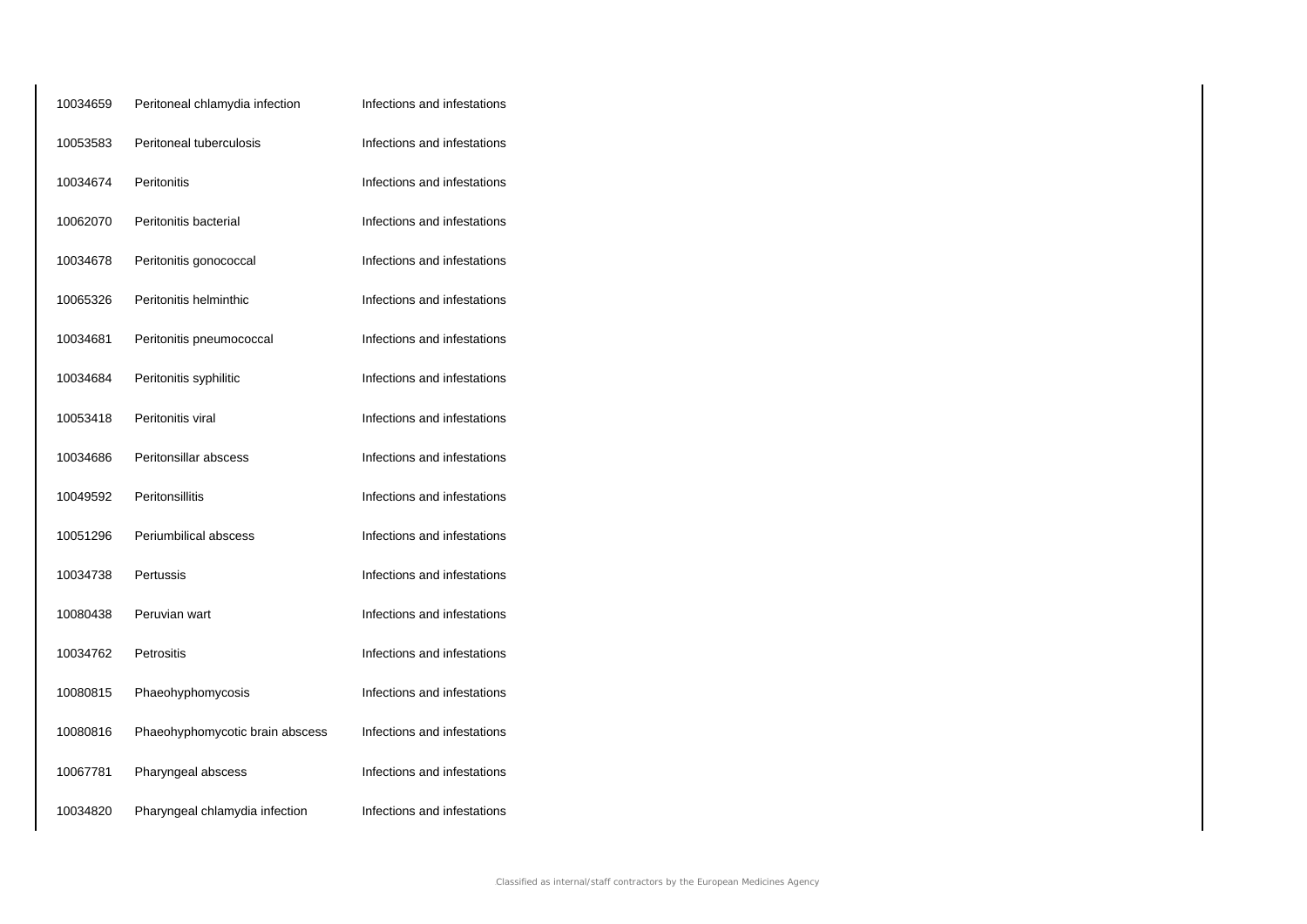| 10049512 | Pharyngolaryngeal abscess        | Infections and infestations |
|----------|----------------------------------|-----------------------------|
| 10056627 | Phlebitis infective              | Infections and infestations |
| 10034905 | Phlebotomus fever                | Infections and infestations |
| 10035148 | Plague                           | Infections and infestations |
| 10058889 | Plague sepsis                    | Infections and infestations |
| 10035500 | Plasmodium falciparum infection  | Infections and infestations |
| 10079602 | Plasmodium knowlesi infection    | Infections and infestations |
| 10035501 | Plasmodium malariae infection    | Infections and infestations |
| 10035502 | Plasmodium ovale infection       | Infections and infestations |
| 10035503 | Plasmodium vivax infection       | Infections and infestations |
| 10061351 | <b>Pleural infection</b>         | Infections and infestations |
| 10067334 | Pleural infection bacterial      | Infections and infestations |
| 10058859 | Pneumococcal bacteraemia         | Infections and infestations |
| 10061353 | Pneumococcal infection           | Infections and infestations |
| 10054047 | Pneumococcal sepsis              | Infections and infestations |
| 10073756 | Pneumocystis jirovecii infection | Infections and infestations |
| 10073755 | Pneumocystis jirovecii pneumonia | Infections and infestations |
| 10035664 | Pneumonia                        | Infections and infestations |
| 10079866 | Pneumonia acinetobacter          | Infections and infestations |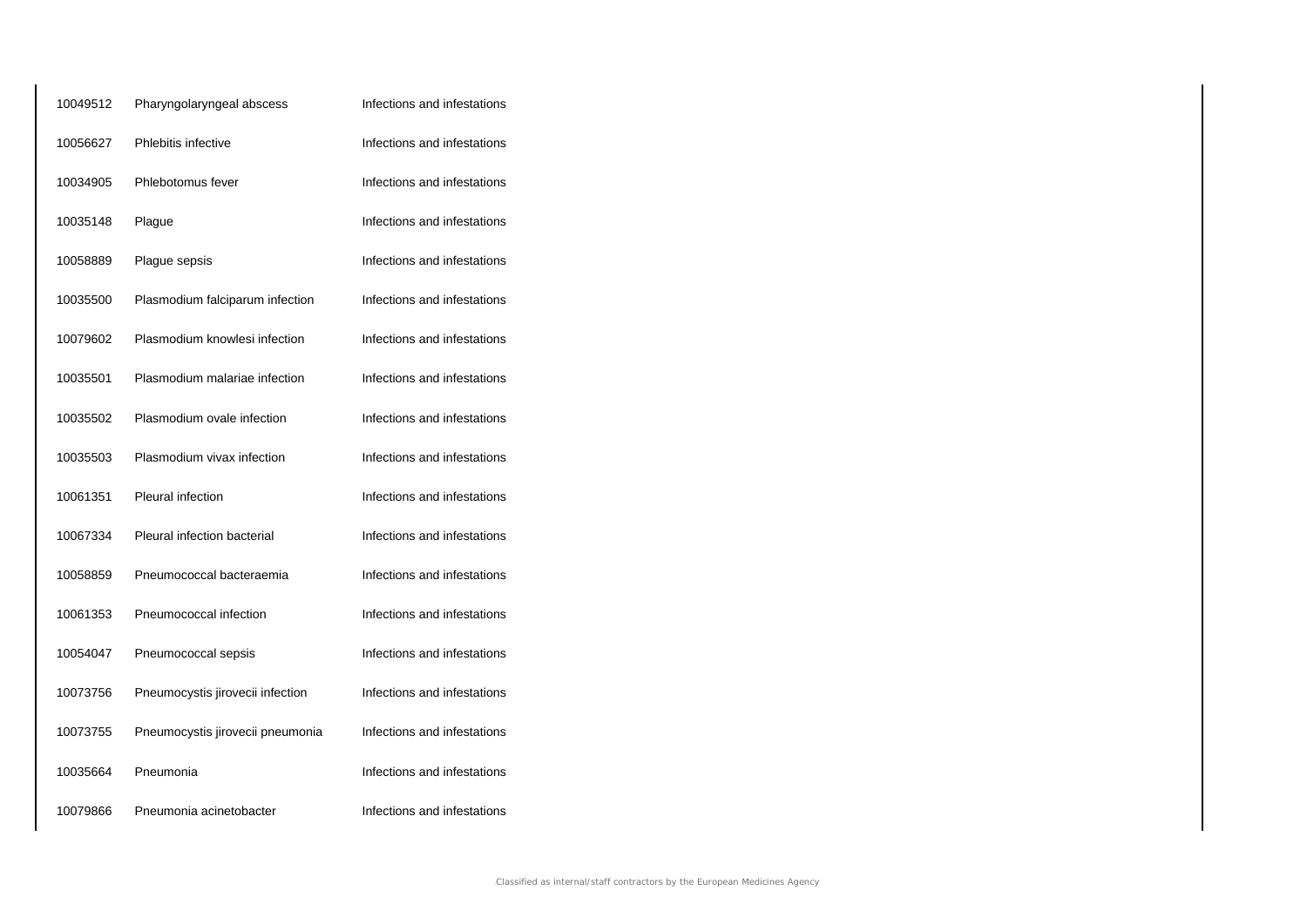| 10035665 | Pneumonia adenoviral      | Infections and infestations |
|----------|---------------------------|-----------------------------|
| 10035667 | Pneumonia anthrax         | Infections and infestations |
| 10060946 | Pneumonia bacterial       | Infections and infestations |
| 10035671 | Pneumonia blastomyces     | Infections and infestations |
| 10035672 | Pneumonia bordetella      | Infections and infestations |
| 10035673 | Pneumonia chlamydial      | Infections and infestations |
| 10067565 | Pneumonia cryptococcal    | Infections and infestations |
| 10035676 | Pneumonia cytomegaloviral | Infections and infestations |
| 10035699 | Pneumonia escherichia     | Infections and infestations |
| 10061354 | Pneumonia fungal          | Infections and infestations |
| 10035702 | Pneumonia haemophilus     | Infections and infestations |
| 10065246 | Pneumonia helminthic      | Infections and infestations |
| 10035703 | Pneumonia herpes viral    | Infections and infestations |
| 10035714 | Pneumonia influenzal      | Infections and infestations |
| 10035717 | Pneumonia klebsiella      | Infections and infestations |
| 10035718 | Pneumonia legionella      | Infections and infestations |
| 10035722 | Pneumonia measles         | Infections and infestations |
| 10035723 | Pneumonia moraxella       | Infections and infestations |
| 10035724 | Pneumonia mycoplasmal     | Infections and infestations |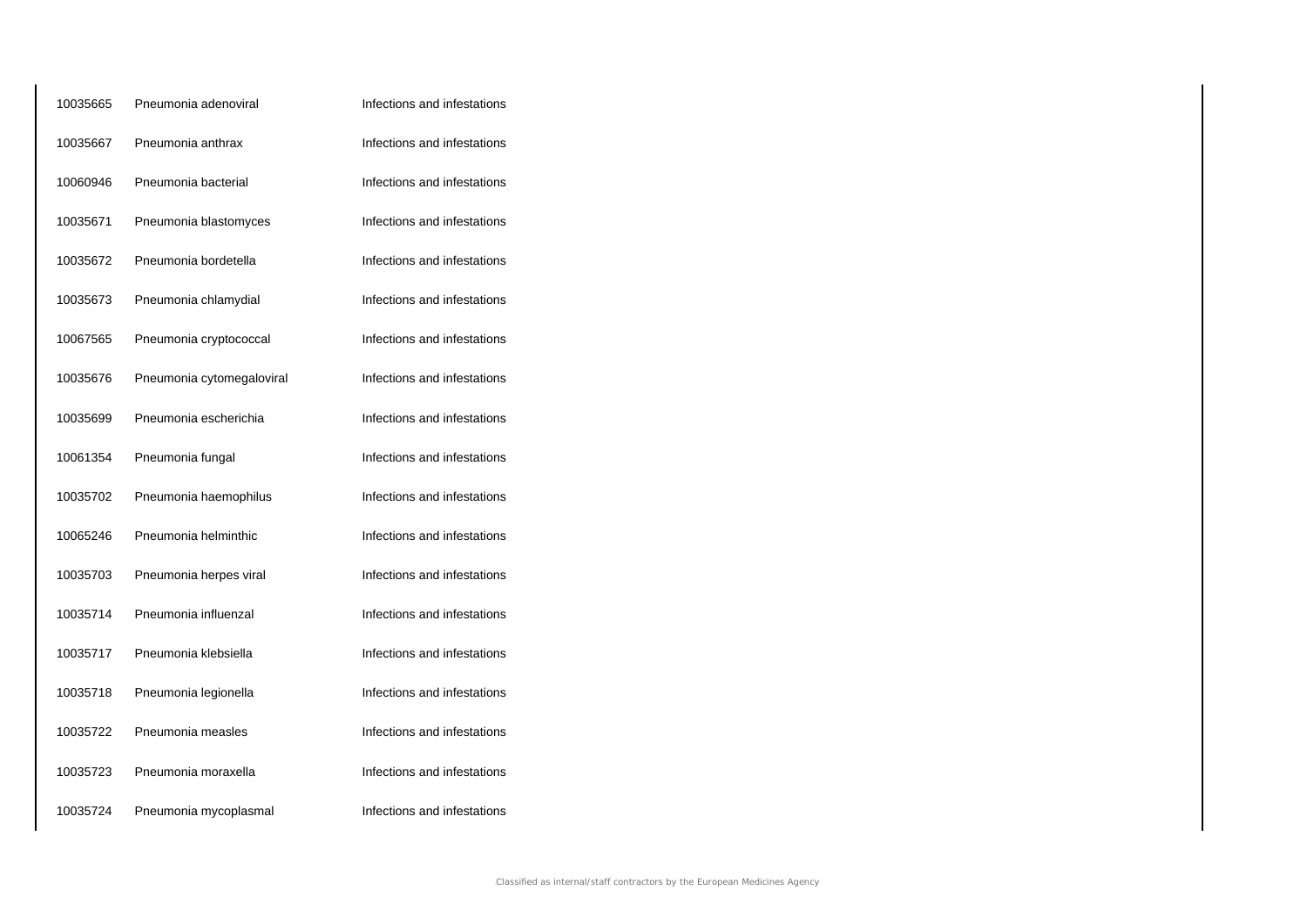| 10055672 | Pneumonia necrotising                 | Infections and infestations |
|----------|---------------------------------------|-----------------------------|
| 10035727 | Pneumonia parainfluenzae viral        | Infections and infestations |
| 10035728 | Pneumonia pneumococcal                | Infections and infestations |
| 10079867 | Pneumonia proteus                     | Infections and infestations |
| 10035731 | Pneumonia pseudomonal                 | Infections and infestations |
| 10035732 | Pneumonia respiratory syncytial viral | Infections and infestations |
| 10035733 | Pneumonia salmonella                  | Infections and infestations |
| 10079868 | Pneumonia serratia                    | Infections and infestations |
| 10035734 | Pneumonia staphylococcal              | Infections and infestations |
| 10035735 | Pneumonia streptococcal               | Infections and infestations |
| 10067566 | Pneumonia toxoplasmal                 | Infections and infestations |
| 10035736 | Pneumonia tularaemia                  | Infections and infestations |
| 10035737 | Pneumonia viral                       | Infections and infestations |
| 10053026 | Pneumonic plague                      | Infections and infestations |
| 10036011 | Polioencephalitis                     | Infections and infestations |
| 10036012 | Poliomyelitis                         | Infections and infestations |
| 10036117 | Polyneuropathy mumps                  | Infections and infestations |
| 10083628 | Polyomavirus viraemia                 | Infections and infestations |
| 10065381 | Polyomavirus-associated nephropathy   | Infections and infestations |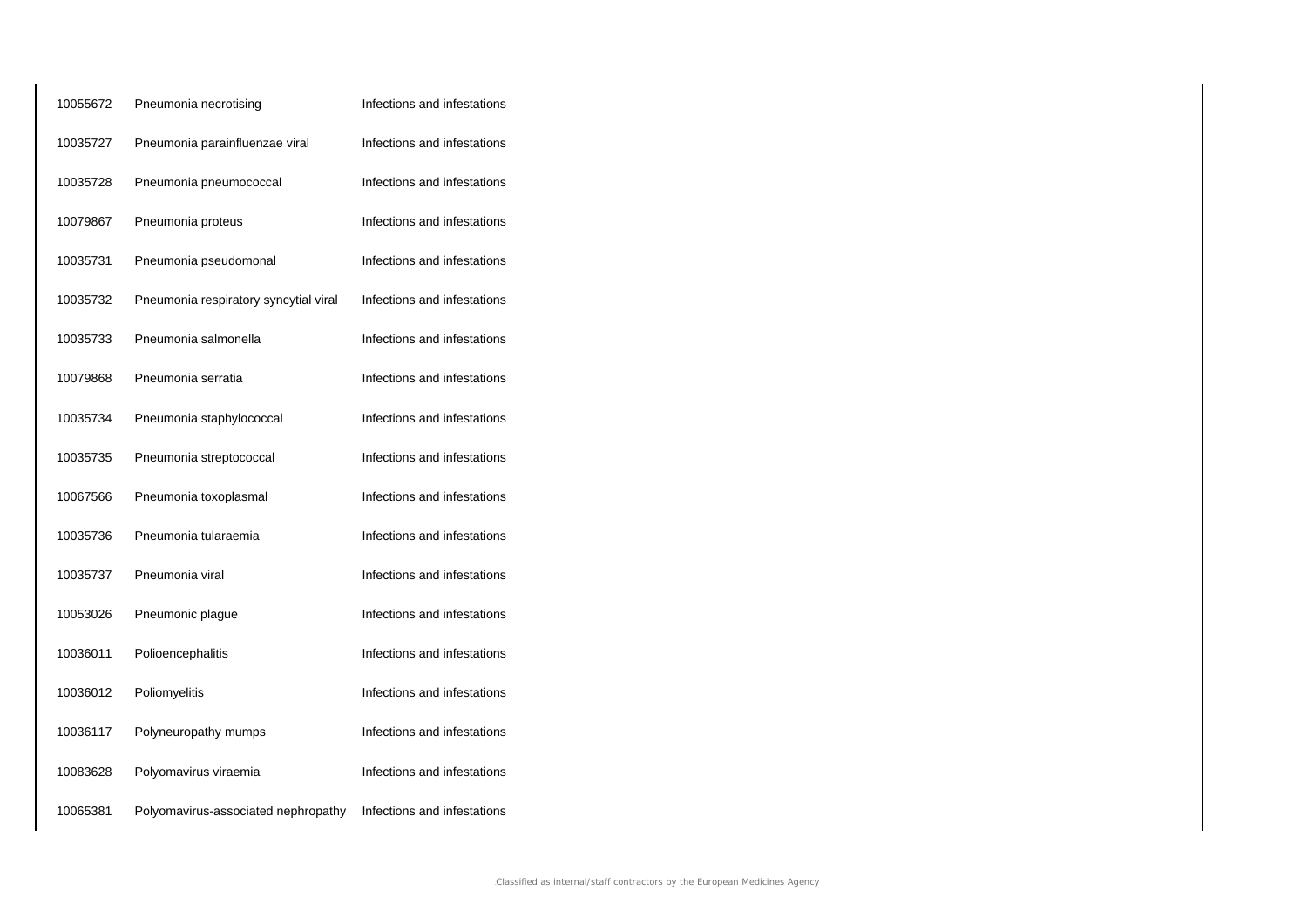| 10036202 | Portal pyaemia                                                   | Infections and infestations |
|----------|------------------------------------------------------------------|-----------------------------|
| 10061467 | Post abortion infection                                          | Infections and infestations |
| 10077286 | Post measles blindness                                           | Infections and infestations |
| 10053174 | Post procedural cellulitis                                       | Infections and infestations |
| 10066590 | Post procedural pneumonia                                        | Infections and infestations |
| 10066593 | Post procedural sepsis                                           | Infections and infestations |
| 10079060 | Post treatment Lyme disease syndrome Infections and infestations |                             |
| 10036410 | Postoperative wound infection                                    | Infections and infestations |
| 10036422 | Postpartum sepsis                                                | Infections and infestations |
| 10063664 | Presumed ocular histoplasmosis<br>syndrome                       | Infections and infestations |
| 10056884 | Primary syphilis                                                 | Infections and infestations |
| 10079301 | Prion disease                                                    | Infections and infestations |
| 10067328 | Proctitis bacterial                                              | Infections and infestations |
| 10036776 | Proctitis chlamydial                                             | Infections and infestations |
| 10036777 | Proctitis gonococcal                                             | Infections and infestations |
| 10036807 | Progressive multifocal<br>leukoencephalopathy                    | Infections and infestations |
| 10069582 | Progressive vaccinia                                             | Infections and infestations |
| 10051946 | Propionibacterium infection                                      | Infections and infestations |
| 10050662 | Prostate infection                                               | Infections and infestations |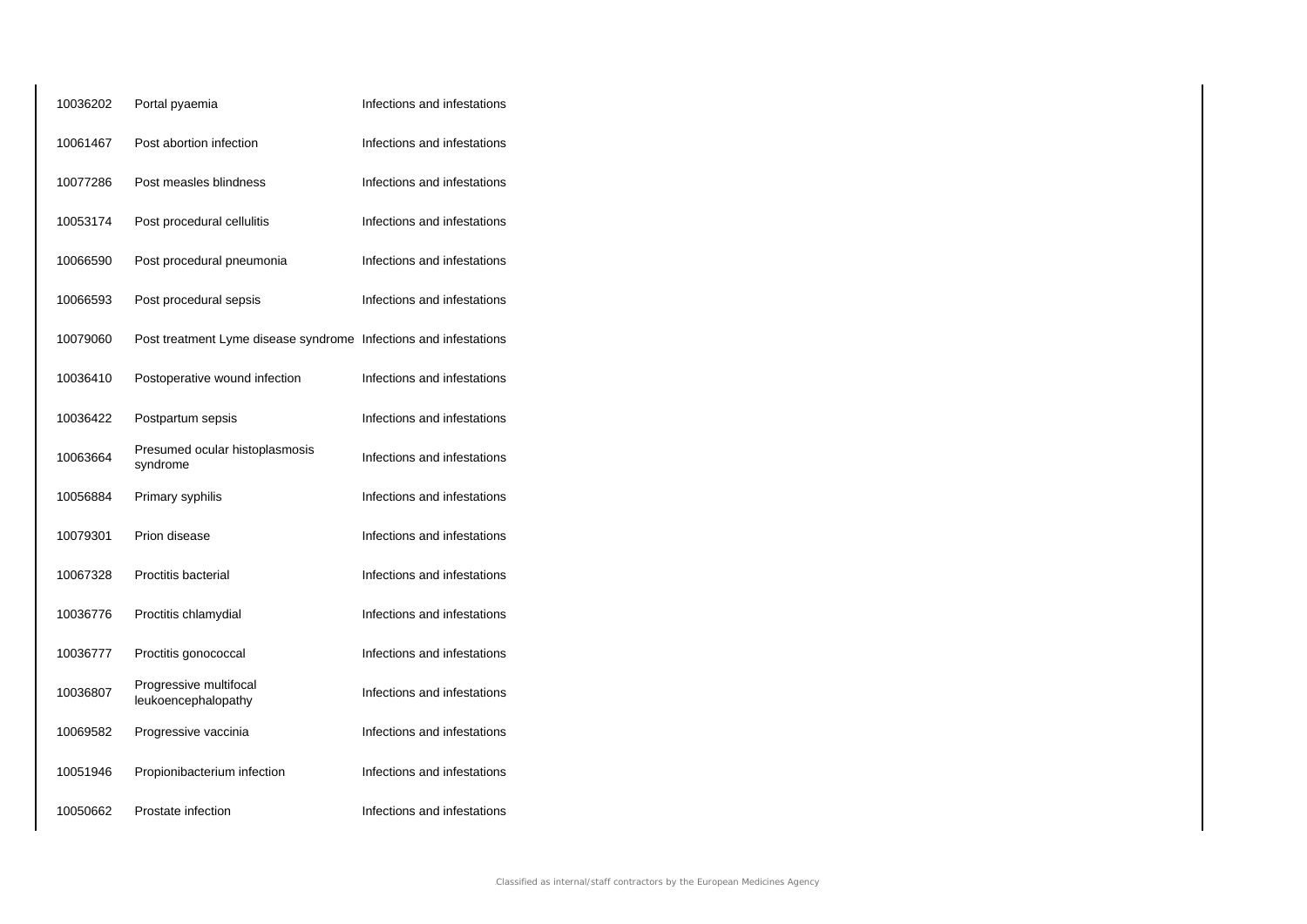| 10036934 | Prostatic abscess                 | Infections and infestations |
|----------|-----------------------------------|-----------------------------|
| 10067320 | Prostatitis Escherichia coli      | Infections and infestations |
| 10036979 | Prostatitis gonococcal            | Infections and infestations |
| 10036981 | Prostatitis trichomonal           | Infections and infestations |
| 10064743 | Prostatitis tuberculous           | Infections and infestations |
| 10081250 | Protothecosis                     | Infections and infestations |
| 10054777 | Protozoal corneal ulcer           | Infections and infestations |
| 10061919 | Pseudallescheria infection        | Infections and infestations |
| 10058973 | Pseudallescheria sepsis           | Infections and infestations |
| 10084179 | Pseudoaneurysm infection          | Infections and infestations |
| 10037128 | Pseudomembranous colitis          | Infections and infestations |
| 10058923 | Pseudomonal bacteraemia           | Infections and infestations |
| 10058877 | Pseudomonal sepsis                | Infections and infestations |
| 10074185 | Pseudomonas aeruginosa meningitis | Infections and infestations |
| 10067024 | Pseudomonas bronchitis            | Infections and infestations |
| 10061471 | Pseudomonas infection             | Infections and infestations |
| 10082669 | Pseudomonas peritonitis           | Infections and infestations |
| 10056517 | Psoas abscess                     | Infections and infestations |
| 10037167 | Psorospermiasis                   | Infections and infestations |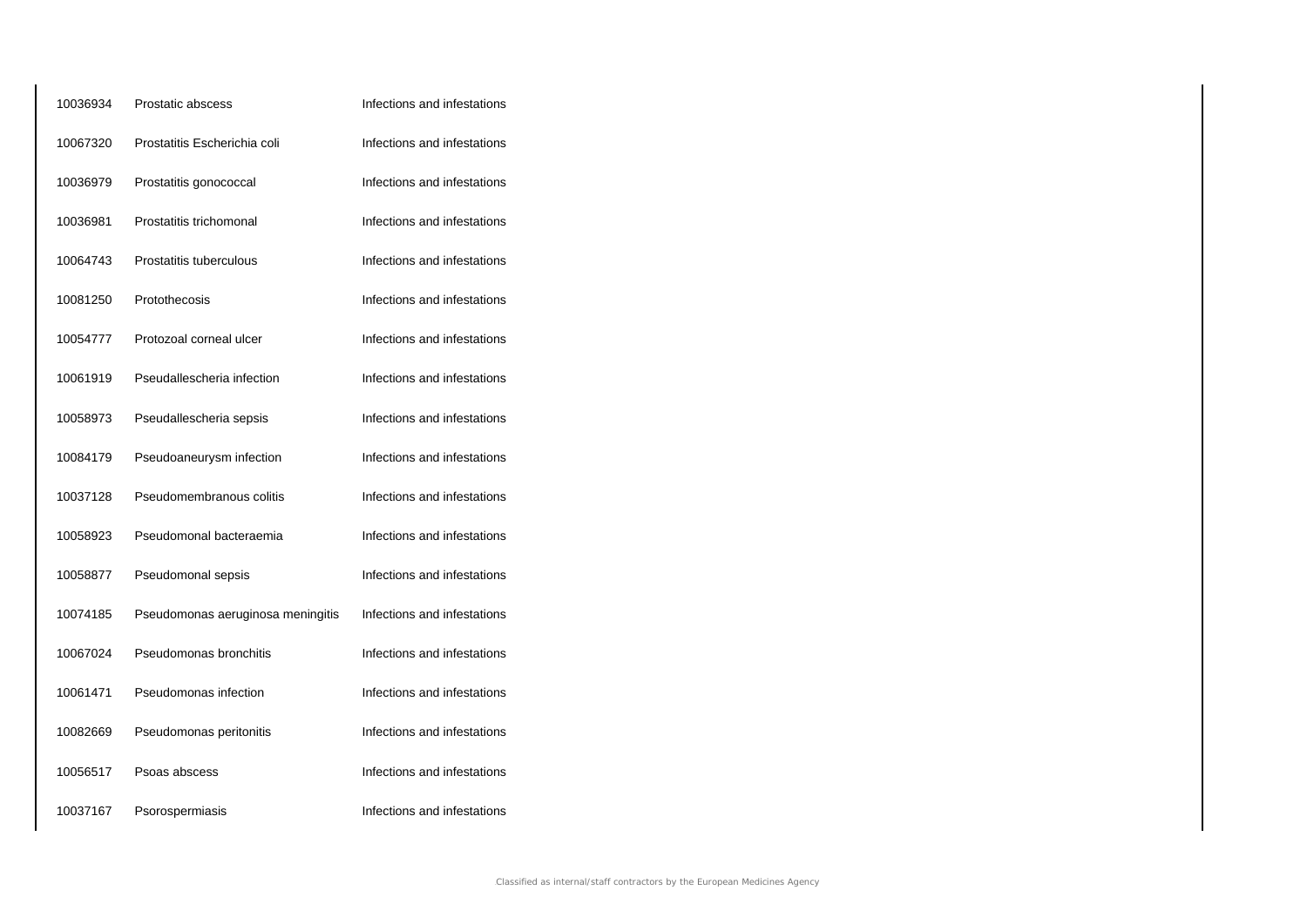| 10072652 | Puerperal infection              | Infections and infestations |
|----------|----------------------------------|-----------------------------|
| 10037294 | Puerperal pyrexia                | Infections and infestations |
| 10037374 | Pulmonary echinococciasis        | Infections and infestations |
| 10078354 | Pulmonary mucormycosis           | Infections and infestations |
| 10080435 | Pulmonary nocardiosis            | Infections and infestations |
| 10080468 | Pulmonary paracoccidioidomycosis | Infections and infestations |
| 10051739 | Pulmonary sepsis                 | Infections and infestations |
| 10080480 | Pulmonary sporotrichosis         | Infections and infestations |
| 10037434 | Pulmonary syphilis               | Infections and infestations |
| 10068184 | Pulmonary trichosporonosis       | Infections and infestations |
| 10066927 | Pulmonary tuberculoma            | Infections and infestations |
| 10037440 | Pulmonary tuberculosis           | Infections and infestations |
| 10051071 | Purulent pericarditis            | Infections and infestations |
| 10051484 | Purulent synovitis               | Infections and infestations |
| 10037584 | Pyelitis                         | Infections and infestations |
| 10049100 | Pyelocystitis                    | Infections and infestations |
| 10037596 | Pyelonephritis                   | Infections and infestations |
| 10037597 | Pyelonephritis acute             | Infections and infestations |
| 10037601 | Pyelonephritis chronic           | Infections and infestations |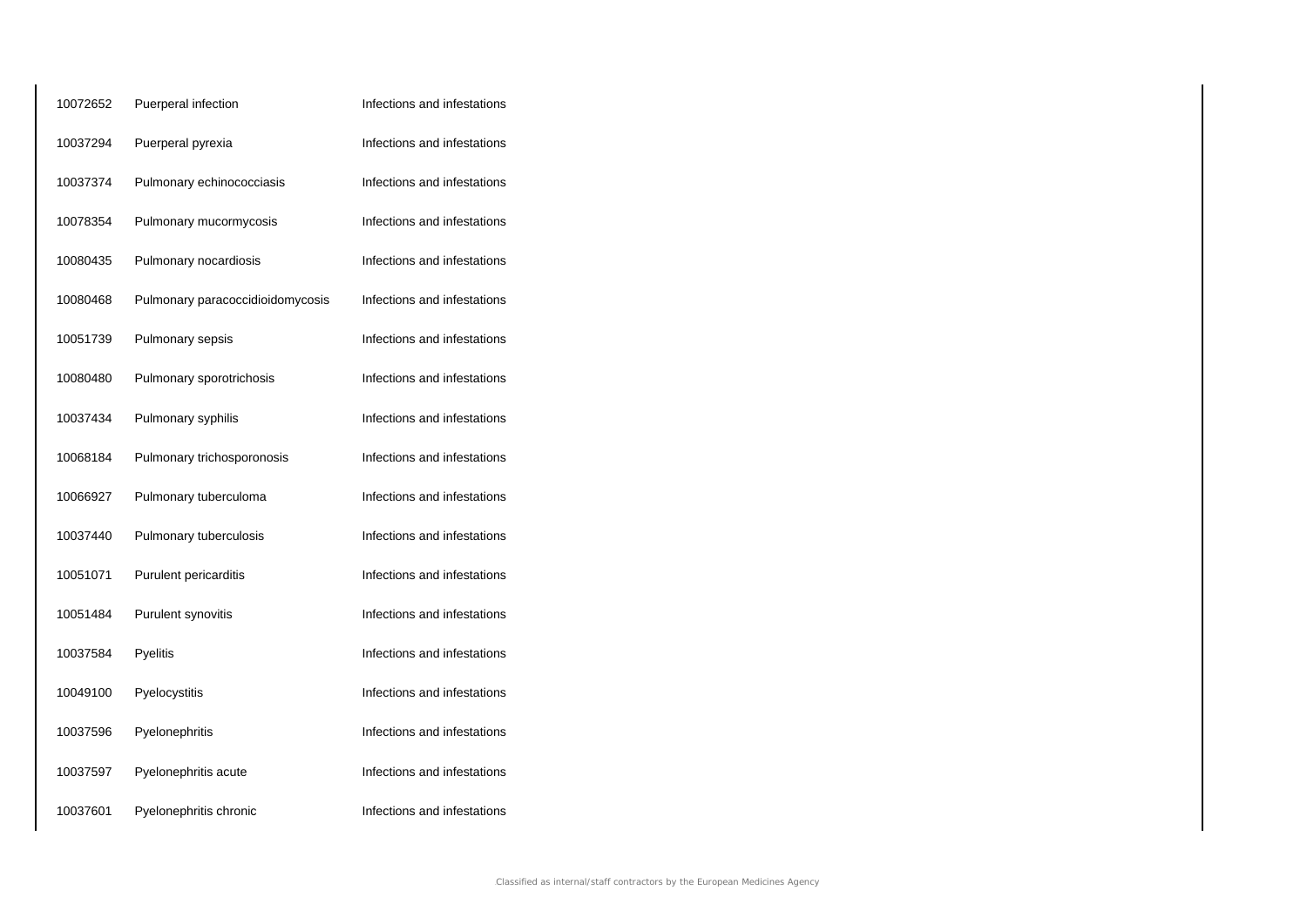| 10065214 | Pyelonephritis fungal                | Infections and infestations |
|----------|--------------------------------------|-----------------------------|
| 10037603 | Pyelonephritis mycoplasmal           | Infections and infestations |
| 10065213 | Pyelonephritis viral                 | Infections and infestations |
| 10051740 | Pyloric abscess                      | Infections and infestations |
| 10037632 | Pyoderma                             | Infections and infestations |
| 10037637 | Pyoderma streptococcal               | Infections and infestations |
| 10037651 | Pyometra                             | Infections and infestations |
| 10037652 | Pyomyositis                          | Infections and infestations |
| 10037653 | Pyonephrosis                         | Infections and infestations |
| 10057102 | Pyopneumothorax                      | Infections and infestations |
| 10074264 | Pythium insidiosum infection         | Infections and infestations |
| 10037688 | Q fever                              | Infections and infestations |
| 10037742 | Rabies                               | Infections and infestations |
| 10070087 | Raoultella ornithinolytica infection | Infections and infestations |
| 10038017 | Recrudescent typhus                  | Infections and infestations |
| 10048947 | Rectal abscess                       | Infections and infestations |
| 10056345 | Rectovaginal septum abscess          | Infections and infestations |
| 10082487 | Recurrent pyogenic cholangitis       | Infections and infestations |
| 10085084 | Recurrent subareolar breast abscess  | Infections and infestations |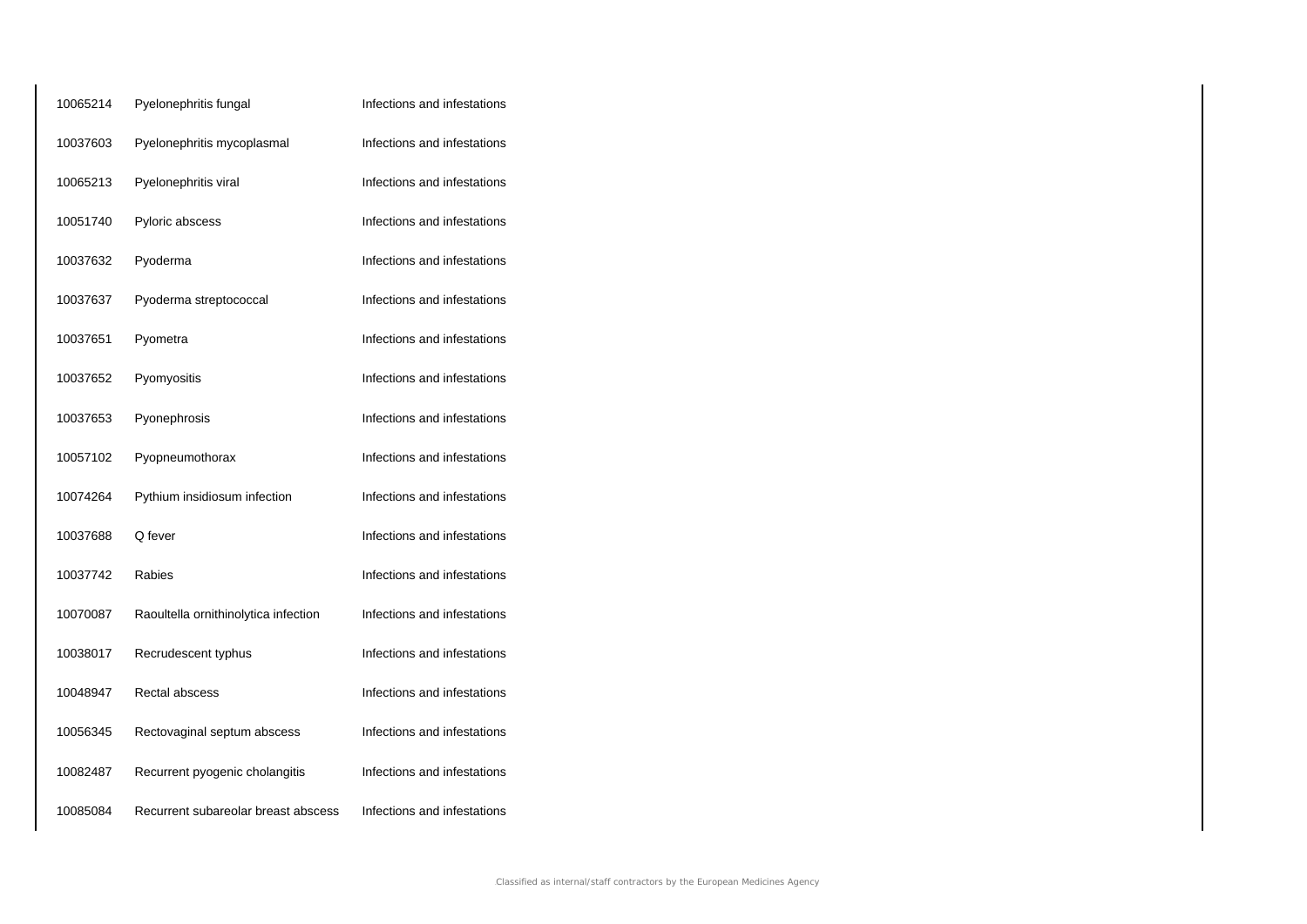| 10038300 | Relapsing fever                           | Infections and infestations |
|----------|-------------------------------------------|-----------------------------|
| 10038351 | Renal abscess                             | Infections and infestations |
| 10058596 | Renal cyst infection                      | Infections and infestations |
| 10078264 | Renal echinococciasis                     | Infections and infestations |
| 10078229 | Renal graft infection                     | Infections and infestations |
| 10038530 | Renal syphilis                            | Infections and infestations |
| 10038534 | Renal tuberculosis                        | Infections and infestations |
| 10038705 | Respiratory moniliasis                    | Infections and infestations |
| 10038718 | Respiratory syncytial virus bronchiolitis | Infections and infestations |
| 10060692 | Respiratory tract infection fungal        | Infections and infestations |
| 10038910 | <b>Retinitis</b>                          | Infections and infestations |
| 10038912 | Retinitis histoplasma                     | Infections and infestations |
| 10038915 | <b>Retinitis viral</b>                    | Infections and infestations |
| 10038975 | Retroperitoneal abscess                   | Infections and infestations |
| 10050404 | Retroperitoneal infection                 | Infections and infestations |
| 10078424 | Retroperitonitis                          | Infections and infestations |
| 10061493 | Retroviral infection                      | Infections and infestations |
| 10065989 | Retroviral rebound syndrome               | Infections and infestations |
| 10076959 | Rhinocerebral mucormycosis                | Infections and infestations |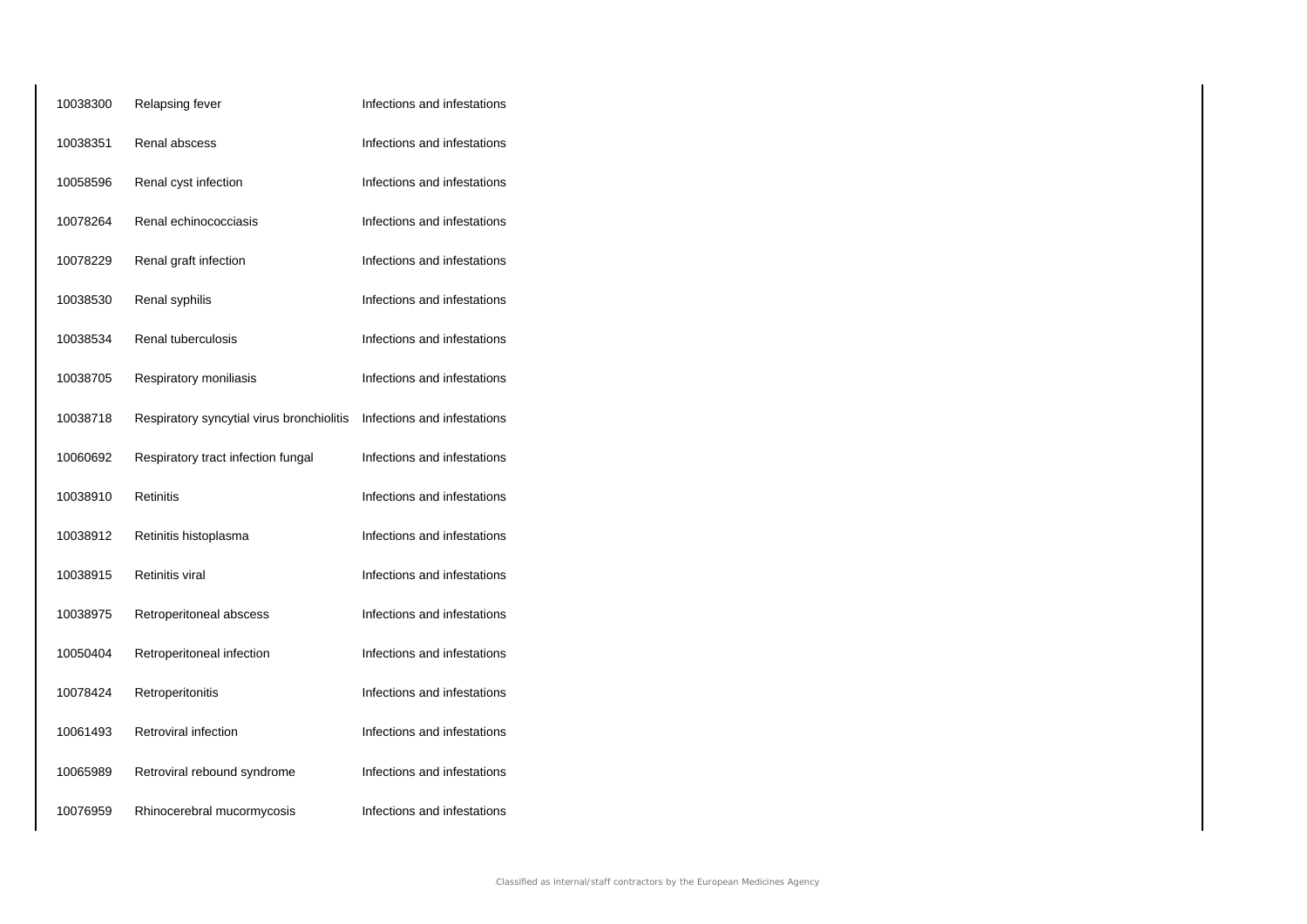| 10039138 | Rickettsioses not tick borne   | Infections and infestations |
|----------|--------------------------------|-----------------------------|
| 10061495 | Rickettsiosis                  | Infections and infestations |
| 10080440 | Rocio virus infection          | Infections and infestations |
| 10039207 | Rocky mountain spotted fever   | Infections and infestations |
| 10077073 | Romana's sign                  | Infections and infestations |
| 10039264 | Rubella in pregnancy           | Infections and infestations |
| 10061496 | Rubella infection neurological | Infections and infestations |
| 10058924 | Salmonella bacteraemia         | Infections and infestations |
| 10058878 | Salmonella sepsis              | Infections and infestations |
| 10039447 | Salmonellosis                  | Infections and infestations |
| 10039453 | Salpingitis                    | Infections and infestations |
| 10039457 | Salpingitis gonococcal         | Infections and infestations |
| 10039463 | Salpingitis tuberculous        | Infections and infestations |
| 10049677 | Salpingo-oophoritis            | Infections and infestations |
| 10039483 | Sarcocystis infection          | Infections and infestations |
| 10084639 | SARS-CoV-2 sepsis              | Infections and infestations |
| 10059045 | Scedosporium infection         | Infections and infestations |
| 10039603 | Schistosomiasis                | Infections and infestations |
| 10039605 | Schistosomiasis bladder        | Infections and infestations |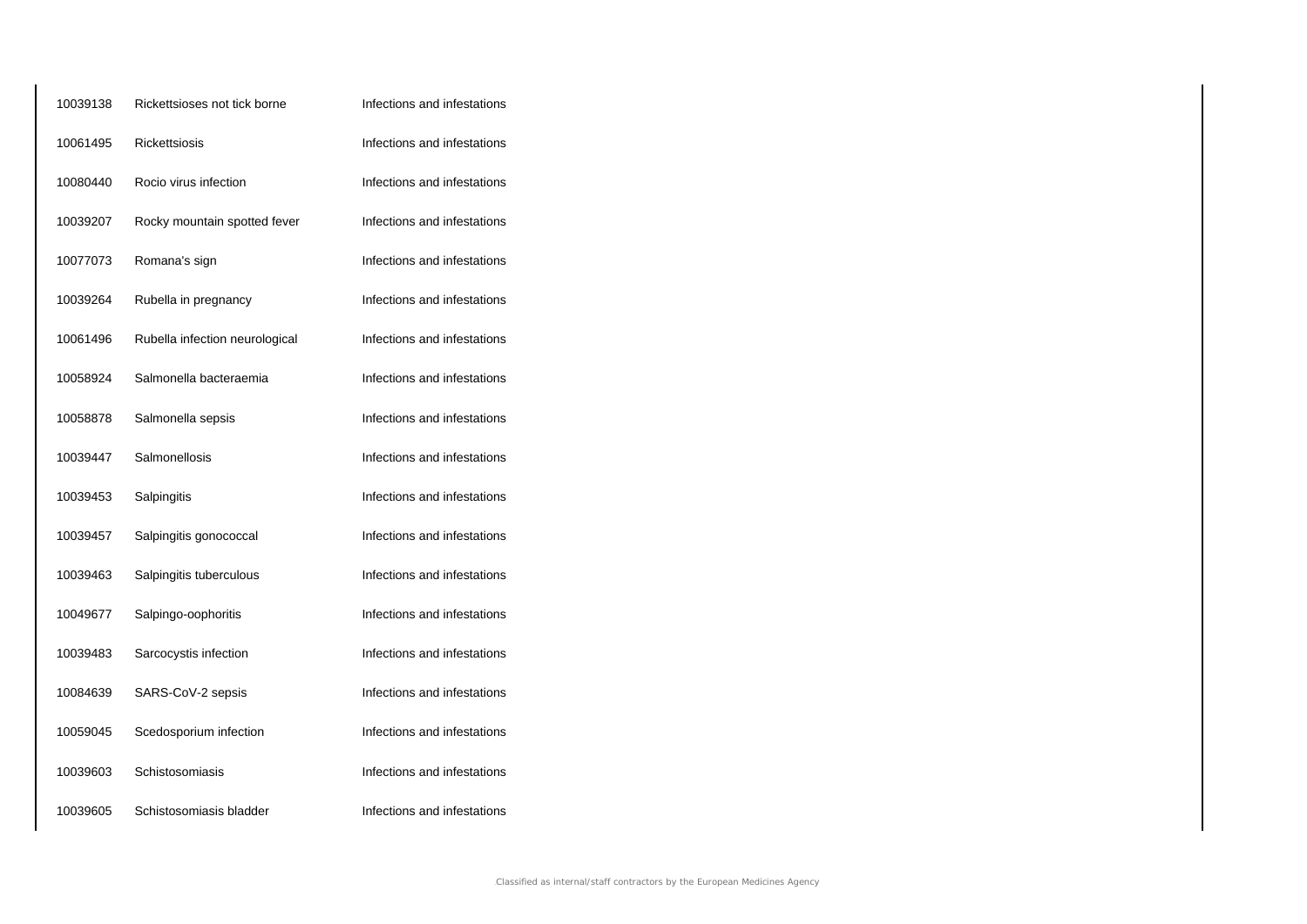| 10039606 | Schistosomiasis cutaneous        | Infections and infestations |
|----------|----------------------------------|-----------------------------|
| 10039610 | Schistosomiasis liver            | Infections and infestations |
| 10049571 | Scrotal abscess                  | Infections and infestations |
| 10084348 | Scrotal cellulitis               | Infections and infestations |
| 10039748 | Scrotal gangrene                 | Infections and infestations |
| 10062156 | Scrotal infection                | Infections and infestations |
| 10039766 | Scrub typhus                     | Infections and infestations |
| 10056883 | Secondary syphilis               | Infections and infestations |
| 10075620 | Seminal vesicle abscess          | Infections and infestations |
| 10057001 | Seminal vesicular infection      | Infections and infestations |
| 10039955 | Seminal vesiculitis gonococcal   | Infections and infestations |
| 10040047 | Sepsis                           | Infections and infestations |
| 10040049 | Sepsis neonatal                  | Infections and infestations |
| 10040051 | Sepsis pasteurella               | Infections and infestations |
| 10053879 | Sepsis syndrome                  | Infections and infestations |
| 10040059 | Septic arthritis haemophilus     | Infections and infestations |
| 10040061 | Septic arthritis neisserial      | Infections and infestations |
| 10040063 | Septic arthritis staphylococcal  | Infections and infestations |
| 10040064 | Septic arthritis streptobacillus | Infections and infestations |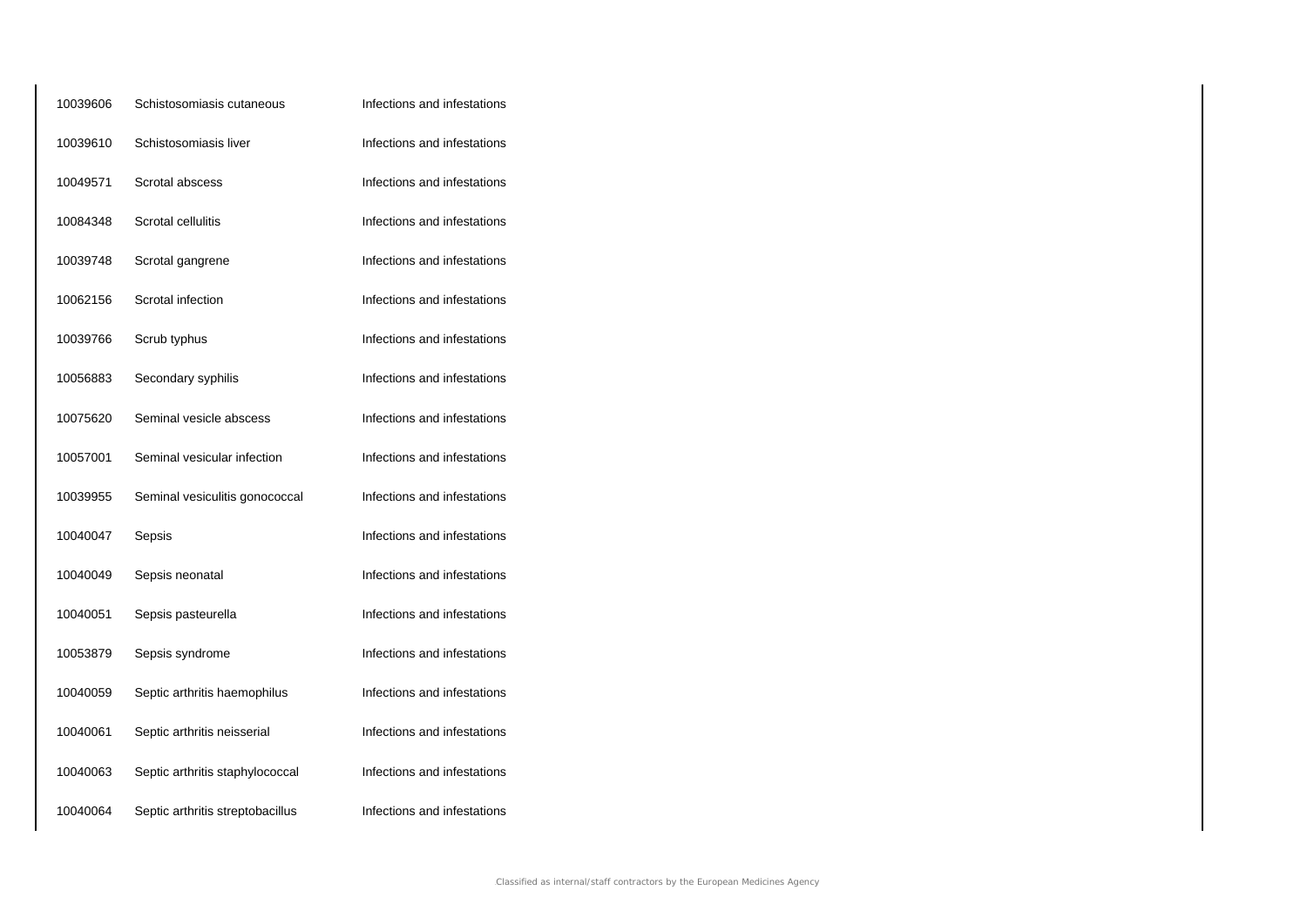| 10067323 | Septic arthritis streptococcal                 | Infections and infestations |
|----------|------------------------------------------------|-----------------------------|
| 10083159 | Septic coagulopathy                            | Infections and infestations |
| 10040067 | Septic embolus                                 | Infections and infestations |
| 10069141 | Septic encephalopathy                          | Infections and infestations |
| 10052762 | Septic necrosis                                | Infections and infestations |
| 10056518 | Septic phlebitis                               | Infections and infestations |
| 10083093 | Septic pulmonary embolism                      | Infections and infestations |
| 10062657 | Septic rash                                    | Infections and infestations |
| 10040070 | Septic shock                                   | Infections and infestations |
| 10073007 | Septic vasculitis                              | Infections and infestations |
| 10058921 | Serratia bacteraemia                           | Infections and infestations |
| 10061512 | Serratia infection                             | Infections and infestations |
| 10058879 | Serratia sepsis                                | Infections and infestations |
| 10061982 | Severe acute respiratory syndrome              | Infections and infestations |
| 10078120 | Severe asthma with fungal sensitisation        | Infections and infestations |
| 10078387 | Severe fever with thrombocytopenia<br>syndrome | Infections and infestations |
| 10072839 | Severe invasive streptococcal infection        | Infections and infestations |
| 10076437 | Shewanella algae bacteraemia                   | Infections and infestations |
| 10054178 | Shigella infection                             | Infections and infestations |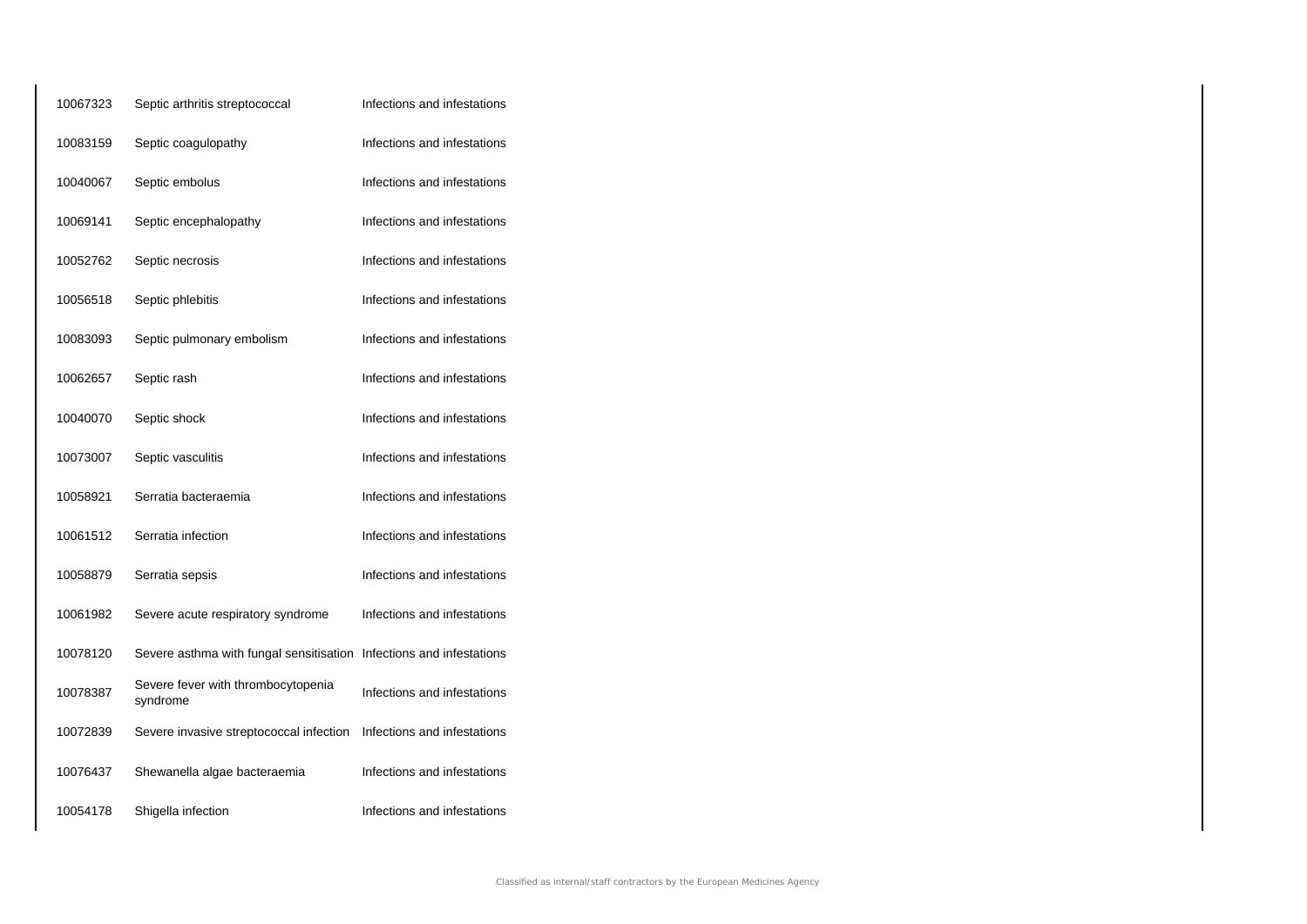| 10074481 | Shigella sepsis                          | Infections and infestations |
|----------|------------------------------------------|-----------------------------|
| 10058028 | Shunt infection                          | Infections and infestations |
| 10040628 | Sialoadenitis                            | Infections and infestations |
| 10068876 | Silicotuberculosis                       | Infections and infestations |
| 10048979 | Sinobronchitis                           | Infections and infestations |
| 10051016 | Sinusitis aspergillus                    | Infections and infestations |
| 10060841 | Sinusitis bacterial                      | Infections and infestations |
| 10040855 | Skin graft infection                     | Infections and infestations |
| 10041047 | Slow virus infection                     | Infections and infestations |
| 10041126 | Small intestine gangrene                 | Infections and infestations |
| 10041197 | Smallpox                                 | Infections and infestations |
| 10064501 | Spermatic cord funiculitis               | Infections and infestations |
| 10081563 | Sphingomonas paucimobilis<br>bacteraemia | Infections and infestations |
| 10069639 | Sphingomonas paucimobilis infection      | Infections and infestations |
| 10076050 | Spinal cord abscess                      | Infections and infestations |
| 10049654 | Spinal cord infection                    | Infections and infestations |
| 10075486 | Spinal empyema                           | Infections and infestations |
| 10041624 | Spirillary fever                         | Infections and infestations |
| 10061370 | Spirochaetal infection                   | Infections and infestations |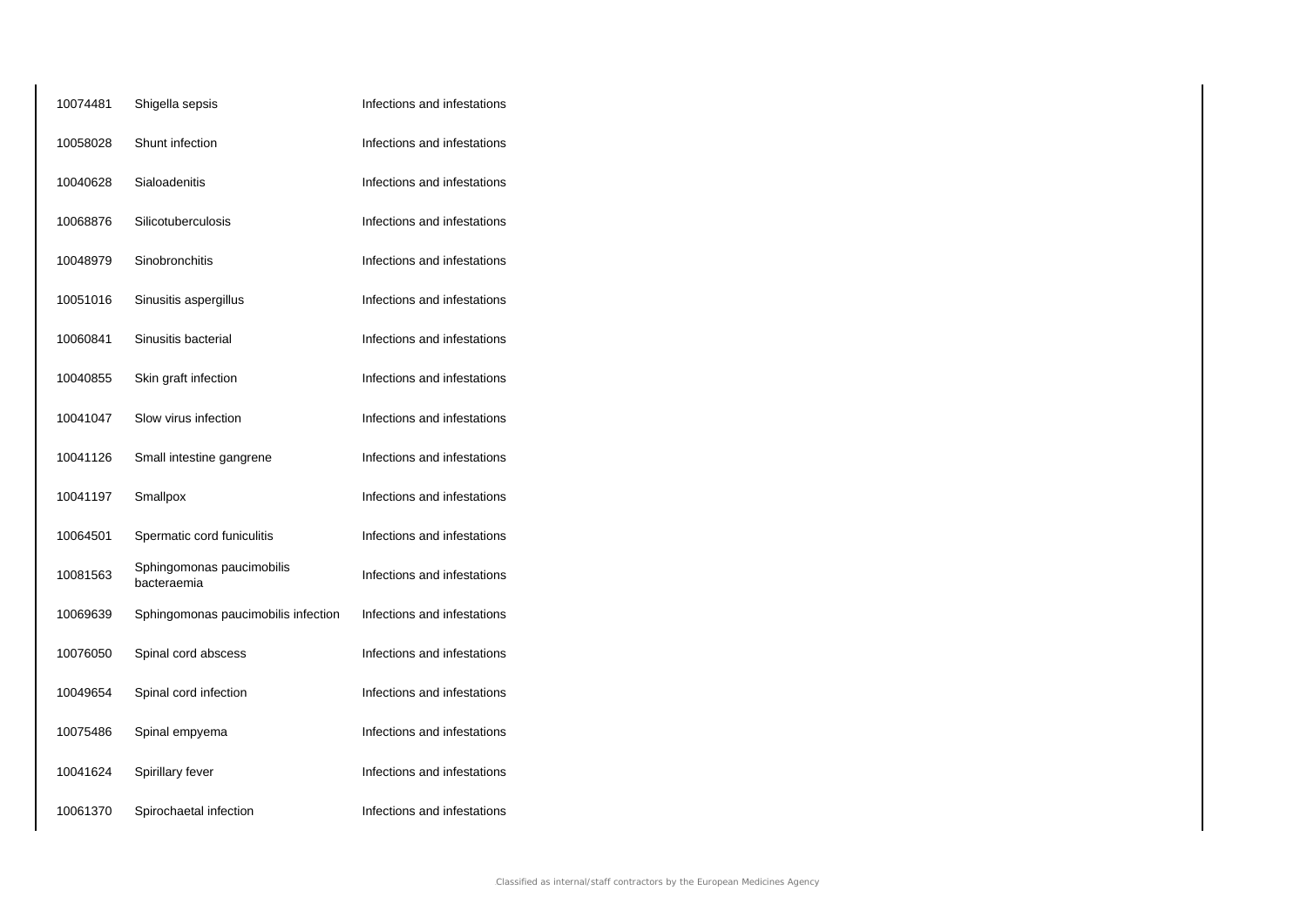| 10041640 | Spleen tuberculosis                  | Infections and infestations |
|----------|--------------------------------------|-----------------------------|
| 10041643 | Splenic abscess                      | Infections and infestations |
| 10051725 | Splenic candidiasis                  | Infections and infestations |
| 10062112 | Splenic infection                    | Infections and infestations |
| 10065195 | Splenic infection bacterial          | Infections and infestations |
| 10065194 | Splenic infection fungal             | Infections and infestations |
| 10065193 | Splenic infection helminthic         | Infections and infestations |
| 10041736 | Sporotrichosis                       | Infections and infestations |
| 10041896 | St. Louis encephalitis               | Infections and infestations |
| 10051017 | Staphylococcal bacteraemia           | Infections and infestations |
| 10066410 | Staphylococcal mediastinitis         | Infections and infestations |
| 10064250 | Staphylococcal osteomyelitis         | Infections and infestations |
| 10067335 | Staphylococcal parotitis             | Infections and infestations |
| 10041929 | Staphylococcal scalded skin syndrome | Infections and infestations |
| 10056430 | Staphylococcal sepsis                | Infections and infestations |
| 10041932 | Staphylococcal toxaemia              | Infections and infestations |
| 10084995 | Stenotrophomonas bacteraemia         | Infections and infestations |
| 10054138 | Stenotrophomonas infection           | Infections and infestations |
| 10054137 | Stenotrophomonas sepsis              | Infections and infestations |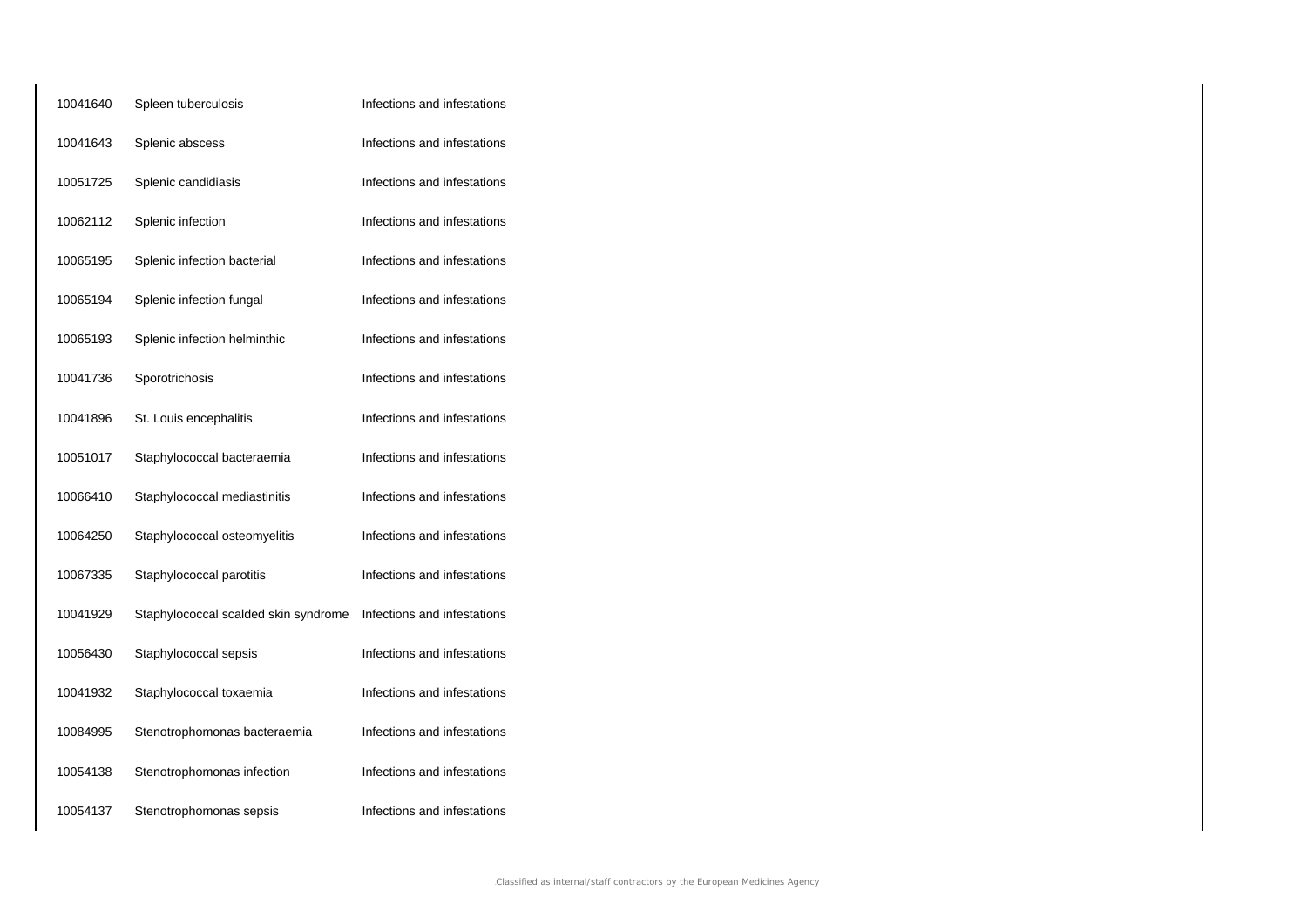| 10064110 | <b>Sternitis</b>                      | Infections and infestations |
|----------|---------------------------------------|-----------------------------|
| 10068385 | Stomatococcal infection               | Infections and infestations |
| 10042175 | Streptobacillary fever                | Infections and infestations |
| 10062118 | Streptobacillus infection             | Infections and infestations |
| 10051018 | Streptococcal bacteraemia             | Infections and infestations |
| 10085551 | Streptococcal bronchitis              | Infections and infestations |
| 10073742 | Streptococcal endocarditis            | Infections and infestations |
| 10048960 | Streptococcal sepsis                  | Infections and infestations |
| 10070300 | Streptococcal urinary tract infection | Infections and infestations |
| 10042276 | Subacute endocarditis                 | Infections and infestations |
| 10042297 | Subacute sclerosing panencephalitis   | Infections and infestations |
| 10068885 | Subarachnoid abscess                  | Infections and infestations |
| 10056349 | Subdiaphragmatic abscess              | Infections and infestations |
| 10083083 | Subdural abscess                      | Infections and infestations |
| 10075118 | Subperiosteal abscess                 | Infections and infestations |
| 10066972 | Superinfection bacterial              | Infections and infestations |
| 10066984 | Superinfection fungal                 | Infections and infestations |
| 10075381 | Superinfection mycobacterial          | Infections and infestations |
| 10066983 | Superinfection viral                  | Infections and infestations |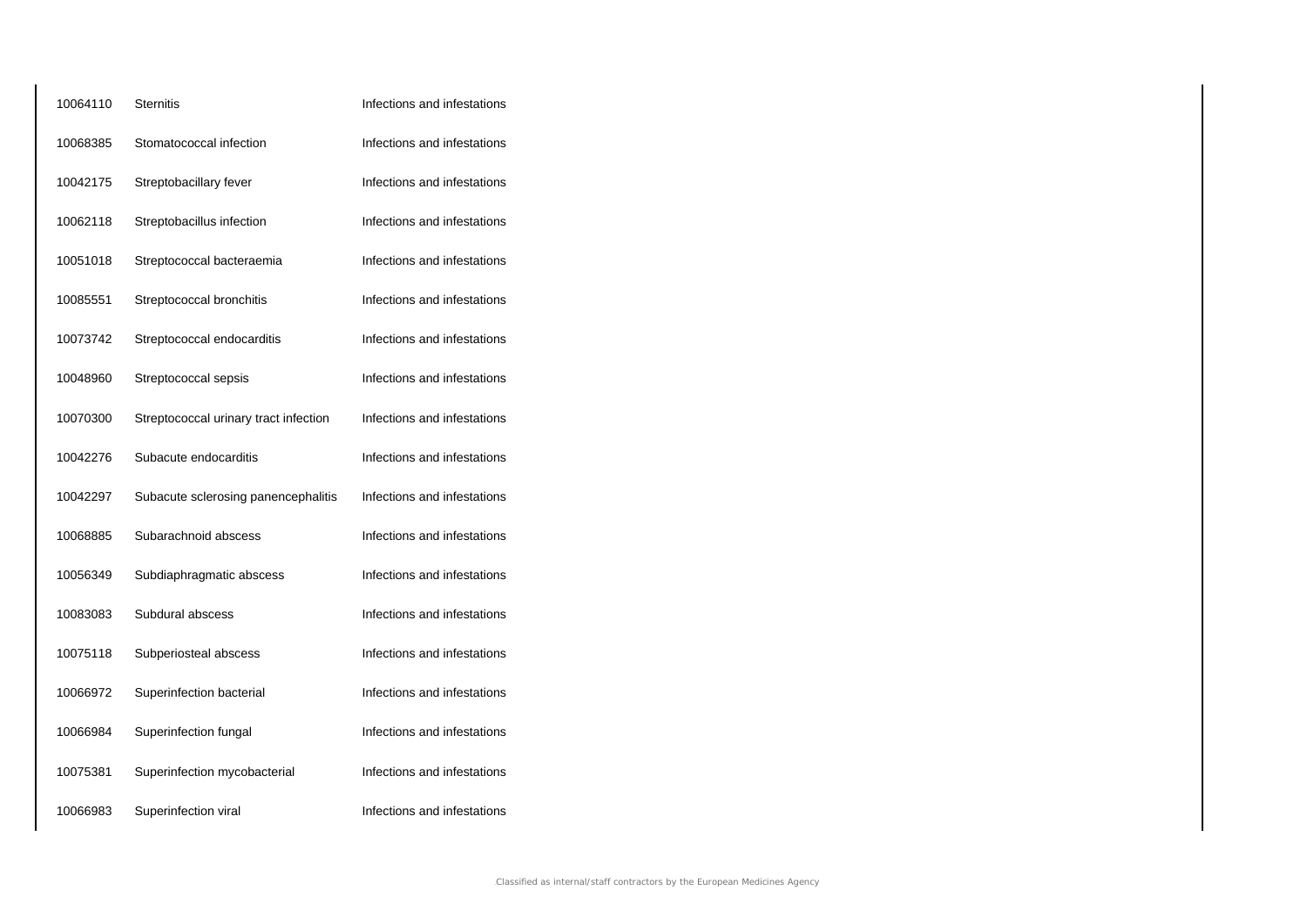| 10072754 | Suspected transmission of an infectious<br>agent via product | Infections and infestations |
|----------|--------------------------------------------------------------|-----------------------------|
| 10062120 | Syphilis                                                     | Infections and infestations |
| 10042877 | Syphilis anal                                                | Infections and infestations |
| 10042880 | Syphilis genital                                             | Infections and infestations |
| 10042881 | Syphilis musculoskeletal                                     | Infections and infestations |
| 10042907 | Syphilitic endocarditis of heart valve                       | Infections and infestations |
| 10078415 | Systemic bacterial infection                                 | Infections and infestations |
| 10080437 | Systemic bartonellosis                                       | Infections and infestations |
| 10042938 | Systemic candida                                             | Infections and infestations |
| 10077116 | Systemic infection                                           | Infections and infestations |
| 10052366 | Systemic mycosis                                             | Infections and infestations |
| 10078452 | Systemic viral infection                                     | Infections and infestations |
| 10056873 | <b>Tertiary syphilis</b>                                     | Infections and infestations |
| 10064724 | <b>Testicular abscess</b>                                    | Infections and infestations |
| 10043376 | Tetanus                                                      | Infections and infestations |
| 10043378 | Tetanus neonatorum                                           | Infections and infestations |
| 10043593 | Thrombophlebitis septic                                      | Infections and infestations |
| 10043676 | Thymus abscess                                               | Infections and infestations |
| 10052485 | Thyroglossal cyst infection                                  | Infections and infestations |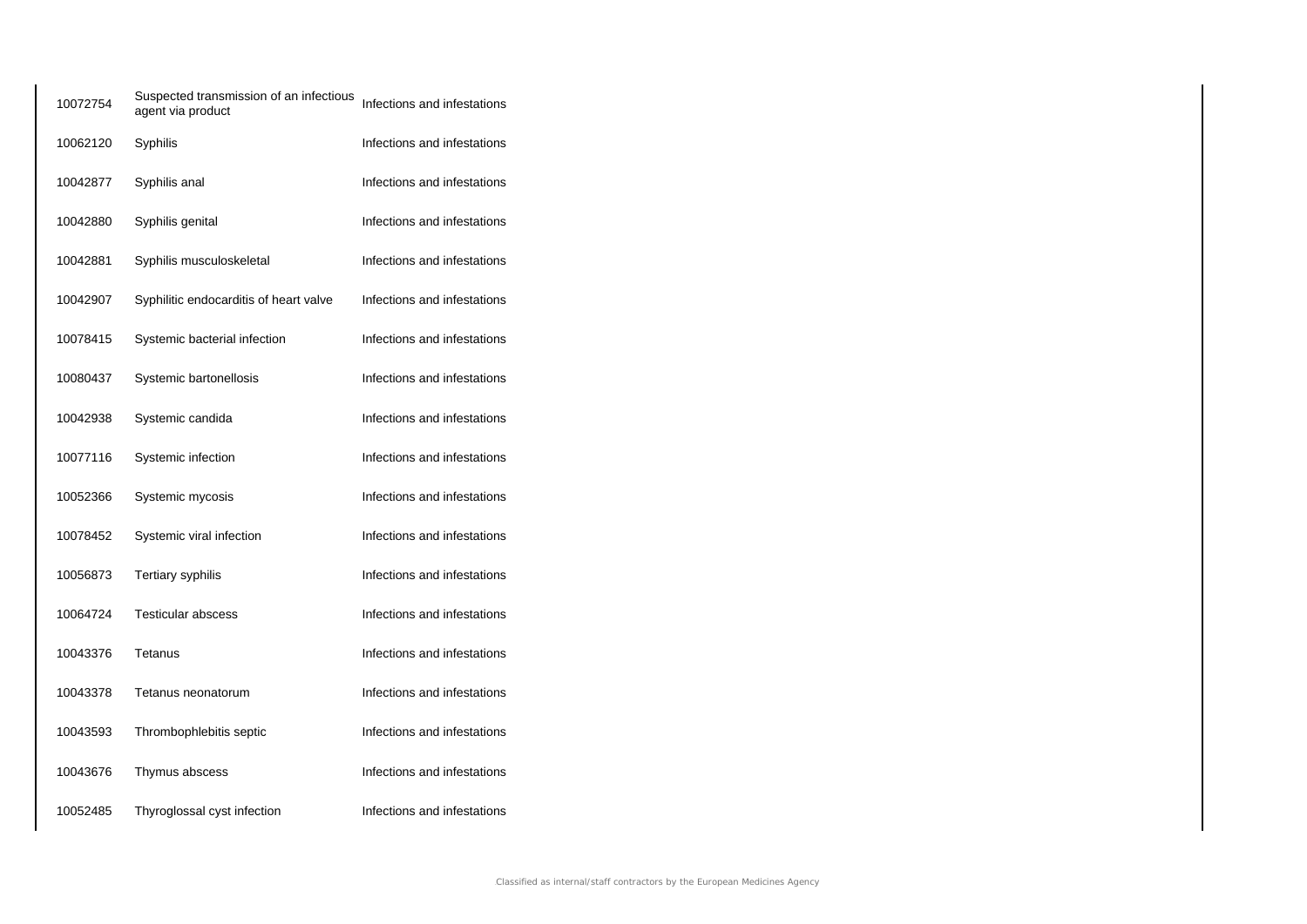| 10043720 | Thyroid echinococciasis                               | Infections and infestations |
|----------|-------------------------------------------------------|-----------------------------|
| 10051878 | Thyroid gland abscess                                 | Infections and infestations |
| 10043774 | Thyroid tuberculosis                                  | Infections and infestations |
| 10043841 | Tick-borne fever                                      | Infections and infestations |
| 10043847 | Tick-borne viral encephalitis                         | Infections and infestations |
| 10066991 | Tongue abscess                                        | Infections and infestations |
| 10065236 | Tonsillitis fungal                                    | Infections and infestations |
| 10053188 | Torulopsis infection                                  | Infections and infestations |
| 10044248 | Toxic shock syndrome                                  | Infections and infestations |
| 10044250 | Toxic shock syndrome staphylococcal                   | Infections and infestations |
| 10044251 | Toxic shock syndrome streptococcal                    | Infections and infestations |
| 10044269 | Toxocariasis                                          | Infections and infestations |
| 10081956 | <b>Tracheal abscess</b>                               | Infections and infestations |
| 10044304 | Tracheitis obstructive                                | Infections and infestations |
| 10081155 | Tracheobronchitis bacterial                           | Infections and infestations |
| 10066335 | Tracheostomy infection                                | Infections and infestations |
| 10044325 | Trachoma                                              | Infections and infestations |
| 10072753 | Transmission of an infectious agent via<br>product    | Infections and infestations |
| 10079738 | Transmission of an infectious agent via<br>transplant | Infections and infestations |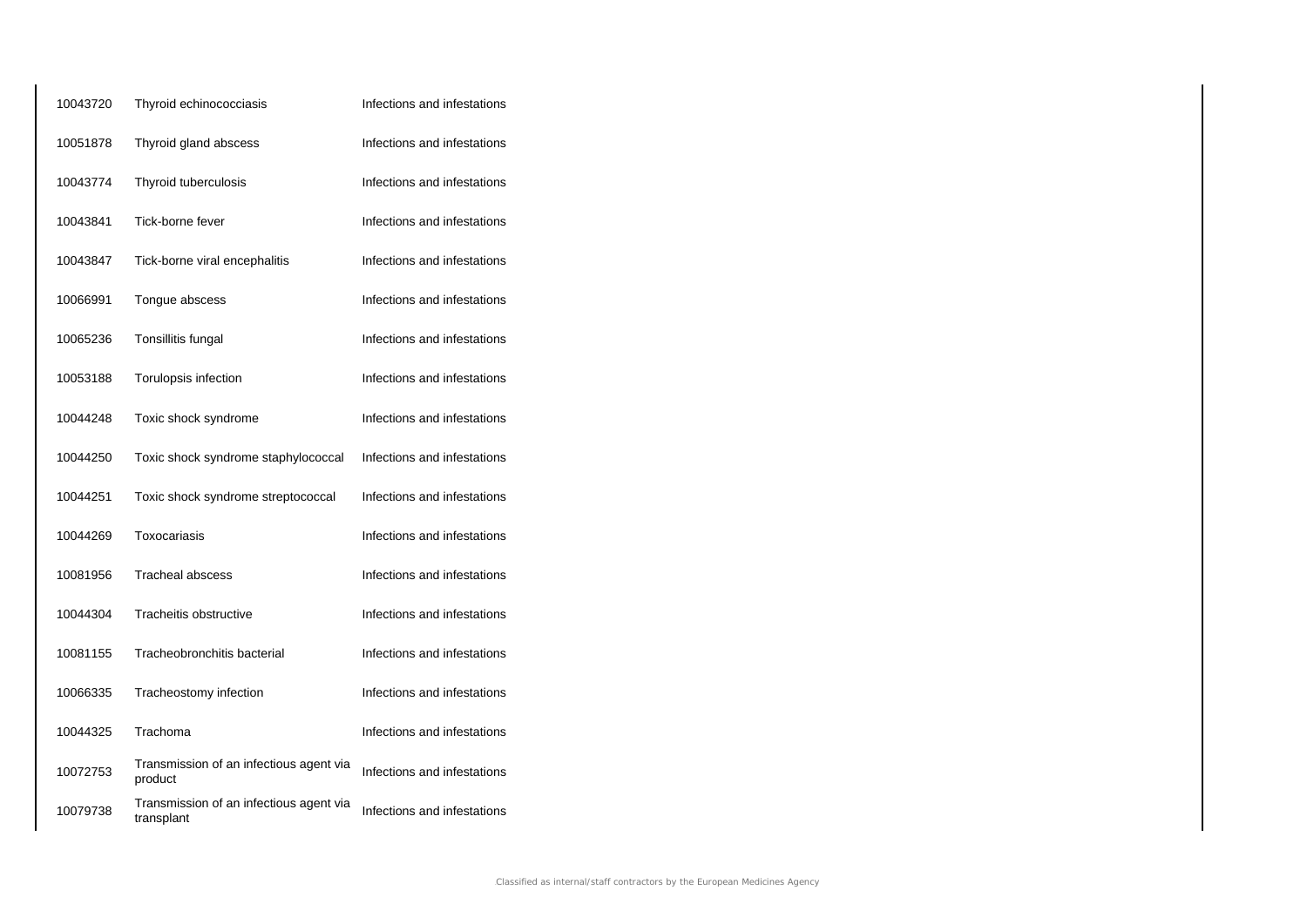| 10051340 | Transplant abscess                                                | Infections and infestations |
|----------|-------------------------------------------------------------------|-----------------------------|
| 10061859 | Trematode infection                                               | Infections and infestations |
| 10044582 | <b>Trench fever</b>                                               | Infections and infestations |
| 10044621 | Trichomoniasis intestinal                                         | Infections and infestations |
| 10053461 | Trichosporon infection                                            | Infections and infestations |
| 10044627 | Trichostrongyliasis                                               | Infections and infestations |
| 10065258 | Tropical eosinophilia                                             | Infections and infestations |
| 10044696 | Tropical spastic paresis                                          | Infections and infestations |
| 10067653 | <b>Tropical ulcer</b>                                             | Infections and infestations |
| 10044707 | Trypanosomiasis                                                   | Infections and infestations |
| 10044729 | Tuberculoid leprosy                                               | Infections and infestations |
| 10052883 | Tuberculoma of central nervous system Infections and infestations |                             |
| 10044755 | Tuberculosis                                                      | Infections and infestations |
| 10044758 | Tuberculosis bladder                                              | Infections and infestations |
| 10061390 | Tuberculosis gastrointestinal                                     | Infections and infestations |
| 10058120 | Tuberculosis liver                                                | Infections and infestations |
| 10061391 | Tuberculosis of central nervous system                            | Infections and infestations |
| 10044819 | Tuberculosis of eye                                               | Infections and infestations |
| 10044828 | Tuberculosis of genitourinary system                              | Infections and infestations |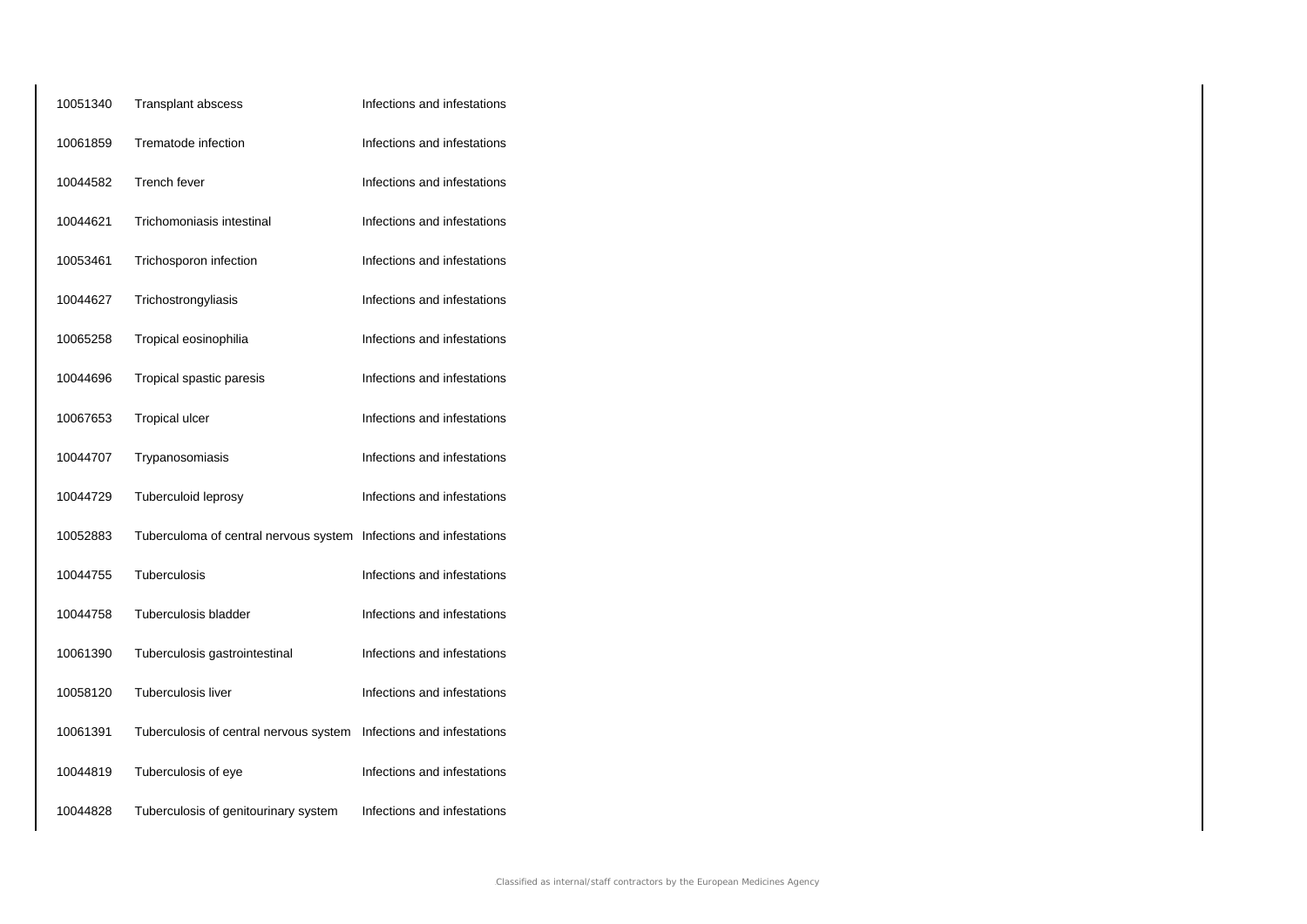| 10044846 | Tuberculosis of intrathoracic lymph<br>nodes                       | Infections and infestations |
|----------|--------------------------------------------------------------------|-----------------------------|
| 10044965 | Tuberculosis of peripheral lymph nodes Infections and infestations |                             |
| 10045026 | Tuberculosis ureter                                                | Infections and infestations |
| 10052884 | Tuberculous abscess central nervous<br>system                      | Infections and infestations |
| 10071559 | Tuberculous endometritis                                           | Infections and infestations |
| 10045072 | Tuberculous laryngitis                                             | Infections and infestations |
| 10045104 | Tuberculous pleurisy                                               | Infections and infestations |
| 10059161 | Tuberculous tenosynovitis                                          | Infections and infestations |
| 10054824 | Tubo-ovarian abscess                                               | Infections and infestations |
| 10045146 | Tularaemia                                                         | Infections and infestations |
| 10070517 | Type 2 lepra reaction                                              | Infections and infestations |
| 10045275 | <b>Typhoid fever</b>                                               | Infections and infestations |
| 10061393 | Typhus                                                             | Infections and infestations |
| 10045460 | Umbilical hernia gangrenous                                        | Infections and infestations |
| 10045470 | Umbilical sepsis                                                   | Infections and infestations |
| 10062219 | Upper respiratory fungal infection                                 | Infections and infestations |
| 10065186 | Upper respiratory tract infection<br>helminthic                    | Infections and infestations |
| 10069437 | Urachal abscess                                                    | Infections and infestations |
| 10061395 | Ureter abscess                                                     | Infections and infestations |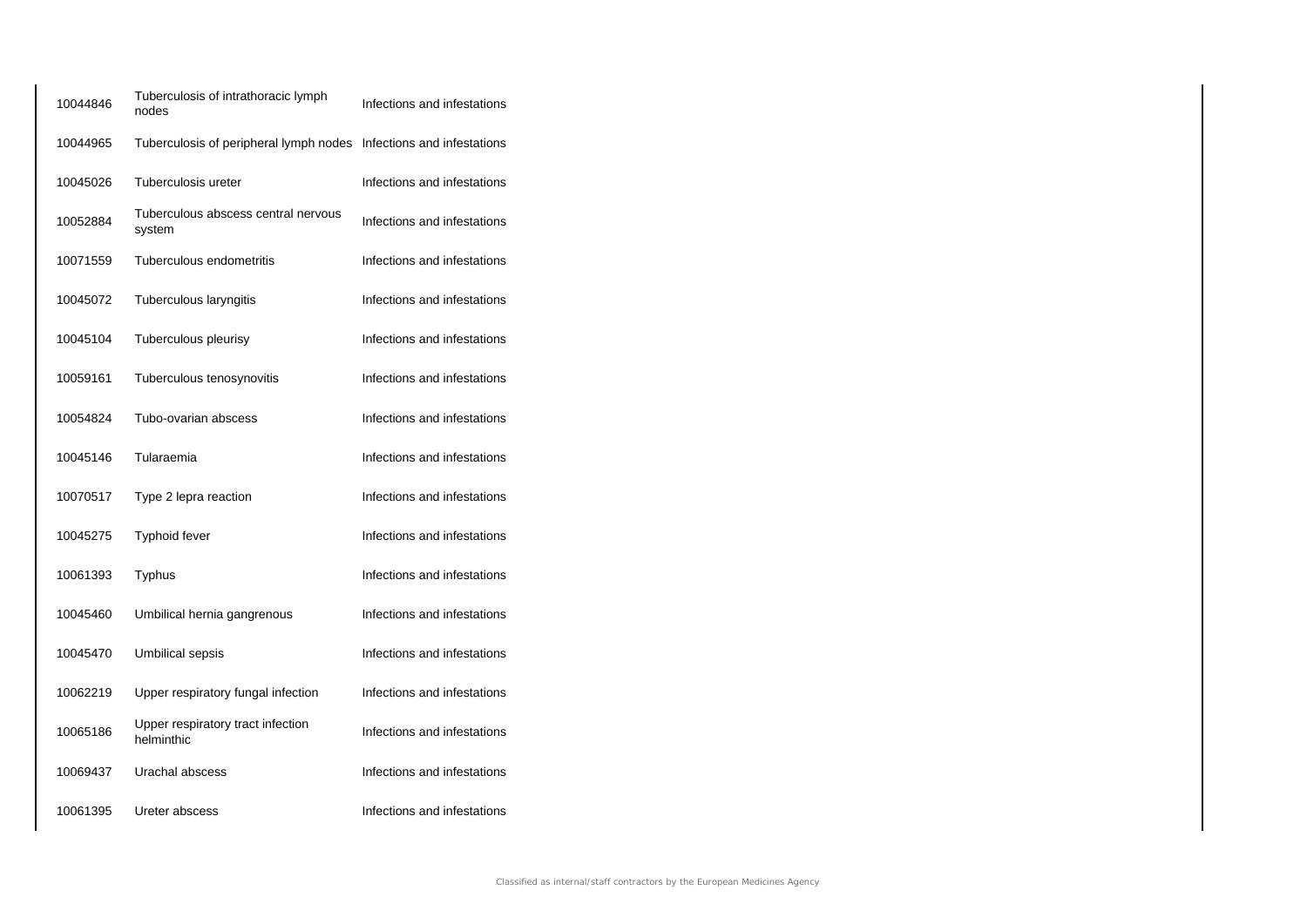| 10051250 | Ureteritis                                    | Infections and infestations |
|----------|-----------------------------------------------|-----------------------------|
| 10046424 | Urethral abscess                              | Infections and infestations |
| 10046470 | Urethral stricture post infection             | Infections and infestations |
| 10051959 | Urinary bladder abscess                       | Infections and infestations |
| 10066757 | Urinary tract abscess                         | Infections and infestations |
| 10046572 | Urinary tract infection enterococcal          | Infections and infestations |
| 10049059 | Urinary tract infection fungal                | Infections and infestations |
| 10046573 | Urinary tract infection neonatal              | Infections and infestations |
| 10062279 | Urinary tract infection pseudomonal           | Infections and infestations |
| 10062280 | Urinary tract infection staphylococcal        | Infections and infestations |
| 10048709 | Urosepsis                                     | Infections and infestations |
| 10063012 | Uterine abscess                               | Infections and infestations |
| 10062233 | Uterine infection                             | Infections and infestations |
| 10076173 | Vaccination site joint infection              | Infections and infestations |
| 10076716 | Vaccine associated paralytic<br>poliomyelitis | Infections and infestations |
| 10067923 | Vaccine breakthrough infection                | Infections and infestations |
| 10085492 | Vaccine derived SARS-CoV-2 infection          | Infections and infestations |
| 10046865 | Vaccinia virus infection                      | Infections and infestations |
| 10049573 | Vaginal abscess                               | Infections and infestations |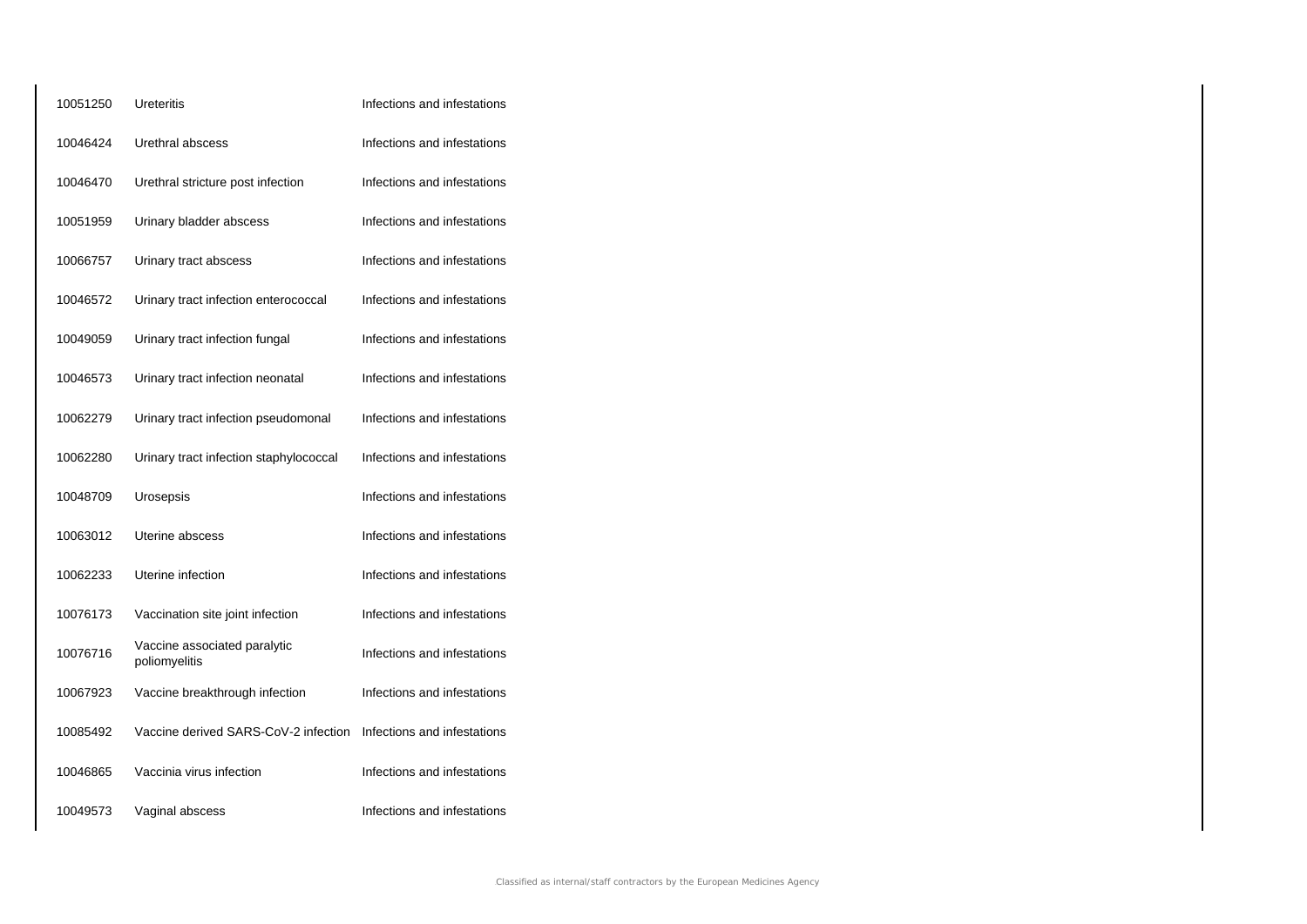| 10052301 | Vaginal cellulitis                | Infections and infestations |
|----------|-----------------------------------|-----------------------------|
| 10067186 | Vaginitis chlamydial              | Infections and infestations |
| 10064199 | Variant Creutzfeldt-Jakob disease | Infections and infestations |
| 10077496 | Varicella keratitis               | Infections and infestations |
| 10074241 | Varicella zoster gastritis        | Infections and infestations |
| 10074243 | Varicella zoster oesophagitis     | Infections and infestations |
| 10074254 | Varicella zoster pneumonia        | Infections and infestations |
| 10074298 | Varicella zoster sepsis           | Infections and infestations |
| 10077651 | Vascular access site infection    | Infections and infestations |
| 10080714 | Vascular device infection         | Infections and infestations |
| 10084057 | Vascular graft infection          | Infections and infestations |
| 10054140 | Veillonella infection             | Infections and infestations |
| 10080490 | Vibrio vulnificus infection       | Infections and infestations |
| 10068767 | Viral cardiomyopathy              | Infections and infestations |
| 10054775 | Viral corneal ulcer               | Infections and infestations |
| 10074996 | Viral epiglottitis                | Infections and infestations |
| 10059346 | Viral haemorrhagic cystitis       | Infections and infestations |
| 10078694 | Viral keratouveitis               | Infections and infestations |
| 10071763 | Viral myelitis                    | Infections and infestations |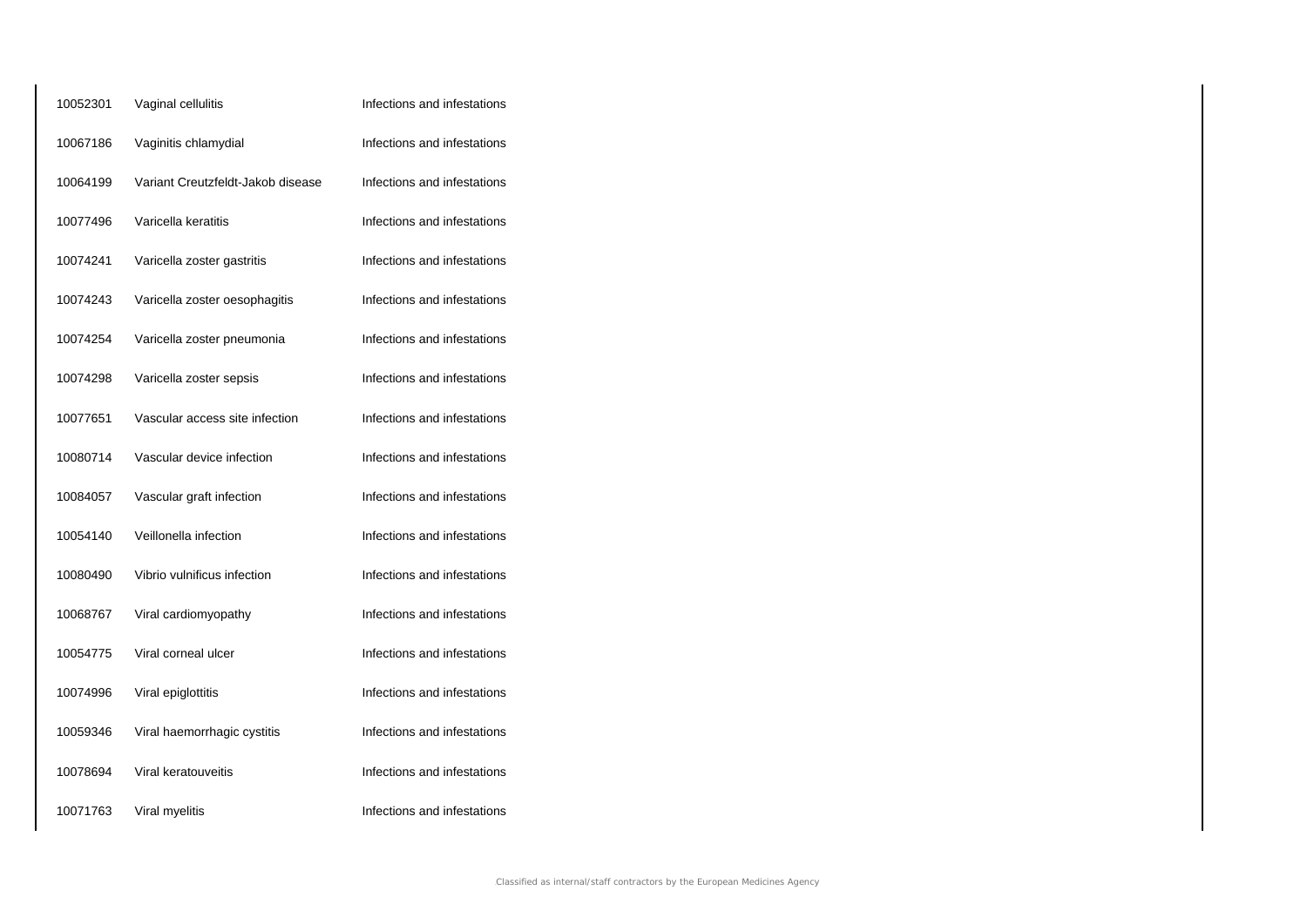| 10047470 | Viral myocarditis                | Infections and infestations |
|----------|----------------------------------|-----------------------------|
| 10060190 | Viral oesophagitis               | Infections and infestations |
| 10047472 | Viral pericarditis               | Infections and infestations |
| 10071362 | Viral sepsis                     | Infections and infestations |
| 10071005 | Viral uveitis                    | Infections and infestations |
| 10056281 | Viral vasculitis                 | Infections and infestations |
| 10047504 | Visceral larva migrans           | Infections and infestations |
| 10047505 | Visceral leishmaniasis           | Infections and infestations |
| 10047646 | Vitreous abscess                 | Infections and infestations |
| 10082583 | Vitritis infective               | Infections and infestations |
| 10053696 | Vorticella infection             | Infections and infestations |
| 10047732 | Vulval abscess                   | Infections and infestations |
| 10047752 | Vulval cellulitis                | Infections and infestations |
| 10067234 | Vulvovaginitis chlamydial        | Infections and infestations |
| 10067235 | Vulvovaginitis gonococcal        | Infections and infestations |
| 10067185 | Vulvovaginitis streptococcal     | Infections and infestations |
| 10047847 | Waterhouse-Friderichsen syndrome | Infections and infestations |
| 10047903 | Weil's disease                   | Infections and infestations |
| 10057293 | West Nile viral infection        | Infections and infestations |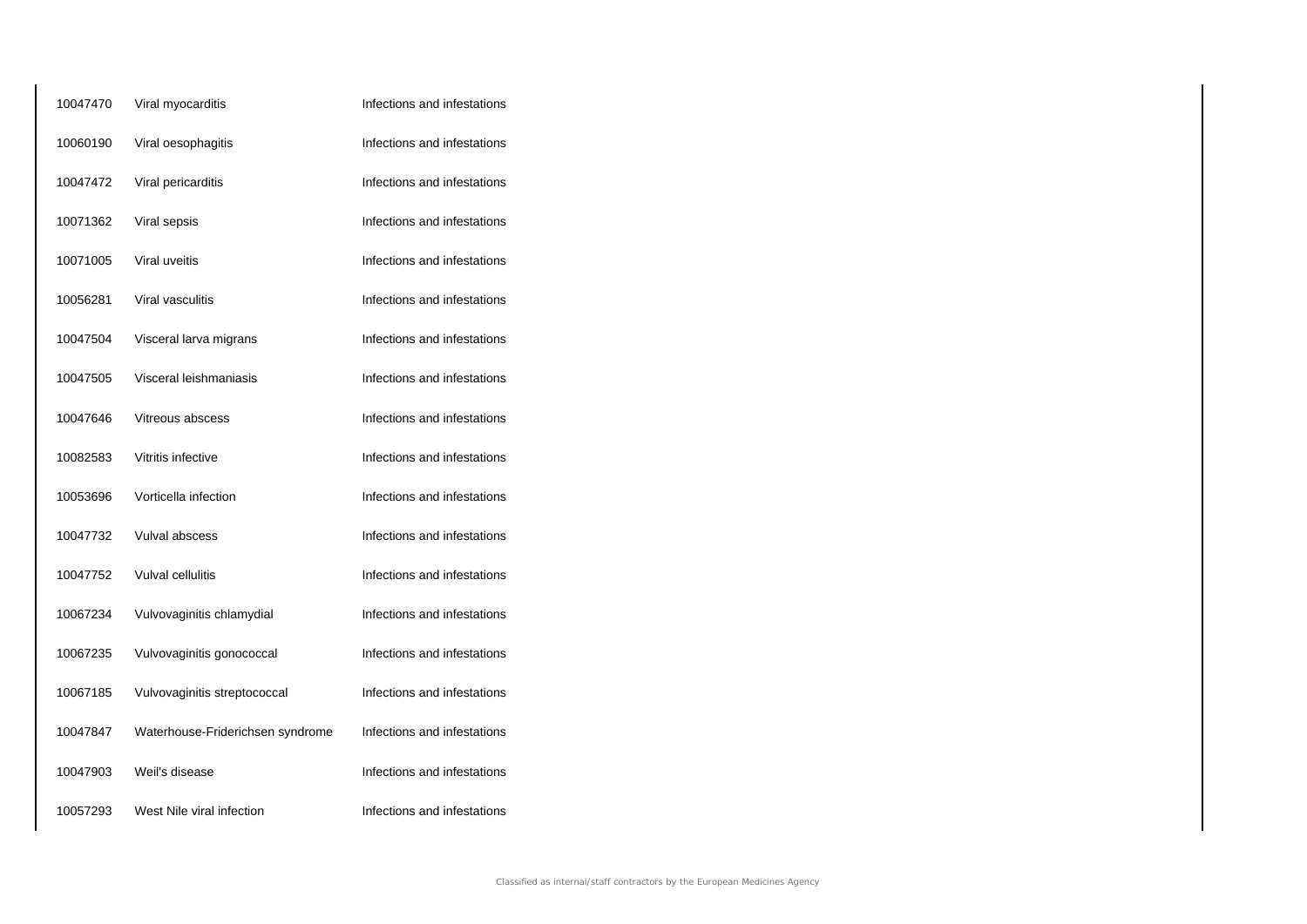| 10047931 | Whipple's disease                                        | Infections and infestations |
|----------|----------------------------------------------------------|-----------------------------|
| 10071220 | Withdrawal hepatitis                                     | Infections and infestations |
| 10065242 | Wound infection fungal                                   | Infections and infestations |
| 10065243 | Wound infection helminthic                               | Infections and infestations |
| 10059444 | Wound infection pseudomonas                              | Infections and infestations |
| 10059442 | Wound infection staphylococcal                           | Infections and infestations |
| 10065241 | Wound infection viral                                    | Infections and infestations |
| 10058041 | Wound sepsis                                             | Infections and infestations |
| 10048234 | Yaws                                                     | Infections and infestations |
| 10048235 | Yaws of bone                                             | Infections and infestations |
| 10048236 | Yaws of skin                                             | Infections and infestations |
| 10048240 | Yellow fever                                             | Infections and infestations |
| 10069198 | Yellow fever vaccine-associated<br>neurotropic disease   | Infections and infestations |
| 10069197 | Yellow fever vaccine-associated<br>viscerotropic disease | Infections and infestations |
| 10058855 | Yersinia bacteraemia                                     | Infections and infestations |
| 10061416 | Yersinia infection                                       | Infections and infestations |
| 10080431 | Yersinia meningitis                                      | Infections and infestations |
| 10072902 | Yersinia sepsis                                          | Infections and infestations |
| 10081046 | Zika virus associated Guillain Barre<br>syndrome         | Infections and infestations |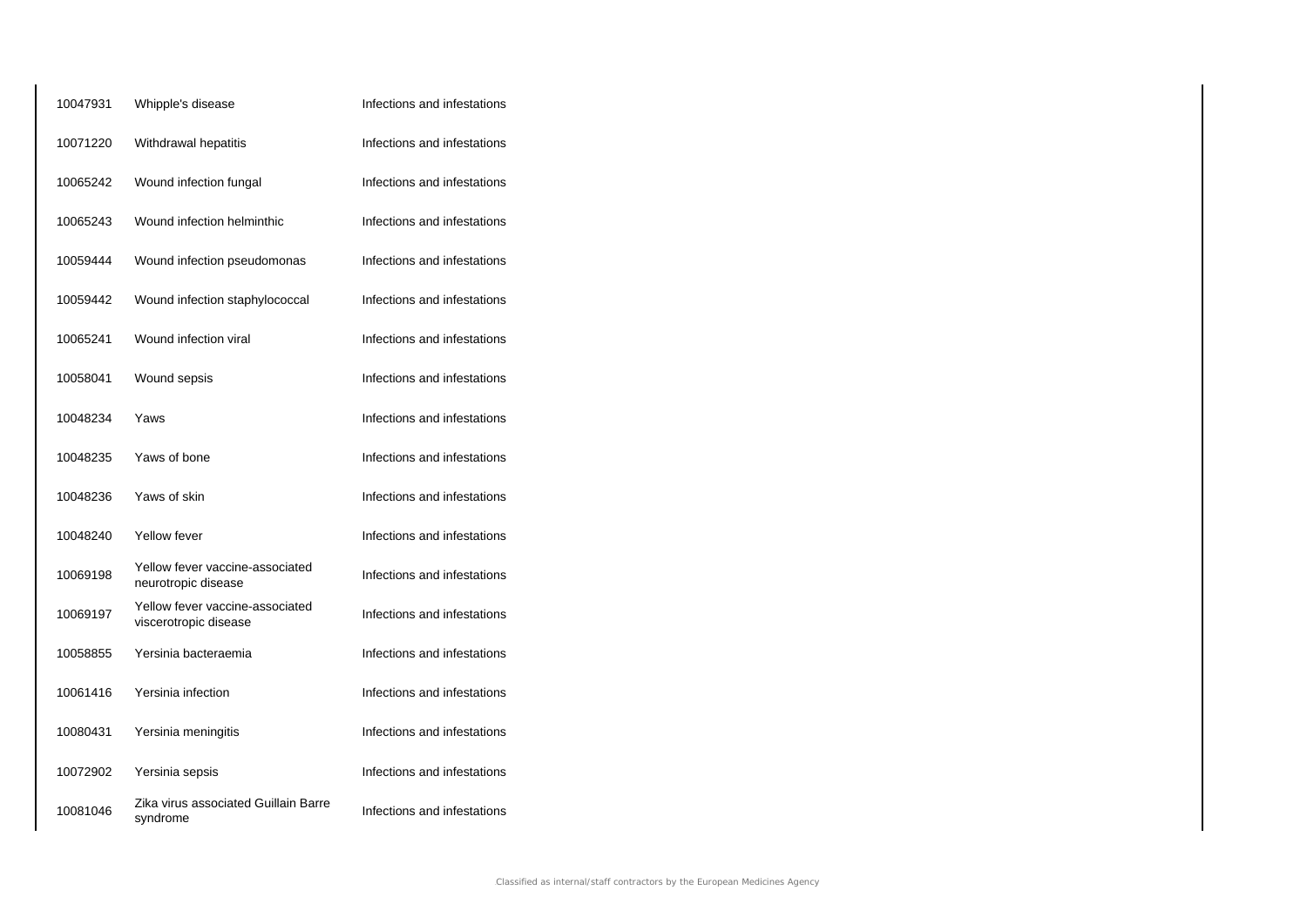| 10061417 | Zoonotic bacterial infection               | Infections and infestations                       |
|----------|--------------------------------------------|---------------------------------------------------|
| 10000044 | Abdomen crushing                           | Injury, poisoning and procedural<br>complications |
| 10066337 | Abdominal wound dehiscence                 | Injury, poisoning and procedural<br>complications |
| 10000221 | Abortion induced complete complicated      | Injury, poisoning and procedural<br>complications |
| 10000223 | Abortion induced complicated               | Injury, poisoning and procedural<br>complications |
| 10053984 | Abortion induced incomplete                | Injury, poisoning and procedural<br>complications |
| 10000225 | Abortion induced incomplete<br>complicated | Injury, poisoning and procedural<br>complications |
| 10072950 | Accidental device ingestion                | Injury, poisoning and procedural<br>complications |
| 10072951 | Accidental device ingestion by a child     | Injury, poisoning and procedural<br>complications |
| 10000383 | Accidental poisoning                       | Injury, poisoning and procedural<br>complications |
| 10000397 | Acetabulum fracture                        | Injury, poisoning and procedural<br>complications |
| 10054881 | Acquired pigmented retinopathy             | Injury, poisoning and procedural<br>complications |
| 10066181 | Acute haemolytic transfusion reaction      | Injury, poisoning and procedural<br>complications |
| 10076362 | Adjacent segment degeneration              | Injury, poisoning and procedural<br>complications |
| 10056245 | Afferent loop syndrome                     | Injury, poisoning and procedural<br>complications |
| 10049979 | Airway complication of anaesthesia         | Injury, poisoning and procedural<br>complications |
| 10001605 | Alcohol poisoning                          | Injury, poisoning and procedural<br>complications |
| 10066173 | Allergic transfusion reaction              | Injury, poisoning and procedural<br>complications |
| 10001907 | Amblyopia alcohol                          | Injury, poisoning and procedural<br>complications |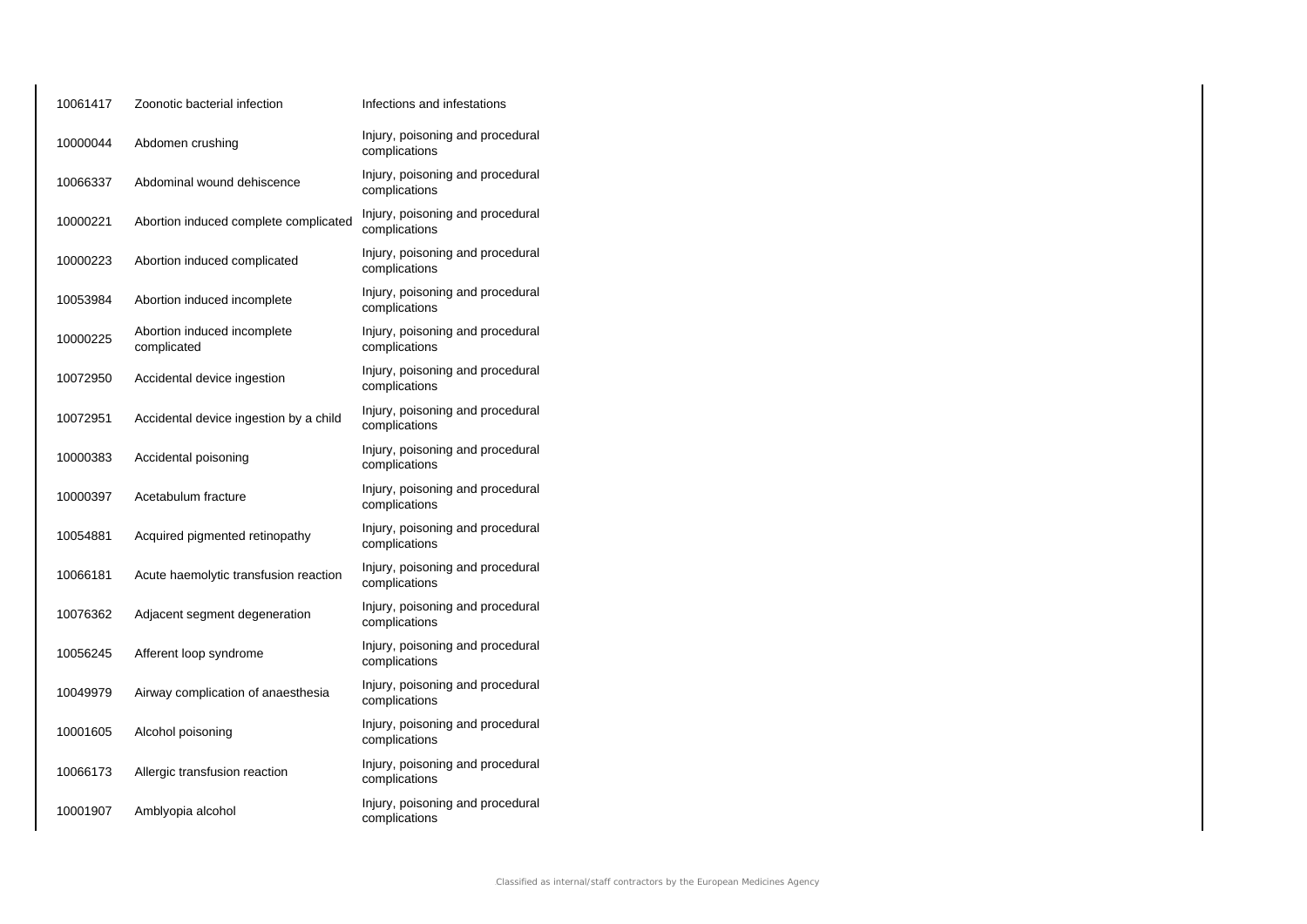| 10002100 | Anaesthetic complication cardiac      | Injury, poisoning and procedural<br>complications |
|----------|---------------------------------------|---------------------------------------------------|
| 10052850 | Anaesthetic complication foetal       | Injury, poisoning and procedural<br>complications |
| 10002105 | Anaesthetic complication neurological | Injury, poisoning and procedural<br>complications |
| 10002108 | Anaesthetic complication pulmonary    | Injury, poisoning and procedural<br>complications |
| 10060939 | Anaesthetic complication vascular     | Injury, poisoning and procedural<br>complications |
| 10055023 | Anal injury                           | Injury, poisoning and procedural<br>complications |
| 10067113 | Anaphylactic transfusion reaction     | Injury, poisoning and procedural<br>complications |
| 10058059 | Anastomotic complication              | Injury, poisoning and procedural<br>complications |
| 10082905 | Anastomotic erosion                   | Injury, poisoning and procedural<br>complications |
| 10068797 | Anastomotic fistula                   | Injury, poisoning and procedural<br>complications |
| 10056346 | Anastomotic haemorrhage               | Injury, poisoning and procedural<br>complications |
| 10050456 | Anastomotic leak                      | Injury, poisoning and procedural<br>complications |
| 10051268 | Anastomotic stenosis                  | Injury, poisoning and procedural<br>complications |
| 10002243 | Anastomotic ulcer                     | Injury, poisoning and procedural<br>complications |
| 10002244 | Anastomotic ulcer haemorrhage         | Injury, poisoning and procedural<br>complications |
| 10075395 | Aneurysm perforation                  | Injury, poisoning and procedural<br>complications |
| 10075396 | Aneurysm recanalisation               | Injury, poisoning and procedural<br>complications |
| 10079586 | Aortic annulus rupture                | Injury, poisoning and procedural<br>complications |
| 10002899 | Aortic injury                         | Injury, poisoning and procedural<br>complications |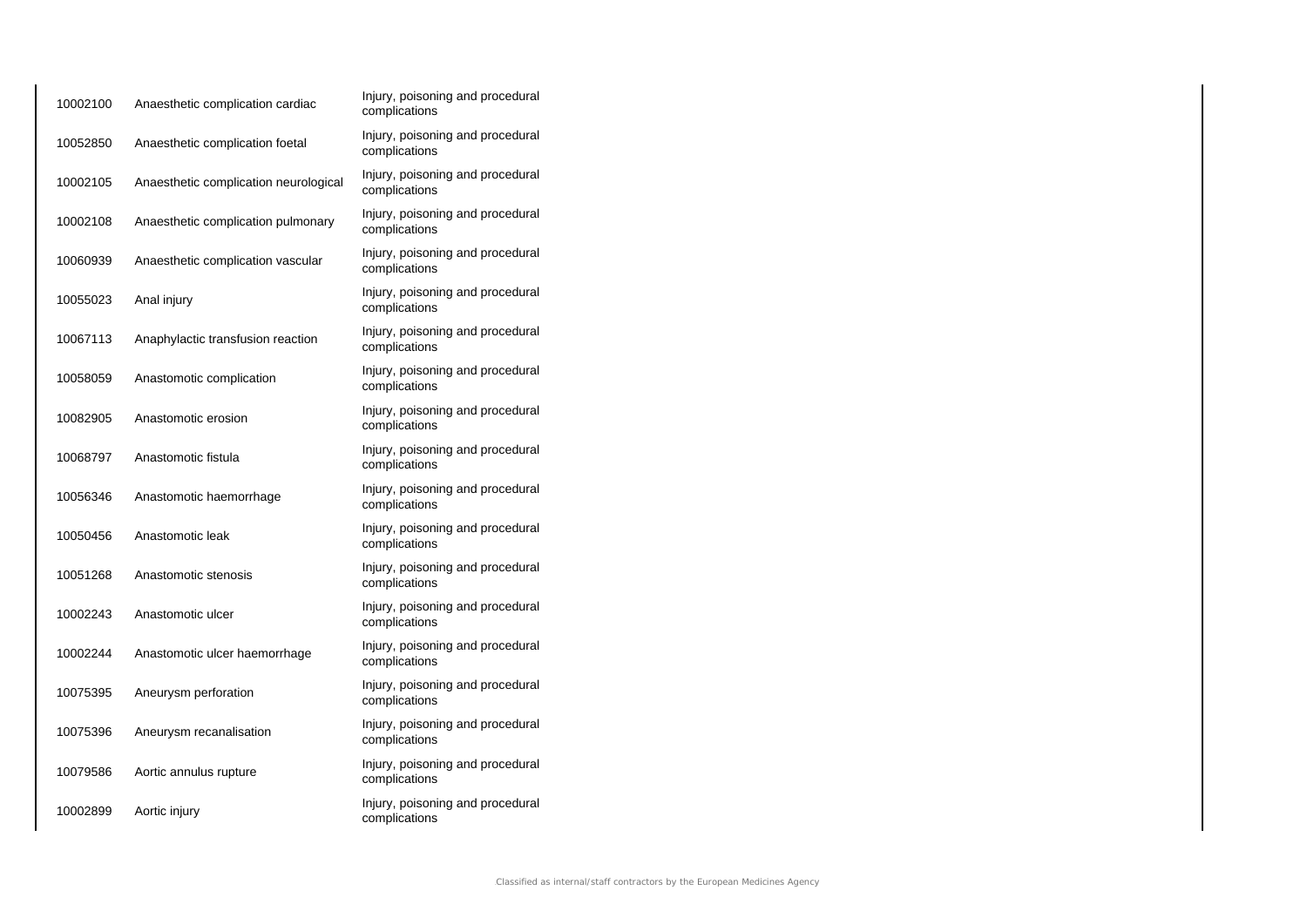| 10082505 | Aortic pseudoaneurysm                    | Injury, poisoning and procedural<br>complications |
|----------|------------------------------------------|---------------------------------------------------|
| 10076836 | Aortic restenosis                        | Injury, poisoning and procedural<br>complications |
| 10079588 | Aortic root compression                  | Injury, poisoning and procedural<br>complications |
| 10070497 | Aqueous humour leakage                   | Injury, poisoning and procedural<br>complications |
| 10003162 | Arterial injury                          | Injury, poisoning and procedural<br>complications |
| 10051113 | Arterial restenosis                      | Injury, poisoning and procedural<br>complications |
| 10066916 | Arteriovenous fistula aneurysm           | Injury, poisoning and procedural<br>complications |
| 10076693 | Arteriovenous fistula maturation failure | Injury, poisoning and procedural<br>complications |
| 10058562 | Arteriovenous fistula occlusion          | Injury, poisoning and procedural<br>complications |
| 10003192 | Arteriovenous fistula thrombosis         | Injury, poisoning and procedural<br>complications |
| 10064775 | Arteriovenous graft aneurysm             | Injury, poisoning and procedural<br>complications |
| 10082595 | Arteriovenous graft site necrosis        | Injury, poisoning and procedural<br>complications |
| 10055147 | Arteriovenous graft site stenosis        | Injury, poisoning and procedural<br>complications |
| 10053182 | Arteriovenous graft thrombosis           | Injury, poisoning and procedural<br>complications |
| 10075253 | Atrio-oesophageal fistula                | Injury, poisoning and procedural<br>complications |
| 10070884 | Atypical femur fracture                  | Injury, poisoning and procedural<br>complications |
| 10068196 | Autonomic dysreflexia                    | Injury, poisoning and procedural<br>complications |
| 10003879 | Axillary nerve injury                    | Injury, poisoning and procedural<br>complications |
| 10004485 | Berylliosis                              | Injury, poisoning and procedural<br>complications |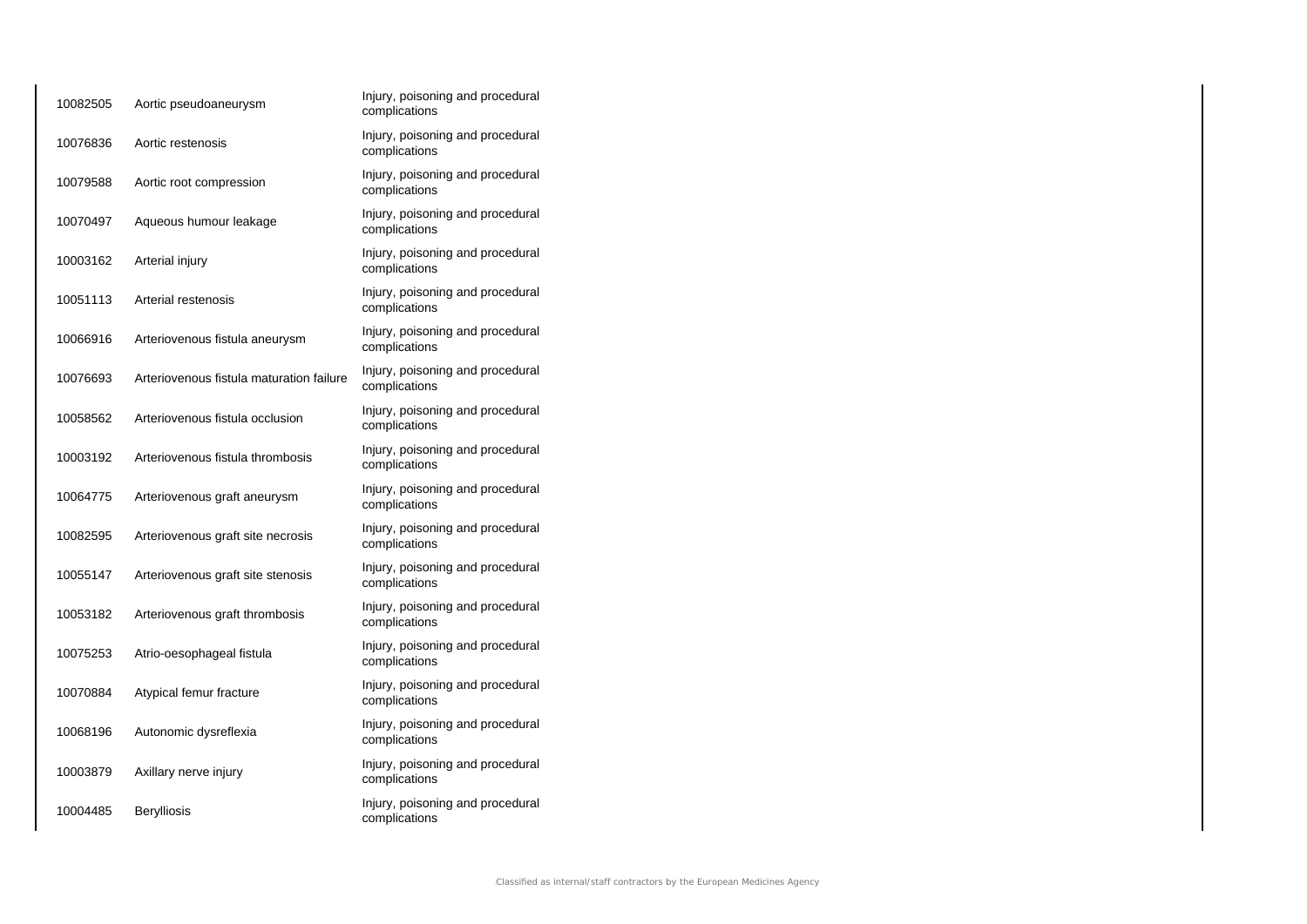| 10005972 | Bone graft lysis                              | Injury, poisoning and procedural<br>complications |
|----------|-----------------------------------------------|---------------------------------------------------|
| 10052346 | <b>Brain contusion</b>                        | Injury, poisoning and procedural<br>complications |
| 10006126 | <b>Brain herniation</b>                       | Injury, poisoning and procedural<br>complications |
| 10059391 | Breast injury                                 | Injury, poisoning and procedural<br>complications |
| 10062503 | Bronchial anastomosis complication            | Injury, poisoning and procedural<br>complications |
| 10069394 | <b>Bronchitis chemical</b>                    | Injury, poisoning and procedural<br>complications |
| 10075532 | Burn oral cavity                              | Injury, poisoning and procedural<br>complications |
| 10066483 | Burns fourth degree                           | Injury, poisoning and procedural<br>complications |
| 10006803 | Burns third degree                            | Injury, poisoning and procedural<br>complications |
| 10070771 | Capnothorax                                   | Injury, poisoning and procedural<br>complications |
| 10063937 | Capsular block syndrome                       | Injury, poisoning and procedural<br>complications |
| 10073356 | Cardiac contusion                             | Injury, poisoning and procedural<br>complications |
| 10007567 | Cardiac function disturbance<br>postoperative | Injury, poisoning and procedural<br>complications |
| 10076751 | Cardiac herniation                            | Injury, poisoning and procedural<br>complications |
| 10069121 | Cardiac septal defect residual shunt          | Injury, poisoning and procedural<br>complications |
| 10053748 | Cardiac valve replacement complication        | Injury, poisoning and procedural<br>complications |
| 10068165 | Cardiac valve rupture                         | Injury, poisoning and procedural<br>complications |
| 10064408 | Cardiac vein dissection                       | Injury, poisoning and procedural<br>complications |
| 10064409 | Cardiac vein perforation                      | Injury, poisoning and procedural<br>complications |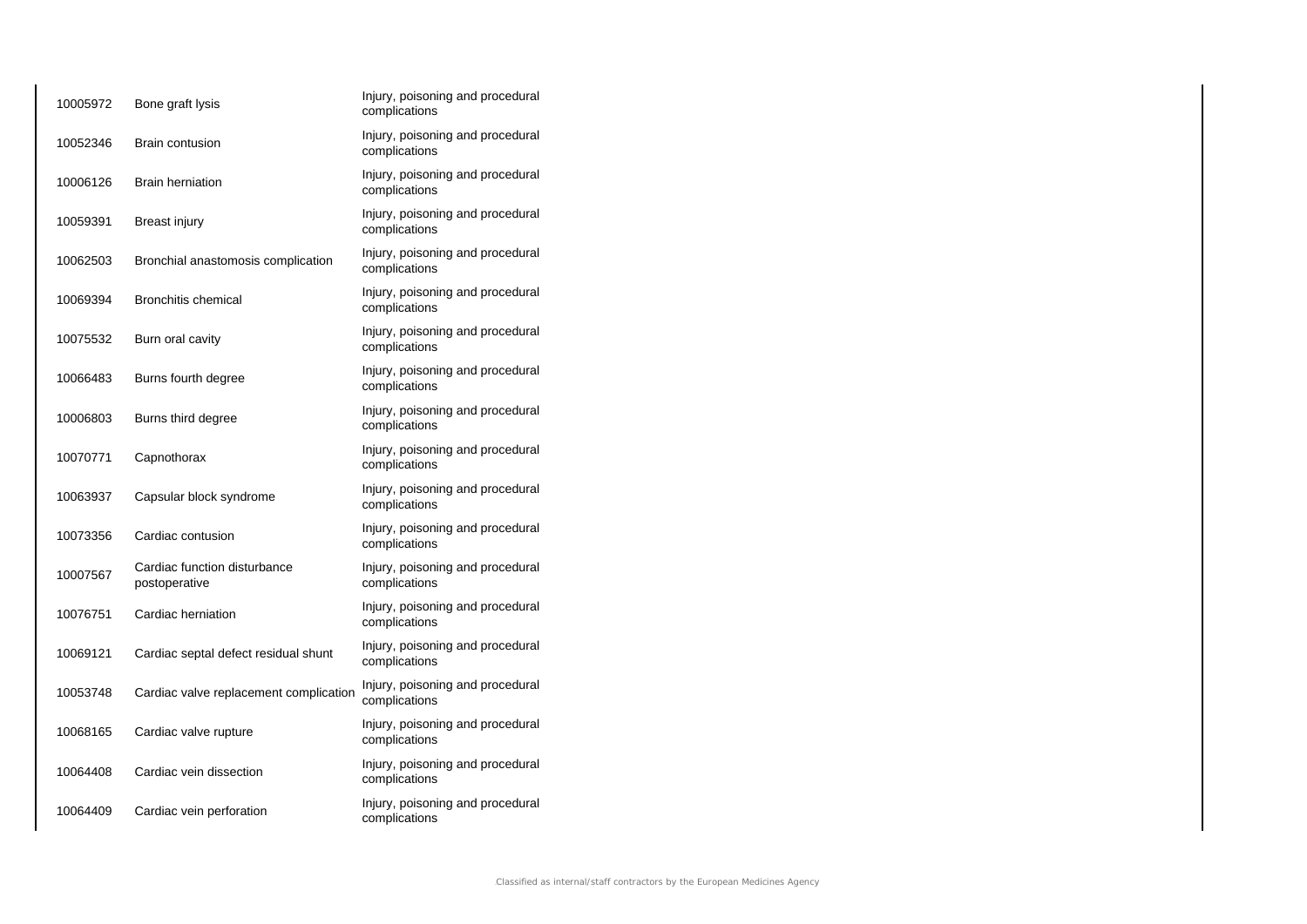| 10072558 | Carotid artery restenosis                  | Injury, poisoning and procedural<br>complications |
|----------|--------------------------------------------|---------------------------------------------------|
| 10054839 | Central cord syndrome                      | Injury, poisoning and procedural<br>complications |
| 10075423 | Cerebral artery restenosis                 | Injury, poisoning and procedural<br>complications |
| 10064730 | Cerebral hyperperfusion syndrome           | Injury, poisoning and procedural<br>complications |
| 10073706 | Cerebral ventricle collapse                | Injury, poisoning and procedural<br>complications |
| 10049946 | Cervical vertebral fracture                | Injury, poisoning and procedural<br>complications |
| 10078266 | Cervix injury                              | Injury, poisoning and procedural<br>complications |
| 10070776 | Chemical burn of gastrointestinal tract    | Injury, poisoning and procedural<br>complications |
| 10070775 | Chemical burn of respiratory tract         | Injury, poisoning and procedural<br>complications |
| 10008422 | Chemical burns of eye                      | Injury, poisoning and procedural<br>complications |
| 10070419 | Chemical peritonitis                       | Injury, poisoning and procedural<br>complications |
| 10008428 | Chemical poisoning                         | Injury, poisoning and procedural<br>complications |
| 10008468 | Chest crushing                             | Injury, poisoning and procedural<br>complications |
| 10061386 | Chest injury                               | Injury, poisoning and procedural<br>complications |
| 10008513 | Child maltreatment syndrome                | Injury, poisoning and procedural<br>complications |
| 10052234 | Citrate toxicity                           | Injury, poisoning and procedural<br>complications |
| 10076662 | Closed globe injury                        | Injury, poisoning and procedural<br>complications |
| 10052614 | Comminuted fracture                        | Injury, poisoning and procedural<br>complications |
| 10010162 | Complications of bone marrow<br>transplant | Injury, poisoning and procedural<br>complications |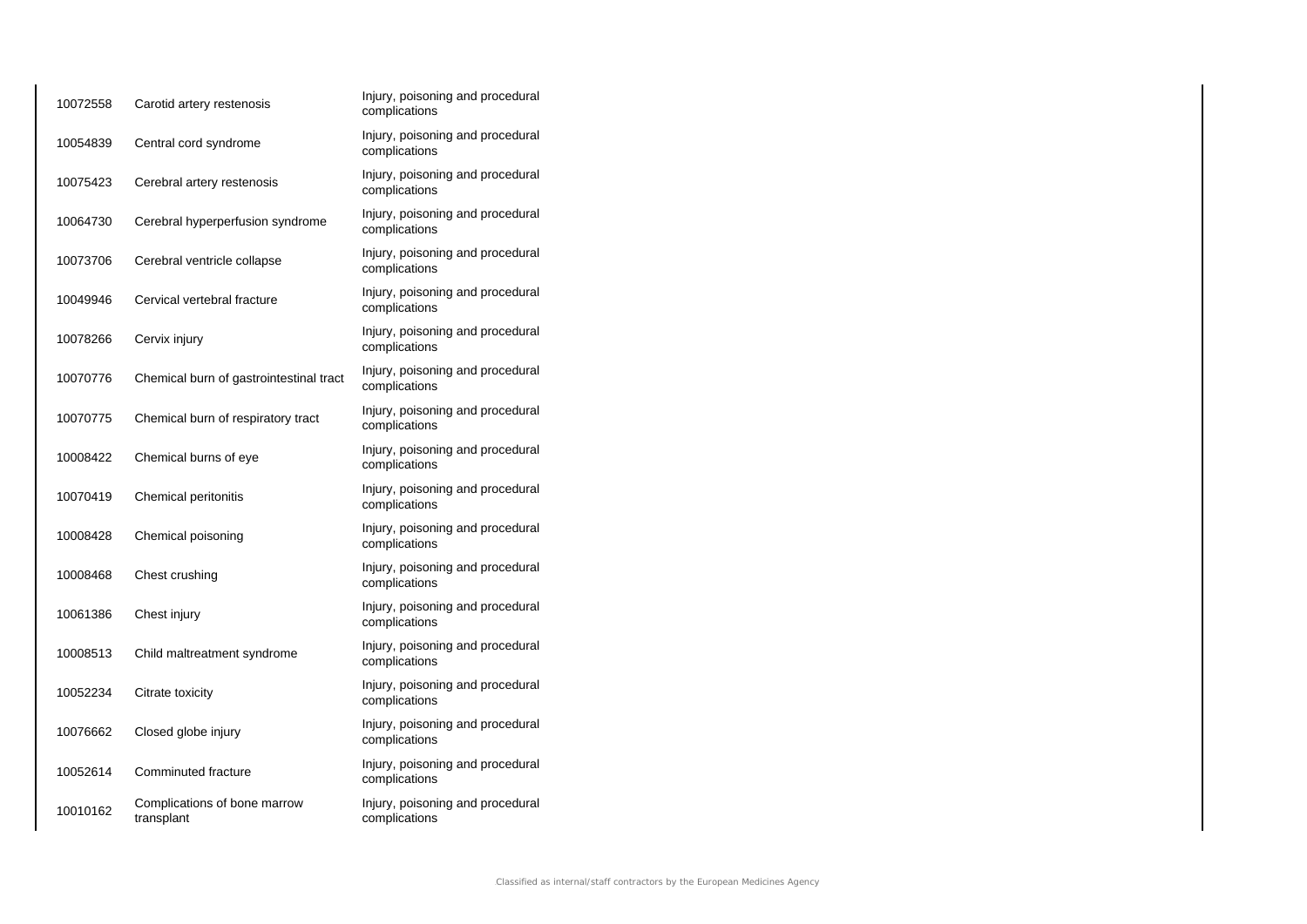| 10064686 | Complications of intestinal transplant        | Injury, poisoning and procedural<br>complications |
|----------|-----------------------------------------------|---------------------------------------------------|
| 10010165 | Complications of limb reattachment<br>surgery | Injury, poisoning and procedural<br>complications |
| 10010183 | Complications of transplant surgery           | Injury, poisoning and procedural<br>complications |
| 10010184 | Complications of transplanted heart           | Injury, poisoning and procedural<br>complications |
| 10010185 | Complications of transplanted kidney          | Injury, poisoning and procedural<br>complications |
| 10010186 | Complications of transplanted liver           | Injury, poisoning and procedural<br>complications |
| 10010187 | Complications of transplanted lung            | Injury, poisoning and procedural<br>complications |
| 10010190 | Complications of transplanted pancreas        | Injury, poisoning and procedural<br>complications |
| 10072894 | Contrast encephalopathy                       | Injury, poisoning and procedural<br>complications |
| 10080967 | Contrast media toxicity                       | Injury, poisoning and procedural<br>complications |
| 10081851 | Corneal graft failure                         | Injury, poisoning and procedural<br>complications |
| 10053261 | Coronary artery reocclusion                   | Injury, poisoning and procedural<br>complications |
| 10056489 | Coronary artery restenosis                    | Injury, poisoning and procedural<br>complications |
| 10077824 | Coronary bypass stenosis                      | Injury, poisoning and procedural<br>complications |
| 10059025 | Coronary bypass thrombosis                    | Injury, poisoning and procedural<br>complications |
| 10084806 | Coronary sinus injury                         | Injury, poisoning and procedural<br>complications |
| 10075162 | Coronary vascular graft occlusion             | Injury, poisoning and procedural<br>complications |
| 10077334 | Coronary vascular graft stenosis              | Injury, poisoning and procedural<br>complications |
| 10070814 | Corrosive gastritis                           | Injury, poisoning and procedural<br>complications |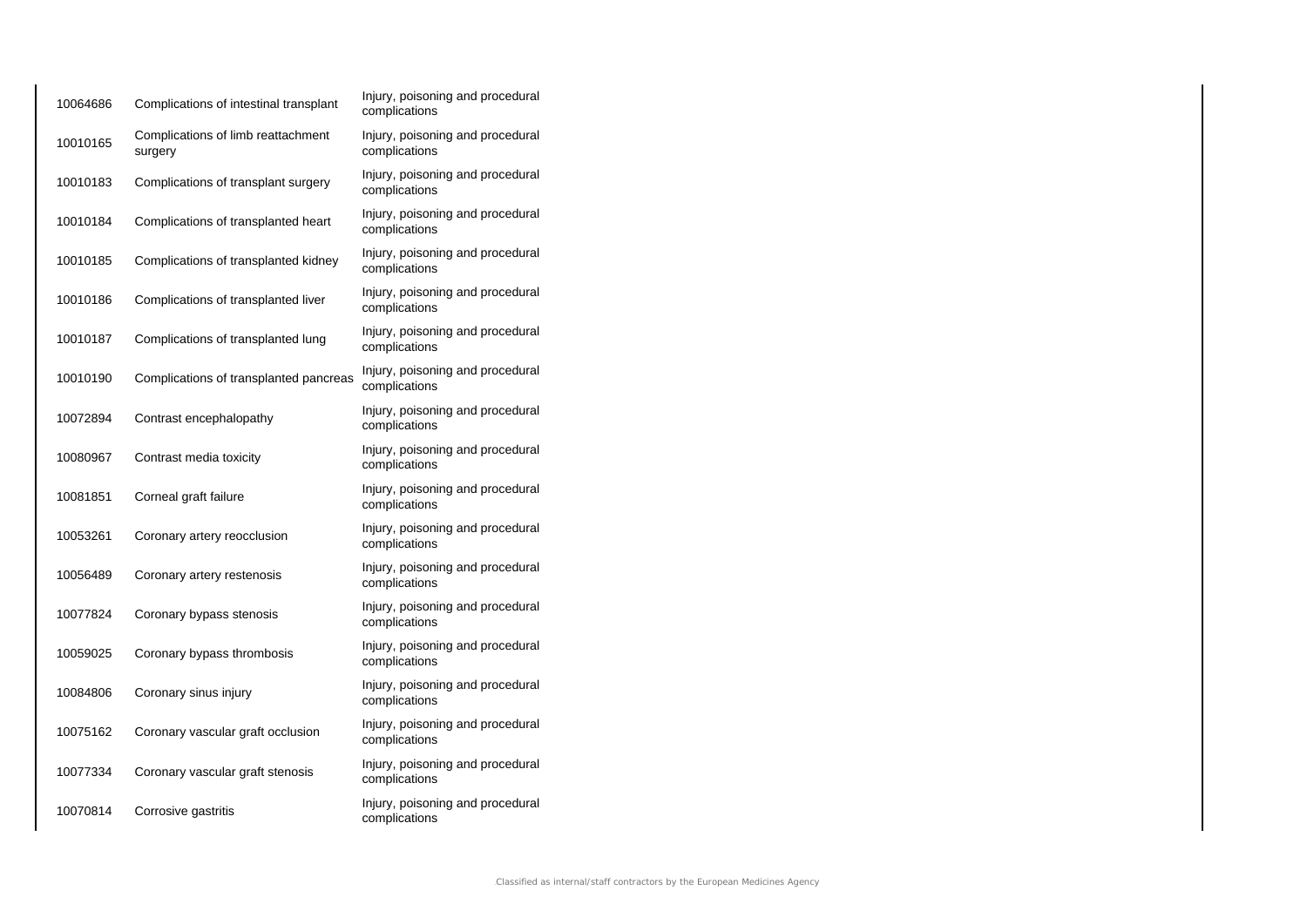| 10061094 | Cranial nerve injury                    | Injury, poisoning and procedural<br>complications |
|----------|-----------------------------------------|---------------------------------------------------|
| 10070976 | Craniocerebral injury                   | Injury, poisoning and procedural<br>complications |
| 10077603 | Craniofacial fracture                   | Injury, poisoning and procedural<br>complications |
| 10061097 | Crush injury                            | Injury, poisoning and procedural<br>complications |
| 10011459 | Crushing injury of trunk                | Injury, poisoning and procedural<br>complications |
| 10049095 | Decerebration                           | Injury, poisoning and procedural<br>complications |
| 10074718 | Deep dissecting haematoma               | Injury, poisoning and procedural<br>complications |
| 10066881 | Deep vein thrombosis postoperative      | Injury, poisoning and procedural<br>complications |
| 10051396 | Delayed engraftment                     | Injury, poisoning and procedural<br>complications |
| 10076664 | Delayed graft function                  | Injury, poisoning and procedural<br>complications |
| 10085563 | Delayed haematopoietic reconstitution   | Injury, poisoning and procedural<br>complications |
| 10066182 | Delayed haemolytic transfusion reaction | Injury, poisoning and procedural<br>complications |
| 10072263 | Delayed serologic transfusion reaction  | Injury, poisoning and procedural<br>complications |
| 10074808 | Delayed spinal fusion                   | Injury, poisoning and procedural<br>complications |
| 10059256 | Dialysis disequilibrium syndrome        | Injury, poisoning and procedural<br>complications |
| 10058553 | Diaphragmatic injury                    | Injury, poisoning and procedural<br>complications |
| 10066213 | Diffuse axonal injury                   | Injury, poisoning and procedural<br>complications |
| 10060906 | Dilutional coagulopathy                 | Injury, poisoning and procedural<br>complications |
| 10050429 | Disinfectant poisoning                  | Injury, poisoning and procedural<br>complications |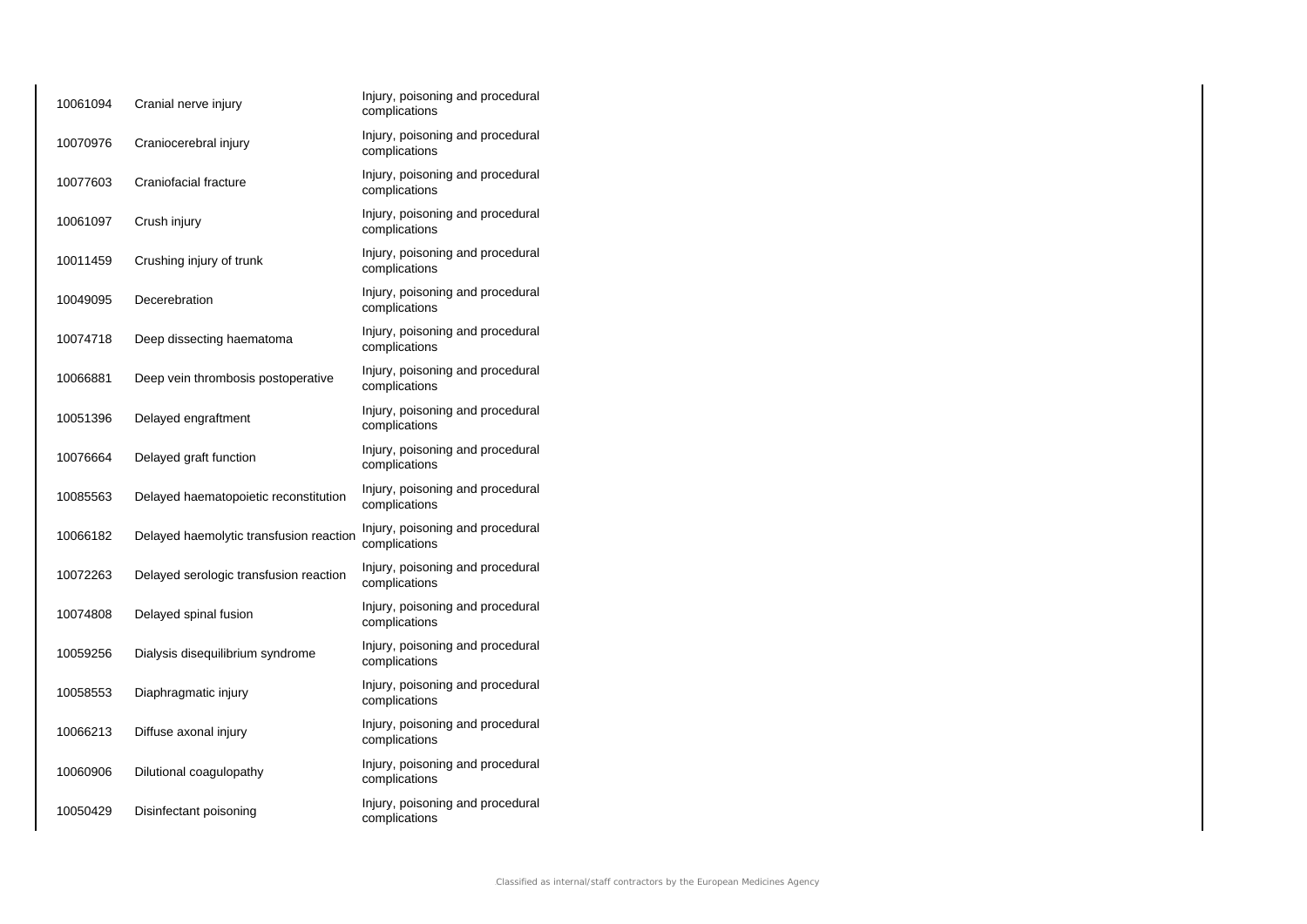| 10054892 | Dislocation of sternum               | Injury, poisoning and procedural<br>complications |
|----------|--------------------------------------|---------------------------------------------------|
| 10013183 | Dislocation of vertebra              | Injury, poisoning and procedural<br>complications |
| 10063395 | Dural tear                           | Injury, poisoning and procedural<br>complications |
| 10061112 | Dust inhalation pneumopathy          | Injury, poisoning and procedural<br>complications |
| 10056319 | Ear canal injury                     | Injury, poisoning and procedural<br>complications |
| 10013998 | Ear canal stenosis postoperative     | Injury, poisoning and procedural<br>complications |
| 10063349 | Endotracheal intubation complication | Injury, poisoning and procedural<br>complications |
| 10068081 | Engraft failure                      | Injury, poisoning and procedural<br>complications |
| 10073681 | Epidural haemorrhage                 | Injury, poisoning and procedural<br>complications |
| 10015742 | External genitalia crushing          | Injury, poisoning and procedural<br>complications |
| 10078254 | Extra-axial haemorrhage              | Injury, poisoning and procedural<br>complications |
| 10015769 | Extradural haematoma                 | Injury, poisoning and procedural<br>complications |
| 10084796 | Extrahepatic biliary tree injury     | Injury, poisoning and procedural<br>complications |
| 10015948 | Eye luxation                         | Injury, poisoning and procedural<br>complications |
| 10015971 | Eyeball avulsion                     | Injury, poisoning and procedural<br>complications |
| 10016023 | Face crushing                        | Injury, poisoning and procedural<br>complications |
| 10016042 | Facial bones fracture                | Injury, poisoning and procedural<br>complications |
| 10016246 | Fat embolism                         | Injury, poisoning and procedural<br>complications |
| 10074028 | Fat overload syndrome                | Injury, poisoning and procedural<br>complications |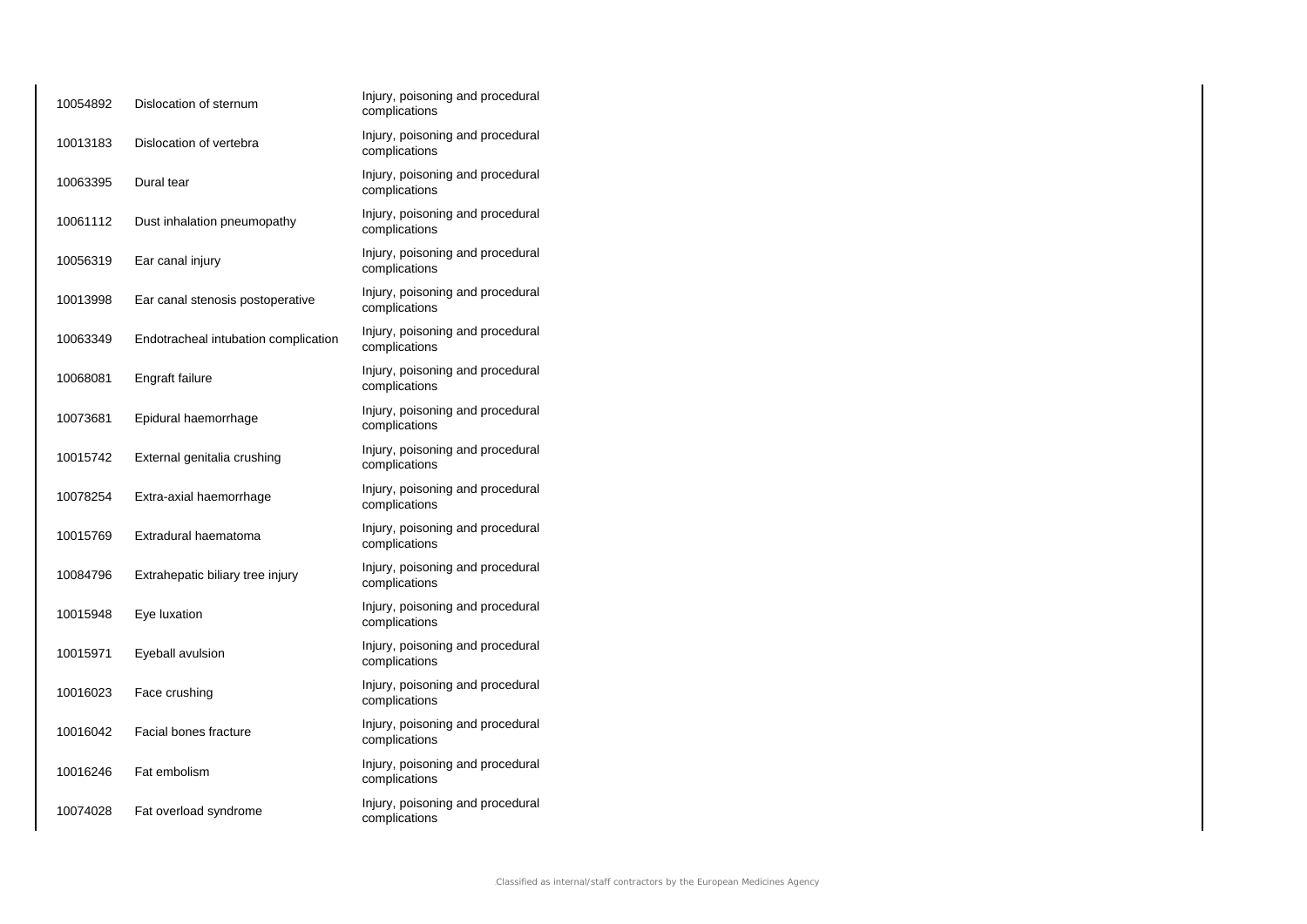| 10016450 | Femoral neck fracture                 | Injury, poisoning and procedural<br>complications |
|----------|---------------------------------------|---------------------------------------------------|
| 10016451 | Femoral nerve injury                  | Injury, poisoning and procedural<br>complications |
| 10016454 | Femur fracture                        | Injury, poisoning and procedural<br>complications |
| 10016747 | Flail chest                           | Injury, poisoning and procedural<br>complications |
| 10080908 | Flap necrosis                         | Injury, poisoning and procedural<br>complications |
| 10068219 | Flatback syndrome                     | Injury, poisoning and procedural<br>complications |
| 10017000 | Foreign body aspiration               | Injury, poisoning and procedural<br>complications |
| 10083433 | Foreign body in throat                | Injury, poisoning and procedural<br>complications |
| 10078947 | Fourth degree chemical burn of skin   | Injury, poisoning and procedural<br>complications |
| 10052530 | Fracture of penis                     | Injury, poisoning and procedural<br>complications |
| 10017310 | Fractured skull depressed             | Injury, poisoning and procedural<br>complications |
| 10079393 | Gadolinium deposition disease         | Injury, poisoning and procedural<br>complications |
| 10065879 | Gastrointestinal anastomotic leak     | Injury, poisoning and procedural<br>complications |
| 10078817 | Gastrointestinal anastomotic stenosis | Injury, poisoning and procedural<br>complications |
| 10078655 | Gastrointestinal organ contusion      | Injury, poisoning and procedural<br>complications |
| 10065712 | Gastrointestinal stoma necrosis       | Injury, poisoning and procedural<br>complications |
| 10078948 | Genotoxicity                          | Injury, poisoning and procedural<br>complications |
| 10063577 | Graft haemorrhage                     | Injury, poisoning and procedural<br>complications |
| 10059399 | Graft ischaemia                       | Injury, poisoning and procedural<br>complications |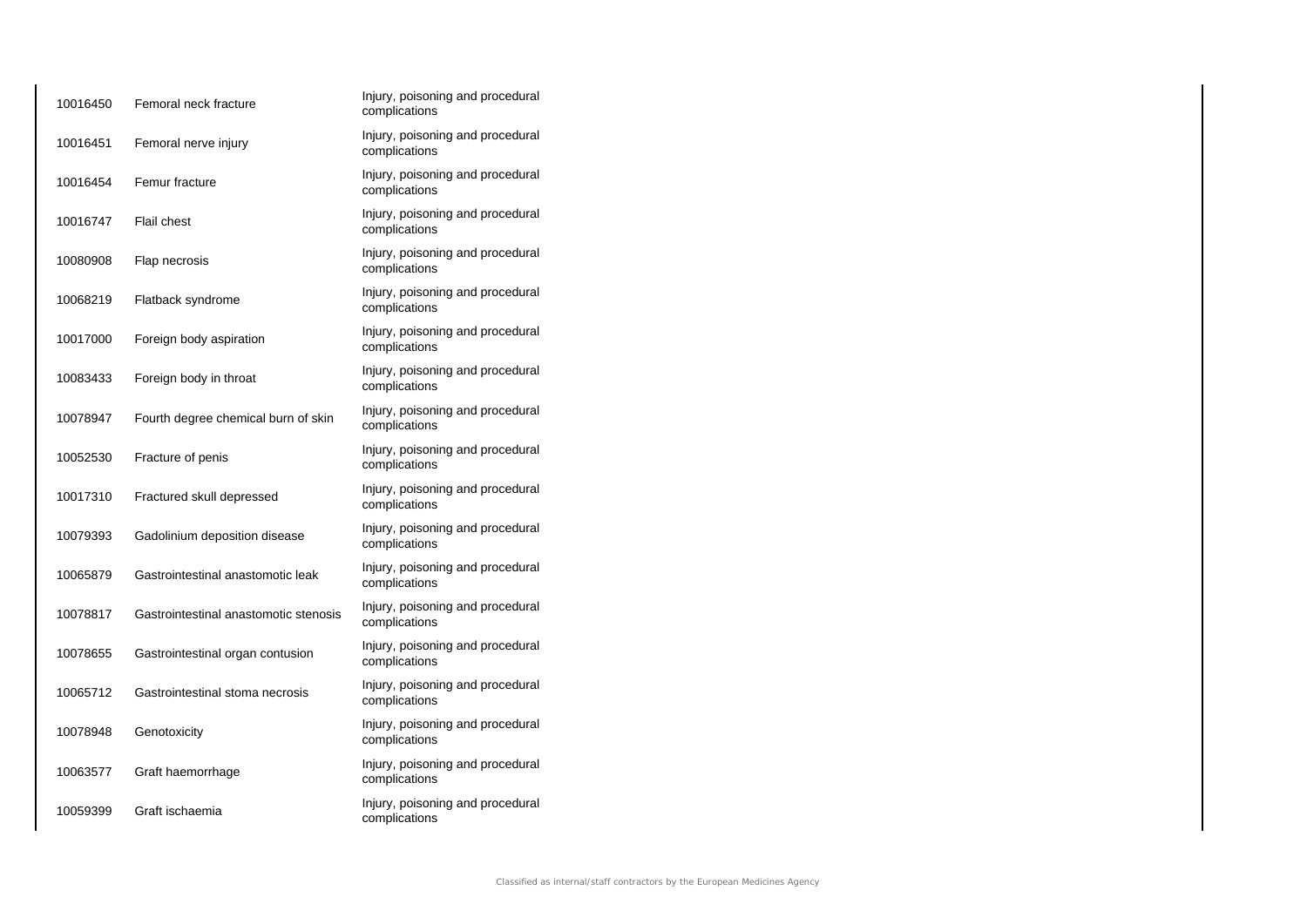| 10051269 | Graft thrombosis                                 | Injury, poisoning and procedural<br>complications |
|----------|--------------------------------------------------|---------------------------------------------------|
| 10067122 | Haemolytic transfusion reaction                  | Injury, poisoning and procedural<br>complications |
| 10019707 | Hepatic rupture                                  | Injury, poisoning and procedural<br>complications |
| 10020100 | Hip fracture                                     | Injury, poisoning and procedural<br>complications |
| 10064887 | Hyperaluminaemia                                 | Injury, poisoning and procedural<br>complications |
| 10020923 | Hyphaema                                         | Injury, poisoning and procedural<br>complications |
| 10021014 | Hypoinsulinaemia postoperative                   | Injury, poisoning and procedural<br>complications |
| 10072264 | Hypotensive transfusion reaction                 | Injury, poisoning and procedural<br>complications |
| 10021281 | Illrd nerve injury                               | Injury, poisoning and procedural<br>complications |
| 10021546 | Implant tissue necrosis                          | Injury, poisoning and procedural<br>complications |
| 10076387 | Incarcerated incisional hernia                   | Injury, poisoning and procedural<br>complications |
| 10083531 | Incarcerated parastomal hernia                   | Injury, poisoning and procedural<br>complications |
| 10085391 | Incisional hernia perforation                    | Injury, poisoning and procedural<br>complications |
| 10021626 | Incisional hernia, obstructive                   | Injury, poisoning and procedural<br>complications |
| 10076338 | Incomplete spinal fusion                         | Injury, poisoning and procedural<br>complications |
| 10022158 | Injury to brachial plexus due to birth<br>trauma | Injury, poisoning and procedural<br>complications |
| 10068575 | Intestinal anastomosis complication              | Injury, poisoning and procedural<br>complications |
| 10049999 | Intoxication by breast feeding                   | Injury, poisoning and procedural<br>complications |
| 10084795 | Intra-abdominal vascular injury                  | Injury, poisoning and procedural<br>complications |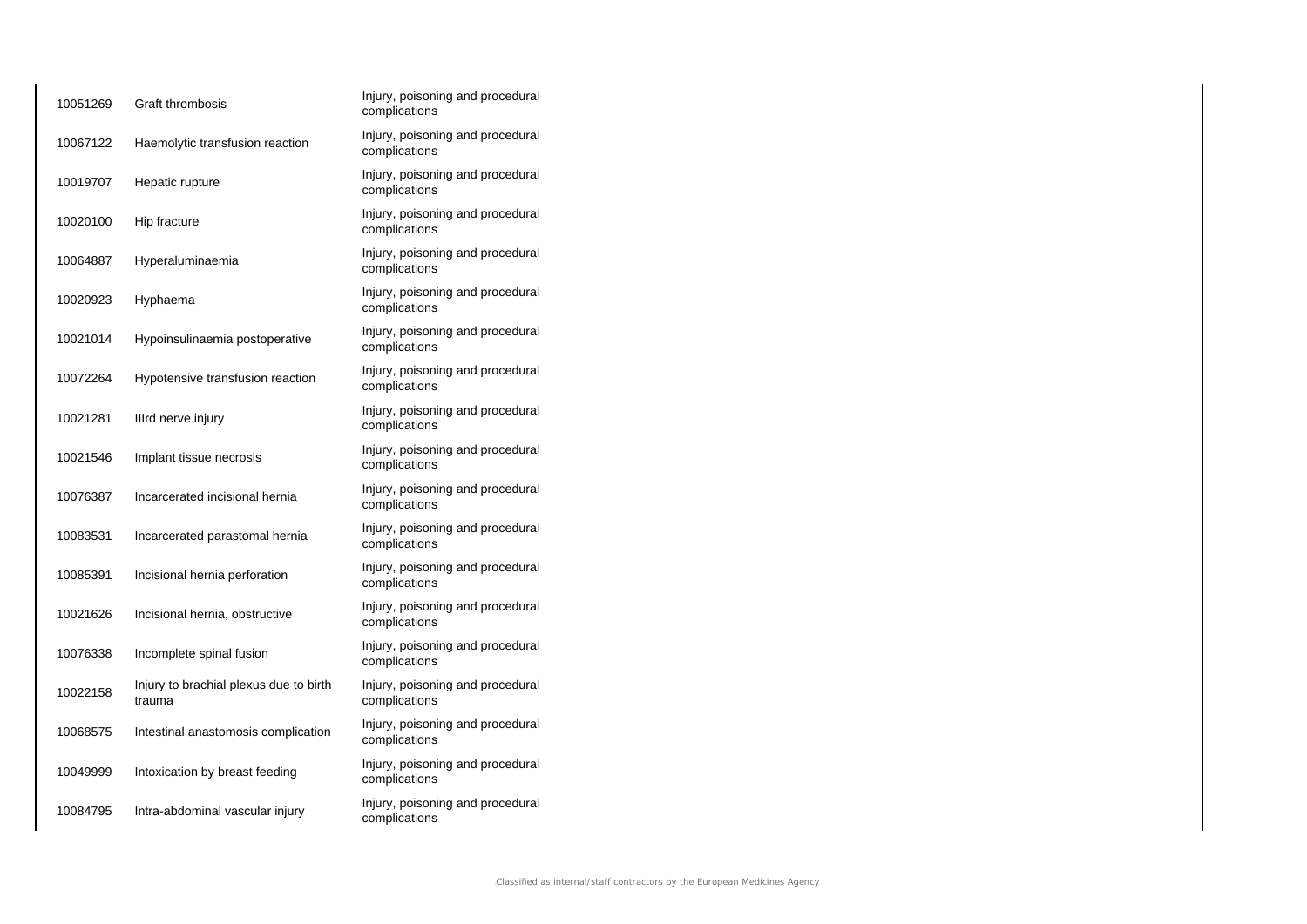| 10056382 | Intraoperative cerebral artery occlusion       | Injury, poisoning and procedural<br>complications |
|----------|------------------------------------------------|---------------------------------------------------|
| 10057413 | Iris injury                                    | Injury, poisoning and procedural<br>complications |
| 10070589 | Ischaemic contracture of the left<br>ventricle | Injury, poisoning and procedural<br>complications |
| 10023108 | IVth nerve injury                              | Injury, poisoning and procedural<br>complications |
| 10023149 | Jaw fracture                                   | Injury, poisoning and procedural<br>complications |
| 10059166 | Keratorhexis                                   | Injury, poisoning and procedural<br>complications |
| 10023413 | Kidney contusion                               | Injury, poisoning and procedural<br>complications |
| 10023434 | Kidney rupture                                 | Injury, poisoning and procedural<br>complications |
| 10080618 | Kidney transplant rupture                      | Injury, poisoning and procedural<br>complications |
| 10057441 | Laryngeal injury                               | Injury, poisoning and procedural<br>complications |
| 10074768 | Laryngeal nerve dysfunction                    | Injury, poisoning and procedural<br>complications |
| 10064031 | Limb crushing injury                           | Injury, poisoning and procedural<br>complications |
| 10067266 | Liver contusion                                | Injury, poisoning and procedural<br>complications |
| 10083175 | Liver transplant failure                       | Injury, poisoning and procedural<br>complications |
| 10085508 | Loss of CAR T-cell persistence                 | Injury, poisoning and procedural<br>complications |
| 10049947 | Lumbar vertebral fracture                      | Injury, poisoning and procedural<br>complications |
| 10025015 | Lumbosacral plexus injury                      | Injury, poisoning and procedural<br>complications |
| 10026923 | Maternal drugs affecting foetus                | Injury, poisoning and procedural<br>complications |
| 10027067 | Median nerve injury                            | Injury, poisoning and procedural<br>complications |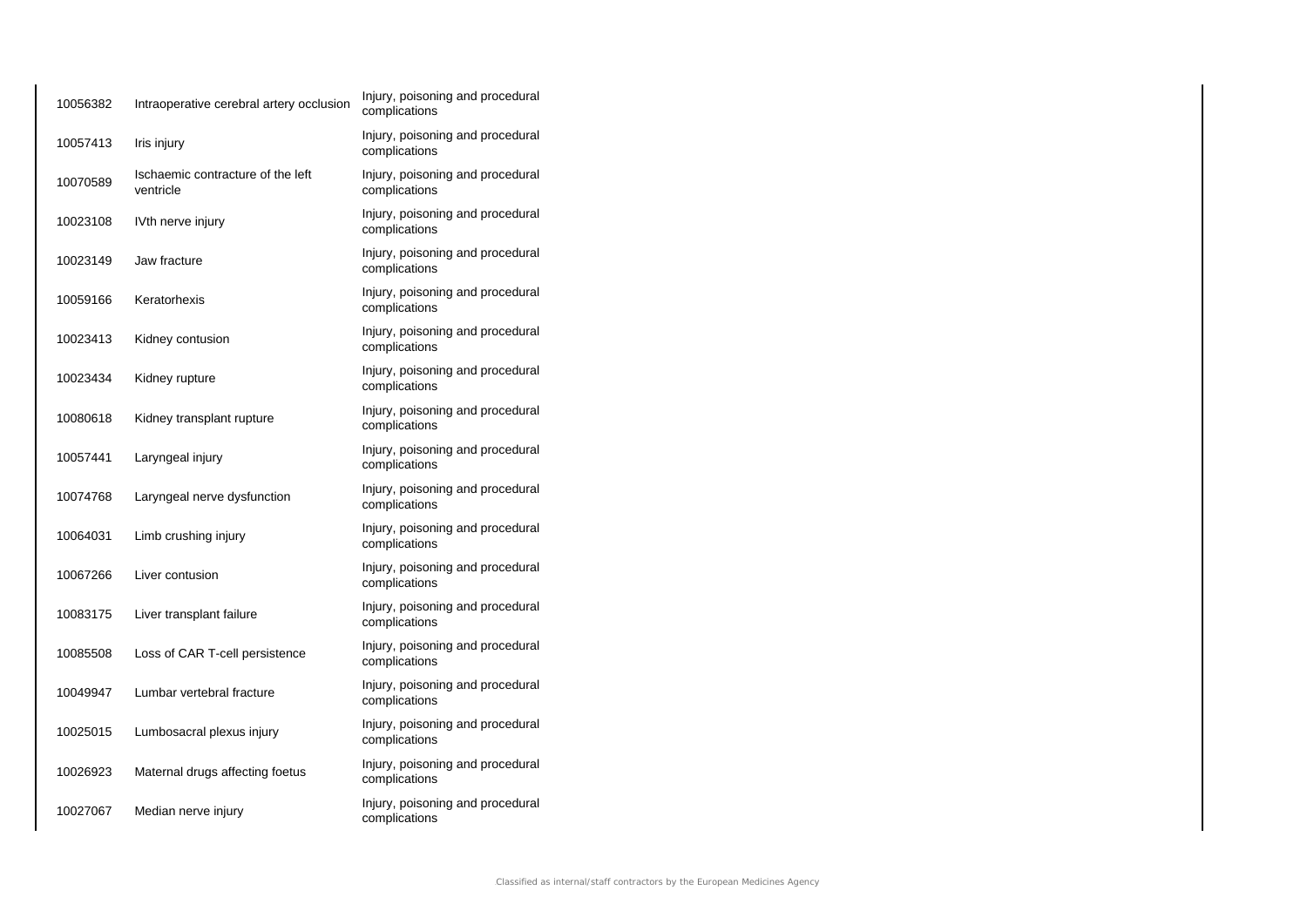| 10027206 | Meningitis chemical                   | Injury, poisoning and procedural<br>complications |
|----------|---------------------------------------|---------------------------------------------------|
| 10027439 | Metal poisoning                       | Injury, poisoning and procedural<br>complications |
| 10027440 | Metallosis of globe                   | Injury, poisoning and procedural<br>complications |
| 10028200 | Multiple fractures                    | Injury, poisoning and procedural<br>complications |
| 10028331 | Muscle rupture                        | Injury, poisoning and procedural<br>complications |
| 10056905 | Near drowning                         | Injury, poisoning and procedural<br>complications |
| 10028829 | Neck crushing                         | Injury, poisoning and procedural<br>complications |
| 10048850 | Necrotic preservation injury of graft | Injury, poisoning and procedural<br>complications |
| 10078986 | Neonatal toxicity                     | Injury, poisoning and procedural<br>complications |
| 10083416 | Neovaginal fistula                    | Injury, poisoning and procedural<br>complications |
| 10061310 | Nerve root injury                     | Injury, poisoning and procedural<br>complications |
| 10029183 | Nerve root injury cervical            | Injury, poisoning and procedural<br>complications |
| 10029184 | Nerve root injury lumbar              | Injury, poisoning and procedural<br>complications |
| 10029186 | Nerve root injury sacral              | Injury, poisoning and procedural<br>complications |
| 10029187 | Nerve root injury thoracic            | Injury, poisoning and procedural<br>complications |
| 10061315 | Obstetric procedure complication      | Injury, poisoning and procedural<br>complications |
| 10058522 | Oesophageal injury                    | Injury, poisoning and procedural<br>complications |
| 10030218 | Oesophagitis chemical                 | Injury, poisoning and procedural<br>complications |
| 10030527 | Open fracture                         | Injury, poisoning and procedural<br>complications |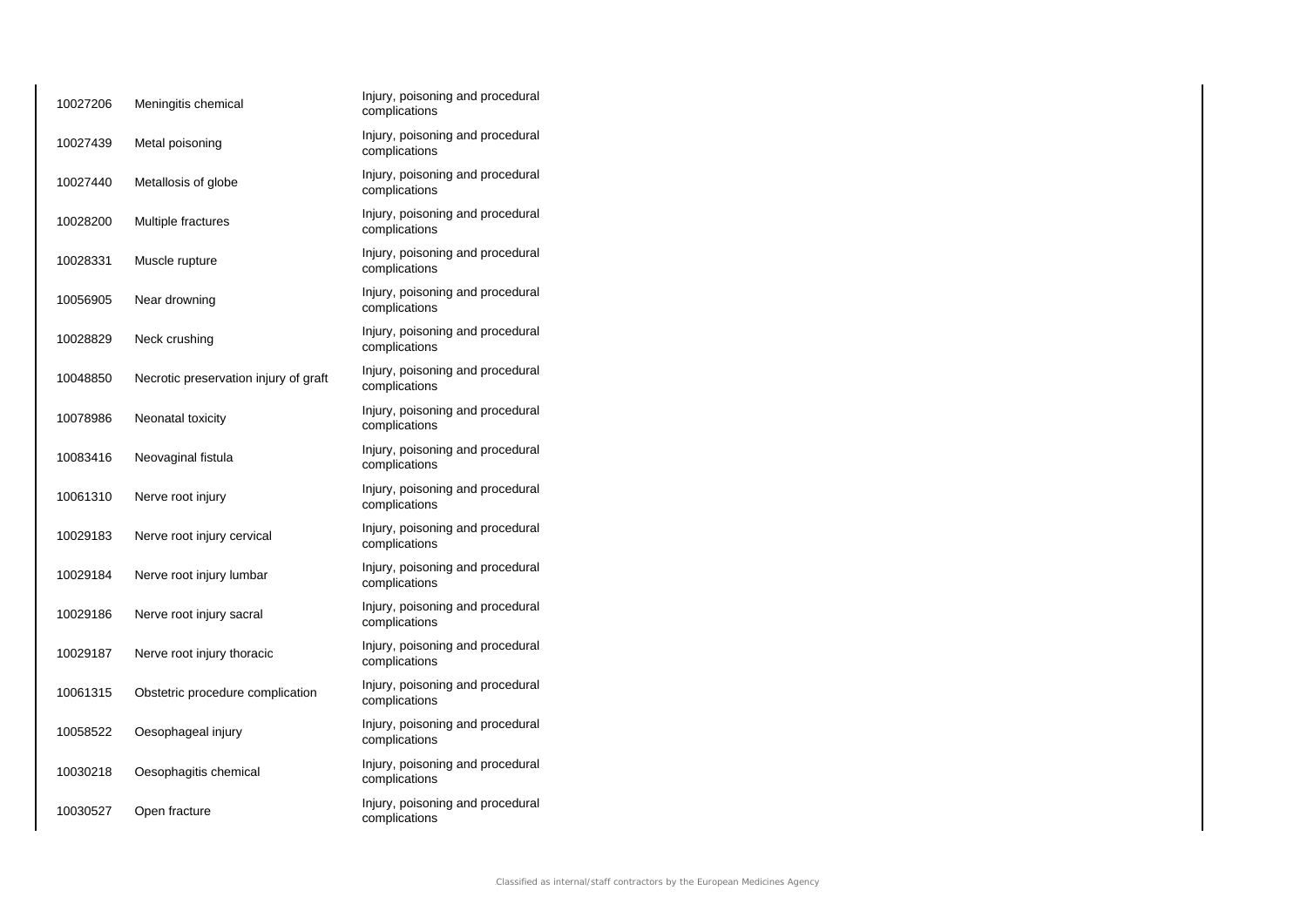| 10076717 | Open globe injury                                | Injury, poisoning and procedural<br>complications |
|----------|--------------------------------------------------|---------------------------------------------------|
| 10030938 | Optic nerve injury                               | Injury, poisoning and procedural<br>complications |
| 10030949 | Optic pathway injury                             | Injury, poisoning and procedural<br>complications |
| 10079330 | Ovarian injury                                   | Injury, poisoning and procedural<br>complications |
| 10079172 | Ovarian perforation                              | Injury, poisoning and procedural<br>complications |
| 10078654 | Pancreatic contusion                             | Injury, poisoning and procedural<br>complications |
| 10076909 | Pancreatic duct rupture                          | Injury, poisoning and procedural<br>complications |
| 10078652 | Paranasal sinus injury                           | Injury, poisoning and procedural<br>complications |
| 10074559 | Parasympathetic nerve injury                     | Injury, poisoning and procedural<br>complications |
| 10074151 | Parenteral nutrition associated liver<br>disease | Injury, poisoning and procedural<br>complications |
| 10050425 | Paternal drugs affecting foetus                  | Injury, poisoning and procedural<br>complications |
| 10061161 | Pelvic fracture                                  | Injury, poisoning and procedural<br>complications |
| 10061405 | Pelvic organ injury                              | Injury, poisoning and procedural<br>complications |
| 10069379 | Peripheral arterial reocclusion                  | Injury, poisoning and procedural<br>complications |
| 10072557 | Peripheral artery restenosis                     | Injury, poisoning and procedural<br>complications |
| 10034586 | Peripheral nerve injury                          | Injury, poisoning and procedural<br>complications |
| 10079319 | Periprocedural myocardial infarction             | Injury, poisoning and procedural<br>complications |
| 10052306 | Periprosthetic osteolysis                        | Injury, poisoning and procedural<br>complications |
| 10067594 | Peritoneal dialysis complication                 | Injury, poisoning and procedural<br>complications |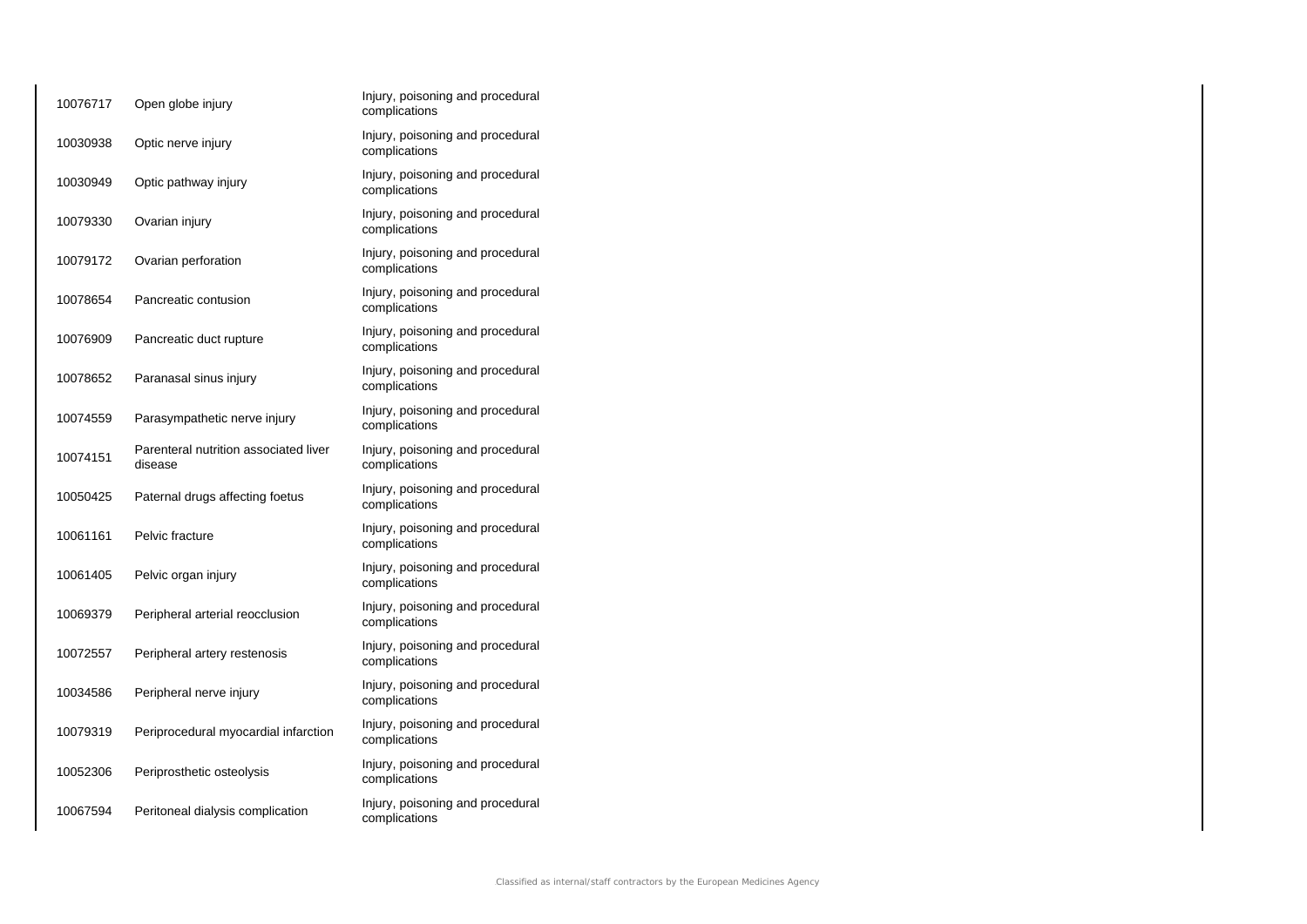| 10072458 | Periureteral collection               | Injury, poisoning and procedural<br>complications |
|----------|---------------------------------------|---------------------------------------------------|
| 10065705 | Pharyngeal anastomotic leak           | Injury, poisoning and procedural<br>complications |
| 10061555 | Pharyngeal injury                     | Injury, poisoning and procedural<br>complications |
| 10081767 | Pharyngeal perforation                | Injury, poisoning and procedural<br>complications |
| 10082761 | Phrenic nerve injury                  | Injury, poisoning and procedural<br>complications |
| 10048736 | Pneumocephalus                        | Injury, poisoning and procedural<br>complications |
| 10035653 | Pneumoconiosis                        | Injury, poisoning and procedural<br>complications |
| 10035745 | Pneumonitis chemical                  | Injury, poisoning and procedural<br>complications |
| 10061355 | Poisoning                             | Injury, poisoning and procedural<br>complications |
| 10036000 | Poisoning deliberate                  | Injury, poisoning and procedural<br>complications |
| 10077146 | Post angioplasty restenosis           | Injury, poisoning and procedural<br>complications |
| 10073719 | Post pneumonectomy syndrome           | Injury, poisoning and procedural<br>complications |
| 10051077 | Post procedural haemorrhage           | Injury, poisoning and procedural<br>complications |
| 10065306 | Post procedural hypothyroidism        | Injury, poisoning and procedural<br>complications |
| 10066592 | Post procedural myocardial infarction | Injury, poisoning and procedural<br>complications |
| 10063909 | Post procedural pulmonary embolism    | Injury, poisoning and procedural<br>complications |
| 10066591 | Post procedural stroke                | Injury, poisoning and procedural<br>complications |
| 10057587 | Post procedural urine leak            | Injury, poisoning and procedural<br>complications |
| 10072265 | Post transfusion purpura              | Injury, poisoning and procedural<br>complications |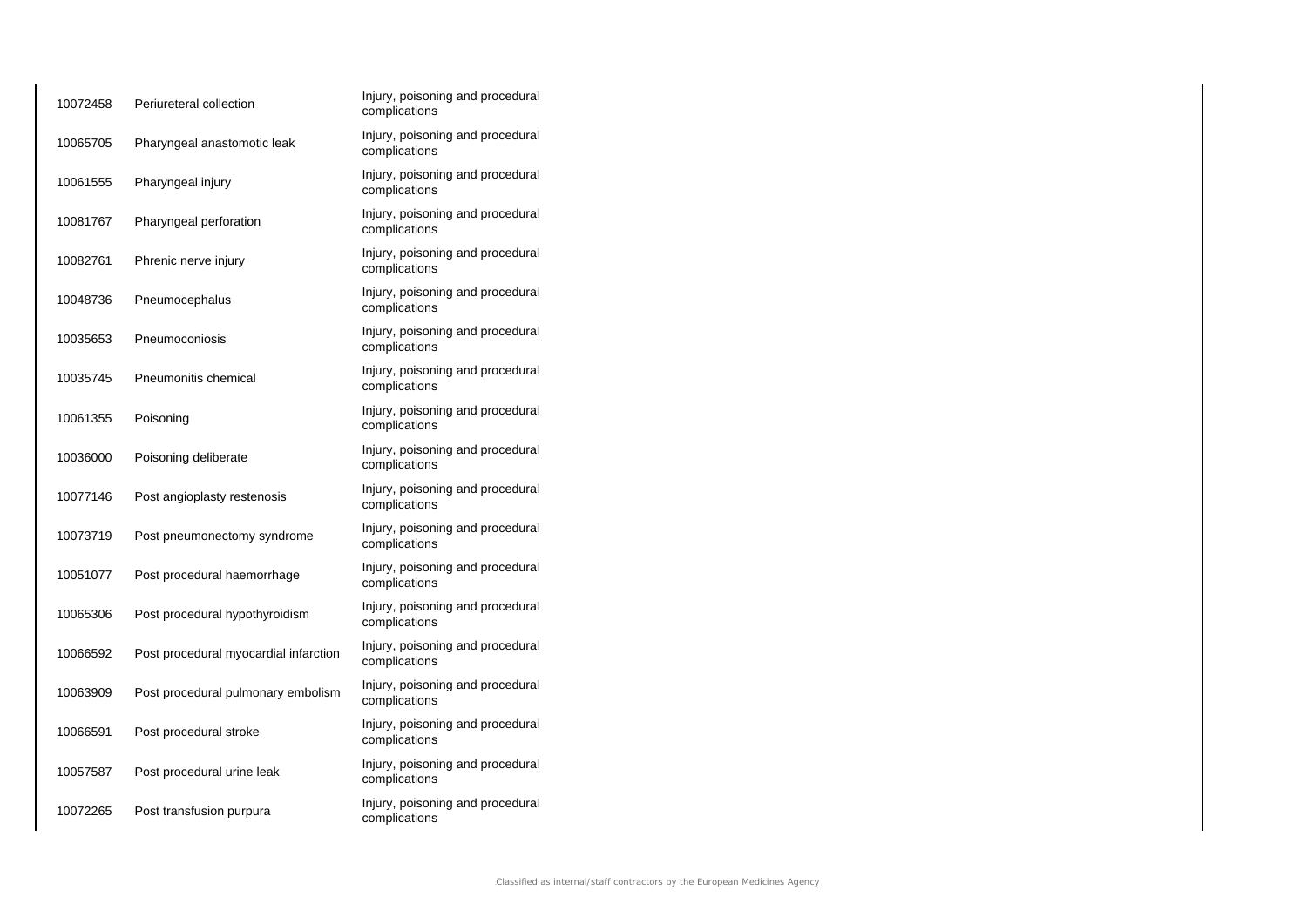| 10085507 | Post-depletion B-cell recovery           | Injury, poisoning and procedural<br>complications |
|----------|------------------------------------------|---------------------------------------------------|
| 10069579 | Posterior fossa syndrome                 | Injury, poisoning and procedural<br>complications |
| 10078610 | Postoperative delirium                   | Injury, poisoning and procedural<br>complications |
| 10075831 | Postoperative hypopituitarism            | Injury, poisoning and procedural<br>complications |
| 10054048 | Postoperative ileus                      | Injury, poisoning and procedural<br>complications |
| 10056675 | Postoperative renal failure              | Injury, poisoning and procedural<br>complications |
| 10054809 | Postoperative respiratory distress       | Injury, poisoning and procedural<br>complications |
| 10072651 | Postoperative respiratory failure        | Injury, poisoning and procedural<br>complications |
| 10050902 | Postoperative thrombosis                 | Injury, poisoning and procedural<br>complications |
| 10075117 | Postsplenectomy syndrome                 | Injury, poisoning and procedural<br>complications |
| 10071229 | Procedural haemorrhage                   | Injury, poisoning and procedural<br>complications |
| 10074065 | Procedural intestinal perforation        | Injury, poisoning and procedural<br>complications |
| 10077574 | Procedural pneumothorax                  | Injury, poisoning and procedural<br>complications |
| 10080894 | Procedural shock                         | Injury, poisoning and procedural<br>complications |
| 10059599 | Pseudomeningocele                        | Injury, poisoning and procedural<br>complications |
| 10078321 | Pseudophakic bullous keratopathy         | Injury, poisoning and procedural<br>complications |
| 10037370 | Pulmonary contusion                      | Injury, poisoning and procedural<br>complications |
| 10037427 | Pulmonary oedema post fume<br>inhalation | Injury, poisoning and procedural<br>complications |
| 10069388 | Pulmonary oil microembolism              | Injury, poisoning and procedural<br>complications |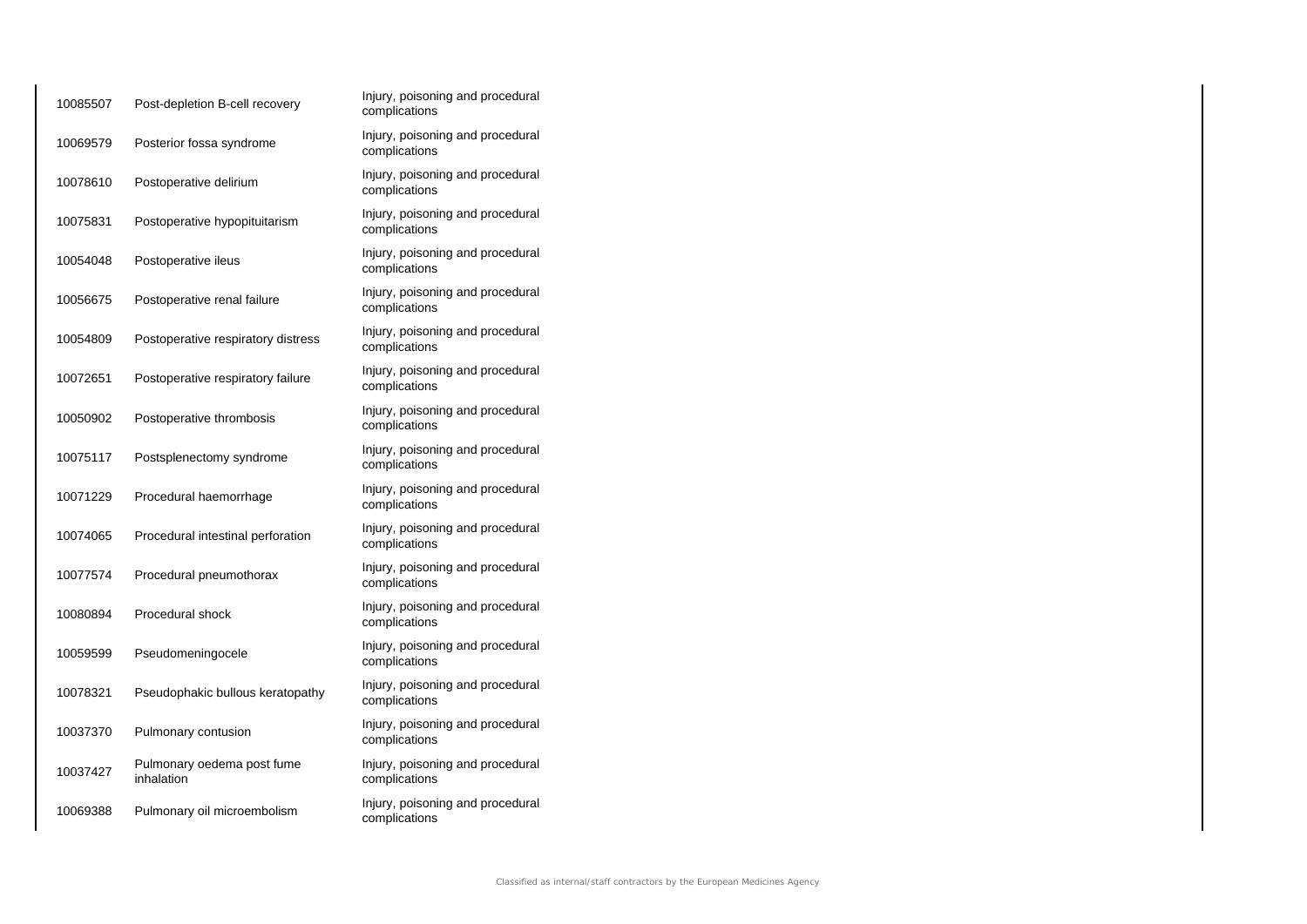| 10072587 | Rectal injury                   | Injury, poisoning and procedural<br>complications |
|----------|---------------------------------|---------------------------------------------------|
| 10080626 | Renal artery restenosis         | Injury, poisoning and procedural<br>complications |
| 10070283 | Renal transplant torsion        | Injury, poisoning and procedural<br>complications |
| 10077506 | Restrictive allograft syndrome  | Injury, poisoning and procedural<br>complications |
| 10057430 | Retinal injury                  | Injury, poisoning and procedural<br>complications |
| 10070073 | Scapulothoracic dissociation    | Injury, poisoning and procedural<br>complications |
| 10064552 | Shunt aneurysm                  | Injury, poisoning and procedural<br>complications |
| 10040621 | Shunt occlusion                 | Injury, poisoning and procedural<br>complications |
| 10059054 | Shunt thrombosis                | Injury, poisoning and procedural<br>complications |
| 10068774 | Skin flap necrosis              | Injury, poisoning and procedural<br>complications |
| 10053209 | Skin graft failure              | Injury, poisoning and procedural<br>complications |
| 10061365 | Skull fracture                  | Injury, poisoning and procedural<br>complications |
| 10040960 | Skull fractured base            | Injury, poisoning and procedural<br>complications |
| 10069380 | Small-for-size liver syndrome   | Injury, poisoning and procedural<br>complications |
| 10041541 | Spinal compression fracture     | Injury, poisoning and procedural<br>complications |
| 10041552 | Spinal cord injury              | Injury, poisoning and procedural<br>complications |
| 10041553 | Spinal cord injury cauda equina | Injury, poisoning and procedural<br>complications |
| 10041554 | Spinal cord injury cervical     | Injury, poisoning and procedural<br>complications |
| 10041555 | Spinal cord injury lumbar       | Injury, poisoning and procedural<br>complications |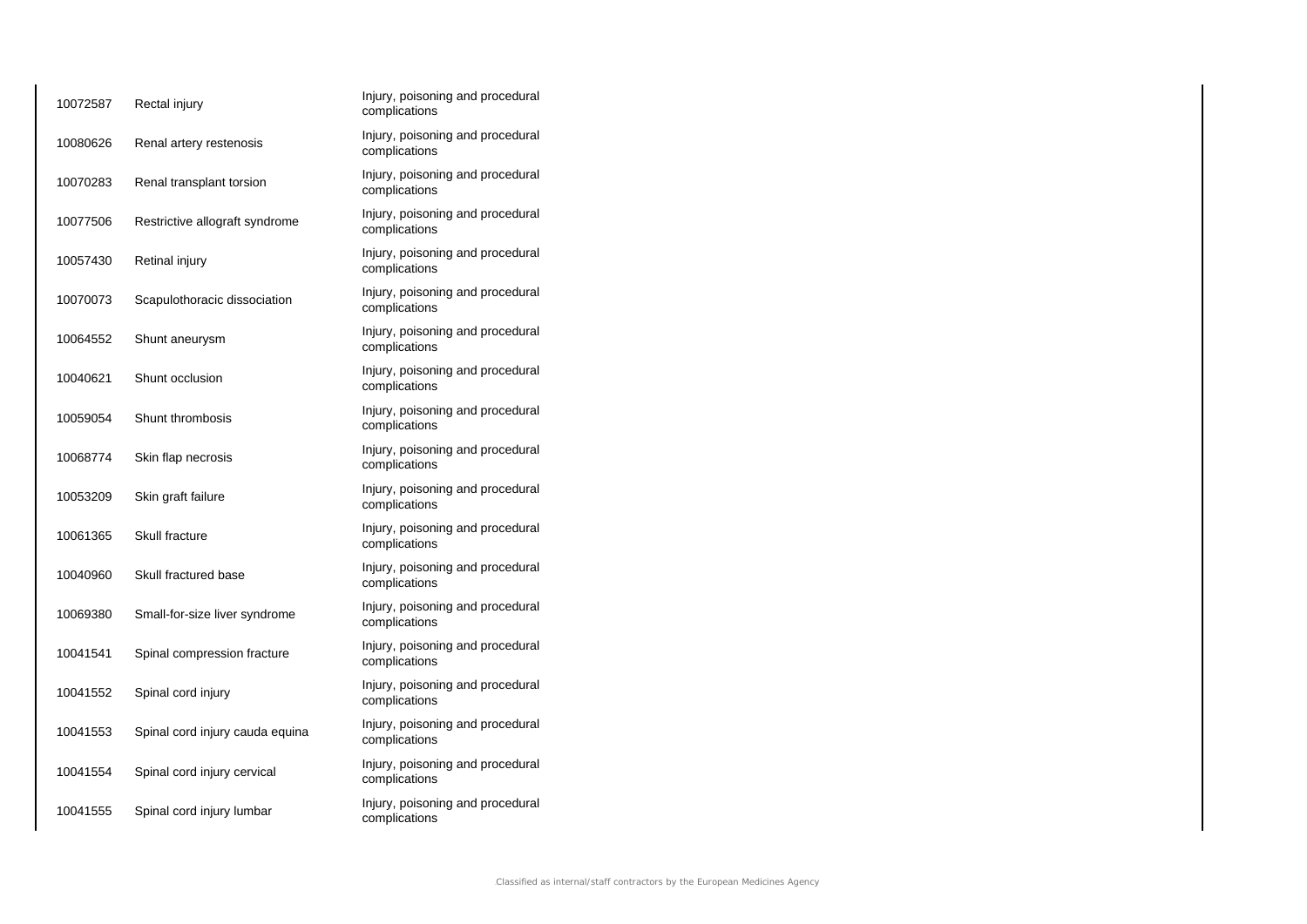| 10041557 | Spinal cord injury sacral         | Injury, poisoning and procedural<br>complications |
|----------|-----------------------------------|---------------------------------------------------|
| 10041558 | Spinal cord injury thoracic       | Injury, poisoning and procedural<br>complications |
| 10041569 | Spinal fracture                   | Injury, poisoning and procedural<br>complications |
| 10074807 | Spinal fusion fracture            | Injury, poisoning and procedural<br>complications |
| 10049679 | Spinal shock                      | Injury, poisoning and procedural<br>complications |
| 10073533 | Spleen contusion                  | Injury, poisoning and procedural<br>complications |
| 10041658 | Splenic rupture                   | Injury, poisoning and procedural<br>complications |
| 10042015 | Sternal fracture                  | Injury, poisoning and procedural<br>complications |
| 10074565 | Stoma obstruction                 | Injury, poisoning and procedural<br>complications |
| 10074508 | Stoma site haemorrhage            | Injury, poisoning and procedural<br>complications |
| 10074511 | Stoma site ischaemia              | Injury, poisoning and procedural<br>complications |
| 10074515 | Stoma site thrombosis             | Injury, poisoning and procedural<br>complications |
| 10042255 | Struck by lightning               | Injury, poisoning and procedural<br>complications |
| 10076701 | Subarachnoid haematoma            | Injury, poisoning and procedural<br>complications |
| 10042317 | Subarachnoid haemorrhage neonatal | Injury, poisoning and procedural<br>complications |
| 10042361 | Subdural haematoma                | Injury, poisoning and procedural<br>complications |
| 10042364 | Subdural haemorrhage              | Injury, poisoning and procedural<br>complications |
| 10042741 | Sympathetic nerve injury          | Injury, poisoning and procedural<br>complications |
| 10079208 | <b>Testicular rupture</b>         | Injury, poisoning and procedural<br>complications |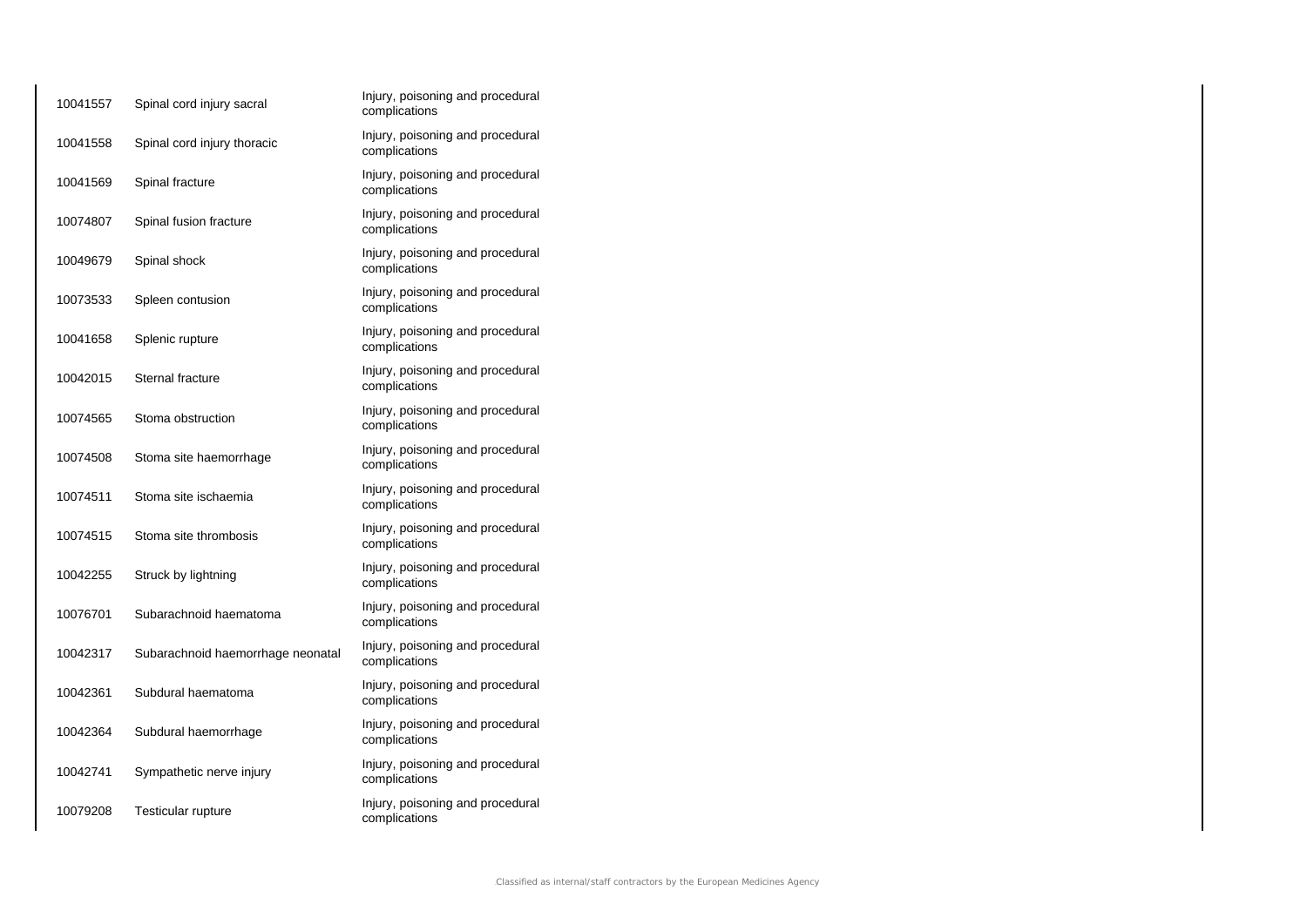| 10049267 | Thermal burns of eye                          | Injury, poisoning and procedural<br>complications |
|----------|-----------------------------------------------|---------------------------------------------------|
| 10078946 | Third degree chemical burn of skin            | Injury, poisoning and procedural<br>complications |
| 10049948 | Thoracic vertebral fracture                   | Injury, poisoning and procedural<br>complications |
| 10078653 | Thyroid gland injury                          | Injury, poisoning and procedural<br>complications |
| 10066366 | Toxic anterior segment syndrome               | Injury, poisoning and procedural<br>complications |
| 10062543 | Tracheal haemorrhage                          | Injury, poisoning and procedural<br>complications |
| 10044291 | <b>Tracheal obstruction</b>                   | Injury, poisoning and procedural<br>complications |
| 10071090 | Transfusion related complication              | Injury, poisoning and procedural<br>complications |
| 10044360 | Transfusion with incompatible blood           | Injury, poisoning and procedural<br>complications |
| 10072266 | Transfusion-associated dyspnoea               | Injury, poisoning and procedural<br>complications |
| 10052235 | Transfusion-related acute lung injury         | Injury, poisoning and procedural<br>complications |
| 10081503 | Transfusion-related alloimmune<br>neutropenia | Injury, poisoning and procedural<br>complications |
| 10066174 | Transfusion-related circulatory overload      | Injury, poisoning and procedural<br>complications |
| 10074860 | Transplant dysfunction                        | Injury, poisoning and procedural<br>complications |
| 10074487 | Traumatic haemothorax                         | Injury, poisoning and procedural<br>complications |
| 10079013 | Traumatic intracranial haematoma              | Injury, poisoning and procedural<br>complications |
| 10061387 | Traumatic intracranial haemorrhage            | Injury, poisoning and procedural<br>complications |
| 10072338 | Unilateral bronchospasm                       | Injury, poisoning and procedural<br>complications |
| 10046405 | Ureteric injury                               | Injury, poisoning and procedural<br>complications |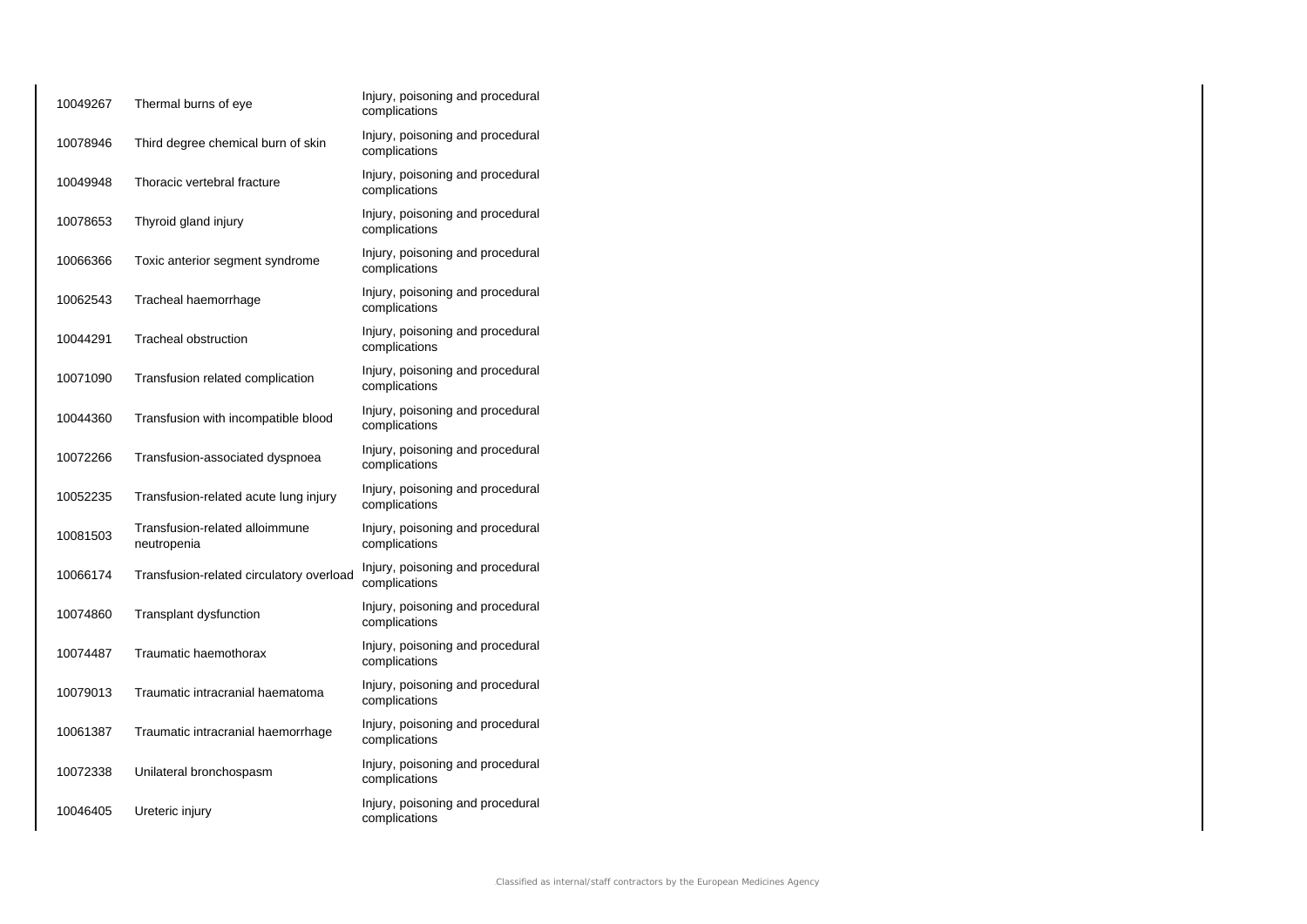| 10074942 | Urinary tract stoma complication   | Injury, poisoning and procedural<br>complications |
|----------|------------------------------------|---------------------------------------------------|
| 10070301 | Uterine dehiscence                 | Injury, poisoning and procedural<br>complications |
| 10061401 | Uterine injury                     | Injury, poisoning and procedural<br>complications |
| 10046810 | Uterine perforation                | Injury, poisoning and procedural<br>complications |
| 10046820 | Uterine rupture                    | Injury, poisoning and procedural<br>complications |
| 10063605 | Uveal prolapse                     | Injury, poisoning and procedural<br>complications |
| 10068148 | Uveitis-glaucoma-hyphaema syndrome | Injury, poisoning and procedural<br>complications |
| 10077763 | Vascular access site dissection    | Injury, poisoning and procedural<br>complications |
| 10077648 | Vascular access site occlusion     | Injury, poisoning and procedural<br>complications |
| 10077652 | Vascular access site rupture       | Injury, poisoning and procedural<br>complications |
| 10078675 | Vascular access site thrombosis    | Injury, poisoning and procedural<br>complications |
| 10082739 | Vascular access steal syndrome     | Injury, poisoning and procedural<br>complications |
| 10063079 | Vascular anastomosis aneurysm      | Injury, poisoning and procedural<br>complications |
| 10084092 | Vascular anastomotic haemorrhage   | Injury, poisoning and procedural<br>complications |
| 10062170 | Vascular bypass dysfunction        | Injury, poisoning and procedural<br>complications |
| 10064252 | Vascular graft complication        | Injury, poisoning and procedural<br>complications |
| 10049060 | Vascular graft occlusion           | Injury, poisoning and procedural<br>complications |
| 10077331 | Vascular graft restenosis          | Injury, poisoning and procedural<br>complications |
| 10077330 | Vascular graft stenosis            | Injury, poisoning and procedural<br>complications |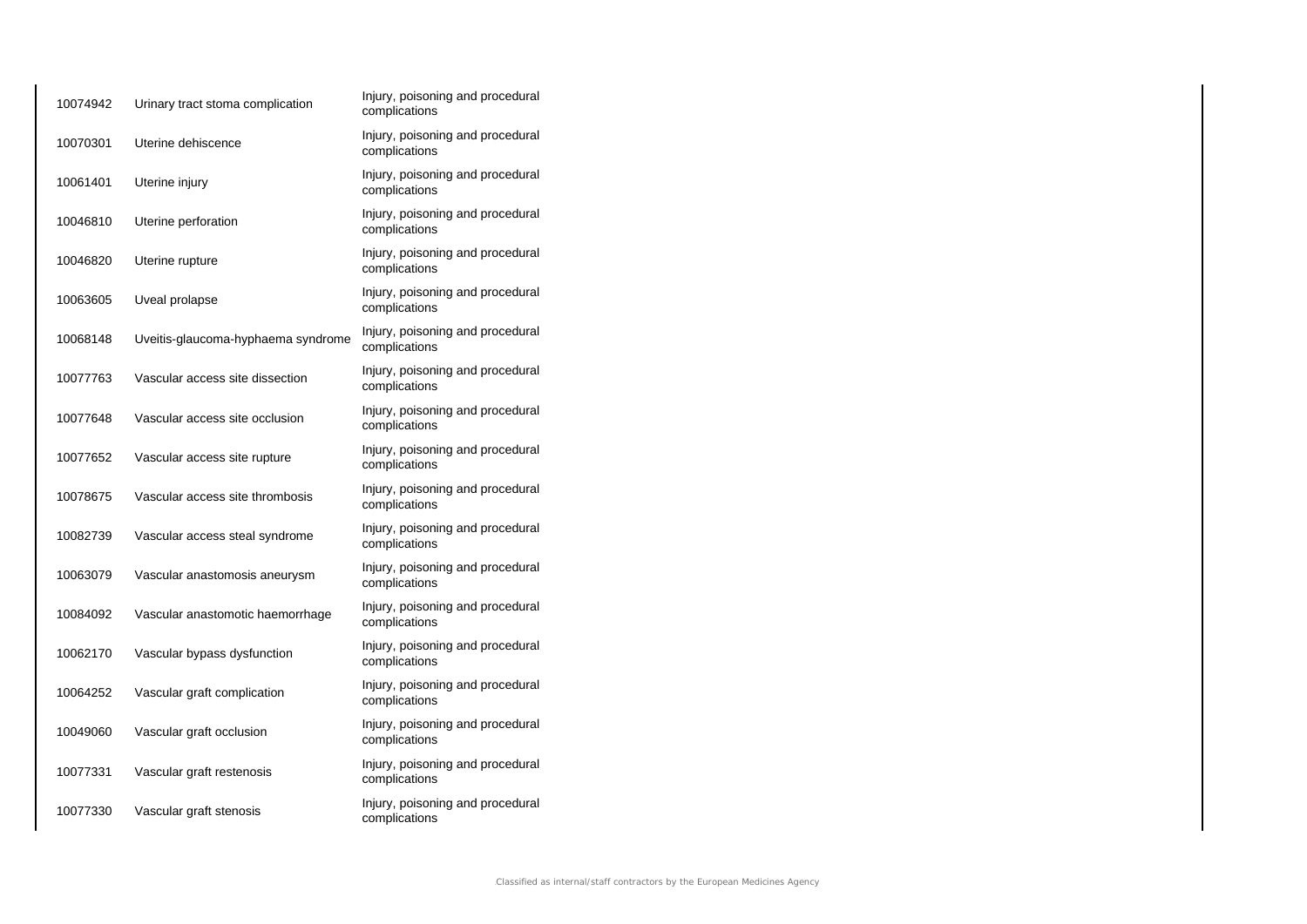| 10069922 | Vascular graft thrombosis                        | Injury, poisoning and procedural<br>complications |
|----------|--------------------------------------------------|---------------------------------------------------|
| 10078269 | Vascular pseudoaneurysm thrombosis               | Injury, poisoning and procedural<br>complications |
| 10067080 | Vasoplegia syndrome                              | Injury, poisoning and procedural<br>complications |
| 10047194 | Vena cava injury                                 | Injury, poisoning and procedural<br>complications |
| 10047228 | Venous injury                                    | Injury, poisoning and procedural<br>complications |
| 10047639 | Vith nerve injury                                | Injury, poisoning and procedural<br>complications |
| 10057436 | Vitreous injury                                  | Injury, poisoning and procedural<br>complications |
| 10071212 | Vulvovaginal injury                              | Injury, poisoning and procedural<br>complications |
| 10053208 | Wound decomposition                              | Injury, poisoning and procedural<br>complications |
| 10053716 | Wound necrosis                                   | Injury, poisoning and procedural<br>complications |
| 10048224 | XIIth nerve injury                               | Injury, poisoning and procedural<br>complications |
| 10059976 | Albumin CSF abnormal                             | Investigations                                    |
| 10059979 | Albumin CSF decreased                            | Investigations                                    |
| 10059978 | Albumin CSF increased                            | Investigations                                    |
| 10001776 | Alpha 1 foetoprotein amniotic fluid<br>abnormal  | Investigations                                    |
| 10001778 | Alpha 1 foetoprotein amniotic fluid<br>increased | Investigations                                    |
| 10001959 | Amniocentesis abnormal                           | Investigations                                    |
| 10001965 | Amnioscopy abnormal                              | Investigations                                    |
| 10064845 | Amniotic fluid erythropoietin level<br>increased | Investigations                                    |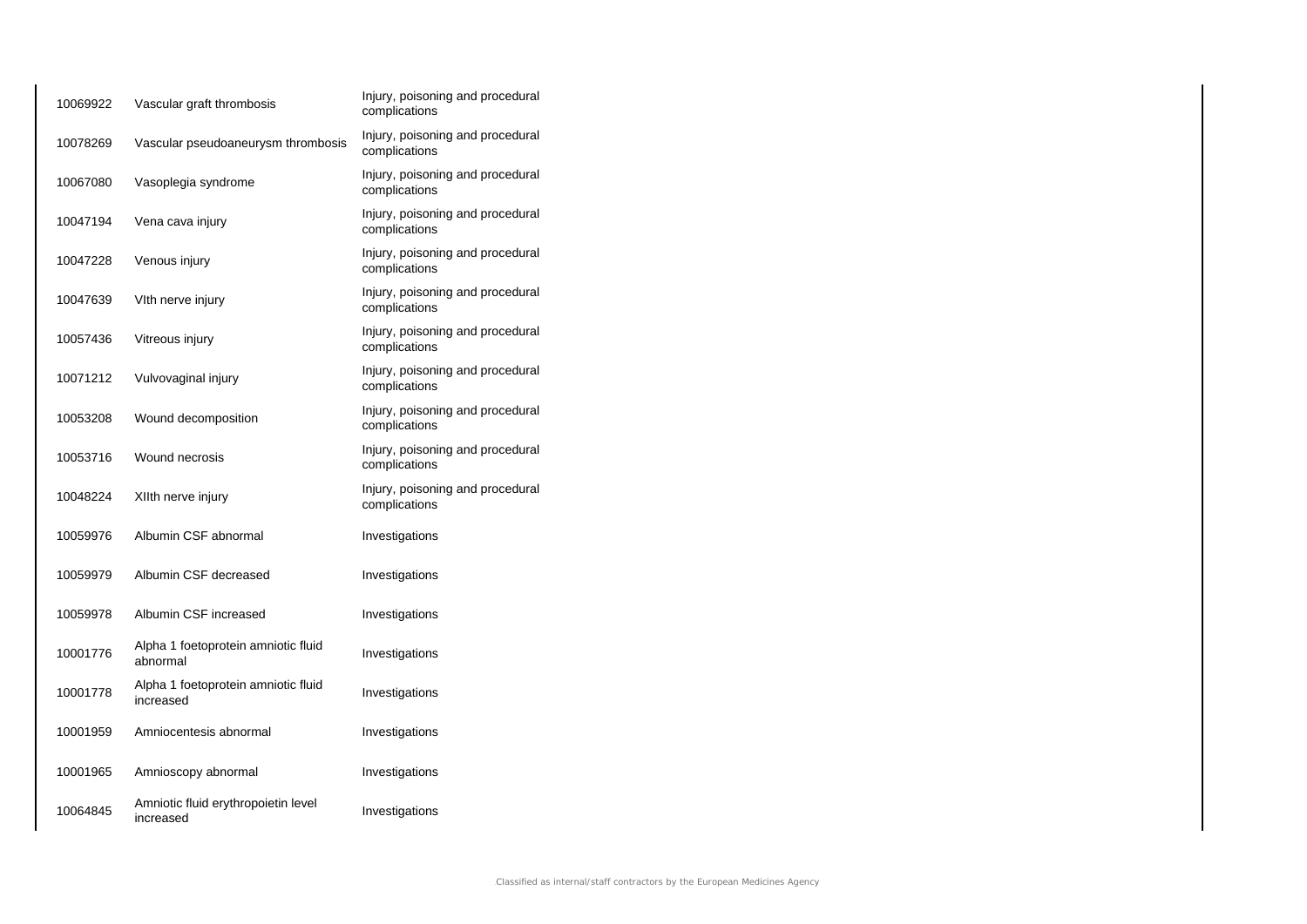| 10067079 | Amniotic fluid index abnormal                      | Investigations |
|----------|----------------------------------------------------|----------------|
| 10063356 | Amniotic fluid volume decreased                    | Investigations |
| 10063357 | Amniotic fluid volume increased                    | Investigations |
| 10078834 | Amniotic membrane rupture test<br>positive         | Investigations |
| 10076778 | Anti factor IX antibody increased                  | Investigations |
| 10058748 | Anti factor IX antibody positive                   | Investigations |
| 10076777 | Anti factor VIII antibody increased                | Investigations |
| 10049013 | Anti factor VIII antibody positive                 | Investigations |
| 10048537 | Biopsy chorionic villous abnormal                  | Investigations |
| 10058370 | Biopsy foetal abnormal                             | Investigations |
| 10062274 | Blast cell count increased                         | Investigations |
| 10085254 | Cancer cells urine present                         | Investigations |
| 10007266 | Carcinoembryonic antigen increased                 | Investigations |
| 10007980 | Central venous pressure increased                  | Investigations |
| 10075616 | Columbia suicide severity rating scale<br>abnormal | Investigations |
| 10011521 | CSF cell count abnormal                            | Investigations |
| 10011522 | CSF cell count increased                           | Investigations |
| 10011529 | CSF culture positive                               | Investigations |
| 10011531 | CSF electrophoresis abnormal                       | Investigations |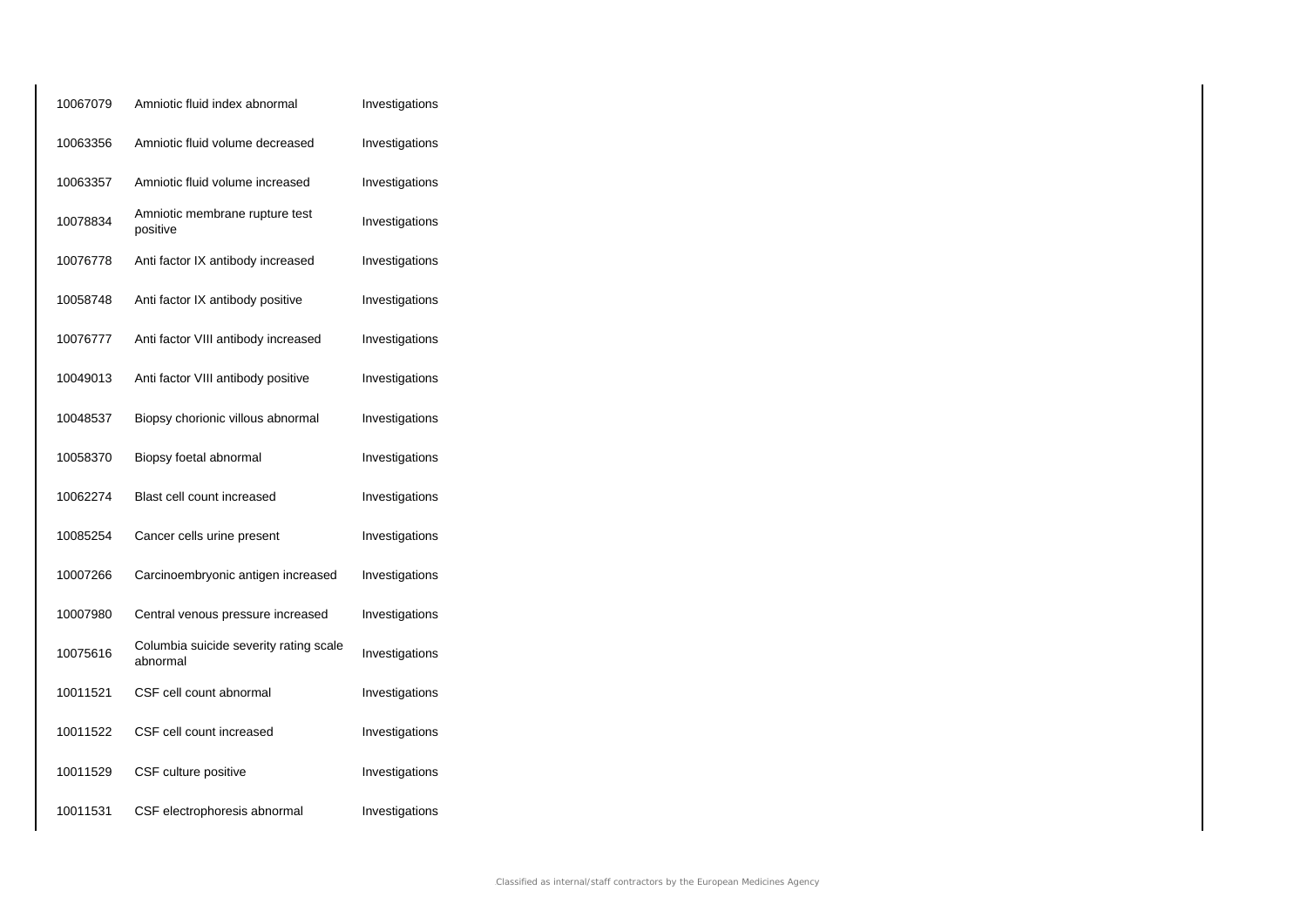| 10079291 | CSF eosinophil count increased               | Investigations |
|----------|----------------------------------------------|----------------|
| 10011536 | CSF glucose abnormal                         | Investigations |
| 10011537 | CSF glucose decreased                        | Investigations |
| 10050763 | CSF glucose increased                        | Investigations |
| 10011540 | CSF granulocyte count abnormal               | Investigations |
| 10064339 | CSF immunoglobulin decreased                 | Investigations |
| 10064338 | CSF immunoglobulin increased                 | Investigations |
| 10059749 | CSF lactate abnormal                         | Investigations |
| 10059751 | CSF lactate decreased                        | Investigations |
| 10011544 | CSF lactate dehydrogenase increased          | Investigations |
| 10059750 | CSF lactate increased                        | Investigations |
| 10069601 | CSF leukocyte/erythrocyte ratio<br>increased | Investigations |
| 10011548 | CSF lymphocyte count abnormal                | Investigations |
| 10011549 | CSF lymphocyte count increased               | Investigations |
| 10061795 | CSF measles antibody positive                | Investigations |
| 10053798 | CSF monocyte count increased                 | Investigations |
| 10053801 | CSF monocyte count positive                  | Investigations |
| 10064741 | CSF mononuclear cell count increased         | Investigations |
| 10059753 | CSF myelin basic protein abnormal            | Investigations |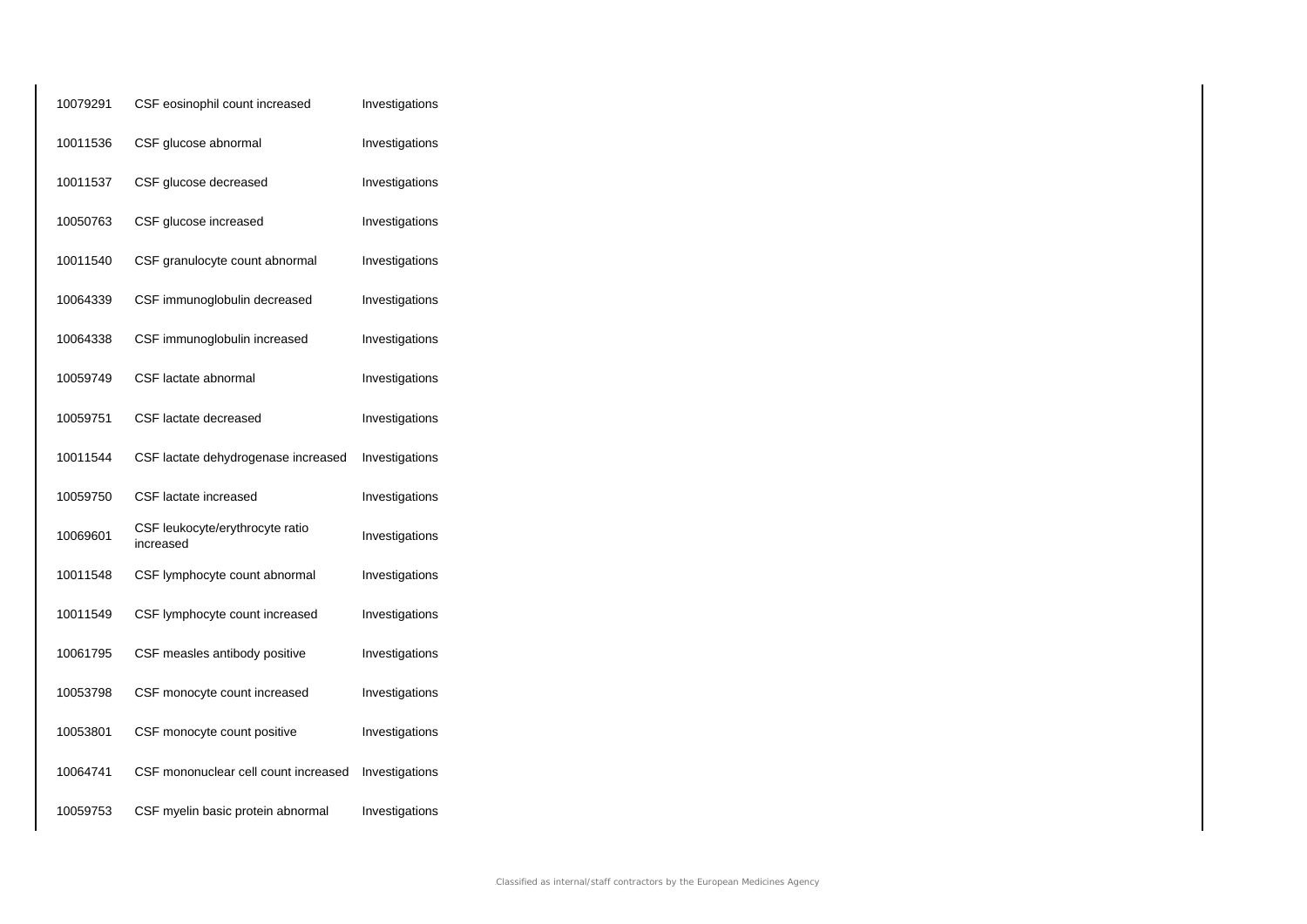| 10059755 | CSF myelin basic protein decreased            | Investigations |
|----------|-----------------------------------------------|----------------|
| 10059754 | CSF myelin basic protein increased            | Investigations |
| 10053803 | CSF neutrophil count increased                | Investigations |
| 10011557 | CSF neutrophil count positive                 | Investigations |
| 10011558 | CSF oligoclonal band                          | Investigations |
| 10011562 | CSF oligoclonal band present                  | Investigations |
| 10011564 | CSF pH abnormal                               | Investigations |
| 10011565 | CSF pH decreased                              | Investigations |
| 10011566 | CSF pH increased                              | Investigations |
| 10064739 | CSF polymorphonuclear cell count<br>increased | Investigations |
| 10061798 | CSF pressure abnormal                         | Investigations |
| 10011570 | CSF pressure increased                        | Investigations |
| 10011573 | CSF protein abnormal                          | Investigations |
| 10011575 | CSF protein increased                         | Investigations |
| 10075562 | CSF red blood cell count positive             | Investigations |
| 10011582 | CSF specific gravity abnormal                 | Investigations |
| 10011583 | CSF specific gravity decreased                | Investigations |
| 10011584 | CSF specific gravity increased                | Investigations |
| 10059703 | CSF test abnormal                             | Investigations |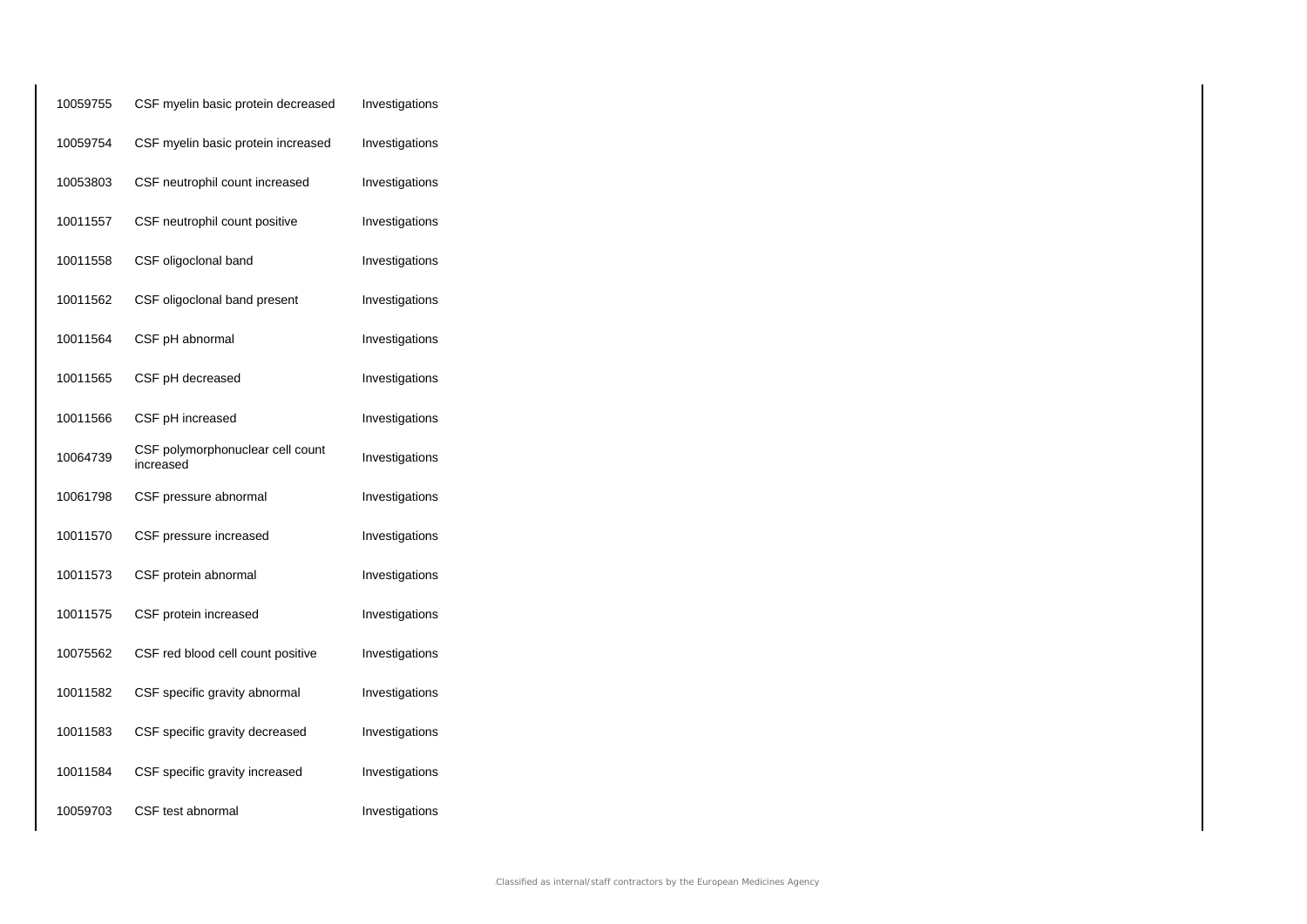| 10061800 | CSF virus identified                                  | Investigations |
|----------|-------------------------------------------------------|----------------|
| 10053805 | CSF white blood cell count increased                  | Investigations |
| 10061100 | CSF white blood cell count positive                   | Investigations |
| 10070381 | Ebola virus test positive                             | Investigations |
| 10075299 | ECG signs of myocardial infarction                    | Investigations |
| 10014372 | Electrocardiogram delta waves<br>abnormal             | Investigations |
| 10064209 | Electrocardiogram P pulmonale                         | Investigations |
| 10014374 | Electrocardiogram PR shortened                        | Investigations |
| 10051177 | Electrocardiogram Q wave abnormal                     | Investigations |
| 10014380 | Electrocardiogram QRS complex<br>prolonged            | Investigations |
| 10051158 | Electrocardiogram QRS complex<br>shortened            | Investigations |
| 10063748 | Electrocardiogram QT interval abnormal Investigations |                |
| 10014387 | Electrocardiogram QT prolonged                        | Investigations |
| 10014388 | Electrocardiogram QT shortened                        | Investigations |
| 10048883 | Electrocardiogram R on T phenomenon                   | Investigations |
| 10052464 | Electrocardiogram repolarisation<br>abnormality       | Investigations |
| 10014391 | Electrocardiogram ST segment<br>depression            | Investigations |
| 10014392 | Electrocardiogram ST segment<br>elevation             | Investigations |
| 10061117 | Electrocardiogram ST-T change                         | Investigations |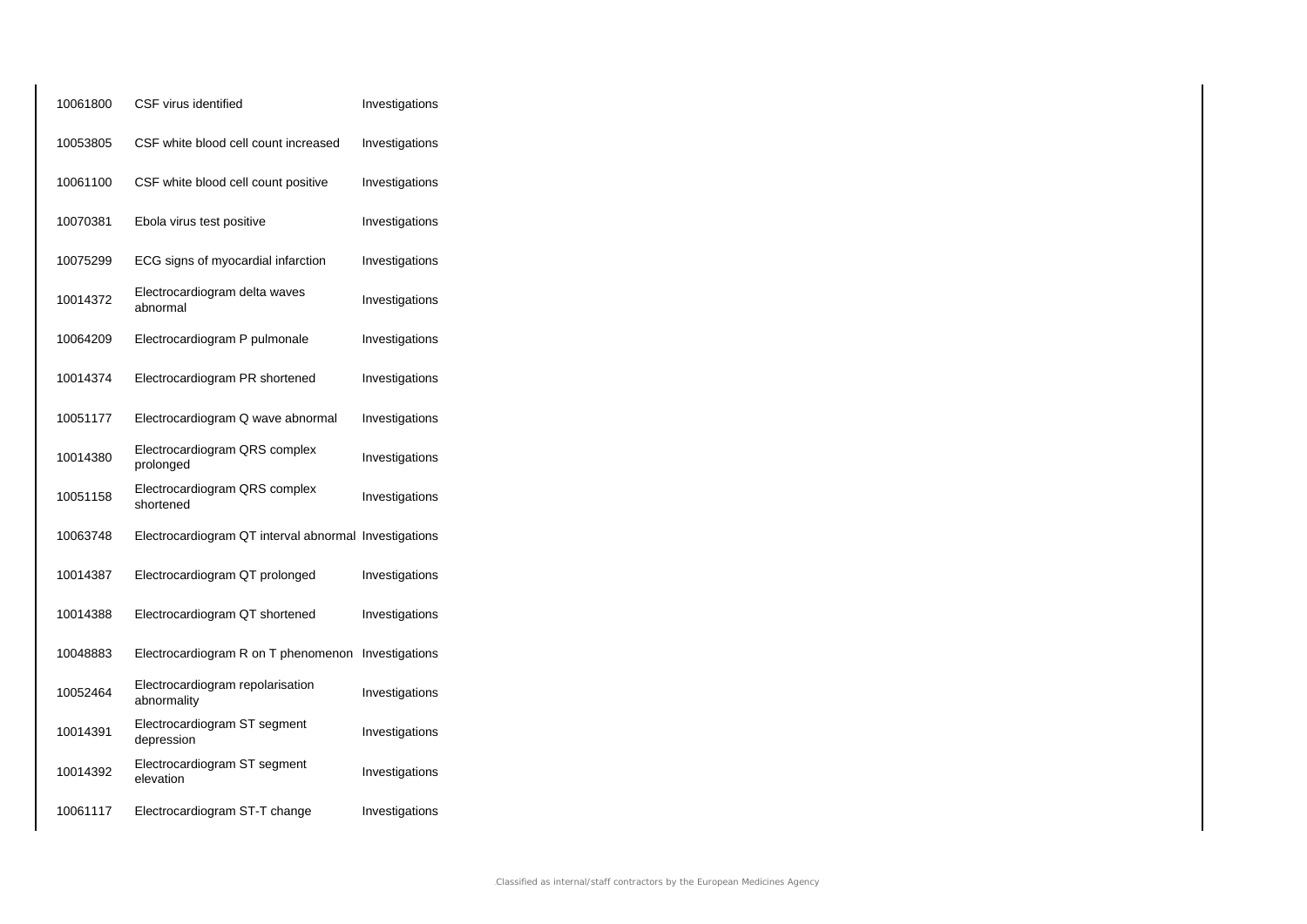| 10052333 | Electrocardiogram ST-T segment<br>abnormal           | Investigations |
|----------|------------------------------------------------------|----------------|
| 10049224 | Electrocardiogram ST-T segment<br>depression         | Investigations |
| 10049225 | Electrocardiogram ST-T segment<br>elevation          | Investigations |
| 10050382 | Electrocardiogram T wave biphasic                    | Investigations |
| 10014395 | Electrocardiogram T wave inversion                   | Investigations |
| 10071384 | Expanded disability status scale score<br>increased  | Investigations |
| 10075679 | FIP1L1/PDGFR alpha fusion kinase<br>positive         | Investigations |
| 10078124 | Foetal biophysical profile score<br>abnormal         | Investigations |
| 10077579 | Foetal gastrointestinal tract imaging<br>abnormal    | Investigations |
| 10051136 | Foetal heart rate decreased                          | Investigations |
| 10051138 | Foetal heart rate increased                          | Investigations |
| 10077580 | Foetal musculoskeletal imaging<br>abnormal           | Investigations |
| 10077581 | Foetal renal imaging abnormal                        | Investigations |
| 10019150 | Haptoglobin decreased                                | Investigations |
| 10078957 | JC virus CSF test positive                           | Investigations |
| 10072577 | Kleihauer-Betke test positive                        | Investigations |
| 10070344 | Lyssavirus test positive                             | Investigations |
| 10077291 | Model for end stage liver disease score<br>abnormal  | Investigations |
| 10077292 | Model for end stage liver disease score<br>increased | Investigations |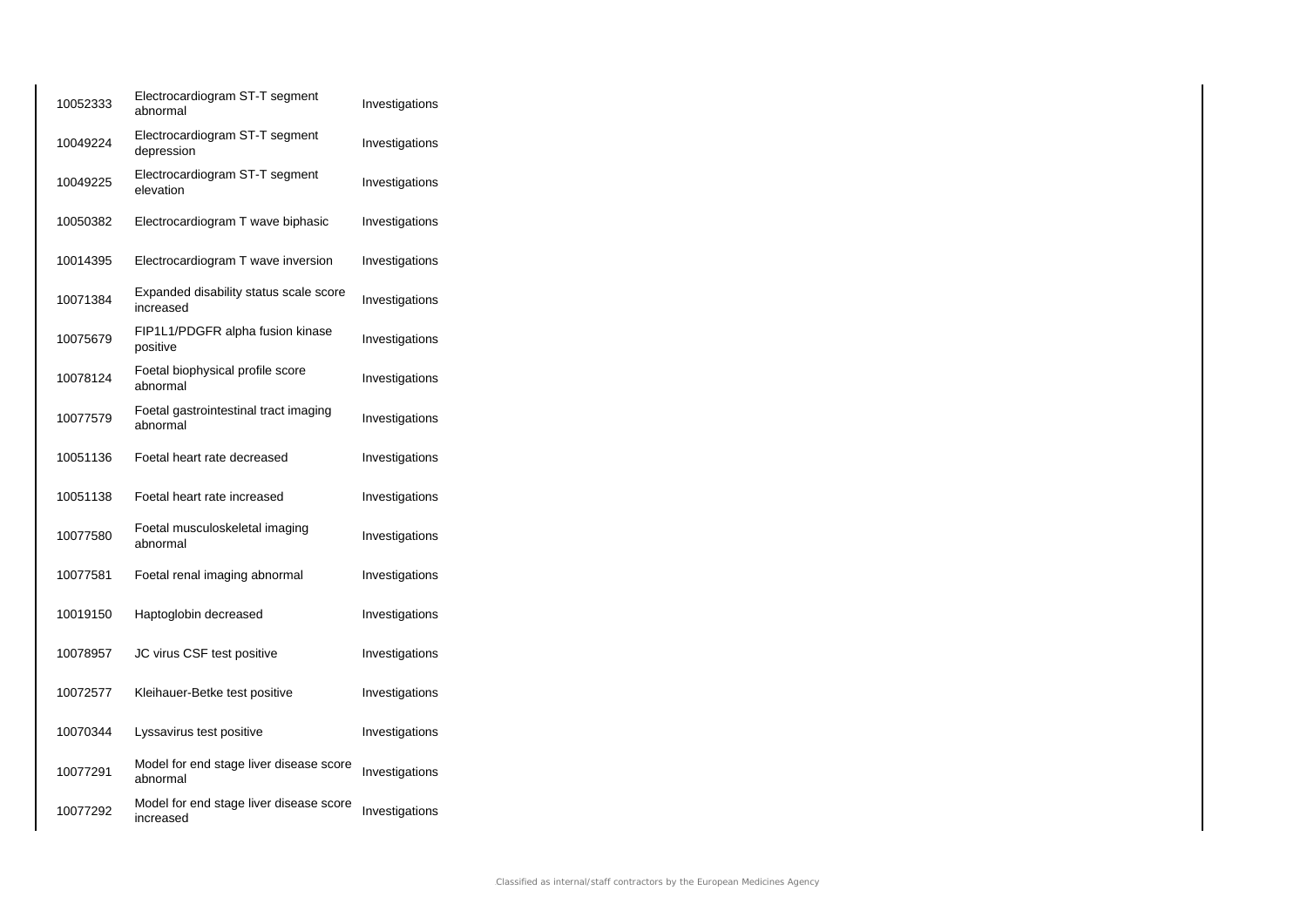| 10072881 | Modified Rankin score increased                   | Investigations                     |
|----------|---------------------------------------------------|------------------------------------|
| 10078279 | Myeloblast present                                | Investigations                     |
| 10075211 | Myocardial necrosis marker increased              | Investigations                     |
| 10034877 | Philadelphia chromosome positive                  | Investigations                     |
| 10038170 | Red blood cell sickled cells present              | Investigations                     |
| 10068479 | SI QIII TIII pattern                              | Investigations                     |
| 10077578 | Ultrasound foetal abnormal                        | Investigations                     |
| 10084637 | Umbilical artery vascular resistance<br>increased | Investigations                     |
| 10067285 | Vascular resistance pulmonary<br>increased        | Investigations                     |
| 10000483 | Acid-base balance disorder mixed                  | Metabolism and nutrition disorders |
| 10073667 | Acquired lipoatrophic diabetes                    | Metabolism and nutrition disorders |
| 10077257 | Adult failure to thrive                           | Metabolism and nutrition disorders |
| 10079252 | Alcoholic ketoacidosis                            | Metabolism and nutrition disorders |
| 10001937 | Amino acid catabolism disorder                    | Metabolism and nutrition disorders |
| 10001938 | Amino acid metabolism disorder                    | Metabolism and nutrition disorders |
| 10006895 | Cachexia                                          | Metabolism and nutrition disorders |
| 10051714 | Calciphylaxis                                     | Metabolism and nutrition disorders |
| 10012601 | Diabetes mellitus                                 | Metabolism and nutrition disorders |
| 10012607 | Diabetes mellitus inadequate control              | Metabolism and nutrition disorders |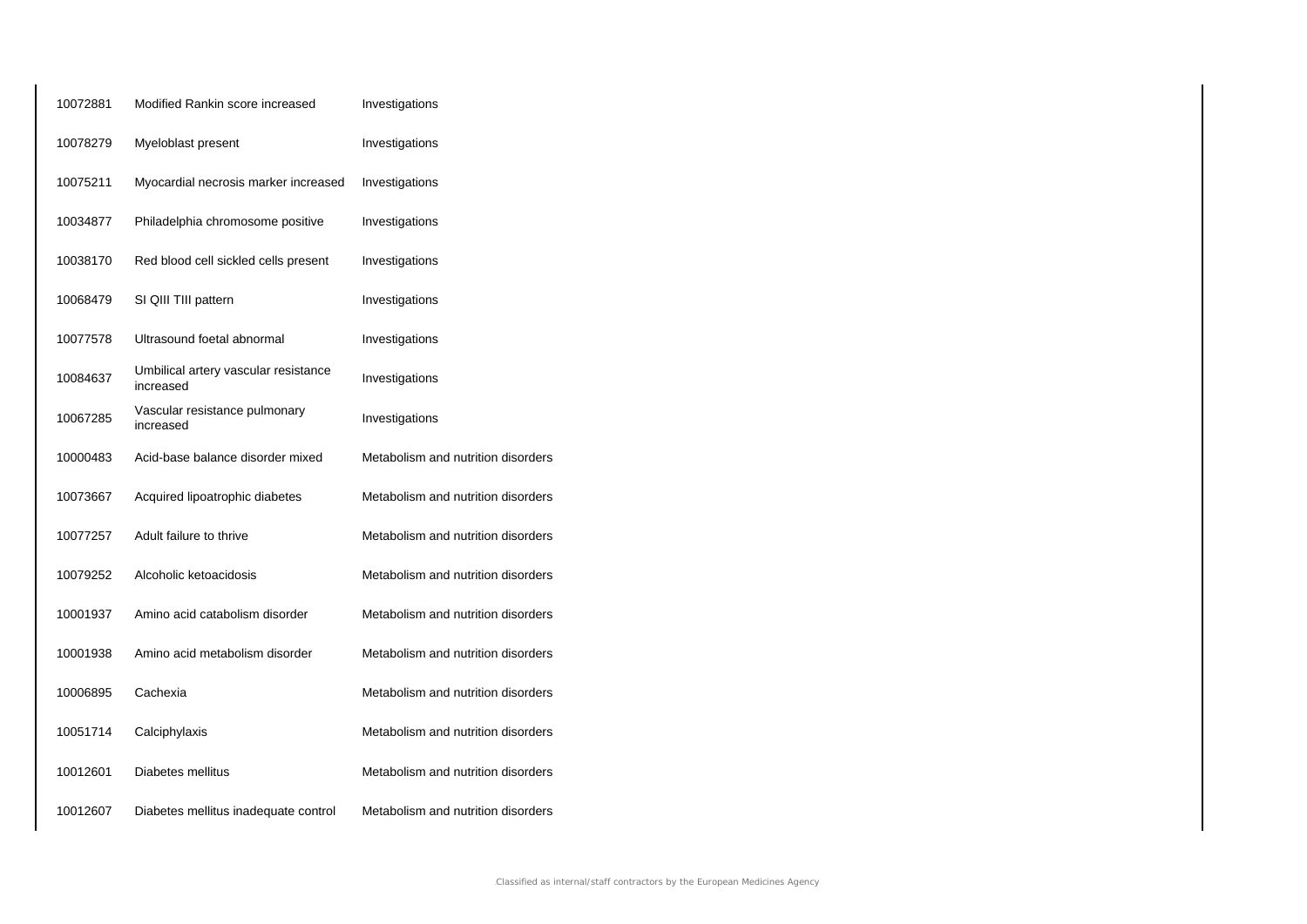| 10050197 | Diabetes mellitus malnutrition-related             | Metabolism and nutrition disorders |
|----------|----------------------------------------------------|------------------------------------|
| 10012631 | Diabetes with hyperosmolarity                      | Metabolism and nutrition disorders |
| 10012671 | Diabetic ketoacidosis                              | Metabolism and nutrition disorders |
| 10012673 | Diabetic ketosis                                   | Metabolism and nutrition disorders |
| 10074309 | Diabetic metabolic decompensation                  | Metabolism and nutrition disorders |
| 10061107 | Disaccharide metabolism disorder                   | Metabolism and nutrition disorders |
| 10080061 | Euglycaemic diabetic ketoacidosis                  | Metabolism and nutrition disorders |
| 10016165 | Failure to thrive                                  | Metabolism and nutrition disorders |
| 10016260 | Fatty acid deficiency                              | Metabolism and nutrition disorders |
| 10072628 | Fulminant type 1 diabetes mellitus                 | Metabolism and nutrition disorders |
| 10017605 | Galactose intolerance                              | Metabolism and nutrition disorders |
| 10073509 | Hyperammonaemic crisis                             | Metabolism and nutrition disorders |
| 10049645 | Hypercatabolism                                    | Metabolism and nutrition disorders |
| 10020606 | Hyperchylomicronaemia                              | Metabolism and nutrition disorders |
| 10063554 | Hyperglycaemic hyperosmolar<br>nonketotic syndrome | Metabolism and nutrition disorders |
| 10077216 | Hyperinsulinaemic hypoglycaemia                    | Metabolism and nutrition disorders |
| 10020646 | Hyperkalaemia                                      | Metabolism and nutrition disorders |
| 10020994 | Hypoglycaemia neonatal                             | Metabolism and nutrition disorders |
| 10021015 | Hypokalaemia                                       | Metabolism and nutrition disorders |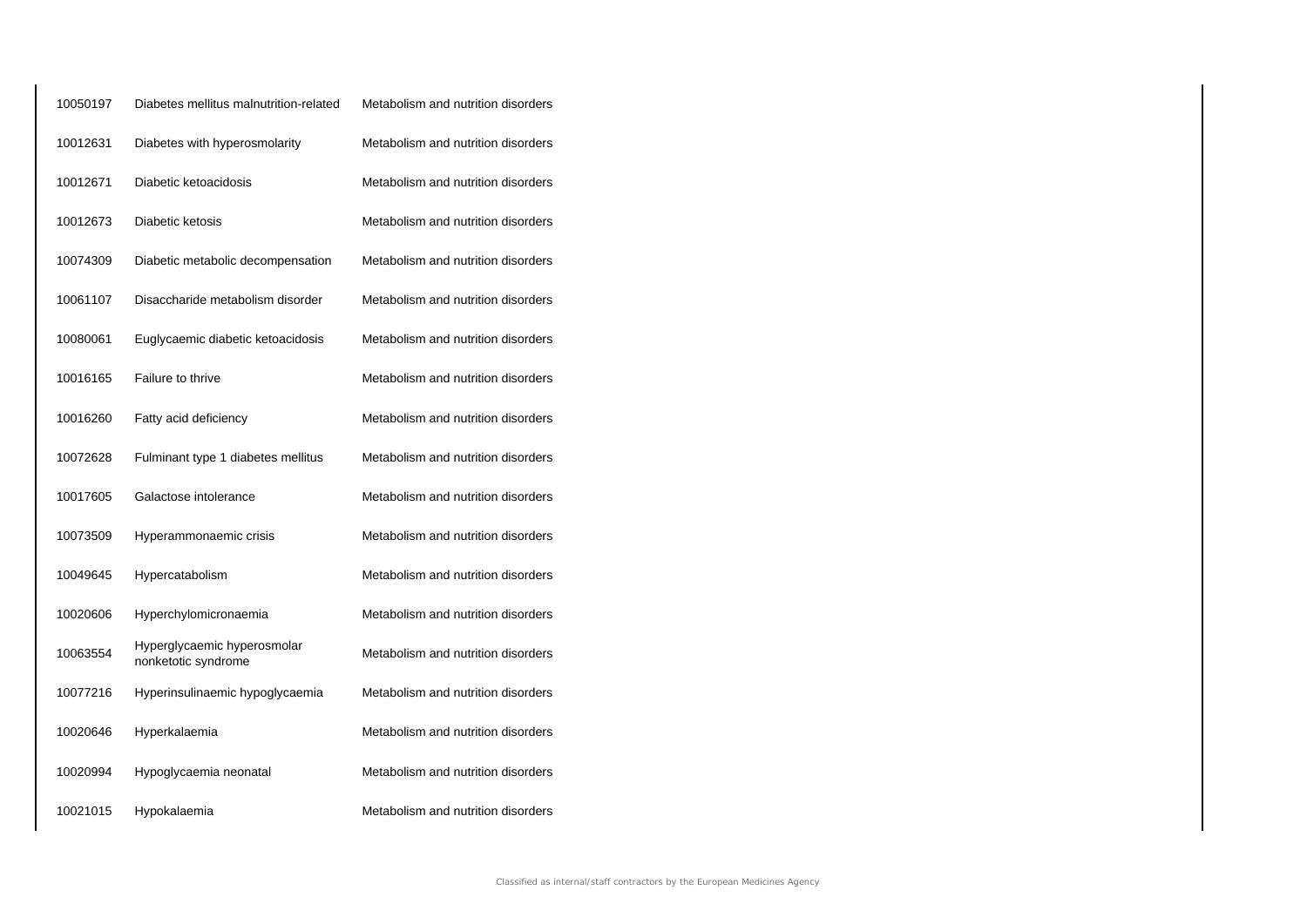| 10022491 | Insulin resistant diabetes                                                    | Metabolism and nutrition disorders |
|----------|-------------------------------------------------------------------------------|------------------------------------|
| 10053247 | Insulin-requiring type 2 diabetes mellitus Metabolism and nutrition disorders |                                    |
| 10023379 | Ketoacidosis                                                                  | Metabolism and nutrition disorders |
| 10023392 | Ketosis-prone diabetes mellitus                                               | Metabolism and nutrition disorders |
| 10023676 | Lactic acidosis                                                               | Metabolism and nutrition disorders |
| 10024004 | Late metabolic acidosis of newborn                                            | Metabolism and nutrition disorders |
| 10063955 | Lipoedema                                                                     | Metabolism and nutrition disorders |
| 10024626 | Lipoprotein deficiency                                                        | Metabolism and nutrition disorders |
| 10027635 | Milk-alkali syndrome                                                          | Metabolism and nutrition disorders |
| 10050029 | Mitochondrial cytopathy                                                       | Metabolism and nutrition disorders |
| 10053961 | Mitochondrial toxicity                                                        | Metabolism and nutrition disorders |
| 10075980 | Monogenic diabetes                                                            | Metabolism and nutrition disorders |
| 10028933 | Neonatal diabetes mellitus                                                    | Metabolism and nutrition disorders |
| 10049222 | Neonatal hyponatraemia                                                        | Metabolism and nutrition disorders |
| 10057037 | Neonatal tetany                                                               | Metabolism and nutrition disorders |
| 10080024 | <b>Nesidioblastosis</b>                                                       | Metabolism and nutrition disorders |
| 10082630 | New onset diabetes after<br>transplantation                                   | Metabolism and nutrition disorders |
| 10052621 | Oroticaciduria                                                                | Metabolism and nutrition disorders |
| 10049226 | Oxalosis                                                                      | Metabolism and nutrition disorders |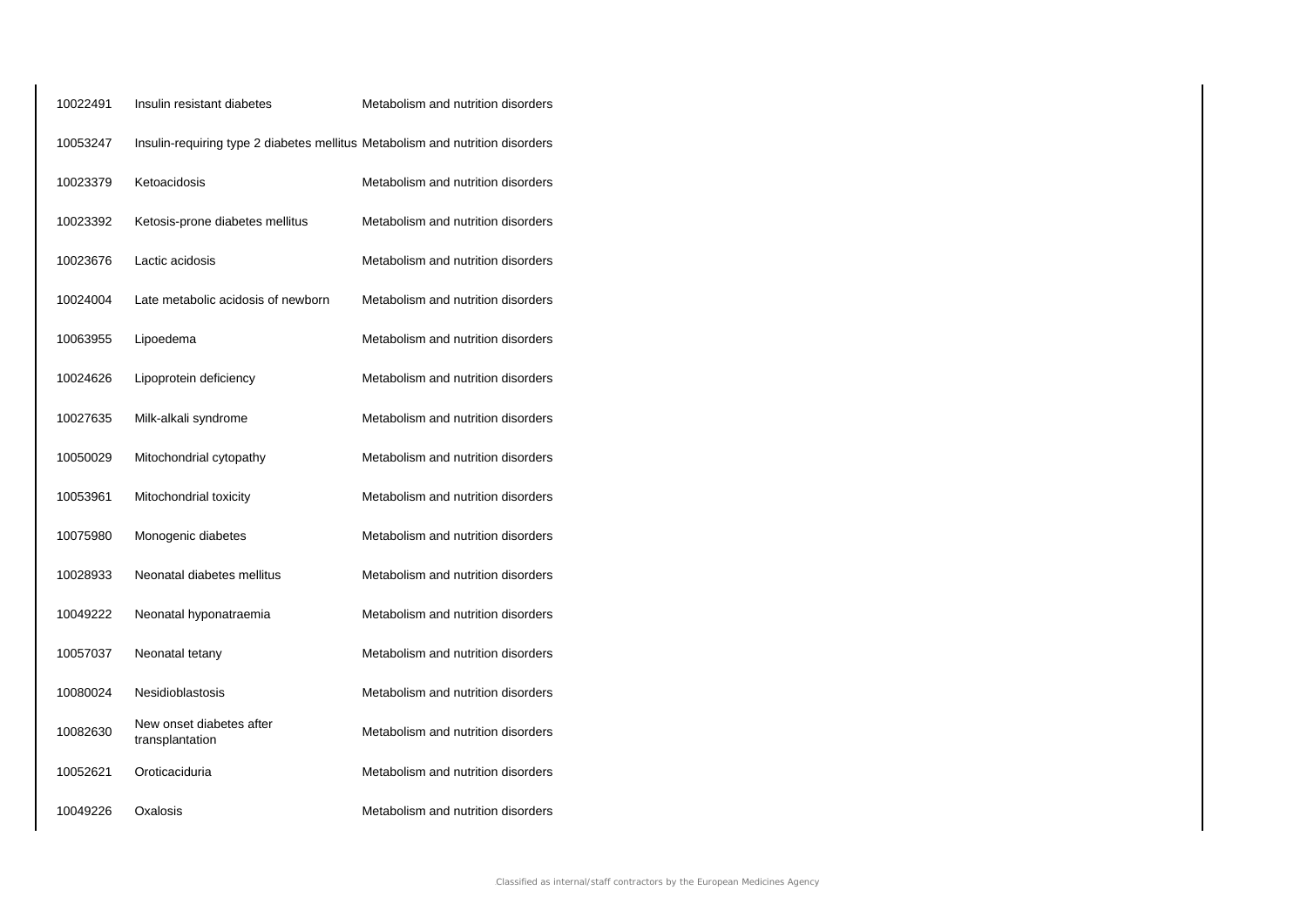| 10033660 | Pancreatogenous diabetes           | Metabolism and nutrition disorders                 |
|----------|------------------------------------|----------------------------------------------------|
| 10082152 | Paraneoplastic hypoglycaemia       | Metabolism and nutrition disorders                 |
| 10061347 | Phosphorus metabolism disorder     | Metabolism and nutrition disorders                 |
| 10061350 | Plasma protein metabolism disorder | Metabolism and nutrition disorders                 |
| 10063181 | Propofol infusion syndrome         | Metabolism and nutrition disorders                 |
| 10038236 | Refeeding syndrome                 | Metabolism and nutrition disorders                 |
| 10081396 | ROHHAD syndrome                    | Metabolism and nutrition disorders                 |
| 10040576 | Shock hypoglycaemic                | Metabolism and nutrition disorders                 |
| 10074426 | Sick cell syndrome                 | Metabolism and nutrition disorders                 |
| 10041954 | Starvation                         | Metabolism and nutrition disorders                 |
| 10081755 | Steroid diabetes                   | Metabolism and nutrition disorders                 |
| 10045170 | Tumour lysis syndrome              | Metabolism and nutrition disorders                 |
| 10067584 | Type 1 diabetes mellitus           | Metabolism and nutrition disorders                 |
| 10067585 | Type 2 diabetes mellitus           | Metabolism and nutrition disorders                 |
| 10072659 | Type 3 diabetes mellitus           | Metabolism and nutrition disorders                 |
| 10046324 | Uraemic acidosis                   | Metabolism and nutrition disorders                 |
| 10047837 | Water intoxication                 | Metabolism and nutrition disorders                 |
| 10064158 | Acquired foramen magnum stenosis   | Musculoskeletal and connective tissue<br>disorders |
| 10066072 | Acral overgrowth                   | Musculoskeletal and connective tissue<br>disorders |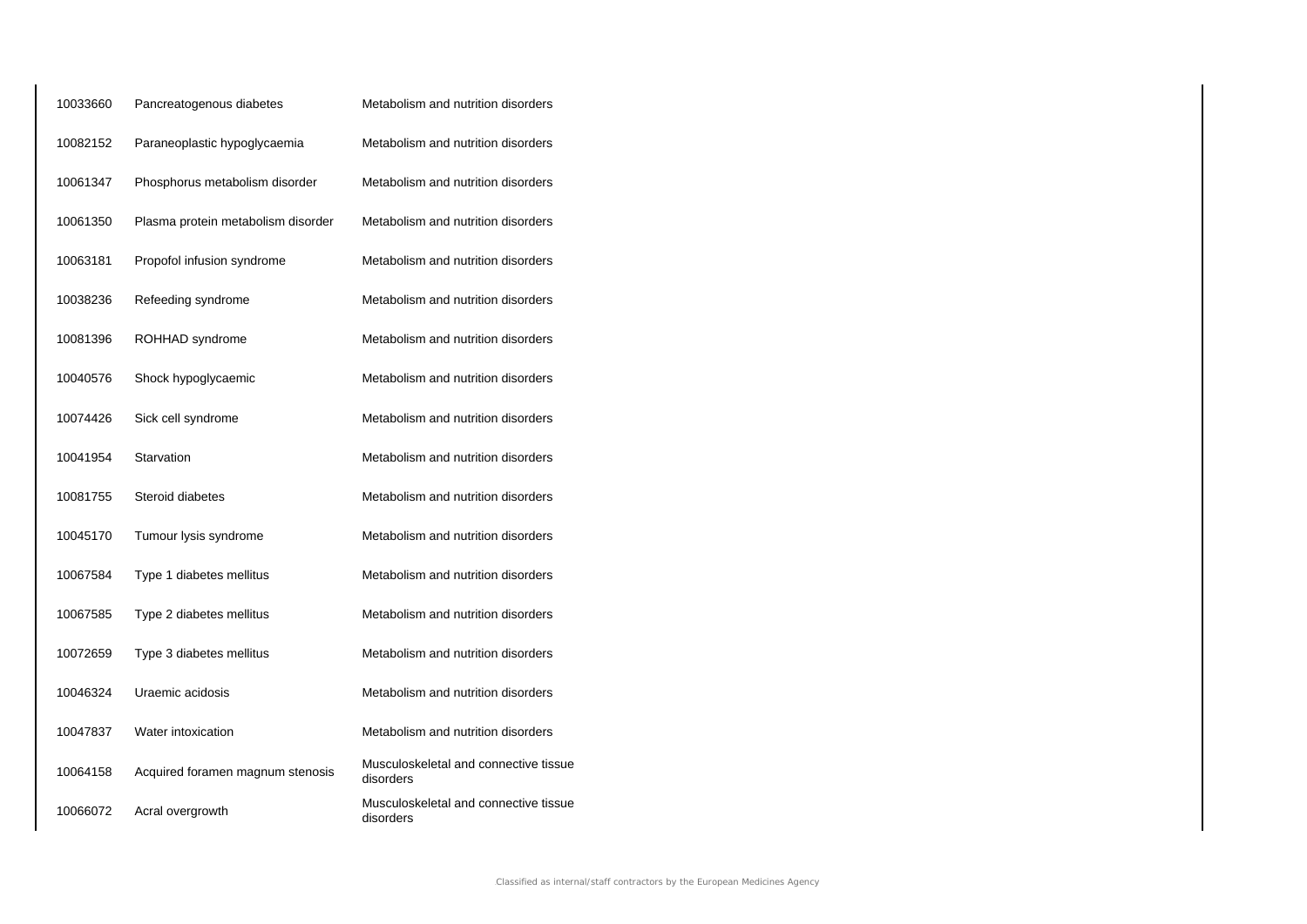| 10085600 | Acute aseptic arthritis                             | Musculoskeletal and connective tissue<br>disorders | New term for V24.0. Acute aseptic arthritis is an adverse event of special<br>interest (AESI) for vaccines which will facilitate coding and signal detection<br>in the context of vaccine surveillance incl. COVID-19. Other inflammatory<br>arthritis terms PTs such as Immune-mediated arthritis, or Reactive arthritis<br>are included as well. |
|----------|-----------------------------------------------------|----------------------------------------------------|----------------------------------------------------------------------------------------------------------------------------------------------------------------------------------------------------------------------------------------------------------------------------------------------------------------------------------------------------|
| 10064554 | Amyloid arthropathy                                 | Musculoskeletal and connective tissue<br>disorders |                                                                                                                                                                                                                                                                                                                                                    |
| 10002027 | Amyotrophy                                          | Musculoskeletal and connective tissue<br>disorders |                                                                                                                                                                                                                                                                                                                                                    |
| 10002556 | Ankylosing spondylitis                              | Musculoskeletal and connective tissue<br>disorders |                                                                                                                                                                                                                                                                                                                                                    |
| 10003267 | Arthritis reactive                                  | Musculoskeletal and connective tissue<br>disorders |                                                                                                                                                                                                                                                                                                                                                    |
| 10071155 | Autoimmune arthritis                                | Musculoskeletal and connective tissue<br>disorders |                                                                                                                                                                                                                                                                                                                                                    |
| 10082418 | Autoimmune myositis                                 | Musculoskeletal and connective tissue<br>disorders |                                                                                                                                                                                                                                                                                                                                                    |
| 10049824 | Bone infarction                                     | Musculoskeletal and connective tissue<br>disorders |                                                                                                                                                                                                                                                                                                                                                    |
| 10081150 | Bone sequestrum                                     | Musculoskeletal and connective tissue<br>disorders |                                                                                                                                                                                                                                                                                                                                                    |
| 10069494 | Carcinomatous polyarthritis                         | Musculoskeletal and connective tissue<br>disorders |                                                                                                                                                                                                                                                                                                                                                    |
| 10008313 | Cervical spinal stenosis                            | Musculoskeletal and connective tissue<br>disorders |                                                                                                                                                                                                                                                                                                                                                    |
| 10076597 | Chest wall haematoma                                | Musculoskeletal and connective tissue<br>disorders |                                                                                                                                                                                                                                                                                                                                                    |
| 10048831 | Chest wall necrosis                                 | Musculoskeletal and connective tissue<br>disorders |                                                                                                                                                                                                                                                                                                                                                    |
| 10082974 | Chondronecrosis                                     | Musculoskeletal and connective tissue<br>disorders |                                                                                                                                                                                                                                                                                                                                                    |
| 10078095 | Chronic kidney disease-mineral and<br>bone disorder | Musculoskeletal and connective tissue<br>disorders |                                                                                                                                                                                                                                                                                                                                                    |
| 10010121 | Compartment syndrome                                | Musculoskeletal and connective tissue<br>disorders |                                                                                                                                                                                                                                                                                                                                                    |
| 10011380 | <b>CREST</b> syndrome                               | Musculoskeletal and connective tissue<br>disorders |                                                                                                                                                                                                                                                                                                                                                    |
| 10013872 | Dupuytren's contracture                             | Musculoskeletal and connective tissue<br>disorders |                                                                                                                                                                                                                                                                                                                                                    |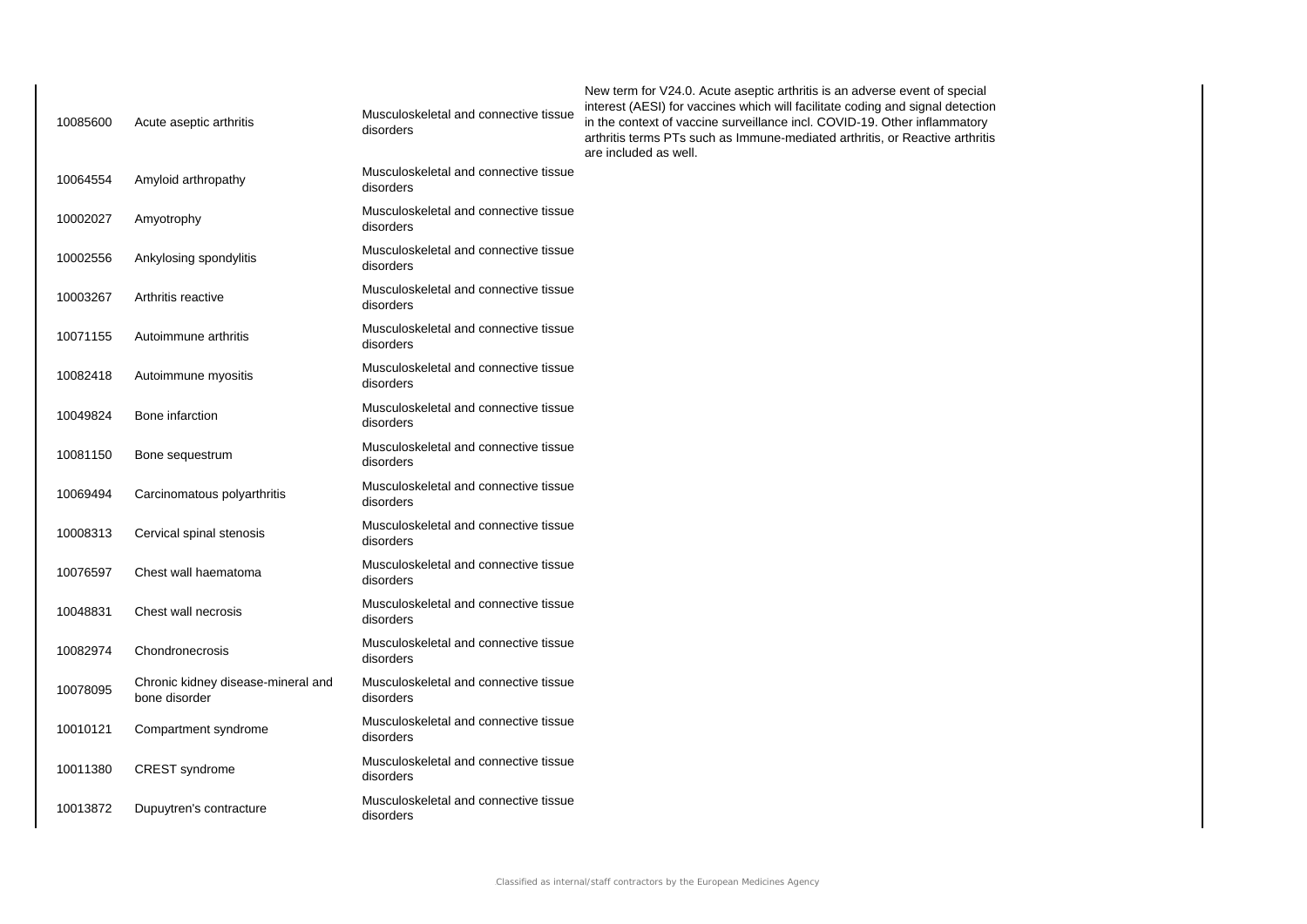| 10014954 | Eosinophilic fasciitis            | Musculoskeletal and connective tissue<br>disorders |
|----------|-----------------------------------|----------------------------------------------------|
| 10015078 | Epiphyses premature fusion        | Musculoskeletal and connective tissue<br>disorders |
| 10016386 | Felty's syndrome                  | Musculoskeletal and connective tissue<br>disorders |
| 10051004 | Floppy infant                     | Musculoskeletal and connective tissue<br>disorders |
| 10071095 | Growth failure                    | Musculoskeletal and connective tissue<br>disorders |
| 10053759 | Growth retardation                | Musculoskeletal and connective tissue<br>disorders |
| 10018829 | Haemarthrosis                     | Musculoskeletal and connective tissue<br>disorders |
| 10065057 | Haemophilic arthropathy           | Musculoskeletal and connective tissue<br>disorders |
| 10062624 | High turnover osteopathy          | Musculoskeletal and connective tissue<br>disorders |
| 10062623 | Hungry bone syndrome              | Musculoskeletal and connective tissue<br>disorders |
| 10048615 | Hypertonia neonatal               | Musculoskeletal and connective tissue<br>disorders |
| 10081362 | Hypophosphataemic osteomalacia    | Musculoskeletal and connective tissue<br>disorders |
| 10021119 | Hypotonia neonatal                | Musculoskeletal and connective tissue<br>disorders |
| 10083155 | Immune-mediated arthritis         | Musculoskeletal and connective tissue<br>disorders |
| 10083073 | Immune-mediated myositis          | Musculoskeletal and connective tissue<br>disorders |
| 10077271 | Immunoglobulin G4 related disease | Musculoskeletal and connective tissue<br>disorders |
| 10066407 | Inclusion body myositis           | Musculoskeletal and connective tissue<br>disorders |
| 10079106 | Jaw fistula                       | Musculoskeletal and connective tissue<br>disorders |
| 10023203 | Joint destruction                 | Musculoskeletal and connective tissue<br>disorders |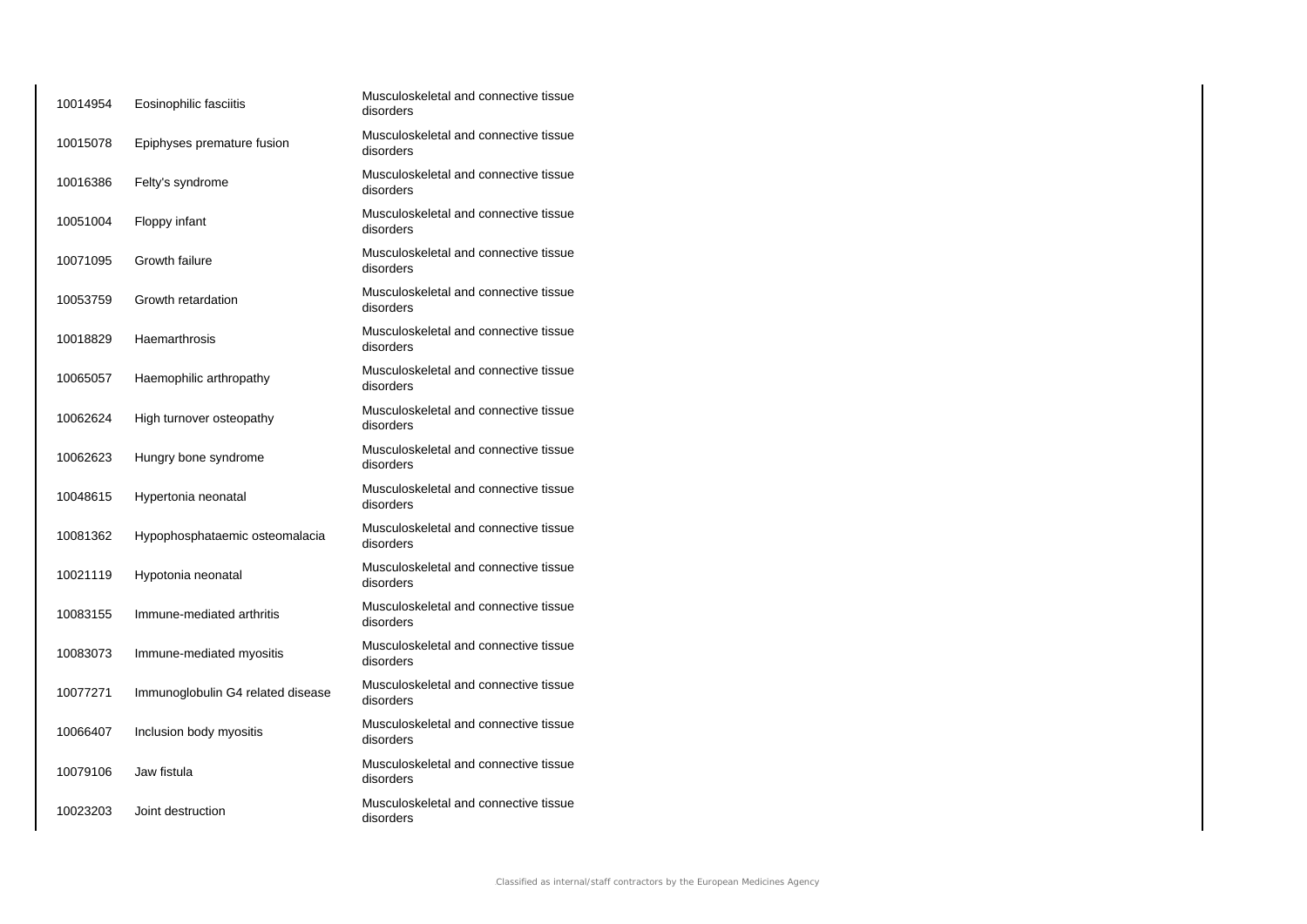| 10059176 | Juvenile idiopathic arthritis   | Musculoskeletal and connective tissue<br>disorders |
|----------|---------------------------------|----------------------------------------------------|
| 10076673 | Juvenile polymyositis           | Musculoskeletal and connective tissue<br>disorders |
| 10076674 | Juvenile psoriatic arthritis    | Musculoskeletal and connective tissue<br>disorders |
| 10076675 | Juvenile spondyloarthritis      | Musculoskeletal and connective tissue<br>disorders |
| 10079642 | Lupus myositis                  | Musculoskeletal and connective tissue<br>disorders |
| 10050551 | Lupus-like syndrome             | Musculoskeletal and connective tissue<br>disorders |
| 10077755 | Malignant psoas syndrome        | Musculoskeletal and connective tissue<br>disorders |
| 10050284 | Melorheostosis                  | Musculoskeletal and connective tissue<br>disorders |
| 10065103 | Mitochondrial myopathy acquired | Musculoskeletal and connective tissue<br>disorders |
| 10027754 | Mixed connective tissue disease | Musculoskeletal and connective tissue<br>disorders |
| 10082326 | Mueller-Weiss syndrome          | Musculoskeletal and connective tissue<br>disorders |
| 10028309 | Muscle haemorrhage              | Musculoskeletal and connective tissue<br>disorders |
| 10028311 | Muscle hypertrophy              | Musculoskeletal and connective tissue<br>disorders |
| 10028320 | Muscle necrosis                 | Musculoskeletal and connective tissue<br>disorders |
| 10028365 | Muscular sarcoidosis            | Musculoskeletal and connective tissue<br>disorders |
| 10082578 | Musculoskeletal toxicity        | Musculoskeletal and connective tissue<br>disorders |
| 10028643 | Myopathy endocrine              | Musculoskeletal and connective tissue<br>disorders |
| 10028648 | Myopathy toxic                  | Musculoskeletal and connective tissue<br>disorders |
| 10064584 | Myosclerosis                    | Musculoskeletal and connective tissue<br>disorders |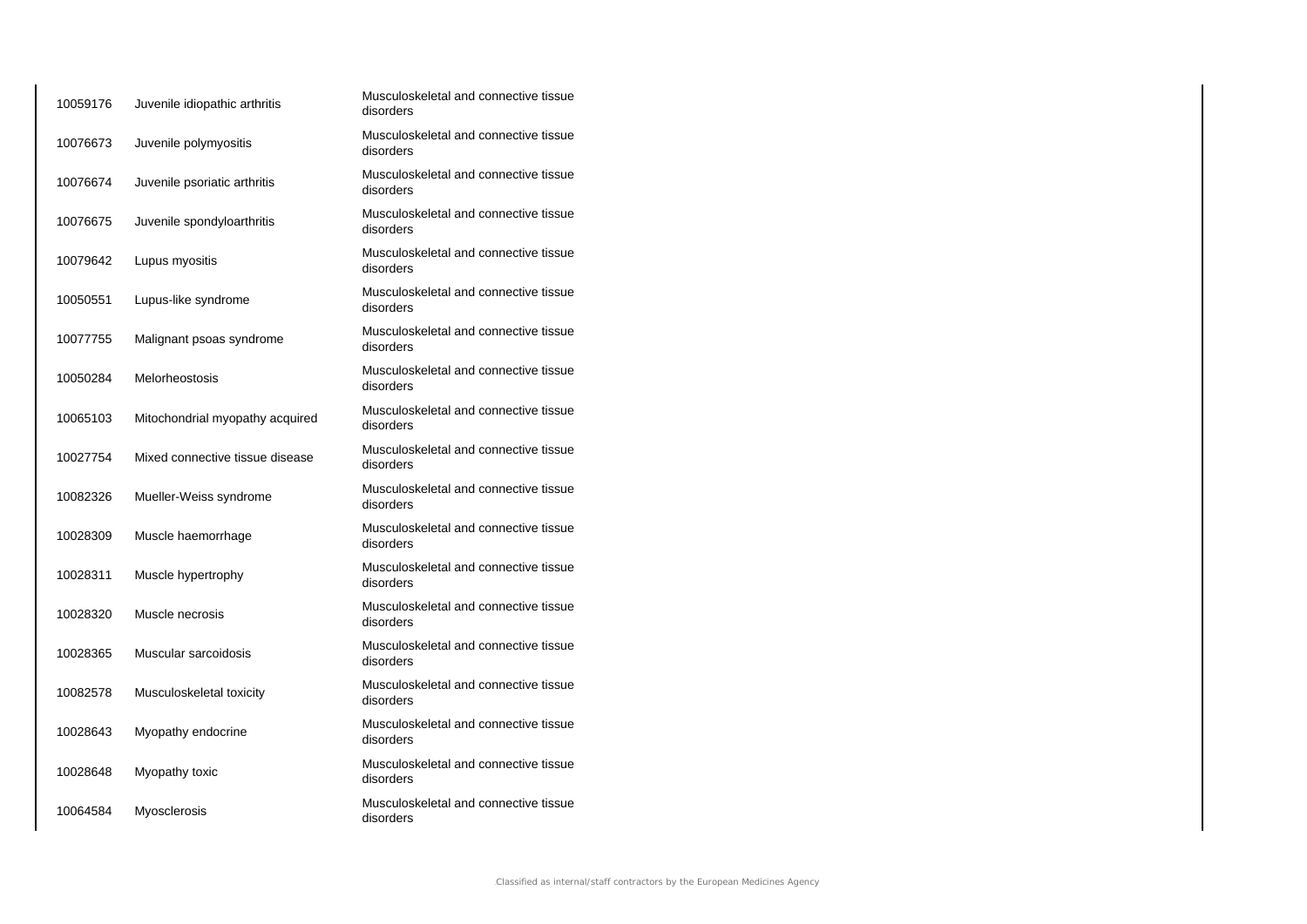| 10074769 | Necrotising myositis                     | Musculoskeletal and connective tissue<br>disorders |
|----------|------------------------------------------|----------------------------------------------------|
| 10085543 | Neurogenic fracture                      | Musculoskeletal and connective tissue<br>disorders |
| 10029326 | Neuropathic arthropathy                  | Musculoskeletal and connective tissue<br>disorders |
| 10075469 | Neuropathic muscular atrophy             | Musculoskeletal and connective tissue<br>disorders |
| 10051253 | Ochronosis                               | Musculoskeletal and connective tissue<br>disorders |
| 10031151 | Osteitis deformans                       | Musculoskeletal and connective tissue<br>disorders |
| 10031233 | Osteochondrosis                          | Musculoskeletal and connective tissue<br>disorders |
| 10031250 | Osteomalacia                             | Musculoskeletal and connective tissue<br>disorders |
| 10031264 | Osteonecrosis                            | Musculoskeletal and connective tissue<br>disorders |
| 10076896 | Osteonecrosis of external auditory canal | Musculoskeletal and connective tissue<br>disorders |
| 10064658 | Osteonecrosis of jaw                     | Musculoskeletal and connective tissue<br>disorders |
| 10031290 | Osteoporotic fracture                    | Musculoskeletal and connective tissue<br>disorders |
| 10051937 | Osteorrhagia                             | Musculoskeletal and connective tissue<br>disorders |
| 10033534 | Palindromic rheumatism                   | Musculoskeletal and connective tissue<br>disorders |
| 10077507 | Paraneoplastic arthritis                 | Musculoskeletal and connective tissue<br>disorders |
| 10034735 | Perthes disease                          | Musculoskeletal and connective tissue<br>disorders |
| 10036030 | Polyarthritis                            | Musculoskeletal and connective tissue<br>disorders |
| 10065159 | Polychondritis                           | Musculoskeletal and connective tissue<br>disorders |
| 10036099 | Polymyalgia rheumatica                   | Musculoskeletal and connective tissue<br>disorders |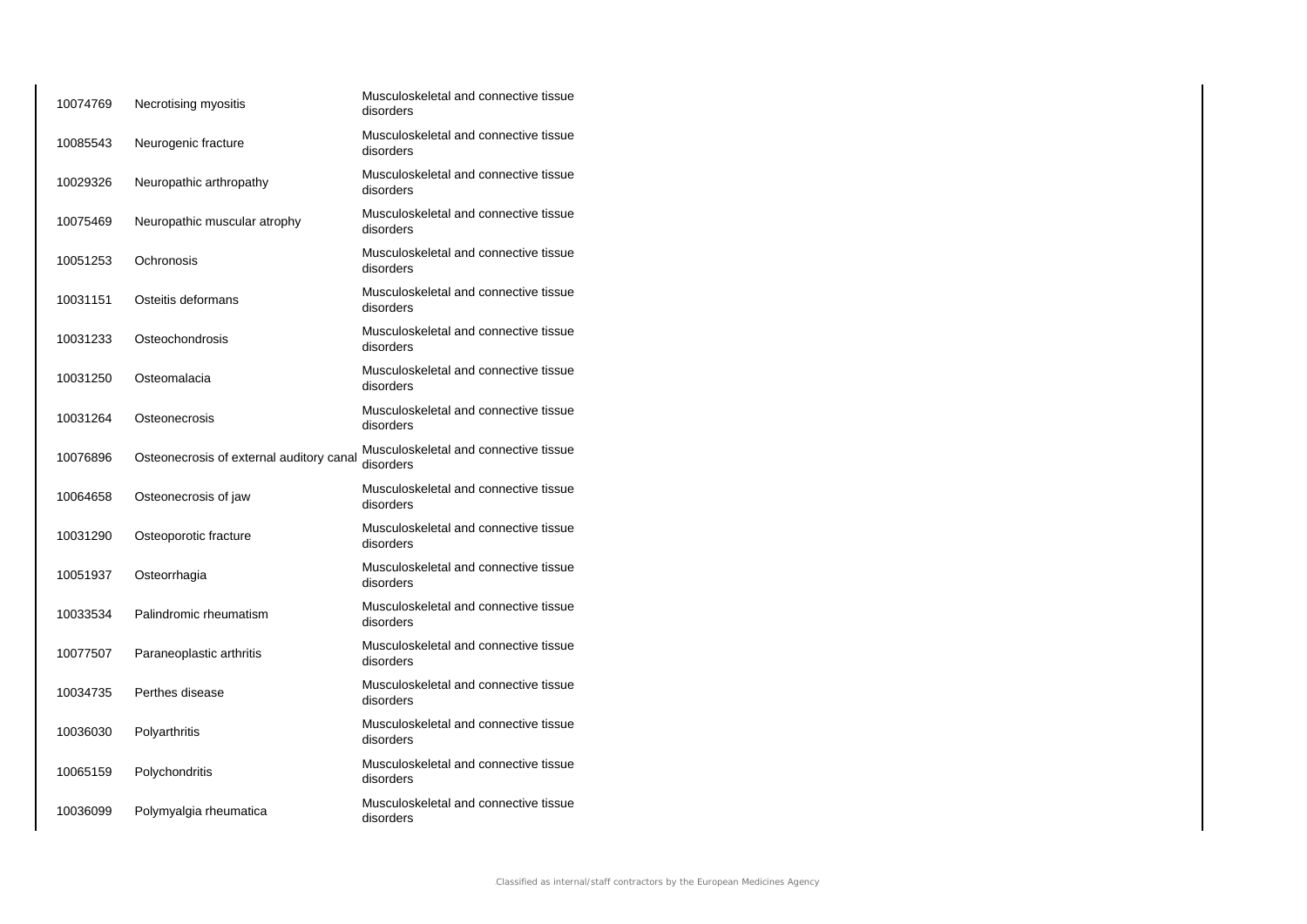| 10036102 | Polymyositis               | Musculoskeletal and connective tissue<br>disorders |
|----------|----------------------------|----------------------------------------------------|
| 10080404 | Pseudofracture             | Musculoskeletal and connective tissue<br>disorders |
| 10037162 | Psoriatic arthropathy      | Musculoskeletal and connective tissue<br>disorders |
| 10058114 | Purple glove syndrome      | Musculoskeletal and connective tissue<br>disorders |
| 10081810 | Pustulotic arthro-osteitis | Musculoskeletal and connective tissue<br>disorders |
| 10038519 | <b>Renal rickets</b>       | Musculoskeletal and connective tissue<br>disorders |
| 10070953 | Reynold's syndrome         | Musculoskeletal and connective tissue<br>disorders |
| 10039020 | Rhabdomyolysis             | Musculoskeletal and connective tissue<br>disorders |
| 10039054 | Rheumatic fever            | Musculoskeletal and connective tissue<br>disorders |
| 10039073 | Rheumatoid arthritis       | Musculoskeletal and connective tissue<br>disorders |
| 10039119 | <b>Rickets</b>             | Musculoskeletal and connective tissue<br>disorders |
| 10051316 | SAPHO syndrome             | Musculoskeletal and connective tissue<br>disorders |
| 10070579 | Satoyoshi syndrome         | Musculoskeletal and connective tissue<br>disorders |
| 10051262 | Sclerodactylia             | Musculoskeletal and connective tissue<br>disorders |
| 10039710 | Scleroderma                | Musculoskeletal and connective tissue<br>disorders |
| 10039714 | Scleroderma-like reaction  | Musculoskeletal and connective tissue<br>disorders |
| 10062164 | Seronegative arthritis     | Musculoskeletal and connective tissue<br>disorders |
| 10040767 | Sjogren's syndrome         | Musculoskeletal and connective tissue<br>disorders |
| 10040968 | <b>SLE</b> arthritis       | Musculoskeletal and connective tissue<br>disorders |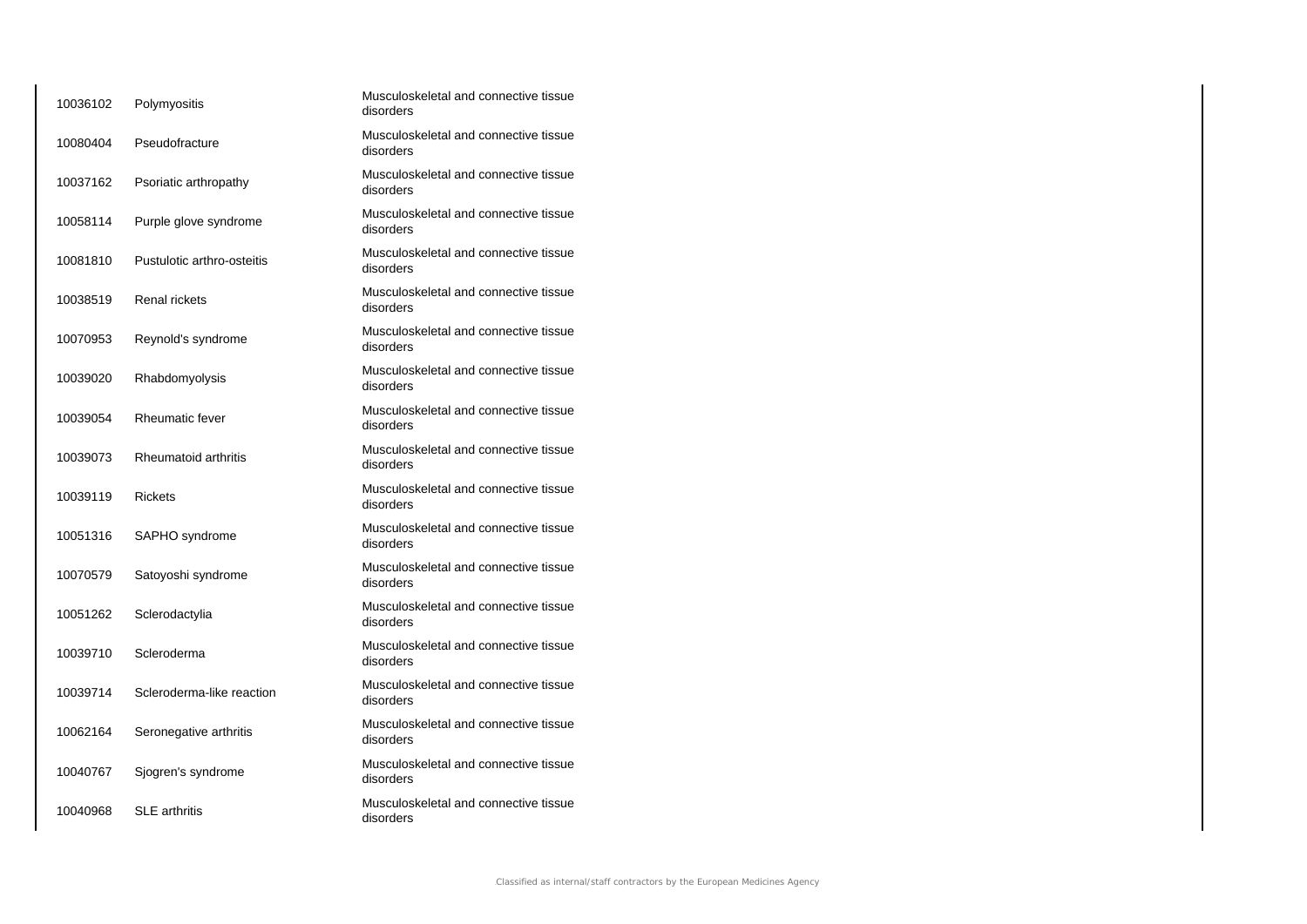| 10065769 | Soft tissue necrosis                       | Musculoskeletal and connective tissue<br>disorders                     |
|----------|--------------------------------------------|------------------------------------------------------------------------|
| 10058660 | Spinal ligament ossification               | Musculoskeletal and connective tissue<br>disorders                     |
| 10042061 | Still's disease                            | Musculoskeletal and connective tissue<br>disorders                     |
| 10079864 | Subchondral insufficiency fracture         | Musculoskeletal and connective tissue<br>disorders                     |
| 10042744 | Sympathetic posterior cervical<br>syndrome | Musculoskeletal and connective tissue<br>disorders                     |
| 10042945 | Systemic lupus erythematosus               | Musculoskeletal and connective tissue<br>disorders                     |
| 10078638 | Systemic scleroderma                       | Musculoskeletal and connective tissue<br>disorders                     |
| 10069650 | Tendon necrosis                            | Musculoskeletal and connective tissue<br>disorders                     |
| 10080462 | Thoracic spinal stenosis                   | Musculoskeletal and connective tissue<br>disorders                     |
| 10081524 | Thyrotoxic myopathy                        | Musculoskeletal and connective tissue<br>disorders                     |
| 10050051 | Trendelenburg's symptom                    | Musculoskeletal and connective tissue<br>disorders                     |
| 10077910 | Uraemic myopathy                           | Musculoskeletal and connective tissue<br>disorders                     |
| 10068532 | 5q minus syndrome                          | Neoplasms benign, malignant and<br>unspecified (incl cysts and polyps) |
| 10071023 | Abdominal wall neoplasm malignant          | Neoplasms benign, malignant and<br>unspecified (incl cysts and polyps) |
| 10073363 | Acinar cell carcinoma of pancreas          | Neoplasms benign, malignant and<br>unspecified (incl cysts and polyps) |
| 10073369 | Acinic cell carcinoma of salivary gland    | Neoplasms benign, malignant and<br>unspecified (incl cysts and polyps) |
| 10000523 | Acoustic neuroma                           | Neoplasms benign, malignant and<br>unspecified (incl cysts and polyps) |
| 10000583 | Acral lentiginous melanoma                 | Neoplasms benign, malignant and<br>unspecified (incl cysts and polyps) |
| 10000585 | Acral lentiginous melanoma stage I         | Neoplasms benign, malignant and<br>unspecified (incl cysts and polyps) |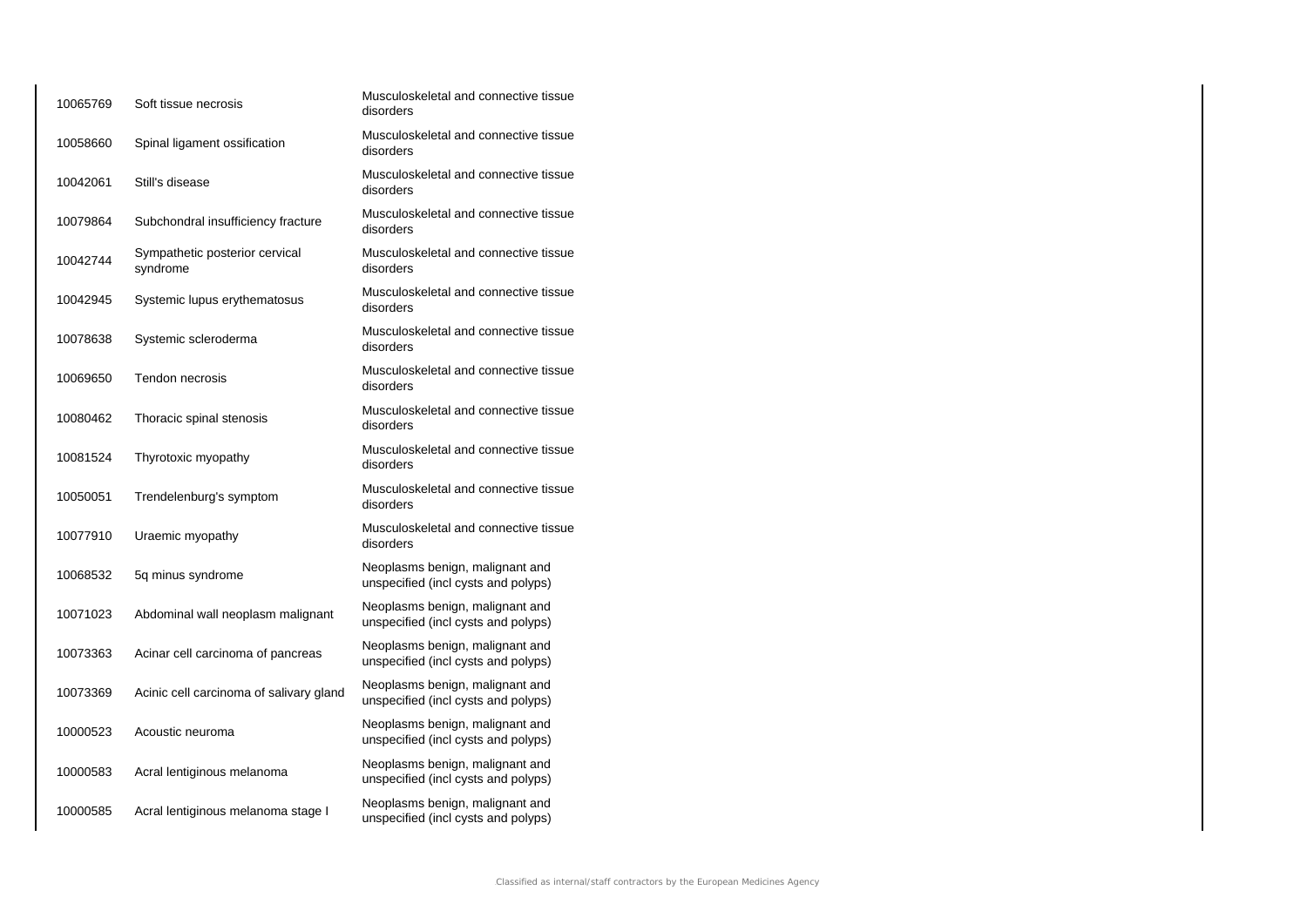| 10000586 | Acral lentiginous melanoma stage II    | Neoplasms benign, malignant and<br>unspecified (incl cysts and polyps) |
|----------|----------------------------------------|------------------------------------------------------------------------|
| 10000587 | Acral lentiginous melanoma stage III   | Neoplasms benign, malignant and<br>unspecified (incl cysts and polyps) |
| 10000588 | Acral lentiginous melanoma stage IV    | Neoplasms benign, malignant and<br>unspecified (incl cysts and polyps) |
| 10000613 | ACTH-producing pituitary tumour        | Neoplasms benign, malignant and<br>unspecified (incl cysts and polyps) |
| 10080323 | Acute bilineal leukaemia               | Neoplasms benign, malignant and<br>unspecified (incl cysts and polyps) |
| 10067399 | Acute biphenotypic leukaemia           | Neoplasms benign, malignant and<br>unspecified (incl cysts and polyps) |
| 10000739 | Acute erythroid leukaemia              | Neoplasms benign, malignant and<br>unspecified (incl cysts and polyps) |
| 10000830 | Acute leukaemia                        | Neoplasms benign, malignant and<br>unspecified (incl cysts and polyps) |
| 10000846 | Acute lymphocytic leukaemia            | Neoplasms benign, malignant and<br>unspecified (incl cysts and polyps) |
| 10063620 | Acute lymphocytic leukaemia recurrent  | Neoplasms benign, malignant and<br>unspecified (incl cysts and polyps) |
| 10076866 | Acute lymphocytic leukaemia refractory | Neoplasms benign, malignant and<br>unspecified (incl cysts and polyps) |
| 10000860 | Acute megakaryocytic leukaemia         | Neoplasms benign, malignant and<br>unspecified (incl cysts and polyps) |
| 10000871 | Acute monocytic leukaemia              | Neoplasms benign, malignant and<br>unspecified (incl cysts and polyps) |
| 10000880 | Acute myeloid leukaemia                | Neoplasms benign, malignant and<br>unspecified (incl cysts and polyps) |
| 10059034 | Acute myeloid leukaemia recurrent      | Neoplasms benign, malignant and<br>unspecified (incl cysts and polyps) |
| 10081513 | Acute myeloid leukaemia refractory     | Neoplasms benign, malignant and<br>unspecified (incl cysts and polyps) |
| 10000890 | Acute myelomonocytic leukaemia         | Neoplasms benign, malignant and<br>unspecified (incl cysts and polyps) |
| 10001019 | Acute promyelocytic leukaemia          | Neoplasms benign, malignant and<br>unspecified (incl cysts and polyps) |
| 10073479 | Acute undifferentiated leukaemia       | Neoplasms benign, malignant and<br>unspecified (incl cysts and polyps) |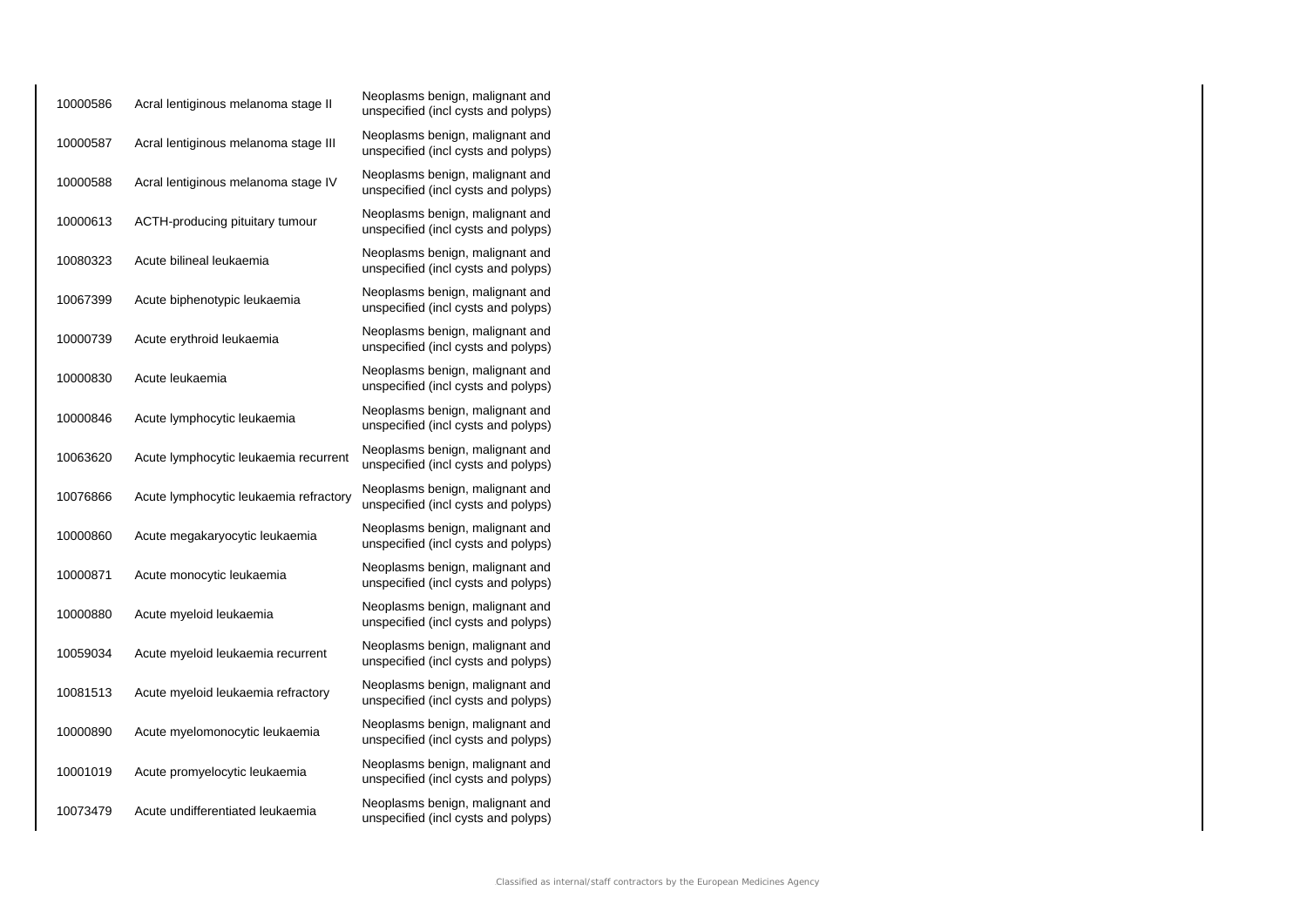| 10001141 | Adenocarcinoma                                | Neoplasms benign, malignant and<br>unspecified (incl cysts and polyps) |
|----------|-----------------------------------------------|------------------------------------------------------------------------|
| 10001150 | Adenocarcinoma gastric                        | Neoplasms benign, malignant and<br>unspecified (incl cysts and polyps) |
| 10083456 | Adenocarcinoma metastatic                     | Neoplasms benign, malignant and<br>unspecified (incl cysts and polyps) |
| 10073359 | Adenocarcinoma of appendix                    | Neoplasms benign, malignant and<br>unspecified (incl cysts and polyps) |
| 10001167 | Adenocarcinoma of colon                       | Neoplasms benign, malignant and<br>unspecified (incl cysts and polyps) |
| 10068068 | Adenocarcinoma of salivary gland              | Neoplasms benign, malignant and<br>unspecified (incl cysts and polyps) |
| 10001197 | Adenocarcinoma of the cervix                  | Neoplasms benign, malignant and<br>unspecified (incl cysts and polyps) |
| 10052747 | Adenocarcinoma pancreas                       | Neoplasms benign, malignant and<br>unspecified (incl cysts and polyps) |
| 10053231 | Adenoid cystic carcinoma                      | Neoplasms benign, malignant and<br>unspecified (incl cysts and polyps) |
| 10073370 | Adenoid cystic carcinoma of salivary<br>gland | Neoplasms benign, malignant and<br>unspecified (incl cysts and polyps) |
| 10001244 | Adenosquamous carcinoma of the<br>cervix      | Neoplasms benign, malignant and<br>unspecified (incl cysts and polyps) |
| 10073978 | Adenosquamous carcinoma of vagina             | Neoplasms benign, malignant and<br>unspecified (incl cysts and polyps) |
| 10068873 | Adenosquamous cell carcinoma                  | Neoplasms benign, malignant and<br>unspecified (incl cysts and polyps) |
| 10001245 | Adenosquamous cell lung cancer                | Neoplasms benign, malignant and<br>unspecified (incl cysts and polyps) |
| 10001247 | Adenosquamous cell lung cancer<br>recurrent   | Neoplasms benign, malignant and<br>unspecified (incl cysts and polyps) |
| 10001248 | Adenosquamous cell lung cancer stage<br>0     | Neoplasms benign, malignant and<br>unspecified (incl cysts and polyps) |
| 10001249 | Adenosquamous cell lung cancer stage          | Neoplasms benign, malignant and<br>unspecified (incl cysts and polyps) |
| 10001250 | Adenosquamous cell lung cancer stage<br>Ш     | Neoplasms benign, malignant and<br>unspecified (incl cysts and polyps) |
| 10001251 | Adenosquamous cell lung cancer stage<br>Ш     | Neoplasms benign, malignant and<br>unspecified (incl cysts and polyps) |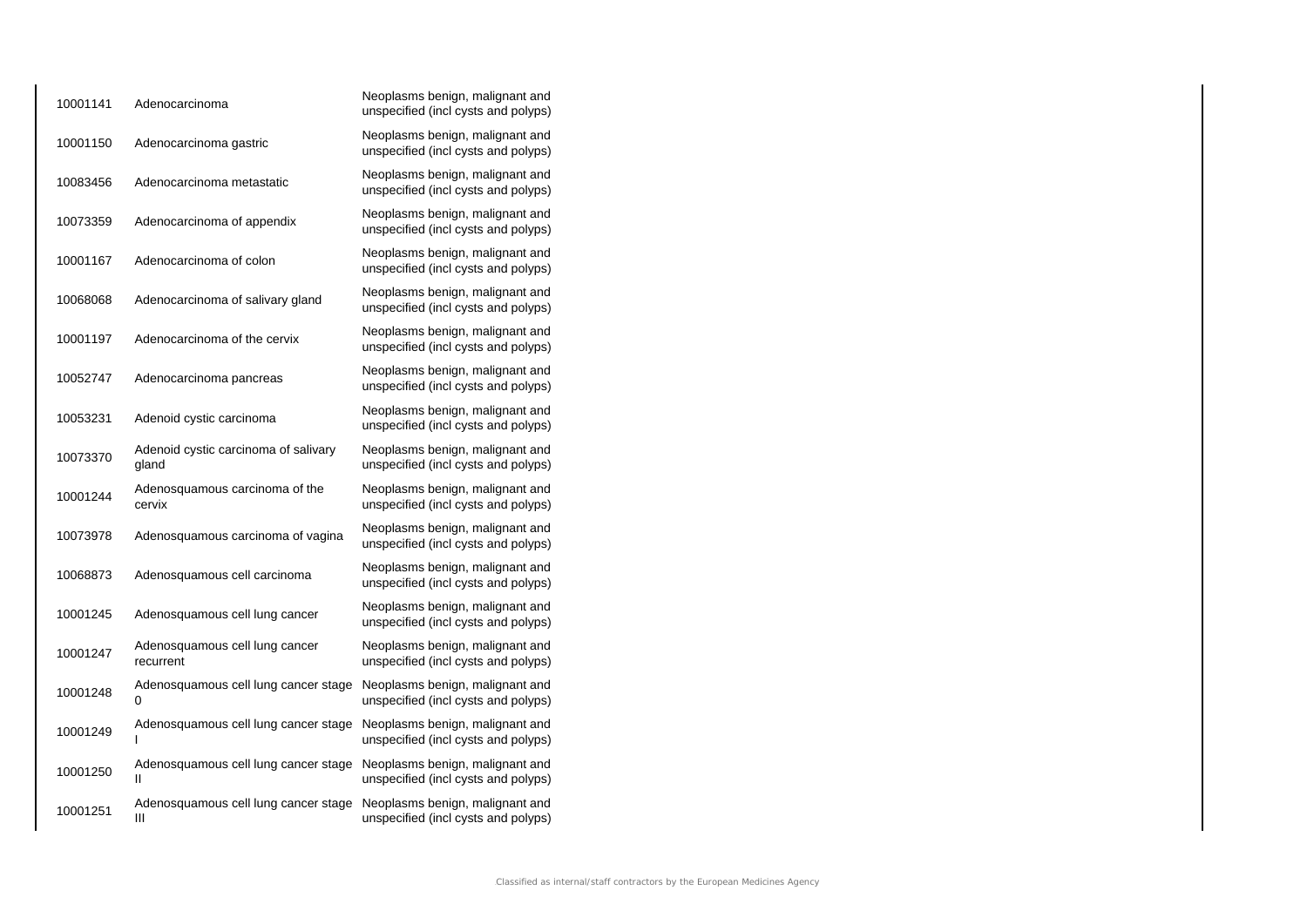| 10001254 | Adenosquamous cell lung cancer stage Neoplasms benign, malignant and<br>IV | unspecified (incl cysts and polyps)                                    |
|----------|----------------------------------------------------------------------------|------------------------------------------------------------------------|
| 10073152 | Adrenal gland cancer                                                       | Neoplasms benign, malignant and<br>unspecified (incl cysts and polyps) |
| 10055095 | Adrenal gland cancer metastatic                                            | Neoplasms benign, malignant and<br>unspecified (incl cysts and polyps) |
| 10001379 | Adrenal rest tumour of the testis                                          | Neoplasms benign, malignant and<br>unspecified (incl cysts and polyps) |
| 10001388 | Adrenocortical carcinoma                                                   | Neoplasms benign, malignant and<br>unspecified (incl cysts and polyps) |
| 10001413 | Adult T-cell lymphoma/leukaemia                                            | Neoplasms benign, malignant and<br>unspecified (incl cysts and polyps) |
| 10001416 | Adult T-cell lymphoma/leukaemia<br>recurrent                               | Neoplasms benign, malignant and<br>unspecified (incl cysts and polyps) |
| 10001417 | Adult T-cell lymphoma/leukaemia<br>refractory                              | Neoplasms benign, malignant and<br>unspecified (incl cysts and polyps) |
| 10001418 | Adult T-cell lymphoma/leukaemia stage<br>ı                                 | Neoplasms benign, malignant and<br>unspecified (incl cysts and polyps) |
| 10001419 | Adult T-cell lymphoma/leukaemia stage<br>Ш                                 | Neoplasms benign, malignant and<br>unspecified (incl cysts and polyps) |
| 10001420 | Adult T-cell lymphoma/leukaemia stage<br>Ш                                 | Neoplasms benign, malignant and<br>unspecified (incl cysts and polyps) |
| 10001421 | Adult T-cell lymphoma/leukaemia stage<br>IV                                | Neoplasms benign, malignant and<br>unspecified (incl cysts and polyps) |
| 10001433 | Aesthesioneuroblastoma                                                     | Neoplasms benign, malignant and<br>unspecified (incl cysts and polyps) |
| 10001660 | Aleukaemic leukaemia                                                       | Neoplasms benign, malignant and<br>unspecified (incl cysts and polyps) |
| 10065867 | Alveolar rhabdomyosarcoma                                                  | Neoplasms benign, malignant and<br>unspecified (incl cysts and polyps) |
| 10001882 | Alveolar soft part sarcoma                                                 | Neoplasms benign, malignant and<br>unspecified (incl cysts and polyps) |
| 10001884 | Alveolar soft part sarcoma metastatic                                      | Neoplasms benign, malignant and<br>unspecified (incl cysts and polyps) |
| 10001887 | Alveolar soft part sarcoma recurrent                                       | Neoplasms benign, malignant and<br>unspecified (incl cysts and polyps) |
| 10083863 | Ameloblastic carcinoma                                                     | Neoplasms benign, malignant and<br>unspecified (incl cysts and polyps) |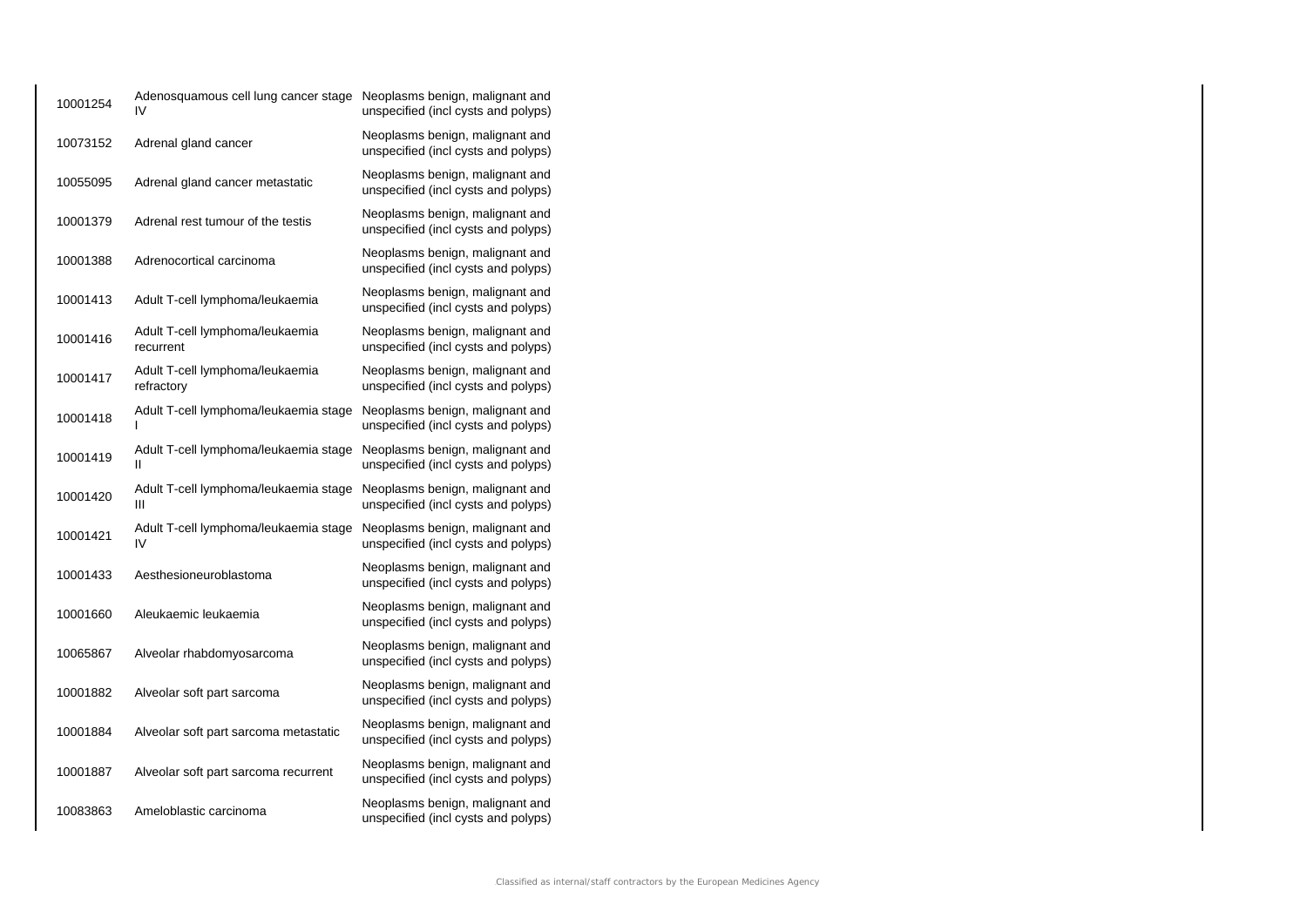| 10066796 | Ameloblastoma                                                       | Neoplasms benign, malignant and<br>unspecified (incl cysts and polyps) |
|----------|---------------------------------------------------------------------|------------------------------------------------------------------------|
| 10059047 | Amyloidoma                                                          | Neoplasms benign, malignant and<br>unspecified (incl cysts and polyps) |
| 10061424 | Anal cancer                                                         | Neoplasms benign, malignant and<br>unspecified (incl cysts and polyps) |
| 10055096 | Anal cancer metastatic                                              | Neoplasms benign, malignant and<br>unspecified (incl cysts and polyps) |
| 10002133 | Anal cancer recurrent                                               | Neoplasms benign, malignant and<br>unspecified (incl cysts and polyps) |
| 10002134 | Anal cancer stage 0                                                 | Neoplasms benign, malignant and<br>unspecified (incl cysts and polyps) |
| 10002135 | Anal cancer stage I                                                 | Neoplasms benign, malignant and<br>unspecified (incl cysts and polyps) |
| 10002136 | Anal cancer stage II                                                | Neoplasms benign, malignant and<br>unspecified (incl cysts and polyps) |
| 10002137 | Anal cancer stage III                                               | Neoplasms benign, malignant and<br>unspecified (incl cysts and polyps) |
| 10002138 | Anal cancer stage IV                                                | Neoplasms benign, malignant and<br>unspecified (incl cysts and polyps) |
| 10073358 | Anal squamous cell carcinoma                                        | Neoplasms benign, malignant and<br>unspecified (incl cysts and polyps) |
| 10002224 | Anaplastic astrocytoma                                              | Neoplasms benign, malignant and<br>unspecified (incl cysts and polyps) |
| 10002227 | Anaplastic large cell lymphoma T- and<br>null-cell types            | Neoplasms benign, malignant and<br>unspecified (incl cysts and polyps) |
| 10002229 | Anaplastic large cell lymphoma T- and<br>null-cell types recurrent  | Neoplasms benign, malignant and<br>unspecified (incl cysts and polyps) |
| 10002230 | Anaplastic large cell lymphoma T- and<br>null-cell types refractory | Neoplasms benign, malignant and<br>unspecified (incl cysts and polyps) |
| 10002231 | Anaplastic large cell lymphoma T- and<br>null-cell types stage I    | Neoplasms benign, malignant and<br>unspecified (incl cysts and polyps) |
| 10002232 | Anaplastic large cell lymphoma T- and<br>null-cell types stage II   | Neoplasms benign, malignant and<br>unspecified (incl cysts and polyps) |
| 10002233 | Anaplastic large cell lymphoma T- and<br>null-cell types stage III  | Neoplasms benign, malignant and<br>unspecified (incl cysts and polyps) |
| 10002234 | Anaplastic large cell lymphoma T- and<br>null-cell types stage IV   | Neoplasms benign, malignant and<br>unspecified (incl cysts and polyps) |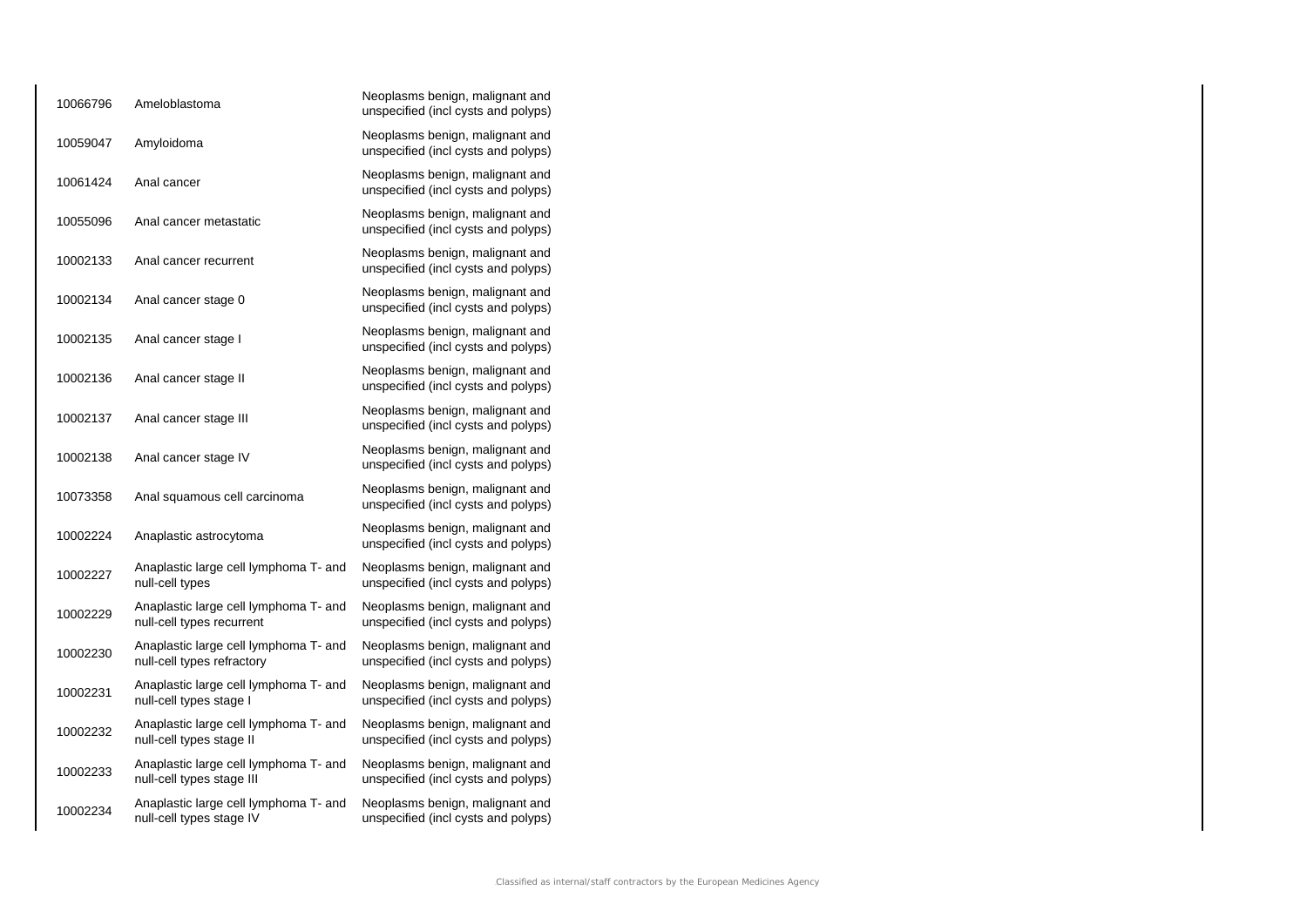| 10073478 | Anaplastic large-cell lymphoma                   | Neoplasms benign, malignant and<br>unspecified (incl cysts and polyps) |
|----------|--------------------------------------------------|------------------------------------------------------------------------|
| 10073127 | Anaplastic meningioma                            | Neoplasms benign, malignant and<br>unspecified (incl cysts and polyps) |
| 10073128 | Anaplastic oligodendroglioma                     | Neoplasms benign, malignant and<br>unspecified (incl cysts and polyps) |
| 10002240 | Anaplastic thyroid cancer                        | Neoplasms benign, malignant and<br>unspecified (incl cysts and polyps) |
| 10073129 | Angiocentric glioma                              | Neoplasms benign, malignant and<br>unspecified (incl cysts and polyps) |
| 10002411 | Angiocentric lymphoma                            | Neoplasms benign, malignant and<br>unspecified (incl cysts and polyps) |
| 10002414 | Angiocentric lymphoma recurrent                  | Neoplasms benign, malignant and<br>unspecified (incl cysts and polyps) |
| 10002415 | Angiocentric lymphoma refractory                 | Neoplasms benign, malignant and<br>unspecified (incl cysts and polyps) |
| 10002416 | Angiocentric lymphoma stage I                    | Neoplasms benign, malignant and<br>unspecified (incl cysts and polyps) |
| 10002417 | Angiocentric lymphoma stage II                   | Neoplasms benign, malignant and<br>unspecified (incl cysts and polyps) |
| 10002418 | Angiocentric lymphoma stage III                  | Neoplasms benign, malignant and<br>unspecified (incl cysts and polyps) |
| 10002419 | Angiocentric lymphoma stage IV                   | Neoplasms benign, malignant and<br>unspecified (incl cysts and polyps) |
| 10002449 | Angioimmunoblastic T-cell lymphoma               | Neoplasms benign, malignant and<br>unspecified (incl cysts and polyps) |
| 10002452 | Angioimmunoblastic T-cell lymphoma<br>recurrent  | Neoplasms benign, malignant and<br>unspecified (incl cysts and polyps) |
| 10002453 | Angioimmunoblastic T-cell lymphoma<br>refractory | Neoplasms benign, malignant and<br>unspecified (incl cysts and polyps) |
| 10002454 | Angioimmunoblastic T-cell lymphoma<br>stage I    | Neoplasms benign, malignant and<br>unspecified (incl cysts and polyps) |
| 10002455 | Angioimmunoblastic T-cell lymphoma<br>stage II   | Neoplasms benign, malignant and<br>unspecified (incl cysts and polyps) |
| 10002456 | Angioimmunoblastic T-cell lymphoma<br>stage III  | Neoplasms benign, malignant and<br>unspecified (incl cysts and polyps) |
| 10002457 | Angioimmunoblastic T-cell lymphoma<br>stage IV   | Neoplasms benign, malignant and<br>unspecified (incl cysts and polyps) |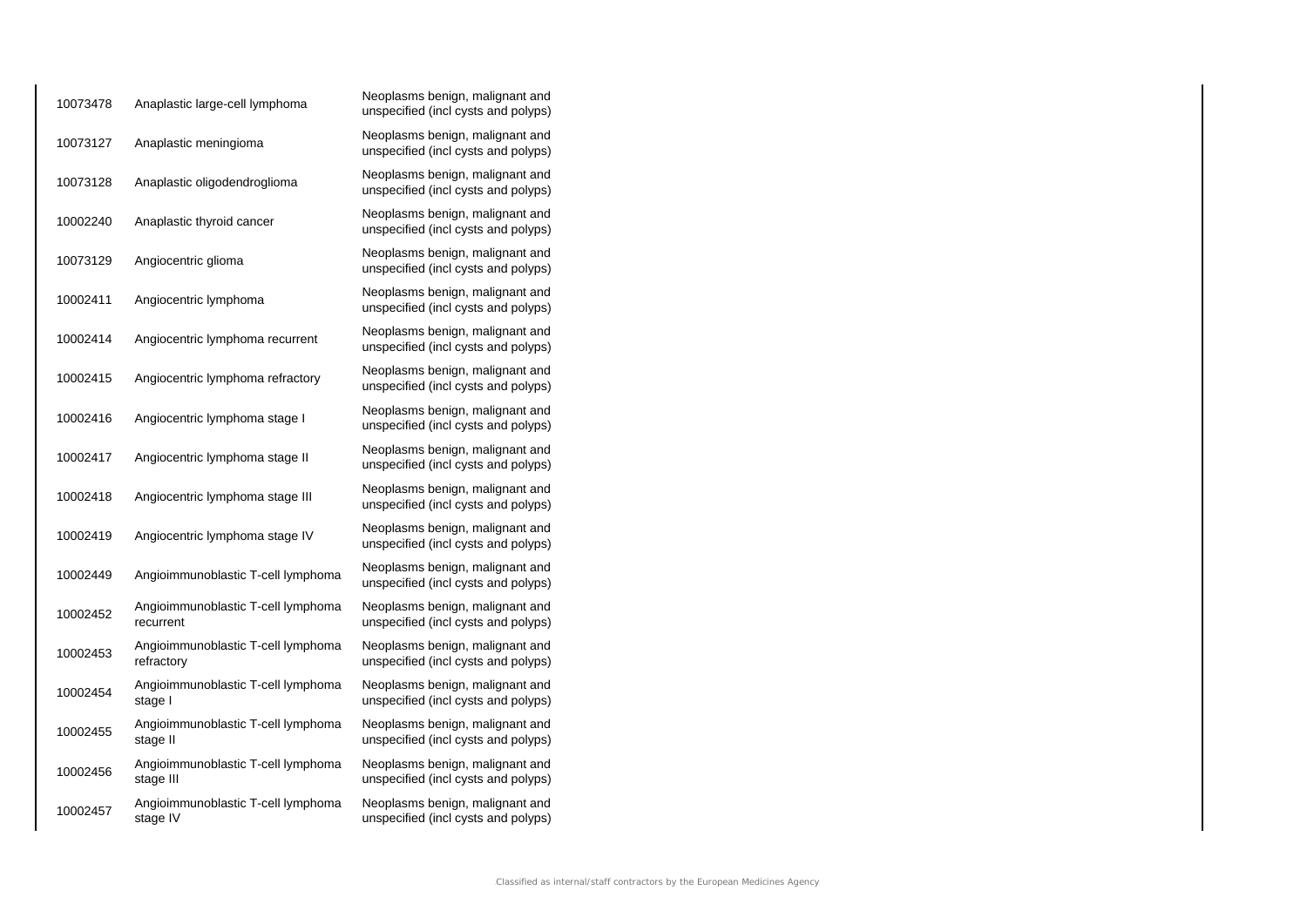| 10051810 | Angiomyolipoma                                     | Neoplasms benign, malignant and<br>unspecified (incl cysts and polyps) |
|----------|----------------------------------------------------|------------------------------------------------------------------------|
| 10002476 | Angiosarcoma                                       | Neoplasms benign, malignant and<br>unspecified (incl cysts and polyps) |
| 10002477 | Angiosarcoma metastatic                            | Neoplasms benign, malignant and<br>unspecified (incl cysts and polyps) |
| 10057700 | Angiosarcoma non-metastatic                        | Neoplasms benign, malignant and<br>unspecified (incl cysts and polyps) |
| 10002480 | Angiosarcoma recurrent                             | Neoplasms benign, malignant and<br>unspecified (incl cysts and polyps) |
| 10066206 | Apocrine breast carcinoma                          | Neoplasms benign, malignant and<br>unspecified (incl cysts and polyps) |
| 10073360 | Appendix cancer                                    | Neoplasms benign, malignant and<br>unspecified (incl cysts and polyps) |
| 10085146 | Appendix cancer metastatic                         | Neoplasms benign, malignant and<br>unspecified (incl cysts and polyps) |
| 10003069 | APUDoma                                            | Neoplasms benign, malignant and<br>unspecified (incl cysts and polyps) |
| 10079366 | Astroblastoma                                      | Neoplasms benign, malignant and<br>unspecified (incl cysts and polyps) |
| 10003571 | Astrocytoma                                        | Neoplasms benign, malignant and<br>unspecified (incl cysts and polyps) |
| 10060971 | Astrocytoma malignant                              | Neoplasms benign, malignant and<br>unspecified (incl cysts and polyps) |
| 10065869 | Astrocytoma, low grade                             | Neoplasms benign, malignant and<br>unspecified (incl cysts and polyps) |
| 10065907 | Atypical teratoid/rhabdoid tumour of<br><b>CNS</b> | Neoplasms benign, malignant and<br>unspecified (incl cysts and polyps) |
| 10003890 | B precursor type acute leukaemia                   | Neoplasms benign, malignant and<br>unspecified (incl cysts and polyps) |
| 10004146 | Basal cell carcinoma                               | Neoplasms benign, malignant and<br>unspecified (incl cysts and polyps) |
| 10083708 | Basal cell carcinoma metastatic                    | Neoplasms benign, malignant and<br>unspecified (incl cysts and polyps) |
| 10004178 | Basosquamous carcinoma                             | Neoplasms benign, malignant and<br>unspecified (incl cysts and polyps) |
| 10004179 | Basosquamous carcinoma of skin                     | Neoplasms benign, malignant and<br>unspecified (incl cysts and polyps) |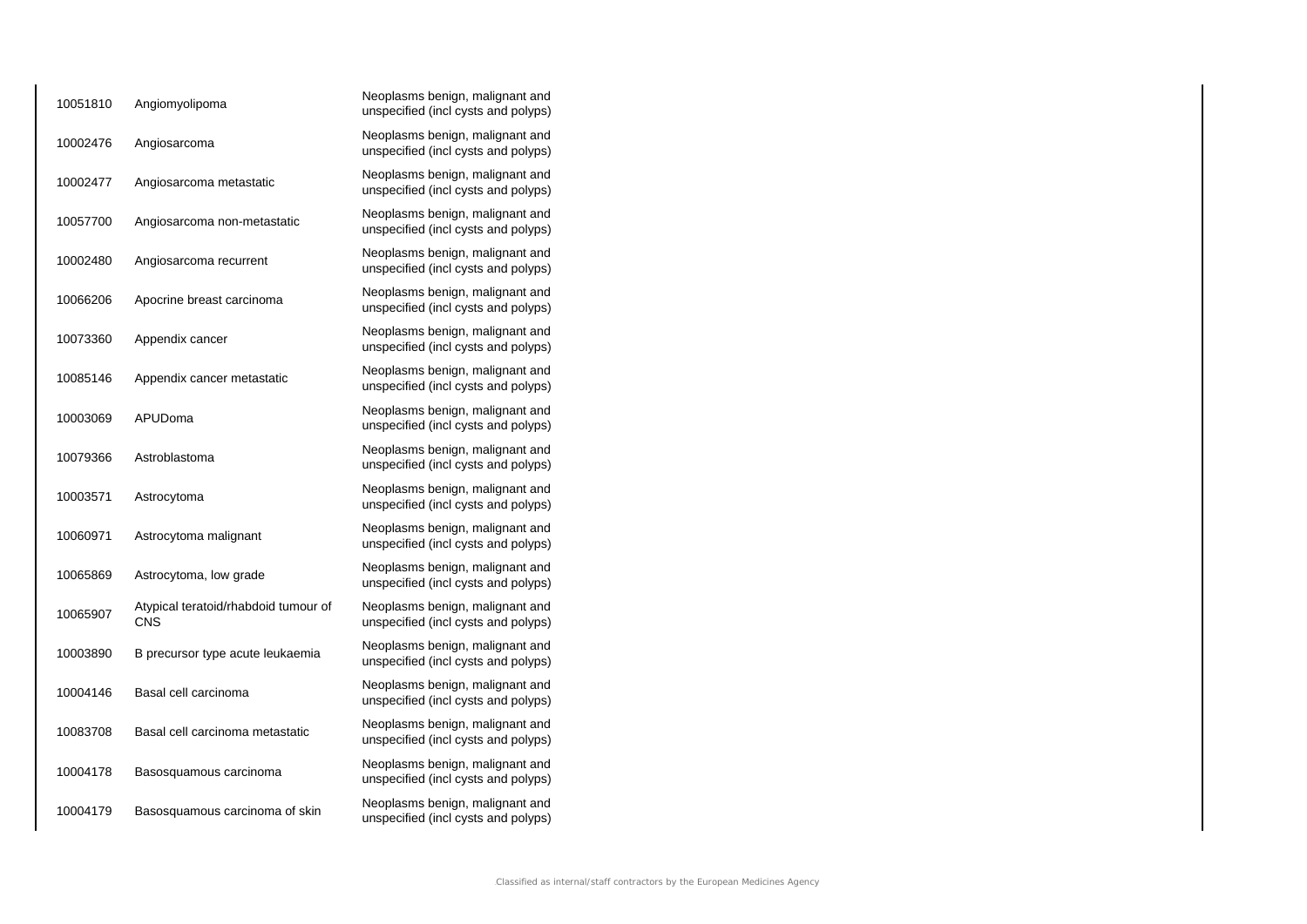| 10003899 | B-cell lymphoma                                 | Neoplasms benign, malignant and<br>unspecified (incl cysts and polyps) |
|----------|-------------------------------------------------|------------------------------------------------------------------------|
| 10003902 | B-cell lymphoma recurrent                       | Neoplasms benign, malignant and<br>unspecified (incl cysts and polyps) |
| 10003903 | B-cell lymphoma refractory                      | Neoplasms benign, malignant and<br>unspecified (incl cysts and polyps) |
| 10003904 | B-cell lymphoma stage I                         | Neoplasms benign, malignant and<br>unspecified (incl cysts and polyps) |
| 10003905 | B-cell lymphoma stage II                        | Neoplasms benign, malignant and<br>unspecified (incl cysts and polyps) |
| 10003906 | B-cell lymphoma stage III                       | Neoplasms benign, malignant and<br>unspecified (incl cysts and polyps) |
| 10003907 | B-cell lymphoma stage IV                        | Neoplasms benign, malignant and<br>unspecified (incl cysts and polyps) |
| 10073480 | B-cell prolymphocytic leukaemia                 | Neoplasms benign, malignant and<br>unspecified (incl cysts and polyps) |
| 10003908 | B-cell small lymphocytic lymphoma               | Neoplasms benign, malignant and<br>unspecified (incl cysts and polyps) |
| 10003911 | B-cell small lymphocytic lymphoma<br>recurrent  | Neoplasms benign, malignant and<br>unspecified (incl cysts and polyps) |
| 10003912 | B-cell small lymphocytic lymphoma<br>refractory | Neoplasms benign, malignant and<br>unspecified (incl cysts and polyps) |
| 10003913 | B-cell small lymphocytic lymphoma<br>stage I    | Neoplasms benign, malignant and<br>unspecified (incl cysts and polyps) |
| 10003914 | B-cell small lymphocytic lymphoma<br>stage II   | Neoplasms benign, malignant and<br>unspecified (incl cysts and polyps) |
| 10003915 | B-cell small lymphocytic lymphoma<br>stage III  | Neoplasms benign, malignant and<br>unspecified (incl cysts and polyps) |
| 10003916 | B-cell small lymphocytic lymphoma<br>stage IV   | Neoplasms benign, malignant and<br>unspecified (incl cysts and polyps) |
| 10003917 | B-cell type acute leukaemia                     | Neoplasms benign, malignant and<br>unspecified (incl cysts and polyps) |
| 10003922 | B-cell unclassifiable lymphoma high<br>grade    | Neoplasms benign, malignant and<br>unspecified (incl cysts and polyps) |
| 10003923 | B-cell unclassifiable lymphoma low<br>grade     | Neoplasms benign, malignant and<br>unspecified (incl cysts and polyps) |
| 10004272 | Benign hydatidiform mole                        | Neoplasms benign, malignant and<br>unspecified (incl cysts and polyps) |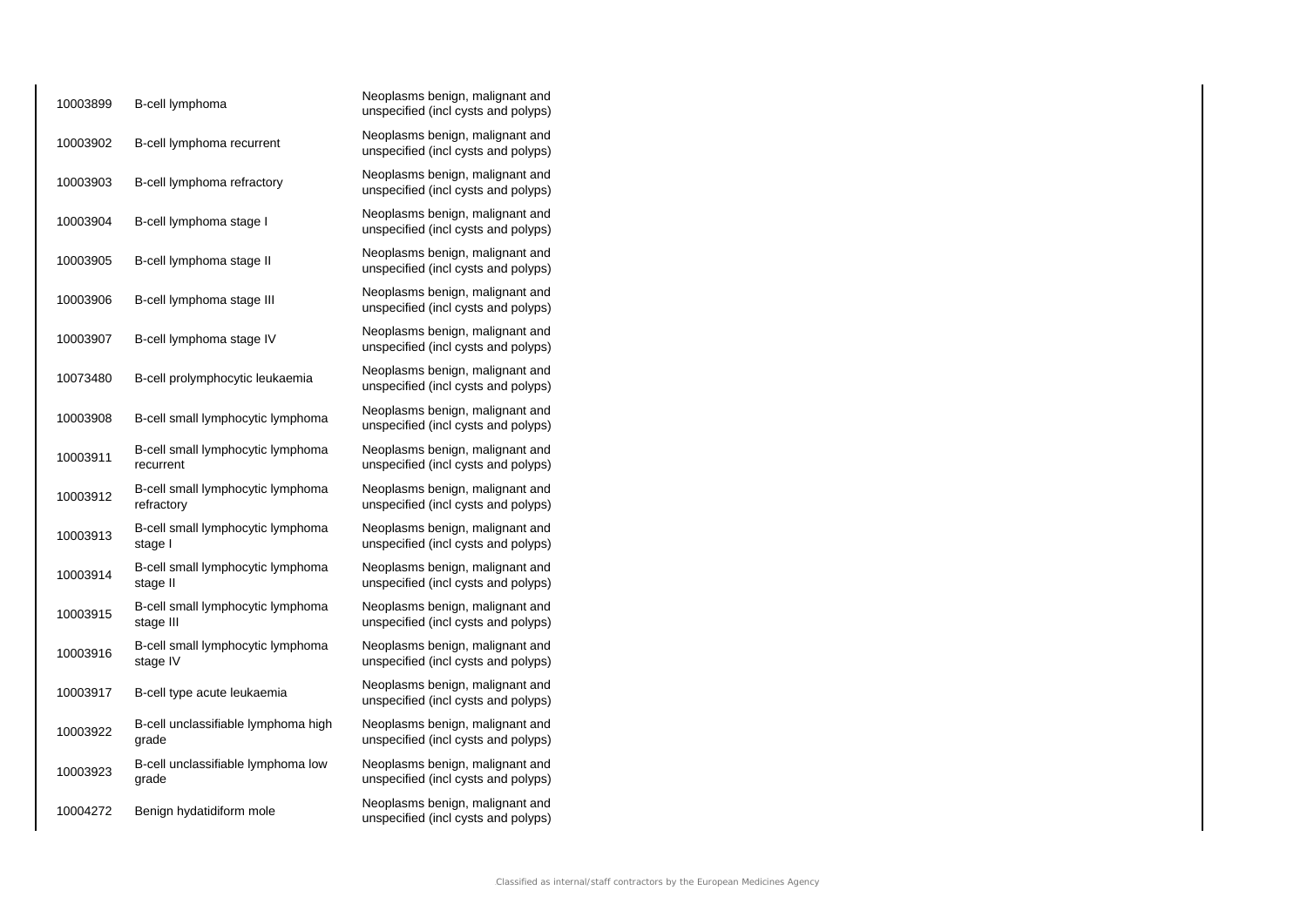| 10057424 | Benign neoplasm of optic nerve    | Neoplasms benign, malignant and<br>unspecified (incl cysts and polyps) |
|----------|-----------------------------------|------------------------------------------------------------------------|
| 10004406 | Benign neoplasm of spinal cord    | Neoplasms benign, malignant and<br>unspecified (incl cysts and polyps) |
| 10004585 | Bile duct adenocarcinoma          | Neoplasms benign, malignant and<br>unspecified (incl cysts and polyps) |
| 10004589 | Bile duct adenosquamous carcinoma | Neoplasms benign, malignant and<br>unspecified (incl cysts and polyps) |
| 10004593 | Bile duct cancer                  | Neoplasms benign, malignant and<br>unspecified (incl cysts and polyps) |
| 10004596 | Bile duct cancer recurrent        | Neoplasms benign, malignant and<br>unspecified (incl cysts and polyps) |
| 10059384 | Bile duct cancer stage 0          | Neoplasms benign, malignant and<br>unspecified (incl cysts and polyps) |
| 10059373 | Bile duct cancer stage I          | Neoplasms benign, malignant and<br>unspecified (incl cysts and polyps) |
| 10059374 | Bile duct cancer stage II         | Neoplasms benign, malignant and<br>unspecified (incl cysts and polyps) |
| 10059375 | Bile duct cancer stage III        | Neoplasms benign, malignant and<br>unspecified (incl cysts and polyps) |
| 10059376 | Bile duct cancer stage IV         | Neoplasms benign, malignant and<br>unspecified (incl cysts and polyps) |
| 10004633 | Bile duct squamous cell carcinoma | Neoplasms benign, malignant and<br>unspecified (incl cysts and polyps) |
| 10048798 | Biliary adenoma                   | Neoplasms benign, malignant and<br>unspecified (incl cysts and polyps) |
| 10055111 | Biliary cancer metastatic         | Neoplasms benign, malignant and<br>unspecified (incl cysts and polyps) |
| 10081653 | Bing-Neel syndrome                | Neoplasms benign, malignant and<br>unspecified (incl cysts and polyps) |
| 10073062 | Biphasic mesothelioma             | Neoplasms benign, malignant and<br>unspecified (incl cysts and polyps) |
| 10004986 | Bladder adenocarcinoma recurrent  | Neoplasms benign, malignant and<br>unspecified (incl cysts and polyps) |
| 10004987 | Bladder adenocarcinoma stage 0    | Neoplasms benign, malignant and<br>unspecified (incl cysts and polyps) |
| 10004988 | Bladder adenocarcinoma stage I    | Neoplasms benign, malignant and<br>unspecified (incl cysts and polyps) |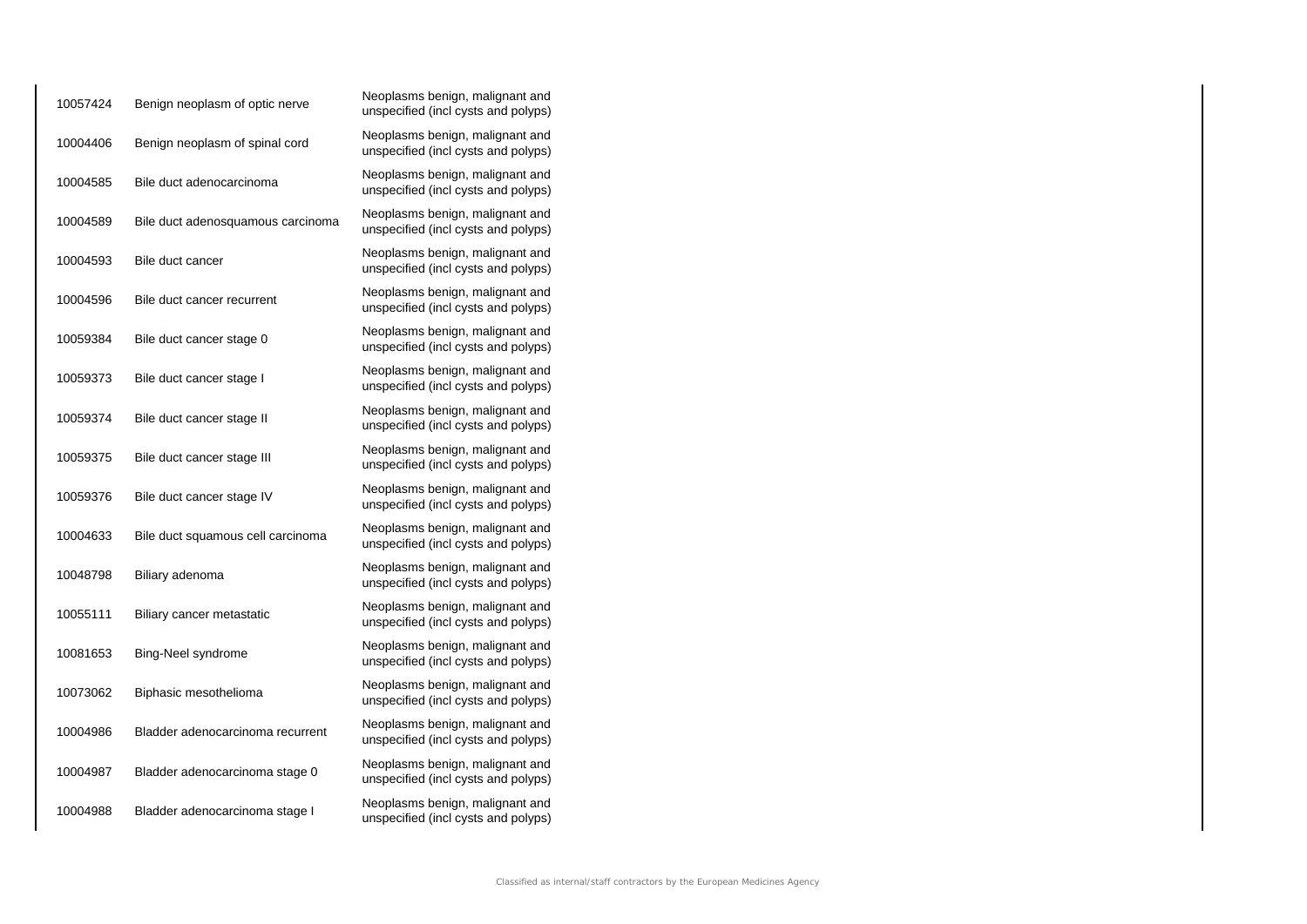| 10004989 | Bladder adenocarcinoma stage II                                             | Neoplasms benign, malignant and<br>unspecified (incl cysts and polyps) |
|----------|-----------------------------------------------------------------------------|------------------------------------------------------------------------|
| 10004990 | Bladder adenocarcinoma stage III                                            | Neoplasms benign, malignant and<br>unspecified (incl cysts and polyps) |
| 10004991 | Bladder adenocarcinoma stage IV                                             | Neoplasms benign, malignant and<br>unspecified (incl cysts and polyps) |
| 10004992 | Bladder adenocarcinoma stage<br>unspecified                                 | Neoplasms benign, malignant and<br>unspecified (incl cysts and polyps) |
| 10005003 | <b>Bladder cancer</b>                                                       | Neoplasms benign, malignant and<br>unspecified (incl cysts and polyps) |
| 10005005 | <b>Bladder cancer recurrent</b>                                             | Neoplasms benign, malignant and<br>unspecified (incl cysts and polyps) |
| 10005006 | Bladder cancer stage 0, with cancer in<br>situ                              | Neoplasms benign, malignant and<br>unspecified (incl cysts and polyps) |
| 10005007 | Bladder cancer stage 0, without cancer<br>in situ                           | Neoplasms benign, malignant and<br>unspecified (incl cysts and polyps) |
| 10005008 | Bladder cancer stage I, with cancer in<br>situ                              | Neoplasms benign, malignant and<br>unspecified (incl cysts and polyps) |
| 10005009 | Bladder cancer stage I, without cancer<br>in situ                           | Neoplasms benign, malignant and<br>unspecified (incl cysts and polyps) |
| 10005010 | Bladder cancer stage II                                                     | Neoplasms benign, malignant and<br>unspecified (incl cysts and polyps) |
| 10005011 | Bladder cancer stage III                                                    | Neoplasms benign, malignant and<br>unspecified (incl cysts and polyps) |
| 10005012 | Bladder cancer stage IV                                                     | Neoplasms benign, malignant and<br>unspecified (incl cysts and polyps) |
| 10005075 | Bladder squamous cell carcinoma<br>recurrent                                | Neoplasms benign, malignant and<br>unspecified (incl cysts and polyps) |
| 10005076 | Bladder squamous cell carcinoma stage Neoplasms benign, malignant and<br>0  | unspecified (incl cysts and polyps)                                    |
| 10005077 | Bladder squamous cell carcinoma stage Neoplasms benign, malignant and       | unspecified (incl cysts and polyps)                                    |
| 10005078 | Bladder squamous cell carcinoma stage Neoplasms benign, malignant and<br>Ш  | unspecified (incl cysts and polyps)                                    |
| 10005079 | Bladder squamous cell carcinoma stage Neoplasms benign, malignant and<br>Ш  | unspecified (incl cysts and polyps)                                    |
| 10005080 | Bladder squamous cell carcinoma stage Neoplasms benign, malignant and<br>IV | unspecified (incl cysts and polyps)                                    |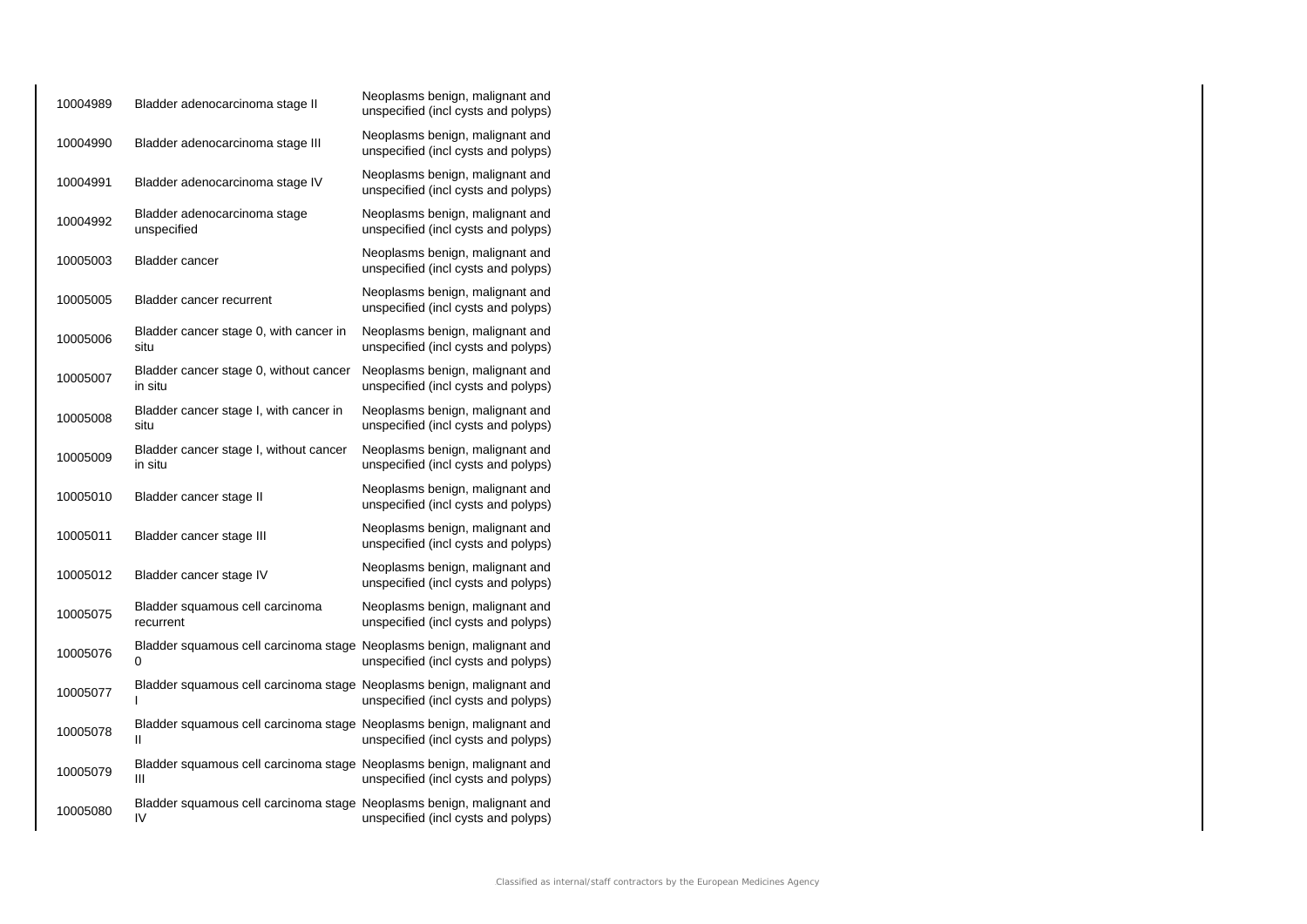| 10005081 | Bladder squamous cell carcinoma stage Neoplasms benign, malignant and<br>unspecified | unspecified (incl cysts and polyps)                                    |
|----------|--------------------------------------------------------------------------------------|------------------------------------------------------------------------|
| 10005084 | Bladder transitional cell carcinoma                                                  | Neoplasms benign, malignant and<br>unspecified (incl cysts and polyps) |
| 10071664 | Bladder transitional cell carcinoma<br>metastatic                                    | Neoplasms benign, malignant and<br>unspecified (incl cysts and polyps) |
| 10066750 | Bladder transitional cell carcinoma<br>recurrent                                     | Neoplasms benign, malignant and<br>unspecified (incl cysts and polyps) |
| 10066749 | Bladder transitional cell carcinoma<br>stage 0                                       | Neoplasms benign, malignant and<br>unspecified (incl cysts and polyps) |
| 10066751 | Bladder transitional cell carcinoma<br>stage I                                       | Neoplasms benign, malignant and<br>unspecified (incl cysts and polyps) |
| 10066753 | Bladder transitional cell carcinoma<br>stage II                                      | Neoplasms benign, malignant and<br>unspecified (incl cysts and polyps) |
| 10066754 | Bladder transitional cell carcinoma<br>stage III                                     | Neoplasms benign, malignant and<br>unspecified (incl cysts and polyps) |
| 10066752 | Bladder transitional cell carcinoma<br>stage IV                                      | Neoplasms benign, malignant and<br>unspecified (incl cysts and polyps) |
| 10053747 | <b>Blast cell crisis</b>                                                             | Neoplasms benign, malignant and<br>unspecified (incl cysts and polyps) |
| 10050282 | Blast crisis in myelogenous leukaemia                                                | Neoplasms benign, malignant and<br>unspecified (incl cysts and polyps) |
| 10075460 | Blastic plasmacytoid dendritic cell<br>neoplasia                                     | Neoplasms benign, malignant and<br>unspecified (incl cysts and polyps) |
| 10005949 | Bone cancer                                                                          | Neoplasms benign, malignant and<br>unspecified (incl cysts and polyps) |
| 10055101 | Bone cancer metastatic                                                               | Neoplasms benign, malignant and<br>unspecified (incl cysts and polyps) |
| 10005969 | Bone giant cell tumour                                                               | Neoplasms benign, malignant and<br>unspecified (incl cysts and polyps) |
| 10005970 | Bone giant cell tumour benign                                                        | Neoplasms benign, malignant and<br>unspecified (incl cysts and polyps) |
| 10073106 | Bone giant cell tumour malignant                                                     | Neoplasms benign, malignant and<br>unspecified (incl cysts and polyps) |
| 10049557 | Bone marrow leukaemic cell infiltration                                              | Neoplasms benign, malignant and<br>unspecified (incl cysts and polyps) |
| 10049556 | Bone marrow tumour cell infiltration                                                 | Neoplasms benign, malignant and<br>unspecified (incl cysts and polyps) |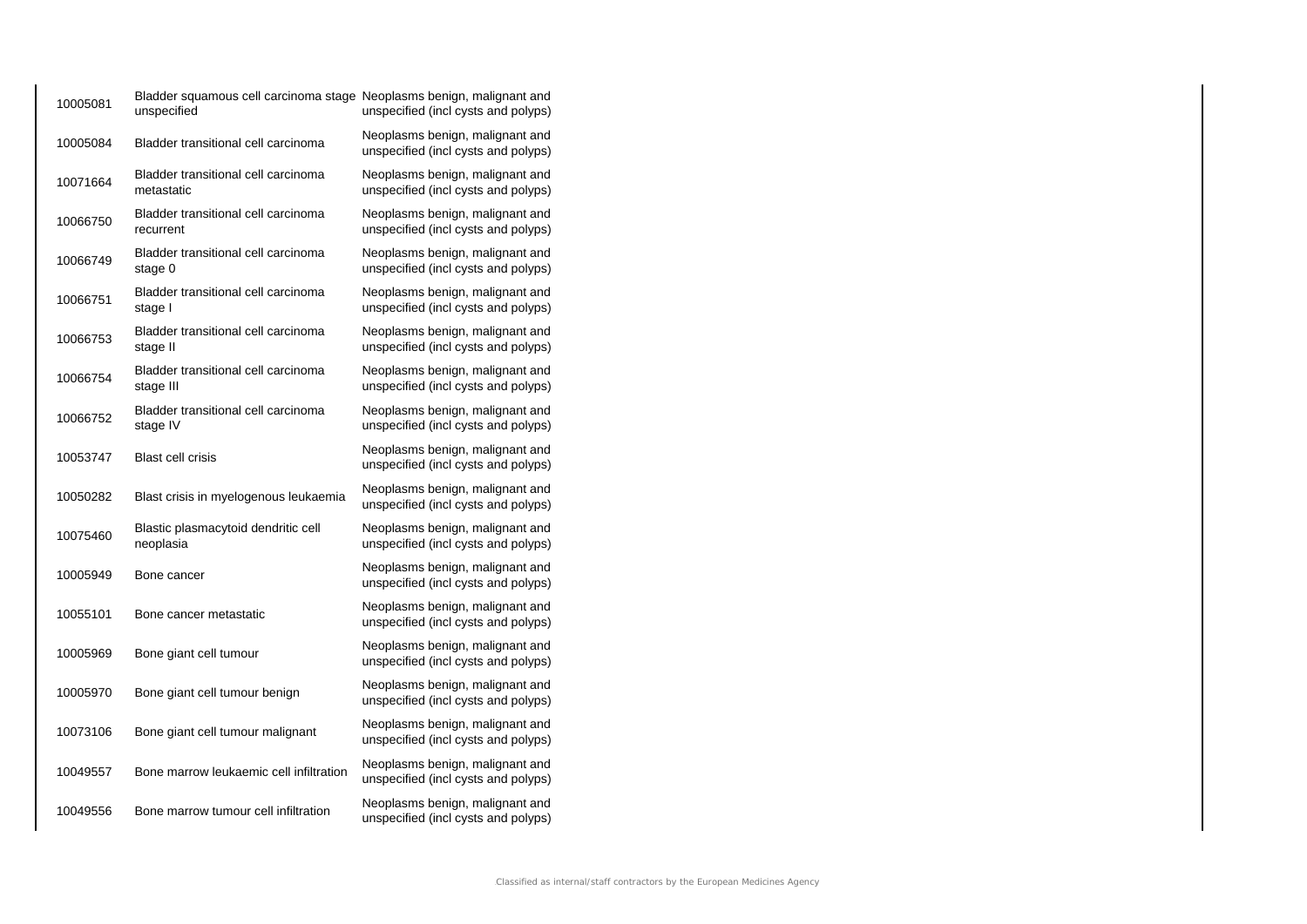| 10006007 | Bone sarcoma                        | Neoplasms benign, malignant and<br>unspecified (incl cysts and polyps) |
|----------|-------------------------------------|------------------------------------------------------------------------|
| 10073266 | Borderline mucinous tumour of ovary | Neoplasms benign, malignant and<br>unspecified (incl cysts and polyps) |
| 10006032 | Borderline ovarian tumour           | Neoplasms benign, malignant and<br>unspecified (incl cysts and polyps) |
| 10073267 | Borderline serous tumour of ovary   | Neoplasms benign, malignant and<br>unspecified (incl cysts and polyps) |
| 10006060 | Bowenoid papulosis                  | Neoplasms benign, malignant and<br>unspecified (incl cysts and polyps) |
| 10006059 | Bowen's disease                     | Neoplasms benign, malignant and<br>unspecified (incl cysts and polyps) |
| 10055093 | Brain cancer metastatic             | Neoplasms benign, malignant and<br>unspecified (incl cysts and polyps) |
| 10061019 | Brain neoplasm                      | Neoplasms benign, malignant and<br>unspecified (incl cysts and polyps) |
| 10006129 | Brain neoplasm benign               | Neoplasms benign, malignant and<br>unspecified (incl cysts and polyps) |
| 10006131 | Brain neoplasm malignant            | Neoplasms benign, malignant and<br>unspecified (incl cysts and polyps) |
| 10073857 | Brain sarcoma                       | Neoplasms benign, malignant and<br>unspecified (incl cysts and polyps) |
| 10006143 | Brain stem glioma                   | Neoplasms benign, malignant and<br>unspecified (incl cysts and polyps) |
| 10006144 | Brain stem glioma benign            | Neoplasms benign, malignant and<br>unspecified (incl cysts and polyps) |
| 10068394 | Brain teratoma                      | Neoplasms benign, malignant and<br>unspecified (incl cysts and polyps) |
| 10072813 | Breast angiosarcoma                 | Neoplasms benign, malignant and<br>unspecified (incl cysts and polyps) |
| 10072814 | Breast angiosarcoma metastatic      | Neoplasms benign, malignant and<br>unspecified (incl cysts and polyps) |
| 10006187 | Breast cancer                       | Neoplasms benign, malignant and<br>unspecified (incl cysts and polyps) |
| 10057654 | Breast cancer female                | Neoplasms benign, malignant and<br>unspecified (incl cysts and polyps) |
| 10006189 | Breast cancer in situ               | Neoplasms benign, malignant and<br>unspecified (incl cysts and polyps) |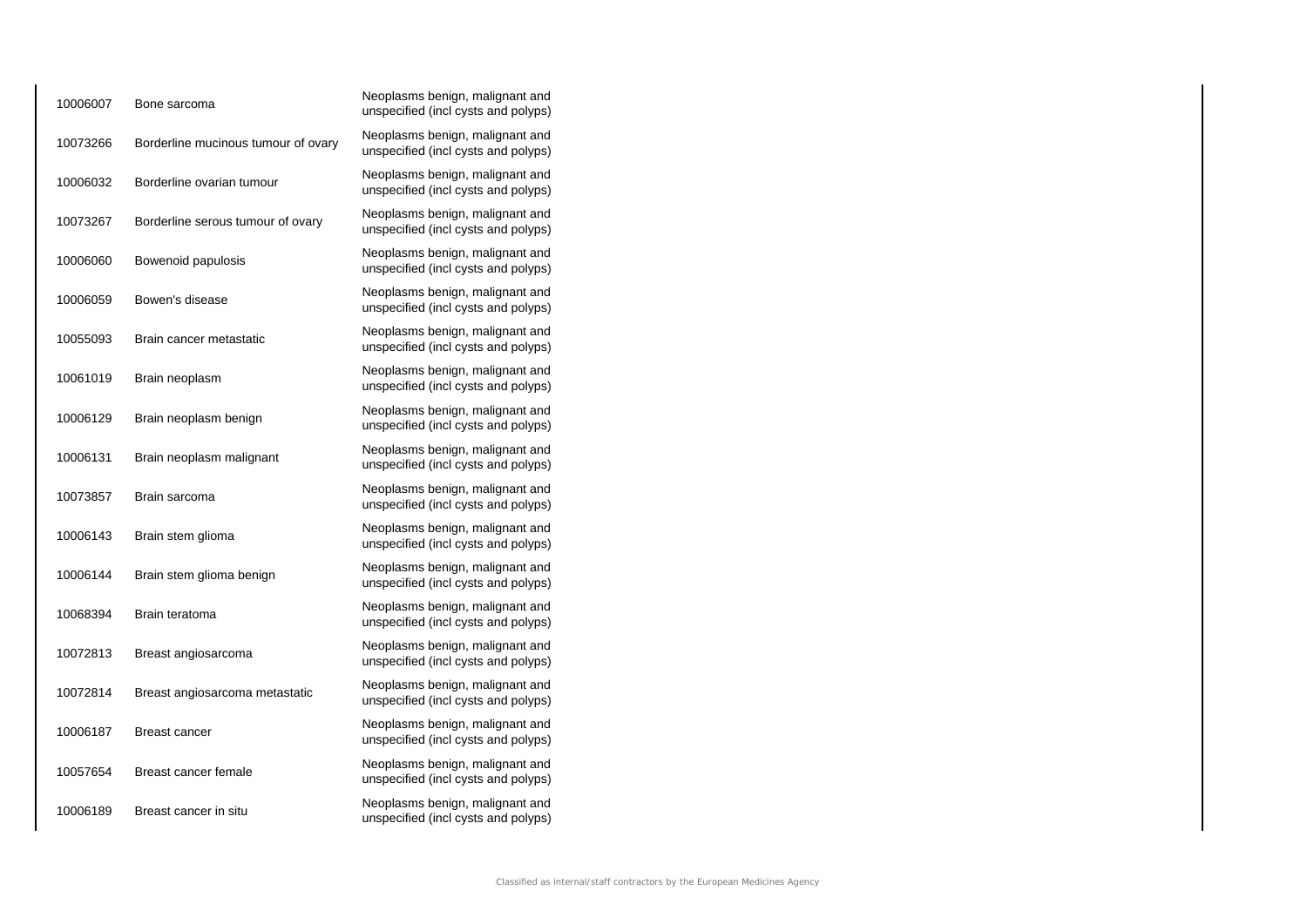| 10061020 | Breast cancer male                                          | Neoplasms benign, malignant and<br>unspecified (incl cysts and polyps) |
|----------|-------------------------------------------------------------|------------------------------------------------------------------------|
| 10055113 | Breast cancer metastatic                                    | Neoplasms benign, malignant and<br>unspecified (incl cysts and polyps) |
| 10006198 | Breast cancer recurrent                                     | Neoplasms benign, malignant and<br>unspecified (incl cysts and polyps) |
| 10006199 | Breast cancer stage I                                       | Neoplasms benign, malignant and<br>unspecified (incl cysts and polyps) |
| 10006200 | Breast cancer stage II                                      | Neoplasms benign, malignant and<br>unspecified (incl cysts and polyps) |
| 10006201 | Breast cancer stage III                                     | Neoplasms benign, malignant and<br>unspecified (incl cysts and polyps) |
| 10006202 | Breast cancer stage IV                                      | Neoplasms benign, malignant and<br>unspecified (incl cysts and polyps) |
| 10082495 | Breast implant-associated anaplastic<br>large cell lymphoma | Neoplasms benign, malignant and<br>unspecified (incl cysts and polyps) |
| 10068582 | Breast sarcoma                                              | Neoplasms benign, malignant and<br>unspecified (incl cysts and polyps) |
| 10068583 | Breast sarcoma metastatic                                   | Neoplasms benign, malignant and<br>unspecified (incl cysts and polyps) |
| 10068584 | Breast sarcoma recurrent                                    | Neoplasms benign, malignant and<br>unspecified (incl cysts and polyps) |
| 10006417 | Bronchial carcinoma                                         | Neoplasms benign, malignant and<br>unspecified (incl cysts and polyps) |
| 10058354 | Bronchioloalveolar carcinoma                                | Neoplasms benign, malignant and<br>unspecified (incl cysts and polyps) |
| 10067184 | Burkitt's leukaemia                                         | Neoplasms benign, malignant and<br>unspecified (incl cysts and polyps) |
| 10006595 | Burkitt's lymphoma                                          | Neoplasms benign, malignant and<br>unspecified (incl cysts and polyps) |
| 10006598 | Burkitt's lymphoma recurrent                                | Neoplasms benign, malignant and<br>unspecified (incl cysts and polyps) |
| 10006599 | Burkitt's lymphoma refractory                               | Neoplasms benign, malignant and<br>unspecified (incl cysts and polyps) |
| 10006600 | Burkitt's lymphoma stage I                                  | Neoplasms benign, malignant and<br>unspecified (incl cysts and polyps) |
| 10006601 | Burkitt's lymphoma stage II                                 | Neoplasms benign, malignant and<br>unspecified (incl cysts and polyps) |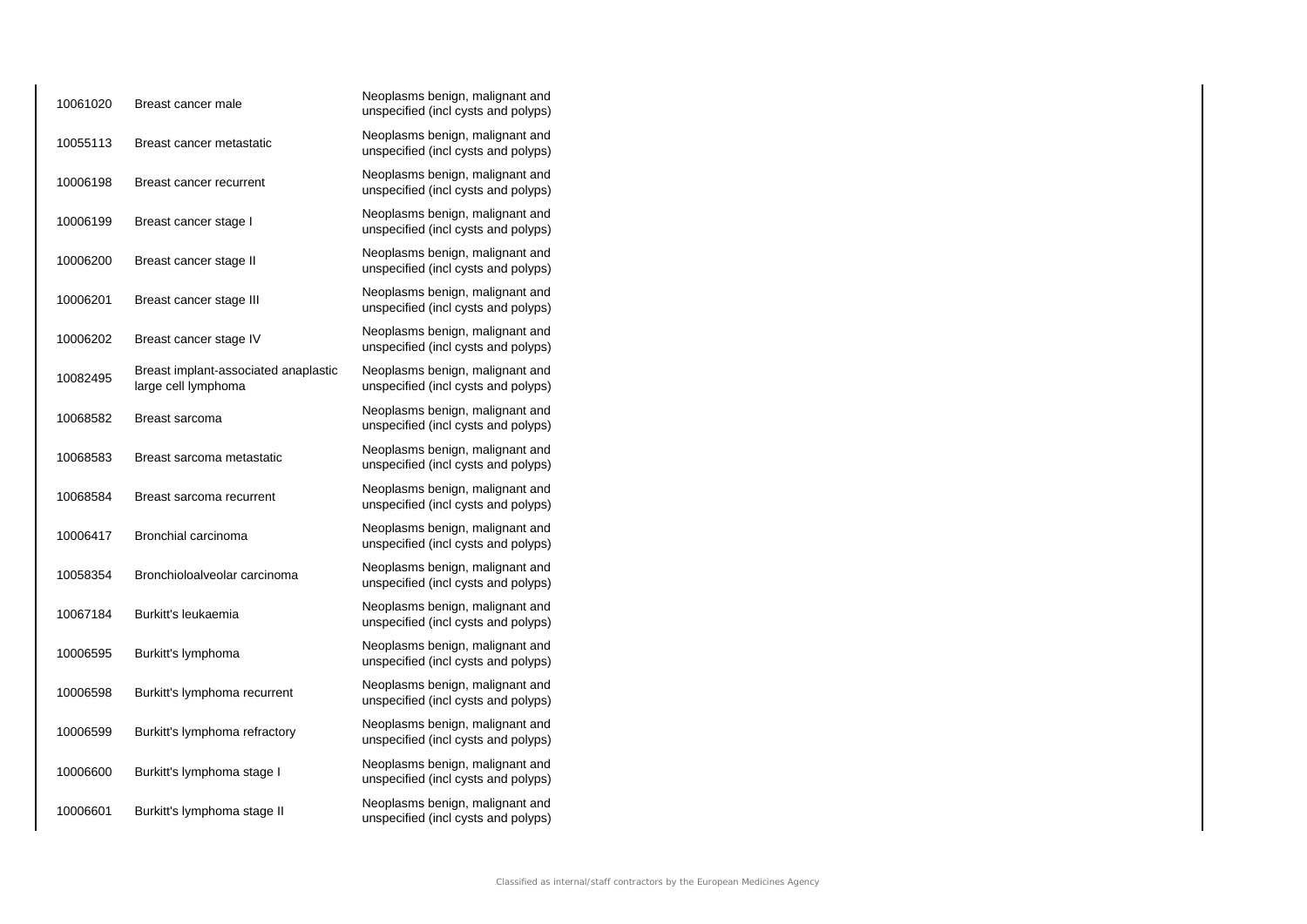| 10006602 | Burkitt's lymphoma stage III                      | Neoplasms benign, malignant and<br>unspecified (incl cysts and polyps) |
|----------|---------------------------------------------------|------------------------------------------------------------------------|
| 10006603 | Burkitt's lymphoma stage IV                       | Neoplasms benign, malignant and<br>unspecified (incl cysts and polyps) |
| 10059427 | Buschke-Lowenstein's tumour                       | Neoplasms benign, malignant and<br>unspecified (incl cysts and polyps) |
| 10085091 | Cancer with a high tumour mutational<br>burden    | Neoplasms benign, malignant and<br>unspecified (incl cysts and polyps) |
| 10007275 | Carcinoid tumour                                  | Neoplasms benign, malignant and<br>unspecified (incl cysts and polyps) |
| 10007277 | Carcinoid tumour of the appendix                  | Neoplasms benign, malignant and<br>unspecified (incl cysts and polyps) |
| 10007278 | Carcinoid tumour of the caecum                    | Neoplasms benign, malignant and<br>unspecified (incl cysts and polyps) |
| 10050110 | Carcinoid tumour of the duodenum                  | Neoplasms benign, malignant and<br>unspecified (incl cysts and polyps) |
| 10007279 | Carcinoid tumour of the gastrointestinal<br>tract | Neoplasms benign, malignant and<br>unspecified (incl cysts and polyps) |
| 10081119 | Carcinoid tumour of the liver                     | Neoplasms benign, malignant and<br>unspecified (incl cysts and polyps) |
| 10081421 | Carcinoid tumour of the ovary                     | Neoplasms benign, malignant and<br>unspecified (incl cysts and polyps) |
| 10055007 | Carcinoid tumour of the pancreas                  | Neoplasms benign, malignant and<br>unspecified (incl cysts and polyps) |
| 10007280 | Carcinoid tumour of the prostate                  | Neoplasms benign, malignant and<br>unspecified (incl cysts and polyps) |
| 10052819 | Carcinoid tumour of the small bowel               | Neoplasms benign, malignant and<br>unspecified (incl cysts and polyps) |
| 10007281 | Carcinoid tumour of the stomach                   | Neoplasms benign, malignant and<br>unspecified (incl cysts and polyps) |
| 10007282 | Carcinoid tumour pulmonary                        | Neoplasms benign, malignant and<br>unspecified (incl cysts and polyps) |
| 10077435 | Carcinoma ex-pleomorphic adenoma                  | Neoplasms benign, malignant and<br>unspecified (incl cysts and polyps) |
| 10061450 | Carcinoma in situ                                 | Neoplasms benign, malignant and<br>unspecified (incl cysts and polyps) |
| 10007368 | Carcinoma in situ of eye                          | Neoplasms benign, malignant and<br>unspecified (incl cysts and polyps) |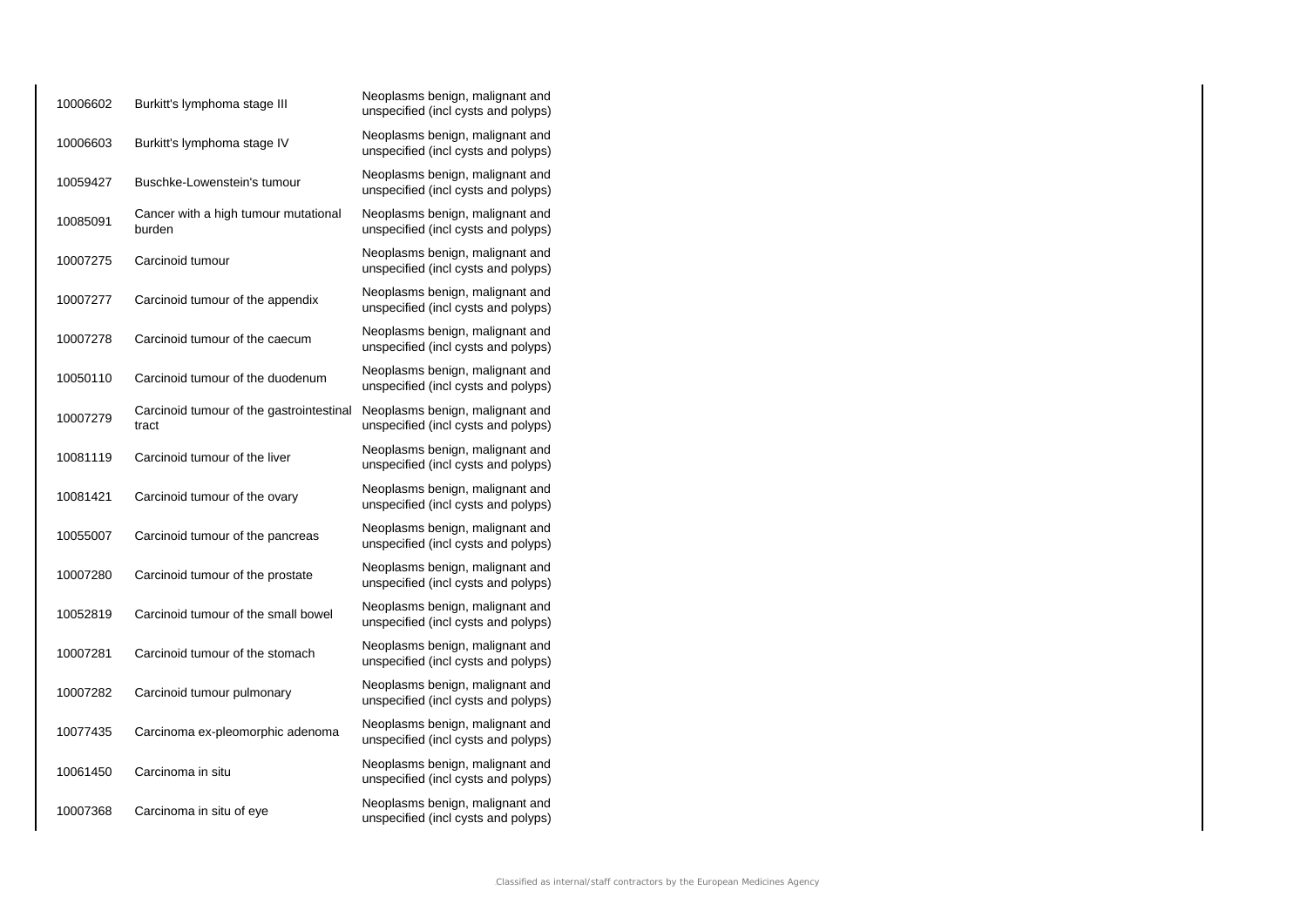| 10007384 | Carcinoma in situ of penis           | Neoplasms benign, malignant and<br>unspecified (incl cysts and polyps) |
|----------|--------------------------------------|------------------------------------------------------------------------|
| 10007390 | Carcinoma in situ of skin            | Neoplasms benign, malignant and<br>unspecified (incl cysts and polyps) |
| 10007401 | Carcinoma in situ of trachea         | Neoplasms benign, malignant and<br>unspecified (incl cysts and polyps) |
| 10055009 | Cardiac fibroma                      | Neoplasms benign, malignant and<br>unspecified (incl cysts and polyps) |
| 10055011 | Cardiac haemangioma benign           | Neoplasms benign, malignant and<br>unspecified (incl cysts and polyps) |
| 10085049 | Cardiac lipoma                       | Neoplasms benign, malignant and<br>unspecified (incl cysts and polyps) |
| 10061005 | Cardiac myxoma                       | Neoplasms benign, malignant and<br>unspecified (incl cysts and polyps) |
| 10061025 | Cardiac neoplasm malignant           | Neoplasms benign, malignant and<br>unspecified (incl cysts and polyps) |
| 10051549 | Cardiac neoplasm unspecified         | Neoplasms benign, malignant and<br>unspecified (incl cysts and polyps) |
| 10055012 | Cardiac neurofibroma                 | Neoplasms benign, malignant and<br>unspecified (incl cysts and polyps) |
| 10057456 | Cardiac teratoma                     | Neoplasms benign, malignant and<br>unspecified (incl cysts and polyps) |
| 10068699 | Cardiac valve fibroelastoma          | Neoplasms benign, malignant and<br>unspecified (incl cysts and polyps) |
| 10050251 | Castleman's disease                  | Neoplasms benign, malignant and<br>unspecified (incl cysts and polyps) |
| 10007953 | Central nervous system lymphoma      | Neoplasms benign, malignant and<br>unspecified (incl cysts and polyps) |
| 10077160 | Central nervous system melanoma      | Neoplasms benign, malignant and<br>unspecified (incl cysts and polyps) |
| 10007958 | Central nervous system neoplasm      | Neoplasms benign, malignant and<br>unspecified (incl cysts and polyps) |
| 10073130 | Central nervous system neuroblastoma | Neoplasms benign, malignant and<br>unspecified (incl cysts and polyps) |
| 10059273 | Cerebellar haemangioma               | Neoplasms benign, malignant and<br>unspecified (incl cysts and polyps) |
| 10061750 | Cerebellar tumour                    | Neoplasms benign, malignant and<br>unspecified (incl cysts and polyps) |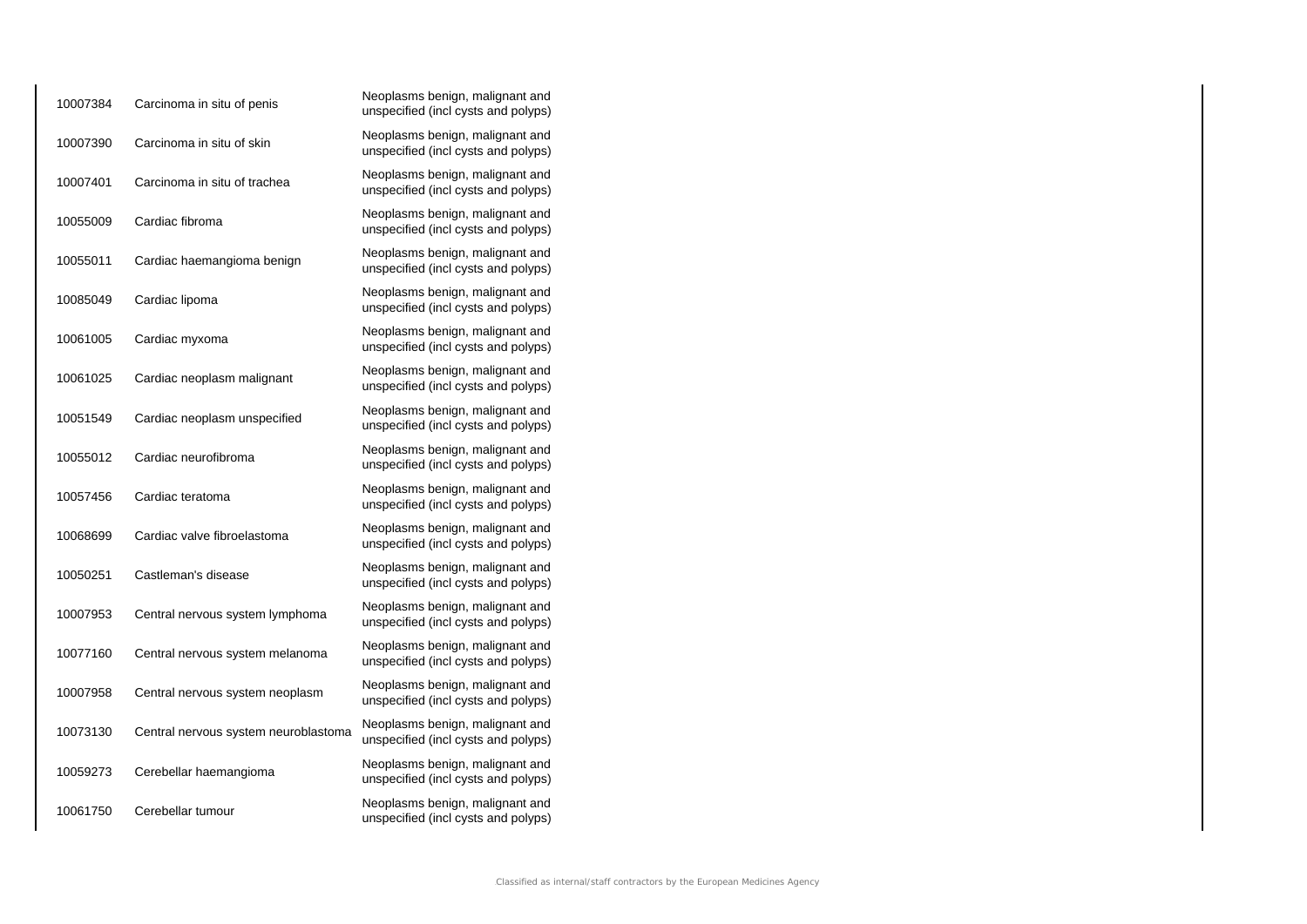| 10048788 | Cerebral haemangioma       | Neoplasms benign, malignant and<br>unspecified (incl cysts and polyps) |
|----------|----------------------------|------------------------------------------------------------------------|
| 10055094 | Cervix cancer metastatic   | Neoplasms benign, malignant and<br>unspecified (incl cysts and polyps) |
| 10008342 | Cervix carcinoma           | Neoplasms benign, malignant and<br>unspecified (incl cysts and polyps) |
| 10008344 | Cervix carcinoma recurrent | Neoplasms benign, malignant and<br>unspecified (incl cysts and polyps) |
| 10061809 | Cervix carcinoma stage 0   | Neoplasms benign, malignant and<br>unspecified (incl cysts and polyps) |
| 10008345 | Cervix carcinoma stage I   | Neoplasms benign, malignant and<br>unspecified (incl cysts and polyps) |
| 10008346 | Cervix carcinoma stage II  | Neoplasms benign, malignant and<br>unspecified (incl cysts and polyps) |
| 10008347 | Cervix carcinoma stage III | Neoplasms benign, malignant and<br>unspecified (incl cysts and polyps) |
| 10008348 | Cervix carcinoma stage IV  | Neoplasms benign, malignant and<br>unspecified (incl cysts and polyps) |
| 10008583 | Chloroma                   | Neoplasms benign, malignant and<br>unspecified (incl cysts and polyps) |
| 10008593 | Cholangiocarcinoma         | Neoplasms benign, malignant and<br>unspecified (incl cysts and polyps) |
| 10077861 | Cholangiosarcoma           | Neoplasms benign, malignant and<br>unspecified (incl cysts and polyps) |
| 10008642 | Cholesteatoma              | Neoplasms benign, malignant and<br>unspecified (incl cysts and polyps) |
| 10008734 | Chondrosarcoma             | Neoplasms benign, malignant and<br>unspecified (incl cysts and polyps) |
| 10008736 | Chondrosarcoma metastatic  | Neoplasms benign, malignant and<br>unspecified (incl cysts and polyps) |
| 10008738 | Chondrosarcoma recurrent   | Neoplasms benign, malignant and<br>unspecified (incl cysts and polyps) |
| 10008747 | Chordoma                   | Neoplasms benign, malignant and<br>unspecified (incl cysts and polyps) |
| 10008757 | Choriocarcinoma            | Neoplasms benign, malignant and<br>unspecified (incl cysts and polyps) |
| 10008773 | Choroid melanoma           | Neoplasms benign, malignant and<br>unspecified (incl cysts and polyps) |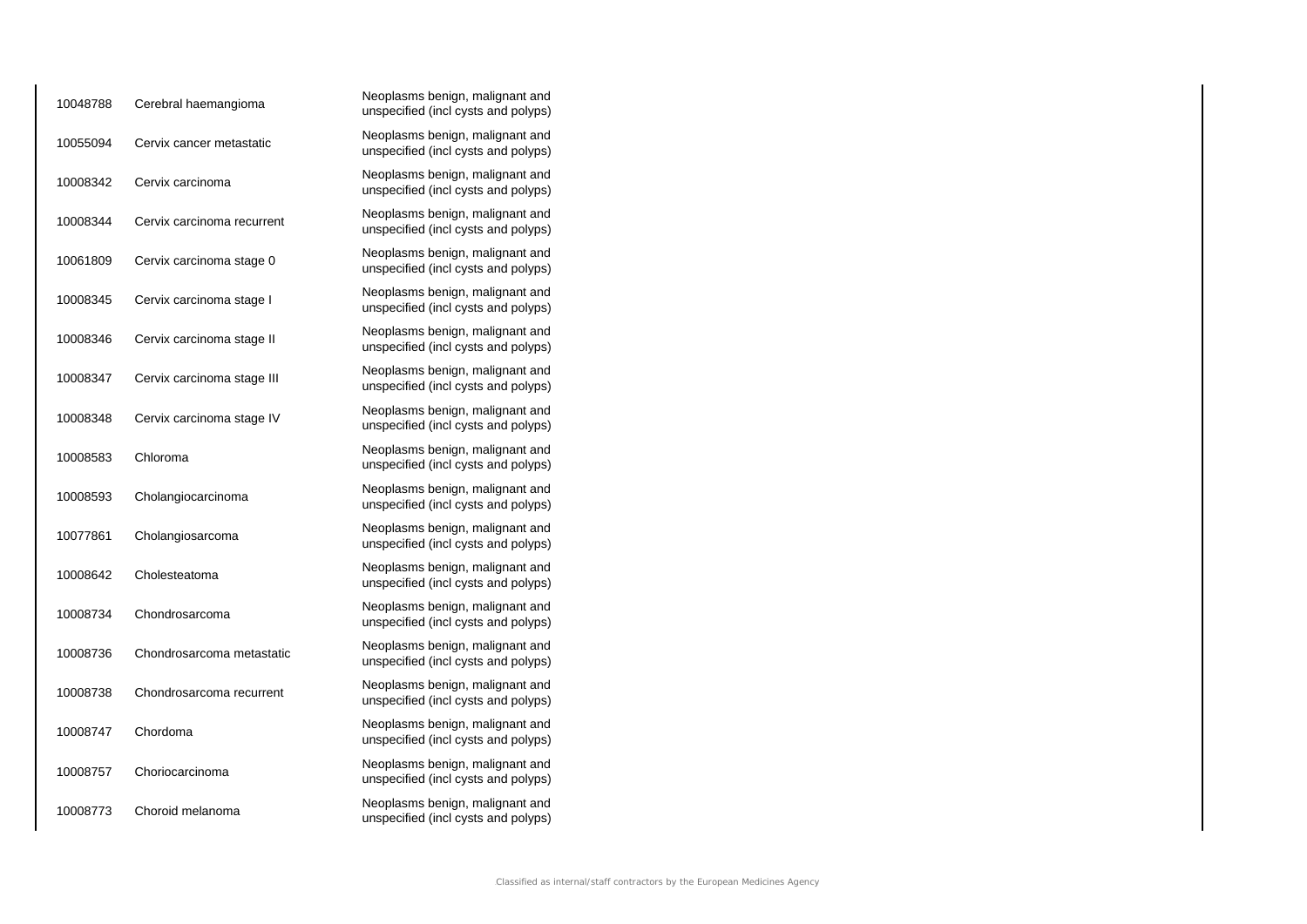| 10067478 | Choroid plexus carcinoma                                                                     | Neoplasms benign, malignant and<br>unspecified (incl cysts and polyps) |
|----------|----------------------------------------------------------------------------------------------|------------------------------------------------------------------------|
| 10008777 | Choroid plexus papilloma                                                                     | Neoplasms benign, malignant and<br>unspecified (incl cysts and polyps) |
| 10080544 | Chromophobe renal cell carcinoma                                                             | Neoplasms benign, malignant and<br>unspecified (incl cysts and polyps) |
| 10065854 | Chronic eosinophilic leukaemia                                                               | Neoplasms benign, malignant and<br>unspecified (incl cysts and polyps) |
| 10008943 | Chronic leukaemia                                                                            | Neoplasms benign, malignant and<br>unspecified (incl cysts and polyps) |
| 10008958 | Chronic lymphocytic leukaemia                                                                | Neoplasms benign, malignant and<br>unspecified (incl cysts and polyps) |
| 10008961 | Chronic lymphocytic leukaemia<br>recurrent                                                   | Neoplasms benign, malignant and<br>unspecified (incl cysts and polyps) |
| 10008962 | Chronic lymphocytic leukaemia<br>refractory                                                  | Neoplasms benign, malignant and<br>unspecified (incl cysts and polyps) |
| 10008963 | Chronic lymphocytic leukaemia stage 0                                                        | Neoplasms benign, malignant and<br>unspecified (incl cysts and polyps) |
| 10008964 | Chronic lymphocytic leukaemia stage 1                                                        | Neoplasms benign, malignant and<br>unspecified (incl cysts and polyps) |
| 10008965 | Chronic lymphocytic leukaemia stage 2                                                        | Neoplasms benign, malignant and<br>unspecified (incl cysts and polyps) |
| 10008966 | Chronic lymphocytic leukaemia stage 3                                                        | Neoplasms benign, malignant and<br>unspecified (incl cysts and polyps) |
| 10008967 | Chronic lymphocytic leukaemia stage 4                                                        | Neoplasms benign, malignant and<br>unspecified (incl cysts and polyps) |
| 10058717 | Chronic lymphocytic leukaemia<br>transformation                                              | Neoplasms benign, malignant and<br>unspecified (incl cysts and polyps) |
| 10009013 | Chronic myeloid leukaemia                                                                    | Neoplasms benign, malignant and<br>unspecified (incl cysts and polyps) |
| 10075081 | Chronic myeloid leukaemia recurrent                                                          | Neoplasms benign, malignant and<br>unspecified (incl cysts and polyps) |
| 10068232 | Chronic myeloid leukaemia<br>transformation                                                  | Neoplasms benign, malignant and<br>unspecified (incl cysts and polyps) |
| 10009018 | Chronic myelomonocytic leukaemia                                                             | Neoplasms benign, malignant and<br>unspecified (incl cysts and polyps) |
| 10079694 | Chronic myelomonocytic leukaemia with Neoplasms benign, malignant and<br>N-ras gene mutation | unspecified (incl cysts and polyps)                                    |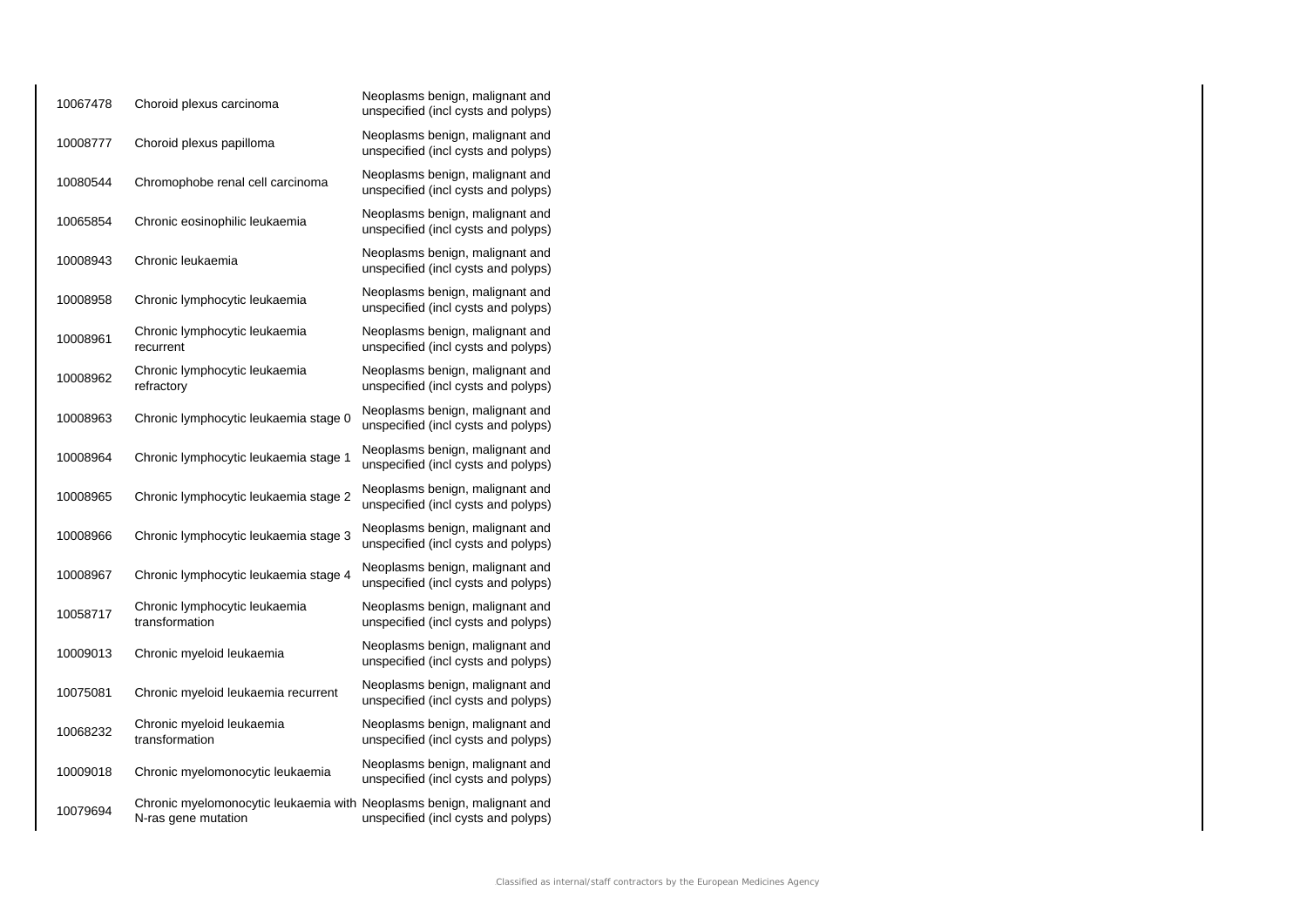| 10081428 | Ciliary body melanoma             | Neoplasms benign, malignant and<br>unspecified (incl cysts and polyps) |
|----------|-----------------------------------|------------------------------------------------------------------------|
| 10009252 | Clear cell endometrial carcinoma  | Neoplasms benign, malignant and<br>unspecified (incl cysts and polyps) |
| 10073251 | Clear cell renal cell carcinoma   | Neoplasms benign, malignant and<br>unspecified (incl cysts and polyps) |
| 10073140 | Clear cell sarcoma of soft tissue | Neoplasms benign, malignant and<br>unspecified (incl cysts and polyps) |
| 10009253 | Clear cell sarcoma of the kidney  | Neoplasms benign, malignant and<br>unspecified (incl cysts and polyps) |
| 10065852 | CNS germinoma                     | Neoplasms benign, malignant and<br>unspecified (incl cysts and polyps) |
| 10009944 | Colon cancer                      | Neoplasms benign, malignant and<br>unspecified (incl cysts and polyps) |
| 10055114 | Colon cancer metastatic           | Neoplasms benign, malignant and<br>unspecified (incl cysts and polyps) |
| 10009952 | Colon cancer recurrent            | Neoplasms benign, malignant and<br>unspecified (incl cysts and polyps) |
| 10063523 | Colon cancer stage 0              | Neoplasms benign, malignant and<br>unspecified (incl cysts and polyps) |
| 10009953 | Colon cancer stage I              | Neoplasms benign, malignant and<br>unspecified (incl cysts and polyps) |
| 10009954 | Colon cancer stage II             | Neoplasms benign, malignant and<br>unspecified (incl cysts and polyps) |
| 10009955 | Colon cancer stage III            | Neoplasms benign, malignant and<br>unspecified (incl cysts and polyps) |
| 10009956 | Colon cancer stage IV             | Neoplasms benign, malignant and<br>unspecified (incl cysts and polyps) |
| 10052360 | Colorectal adenocarcinoma         | Neoplasms benign, malignant and<br>unspecified (incl cysts and polyps) |
| 10061451 | Colorectal cancer                 | Neoplasms benign, malignant and<br>unspecified (incl cysts and polyps) |
| 10052358 | Colorectal cancer metastatic      | Neoplasms benign, malignant and<br>unspecified (incl cysts and polyps) |
| 10010030 | Colorectal cancer recurrent       | Neoplasms benign, malignant and<br>unspecified (incl cysts and polyps) |
| 10010032 | Colorectal cancer stage I         | Neoplasms benign, malignant and<br>unspecified (incl cysts and polyps) |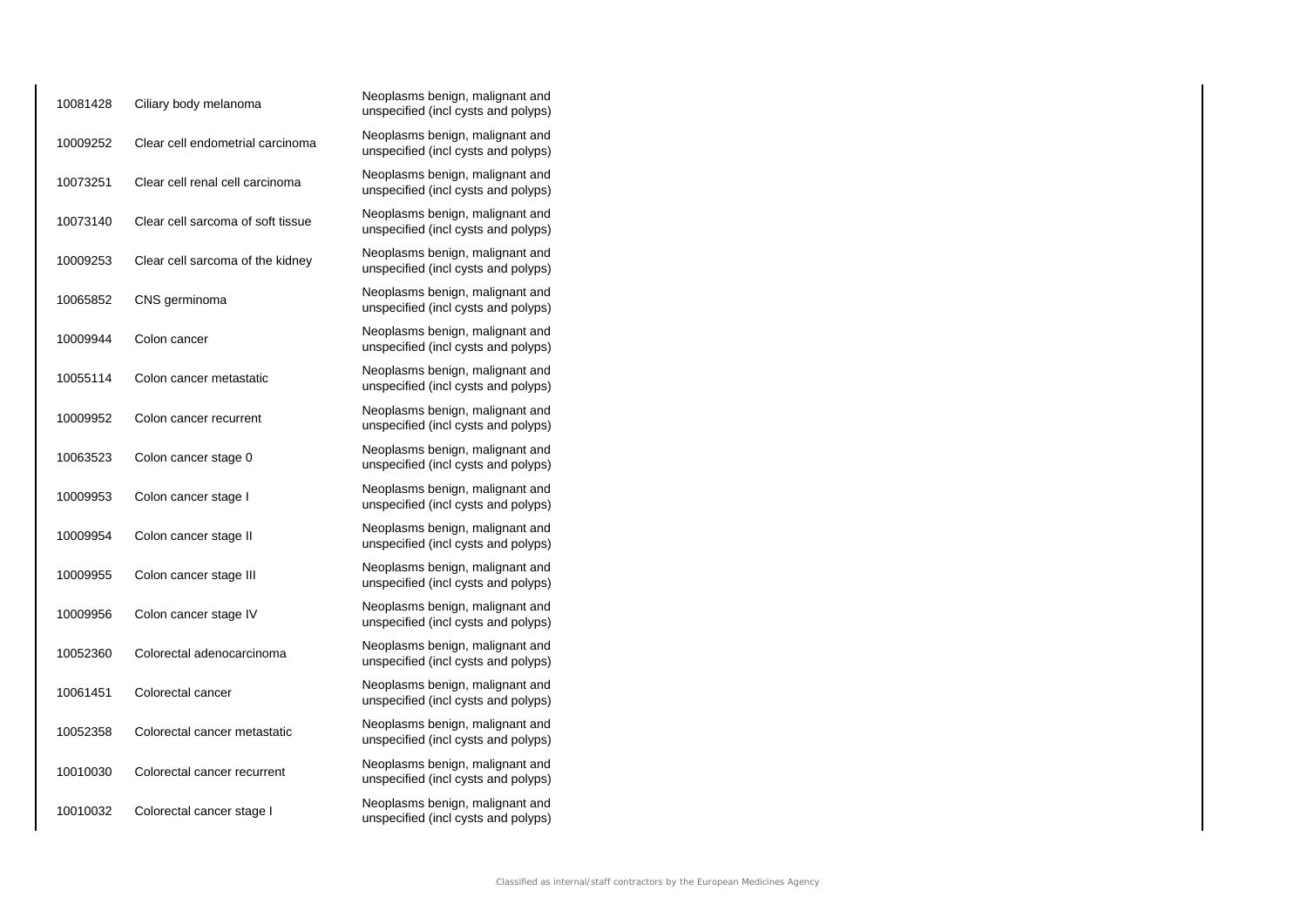| 10010033 | Colorectal cancer stage II                 | Neoplasms benign, malignant and<br>unspecified (incl cysts and polyps) |
|----------|--------------------------------------------|------------------------------------------------------------------------|
| 10010034 | Colorectal cancer stage III                | Neoplasms benign, malignant and<br>unspecified (incl cysts and polyps) |
| 10010035 | Colorectal cancer stage IV                 | Neoplasms benign, malignant and<br>unspecified (incl cysts and polyps) |
| 10010038 | Colorectal carcinoma stage 0               | Neoplasms benign, malignant and<br>unspecified (incl cysts and polyps) |
| 10073957 | Composite lymphoma                         | Neoplasms benign, malignant and<br>unspecified (incl cysts and polyps) |
| 10066384 | Conjunctival melanoma                      | Neoplasms benign, malignant and<br>unspecified (incl cysts and polyps) |
| 10066925 | Conjunctival primary acquired<br>melanosis | Neoplasms benign, malignant and<br>unspecified (incl cysts and polyps) |
| 10011318 | Craniopharyngioma                          | Neoplasms benign, malignant and<br>unspecified (incl cysts and polyps) |
| 10084814 | Craniopharyngioma malignant                | Neoplasms benign, malignant and<br>unspecified (incl cysts and polyps) |
| 10085518 | Cutaneous B-cell lymphoma                  | Neoplasms benign, malignant and<br>unspecified (incl cysts and polyps) |
| 10079945 | Cutaneous lymphoma                         | Neoplasms benign, malignant and<br>unspecified (incl cysts and polyps) |
| 10011677 | Cutaneous T-cell lymphoma                  | Neoplasms benign, malignant and<br>unspecified (incl cysts and polyps) |
| 10011678 | Cutaneous T-cell lymphoma recurrent        | Neoplasms benign, malignant and<br>unspecified (incl cysts and polyps) |
| 10011679 | Cutaneous T-cell lymphoma refractory       | Neoplasms benign, malignant and<br>unspecified (incl cysts and polyps) |
| 10011680 | Cutaneous T-cell lymphoma stage I          | Neoplasms benign, malignant and<br>unspecified (incl cysts and polyps) |
| 10011681 | Cutaneous T-cell lymphoma stage II         | Neoplasms benign, malignant and<br>unspecified (incl cysts and polyps) |
| 10011682 | Cutaneous T-cell lymphoma stage III        | Neoplasms benign, malignant and<br>unspecified (incl cysts and polyps) |
| 10011683 | Cutaneous T-cell lymphoma stage IV         | Neoplasms benign, malignant and<br>unspecified (incl cysts and polyps) |
| 10054912 | Cystadenocarcinoma ovary                   | Neoplasms benign, malignant and<br>unspecified (incl cysts and polyps) |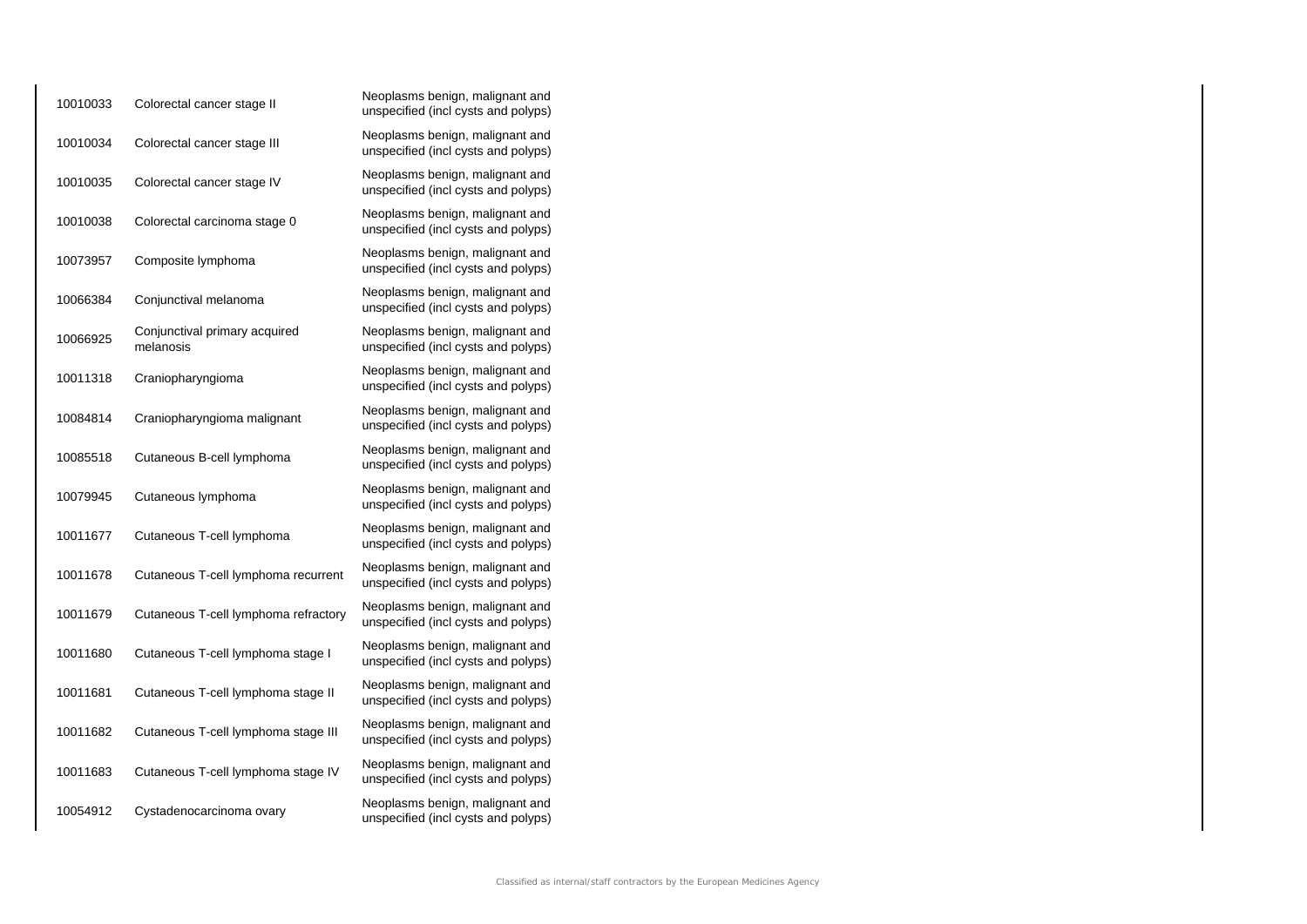| 10065908 | Cystadenocarcinoma pancreas                   | Neoplasms benign, malignant and<br>unspecified (incl cysts and polyps) |
|----------|-----------------------------------------------|------------------------------------------------------------------------|
| 10073135 | Dedifferentiated liposarcoma                  | Neoplasms benign, malignant and<br>unspecified (incl cysts and polyps) |
| 10057070 | Dermatofibrosarcoma protuberans               | Neoplasms benign, malignant and<br>unspecified (incl cysts and polyps) |
| 10073574 | Dermatofibrosarcoma protuberans<br>metastatic | Neoplasms benign, malignant and<br>unspecified (incl cysts and polyps) |
| 10059352 | Desmoid tumour                                | Neoplasms benign, malignant and<br>unspecified (incl cysts and polyps) |
| 10072449 | Desmoplastic melanoma                         | Neoplasms benign, malignant and<br>unspecified (incl cysts and polyps) |
| 10073063 | Desmoplastic mesothelioma                     | Neoplasms benign, malignant and<br>unspecified (incl cysts and polyps) |
| 10064581 | Desmoplastic small round cell tumour          | Neoplasms benign, malignant and<br>unspecified (incl cysts and polyps) |
| 10080638 | Differentiation syndrome                      | Neoplasms benign, malignant and<br>unspecified (incl cysts and polyps) |
| 10012818 | Diffuse large B-cell lymphoma                 | Neoplasms benign, malignant and<br>unspecified (incl cysts and polyps) |
| 10012821 | Diffuse large B-cell lymphoma recurrent       | Neoplasms benign, malignant and<br>unspecified (incl cysts and polyps) |
| 10012822 | Diffuse large B-cell lymphoma refractory      | Neoplasms benign, malignant and<br>unspecified (incl cysts and polyps) |
| 10012823 | Diffuse large B-cell lymphoma stage I         | Neoplasms benign, malignant and<br>unspecified (incl cysts and polyps) |
| 10012824 | Diffuse large B-cell lymphoma stage II        | Neoplasms benign, malignant and<br>unspecified (incl cysts and polyps) |
| 10012825 | Diffuse large B-cell lymphoma stage III       | Neoplasms benign, malignant and<br>unspecified (incl cysts and polyps) |
| 10012826 | Diffuse large B-cell lymphoma stage IV        | Neoplasms benign, malignant and<br>unspecified (incl cysts and polyps) |
| 10054951 | Disseminated large cell lymphoma              | Neoplasms benign, malignant and<br>unspecified (incl cysts and polyps) |
| 10080202 | Double hit lymphoma                           | Neoplasms benign, malignant and<br>unspecified (incl cysts and polyps) |
| 10073364 | Ductal adenocarcinoma of pancreas             | Neoplasms benign, malignant and<br>unspecified (incl cysts and polyps) |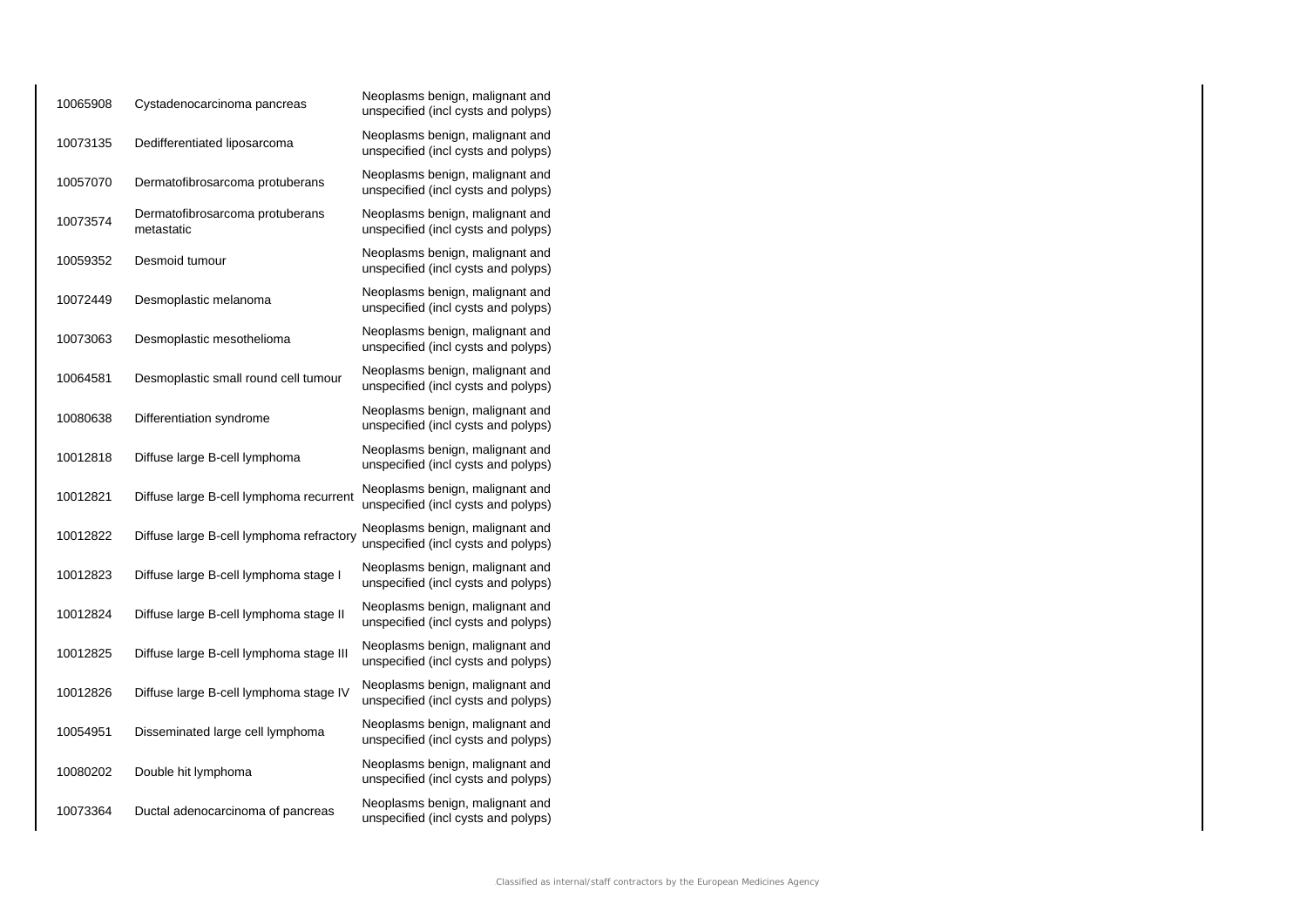| 10055017 | Ear neoplasm malignant         | Neoplasms benign, malignant and<br>unspecified (incl cysts and polyps) |
|----------|--------------------------------|------------------------------------------------------------------------|
| 10069680 | Eccrine carcinoma              | Neoplasms benign, malignant and<br>unspecified (incl cysts and polyps) |
| 10065868 | Embryonal rhabdomyosarcoma     | Neoplasms benign, malignant and<br>unspecified (incl cysts and polyps) |
| 10014642 | Enchondromatosis               | Neoplasms benign, malignant and<br>unspecified (incl cysts and polyps) |
| 10014654 | Endobronchial lipoma           | Neoplasms benign, malignant and<br>unspecified (incl cysts and polyps) |
| 10061122 | Endocrine neoplasm malignant   | Neoplasms benign, malignant and<br>unspecified (incl cysts and polyps) |
| 10014720 | Endometrial adenocarcinoma     | Neoplasms benign, malignant and<br>unspecified (incl cysts and polyps) |
| 10014733 | <b>Endometrial cancer</b>      | Neoplasms benign, malignant and<br>unspecified (incl cysts and polyps) |
| 10014734 | Endometrial cancer metastatic  | Neoplasms benign, malignant and<br>unspecified (incl cysts and polyps) |
| 10014736 | Endometrial cancer recurrent   | Neoplasms benign, malignant and<br>unspecified (incl cysts and polyps) |
| 10014737 | Endometrial cancer stage 0     | Neoplasms benign, malignant and<br>unspecified (incl cysts and polyps) |
| 10014738 | Endometrial cancer stage I     | Neoplasms benign, malignant and<br>unspecified (incl cysts and polyps) |
| 10014739 | Endometrial cancer stage II    | Neoplasms benign, malignant and<br>unspecified (incl cysts and polyps) |
| 10014740 | Endometrial cancer stage III   | Neoplasms benign, malignant and<br>unspecified (incl cysts and polyps) |
| 10014741 | Endometrial cancer stage IV    | Neoplasms benign, malignant and<br>unspecified (incl cysts and polyps) |
| 10057649 | Endometrial sarcoma            | Neoplasms benign, malignant and<br>unspecified (incl cysts and polyps) |
| 10067065 | Endometrial sarcoma metastatic | Neoplasms benign, malignant and<br>unspecified (incl cysts and polyps) |
| 10067064 | Endometrial sarcoma recurrent  | Neoplasms benign, malignant and<br>unspecified (incl cysts and polyps) |
| 10048397 | Endometrial stromal sarcoma    | Neoplasms benign, malignant and<br>unspecified (incl cysts and polyps) |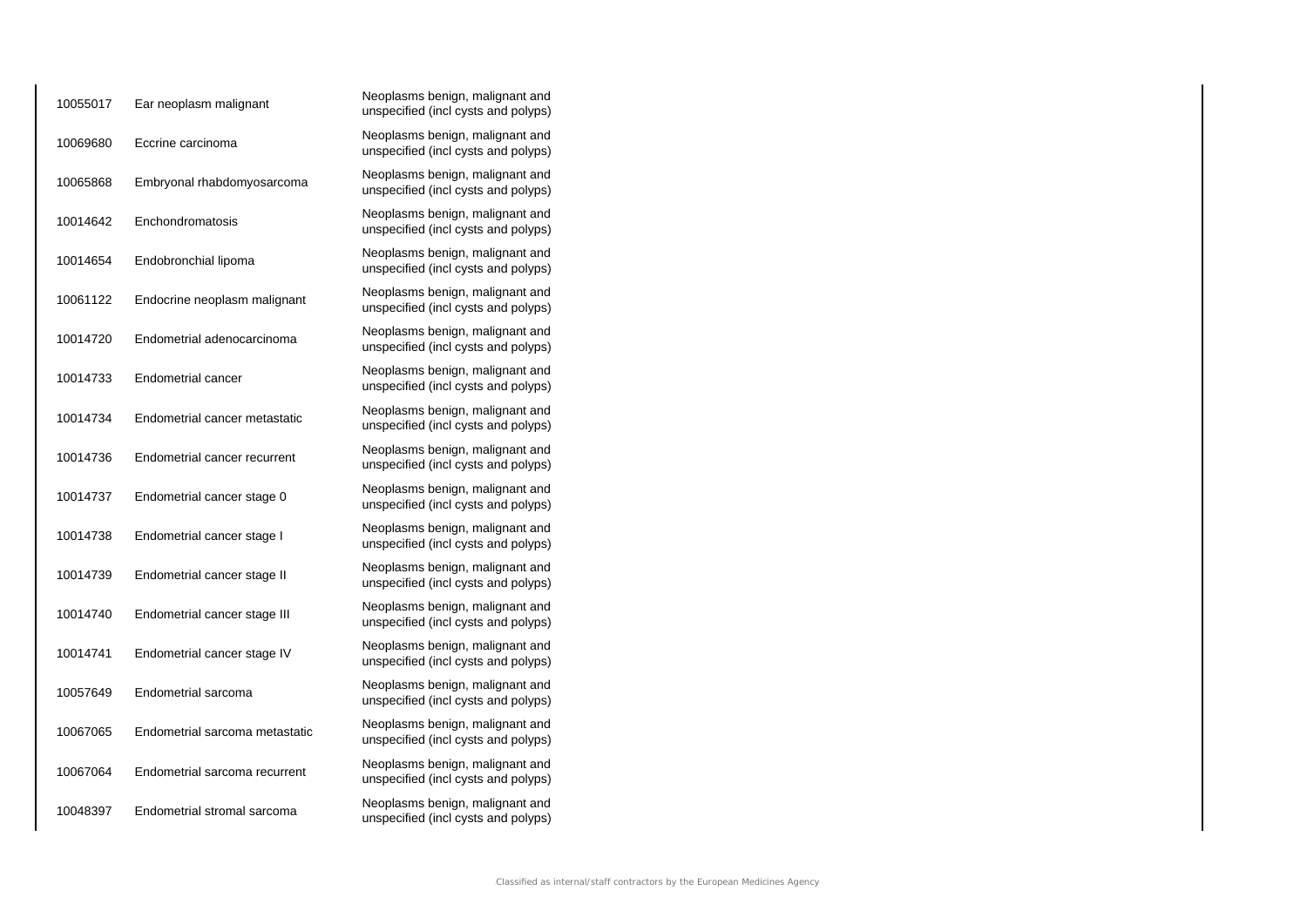| 10076868 | Endotheliomatosis                                             | Neoplasms benign, malignant and<br>unspecified (incl cysts and polyps) |
|----------|---------------------------------------------------------------|------------------------------------------------------------------------|
| 10073481 | Enteropathy-associated T-cell<br>lymphoma                     | Neoplasms benign, malignant and<br>unspecified (incl cysts and polyps) |
| 10014958 | Eosinophilic leukaemia                                        | Neoplasms benign, malignant and<br>unspecified (incl cysts and polyps) |
| 10014967 | Ependymoma                                                    | Neoplasms benign, malignant and<br>unspecified (incl cysts and polyps) |
| 10014969 | Ependymoma benign                                             | Neoplasms benign, malignant and<br>unspecified (incl cysts and polyps) |
| 10014968 | Ependymoma malignant                                          | Neoplasms benign, malignant and<br>unspecified (incl cysts and polyps) |
| 10073115 | Epididymal cancer                                             | Neoplasms benign, malignant and<br>unspecified (incl cysts and polyps) |
| 10084056 | Epiglottic cancer                                             | Neoplasms benign, malignant and<br>unspecified (incl cysts and polyps) |
| 10073064 | Epithelioid mesothelioma                                      | Neoplasms benign, malignant and<br>unspecified (incl cysts and polyps) |
| 10015099 | Epithelioid sarcoma                                           | Neoplasms benign, malignant and<br>unspecified (incl cysts and polyps) |
| 10015101 | Epithelioid sarcoma metastatic                                | Neoplasms benign, malignant and<br>unspecified (incl cysts and polyps) |
| 10015104 | Epithelioid sarcoma recurrent                                 | Neoplasms benign, malignant and<br>unspecified (incl cysts and polyps) |
| 10079386 | Epstein Barr virus positive<br>mucocutaneous ulcer            | Neoplasms benign, malignant and<br>unspecified (incl cysts and polyps) |
| 10071441 | Epstein-Barr virus associated<br>lymphoma                     | Neoplasms benign, malignant and<br>unspecified (incl cysts and polyps) |
| 10068349 | Epstein-Barr virus associated<br>lymphoproliferative disorder | Neoplasms benign, malignant and<br>unspecified (incl cysts and polyps) |
| 10060801 | Erdheim-Chester disease                                       | Neoplasms benign, malignant and<br>unspecified (incl cysts and polyps) |
| 10052824 | Erythroplasia of penis                                        | Neoplasms benign, malignant and<br>unspecified (incl cysts and polyps) |
| 10052825 | Erythroplasia of vulva                                        | Neoplasms benign, malignant and<br>unspecified (incl cysts and polyps) |
| 10015493 | Essential thrombocythaemia                                    | Neoplasms benign, malignant and<br>unspecified (incl cysts and polyps) |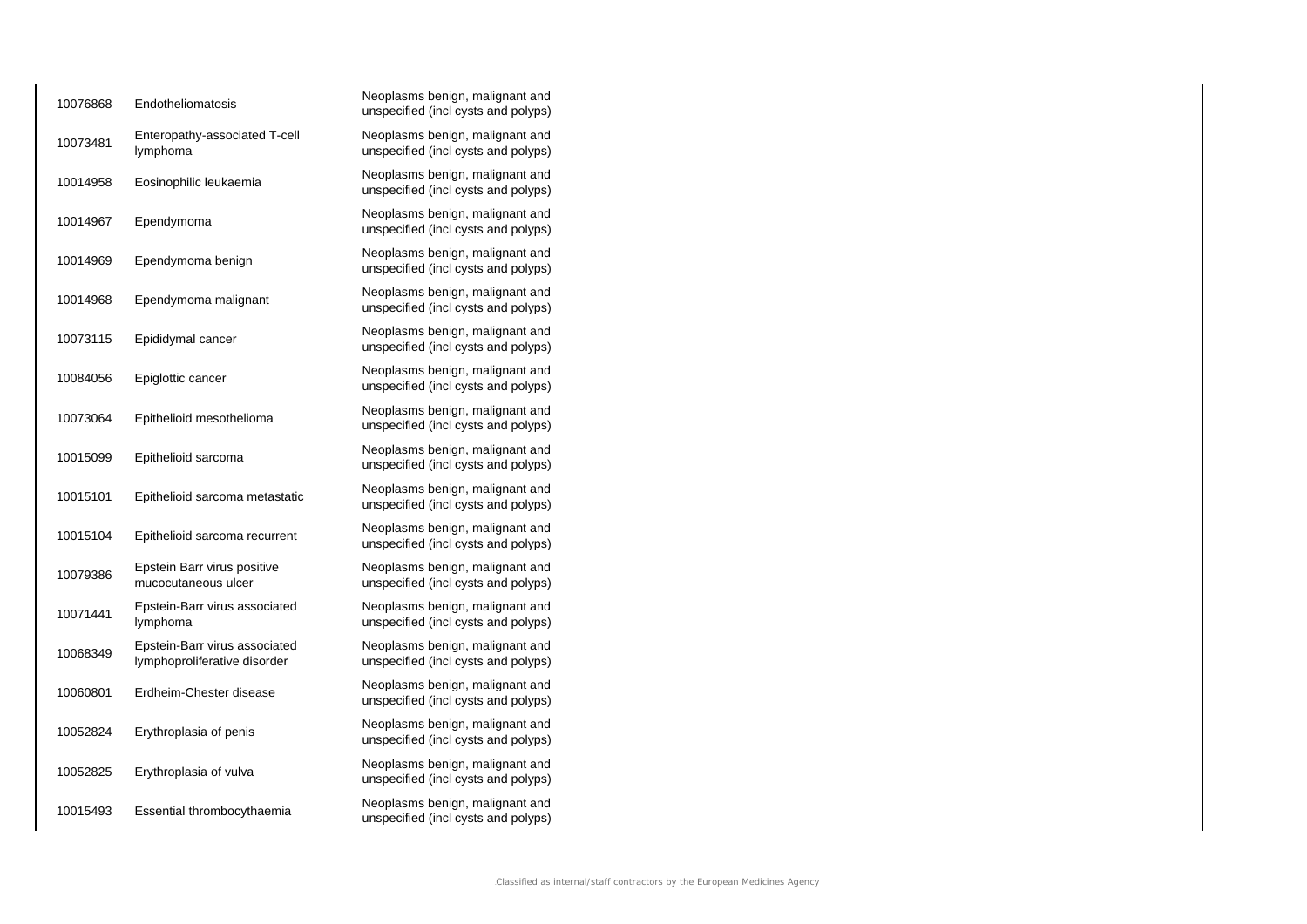| 10081437 | Ewing-like sarcoma                                       | Neoplasms benign, malignant and<br>unspecified (incl cysts and polyps) |
|----------|----------------------------------------------------------|------------------------------------------------------------------------|
| 10015560 | Ewing's sarcoma                                          | Neoplasms benign, malignant and<br>unspecified (incl cysts and polyps) |
| 10015562 | Ewing's sarcoma metastatic                               | Neoplasms benign, malignant and<br>unspecified (incl cysts and polyps) |
| 10015564 | Ewing's sarcoma recurrent                                | Neoplasms benign, malignant and<br>unspecified (incl cysts and polyps) |
| 10082277 | External ear neoplasm malignant                          | Neoplasms benign, malignant and<br>unspecified (incl cysts and polyps) |
| 10058955 | Extradural neoplasm                                      | Neoplasms benign, malignant and<br>unspecified (incl cysts and polyps) |
| 10015789 | Extragonadal primary embryonal<br>carcinoma              | Neoplasms benign, malignant and<br>unspecified (incl cysts and polyps) |
| 10073055 | Extragonadal primary germ cell tumour                    | Neoplasms benign, malignant and<br>unspecified (incl cysts and polyps) |
| 10073056 | Extragonadal primary germ cell tumour<br>mixed           | Neoplasms benign, malignant and<br>unspecified (incl cysts and polyps) |
| 10015800 | Extragonadal primary germ cell tumour<br>mixed stage I   | Neoplasms benign, malignant and<br>unspecified (incl cysts and polyps) |
| 10015801 | Extragonadal primary germ cell tumour<br>mixed stage II  | Neoplasms benign, malignant and<br>unspecified (incl cysts and polyps) |
| 10015802 | Extragonadal primary germ cell tumour<br>mixed stage III | Neoplasms benign, malignant and<br>unspecified (incl cysts and polyps) |
| 10061848 | Extragonadal primary malignant<br>teratoma               | Neoplasms benign, malignant and<br>unspecified (incl cysts and polyps) |
| 10061849 | Extragonadal primary non-seminoma                        | Neoplasms benign, malignant and<br>unspecified (incl cysts and polyps) |
| 10015805 | Extragonadal primary non-seminoma<br>stage I             | Neoplasms benign, malignant and<br>unspecified (incl cysts and polyps) |
| 10015806 | Extragonadal primary non-seminoma<br>stage II            | Neoplasms benign, malignant and<br>unspecified (incl cysts and polyps) |
| 10015809 | Extragonadal primary non-seminoma<br>stage III           | Neoplasms benign, malignant and<br>unspecified (incl cysts and polyps) |
| 10015810 | Extragonadal primary non-seminoma<br>stage IV            | Neoplasms benign, malignant and<br>unspecified (incl cysts and polyps) |
| 10073057 | Extragonadal primary seminoma (pure)                     | Neoplasms benign, malignant and<br>unspecified (incl cysts and polyps) |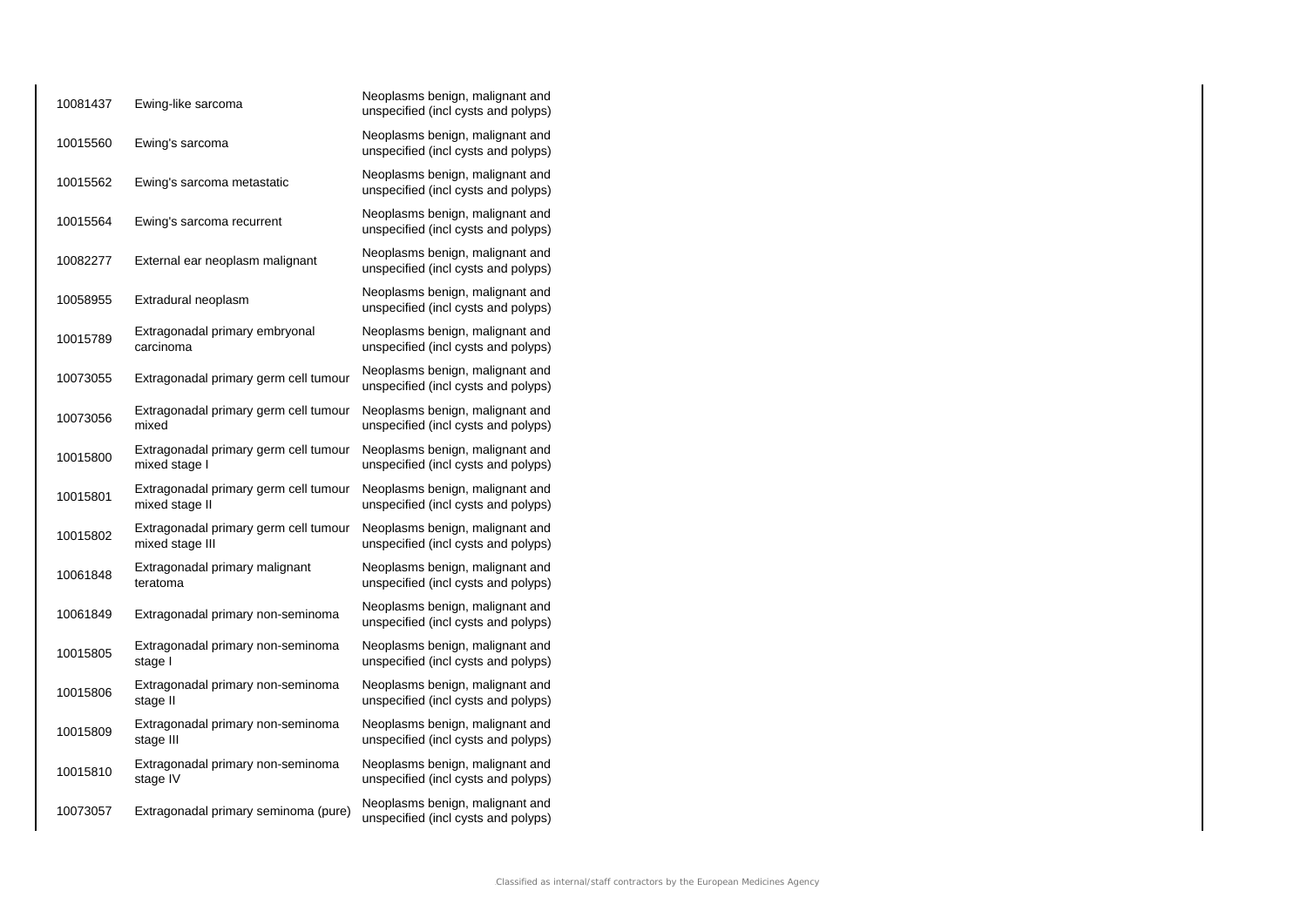| 10015811 | Extragonadal primary seminoma (pure)<br>stage I                    | Neoplasms benign, malignant and<br>unspecified (incl cysts and polyps) |
|----------|--------------------------------------------------------------------|------------------------------------------------------------------------|
| 10015812 | Extragonadal primary seminoma (pure)<br>stage II                   | Neoplasms benign, malignant and<br>unspecified (incl cysts and polyps) |
| 10015815 | Extragonadal primary seminoma (pure)<br>stage III                  | Neoplasms benign, malignant and<br>unspecified (incl cysts and polyps) |
| 10015816 | Extragonadal primary seminoma (pure)<br>stage IV                   | Neoplasms benign, malignant and<br>unspecified (incl cysts and polyps) |
| 10068223 | Extramammary Paget's disease                                       | Neoplasms benign, malignant and<br>unspecified (incl cysts and polyps) |
| 10081367 | Extranodal marginal zone B-cell<br>lymphoma (BALT type)            | Neoplasms benign, malignant and<br>unspecified (incl cysts and polyps) |
| 10061850 | Extranodal marginal zone B-cell<br>lymphoma (MALT type)            | Neoplasms benign, malignant and<br>unspecified (incl cysts and polyps) |
| 10015823 | Extranodal marginal zone B-cell<br>lymphoma (MALT type) recurrent  | Neoplasms benign, malignant and<br>unspecified (incl cysts and polyps) |
| 10015824 | Extranodal marginal zone B-cell<br>lymphoma (MALT type) refractory | Neoplasms benign, malignant and<br>unspecified (incl cysts and polyps) |
| 10015825 | Extranodal marginal zone B-cell<br>lymphoma (MALT type) stage I    | Neoplasms benign, malignant and<br>unspecified (incl cysts and polyps) |
| 10015826 | Extranodal marginal zone B-cell<br>lymphoma (MALT type) stage II   | Neoplasms benign, malignant and<br>unspecified (incl cysts and polyps) |
| 10015827 | Extranodal marginal zone B-cell<br>lymphoma (MALT type) stage III  | Neoplasms benign, malignant and<br>unspecified (incl cysts and polyps) |
| 10015828 | Extranodal marginal zone B-cell<br>lymphoma (MALT type) stage IV   | Neoplasms benign, malignant and<br>unspecified (incl cysts and polyps) |
| 10015831 | Extraocular retinoblastoma                                         | Neoplasms benign, malignant and<br>unspecified (incl cysts and polyps) |
| 10015759 | Extra-osseous Ewing's sarcoma                                      | Neoplasms benign, malignant and<br>unspecified (incl cysts and polyps) |
| 10015761 | Extra-osseous Ewing's sarcoma<br>metastatic                        | Neoplasms benign, malignant and<br>unspecified (incl cysts and polyps) |
| 10015764 | Extra-osseous Ewing's sarcoma<br>recurrent                         | Neoplasms benign, malignant and<br>unspecified (incl cysts and polyps) |
| 10015840 | Extraskeletal chondrosarcoma<br>metastatic                         | Neoplasms benign, malignant and<br>unspecified (incl cysts and polyps) |
| 10015843 | Extraskeletal chondrosarcoma recurrent                             | Neoplasms benign, malignant and<br>unspecified (incl cysts and polyps) |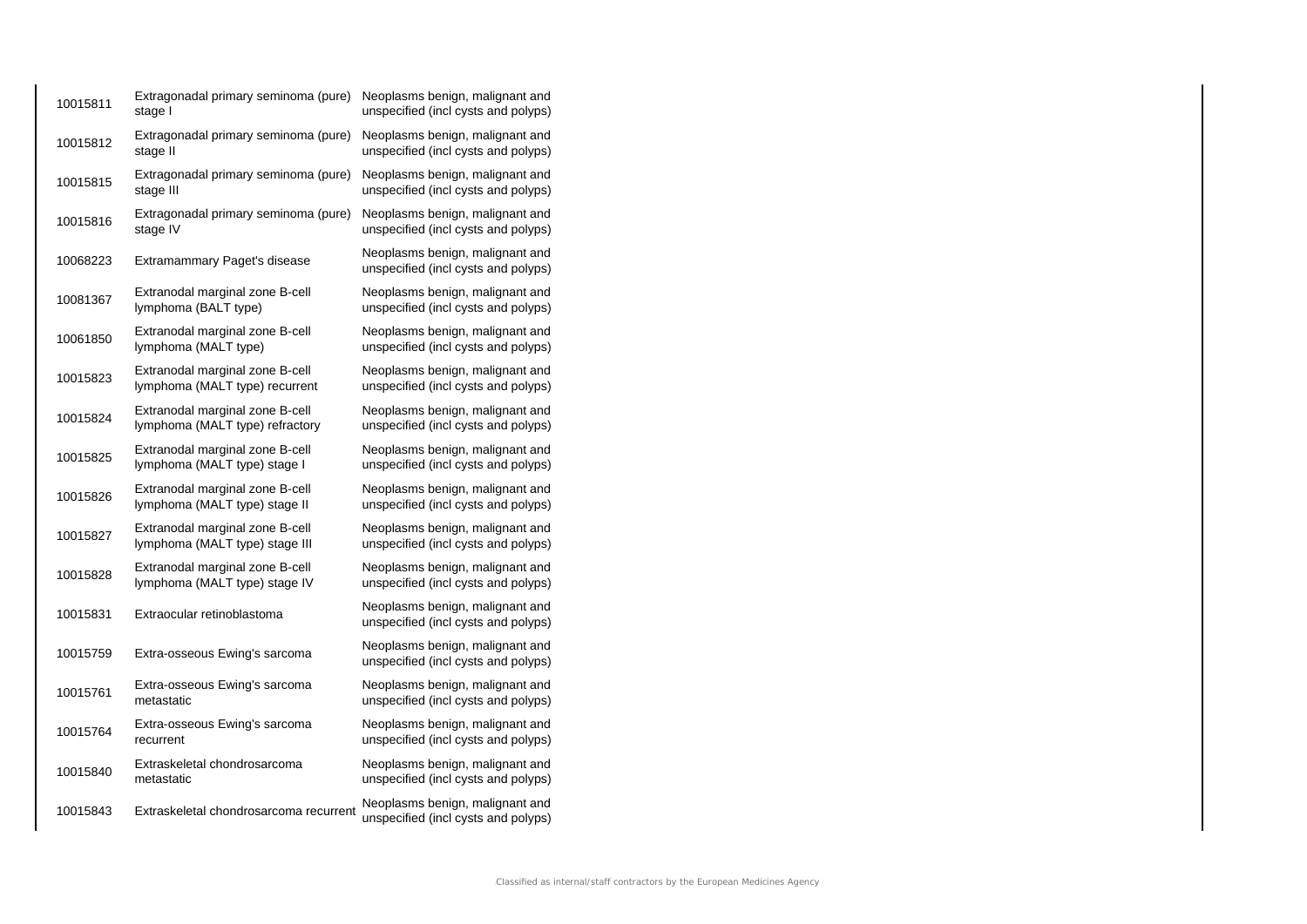| 10073134 | Extraskeletal myxoid chondrosarcoma                                | Neoplasms benign, malignant and<br>unspecified (incl cysts and polyps) |
|----------|--------------------------------------------------------------------|------------------------------------------------------------------------|
| 10015847 | Extraskeletal osteosarcoma                                         | Neoplasms benign, malignant and<br>unspecified (incl cysts and polyps) |
| 10015849 | Extraskeletal osteosarcoma metastatic                              | Neoplasms benign, malignant and<br>unspecified (incl cysts and polyps) |
| 10015852 | Extraskeletal osteosarcoma recurrent                               | Neoplasms benign, malignant and<br>unspecified (incl cysts and polyps) |
| 10016180 | Fallopian tube cancer                                              | Neoplasms benign, malignant and<br>unspecified (incl cysts and polyps) |
| 10016182 | Fallopian tube cancer metastatic                                   | Neoplasms benign, malignant and<br>unspecified (incl cysts and polyps) |
| 10016184 | Fallopian tube cancer stage I                                      | Neoplasms benign, malignant and<br>unspecified (incl cysts and polyps) |
| 10016185 | Fallopian tube cancer stage II                                     | Neoplasms benign, malignant and<br>unspecified (incl cysts and polyps) |
| 10016186 | Fallopian tube cancer stage III                                    | Neoplasms benign, malignant and<br>unspecified (incl cysts and polyps) |
| 10016187 | Fallopian tube cancer stage IV                                     | Neoplasms benign, malignant and<br>unspecified (incl cysts and polyps) |
| 10061154 | Female reproductive tract carcinoma in<br>situ                     | Neoplasms benign, malignant and<br>unspecified (incl cysts and polyps) |
| 10016632 | Fibrosarcoma                                                       | Neoplasms benign, malignant and<br>unspecified (incl cysts and polyps) |
| 10016635 | Fibrosarcoma metastatic                                            | Neoplasms benign, malignant and<br>unspecified (incl cysts and polyps) |
| 10061957 | Follicle centre lymphoma diffuse small<br>cell lymphoma            | Neoplasms benign, malignant and<br>unspecified (incl cysts and polyps) |
| 10016897 | Follicle centre lymphoma diffuse small<br>cell lymphoma recurrent  | Neoplasms benign, malignant and<br>unspecified (incl cysts and polyps) |
| 10016898 | Follicle centre lymphoma diffuse small<br>cell lymphoma refractory | Neoplasms benign, malignant and<br>unspecified (incl cysts and polyps) |
| 10016899 | Follicle centre lymphoma diffuse small<br>cell lymphoma stage I    | Neoplasms benign, malignant and<br>unspecified (incl cysts and polyps) |
| 10016900 | Follicle centre lymphoma diffuse small<br>cell lymphoma stage II   | Neoplasms benign, malignant and<br>unspecified (incl cysts and polyps) |
| 10016901 | Follicle centre lymphoma diffuse small<br>cell lymphoma stage III  | Neoplasms benign, malignant and<br>unspecified (incl cysts and polyps) |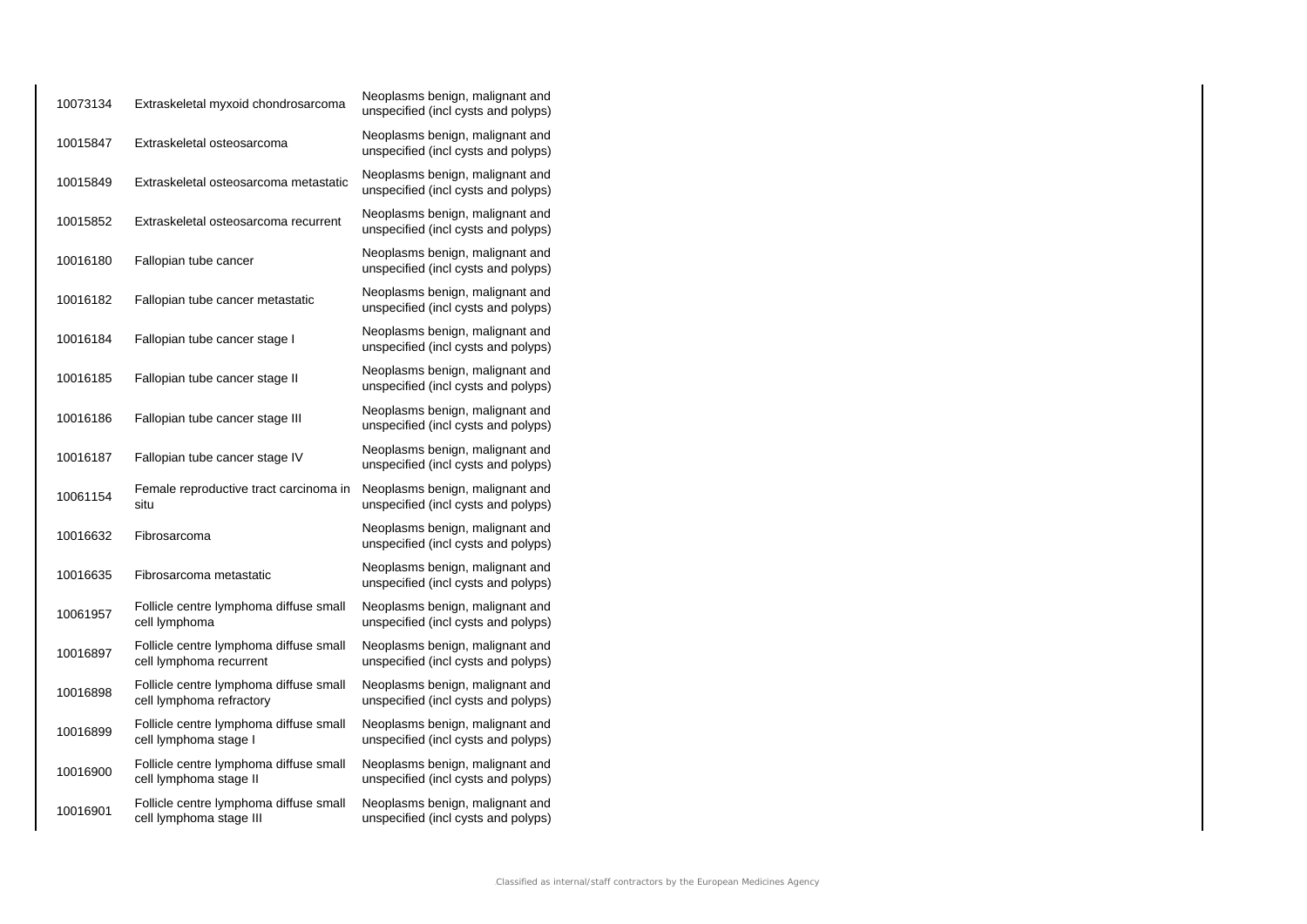| 10016902 | Follicle centre lymphoma diffuse small<br>cell lymphoma stage IV    | Neoplasms benign, malignant and<br>unspecified (incl cysts and polyps) |
|----------|---------------------------------------------------------------------|------------------------------------------------------------------------|
| 10061170 | Follicle centre lymphoma, follicular<br>grade I, II, III            | Neoplasms benign, malignant and<br>unspecified (incl cysts and polyps) |
| 10016905 | Follicle centre lymphoma, follicular<br>grade I, II, III recurrent  | Neoplasms benign, malignant and<br>unspecified (incl cysts and polyps) |
| 10016906 | Follicle centre lymphoma, follicular<br>grade I, II, III refractory | Neoplasms benign, malignant and<br>unspecified (incl cysts and polyps) |
| 10016907 | Follicle centre lymphoma, follicular<br>grade I, II, III stage I    | Neoplasms benign, malignant and<br>unspecified (incl cysts and polyps) |
| 10016908 | Follicle centre lymphoma, follicular<br>grade I, II, III stage II   | Neoplasms benign, malignant and<br>unspecified (incl cysts and polyps) |
| 10016909 | Follicle centre lymphoma, follicular<br>grade I, II, III stage III  | Neoplasms benign, malignant and<br>unspecified (incl cysts and polyps) |
| 10016910 | Follicle centre lymphoma, follicular<br>grade I, II, III stage IV   | Neoplasms benign, malignant and<br>unspecified (incl cysts and polyps) |
| 10075332 | Follicular dendritic cell sarcoma                                   | Neoplasms benign, malignant and<br>unspecified (incl cysts and polyps) |
| 10085128 | Follicular lymphoma                                                 | Neoplasms benign, malignant and<br>unspecified (incl cysts and polyps) |
| 10085123 | Follicular lymphoma stage I                                         | Neoplasms benign, malignant and<br>unspecified (incl cysts and polyps) |
| 10085125 | Follicular lymphoma stage II                                        | Neoplasms benign, malignant and<br>unspecified (incl cysts and polyps) |
| 10085127 | Follicular lymphoma stage III                                       | Neoplasms benign, malignant and<br>unspecified (incl cysts and polyps) |
| 10085126 | Follicular lymphoma stage IV                                        | Neoplasms benign, malignant and<br>unspecified (incl cysts and polyps) |
| 10016935 | Follicular thyroid cancer                                           | Neoplasms benign, malignant and<br>unspecified (incl cysts and polyps) |
| 10058286 | Gallbladder adenocarcinoma                                          | Neoplasms benign, malignant and<br>unspecified (incl cysts and polyps) |
| 10073067 | Gallbladder adenosquamous carcinoma                                 | Neoplasms benign, malignant and<br>unspecified (incl cysts and polyps) |
| 10017614 | Gallbladder cancer                                                  | Neoplasms benign, malignant and<br>unspecified (incl cysts and polyps) |
| 10066879 | Gallbladder cancer metastatic                                       | Neoplasms benign, malignant and<br>unspecified (incl cysts and polyps) |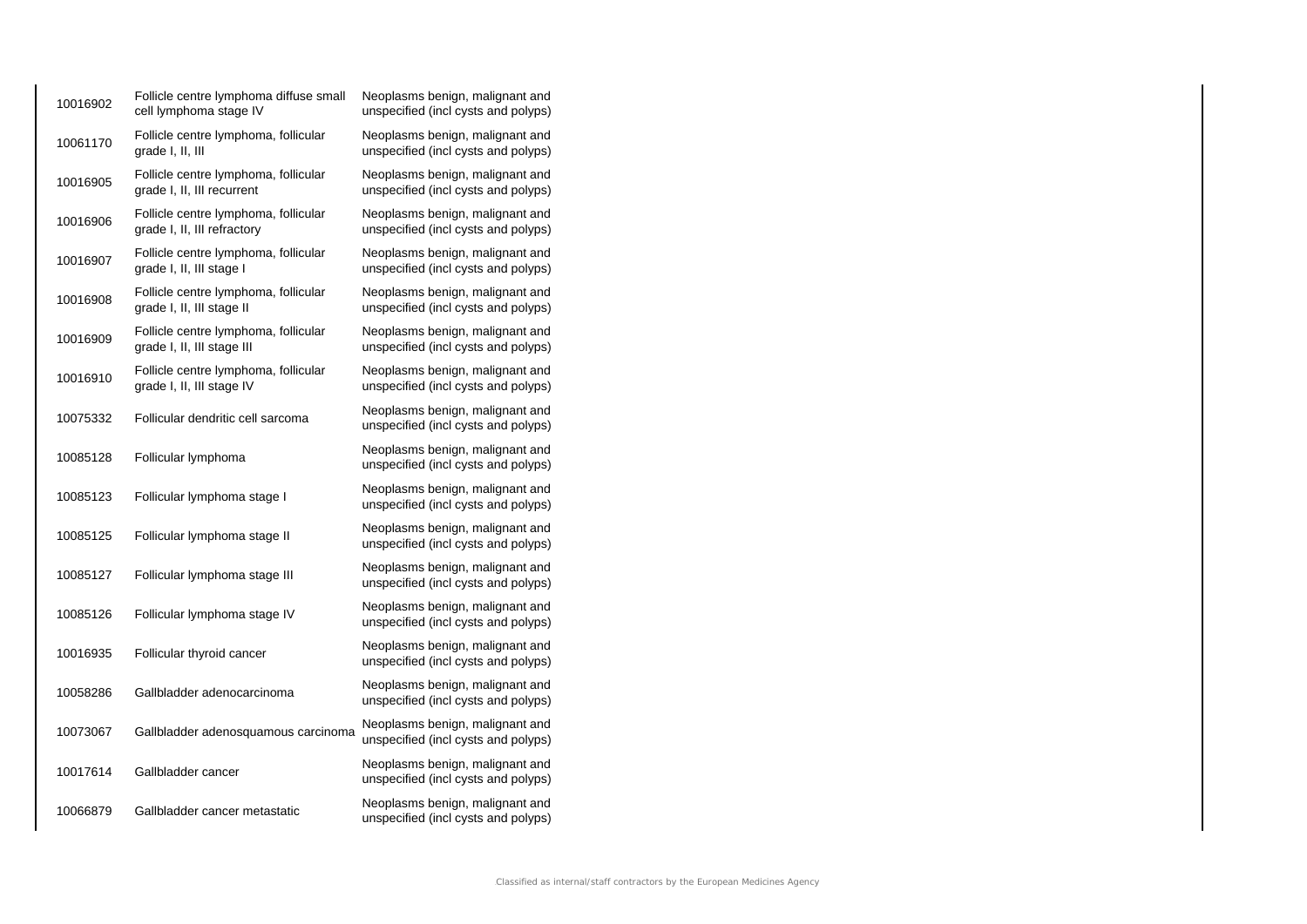| 10017619 | Gallbladder cancer recurrent        | Neoplasms benign, malignant and<br>unspecified (incl cysts and polyps) |
|----------|-------------------------------------|------------------------------------------------------------------------|
| 10059316 | Gallbladder cancer stage 0          | Neoplasms benign, malignant and<br>unspecified (incl cysts and polyps) |
| 10059317 | Gallbladder cancer stage I          | Neoplasms benign, malignant and<br>unspecified (incl cysts and polyps) |
| 10058281 | Gallbladder cancer stage II         | Neoplasms benign, malignant and<br>unspecified (incl cysts and polyps) |
| 10058282 | Gallbladder cancer stage III        | Neoplasms benign, malignant and<br>unspecified (incl cysts and polyps) |
| 10058283 | Gallbladder cancer stage IV         | Neoplasms benign, malignant and<br>unspecified (incl cysts and polyps) |
| 10073068 | Gallbladder squamous cell carcinoma | Neoplasms benign, malignant and<br>unspecified (incl cysts and polyps) |
| 10017701 | Ganglioglioma                       | Neoplasms benign, malignant and<br>unspecified (incl cysts and polyps) |
| 10017708 | Ganglioneuroblastoma                | Neoplasms benign, malignant and<br>unspecified (incl cysts and polyps) |
| 10017758 | Gastric cancer                      | Neoplasms benign, malignant and<br>unspecified (incl cysts and polyps) |
| 10017761 | Gastric cancer recurrent            | Neoplasms benign, malignant and<br>unspecified (incl cysts and polyps) |
| 10017762 | Gastric cancer stage 0              | Neoplasms benign, malignant and<br>unspecified (incl cysts and polyps) |
| 10017763 | Gastric cancer stage I              | Neoplasms benign, malignant and<br>unspecified (incl cysts and polyps) |
| 10017764 | Gastric cancer stage II             | Neoplasms benign, malignant and<br>unspecified (incl cysts and polyps) |
| 10017765 | Gastric cancer stage III            | Neoplasms benign, malignant and<br>unspecified (incl cysts and polyps) |
| 10061967 | Gastric cancer stage IV             | Neoplasms benign, malignant and<br>unspecified (incl cysts and polyps) |
| 10075848 | Gastric haemangioma                 | Neoplasms benign, malignant and<br>unspecified (incl cysts and polyps) |
| 10055008 | Gastric sarcoma                     | Neoplasms benign, malignant and<br>unspecified (incl cysts and polyps) |
| 10017852 | Gastrinoma                          | Neoplasms benign, malignant and<br>unspecified (incl cysts and polyps) |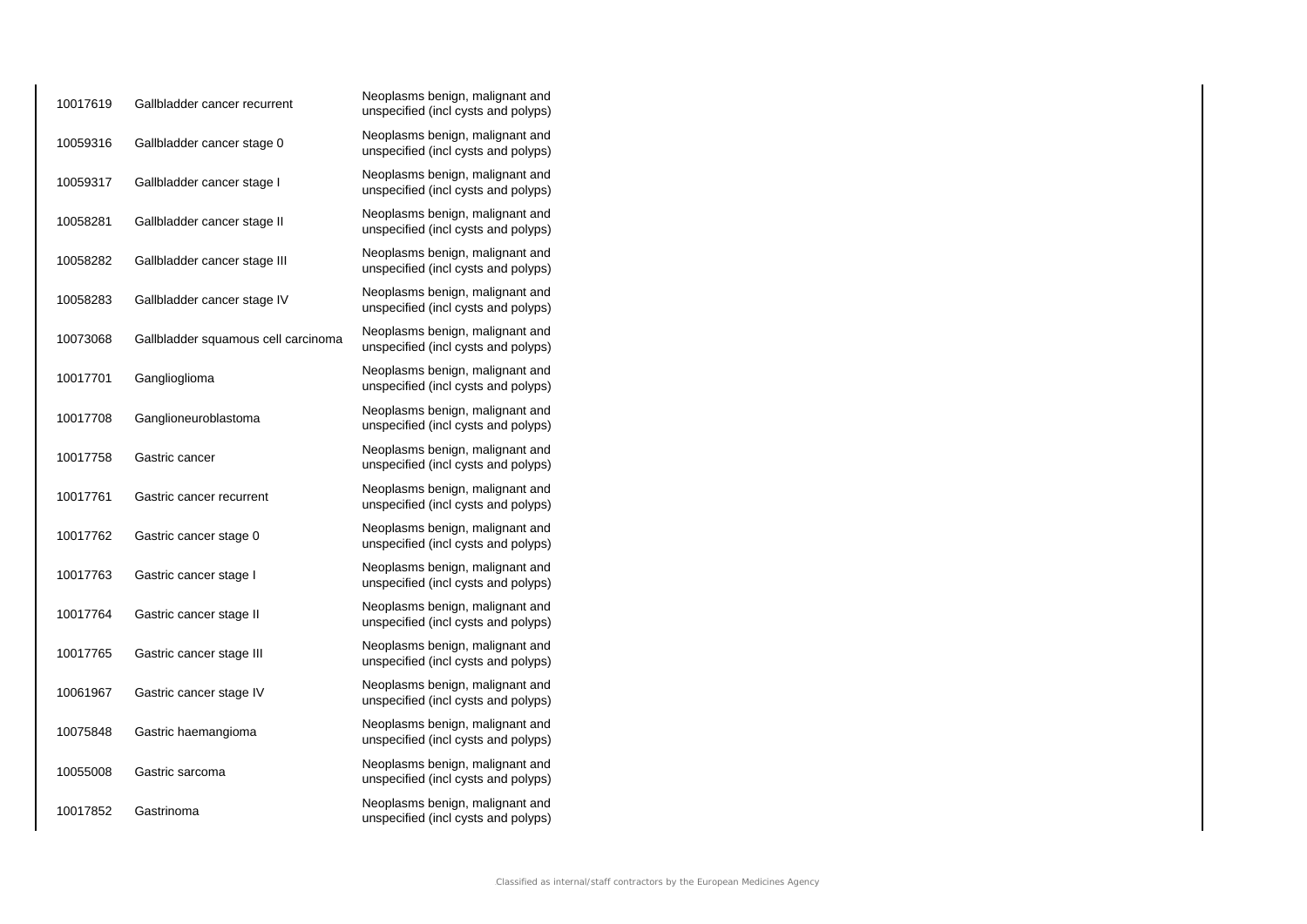| 10051709 | Gastrinoma malignant                                                                    | Neoplasms benign, malignant and<br>unspecified (incl cysts and polyps) |
|----------|-----------------------------------------------------------------------------------------|------------------------------------------------------------------------|
| 10077559 | Gastroenteropancreatic neuroendocrine Neoplasms benign, malignant and<br>tumour disease | unspecified (incl cysts and polyps)                                    |
| 10081003 | Gastrointestinal adenocarcinoma                                                         | Neoplasms benign, malignant and<br>unspecified (incl cysts and polyps) |
| 10053548 | Gastrointestinal cancer metastatic                                                      | Neoplasms benign, malignant and<br>unspecified (incl cysts and polyps) |
| 10017940 | Gastrointestinal carcinoma                                                              | Neoplasms benign, malignant and<br>unspecified (incl cysts and polyps) |
| 10061168 | Gastrointestinal carcinoma in situ                                                      | Neoplasms benign, malignant and<br>unspecified (incl cysts and polyps) |
| 10017973 | Gastrointestinal lymphoma                                                               | Neoplasms benign, malignant and<br>unspecified (incl cysts and polyps) |
| 10077167 | Gastrointestinal melanoma                                                               | Neoplasms benign, malignant and<br>unspecified (incl cysts and polyps) |
| 10051066 | Gastrointestinal stromal tumour                                                         | Neoplasms benign, malignant and<br>unspecified (incl cysts and polyps) |
| 10062878 | Gastrooesophageal cancer                                                                | Neoplasms benign, malignant and<br>unspecified (incl cysts and polyps) |
| 10081398 | Gastrooesophageal cancer recurrent                                                      | Neoplasms benign, malignant and<br>unspecified (incl cysts and polyps) |
| 10073116 | Genital cancer male                                                                     | Neoplasms benign, malignant and<br>unspecified (incl cysts and polyps) |
| 10073124 | Genital cancer male in situ                                                             | Neoplasms benign, malignant and<br>unspecified (incl cysts and polyps) |
| 10018160 | Genital neoplasm malignant female                                                       | Neoplasms benign, malignant and<br>unspecified (incl cysts and polyps) |
| 10077166 | Genitourinary melanoma                                                                  | Neoplasms benign, malignant and<br>unspecified (incl cysts and polyps) |
| 10061184 | Germ cell cancer                                                                        | Neoplasms benign, malignant and<br>unspecified (incl cysts and polyps) |
| 10068971 | Germ cell cancer metastatic                                                             | Neoplasms benign, malignant and<br>unspecified (incl cysts and polyps) |
| 10075292 | Germ cell neoplasm                                                                      | Neoplasms benign, malignant and<br>unspecified (incl cysts and polyps) |
| 10061988 | Gestational trophoblastic tumour                                                        | Neoplasms benign, malignant and<br>unspecified (incl cysts and polyps) |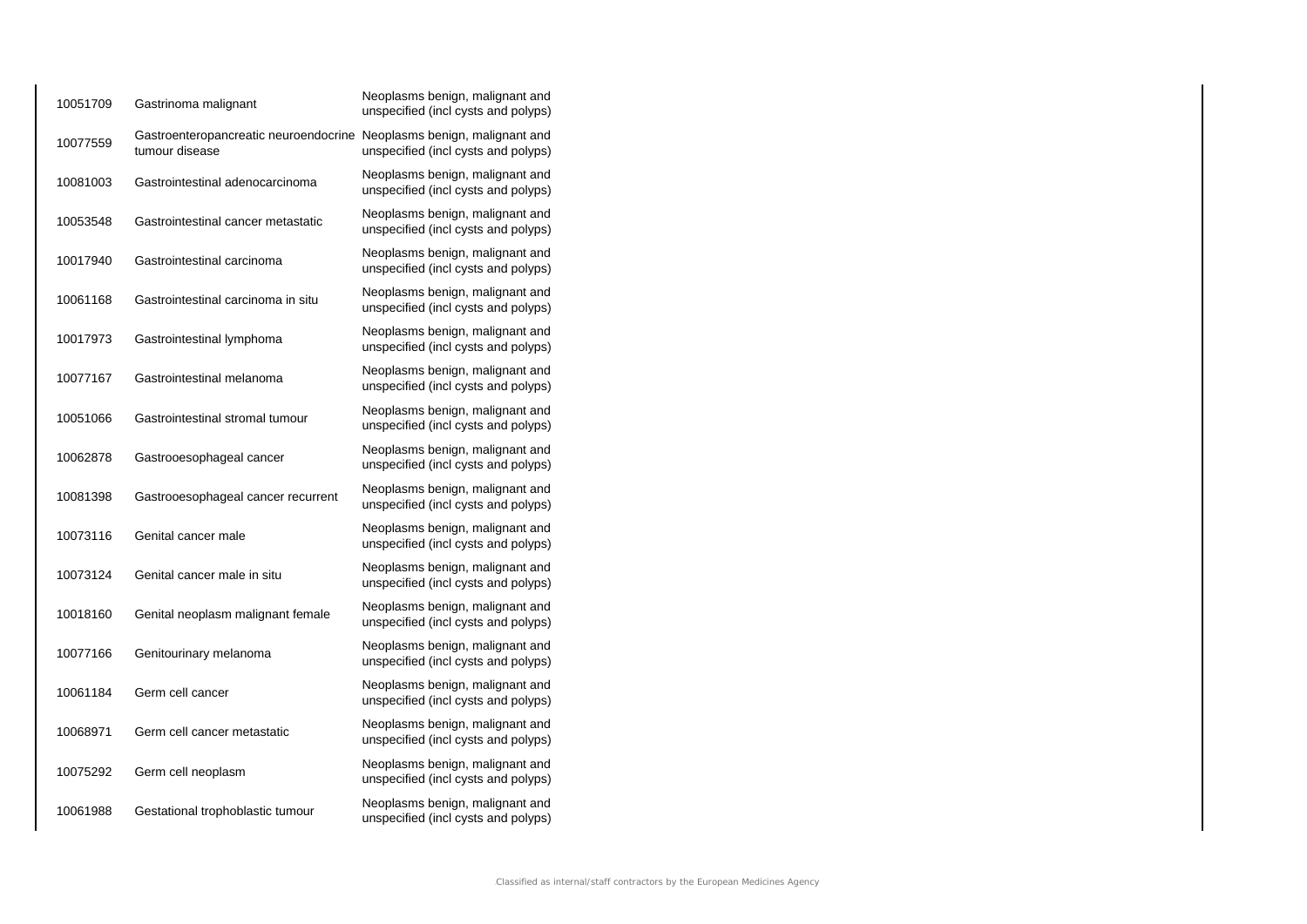| 10067807 | Gingival cancer                              | Neoplasms benign, malignant and<br>unspecified (incl cysts and polyps) |
|----------|----------------------------------------------|------------------------------------------------------------------------|
| 10018336 | Glioblastoma                                 | Neoplasms benign, malignant and<br>unspecified (incl cysts and polyps) |
| 10018337 | Glioblastoma multiforme                      | Neoplasms benign, malignant and<br>unspecified (incl cysts and polyps) |
| 10018338 | Glioma                                       | Neoplasms benign, malignant and<br>unspecified (incl cysts and polyps) |
| 10066254 | Gliomatosis cerebri                          | Neoplasms benign, malignant and<br>unspecified (incl cysts and polyps) |
| 10068601 | Glioneuronal tumour                          | Neoplasms benign, malignant and<br>unspecified (incl cysts and polyps) |
| 10018340 | Gliosarcoma                                  | Neoplasms benign, malignant and<br>unspecified (incl cysts and polyps) |
| 10082347 | Glomangiopericytoma                          | Neoplasms benign, malignant and<br>unspecified (incl cysts and polyps) |
| 10018381 | Glomus tumour                                | Neoplasms benign, malignant and<br>unspecified (incl cysts and polyps) |
| 10018395 | Glottis carcinoma                            | Neoplasms benign, malignant and<br>unspecified (incl cysts and polyps) |
| 10018404 | Glucagonoma                                  | Neoplasms benign, malignant and<br>unspecified (incl cysts and polyps) |
| 10079838 | Good syndrome                                | Neoplasms benign, malignant and<br>unspecified (incl cysts and polyps) |
| 10078131 | Granulosa cell tumour of the testis          | Neoplasms benign, malignant and<br>unspecified (incl cysts and polyps) |
| 10084377 | Grey zone lymphoma                           | Neoplasms benign, malignant and<br>unspecified (incl cysts and polyps) |
| 10018758 | Growth hormone-producing pituitary<br>tumour | Neoplasms benign, malignant and<br>unspecified (incl cysts and polyps) |
| 10018813 | Haemangioblastoma                            | Neoplasms benign, malignant and<br>unspecified (incl cysts and polyps) |
| 10084040 | Haemangioma rupture                          | Neoplasms benign, malignant and<br>unspecified (incl cysts and polyps) |
| 10018825 | Haemangiopericytoma                          | Neoplasms benign, malignant and<br>unspecified (incl cysts and polyps) |
| 10018826 | Haemangiopericytoma of meninges              | Neoplasms benign, malignant and<br>unspecified (incl cysts and polyps) |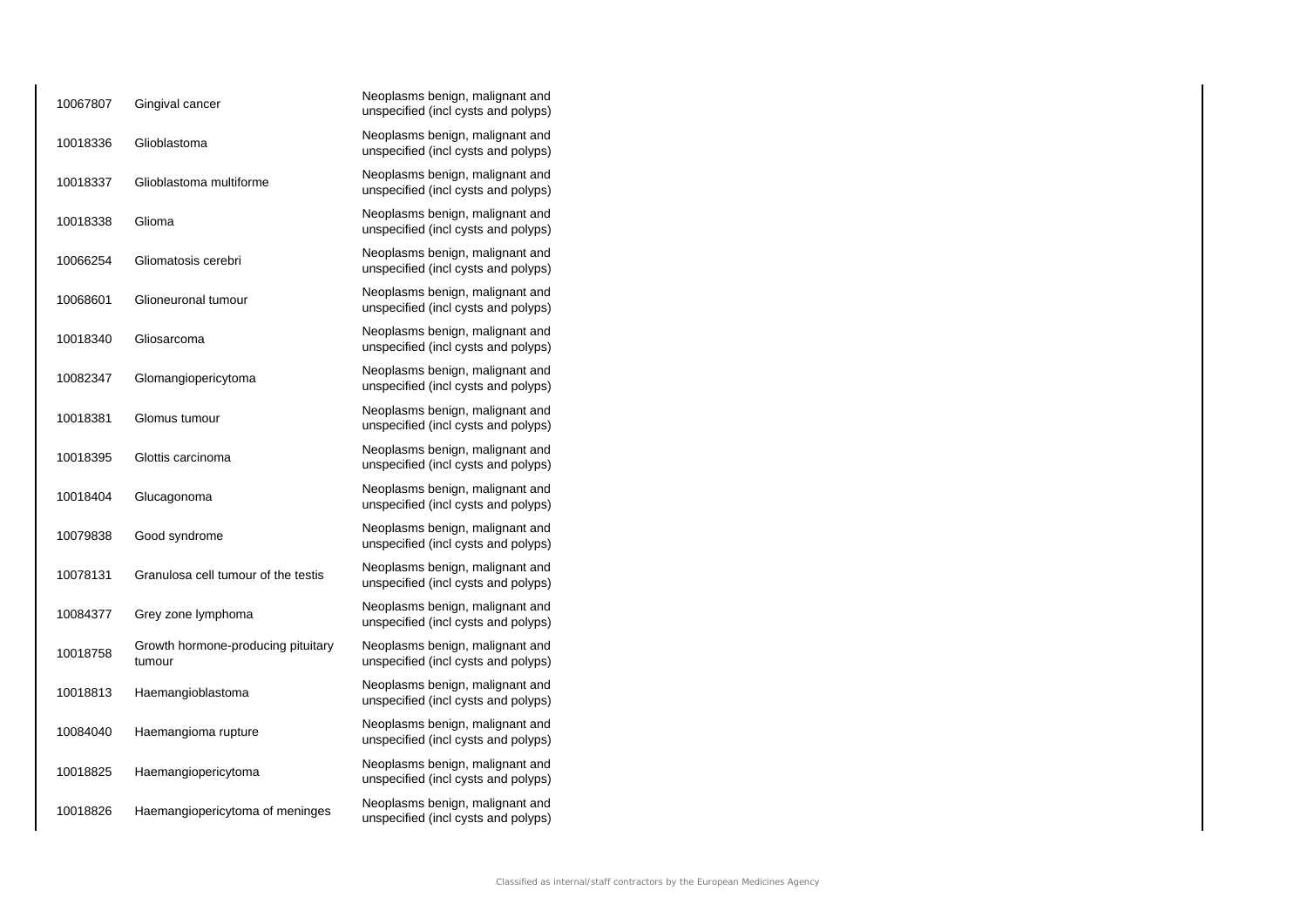| 10066476 | Haematological malignancy       | Neoplasms benign, malignant and<br>unspecified (incl cysts and polyps) |
|----------|---------------------------------|------------------------------------------------------------------------|
| 10061187 | Haematopoietic neoplasm         | Neoplasms benign, malignant and<br>unspecified (incl cysts and polyps) |
| 10054096 | Haemorrhagic tumour necrosis    | Neoplasms benign, malignant and<br>unspecified (incl cysts and polyps) |
| 10019053 | Hairy cell leukaemia            | Neoplasms benign, malignant and<br>unspecified (incl cysts and polyps) |
| 10077403 | Hairy cell leukaemia recurrent  | Neoplasms benign, malignant and<br>unspecified (incl cysts and polyps) |
| 10067821 | Head and neck cancer            | Neoplasms benign, malignant and<br>unspecified (incl cysts and polyps) |
| 10071540 | Head and neck cancer metastatic | Neoplasms benign, malignant and<br>unspecified (incl cysts and polyps) |
| 10071539 | Head and neck cancer stage I    | Neoplasms benign, malignant and<br>unspecified (incl cysts and polyps) |
| 10071538 | Head and neck cancer stage II   | Neoplasms benign, malignant and<br>unspecified (incl cysts and polyps) |
| 10071537 | Head and neck cancer stage III  | Neoplasms benign, malignant and<br>unspecified (incl cysts and polyps) |
| 10071536 | Head and neck cancer stage IV   | Neoplasms benign, malignant and<br>unspecified (incl cysts and polyps) |
| 10019350 | Heavy chain disease             | Neoplasms benign, malignant and<br>unspecified (incl cysts and polyps) |
| 10019629 | Hepatic adenoma                 | Neoplasms benign, malignant and<br>unspecified (incl cysts and polyps) |
| 10067388 | Hepatic angiosarcoma            | Neoplasms benign, malignant and<br>unspecified (incl cysts and polyps) |
| 10073069 | Hepatic cancer                  | Neoplasms benign, malignant and<br>unspecified (incl cysts and polyps) |
| 10055110 | Hepatic cancer metastatic       | Neoplasms benign, malignant and<br>unspecified (incl cysts and polyps) |
| 10073070 | Hepatic cancer recurrent        | Neoplasms benign, malignant and<br>unspecified (incl cysts and polyps) |
| 10059318 | Hepatic cancer stage I          | Neoplasms benign, malignant and<br>unspecified (incl cysts and polyps) |
| 10059319 | Hepatic cancer stage II         | Neoplasms benign, malignant and<br>unspecified (incl cysts and polyps) |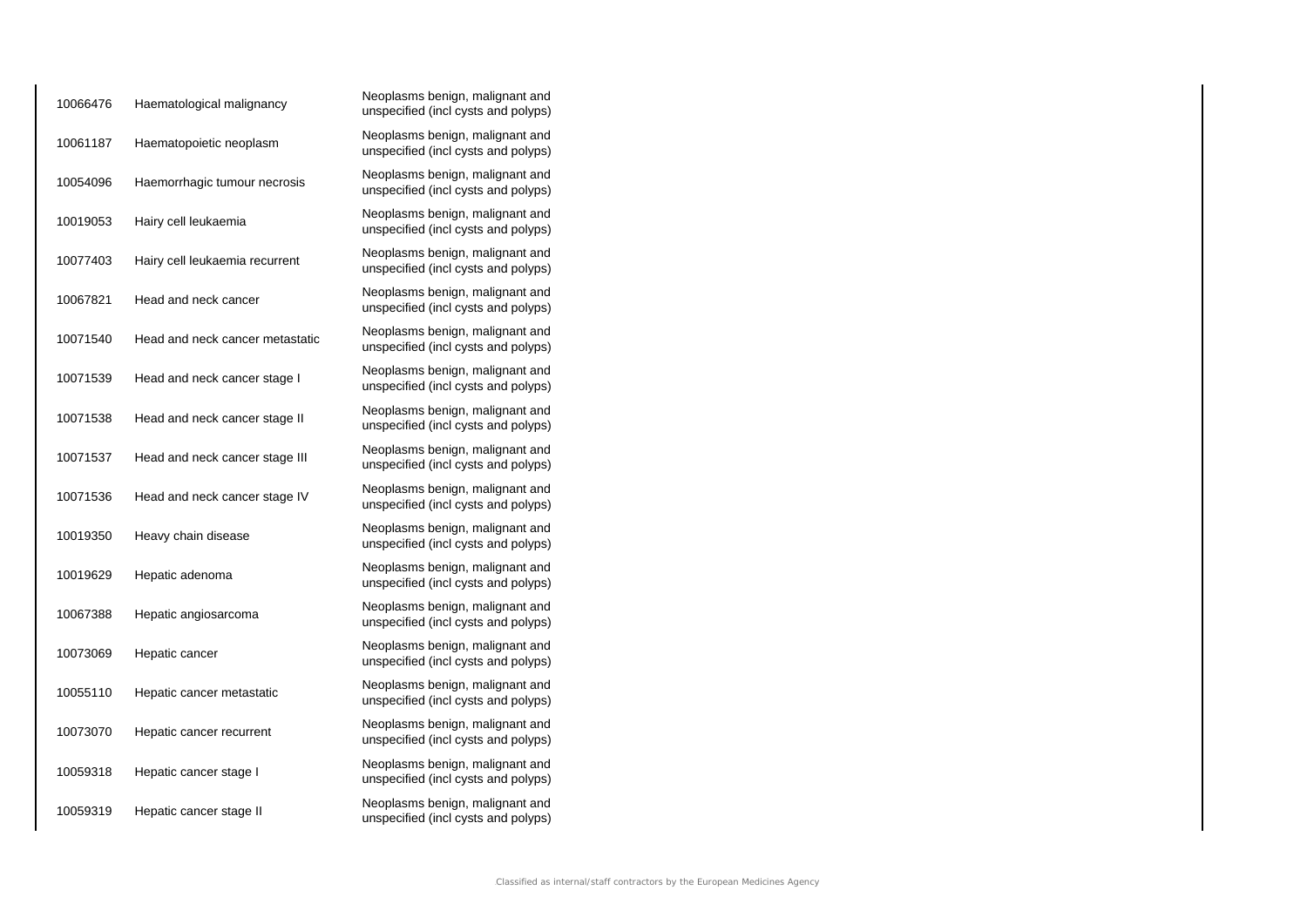| 10059324 | Hepatic cancer stage III                                      | Neoplasms benign, malignant and<br>unspecified (incl cysts and polyps) |
|----------|---------------------------------------------------------------|------------------------------------------------------------------------|
| 10059325 | Hepatic cancer stage IV                                       | Neoplasms benign, malignant and<br>unspecified (incl cysts and polyps) |
| 10054885 | Hepatic haemangioma rupture                                   | Neoplasms benign, malignant and<br>unspecified (incl cysts and polyps) |
| 10019695 | Hepatic neoplasm                                              | Neoplasms benign, malignant and<br>unspecified (incl cysts and polyps) |
| 10073073 | Hepatobiliary cancer                                          | Neoplasms benign, malignant and<br>unspecified (incl cysts and polyps) |
| 10073074 | Hepatobiliary cancer in situ                                  | Neoplasms benign, malignant and<br>unspecified (incl cysts and polyps) |
| 10061203 | Hepatobiliary neoplasm                                        | Neoplasms benign, malignant and<br>unspecified (incl cysts and polyps) |
| 10062001 | Hepatoblastoma                                                | Neoplasms benign, malignant and<br>unspecified (incl cysts and polyps) |
| 10019823 | Hepatoblastoma recurrent                                      | Neoplasms benign, malignant and<br>unspecified (incl cysts and polyps) |
| 10073071 | Hepatocellular carcinoma                                      | Neoplasms benign, malignant and<br>unspecified (incl cysts and polyps) |
| 10066957 | Hepatosplenic T-cell lymphoma                                 | Neoplasms benign, malignant and<br>unspecified (incl cysts and polyps) |
| 10084787 | HER2 mutant non-small cell lung<br>cancer                     | Neoplasms benign, malignant and<br>unspecified (incl cysts and polyps) |
| 10083232 | HER2 negative breast cancer                                   | Neoplasms benign, malignant and<br>unspecified (incl cysts and polyps) |
| 10065430 | HER2 positive breast cancer                                   | Neoplasms benign, malignant and<br>unspecified (incl cysts and polyps) |
| 10066896 | HER2 positive gastric cancer                                  | Neoplasms benign, malignant and<br>unspecified (incl cysts and polyps) |
| 10085431 | HER2 positive salivary gland cancer                           | Neoplasms benign, malignant and<br>unspecified (incl cysts and polyps) |
| 10073088 | Hidradenocarcinoma                                            | Neoplasms benign, malignant and<br>unspecified (incl cysts and polyps) |
| 10020067 | High grade B-cell lymphoma Burkitt-like<br>lymphoma           | Neoplasms benign, malignant and<br>unspecified (incl cysts and polyps) |
| 10020070 | High grade B-cell lymphoma Burkitt-like<br>lymphoma recurrent | Neoplasms benign, malignant and<br>unspecified (incl cysts and polyps) |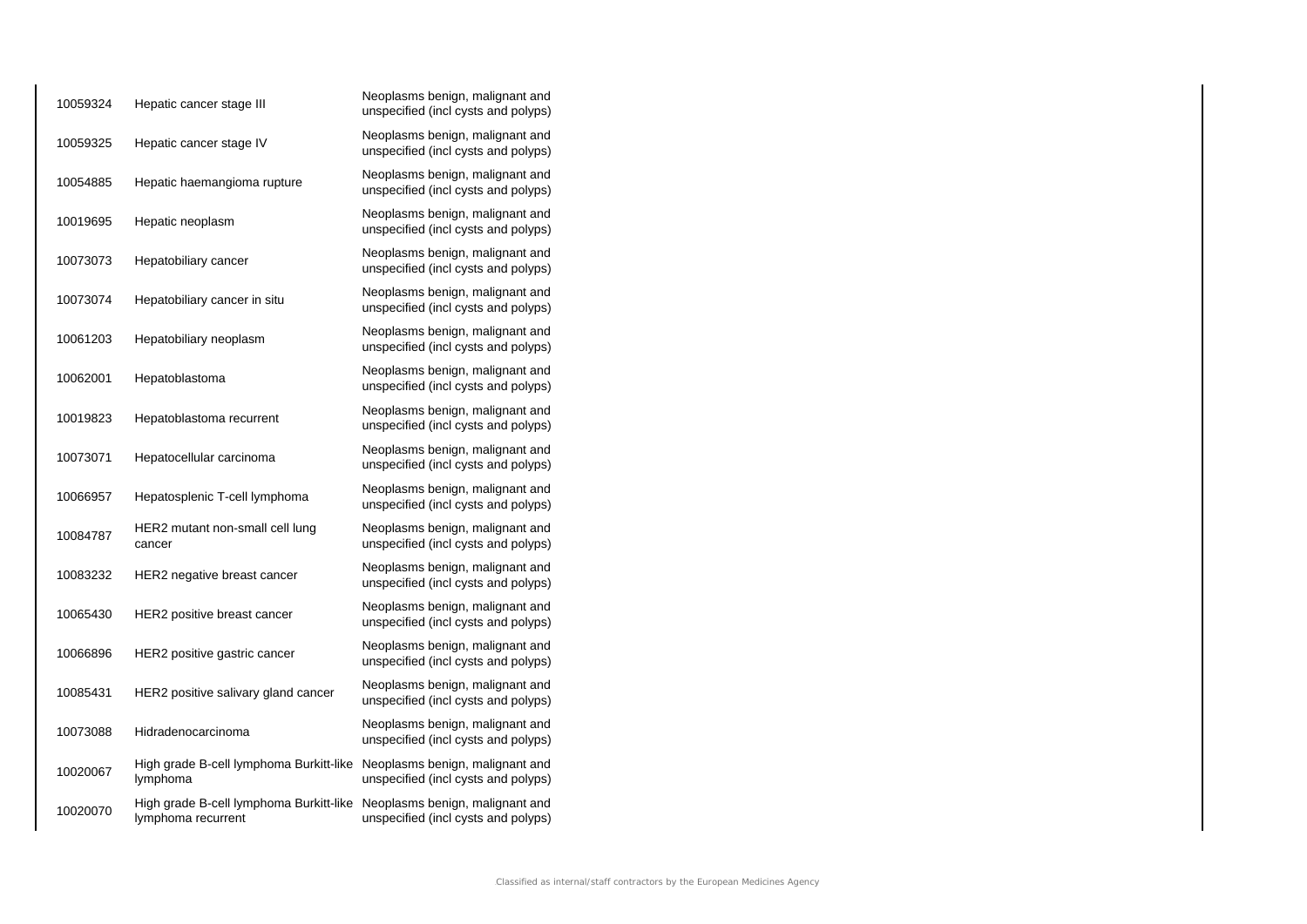| 10020071 | High grade B-cell lymphoma Burkitt-like Neoplasms benign, malignant and<br>lymphoma refractory      | unspecified (incl cysts and polyps)                                    |
|----------|-----------------------------------------------------------------------------------------------------|------------------------------------------------------------------------|
| 10020072 | High grade B-cell lymphoma Burkitt-like<br>lymphoma stage I                                         | Neoplasms benign, malignant and<br>unspecified (incl cysts and polyps) |
| 10020073 | High grade B-cell lymphoma Burkitt-like<br>lymphoma stage II                                        | Neoplasms benign, malignant and<br>unspecified (incl cysts and polyps) |
| 10020074 | High grade B-cell lymphoma Burkitt-like<br>lymphoma stage III                                       | Neoplasms benign, malignant and<br>unspecified (incl cysts and polyps) |
| 10020075 | High grade B-cell lymphoma Burkitt-like<br>lymphoma stage IV                                        | Neoplasms benign, malignant and<br>unspecified (incl cysts and polyps) |
| 10080215 | High-grade B-cell lymphoma                                                                          | Neoplasms benign, malignant and<br>unspecified (incl cysts and polyps) |
| 10068785 | Histiocytic medullary reticulosis                                                                   | Neoplasms benign, malignant and<br>unspecified (incl cysts and polyps) |
| 10076876 | Histiocytic sarcoma                                                                                 | Neoplasms benign, malignant and<br>unspecified (incl cysts and polyps) |
| 10020117 | Histiocytosis                                                                                       | Neoplasms benign, malignant and<br>unspecified (incl cysts and polyps) |
| 10020206 | Hodgkin's disease                                                                                   | Neoplasms benign, malignant and<br>unspecified (incl cysts and polyps) |
| 10020208 | Hodgkin's disease lymphocyte depletion Neoplasms benign, malignant and<br>stage I site unspecified  | unspecified (incl cysts and polyps)                                    |
| 10020209 | Hodgkin's disease lymphocyte depletion Neoplasms benign, malignant and<br>stage I subdiaphragm      | unspecified (incl cysts and polyps)                                    |
| 10020210 | Hodgkin's disease lymphocyte depletion Neoplasms benign, malignant and<br>stage I supradiaphragm    | unspecified (incl cysts and polyps)                                    |
| 10020211 | Hodgkin's disease lymphocyte depletion Neoplasms benign, malignant and<br>stage II site unspecified | unspecified (incl cysts and polyps)                                    |
| 10020212 | Hodgkin's disease lymphocyte depletion Neoplasms benign, malignant and<br>stage II subdiaphragm     | unspecified (incl cysts and polyps)                                    |
| 10020213 | Hodgkin's disease lymphocyte depletion Neoplasms benign, malignant and<br>stage II supradiaphragm   | unspecified (incl cysts and polyps)                                    |
| 10020215 | Hodgkin's disease lymphocyte depletion Neoplasms benign, malignant and<br>type recurrent            | unspecified (incl cysts and polyps)                                    |
| 10020216 | Hodgkin's disease lymphocyte depletion Neoplasms benign, malignant and<br>type refractory           | unspecified (incl cysts and polyps)                                    |
| 10020217 | Hodgkin's disease lymphocyte depletion Neoplasms benign, malignant and<br>type stage III            | unspecified (incl cysts and polyps)                                    |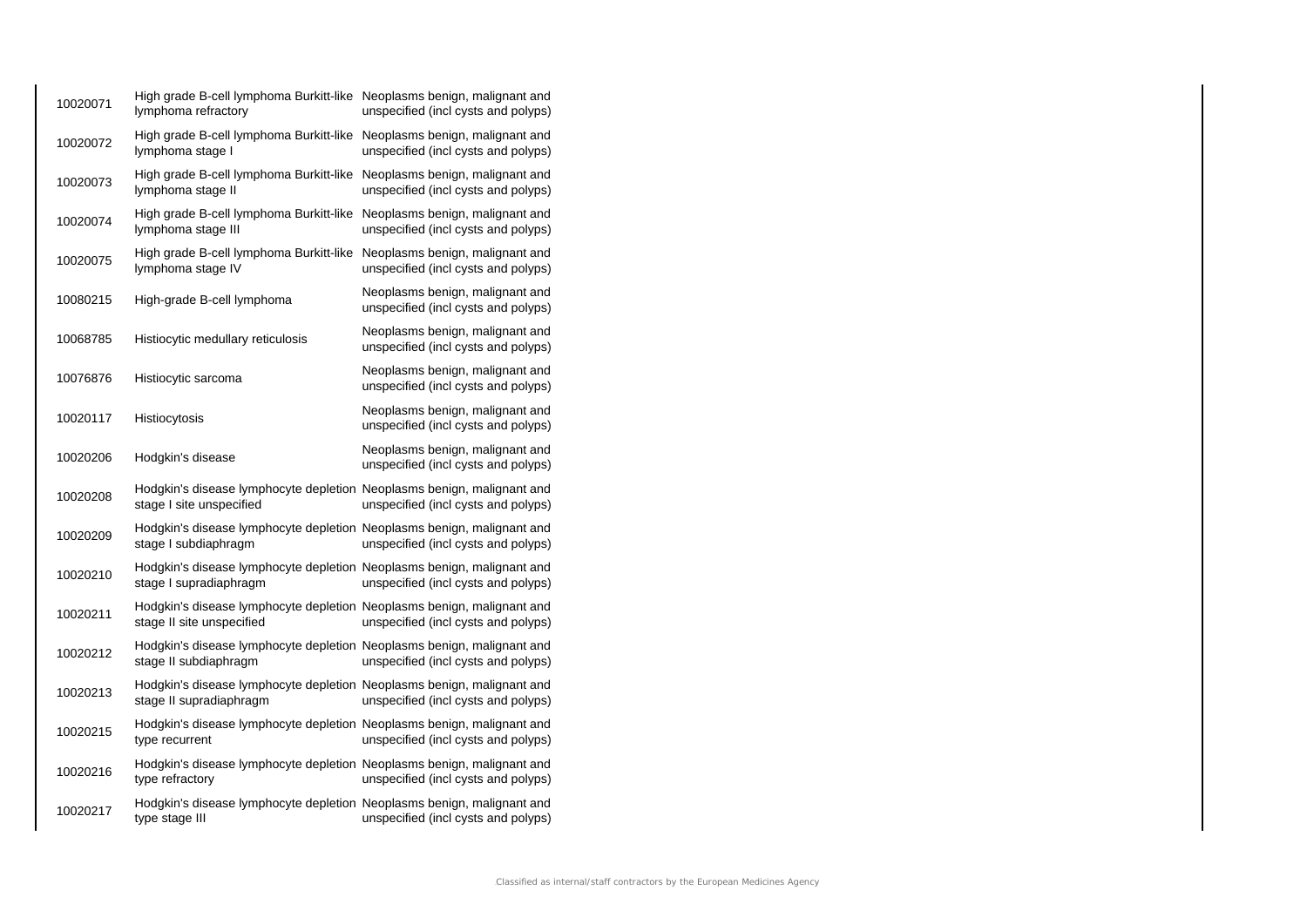| 10020218 | Hodgkin's disease lymphocyte depletion Neoplasms benign, malignant and<br>type stage IV          | unspecified (incl cysts and polyps)                                    |
|----------|--------------------------------------------------------------------------------------------------|------------------------------------------------------------------------|
| 10020219 | Hodgkin's disease lymphocyte depletion Neoplasms benign, malignant and<br>type stage unspecified | unspecified (incl cysts and polyps)                                    |
| 10020220 | Hodgkin's disease lymphocyte<br>predominance stage I site unspec                                 | Neoplasms benign, malignant and<br>unspecified (incl cysts and polyps) |
| 10020221 | Hodgkin's disease lymphocyte<br>predominance stage I subdiaphragm                                | Neoplasms benign, malignant and<br>unspecified (incl cysts and polyps) |
| 10020222 | Hodgkin's disease lymphocyte<br>predominance stage I supradiaphragm                              | Neoplasms benign, malignant and<br>unspecified (incl cysts and polyps) |
| 10020223 | Hodgkin's disease lymphocyte<br>predominance stage II site unspec                                | Neoplasms benign, malignant and<br>unspecified (incl cysts and polyps) |
| 10020224 | Hodgkin's disease lymphocyte<br>predominance stage II subdiaphragm                               | Neoplasms benign, malignant and<br>unspecified (incl cysts and polyps) |
| 10020225 | Hodgkin's disease lymphocyte<br>predominance stage II supradiaphragm                             | Neoplasms benign, malignant and<br>unspecified (incl cysts and polyps) |
| 10020227 | Hodgkin's disease lymphocyte<br>predominance type recurrent                                      | Neoplasms benign, malignant and<br>unspecified (incl cysts and polyps) |
| 10020228 | Hodgkin's disease lymphocyte<br>predominance type refractory                                     | Neoplasms benign, malignant and<br>unspecified (incl cysts and polyps) |
| 10020229 | Hodgkin's disease lymphocyte<br>predominance type stage III                                      | Neoplasms benign, malignant and<br>unspecified (incl cysts and polyps) |
| 10020230 | Hodgkin's disease lymphocyte<br>predominance type stage IV                                       | Neoplasms benign, malignant and<br>unspecified (incl cysts and polyps) |
| 10020231 | Hodgkin's disease lymphocyte<br>predominance type stage unspecified                              | Neoplasms benign, malignant and<br>unspecified (incl cysts and polyps) |
| 10020233 | Hodgkin's disease mixed cellularity<br>recurrent                                                 | Neoplasms benign, malignant and<br>unspecified (incl cysts and polyps) |
| 10020234 | Hodgkin's disease mixed cellularity<br>refractory                                                | Neoplasms benign, malignant and<br>unspecified (incl cysts and polyps) |
| 10020235 | Hodgkin's disease mixed cellularity<br>stage I site unspecified                                  | Neoplasms benign, malignant and<br>unspecified (incl cysts and polyps) |
| 10020236 | Hodgkin's disease mixed cellularity<br>stage I subdiaphragmatic                                  | Neoplasms benign, malignant and<br>unspecified (incl cysts and polyps) |
| 10020237 | Hodgkin's disease mixed cellularity<br>stage I supradiaphragmatic                                | Neoplasms benign, malignant and<br>unspecified (incl cysts and polyps) |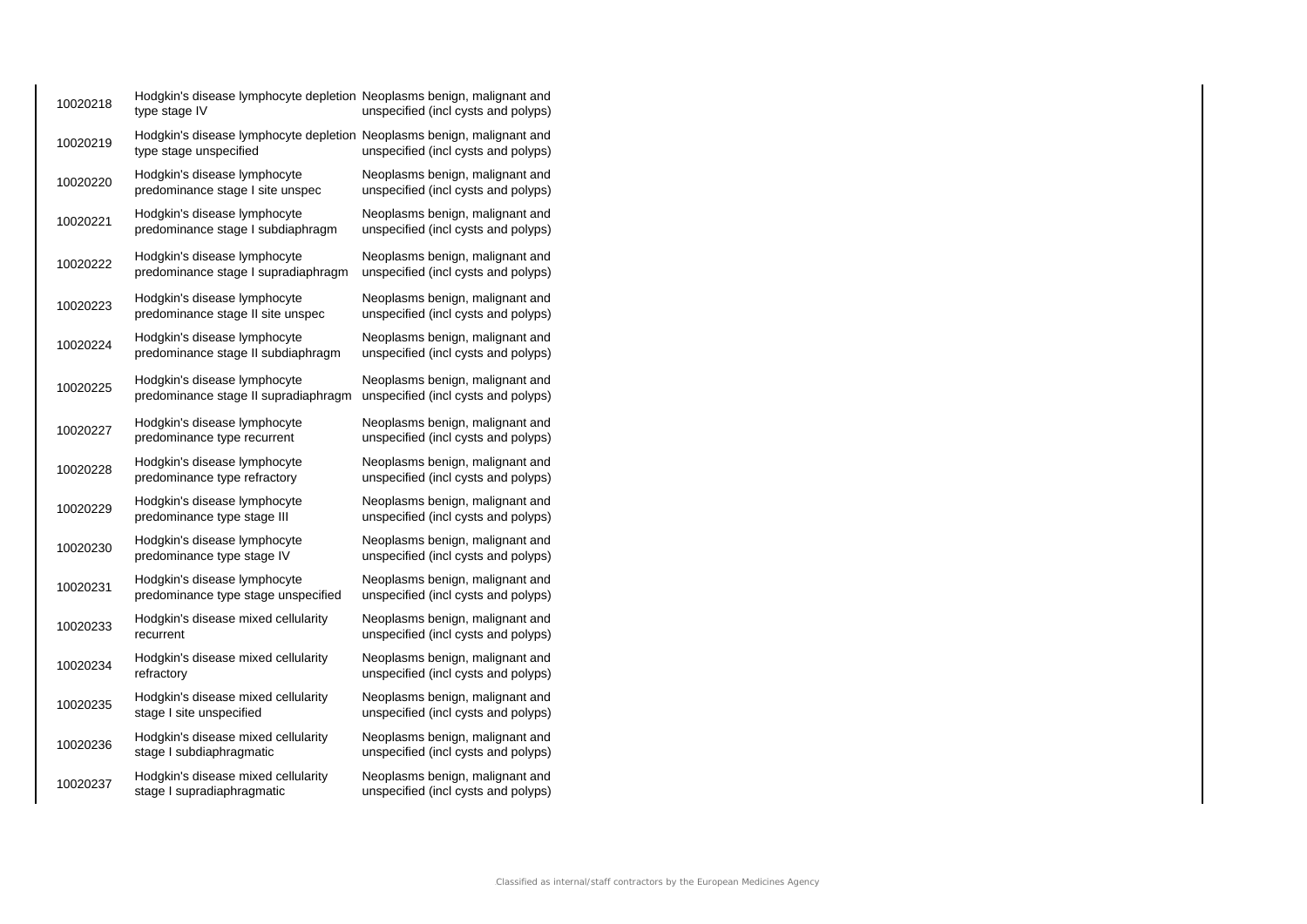| 10020238 | Hodgkin's disease mixed cellularity<br>stage II subdiaphragmatic   | Neoplasms benign, malignant and<br>unspecified (incl cysts and polyps) |
|----------|--------------------------------------------------------------------|------------------------------------------------------------------------|
| 10020239 | Hodgkin's disease mixed cellularity<br>stage II supradiaphragmatic | Neoplasms benign, malignant and<br>unspecified (incl cysts and polyps) |
| 10020240 | Hodgkin's disease mixed cellularity<br>stage III                   | Neoplasms benign, malignant and<br>unspecified (incl cysts and polyps) |
| 10020241 | Hodgkin's disease mixed cellularity<br>stage IV                    | Neoplasms benign, malignant and<br>unspecified (incl cysts and polyps) |
| 10020242 | Hodgkin's disease mixed cellularity<br>stage unspecified           | Neoplasms benign, malignant and<br>unspecified (incl cysts and polyps) |
| 10020244 | Hodgkin's disease nodular sclerosis                                | Neoplasms benign, malignant and<br>unspecified (incl cysts and polyps) |
| 10020245 | Hodgkin's disease nodular sclerosis<br>recurrent                   | Neoplasms benign, malignant and<br>unspecified (incl cysts and polyps) |
| 10020246 | Hodgkin's disease nodular sclerosis<br>refractory                  | Neoplasms benign, malignant and<br>unspecified (incl cysts and polyps) |
| 10073535 | Hodgkin's disease nodular sclerosis<br>stage I                     | Neoplasms benign, malignant and<br>unspecified (incl cysts and polyps) |
| 10073534 | Hodgkin's disease nodular sclerosis<br>stage II                    | Neoplasms benign, malignant and<br>unspecified (incl cysts and polyps) |
| 10020252 | Hodgkin's disease nodular sclerosis<br>stage III                   | Neoplasms benign, malignant and<br>unspecified (incl cysts and polyps) |
| 10020253 | Hodgkin's disease nodular sclerosis<br>stage IV                    | Neoplasms benign, malignant and<br>unspecified (incl cysts and polyps) |
| 10020266 | Hodgkin's disease recurrent                                        | Neoplasms benign, malignant and<br>unspecified (incl cysts and polyps) |
| 10020267 | Hodgkin's disease refractory                                       | Neoplasms benign, malignant and<br>unspecified (incl cysts and polyps) |
| 10020268 | Hodgkin's disease stage I                                          | Neoplasms benign, malignant and<br>unspecified (incl cysts and polyps) |
| 10020269 | Hodgkin's disease stage II                                         | Neoplasms benign, malignant and<br>unspecified (incl cysts and polyps) |
| 10020270 | Hodgkin's disease stage III                                        | Neoplasms benign, malignant and<br>unspecified (incl cysts and polyps) |
| 10061597 | Hodgkin's disease stage IV                                         | Neoplasms benign, malignant and<br>unspecified (incl cysts and polyps) |
| 10020271 | Hodgkin's disease unclassifiable                                   | Neoplasms benign, malignant and<br>unspecified (incl cysts and polyps) |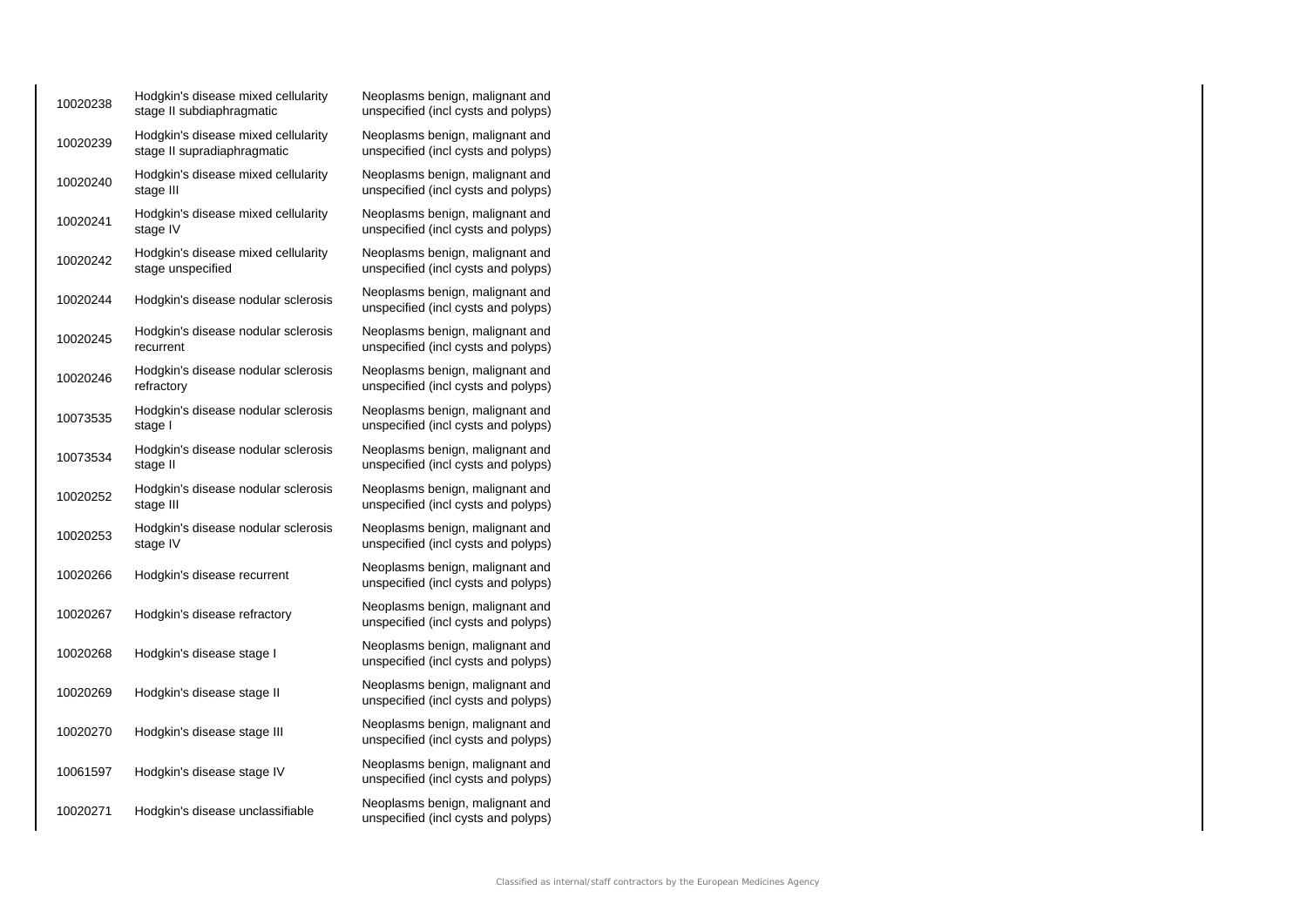| 10084789 | Homologous recombination deficiency<br>positive advanced ovarian cancer    | Neoplasms benign, malignant and<br>unspecified (incl cysts and polyps) |
|----------|----------------------------------------------------------------------------|------------------------------------------------------------------------|
| 10085561 | Hormone receptor negative HER2<br>positive breast cancer                   | Neoplasms benign, malignant and<br>unspecified (incl cysts and polyps) |
| 10083234 | Hormone receptor positive breast<br>cancer                                 | Neoplasms benign, malignant and<br>unspecified (incl cysts and polyps) |
| 10085481 | Hormone receptor positive HER2<br>negative breast cancer                   | Neoplasms benign, malignant and<br>unspecified (incl cysts and polyps) |
| 10076935 | Hormone refractory breast cancer                                           | Neoplasms benign, malignant and<br>unspecified (incl cysts and polyps) |
| 10071119 | Hormone-dependent prostate cancer                                          | Neoplasms benign, malignant and<br>unspecified (incl cysts and polyps) |
| 10062904 | Hormone-refractory prostate cancer                                         | Neoplasms benign, malignant and<br>unspecified (incl cysts and polyps) |
| 10020391 | Hormone-secreting ovarian tumour                                           | Neoplasms benign, malignant and<br>unspecified (incl cysts and polyps) |
| 10066136 | Huerthle cell carcinoma                                                    | Neoplasms benign, malignant and<br>unspecified (incl cysts and polyps) |
| 10050249 | Hygroma colli                                                              | Neoplasms benign, malignant and<br>unspecified (incl cysts and polyps) |
| 10021042 | Hypopharyngeal cancer                                                      | Neoplasms benign, malignant and<br>unspecified (incl cysts and polyps) |
| 10021044 | Hypopharyngeal cancer recurrent                                            | Neoplasms benign, malignant and<br>unspecified (incl cysts and polyps) |
| 10021045 | Hypopharyngeal cancer stage 0                                              | Neoplasms benign, malignant and<br>unspecified (incl cysts and polyps) |
| 10021046 | Hypopharyngeal cancer stage I                                              | Neoplasms benign, malignant and<br>unspecified (incl cysts and polyps) |
| 10021047 | Hypopharyngeal cancer stage II                                             | Neoplasms benign, malignant and<br>unspecified (incl cysts and polyps) |
| 10021048 | Hypopharyngeal cancer stage III                                            | Neoplasms benign, malignant and<br>unspecified (incl cysts and polyps) |
| 10021049 | Hypopharyngeal cancer stage IV                                             | Neoplasms benign, malignant and<br>unspecified (incl cysts and polyps) |
| 10072796 | Immune reconstitution inflammatory<br>syndrome associated Kaposi's sarcoma | Neoplasms benign, malignant and<br>unspecified (incl cysts and polyps) |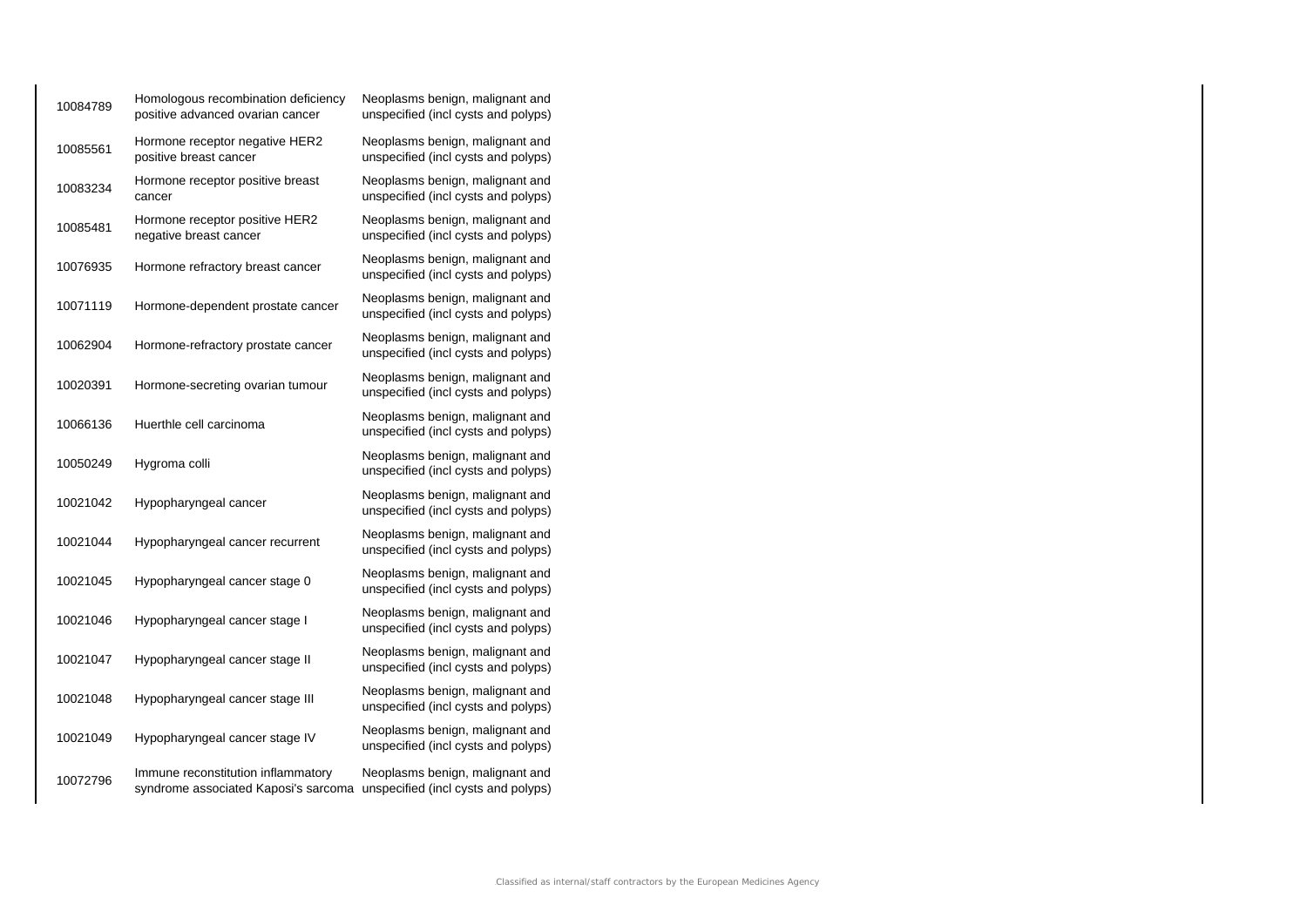| 10053574 | Immunoblastic lymphoma                         | Neoplasms benign, malignant and<br>unspecified (incl cysts and polyps) |
|----------|------------------------------------------------|------------------------------------------------------------------------|
| 10021977 | Inflammatory carcinoma of breast<br>recurrent  | Neoplasms benign, malignant and<br>unspecified (incl cysts and polyps) |
| 10021978 | Inflammatory carcinoma of breast stage<br>Ш    | Neoplasms benign, malignant and<br>unspecified (incl cysts and polyps) |
| 10021979 | Inflammatory carcinoma of breast stage<br>IV   | Neoplasms benign, malignant and<br>unspecified (incl cysts and polyps) |
| 10021980 | Inflammatory carcinoma of the breast           | Neoplasms benign, malignant and<br>unspecified (incl cysts and polyps) |
| 10073142 | Inflammatory malignant fibrous<br>histiocytoma | Neoplasms benign, malignant and<br>unspecified (incl cysts and polyps) |
| 10067917 | Inflammatory myofibroblastic tumour            | Neoplasms benign, malignant and<br>unspecified (incl cysts and polyps) |
| 10022498 | Insulinoma                                     | Neoplasms benign, malignant and<br>unspecified (incl cysts and polyps) |
| 10051925 | Intestinal adenocarcinoma                      | Neoplasms benign, malignant and<br>unspecified (incl cysts and polyps) |
| 10080311 | Intestinal metastasis                          | Neoplasms benign, malignant and<br>unspecified (incl cysts and polyps) |
| 10022706 | Intestinal T-cell lymphoma recurrent           | Neoplasms benign, malignant and<br>unspecified (incl cysts and polyps) |
| 10022707 | Intestinal T-cell lymphoma refractory          | Neoplasms benign, malignant and<br>unspecified (incl cysts and polyps) |
| 10022708 | Intestinal T-cell lymphoma stage I             | Neoplasms benign, malignant and<br>unspecified (incl cysts and polyps) |
| 10022709 | Intestinal T-cell lymphoma stage II            | Neoplasms benign, malignant and<br>unspecified (incl cysts and polyps) |
| 10022710 | Intestinal T-cell lymphoma stage III           | Neoplasms benign, malignant and<br>unspecified (incl cysts and polyps) |
| 10022711 | Intestinal T-cell lymphoma stage IV            | Neoplasms benign, malignant and<br>unspecified (incl cysts and polyps) |
| 10022728 | Intra-abdominal haemangioma                    | Neoplasms benign, malignant and<br>unspecified (incl cysts and polyps) |
| 10073751 | Intracranial germ cell tumour                  | Neoplasms benign, malignant and<br>unspecified (incl cysts and polyps) |
| 10022759 | Intracranial haemangioma                       | Neoplasms benign, malignant and<br>unspecified (incl cysts and polyps) |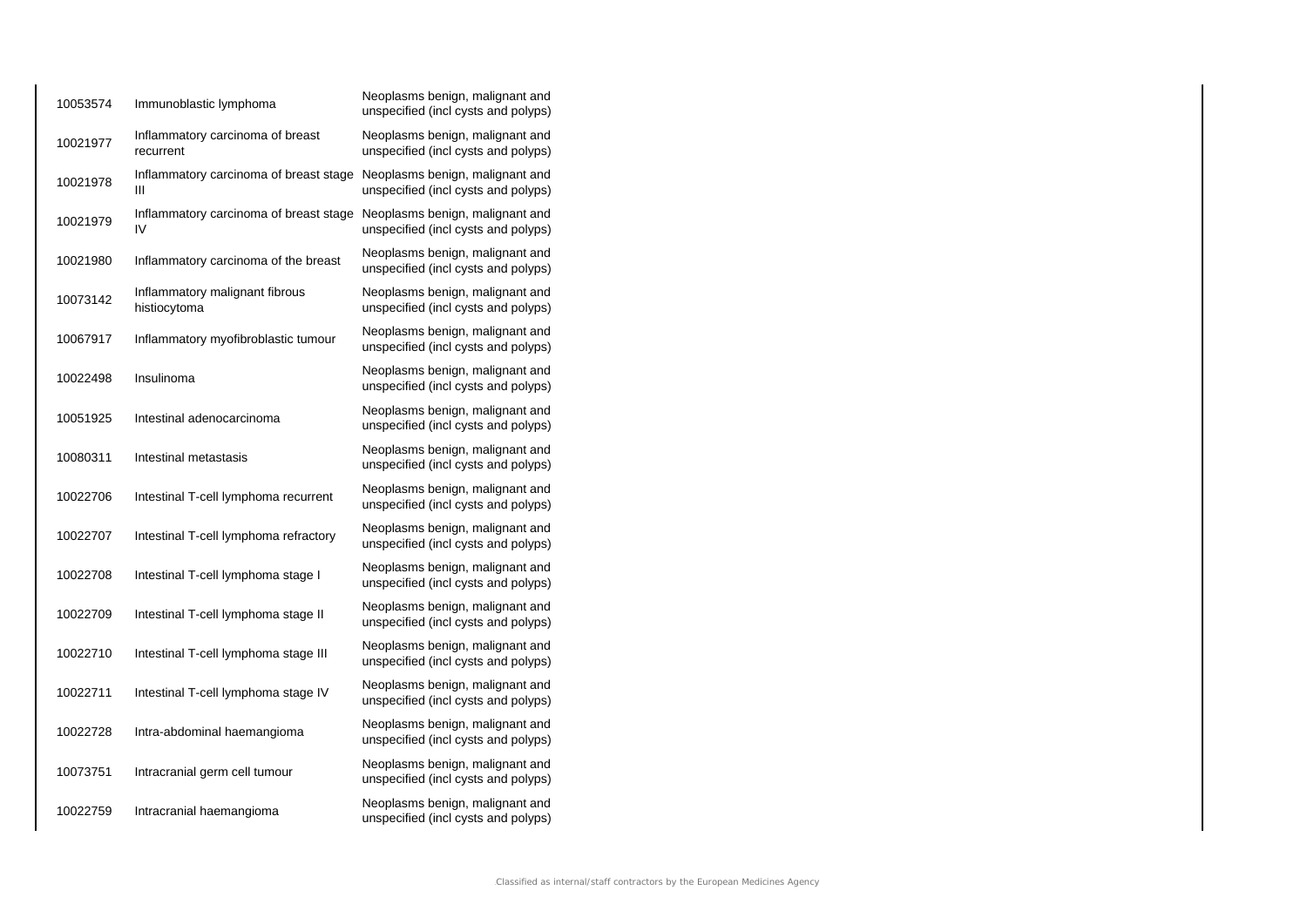| 10022770 | Intracranial meningioma malignant                       | Neoplasms benign, malignant and<br>unspecified (incl cysts and polyps) |
|----------|---------------------------------------------------------|------------------------------------------------------------------------|
| 10022775 | Intracranial tumour haemorrhage                         | Neoplasms benign, malignant and<br>unspecified (incl cysts and polyps) |
| 10073540 | Intraductal papillary breast neoplasm                   | Neoplasms benign, malignant and<br>unspecified (incl cysts and polyps) |
| 10073365 | Intraductal papillary-mucinous<br>carcinoma of pancreas | Neoplasms benign, malignant and<br>unspecified (incl cysts and polyps) |
| 10073094 | Intraductal proliferative breast lesion                 | Neoplasms benign, malignant and<br>unspecified (incl cysts and polyps) |
| 10061252 | Intraocular melanoma                                    | Neoplasms benign, malignant and<br>unspecified (incl cysts and polyps) |
| 10082365 | Intraosseous meningioma                                 | Neoplasms benign, malignant and<br>unspecified (incl cysts and polyps) |
| 10072808 | Intratumoural aneurysm                                  | Neoplasms benign, malignant and<br>unspecified (incl cysts and polyps) |
| 10075713 | Invasive breast carcinoma                               | Neoplasms benign, malignant and<br>unspecified (incl cysts and polyps) |
| 10073095 | Invasive ductal breast carcinoma                        | Neoplasms benign, malignant and<br>unspecified (incl cysts and polyps) |
| 10073096 | Invasive lobular breast carcinoma                       | Neoplasms benign, malignant and<br>unspecified (incl cysts and polyps) |
| 10073098 | Invasive papillary breast carcinoma                     | Neoplasms benign, malignant and<br>unspecified (incl cysts and polyps) |
| 10073086 | Iris melanoma                                           | Neoplasms benign, malignant and<br>unspecified (incl cysts and polyps) |
| 10073678 | Juvenile angiofibroma                                   | Neoplasms benign, malignant and<br>unspecified (incl cysts and polyps) |
| 10023249 | Juvenile chronic myelomonocytic<br>leukaemia            | Neoplasms benign, malignant and<br>unspecified (incl cysts and polyps) |
| 10023284 | Kaposi's sarcoma                                        | Neoplasms benign, malignant and<br>unspecified (incl cysts and polyps) |
| 10023286 | Kaposi's sarcoma AIDS related                           | Neoplasms benign, malignant and<br>unspecified (incl cysts and polyps) |
| 10023288 | Kaposi's sarcoma classical type                         | Neoplasms benign, malignant and<br>unspecified (incl cysts and polyps) |
| 10073324 | Keratinising squamous cell carcinoma<br>of nasopharynx  | Neoplasms benign, malignant and<br>unspecified (incl cysts and polyps) |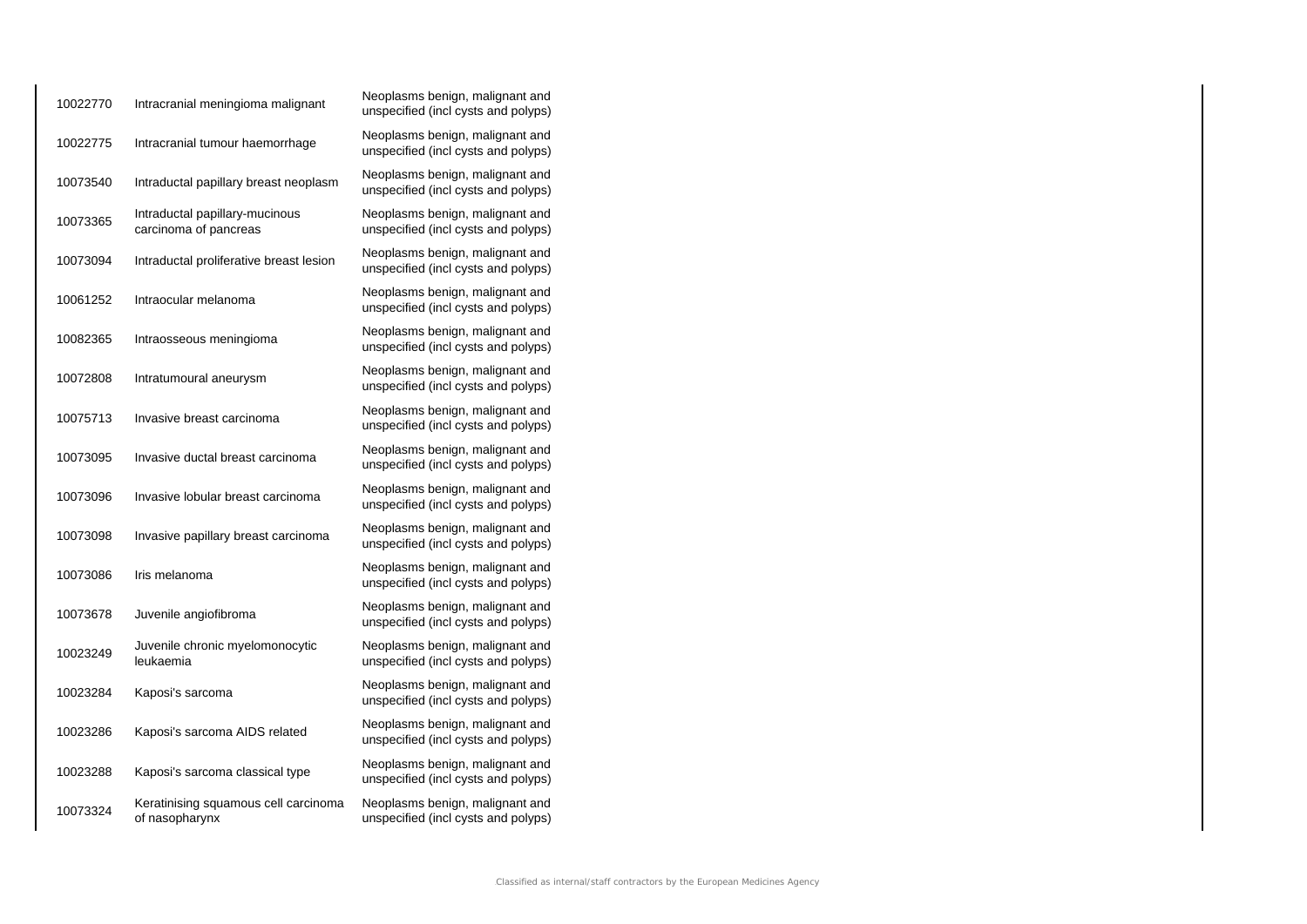| 10069698 | Langerhans' cell histiocytosis    | Neoplasms benign, malignant and<br>unspecified (incl cysts and polyps) |
|----------|-----------------------------------|------------------------------------------------------------------------|
| 10078782 | Langerhans cell sarcoma           | Neoplasms benign, malignant and<br>unspecified (incl cysts and polyps) |
| 10023774 | Large cell lung cancer            | Neoplasms benign, malignant and<br>unspecified (incl cysts and polyps) |
| 10069730 | Large cell lung cancer metastatic | Neoplasms benign, malignant and<br>unspecified (incl cysts and polyps) |
| 10023775 | Large cell lung cancer recurrent  | Neoplasms benign, malignant and<br>unspecified (incl cysts and polyps) |
| 10023776 | Large cell lung cancer stage 0    | Neoplasms benign, malignant and<br>unspecified (incl cysts and polyps) |
| 10023777 | Large cell lung cancer stage I    | Neoplasms benign, malignant and<br>unspecified (incl cysts and polyps) |
| 10023778 | Large cell lung cancer stage II   | Neoplasms benign, malignant and<br>unspecified (incl cysts and polyps) |
| 10023779 | Large cell lung cancer stage III  | Neoplasms benign, malignant and<br>unspecified (incl cysts and polyps) |
| 10023780 | Large cell lung cancer stage IV   | Neoplasms benign, malignant and<br>unspecified (incl cysts and polyps) |
| 10023791 | Large granular lymphocytosis      | Neoplasms benign, malignant and<br>unspecified (incl cysts and polyps) |
| 10023825 | Laryngeal cancer                  | Neoplasms benign, malignant and<br>unspecified (incl cysts and polyps) |
| 10070902 | Laryngeal cancer metastatic       | Neoplasms benign, malignant and<br>unspecified (incl cysts and polyps) |
| 10023828 | Laryngeal cancer recurrent        | Neoplasms benign, malignant and<br>unspecified (incl cysts and polyps) |
| 10023829 | Laryngeal cancer stage 0          | Neoplasms benign, malignant and<br>unspecified (incl cysts and polyps) |
| 10023830 | Laryngeal cancer stage I          | Neoplasms benign, malignant and<br>unspecified (incl cysts and polyps) |
| 10023831 | Laryngeal cancer stage II         | Neoplasms benign, malignant and<br>unspecified (incl cysts and polyps) |
| 10023832 | Laryngeal cancer stage III        | Neoplasms benign, malignant and<br>unspecified (incl cysts and polyps) |
| 10023833 | Laryngeal cancer stage IV         | Neoplasms benign, malignant and<br>unspecified (incl cysts and polyps) |

| Neoplasms benign, malignant and<br>unspecified (incl cysts and polyps) |
|------------------------------------------------------------------------|
| Neoplasms benign, malignant and<br>unspecified (incl cysts and polyps) |
| Neoplasms benign, malignant and<br>unspecified (incl cysts and polyps) |
| Neoplasms benign, malignant and<br>unspecified (incl cysts and polyps) |
| Neoplasms benign, malignant and<br>unspecified (incl cysts and polyps) |
| Neoplasms benign, malignant and<br>unspecified (incl cysts and polyps) |
| Neoplasms benign, malignant and<br>unspecified (incl cysts and polyps) |
| Neoplasms benign, malignant and<br>unspecified (incl cysts and polyps) |
| Neoplasms benign, malignant and<br>unspecified (incl cysts and polyps) |
| Neoplasms benign, malignant and<br>unspecified (incl cysts and polyps) |
| Neoplasms benign, malignant and<br>unspecified (incl cysts and polyps) |
| Neoplasms benign, malignant and<br>unspecified (incl cysts and polyps) |
| Neoplasms benign, malignant and<br>unspecified (incl cysts and polyps) |
| Neoplasms benign, malignant and<br>unspecified (incl cysts and polyps) |
| Neoplasms benign, malignant and<br>unspecified (incl cysts and polyps) |
| Neoplasms benign, malignant and<br>unspecified (incl cysts and polyps) |
| Neoplasms benign, malignant and<br>unspecified (incl cysts and polyps) |
| Neoplasms benign, malignant and<br>unspecified (incl cysts and polyps) |
| Neoplasms benign, malignant and<br>unspecified (incl cysts and polyps) |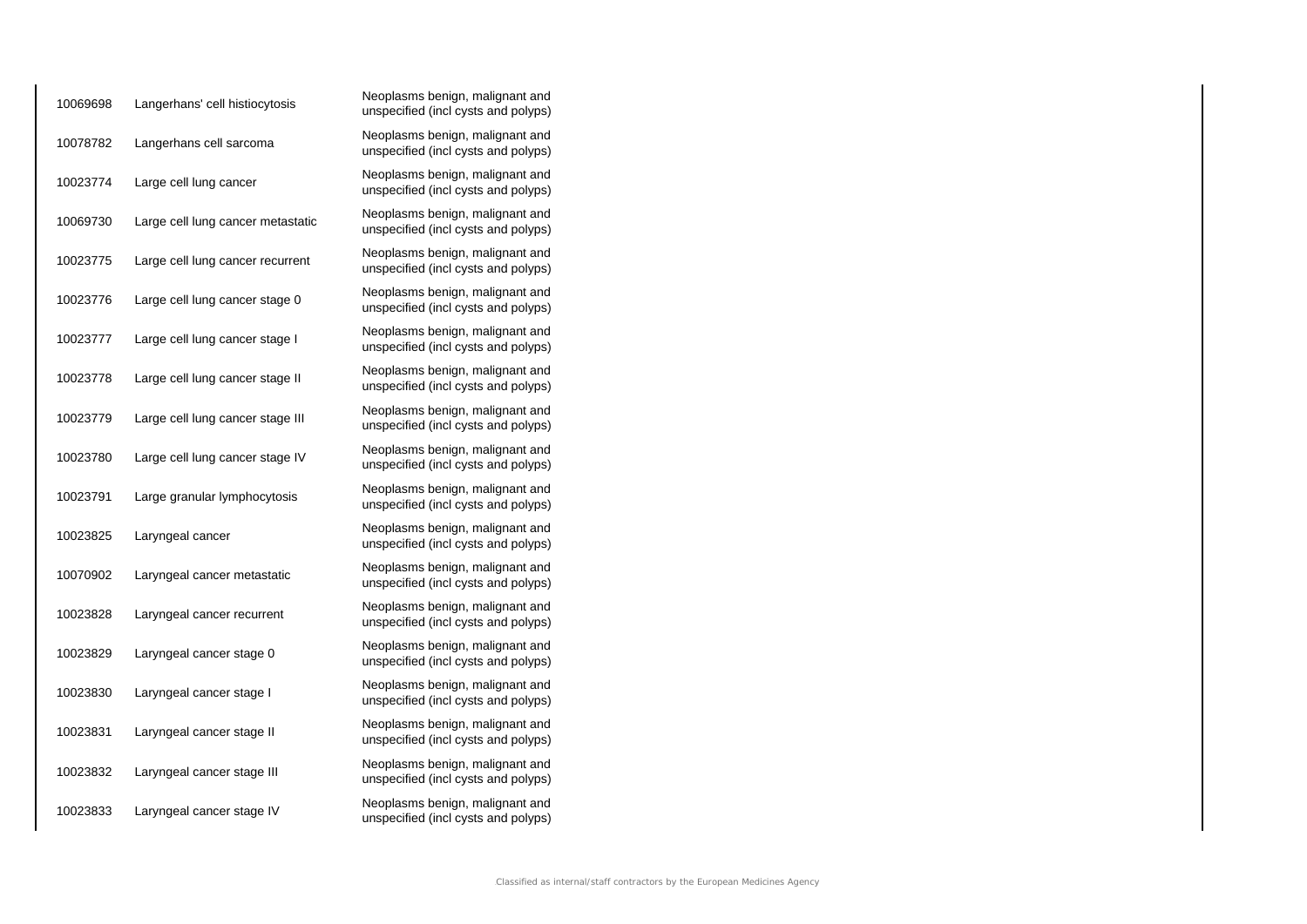| 10023856 | Laryngeal squamous cell carcinoma | Neoplasms benign, malignant and<br>unspecified (incl cysts and polyps) |
|----------|-----------------------------------|------------------------------------------------------------------------|
| 10024189 | Leiomyosarcoma                    | Neoplasms benign, malignant and<br>unspecified (incl cysts and polyps) |
| 10024191 | Leiomyosarcoma metastatic         | Neoplasms benign, malignant and<br>unspecified (incl cysts and polyps) |
| 10024194 | Leiomyosarcoma recurrent          | Neoplasms benign, malignant and<br>unspecified (incl cysts and polyps) |
| 10024218 | Lentigo maligna                   | Neoplasms benign, malignant and<br>unspecified (incl cysts and polyps) |
| 10024220 | Lentigo maligna recurrent         | Neoplasms benign, malignant and<br>unspecified (incl cysts and polyps) |
| 10024221 | Lentigo maligna stage I           | Neoplasms benign, malignant and<br>unspecified (incl cysts and polyps) |
| 10024222 | Lentigo maligna stage II          | Neoplasms benign, malignant and<br>unspecified (incl cysts and polyps) |
| 10024223 | Lentigo maligna stage III         | Neoplasms benign, malignant and<br>unspecified (incl cysts and polyps) |
| 10024224 | Lentigo maligna stage IV          | Neoplasms benign, malignant and<br>unspecified (incl cysts and polyps) |
| 10078282 | Leptomeningeal myelomatosis       | Neoplasms benign, malignant and<br>unspecified (incl cysts and polyps) |
| 10024288 | Leukaemia                         | Neoplasms benign, malignant and<br>unspecified (incl cysts and polyps) |
| 10024293 | Leukaemia basophilic              | Neoplasms benign, malignant and<br>unspecified (incl cysts and polyps) |
| 10053180 | Leukaemia cutis                   | Neoplasms benign, malignant and<br>unspecified (incl cysts and polyps) |
| 10024299 | Leukaemia granulocytic            | Neoplasms benign, malignant and<br>unspecified (incl cysts and polyps) |
| 10024305 | Leukaemia monocytic               | Neoplasms benign, malignant and<br>unspecified (incl cysts and polyps) |
| 10062489 | Leukaemia recurrent               | Neoplasms benign, malignant and<br>unspecified (incl cysts and polyps) |
| 10077563 | Leukaemic cardiac infiltration    | Neoplasms benign, malignant and<br>unspecified (incl cysts and polyps) |
| 10069360 | Leukaemic infiltration            | Neoplasms benign, malignant and<br>unspecified (incl cysts and polyps) |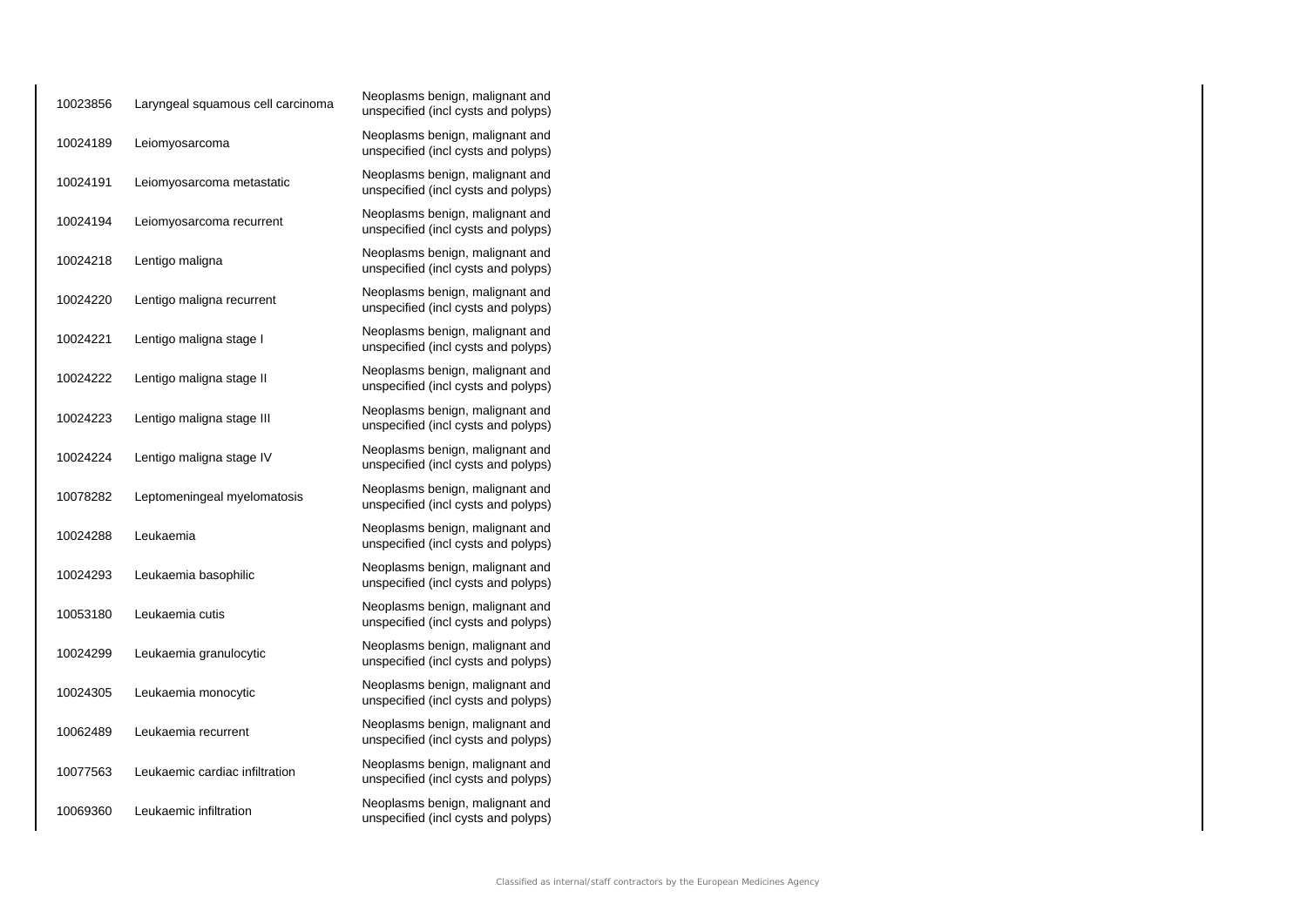| 10067117 | Leukaemic infiltration extramedullary   | Neoplasms benign, malignant and<br>unspecified (incl cysts and polyps) |
|----------|-----------------------------------------|------------------------------------------------------------------------|
| 10067431 | Leukaemic infiltration gingiva          | Neoplasms benign, malignant and<br>unspecified (incl cysts and polyps) |
| 10058671 | Leukaemic infiltration hepatic          | Neoplasms benign, malignant and<br>unspecified (incl cysts and polyps) |
| 10075853 | Leukaemic infiltration ovary            | Neoplasms benign, malignant and<br>unspecified (incl cysts and polyps) |
| 10052368 | Leukaemic infiltration pulmonary        | Neoplasms benign, malignant and<br>unspecified (incl cysts and polyps) |
| 10069359 | Leukaemic infiltration renal            | Neoplasms benign, malignant and<br>unspecified (incl cysts and polyps) |
| 10024325 | Leukaemic lymphoma                      | Neoplasms benign, malignant and<br>unspecified (incl cysts and polyps) |
| 10059239 | Leukaemic retinopathy                   | Neoplasms benign, malignant and<br>unspecified (incl cysts and polyps) |
| 10024407 | Leydig cell tumour of the testis        | Neoplasms benign, malignant and<br>unspecified (incl cysts and polyps) |
| 10024459 | Light chain disease                     | Neoplasms benign, malignant and<br>unspecified (incl cysts and polyps) |
| 10085443 | Lineage switch leukaemia                | Neoplasms benign, malignant and<br>unspecified (incl cysts and polyps) |
| 10024520 | Linitis plastica                        | Neoplasms benign, malignant and<br>unspecified (incl cysts and polyps) |
| 10061523 | Lip and/or oral cavity cancer           | Neoplasms benign, malignant and<br>unspecified (incl cysts and polyps) |
| 10024535 | Lip and/or oral cavity cancer recurrent | Neoplasms benign, malignant and<br>unspecified (incl cysts and polyps) |
| 10024536 | Lip and/or oral cavity cancer stage 0   | Neoplasms benign, malignant and<br>unspecified (incl cysts and polyps) |
| 10024537 | Lip and/or oral cavity cancer stage I   | Neoplasms benign, malignant and<br>unspecified (incl cysts and polyps) |
| 10024538 | Lip and/or oral cavity cancer stage II  | Neoplasms benign, malignant and<br>unspecified (incl cysts and polyps) |
| 10024539 | Lip and/or oral cavity cancer stage III | Neoplasms benign, malignant and<br>unspecified (incl cysts and polyps) |
| 10024540 | Lip and/or oral cavity cancer stage IV  | Neoplasms benign, malignant and<br>unspecified (incl cysts and polyps) |
|          |                                         |                                                                        |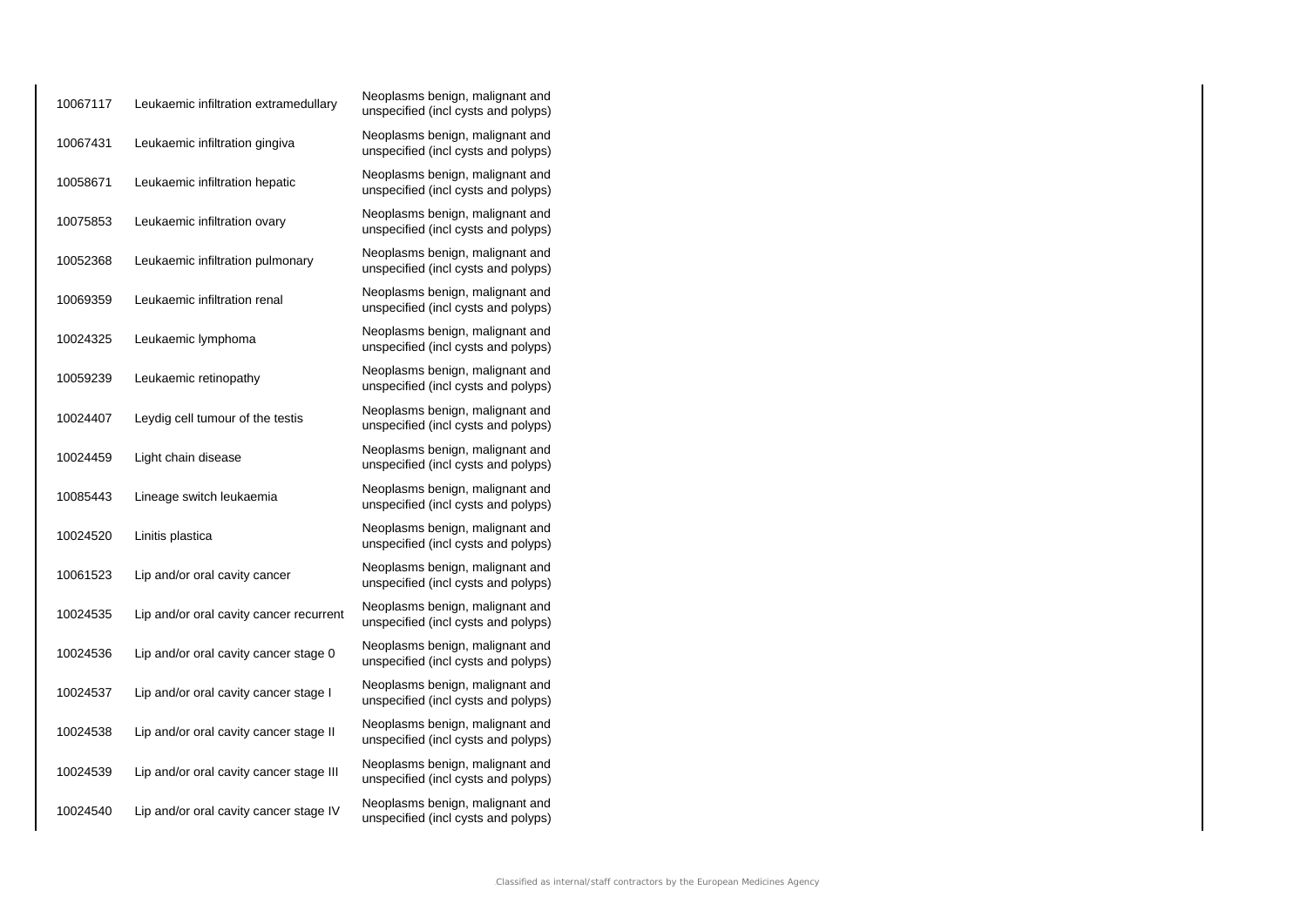| 10024557 | Lip neoplasm malignant stage<br>unspecified       | Neoplasms benign, malignant and<br>unspecified (incl cysts and polyps) |
|----------|---------------------------------------------------|------------------------------------------------------------------------|
| 10064055 | Lip squamous cell carcinoma                       | Neoplasms benign, malignant and<br>unspecified (incl cysts and polyps) |
| 10024627 | Liposarcoma                                       | Neoplasms benign, malignant and<br>unspecified (incl cysts and polyps) |
| 10024629 | Liposarcoma metastatic                            | Neoplasms benign, malignant and<br>unspecified (incl cysts and polyps) |
| 10024632 | Liposarcoma recurrent                             | Neoplasms benign, malignant and<br>unspecified (incl cysts and polyps) |
| 10050842 | Liver carcinoma ruptured                          | Neoplasms benign, malignant and<br>unspecified (incl cysts and polyps) |
| 10073099 | Lobular breast carcinoma in situ                  | Neoplasms benign, malignant and<br>unspecified (incl cysts and polyps) |
| 10025031 | Lung adenocarcinoma                               | Neoplasms benign, malignant and<br>unspecified (incl cysts and polyps) |
| 10025033 | Lung adenocarcinoma recurrent                     | Neoplasms benign, malignant and<br>unspecified (incl cysts and polyps) |
| 10025034 | Lung adenocarcinoma stage 0                       | Neoplasms benign, malignant and<br>unspecified (incl cysts and polyps) |
| 10025035 | Lung adenocarcinoma stage I                       | Neoplasms benign, malignant and<br>unspecified (incl cysts and polyps) |
| 10025036 | Lung adenocarcinoma stage II                      | Neoplasms benign, malignant and<br>unspecified (incl cysts and polyps) |
| 10025037 | Lung adenocarcinoma stage III                     | Neoplasms benign, malignant and<br>unspecified (incl cysts and polyps) |
| 10025038 | Lung adenocarcinoma stage IV                      | Neoplasms benign, malignant and<br>unspecified (incl cysts and polyps) |
| 10050017 | Lung cancer metastatic                            | Neoplasms benign, malignant and<br>unspecified (incl cysts and polyps) |
| 10025065 | Lung carcinoma cell type unspecified<br>recurrent | Neoplasms benign, malignant and<br>unspecified (incl cysts and polyps) |
| 10025066 | Lung carcinoma cell type unspecified<br>stage 0   | Neoplasms benign, malignant and<br>unspecified (incl cysts and polyps) |
| 10025067 | Lung carcinoma cell type unspecified<br>stage I   | Neoplasms benign, malignant and<br>unspecified (incl cysts and polyps) |
| 10025068 | Lung carcinoma cell type unspecified<br>stage II  | Neoplasms benign, malignant and<br>unspecified (incl cysts and polyps) |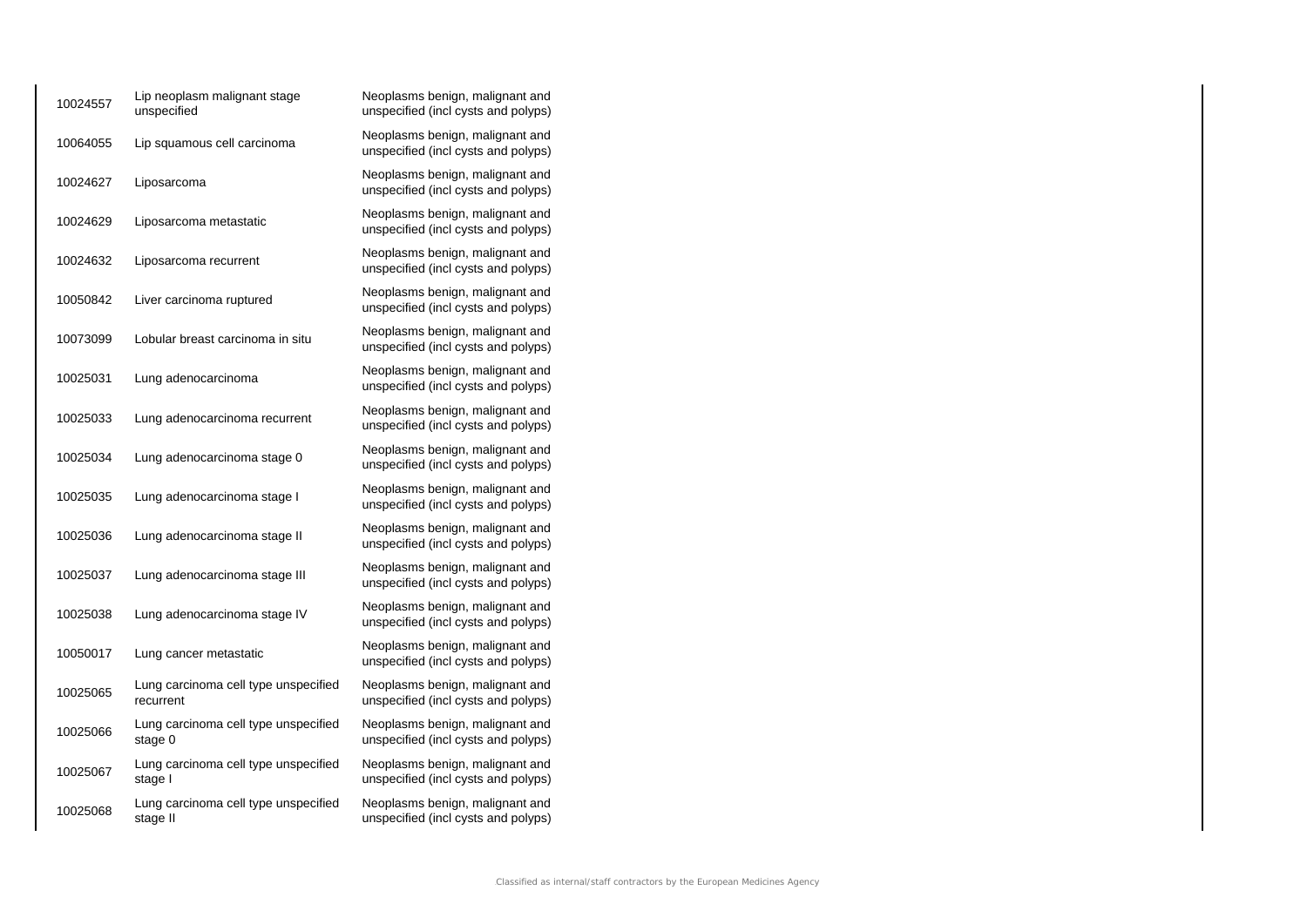| 10025069 | Lung carcinoma cell type unspecified<br>stage III | Neoplasms benign, malignant and<br>unspecified (incl cysts and polyps) |
|----------|---------------------------------------------------|------------------------------------------------------------------------|
| 10025070 | Lung carcinoma cell type unspecified<br>stage IV  | Neoplasms benign, malignant and<br>unspecified (incl cysts and polyps) |
| 10062041 | Lung infiltration malignant                       | Neoplasms benign, malignant and<br>unspecified (incl cysts and polyps) |
| 10058467 | Lung neoplasm malignant                           | Neoplasms benign, malignant and<br>unspecified (incl cysts and polyps) |
| 10071533 | Lung squamous cell carcinoma<br>metastatic        | Neoplasms benign, malignant and<br>unspecified (incl cysts and polyps) |
| 10025120 | Lung squamous cell carcinoma<br>recurrent         | Neoplasms benign, malignant and<br>unspecified (incl cysts and polyps) |
| 10025121 | Lung squamous cell carcinoma stage 0              | Neoplasms benign, malignant and<br>unspecified (incl cysts and polyps) |
| 10025122 | Lung squamous cell carcinoma stage I              | Neoplasms benign, malignant and<br>unspecified (incl cysts and polyps) |
| 10025123 | Lung squamous cell carcinoma stage II             | Neoplasms benign, malignant and<br>unspecified (incl cysts and polyps) |
| 10025124 | Lung squamous cell carcinoma stage III            | Neoplasms benign, malignant and<br>unspecified (incl cysts and polyps) |
| 10025125 | Lung squamous cell carcinoma stage IV             | Neoplasms benign, malignant and<br>unspecified (incl cysts and polyps) |
| 10025223 | Lymphangiosarcoma                                 | Neoplasms benign, malignant and<br>unspecified (incl cysts and polyps) |
| 10053132 | Lymphangiosis carcinomatosa                       | Neoplasms benign, malignant and<br>unspecified (incl cysts and polyps) |
| 10025270 | Lymphocytic leukaemia                             | Neoplasms benign, malignant and<br>unspecified (incl cysts and polyps) |
| 10052178 | Lymphocytic lymphoma                              | Neoplasms benign, malignant and<br>unspecified (incl cysts and polyps) |
| 10025310 | Lymphoma                                          | Neoplasms benign, malignant and<br>unspecified (incl cysts and polyps) |
| 10025312 | Lymphoma AIDS related                             | Neoplasms benign, malignant and<br>unspecified (incl cysts and polyps) |
| 10064344 | Lymphoma transformation                           | Neoplasms benign, malignant and<br>unspecified (incl cysts and polyps) |
| 10025342 | Lymphoplasmacytoid<br>lymphoma/immunocytoma       | Neoplasms benign, malignant and<br>unspecified (incl cysts and polyps) |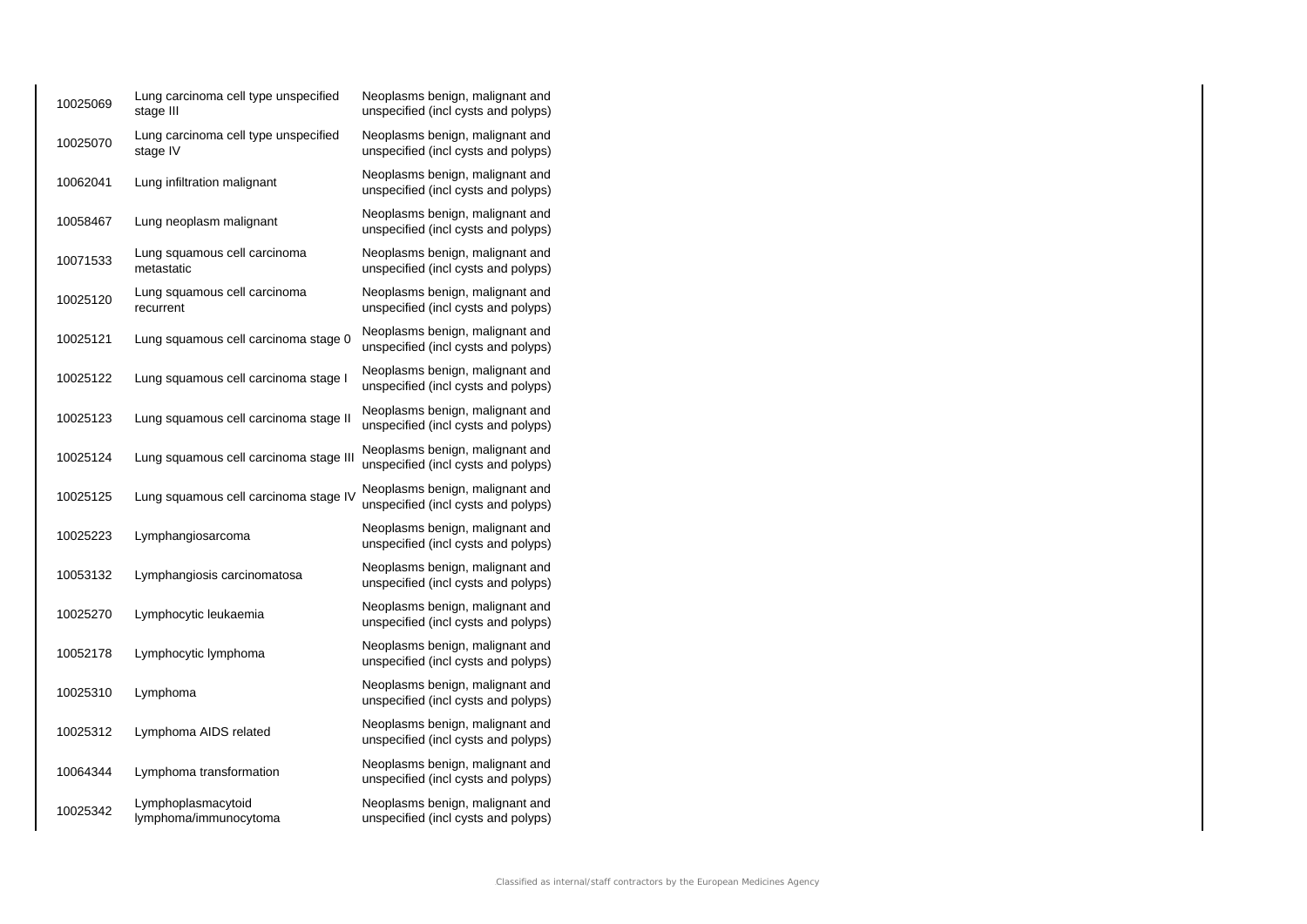| 10025345 | Lymphoplasmacytoid<br>lymphoma/immunocytoma recurrent  | Neoplasms benign, malignant and<br>unspecified (incl cysts and polyps) |
|----------|--------------------------------------------------------|------------------------------------------------------------------------|
| 10025346 | Lymphoplasmacytoid<br>lymphoma/immunocytoma refractory | Neoplasms benign, malignant and<br>unspecified (incl cysts and polyps) |
| 10025347 | Lymphoplasmacytoid<br>lymphoma/immunocytoma stage I    | Neoplasms benign, malignant and<br>unspecified (incl cysts and polyps) |
| 10025348 | Lymphoplasmacytoid<br>lymphoma/immunocytoma stage II   | Neoplasms benign, malignant and<br>unspecified (incl cysts and polyps) |
| 10025349 | Lymphoplasmacytoid<br>lymphoma/immunocytoma stage III  | Neoplasms benign, malignant and<br>unspecified (incl cysts and polyps) |
| 10025350 | Lymphoplasmacytoid<br>lymphoma/immunocytoma stage IV   | Neoplasms benign, malignant and<br>unspecified (incl cysts and polyps) |
| 10061232 | Lymphoproliferative disorder                           | Neoplasms benign, malignant and<br>unspecified (incl cysts and polyps) |
| 10083007 | Maffucci syndrome                                      | Neoplasms benign, malignant and<br>unspecified (incl cysts and polyps) |
| 10061237 | Malignant anorectal neoplasm                           | Neoplasms benign, malignant and<br>unspecified (incl cysts and polyps) |
| 10025538 | Malignant ascites                                      | Neoplasms benign, malignant and<br>unspecified (incl cysts and polyps) |
| 10072448 | Malignant blue naevus                                  | Neoplasms benign, malignant and<br>unspecified (incl cysts and polyps) |
| 10074340 | Malignant connective tissue neoplasm                   | Neoplasms benign, malignant and<br>unspecified (incl cysts and polyps) |
| 10061238 | Malignant cranial nerve neoplasm                       | Neoplasms benign, malignant and<br>unspecified (incl cysts and polyps) |
| 10025552 | Malignant fibrous histiocytoma                         | Neoplasms benign, malignant and<br>unspecified (incl cysts and polyps) |
| 10025554 | Malignant fibrous histiocytoma<br>metastatic           | Neoplasms benign, malignant and<br>unspecified (incl cysts and polyps) |
| 10025557 | Malignant fibrous histiocytoma of bone                 | Neoplasms benign, malignant and<br>unspecified (incl cysts and polyps) |
| 10025561 | Malignant fibrous histiocytoma recurrent               | Neoplasms benign, malignant and<br>unspecified (incl cysts and polyps) |
| 10074419 | Malignant genitourinary tract neoplasm                 | Neoplasms benign, malignant and<br>unspecified (incl cysts and polyps) |
| 10073141 | Malignant giant cell fibrous histiocytoma              | Neoplasms benign, malignant and<br>unspecified (incl cysts and polyps) |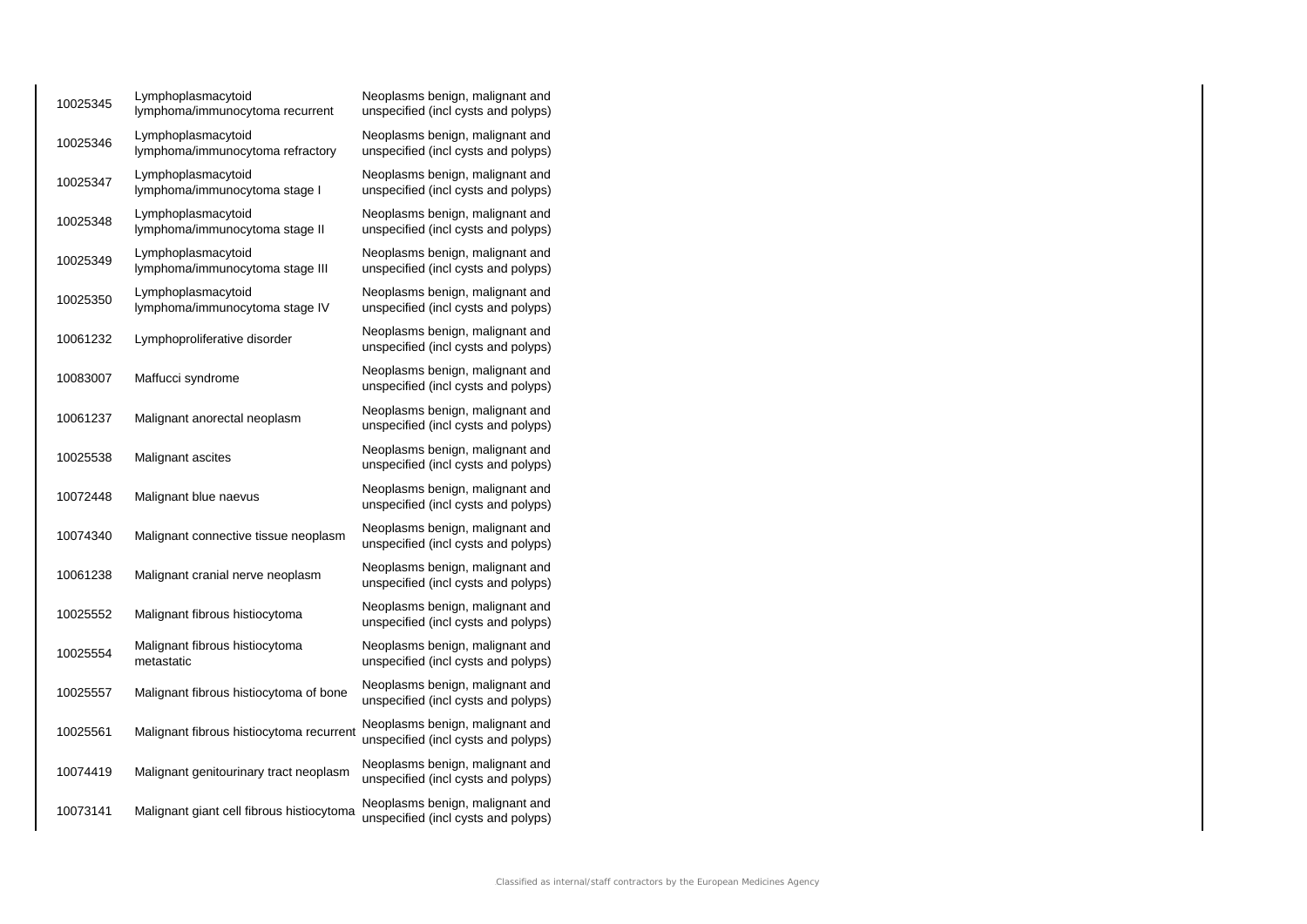| 10065443 | Malignant glioma                                                                | Neoplasms benign, malignant and<br>unspecified (incl cysts and polyps) |
|----------|---------------------------------------------------------------------------------|------------------------------------------------------------------------|
| 10025566 | Malignant haemangiopericytoma                                                   | Neoplasms benign, malignant and<br>unspecified (incl cysts and polyps) |
| 10025567 | Malignant haemangiopericytoma<br>metastatic                                     | Neoplasms benign, malignant and<br>unspecified (incl cysts and polyps) |
| 10025570 | Malignant haemangiopericytoma<br>recurrent                                      | Neoplasms benign, malignant and<br>unspecified (incl cysts and polyps) |
| 10025581 | Malignant histiocytosis                                                         | Neoplasms benign, malignant and<br>unspecified (incl cysts and polyps) |
| 10025598 | Malignant hydatidiform mole                                                     | Neoplasms benign, malignant and<br>unspecified (incl cysts and polyps) |
| 10078145 | Malignant joint neoplasm                                                        | Neoplasms benign, malignant and<br>unspecified (incl cysts and polyps) |
| 10061240 | Malignant lymphoid neoplasm                                                     | Neoplasms benign, malignant and<br>unspecified (incl cysts and polyps) |
| 10025635 | Malignant lymphoma unclassifiable high Neoplasms benign, malignant and<br>grade | unspecified (incl cysts and polyps)                                    |
| 10025636 | Malignant lymphoma unclassifiable low<br>grade                                  | Neoplasms benign, malignant and<br>unspecified (incl cysts and polyps) |
| 10025638 | Malignant mast cell neoplasm                                                    | Neoplasms benign, malignant and<br>unspecified (incl cysts and polyps) |
| 10061241 | Malignant mediastinal neoplasm                                                  | Neoplasms benign, malignant and<br>unspecified (incl cysts and polyps) |
| 10025650 | Malignant melanoma                                                              | Neoplasms benign, malignant and<br>unspecified (incl cysts and polyps) |
| 10025652 | Malignant melanoma in situ                                                      | Neoplasms benign, malignant and<br>unspecified (incl cysts and polyps) |
| 10063706 | Malignant melanoma of eyelid                                                    | Neoplasms benign, malignant and<br>unspecified (incl cysts and polyps) |
| 10025654 | Malignant melanoma of sites other than<br>skin                                  | Neoplasms benign, malignant and<br>unspecified (incl cysts and polyps) |
| 10025668 | Malignant melanoma stage I                                                      | Neoplasms benign, malignant and<br>unspecified (incl cysts and polyps) |
| 10025669 | Malignant melanoma stage II                                                     | Neoplasms benign, malignant and<br>unspecified (incl cysts and polyps) |
| 10025670 | Malignant melanoma stage III                                                    | Neoplasms benign, malignant and<br>unspecified (incl cysts and polyps) |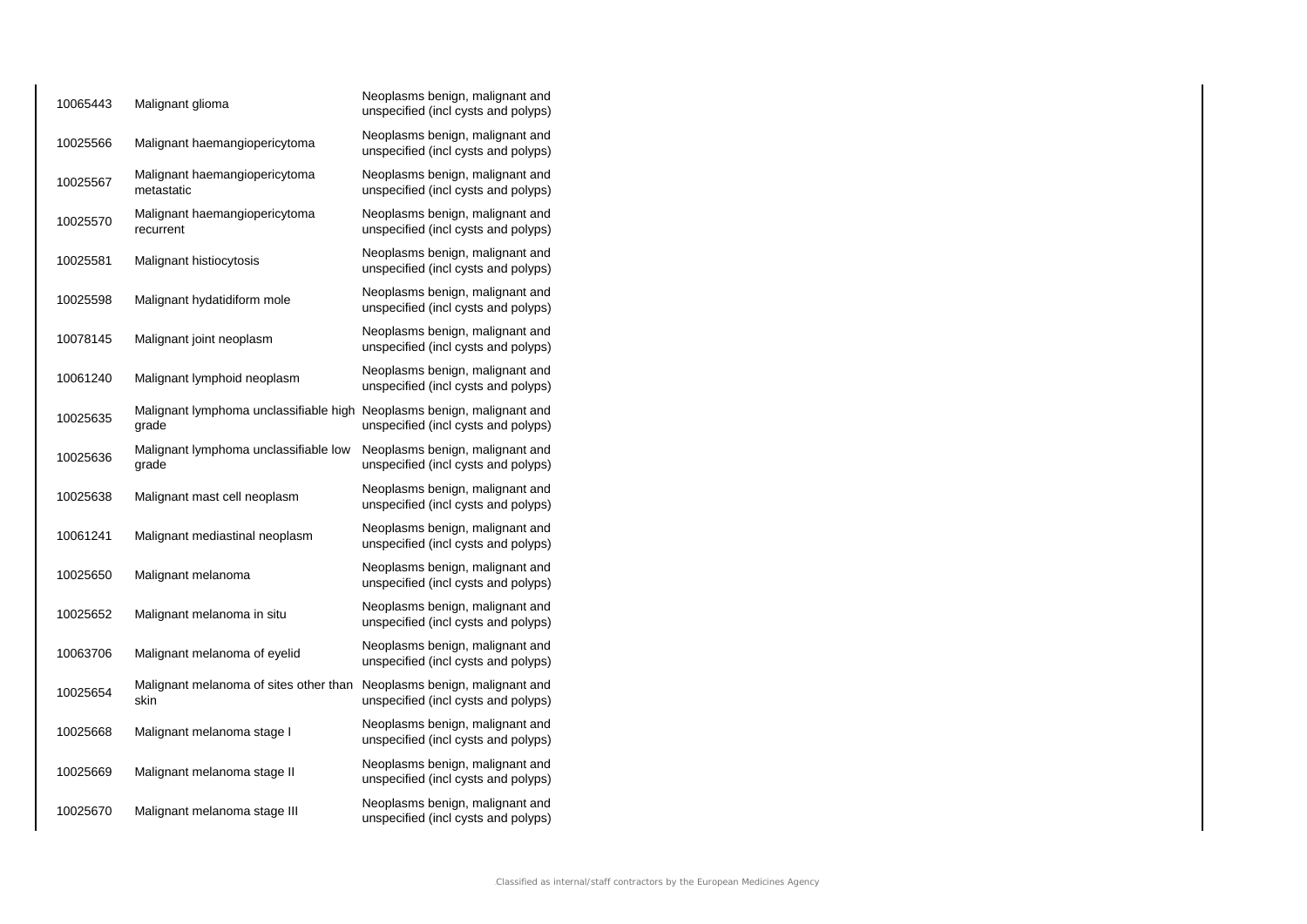| 10025671 | Malignant melanoma stage IV                   | Neoplasms benign, malignant and<br>unspecified (incl cysts and polyps) |
|----------|-----------------------------------------------|------------------------------------------------------------------------|
| 10077758 | Malignant meningioma metastatic               | Neoplasms benign, malignant and<br>unspecified (incl cysts and polyps) |
| 10061526 | Malignant mesenchymoma                        | Neoplasms benign, malignant and<br>unspecified (incl cysts and polyps) |
| 10025674 | Malignant mesenchymoma metastatic             | Neoplasms benign, malignant and<br>unspecified (incl cysts and polyps) |
| 10025677 | Malignant mesenchymoma recurrent              | Neoplasms benign, malignant and<br>unspecified (incl cysts and polyps) |
| 10067369 | Malignant mesenteric neoplasm                 | Neoplasms benign, malignant and<br>unspecified (incl cysts and polyps) |
| 10061267 | Malignant middle ear neoplasm                 | Neoplasms benign, malignant and<br>unspecified (incl cysts and polyps) |
| 10062050 | Malignant muscle neoplasm                     | Neoplasms benign, malignant and<br>unspecified (incl cysts and polyps) |
| 10025697 | Malignant neoplasm of ampulla of Vater        | Neoplasms benign, malignant and<br>unspecified (incl cysts and polyps) |
| 10025839 | Malignant neoplasm of choroid                 | Neoplasms benign, malignant and<br>unspecified (incl cysts and polyps) |
| 10025861 | Malignant neoplasm of conjunctiva             | Neoplasms benign, malignant and<br>unspecified (incl cysts and polyps) |
| 10025871 | Malignant neoplasm of cornea                  | Neoplasms benign, malignant and<br>unspecified (incl cysts and polyps) |
| 10025910 | Malignant neoplasm of eye                     | Neoplasms benign, malignant and<br>unspecified (incl cysts and polyps) |
| 10063693 | Malignant neoplasm of eyelid                  | Neoplasms benign, malignant and<br>unspecified (incl cysts and polyps) |
| 10025997 | Malignant neoplasm of islets of<br>Langerhans | Neoplasms benign, malignant and<br>unspecified (incl cysts and polyps) |
| 10026030 | Malignant neoplasm of lacrimal duct           | Neoplasms benign, malignant and<br>unspecified (incl cysts and polyps) |
| 10026031 | Malignant neoplasm of lacrimal gland          | Neoplasms benign, malignant and<br>unspecified (incl cysts and polyps) |
| 10026183 | Malignant neoplasm of orbit                   | Neoplasms benign, malignant and<br>unspecified (incl cysts and polyps) |
| 10026326 | Malignant neoplasm of paraurethral<br>glands  | Neoplasms benign, malignant and<br>unspecified (incl cysts and polyps) |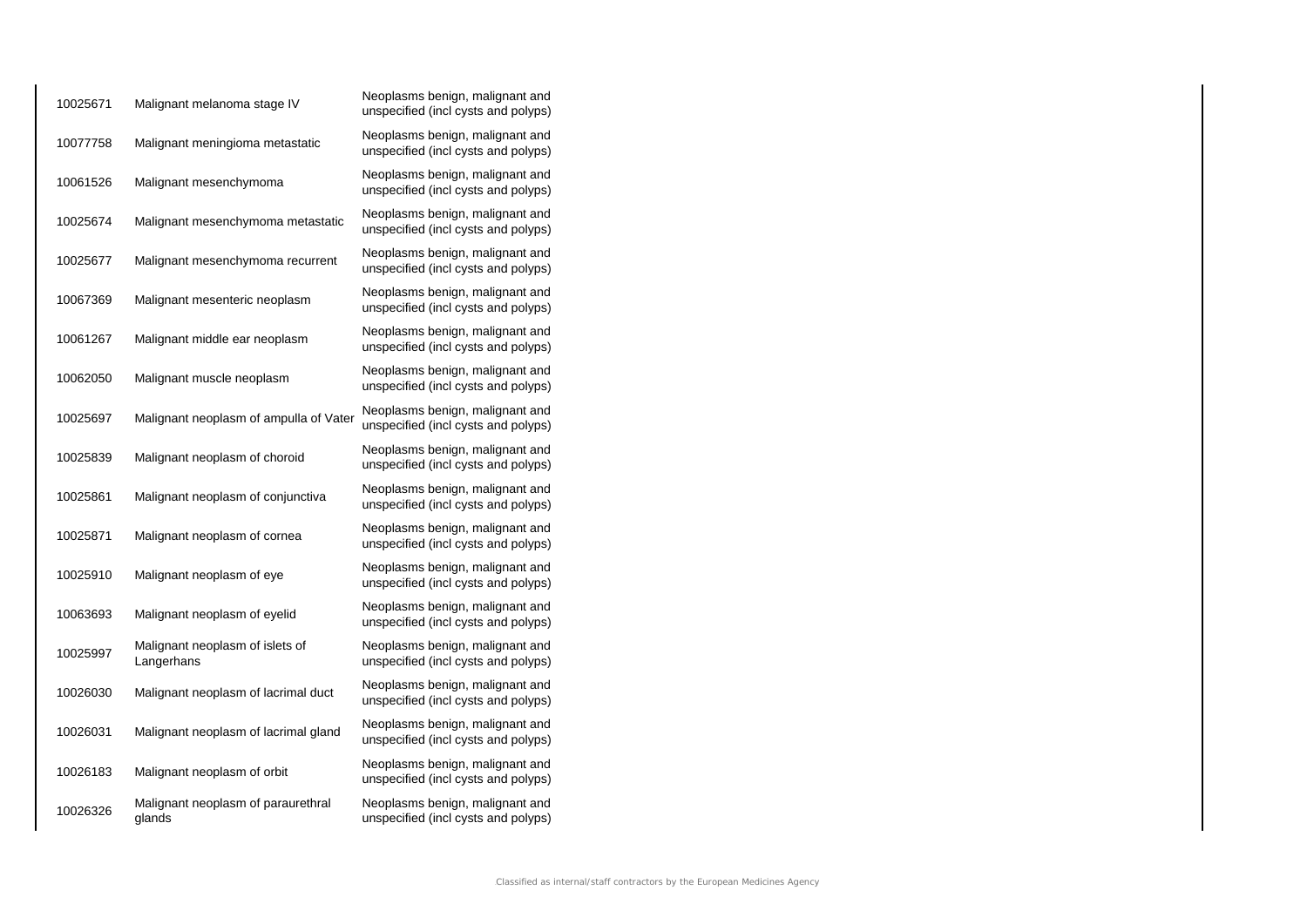| 10026350 | Malignant neoplasm of placenta                | Neoplasms benign, malignant and<br>unspecified (incl cysts and polyps) |
|----------|-----------------------------------------------|------------------------------------------------------------------------|
| 10026351 | Malignant neoplasm of pleura                  | Neoplasms benign, malignant and<br>unspecified (incl cysts and polyps) |
| 10072432 | Malignant neoplasm of pleura<br>metastatic    | Neoplasms benign, malignant and<br>unspecified (incl cysts and polyps) |
| 10026426 | Malignant neoplasm of renal pelvis            | Neoplasms benign, malignant and<br>unspecified (incl cysts and polyps) |
| 10026432 | Malignant neoplasm of retina                  | Neoplasms benign, malignant and<br>unspecified (incl cysts and polyps) |
| 10068124 | Malignant neoplasm of seminal vesicle         | Neoplasms benign, malignant and<br>unspecified (incl cysts and polyps) |
| 10026470 | Malignant neoplasm of spermatic cord          | Neoplasms benign, malignant and<br>unspecified (incl cysts and polyps) |
| 10026472 | Malignant neoplasm of spinal cord             | Neoplasms benign, malignant and<br>unspecified (incl cysts and polyps) |
| 10026532 | Malignant neoplasm of thorax                  | Neoplasms benign, malignant and<br>unspecified (incl cysts and polyps) |
| 10026533 | Malignant neoplasm of thymus                  | Neoplasms benign, malignant and<br>unspecified (incl cysts and polyps) |
| 10073059 | Malignant neoplasm of unknown<br>primary site | Neoplasms benign, malignant and<br>unspecified (incl cysts and polyps) |
| 10026616 | Malignant neoplasm of uterine adnexa          | Neoplasms benign, malignant and<br>unspecified (incl cysts and polyps) |
| 10077303 | Malignant neoplasm papilla of Vater           | Neoplasms benign, malignant and<br>unspecified (incl cysts and polyps) |
| 10051398 | Malignant neoplasm progression                | Neoplasms benign, malignant and<br>unspecified (incl cysts and polyps) |
| 10061268 | Malignant nervous system neoplasm             | Neoplasms benign, malignant and<br>unspecified (incl cysts and polyps) |
| 10062051 | Malignant nipple neoplasm                     | Neoplasms benign, malignant and<br>unspecified (incl cysts and polyps) |
| 10053129 | Malignant nipple neoplasm female              | Neoplasms benign, malignant and<br>unspecified (incl cysts and polyps) |
| 10053128 | Malignant nipple neoplasm male                | Neoplasms benign, malignant and<br>unspecified (incl cysts and polyps) |
| 10026659 | Malignant oligodendroglioma                   | Neoplasms benign, malignant and<br>unspecified (incl cysts and polyps) |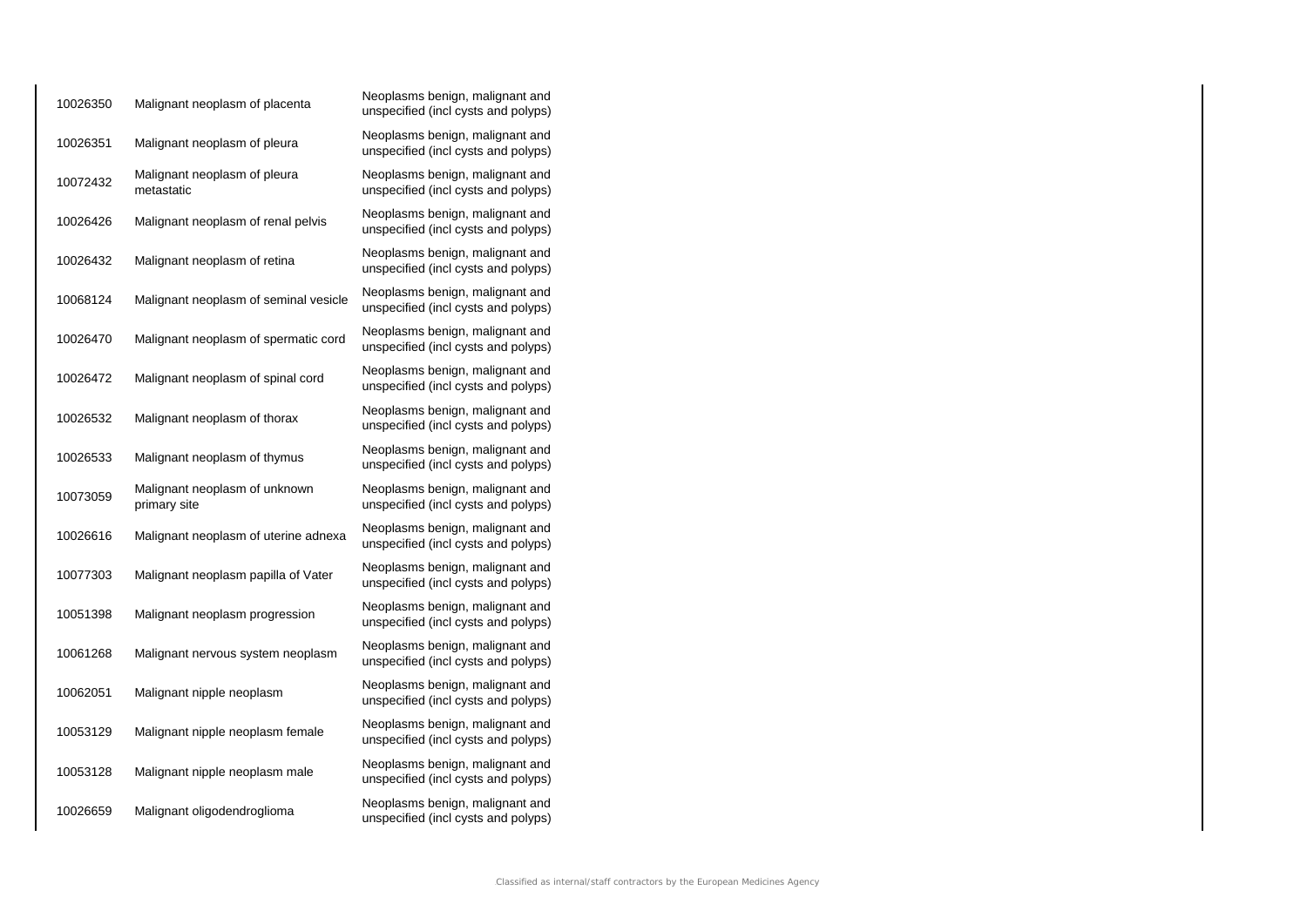| 10026662 | Malignant ovarian cyst               | Neoplasms benign, malignant and<br>unspecified (incl cysts and polyps) |
|----------|--------------------------------------|------------------------------------------------------------------------|
| 10026663 | Malignant palate neoplasm            | Neoplasms benign, malignant and<br>unspecified (incl cysts and polyps) |
| 10054946 | Malignant pericardial neoplasm       | Neoplasms benign, malignant and<br>unspecified (incl cysts and polyps) |
| 10061269 | Malignant peritoneal neoplasm        | Neoplasms benign, malignant and<br>unspecified (incl cysts and polyps) |
| 10026672 | Malignant pituitary tumour           | Neoplasms benign, malignant and<br>unspecified (incl cysts and polyps) |
| 10026673 | Malignant pleural effusion           | Neoplasms benign, malignant and<br>unspecified (incl cysts and polyps) |
| 10078695 | Malignant polyp                      | Neoplasms benign, malignant and<br>unspecified (incl cysts and polyps) |
| 10061270 | Malignant respiratory tract neoplasm | Neoplasms benign, malignant and<br>unspecified (incl cysts and polyps) |
| 10026702 | Malignant splenic neoplasm           | Neoplasms benign, malignant and<br>unspecified (incl cysts and polyps) |
| 10073087 | Malignant sweat gland neoplasm       | Neoplasms benign, malignant and<br>unspecified (incl cysts and polyps) |
| 10064912 | Malignant transformation             | Neoplasms benign, malignant and<br>unspecified (incl cysts and polyps) |
| 10061272 | Malignant urinary tract neoplasm     | Neoplasms benign, malignant and<br>unspecified (incl cysts and polyps) |
| 10061275 | Mantle cell lymphoma                 | Neoplasms benign, malignant and<br>unspecified (incl cysts and polyps) |
| 10026800 | Mantle cell lymphoma recurrent       | Neoplasms benign, malignant and<br>unspecified (incl cysts and polyps) |
| 10026801 | Mantle cell lymphoma refractory      | Neoplasms benign, malignant and<br>unspecified (incl cysts and polyps) |
| 10026802 | Mantle cell lymphoma stage I         | Neoplasms benign, malignant and<br>unspecified (incl cysts and polyps) |
| 10026803 | Mantle cell lymphoma stage II        | Neoplasms benign, malignant and<br>unspecified (incl cysts and polyps) |
| 10026804 | Mantle cell lymphoma stage III       | Neoplasms benign, malignant and<br>unspecified (incl cysts and polyps) |
| 10026805 | Mantle cell lymphoma stage IV        | Neoplasms benign, malignant and<br>unspecified (incl cysts and polyps) |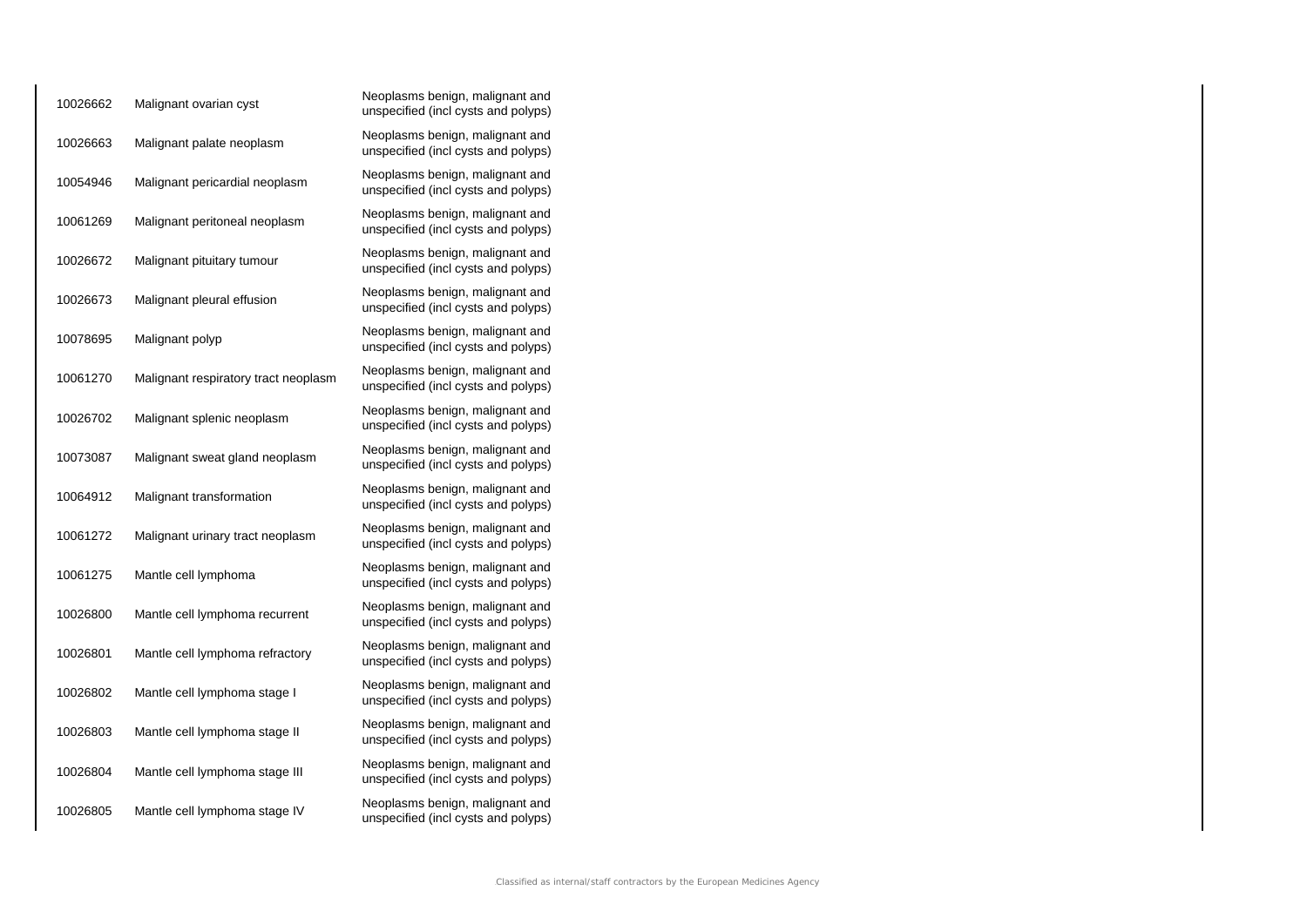| 10076596 | Marginal zone lymphoma            | Neoplasms benign, malignant and<br>unspecified (incl cysts and polyps) |
|----------|-----------------------------------|------------------------------------------------------------------------|
| 10077533 | Marginal zone lymphoma recurrent  | Neoplasms benign, malignant and<br>unspecified (incl cysts and polyps) |
| 10077534 | Marginal zone lymphoma refractory | Neoplasms benign, malignant and<br>unspecified (incl cysts and polyps) |
| 10077529 | Marginal zone lymphoma stage I    | Neoplasms benign, malignant and<br>unspecified (incl cysts and polyps) |
| 10077530 | Marginal zone lymphoma stage II   | Neoplasms benign, malignant and<br>unspecified (incl cysts and polyps) |
| 10077531 | Marginal zone lymphoma stage III  | Neoplasms benign, malignant and<br>unspecified (incl cysts and polyps) |
| 10077532 | Marginal zone lymphoma stage IV   | Neoplasms benign, malignant and<br>unspecified (incl cysts and polyps) |
| 10076248 | Marjolin's ulcer                  | Neoplasms benign, malignant and<br>unspecified (incl cysts and polyps) |
| 10056450 | Mastocytic leukaemia              | Neoplasms benign, malignant and<br>unspecified (incl cysts and polyps) |
| 10079877 | Maternal cancer in pregnancy      | Neoplasms benign, malignant and<br>unspecified (incl cysts and polyps) |
| 10026956 | Maxillofacial sinus neoplasm      | Neoplasms benign, malignant and<br>unspecified (incl cysts and polyps) |
| 10027095 | Medullary carcinoma of breast     | Neoplasms benign, malignant and<br>unspecified (incl cysts and polyps) |
| 10027105 | Medullary thyroid cancer          | Neoplasms benign, malignant and<br>unspecified (incl cysts and polyps) |
| 10027107 | Medulloblastoma                   | Neoplasms benign, malignant and<br>unspecified (incl cysts and polyps) |
| 10066594 | Medulloblastoma recurrent         | Neoplasms benign, malignant and<br>unspecified (incl cysts and polyps) |
| 10066600 | Melanoma recurrent                | Neoplasms benign, malignant and<br>unspecified (incl cysts and polyps) |
| 10061282 | Meningeal neoplasm                | Neoplasms benign, malignant and<br>unspecified (incl cysts and polyps) |
| 10027191 | Meningioma                        | Neoplasms benign, malignant and<br>unspecified (incl cysts and polyps) |
| 10027192 | Meningioma benign                 | Neoplasms benign, malignant and<br>unspecified (incl cysts and polyps) |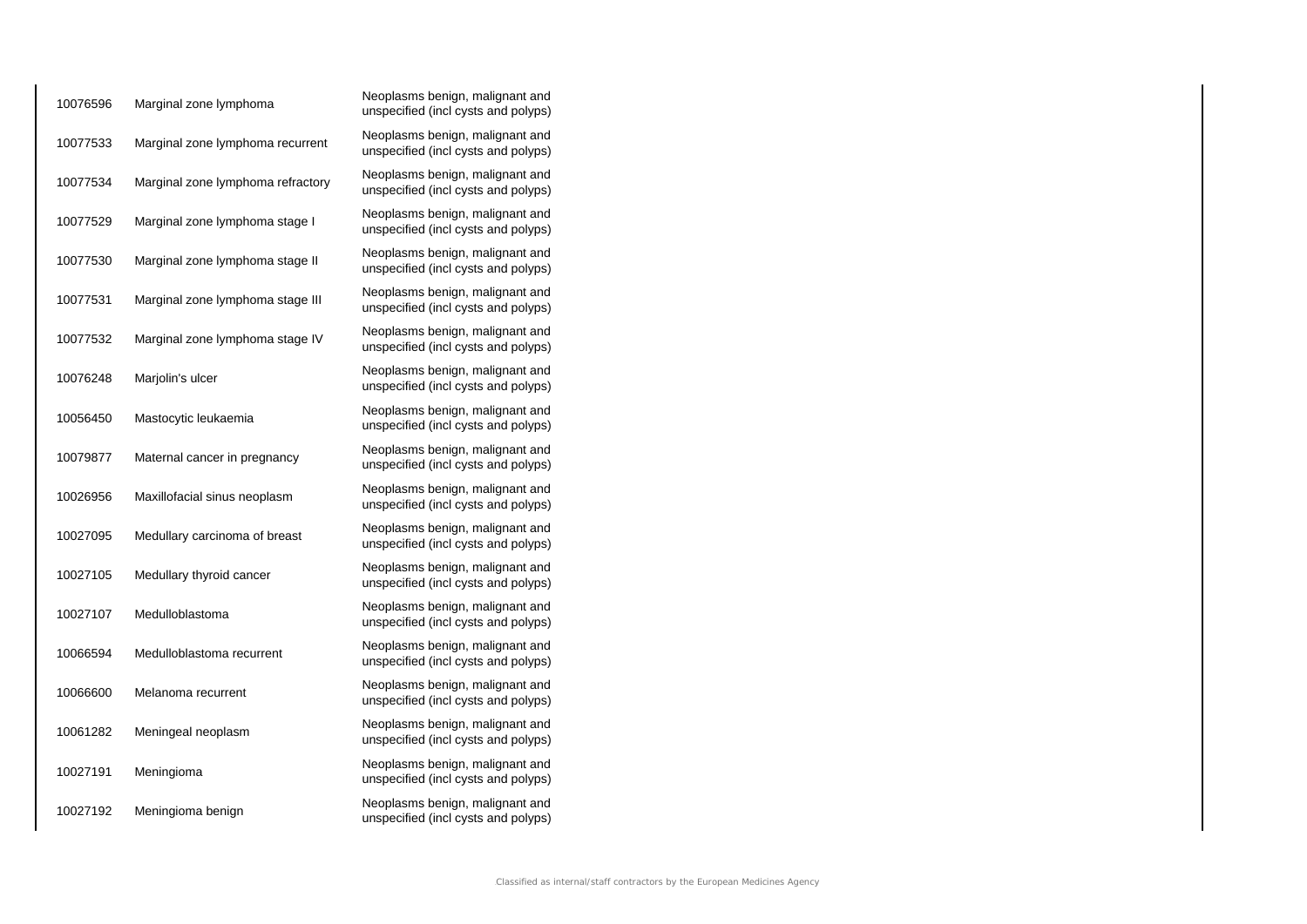| 10027193 | Meningioma malignant                 | Neoplasms benign, malignant and<br>unspecified (incl cysts and polyps) |
|----------|--------------------------------------|------------------------------------------------------------------------|
| 10027406 | Mesothelioma                         | Neoplasms benign, malignant and<br>unspecified (incl cysts and polyps) |
| 10027407 | Mesothelioma malignant               | Neoplasms benign, malignant and<br>unspecified (incl cysts and polyps) |
| 10027411 | Mesothelioma malignant recurrent     | Neoplasms benign, malignant and<br>unspecified (incl cysts and polyps) |
| 10073100 | Metaplastic breast carcinoma         | Neoplasms benign, malignant and<br>unspecified (incl cysts and polyps) |
| 10027450 | Metastases to abdominal cavity       | Neoplasms benign, malignant and<br>unspecified (incl cysts and polyps) |
| 10051664 | Metastases to abdominal wall         | Neoplasms benign, malignant and<br>unspecified (incl cysts and polyps) |
| 10027451 | Metastases to adrenals               | Neoplasms benign, malignant and<br>unspecified (incl cysts and polyps) |
| 10062195 | Metastases to biliary tract          | Neoplasms benign, malignant and<br>unspecified (incl cysts and polyps) |
| 10049722 | Metastases to bladder                | Neoplasms benign, malignant and<br>unspecified (incl cysts and polyps) |
| 10027452 | Metastases to bone                   | Neoplasms benign, malignant and<br>unspecified (incl cysts and polyps) |
| 10051662 | Metastases to bone marrow            | Neoplasms benign, malignant and<br>unspecified (incl cysts and polyps) |
| 10027454 | Metastases to breast                 | Neoplasms benign, malignant and<br>unspecified (incl cysts and polyps) |
| 10059282 | Metastases to central nervous system | Neoplasms benign, malignant and<br>unspecified (incl cysts and polyps) |
| 10051663 | Metastases to chest wall             | Neoplasms benign, malignant and<br>unspecified (incl cysts and polyps) |
| 10051665 | Metastases to diaphragm              | Neoplasms benign, malignant and<br>unspecified (incl cysts and polyps) |
| 10051666 | Metastases to Eustachian tube        | Neoplasms benign, malignant and<br>unspecified (incl cysts and polyps) |
| 10049724 | Metastases to eye                    | Neoplasms benign, malignant and<br>unspecified (incl cysts and polyps) |
| 10049727 | Metastases to fallopian tube         | Neoplasms benign, malignant and<br>unspecified (incl cysts and polyps) |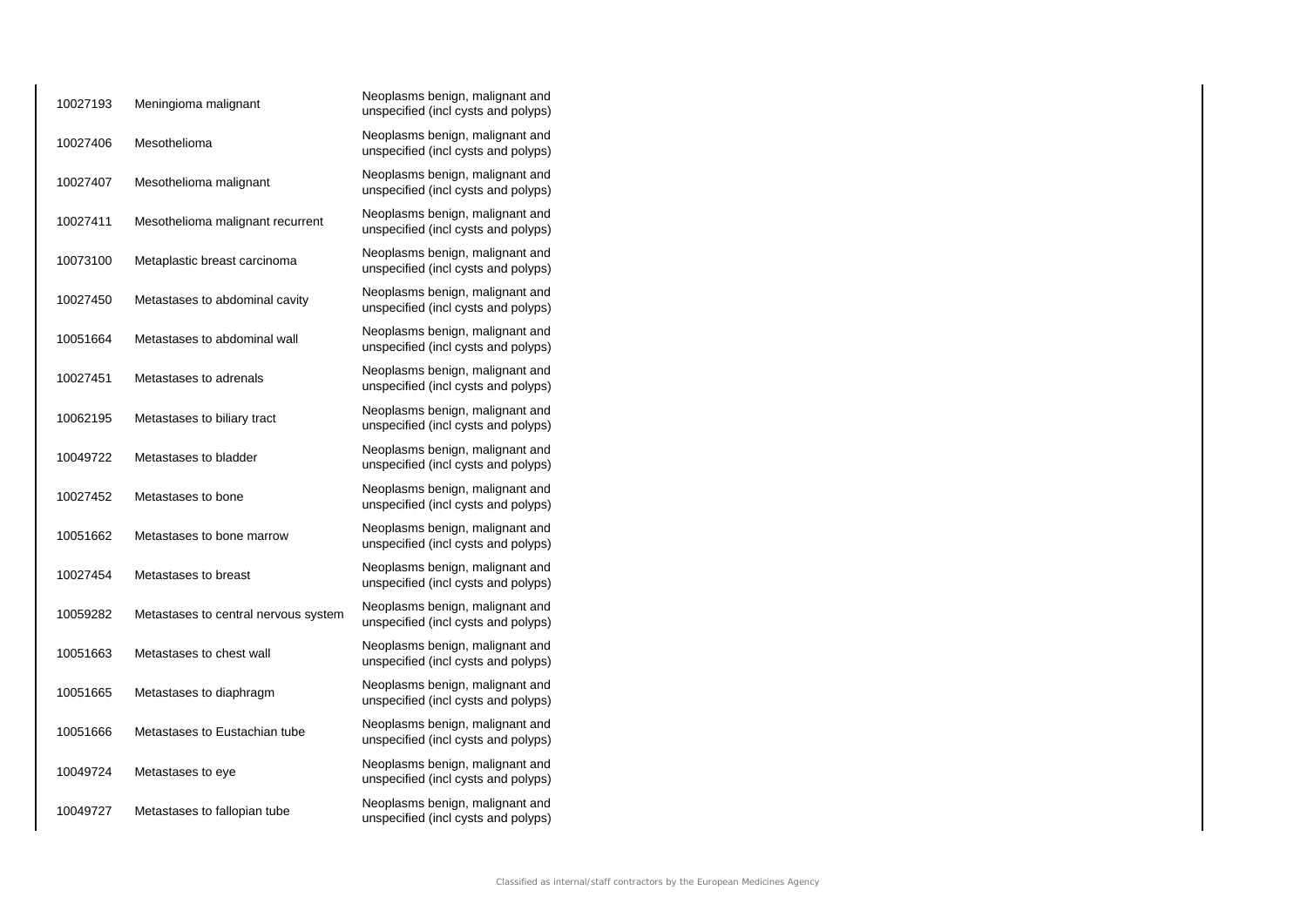| 10051667 | Metastases to gallbladder            | Neoplasms benign, malignant and<br>unspecified (incl cysts and polyps) |
|----------|--------------------------------------|------------------------------------------------------------------------|
| 10062196 | Metastases to gastrointestinal tract | Neoplasms benign, malignant and<br>unspecified (incl cysts and polyps) |
| 10049717 | Metastases to heart                  | Neoplasms benign, malignant and<br>unspecified (incl cysts and polyps) |
| 10027455 | Metastases to kidney                 | Neoplasms benign, malignant and<br>unspecified (incl cysts and polyps) |
| 10051668 | Metastases to larynx                 | Neoplasms benign, malignant and<br>unspecified (incl cysts and polyps) |
| 10027457 | Metastases to liver                  | Neoplasms benign, malignant and<br>unspecified (incl cysts and polyps) |
| 10027458 | Metastases to lung                   | Neoplasms benign, malignant and<br>unspecified (incl cysts and polyps) |
| 10027459 | Metastases to lymph nodes            | Neoplasms benign, malignant and<br>unspecified (incl cysts and polyps) |
| 10051696 | Metastases to meninges               | Neoplasms benign, malignant and<br>unspecified (incl cysts and polyps) |
| 10051669 | Metastases to mouth                  | Neoplasms benign, malignant and<br>unspecified (incl cysts and polyps) |
| 10049730 | Metastases to muscle                 | Neoplasms benign, malignant and<br>unspecified (incl cysts and polyps) |
| 10051670 | Metastases to nasal sinuses          | Neoplasms benign, malignant and<br>unspecified (incl cysts and polyps) |
| 10027460 | Metastases to neck                   | Neoplasms benign, malignant and<br>unspecified (incl cysts and polyps) |
| 10061287 | Metastases to nervous system         | Neoplasms benign, malignant and<br>unspecified (incl cysts and polyps) |
| 10051671 | Metastases to oesophagus             | Neoplasms benign, malignant and<br>unspecified (incl cysts and polyps) |
| 10027462 | Metastases to ovary                  | Neoplasms benign, malignant and<br>unspecified (incl cysts and polyps) |
| 10049721 | Metastases to pancreas               | Neoplasms benign, malignant and<br>unspecified (incl cysts and polyps) |
| 10070913 | Metastases to pelvis                 | Neoplasms benign, malignant and<br>unspecified (incl cysts and polyps) |
| 10051672 | Metastases to penis                  | Neoplasms benign, malignant and<br>unspecified (incl cysts and polyps) |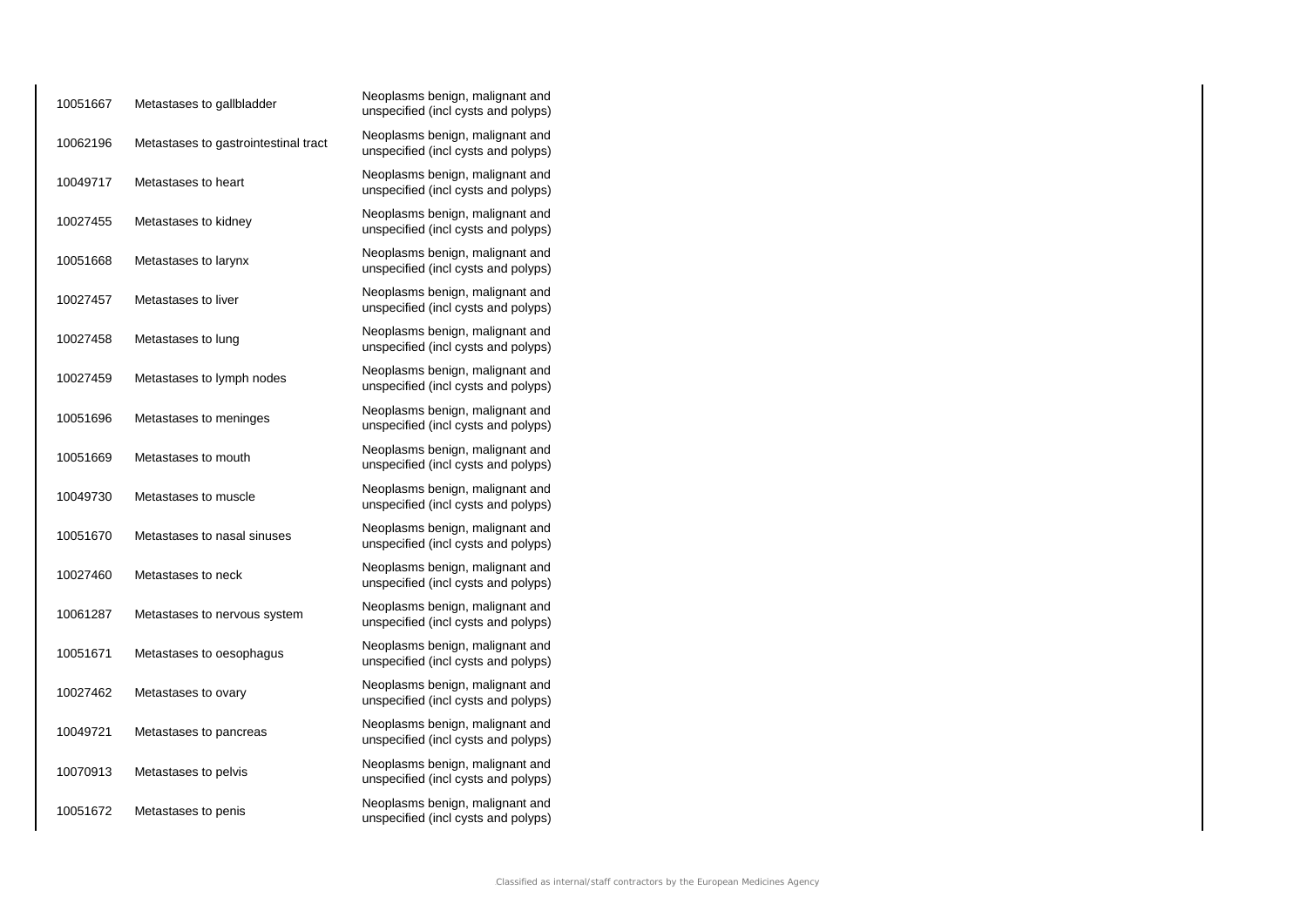| 10051673 | Metastases to perineum                      | Neoplasms benign, malignant and<br>unspecified (incl cysts and polyps) |
|----------|---------------------------------------------|------------------------------------------------------------------------|
| 10051674 | Metastases to peripheral nervous<br>system  | Neoplasms benign, malignant and<br>unspecified (incl cysts and polyps) |
| 10058307 | Metastases to peripheral vascular<br>system | Neoplasms benign, malignant and<br>unspecified (incl cysts and polyps) |
| 10051676 | Metastases to peritoneum                    | Neoplasms benign, malignant and<br>unspecified (incl cysts and polyps) |
| 10051677 | Metastases to pharynx                       | Neoplasms benign, malignant and<br>unspecified (incl cysts and polyps) |
| 10049728 | Metastases to pituitary gland               | Neoplasms benign, malignant and<br>unspecified (incl cysts and polyps) |
| 10049725 | Metastases to placenta                      | Neoplasms benign, malignant and<br>unspecified (incl cysts and polyps) |
| 10027463 | Metastases to pleura                        | Neoplasms benign, malignant and<br>unspecified (incl cysts and polyps) |
| 10051678 | Metastases to prostate                      | Neoplasms benign, malignant and<br>unspecified (incl cysts and polyps) |
| 10051679 | Metastases to rectum                        | Neoplasms benign, malignant and<br>unspecified (incl cysts and polyps) |
| 10061288 | Metastases to reproductive organ            | Neoplasms benign, malignant and<br>unspecified (incl cysts and polyps) |
| 10051680 | Metastases to retroperitoneum               | Neoplasms benign, malignant and<br>unspecified (incl cysts and polyps) |
| 10051681 | Metastases to salivary gland                | Neoplasms benign, malignant and<br>unspecified (incl cysts and polyps) |
| 10027465 | Metastases to skin                          | Neoplasms benign, malignant and<br>unspecified (incl cysts and polyps) |
| 10062197 | Metastases to soft tissue                   | Neoplasms benign, malignant and<br>unspecified (incl cysts and polyps) |
| 10078267 | Metastases to spinal cord                   | Neoplasms benign, malignant and<br>unspecified (incl cysts and polyps) |
| 10027468 | Metastases to spine                         | Neoplasms benign, malignant and<br>unspecified (incl cysts and polyps) |
| 10051682 | Metastases to spleen                        | Neoplasms benign, malignant and<br>unspecified (incl cysts and polyps) |
| 10049718 | Metastases to stomach                       | Neoplasms benign, malignant and<br>unspecified (incl cysts and polyps) |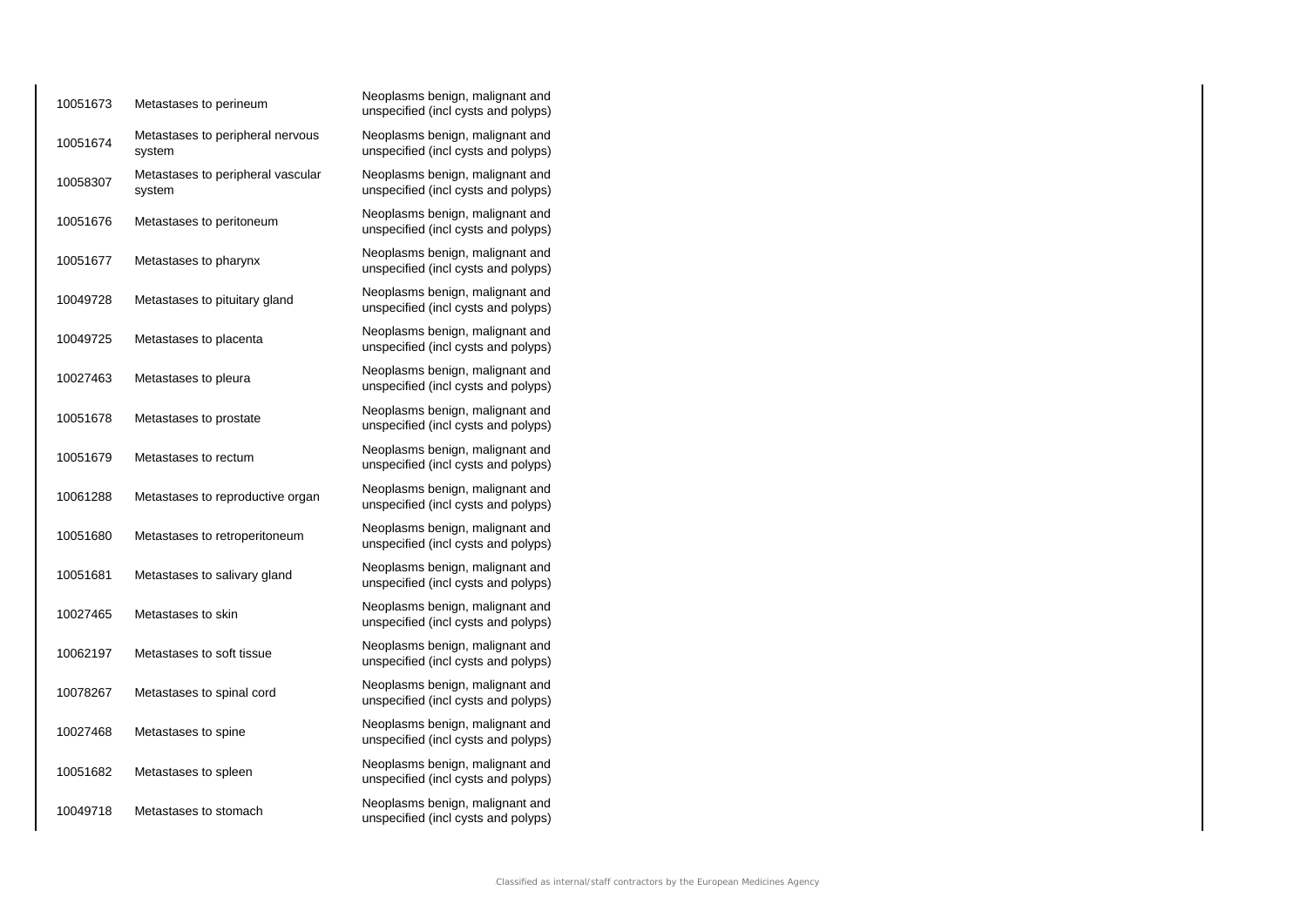| 10051683 | Metastases to testicle               | Neoplasms benign, malignant and<br>unspecified (incl cysts and polyps) |
|----------|--------------------------------------|------------------------------------------------------------------------|
| 10027469 | Metastases to the mediastinum        | Neoplasms benign, malignant and<br>unspecified (incl cysts and polyps) |
| 10061600 | Metastases to the respiratory system | Neoplasms benign, malignant and<br>unspecified (incl cysts and polyps) |
| 10051684 | Metastases to thorax                 | Neoplasms benign, malignant and<br>unspecified (incl cysts and polyps) |
| 10049723 | Metastases to thyroid                | Neoplasms benign, malignant and<br>unspecified (incl cysts and polyps) |
| 10077476 | Metastases to tonsils                | Neoplasms benign, malignant and<br>unspecified (incl cysts and polyps) |
| 10051685 | Metastases to trachea                | Neoplasms benign, malignant and<br>unspecified (incl cysts and polyps) |
| 10056251 | Metastases to urinary tract          | Neoplasms benign, malignant and<br>unspecified (incl cysts and polyps) |
| 10049726 | Metastases to uterus                 | Neoplasms benign, malignant and<br>unspecified (incl cysts and polyps) |
| 10075555 | Metastases to vagina                 | Neoplasms benign, malignant and<br>unspecified (incl cysts and polyps) |
| 10062194 | Metastasis                           | Neoplasms benign, malignant and<br>unspecified (incl cysts and polyps) |
| 10058306 | Metastatic bronchial carcinoma       | Neoplasms benign, malignant and<br>unspecified (incl cysts and polyps) |
| 10068115 | Metastatic carcinoid tumour          | Neoplasms benign, malignant and<br>unspecified (incl cysts and polyps) |
| 10057352 | Metastatic carcinoma of the bladder  | Neoplasms benign, malignant and<br>unspecified (incl cysts and polyps) |
| 10071532 | Metastatic choriocarcinoma           | Neoplasms benign, malignant and<br>unspecified (incl cysts and polyps) |
| 10063916 | Metastatic gastric cancer            | Neoplasms benign, malignant and<br>unspecified (incl cysts and polyps) |
| 10063157 | Metastatic glioma                    | Neoplasms benign, malignant and<br>unspecified (incl cysts and polyps) |
| 10075245 | Metastatic glucagonoma               | Neoplasms benign, malignant and<br>unspecified (incl cysts and polyps) |
| 10071541 | Metastatic lymphoma                  | Neoplasms benign, malignant and<br>unspecified (incl cysts and polyps) |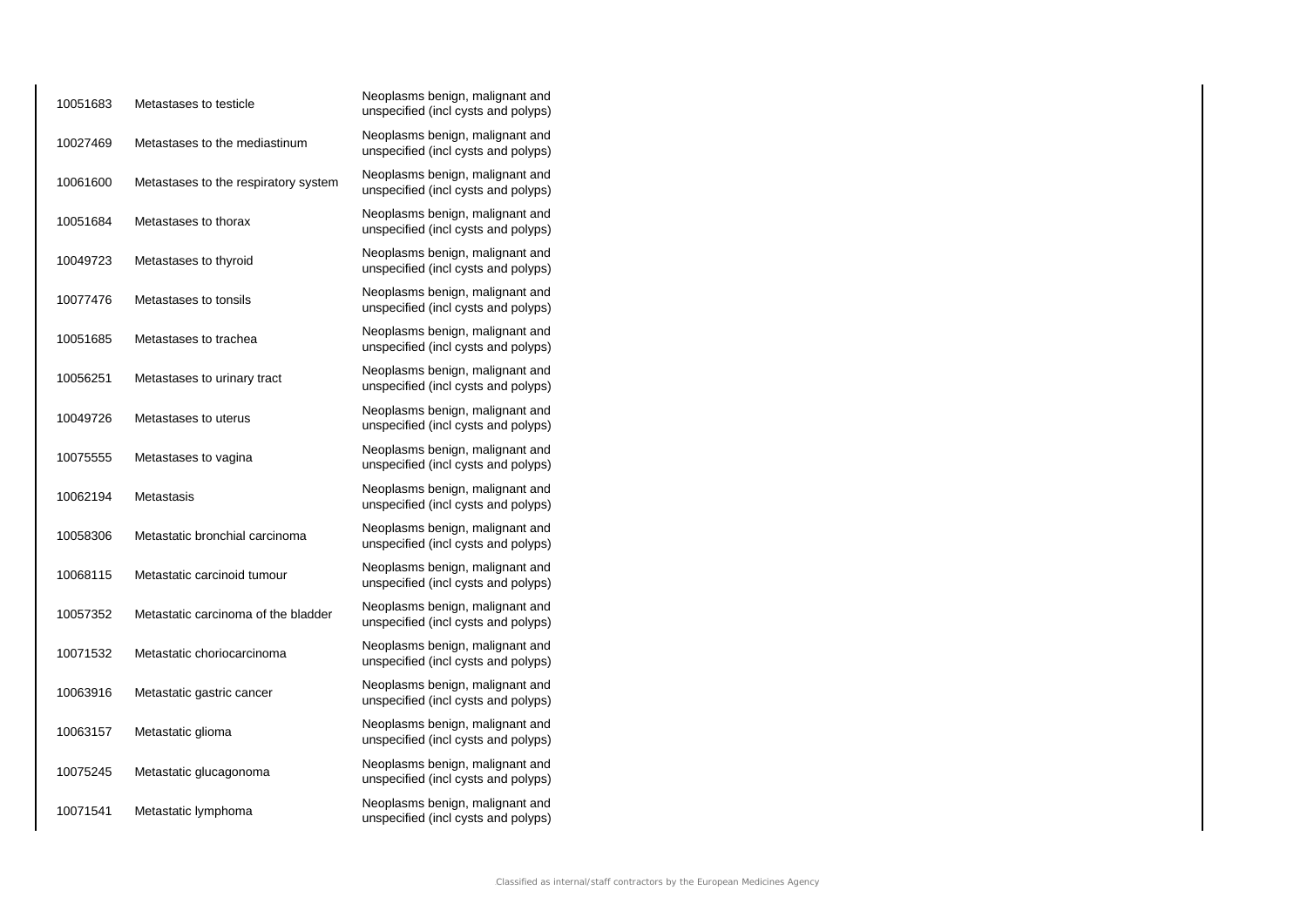| 10027480 | Metastatic malignant melanoma                 | Neoplasms benign, malignant and<br>unspecified (incl cysts and polyps) |
|----------|-----------------------------------------------|------------------------------------------------------------------------|
| 10061289 | Metastatic neoplasm                           | Neoplasms benign, malignant and<br>unspecified (incl cysts and polyps) |
| 10077703 | Metastatic nervous system neoplasm            | Neoplasms benign, malignant and<br>unspecified (incl cysts and polyps) |
| 10068117 | Metastatic ocular melanoma                    | Neoplasms benign, malignant and<br>unspecified (incl cysts and polyps) |
| 10069909 | Metastatic pulmonary embolism                 | Neoplasms benign, malignant and<br>unspecified (incl cysts and polyps) |
| 10050513 | Metastatic renal cell carcinoma               | Neoplasms benign, malignant and<br>unspecified (incl cysts and polyps) |
| 10066882 | Metastatic salivary gland cancer              | Neoplasms benign, malignant and<br>unspecified (incl cysts and polyps) |
| 10063569 | Metastatic squamous cell carcinoma            | Neoplasms benign, malignant and<br>unspecified (incl cysts and polyps) |
| 10068116 | Metastatic uterine cancer                     | Neoplasms benign, malignant and<br>unspecified (incl cysts and polyps) |
| 10076748 | Mixed adenoneuroendocrine carcinoma           | Neoplasms benign, malignant and<br>unspecified (incl cysts and polyps) |
| 10027761 | Mixed hepatocellular<br>cholangiocarcinoma    | Neoplasms benign, malignant and<br>unspecified (incl cysts and polyps) |
| 10073136 | Mixed-type liposarcoma                        | Neoplasms benign, malignant and<br>unspecified (incl cysts and polyps) |
| 10073361 | Mucinous adenocarcinoma of appendix           | Neoplasms benign, malignant and<br>unspecified (incl cysts and polyps) |
| 10073101 | Mucinous breast carcinoma                     | Neoplasms benign, malignant and<br>unspecified (incl cysts and polyps) |
| 10054914 | Mucinous cystadenocarcinoma ovary             | Neoplasms benign, malignant and<br>unspecified (incl cysts and polyps) |
| 10028076 | Mucinous endometrial carcinoma                | Neoplasms benign, malignant and<br>unspecified (incl cysts and polyps) |
| 10057269 | Mucoepidermoid carcinoma                      | Neoplasms benign, malignant and<br>unspecified (incl cysts and polyps) |
| 10073371 | Mucoepidermoid carcinoma of salivary<br>gland | Neoplasms benign, malignant and<br>unspecified (incl cysts and polyps) |
| 10066057 | Mueller's mixed tumour                        | Neoplasms benign, malignant and<br>unspecified (incl cysts and polyps) |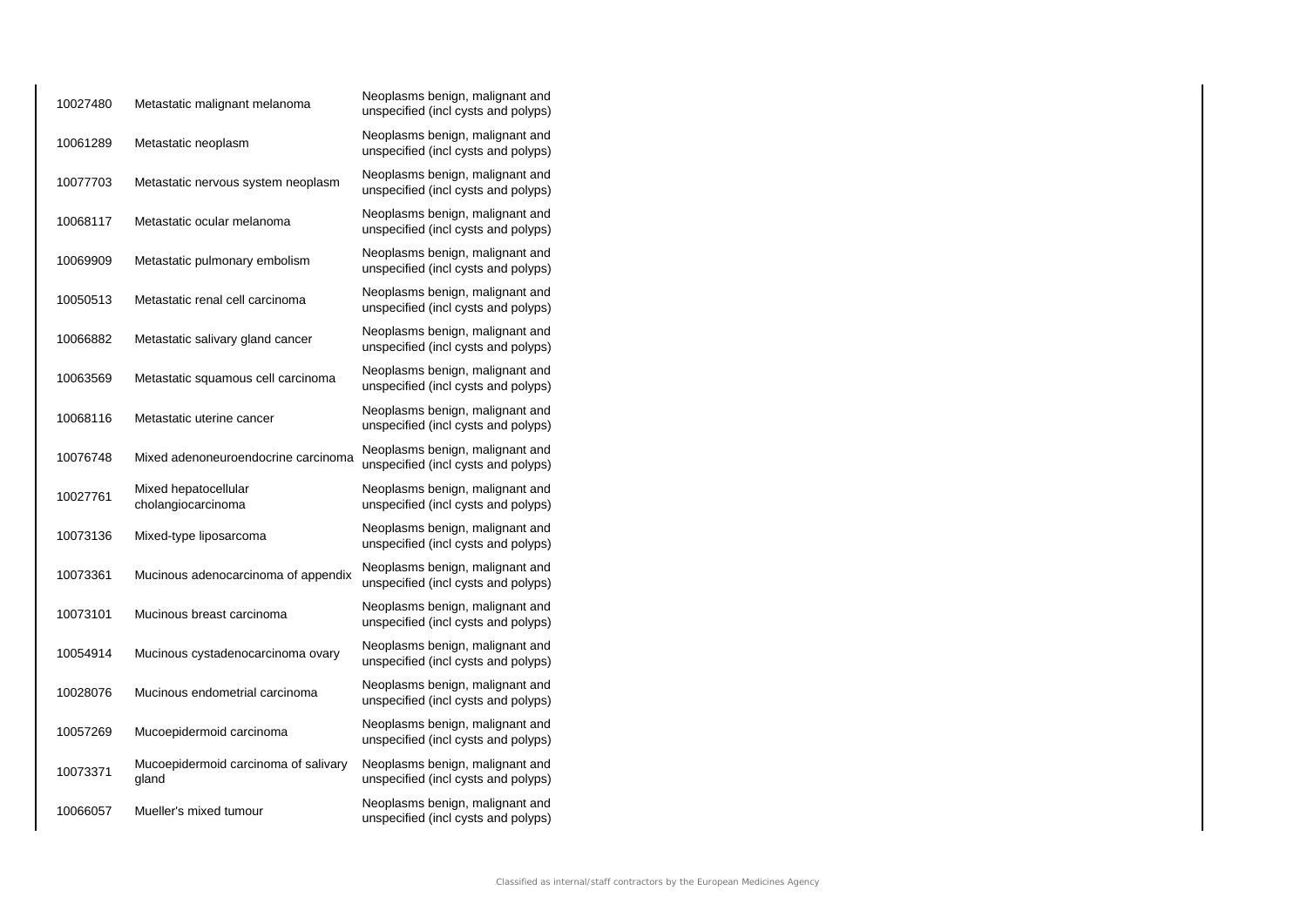| 10070595 | Multicentric reticulohistiocytosis         | Neoplasms benign, malignant and<br>unspecified (incl cysts and polyps) |
|----------|--------------------------------------------|------------------------------------------------------------------------|
| 10077675 | Musculoskeletal cancer                     | Neoplasms benign, malignant and<br>unspecified (incl cysts and polyps) |
| 10051141 | Myeloblastoma                              | Neoplasms benign, malignant and<br>unspecified (incl cysts and polyps) |
| 10028533 | Myelodysplastic syndrome                   | Neoplasms benign, malignant and<br>unspecified (incl cysts and polyps) |
| 10067387 | Myelodysplastic syndrome<br>transformation | Neoplasms benign, malignant and<br>unspecified (incl cysts and polyps) |
| 10028535 | Myelodysplastic syndrome<br>unclassifiable | Neoplasms benign, malignant and<br>unspecified (incl cysts and polyps) |
| 10028537 | Myelofibrosis                              | Neoplasms benign, malignant and<br>unspecified (incl cysts and polyps) |
| 10028549 | Myeloid leukaemia                          | Neoplasms benign, malignant and<br>unspecified (incl cysts and polyps) |
| 10028561 | Myeloid metaplasia                         | Neoplasms benign, malignant and<br>unspecified (incl cysts and polyps) |
| 10077465 | Myeloproliferative neoplasm                | Neoplasms benign, malignant and<br>unspecified (incl cysts and polyps) |
| 10066948 | Myxofibrosarcoma                           | Neoplasms benign, malignant and<br>unspecified (incl cysts and polyps) |
| 10073137 | Myxoid liposarcoma                         | Neoplasms benign, malignant and<br>unspecified (incl cysts and polyps) |
| 10079054 | Naevoid melanoma                           | Neoplasms benign, malignant and<br>unspecified (incl cysts and polyps) |
| 10028729 | Nasal cavity cancer                        | Neoplasms benign, malignant and<br>unspecified (incl cysts and polyps) |
| 10028767 | Nasal sinus cancer                         | Neoplasms benign, malignant and<br>unspecified (incl cysts and polyps) |
| 10061306 | Nasopharyngeal cancer                      | Neoplasms benign, malignant and<br>unspecified (incl cysts and polyps) |
| 10079104 | Nasopharyngeal cancer metastatic           | Neoplasms benign, malignant and<br>unspecified (incl cysts and polyps) |
| 10028787 | Nasopharyngeal cancer recurrent            | Neoplasms benign, malignant and<br>unspecified (incl cysts and polyps) |
| 10028788 | Nasopharyngeal cancer stage 0              | Neoplasms benign, malignant and<br>unspecified (incl cysts and polyps) |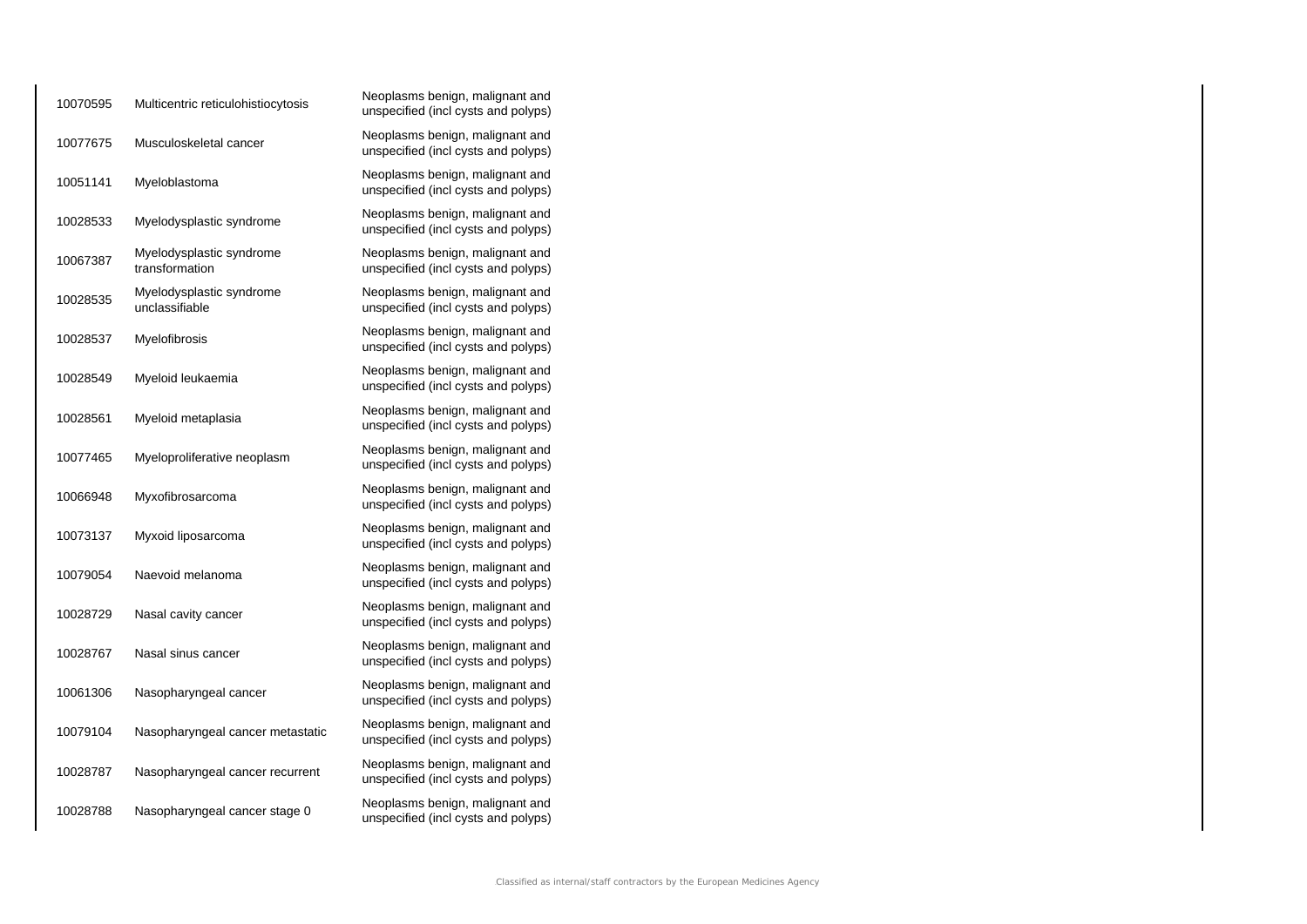| 10028789 | Nasopharyngeal cancer stage I                 | Neoplasms benign, malignant and<br>unspecified (incl cysts and polyps) |
|----------|-----------------------------------------------|------------------------------------------------------------------------|
| 10028790 | Nasopharyngeal cancer stage II                | Neoplasms benign, malignant and<br>unspecified (incl cysts and polyps) |
| 10028791 | Nasopharyngeal cancer stage III               | Neoplasms benign, malignant and<br>unspecified (incl cysts and polyps) |
| 10028792 | Nasopharyngeal cancer stage IV                | Neoplasms benign, malignant and<br>unspecified (incl cysts and polyps) |
| 10083253 | Nasopharyngeal tumour                         | Neoplasms benign, malignant and<br>unspecified (incl cysts and polyps) |
| 10028811 | Natural killer-cell leukaemia                 | Neoplasms benign, malignant and<br>unspecified (incl cysts and polyps) |
| 10058975 | Natural killer-cell lymphoblastic<br>lymphoma | Neoplasms benign, malignant and<br>unspecified (incl cysts and polyps) |
| 10049793 | Neonatal neuroblastoma                        | Neoplasms benign, malignant and<br>unspecified (incl cysts and polyps) |
| 10028997 | Neoplasm malignant                            | Neoplasms benign, malignant and<br>unspecified (incl cysts and polyps) |
| 10029145 | Nephroblastoma                                | Neoplasms benign, malignant and<br>unspecified (incl cysts and polyps) |
| 10029260 | Neuroblastoma                                 | Neoplasms benign, malignant and<br>unspecified (incl cysts and polyps) |
| 10066595 | Neuroblastoma recurrent                       | Neoplasms benign, malignant and<br>unspecified (incl cysts and polyps) |
| 10073103 | Neuroendocrine breast tumour                  | Neoplasms benign, malignant and<br>unspecified (incl cysts and polyps) |
| 10057270 | Neuroendocrine carcinoma                      | Neoplasms benign, malignant and<br>unspecified (incl cysts and polyps) |
| 10071542 | Neuroendocrine carcinoma metastatic           | Neoplasms benign, malignant and<br>unspecified (incl cysts and polyps) |
| 10082915 | Neuroendocrine carcinoma of prostate          | Neoplasms benign, malignant and<br>unspecified (incl cysts and polyps) |
| 10078341 | Neuroendocrine carcinoma of the<br>bladder    | Neoplasms benign, malignant and<br>unspecified (incl cysts and polyps) |
| 10029266 | Neuroendocrine carcinoma of the skin          | Neoplasms benign, malignant and<br>unspecified (incl cysts and polyps) |
| 10078174 | Neuroendocrine tumour of the lung             | Neoplasms benign, malignant and<br>unspecified (incl cysts and polyps) |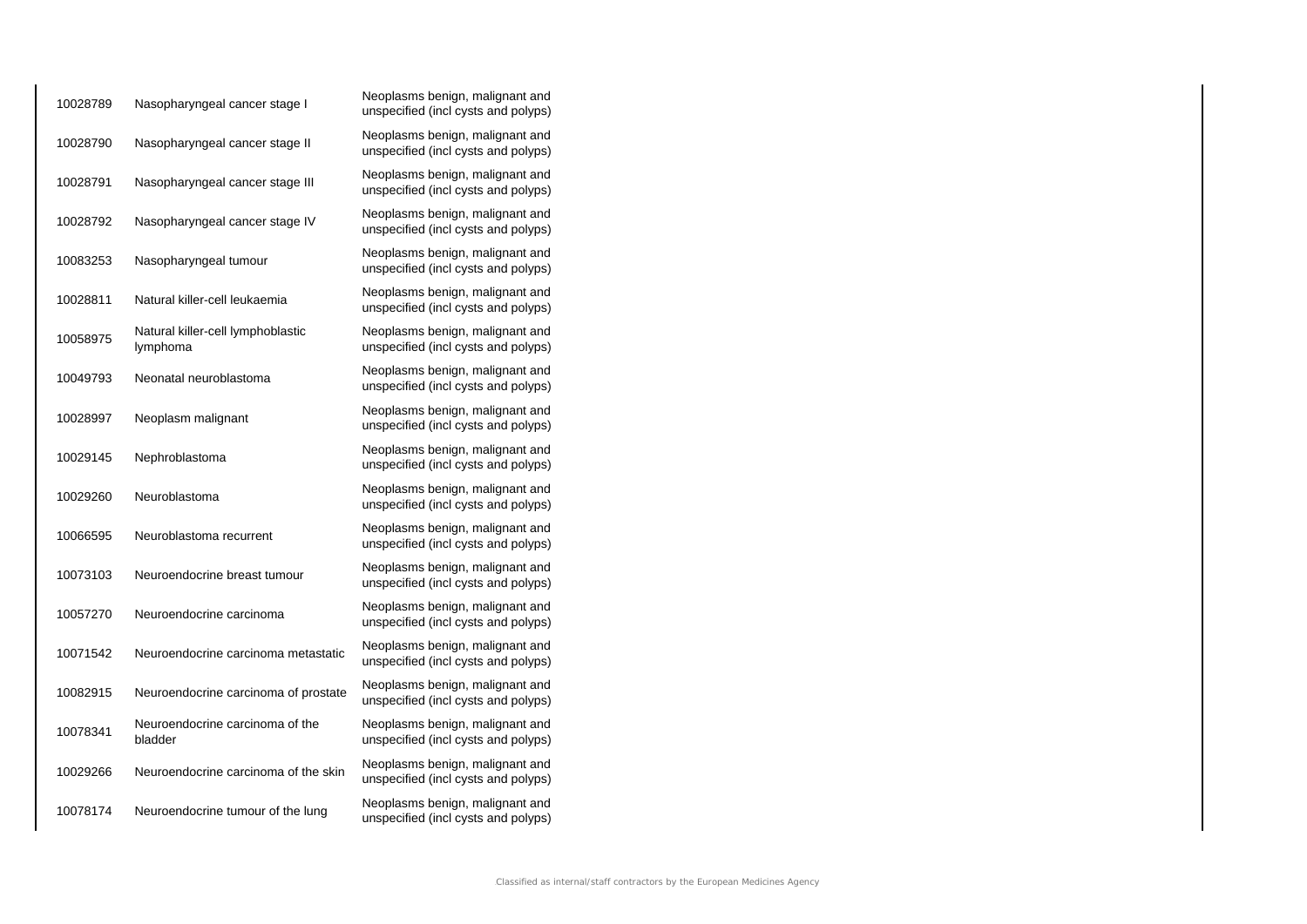| 10078175 | Neuroendocrine tumour of the lung<br>metastatic                                 | Neoplasms benign, malignant and<br>unspecified (incl cysts and polyps) |
|----------|---------------------------------------------------------------------------------|------------------------------------------------------------------------|
| 10061527 | Neurofibrosarcoma                                                               | Neoplasms benign, malignant and<br>unspecified (incl cysts and polyps) |
| 10029274 | Neurofibrosarcoma metastatic                                                    | Neoplasms benign, malignant and<br>unspecified (incl cysts and polyps) |
| 10029277 | Neurofibrosarcoma recurrent                                                     | Neoplasms benign, malignant and<br>unspecified (incl cysts and polyps) |
| 10029341 | Neurotensinoma                                                                  | Neoplasms benign, malignant and<br>unspecified (incl cysts and polyps) |
| 10029460 | Nodal marginal zone B-cell lymphoma                                             | Neoplasms benign, malignant and<br>unspecified (incl cysts and polyps) |
| 10029463 | Nodal marginal zone B-cell lymphoma<br>recurrent                                | Neoplasms benign, malignant and<br>unspecified (incl cysts and polyps) |
| 10029464 | Nodal marginal zone B-cell lymphoma<br>refractory                               | Neoplasms benign, malignant and<br>unspecified (incl cysts and polyps) |
| 10029465 | Nodal marginal zone B-cell lymphoma<br>stage I                                  | Neoplasms benign, malignant and<br>unspecified (incl cysts and polyps) |
| 10029466 | Nodal marginal zone B-cell lymphoma<br>stage II                                 | Neoplasms benign, malignant and<br>unspecified (incl cysts and polyps) |
| 10029467 | Nodal marginal zone B-cell lymphoma<br>stage III                                | Neoplasms benign, malignant and<br>unspecified (incl cysts and polyps) |
| 10029468 | Nodal marginal zone B-cell lymphoma<br>stage IV                                 | Neoplasms benign, malignant and<br>unspecified (incl cysts and polyps) |
| 10080201 | Nodular lymphocyte predominant<br>Hodgkin lymphoma                              | Neoplasms benign, malignant and<br>unspecified (incl cysts and polyps) |
| 10029488 | Nodular melanoma                                                                | Neoplasms benign, malignant and<br>unspecified (incl cysts and polyps) |
| 10065871 | Nongerminomatous germ cell tumour of Neoplasms benign, malignant and<br>the CNS | unspecified (incl cysts and polyps)                                    |
| 10029547 | Non-Hodgkin's lymphoma                                                          | Neoplasms benign, malignant and<br>unspecified (incl cysts and polyps) |
| 10071535 | Non-Hodgkin's lymphoma metastatic                                               | Neoplasms benign, malignant and<br>unspecified (incl cysts and polyps) |
| 10029600 | Non-Hodgkin's lymphoma recurrent                                                | Neoplasms benign, malignant and<br>unspecified (incl cysts and polyps) |
| 10029601 | Non-Hodgkin's lymphoma refractory                                               | Neoplasms benign, malignant and<br>unspecified (incl cysts and polyps) |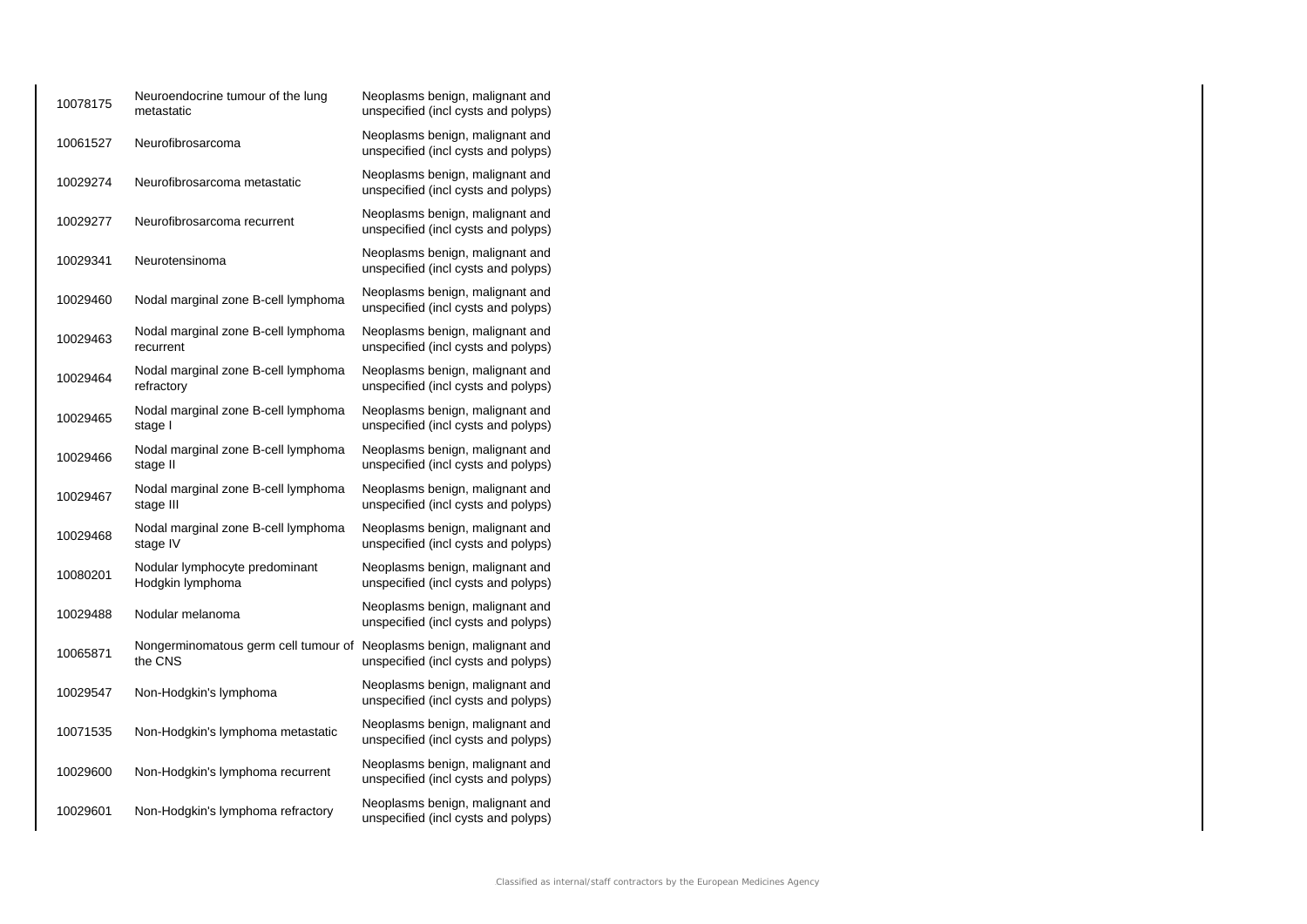| 10029602 | Non-Hodgkin's lymphoma stage I                                        | Neoplasms benign, malignant and<br>unspecified (incl cysts and polyps) |
|----------|-----------------------------------------------------------------------|------------------------------------------------------------------------|
| 10029603 | Non-Hodgkin's lymphoma stage II                                       | Neoplasms benign, malignant and<br>unspecified (incl cysts and polyps) |
| 10029604 | Non-Hodgkin's lymphoma stage III                                      | Neoplasms benign, malignant and<br>unspecified (incl cysts and polyps) |
| 10029605 | Non-Hodgkin's lymphoma stage IV                                       | Neoplasms benign, malignant and<br>unspecified (incl cysts and polyps) |
| 10061871 | Non-Hodgkin's lymphoma transformed<br>recurrent                       | Neoplasms benign, malignant and<br>unspecified (incl cysts and polyps) |
| 10063908 | Non-Hodgkin's lymphoma unspecified<br>histology aggressive            | Neoplasms benign, malignant and<br>unspecified (incl cysts and polyps) |
| 10029609 | Non-Hodgkin's lymphoma unspecified<br>histology aggressive recurrent  | Neoplasms benign, malignant and<br>unspecified (incl cysts and polyps) |
| 10029610 | Non-Hodgkin's lymphoma unspecified<br>histology aggressive refractory | Neoplasms benign, malignant and<br>unspecified (incl cysts and polyps) |
| 10029611 | Non-Hodgkin's lymphoma unspecified<br>histology aggressive stage I    | Neoplasms benign, malignant and<br>unspecified (incl cysts and polyps) |
| 10029612 | Non-Hodgkin's lymphoma unspecified<br>histology aggressive stage II   | Neoplasms benign, malignant and<br>unspecified (incl cysts and polyps) |
| 10029613 | Non-Hodgkin's lymphoma unspecified<br>histology aggressive stage III  | Neoplasms benign, malignant and<br>unspecified (incl cysts and polyps) |
| 10029614 | Non-Hodgkin's lymphoma unspecified<br>histology aggressive stage IV   | Neoplasms benign, malignant and<br>unspecified (incl cysts and polyps) |
| 10065856 | Non-Hodgkin's lymphoma unspecified<br>histology indolent              | Neoplasms benign, malignant and<br>unspecified (incl cysts and polyps) |
| 10029622 | Non-Hodgkin's lymphoma unspecified<br>histology indolent stage I      | Neoplasms benign, malignant and<br>unspecified (incl cysts and polyps) |
| 10029623 | Non-Hodgkin's lymphoma unspecified<br>histology indolent stage II     | Neoplasms benign, malignant and<br>unspecified (incl cysts and polyps) |
| 10029624 | Non-Hodgkin's lymphoma unspecified<br>histology indolent stage III    | Neoplasms benign, malignant and<br>unspecified (incl cysts and polyps) |
| 10029625 | Non-Hodgkin's lymphoma unspecified<br>histology indolent stage IV     | Neoplasms benign, malignant and<br>unspecified (incl cysts and polyps) |
| 10073325 | Nonkeratinising carcinoma of<br>nasopharynx                           | Neoplasms benign, malignant and<br>unspecified (incl cysts and polyps) |
| 10061872 | Non-renal cell carcinoma of kidney                                    | Neoplasms benign, malignant and<br>unspecified (incl cysts and polyps) |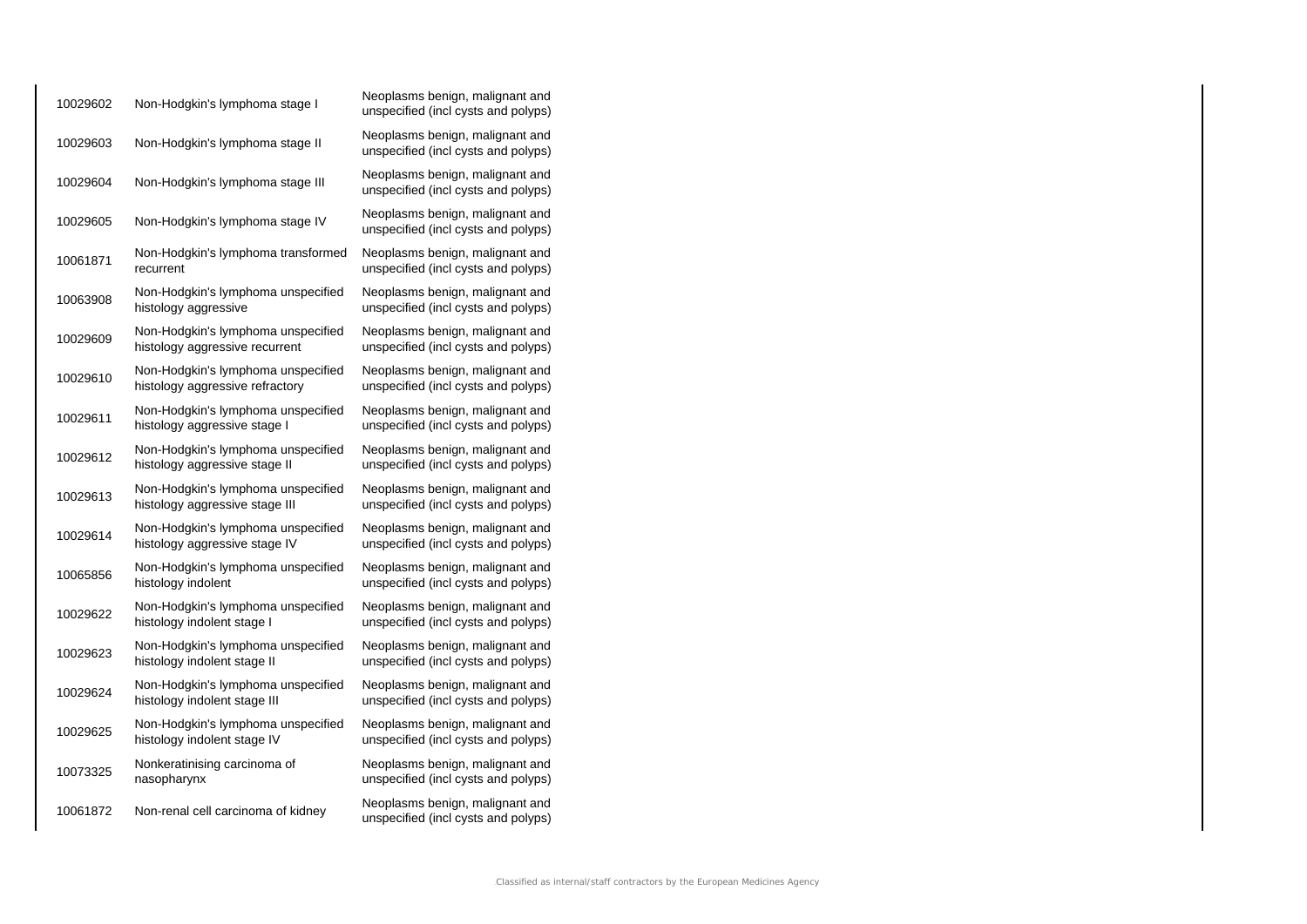| 10029556 | Non-secretory adenoma of pituitary      | Neoplasms benign, malignant and<br>unspecified (incl cysts and polyps) |
|----------|-----------------------------------------|------------------------------------------------------------------------|
| 10061873 | Non-small cell lung cancer              | Neoplasms benign, malignant and<br>unspecified (incl cysts and polyps) |
| 10059515 | Non-small cell lung cancer metastatic   | Neoplasms benign, malignant and<br>unspecified (incl cysts and polyps) |
| 10029515 | Non-small cell lung cancer recurrent    | Neoplasms benign, malignant and<br>unspecified (incl cysts and polyps) |
| 10029516 | Non-small cell lung cancer stage 0      | Neoplasms benign, malignant and<br>unspecified (incl cysts and polyps) |
| 10029517 | Non-small cell lung cancer stage I      | Neoplasms benign, malignant and<br>unspecified (incl cysts and polyps) |
| 10029518 | Non-small cell lung cancer stage II     | Neoplasms benign, malignant and<br>unspecified (incl cysts and polyps) |
| 10029519 | Non-small cell lung cancer stage III    | Neoplasms benign, malignant and<br>unspecified (incl cysts and polyps) |
| 10029520 | Non-small cell lung cancer stage IIIA   | Neoplasms benign, malignant and<br>unspecified (incl cysts and polyps) |
| 10029521 | Non-small cell lung cancer stage IIIB   | Neoplasms benign, malignant and<br>unspecified (incl cysts and polyps) |
| 10029522 | Non-small cell lung cancer stage IV     | Neoplasms benign, malignant and<br>unspecified (incl cysts and polyps) |
| 10078295 | NUT midline carcinoma                   | Neoplasms benign, malignant and<br>unspecified (incl cysts and polyps) |
| 10055099 | Ocular cancer metastatic                | Neoplasms benign, malignant and<br>unspecified (incl cysts and polyps) |
| 10057416 | Ocular haemangiopericytoma              | Neoplasms benign, malignant and<br>unspecified (incl cysts and polyps) |
| 10075324 | Ocular lymphoma                         | Neoplasms benign, malignant and<br>unspecified (incl cysts and polyps) |
| 10082449 | Ocular surface squamous neoplasia       | Neoplasms benign, malignant and<br>unspecified (incl cysts and polyps) |
| 10030137 | Oesophageal adenocarcinoma              | Neoplasms benign, malignant and<br>unspecified (incl cysts and polyps) |
| 10030140 | Oesophageal adenocarcinoma<br>recurrent | Neoplasms benign, malignant and<br>unspecified (incl cysts and polyps) |
| 10030141 | Oesophageal adenocarcinoma stage 0      | Neoplasms benign, malignant and<br>unspecified (incl cysts and polyps) |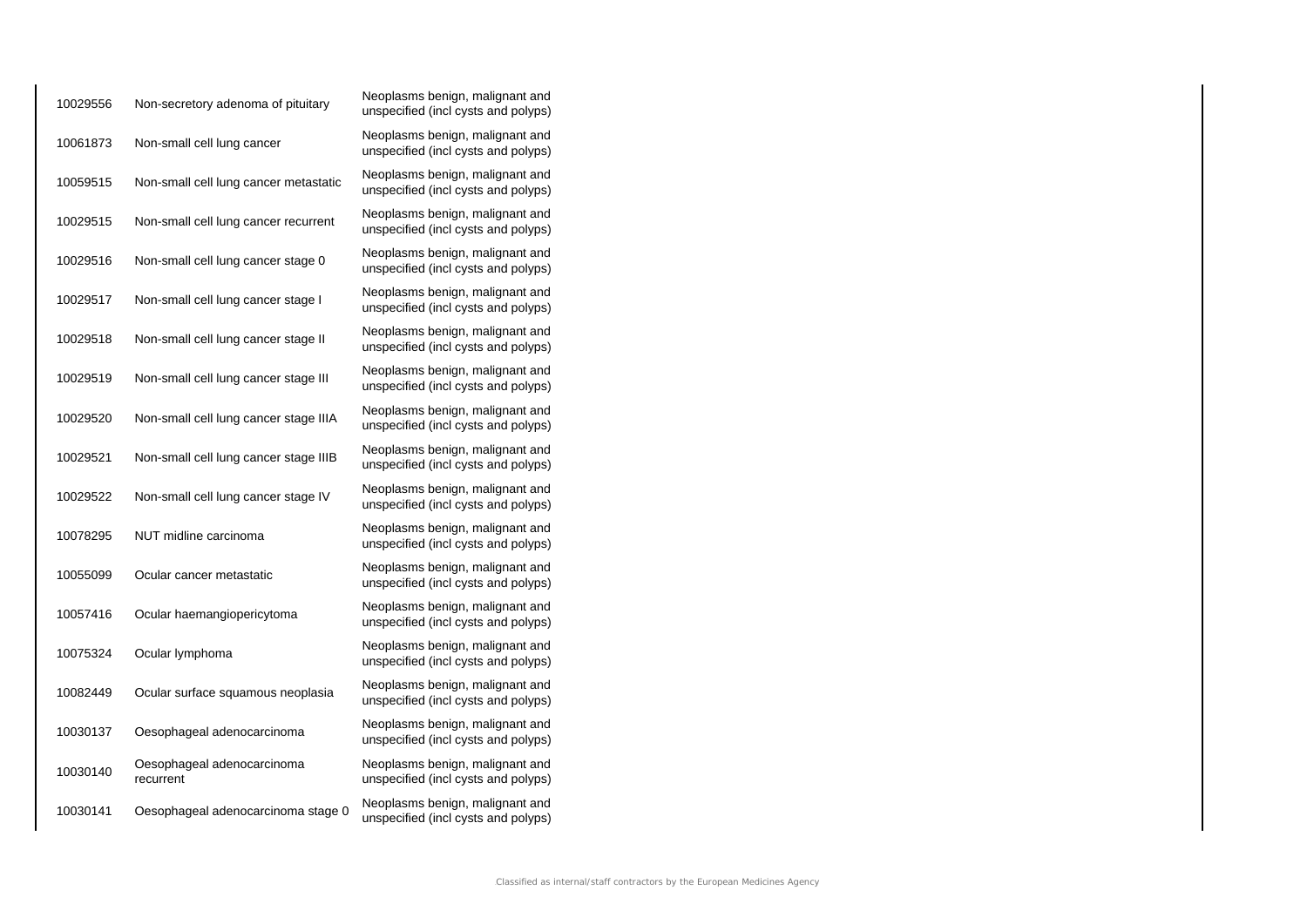| 10030142 | Oesophageal adenocarcinoma stage I                | Neoplasms benign, malignant and<br>unspecified (incl cysts and polyps) |
|----------|---------------------------------------------------|------------------------------------------------------------------------|
| 10030143 | Oesophageal adenocarcinoma stage II               | Neoplasms benign, malignant and<br>unspecified (incl cysts and polyps) |
| 10030144 | Oesophageal adenocarcinoma stage III              | Neoplasms benign, malignant and<br>unspecified (incl cysts and polyps) |
| 10030145 | Oesophageal adenocarcinoma stage IV               | Neoplasms benign, malignant and<br>unspecified (incl cysts and polyps) |
| 10082968 | Oesophageal adenosquamous<br>carcinoma            | Neoplasms benign, malignant and<br>unspecified (incl cysts and polyps) |
| 10055102 | Oesophageal cancer metastatic                     | Neoplasms benign, malignant and<br>unspecified (incl cysts and polyps) |
| 10030155 | Oesophageal carcinoma                             | Neoplasms benign, malignant and<br>unspecified (incl cysts and polyps) |
| 10030159 | Oesophageal carcinoma recurrent                   | Neoplasms benign, malignant and<br>unspecified (incl cysts and polyps) |
| 10030162 | Oesophageal carcinoma stage 0                     | Neoplasms benign, malignant and<br>unspecified (incl cysts and polyps) |
| 10061534 | Oesophageal squamous cell carcinoma               | Neoplasms benign, malignant and<br>unspecified (incl cysts and polyps) |
| 10058527 | Oesophageal squamous cell carcinoma<br>metastatic | Neoplasms benign, malignant and<br>unspecified (incl cysts and polyps) |
| 10030187 | Oesophageal squamous cell carcinoma<br>recurrent  | Neoplasms benign, malignant and<br>unspecified (incl cysts and polyps) |
| 10030188 | Oesophageal squamous cell carcinoma<br>stage 0    | Neoplasms benign, malignant and<br>unspecified (incl cysts and polyps) |
| 10030189 | Oesophageal squamous cell carcinoma<br>stage I    | Neoplasms benign, malignant and<br>unspecified (incl cysts and polyps) |
| 10030190 | Oesophageal squamous cell carcinoma<br>stage II   | Neoplasms benign, malignant and<br>unspecified (incl cysts and polyps) |
| 10030191 | Oesophageal squamous cell carcinoma<br>stage III  | Neoplasms benign, malignant and<br>unspecified (incl cysts and polyps) |
| 10030192 | Oesophageal squamous cell carcinoma<br>stage IV   | Neoplasms benign, malignant and<br>unspecified (incl cysts and polyps) |
| 10073131 | Oligoastrocytoma                                  | Neoplasms benign, malignant and<br>unspecified (incl cysts and polyps) |
| 10030286 | Oligodendroglioma                                 | Neoplasms benign, malignant and<br>unspecified (incl cysts and polyps) |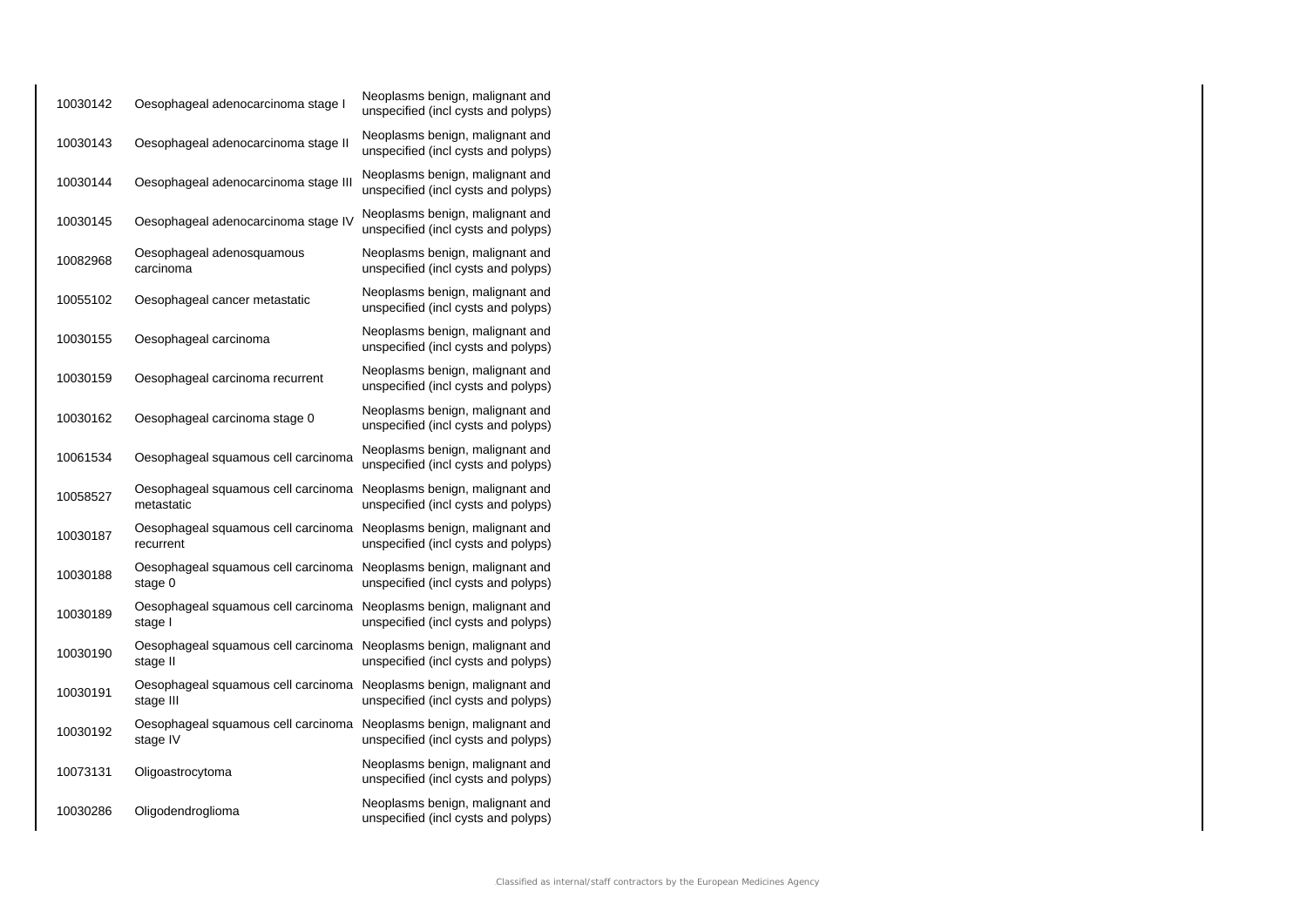| 10030287 | Oligodendroglioma benign                 | Neoplasms benign, malignant and<br>unspecified (incl cysts and polyps) |
|----------|------------------------------------------|------------------------------------------------------------------------|
| 10073338 | Optic glioma                             | Neoplasms benign, malignant and<br>unspecified (incl cysts and polyps) |
| 10053645 | Optic nerve neoplasm                     | Neoplasms benign, malignant and<br>unspecified (incl cysts and polyps) |
| 10055098 | Oral cavity cancer metastatic            | Neoplasms benign, malignant and<br>unspecified (incl cysts and polyps) |
| 10031096 | Oropharyngeal cancer                     | Neoplasms benign, malignant and<br>unspecified (incl cysts and polyps) |
| 10031098 | Oropharyngeal cancer recurrent           | Neoplasms benign, malignant and<br>unspecified (incl cysts and polyps) |
| 10031099 | Oropharyngeal cancer stage 0             | Neoplasms benign, malignant and<br>unspecified (incl cysts and polyps) |
| 10031100 | Oropharyngeal cancer stage I             | Neoplasms benign, malignant and<br>unspecified (incl cysts and polyps) |
| 10031101 | Oropharyngeal cancer stage II            | Neoplasms benign, malignant and<br>unspecified (incl cysts and polyps) |
| 10031102 | Oropharyngeal cancer stage III           | Neoplasms benign, malignant and<br>unspecified (incl cysts and polyps) |
| 10064099 | Oropharyngeal cancer stage IV            | Neoplasms benign, malignant and<br>unspecified (incl cysts and polyps) |
| 10031104 | Oropharyngeal lymphoepithelioma          | Neoplasms benign, malignant and<br>unspecified (incl cysts and polyps) |
| 10031112 | Oropharyngeal squamous cell<br>carcinoma | Neoplasms benign, malignant and<br>unspecified (incl cysts and polyps) |
| 10031291 | Osteosarcoma                             | Neoplasms benign, malignant and<br>unspecified (incl cysts and polyps) |
| 10031294 | Osteosarcoma metastatic                  | Neoplasms benign, malignant and<br>unspecified (incl cysts and polyps) |
| 10031296 | Osteosarcoma recurrent                   | Neoplasms benign, malignant and<br>unspecified (incl cysts and polyps) |
| 10055100 | Otic cancer metastatic                   | Neoplasms benign, malignant and<br>unspecified (incl cysts and polyps) |
| 10033128 | Ovarian cancer                           | Neoplasms benign, malignant and<br>unspecified (incl cysts and polyps) |
| 10057529 | Ovarian cancer metastatic                | Neoplasms benign, malignant and<br>unspecified (incl cysts and polyps) |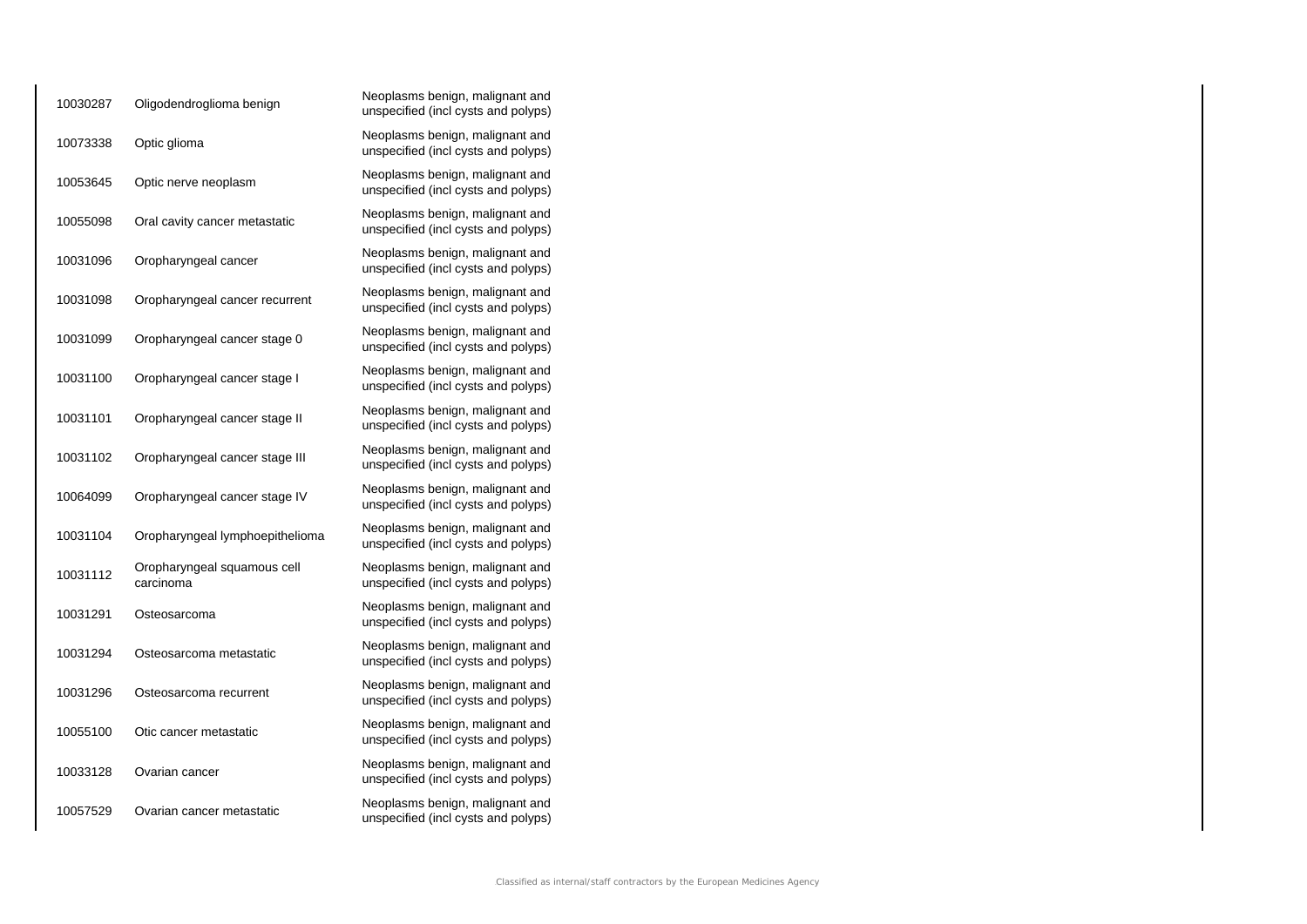| 10066697 | Ovarian cancer recurrent                  | Neoplasms benign, malignant and<br>unspecified (incl cysts and polyps) |
|----------|-------------------------------------------|------------------------------------------------------------------------|
| 10070905 | Ovarian cancer stage I                    | Neoplasms benign, malignant and<br>unspecified (incl cysts and polyps) |
| 10070906 | Ovarian cancer stage II                   | Neoplasms benign, malignant and<br>unspecified (incl cysts and polyps) |
| 10070907 | Ovarian cancer stage III                  | Neoplasms benign, malignant and<br>unspecified (incl cysts and polyps) |
| 10070908 | Ovarian cancer stage IV                   | Neoplasms benign, malignant and<br>unspecified (incl cysts and polyps) |
| 10073268 | Ovarian clear cell carcinoma              | Neoplasms benign, malignant and<br>unspecified (incl cysts and polyps) |
| 10033144 | Ovarian dysgerminoma stage I              | Neoplasms benign, malignant and<br>unspecified (incl cysts and polyps) |
| 10033148 | Ovarian dysgerminoma stage II             | Neoplasms benign, malignant and<br>unspecified (incl cysts and polyps) |
| 10033152 | Ovarian dysgerminoma stage III            | Neoplasms benign, malignant and<br>unspecified (incl cysts and polyps) |
| 10033156 | Ovarian dysgerminoma stage IV             | Neoplasms benign, malignant and<br>unspecified (incl cysts and polyps) |
| 10052759 | Ovarian dysgerminoma stage<br>unspecified | Neoplasms benign, malignant and<br>unspecified (incl cysts and polyps) |
| 10056266 | Ovarian embryonal carcinoma               | Neoplasms benign, malignant and<br>unspecified (incl cysts and polyps) |
| 10073269 | Ovarian endometrioid carcinoma            | Neoplasms benign, malignant and<br>unspecified (incl cysts and polyps) |
| 10061328 | Ovarian epithelial cancer                 | Neoplasms benign, malignant and<br>unspecified (incl cysts and polyps) |
| 10033158 | Ovarian epithelial cancer metastatic      | Neoplasms benign, malignant and<br>unspecified (incl cysts and polyps) |
| 10033160 | Ovarian epithelial cancer recurrent       | Neoplasms benign, malignant and<br>unspecified (incl cysts and polyps) |
| 10033161 | Ovarian epithelial cancer stage I         | Neoplasms benign, malignant and<br>unspecified (incl cysts and polyps) |
| 10033162 | Ovarian epithelial cancer stage II        | Neoplasms benign, malignant and<br>unspecified (incl cysts and polyps) |
| 10033163 | Ovarian epithelial cancer stage III       | Neoplasms benign, malignant and<br>unspecified (incl cysts and polyps) |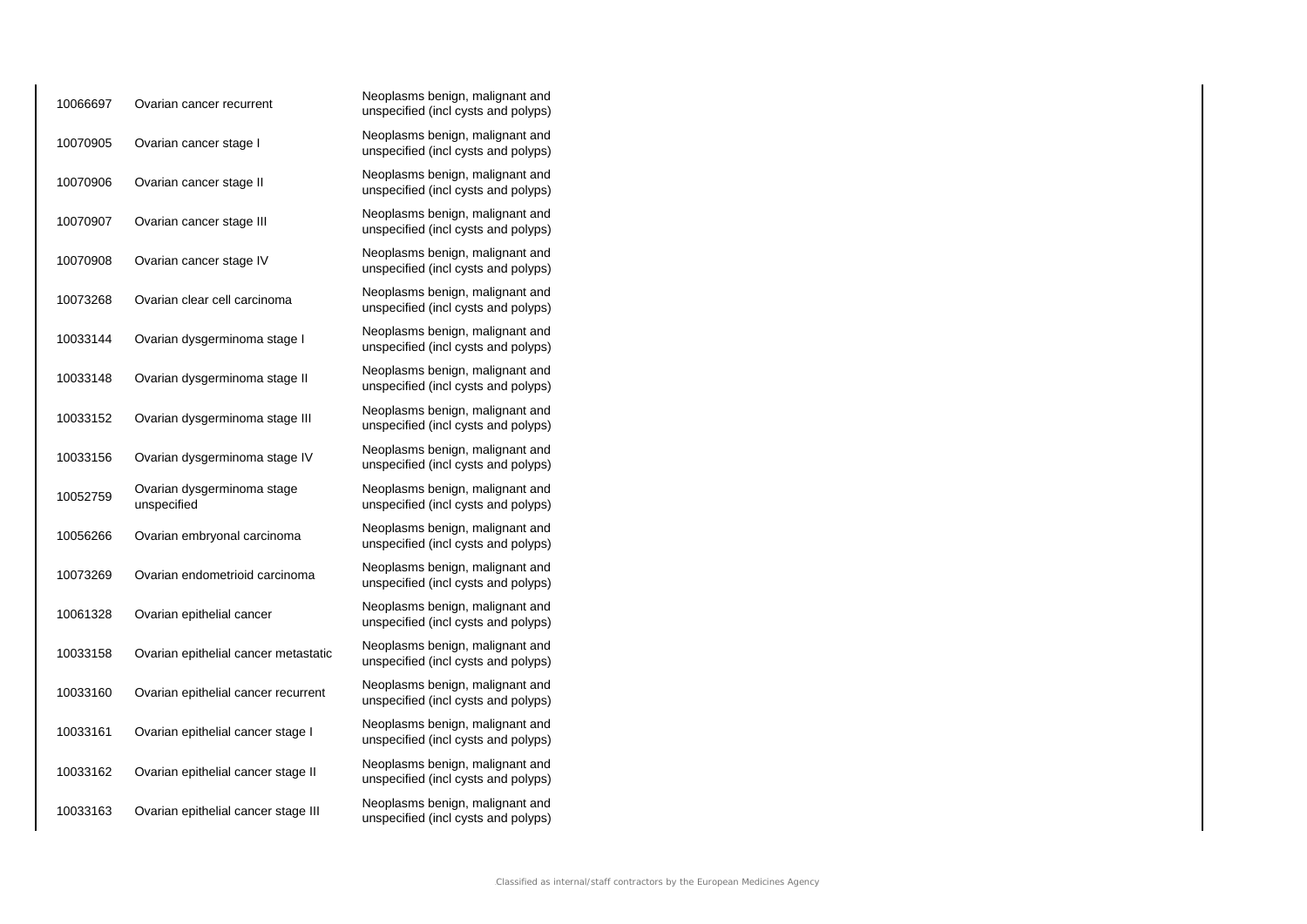| 10033164 | Ovarian epithelial cancer stage IV                                                 | Neoplasms benign, malignant and<br>unspecified (incl cysts and polyps) |
|----------|------------------------------------------------------------------------------------|------------------------------------------------------------------------|
| 10061893 | Ovarian germ cell cancer                                                           | Neoplasms benign, malignant and<br>unspecified (incl cysts and polyps) |
| 10061894 | Ovarian germ cell cancer stage I                                                   | Neoplasms benign, malignant and<br>unspecified (incl cysts and polyps) |
| 10061895 | Ovarian germ cell cancer stage II                                                  | Neoplasms benign, malignant and<br>unspecified (incl cysts and polyps) |
| 10061896 | Ovarian germ cell cancer stage III                                                 | Neoplasms benign, malignant and<br>unspecified (incl cysts and polyps) |
| 10061897 | Ovarian germ cell cancer stage IV                                                  | Neoplasms benign, malignant and<br>unspecified (incl cysts and polyps) |
| 10073262 | Ovarian germ cell choriocarcinoma                                                  | Neoplasms benign, malignant and<br>unspecified (incl cysts and polyps) |
| 10033183 | Ovarian germ cell choriocarcinoma<br>stage I                                       | Neoplasms benign, malignant and<br>unspecified (incl cysts and polyps) |
| 10033187 | Ovarian germ cell choriocarcinoma<br>stage II                                      | Neoplasms benign, malignant and<br>unspecified (incl cysts and polyps) |
| 10033191 | Ovarian germ cell choriocarcinoma<br>stage III                                     | Neoplasms benign, malignant and<br>unspecified (incl cysts and polyps) |
| 10033195 | Ovarian germ cell choriocarcinoma<br>stage IV                                      | Neoplasms benign, malignant and<br>unspecified (incl cysts and polyps) |
| 10033196 | Ovarian germ cell embryonal carcinoma Neoplasms benign, malignant and<br>stage I   | unspecified (incl cysts and polyps)                                    |
| 10033200 | Ovarian germ cell embryonal carcinoma Neoplasms benign, malignant and<br>stage II  | unspecified (incl cysts and polyps)                                    |
| 10033204 | Ovarian germ cell embryonal carcinoma Neoplasms benign, malignant and<br>stage III | unspecified (incl cysts and polyps)                                    |
| 10033208 | Ovarian germ cell embryonal carcinoma Neoplasms benign, malignant and<br>stage IV  | unspecified (incl cysts and polyps)                                    |
| 10073263 | Ovarian germ cell endodermal sinus<br>tumour                                       | Neoplasms benign, malignant and<br>unspecified (incl cysts and polyps) |
| 10033218 | Ovarian germ cell endodermal sinus<br>tumour stage I                               | Neoplasms benign, malignant and<br>unspecified (incl cysts and polyps) |
| 10033219 | Ovarian germ cell endodermal sinus<br>tumour stage II                              | Neoplasms benign, malignant and<br>unspecified (incl cysts and polyps) |
| 10033220 | Ovarian germ cell endodermal sinus<br>tumour stage III                             | Neoplasms benign, malignant and<br>unspecified (incl cysts and polyps) |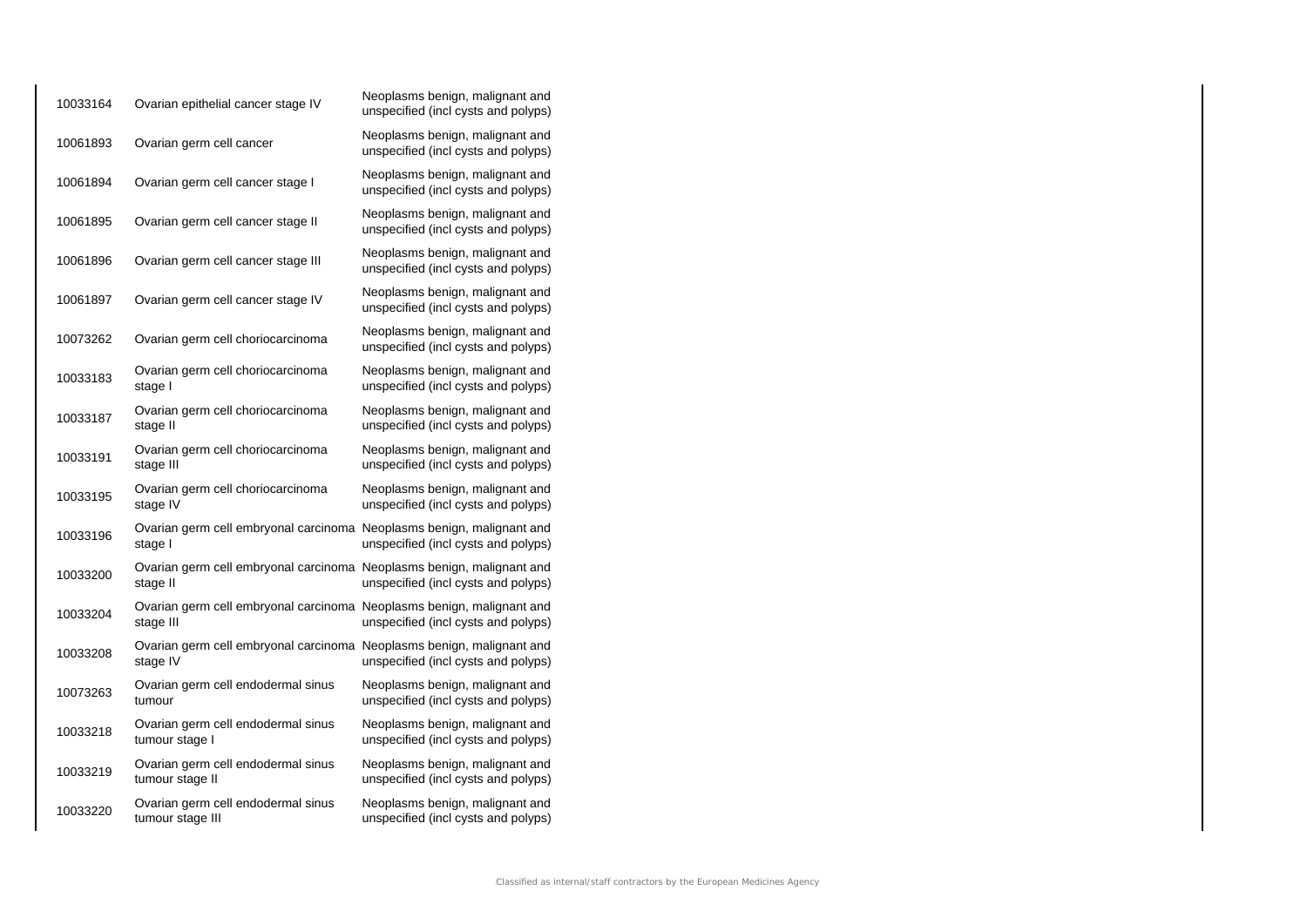| 10033221 | Ovarian germ cell endodermal sinus<br>tumour stage IV | Neoplasms benign, malignant and<br>unspecified (incl cysts and polyps) |
|----------|-------------------------------------------------------|------------------------------------------------------------------------|
| 10073264 | Ovarian germ cell polyembryoma                        | Neoplasms benign, malignant and<br>unspecified (incl cysts and polyps) |
| 10033223 | Ovarian germ cell polyembryoma stage                  | Neoplasms benign, malignant and<br>unspecified (incl cysts and polyps) |
| 10033227 | Ovarian germ cell polyembryoma stage<br>Ш             | Neoplasms benign, malignant and<br>unspecified (incl cysts and polyps) |
| 10033231 | Ovarian germ cell polyembryoma stage<br>Ш             | Neoplasms benign, malignant and<br>unspecified (incl cysts and polyps) |
| 10033235 | Ovarian germ cell polyembryoma stage<br>IV            | Neoplasms benign, malignant and<br>unspecified (incl cysts and polyps) |
| 10073265 | Ovarian germ cell teratoma                            | Neoplasms benign, malignant and<br>unspecified (incl cysts and polyps) |
| 10033237 | Ovarian germ cell teratoma stage I                    | Neoplasms benign, malignant and<br>unspecified (incl cysts and polyps) |
| 10033241 | Ovarian germ cell teratoma stage II                   | Neoplasms benign, malignant and<br>unspecified (incl cysts and polyps) |
| 10033245 | Ovarian germ cell teratoma stage III                  | Neoplasms benign, malignant and<br>unspecified (incl cysts and polyps) |
| 10033249 | Ovarian germ cell teratoma stage IV                   | Neoplasms benign, malignant and<br>unspecified (incl cysts and polyps) |
| 10075812 | Ovarian germ cell tumour                              | Neoplasms benign, malignant and<br>unspecified (incl cysts and polyps) |
| 10073259 | Ovarian germ cell tumour mixed                        | Neoplasms benign, malignant and<br>unspecified (incl cysts and polyps) |
| 10073260 | Ovarian granulosa cell tumour                         | Neoplasms benign, malignant and<br>unspecified (incl cysts and polyps) |
| 10033268 | Ovarian low malignant potential tumour                | Neoplasms benign, malignant and<br>unspecified (incl cysts and polyps) |
| 10082079 | Ovarian melanoma                                      | Neoplasms benign, malignant and<br>unspecified (incl cysts and polyps) |
| 10061535 | Ovarian neoplasm                                      | Neoplasms benign, malignant and<br>unspecified (incl cysts and polyps) |
| 10073270 | Ovarian Sertoli-Leydig cell tumour                    | Neoplasms benign, malignant and<br>unspecified (incl cysts and polyps) |
| 10065858 | Ovarian stromal cancer                                | Neoplasms benign, malignant and<br>unspecified (incl cysts and polyps) |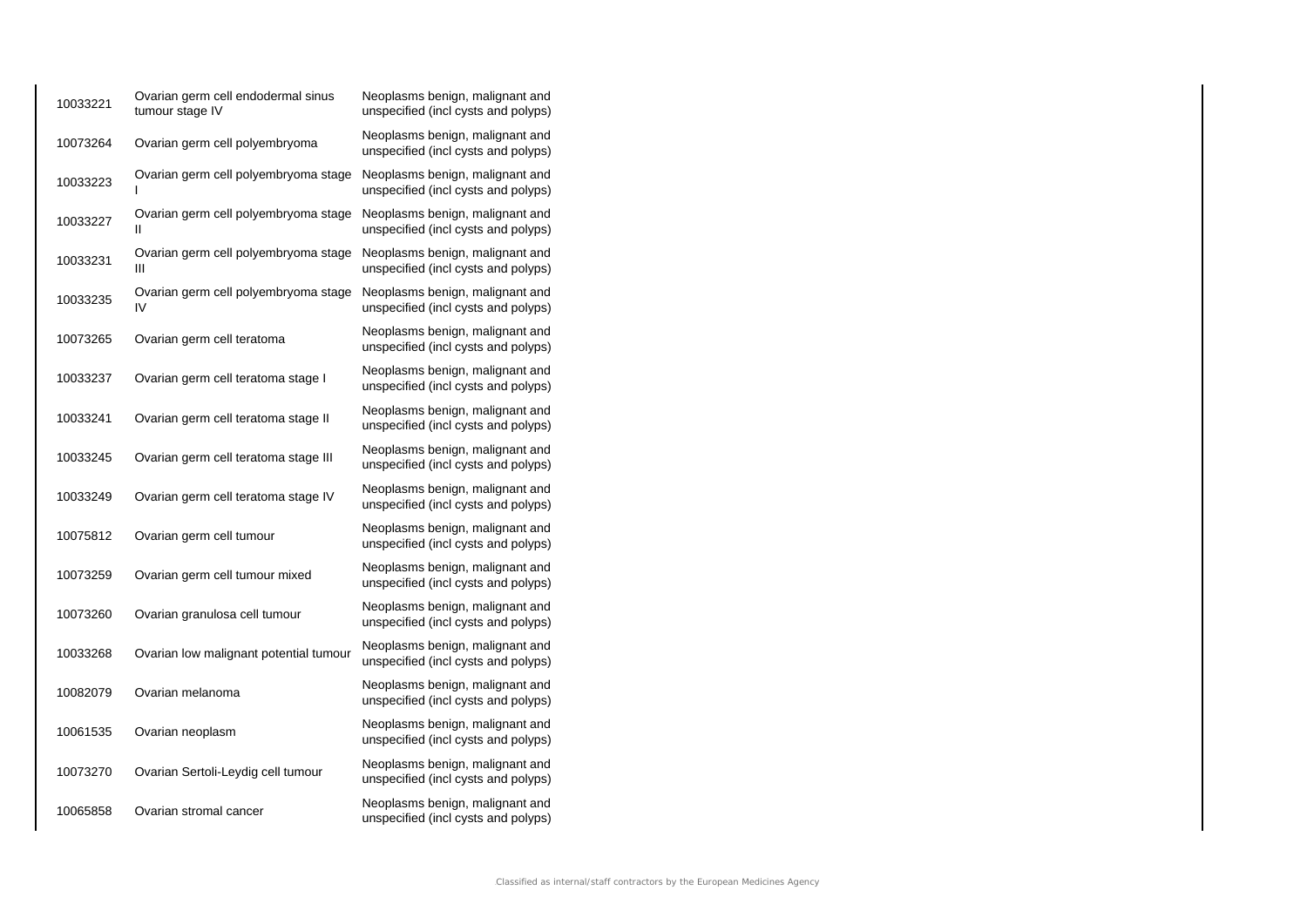| 10033364 | Paget's disease of nipple                      | Neoplasms benign, malignant and<br>unspecified (incl cysts and polyps) |
|----------|------------------------------------------------|------------------------------------------------------------------------|
| 10033365 | Paget's disease of penis                       | Neoplasms benign, malignant and<br>unspecified (incl cysts and polyps) |
| 10033369 | Paget's disease of the vulva                   | Neoplasms benign, malignant and<br>unspecified (incl cysts and polyps) |
| 10033572 | Pancoast's tumour                              | Neoplasms benign, malignant and<br>unspecified (incl cysts and polyps) |
| 10033609 | Pancreatic carcinoma                           | Neoplasms benign, malignant and<br>unspecified (incl cysts and polyps) |
| 10033610 | Pancreatic carcinoma metastatic                | Neoplasms benign, malignant and<br>unspecified (incl cysts and polyps) |
| 10033613 | Pancreatic carcinoma recurrent                 | Neoplasms benign, malignant and<br>unspecified (incl cysts and polyps) |
| 10059320 | Pancreatic carcinoma stage 0                   | Neoplasms benign, malignant and<br>unspecified (incl cysts and polyps) |
| 10059321 | Pancreatic carcinoma stage I                   | Neoplasms benign, malignant and<br>unspecified (incl cysts and polyps) |
| 10059322 | Pancreatic carcinoma stage II                  | Neoplasms benign, malignant and<br>unspecified (incl cysts and polyps) |
| 10059323 | Pancreatic carcinoma stage III                 | Neoplasms benign, malignant and<br>unspecified (incl cysts and polyps) |
| 10059326 | Pancreatic carcinoma stage IV                  | Neoplasms benign, malignant and<br>unspecified (incl cysts and polyps) |
| 10067517 | Pancreatic neuroendocrine tumour               | Neoplasms benign, malignant and<br>unspecified (incl cysts and polyps) |
| 10068909 | Pancreatic neuroendocrine tumour<br>metastatic | Neoplasms benign, malignant and<br>unspecified (incl cysts and polyps) |
| 10055006 | Pancreatic sarcoma                             | Neoplasms benign, malignant and<br>unspecified (incl cysts and polyps) |
| 10073367 | Pancreatoblastoma                              | Neoplasms benign, malignant and<br>unspecified (incl cysts and polyps) |
| 10033700 | Papillary serous endometrial carcinoma         | Neoplasms benign, malignant and<br>unspecified (incl cysts and polyps) |
| 10033701 | Papillary thyroid cancer                       | Neoplasms benign, malignant and<br>unspecified (incl cysts and polyps) |
| 10033702 | Papillary tumour of renal pelvis               | Neoplasms benign, malignant and<br>unspecified (incl cysts and polyps) |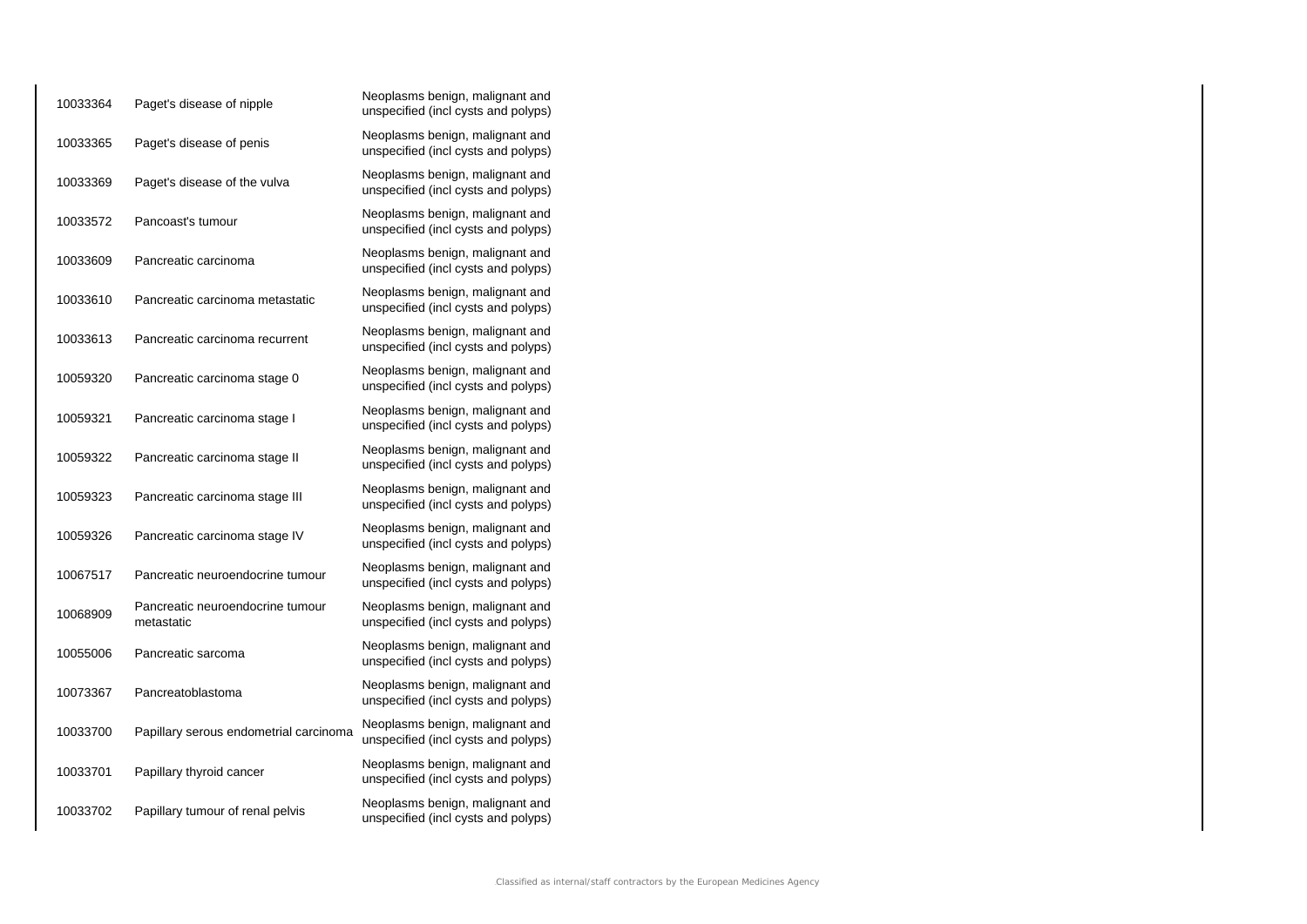| 10061332 | Paraganglion neoplasm                                            | Neoplasms benign, malignant and<br>unspecified (incl cysts and polyps) |
|----------|------------------------------------------------------------------|------------------------------------------------------------------------|
| 10033791 | Paraganglion neoplasm malignant                                  | Neoplasms benign, malignant and<br>unspecified (incl cysts and polyps) |
| 10061909 | Paranasal sinus and nasal cavity<br>malignant neoplasm           | Neoplasms benign, malignant and<br>unspecified (incl cysts and polyps) |
| 10033855 | Paranasal sinus and nasal cavity<br>malignant neoplasm recurrent | Neoplasms benign, malignant and<br>unspecified (incl cysts and polyps) |
| 10033856 | Paranasal sinus and nasal cavity<br>malignant neoplasm stage 0   | Neoplasms benign, malignant and<br>unspecified (incl cysts and polyps) |
| 10033857 | Paranasal sinus and nasal cavity<br>malignant neoplasm stage I   | Neoplasms benign, malignant and<br>unspecified (incl cysts and polyps) |
| 10033858 | Paranasal sinus and nasal cavity<br>malignant neoplasm stage II  | Neoplasms benign, malignant and<br>unspecified (incl cysts and polyps) |
| 10033859 | Paranasal sinus and nasal cavity<br>malignant neoplasm stage III | Neoplasms benign, malignant and<br>unspecified (incl cysts and polyps) |
| 10033860 | Paranasal sinus and nasal cavity<br>malignant neoplasm stage IV  | Neoplasms benign, malignant and<br>unspecified (incl cysts and polyps) |
| 10059420 | Paraneoplastic syndrome                                          | Neoplasms benign, malignant and<br>unspecified (incl cysts and polyps) |
| 10033963 | Parathyroid tumour                                               | Neoplasms benign, malignant and<br>unspecified (incl cysts and polyps) |
| 10033964 | Parathyroid tumour benign                                        | Neoplasms benign, malignant and<br>unspecified (incl cysts and polyps) |
| 10033965 | Parathyroid tumour malignant                                     | Neoplasms benign, malignant and<br>unspecified (incl cysts and polyps) |
| 10034299 | Penile cancer                                                    | Neoplasms benign, malignant and<br>unspecified (incl cysts and polyps) |
| 10059631 | Penile squamous cell carcinoma                                   | Neoplasms benign, malignant and<br>unspecified (incl cysts and polyps) |
| 10034329 | Penis carcinoma metastatic                                       | Neoplasms benign, malignant and<br>unspecified (incl cysts and polyps) |
| 10034331 | Penis carcinoma recurrent                                        | Neoplasms benign, malignant and<br>unspecified (incl cysts and polyps) |
| 10034332 | Penis carcinoma stage I                                          | Neoplasms benign, malignant and<br>unspecified (incl cysts and polyps) |
| 10034333 | Penis carcinoma stage II                                         | Neoplasms benign, malignant and<br>unspecified (incl cysts and polyps) |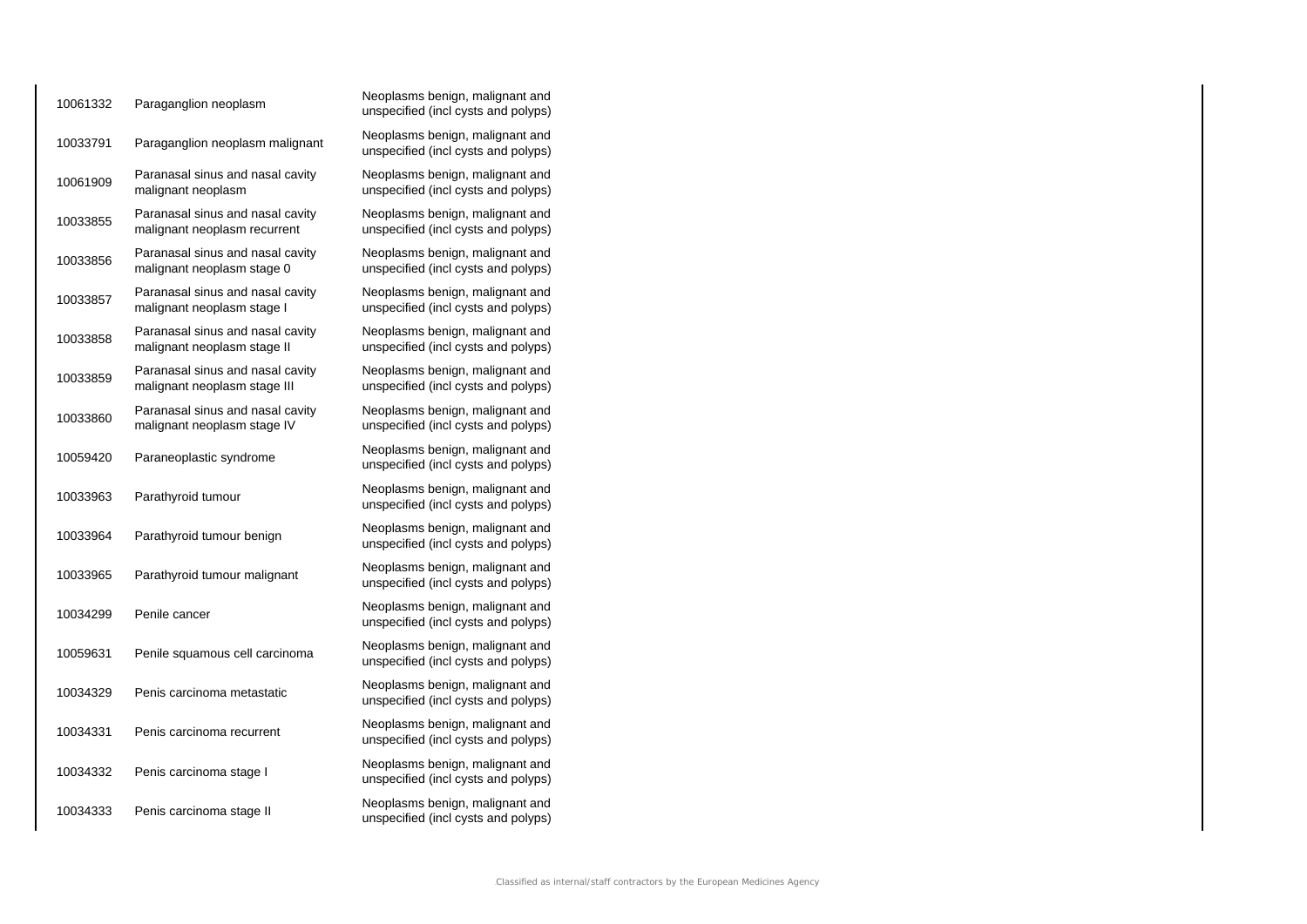| 10034334 | Penis carcinoma stage III                                     | Neoplasms benign, malignant and<br>unspecified (incl cysts and polyps) |
|----------|---------------------------------------------------------------|------------------------------------------------------------------------|
| 10034335 | Penis carcinoma stage IV                                      | Neoplasms benign, malignant and<br>unspecified (incl cysts and polyps) |
| 10048630 | Pericardial effusion malignant                                | Neoplasms benign, malignant and<br>unspecified (incl cysts and polyps) |
| 10073066 | Pericardial mesothelioma malignant                            | Neoplasms benign, malignant and<br>unspecified (incl cysts and polyps) |
| 10034480 | Pericardial mesothelioma malignant<br>recurrent               | Neoplasms benign, malignant and<br>unspecified (incl cysts and polyps) |
| 10054945 | Pericardial neoplasm                                          | Neoplasms benign, malignant and<br>unspecified (incl cysts and polyps) |
| 10034491 | Pericarditis malignant                                        | Neoplasms benign, malignant and<br>unspecified (incl cysts and polyps) |
| 10062069 | Peripheral nervous system neoplasm                            | Neoplasms benign, malignant and<br>unspecified (incl cysts and polyps) |
| 10061342 | Peripheral neuroepithelioma of bone                           | Neoplasms benign, malignant and<br>unspecified (incl cysts and polyps) |
| 10034603 | Peripheral neuroepithelioma of bone<br>metastatic             | Neoplasms benign, malignant and<br>unspecified (incl cysts and polyps) |
| 10034605 | Peripheral neuroepithelioma of bone<br>recurrent              | Neoplasms benign, malignant and<br>unspecified (incl cysts and polyps) |
| 10057646 | Peripheral neuroepithelioma of soft<br>tissue                 | Neoplasms benign, malignant and<br>unspecified (incl cysts and polyps) |
| 10073107 | Peripheral primitive neuroectodermal<br>bone tumour           | Neoplasms benign, malignant and<br>unspecified (incl cysts and polyps) |
| 10073144 | Peripheral primitive neuroectodermal<br>tumour of soft tissue | Neoplasms benign, malignant and<br>unspecified (incl cysts and polyps) |
| 10034623 | Peripheral T-cell lymphoma unspecified                        | Neoplasms benign, malignant and<br>unspecified (incl cysts and polyps) |
| 10034625 | Peripheral T-cell lymphoma unspecified<br>recurrent           | Neoplasms benign, malignant and<br>unspecified (incl cysts and polyps) |
| 10034626 | Peripheral T-cell lymphoma unspecified<br>refractory          | Neoplasms benign, malignant and<br>unspecified (incl cysts and polyps) |
| 10034627 | Peripheral T-cell lymphoma unspecified<br>stage I             | Neoplasms benign, malignant and<br>unspecified (incl cysts and polyps) |
| 10034628 | Peripheral T-cell lymphoma unspecified<br>stage II            | Neoplasms benign, malignant and<br>unspecified (incl cysts and polyps) |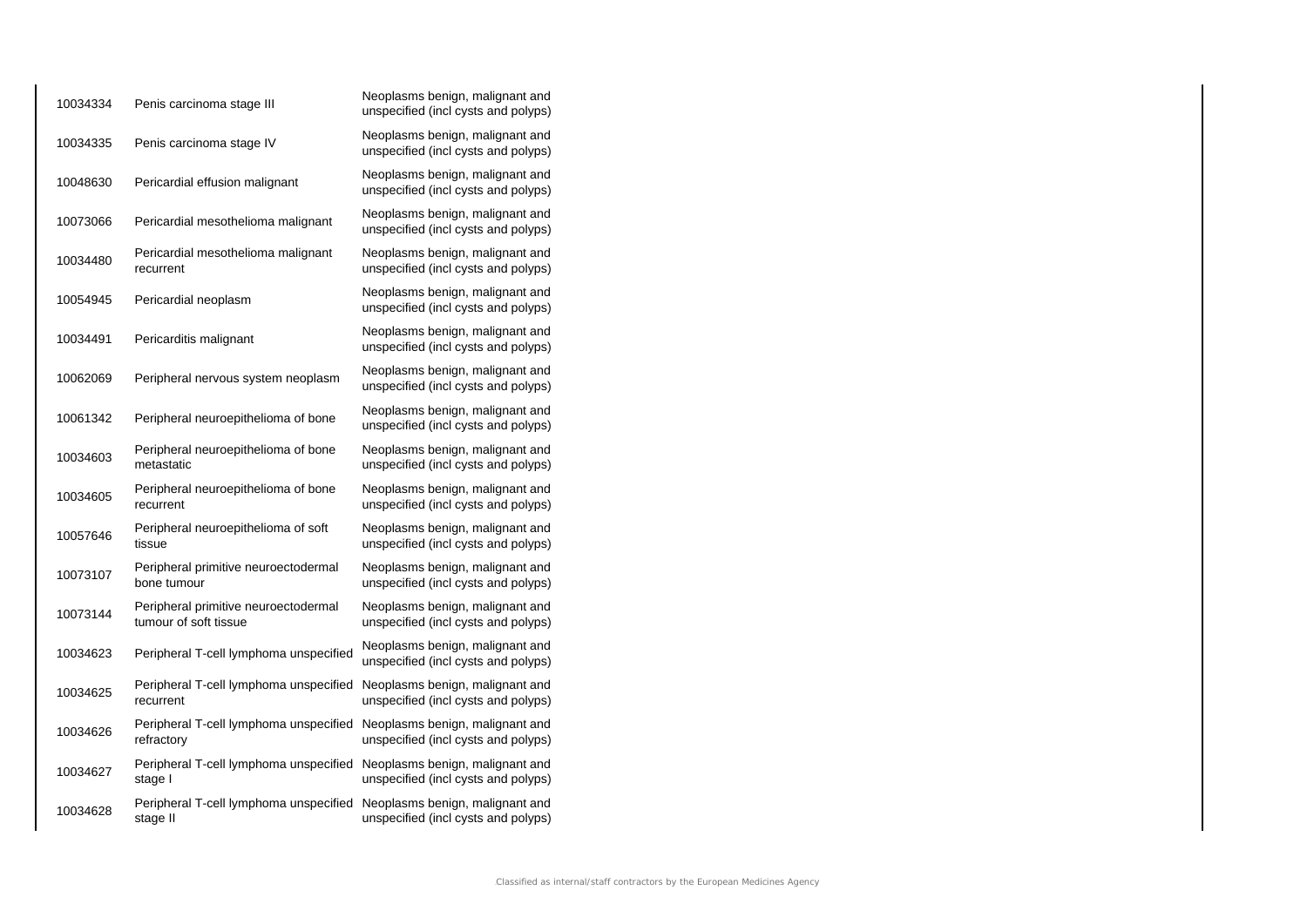| 10034629 | Peripheral T-cell lymphoma unspecified Neoplasms benign, malignant and<br>stage III | unspecified (incl cysts and polyps)                                    |
|----------|-------------------------------------------------------------------------------------|------------------------------------------------------------------------|
| 10034630 | Peripheral T-cell lymphoma unspecified<br>stage IV                                  | Neoplasms benign, malignant and<br>unspecified (incl cysts and polyps) |
| 10068974 | Peritoneal carcinoma metastatic                                                     | Neoplasms benign, malignant and<br>unspecified (incl cysts and polyps) |
| 10056558 | Peritoneal mesothelioma malignant                                                   | Neoplasms benign, malignant and<br>unspecified (incl cysts and polyps) |
| 10034671 | Peritoneal mesothelioma malignant<br>recurrent                                      | Neoplasms benign, malignant and<br>unspecified (incl cysts and polyps) |
| 10051949 | Peritoneal sarcoma                                                                  | Neoplasms benign, malignant and<br>unspecified (incl cysts and polyps) |
| 10072360 | Peritumoural oedema                                                                 | Neoplasms benign, malignant and<br>unspecified (incl cysts and polyps) |
| 10085067 | Perivascular epithelioid cell tumour                                                | Neoplasms benign, malignant and<br>unspecified (incl cysts and polyps) |
| 10034800 | Phaeochromocytoma                                                                   | Neoplasms benign, malignant and<br>unspecified (incl cysts and polyps) |
| 10068778 | Phaeochromocytoma crisis                                                            | Neoplasms benign, malignant and<br>unspecified (incl cysts and polyps) |
| 10051710 | Phaeochromocytoma malignant                                                         | Neoplasms benign, malignant and<br>unspecified (incl cysts and polyps) |
| 10034811 | Pharyngeal cancer                                                                   | Neoplasms benign, malignant and<br>unspecified (incl cysts and polyps) |
| 10055104 | Pharyngeal cancer metastatic                                                        | Neoplasms benign, malignant and<br>unspecified (incl cysts and polyps) |
| 10034813 | Pharyngeal cancer recurrent                                                         | Neoplasms benign, malignant and<br>unspecified (incl cysts and polyps) |
| 10034814 | Pharyngeal cancer stage 0                                                           | Neoplasms benign, malignant and<br>unspecified (incl cysts and polyps) |
| 10034815 | Pharyngeal cancer stage I                                                           | Neoplasms benign, malignant and<br>unspecified (incl cysts and polyps) |
| 10034816 | Pharyngeal cancer stage II                                                          | Neoplasms benign, malignant and<br>unspecified (incl cysts and polyps) |
| 10034817 | Pharyngeal cancer stage III                                                         | Neoplasms benign, malignant and<br>unspecified (incl cysts and polyps) |
| 10034818 | Pharyngeal cancer stage IV                                                          | Neoplasms benign, malignant and<br>unspecified (incl cysts and polyps) |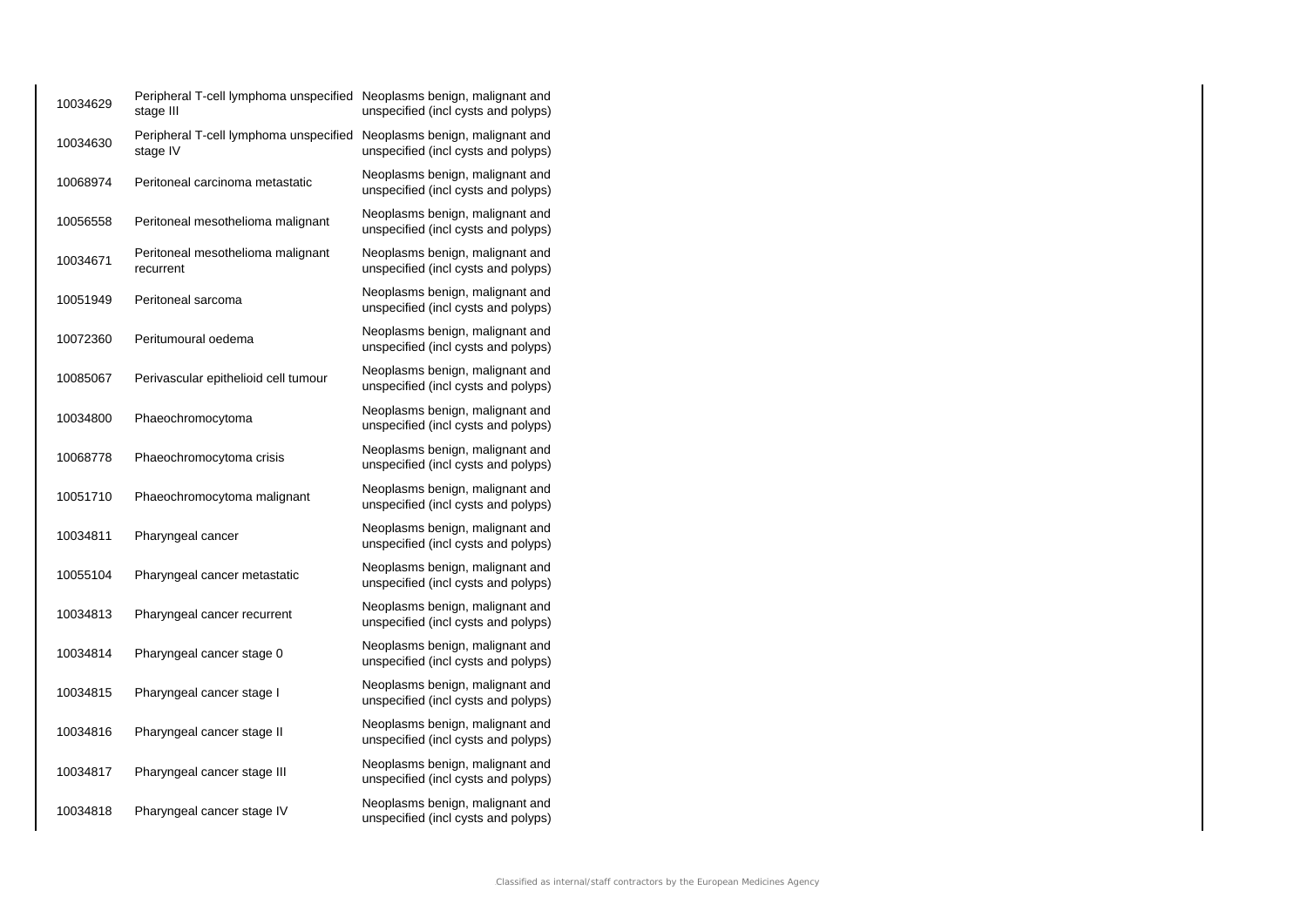| 10080017 | Philadelphia positive acute lymphocytic<br>leukaemia | Neoplasms benign, malignant and<br>unspecified (incl cysts and polyps) |
|----------|------------------------------------------------------|------------------------------------------------------------------------|
| 10082180 | Philadelphia positive chronic myeloid<br>leukaemia   | Neoplasms benign, malignant and<br>unspecified (incl cysts and polyps) |
| 10075614 | Pilomatrix carcinoma                                 | Neoplasms benign, malignant and<br>unspecified (incl cysts and polyps) |
| 10035052 | Pineal germinoma                                     | Neoplasms benign, malignant and<br>unspecified (incl cysts and polyps) |
| 10061537 | Pineal parenchymal neoplasm<br>malignant             | Neoplasms benign, malignant and<br>unspecified (incl cysts and polyps) |
| 10050487 | Pinealoblastoma                                      | Neoplasms benign, malignant and<br>unspecified (incl cysts and polyps) |
| 10035057 | Pinealoma                                            | Neoplasms benign, malignant and<br>unspecified (incl cysts and polyps) |
| 10035059 | Pineocytoma                                          | Neoplasms benign, malignant and<br>unspecified (incl cysts and polyps) |
| 10055106 | Pituitary cancer metastatic                          | Neoplasms benign, malignant and<br>unspecified (incl cysts and polyps) |
| 10057838 | Pituitary neoplasm malignant recurrent               | Neoplasms benign, malignant and<br>unspecified (incl cysts and polyps) |
| 10035104 | Pituitary tumour                                     | Neoplasms benign, malignant and<br>unspecified (incl cysts and polyps) |
| 10057316 | Pituitary tumour recurrent                           | Neoplasms benign, malignant and<br>unspecified (incl cysts and polyps) |
| 10056718 | Placental chorioangioma                              | Neoplasms benign, malignant and<br>unspecified (incl cysts and polyps) |
| 10035222 | Plasma cell leukaemia                                | Neoplasms benign, malignant and<br>unspecified (incl cysts and polyps) |
| 10035226 | Plasma cell myeloma                                  | Neoplasms benign, malignant and<br>unspecified (incl cysts and polyps) |
| 10073133 | Plasma cell myeloma recurrent                        | Neoplasms benign, malignant and<br>unspecified (incl cysts and polyps) |
| 10081847 | Plasma cell myeloma refractory                       | Neoplasms benign, malignant and<br>unspecified (incl cysts and polyps) |
| 10065039 | Plasmablastic lymphoma                               | Neoplasms benign, malignant and<br>unspecified (incl cysts and polyps) |
| 10035484 | Plasmacytoma                                         | Neoplasms benign, malignant and<br>unspecified (incl cysts and polyps) |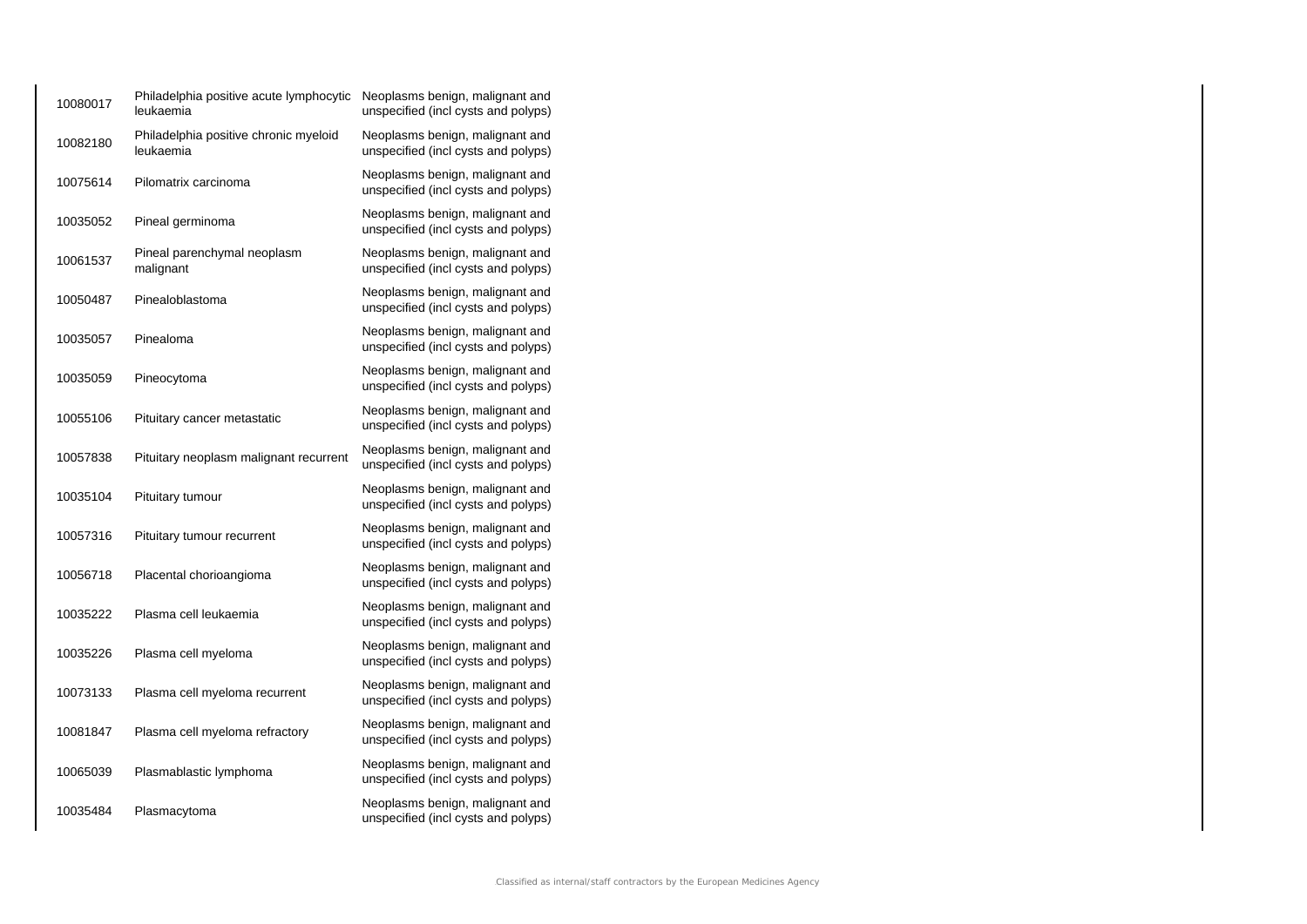| 10082419 | Pleomorphic leiomyosarcoma                       | Neoplasms benign, malignant and<br>unspecified (incl cysts and polyps) |
|----------|--------------------------------------------------|------------------------------------------------------------------------|
| 10073138 | Pleomorphic liposarcoma                          | Neoplasms benign, malignant and<br>unspecified (incl cysts and polyps) |
| 10073143 | Pleomorphic malignant fibrous<br>histiocytoma    | Neoplasms benign, malignant and<br>unspecified (incl cysts and polyps) |
| 10035603 | Pleural mesothelioma                             | Neoplasms benign, malignant and<br>unspecified (incl cysts and polyps) |
| 10059518 | Pleural mesothelioma malignant                   | Neoplasms benign, malignant and<br>unspecified (incl cysts and polyps) |
| 10035607 | Pleural mesothelioma malignant<br>recurrent      | Neoplasms benign, malignant and<br>unspecified (incl cysts and polyps) |
| 10051950 | Pleural sarcoma                                  | Neoplasms benign, malignant and<br>unspecified (incl cysts and polyps) |
| 10080682 | Pleuropulmonary blastoma                         | Neoplasms benign, malignant and<br>unspecified (incl cysts and polyps) |
| 10053869 | POEMS syndrome                                   | Neoplasms benign, malignant and<br>unspecified (incl cysts and polyps) |
| 10036057 | Polycythaemia vera                               | Neoplasms benign, malignant and<br>unspecified (incl cysts and polyps) |
| 10076603 | Poorly differentiated thyroid carcinoma          | Neoplasms benign, malignant and<br>unspecified (incl cysts and polyps) |
| 10063609 | Porocarcinoma                                    | Neoplasms benign, malignant and<br>unspecified (incl cysts and polyps) |
| 10051358 | Post transplant lymphoproliferative<br>disorder  | Neoplasms benign, malignant and<br>unspecified (incl cysts and polyps) |
| 10036334 | Postcricoid cancer                               | Neoplasms benign, malignant and<br>unspecified (incl cysts and polyps) |
| 10036523 | Precursor B-lymphoblastic lymphoma               | Neoplasms benign, malignant and<br>unspecified (incl cysts and polyps) |
| 10060910 | Precursor B-lymphoblastic lymphoma<br>recurrent  | Neoplasms benign, malignant and<br>unspecified (incl cysts and polyps) |
| 10060911 | Precursor B-lymphoblastic lymphoma<br>refractory | Neoplasms benign, malignant and<br>unspecified (incl cysts and polyps) |
| 10036532 | Precursor B-lymphoblastic lymphoma<br>stage I    | Neoplasms benign, malignant and<br>unspecified (incl cysts and polyps) |
| 10036533 | Precursor B-lymphoblastic lymphoma<br>stage II   | Neoplasms benign, malignant and<br>unspecified (incl cysts and polyps) |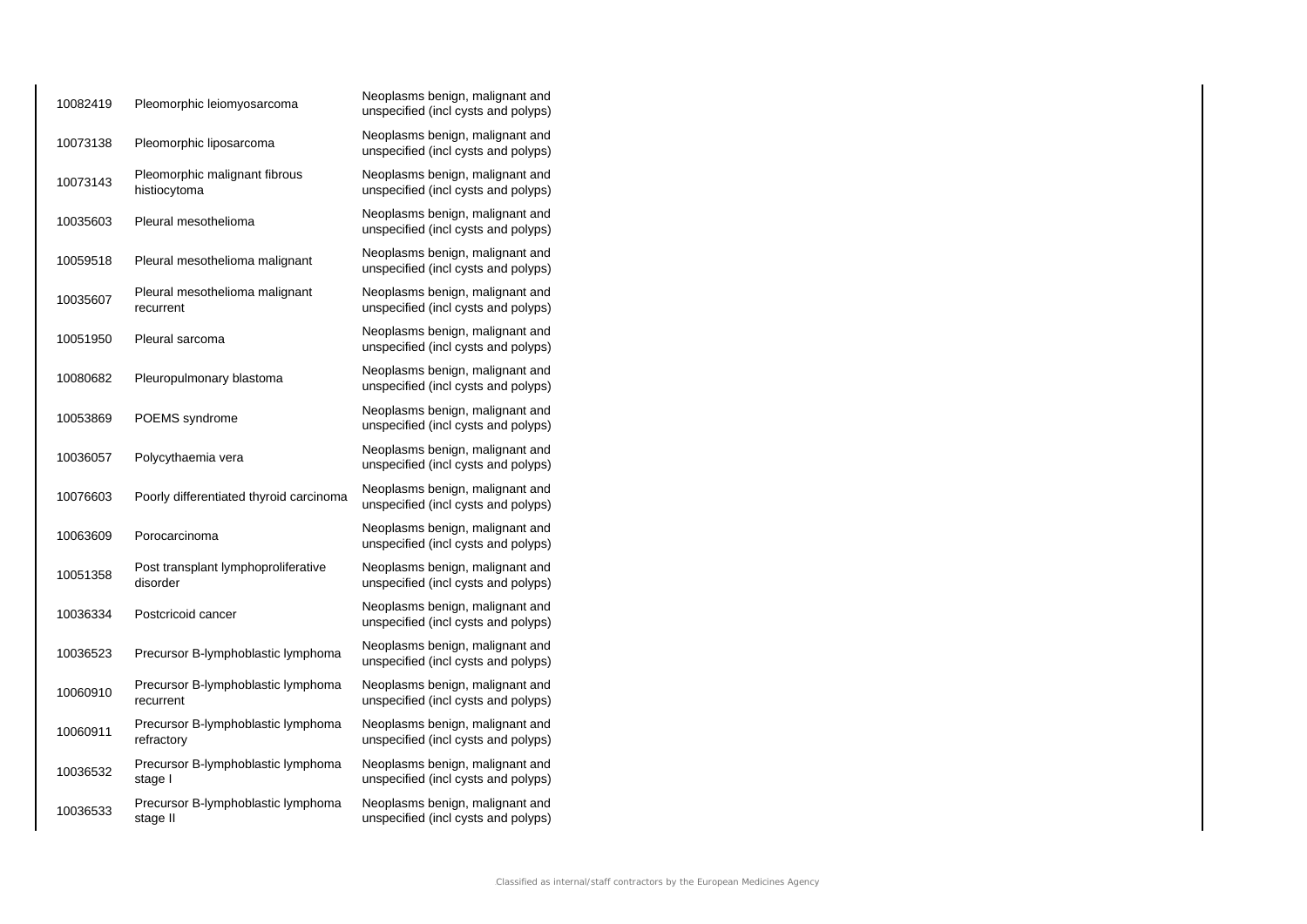| 10036534 | Precursor B-lymphoblastic lymphoma<br>stage III            | Neoplasms benign, malignant and<br>unspecified (incl cysts and polyps) |
|----------|------------------------------------------------------------|------------------------------------------------------------------------|
| 10036535 | Precursor B-lymphoblastic lymphoma<br>stage IV             | Neoplasms benign, malignant and<br>unspecified (incl cysts and polyps) |
| 10082373 | Precursor T-lymphoblastic leukaemia<br>acute               | Neoplasms benign, malignant and<br>unspecified (incl cysts and polyps) |
| 10036543 | Precursor T-lymphoblastic<br>lymphoma/leukaemia            | Neoplasms benign, malignant and<br>unspecified (incl cysts and polyps) |
| 10036546 | Precursor T-lymphoblastic<br>lymphoma/leukaemia recurrent  | Neoplasms benign, malignant and<br>unspecified (incl cysts and polyps) |
| 10036547 | Precursor T-lymphoblastic<br>lymphoma/leukaemia refractory | Neoplasms benign, malignant and<br>unspecified (incl cysts and polyps) |
| 10036548 | Precursor T-lymphoblastic<br>lymphoma/leukaemia stage I    | Neoplasms benign, malignant and<br>unspecified (incl cysts and polyps) |
| 10036549 | Precursor T-lymphoblastic<br>lymphoma/leukaemia stage II   | Neoplasms benign, malignant and<br>unspecified (incl cysts and polyps) |
| 10036550 | Precursor T-lymphoblastic<br>lymphoma/leukaemia stage III  | Neoplasms benign, malignant and<br>unspecified (incl cysts and polyps) |
| 10036551 | Precursor T-lymphoblastic<br>lymphoma/leukaemia stage IV   | Neoplasms benign, malignant and<br>unspecified (incl cysts and polyps) |
| 10081036 | Primary breast lymphoma                                    | Neoplasms benign, malignant and<br>unspecified (incl cysts and polyps) |
| 10075993 | Primary cardiac lymphoma                                   | Neoplasms benign, malignant and<br>unspecified (incl cysts and polyps) |
| 10065857 | Primary effusion lymphoma                                  | Neoplasms benign, malignant and<br>unspecified (incl cysts and polyps) |
| 10078972 | Primary gastrointestinal follicular<br>lymphoma            | Neoplasms benign, malignant and<br>unspecified (incl cysts and polyps) |
| 10036710 | Primary mediastinal large B-cell<br>lymphoma               | Neoplasms benign, malignant and<br>unspecified (incl cysts and polyps) |
| 10036713 | Primary mediastinal large B-cell<br>lymphoma recurrent     | Neoplasms benign, malignant and<br>unspecified (incl cysts and polyps) |
| 10036714 | Primary mediastinal large B-cell<br>lymphoma refractory    | Neoplasms benign, malignant and<br>unspecified (incl cysts and polyps) |
| 10036715 | Primary mediastinal large B-cell<br>lymphoma stage I       | Neoplasms benign, malignant and<br>unspecified (incl cysts and polyps) |
| 10036716 | Primary mediastinal large B-cell<br>lymphoma stage II      | Neoplasms benign, malignant and<br>unspecified (incl cysts and polyps) |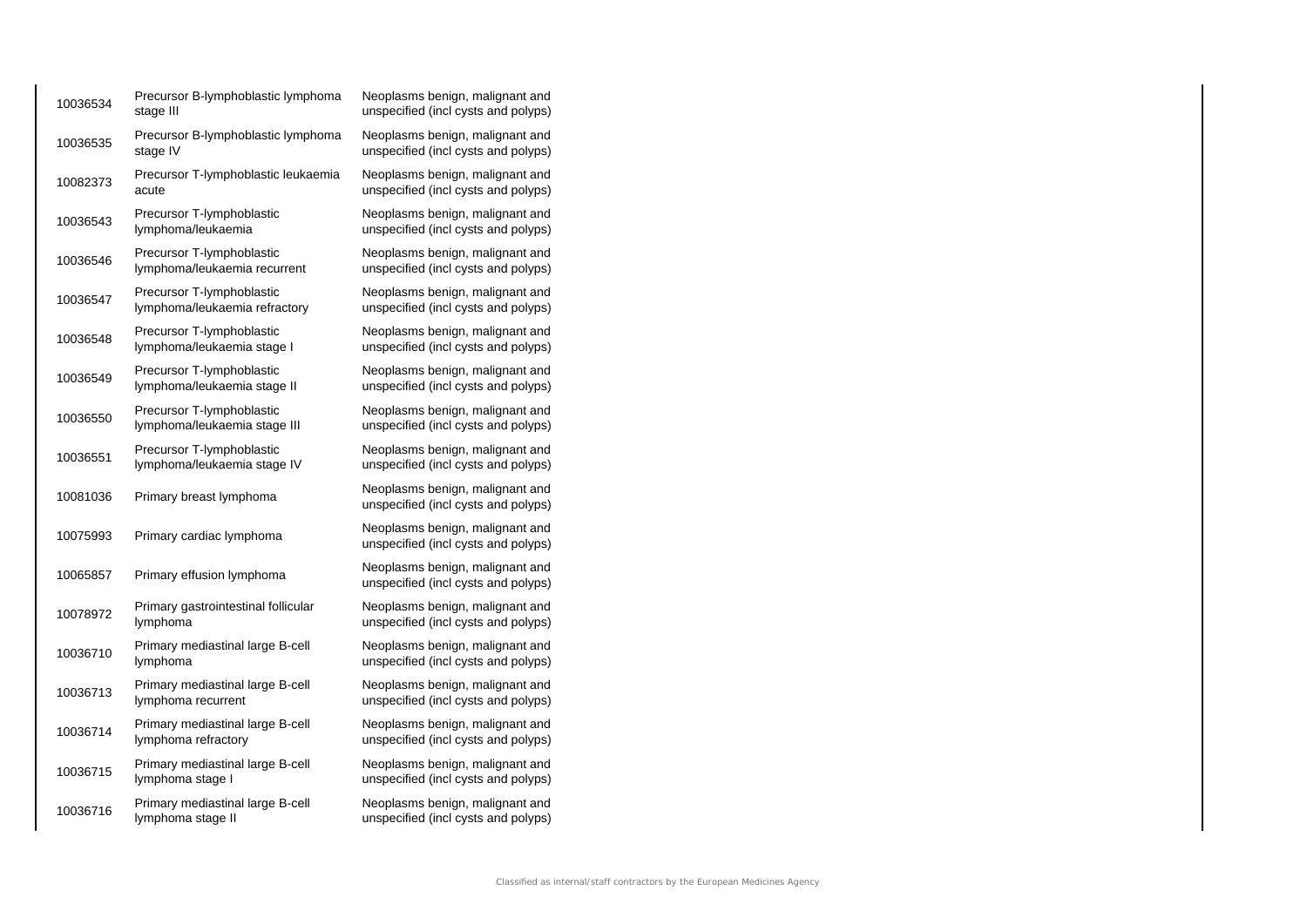| 10036717 | Primary mediastinal large B-cell<br>lymphoma stage III | Neoplasms benign, malignant and<br>unspecified (incl cysts and polyps) |
|----------|--------------------------------------------------------|------------------------------------------------------------------------|
| 10036718 | Primary mediastinal large B-cell<br>lymphoma stage IV  | Neoplasms benign, malignant and<br>unspecified (incl cysts and polyps) |
| 10077161 | Primary myelofibrosis                                  | Neoplasms benign, malignant and<br>unspecified (incl cysts and polyps) |
| 10080717 | Primary pulmonary melanoma                             | Neoplasms benign, malignant and<br>unspecified (incl cysts and polyps) |
| 10057846 | Primitive neuroectodermal tumour                       | Neoplasms benign, malignant and<br>unspecified (incl cysts and polyps) |
| 10068910 | Primitive neuroectodermal tumour<br>metastatic         | Neoplasms benign, malignant and<br>unspecified (incl cysts and polyps) |
| 10036831 | Prolactin-producing pituitary tumour                   | Neoplasms benign, malignant and<br>unspecified (incl cysts and polyps) |
| 10036888 | Prolymphocytic leukaemia                               | Neoplasms benign, malignant and<br>unspecified (incl cysts and polyps) |
| 10060862 | Prostate cancer                                        | Neoplasms benign, malignant and<br>unspecified (incl cysts and polyps) |
| 10036909 | Prostate cancer metastatic                             | Neoplasms benign, malignant and<br>unspecified (incl cysts and polyps) |
| 10036911 | Prostate cancer recurrent                              | Neoplasms benign, malignant and<br>unspecified (incl cysts and polyps) |
| 10036912 | Prostate cancer stage 0                                | Neoplasms benign, malignant and<br>unspecified (incl cysts and polyps) |
| 10036917 | Prostate cancer stage I                                | Neoplasms benign, malignant and<br>unspecified (incl cysts and polyps) |
| 10036918 | Prostate cancer stage II                               | Neoplasms benign, malignant and<br>unspecified (incl cysts and polyps) |
| 10036919 | Prostate cancer stage III                              | Neoplasms benign, malignant and<br>unspecified (incl cysts and polyps) |
| 10036920 | Prostate cancer stage IV                               | Neoplasms benign, malignant and<br>unspecified (incl cysts and polyps) |
| 10037138 | Pseudomyxoma peritonei                                 | Neoplasms benign, malignant and<br>unspecified (incl cysts and polyps) |
| 10079988 | Pulmonary tumour thrombotic<br>microangiopathy         | Neoplasms benign, malignant and<br>unspecified (incl cysts and polyps) |
| 10037732 | Queyrat erythroplasia                                  | Neoplasms benign, malignant and<br>unspecified (incl cysts and polyps) |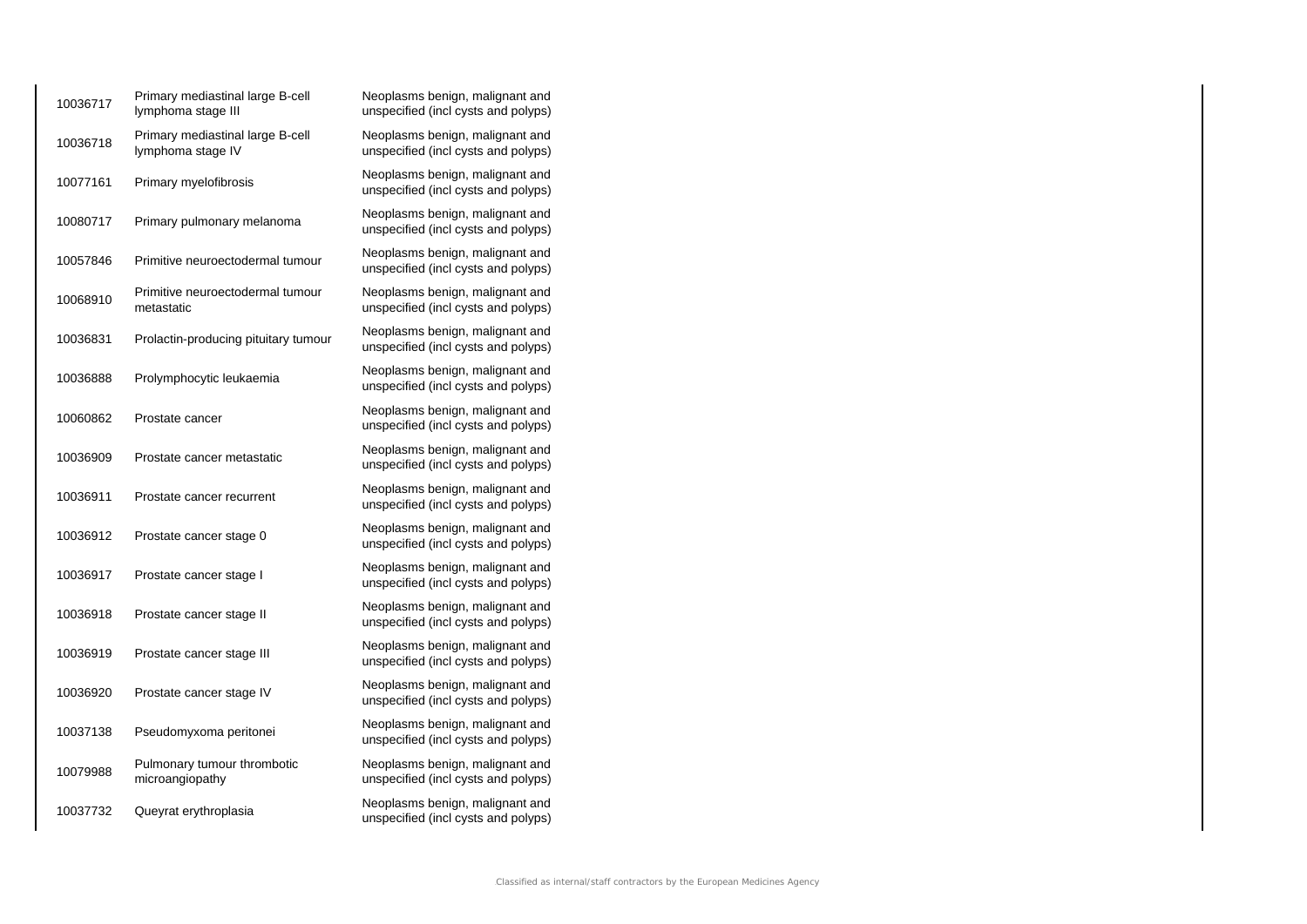| 10038019 | Rectal adenocarcinoma                                     | Neoplasms benign, malignant and<br>unspecified (incl cysts and polyps) |
|----------|-----------------------------------------------------------|------------------------------------------------------------------------|
| 10038038 | Rectal cancer                                             | Neoplasms benign, malignant and<br>unspecified (incl cysts and polyps) |
| 10055097 | Rectal cancer metastatic                                  | Neoplasms benign, malignant and<br>unspecified (incl cysts and polyps) |
| 10038046 | Rectal cancer recurrent                                   | Neoplasms benign, malignant and<br>unspecified (incl cysts and polyps) |
| 10038047 | Rectal cancer stage 0                                     | Neoplasms benign, malignant and<br>unspecified (incl cysts and polyps) |
| 10038048 | Rectal cancer stage I                                     | Neoplasms benign, malignant and<br>unspecified (incl cysts and polyps) |
| 10038049 | Rectal cancer stage II                                    | Neoplasms benign, malignant and<br>unspecified (incl cysts and polyps) |
| 10038050 | Rectal cancer stage III                                   | Neoplasms benign, malignant and<br>unspecified (incl cysts and polyps) |
| 10038051 | Rectal cancer stage IV                                    | Neoplasms benign, malignant and<br>unspecified (incl cysts and polyps) |
| 10038086 | Rectosigmoid cancer                                       | Neoplasms benign, malignant and<br>unspecified (incl cysts and polyps) |
| 10069728 | Rectosigmoid cancer metastatic                            | Neoplasms benign, malignant and<br>unspecified (incl cysts and polyps) |
| 10038094 | Rectosigmoid cancer recurrent                             | Neoplasms benign, malignant and<br>unspecified (incl cysts and polyps) |
| 10038095 | Rectosigmoid cancer stage 0                               | Neoplasms benign, malignant and<br>unspecified (incl cysts and polyps) |
| 10038096 | Rectosigmoid cancer stage I                               | Neoplasms benign, malignant and<br>unspecified (incl cysts and polyps) |
| 10038097 | Rectosigmoid cancer stage II                              | Neoplasms benign, malignant and<br>unspecified (incl cysts and polyps) |
| 10038098 | Rectosigmoid cancer stage III                             | Neoplasms benign, malignant and<br>unspecified (incl cysts and polyps) |
| 10038099 | Rectosigmoid cancer stage IV                              | Neoplasms benign, malignant and<br>unspecified (incl cysts and polyps) |
| 10038111 | Recurrent cancer                                          | Neoplasms benign, malignant and<br>unspecified (incl cysts and polyps) |
| 10078934 | Recurrent N-ras mutation-positive<br>colorectal carcinoma | Neoplasms benign, malignant and<br>unspecified (incl cysts and polyps) |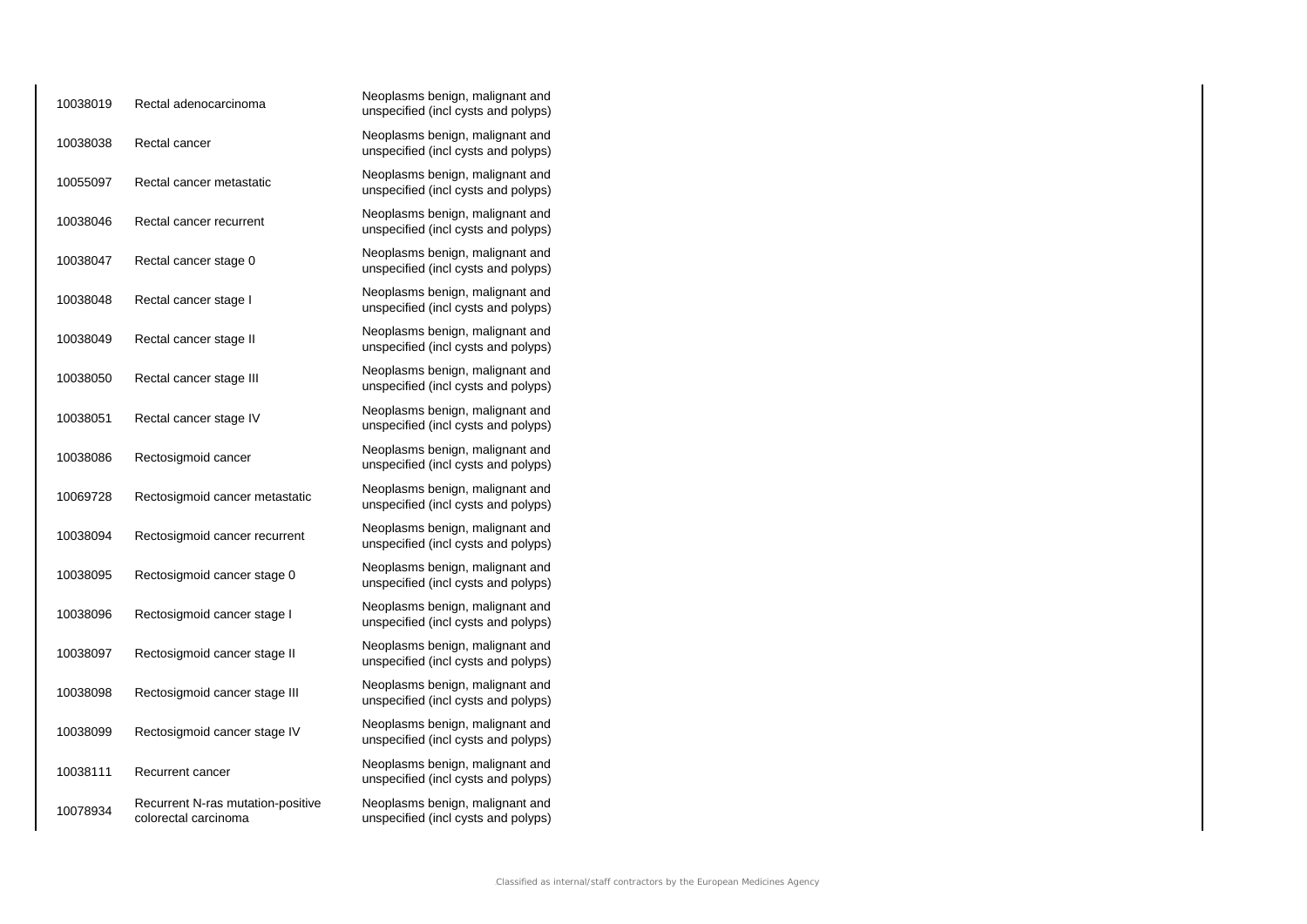| 10038270 | Refractory anaemia with an excess of<br>blasts      | Neoplasms benign, malignant and<br>unspecified (incl cysts and polyps) |
|----------|-----------------------------------------------------|------------------------------------------------------------------------|
| 10038272 | Refractory anaemia with ringed<br>sideroblasts      | Neoplasms benign, malignant and<br>unspecified (incl cysts and polyps) |
| 10070308 | Refractory cancer                                   | Neoplasms benign, malignant and<br>unspecified (incl cysts and polyps) |
| 10067959 | Refractory cytopenia with multilineage<br>dysplasia | Neoplasms benign, malignant and<br>unspecified (incl cysts and polyps) |
| 10072684 | Refractory cytopenia with unilineage<br>dysplasia   | Neoplasms benign, malignant and<br>unspecified (incl cysts and polyps) |
| 10051948 | Renal adenoma                                       | Neoplasms benign, malignant and<br>unspecified (incl cysts and polyps) |
| 10038389 | Renal cancer                                        | Neoplasms benign, malignant and<br>unspecified (incl cysts and polyps) |
| 10050018 | Renal cancer metastatic                             | Neoplasms benign, malignant and<br>unspecified (incl cysts and polyps) |
| 10038390 | Renal cancer recurrent                              | Neoplasms benign, malignant and<br>unspecified (incl cysts and polyps) |
| 10038391 | Renal cancer stage I                                | Neoplasms benign, malignant and<br>unspecified (incl cysts and polyps) |
| 10038392 | Renal cancer stage II                               | Neoplasms benign, malignant and<br>unspecified (incl cysts and polyps) |
| 10038393 | Renal cancer stage III                              | Neoplasms benign, malignant and<br>unspecified (incl cysts and polyps) |
| 10038394 | Renal cancer stage IV                               | Neoplasms benign, malignant and<br>unspecified (incl cysts and polyps) |
| 10067946 | Renal cell carcinoma                                | Neoplasms benign, malignant and<br>unspecified (incl cysts and polyps) |
| 10038410 | Renal cell carcinoma recurrent                      | Neoplasms benign, malignant and<br>unspecified (incl cysts and polyps) |
| 10038411 | Renal cell carcinoma stage I                        | Neoplasms benign, malignant and<br>unspecified (incl cysts and polyps) |
| 10038412 | Renal cell carcinoma stage II                       | Neoplasms benign, malignant and<br>unspecified (incl cysts and polyps) |
| 10038413 | Renal cell carcinoma stage III                      | Neoplasms benign, malignant and<br>unspecified (incl cysts and polyps) |
| 10038414 | Renal cell carcinoma stage IV                       | Neoplasms benign, malignant and<br>unspecified (incl cysts and polyps) |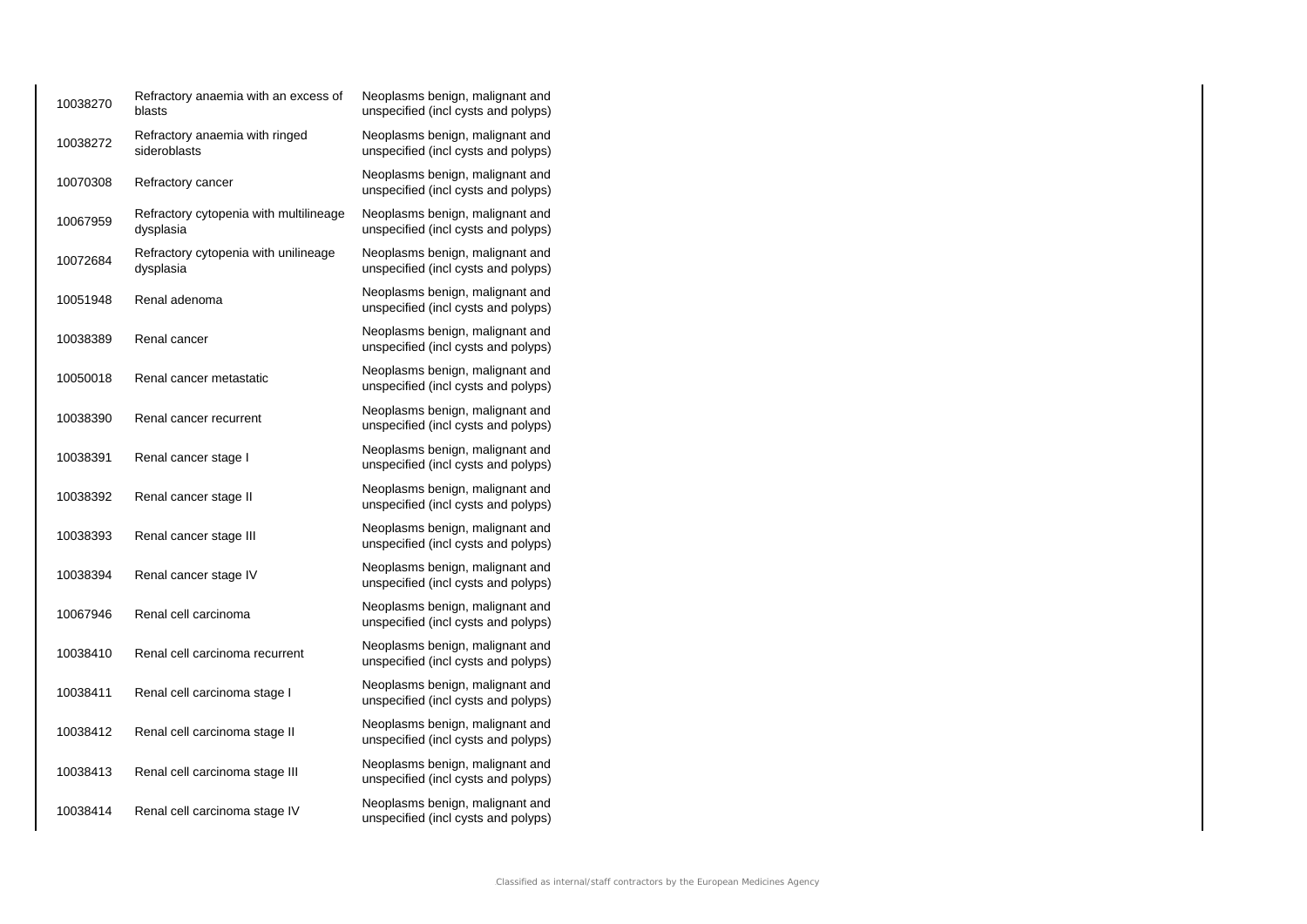| 10083207 | Renal hamartoma                     | Neoplasms benign, malignant and<br>unspecified (incl cysts and polyps) |
|----------|-------------------------------------|------------------------------------------------------------------------|
| 10038724 | Respiratory tract carcinoma in situ | Neoplasms benign, malignant and<br>unspecified (incl cysts and polyps) |
| 10038878 | Retinal melanoma                    | Neoplasms benign, malignant and<br>unspecified (incl cysts and polyps) |
| 10038916 | Retinoblastoma                      | Neoplasms benign, malignant and<br>unspecified (incl cysts and polyps) |
| 10038956 | Retro-orbital neoplasm              | Neoplasms benign, malignant and<br>unspecified (incl cysts and polyps) |
| 10038977 | Retroperitoneal cancer              | Neoplasms benign, malignant and<br>unspecified (incl cysts and polyps) |
| 10056664 | Retroperitoneal neoplasm            | Neoplasms benign, malignant and<br>unspecified (incl cysts and polyps) |
| 10062485 | Retroperitoneal neoplasm metastatic | Neoplasms benign, malignant and<br>unspecified (incl cysts and polyps) |
| 10073334 | Rhabdoid tumour                     | Neoplasms benign, malignant and<br>unspecified (incl cysts and polyps) |
| 10039019 | Rhabdoid tumour of the kidney       | Neoplasms benign, malignant and<br>unspecified (incl cysts and polyps) |
| 10039022 | Rhabdomyosarcoma                    | Neoplasms benign, malignant and<br>unspecified (incl cysts and polyps) |
| 10039027 | Rhabdomyosarcoma recurrent          | Neoplasms benign, malignant and<br>unspecified (incl cysts and polyps) |
| 10073139 | Round cell liposarcoma              | Neoplasms benign, malignant and<br>unspecified (incl cysts and polyps) |
| 10061934 | Salivary gland cancer               | Neoplasms benign, malignant and<br>unspecified (incl cysts and polyps) |
| 10039398 | Salivary gland cancer recurrent     | Neoplasms benign, malignant and<br>unspecified (incl cysts and polyps) |
| 10039399 | Salivary gland cancer stage 0       | Neoplasms benign, malignant and<br>unspecified (incl cysts and polyps) |
| 10039400 | Salivary gland cancer stage I       | Neoplasms benign, malignant and<br>unspecified (incl cysts and polyps) |
| 10039401 | Salivary gland cancer stage II      | Neoplasms benign, malignant and<br>unspecified (incl cysts and polyps) |
| 10039402 | Salivary gland cancer stage III     | Neoplasms benign, malignant and<br>unspecified (incl cysts and polyps) |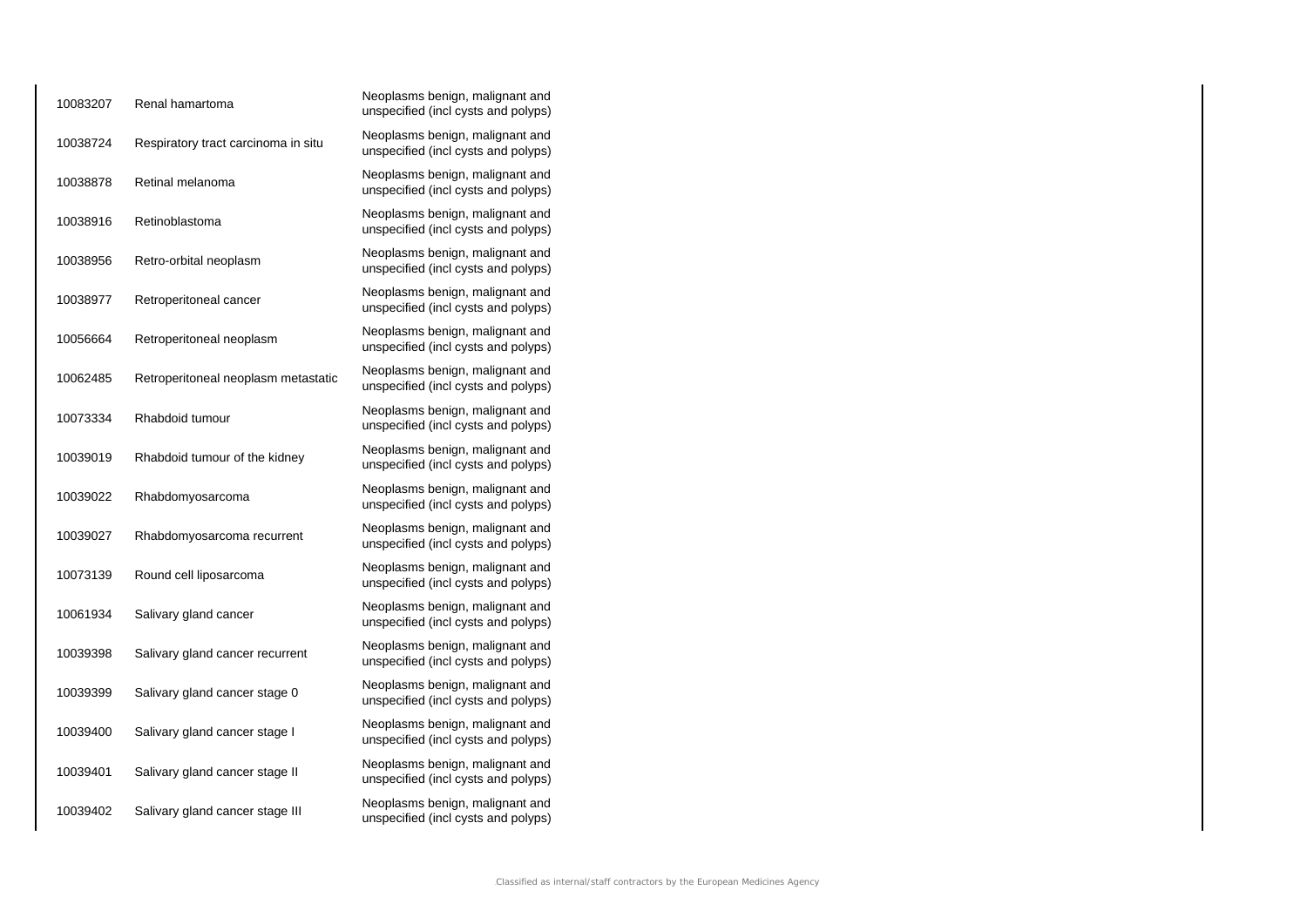| 10039403 | Salivary gland cancer stage IV    | Neoplasms benign, malignant and<br>unspecified (incl cysts and polyps) |
|----------|-----------------------------------|------------------------------------------------------------------------|
| 10039491 | Sarcoma                           | Neoplasms benign, malignant and<br>unspecified (incl cysts and polyps) |
| 10068595 | Sarcoma metastatic                | Neoplasms benign, malignant and<br>unspecified (incl cysts and polyps) |
| 10039495 | Sarcoma of skin                   | Neoplasms benign, malignant and<br>unspecified (incl cysts and polyps) |
| 10039497 | Sarcoma uterus                    | Neoplasms benign, malignant and<br>unspecified (incl cysts and polyps) |
| 10080324 | Sarcomatoid carcinoma             | Neoplasms benign, malignant and<br>unspecified (incl cysts and polyps) |
| 10081400 | Sarcomatoid carcinoma of the lung | Neoplasms benign, malignant and<br>unspecified (incl cysts and polyps) |
| 10073065 | Sarcomatoid mesothelioma          | Neoplasms benign, malignant and<br>unspecified (incl cysts and polyps) |
| 10039500 | Sarcomatosis                      | Neoplasms benign, malignant and<br>unspecified (incl cysts and polyps) |
| 10039744 | Scrotal cancer                    | Neoplasms benign, malignant and<br>unspecified (incl cysts and polyps) |
| 10068784 | Sebaceous carcinoma               | Neoplasms benign, malignant and<br>unspecified (incl cysts and polyps) |
| 10039801 | Second primary malignancy         | Neoplasms benign, malignant and<br>unspecified (incl cysts and polyps) |
| 10039893 | Secretory adenoma of pituitary    | Neoplasms benign, malignant and<br>unspecified (incl cysts and polyps) |
| 10039956 | Seminoma                          | Neoplasms benign, malignant and<br>unspecified (incl cysts and polyps) |
| 10054913 | Serous cystadenocarcinoma ovary   | Neoplasms benign, malignant and<br>unspecified (incl cysts and polyps) |
| 10073117 | Sertoli cell testicular tumour    | Neoplasms benign, malignant and<br>unspecified (incl cysts and polyps) |
| 10057266 | Signet-ring cell carcinoma        | Neoplasms benign, malignant and<br>unspecified (incl cysts and polyps) |
| 10055105 | Sinus cancer metastatic           | Neoplasms benign, malignant and<br>unspecified (incl cysts and polyps) |
| 10072891 | Skin angiosarcoma                 | Neoplasms benign, malignant and<br>unspecified (incl cysts and polyps) |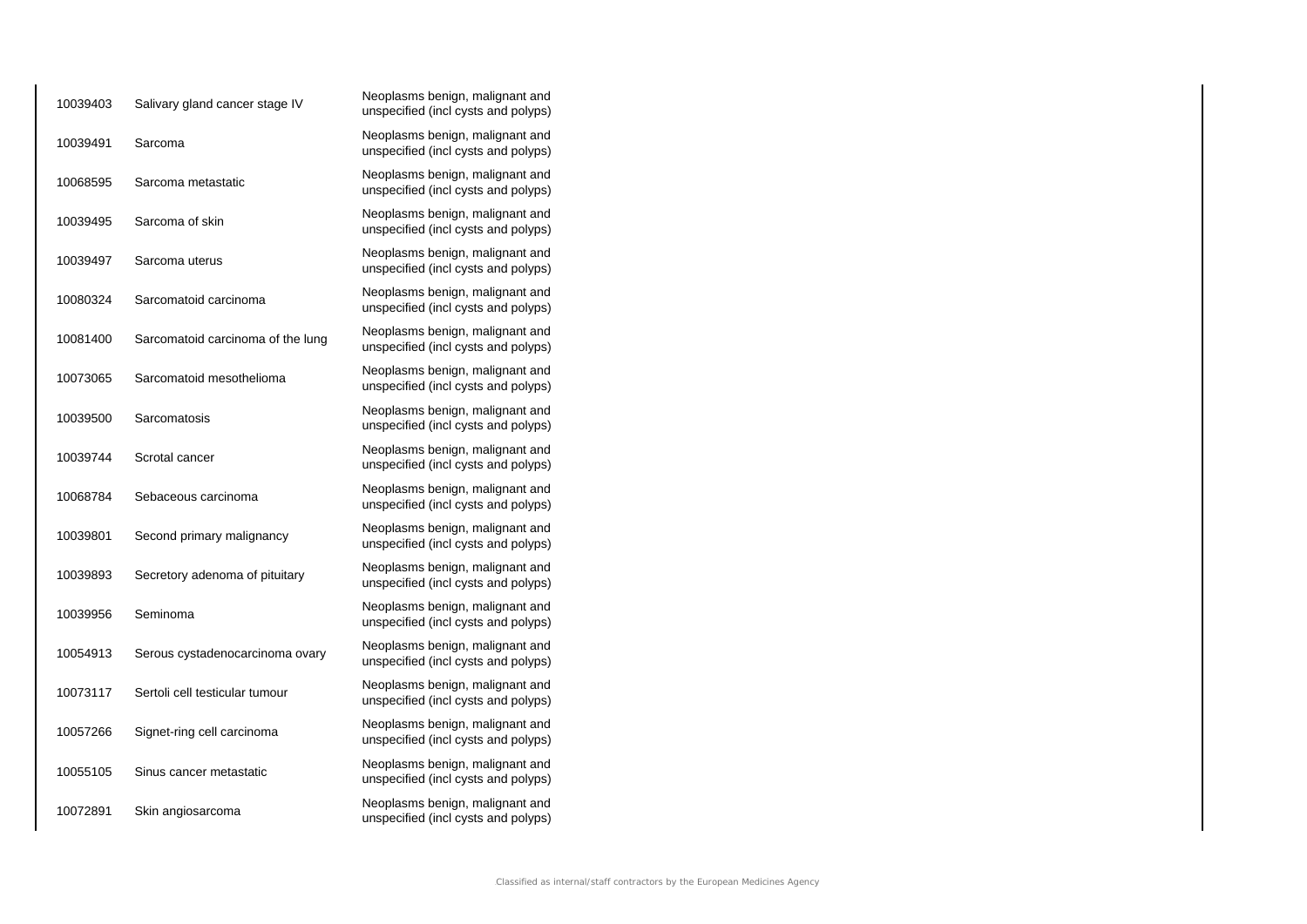| 10040808 | Skin cancer                                | Neoplasms benign, malignant and<br>unspecified (incl cysts and polyps) |
|----------|--------------------------------------------|------------------------------------------------------------------------|
| 10055115 | Skin cancer metastatic                     | Neoplasms benign, malignant and<br>unspecified (incl cysts and polyps) |
| 10077314 | Skin squamous cell carcinoma<br>metastatic | Neoplasms benign, malignant and<br>unspecified (incl cysts and polyps) |
| 10081136 | Skin squamous cell carcinoma recurrent     | Neoplasms benign, malignant and<br>unspecified (incl cysts and polyps) |
| 10041056 | Small cell carcinoma                       | Neoplasms benign, malignant and<br>unspecified (incl cysts and polyps) |
| 10041057 | Small cell carcinoma of the cervix         | Neoplasms benign, malignant and<br>unspecified (incl cysts and polyps) |
| 10041067 | Small cell lung cancer                     | Neoplasms benign, malignant and<br>unspecified (incl cysts and polyps) |
| 10041068 | Small cell lung cancer extensive stage     | Neoplasms benign, malignant and<br>unspecified (incl cysts and polyps) |
| 10041069 | Small cell lung cancer limited stage       | Neoplasms benign, malignant and<br>unspecified (incl cysts and polyps) |
| 10059514 | Small cell lung cancer metastatic          | Neoplasms benign, malignant and<br>unspecified (incl cysts and polyps) |
| 10041070 | Small cell lung cancer recurrent           | Neoplasms benign, malignant and<br>unspecified (incl cysts and polyps) |
| 10073373 | Small intestine adenocarcinoma             | Neoplasms benign, malignant and<br>unspecified (incl cysts and polyps) |
| 10054184 | Small intestine carcinoma                  | Neoplasms benign, malignant and<br>unspecified (incl cysts and polyps) |
| 10041121 | Small intestine carcinoma metastatic       | Neoplasms benign, malignant and<br>unspecified (incl cysts and polyps) |
| 10041124 | Small intestine carcinoma recurrent        | Neoplasms benign, malignant and<br>unspecified (incl cysts and polyps) |
| 10059368 | Small intestine carcinoma stage 0          | Neoplasms benign, malignant and<br>unspecified (incl cysts and polyps) |
| 10059369 | Small intestine carcinoma stage I          | Neoplasms benign, malignant and<br>unspecified (incl cysts and polyps) |
| 10059370 | Small intestine carcinoma stage II         | Neoplasms benign, malignant and<br>unspecified (incl cysts and polyps) |
| 10059371 | Small intestine carcinoma stage III        | Neoplasms benign, malignant and<br>unspecified (incl cysts and polyps) |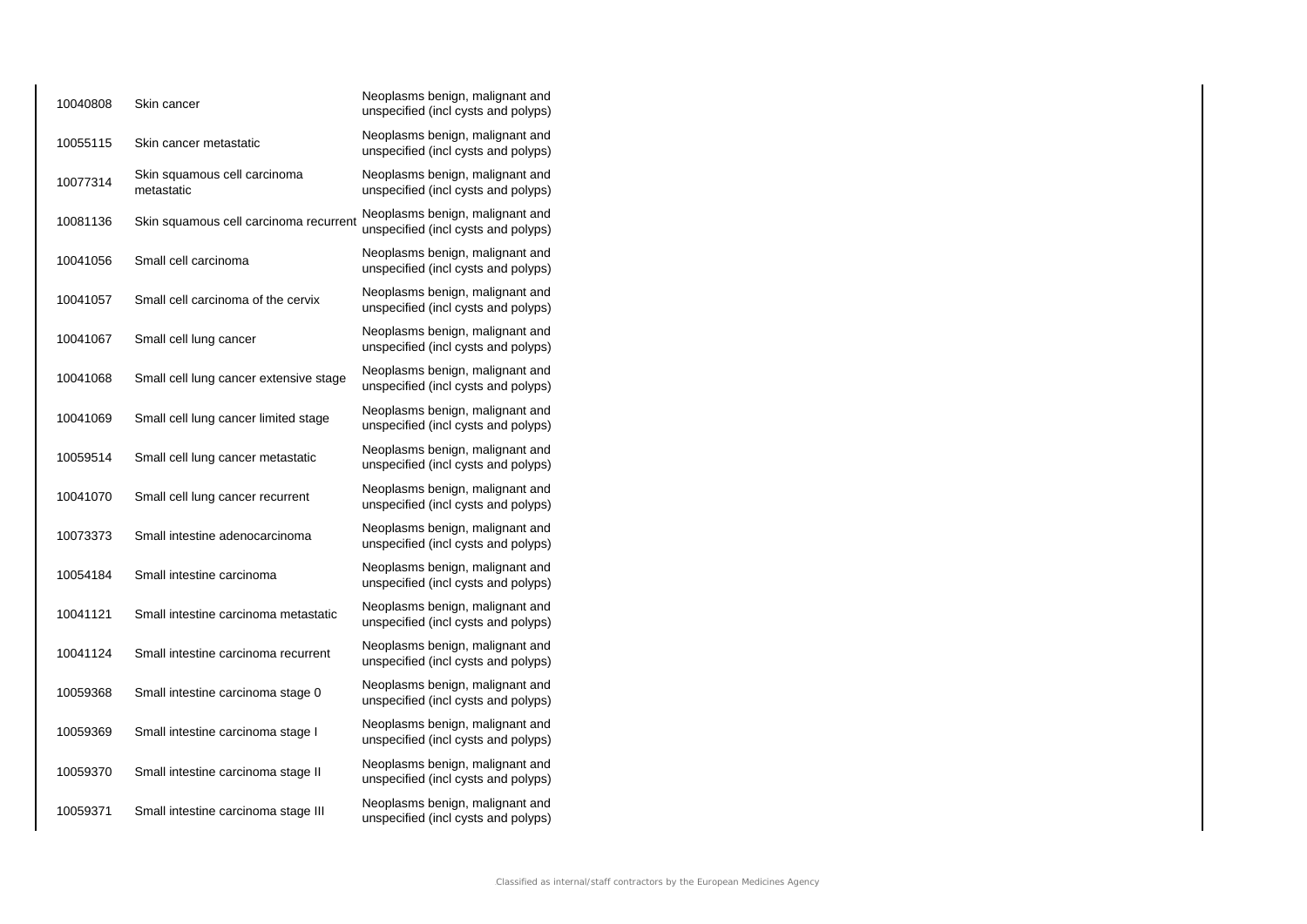| 10059372 | Small intestine carcinoma stage IV              | Neoplasms benign, malignant and<br>unspecified (incl cysts and polyps) |
|----------|-------------------------------------------------|------------------------------------------------------------------------|
| 10041127 | Small intestine leiomyosarcoma                  | Neoplasms benign, malignant and<br>unspecified (incl cysts and polyps) |
| 10075333 | Soft tissue sarcoma                             | Neoplasms benign, malignant and<br>unspecified (incl cysts and polyps) |
| 10069345 | Solid pseudopapillary tumour of the<br>pancreas | Neoplasms benign, malignant and<br>unspecified (incl cysts and polyps) |
| 10041329 | Somatostatinoma                                 | Neoplasms benign, malignant and<br>unspecified (incl cysts and polyps) |
| 10073118 | Spermatocytic seminoma                          | Neoplasms benign, malignant and<br>unspecified (incl cysts and polyps) |
| 10064898 | Spinal cord lipoma                              | Neoplasms benign, malignant and<br>unspecified (incl cysts and polyps) |
| 10062261 | Spinal cord neoplasm                            | Neoplasms benign, malignant and<br>unspecified (incl cysts and polyps) |
| 10041579 | Spinal meningioma benign                        | Neoplasms benign, malignant and<br>unspecified (incl cysts and polyps) |
| 10041580 | Spinal meningioma malignant                     | Neoplasms benign, malignant and<br>unspecified (incl cysts and polyps) |
| 10049067 | Spindle cell sarcoma                            | Neoplasms benign, malignant and<br>unspecified (incl cysts and polyps) |
| 10062113 | Splenic marginal zone lymphoma                  | Neoplasms benign, malignant and<br>unspecified (incl cysts and polyps) |
| 10041652 | Splenic marginal zone lymphoma<br>recurrent     | Neoplasms benign, malignant and<br>unspecified (incl cysts and polyps) |
| 10041653 | Splenic marginal zone lymphoma<br>refractory    | Neoplasms benign, malignant and<br>unspecified (incl cysts and polyps) |
| 10041654 | Splenic marginal zone lymphoma stage<br>ı       | Neoplasms benign, malignant and<br>unspecified (incl cysts and polyps) |
| 10041655 | Splenic marginal zone lymphoma stage<br>Ш       | Neoplasms benign, malignant and<br>unspecified (incl cysts and polyps) |
| 10041656 | Splenic marginal zone lymphoma stage<br>Ш       | Neoplasms benign, malignant and<br>unspecified (incl cysts and polyps) |
| 10041657 | Splenic marginal zone lymphoma stage<br>IV      | Neoplasms benign, malignant and<br>unspecified (incl cysts and polyps) |
| 10053190 | Splenic neoplasm malignancy<br>unspecified      | Neoplasms benign, malignant and<br>unspecified (incl cysts and polyps) |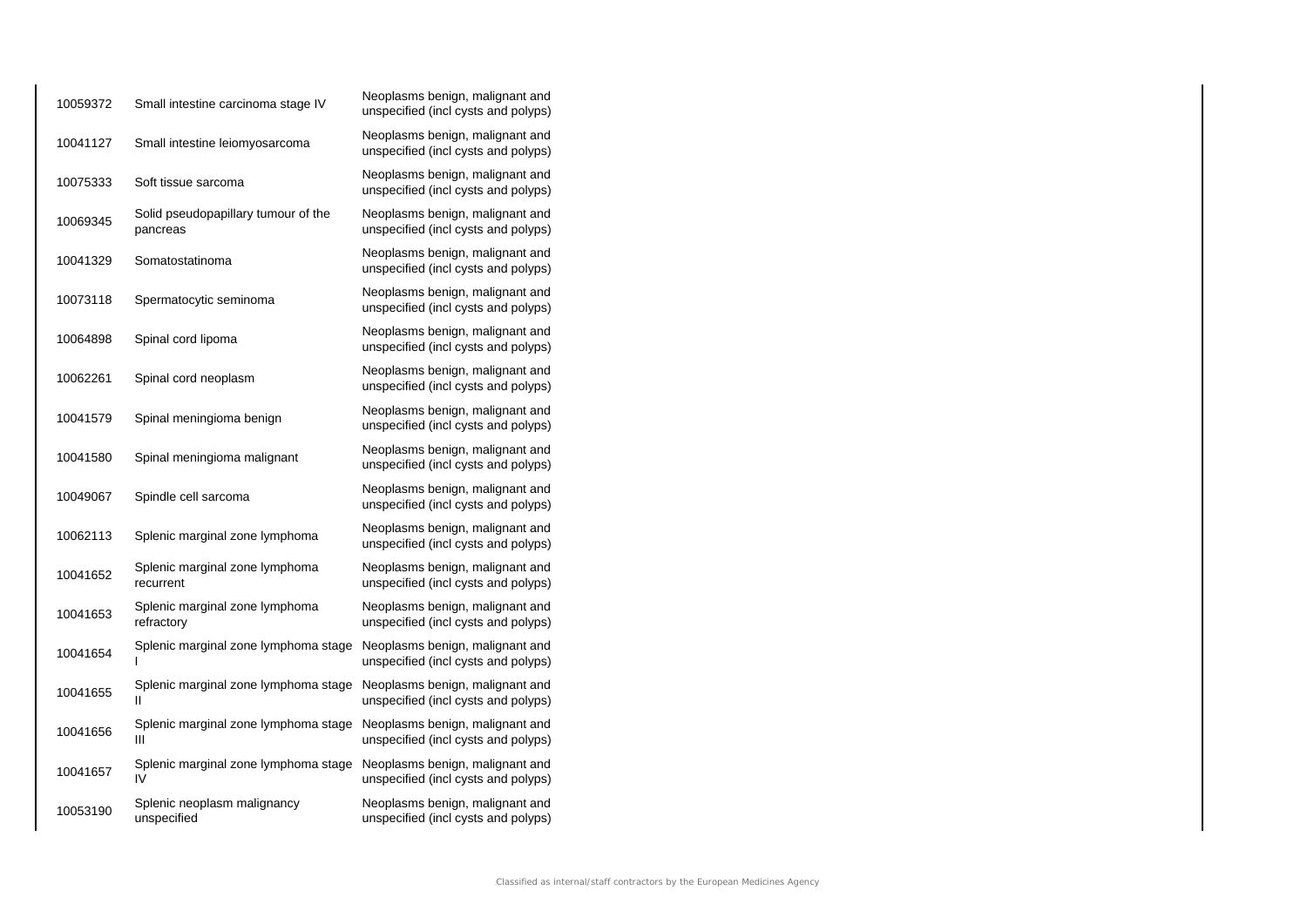| 10079307 | Squamous cell breast carcinoma                  | Neoplasms benign, malignant and<br>unspecified (incl cysts and polyps) |
|----------|-------------------------------------------------|------------------------------------------------------------------------|
| 10041823 | Squamous cell carcinoma                         | Neoplasms benign, malignant and<br>unspecified (incl cysts and polyps) |
| 10060121 | Squamous cell carcinoma of head and<br>neck     | Neoplasms benign, malignant and<br>unspecified (incl cysts and polyps) |
| 10041826 | Squamous cell carcinoma of lung                 | Neoplasms benign, malignant and<br>unspecified (incl cysts and polyps) |
| 10066471 | Squamous cell carcinoma of pharynx              | Neoplasms benign, malignant and<br>unspecified (incl cysts and polyps) |
| 10041834 | Squamous cell carcinoma of skin                 | Neoplasms benign, malignant and<br>unspecified (incl cysts and polyps) |
| 10041848 | Squamous cell carcinoma of the cervix           | Neoplasms benign, malignant and<br>unspecified (incl cysts and polyps) |
| 10041849 | Squamous cell carcinoma of the<br>hypopharynx   | Neoplasms benign, malignant and<br>unspecified (incl cysts and polyps) |
| 10041857 | Squamous cell carcinoma of the oral<br>cavity   | Neoplasms benign, malignant and<br>unspecified (incl cysts and polyps) |
| 10082230 | Squamous cell carcinoma of the parotid<br>gland | Neoplasms benign, malignant and<br>unspecified (incl cysts and polyps) |
| 10041865 | Squamous cell carcinoma of the tongue           | Neoplasms benign, malignant and<br>unspecified (incl cysts and polyps) |
| 10041866 | Squamous cell carcinoma of the vagina           | Neoplasms benign, malignant and<br>unspecified (incl cysts and polyps) |
| 10041875 | Squamous cell carcinoma of the vulva            | Neoplasms benign, malignant and<br>unspecified (incl cysts and polyps) |
| 10041883 | Squamous endometrial carcinoma                  | Neoplasms benign, malignant and<br>unspecified (incl cysts and polyps) |
| 10059498 | Stewart-Treves syndrome                         | Neoplasms benign, malignant and<br>unspecified (incl cysts and polyps) |
| 10042549 | Superficial spreading melanoma stage I          | Neoplasms benign, malignant and<br>unspecified (incl cysts and polyps) |
| 10042550 | Superficial spreading melanoma stage<br>Ш       | Neoplasms benign, malignant and<br>unspecified (incl cysts and polyps) |
| 10042551 | Superficial spreading melanoma stage<br>Ш       | Neoplasms benign, malignant and<br>unspecified (incl cysts and polyps) |
| 10042552 | Superficial spreading melanoma stage<br>IV      | Neoplasms benign, malignant and<br>unspecified (incl cysts and polyps) |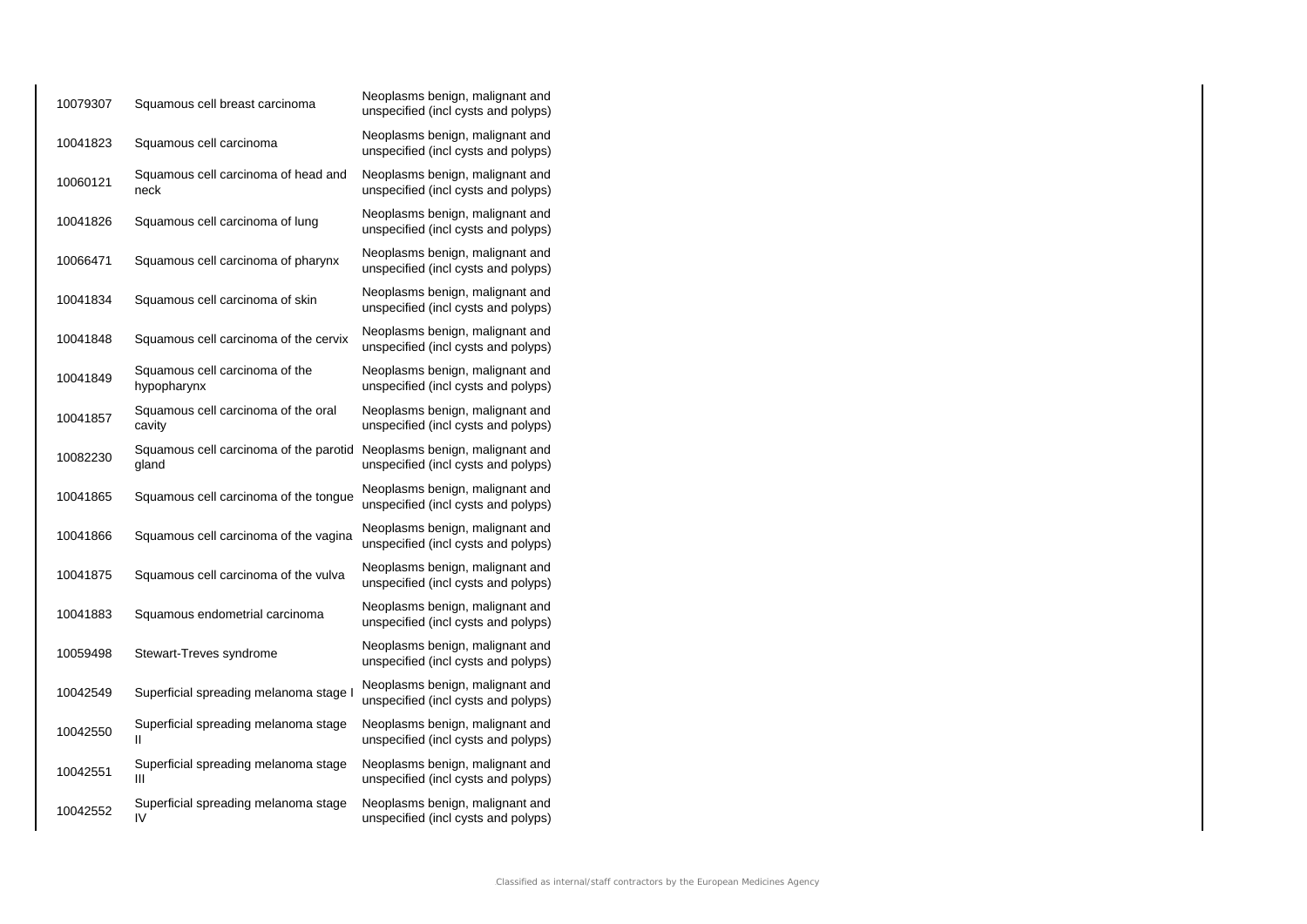| 10042553 | Superficial spreading melanoma stage<br>unspecified | Neoplasms benign, malignant and<br>unspecified (incl cysts and polyps) |
|----------|-----------------------------------------------------|------------------------------------------------------------------------|
| 10042658 | Sweat gland tumour                                  | Neoplasms benign, malignant and<br>unspecified (incl cysts and polyps) |
| 10042863 | Synovial sarcoma                                    | Neoplasms benign, malignant and<br>unspecified (incl cysts and polyps) |
| 10042864 | Synovial sarcoma metastatic                         | Neoplasms benign, malignant and<br>unspecified (incl cysts and polyps) |
| 10042867 | Synovial sarcoma recurrent                          | Neoplasms benign, malignant and<br>unspecified (incl cysts and polyps) |
| 10042949 | Systemic mastocytosis                               | Neoplasms benign, malignant and<br>unspecified (incl cysts and polyps) |
| 10042970 | T-cell chronic lymphocytic leukaemia                | Neoplasms benign, malignant and<br>unspecified (incl cysts and polyps) |
| 10042971 | T-cell lymphoma                                     | Neoplasms benign, malignant and<br>unspecified (incl cysts and polyps) |
| 10042979 | T-cell lymphoma recurrent                           | Neoplasms benign, malignant and<br>unspecified (incl cysts and polyps) |
| 10042980 | T-cell lymphoma refractory                          | Neoplasms benign, malignant and<br>unspecified (incl cysts and polyps) |
| 10042981 | T-cell lymphoma stage I                             | Neoplasms benign, malignant and<br>unspecified (incl cysts and polyps) |
| 10042982 | T-cell lymphoma stage II                            | Neoplasms benign, malignant and<br>unspecified (incl cysts and polyps) |
| 10042983 | T-cell lymphoma stage III                           | Neoplasms benign, malignant and<br>unspecified (incl cysts and polyps) |
| 10042984 | T-cell lymphoma stage IV                            | Neoplasms benign, malignant and<br>unspecified (incl cysts and polyps) |
| 10042985 | T-cell prolymphocytic leukaemia                     | Neoplasms benign, malignant and<br>unspecified (incl cysts and polyps) |
| 10042987 | T-cell type acute leukaemia                         | Neoplasms benign, malignant and<br>unspecified (incl cysts and polyps) |
| 10042989 | T-cell unclassifiable lymphoma high<br>grade        | Neoplasms benign, malignant and<br>unspecified (incl cysts and polyps) |
| 10042990 | T-cell unclassifiable lymphoma low<br>grade         | Neoplasms benign, malignant and<br>unspecified (incl cysts and polyps) |
| 10075076 | <b>TEMPI</b> syndrome                               | Neoplasms benign, malignant and<br>unspecified (incl cysts and polyps) |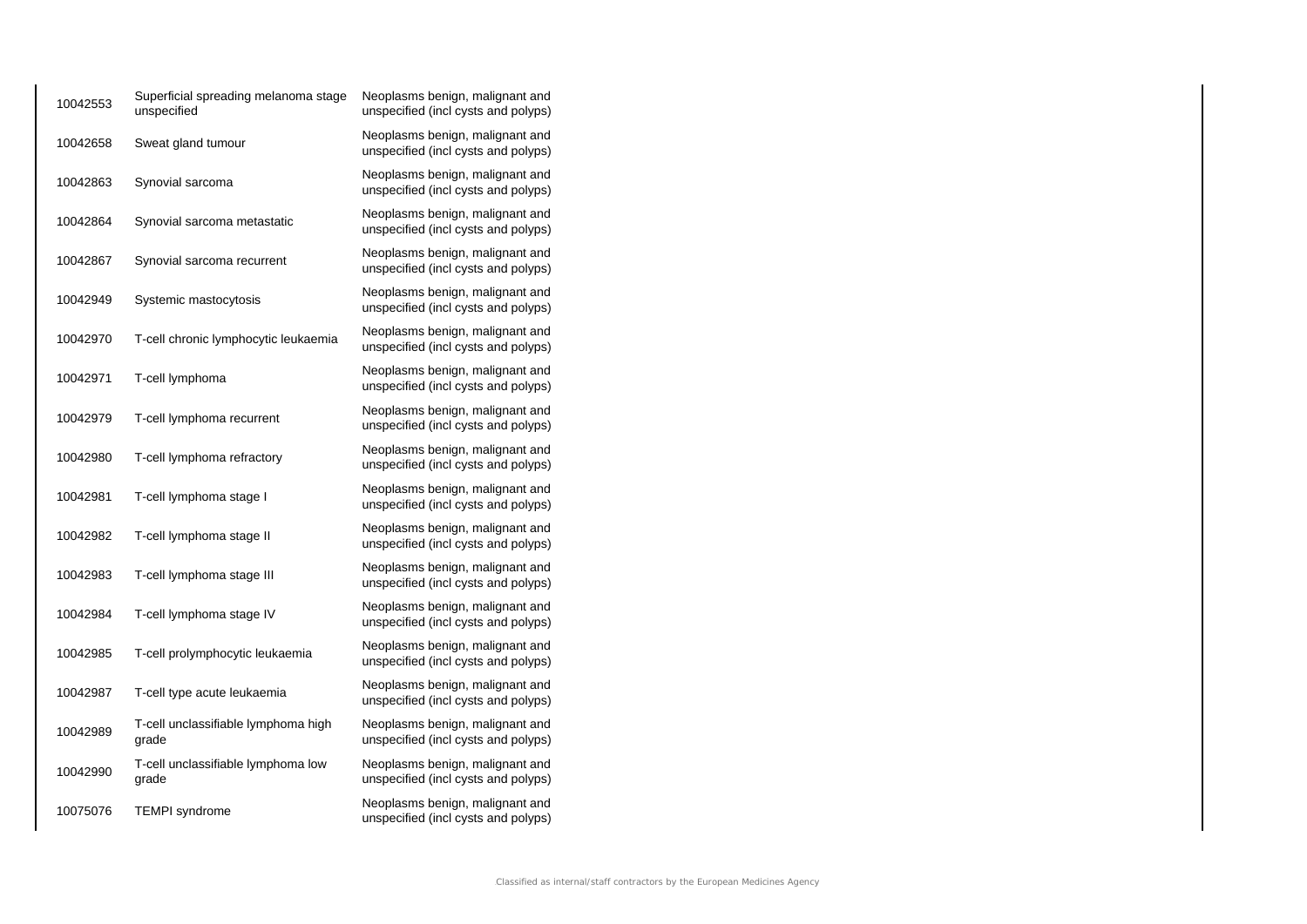| 10055103 | Testicular cancer metastatic                                                 | Neoplasms benign, malignant and<br>unspecified (incl cysts and polyps) |
|----------|------------------------------------------------------------------------------|------------------------------------------------------------------------|
| 10062122 | Testicular choriocarcinoma                                                   | Neoplasms benign, malignant and<br>unspecified (incl cysts and polyps) |
| 10069812 | Testicular choriocarcinoma recurrent                                         | Neoplasms benign, malignant and<br>unspecified (incl cysts and polyps) |
| 10043303 | Testicular choriocarcinoma stage I                                           | Neoplasms benign, malignant and<br>unspecified (incl cysts and polyps) |
| 10043304 | Testicular choriocarcinoma stage II                                          | Neoplasms benign, malignant and<br>unspecified (incl cysts and polyps) |
| 10043305 | Testicular choriocarcinoma stage III                                         | Neoplasms benign, malignant and<br>unspecified (incl cysts and polyps) |
| 10062123 | Testicular embryonal carcinoma                                               | Neoplasms benign, malignant and<br>unspecified (incl cysts and polyps) |
| 10043309 | Testicular embryonal carcinoma stage I                                       | Neoplasms benign, malignant and<br>unspecified (incl cysts and polyps) |
| 10043310 | Testicular embryonal carcinoma stage II                                      | Neoplasms benign, malignant and<br>unspecified (incl cysts and polyps) |
| 10043311 | Testicular embryonal carcinoma stage<br>Ш                                    | Neoplasms benign, malignant and<br>unspecified (incl cysts and polyps) |
| 10061378 | Testicular germ cell cancer                                                  | Neoplasms benign, malignant and<br>unspecified (incl cysts and polyps) |
| 10068694 | Testicular germ cell cancer metastatic                                       | Neoplasms benign, malignant and<br>unspecified (incl cysts and polyps) |
| 10075811 | Testicular germ cell tumour                                                  | Neoplasms benign, malignant and<br>unspecified (incl cysts and polyps) |
| 10073119 | Testicular germ cell tumour mixed                                            | Neoplasms benign, malignant and<br>unspecified (incl cysts and polyps) |
| 10043331 | Testicular germ cell tumour mixed stage Neoplasms benign, malignant and<br>ı | unspecified (incl cysts and polyps)                                    |
| 10043332 | Testicular germ cell tumour mixed stage Neoplasms benign, malignant and<br>н | unspecified (incl cysts and polyps)                                    |
| 10043333 | Testicular germ cell tumour mixed stage Neoplasms benign, malignant and<br>Ш | unspecified (incl cysts and polyps)                                    |
| 10057340 | Testicular leiomyosarcoma                                                    | Neoplasms benign, malignant and<br>unspecified (incl cysts and polyps) |
| 10073120 | Testicular malignant teratoma                                                | Neoplasms benign, malignant and<br>unspecified (incl cysts and polyps) |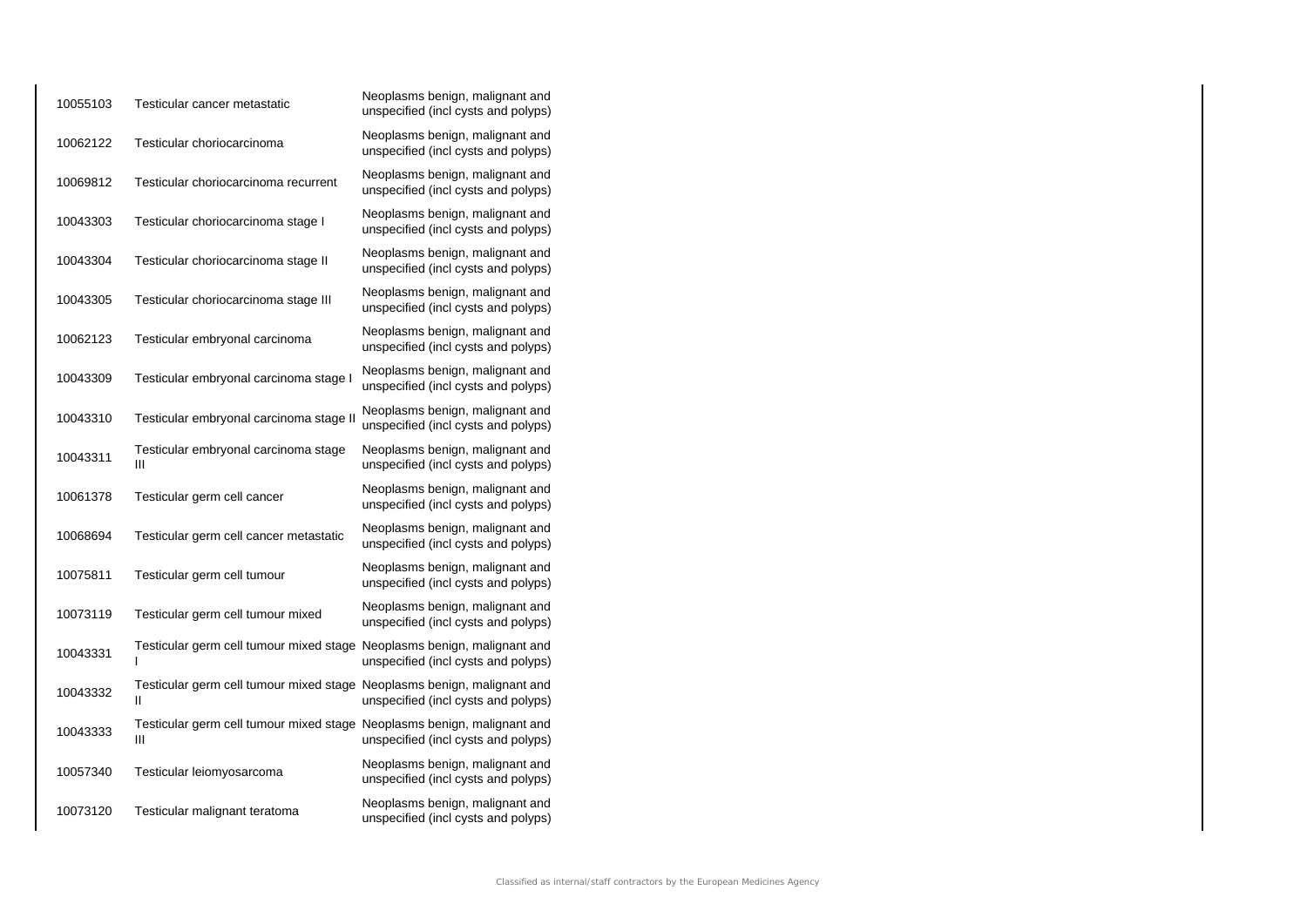| 10043339 | Testicular malignant teratoma stage I   | Neoplasms benign, malignant and<br>unspecified (incl cysts and polyps) |
|----------|-----------------------------------------|------------------------------------------------------------------------|
| 10043340 | Testicular malignant teratoma stage II  | Neoplasms benign, malignant and<br>unspecified (incl cysts and polyps) |
| 10043341 | Testicular malignant teratoma stage III | Neoplasms benign, malignant and<br>unspecified (incl cysts and polyps) |
| 10062124 | Testicular seminoma (pure)              | Neoplasms benign, malignant and<br>unspecified (incl cysts and polyps) |
| 10043350 | Testicular seminoma (pure) stage I      | Neoplasms benign, malignant and<br>unspecified (incl cysts and polyps) |
| 10043351 | Testicular seminoma (pure) stage II     | Neoplasms benign, malignant and<br>unspecified (incl cysts and polyps) |
| 10043352 | Testicular seminoma (pure) stage III    | Neoplasms benign, malignant and<br>unspecified (incl cysts and polyps) |
| 10073121 | Testicular yolk sac tumour              | Neoplasms benign, malignant and<br>unspecified (incl cysts and polyps) |
| 10043357 | Testicular yolk sac tumour stage I      | Neoplasms benign, malignant and<br>unspecified (incl cysts and polyps) |
| 10043358 | Testicular yolk sac tumour stage II     | Neoplasms benign, malignant and<br>unspecified (incl cysts and polyps) |
| 10043359 | Testicular yolk sac tumour stage III    | Neoplasms benign, malignant and<br>unspecified (incl cysts and polyps) |
| 10057644 | Testis cancer                           | Neoplasms benign, malignant and<br>unspecified (incl cysts and polyps) |
| 10069813 | Testis cancer recurrent                 | Neoplasms benign, malignant and<br>unspecified (incl cysts and polyps) |
| 10043515 | Throat cancer                           | Neoplasms benign, malignant and<br>unspecified (incl cysts and polyps) |
| 10055108 | Thymic cancer metastatic                | Neoplasms benign, malignant and<br>unspecified (incl cysts and polyps) |
| 10043670 | Thymoma                                 | Neoplasms benign, malignant and<br>unspecified (incl cysts and polyps) |
| 10061031 | Thymoma malignant                       | Neoplasms benign, malignant and<br>unspecified (incl cysts and polyps) |
| 10043674 | Thymoma malignant recurrent             | Neoplasms benign, malignant and<br>unspecified (incl cysts and polyps) |
| 10072613 | Thyroid B-cell lymphoma                 | Neoplasms benign, malignant and<br>unspecified (incl cysts and polyps) |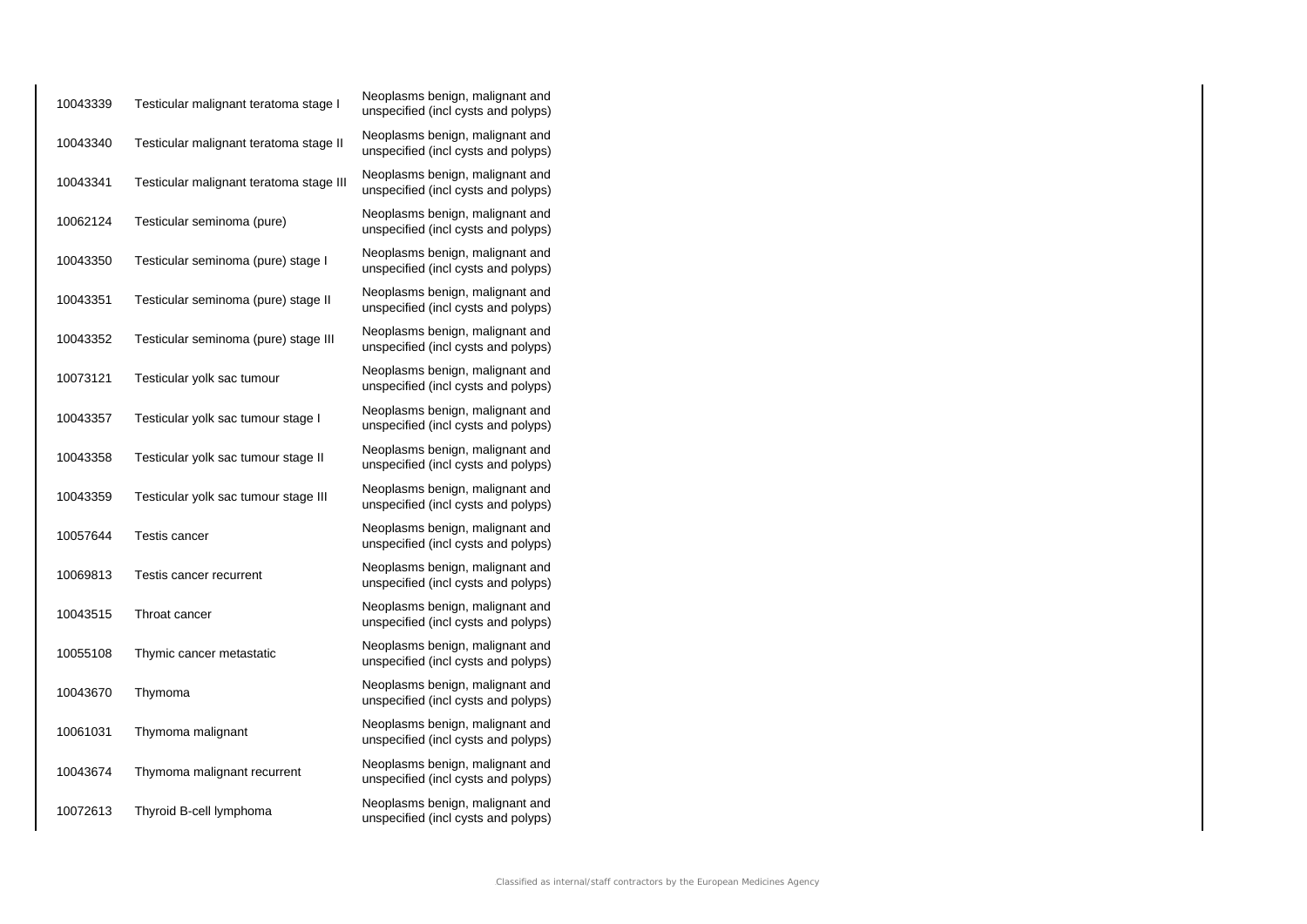| 10066474 | Thyroid cancer                                            | Neoplasms benign, malignant and<br>unspecified (incl cysts and polyps) |
|----------|-----------------------------------------------------------|------------------------------------------------------------------------|
| 10055107 | Thyroid cancer metastatic                                 | Neoplasms benign, malignant and<br>unspecified (incl cysts and polyps) |
| 10072162 | Thyroid cancer recurrent                                  | Neoplasms benign, malignant and<br>unspecified (incl cysts and polyps) |
| 10070567 | Thyroid cancer stage 0                                    | Neoplasms benign, malignant and<br>unspecified (incl cysts and polyps) |
| 10071027 | Thyroid cancer stage I                                    | Neoplasms benign, malignant and<br>unspecified (incl cysts and polyps) |
| 10071028 | Thyroid cancer stage II                                   | Neoplasms benign, malignant and<br>unspecified (incl cysts and polyps) |
| 10071029 | Thyroid cancer stage III                                  | Neoplasms benign, malignant and<br>unspecified (incl cysts and polyps) |
| 10071030 | Thyroid cancer stage IV                                   | Neoplasms benign, malignant and<br>unspecified (incl cysts and polyps) |
| 10043772 | Thyroid stimulating hormone-producing<br>pituitary tumour | Neoplasms benign, malignant and<br>unspecified (incl cysts and polyps) |
| 10055109 | Tongue cancer metastatic                                  | Neoplasms benign, malignant and<br>unspecified (incl cysts and polyps) |
| 10071251 | Tongue cancer recurrent                                   | Neoplasms benign, malignant and<br>unspecified (incl cysts and polyps) |
| 10058429 | Tongue carcinoma stage 0                                  | Neoplasms benign, malignant and<br>unspecified (incl cysts and polyps) |
| 10058430 | Tongue carcinoma stage I                                  | Neoplasms benign, malignant and<br>unspecified (incl cysts and polyps) |
| 10058431 | Tongue carcinoma stage II                                 | Neoplasms benign, malignant and<br>unspecified (incl cysts and polyps) |
| 10058432 | Tongue carcinoma stage III                                | Neoplasms benign, malignant and<br>unspecified (incl cysts and polyps) |
| 10058433 | Tongue carcinoma stage IV                                 | Neoplasms benign, malignant and<br>unspecified (incl cysts and polyps) |
| 10043966 | Tongue neoplasm malignant stage<br>unspecified            | Neoplasms benign, malignant and<br>unspecified (incl cysts and polyps) |
| 10044002 | <b>Tonsil cancer</b>                                      | Neoplasms benign, malignant and<br>unspecified (incl cysts and polyps) |
| 10072792 | Tonsil cancer metastatic                                  | Neoplasms benign, malignant and<br>unspecified (incl cysts and polyps) |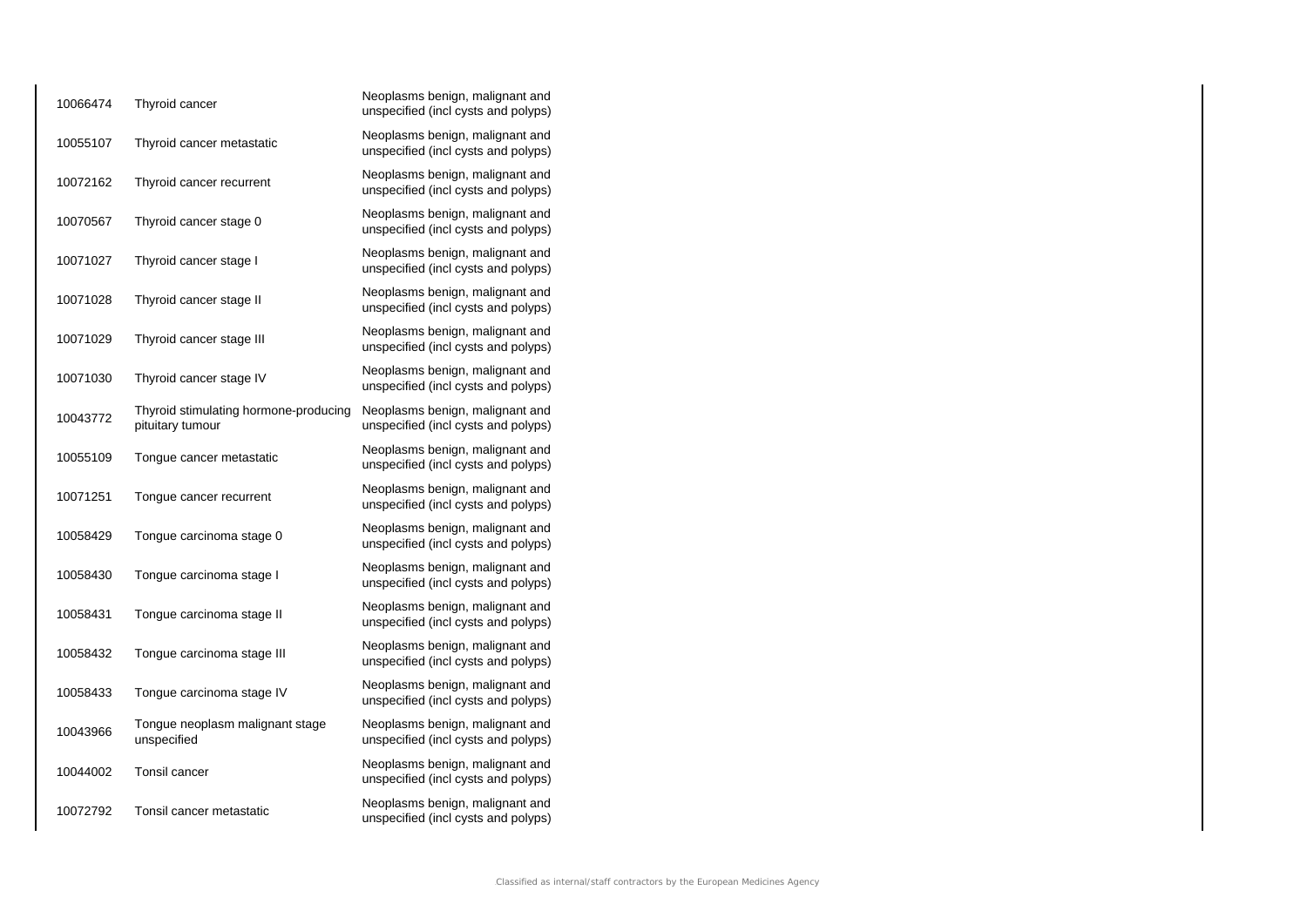| 10044285 | Tracheal cancer                                                      | Neoplasms benign, malignant and<br>unspecified (incl cysts and polyps) |
|----------|----------------------------------------------------------------------|------------------------------------------------------------------------|
| 10081189 | Transdifferentiation of neoplasm                                     | Neoplasms benign, malignant and<br>unspecified (incl cysts and polyps) |
| 10079107 | Transformation to acute myeloid<br>leukaemia                         | Neoplasms benign, malignant and<br>unspecified (incl cysts and polyps) |
| 10044406 | Transitional cell cancer of renal pelvis<br>and ureter metastatic    | Neoplasms benign, malignant and<br>unspecified (incl cysts and polyps) |
| 10044407 | Transitional cell cancer of the renal<br>pelvis and ureter           | Neoplasms benign, malignant and<br>unspecified (incl cysts and polyps) |
| 10044408 | Transitional cell cancer of the renal<br>pelvis and ureter localised | Neoplasms benign, malignant and<br>unspecified (incl cysts and polyps) |
| 10044410 | Transitional cell cancer of the renal<br>pelvis and ureter recurrent | Neoplasms benign, malignant and<br>unspecified (incl cysts and polyps) |
| 10044411 | Transitional cell cancer of the renal<br>pelvis and ureter regional  | Neoplasms benign, malignant and<br>unspecified (incl cysts and polyps) |
| 10044412 | Transitional cell carcinoma                                          | Neoplasms benign, malignant and<br>unspecified (incl cysts and polyps) |
| 10071080 | Transitional cell carcinoma metastatic                               | Neoplasms benign, malignant and<br>unspecified (incl cysts and polyps) |
| 10077051 | Transitional cell carcinoma recurrent                                | Neoplasms benign, malignant and<br>unspecified (incl cysts and polyps) |
| 10044426 | Transitional cell carcinoma urethra                                  | Neoplasms benign, malignant and<br>unspecified (incl cysts and polyps) |
| 10080660 | Trichoblastic carcinoma                                              | Neoplasms benign, malignant and<br>unspecified (incl cysts and polyps) |
| 10080200 | Triple hit lymphoma                                                  | Neoplasms benign, malignant and<br>unspecified (incl cysts and polyps) |
| 10075566 | Triple negative breast cancer                                        | Neoplasms benign, malignant and<br>unspecified (incl cysts and polyps) |
| 10083233 | Triple positive breast cancer                                        | Neoplasms benign, malignant and<br>unspecified (incl cysts and polyps) |
| 10073104 | Tubular breast carcinoma                                             | Neoplasms benign, malignant and<br>unspecified (incl cysts and polyps) |
| 10076969 | Tumour budding                                                       | Neoplasms benign, malignant and<br>unspecified (incl cysts and polyps) |
| 10080086 | Tumour cavitation                                                    | Neoplasms benign, malignant and<br>unspecified (incl cysts and polyps) |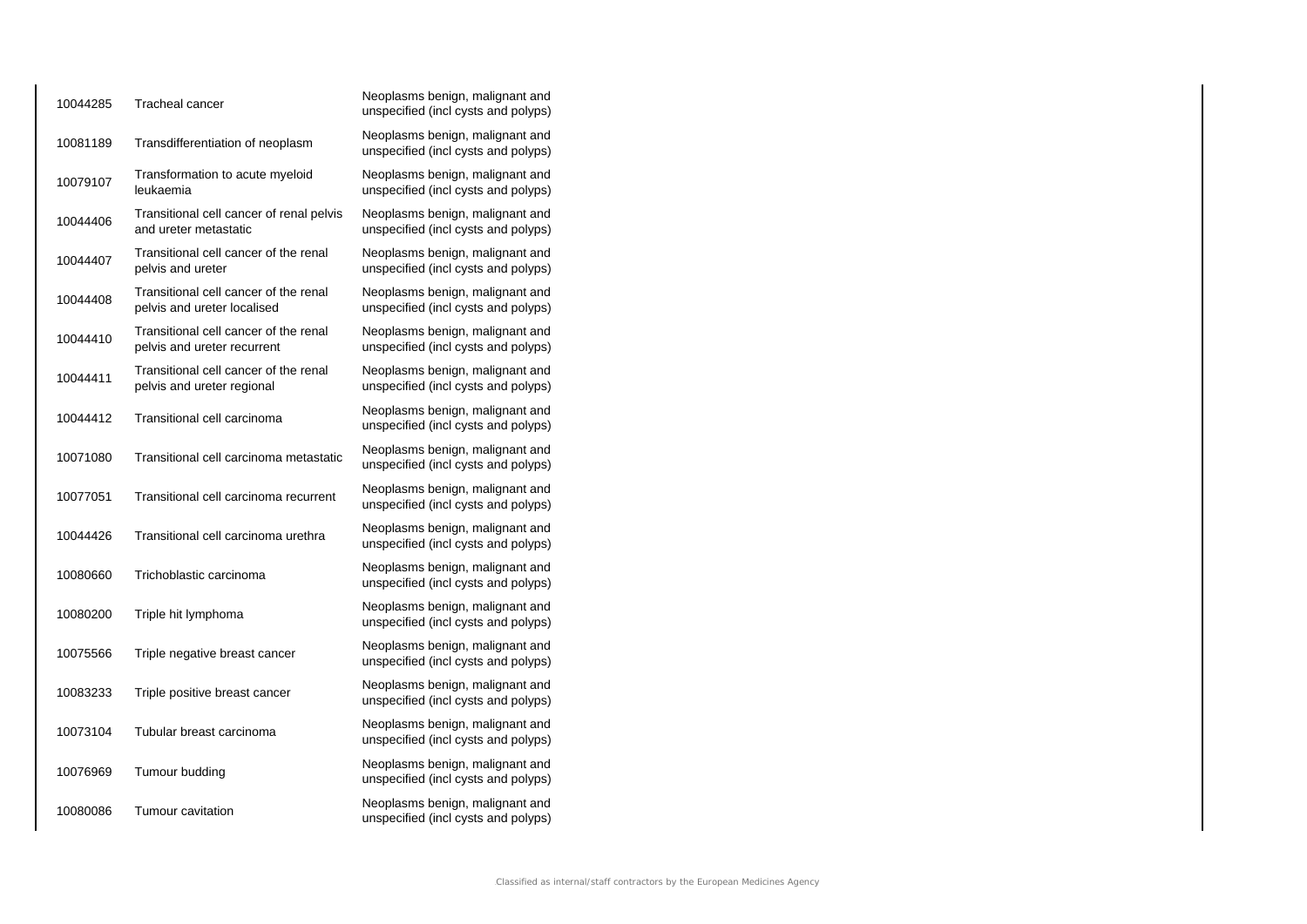| 10068268 | Tumour compression                           | Neoplasms benign, malignant and<br>unspecified (incl cysts and polyps) |
|----------|----------------------------------------------|------------------------------------------------------------------------|
| 10045168 | Tumour embolism                              | Neoplasms benign, malignant and<br>unspecified (incl cysts and polyps) |
| 10072830 | <b>Tumour fistulisation</b>                  | Neoplasms benign, malignant and<br>unspecified (incl cysts and polyps) |
| 10045169 | <b>Tumour flare</b>                          | Neoplasms benign, malignant and<br>unspecified (incl cysts and polyps) |
| 10049750 | Tumour haemorrhage                           | Neoplasms benign, malignant and<br>unspecified (incl cysts and polyps) |
| 10081037 | Tumour hyperprogression                      | Neoplasms benign, malignant and<br>unspecified (incl cysts and polyps) |
| 10064390 | Tumour invasion                              | Neoplasms benign, malignant and<br>unspecified (incl cysts and polyps) |
| 10054094 | Tumour necrosis                              | Neoplasms benign, malignant and<br>unspecified (incl cysts and polyps) |
| 10077313 | Tumour obstruction                           | Neoplasms benign, malignant and<br>unspecified (incl cysts and polyps) |
| 10064938 | Tumour perforation                           | Neoplasms benign, malignant and<br>unspecified (incl cysts and polyps) |
| 10077472 | Tumour pseudoprogression                     | Neoplasms benign, malignant and<br>unspecified (incl cysts and polyps) |
| 10070627 | Tumour rupture                               | Neoplasms benign, malignant and<br>unspecified (incl cysts and polyps) |
| 10068067 | Tumour thrombosis                            | Neoplasms benign, malignant and<br>unspecified (incl cysts and polyps) |
| 10050283 | Tumour ulceration                            | Neoplasms benign, malignant and<br>unspecified (incl cysts and polyps) |
| 10075629 | Ulcerated haemangioma                        | Neoplasms benign, malignant and<br>unspecified (incl cysts and polyps) |
| 10073362 | Undifferentiated carcinoma of colon          | Neoplasms benign, malignant and<br>unspecified (incl cysts and polyps) |
| 10073328 | Undifferentiated nasopharyngeal<br>carcinoma | Neoplasms benign, malignant and<br>unspecified (incl cysts and polyps) |
| 10045515 | Undifferentiated sarcoma                     | Neoplasms benign, malignant and<br>unspecified (incl cysts and polyps) |
| 10046392 | Ureteric cancer                              | Neoplasms benign, malignant and<br>unspecified (incl cysts and polyps) |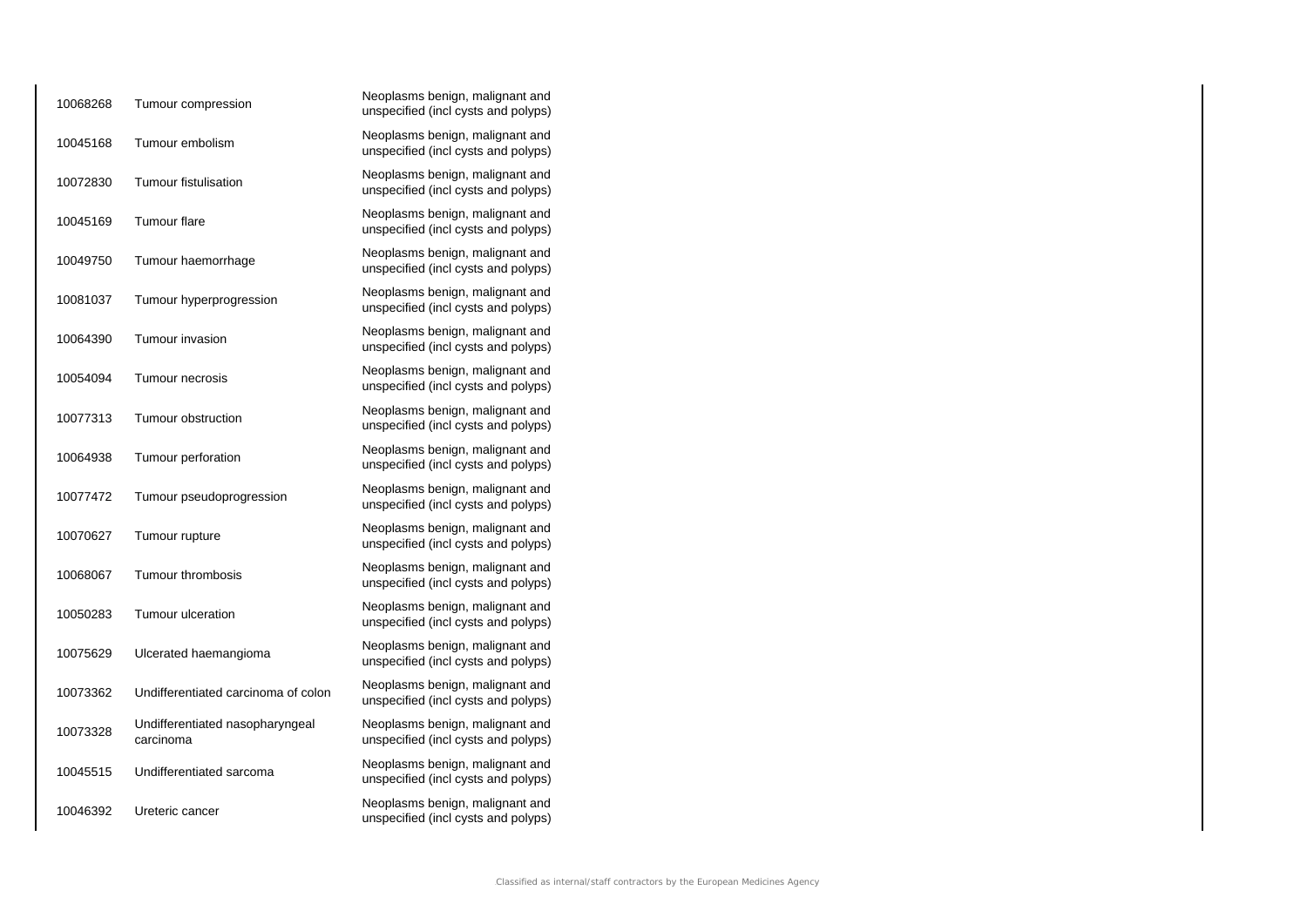| 10046393 | Ureteric cancer local           | Neoplasms benign, malignant and<br>unspecified (incl cysts and polyps) |
|----------|---------------------------------|------------------------------------------------------------------------|
| 10046394 | Ureteric cancer metastatic      | Neoplasms benign, malignant and<br>unspecified (incl cysts and polyps) |
| 10046396 | Ureteric cancer recurrent       | Neoplasms benign, malignant and<br>unspecified (incl cysts and polyps) |
| 10046397 | Ureteric cancer regional        | Neoplasms benign, malignant and<br>unspecified (incl cysts and polyps) |
| 10046431 | Urethral cancer                 | Neoplasms benign, malignant and<br>unspecified (incl cysts and polyps) |
| 10046433 | Urethral cancer metastatic      | Neoplasms benign, malignant and<br>unspecified (incl cysts and polyps) |
| 10046435 | Urethral cancer recurrent       | Neoplasms benign, malignant and<br>unspecified (incl cysts and polyps) |
| 10072793 | Urethral melanoma metastatic    | Neoplasms benign, malignant and<br>unspecified (incl cysts and polyps) |
| 10051690 | Urinary bladder sarcoma         | Neoplasms benign, malignant and<br>unspecified (incl cysts and polyps) |
| 10061396 | Urinary tract carcinoma in situ | Neoplasms benign, malignant and<br>unspecified (incl cysts and polyps) |
| 10046766 | Uterine cancer                  | Neoplasms benign, malignant and<br>unspecified (incl cysts and polyps) |
| 10046770 | Uterine carcinoma in situ       | Neoplasms benign, malignant and<br>unspecified (incl cysts and polyps) |
| 10046799 | Uterine leiomyosarcoma          | Neoplasms benign, malignant and<br>unspecified (incl cysts and polyps) |
| 10074467 | Uterine myoma expulsion         | Neoplasms benign, malignant and<br>unspecified (incl cysts and polyps) |
| 10081431 | Uveal melanoma                  | Neoplasms benign, malignant and<br>unspecified (incl cysts and polyps) |
| 10065349 | Vaginal adenocarcinoma          | Neoplasms benign, malignant and<br>unspecified (incl cysts and polyps) |
| 10046885 | Vaginal cancer                  | Neoplasms benign, malignant and<br>unspecified (incl cysts and polyps) |
| 10046887 | Vaginal cancer metastatic       | Neoplasms benign, malignant and<br>unspecified (incl cysts and polyps) |
| 10046889 | Vaginal cancer recurrent        | Neoplasms benign, malignant and<br>unspecified (incl cysts and polyps) |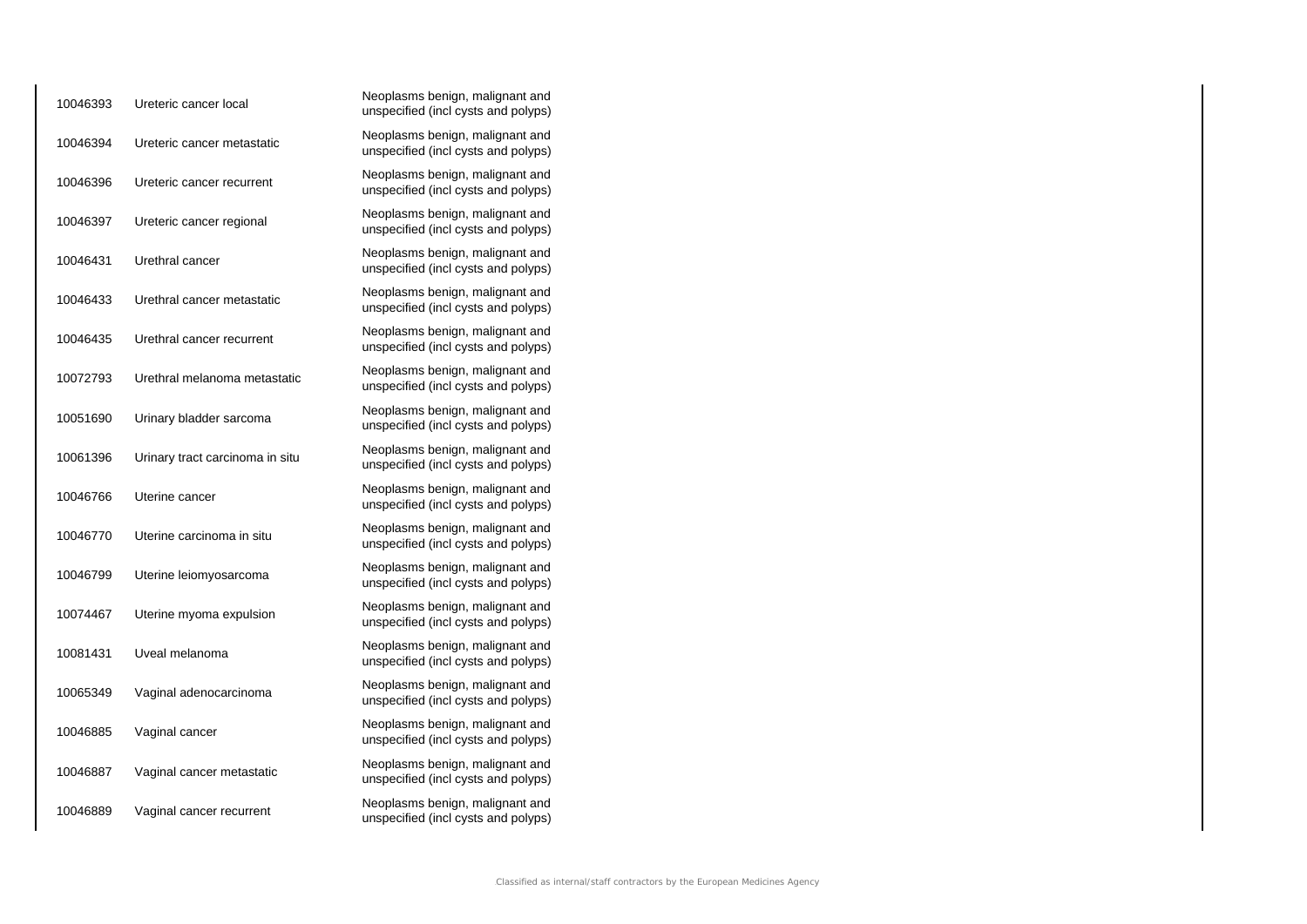| 10046890 | Vaginal cancer stage 0                        | Neoplasms benign, malignant and<br>unspecified (incl cysts and polyps) |
|----------|-----------------------------------------------|------------------------------------------------------------------------|
| 10046891 | Vaginal cancer stage I                        | Neoplasms benign, malignant and<br>unspecified (incl cysts and polyps) |
| 10046892 | Vaginal cancer stage II                       | Neoplasms benign, malignant and<br>unspecified (incl cysts and polyps) |
| 10046893 | Vaginal cancer stage III                      | Neoplasms benign, malignant and<br>unspecified (incl cysts and polyps) |
| 10046894 | Vaginal cancer stage IVA                      | Neoplasms benign, malignant and<br>unspecified (incl cysts and polyps) |
| 10046895 | Vaginal cancer stage IVB                      | Neoplasms benign, malignant and<br>unspecified (incl cysts and polyps) |
| 10047430 | Vipoma                                        | Neoplasms benign, malignant and<br>unspecified (incl cysts and polyps) |
| 10047741 | Vulval cancer                                 | Neoplasms benign, malignant and<br>unspecified (incl cysts and polyps) |
| 10047742 | Vulval cancer metastatic                      | Neoplasms benign, malignant and<br>unspecified (incl cysts and polyps) |
| 10047744 | Vulval cancer recurrent                       | Neoplasms benign, malignant and<br>unspecified (incl cysts and polyps) |
| 10047745 | Vulval cancer stage 0                         | Neoplasms benign, malignant and<br>unspecified (incl cysts and polyps) |
| 10047746 | Vulval cancer stage I                         | Neoplasms benign, malignant and<br>unspecified (incl cysts and polyps) |
| 10047747 | Vulval cancer stage II                        | Neoplasms benign, malignant and<br>unspecified (incl cysts and polyps) |
| 10047748 | Vulval cancer stage III                       | Neoplasms benign, malignant and<br>unspecified (incl cysts and polyps) |
| 10047749 | Vulval cancer stage IV                        | Neoplasms benign, malignant and<br>unspecified (incl cysts and polyps) |
| 10063536 | Vulvar adenocarcinoma                         | Neoplasms benign, malignant and<br>unspecified (incl cysts and polyps) |
| 10082639 | Vulvar basal cell carcinoma                   | Neoplasms benign, malignant and<br>unspecified (incl cysts and polyps) |
| 10047801 | Waldenstrom's macroglobulinaemia              | Neoplasms benign, malignant and<br>unspecified (incl cysts and polyps) |
| 10047804 | Waldenstrom's macroglobulinaemia<br>recurrent | Neoplasms benign, malignant and<br>unspecified (incl cysts and polyps) |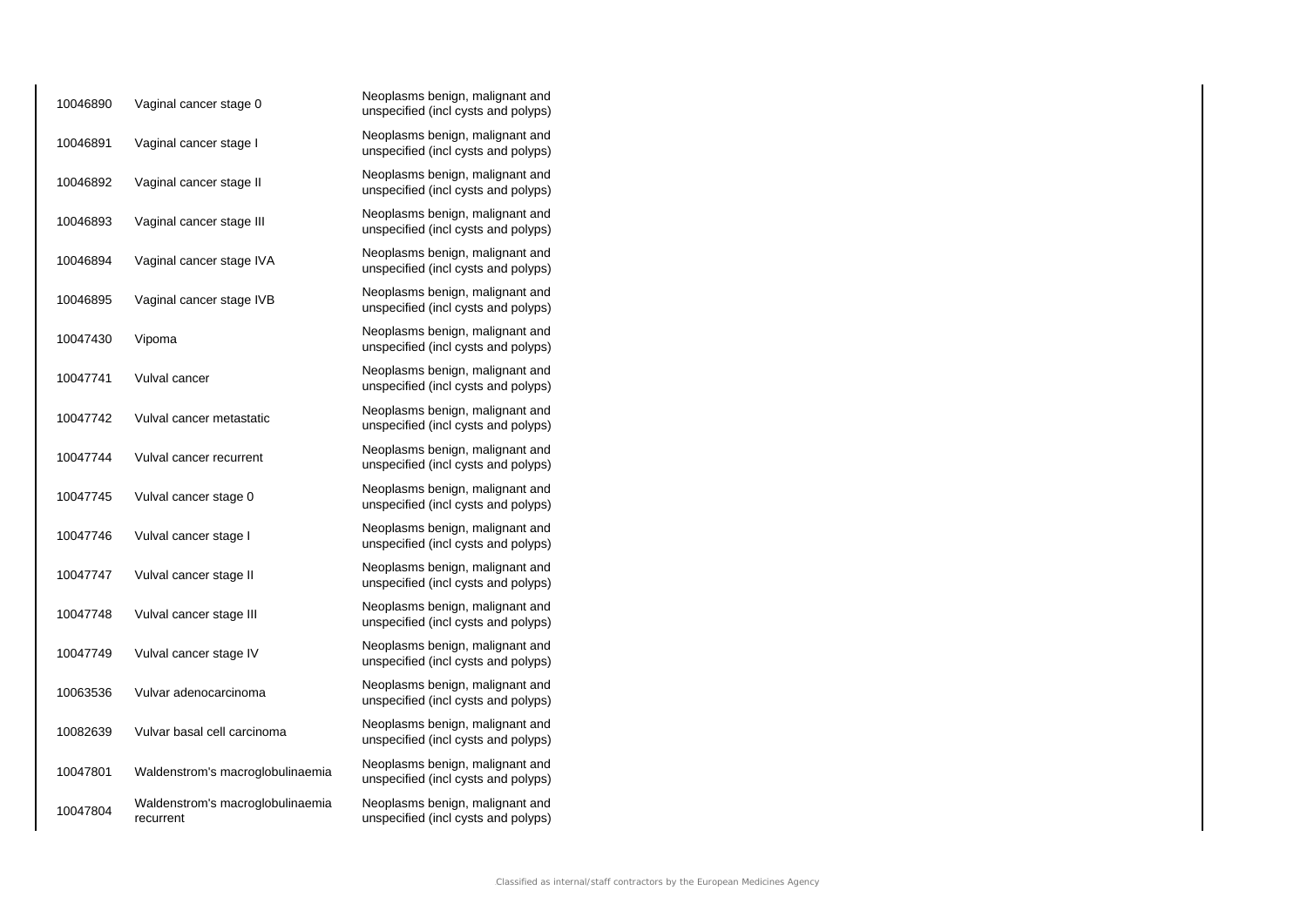| 10047805 | Waldenstrom's macroglobulinaemia<br>refractory                     | Neoplasms benign, malignant and<br>unspecified (incl cysts and polyps) |
|----------|--------------------------------------------------------------------|------------------------------------------------------------------------|
| 10047806 | Waldenstrom's macroglobulinaemia<br>stage I                        | Neoplasms benign, malignant and<br>unspecified (incl cysts and polyps) |
| 10047807 | Waldenstrom's macroglobulinaemia<br>stage II                       | Neoplasms benign, malignant and<br>unspecified (incl cysts and polyps) |
| 10047808 | Waldenstrom's macroglobulinaemia<br>stage III                      | Neoplasms benign, malignant and<br>unspecified (incl cysts and polyps) |
| 10047809 | Waldenstrom's macroglobulinaemia<br>stage IV                       | Neoplasms benign, malignant and<br>unspecified (incl cysts and polyps) |
| 10048251 | Yolk sac tumour site unspecified                                   | Neoplasms benign, malignant and<br>unspecified (incl cysts and polyps) |
| 10084737 | Acquired cerebral palsy                                            | Nervous system disorders                                               |
| 10052075 | Acquired epileptic aphasia                                         | Nervous system disorders                                               |
| 10080860 | Acquired hepatocerebral degeneration                               | Nervous system disorders                                               |
| 10000709 | Acute disseminated encephalomyelitis                               | Nervous system disorders                                               |
| 10076948 | Acute encephalitis with refractory,<br>repetitive partial seizures | Nervous system disorders                                               |
| 10082097 | Acute flaccid myelitis                                             | Nervous system disorders                                               |
| 10058994 | Acute haemorrhagic leukoencephalitis                               | Nervous system disorders                                               |
| 10076658 | Acute motor axonal neuropathy                                      | Nervous system disorders                                               |
| 10076657 | Acute motor-sensory axonal neuropathy Nervous system disorders     |                                                                        |
| 10066699 | Acute polyneuropathy                                               | Nervous system disorders                                               |
| 10066224 | Acute post asthmatic amyotrophy                                    | Nervous system disorders                                               |
| 10001541 | Akinesia                                                           | Nervous system disorders                                               |
| 10001596 | Alcohol induced persisting dementia                                | Nervous system disorders                                               |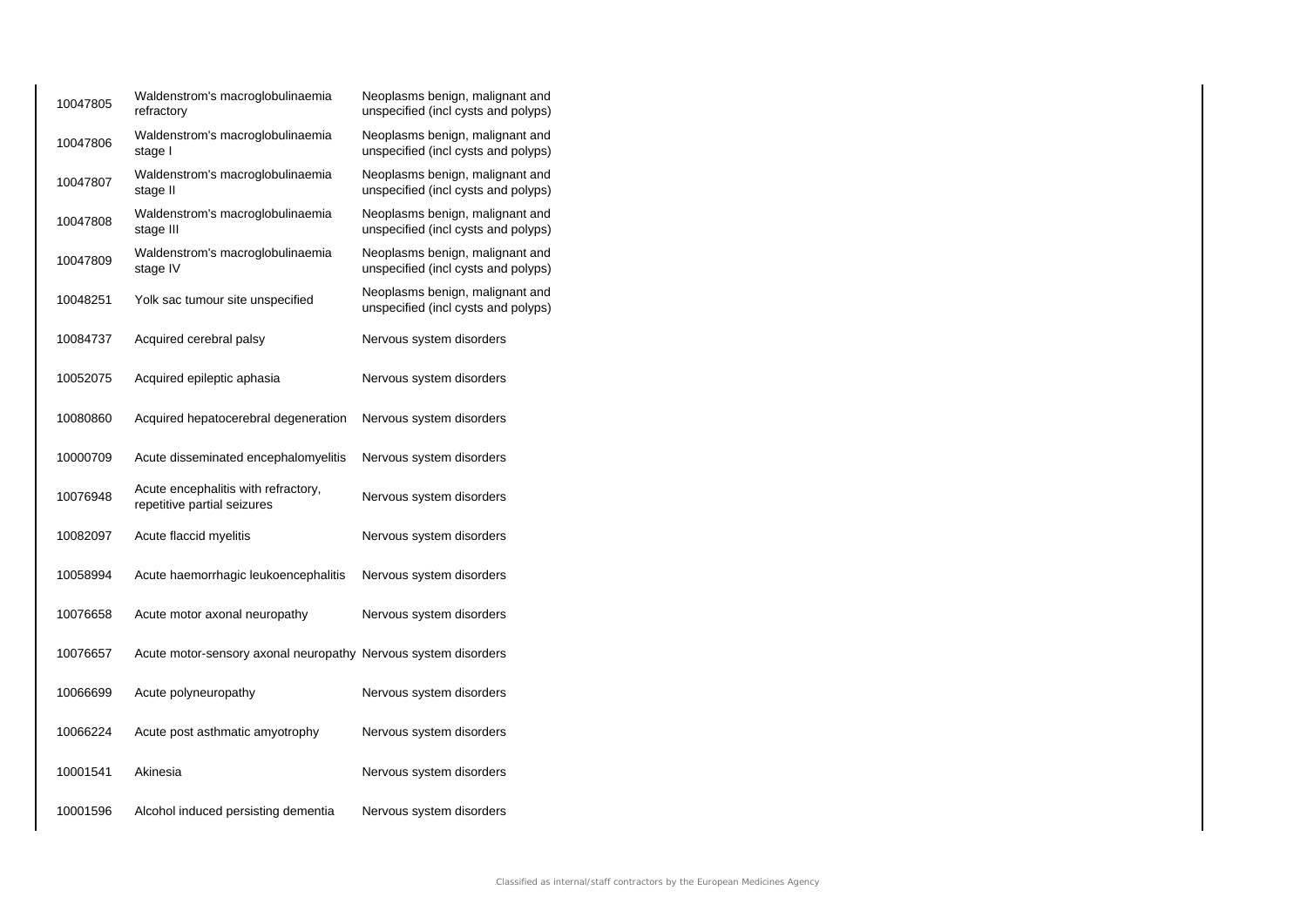| 10083665 | Alcoholic coma                                                                         | Nervous system disorders |
|----------|----------------------------------------------------------------------------------------|--------------------------|
| 10056347 | Alcoholic seizure                                                                      | Nervous system disorders |
| 10001854 | Altered state of consciousness                                                         | Nervous system disorders |
| 10072601 | Amyloid related imaging abnormality-<br>microhaemorrhages and haemosiderin<br>deposits | Nervous system disorders |
| 10072260 | Amyloid related imaging abnormality-<br>oedema/effusion                                | Nervous system disorders |
| 10002026 | Amyotrophic lateral sclerosis                                                          | Nervous system disorders |
| 10079036 | Angiopathic neuropathy                                                                 | Nervous system disorders |
| 10002703 | Anterior spinal artery syndrome                                                        | Nervous system disorders |
| 10002711 | Anterograde amnesia                                                                    | Nervous system disorders |
| 10002757 | Anticholinergic syndrome                                                               | Nervous system disorders |
| 10078324 | Anti-myelin-associated glycoprotein<br>associated polyneuropathy                       | Nervous system disorders |
| 10002941 | Apallic syndrome                                                                       | Nervous system disorders |
| 10067575 | Aqueductal stenosis                                                                    | Nervous system disorders |
| 10003074 | Arachnoiditis                                                                          | Nervous system disorders |
| 10084527 | Aseptic cavernous sinus thrombosis                                                     | Nervous system disorders |
| 10003547 | Asterixis                                                                              | Nervous system disorders |
| 10075688 | Autoimmune demyelinating disease                                                       | Nervous system disorders |
| 10075691 | Autoimmune encephalopathy                                                              | Nervous system disorders |
| 10070439 | Autoimmune neuropathy                                                                  | Nervous system disorders |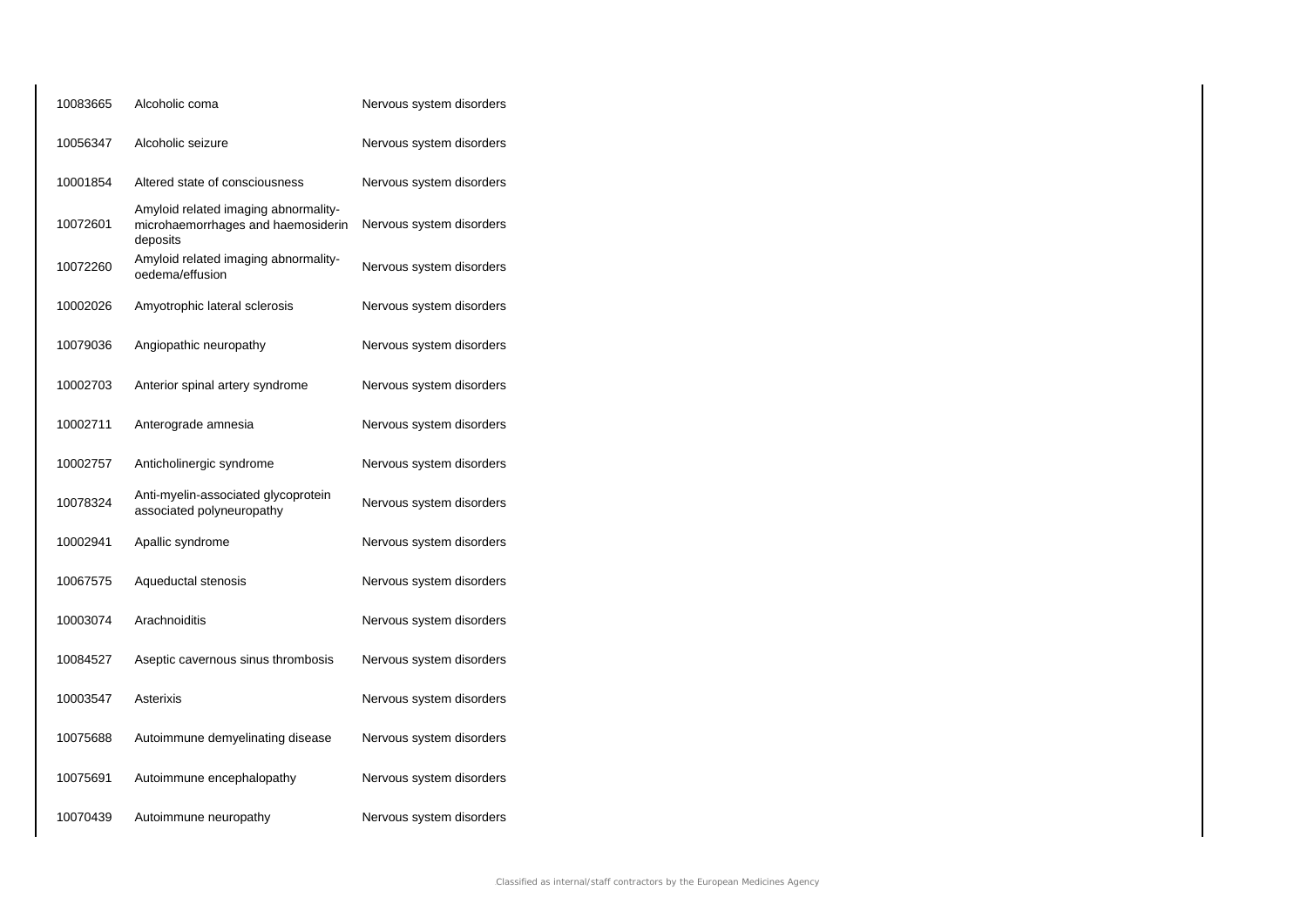| 10056339 | Autonomic failure syndrome                 | Nervous system disorders |
|----------|--------------------------------------------|--------------------------|
| 10061666 | Autonomic neuropathy                       | Nervous system disorders |
| 10049612 | Autonomic seizure                          | Nervous system disorders |
| 10084153 | Axonal and demyelinating<br>polyneuropathy | Nervous system disorders |
| 10077031 | Basal ganglia haematoma                    | Nervous system disorders |
| 10067057 | Basal ganglia haemorrhage                  | Nervous system disorders |
| 10069020 | Basal ganglia infarction                   | Nervous system disorders |
| 10071043 | Basal ganglia stroke                       | Nervous system disorders |
| 10004153 | Basal ganglion degeneration                | Nervous system disorders |
| 10077607 | Basilar artery aneurysm                    | Nervous system disorders |
| 10048963 | Basilar artery occlusion                   | Nervous system disorders |
| 10075736 | Basilar artery perforation                 | Nervous system disorders |
| 10004163 | Basilar artery stenosis                    | Nervous system disorders |
| 10063093 | Basilar artery thrombosis                  | Nervous system disorders |
| 10004223 | Bell's palsy                               | Nervous system disorders |
| 10085451 | Benedikt's syndrome                        | Nervous system disorders |
| 10076985 | Bickerstaff's encephalitis                 | Nervous system disorders |
| 10057361 | Blood brain barrier defect                 | Nervous system disorders |
| 10006112 | Brain compression                          | Nervous system disorders |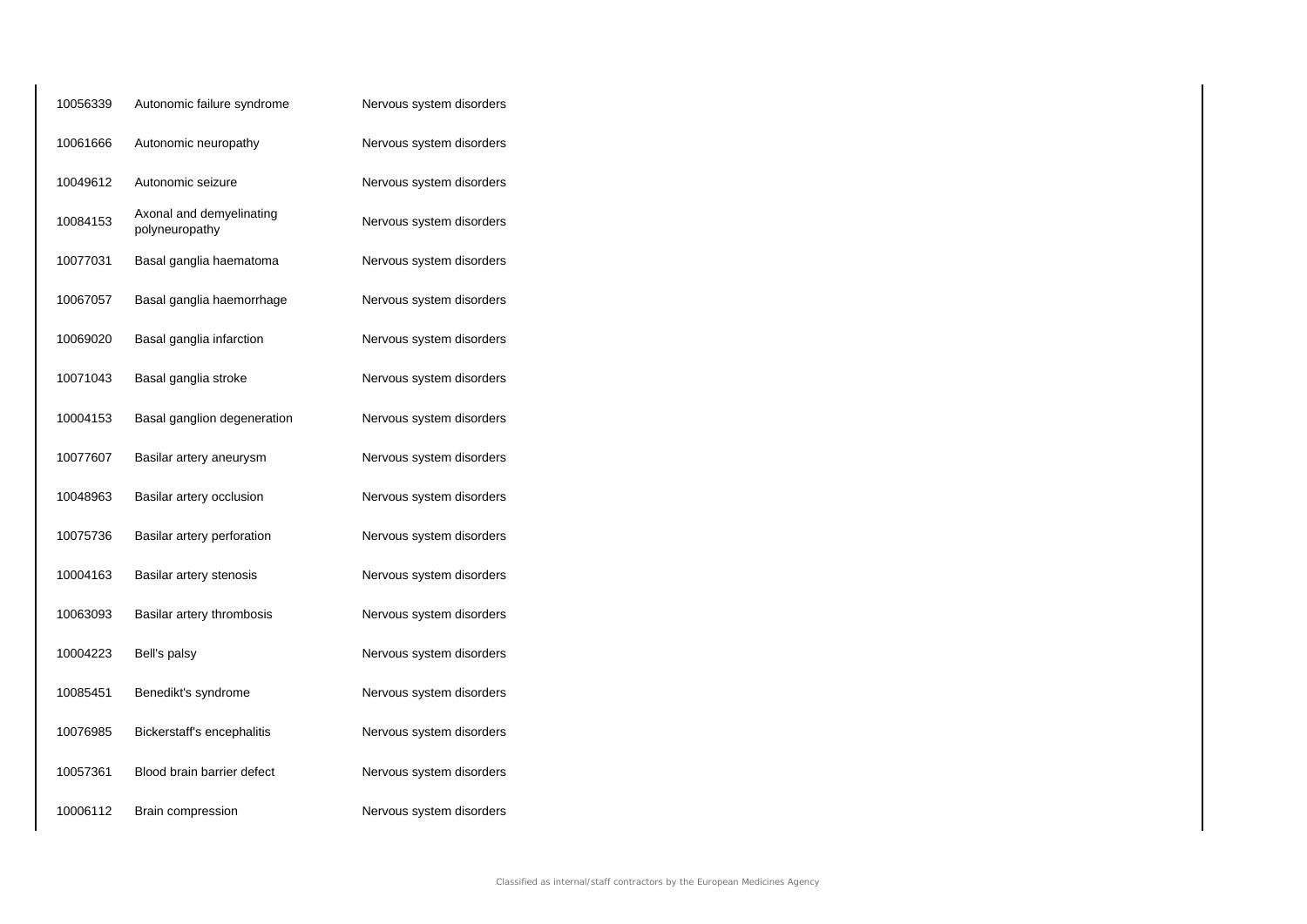| 10082220 | Brain dislocation syndrome   | Nervous system disorders |
|----------|------------------------------|--------------------------|
| 10006127 | Brain hypoxia                | Nervous system disorders |
| 10067967 | Brain injury                 | Nervous system disorders |
| 10048962 | Brain oedema                 | Nervous system disorders |
| 10074422 | Brain stem embolism          | Nervous system disorders |
| 10073230 | Brain stem haematoma         | Nervous system disorders |
| 10006145 | Brain stem haemorrhage       | Nervous system disorders |
| 10006147 | Brain stem infarction        | Nervous system disorders |
| 10006148 | Brain stem ischaemia         | Nervous system disorders |
| 10068644 | Brain stem stroke            | Nervous system disorders |
| 10063292 | Brain stem syndrome          | Nervous system disorders |
| 10062573 | Brain stem thrombosis        | Nervous system disorders |
| 10006491 | Brown-Sequard syndrome       | Nervous system disorders |
| 10006542 | <b>Bulbar palsy</b>          | Nervous system disorders |
| 10067744 | Capsular warning syndrome    | Nervous system disorders |
| 10066001 | Cardiac autonomic neuropathy | Nervous system disorders |
| 10051328 | Carotid aneurysm rupture     | Nervous system disorders |
| 10007684 | Carotid arterial embolus     | Nervous system disorders |
| 10007686 | Carotid artery aneurysm      | Nervous system disorders |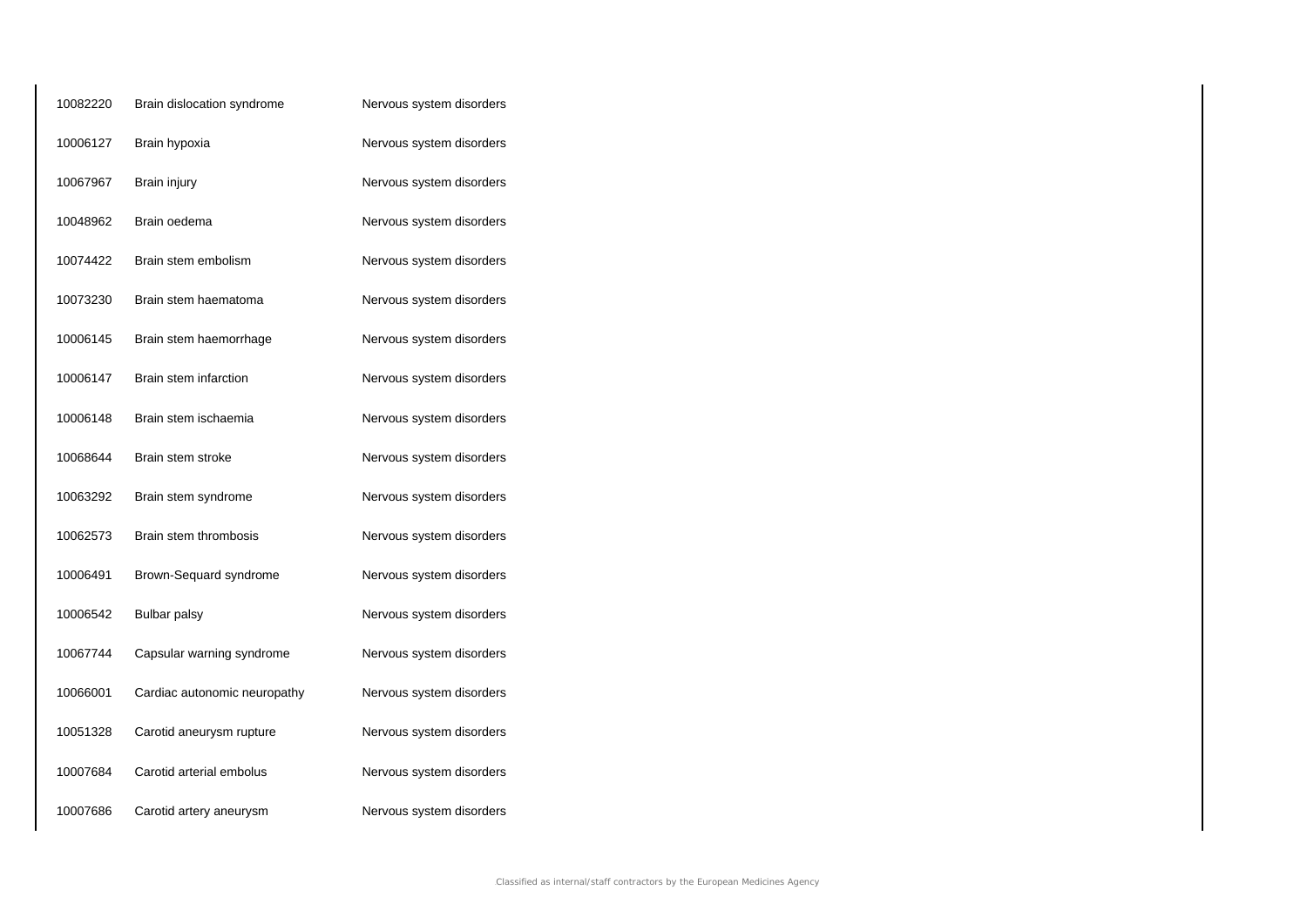| 10061744 | Carotid artery disease                                                | Nervous system disorders |
|----------|-----------------------------------------------------------------------|--------------------------|
| 10050403 | Carotid artery dissection                                             | Nervous system disorders |
| 10048964 | Carotid artery occlusion                                              | Nervous system disorders |
| 10075728 | Carotid artery perforation                                            | Nervous system disorders |
| 10007687 | Carotid artery stenosis                                               | Nervous system disorders |
| 10007688 | Carotid artery thrombosis                                             | Nervous system disorders |
| 10050202 | Carotid sinus syndrome                                                | Nervous system disorders |
| 10007737 | Cataplexy                                                             | Nervous system disorders |
| 10007821 | Cauda equina syndrome                                                 | Nervous system disorders |
| 10079769 | Cavernous sinus syndrome                                              | Nervous system disorders |
| 10072043 | Central nervous system haemorrhage                                    | Nervous system disorders |
| 10080100 | Central nervous system immune<br>reconstitution inflammatory response | Nervous system disorders |
| 10051288 | Central nervous system inflammation                                   | Nervous system disorders |
| 10076328 | Central nervous system lupus                                          | Nervous system disorders |
| 10065784 | Central nervous system necrosis                                       | Nervous system disorders |
| 10081778 | Central nervous system vasculitis                                     | Nervous system disorders |
| 10007982 | Central-alveolar hypoventilation                                      | Nervous system disorders |
| 10053633 | Cerebellar artery occlusion                                           | Nervous system disorders |
| 10008023 | Cerebellar artery thrombosis                                          | Nervous system disorders |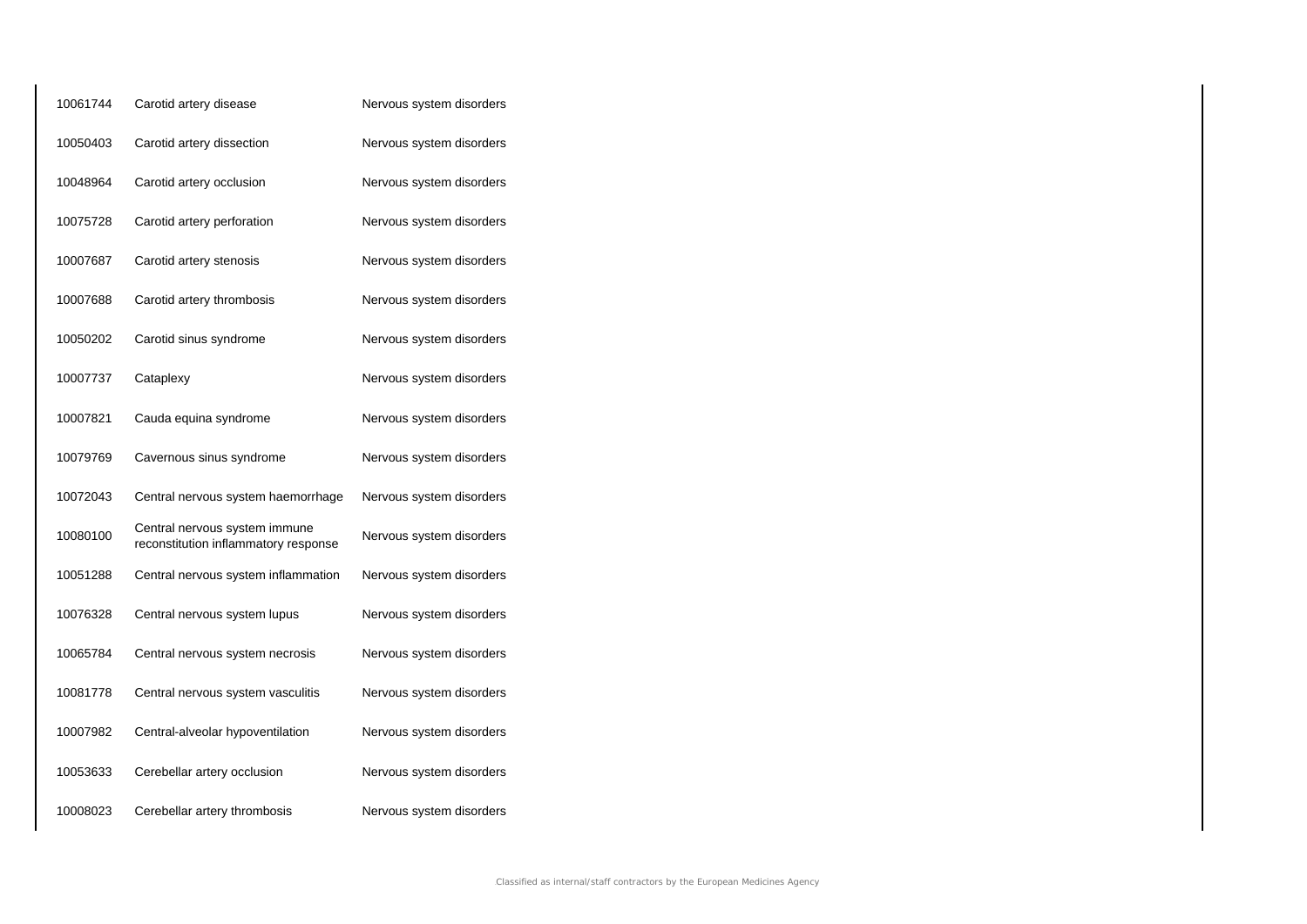| 10008027 | Cerebellar atrophy                                               | Nervous system disorders |
|----------|------------------------------------------------------------------|--------------------------|
| 10068768 | Cerebellar cognitive affective syndrome Nervous system disorders |                          |
| 10067167 | Cerebellar embolism                                              | Nervous system disorders |
| 10061038 | Cerebellar haematoma                                             | Nervous system disorders |
| 10008030 | Cerebellar haemorrhage                                           | Nervous system disorders |
| 10008034 | Cerebellar infarction                                            | Nervous system disorders |
| 10068621 | Cerebellar ischaemia                                             | Nervous system disorders |
| 10079062 | Cerebellar stroke                                                | Nervous system disorders |
| 10008072 | Cerebellar syndrome                                              | Nervous system disorders |
| 10068044 | Cerebral amyloid angiopathy                                      | Nervous system disorders |
| 10075394 | Cerebral aneurysm perforation                                    | Nervous system disorders |
| 10008087 | Cerebral arteritis                                               | Nervous system disorders |
| 10008088 | Cerebral artery embolism                                         | Nervous system disorders |
| 10008089 | Cerebral artery occlusion                                        | Nervous system disorders |
| 10075734 | Cerebral artery perforation                                      | Nervous system disorders |
| 10063648 | Cerebral artery stenosis                                         | Nervous system disorders |
| 10008092 | Cerebral artery thrombosis                                       | Nervous system disorders |
| 10008096 | Cerebral atrophy                                                 | Nervous system disorders |
| 10008097 | Cerebral circulatory failure                                     | Nervous system disorders |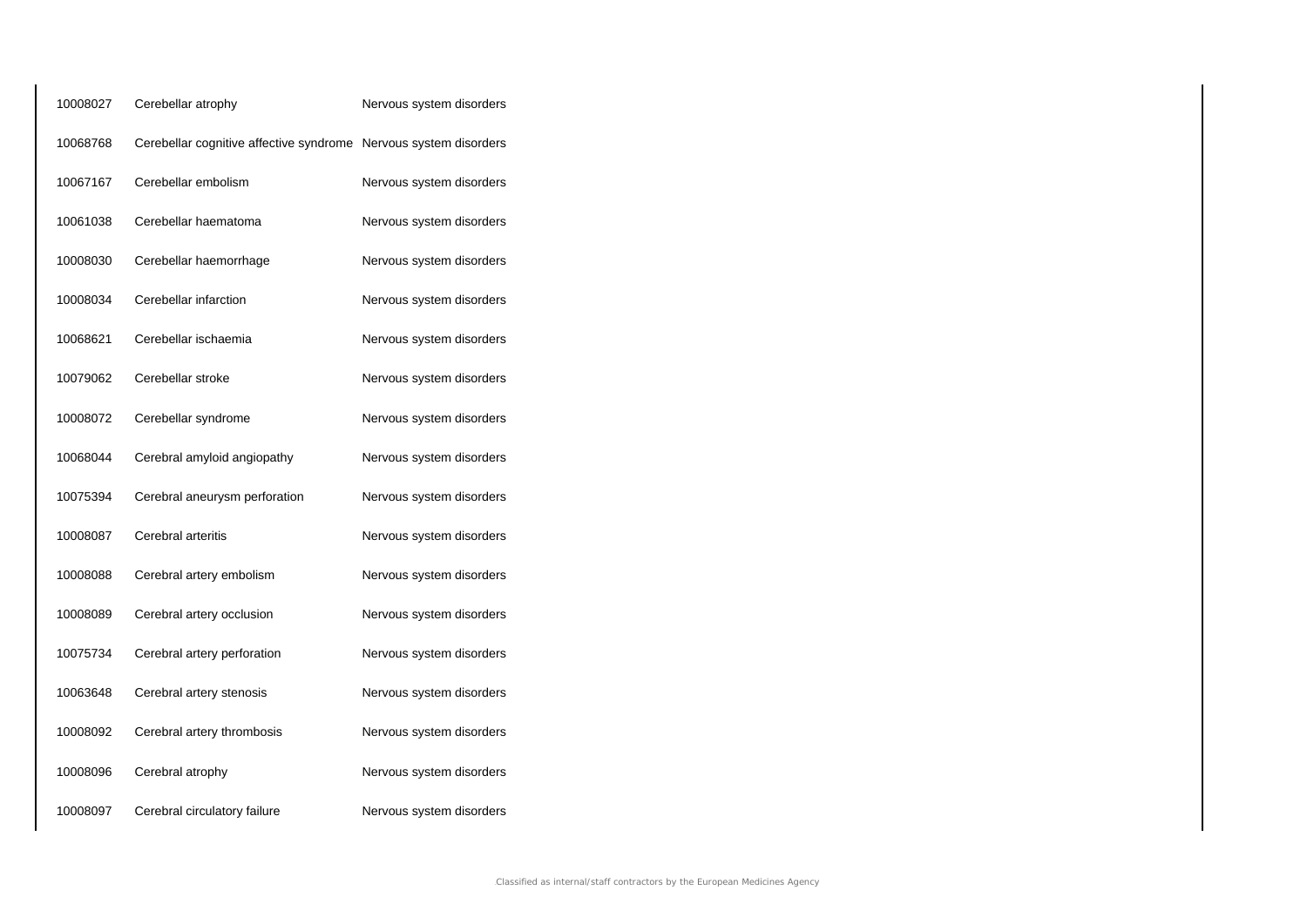| 10082099 | Cerebral cyst haemorrhage                  | Nervous system disorders |
|----------|--------------------------------------------|--------------------------|
| 10070813 | Cerebral gas embolism                      | Nervous system disorders |
| 10053942 | Cerebral haematoma                         | Nervous system disorders |
| 10008111 | Cerebral haemorrhage                       | Nervous system disorders |
| 10050157 | Cerebral haemorrhage foetal                | Nervous system disorders |
| 10008112 | Cerebral haemorrhage neonatal              | Nervous system disorders |
| 10065384 | Cerebral hypoperfusion                     | Nervous system disorders |
| 10008118 | Cerebral infarction                        | Nervous system disorders |
| 10008119 | Cerebral infarction foetal                 | Nervous system disorders |
| 10008120 | Cerebral ischaemia                         | Nervous system disorders |
| 10067086 | Cerebral mass effect                       | Nervous system disorders |
| 10067277 | Cerebral microhaemorrhage                  | Nervous system disorders |
| 10083668 | Cerebral microinfarction                   | Nervous system disorders |
| 10075401 | Cerebral reperfusion injury                | Nervous system disorders |
| 10070878 | Cerebral small vessel ischaemic<br>disease | Nervous system disorders |
| 10008132 | Cerebral thrombosis                        | Nervous system disorders |
| 10076895 | Cerebral vascular occlusion                | Nervous system disorders |
| 10059109 | Cerebral vasoconstriction                  | Nervous system disorders |
| 10083037 | Cerebral venous sinus thrombosis           | Nervous system disorders |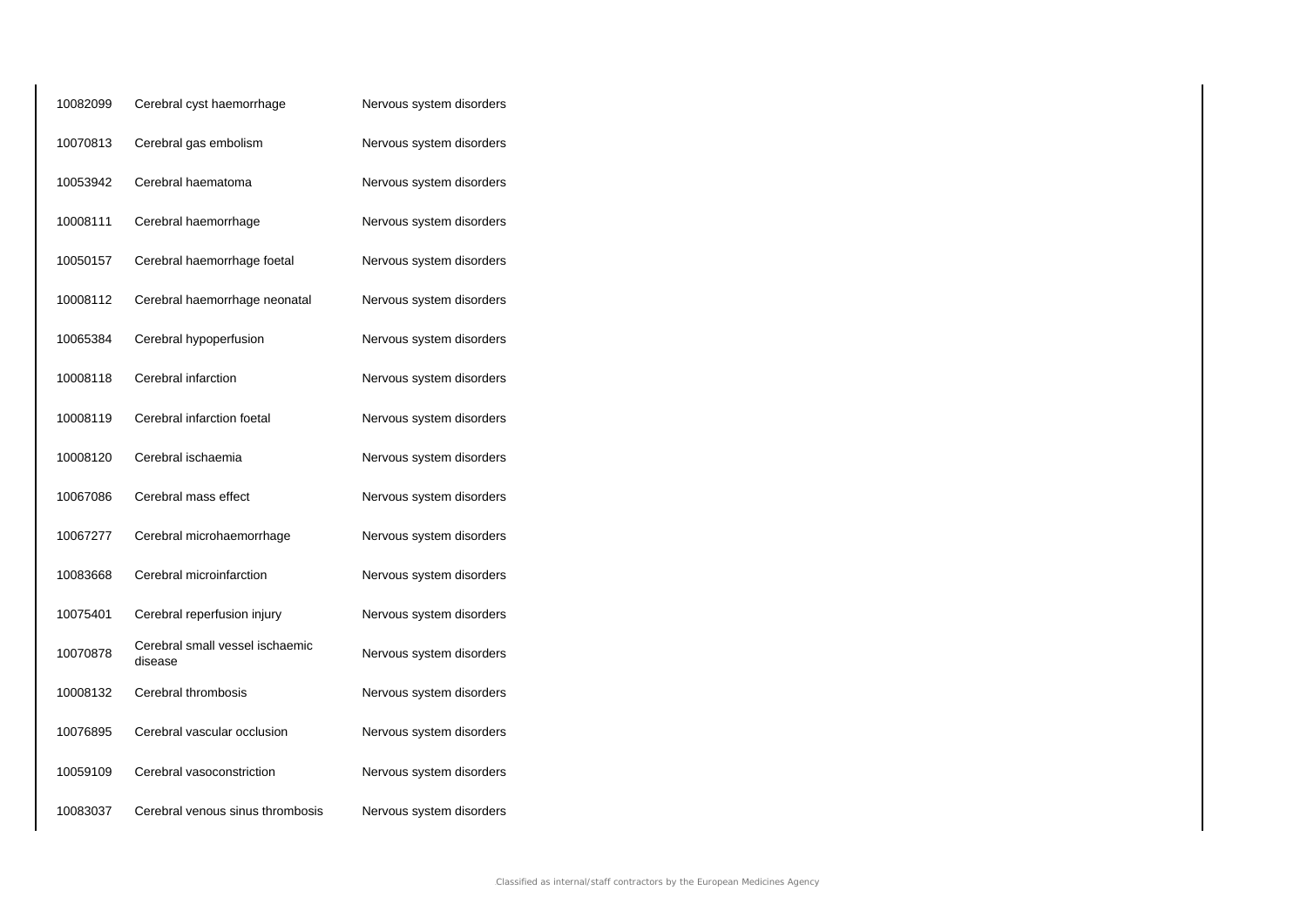| 10008138 | Cerebral venous thrombosis                                                                          | Nervous system disorders |
|----------|-----------------------------------------------------------------------------------------------------|--------------------------|
| 10075249 | Cerebral ventricular rupture                                                                        | Nervous system disorders |
| 10008164 | Cerebrospinal fluid leakage                                                                         | Nervous system disorders |
| 10065532 | Cerebrospinal fluid retention                                                                       | Nervous system disorders |
| 10052173 | Cerebrospinal thrombotic tamponade                                                                  | Nervous system disorders |
| 10008190 | Cerebrovascular accident                                                                            | Nervous system disorders |
| 10058842 | Cerebrovascular insufficiency                                                                       | Nervous system disorders |
| 10084087 | Cerebrovascular pseudoaneurysm                                                                      | Nervous system disorders |
| 10061751 | Cerebrovascular stenosis                                                                            | Nervous system disorders |
| 10008252 | Cervical cord compression                                                                           | Nervous system disorders |
| 10067785 | Cervical plexus lesion                                                                              | Nervous system disorders |
| 10057276 | Cervical spinal cord paralysis                                                                      | Nervous system disorders |
| 10075606 | Change in seizure presentation                                                                      | Nervous system disorders |
| 10054749 | Charcot-Bouchard microaneurysms                                                                     | Nervous system disorders |
| 10008674 | Cholinergic syndrome                                                                                | Nervous system disorders |
| 10057645 | Chronic inflammatory demyelinating<br>polyradiculoneuropathy                                        | Nervous system disorders |
| 10075197 | Chronic lymphocytic inflammation with<br>pontine perivascular enhancement<br>responsive to steroids | Nervous system disorders |
| 10085447 | Claude's syndrome                                                                                   | Nervous system disorders |
| 10071068 | Clinically isolated syndrome                                                                        | Nervous system disorders |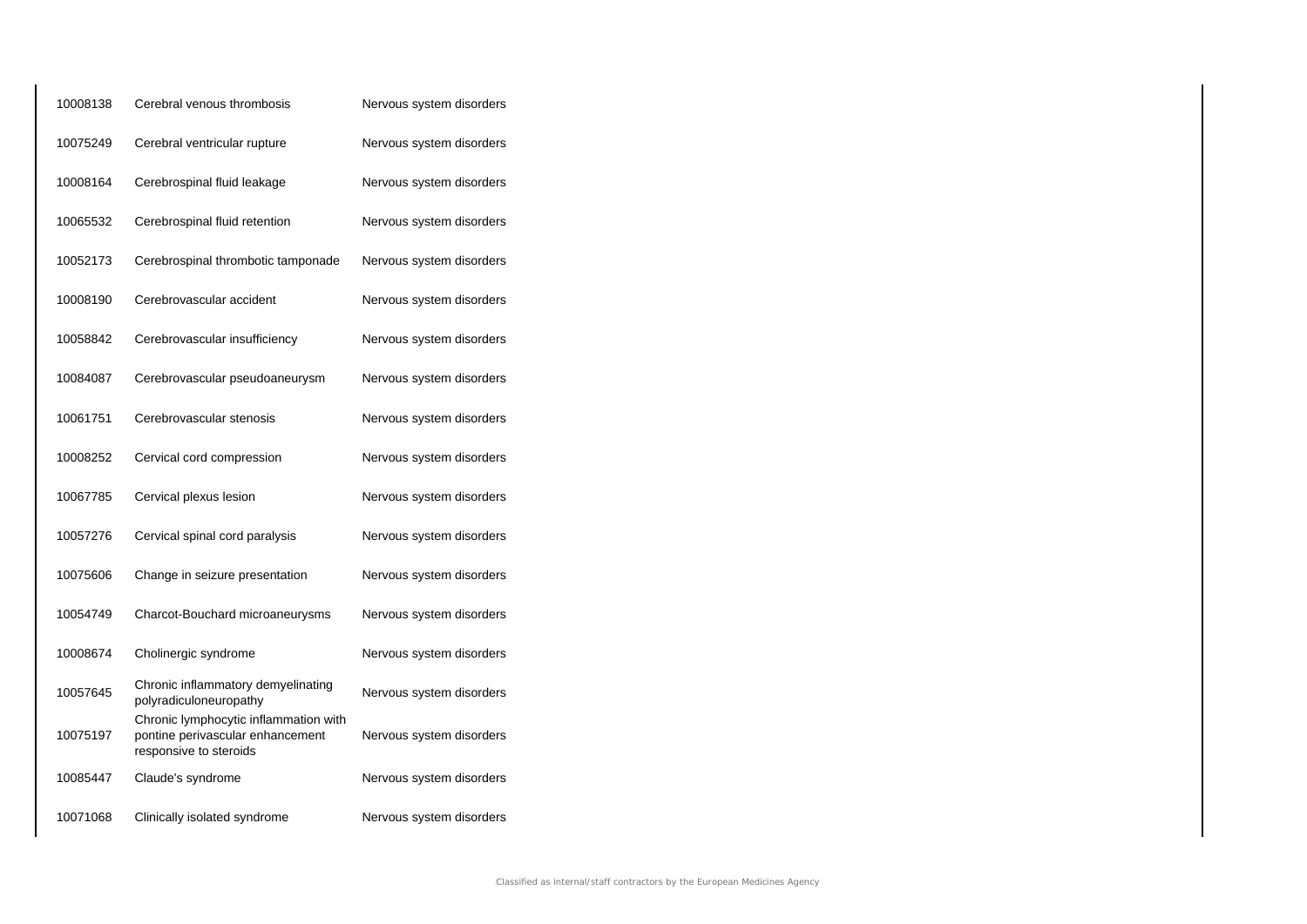| 10053398 | Clonic convulsion              | Nervous system disorders |
|----------|--------------------------------|--------------------------|
| 10074613 | Colloid brain cyst             | Nervous system disorders |
| 10010071 | Coma                           | Nervous system disorders |
| 10049037 | Coma acidotic                  | Nervous system disorders |
| 10010075 | Coma hepatic                   | Nervous system disorders |
| 10059497 | Coma neonatal                  | Nervous system disorders |
| 10010082 | Coma uraemic                   | Nervous system disorders |
| 10010252 | Concentric sclerosis           | Nervous system disorders |
| 10050093 | Consciousness fluctuating      | Nervous system disorders |
| 10052391 | Convulsion in childhood        | Nervous system disorders |
| 10010920 | Convulsions local              | Nervous system disorders |
| 10051990 | Cortical laminar necrosis      | Nervous system disorders |
| 10078208 | Corticobasal degeneration      | Nervous system disorders |
| 10011314 | Cranial nerve palsies multiple | Nervous system disorders |
| 10061908 | Cranial nerve paralysis        | Nervous system disorders |
| 10077374 | Craniocervical syndrome        | Nervous system disorders |
| 10078827 | CSWS syndrome                  | Nervous system disorders |
| 10067276 | Cytotoxic oedema               | Nervous system disorders |
| 10073346 | Decerebrate posture            | Nervous system disorders |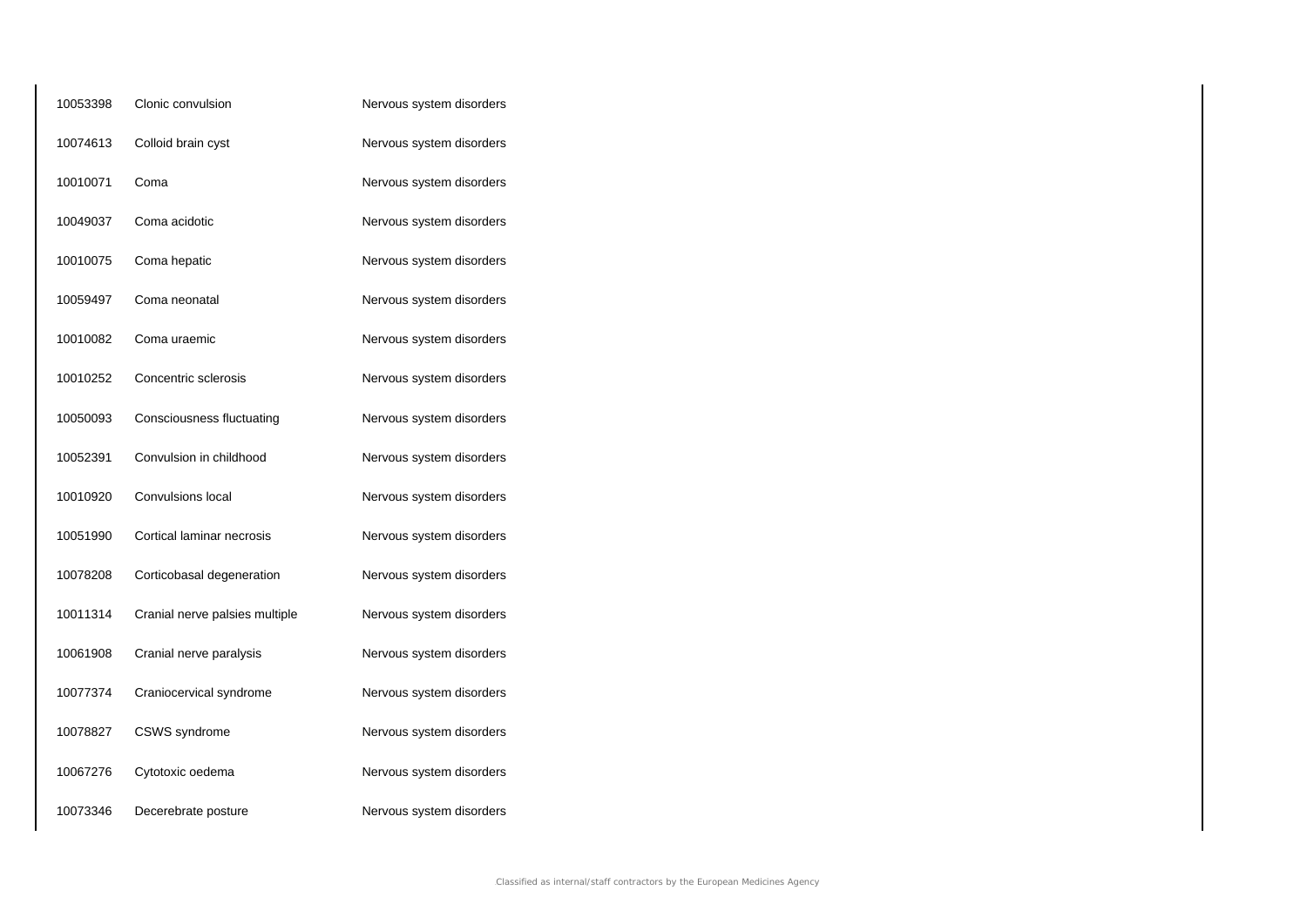| 10073345 | Decorticate posture                                      | Nervous system disorders |
|----------|----------------------------------------------------------|--------------------------|
| 10078388 | Delayed ischaemic neurological deficit                   | Nervous system disorders |
| 10076456 | Delayed myelination                                      | Nervous system disorders |
| 10075539 | Delayed visual maturation                                | Nervous system disorders |
| 10012267 | Dementia                                                 | Nervous system disorders |
| 10012271 | Dementia Alzheimer's type                                | Nervous system disorders |
| 10012293 | Dementia of the Alzheimer's type,<br>uncomplicated       | Nervous system disorders |
| 10012294 | Dementia of the Alzheimer's type, with<br>delirium       | Nervous system disorders |
| 10012295 | Dementia of the Alzheimer's type, with<br>delusions      | Nervous system disorders |
| 10012296 | Dementia of the Alzheimer's type, with<br>depressed mood | Nervous system disorders |
| 10067889 | Dementia with Lewy bodies                                | Nervous system disorders |
| 10061811 | Demyelinating polyneuropathy                             | Nervous system disorders |
| 10012305 | Demyelination                                            | Nervous system disorders |
| 10012373 | Depressed level of consciousness                         | Nervous system disorders |
| 10012557 | Developmental coordination disorder                      | Nervous system disorders |
| 10012650 | Diabetic coma                                            | Nervous system disorders |
| 10067018 | Diabetic encephalopathy                                  | Nervous system disorders |
| 10012668 | Diabetic hyperglycaemic coma                             | Nervous system disorders |
| 10012669 | Diabetic hyperosmolar coma                               | Nervous system disorders |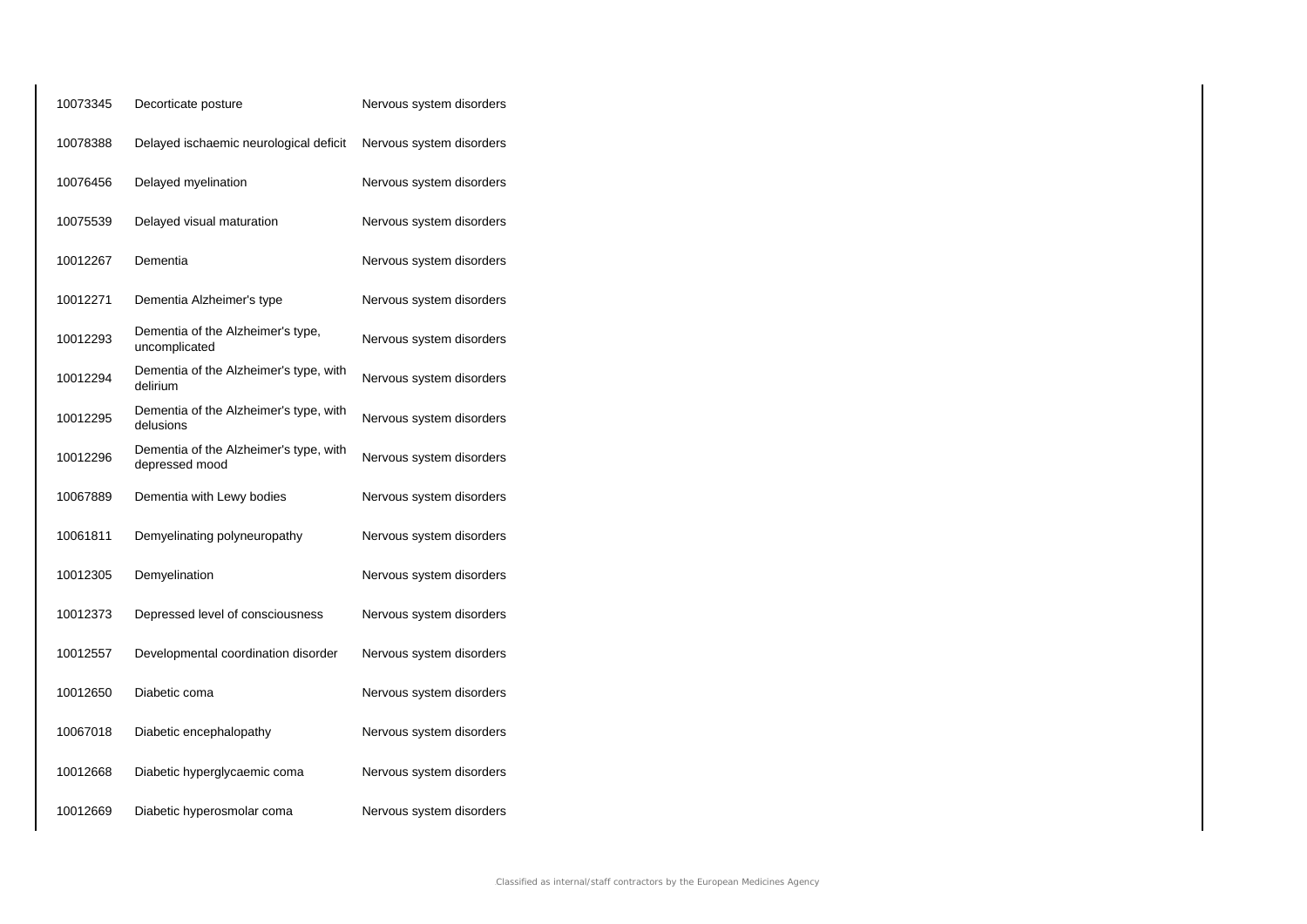| 10012672 | Diabetic ketoacidotic hyperglycaemic<br>coma                       | Nervous system disorders |
|----------|--------------------------------------------------------------------|--------------------------|
| 10013033 | Diplegia                                                           | Nervous system disorders |
| 10013643 | Drop attacks                                                       | Nervous system disorders |
| 10013752 | Drug withdrawal convulsions                                        | Nervous system disorders |
| 10074462 | Dural arteriovenous fistula                                        | Nervous system disorders |
| 10013896 | Dysdiadochokinesis                                                 | Nervous system disorders |
| 10013936 | Dysmetria                                                          | Nervous system disorders |
| 10013983 | Dystonia                                                           | Nervous system disorders |
| 10071545 | Early infantile epileptic encephalopathy<br>with burst-suppression | Nervous system disorders |
| 10084072 | Embolic cerebellar infarction                                      | Nervous system disorders |
| 10060839 | Embolic cerebral infarction                                        | Nervous system disorders |
| 10014498 | Embolic stroke                                                     | Nervous system disorders |
| 10014566 | Emprosthotonus                                                     | Nervous system disorders |
| 10056387 | Encephalitis allergic                                              | Nervous system disorders |
| 10072378 | Encephalitis autoimmune                                            | Nervous system disorders |
| 10014589 | Encephalitis haemorrhagic                                          | Nervous system disorders |
| 10049020 | Encephalitis periaxialis diffusa                                   | Nervous system disorders |
| 10014602 | Encephalitis post immunisation                                     | Nervous system disorders |
| 10014603 | Encephalitis post varicella                                        | Nervous system disorders |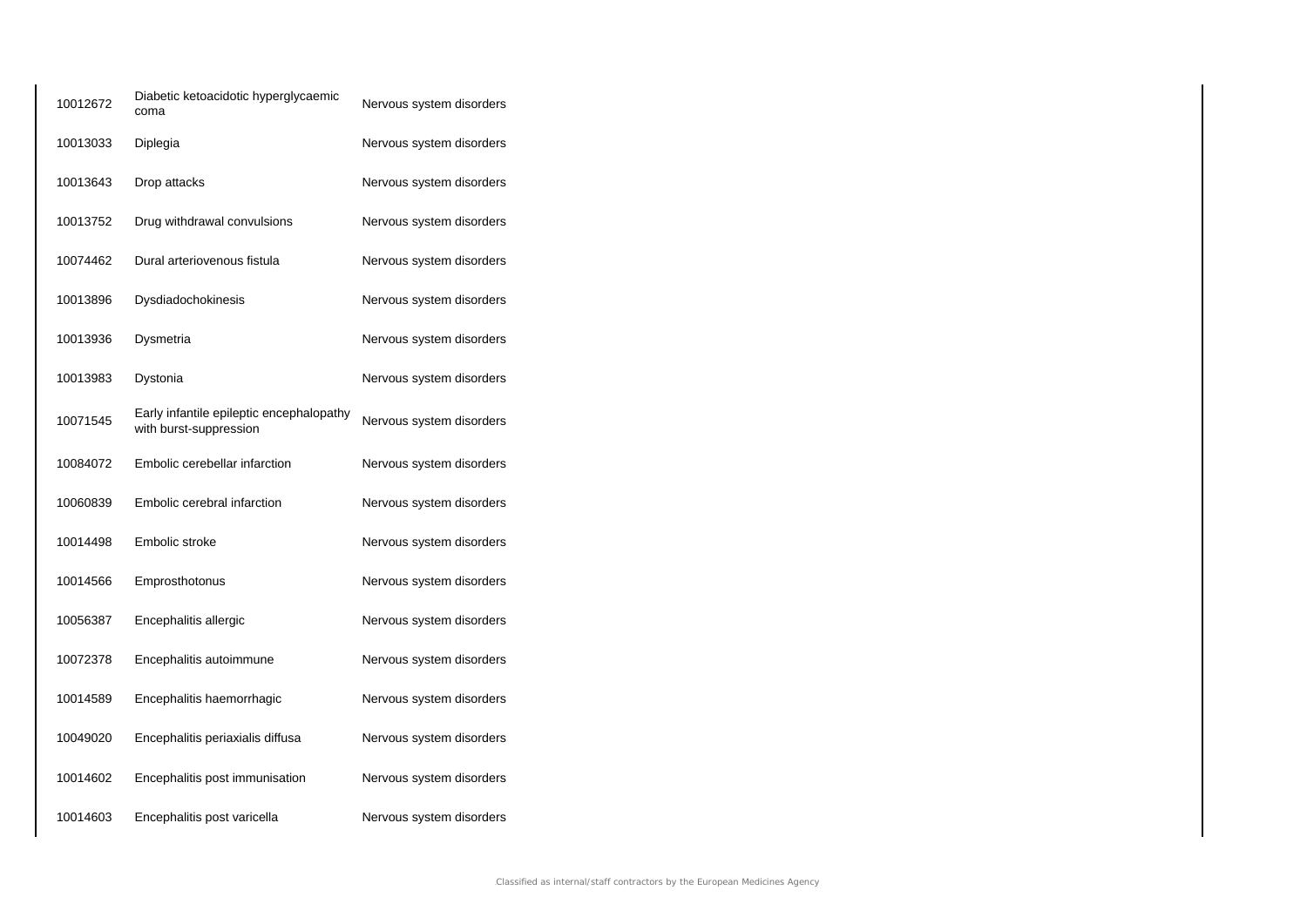| 10014607 | Encephalitis toxic                | Nervous system disorders |
|----------|-----------------------------------|--------------------------|
| 10051818 | Encephalomalacia                  | Nervous system disorders |
| 10014625 | Encephalopathy                    | Nervous system disorders |
| 10014627 | Encephalopathy allergic           | Nervous system disorders |
| 10014633 | Encephalopathy neonatal           | Nervous system disorders |
| 10015037 | Epilepsy                          | Nervous system disorders |
| 10077380 | Epileptic encephalopathy          | Nervous system disorders |
| 10076670 | External hydrocephalus            | Nervous system disorders |
| 10080347 | Extraischaemic cerebral haematoma | Nervous system disorders |
| 10016062 | Facial paralysis                  | Nervous system disorders |
| 10084187 | Faciobrachial dystonic seizure    | Nervous system disorders |
| 10079424 | Focal dyscognitive seizures       | Nervous system disorders |
| 10053601 | Foetal cerebrovascular disorder   | Nervous system disorders |
| 10083275 | Foix-Chavany-Marie syndrome       | Nervous system disorders |
| 10082594 | Foville syndrome                  | Nervous system disorders |
| 10077258 | Froin's syndrome                  | Nervous system disorders |
| 10049424 | Frontal lobe epilepsy             | Nervous system disorders |
| 10068968 | Frontotemporal dementia           | Nervous system disorders |
| 10076032 | Garcin syndrome                   | Nervous system disorders |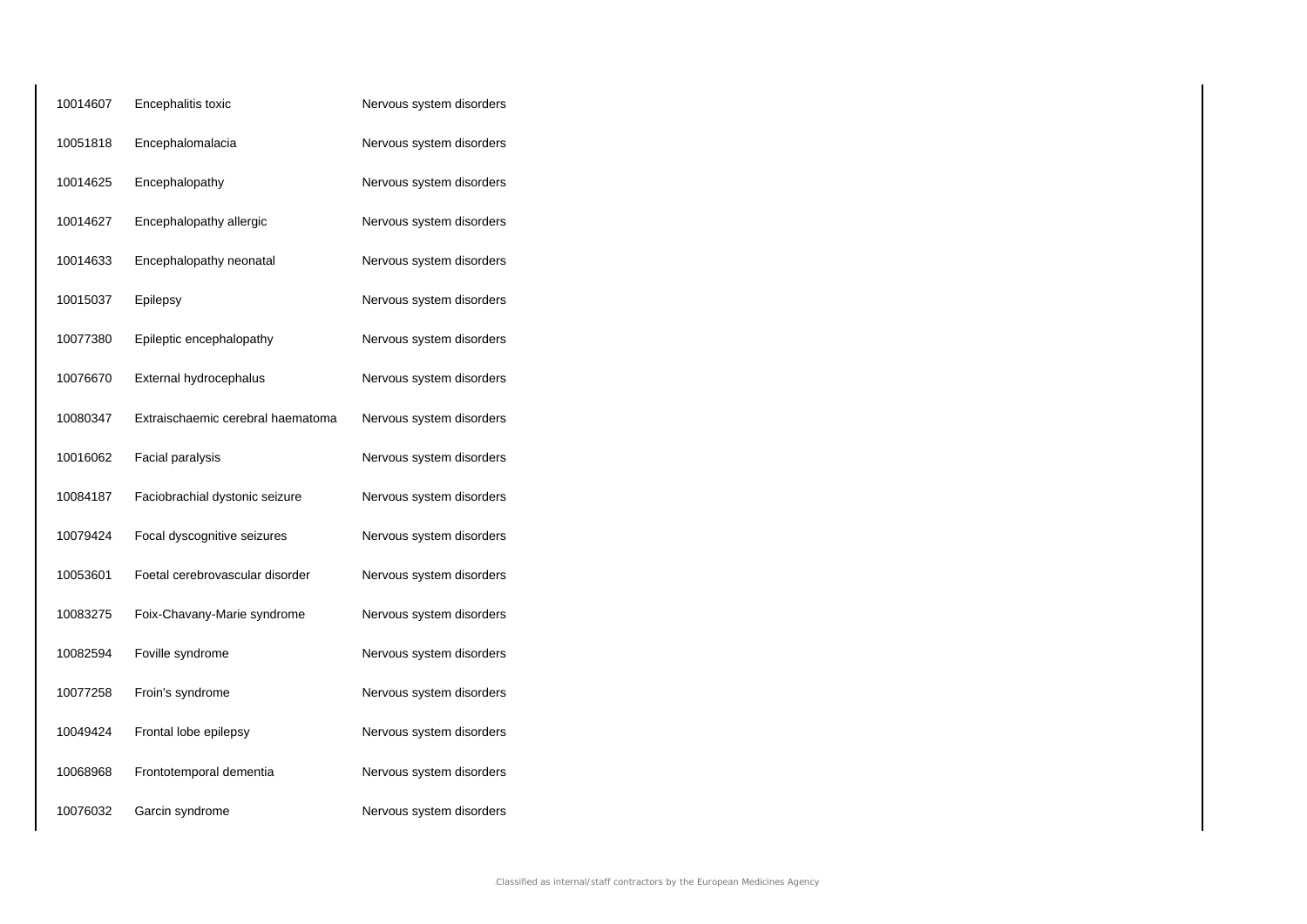| 10082918 | Gelastic seizure                               | Nervous system disorders |
|----------|------------------------------------------------|--------------------------|
| 10083376 | Generalised onset non-motor seizure            | Nervous system disorders |
| 10018100 | Generalised tonic-clonic seizure               | Nervous system disorders |
| 10061185 | Glossopharyngeal nerve disorder                | Nervous system disorders |
| 10051270 | Glossopharyngeal nerve paralysis               | Nervous system disorders |
| 10069118 | Gross motor delay                              | Nervous system disorders |
| 10018767 | Guillain-Barre syndrome                        | Nervous system disorders |
| 10018985 | Haemorrhage intracranial                       | Nervous system disorders |
| 10019005 | Haemorrhagic cerebral infarction               | Nervous system disorders |
| 10019016 | Haemorrhagic stroke                            | Nervous system disorders |
| 10055677 | Haemorrhagic transformation stroke             | Nervous system disorders |
| 10069432 | Hashimoto's encephalopathy                     | Nervous system disorders |
| 10077170 | Hemianaesthesia                                | Nervous system disorders |
| 10019452 | Hemianopia                                     | Nervous system disorders |
| 10019455 | Hemianopia heteronymous                        | Nervous system disorders |
| 10019456 | Hemianopia homonymous                          | Nervous system disorders |
| 10077171 | Hemiasomatognosia                              | Nervous system disorders |
| 10081999 | Hemiataxia                                     | Nervous system disorders |
| 10085010 | Hemiconvulsion-hemiplegia-epilepsy<br>syndrome | Nervous system disorders |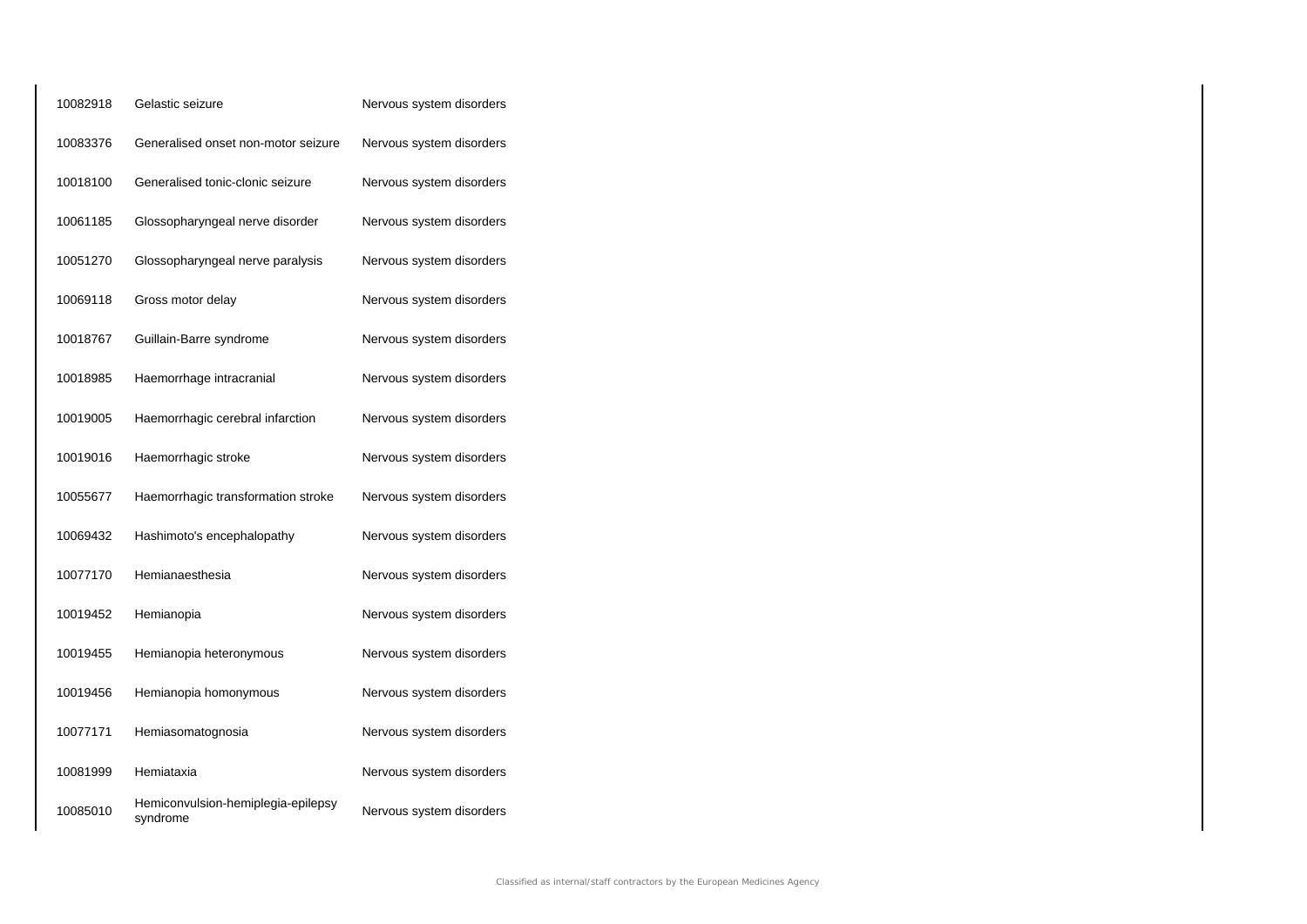| 10083174 | Hemidysaesthesia                  | Nervous system disorders |
|----------|-----------------------------------|--------------------------|
| 10080713 | Hemihyperaesthesia                | Nervous system disorders |
| 10078746 | Hemiparaesthesia                  | Nervous system disorders |
| 10019465 | Hemiparesis                       | Nervous system disorders |
| 10019468 | Hemiplegia                        | Nervous system disorders |
| 10019660 | Hepatic encephalopathy            | Nervous system disorders |
| 10063629 | Hippocampal sclerosis             | Nervous system disorders |
| 10020392 | Horner's syndrome                 | Nervous system disorders |
| 10020508 | Hydrocephalus                     | Nervous system disorders |
| 10020523 | Hydromyelia                       | Nervous system disorders |
| 10067327 | Hyperammonaemic encephalopathy    | Nervous system disorders |
| 10072597 | Hypercapnic coma                  | Nervous system disorders |
| 10071394 | Hyperglycaemic seizure            | Nervous system disorders |
| 10071286 | Hyperglycaemic unconsciousness    | Nervous system disorders |
| 10020803 | Hypertensive encephalopathy       | Nervous system disorders |
| 10058025 | Hypertensive hydrocephalus        | Nervous system disorders |
| 10080033 | Hypertrophic olivary degeneration | Nervous system disorders |
| 10072456 | Hypocalcaemic seizure             | Nervous system disorders |
| 10069450 | Hypoglossal nerve paralysis       | Nervous system disorders |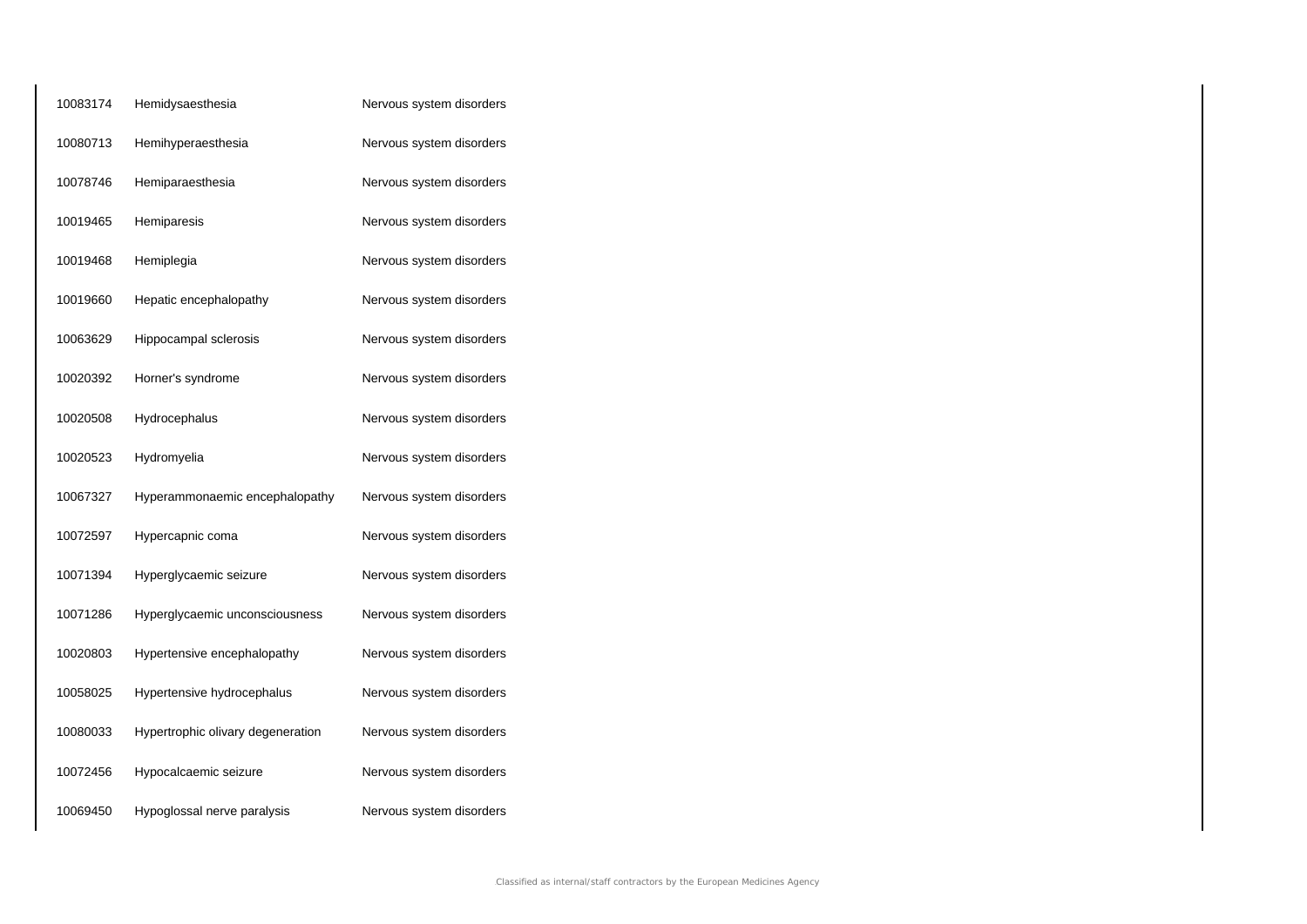| 10021000 | Hypoglycaemic coma                                             | Nervous system disorders |
|----------|----------------------------------------------------------------|--------------------------|
| 10021002 | Hypoglycaemic encephalopathy                                   | Nervous system disorders |
| 10048803 | Hypoglycaemic seizure                                          | Nervous system disorders |
| 10065981 | Hypoglycaemic unconsciousness                                  | Nervous system disorders |
| 10021022 | Hypokinesia neonatal                                           | Nervous system disorders |
| 10075865 | Hyponatraemic coma                                             | Nervous system disorders |
| 10066151 | Hyponatraemic encephalopathy                                   | Nervous system disorders |
| 10073183 | Hyponatraemic seizure                                          | Nervous system disorders |
| 10070511 | Hypoxic-ischaemic encephalopathy                               | Nervous system disorders |
| 10071081 | Idiopathic generalised epilepsy                                | Nervous system disorders |
| 10078904 | Idiopathic intracranial hypertension                           | Nervous system disorders |
| 10076552 | Idiopathic partial epilepsy                                    | Nervous system disorders |
| 10021283 | Illrd nerve paralysis                                          | Nervous system disorders |
| 10054202 | Illrd nerve paresis                                            | Nervous system disorders |
| 10083347 | Immune effector cell-associated<br>neurotoxicity syndrome      | Nervous system disorders |
| 10083074 | Immune-mediated encephalitis                                   | Nervous system disorders |
| 10084701 | Immune-mediated encephalopathy                                 | Nervous system disorders |
| 10085546 | Immune-mediated neurological disorder Nervous system disorders |                          |
| 10078963 | Immune-mediated neuropathy                                     | Nervous system disorders |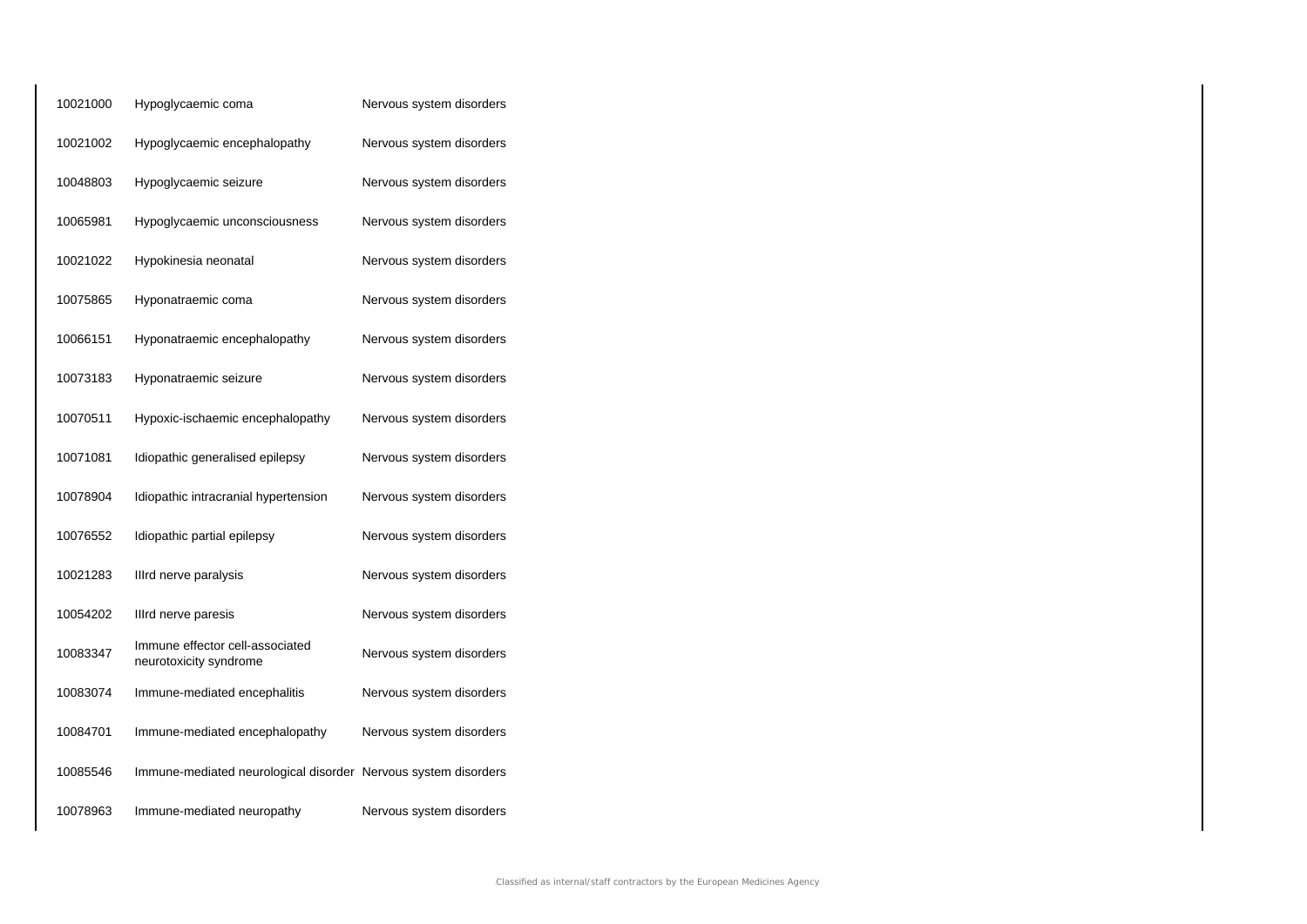| 10082187 | Infant sedation                       | Nervous system disorders |
|----------|---------------------------------------|--------------------------|
| 10021750 | Infantile spasms                      | Nervous system disorders |
| 10067989 | Intellectual disability               | Nervous system disorders |
| 10083408 | Internal capsule infarction           | Nervous system disorders |
| 10022758 | Intracranial aneurysm                 | Nervous system disorders |
| 10073565 | Intracranial artery dissection        | Nervous system disorders |
| 10059491 | Intracranial haematoma                | Nervous system disorders |
| 10022773 | Intracranial pressure increased       | Nervous system disorders |
| 10022840 | Intraventricular haemorrhage          | Nervous system disorders |
| 10022841 | Intraventricular haemorrhage neonatal | Nervous system disorders |
| 10060840 | Ischaemic cerebral infarction         | Nervous system disorders |
| 10051307 | Ischaemic neuropathy                  | Nervous system disorders |
| 10061256 | Ischaemic stroke                      | Nervous system disorders |
| 10023110 | IVth nerve paralysis                  | Nervous system disorders |
| 10054201 | IVth nerve paresis                    | Nervous system disorders |
| 10084303 | Jeavons syndrome                      | Nervous system disorders |
| 10085031 | Juvenile absence epilepsy             | Nervous system disorders |
| 10071082 | Juvenile myoclonic epilepsy           | Nervous system disorders |
| 10023376 | Kernicterus                           | Nervous system disorders |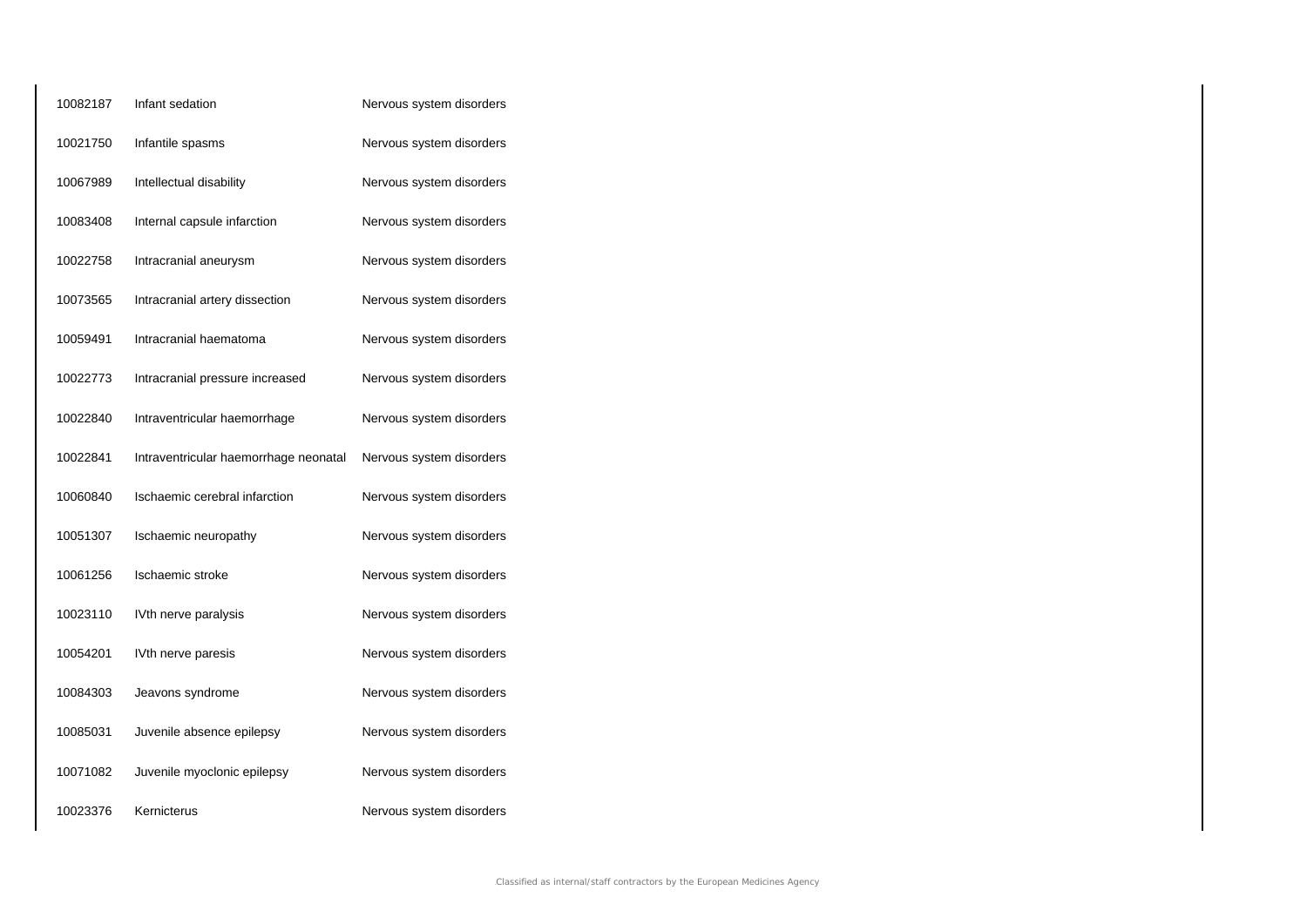| 10051078 | Lacunar infarction                                             | Nervous system disorders |
|----------|----------------------------------------------------------------|--------------------------|
| 10076994 | Lacunar stroke                                                 | Nervous system disorders |
| 10024033 | Lateral medullary syndrome                                     | Nervous system disorders |
| 10048816 | Lennox-Gastaut syndrome                                        | Nervous system disorders |
| 10048999 | Leukoencephalomyelitis                                         | Nervous system disorders |
| 10024382 | Leukoencephalopathy                                            | Nervous system disorders |
| 10065580 | Lewis-Sumner syndrome                                          | Nervous system disorders |
| 10078012 | Limbic encephalitis                                            | Nervous system disorders |
| 10024792 | Locked-in syndrome                                             | Nervous system disorders |
| 10024855 | Loss of consciousness                                          | Nervous system disorders |
| 10057278 | Lumbar spinal cord paralysis                                   | Nervous system disorders |
| 10085063 | Lumbosacral radiculoplexus neuropathy Nervous system disorders |                          |
| 10025130 | Lupus encephalitis                                             | Nervous system disorders |
| 10085315 | Malignant spinal cord compression                              | Nervous system disorders |
| 10049642 | Man-in-the-barrel syndrome                                     | Nervous system disorders |
| 10067067 | Marburg's variant multiple sclerosis                           | Nervous system disorders |
| 10026828 | Marchiafava-Bignami disease                                    | Nervous system disorders |
| 10052593 | Meningorrhagia                                                 | Nervous system disorders |
| 10027374 | Mental impairment                                              | Nervous system disorders |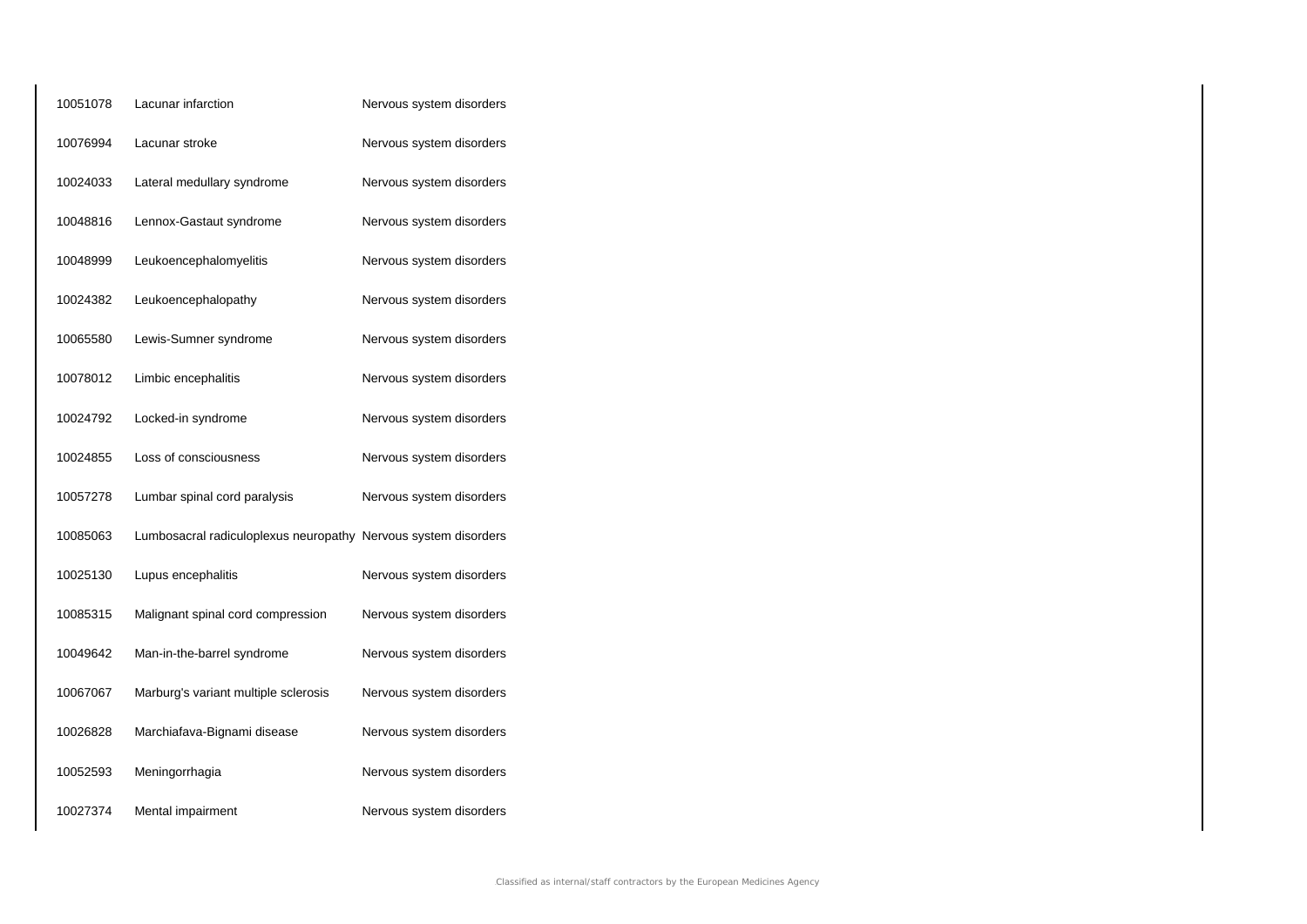| 10062190 | Metabolic encephalopathy          | Nervous system disorders |
|----------|-----------------------------------|--------------------------|
| 10079491 | Microvascular cranial nerve palsy | Nervous system disorders |
| 10076676 | Migraine-triggered seizure        | Nervous system disorders |
| 10056237 | Migrainous infarction             | Nervous system disorders |
| 10067462 | Millard-Gubler syndrome           | Nervous system disorders |
| 10049567 | Miller Fisher syndrome            | Nervous system disorders |
| 10075174 | Mixed dementia                    | Nervous system disorders |
| 10027926 | Monoplegia                        | Nervous system disorders |
| 10075006 | Morvan syndrome                   | Nervous system disorders |
| 10028003 | Motor neurone disease             | Nervous system disorders |
| 10028047 | Moyamoya disease                  | Nervous system disorders |
| 10065579 | Multifocal motor neuropathy       | Nervous system disorders |
| 10028245 | Multiple sclerosis                | Nervous system disorders |
| 10048393 | Multiple sclerosis relapse        | Nervous system disorders |
| 10064060 | Multiple system atrophy           | Nervous system disorders |
| 10028417 | Myasthenia gravis                 | Nervous system disorders |
| 10062758 | Myasthenia gravis crisis          | Nervous system disorders |
| 10028419 | Myasthenia gravis neonatal        | Nervous system disorders |
| 10028424 | Myasthenic syndrome               | Nervous system disorders |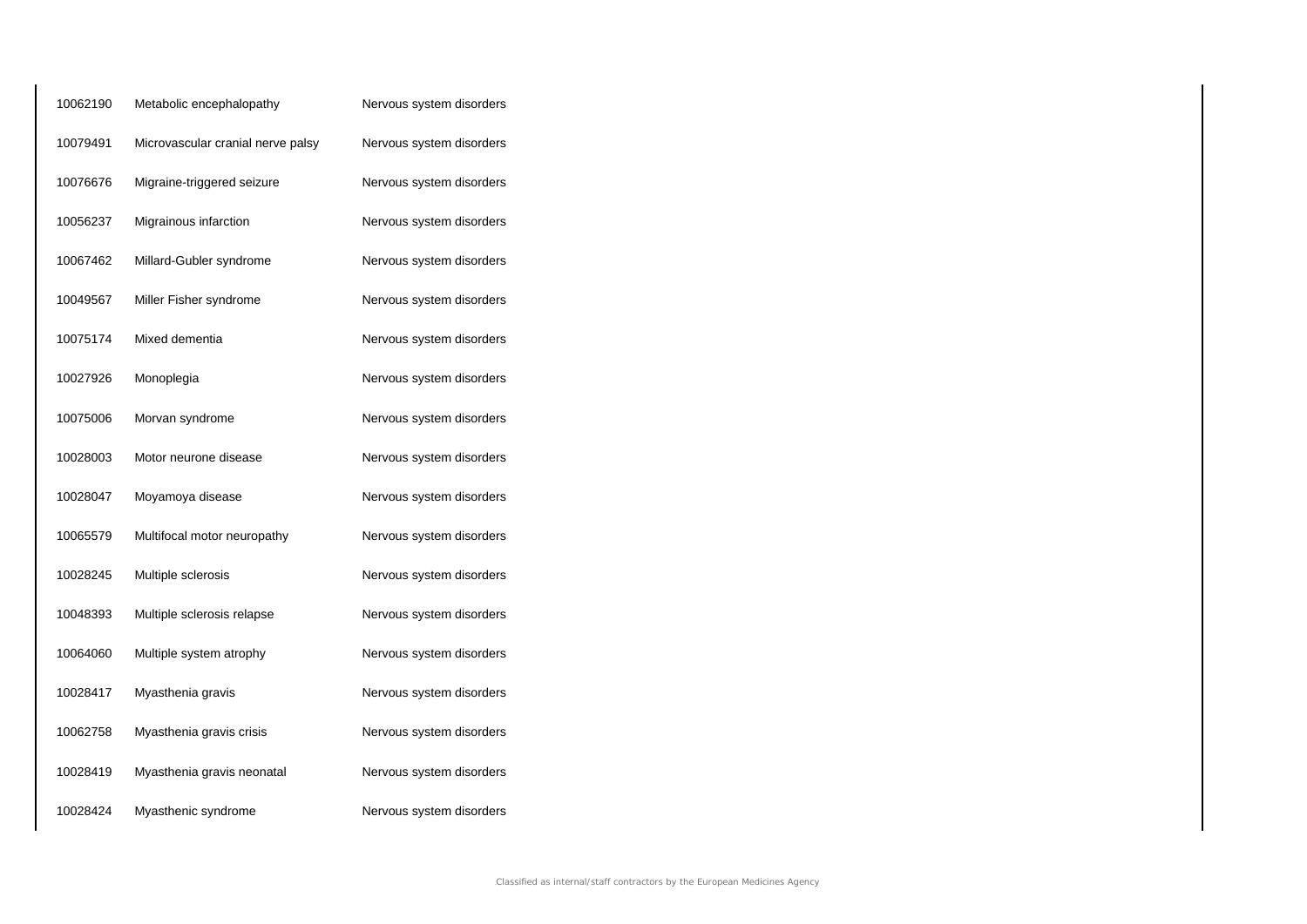| 10028527 | Myelitis transverse                                              | Nervous system disorders |
|----------|------------------------------------------------------------------|--------------------------|
| 10067441 | Myelomalacia                                                     | Nervous system disorders |
| 10028570 | Myelopathy                                                       | Nervous system disorders |
| 10054859 | Myoclonic epilepsy                                               | Nervous system disorders |
| 10060819 | Myxoedema coma                                                   | Nervous system disorders |
| 10028713 | Narcolepsy                                                       | Nervous system disorders |
| 10082068 | Neonatal epileptic seizure                                       | Nervous system disorders |
| 10050395 | Neonatal oversedation                                            | Nervous system disorders |
| 10082067 | Neonatal seizure                                                 | Nervous system disorders |
| 10029244 | Neuritis cranial                                                 | Nervous system disorders |
| 10053643 | Neurodegenerative disorder                                       | Nervous system disorders |
| 10054998 | Neuroglycopenia                                                  | Nervous system disorders |
| 10029282 | Neuroleptic malignant syndrome                                   | Nervous system disorders |
| 10062284 | Neuromuscular toxicity                                           | Nervous system disorders |
| 10080353 | Neuromyelitis optica pseudo relapse                              | Nervous system disorders |
| 10077875 | Neuromyelitis optica spectrum disorder                           | Nervous system disorders |
| 10029323 | Neuromyopathy                                                    | Nervous system disorders |
| 10084235 | Neuronal intranuclear inclusion disease Nervous system disorders |                          |
| 10071579 | Neuronal neuropathy                                              | Nervous system disorders |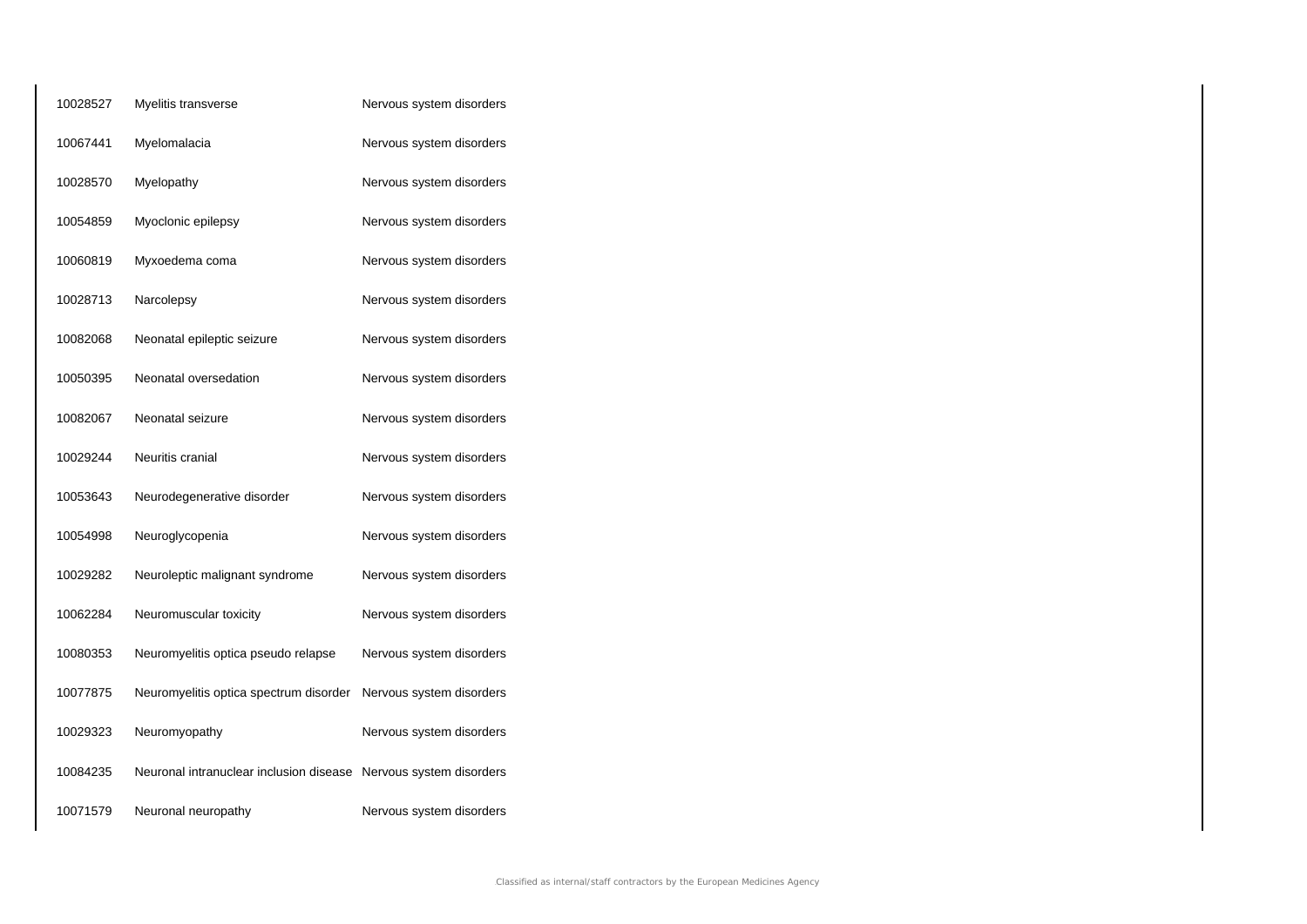| 10029331 | Neuropathy peripheral               | Nervous system disorders |
|----------|-------------------------------------|--------------------------|
| 10063663 | Neuropsychiatric lupus              | Nervous system disorders |
| 10078011 | Neurosarcoidosis                    | Nervous system disorders |
| 10029350 | Neurotoxicity                       | Nervous system disorders |
| 10071764 | Noninfectious myelitis              | Nervous system disorders |
| 10074712 | Noninfective encephalitis           | Nervous system disorders |
| 10074713 | Noninfective encephalomyelitis      | Nervous system disorders |
| 10029773 | Normal pressure hydrocephalus       | Nervous system disorders |
| 10066930 | Numb chin syndrome                  | Nervous system disorders |
| 10030069 | Oculofacial paralysis               | Nervous system disorders |
| 10030899 | Opisthotonus                        | Nervous system disorders |
| 10030942 | Optic neuritis                      | Nervous system disorders |
| 10084264 | Optic perineuritis                  | Nervous system disorders |
| 10069350 | Osmotic demyelination syndrome      | Nervous system disorders |
| 10053658 | Pachymeningitis                     | Nervous system disorders |
| 10065249 | Pancoast's syndrome                 | Nervous system disorders |
| 10033799 | Paralysis                           | Nervous system disorders |
| 10033830 | Paralysis recurrent laryngeal nerve | Nervous system disorders |
| 10069587 | Paraneoplastic encephalomyelitis    | Nervous system disorders |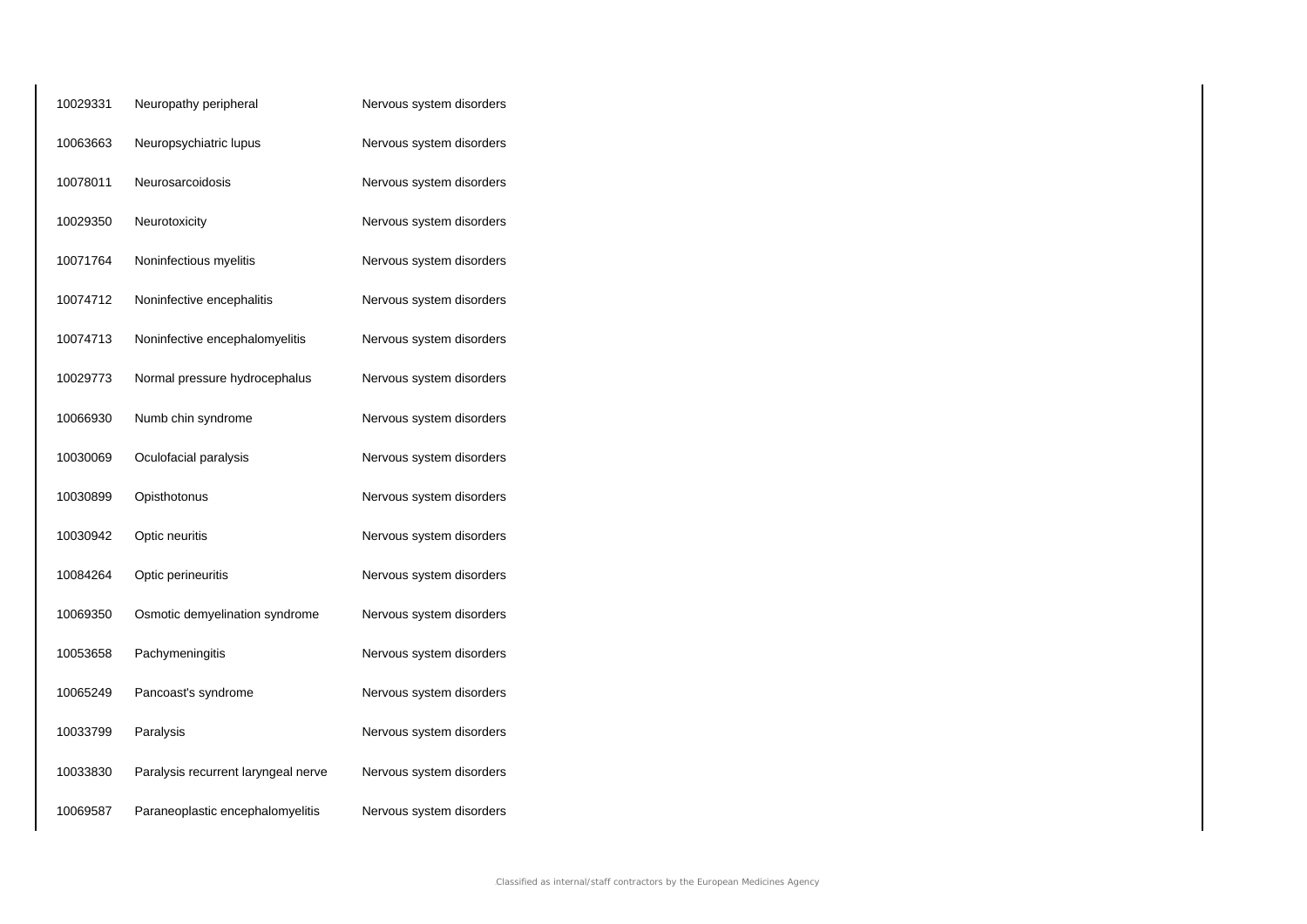| 10080965 | Paraneoplastic myelopathy                         | Nervous system disorders |
|----------|---------------------------------------------------|--------------------------|
| 10072106 | Paraneoplastic neurological syndrome              | Nervous system disorders |
| 10033885 | Paraparesis                                       | Nervous system disorders |
| 10033892 | Paraplegia                                        | Nervous system disorders |
| 10085326 | Parietal lobe epilepsy                            | Nervous system disorders |
| 10048868 | Parkinsonian crisis                               | Nervous system disorders |
| 10071243 | Parkinsonism hyperpyrexia syndrome                | Nervous system disorders |
| 10061536 | Parkinson's disease                               | Nervous system disorders |
| 10078476 | Paroxysmal sympathetic hyperactivity              | Nervous system disorders |
| 10061334 | Partial seizures                                  | Nervous system disorders |
| 10056209 | Partial seizures with secondary<br>generalisation | Nervous system disorders |
| 10073945 | Perinatal stroke                                  | Nervous system disorders |
| 10054808 | Peripheral paralysis                              | Nervous system disorders |
| 10076706 | Periventricular haemorrhage neonatal              | Nervous system disorders |
| 10052594 | Periventricular leukomalacia                      | Nervous system disorders |
| 10034759 | Petit mal epilepsy                                | Nervous system disorders |
| 10064964 | Phrenic nerve paralysis                           | Nervous system disorders |
| 10036105 | Polyneuropathy                                    | Nervous system disorders |
| 10036106 | Polyneuropathy alcoholic                          | Nervous system disorders |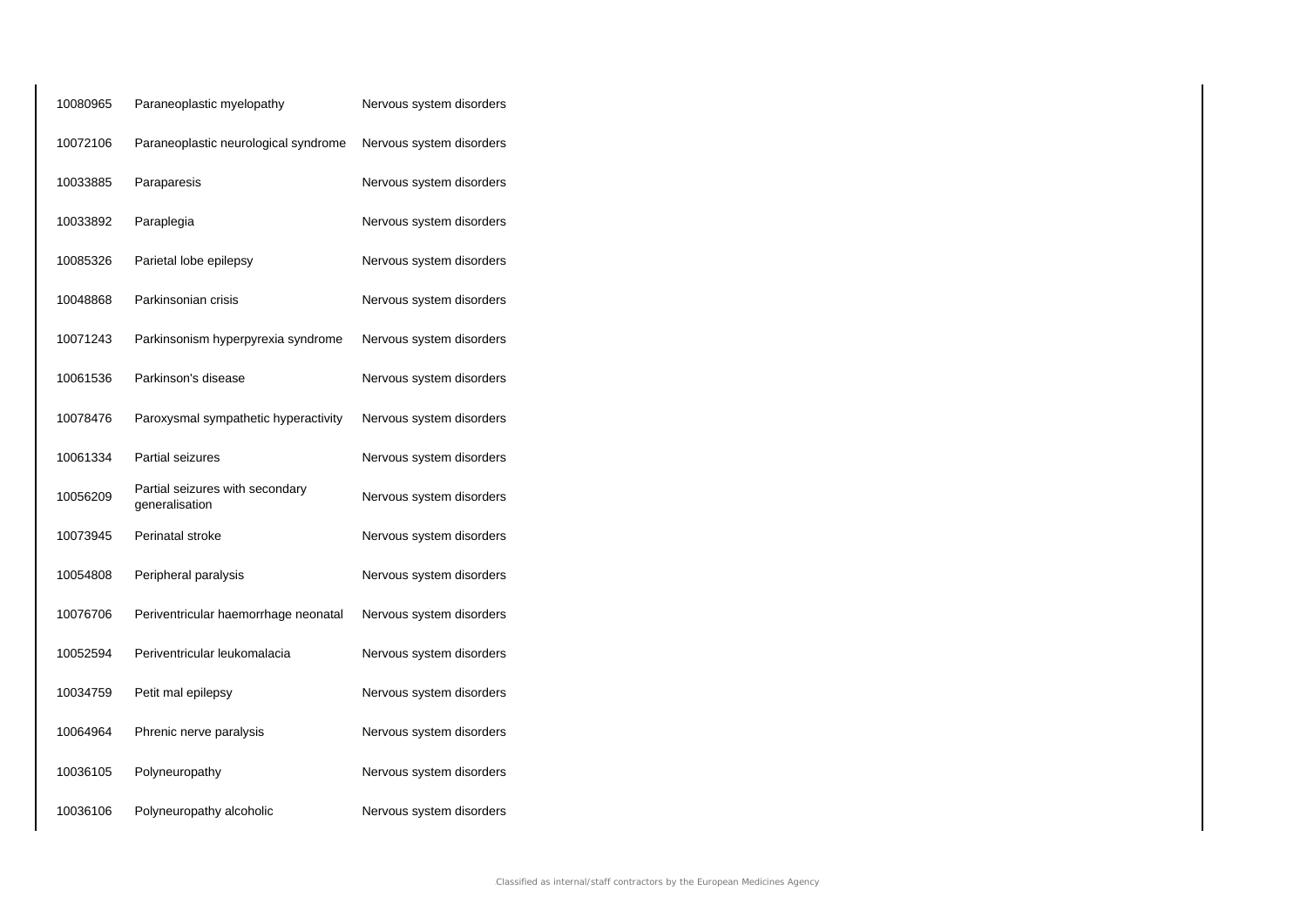| 10036111 | Polyneuropathy idiopathic progressive           | Nervous system disorders |
|----------|-------------------------------------------------|--------------------------|
| 10036115 | Polyneuropathy in malignant disease             | Nervous system disorders |
| 10078202 | Post cardiac arrest syndrome                    | Nervous system disorders |
| 10076982 | Post stroke epilepsy                            | Nervous system disorders |
| 10076981 | Post stroke seizure                             | Nervous system disorders |
| 10078207 | Posterior cortical atrophy                      | Nervous system disorders |
| 10071066 | Posterior reversible encephalopathy<br>syndrome | Nervous system disorders |
| 10079859 | Posthaemorrhagic hydrocephalus                  | Nervous system disorders |
| 10052469 | Postictal paralysis                             | Nervous system disorders |
| 10072851 | Post-injection delirium sedation<br>syndrome    | Nervous system disorders |
| 10068191 | Postresuscitation encephalopathy                | Nervous system disorders |
| 10085250 | Precerebral artery embolism                     | Nervous system disorders |
| 10036511 | Precerebral artery occlusion                    | Nervous system disorders |
| 10074717 | Precerebral artery thrombosis                   | Nervous system disorders |
| 10036631 | Presenile dementia                              | Nervous system disorders |
| 10081268 | Primary progressive aphasia                     | Nervous system disorders |
| 10063401 | Primary progressive multiple sclerosis          | Nervous system disorders |
| 10036800 | Progressive bulbar palsy                        | Nervous system disorders |
| 10053395 | Progressive multiple sclerosis                  | Nervous system disorders |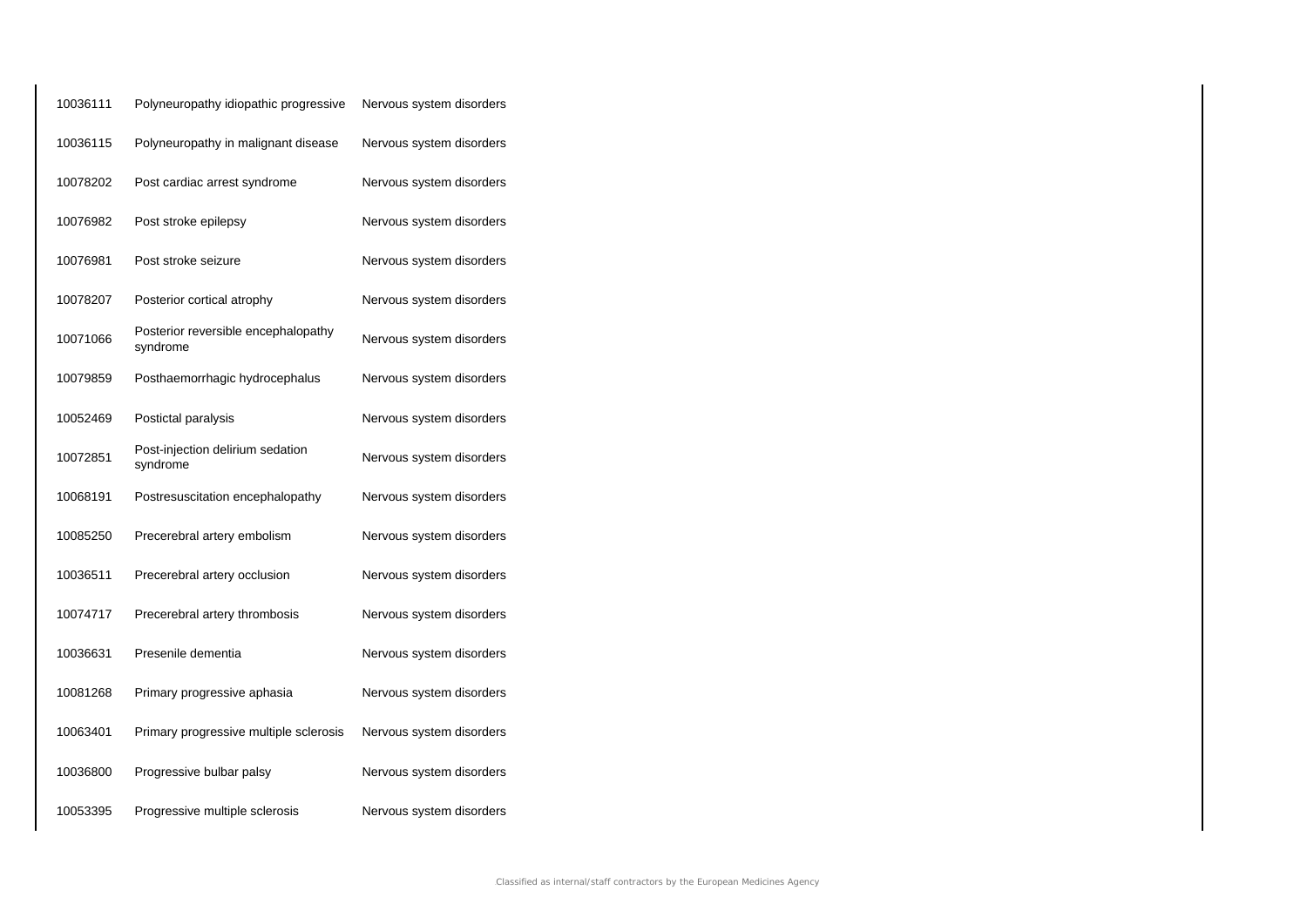| 10036808 | Progressive muscular atrophy                                      | Nervous system disorders |
|----------|-------------------------------------------------------------------|--------------------------|
| 10067063 | Progressive relapsing multiple sclerosis Nervous system disorders |                          |
| 10036813 | Progressive supranuclear palsy                                    | Nervous system disorders |
| 10037114 | Pseudobulbar palsy                                                | Nervous system disorders |
| 10078090 | Pseudostroke                                                      | Nervous system disorders |
| 10080662 | Psychomotor disadaptation syndrome                                | Nervous system disorders |
| 10065598 | Purpura cerebri                                                   | Nervous system disorders |
| 10058940 | Putamen haemorrhage                                               | Nervous system disorders |
| 10063636 | Pyramidal tract syndrome                                          | Nervous system disorders |
| 10077820 | Quadrantanopia                                                    | Nervous system disorders |
| 10049680 | Quadriparesis                                                     | Nervous system disorders |
| 10037714 | Quadriplegia                                                      | Nervous system disorders |
| 10071141 | Rasmussen encephalitis                                            | Nervous system disorders |
| 10068097 | Raymond-Cestan syndrome                                           | Nervous system disorders |
| 10080700 | Relapsing multiple sclerosis                                      | Nervous system disorders |
| 10063399 | Relapsing-remitting multiple sclerosis                            | Nervous system disorders |
| 10073240 | Reversible cerebral vasoconstriction<br>syndrome                  | Nervous system disorders |
| 10082632 | Reversible splenial lesion syndrome                               | Nervous system disorders |
| 10039330 | Ruptured cerebral aneurysm                                        | Nervous system disorders |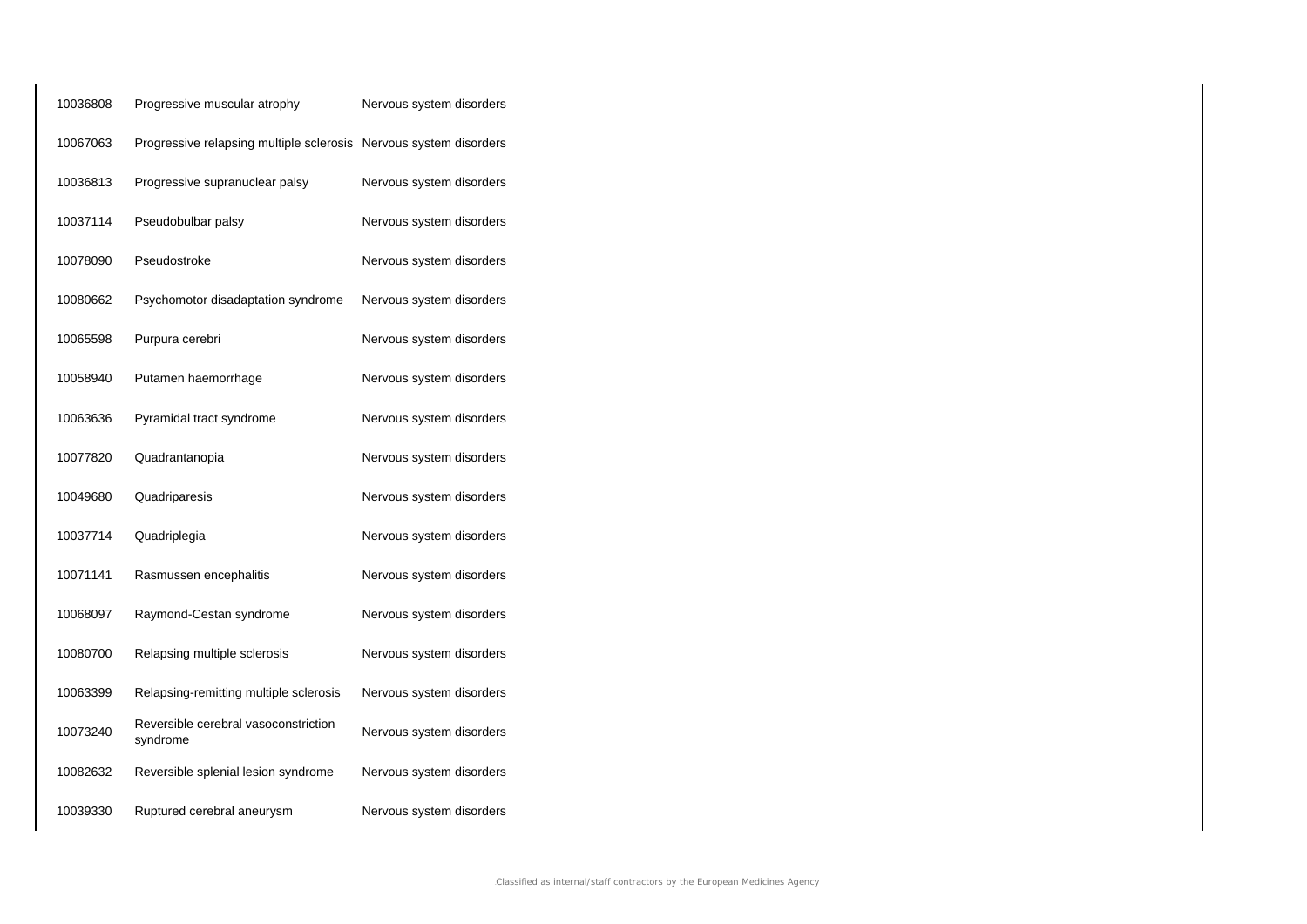| 10074943 | Secondary cerebellar degeneration           | Nervous system disorders |
|----------|---------------------------------------------|--------------------------|
| 10063400 | Secondary progressive multiple<br>sclerosis | Nervous system disorders |
| 10039906 | Seizure                                     | Nervous system disorders |
| 10039907 | Seizure anoxic                              | Nervous system disorders |
| 10071350 | Seizure cluster                             | Nervous system disorders |
| 10071048 | Seizure like phenomena                      | Nervous system disorders |
| 10039966 | Senile dementia                             | Nervous system disorders |
| 10040108 | Serotonin syndrome                          | Nervous system disorders |
| 10040703 | Simple partial seizures                     | Nervous system disorders |
| 10053841 | Sneddon's syndrome                          | Nervous system disorders |
| 10049440 | Spinal artery embolism                      | Nervous system disorders |
| 10071316 | Spinal artery thrombosis                    | Nervous system disorders |
| 10041549 | Spinal cord compression                     | Nervous system disorders |
| 10061367 | Spinal cord disorder                        | Nervous system disorders |
| 10076051 | Spinal cord haematoma                       | Nervous system disorders |
| 10048992 | Spinal cord haemorrhage                     | Nervous system disorders |
| 10064832 | Spinal cord herniation                      | Nervous system disorders |
| 10058571 | Spinal cord infarction                      | Nervous system disorders |
| 10050209 | Spinal cord ischaemia                       | Nervous system disorders |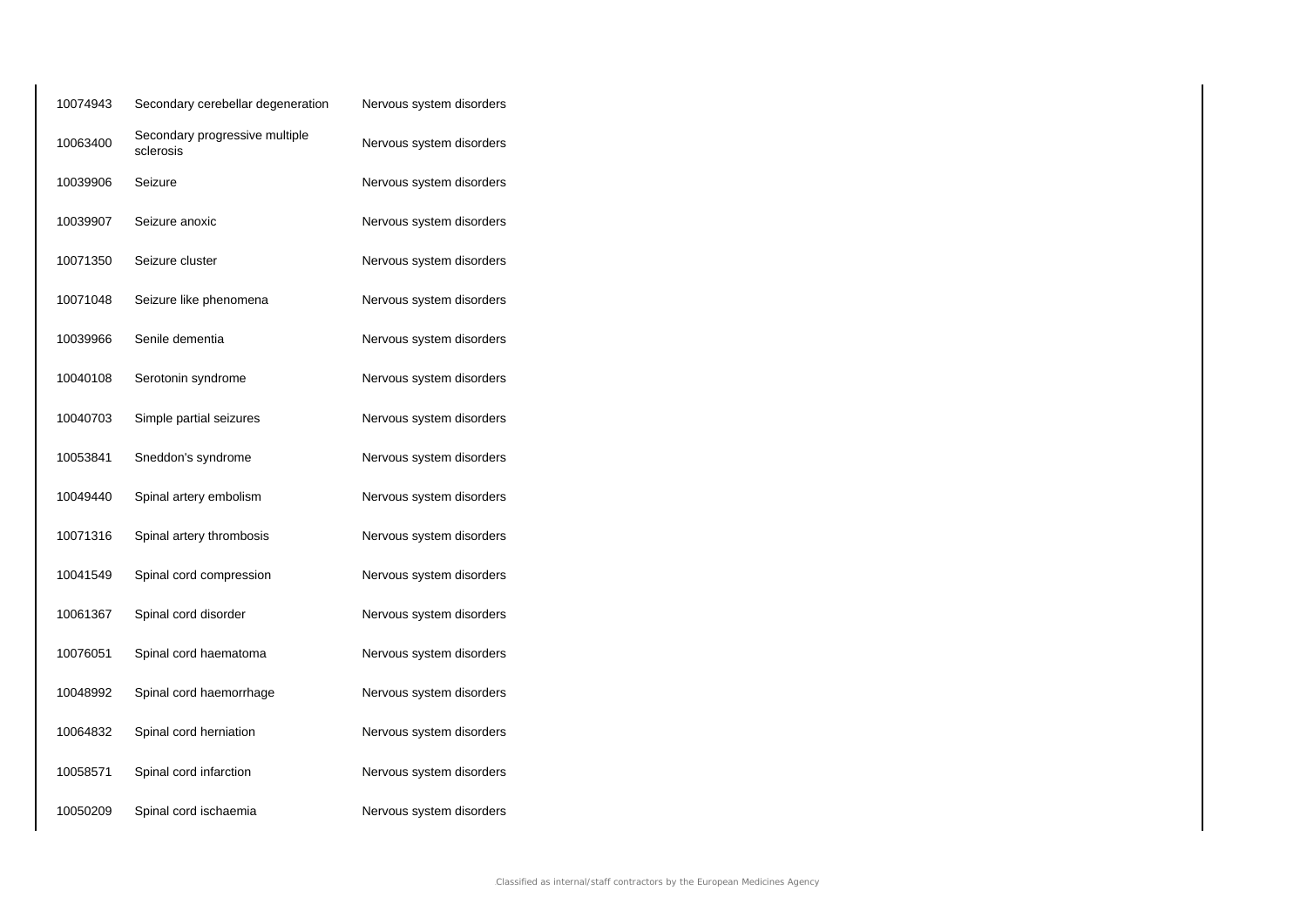| 10063036 | Spinal cord oedema                                    | Nervous system disorders |
|----------|-------------------------------------------------------|--------------------------|
| 10057268 | Spinal cord paralysis                                 | Nervous system disorders |
| 10049236 | Spinal epidural haemorrhage                           | Nervous system disorders |
| 10082031 | Spinal stroke                                         | Nervous system disorders |
| 10073564 | Spinal subarachnoid haemorrhage                       | Nervous system disorders |
| 10073563 | Spinal subdural haemorrhage                           | Nervous system disorders |
| 10061369 | Spinal vascular disorder                              | Nervous system disorders |
| 10061551 | Spinocerebellar disorder                              | Nervous system disorders |
| 10073081 | Spontaneous cerebrospinal fluid leak<br>syndrome      | Nervous system disorders |
| 10077451 | Sporadic infantile bilateral striatal<br>necrosis     | Nervous system disorders |
| 10041962 | Status epilepticus                                    | Nervous system disorders |
| 10072148 | Stiff person syndrome                                 | Nervous system disorders |
| 10059613 | Stroke in evolution                                   | Nervous system disorders |
| 10042272 | Subacute combined cord degeneration                   | Nervous system disorders |
| 10081726 | Subacute inflammatory demyelinating<br>polyneuropathy | Nervous system disorders |
| 10058009 | Subacute myelo-opticoneuropathy                       | Nervous system disorders |
| 10042316 | Subarachnoid haemorrhage                              | Nervous system disorders |
| 10042365 | Subdural haemorrhage neonatal                         | Nervous system disorders |
| 10048626 | Subdural hygroma                                      | Nervous system disorders |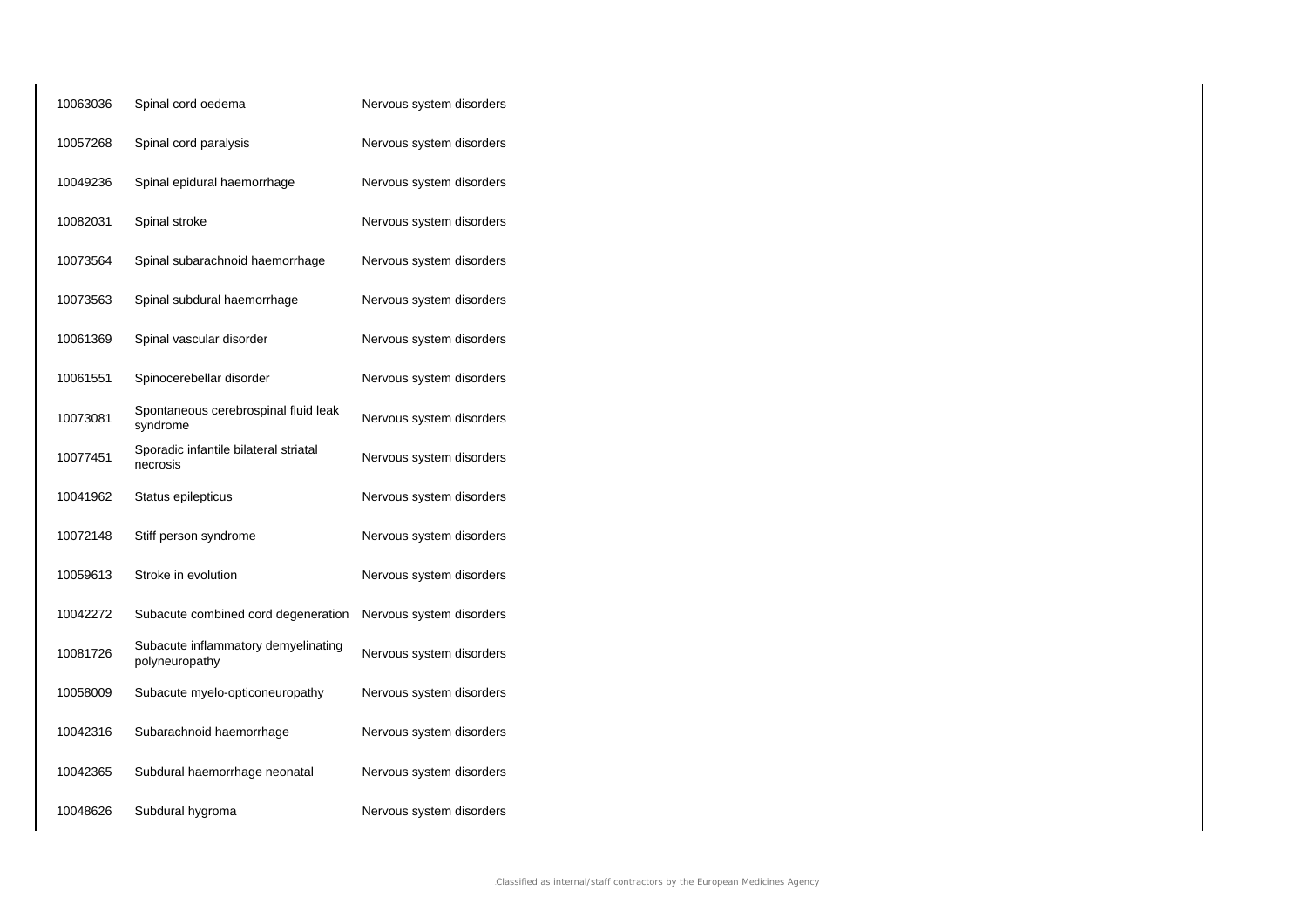| 10050014 | Sudden onset of sleep              | Nervous system disorders |
|----------|------------------------------------|--------------------------|
| 10042567 | Superior sagittal sinus thrombosis | Nervous system disorders |
| 10048327 | Supranuclear palsy                 | Nervous system disorders |
| 10042732 | Sydenham's chorea                  | Nervous system disorders |
| 10042772 | Syncope                            | Nervous system disorders |
| 10043118 | Tardive dyskinesia                 | Nervous system disorders |
| 10043209 | Temporal lobe epilepsy             | Nervous system disorders |
| 10066334 | Tethered cord syndrome             | Nervous system disorders |
| 10064961 | Thalamic infarction                | Nervous system disorders |
| 10058939 | Thalamus haemorrhage               | Nervous system disorders |
| 10057277 | Thoracic spinal cord paralysis     | Nervous system disorders |
| 10067347 | Thrombotic cerebral infarction     | Nervous system disorders |
| 10043647 | Thrombotic stroke                  | Nervous system disorders |
| 10043972 | Tongue paralysis                   | Nervous system disorders |
| 10051171 | Tonic clonic movements             | Nervous system disorders |
| 10043994 | Tonic convulsion                   | Nervous system disorders |
| 10075125 | Tonic posturing                    | Nervous system disorders |
| 10044221 | Toxic encephalopathy               | Nervous system disorders |
| 10075528 | Toxic leukoencephalopathy          | Nervous system disorders |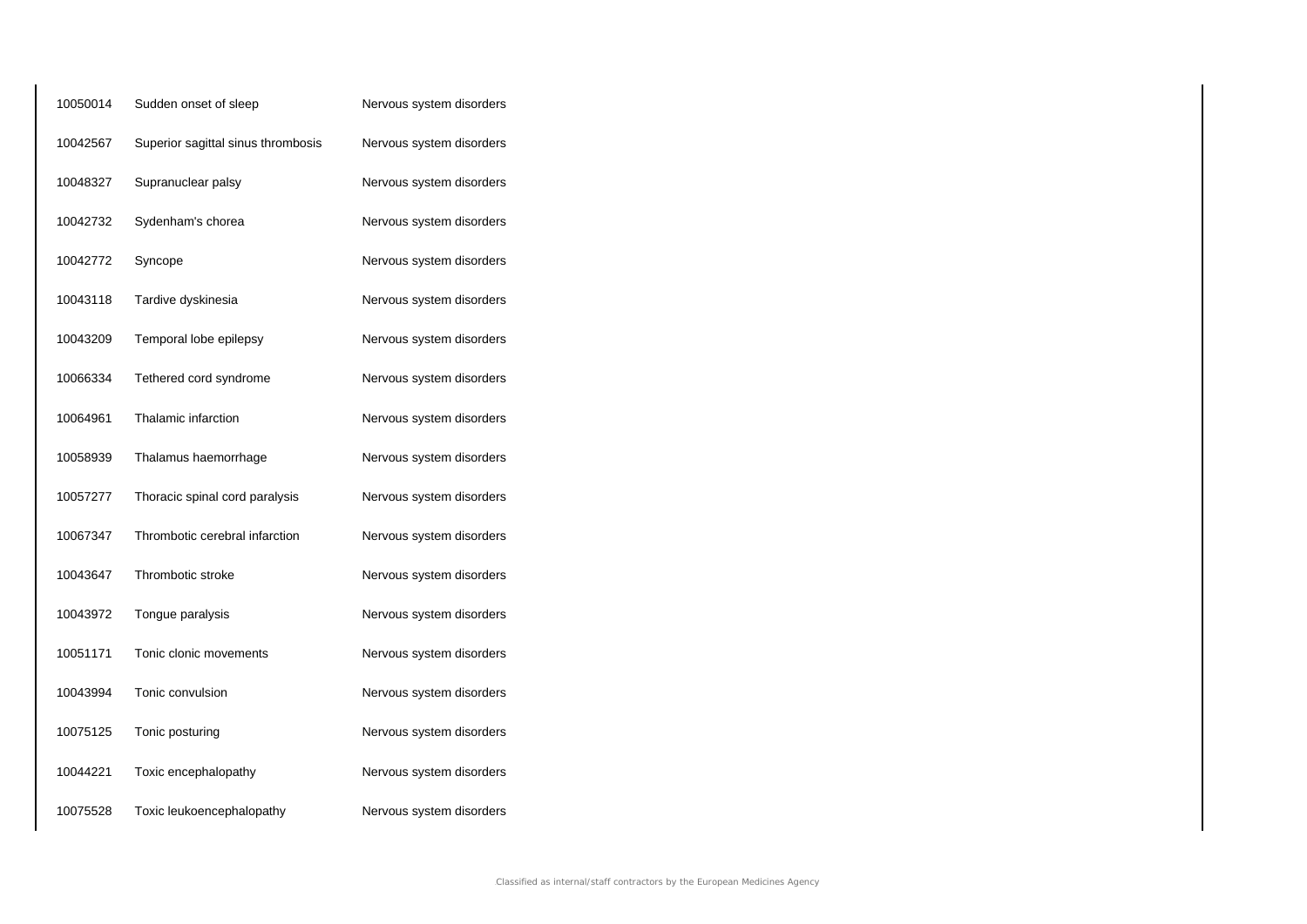| 10067722 | Toxic neuropathy               | Nervous system disorders |
|----------|--------------------------------|--------------------------|
| 10081728 | Transient epileptic amnesia    | Nervous system disorders |
| 10044390 | Transient ischaemic attack     | Nervous system disorders |
| 10084532 | Transverse sinus stenosis      | Nervous system disorders |
| 10044457 | Transverse sinus thrombosis    | Nervous system disorders |
| 10068008 | Trigeminal nerve paresis       | Nervous system disorders |
| 10049788 | Trigeminal palsy               | Nervous system disorders |
| 10078556 | Tumefactive multiple sclerosis | Nervous system disorders |
| 10045178 | Tunnel vision                  | Nervous system disorders |
| 10045380 | Ulnar neuritis                 | Nervous system disorders |
| 10045476 | Uncinate fits                  | Nervous system disorders |
| 10045555 | Unresponsive to stimuli        | Nervous system disorders |
| 10046298 | Upper motor neurone lesion     | Nervous system disorders |
| 10046326 | Uraemic encephalopathy         | Nervous system disorders |
| 10046328 | Uraemic neuropathy             | Nervous system disorders |
| 10061403 | Vagus nerve disorder           | Nervous system disorders |
| 10064661 | Vagus nerve paralysis          | Nervous system disorders |
| 10057678 | Vascular dementia              | Nervous system disorders |
| 10063661 | Vascular encephalopathy        | Nervous system disorders |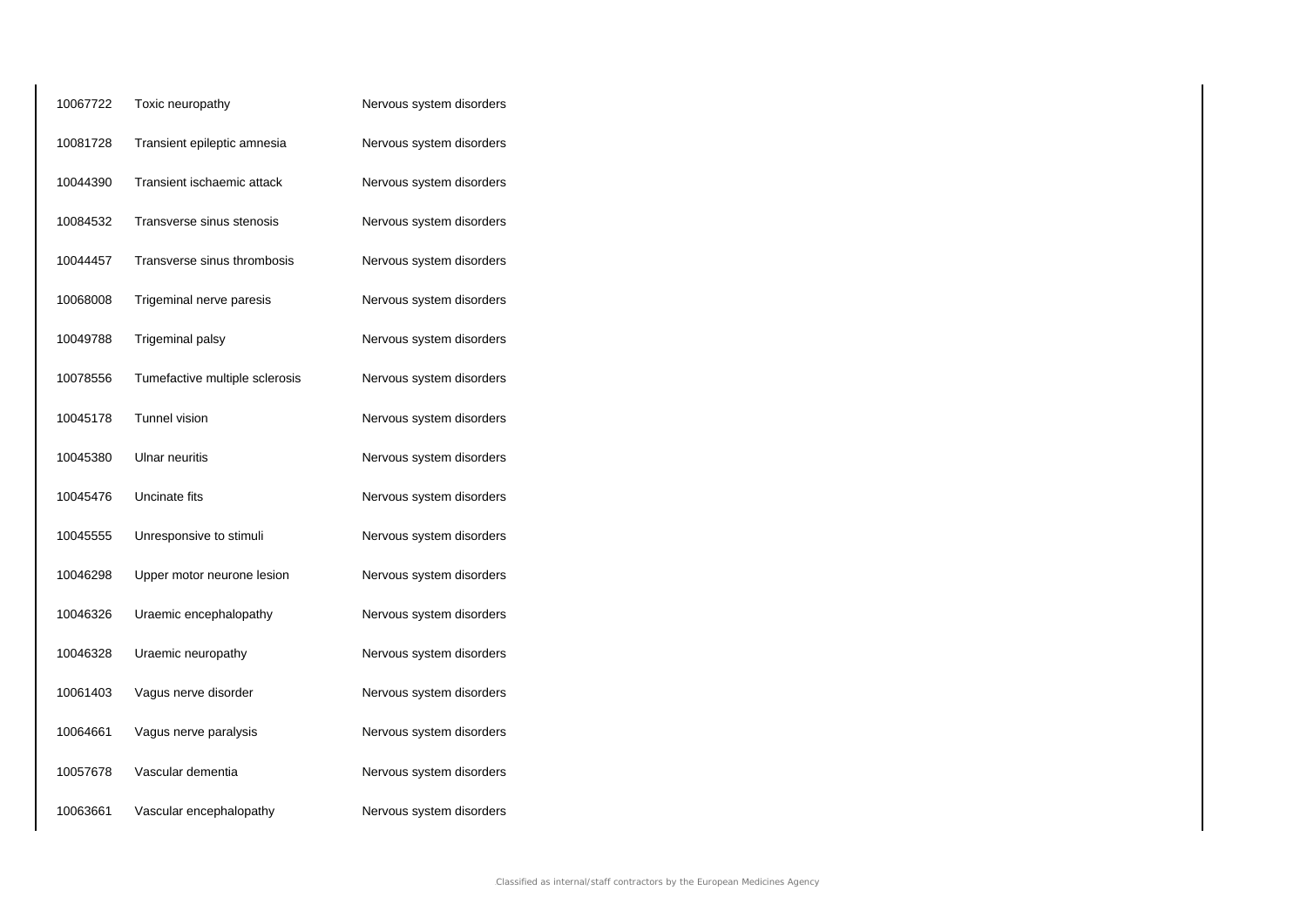| 10068100 | Vascular parkinsonism             | Nervous system disorders |
|----------|-----------------------------------|--------------------------|
| 10067275 | Vasogenic cerebral oedema         | Nervous system disorders |
| 10047319 | Vernet's syndrome                 | Nervous system disorders |
| 10077498 | Vertebral artery aneurysm         | Nervous system disorders |
| 10084347 | Vertebral artery arteriosclerosis | Nervous system disorders |
| 10071716 | Vertebral artery dissection       | Nervous system disorders |
| 10048965 | Vertebral artery occlusion        | Nervous system disorders |
| 10075735 | Vertebral artery perforation      | Nervous system disorders |
| 10047330 | Vertebral artery stenosis         | Nervous system disorders |
| 10057777 | Vertebral artery thrombosis       | Nervous system disorders |
| 10071505 | Vertebrobasilar dolichoectasia    | Nervous system disorders |
| 10082484 | Vertebrobasilar stroke            | Nervous system disorders |
| 10077168 | Visual agnosia                    | Nervous system disorders |
| 10070920 | Visual cortex atrophy             | Nervous system disorders |
| 10047641 | VIth nerve paralysis              | Nervous system disorders |
| 10085448 | Weber's syndrome                  | Nervous system disorders |
| 10047913 | Wernicke-Korsakoff syndrome       | Nervous system disorders |
| 10047911 | Wernicke's encephalopathy         | Nervous system disorders |
| 10048842 | XIth nerve paralysis              | Nervous system disorders |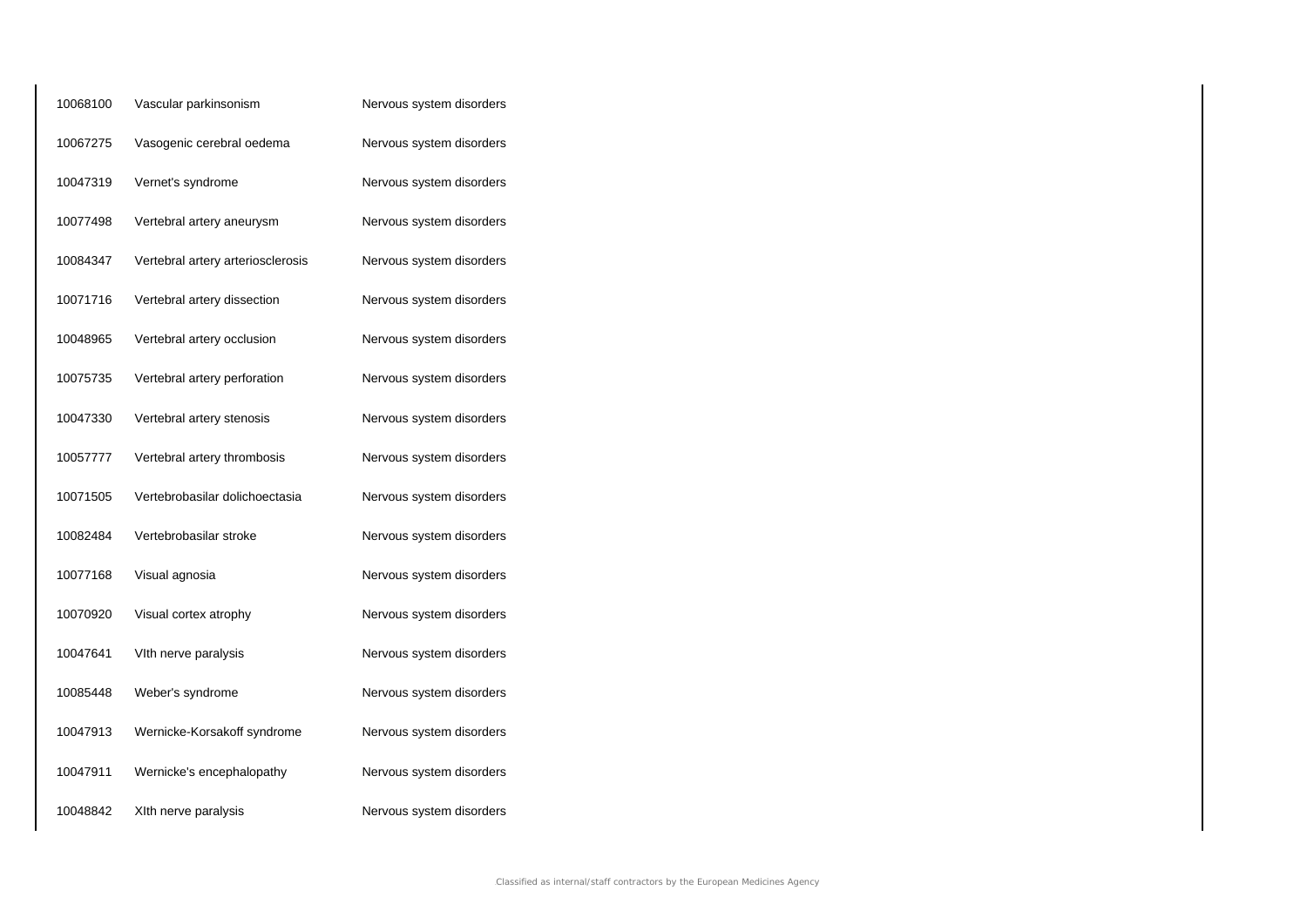| 10084854 | Abnormal cord insertion                        | Pregnancy, puerperium and perinatal<br>conditions |
|----------|------------------------------------------------|---------------------------------------------------|
| 10000154 | Abnormal labour affecting foetus               | Pregnancy, puerperium and perinatal<br>conditions |
| 10000210 | Abortion                                       | Pregnancy, puerperium and perinatal<br>conditions |
| 10061614 | Abortion complete                              | Pregnancy, puerperium and perinatal<br>conditions |
| 10000212 | Abortion complete complicated                  | Pregnancy, puerperium and perinatal<br>conditions |
| 10061615 | Abortion complicated                           | Pregnancy, puerperium and perinatal<br>conditions |
| 10052846 | Abortion early                                 | Pregnancy, puerperium and perinatal<br>conditions |
| 10000217 | Abortion incomplete                            | Pregnancy, puerperium and perinatal<br>conditions |
| 10000218 | Abortion incomplete complicated                | Pregnancy, puerperium and perinatal<br>conditions |
| 10052847 | Abortion late                                  | Pregnancy, puerperium and perinatal<br>conditions |
| 10000230 | Abortion missed                                | Pregnancy, puerperium and perinatal<br>conditions |
| 10066266 | Abortion of ectopic pregnancy                  | Pregnancy, puerperium and perinatal<br>conditions |
| 10000234 | Abortion spontaneous                           | Pregnancy, puerperium and perinatal<br>conditions |
| 10061616 | Abortion spontaneous complete                  | Pregnancy, puerperium and perinatal<br>conditions |
| 10000236 | Abortion spontaneous complete<br>complicated   | Pregnancy, puerperium and perinatal<br>conditions |
| 10000238 | Abortion spontaneous complicated               | Pregnancy, puerperium and perinatal<br>conditions |
| 10061617 | Abortion spontaneous incomplete                | Pregnancy, puerperium and perinatal<br>conditions |
| 10000239 | Abortion spontaneous incomplete<br>complicated | Pregnancy, puerperium and perinatal<br>conditions |
| 10000242 | Abortion threatened                            | Pregnancy, puerperium and perinatal<br>conditions |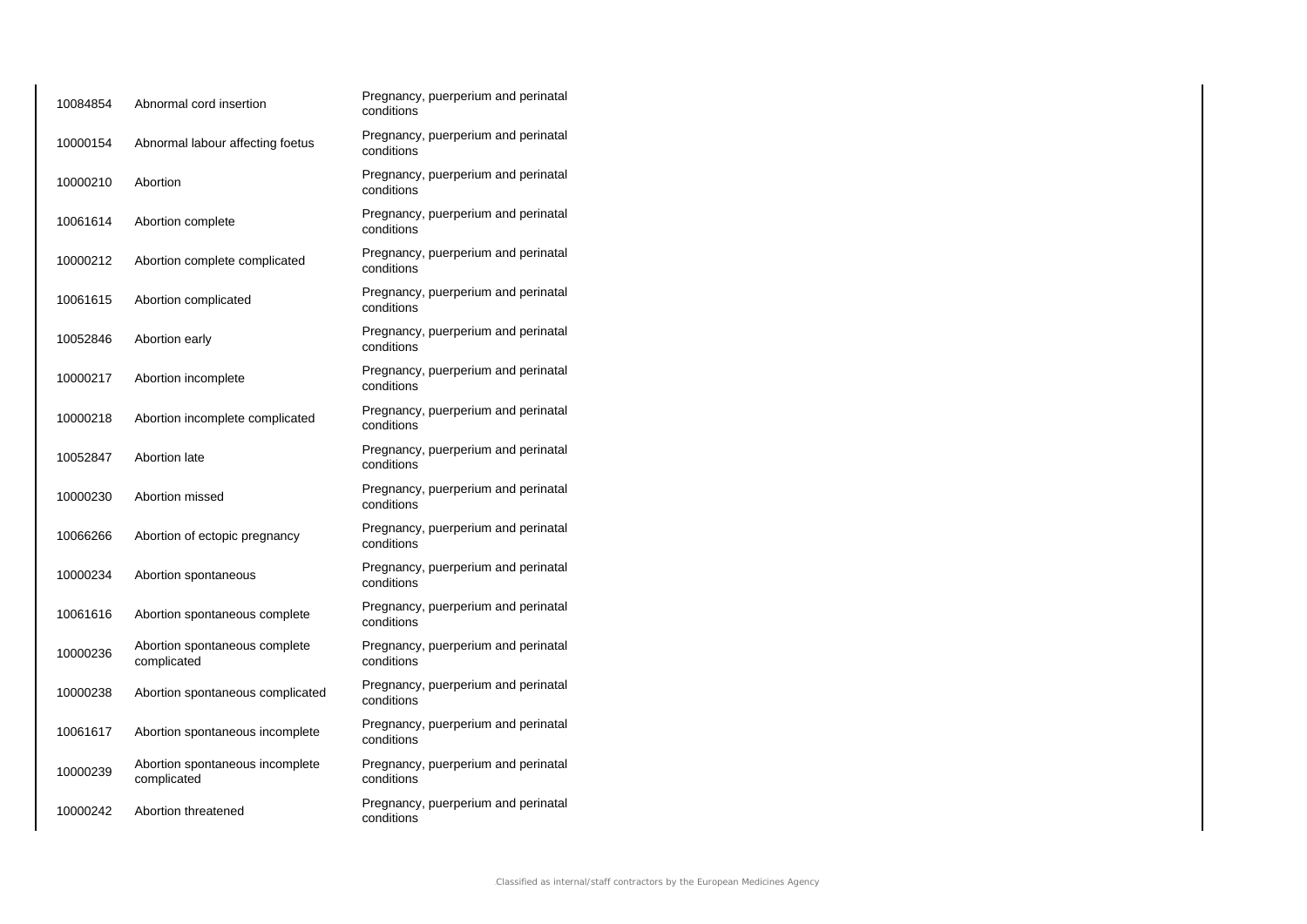| 10001391 | Adrenocortical insufficiency neonatal             | Pregnancy, puerperium and perinatal<br>conditions |
|----------|---------------------------------------------------|---------------------------------------------------|
| 10052851 | Anaesthetic complication neonatal                 | Pregnancy, puerperium and perinatal<br>conditions |
| 10067010 | Anaphylactoid syndrome of pregnancy               | Pregnancy, puerperium and perinatal<br>conditions |
| 10004954 | Birth trauma                                      | Pregnancy, puerperium and perinatal<br>conditions |
| 10006346 | Breech delivery                                   | Pregnancy, puerperium and perinatal<br>conditions |
| 10008014 | Cephalhaematoma                                   | Pregnancy, puerperium and perinatal<br>conditions |
| 10054939 | Cervix dystocia                                   | Pregnancy, puerperium and perinatal<br>conditions |
| 10080381 | Chorioamniotic separation                         | Pregnancy, puerperium and perinatal<br>conditions |
| 10014129 | Eclampsia                                         | Pregnancy, puerperium and perinatal<br>conditions |
| 10014166 | Ectopic pregnancy                                 | Pregnancy, puerperium and perinatal<br>conditions |
| 10073727 | Ectopic pregnancy under hormonal<br>contraception | Pregnancy, puerperium and perinatal<br>conditions |
| 10074497 | Ectopic pregnancy with contraceptive<br>device    | Pregnancy, puerperium and perinatal<br>conditions |
| 10016056 | Facial nerve injury due to birth trauma           | Pregnancy, puerperium and perinatal<br>conditions |
| 10050347 | Foetal acidosis                                   | Pregnancy, puerperium and perinatal<br>conditions |
| 10016846 | Foetal arm prolapse                               | Pregnancy, puerperium and perinatal<br>conditions |
| 10052088 | Foetal cardiac disorder                           | Pregnancy, puerperium and perinatal<br>conditions |
| 10016852 | Foetal damage                                     | Pregnancy, puerperium and perinatal<br>conditions |
| 10055690 | Foetal death                                      | Pregnancy, puerperium and perinatal<br>conditions |
| 10061157 | Foetal disorder                                   | Pregnancy, puerperium and perinatal<br>conditions |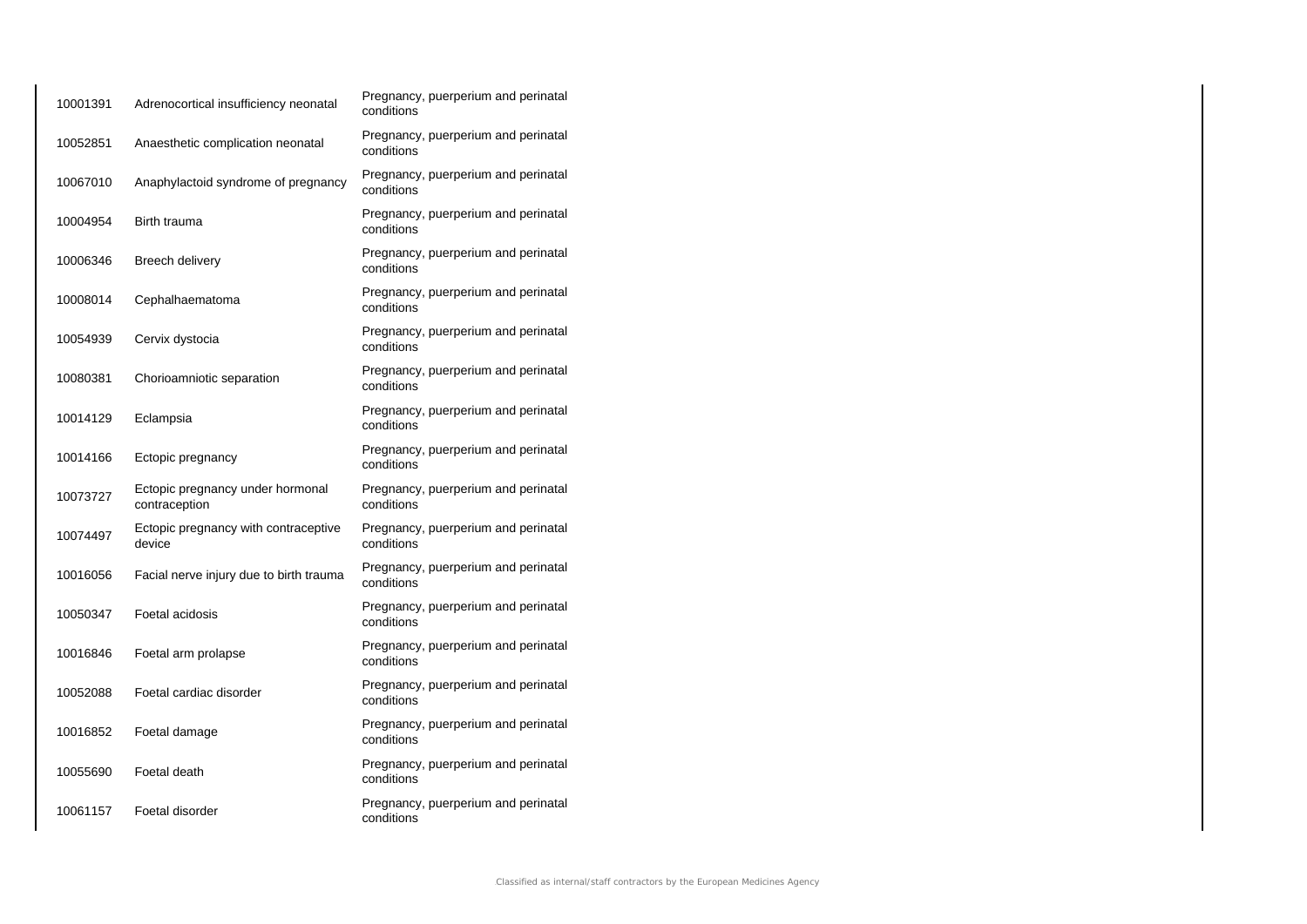| 10016855 | Foetal distress syndrome                           | Pregnancy, puerperium and perinatal<br>conditions |
|----------|----------------------------------------------------|---------------------------------------------------|
| 10077582 | Foetal growth abnormality                          | Pregnancy, puerperium and perinatal<br>conditions |
| 10070531 | Foetal growth restriction                          | Pregnancy, puerperium and perinatal<br>conditions |
| 10068461 | Foetal hypokinesia                                 | Pregnancy, puerperium and perinatal<br>conditions |
| 10016871 | Foetal-maternal haemorrhage                        | Pregnancy, puerperium and perinatal<br>conditions |
| 10018209 | Gestational diabetes                               | Pregnancy, puerperium and perinatal<br>conditions |
| 10049469 | Gestational trophoblastic detachment               | Pregnancy, puerperium and perinatal<br>conditions |
| 10062935 | Habitual abortion                                  | Pregnancy, puerperium and perinatal<br>conditions |
| 10061191 | Haemorrhage foetal                                 | Pregnancy, puerperium and perinatal<br>conditions |
| 10018981 | Haemorrhage in pregnancy                           | Pregnancy, puerperium and perinatal<br>conditions |
| 10049058 | <b>HELLP</b> syndrome                              | Pregnancy, puerperium and perinatal<br>conditions |
| 10064228 | Heterotopic pregnancy                              | Pregnancy, puerperium and perinatal<br>conditions |
| 10020529 | Hydrops foetalis                                   | Pregnancy, puerperium and perinatal<br>conditions |
| 10020614 | Hyperemesis gravidarum                             | Pregnancy, puerperium and perinatal<br>conditions |
| 10051459 | Imminent abortion                                  | Pregnancy, puerperium and perinatal<br>conditions |
| 10022343 | Injury to spinal cord secondary to birth<br>trauma | Pregnancy, puerperium and perinatal<br>conditions |
| 10067703 | Intrapartum haemorrhage                            | Pregnancy, puerperium and perinatal<br>conditions |
| 10082976 | Lithopedion                                        | Pregnancy, puerperium and perinatal<br>conditions |
| 10024787 | Locked twins                                       | Pregnancy, puerperium and perinatal<br>conditions |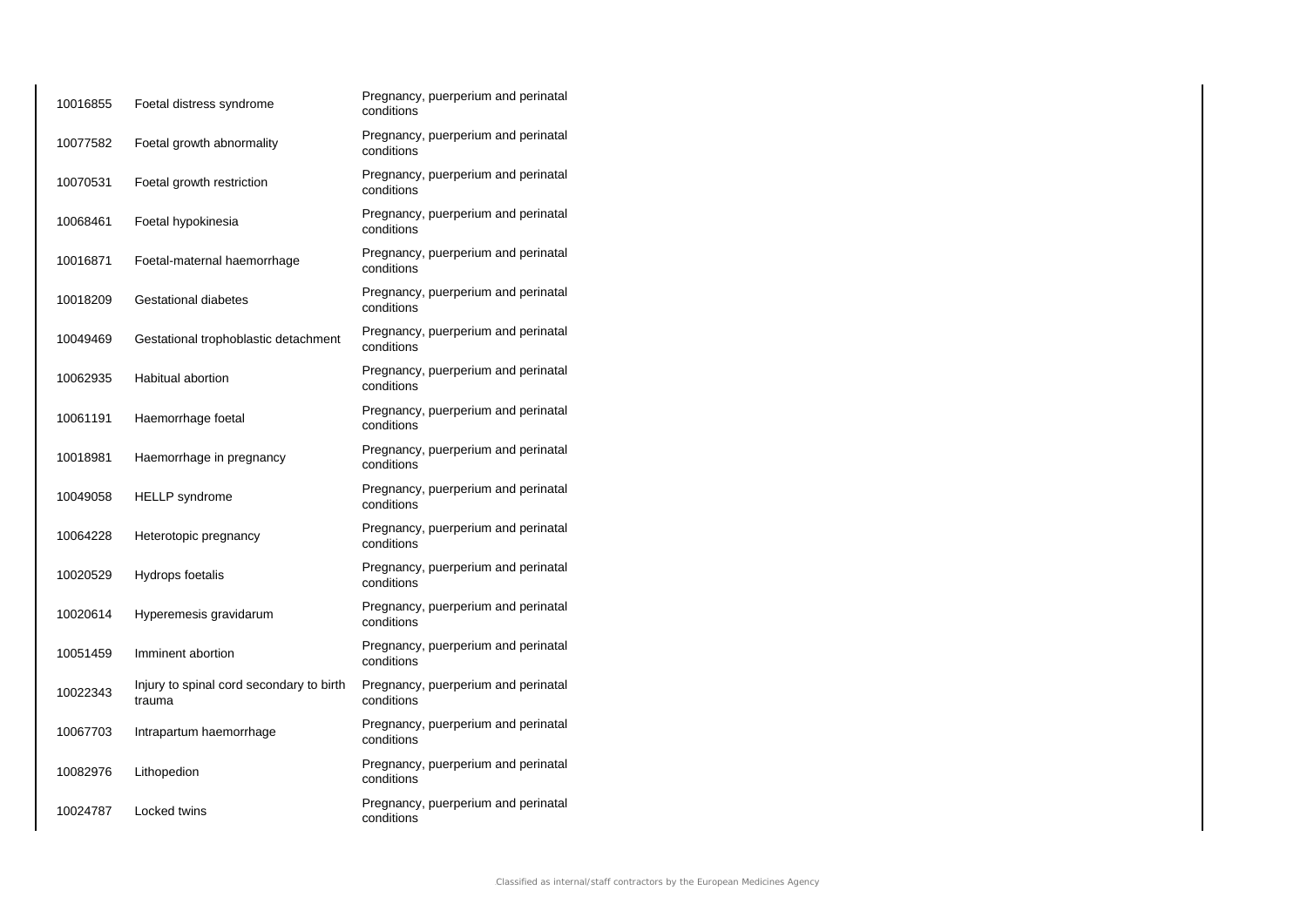| 10026912 | Maternal death affecting foetus  | Pregnancy, puerperium and perinatal<br>conditions |
|----------|----------------------------------|---------------------------------------------------|
| 10066376 | Maternal death during childbirth | Pregnancy, puerperium and perinatal<br>conditions |
| 10051133 | Meconium in amniotic fluid       | Pregnancy, puerperium and perinatal<br>conditions |
| 10068875 | Mirror syndrome                  | Pregnancy, puerperium and perinatal<br>conditions |
| 10065942 | Molar abortion                   | Pregnancy, puerperium and perinatal<br>conditions |
| 10028976 | Neonatal thyrotoxicosis          | Pregnancy, puerperium and perinatal<br>conditions |
| 10030289 | Oligohydramnios                  | Pregnancy, puerperium and perinatal<br>conditions |
| 10064270 | Omphalorrhexis                   | Pregnancy, puerperium and perinatal<br>conditions |
| 10056392 | Perinatal brain damage           | Pregnancy, puerperium and perinatal<br>conditions |
| 10049430 | Peripartum cardiomyopathy        | Pregnancy, puerperium and perinatal<br>conditions |
| 10072693 | Peripartum haemorrhage           | Pregnancy, puerperium and perinatal<br>conditions |
| 10062936 | Placenta accreta                 | Pregnancy, puerperium and perinatal<br>conditions |
| 10035119 | Placenta praevia                 | Pregnancy, puerperium and perinatal<br>conditions |
| 10035121 | Placenta praevia haemorrhage     | Pregnancy, puerperium and perinatal<br>conditions |
| 10054810 | Placental dysplasia              | Pregnancy, puerperium and perinatal<br>conditions |
| 10035138 | Placental insufficiency          | Pregnancy, puerperium and perinatal<br>conditions |
| 10035139 | <b>Placental necrosis</b>        | Pregnancy, puerperium and perinatal<br>conditions |
| 10036079 | Polyhydramnios                   | Pregnancy, puerperium and perinatal<br>conditions |
| 10036244 | Post abortion complication       | Pregnancy, puerperium and perinatal<br>conditions |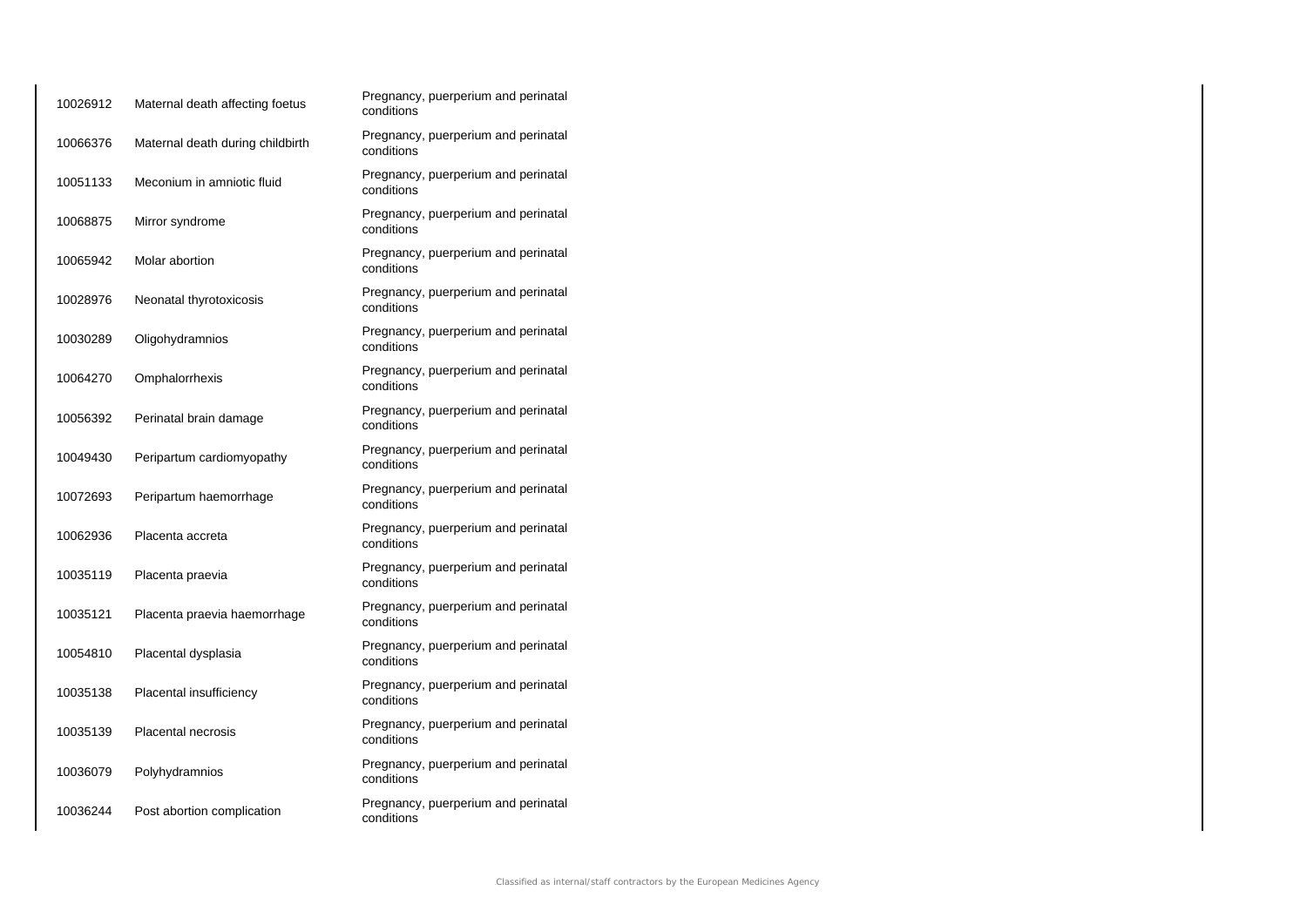| 10036246 | Post abortion haemorrhage                    | Pregnancy, puerperium and perinatal<br>conditions |
|----------|----------------------------------------------|---------------------------------------------------|
| 10063671 | Pregnancy after post coital<br>contraception | Pregnancy, puerperium and perinatal<br>conditions |
| 10067667 | Pregnancy on contraceptive                   | Pregnancy, puerperium and perinatal<br>conditions |
| 10036567 | Pregnancy on oral contraceptive              | Pregnancy, puerperium and perinatal<br>conditions |
| 10063130 | Pregnancy with contraceptive device          | Pregnancy, puerperium and perinatal<br>conditions |
| 10067082 | Pregnancy with contraceptive patch           | Pregnancy, puerperium and perinatal<br>conditions |
| 10063122 | Pregnancy with implant contraceptive         | Pregnancy, puerperium and perinatal<br>conditions |
| 10053394 | Pregnancy with injectable contraceptive      | Pregnancy, puerperium and perinatal<br>conditions |
| 10036608 | Premature separation of placenta             | Pregnancy, puerperium and perinatal<br>conditions |
| 10038773 | Retained products of conception              | Pregnancy, puerperium and perinatal<br>conditions |
| 10054798 | Retroplacental haematoma                     | Pregnancy, puerperium and perinatal<br>conditions |
| 10048407 | Ruptured ectopic pregnancy                   | Pregnancy, puerperium and perinatal<br>conditions |
| 10040613 | Shoulder dystocia                            | Pregnancy, puerperium and perinatal<br>conditions |
| 10042062 | <b>Stillbirth</b>                            | Pregnancy, puerperium and perinatal<br>conditions |
| 10072596 | Subchorionic haematoma                       | Pregnancy, puerperium and perinatal<br>conditions |
| 10084825 | Superimposed pre-eclampsia                   | Pregnancy, puerperium and perinatal<br>conditions |
| 10043449 | Third stage postpartum haemorrhage           | Pregnancy, puerperium and perinatal<br>conditions |
| 10044520 | Traumatic delivery                           | Pregnancy, puerperium and perinatal<br>conditions |
| 10067553 | Tubal rupture                                | Pregnancy, puerperium and perinatal<br>conditions |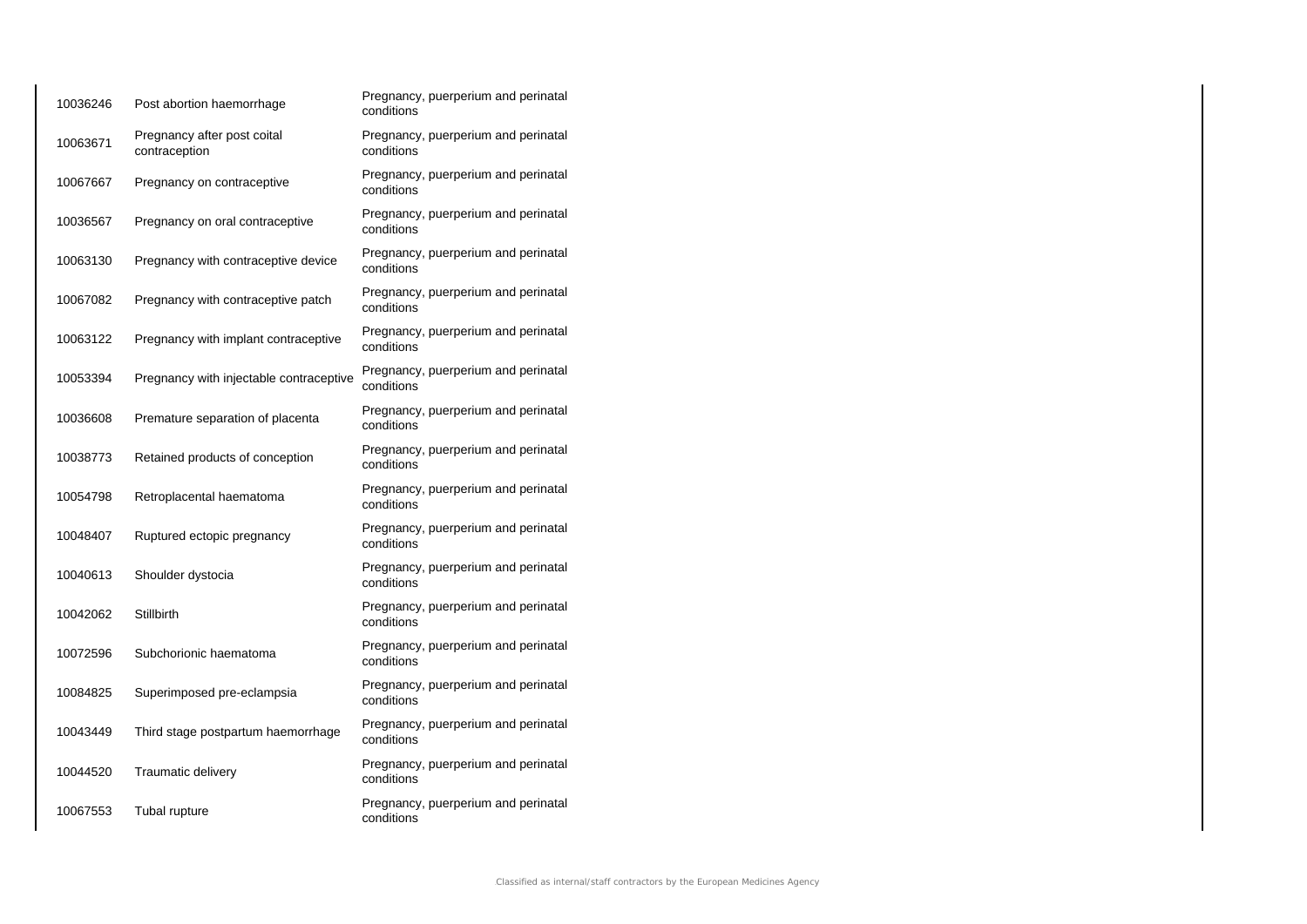| 10064534 | Umbilical cord haemorrhage          | Pregnancy, puerperium and perinatal<br>conditions |
|----------|-------------------------------------|---------------------------------------------------|
| 10076714 | Umbilical cord occlusion            | Pregnancy, puerperium and perinatal<br>conditions |
| 10045452 | Umbilical cord prolapse             | Pregnancy, puerperium and perinatal<br>conditions |
| 10071652 | Umbilical cord thrombosis           | Pregnancy, puerperium and perinatal<br>conditions |
| 10045454 | Umbilical cord vascular disorder    | Pregnancy, puerperium and perinatal<br>conditions |
| 10046763 | Uterine atony                       | Pregnancy, puerperium and perinatal<br>conditions |
| 10046796 | Uterine inversion                   | Pregnancy, puerperium and perinatal<br>conditions |
| 10071398 | Vanishing twin syndrome             | Pregnancy, puerperium and perinatal<br>conditions |
| 10047036 | Vasa praevia                        | Pregnancy, puerperium and perinatal<br>conditions |
| 10064684 | Device dislocation                  | <b>Product issues</b>                             |
| 10075322 | Device inappropriate shock delivery | <b>Product issues</b>                             |
| 10076364 | Device loosening                    | <b>Product issues</b>                             |
| 10069864 | Device pacing issue                 | <b>Product issues</b>                             |
| 10069175 | Product contamination microbial     | <b>Product issues</b>                             |
| 10062546 | Thrombosis in device                | <b>Product issues</b>                             |
| 10001022 | Acute psychosis                     | Psychiatric disorders                             |
| 10001639 | Alcoholism                          | Psychiatric disorders                             |
| 10063844 | Autism spectrum disorder            | Psychiatric disorders                             |
| 10057667 | Bipolar disorder                    | Psychiatric disorders                             |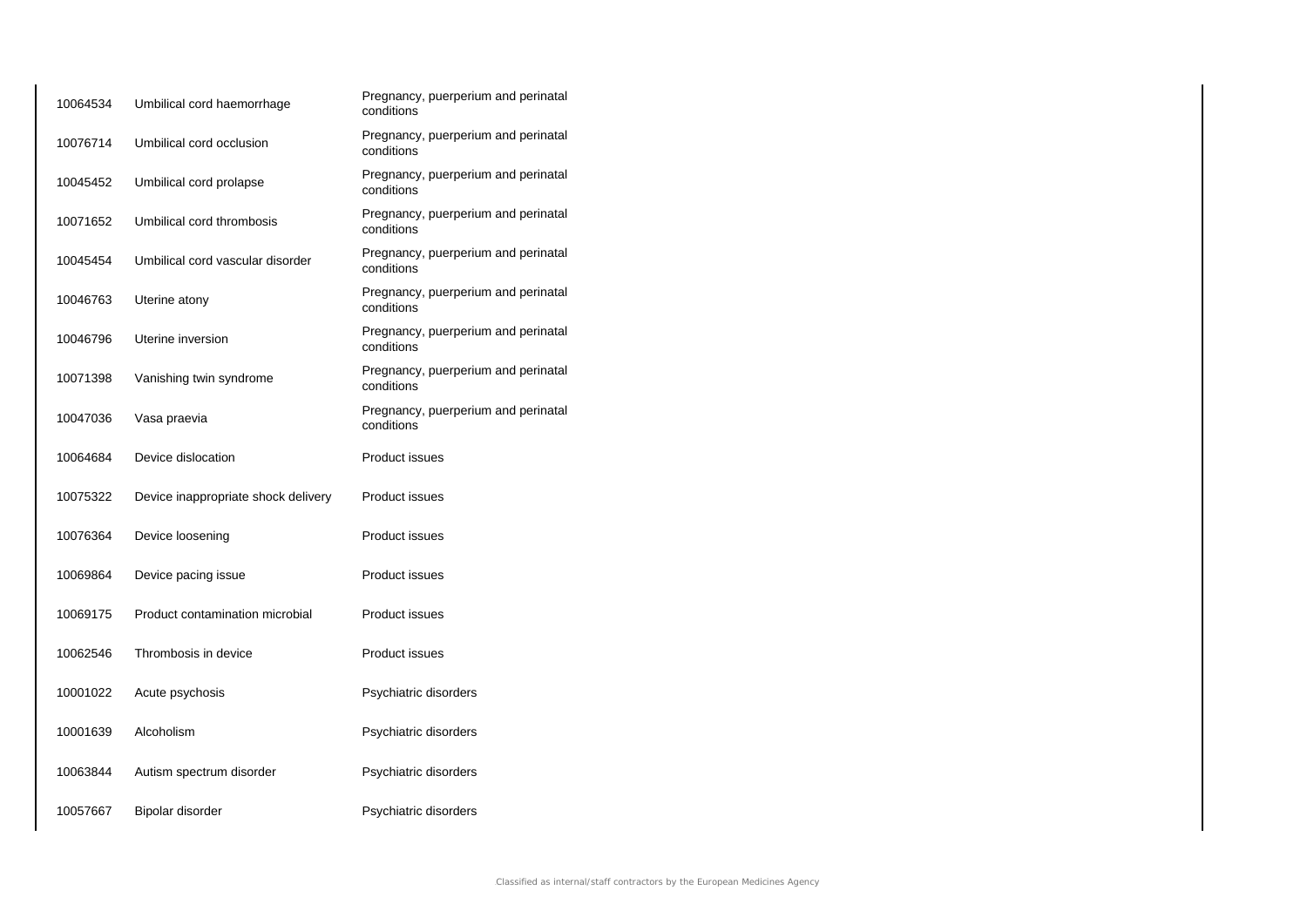| 10004939 | Bipolar I disorder                                   | Psychiatric disorders |
|----------|------------------------------------------------------|-----------------------|
| 10004940 | Bipolar II disorder                                  | Psychiatric disorders |
| 10048549 | Brief psychotic disorder with marked<br>stressors    | Psychiatric disorders |
| 10056395 | Brief psychotic disorder without marked<br>stressors | Psychiatric disorders |
| 10006362 | Brief psychotic disorder, with<br>postpartum onset   | Psychiatric disorders |
| 10061040 | Childhood psychosis                                  | Psychiatric disorders |
| 10010144 | Completed suicide                                    | Psychiatric disorders |
| 10012218 | Delirium                                             | Psychiatric disorders |
| 10059267 | Delirium febrile                                     | Psychiatric disorders |
| 10012225 | Delirium tremens                                     | Psychiatric disorders |
| 10012242 | Delusion of parasitosis                              | Psychiatric disorders |
| 10012335 | Dependence                                           | Psychiatric disorders |
| 10012397 | Depression suicidal                                  | Psychiatric disorders |
| 10013654 | Drug abuse                                           | Psychiatric disorders |
| 10013663 | Drug dependence                                      | Psychiatric disorders |
| 10013675 | Drug dependence, antepartum                          | Psychiatric disorders |
| 10013676 | Drug dependence, postpartum                          | Psychiatric disorders |
| 10079381 | Drug use disorder                                    | Psychiatric disorders |
| 10079382 | Drug use disorder, antepartum                        | Psychiatric disorders |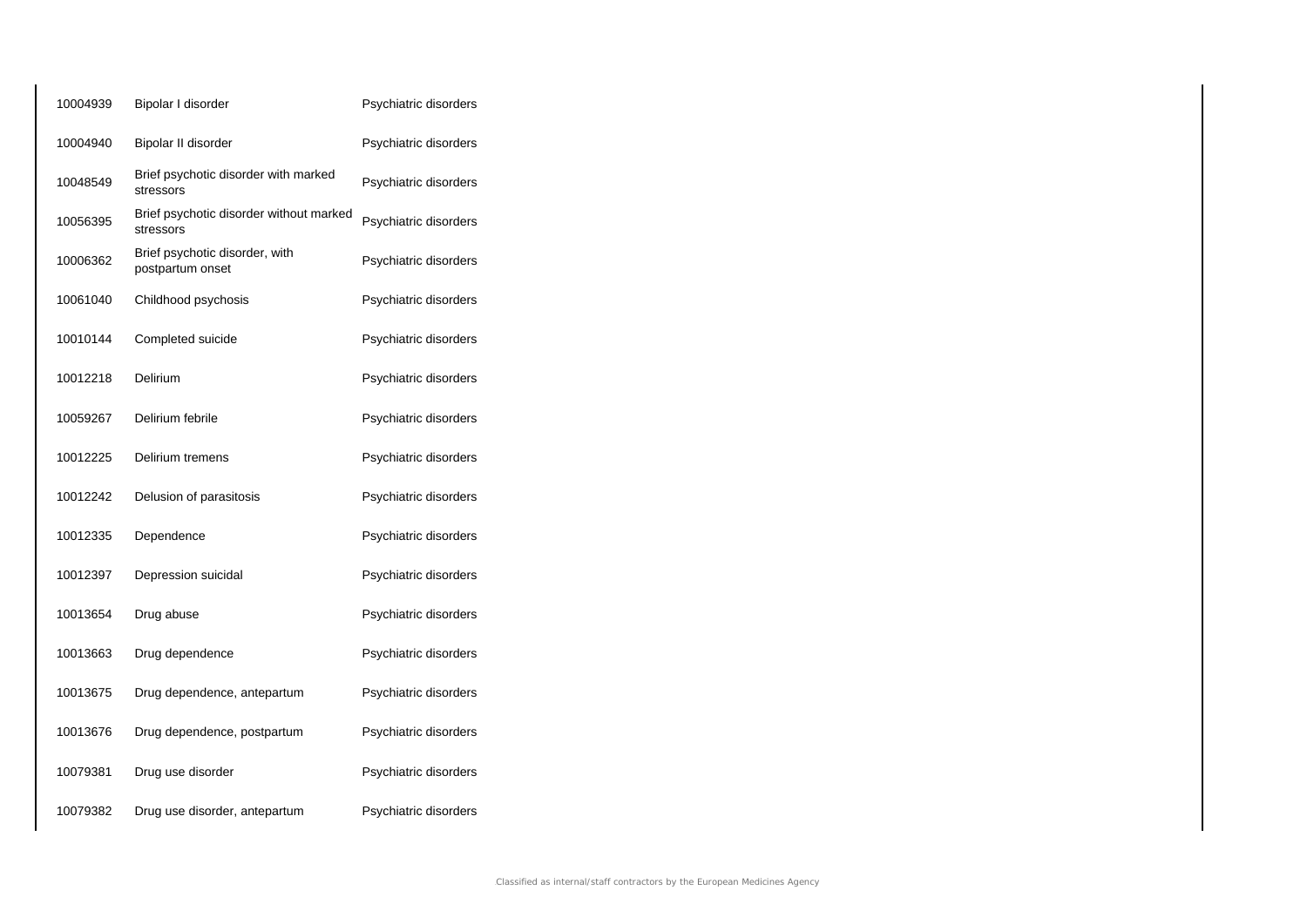| 10079383 | Drug use disorder, postpartum        | Psychiatric disorders |
|----------|--------------------------------------|-----------------------|
| 10059232 | Epileptic psychosis                  | Psychiatric disorders |
| 10019063 | Hallucination                        | Psychiatric disorders |
| 10019070 | Hallucination, auditory              | Psychiatric disorders |
| 10019071 | Hallucination, gustatory             | Psychiatric disorders |
| 10019072 | Hallucination, olfactory             | Psychiatric disorders |
| 10062824 | Hallucination, synaesthetic          | Psychiatric disorders |
| 10019074 | Hallucination, tactile               | Psychiatric disorders |
| 10019075 | Hallucination, visual                | Psychiatric disorders |
| 10019079 | Hallucinations, mixed                | Psychiatric disorders |
| 10020927 | Hypnagogic hallucination             | Psychiatric disorders |
| 10020928 | Hypnopompic hallucination            | Psychiatric disorders |
| 10080066 | Intensive care unit delirium         | Psychiatric disorders |
| 10022524 | Intentional self-injury              | Psychiatric disorders |
| 10070997 | Korsakoff's syndrome                 | Psychiatric disorders |
| 10057840 | Major depression                     | Psychiatric disorders |
| 10080149 | Malignant catatonia                  | Psychiatric disorders |
| 10068111 | Near death experience                | Psychiatric disorders |
| 10075295 | Neuroleptic-induced deficit syndrome | Psychiatric disorders |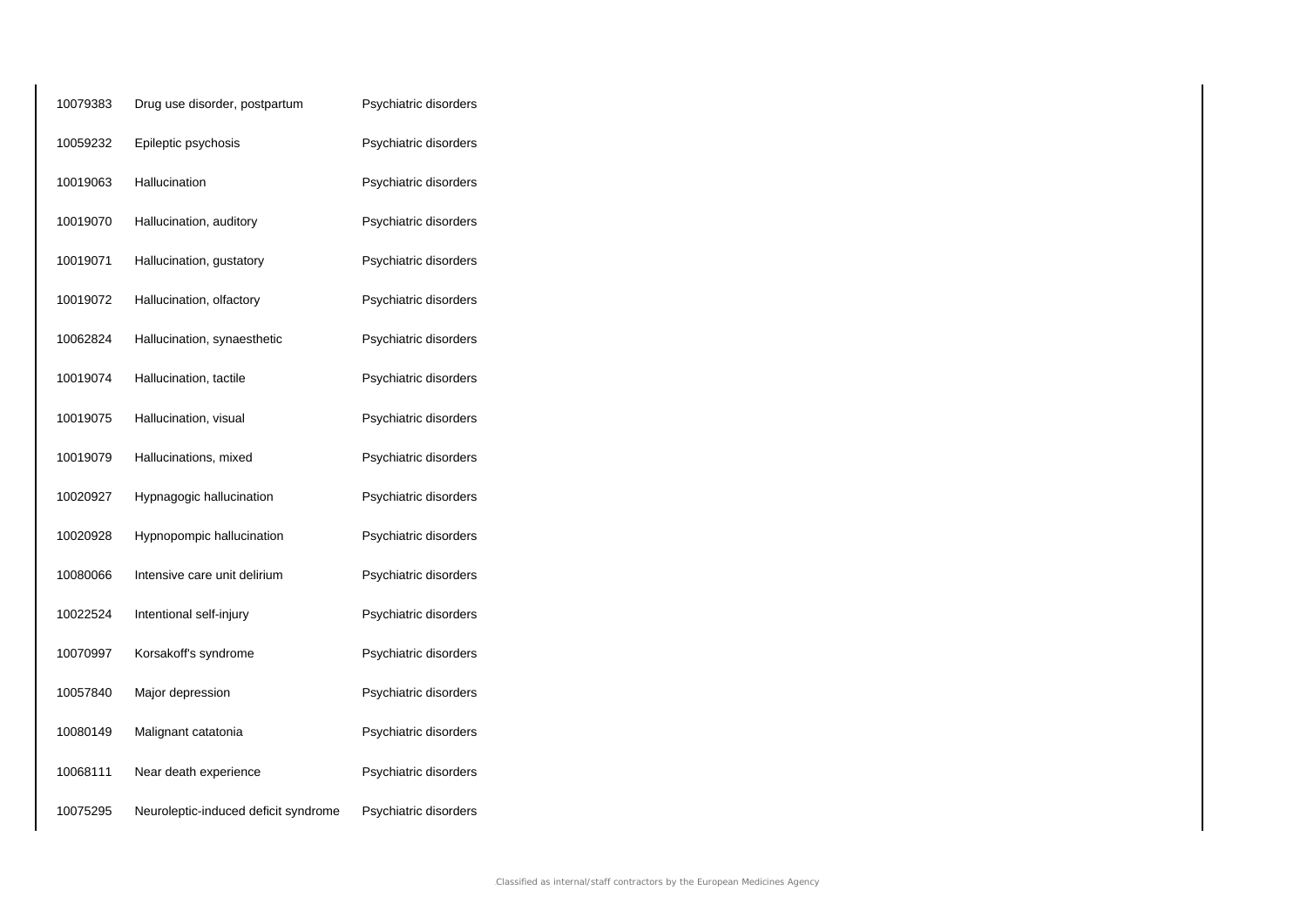| 10033361 | Paedophilia                                              | Psychiatric disorders |
|----------|----------------------------------------------------------|-----------------------|
| 10074835 | Parkinson's disease psychosis                            | Psychiatric disorders |
| 10078366 | Perinatal depression                                     | Psychiatric disorders |
| 10070669 | Postictal psychosis                                      | Psychiatric disorders |
| 10085007 | Psychogenic blindness                                    | Psychiatric disorders |
| 10076241 | Psychogenic visual disorder                              | Psychiatric disorders |
| 10061921 | Psychotic disorder due to a general<br>medical condition | Psychiatric disorders |
| 10079254 | Psychotic symptom                                        | Psychiatric disorders |
| 10074833 | Rebound psychosis                                        | Psychiatric disorders |
| 10039621 | Schizoaffective disorder                                 | Psychiatric disorders |
| 10068889 | Schizoaffective disorder bipolar type                    | Psychiatric disorders |
| 10068890 | Schizoaffective disorder depressive<br>type              | Psychiatric disorders |
| 10039626 | Schizophrenia                                            | Psychiatric disorders |
| 10085233 | Self-destructive behaviour                               | Psychiatric disorders |
| 10062684 | Somatic hallucination                                    | Psychiatric disorders |
| 10066169 | Substance abuse                                          | Psychiatric disorders |
| 10076595 | Substance dependence                                     | Psychiatric disorders |
| 10079384 | Substance use disorder                                   | Psychiatric disorders |
| 10065604 | Suicidal behaviour                                       | Psychiatric disorders |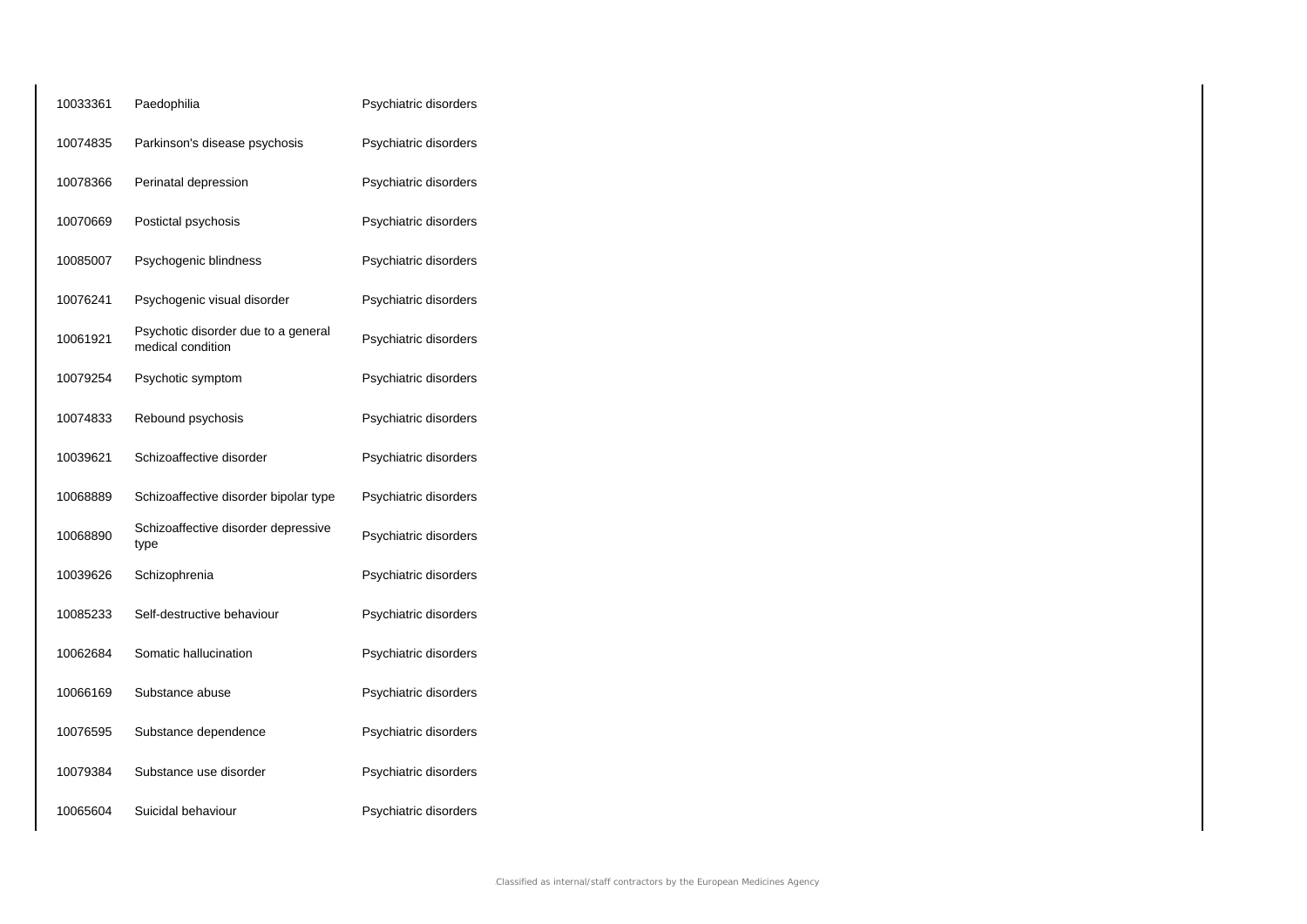| 10042458 | Suicidal ideation                                                 | Psychiatric disorders       |
|----------|-------------------------------------------------------------------|-----------------------------|
| 10042464 | Suicide attempt                                                   | Psychiatric disorders       |
| 10077417 | Suicide threat                                                    | Psychiatric disorders       |
| 10082458 | Suspected suicide                                                 | Psychiatric disorders       |
| 10081704 | Suspected suicide attempt                                         | Psychiatric disorders       |
| 10082922 | Tuberous sclerosis complex associated<br>neuropsychiatric disease | Psychiatric disorders       |
| 10081010 | Withdrawal catatonia                                              | Psychiatric disorders       |
| 10073515 | Acquired aminoaciduria                                            | Renal and urinary disorders |
| 10070869 | Acquired cystic kidney disease                                    | Renal and urinary disorders |
| 10069339 | Acute kidney injury                                               | Renal and urinary disorders |
| 10069688 | Acute phosphate nephropathy                                       | Renal and urinary disorders |
| 10083346 | Anticoagulant-related nephropathy                                 | Renal and urinary disorders |
| 10081981 | Anti-glomerular basement membrane<br>disease                      | Renal and urinary disorders |
| 10085438 | Anti-LRP2 nephropathy                                             | Renal and urinary disorders |
| 10002847 | Anuria                                                            | Renal and urinary disorders |
| 10003629 | Atonic urinary bladder                                            | Renal and urinary disorders |
| 10077087 | Autoimmune nephritis                                              | Renal and urinary disorders |
| 10056948 | Automatic bladder                                                 | Renal and urinary disorders |
| 10003885 | Azotaemia                                                         | Renal and urinary disorders |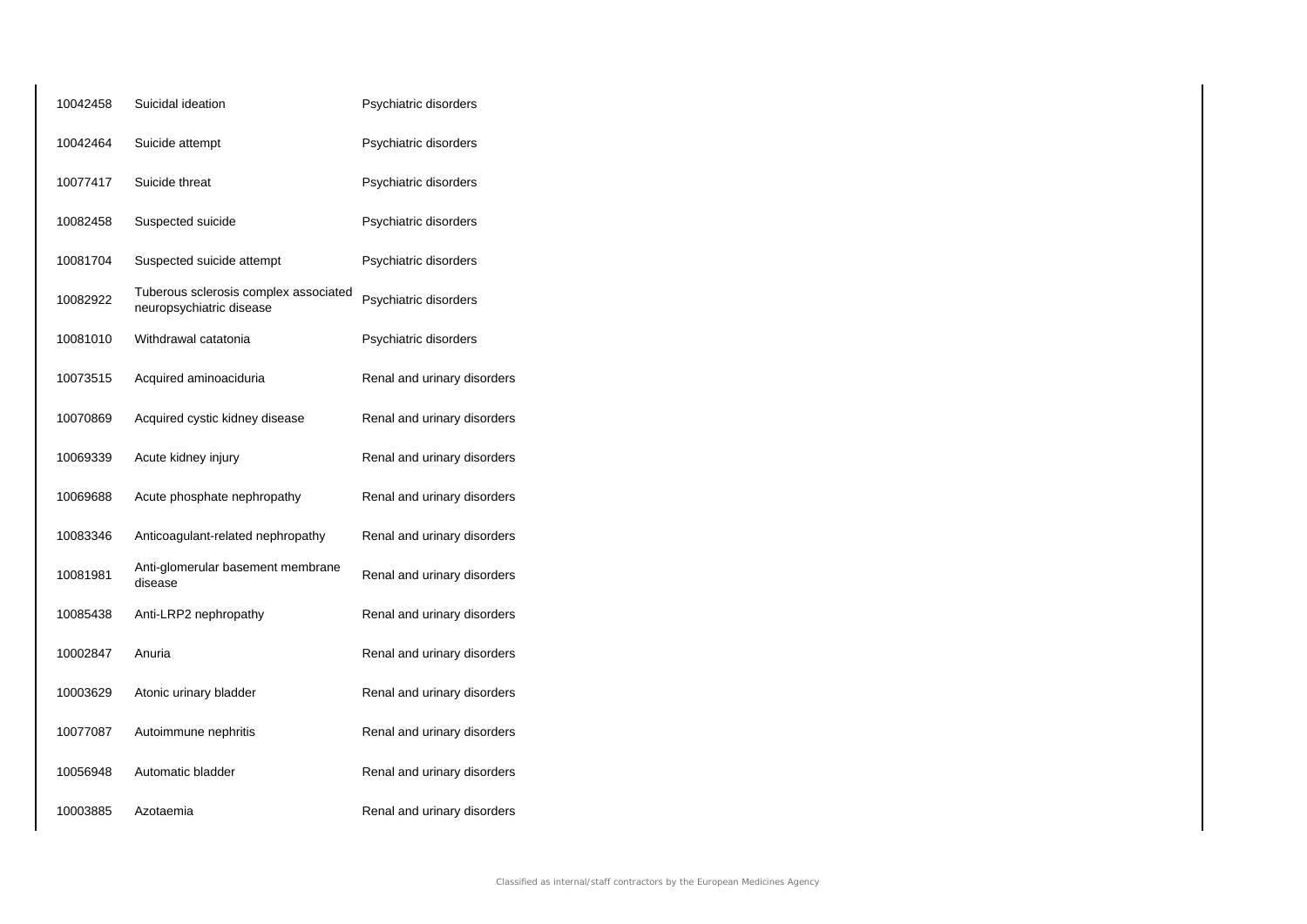| 10004231 | Bence Jones proteinuria                                           | Renal and urinary disorders |
|----------|-------------------------------------------------------------------|-----------------------------|
| 10069448 | Bladder dysplasia                                                 | Renal and urinary disorders |
| 10005042 | <b>Bladder fibrosis</b>                                           | Renal and urinary disorders |
| 10051258 | <b>Bladder necrosis</b>                                           | Renal and urinary disorders |
| 10005060 | <b>Bladder obstruction</b>                                        | Renal and urinary disorders |
| 10063575 | <b>Bladder perforation</b>                                        | Renal and urinary disorders |
| 10005082 | <b>Bladder stenosis</b>                                           | Renal and urinary disorders |
| 10062656 | Bladder tamponade                                                 | Renal and urinary disorders |
| 10083096 | <b>Bladder ulcer</b>                                              | Renal and urinary disorders |
| 10081461 | C1q nephropathy                                                   | Renal and urinary disorders |
| 10077827 | C3 glomerulopathy                                                 | Renal and urinary disorders |
| 10073016 | Chronic autoimmune glomerulonephritis Renal and urinary disorders |                             |
| 10064848 | Chronic kidney disease                                            | Renal and urinary disorders |
| 10010814 | Contracted bladder                                                | Renal and urinary disorders |
| 10050702 | Crush syndrome                                                    | Renal and urinary disorders |
| 10071503 | Crystal nephropathy                                               | Renal and urinary disorders |
| 10064850 | Cystitis erosive                                                  | Renal and urinary disorders |
| 10011793 | Cystitis haemorrhagic                                             | Renal and urinary disorders |
| 10011801 | Cystitis ulcerative                                               | Renal and urinary disorders |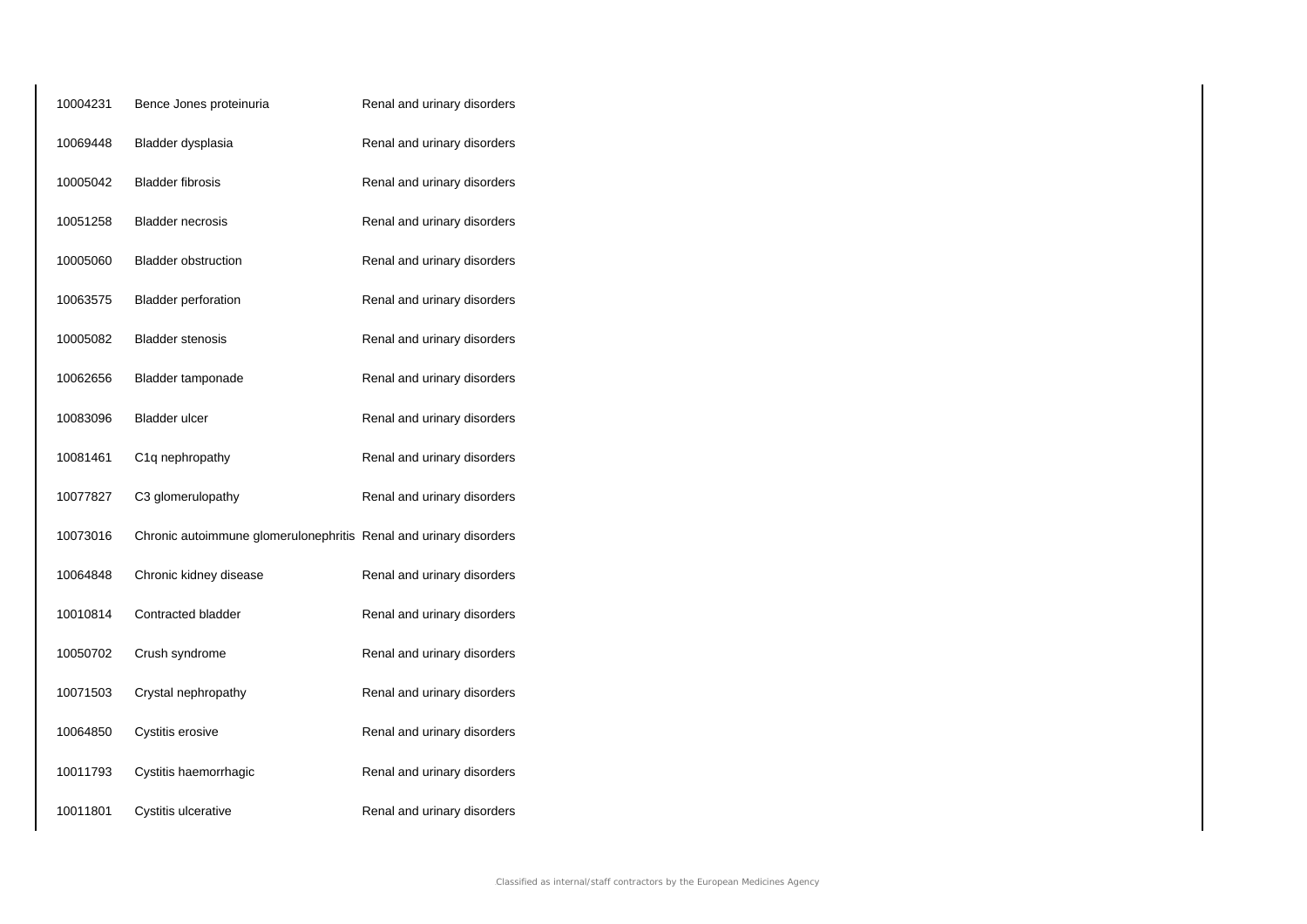| 10054832 | Diffuse mesangial sclerosis                 | Renal and urinary disorders |
|----------|---------------------------------------------|-----------------------------|
| 10077512 | End stage renal disease                     | Renal and urinary disorders |
| 10056246 | Eosinophilic cystitis                       | Renal and urinary disorders |
| 10015869 | Extravasation of urine                      | Renal and urinary disorders |
| 10052607 | Fanconi syndrome acquired                   | Renal and urinary disorders |
| 10068279 | Fibrillary glomerulonephritis               | Renal and urinary disorders |
| 10078987 | Foetal renal impairment                     | Renal and urinary disorders |
| 10083549 | Follicular cystitis                         | Renal and urinary disorders |
| 10071718 | Fowler's syndrome                           | Renal and urinary disorders |
| 10018362 | Glomerular vascular disorder                | Renal and urinary disorders |
| 10018364 | Glomerulonephritis                          | Renal and urinary disorders |
| 10018366 | Glomerulonephritis acute                    | Renal and urinary disorders |
| 10018367 | Glomerulonephritis chronic                  | Renal and urinary disorders |
| 10018370 | Glomerulonephritis<br>membranoproliferative | Renal and urinary disorders |
| 10018372 | Glomerulonephritis membranous               | Renal and urinary disorders |
| 10018374 | Glomerulonephritis minimal lesion           | Renal and urinary disorders |
| 10018376 | Glomerulonephritis proliferative            | Renal and urinary disorders |
| 10018378 | Glomerulonephritis rapidly progressive      | Renal and urinary disorders |
| 10051920 | Glomerulonephropathy                        | Renal and urinary disorders |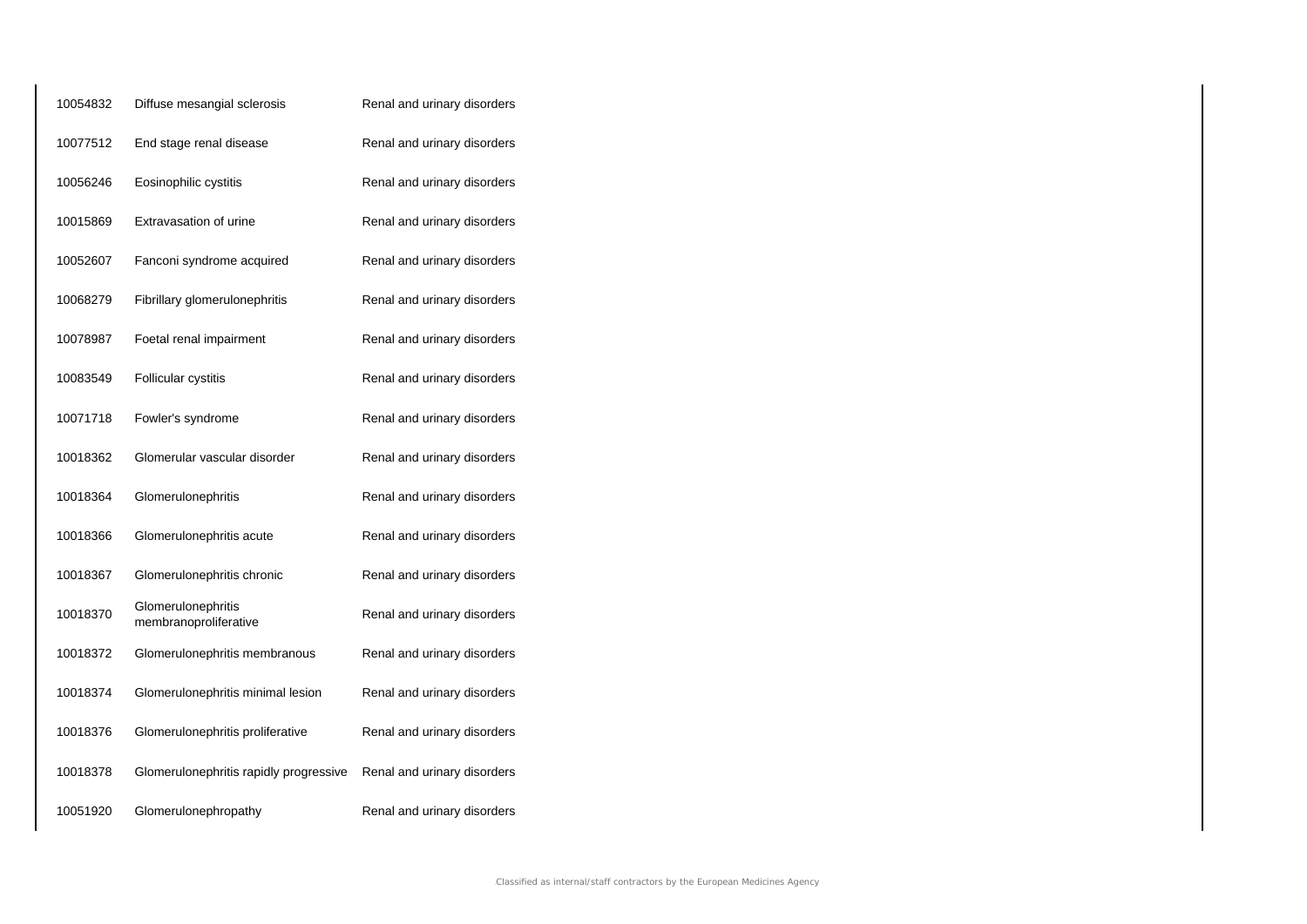| 10061989 | Glomerulosclerosis                 | Renal and urinary disorders |
|----------|------------------------------------|-----------------------------|
| 10018620 | Goodpasture's syndrome             | Renal and urinary disorders |
| 10018906 | Haemoglobinuria                    | Renal and urinary disorders |
| 10055847 | Haemorrhage urinary tract          | Renal and urinary disorders |
| 10069440 | Henoch-Schonlein purpura nephritis | Renal and urinary disorders |
| 10073745 | Hydrocalyx                         | Renal and urinary disorders |
| 10020524 | Hydronephrosis                     | Renal and urinary disorders |
| 10020533 | Hydroureter                        | Renal and urinary disorders |
| 10020586 | Hypercalcaemic nephropathy         | Renal and urinary disorders |
| 10055171 | Hypertensive nephropathy           | Renal and urinary disorders |
| 10058914 | Hypotonic urinary bladder          | Renal and urinary disorders |
| 10021263 | IgA nephropathy                    | Renal and urinary disorders |
| 10077209 | IgM nephropathy                    | Renal and urinary disorders |
| 10085069 | Immune-mediated cystitis           | Renal and urinary disorders |
| 10083070 | Immune-mediated nephritis          | Renal and urinary disorders |
| 10083522 | Immune-mediated renal disorder     | Renal and urinary disorders |
| 10067871 | Immunotactoid glomerulonephritis   | Renal and urinary disorders |
| 10022530 | Intercapillary glomerulosclerosis  | Renal and urinary disorders |
| 10069384 | Ischaemic nephropathy              | Renal and urinary disorders |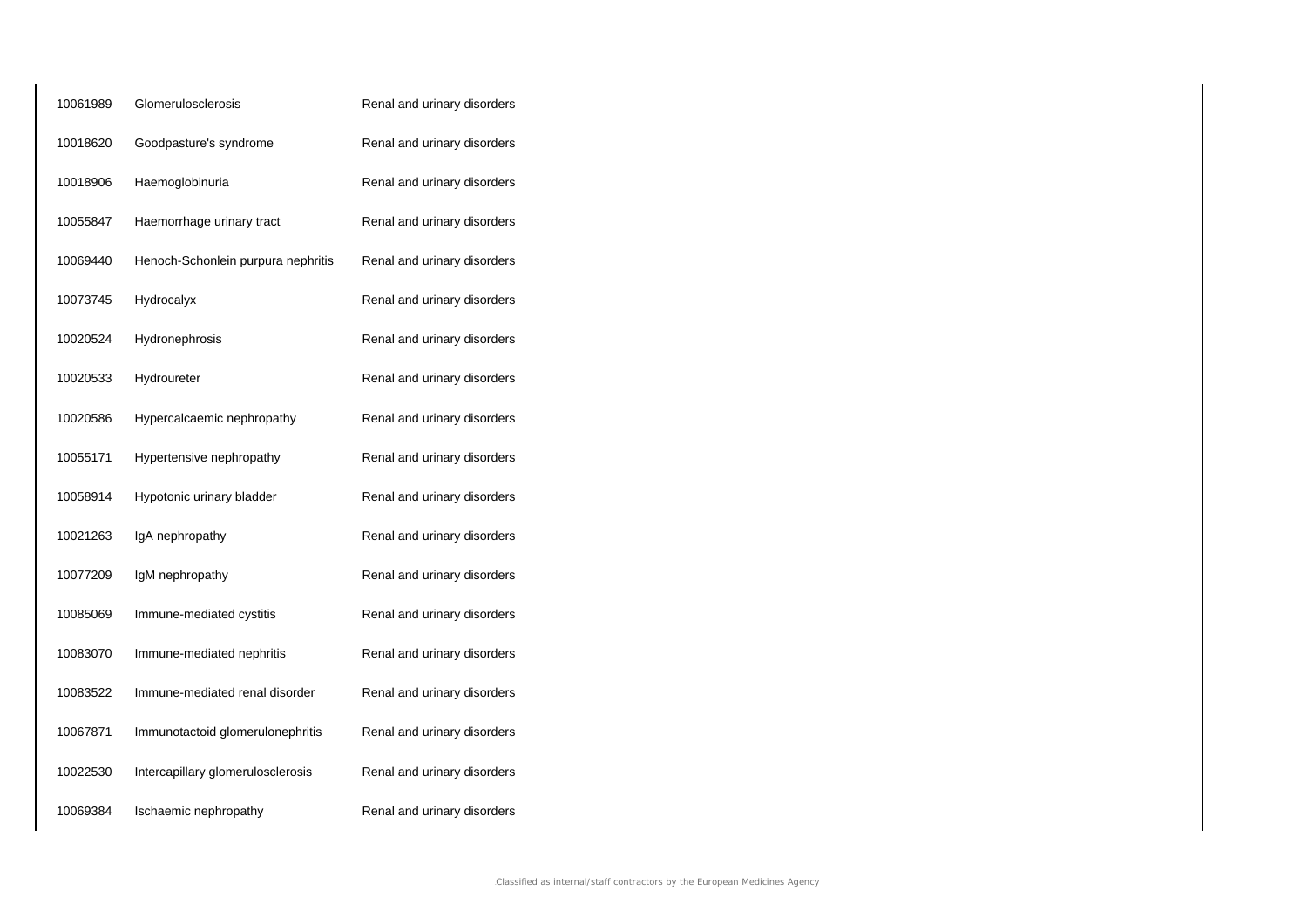| 10023421 | Kidney fibrosis                                                  | Renal and urinary disorders |
|----------|------------------------------------------------------------------|-----------------------------|
| 10065792 | Kidney perforation                                               | Renal and urinary disorders |
| 10025140 | Lupus nephritis                                                  | Renal and urinary disorders |
| 10026674 | Malignant renal hypertension                                     | Renal and urinary disorders |
| 10080015 | Malignant urinary tract obstruction                              | Renal and urinary disorders |
| 10071138 | Malnutrition-inflammation-<br>atherosclerosis syndrome           | Renal and urinary disorders |
| 10083098 | Membranous-like glomerulopathy with<br>masked IgG-kappa deposits | Renal and urinary disorders |
| 10066453 | Mesangioproliferative<br>glomerulonephritis                      | Renal and urinary disorders |
| 10081588 | Metabolic nephropathy                                            | Renal and urinary disorders |
| 10073599 | Myeloma cast nephropathy                                         | Renal and urinary disorders |
| 10049778 | Neonatal anuria                                                  | Renal and urinary disorders |
| 10051467 | Nephrectasia                                                     | Renal and urinary disorders |
| 10065673 | Nephritic syndrome                                               | Renal and urinary disorders |
| 10029117 | <b>Nephritis</b>                                                 | Renal and urinary disorders |
| 10029120 | Nephritis allergic                                               | Renal and urinary disorders |
| 10029132 | Nephritis haemorrhagic                                           | Renal and urinary disorders |
| 10052242 | Nephroangiosclerosis                                             | Renal and urinary disorders |
| 10029146 | Nephrocalcinosis                                                 | Renal and urinary disorders |
| 10029147 | Nephrogenic diabetes insipidus                                   | Renal and urinary disorders |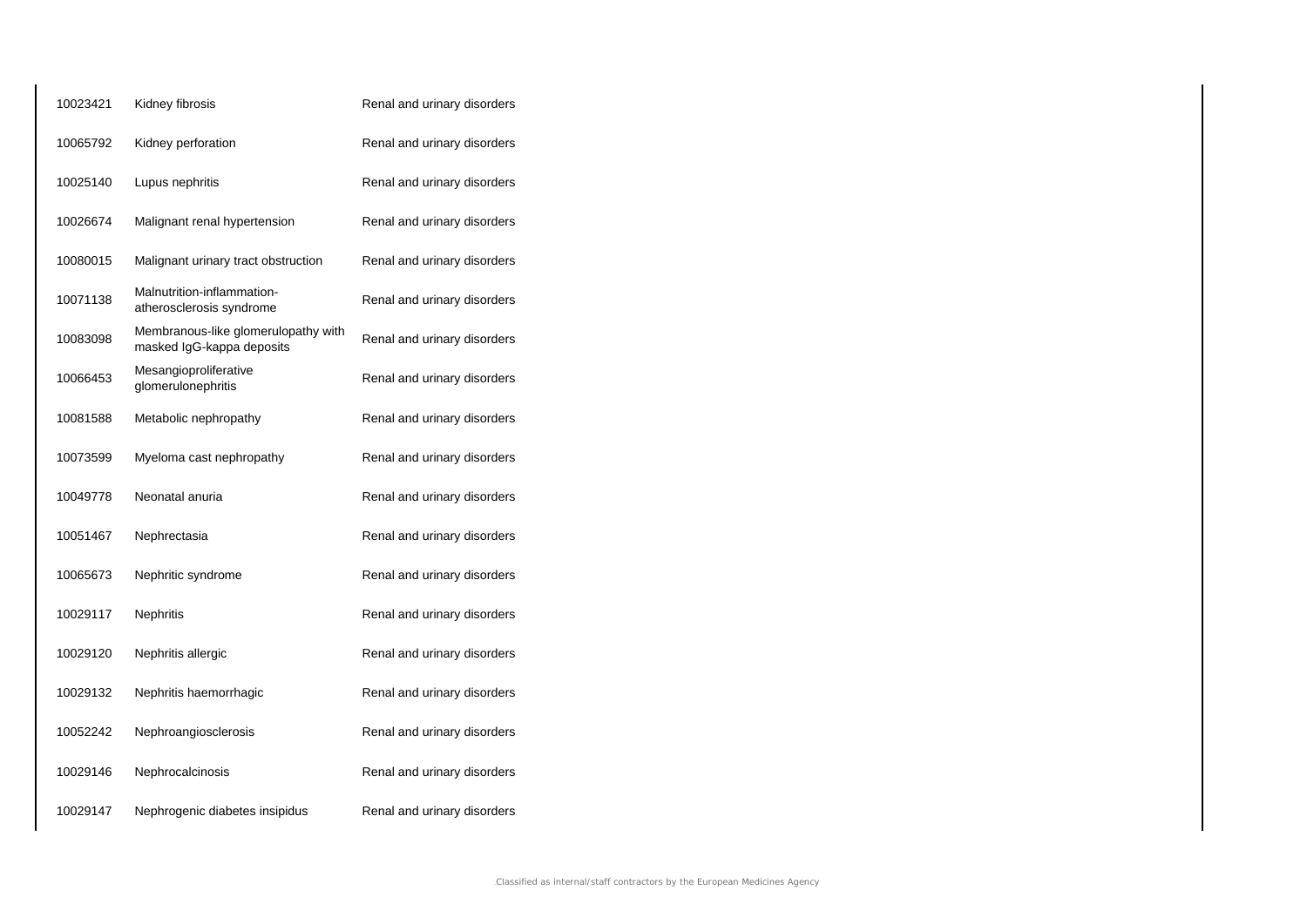| 10029148 | Nephrolithiasis                       | Renal and urinary disorders |
|----------|---------------------------------------|-----------------------------|
| 10029159 | Nephrosclerosis                       | Renal and urinary disorders |
| 10029164 | Nephrotic syndrome                    | Renal and urinary disorders |
| 10029279 | Neurogenic bladder                    | Renal and urinary disorders |
| 10077862 | Obstructive nephropathy               | Renal and urinary disorders |
| 10073381 | Oedematous kidney                     | Renal and urinary disorders |
| 10056277 | Pancreatorenal syndrome               | Renal and urinary disorders |
| 10076749 | Paraneoplastic glomerulonephritis     | Renal and urinary disorders |
| 10075626 | Paraneoplastic nephrotic syndrome     | Renal and urinary disorders |
| 10034042 | Paroxysmal nocturnal haemoglobinuria  | Renal and urinary disorders |
| 10034232 | Pelvi-ureteric obstruction            | Renal and urinary disorders |
| 10062622 | Pigment nephropathy                   | Renal and urinary disorders |
| 10074480 | Post infection glomerulonephritis     | Renal and urinary disorders |
| 10036303 | Post streptococcal glomerulonephritis | Renal and urinary disorders |
| 10059345 | Postrenal failure                     | Renal and urinary disorders |
| 10075849 | Potassium wasting nephropathy         | Renal and urinary disorders |
| 10072370 | <b>Prerenal failure</b>               | Renal and urinary disorders |
| 10068513 | Pulmonary renal syndrome              | Renal and urinary disorders |
| 10061927 | Pyelocaliectasis                      | Renal and urinary disorders |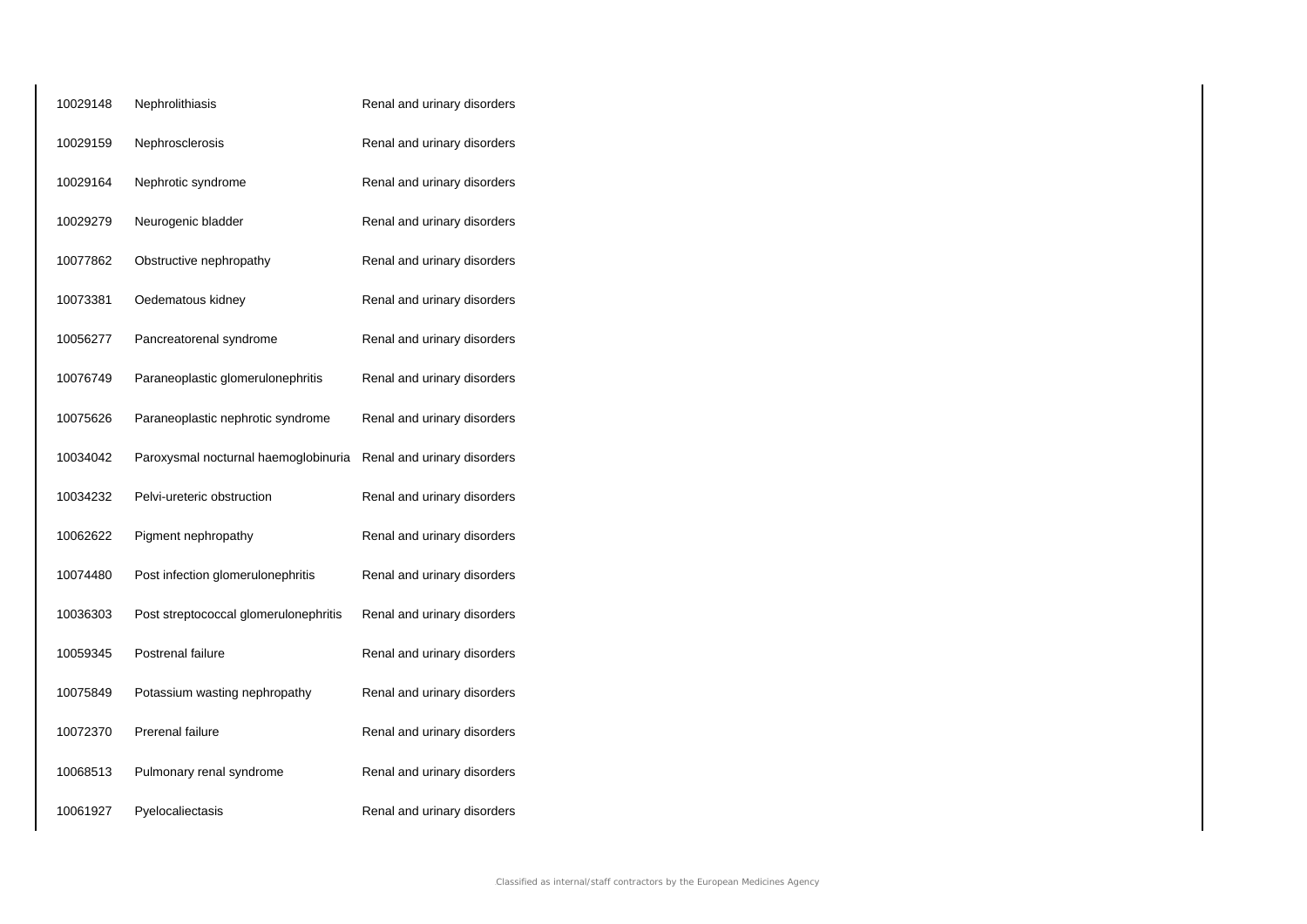| 10065427 | Reflux nephropathy                   | Renal and urinary disorders |
|----------|--------------------------------------|-----------------------------|
| 10038357 | Renal amyloidosis                    | Renal and urinary disorders |
| 10038372 | Renal arteriosclerosis               | Renal and urinary disorders |
| 10038373 | Renal arteritis                      | Renal and urinary disorders |
| 10065561 | Renal artery arteriosclerosis        | Renal and urinary disorders |
| 10049942 | Renal artery dissection              | Renal and urinary disorders |
| 10049739 | Renal artery fibromuscular dysplasia | Renal and urinary disorders |
| 10038377 | Renal artery hyperplasia             | Renal and urinary disorders |
| 10048988 | Renal artery occlusion               | Renal and urinary disorders |
| 10038378 | Renal artery stenosis                | Renal and urinary disorders |
| 10038380 | Renal artery thrombosis              | Renal and urinary disorders |
| 10038381 | Renal atrophy                        | Renal and urinary disorders |
| 10038422 | Renal cortical necrosis              | Renal and urinary disorders |
| 10059846 | Renal cyst haemorrhage               | Renal and urinary disorders |
| 10049814 | Renal cyst ruptured                  | Renal and urinary disorders |
| 10063544 | Renal embolism                       | Renal and urinary disorders |
| 10038435 | Renal failure                        | Renal and urinary disorders |
| 10038447 | Renal failure neonatal               | Renal and urinary disorders |
| 10038460 | Renal haemorrhage                    | Renal and urinary disorders |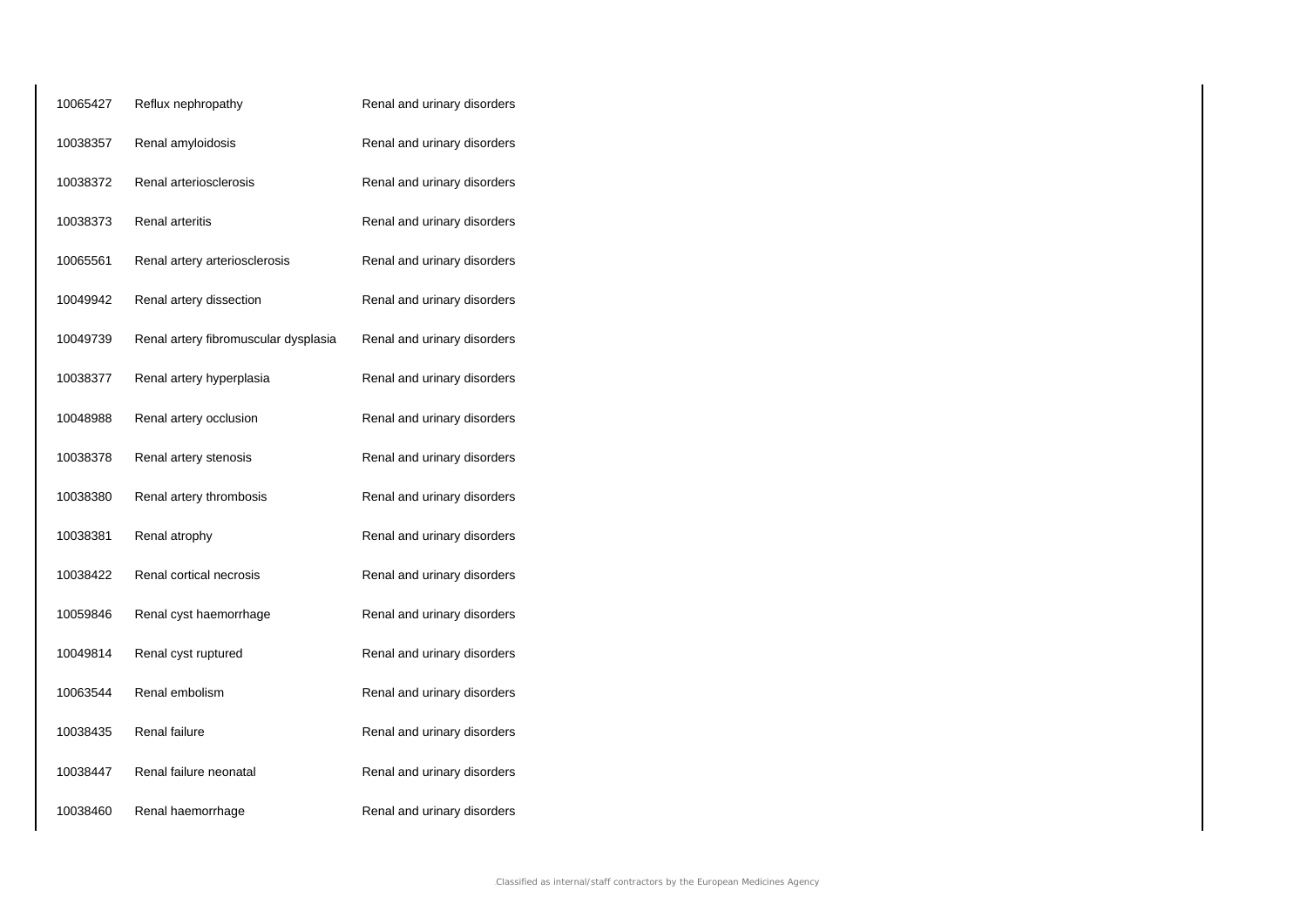| 10062854 | Renal hydrocele             | Renal and urinary disorders |
|----------|-----------------------------|-----------------------------|
| 10062237 | Renal impairment            | Renal and urinary disorders |
| 10049776 | Renal impairment neonatal   | Renal and urinary disorders |
| 10038470 | Renal infarct               | Renal and urinary disorders |
| 10061481 | Renal injury                | Renal and urinary disorders |
| 10063897 | Renal ischaemia             | Renal and urinary disorders |
| 10038481 | Renal necrosis              | Renal and urinary disorders |
| 10038491 | Renal papillary necrosis    | Renal and urinary disorders |
| 10051985 | Renal pelvis fistula        | Renal and urinary disorders |
| 10084543 | Renal phospholipidosis      | Renal and urinary disorders |
| 10062550 | Renal salt-wasting syndrome | Renal and urinary disorders |
| 10038535 | Renal tubular acidosis      | Renal and urinary disorders |
| 10038536 | Renal tubular atrophy       | Renal and urinary disorders |
| 10038537 | Renal tubular disorder      | Renal and urinary disorders |
| 10050335 | Renal tubular dysfunction   | Renal and urinary disorders |
| 10078933 | Renal tubular injury        | Renal and urinary disorders |
| 10038540 | Renal tubular necrosis      | Renal and urinary disorders |
| 10072226 | Renal vascular thrombosis   | Renal and urinary disorders |
| 10038546 | Renal vasculitis            | Renal and urinary disorders |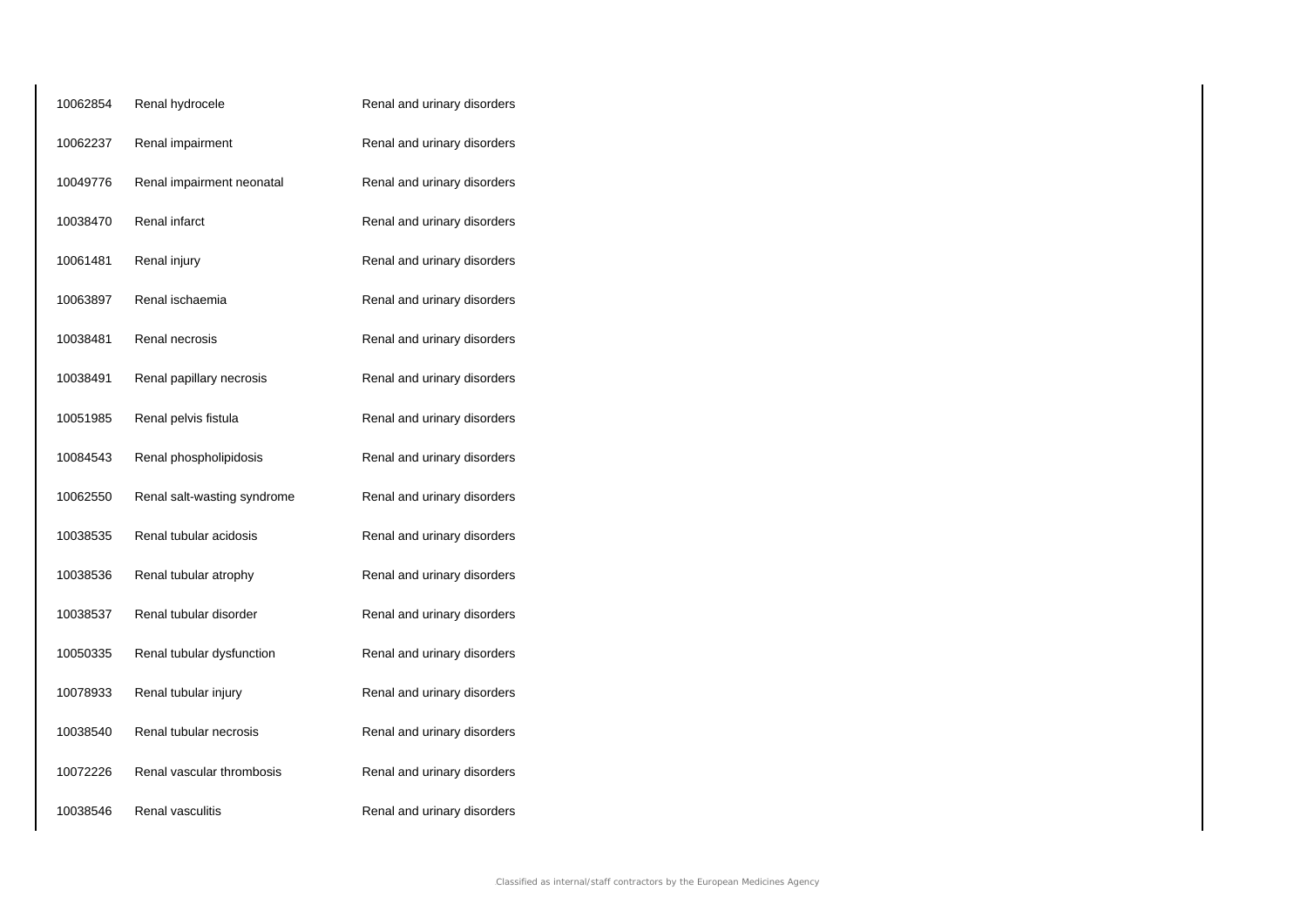| 10074386 | Renal vein compression                               | Renal and urinary disorders |
|----------|------------------------------------------------------|-----------------------------|
| 10038547 | Renal vein embolism                                  | Renal and urinary disorders |
| 10078907 | Renal vein stenosis                                  | Renal and urinary disorders |
| 10038548 | Renal vein thrombosis                                | Renal and urinary disorders |
| 10077278 | Renal vein varices                                   | Renal and urinary disorders |
| 10085346 | Renal-limited thrombotic<br>microangiopathy          | Renal and urinary disorders |
| 10062553 | Scleroderma renal crisis                             | Renal and urinary disorders |
| 10084204 | Sickle cell nephropathy                              | Renal and urinary disorders |
| 10041900 | Stag horn calculus                                   | Renal and urinary disorders |
| 10081980 | Subacute kidney injury                               | Renal and urinary disorders |
| 10083385 | Subcapsular renal haematoma                          | Renal and urinary disorders |
| 10052763 | Torsion of the urethra                               | Renal and urinary disorders |
| 10048302 | Tubulointerstitial nephritis                         | Renal and urinary disorders |
| 10069034 | Tubulointerstitial nephritis and uveitis<br>syndrome | Renal and urinary disorders |
| 10046337 | Urate nephropathy                                    | Renal and urinary disorders |
| 10078750 | Ureteral achalasia                                   | Renal and urinary disorders |
| 10050266 | Ureteral necrosis                                    | Renal and urinary disorders |
| 10046404 | Ureteric fistula                                     | Renal and urinary disorders |
| 10065743 | Ureteric haemorrhage                                 | Renal and urinary disorders |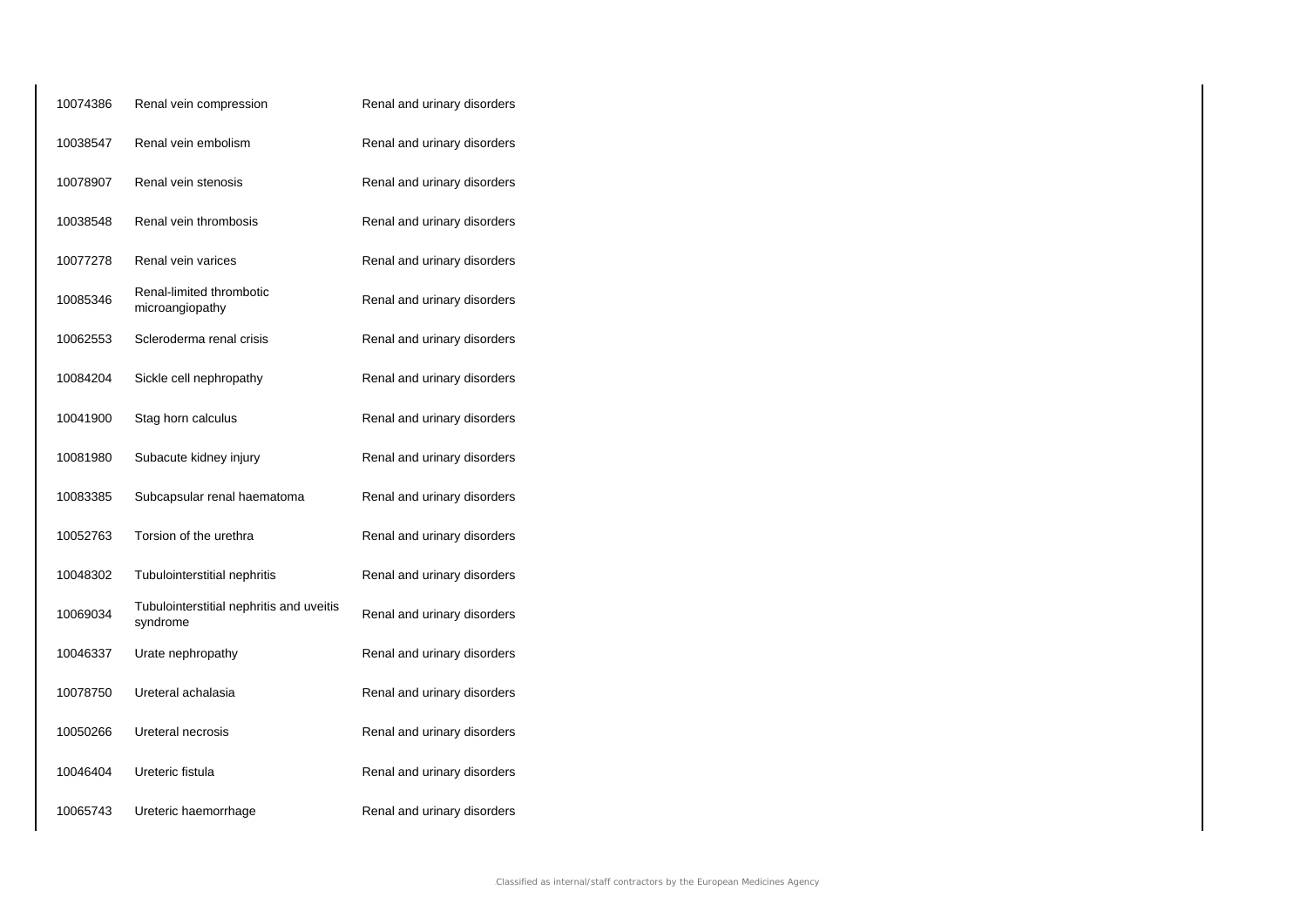| 10046406 | Ureteric obstruction                    | Renal and urinary disorders |
|----------|-----------------------------------------|-----------------------------|
| 10065809 | Ureteric perforation                    | Renal and urinary disorders |
| 10049810 | Ureteric rupture                        | Renal and urinary disorders |
| 10046411 | Ureteric stenosis                       | Renal and urinary disorders |
| 10046451 | Urethral fistula                        | Renal and urinary disorders |
| 10049710 | Urethral haemorrhage                    | Renal and urinary disorders |
| 10046456 | Urethral intrinsic sphincter deficiency | Renal and urinary disorders |
| 10082037 | Urethral necrosis                       | Renal and urinary disorders |
| 10046459 | Urethral obstruction                    | Renal and urinary disorders |
| 10065810 | Urethral perforation                    | Renal and urinary disorders |
| 10065584 | Urethral stenosis                       | Renal and urinary disorders |
| 10085171 | Urethroscrotal fistula                  | Renal and urinary disorders |
| 10051693 | Urinary bladder atrophy                 | Renal and urinary disorders |
| 10083358 | Urinary bladder haematoma               | Renal and urinary disorders |
| 10046528 | Urinary bladder haemorrhage             | Renal and urinary disorders |
| 10046530 | Urinary bladder rupture                 | Renal and urinary disorders |
| 10065368 | Urinary fistula                         | Renal and urinary disorders |
| 10046555 | Urinary retention                       | Renal and urinary disorders |
| 10061574 | Urinary tract obstruction               | Renal and urinary disorders |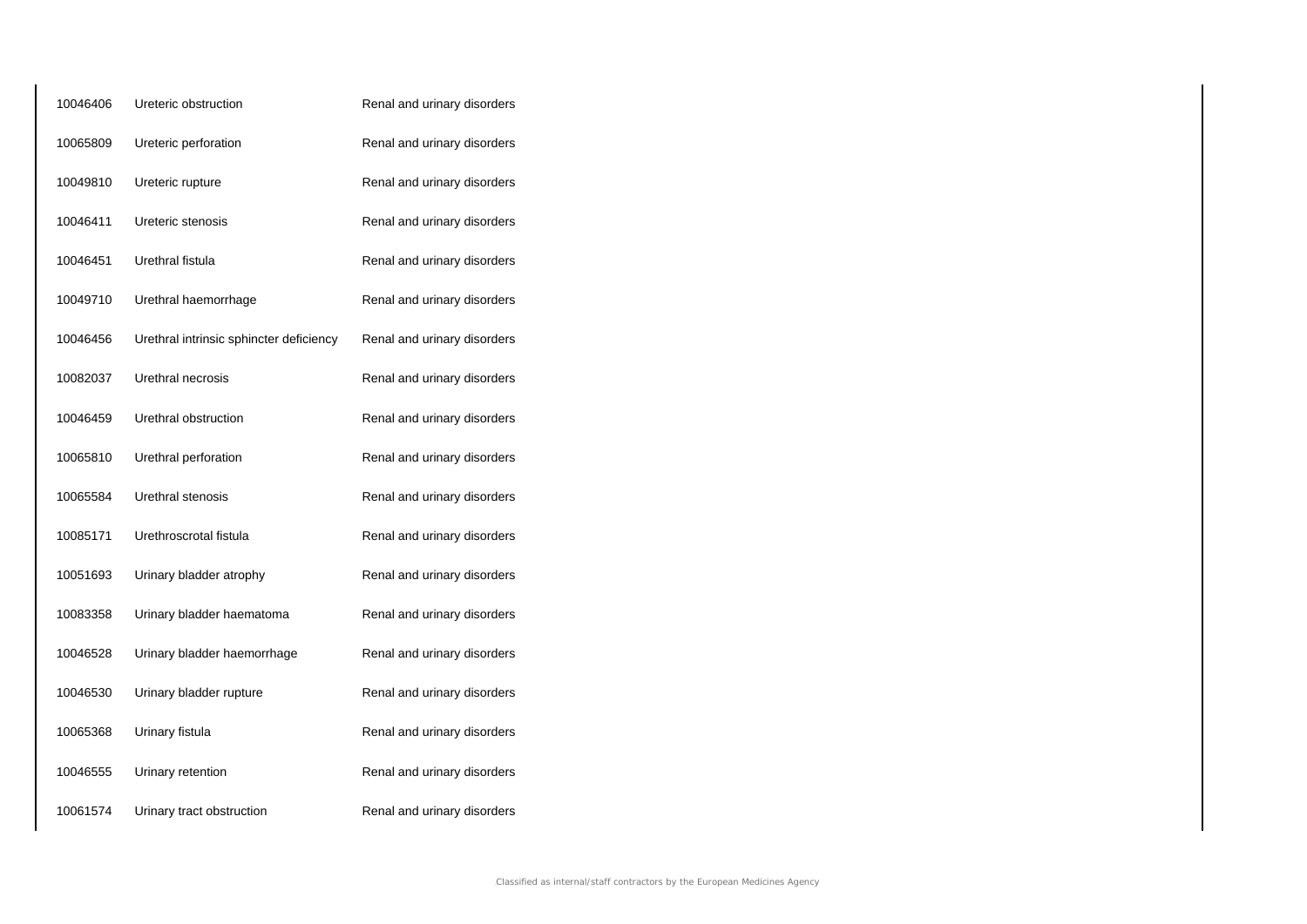| 10050091 | Urinoma                    | Renal and urinary disorders                 |
|----------|----------------------------|---------------------------------------------|
| 10046696 | Urogenital fistula         | Renal and urinary disorders                 |
| 10050058 | Urogenital haemorrhage     | Renal and urinary disorders                 |
| 10047363 | Vesical fistula            | Renal and urinary disorders                 |
| 10071566 | Vesicocutaneous fistula    | Renal and urinary disorders                 |
| 10083206 | Vesicourethral fistula     | Renal and urinary disorders                 |
| 10072943 | Adnexal torsion            | Reproductive system and breast<br>disorders |
| 10006254 | Breast haemorrhage         | Reproductive system and breast<br>disorders |
| 10006277 | <b>Breast necrosis</b>     | Reproductive system and breast<br>disorders |
| 10008282 | Cervical leukoplakia       | Reproductive system and breast<br>disorders |
| 10050022 | Cervix haemorrhage uterine | Reproductive system and breast<br>disorders |
| 10085484 | Ejaculatory duct cyst      | Reproductive system and breast<br>disorders |
| 10049678 | Endometrial dysplasia      | Reproductive system and breast<br>disorders |
| 10061461 | Erectile dysfunction       | Reproductive system and breast<br>disorders |
| 10072944 | Fallopian tube necrosis    | Reproductive system and breast<br>disorders |
| 10061178 | Genital haemorrhage        | Reproductive system and breast<br>disorders |
| 10018158 | Genital leukoplakia        | Reproductive system and breast<br>disorders |
| 10060781 | Haemorrhagic ovarian cyst  | Reproductive system and breast<br>disorders |
| 10020531 | Hydrosalpinx               | Reproductive system and breast<br>disorders |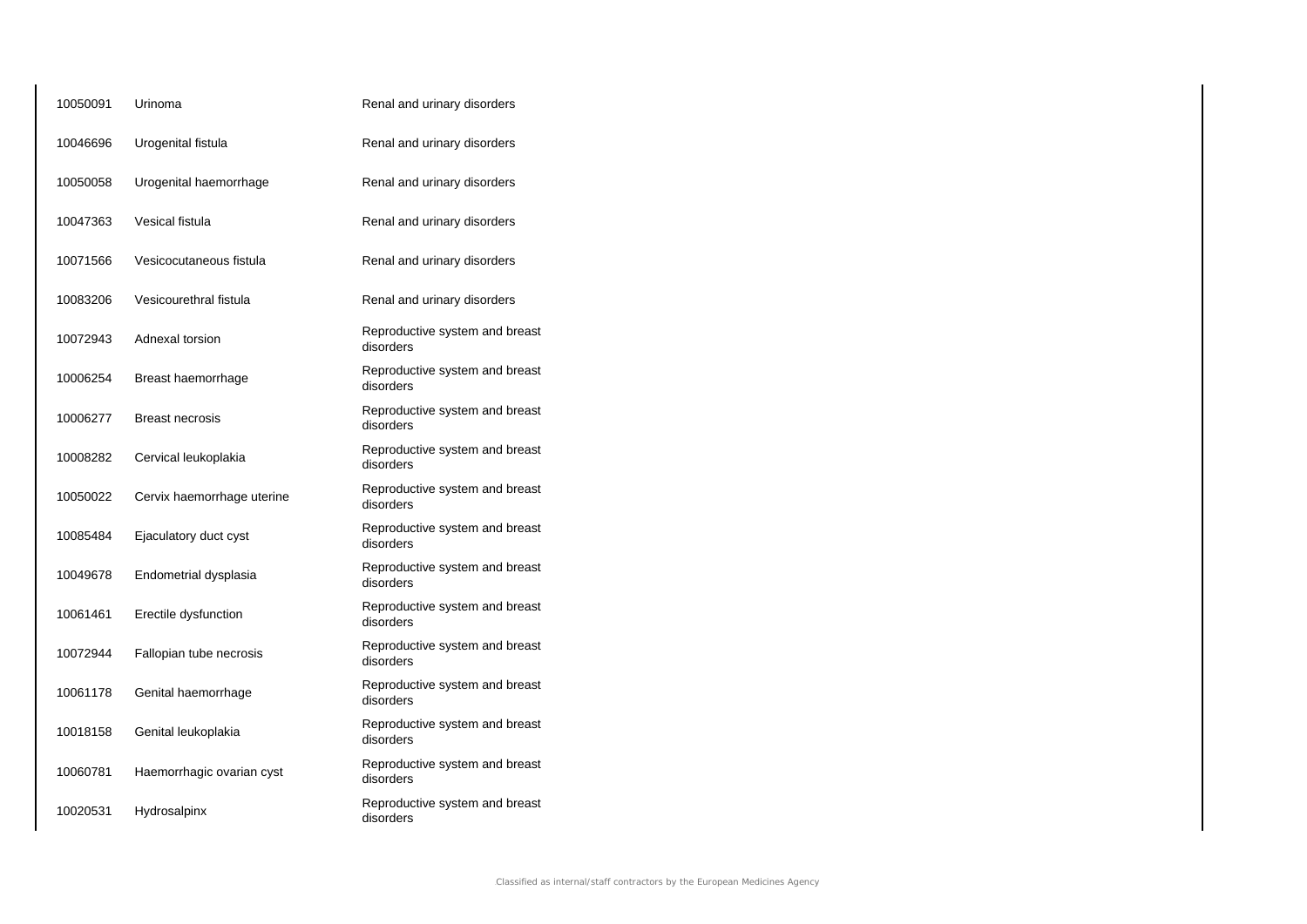| 10024394 | Leukoplakia of penis              | Reproductive system and breast<br>disorders |
|----------|-----------------------------------|---------------------------------------------|
| 10071758 | Male genital tract fistula        | Reproductive system and breast<br>disorders |
| 10075380 | Neonatal testicular torsion       | Reproductive system and breast<br>disorders |
| 10074436 | Noninfective oophoritis           | Reproductive system and breast<br>disorders |
| 10080320 | Oligoasthenozoospermia            | Reproductive system and breast<br>disorders |
| 10033136 | Ovarian cyst ruptured             | Reproductive system and breast<br>disorders |
| 10049670 | Ovarian cyst torsion              | Reproductive system and breast<br>disorders |
| 10080570 | Ovarian dysplasia                 | Reproductive system and breast<br>disorders |
| 10065741 | Ovarian haemorrhage               | Reproductive system and breast<br>disorders |
| 10033266 | Ovarian hyperstimulation syndrome | Reproductive system and breast<br>disorders |
| 10033270 | Ovarian necrosis                  | Reproductive system and breast<br>disorders |
| 10033277 | Ovarian prolapse                  | Reproductive system and breast<br>disorders |
| 10033279 | Ovarian rupture                   | Reproductive system and breast<br>disorders |
| 10072059 | Ovarian vein thrombosis           | Reproductive system and breast<br>disorders |
| 10063678 | Pelvic haemorrhage                | Reproductive system and breast<br>disorders |
| 10068035 | Penile artery occlusion           | Reproductive system and breast<br>disorders |
| 10066448 | Penile dysplasia                  | Reproductive system and breast<br>disorders |
| 10034305 | Penile haemorrhage                | Reproductive system and breast<br>disorders |
| 10064598 | Penile necrosis                   | Reproductive system and breast<br>disorders |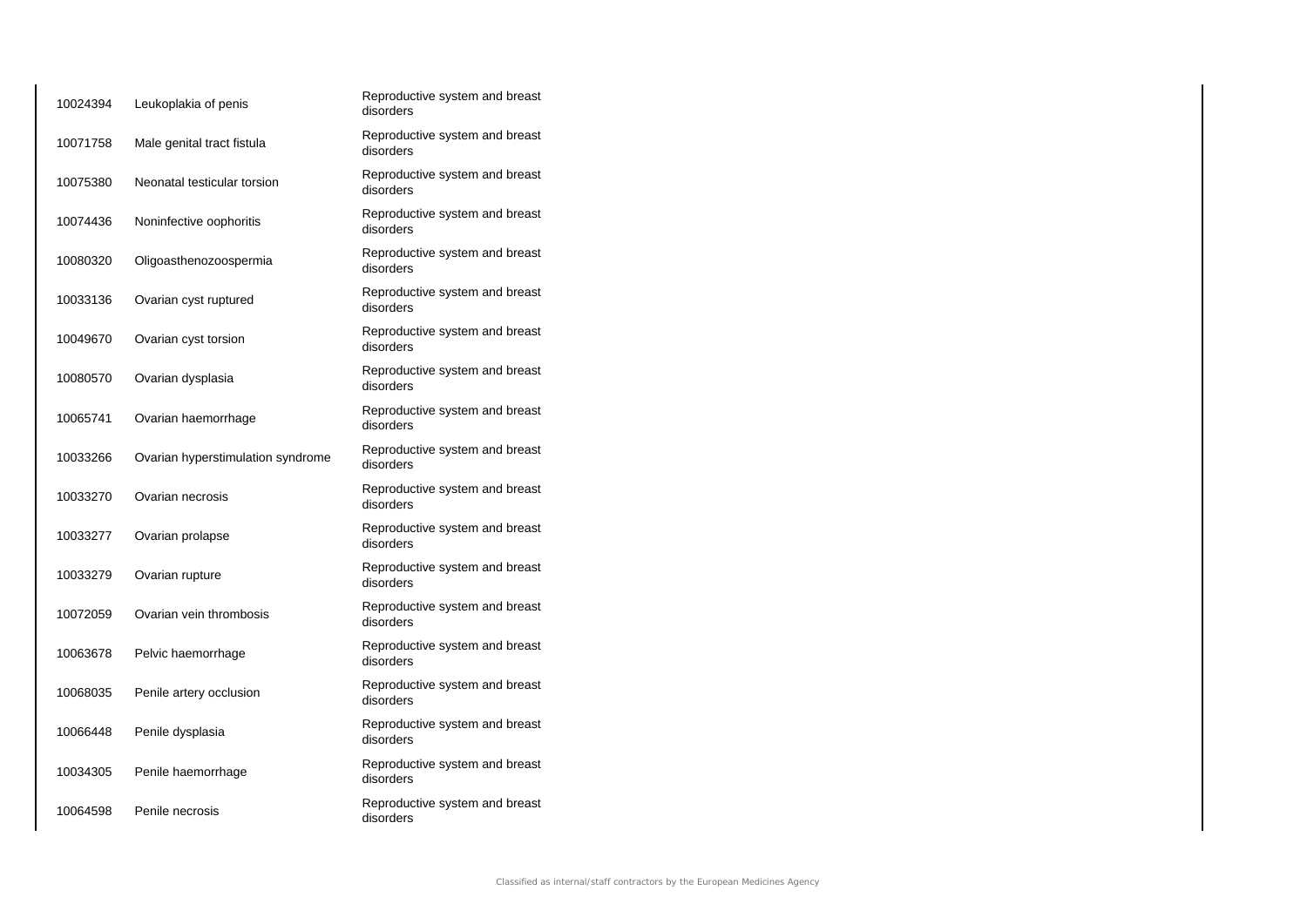| 10034324 | Penile vein thrombosis       | Reproductive system and breast<br>disorders |
|----------|------------------------------|---------------------------------------------|
| 10076566 | Perineal necrosis            | Reproductive system and breast<br>disorders |
| 10069679 | Perineal ulceration          | Reproductive system and breast<br>disorders |
| 10077404 | Pituitary amenorrhoea        | Reproductive system and breast<br>disorders |
| 10055870 | Postmenopausal haemorrhage   | Reproductive system and breast<br>disorders |
| 10071019 | Prostatic dysplasia          | Reproductive system and breast<br>disorders |
| 10036960 | Prostatic haemorrhage        | Reproductive system and breast<br>disorders |
| 10065804 | Prostatic perforation        | Reproductive system and breast<br>disorders |
| 10074430 | Rectoprostatic fistula       | Reproductive system and breast<br>disorders |
| 10074268 | Reproductive toxicity        | Reproductive system and breast<br>disorders |
| 10038967 | Retrograde ejaculation       | Reproductive system and breast<br>disorders |
| 10078125 | Seminal vesicle atrophy      | Reproductive system and breast<br>disorders |
| 10065742 | Spermatic cord haemorrhage   | Reproductive system and breast<br>disorders |
| 10051877 | Testicular haemorrhage       | Reproductive system and breast<br>disorders |
| 10043337 | <b>Testicular infarction</b> | Reproductive system and breast<br>disorders |
| 10049572 | Testicular necrosis          | Reproductive system and breast<br>disorders |
| 10043356 | <b>Testicular torsion</b>    | Reproductive system and breast<br>disorders |
| 10080427 | Threatened uterine rupture   | Reproductive system and breast<br>disorders |
| 10067270 | Thrombosis corpora cavernosa | Reproductive system and breast<br>disorders |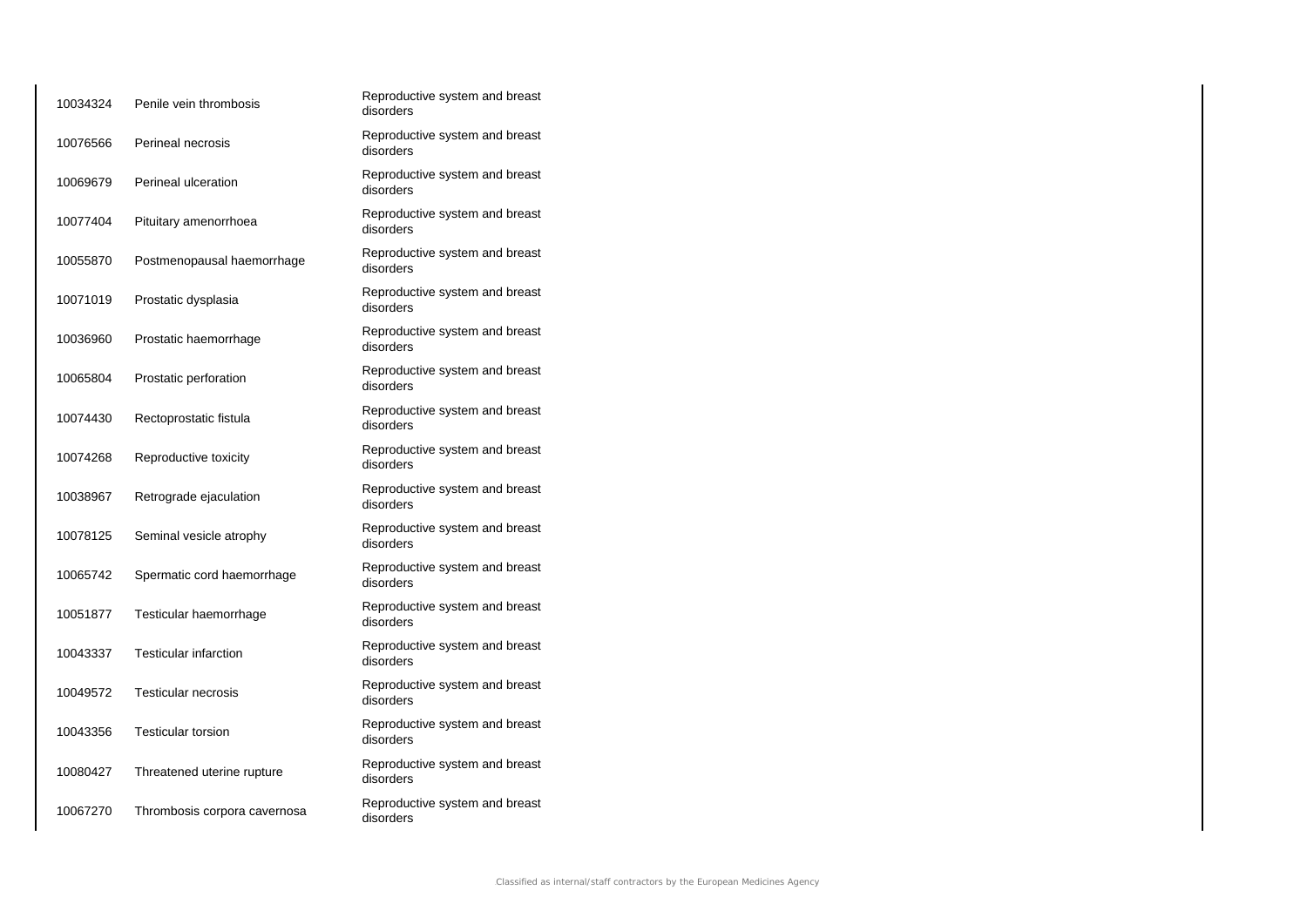| Urocele                              | Reproductive system and breast<br>disorders        |
|--------------------------------------|----------------------------------------------------|
| Uterine cervical exfoliation         | Reproductive system and breast<br>disorders        |
| Uterine haemorrhage                  | Reproductive system and breast<br>disorders        |
| Uterine ischaemia                    | Reproductive system and breast<br>disorders        |
| Uterine necrosis                     | Reproductive system and breast<br>disorders        |
| Uterine obstruction                  | Reproductive system and breast<br>disorders        |
| Vaginal dysplasia                    | Reproductive system and breast<br>disorders        |
| Vaginal leukoplakia                  | Reproductive system and breast<br>disorders        |
| Vaginal obstruction                  | Reproductive system and breast<br>disorders        |
| Vulval haemorrhage                   | Reproductive system and breast<br>disorders        |
| Vulvar dysplasia                     | Reproductive system and breast<br>disorders        |
| Vulvovaginal adenosis                | Reproductive system and breast<br>disorders        |
| Acquired diaphragmatic eventration   | Respiratory, thoracic and mediastinal<br>disorders |
| Acquired tracheo-oesophageal fistula | Respiratory, thoracic and mediastinal<br>disorders |
| Acute chest syndrome                 | Respiratory, thoracic and mediastinal<br>disorders |
| Acute interstitial pneumonitis       | Respiratory, thoracic and mediastinal<br>disorders |
| Acute lung injury                    | Respiratory, thoracic and mediastinal<br>disorders |
| Acute pulmonary oedema               | Respiratory, thoracic and mediastinal<br>disorders |
| Acute respiratory distress syndrome  | Respiratory, thoracic and mediastinal<br>disorders |
|                                      |                                                    |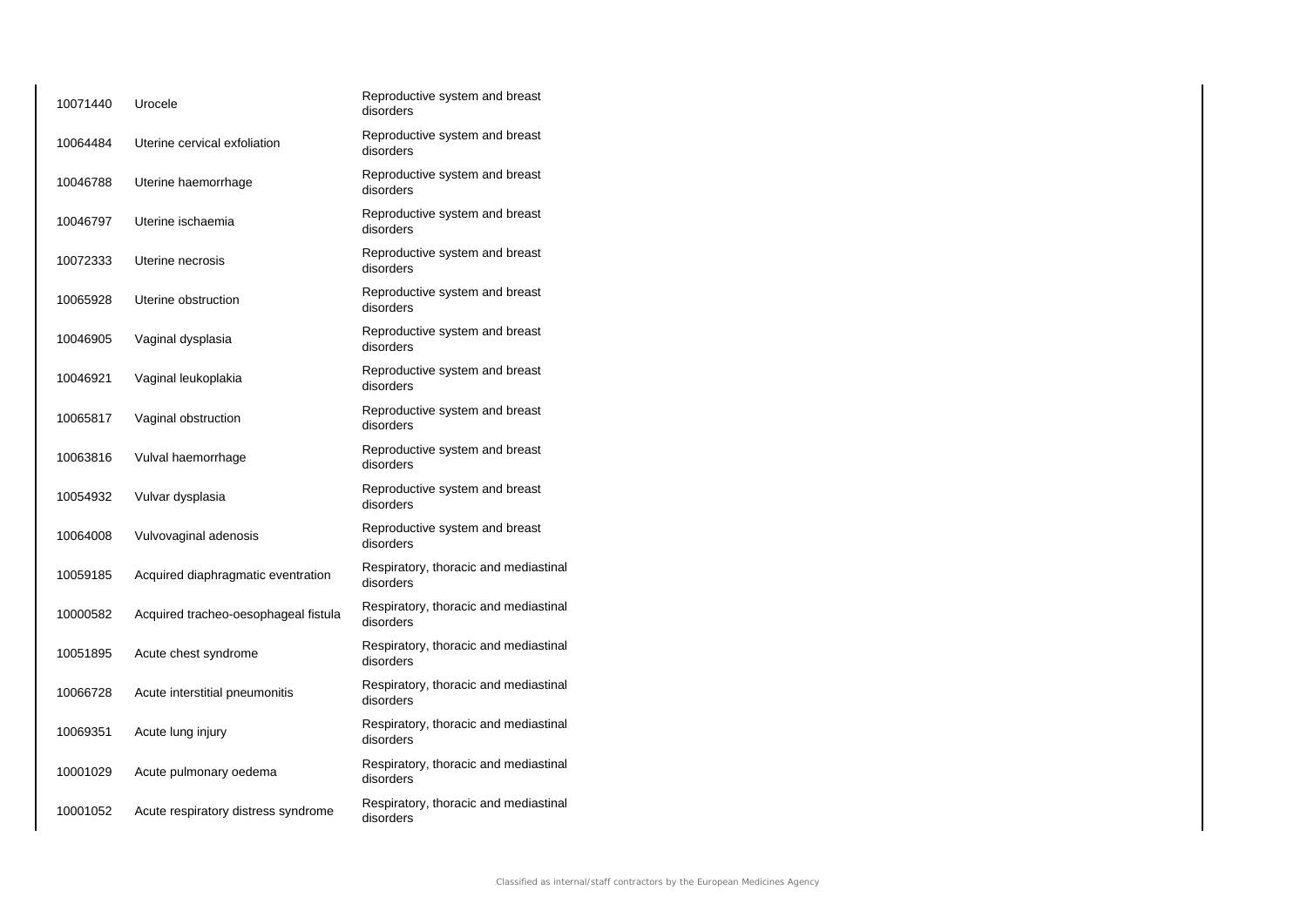| 10001053 | Acute respiratory failure | Respiratory, thoracic and mediastinal<br>disorders |
|----------|---------------------------|----------------------------------------------------|
| 10085467 | Agonal respiration        | Respiratory, thoracic and mediastinal<br>disorders |
| 10073344 | Alveolar lung disease     | Respiratory, thoracic and mediastinal<br>disorders |
| 10050343 | Alveolitis necrotising    | Respiratory, thoracic and mediastinal<br>disorders |
| 10051899 | Anaemic hypoxia           | Respiratory, thoracic and mediastinal<br>disorders |
| 10002660 | Anoxia                    | Respiratory, thoracic and mediastinal<br>disorders |
| 10082565 | Aorto-bronchial fistula   | Respiratory, thoracic and mediastinal<br>disorders |
| 10002974 | Apnoea                    | Respiratory, thoracic and mediastinal<br>disorders |
| 10002977 | Apnoeic attack            | Respiratory, thoracic and mediastinal<br>disorders |
| 10003497 | Asphyxia                  | Respiratory, thoracic and mediastinal<br>disorders |
| 10003504 | Aspiration                | Respiratory, thoracic and mediastinal<br>disorders |
| 10064823 | Asthmatic crisis          | Respiratory, thoracic and mediastinal<br>disorders |
| 10003599 | Atelectasis neonatal      | Respiratory, thoracic and mediastinal<br>disorders |
| 10080701 | Autoimmune lung disease   | Respiratory, thoracic and mediastinal<br>disorders |
| 10077819 | Bendopnoea                | Respiratory, thoracic and mediastinal<br>disorders |
| 10079552 | Bronchial artery aneurysm | Respiratory, thoracic and mediastinal<br>disorders |
| 10057004 | Bronchial dysplasia       | Respiratory, thoracic and mediastinal<br>disorders |
| 10006437 | <b>Bronchial fistula</b>  | Respiratory, thoracic and mediastinal<br>disorders |
| 10065739 | Bronchial haemorrhage     | Respiratory, thoracic and mediastinal<br>disorders |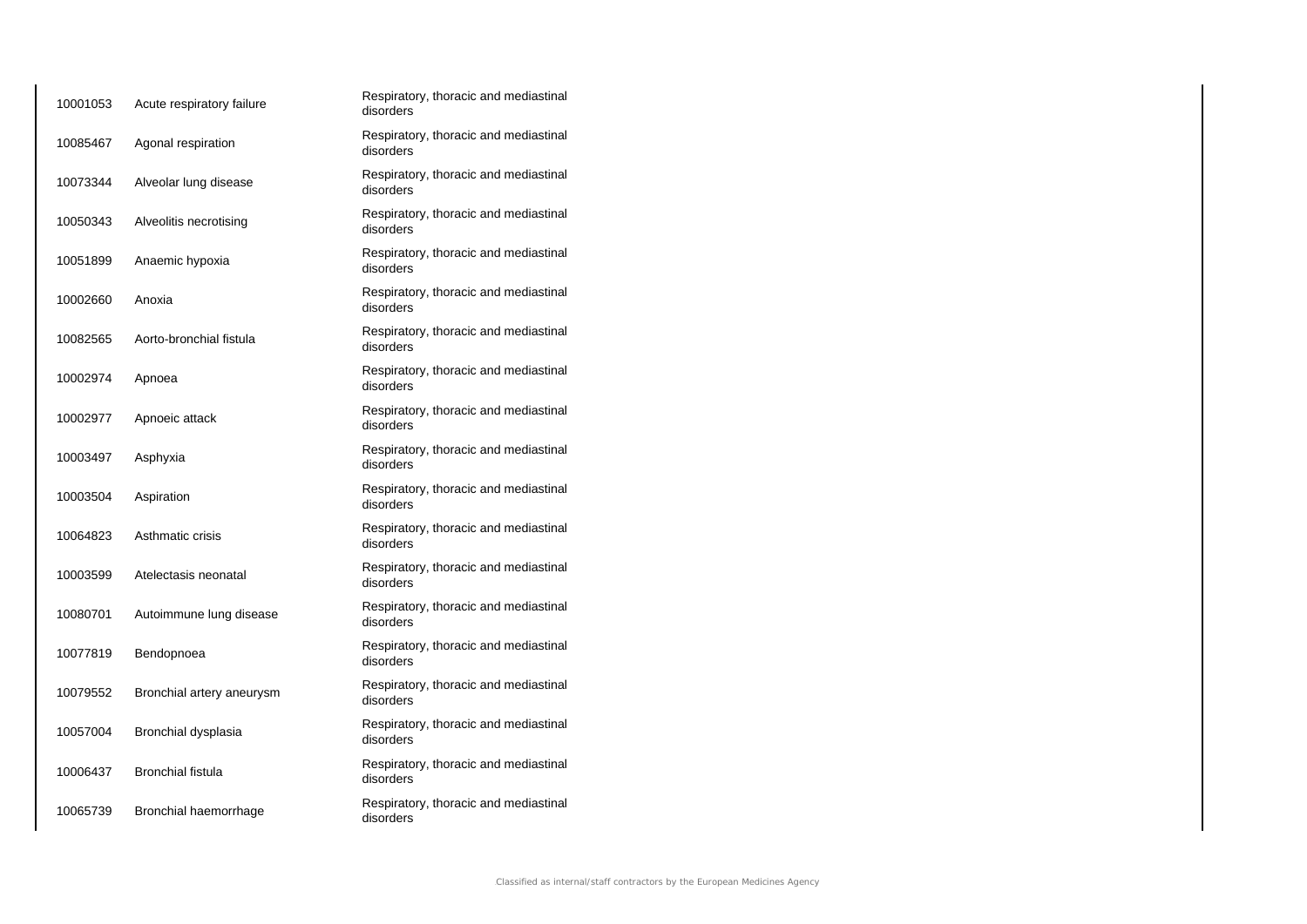| 10006440 | <b>Bronchial obstruction</b>                 | Respiratory, thoracic and mediastinal<br>disorders |
|----------|----------------------------------------------|----------------------------------------------------|
| 10056695 | Bronchial oedema                             | Respiratory, thoracic and mediastinal<br>disorders |
| 10051547 | <b>Bronchial ulceration</b>                  | Respiratory, thoracic and mediastinal<br>disorders |
| 10079163 | Bronchial varices haemorrhage                | Respiratory, thoracic and mediastinal<br>disorders |
| 10006445 | <b>Bronchiectasis</b>                        | Respiratory, thoracic and mediastinal<br>disorders |
| 10083303 | Bronchiolitis obliterans syndrome            | Respiratory, thoracic and mediastinal<br>disorders |
| 10065037 | <b>Broncholithiasis</b>                      | Respiratory, thoracic and mediastinal<br>disorders |
| 10053421 | <b>Bronchomalacia</b>                        | Respiratory, thoracic and mediastinal<br>disorders |
| 10053481 | Bronchopleural fistula                       | Respiratory, thoracic and mediastinal<br>disorders |
| 10006475 | Bronchopulmonary dysplasia                   | Respiratory, thoracic and mediastinal<br>disorders |
| 10006487 | <b>Bronchostenosis</b>                       | Respiratory, thoracic and mediastinal<br>disorders |
| 10008501 | Cheyne-Stokes respiration                    | Respiratory, thoracic and mediastinal<br>disorders |
| 10008589 | Choking                                      | Respiratory, thoracic and mediastinal<br>disorders |
| 10009126 | Chronic respiratory failure                  | Respiratory, thoracic and mediastinal<br>disorders |
| 10051228 | Chylothorax                                  | Respiratory, thoracic and mediastinal<br>disorders |
| 10076515 | Combined pulmonary fibrosis and<br>emphysema | Respiratory, thoracic and mediastinal<br>disorders |
| 10011704 | Cyanosis central                             | Respiratory, thoracic and mediastinal<br>disorders |
| 10011705 | Cyanosis neonatal                            | Respiratory, thoracic and mediastinal<br>disorders |
| 10057482 | Dependence on respirator                     | Respiratory, thoracic and mediastinal<br>disorders |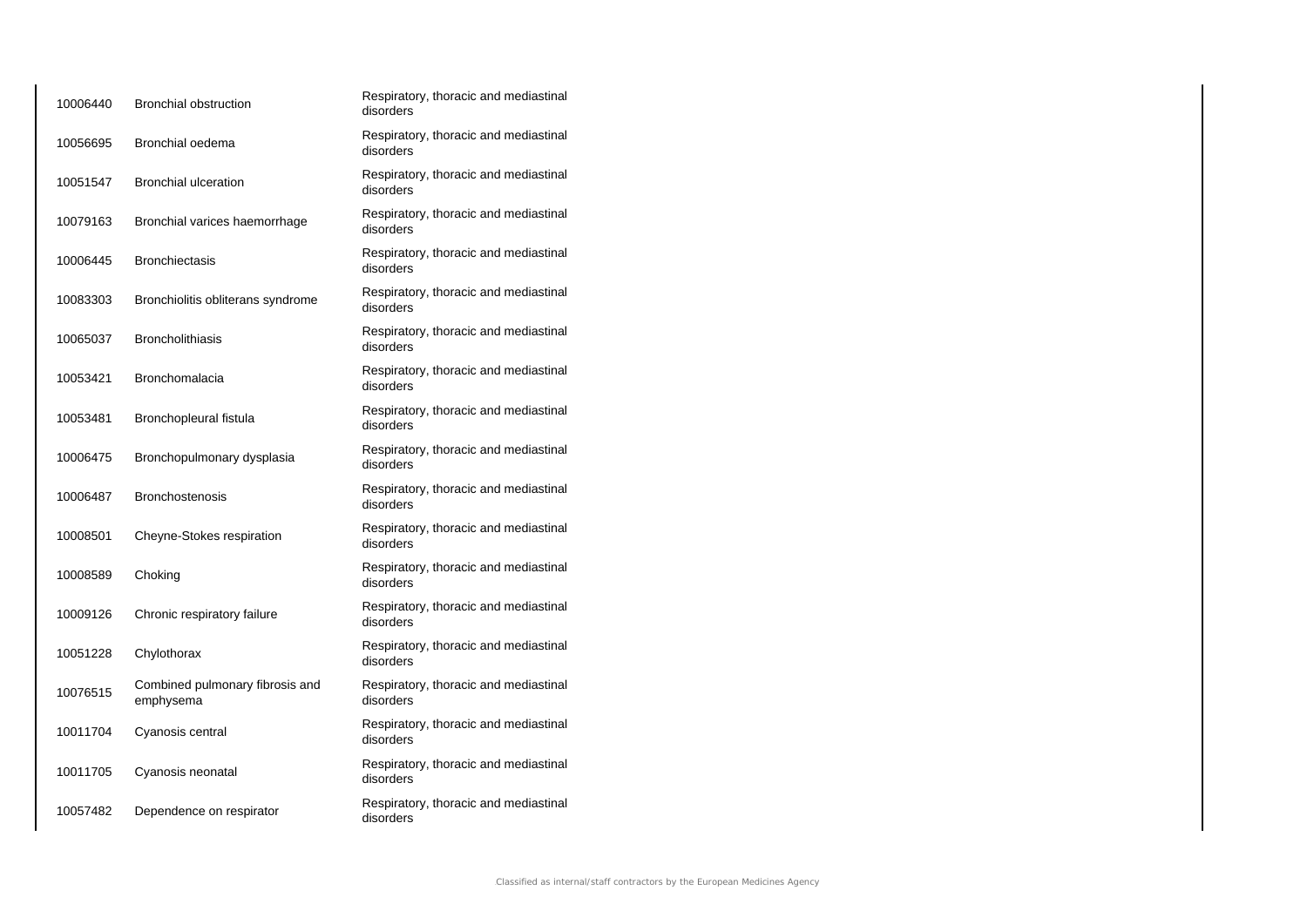| 10012708 | Diaphragm muscle weakness         | Respiratory, thoracic and mediastinal<br>disorders |
|----------|-----------------------------------|----------------------------------------------------|
| 10012725 | Diaphragmatic paralysis           | Respiratory, thoracic and mediastinal<br>disorders |
| 10056560 | Diaphragmatic rupture             | Respiratory, thoracic and mediastinal<br>disorders |
| 10060902 | Diffuse alveolar damage           | Respiratory, thoracic and mediastinal<br>disorders |
| 10062952 | Diffuse panbronchiolitis          | Respiratory, thoracic and mediastinal<br>disorders |
| 10074163 | Dry lung syndrome                 | Respiratory, thoracic and mediastinal<br>disorders |
| 10013969 | Dyspnoea at rest                  | Respiratory, thoracic and mediastinal<br>disorders |
| 10014962 | Eosinophilic pneumonia            | Respiratory, thoracic and mediastinal<br>disorders |
| 10052832 | Eosinophilic pneumonia acute      | Respiratory, thoracic and mediastinal<br>disorders |
| 10052833 | Eosinophilic pneumonia chronic    | Respiratory, thoracic and mediastinal<br>disorders |
| 10015029 | Epiglottic oedema                 | Respiratory, thoracic and mediastinal<br>disorders |
| 10078887 | Excessive dynamic airway collapse | Respiratory, thoracic and mediastinal<br>disorders |
| 10069162 | Gasping syndrome                  | Respiratory, thoracic and mediastinal<br>disorders |
| 10019027 | Haemothorax                       | Respiratory, thoracic and mediastinal<br>disorders |
| 10067365 | Hepatic hydrothorax               | Respiratory, thoracic and mediastinal<br>disorders |
| 10052274 | Hepatopulmonary syndrome          | Respiratory, thoracic and mediastinal<br>disorders |
| 10048612 | Hydrothorax                       | Respiratory, thoracic and mediastinal<br>disorders |
| 10081988 | Hypersensitivity pneumonitis      | Respiratory, thoracic and mediastinal<br>disorders |
| 10077469 | Hypopharyngeal synechiae          | Respiratory, thoracic and mediastinal<br>disorders |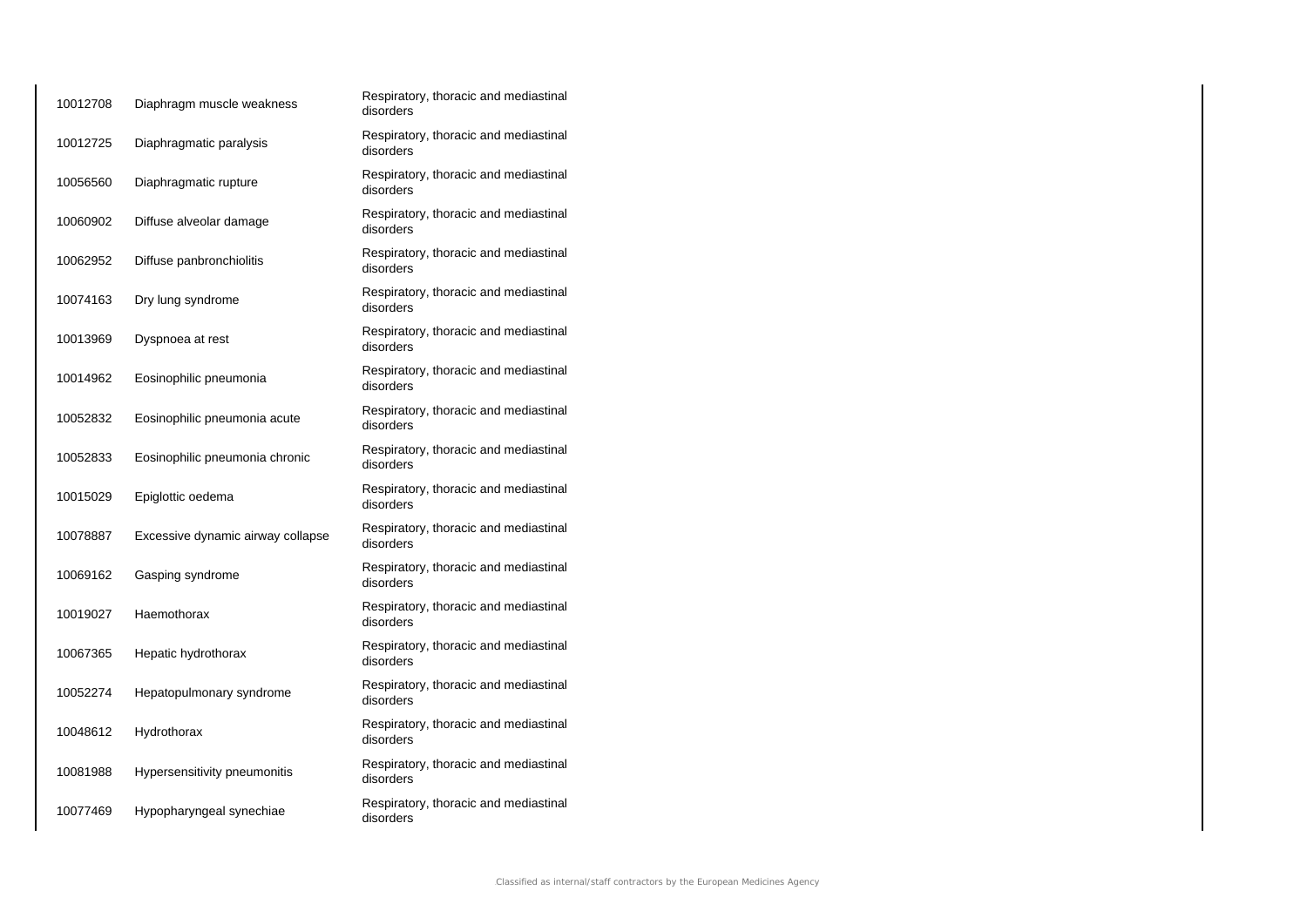| 10021133 | Hypoventilation                   | Respiratory, thoracic and mediastinal<br>disorders |
|----------|-----------------------------------|----------------------------------------------------|
| 10021134 | Hypoventilation neonatal          | Respiratory, thoracic and mediastinal<br>disorders |
| 10021143 | Hypoxia                           | Respiratory, thoracic and mediastinal<br>disorders |
| 10078268 | Idiopathic interstitial pneumonia | Respiratory, thoracic and mediastinal<br>disorders |
| 10063725 | Idiopathic pneumonia syndrome     | Respiratory, thoracic and mediastinal<br>disorders |
| 10021240 | Idiopathic pulmonary fibrosis     | Respiratory, thoracic and mediastinal<br>disorders |
| 10021412 | Immature respiratory system       | Respiratory, thoracic and mediastinal<br>disorders |
| 10085352 | Immune-mediated lung disease      | Respiratory, thoracic and mediastinal<br>disorders |
| 10077321 | Infantile apnoea                  | Respiratory, thoracic and mediastinal<br>disorders |
| 10022611 | Interstitial lung disease         | Respiratory, thoracic and mediastinal<br>disorders |
| 10057259 | Laryngeal dysplasia               | Respiratory, thoracic and mediastinal<br>disorders |
| 10052390 | Laryngeal dyspnoea                | Respiratory, thoracic and mediastinal<br>disorders |
| 10065740 | Laryngeal haemorrhage             | Respiratory, thoracic and mediastinal<br>disorders |
| 10067351 | Laryngeal necrosis                | Respiratory, thoracic and mediastinal<br>disorders |
| 10059639 | Laryngeal obstruction             | Respiratory, thoracic and mediastinal<br>disorders |
| 10023845 | Laryngeal oedema                  | Respiratory, thoracic and mediastinal<br>disorders |
| 10023862 | Laryngeal stenosis                | Respiratory, thoracic and mediastinal<br>disorders |
| 10023893 | Laryngotracheal oedema            | Respiratory, thoracic and mediastinal<br>disorders |
| 10076279 | Lung perforation                  | Respiratory, thoracic and mediastinal<br>disorders |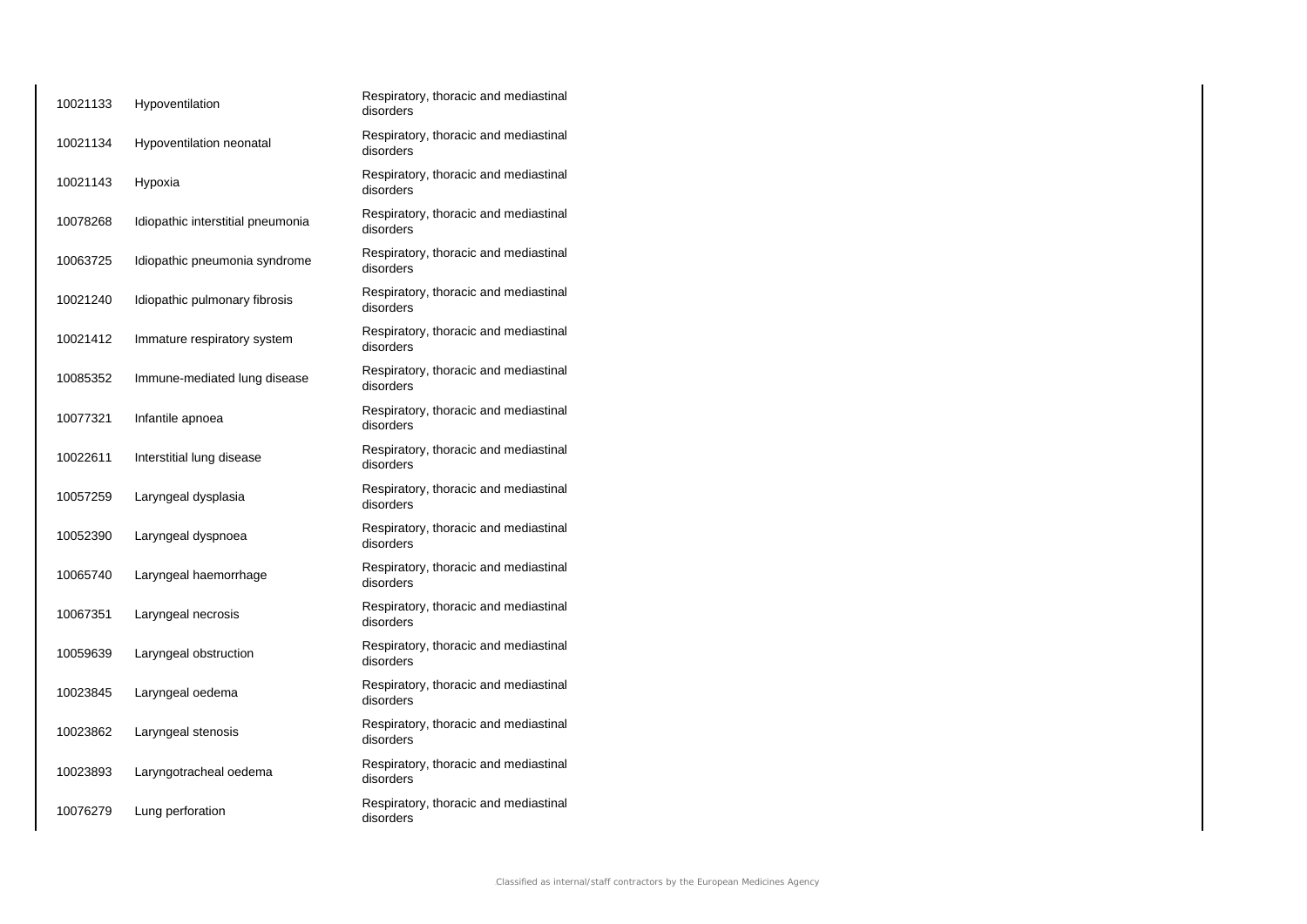| 10073694 | Lupus pleurisy                     | Respiratory, thoracic and mediastinal<br>disorders |
|----------|------------------------------------|----------------------------------------------------|
| 10057481 | Lupus pneumonitis                  | Respiratory, thoracic and mediastinal<br>disorders |
| 10049459 | Lymphangioleiomyomatosis           | Respiratory, thoracic and mediastinal<br>disorders |
| 10025375 | MacLeod's syndrome                 | Respiratory, thoracic and mediastinal<br>disorders |
| 10084430 | Malignant airway obstruction       | Respiratory, thoracic and mediastinal<br>disorders |
| 10076496 | Meconium aspiration syndrome       | Respiratory, thoracic and mediastinal<br>disorders |
| 10068820 | Mediastinal effusion               | Respiratory, thoracic and mediastinal<br>disorders |
| 10056343 | Mediastinal haemorrhage            | Respiratory, thoracic and mediastinal<br>disorders |
| 10028747 | Nasal necrosis                     | Respiratory, thoracic and mediastinal<br>disorders |
| 10070831 | Necrotising bronchiolitis          | Respiratory, thoracic and mediastinal<br>disorders |
| 10080589 | Negative pressure pulmonary oedema | Respiratory, thoracic and mediastinal<br>disorders |
| 10028921 | Neonatal anoxia                    | Respiratory, thoracic and mediastinal<br>disorders |
| 10028923 | Neonatal asphyxia                  | Respiratory, thoracic and mediastinal<br>disorders |
| 10059033 | Neonatal aspiration                | Respiratory, thoracic and mediastinal<br>disorders |
| 10050081 | Neonatal hypoxia                   | Respiratory, thoracic and mediastinal<br>disorders |
| 10082056 | Neonatal pneumothorax              | Respiratory, thoracic and mediastinal<br>disorders |
| 10028966 | Neonatal respiratory acidosis      | Respiratory, thoracic and mediastinal<br>disorders |
| 10028967 | Neonatal respiratory alkalosis     | Respiratory, thoracic and mediastinal<br>disorders |
| 10028968 | Neonatal respiratory arrest        | Respiratory, thoracic and mediastinal<br>disorders |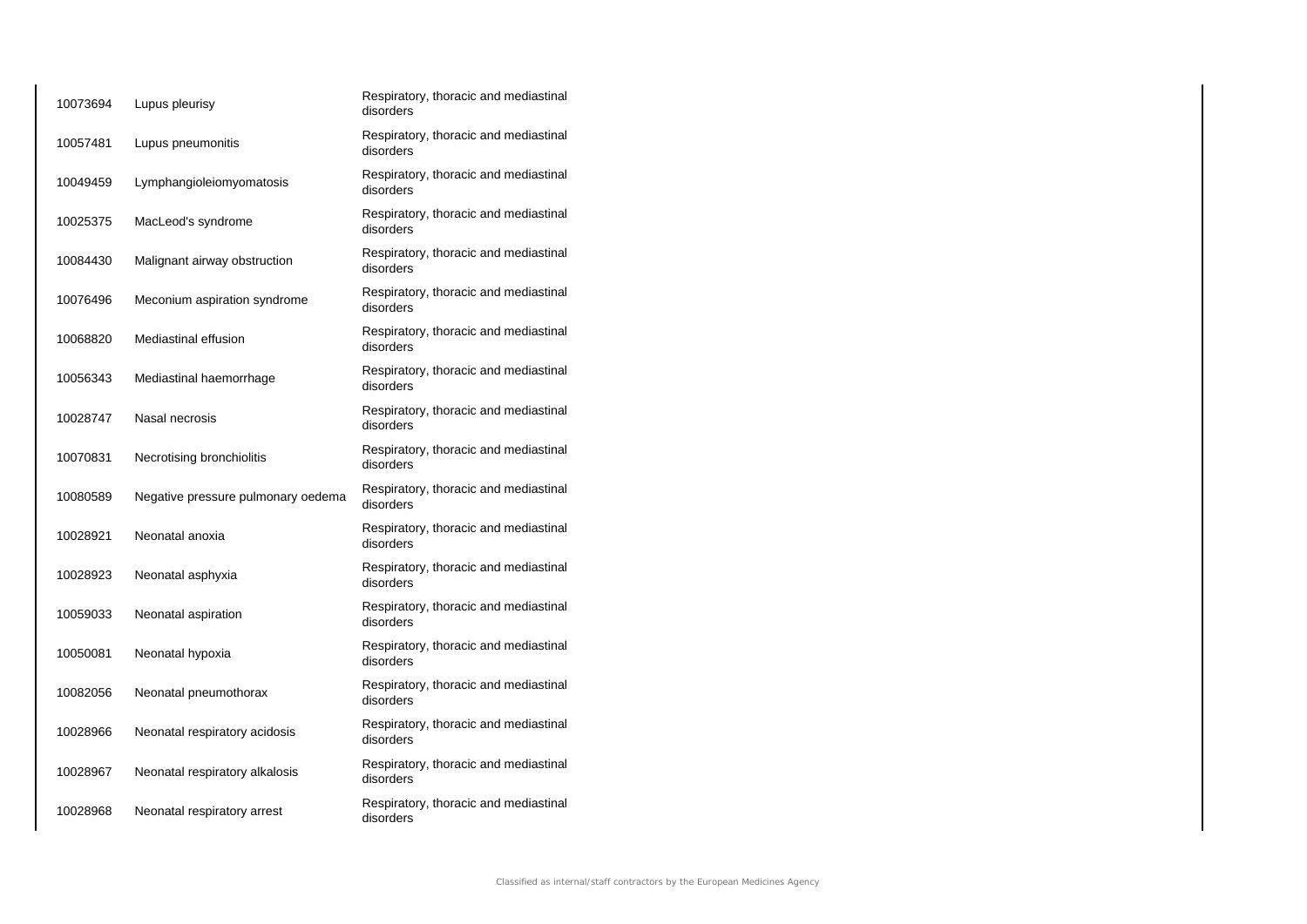| 10028970 | Neonatal respiratory depression               | Respiratory, thoracic and mediastinal<br>disorders |
|----------|-----------------------------------------------|----------------------------------------------------|
| 10028973 | Neonatal respiratory distress                 | Respiratory, thoracic and mediastinal<br>disorders |
| 10028974 | Neonatal respiratory distress syndrome        | Respiratory, thoracic and mediastinal<br>disorders |
| 10028975 | Neonatal respiratory failure                  | Respiratory, thoracic and mediastinal<br>disorders |
| 10057183 | Neonatal tachypnoea                           | Respiratory, thoracic and mediastinal<br>disorders |
| 10072968 | Neuroendocrine cell hyperplasia of<br>infancy | Respiratory, thoracic and mediastinal<br>disorders |
| 10029538 | Non-cardiogenic pulmonary oedema              | Respiratory, thoracic and mediastinal<br>disorders |
| 10029888 | Obliterative bronchiolitis                    | Respiratory, thoracic and mediastinal<br>disorders |
| 10029925 | Obstetrical pulmonary embolism                | Respiratory, thoracic and mediastinal<br>disorders |
| 10056992 | Oesophagobronchial fistula                    | Respiratory, thoracic and mediastinal<br>disorders |
| 10075078 | Organic dust toxic syndrome                   | Respiratory, thoracic and mediastinal<br>disorders |
| 10067472 | Organising pneumonia                          | Respiratory, thoracic and mediastinal<br>disorders |
| 10067950 | Oropharyngeal blistering                      | Respiratory, thoracic and mediastinal<br>disorders |
| 10072591 | Paranasal sinus necrosis                      | Respiratory, thoracic and mediastinal<br>disorders |
| 10075715 | Paraneoplastic pleural effusion               | Respiratory, thoracic and mediastinal<br>disorders |
| 10070912 | Pharyngeal dyskinesia                         | Respiratory, thoracic and mediastinal<br>disorders |
| 10034825 | Pharyngeal fistula                            | Respiratory, thoracic and mediastinal<br>disorders |
| 10068121 | Pharyngeal haematoma                          | Respiratory, thoracic and mediastinal<br>disorders |
| 10034827 | Pharyngeal haemorrhage                        | Respiratory, thoracic and mediastinal<br>disorders |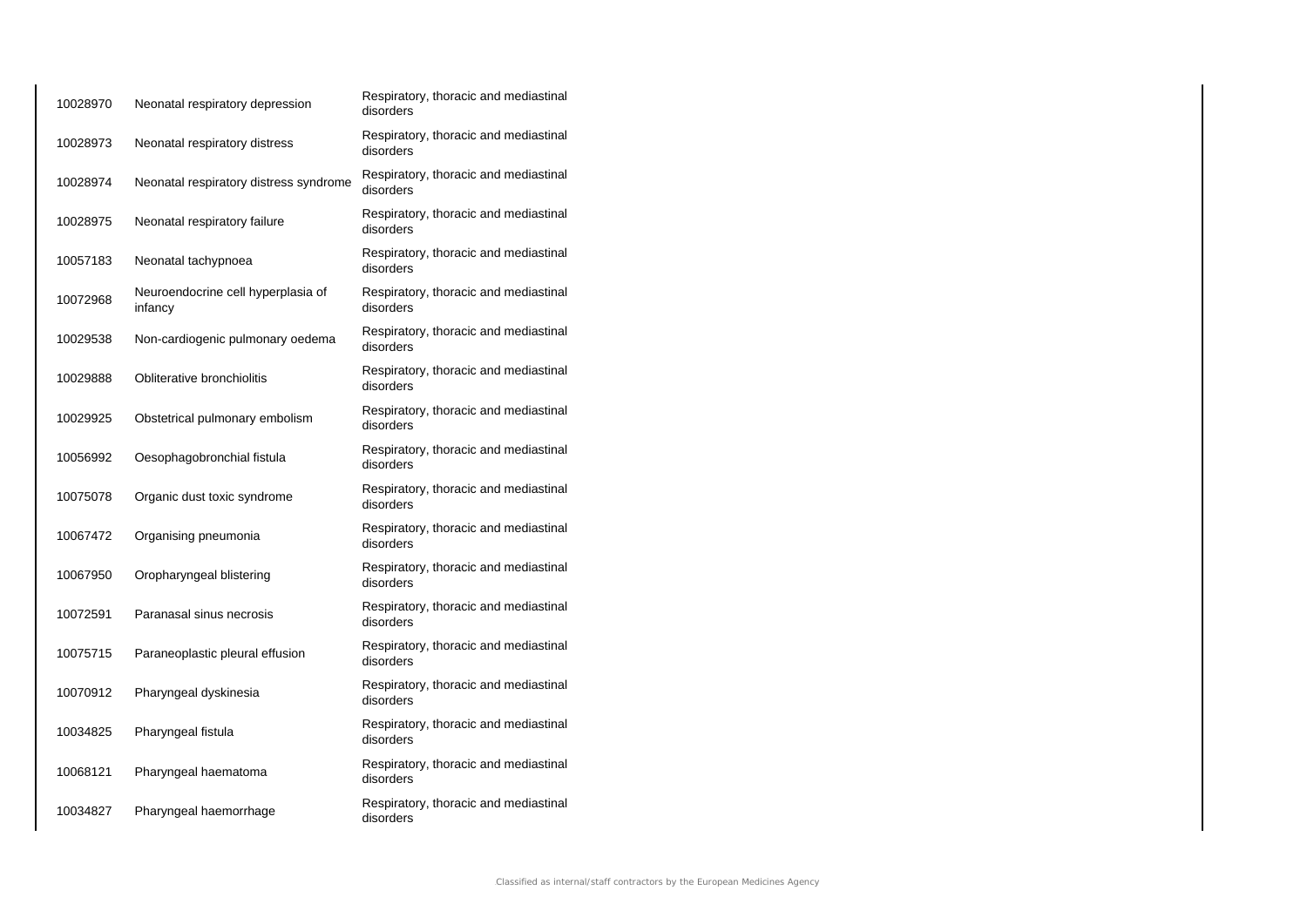| 10065706 | Pharyngeal necrosis              | Respiratory, thoracic and mediastinal<br>disorders |
|----------|----------------------------------|----------------------------------------------------|
| 10050028 | Pharyngeal stenosis              | Respiratory, thoracic and mediastinal<br>disorders |
| 10035004 | Pickwickian syndrome             | Respiratory, thoracic and mediastinal<br>disorders |
| 10065839 | Pleural fistula                  | Respiratory, thoracic and mediastinal<br>disorders |
| 10048735 | Pleurocutaneous fistula          | Respiratory, thoracic and mediastinal<br>disorders |
| 10084305 | Pleuroparenchymal fibroelastosis | Respiratory, thoracic and mediastinal<br>disorders |
| 10068641 | Pleuroperitoneal communication   | Respiratory, thoracic and mediastinal<br>disorders |
| 10050184 | Pneumomediastinum                | Respiratory, thoracic and mediastinal<br>disorders |
| 10035720 | Pneumonia lipoid                 | Respiratory, thoracic and mediastinal<br>disorders |
| 10035759 | Pneumothorax                     | Respiratory, thoracic and mediastinal<br>disorders |
| 10035763 | Pneumothorax spontaneous         | Respiratory, thoracic and mediastinal<br>disorders |
| 10067281 | Portopulmonary hypertension      | Respiratory, thoracic and mediastinal<br>disorders |
| 10036805 | Progressive massive fibrosis     | Respiratory, thoracic and mediastinal<br>disorders |
| 10037313 | Pulmonary alveolar haemorrhage   | Respiratory, thoracic and mediastinal<br>disorders |
| 10063945 | Pulmonary amyloidosis            | Respiratory, thoracic and mediastinal<br>disorders |
| 10064911 | Pulmonary arterial hypertension  | Respiratory, thoracic and mediastinal<br>disorders |
| 10067284 | Pulmonary arteriopathy           | Respiratory, thoracic and mediastinal<br>disorders |
| 10037336 | Pulmonary artery aneurysm        | Respiratory, thoracic and mediastinal<br>disorders |
| 10085390 | Pulmonary artery compression     | Respiratory, thoracic and mediastinal<br>disorders |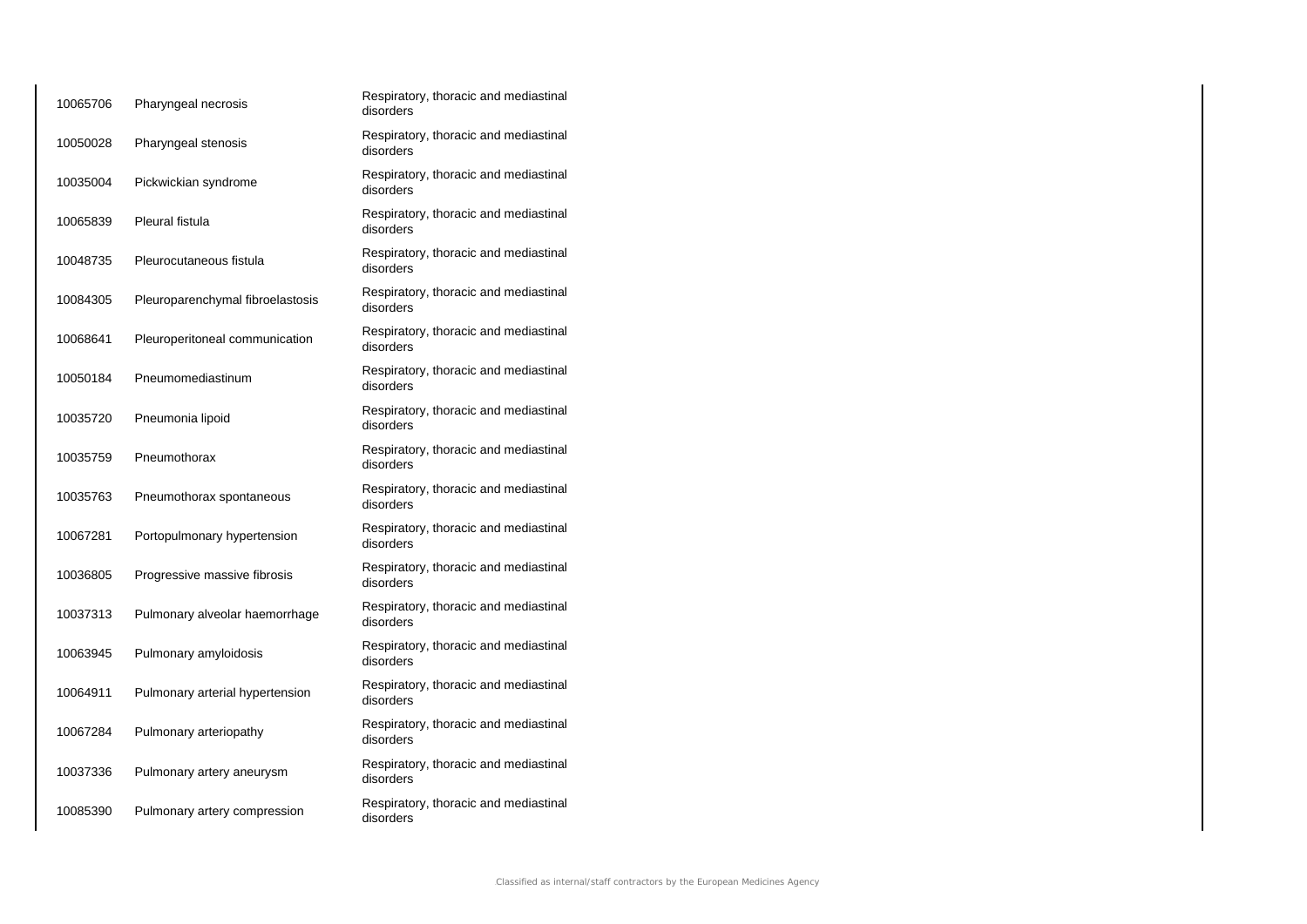| 10058491 | Pulmonary artery dilatation                   | Respiratory, thoracic and mediastinal<br>disorders |
|----------|-----------------------------------------------|----------------------------------------------------|
| 10078201 | Pulmonary artery occlusion                    | Respiratory, thoracic and mediastinal<br>disorders |
| 10037338 | Pulmonary artery stenosis                     | Respiratory, thoracic and mediastinal<br>disorders |
| 10037340 | Pulmonary artery thrombosis                   | Respiratory, thoracic and mediastinal<br>disorders |
| 10084570 | Pulmonary atypical adenomatous<br>hyperplasia | Respiratory, thoracic and mediastinal<br>disorders |
| 10077389 | Pulmonary capillary haemangiomatosis          | Respiratory, thoracic and mediastinal<br>disorders |
| 10051738 | Pulmonary cavitation                          | Respiratory, thoracic and mediastinal<br>disorders |
| 10037368 | Pulmonary congestion                          | Respiratory, thoracic and mediastinal<br>disorders |
| 10053766 | Pulmonary dysmaturity syndrome                | Respiratory, thoracic and mediastinal<br>disorders |
| 10037377 | Pulmonary embolism                            | Respiratory, thoracic and mediastinal<br>disorders |
| 10037383 | Pulmonary fibrosis                            | Respiratory, thoracic and mediastinal<br>disorders |
| 10065873 | Pulmonary fistula                             | Respiratory, thoracic and mediastinal<br>disorders |
| 10054991 | Pulmonary haematoma                           | Respiratory, thoracic and mediastinal<br>disorders |
| 10037394 | Pulmonary haemorrhage                         | Respiratory, thoracic and mediastinal<br>disorders |
| 10082194 | Pulmonary haemorrhage neonatal                | Respiratory, thoracic and mediastinal<br>disorders |
| 10037396 | Pulmonary haemosiderosis                      | Respiratory, thoracic and mediastinal<br>disorders |
| 10037400 | Pulmonary hypertension                        | Respiratory, thoracic and mediastinal<br>disorders |
| 10068726 | Pulmonary hypertensive crisis                 | Respiratory, thoracic and mediastinal<br>disorders |
| 10077177 | Pulmonary hypoperfusion                       | Respiratory, thoracic and mediastinal<br>disorders |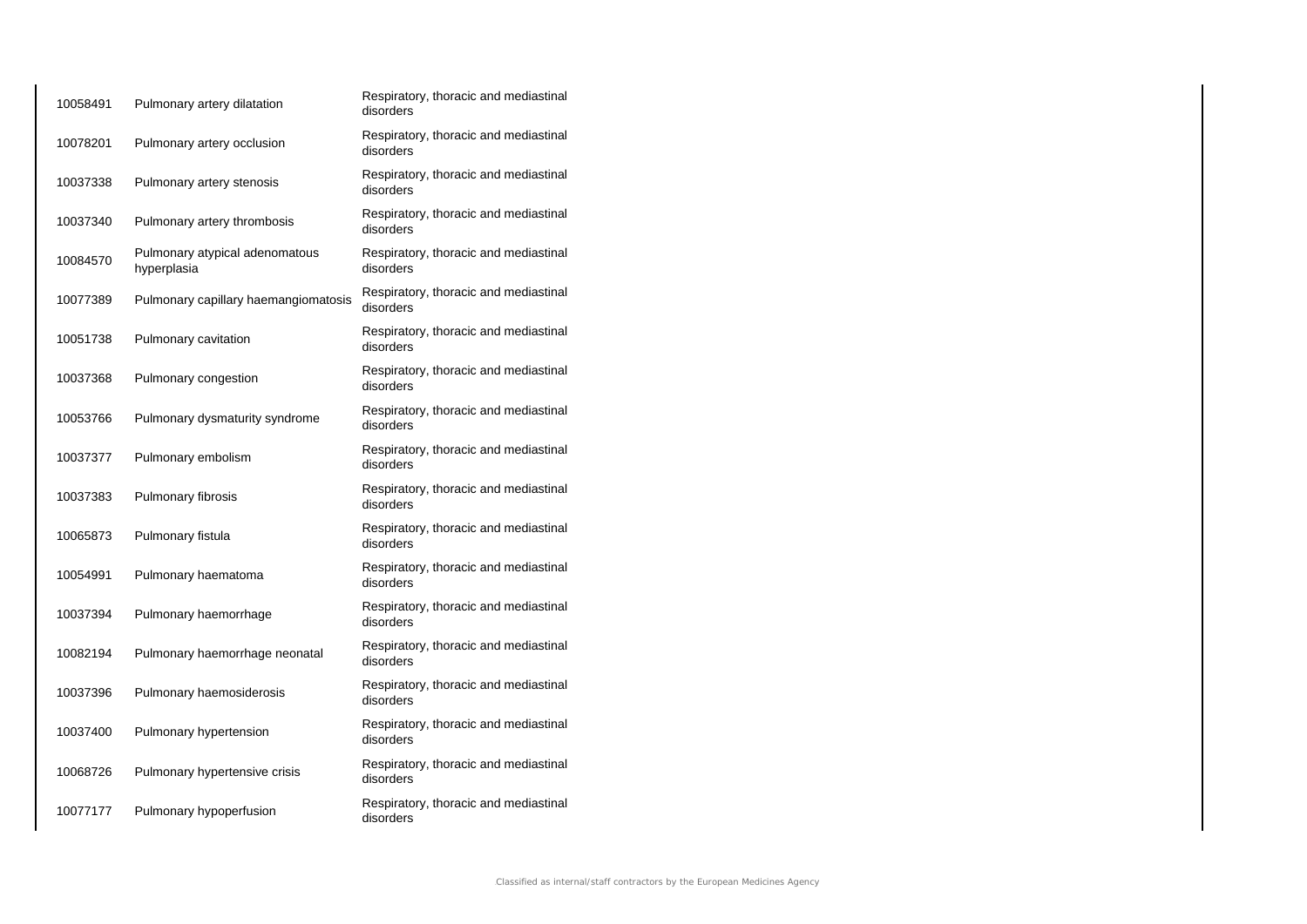| 10037410 | Pulmonary infarction                         | Respiratory, thoracic and mediastinal<br>disorders |
|----------|----------------------------------------------|----------------------------------------------------|
| 10037415 | Pulmonary interstitial emphysema<br>syndrome | Respiratory, thoracic and mediastinal<br>disorders |
| 10037421 | Pulmonary microemboli                        | Respiratory, thoracic and mediastinal<br>disorders |
| 10058824 | Pulmonary necrosis                           | Respiratory, thoracic and mediastinal<br>disorders |
| 10037423 | Pulmonary oedema                             | Respiratory, thoracic and mediastinal<br>disorders |
| 10050459 | Pulmonary oedema neonatal                    | Respiratory, thoracic and mediastinal<br>disorders |
| 10037430 | Pulmonary sarcoidosis                        | Respiratory, thoracic and mediastinal<br>disorders |
| 10037437 | Pulmonary thrombosis                         | Respiratory, thoracic and mediastinal<br>disorders |
| 10061924 | Pulmonary toxicity                           | Respiratory, thoracic and mediastinal<br>disorders |
| 10037456 | Pulmonary vascular resistance<br>abnormality | Respiratory, thoracic and mediastinal<br>disorders |
| 10037457 | Pulmonary vasculitis                         | Respiratory, thoracic and mediastinal<br>disorders |
| 10068690 | Pulmonary vein occlusion                     | Respiratory, thoracic and mediastinal<br>disorders |
| 10049171 | Pulmonary vein stenosis                      | Respiratory, thoracic and mediastinal<br>disorders |
| 10037458 | Pulmonary veno-occlusive disease             | Respiratory, thoracic and mediastinal<br>disorders |
| 10085364 | Pulmonary venous hypertension                | Respiratory, thoracic and mediastinal<br>disorders |
| 10037459 | Pulmonary venous thrombosis                  | Respiratory, thoracic and mediastinal<br>disorders |
| 10064715 | Reexpansion pulmonary oedema                 | Respiratory, thoracic and mediastinal<br>disorders |
| 10038669 | Respiratory arrest                           | Respiratory, thoracic and mediastinal<br>disorders |
| 10038678 | Respiratory depression                       | Respiratory, thoracic and mediastinal<br>disorders |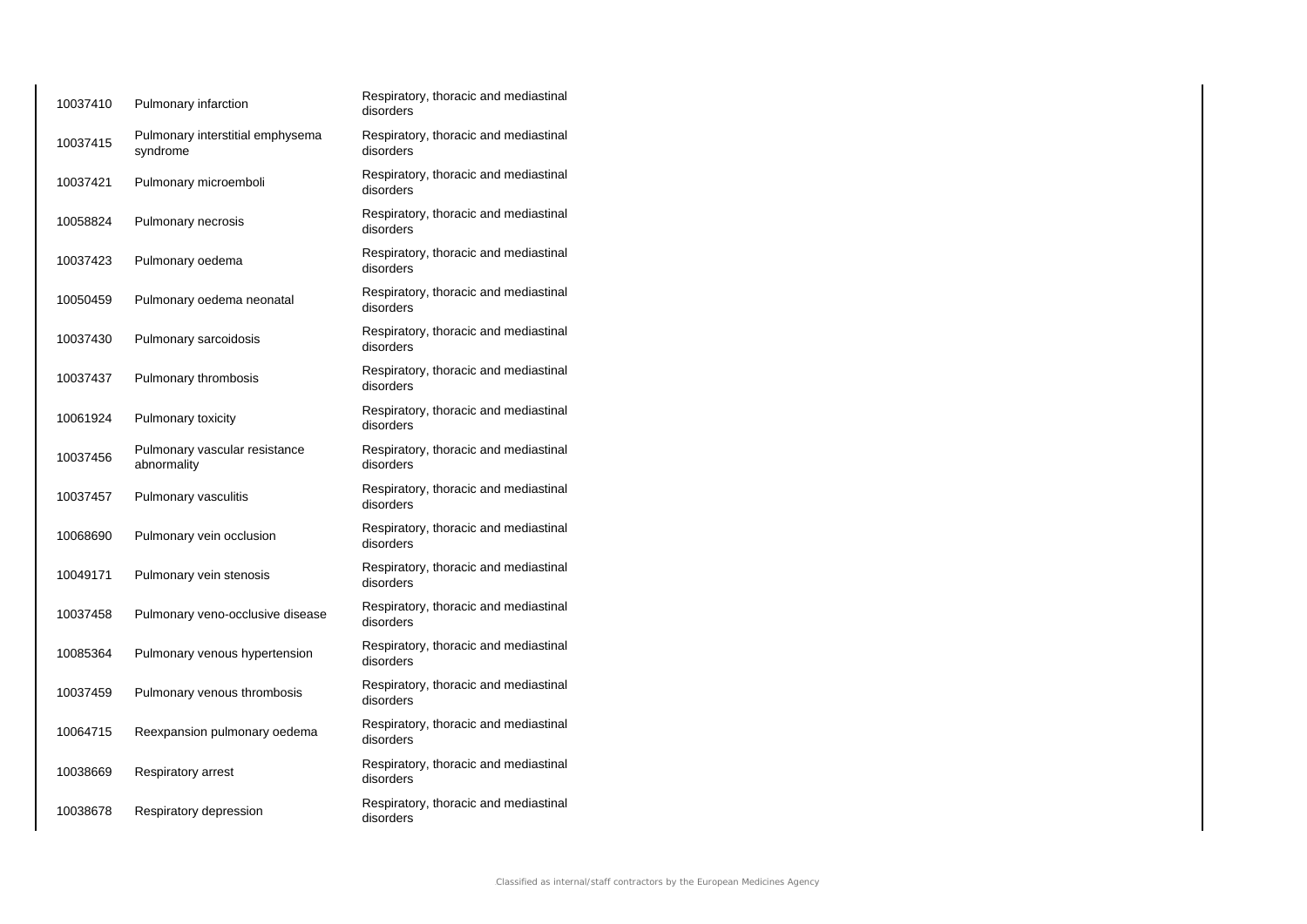| 10038687 | <b>Respiratory distress</b>                                  | Respiratory, thoracic and mediastinal<br>disorders |
|----------|--------------------------------------------------------------|----------------------------------------------------|
| 10038695 | Respiratory failure                                          | Respiratory, thoracic and mediastinal<br>disorders |
| 10038708 | Respiratory paralysis                                        | Respiratory, thoracic and mediastinal<br>disorders |
| 10038727 | Respiratory tract haemorrhage                                | Respiratory, thoracic and mediastinal<br>disorders |
| 10038728 | Respiratory tract haemorrhage neonatal                       | Respiratory, thoracic and mediastinal<br>disorders |
| 10070774 | Respiratory tract oedema                                     | Respiratory, thoracic and mediastinal<br>disorders |
| 10070839 | Respiratory tract ulceration                                 | Respiratory, thoracic and mediastinal<br>disorders |
| 10062109 | Reversible airways obstruction                               | Respiratory, thoracic and mediastinal<br>disorders |
| 10085517 | Rheumatoid arthritis-associated<br>interstitial lung disease | Respiratory, thoracic and mediastinal<br>disorders |
| 10067739 | Shrinking lung syndrome                                      | Respiratory, thoracic and mediastinal<br>disorders |
| 10041961 | Status asthmaticus                                           | Respiratory, thoracic and mediastinal<br>disorders |
| 10042954 | Systemic sclerosis pulmonary                                 | Respiratory, thoracic and mediastinal<br>disorders |
| 10062744 | Thoracic haemorrhage                                         | Respiratory, thoracic and mediastinal<br>disorders |
| 10057450 | Tonsillar haemorrhage                                        | Respiratory, thoracic and mediastinal<br>disorders |
| 10085181 | Tracheal compression                                         | Respiratory, thoracic and mediastinal<br>disorders |
| 10065787 | <b>Tracheal fistula</b>                                      | Respiratory, thoracic and mediastinal<br>disorders |
| 10044293 | Tracheal obstruction extrinsic                               | Respiratory, thoracic and mediastinal<br>disorders |
| 10044296 | Tracheal oedema                                              | Respiratory, thoracic and mediastinal<br>disorders |
| 10050816 | <b>Tracheal stenosis</b>                                     | Respiratory, thoracic and mediastinal<br>disorders |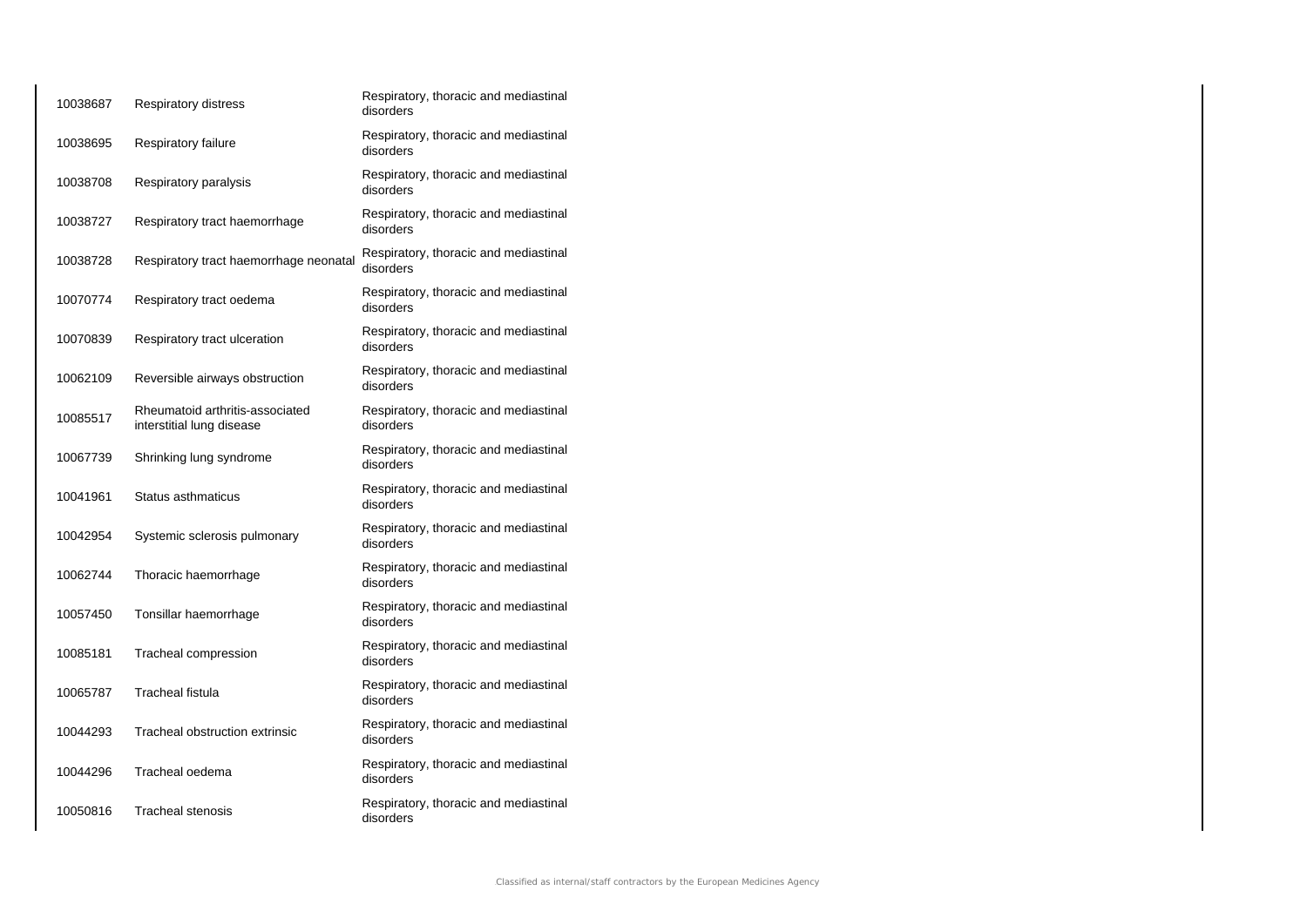| 10056397 | Tracheomalacia                                | Respiratory, thoracic and mediastinal<br>disorders |
|----------|-----------------------------------------------|----------------------------------------------------|
| 10044590 | Trepopnoea                                    | Respiratory, thoracic and mediastinal<br>disorders |
| 10066828 | Upper airway necrosis                         | Respiratory, thoracic and mediastinal<br>disorders |
| 10067775 | Upper airway obstruction                      | Respiratory, thoracic and mediastinal<br>disorders |
| 10069675 | Ventilation perfusion mismatch                | Respiratory, thoracic and mediastinal<br>disorders |
| 10049141 | Acne fulminans                                | Skin and subcutaneous tissue<br>disorders          |
| 10081035 | Acquired C1 inhibitor deficiency              | Skin and subcutaneous tissue<br>disorders          |
| 10056508 | Acquired epidermolysis bullosa                | Skin and subcutaneous tissue<br>disorders          |
| 10065247 | Acrokeratosis paraneoplastica                 | Skin and subcutaneous tissue<br>disorders          |
| 10057928 | Acute cutaneous lupus erythematosus           | Skin and subcutaneous tissue<br>disorders          |
| 10000748 | Acute febrile neutrophilic dermatosis         | Skin and subcutaneous tissue<br>disorders          |
| 10048799 | Acute generalised exanthematous<br>pustulosis | Skin and subcutaneous tissue<br>disorders          |
| 10002424 | Angioedema                                    | Skin and subcutaneous tissue<br>disorders          |
| 10083961 | Autoimmune blistering disease                 | Skin and subcutaneous tissue<br>disorders          |
| 10083809 | Bullous haemorrhagic dermatosis               | Skin and subcutaneous tissue<br>disorders          |
| 10057929 | Chronic cutaneous lupus erythematosus         | Skin and subcutaneous tissue<br>disorders          |
| 10059029 | Cullen's sign                                 | Skin and subcutaneous tissue<br>disorders          |
| 10069704 | Cutaneous loxoscelism                         | Skin and subcutaneous tissue<br>disorders          |
| 10056509 | Cutaneous lupus erythematosus                 | Skin and subcutaneous tissue<br>disorders          |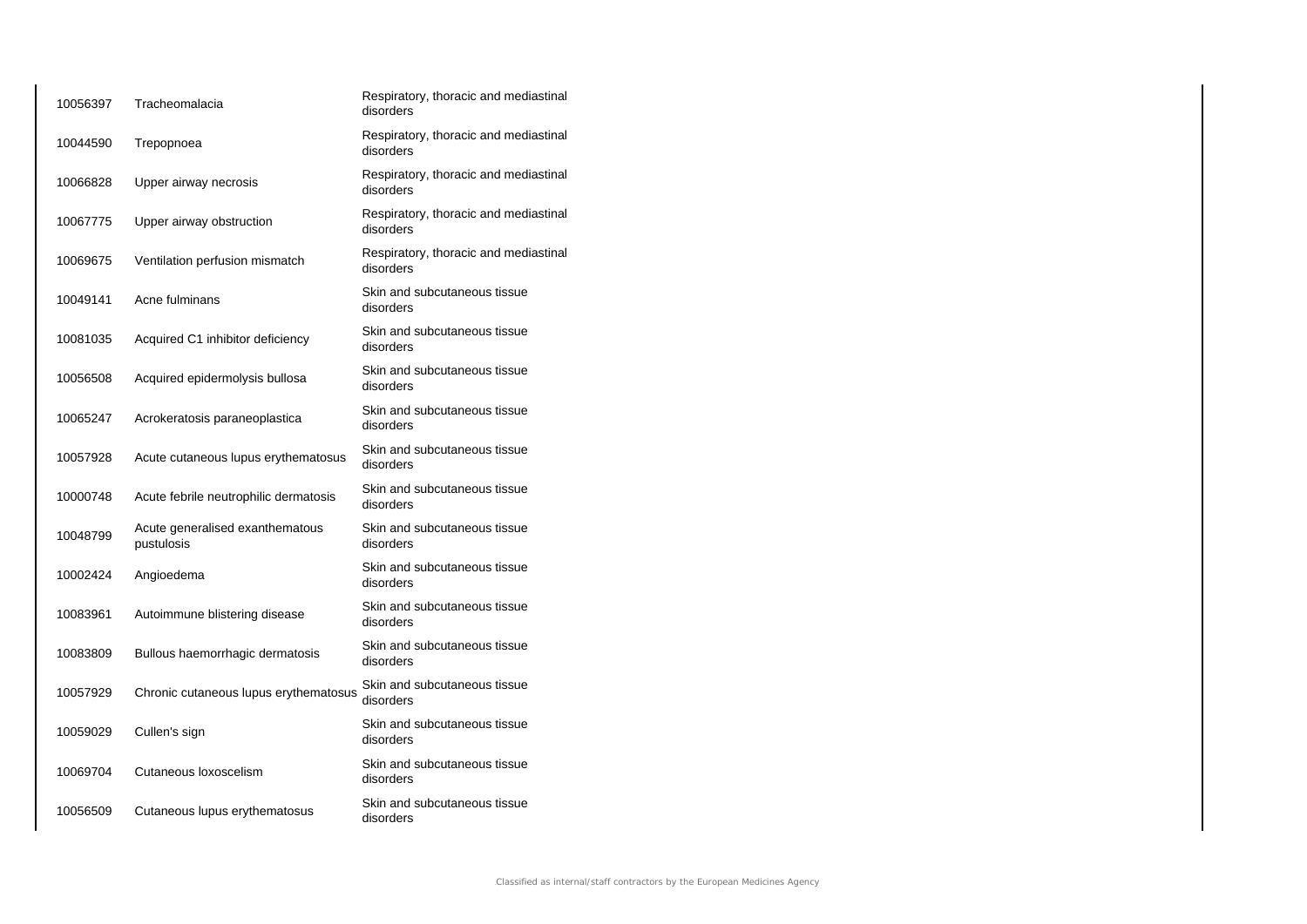| 10011674 | Cutaneous sarcoidosis                                    | Skin and subcutaneous tissue<br>disorders |
|----------|----------------------------------------------------------|-------------------------------------------|
| 10011686 | Cutaneous vasculitis                                     | Skin and subcutaneous tissue<br>disorders |
| 10081137 | Cytophagic histiocytic panniculitis                      | Skin and subcutaneous tissue<br>disorders |
| 10012441 | Dermatitis bullous                                       | Skin and subcutaneous tissue<br>disorders |
| 10012455 | Dermatitis exfoliative                                   | Skin and subcutaneous tissue<br>disorders |
| 10012456 | Dermatitis exfoliative generalised                       | Skin and subcutaneous tissue<br>disorders |
| 10012503 | Dermatomyositis                                          | Skin and subcutaneous tissue<br>disorders |
| 10073508 | Drug reaction with eosinophilia and<br>systemic symptoms | Skin and subcutaneous tissue<br>disorders |
| 10049172 | Eosinophilic pustulosis                                  | Skin and subcutaneous tissue<br>disorders |
| 10059284 | Epidermal necrosis                                       | Skin and subcutaneous tissue<br>disorders |
| 10053177 | Epidermolysis                                            | Skin and subcutaneous tissue<br>disorders |
| 10015218 | Erythema multiforme                                      | Skin and subcutaneous tissue<br>disorders |
| 10068834 | Fungating wound                                          | Skin and subcutaneous tissue<br>disorders |
| 10084905 | Generalised bullous fixed drug eruption                  | Skin and subcutaneous tissue<br>disorders |
| 10066837 | Gleich's syndrome                                        | Skin and subcutaneous tissue<br>disorders |
| 10075426 | Grey Turner's sign                                       | Skin and subcutaneous tissue<br>disorders |
| 10058423 | Haemangioma-thrombocytopenia<br>syndrome                 | Skin and subcutaneous tissue<br>disorders |
| 10018999 | Haemorrhage subcutaneous                                 | Skin and subcutaneous tissue<br>disorders |
| 10059499 | Haemorrhagic urticaria                                   | Skin and subcutaneous tissue<br>disorders |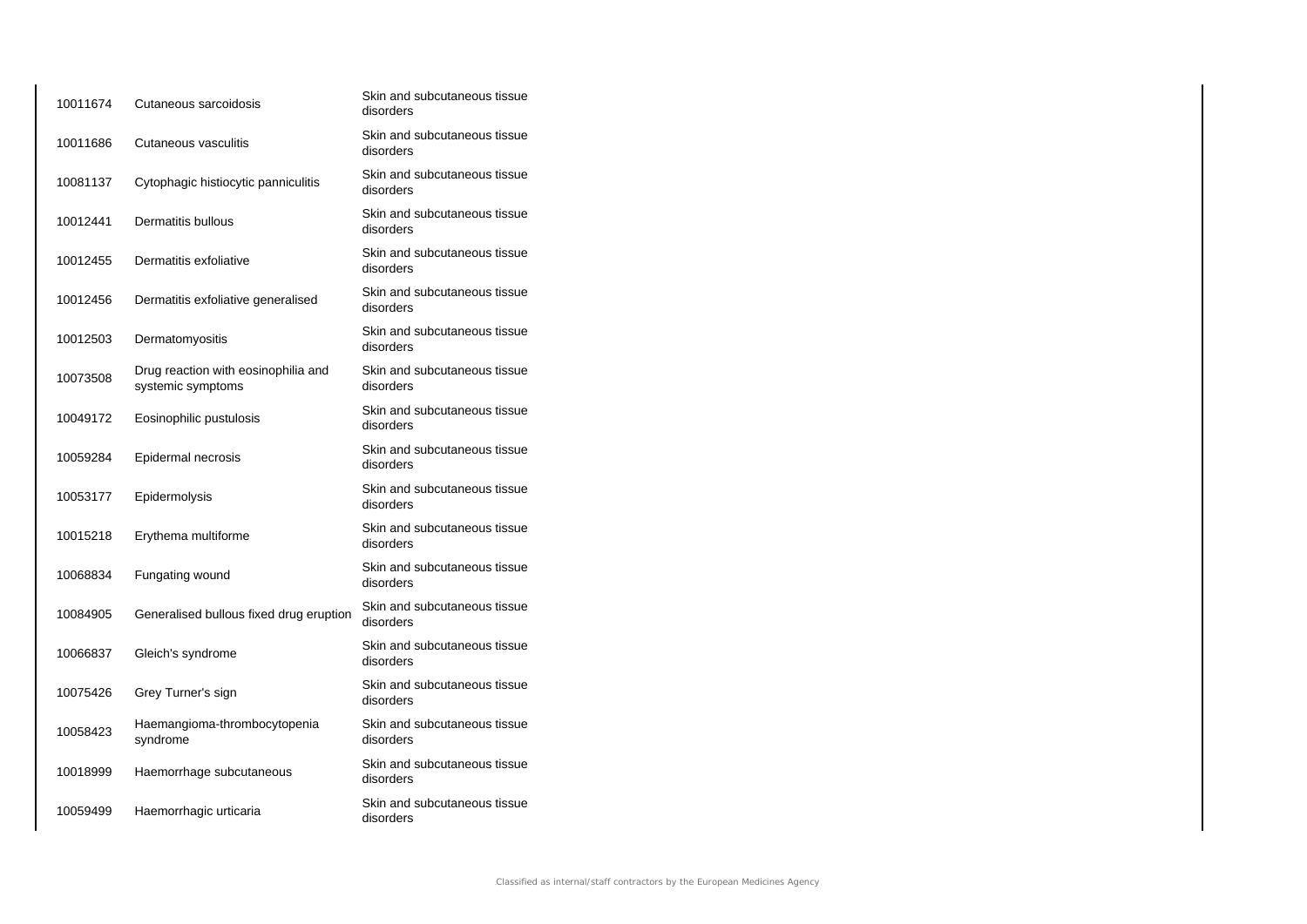| 10074977 | Harlequin skin reaction        | Skin and subcutaneous tissue<br>disorders |
|----------|--------------------------------|-------------------------------------------|
| 10081454 | Heliotrope rash                | Skin and subcutaneous tissue<br>disorders |
| 10020764 | Hypersensitivity vasculitis    | Skin and subcutaneous tissue<br>disorders |
| 10073257 | Idiopathic angioedema          | Skin and subcutaneous tissue<br>disorders |
| 10024515 | Linear IgA disease             | Skin and subcutaneous tissue<br>disorders |
| 10049287 | Lipodystrophy acquired         | Skin and subcutaneous tissue<br>disorders |
| 10064281 | Malignant atrophic papulosis   | Skin and subcutaneous tissue<br>disorders |
| 10053641 | Mazzotti reaction              | Skin and subcutaneous tissue<br>disorders |
| 10076048 | Mucocutaneous haemorrhage      | Skin and subcutaneous tissue<br>disorders |
| 10084061 | Necrolytic acral erythema      | Skin and subcutaneous tissue<br>disorders |
| 10060821 | Necrolytic migratory erythema  | Skin and subcutaneous tissue<br>disorders |
| 10062579 | Necrotising panniculitis       | Skin and subcutaneous tissue<br>disorders |
| 10067467 | Nephrogenic systemic fibrosis  | Skin and subcutaneous tissue<br>disorders |
| 10029491 | Nodular vasculitis             | Skin and subcutaneous tissue<br>disorders |
| 10030081 | Oculomucocutaneous syndrome    | Skin and subcutaneous tissue<br>disorders |
| 10033675 | Panniculitis                   | Skin and subcutaneous tissue<br>disorders |
| 10033678 | Panniculitis lobular           | Skin and subcutaneous tissue<br>disorders |
| 10066267 | Paraneoplastic dermatomyositis | Skin and subcutaneous tissue<br>disorders |
| 10078237 | Paraneoplastic dermatosis      | Skin and subcutaneous tissue<br>disorders |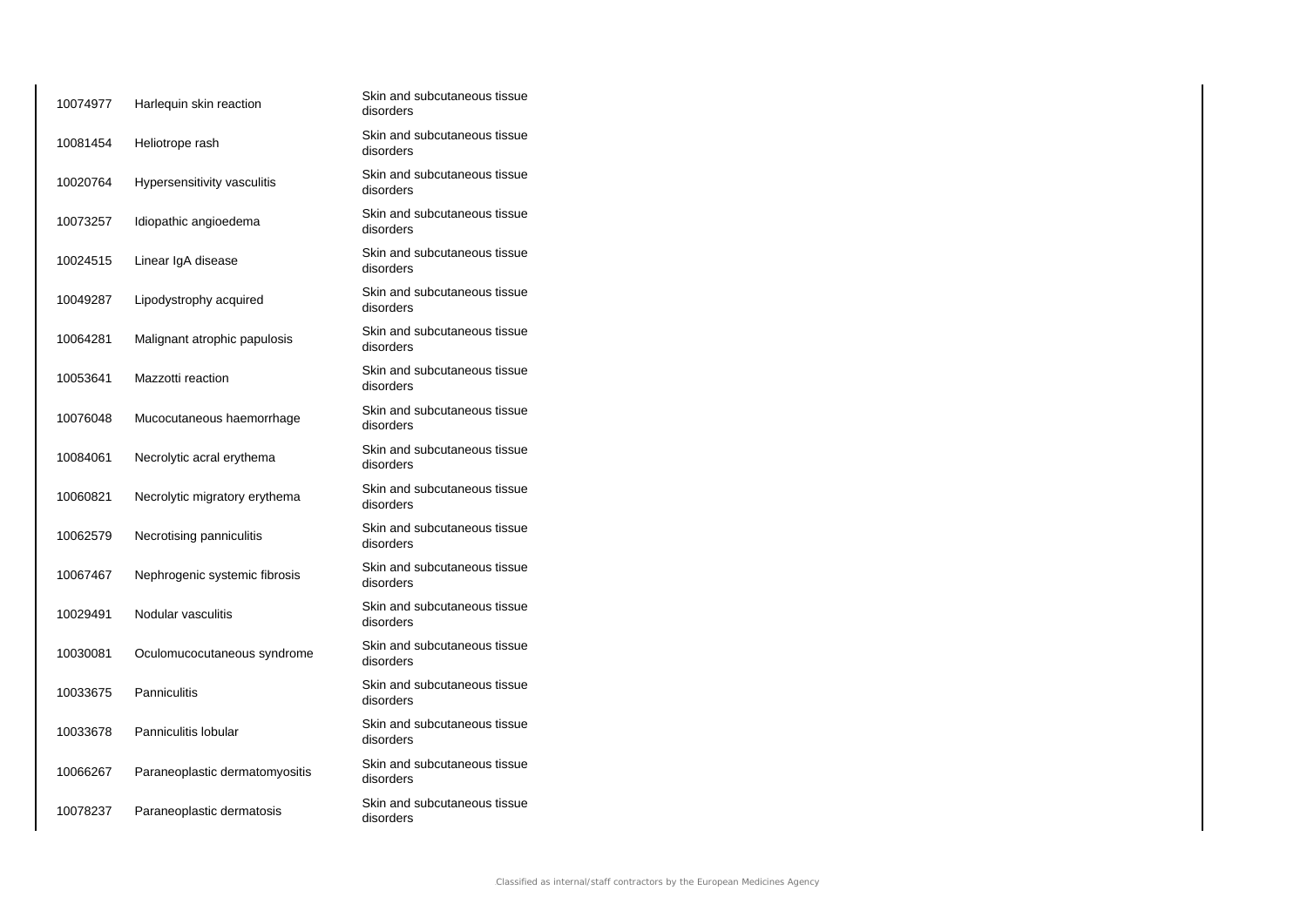| 10057056 | Paraneoplastic pemphigus             | Skin and subcutaneous tissue<br>disorders |
|----------|--------------------------------------|-------------------------------------------|
| 10074687 | Paraneoplastic rash                  | Skin and subcutaneous tissue<br>disorders |
| 10084535 | PASH syndrome                        | Skin and subcutaneous tissue<br>disorders |
| 10034277 | Pemphigoid                           | Skin and subcutaneous tissue<br>disorders |
| 10034280 | Pemphigus                            | Skin and subcutaneous tissue<br>disorders |
| 10049422 | Precancerous skin lesion             | Skin and subcutaneous tissue<br>disorders |
| 10073006 | Progressive facial hemiatrophy       | Skin and subcutaneous tissue<br>disorders |
| 10037145 | Pseudoporphyria                      | Skin and subcutaneous tissue<br>disorders |
| 10037556 | Purpura fulminans                    | Skin and subcutaneous tissue<br>disorders |
| 10037557 | Purpura neonatal                     | Skin and subcutaneous tissue<br>disorders |
| 10037635 | Pyoderma gangrenosum                 | Skin and subcutaneous tissue<br>disorders |
| 10062908 | Schnitzler's syndrome                | Skin and subcutaneous tissue<br>disorders |
| 10039703 | Sclerema                             | Skin and subcutaneous tissue<br>disorders |
| 10073229 | Scleroderma associated digital ulcer | Skin and subcutaneous tissue<br>disorders |
| 10055953 | Scleroedema                          | Skin and subcutaneous tissue<br>disorders |
| 10067527 | Segmented hyalinising vasculitis     | Skin and subcutaneous tissue<br>disorders |
| 10056876 | Septal panniculitis                  | Skin and subcutaneous tissue<br>disorders |
| 10083164 | SJS-TEN overlap                      | Skin and subcutaneous tissue<br>disorders |
| 10040893 | Skin necrosis                        | Skin and subcutaneous tissue<br>disorders |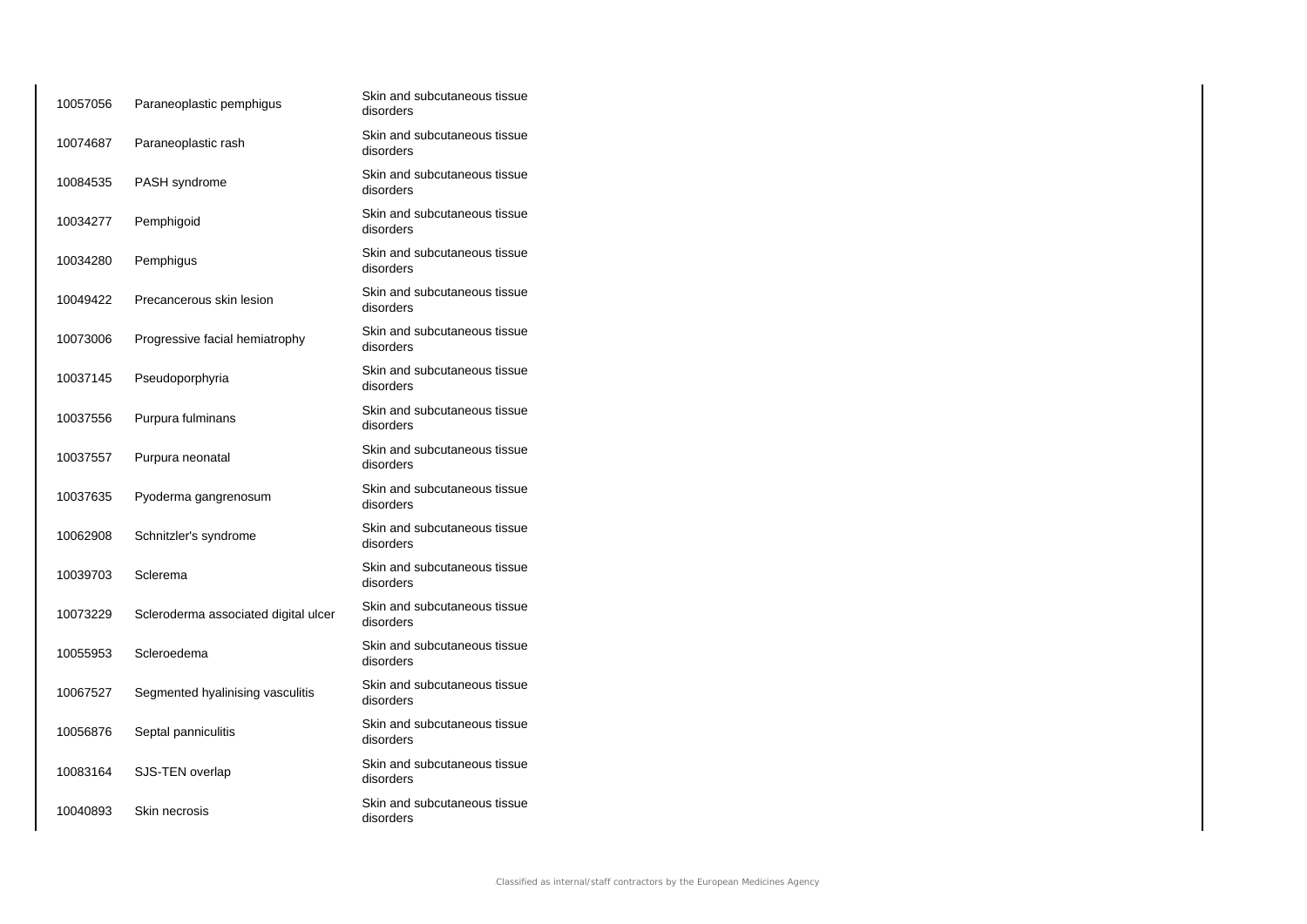| 10042033 | Stevens-Johnson syndrome                  | Skin and subcutaneous tissue<br>disorders |
|----------|-------------------------------------------|-------------------------------------------|
| 10057903 | Subacute cutaneous lupus<br>erythematosus | Skin and subcutaneous tissue<br>disorders |
| 10081998 | Target skin lesion                        | Skin and subcutaneous tissue<br>disorders |
| 10044223 | Toxic epidermal necrolysis                | Skin and subcutaneous tissue<br>disorders |
| 10057970 | Toxic skin eruption                       | Skin and subcutaneous tissue<br>disorders |
| 10077704 | Tumour pruritus                           | Skin and subcutaneous tissue<br>disorders |
| 10068712 | Umbilical haematoma                       | Skin and subcutaneous tissue<br>disorders |
| 10045455 | Umbilical haemorrhage                     | Skin and subcutaneous tissue<br>disorders |
| 10048820 | Urticarial vasculitis                     | Skin and subcutaneous tissue<br>disorders |
| 10075714 | Vasculitic ulcer                          | Skin and subcutaneous tissue<br>disorders |
| 10047883 | Weber-Christian disease                   | Skin and subcutaneous tissue<br>disorders |
| 10001612 | Alcoholic                                 | Social circumstances                      |
| 10079637 | Dependence on oxygen therapy              | Social circumstances                      |
| 10013050 | Disability                                | Social circumstances                      |
| 10061111 | Drug abuser                               | Social circumstances                      |
| 10075033 | Foeticide                                 | Social circumstances                      |
| 10021417 | Immobile                                  | Social circumstances                      |
| 10066112 | Immobilisation prolonged                  | Social circumstances                      |
| 10065158 | Maternal alcohol use                      | Social circumstances                      |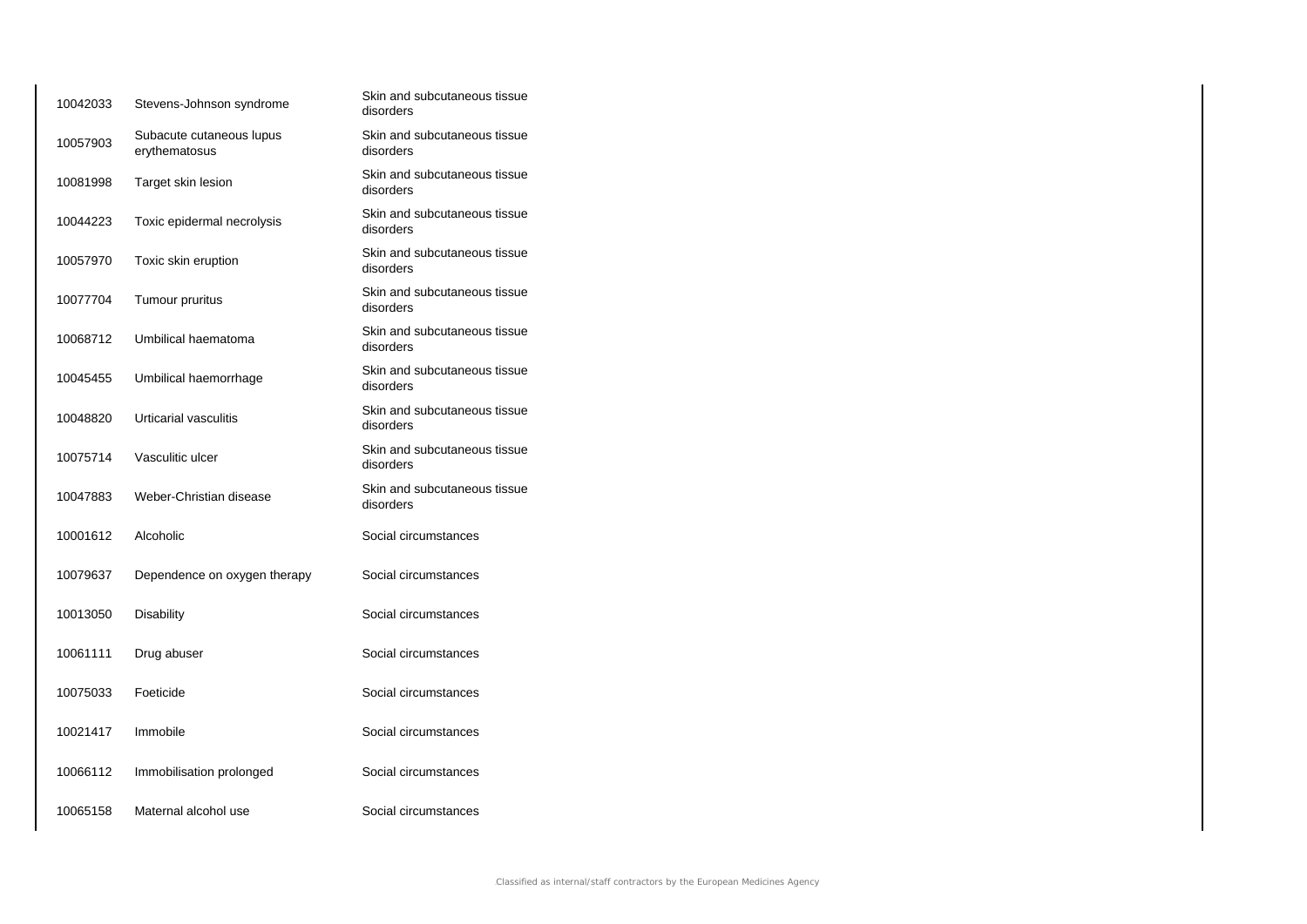| 10026938 | Maternal use of illicit drugs | Social circumstances |
|----------|-------------------------------|----------------------|
| 10067688 | Substance abuser              | Social circumstances |
| 10074337 | Acute aortic syndrome         | Vascular disorders   |
| 10001526 | Air embolism                  | Vascular disorders   |
| 10002331 | Aneurysm arteriovenous        | Vascular disorders   |
| 10048380 | Aneurysm ruptured             | Vascular disorders   |
| 10002886 | Aortic aneurysm rupture       | Vascular disorders   |
| 10002895 | Aortic dissection             | Vascular disorders   |
| 10068119 | Aortic dissection rupture     | Vascular disorders   |
| 10002897 | Aortic embolus                | Vascular disorders   |
| 10067975 | Aortic intramural haematoma   | Vascular disorders   |
| 10002900 | Aortic necrosis               | Vascular disorders   |
| 10058178 | Aortic occlusion              | Vascular disorders   |
| 10075729 | Aortic perforation            | Vascular disorders   |
| 10060874 | Aortic rupture                | Vascular disorders   |
| 10002906 | Aortic stenosis               | Vascular disorders   |
| 10002910 | Aortic thrombosis             | Vascular disorders   |
| 10066243 | Aortic wall hypertrophy       | Vascular disorders   |
| 10002921 | Aortitis                      | Vascular disorders   |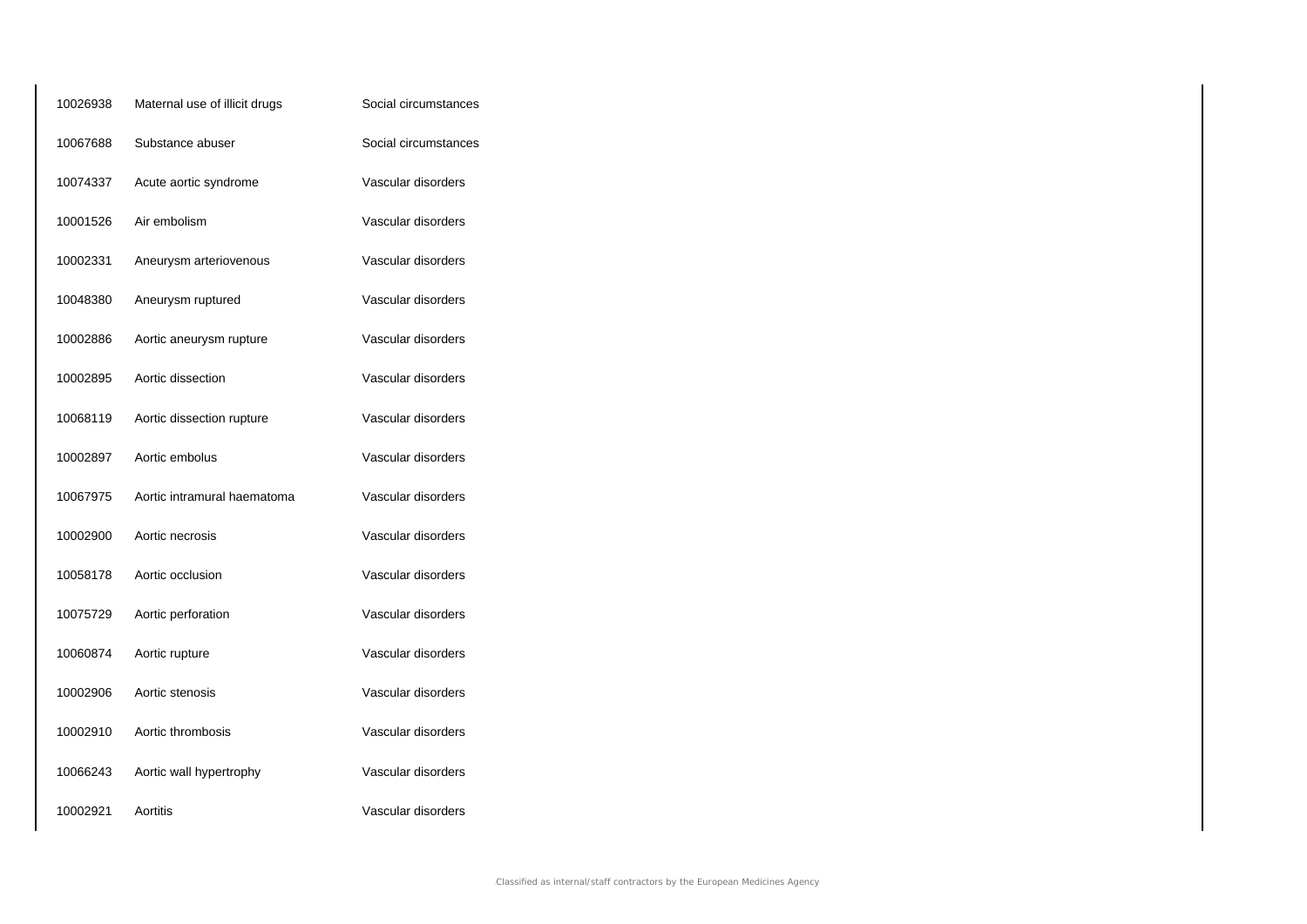| 10084339 | Aorto-atrial fistula             | Vascular disorders |
|----------|----------------------------------|--------------------|
| 10060964 | Arterial haemorrhage             | Vascular disorders |
| 10074971 | Arterial intramural haematoma    | Vascular disorders |
| 10075732 | Arterial perforation             | Vascular disorders |
| 10003173 | Arterial rupture                 | Vascular disorders |
| 10060965 | Arterial stenosis                | Vascular disorders |
| 10070296 | Arterioenteric fistula           | Vascular disorders |
| 10061660 | Artery dissection                | Vascular disorders |
| 10079261 | Atheroembolism                   | Vascular disorders |
| 10076604 | Atherosclerotic plaque rupture   | Vascular disorders |
| 10004213 | Behcet's syndrome                | Vascular disorders |
| 10075449 | Brachiocephalic arteriosclerosis | Vascular disorders |
| 10069694 | Brachiocephalic artery occlusion | Vascular disorders |
| 10075450 | Brachiocephalic artery stenosis  | Vascular disorders |
| 10063363 | Brachiocephalic vein thrombosis  | Vascular disorders |
| 10007196 | Capillary leak syndrome          | Vascular disorders |
| 10081751 | Catecholamine crisis             | Vascular disorders |
| 10009192 | Circulatory collapse             | Vascular disorders |
| 10009196 | Circulatory failure neonatal     | Vascular disorders |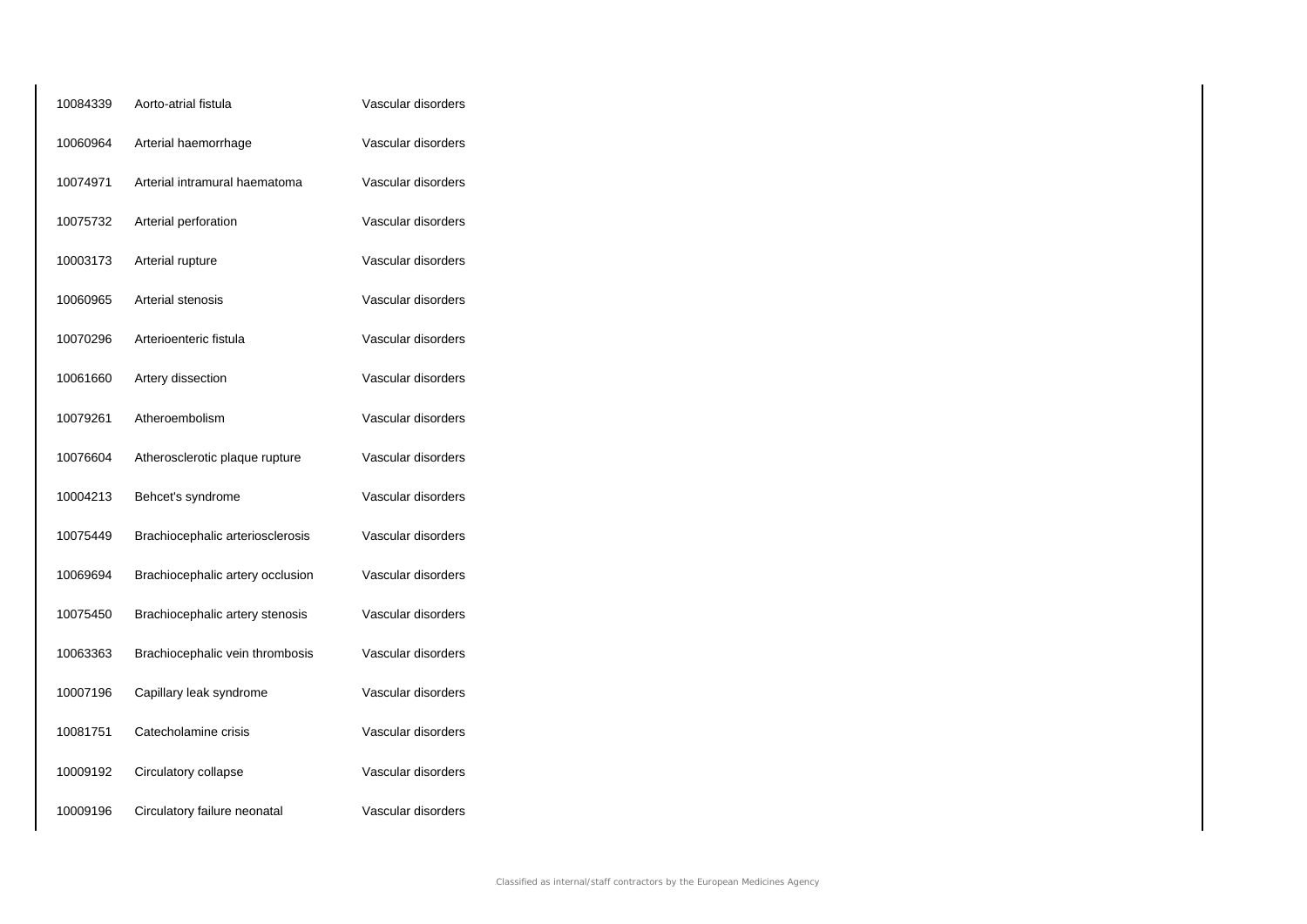| 10069696 | Coeliac artery occlusion                       | Vascular disorders |
|----------|------------------------------------------------|--------------------|
| 10011474 | Cryoglobulinaemia                              | Vascular disorders |
| 10051055 | Deep vein thrombosis                           | Vascular disorders |
| 10070559 | Distributive shock                             | Vascular disorders |
| 10049927 | Dry gangrene                                   | Vascular disorders |
| 10061169 | Embolism                                       | Vascular disorders |
| 10014513 | Embolism arterial                              | Vascular disorders |
| 10014522 | Embolism venous                                | Vascular disorders |
| 10015719 | Exsanguination                                 | Vascular disorders |
| 10072788 | False lumen dilatation of aortic<br>dissection | Vascular disorders |
| 10052326 | Femoral artery dissection                      | Vascular disorders |
| 10068365 | Femoral artery embolism                        | Vascular disorders |
| 10075739 | Femoral artery perforation                     | Vascular disorders |
| 10075745 | Femoral vein perforation                       | Vascular disorders |
| 10075247 | Foreign body embolism                          | Vascular disorders |
| 10072579 | Granulomatosis with polyangiitis               | Vascular disorders |
| 10055798 | Haemorrhage                                    | Vascular disorders |
| 10061993 | Haemorrhage neonatal                           | Vascular disorders |
| 10019013 | Haemorrhagic infarction                        | Vascular disorders |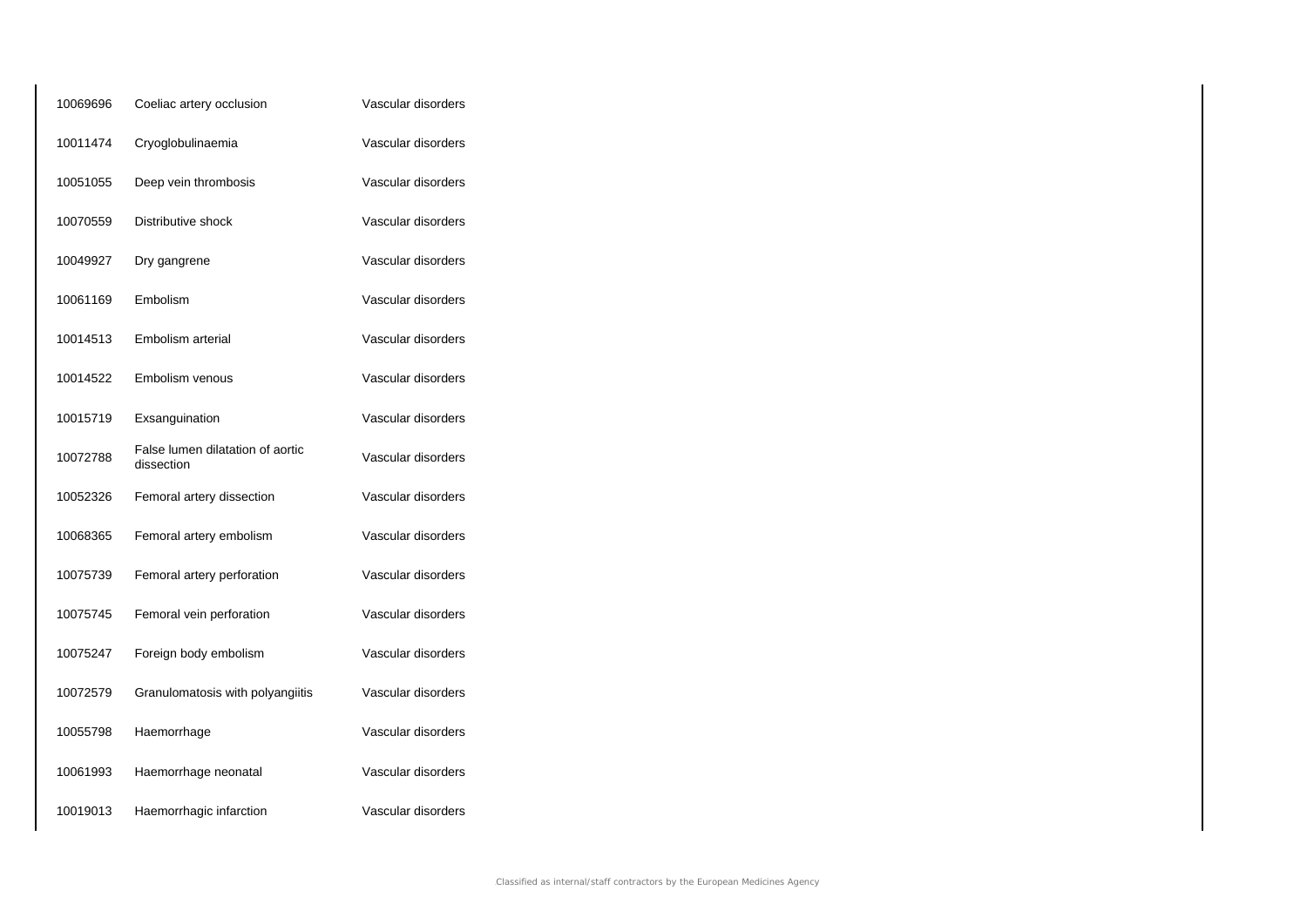| 10071252 | Haemorrhagic vasculitis        | Vascular disorders |
|----------|--------------------------------|--------------------|
| 10049781 | Hypertension neonatal          | Vascular disorders |
| 10020802 | Hypertensive crisis            | Vascular disorders |
| 10058179 | Hypertensive emergency         | Vascular disorders |
| 10079496 | Hypertensive end-organ damage  | Vascular disorders |
| 10058181 | Hypertensive urgency           | Vascular disorders |
| 10083659 | Hypotensive crisis             | Vascular disorders |
| 10021138 | Hypovolaemic shock             | Vascular disorders |
| 10057554 | Iliac artery dissection        | Vascular disorders |
| 10075731 | Iliac artery perforation       | Vascular disorders |
| 10082827 | Iliac artery restenosis        | Vascular disorders |
| 10072789 | Iliac artery rupture           | Vascular disorders |
| 10053216 | Iliac artery stenosis          | Vascular disorders |
| 10075744 | Iliac vein perforation         | Vascular disorders |
| 10061216 | Infarction                     | Vascular disorders |
| 10075742 | Inferior vena cava perforation | Vascular disorders |
| 10074639 | Inferior vena cava stenosis    | Vascular disorders |
| 10070911 | Inferior vena cava syndrome    | Vascular disorders |
| 10058987 | Inferior vena caval occlusion  | Vascular disorders |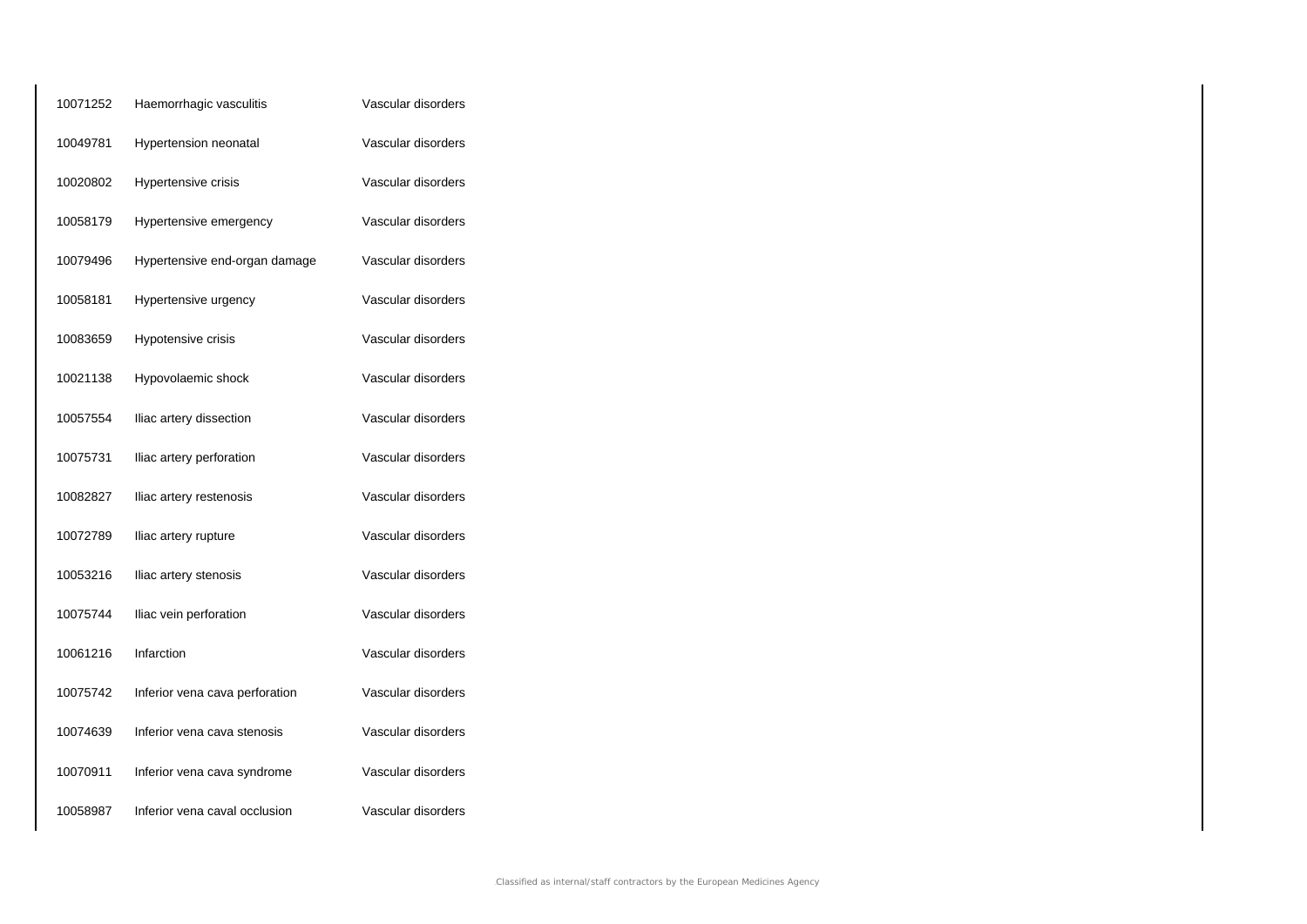| 10075192 | Internal haemorrhage                   | Vascular disorders |
|----------|----------------------------------------|--------------------|
| 10077262 | Intravascular gas                      | Vascular disorders |
| 10081850 | Jugular vein embolism                  | Vascular disorders |
| 10023320 | Kawasaki's disease                     | Vascular disorders |
| 10024242 | Leriche syndrome                       | Vascular disorders |
| 10075730 | Lower limb artery perforation          | Vascular disorders |
| 10069421 | Lymphatic fistula                      | Vascular disorders |
| 10078132 | MAGIC syndrome                         | Vascular disorders |
| 10025600 | Malignant hypertension                 | Vascular disorders |
| 10026924 | Maternal hypertension affecting foetus | Vascular disorders |
| 10073734 | Microembolism                          | Vascular disorders |
| 10028862 | Necrosis ischaemic                     | Vascular disorders |
| 10028872 | Necrosis of artery                     | Vascular disorders |
| 10049223 | Neonatal hypotension                   | Vascular disorders |
| 10058119 | Neurogenic shock                       | Vascular disorders |
| 10073708 | Obstructive shock                      | Vascular disorders |
| 10085074 | Paraneoplastic erythromelalgia         | Vascular disorders |
| 10079251 | Paraneoplastic thrombosis              | Vascular disorders |
| 10034272 | Pelvic venous thrombosis               | Vascular disorders |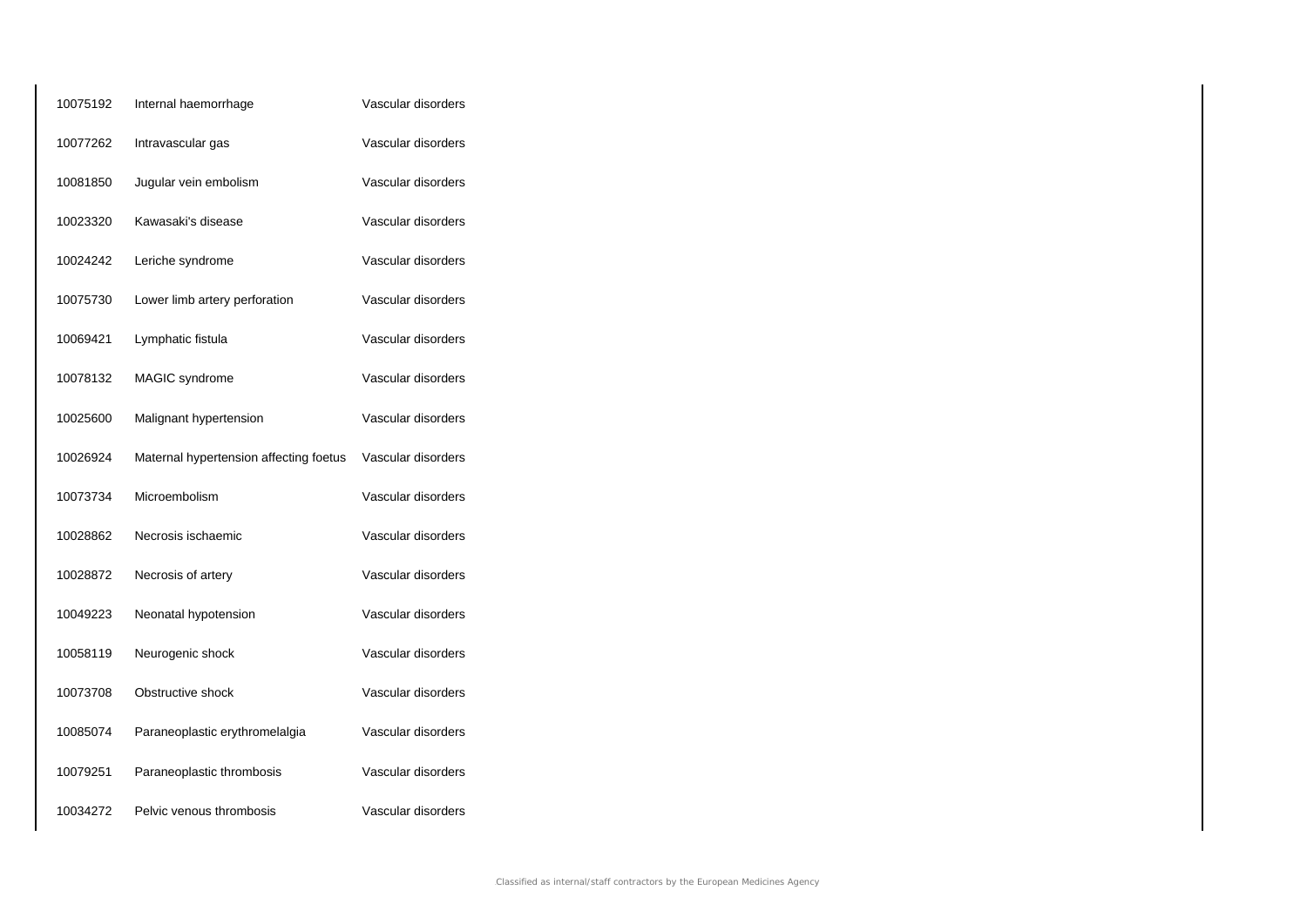| 10077118 | Penetrating aortic ulcer           | Vascular disorders |
|----------|------------------------------------|--------------------|
| 10074396 | Penetrating atherosclerotic ulcer  | Vascular disorders |
| 10080896 | Perforation of great vessels       | Vascular disorders |
| 10079908 | Peripheral artery aneurysm rupture | Vascular disorders |
| 10081077 | Peripheral artery haematoma        | Vascular disorders |
| 10057525 | Peripheral artery occlusion        | Vascular disorders |
| 10072563 | Peripheral artery stenosis         | Vascular disorders |
| 10082853 | Peripheral vein thrombus extension | Vascular disorders |
| 10036024 | Polyarteritis nodosa               | Vascular disorders |
| 10077022 | Postpartum thrombosis              | Vascular disorders |
| 10036300 | Postpartum venous thrombosis       | Vascular disorders |
| 10040560 | Shock                              | Vascular disorders |
| 10049771 | Shock haemorrhagic                 | Vascular disorders |
| 10040581 | Shock symptom                      | Vascular disorders |
| 10076246 | Spontaneous amputation             | Vascular disorders |
| 10042331 | Subclavian artery aneurysm         | Vascular disorders |
| 10084341 | Subclavian artery dissection       | Vascular disorders |
| 10042332 | Subclavian artery embolism         | Vascular disorders |
| 10069695 | Subclavian artery occlusion        | Vascular disorders |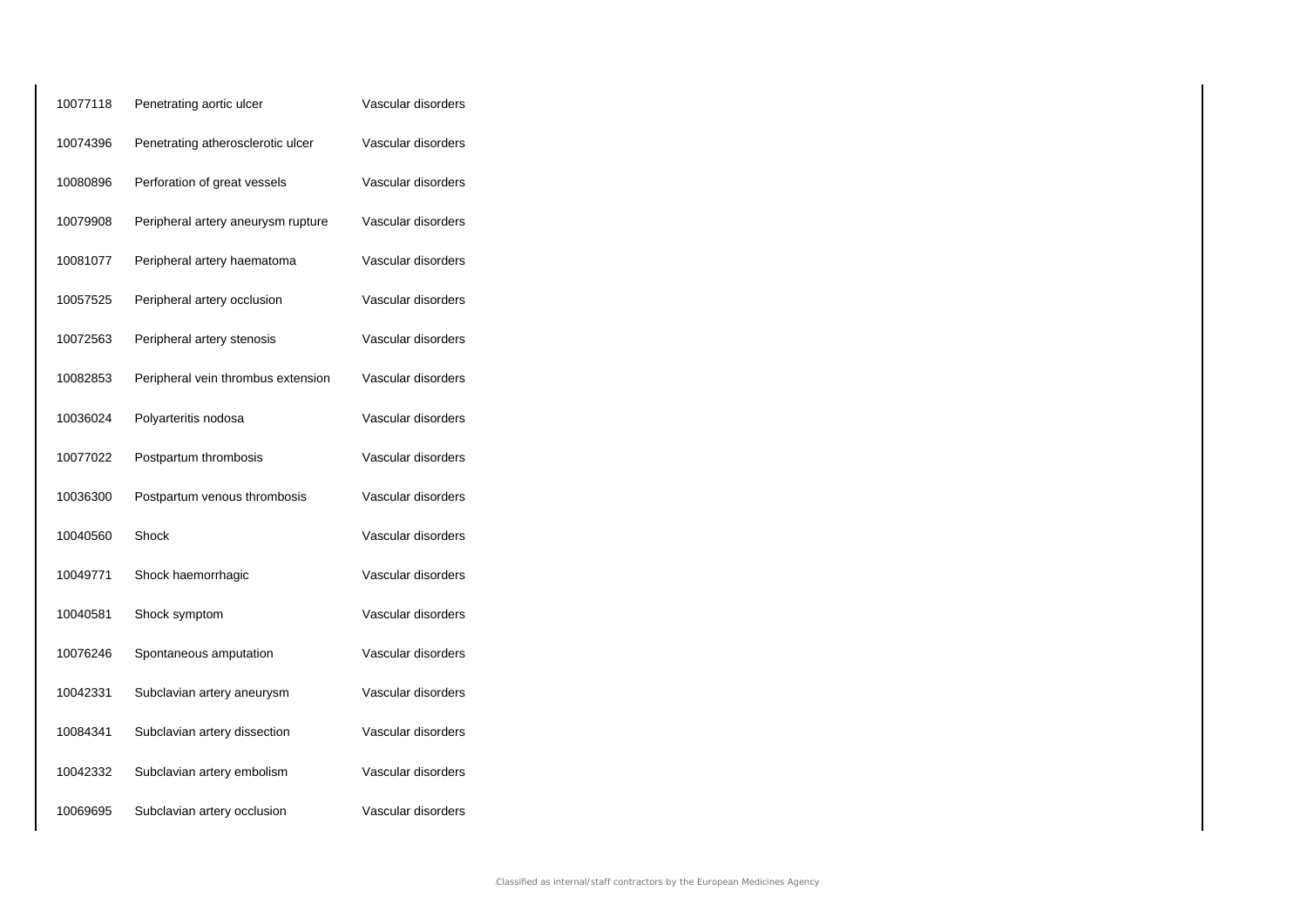| 10075740 | Subclavian artery perforation  | Vascular disorders |
|----------|--------------------------------|--------------------|
| 10050180 | Subclavian artery stenosis     | Vascular disorders |
| 10042334 | Subclavian artery thrombosis   | Vascular disorders |
| 10079164 | Subclavian vein occlusion      | Vascular disorders |
| 10075743 | Subclavian vein perforation    | Vascular disorders |
| 10076713 | Subclavian vein stenosis       | Vascular disorders |
| 10049446 | Subclavian vein thrombosis     | Vascular disorders |
| 10069510 | Subgaleal haematoma            | Vascular disorders |
| 10080900 | Subgaleal haemorrhage          | Vascular disorders |
| 10058988 | Superior vena cava occlusion   | Vascular disorders |
| 10075741 | Superior vena cava perforation | Vascular disorders |
| 10064771 | Superior vena cava stenosis    | Vascular disorders |
| 10084862 | Supra-aortic trunk stenosis    | Vascular disorders |
| 10071573 | Susac's syndrome               | Vascular disorders |
| 10043097 | Takayasu's arteritis           | Vascular disorders |
| 10043581 | Thrombophlebitis migrans       | Vascular disorders |
| 10043586 | Thrombophlebitis neonatal      | Vascular disorders |
| 10043607 | Thrombosis                     | Vascular disorders |
| 10070693 | Vascular dissection            | Vascular disorders |